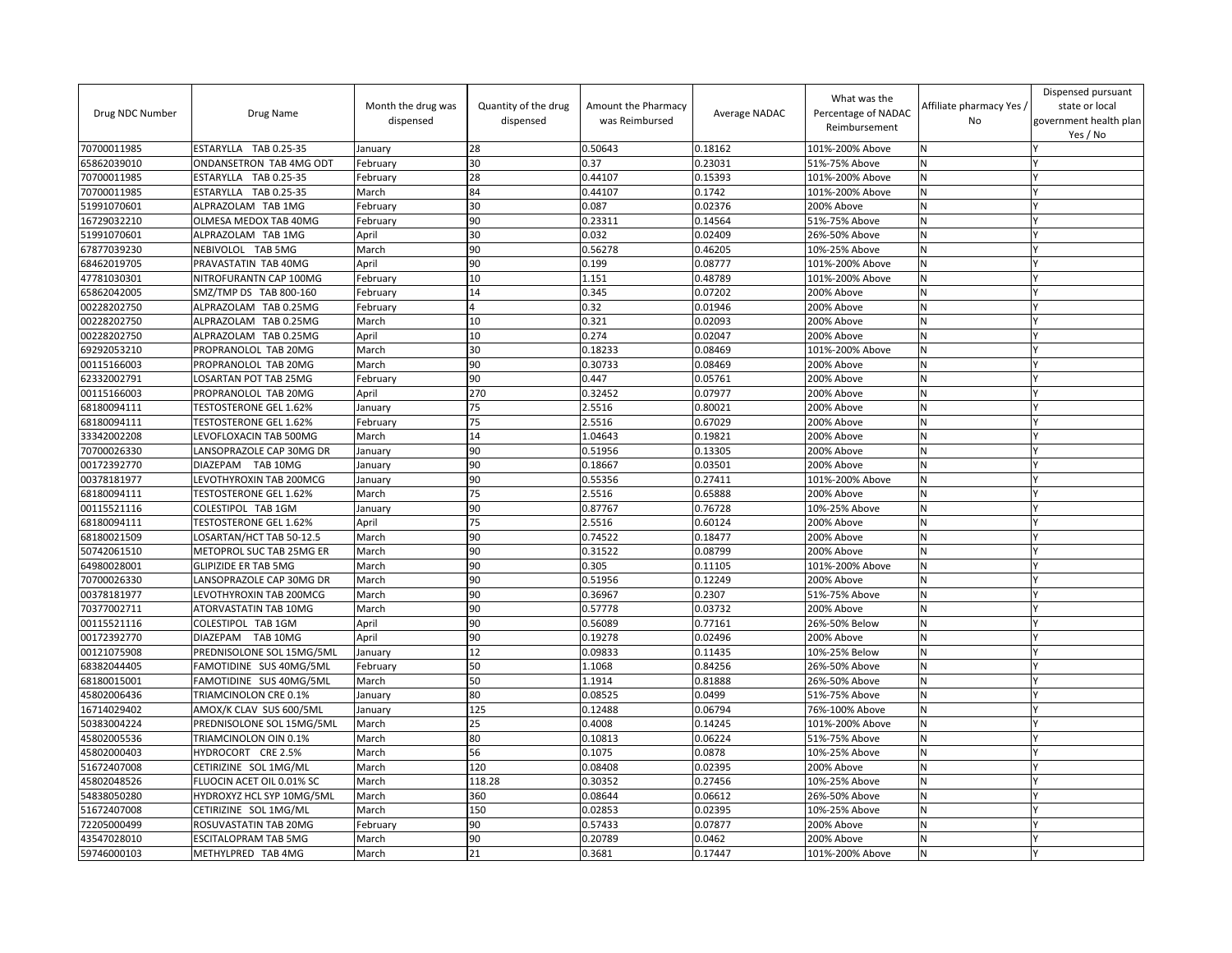| 65862050320                | AMOX/K CLAV TAB 875-125                        | March            | 20        | 0.475              | 0.32484            | 26%-50% Above            | İΝ     |  |
|----------------------------|------------------------------------------------|------------------|-----------|--------------------|--------------------|--------------------------|--------|--|
| 00781185220                | AMOX/K CLAV TAB 875-125                        | January          | 14        | 0.475              | 0.33104            | 26%-50% Above            | N      |  |
| 69097012615                | AMLODIPINE TAB 2.5MG                           | February         | 90        | 0.17133            | 0.01286            | 200% Above               |        |  |
| 60505015900                | SOTALOL HCL TAB 120MG                          | April            | 90        | 1.26844            | 0.10231            | 200% Above               |        |  |
| 67877019805                | AMLODIPINE TAB 5MG                             | April            | 90        | 0.26344            | 0.01084            | 200% Above               |        |  |
| 55111015810                | OMEPRAZOLE CAP 20MG                            | February         | 90        | 0.08333            | 0.03581            | 101%-200% Above          | N      |  |
| 23155010305                | METFORMIN TAB 850MG                            | February         | 180       | 6e-005             | 0.0275             | 76%-100% Below           | Ν      |  |
| 43547035211                | LISINOPRIL TAB 5MG                             | March            | 90        | 0.00011            | 0.01549            | 76%-100% Below           | N      |  |
| 63304082805                | ATORVASTATIN TAB 20MG                          | March            | 90        | 0.70744            | 0.0488             | 200% Above               | N      |  |
| 23155048601                | <b>TAB 120MG</b><br>VERAPAMIL                  | January          | 30        | 0.043              | 0.07505            | 26%-50% Below            | N      |  |
| 23155048601                | VERAPAMIL<br><b>TAB 120MG</b>                  | February         | 30        | 0.003              | 0.07164            | 76%-100% Below           | N      |  |
| 57237006301                | FLECAINIDE TAB 50MG                            | February         | 60        | 0.24017            | 0.15114            | 51%-75% Above            | N      |  |
| 23155048601                | VERAPAMIL<br><b>TAB 120MG</b>                  | April            | 30        | 0.019              | 0.07308            | 51%-75% Below            | N      |  |
| 62559038001                | FLECAINIDE TAB 50MG                            | April            | 60        | 0.2725             | 0.14098            | 76%-100% Above           | N      |  |
| 72205000399                | ROSUVASTATIN TAB 10MG                          | February         | 90        | 0.37189            | 0.06154            | 200% Above               | N      |  |
| 65862047090                | LOSARTAN/HCT TAB 100-25                        | February         | 90        | 1.50611            | 0.21077            | 200% Above               | N      |  |
| 23155010205                | METFORMIN TAB 500MG                            | March            | 180       | 6e-005             | 0.01696            | 76%-100% Below           |        |  |
| 00172208380                | HYDROCHLOROT TAB 25MG                          | February         | 90        | 0.03               | 0.01402            | 101%-200% Above          | N      |  |
| 68180072003                | AMLODIPINE TAB 5MG                             | April            | 90        | 0.26344            | 0.01084            | 200% Above               | Ν      |  |
| 65862001705                | AMOXICILLIN CAP 500MG                          | January          | 20        | 0.1685             | 0.06963            | 101%-200% Above          | N      |  |
| 69452014430                | BENZONATATE CAP 200MG                          | January          | 15        | 0.20267            | 0.13883            | 26%-50% Above            |        |  |
| 64980051405                | TIMOLOL MAL SOL 0.5% OP                        | March            |           | 1.52               | 1.19485            | 26%-50% Above            | N      |  |
| 60758011910                | PREDNISOLONE SUS 1% OP                         | March            | 10        | 8.738              | 6.10361            | 26%-50% Above            | N      |  |
| 00574082001                | TESTOST CYP INJ 200MG/ML                       | January          |           | 9.87               | 15.25866           | 26%-50% Below            | N      |  |
| 65862014836                | SUMATRIPTAN TAB 100MG                          | January          |           | 0.77333            | 0.55636            | 26%-50% Above            |        |  |
| 00574082001                | TESTOST CYP INJ 200MG/ML                       | February         |           | 10.995             | 15.24965           | 26%-50% Below            | N      |  |
| 16729018201                | HYDROCHLOROT TAB 12.5MG                        | January          | 90        | 0.18111            | 0.05671            | 200% Above               | N      |  |
| 57237016290                | OMEPRAZOLE CAP 40MG                            | January          | 90        | 0.26344            | 0.06362            | 200% Above               | N      |  |
| 16729044410                | BUPROPN HCL TAB 300MG XL                       | January          | 90        | 0.60822            | 0.19458            | 200% Above               |        |  |
| 00574082001                | TESTOST CYP INJ 200MG/ML                       | March            |           | 10.995             | 15.53502           | 26%-50% Below            | N      |  |
| 62332004290                | <b>IRBESARTAN TAB 150MG</b>                    | January          | 90        | 0.335              | 0.2221             | 51%-75% Above            | N      |  |
| 16714068402                | SIMVASTATIN TAB 40MG                           | January          | 90        | 0.18244            | 0.04339            | 200% Above               | N      |  |
| 16729016901                | ESCITALOPRAM TAB 10MG                          | January          | 90        | 0.19444            | 0.04769            | 200% Above               |        |  |
| 67877019705                | AMLODIPINE TAB 2.5MG                           | February         | 90        | 0.17133            | 0.01286            | 200% Above               | N      |  |
| 65862074330                | OLMESA MEDOX TAB 40MG                          | February         | 90        | 0.46467            | 0.14564            | 200% Above               | N      |  |
| 00574082001                | TESTOST CYP INJ 200MG/ML                       | April            |           | 11.37              | 14.9397            | 10%-25% Below            | N      |  |
| 57237016290                | OMEPRAZOLE CAP 40MG                            | March            | 90        | 0.26344            | 0.05959            | 200% Above               | N      |  |
| 16729018201                | HYDROCHLOROT TAB 12.5MG                        | April            | 90        | 0.18111            | 0.04851            | 200% Above               | N      |  |
| 16729018201                | HYDROCHLOROT TAB 12.5MG                        | April            | 90        | 0.18111            | 0.04851            | 200% Above               | N      |  |
| 67877019705                | AMLODIPINE TAB 2.5MG                           | April            | 90        | 0.18111            | 0.01271            | 200% Above               | N      |  |
| 16729044410                | BUPROPN HCL TAB 300MG XL                       | April            | 90        | 0.60822            | 0.17082            | 200% Above               | N      |  |
| 16714068401                | SIMVASTATIN TAB 40MG                           | April            | 90        | 0.17911            | 0.04246            | 200% Above               | N      |  |
| 16714068402                | SIMVASTATIN TAB 40MG                           | April            | 90        | 0.18244            | 0.04246            | 200% Above               | N      |  |
| 31722072890                | MONTELUKAST CHW 5MG                            | January          | 90        | 0.56611            | 0.08652            | 200% Above               | N      |  |
| 68180051202                | LISINOPRIL TAB 2.5MG                           | January          | 30        | 0.209              | 0.016              | 200% Above               | N      |  |
| 45802011222                | MUPIROCIN OIN 2%                               | February         | 22        | 0.34409            | 0.18102            | 76%-100% Above           |        |  |
| 68180051202                | LISINOPRIL TAB 2.5MG                           | February         | 30<br>30  | 0.25867            | 0.01568            | 200% Above               | N      |  |
| 00713068331                | GENTAMICIN CRE 0.1%                            | March            |           | 2.21967            | 1.27926            | 51%-75% Above            | N<br>N |  |
| 00781517501<br>68180051202 | MYCOPHENOLAT TAB 500MG<br>LISINOPRIL TAB 2.5MG | January<br>March | 180<br>30 | 1.58694<br>0.25867 | 0.33112<br>0.01617 | 200% Above<br>200% Above |        |  |
| 00781517501                | MYCOPHENOLAT TAB 500MG                         | February         | 180       | 1.58694            | 0.33194            | 200% Above               | N      |  |
| 00591505210                | PREDNISONE TAB 5MG                             | April            | 30        | 0.115              | 0.08071            | 26%-50% Above            | N      |  |
| 68180072003                | AMLODIPINE TAB 5MG                             | March            | 90        | 0.28333            | 0.01104            | 200% Above               | N      |  |
| 00781517501                | MYCOPHENOLAT TAB 500MG                         |                  | 180       | 1.58694            | 0.29388            | 200% Above               | N      |  |
|                            |                                                | April            |           |                    |                    |                          |        |  |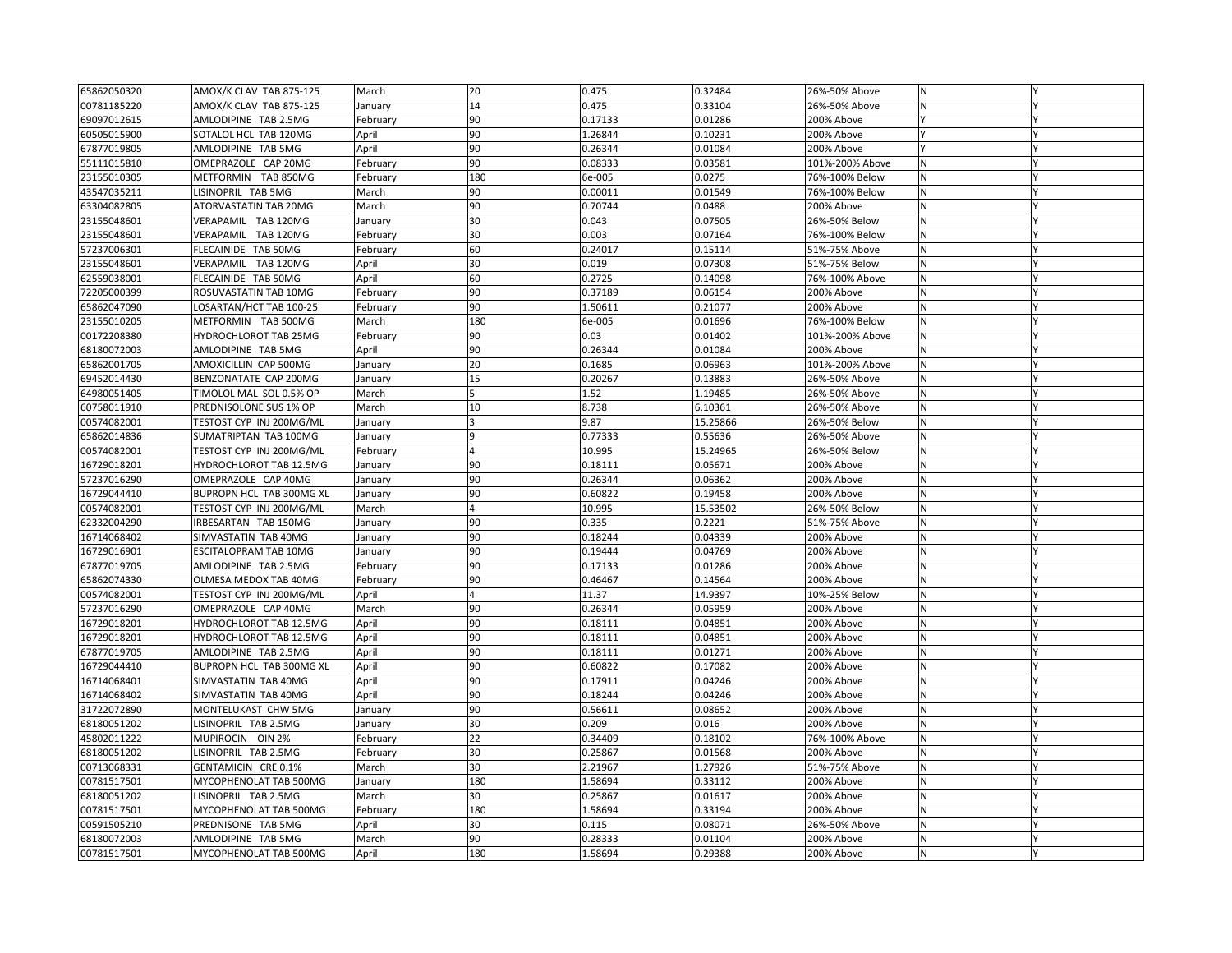| 68180051202 | LISINOPRIL TAB 2.5MG            | April                | 90       | 0.25256         | 0.01546 | 200% Above               | N      |  |
|-------------|---------------------------------|----------------------|----------|-----------------|---------|--------------------------|--------|--|
| 53746010901 | HYDROCO/APAP TAB 5-325MG        | January              | 15       | 0.17933         | 0.09595 | 76%-100% Above           | N      |  |
| 67877032105 | IBUPROFEN TAB 800MG             | January              | 20       | 0.125           | 0.07343 | 51%-75% Above            | N      |  |
| 00093310905 | AMOXICILLIN CAP 500MG           | January              | 21       | 0.16857         | 0.06963 | 101%-200% Above          | N      |  |
| 68180032006 | <b>BUPROPN HCL TAB 300MG XL</b> | February             | 90       | 2.47767         | 0.19843 | 200% Above               | N      |  |
| 16729021616 | SERTRALINE TAB 50MG             | April                | 90       | 0.08333         | 0.0449  | 76%-100% Above           | N      |  |
| 16714079801 | SUMATRIPTAN TAB 100MG           | January              |          | 0.77333         | 0.55636 | 26%-50% Above            | N      |  |
| 00378247401 | DICLOFEN POT TAB 50MG           | February             | 30       | 0.694           | 0.38863 | 76%-100% Above           | N      |  |
| 16714079801 | SUMATRIPTAN TAB 100MG           | February             | o.       | 0.87667         | 0.54221 | 51%-75% Above            | N      |  |
| 00378247401 | DICLOFEN POT TAB 50MG           | March                | 30       | 0.694           | 0.33951 | 101%-200% Above          | N      |  |
| 00378247401 | <b>DICLOFEN POT TAB 50MG</b>    | March                | 30       | 0.694           | 0.33951 | 101%-200% Above          | N      |  |
| 00378247401 | DICLOFEN POT TAB 50MG           | March                | 30       | 0.71033         | 0.33951 | 101%-200% Above          | N      |  |
| 16714079801 | SUMATRIPTAN TAB 100MG           | March                | q        | 0.87667         | 0.54919 | 51%-75% Above            | Ń      |  |
| 16714079801 | SUMATRIPTAN TAB 100MG           | April                | Q        | 0.95778         | 0.52473 | 76%-100% Above           | N      |  |
| 69097082412 | CITALOPRAM TAB 40MG             | January              | 30       | 0.167           | 0.03877 | 200% Above               | N      |  |
| 00228234810 | PROPYLTHIOUR TAB 50MG           | January              | 60       | 0.67633         | 0.51173 | 26%-50% Above            | N      |  |
| 69097082412 | CITALOPRAM TAB 40MG             | February             | 30       | 0.184           | 0.03872 | 200% Above               |        |  |
| 00228234810 | PROPYLTHIOUR TAB 50MG           | February             | 60       | 0.6175          | 0.54507 | 10%-25% Above            | N      |  |
| 69097082412 | CITALOPRAM TAB 40MG             | March                | 30       | 0.184           | 0.03726 | 200% Above               | N      |  |
| 00228234810 | PROPYLTHIOUR TAB 50MG           | March                | 60       | 0.6175          | 0.52222 | 10%-25% Above            | N      |  |
| 67877031780 | TRIAMCINOLON CRE 0.025%         | March                | 80       | 0.11363         | 0.05651 | 101%-200% Above          | N      |  |
| 69097082412 | CITALOPRAM TAB 40MG             | April                | 30       | 0.234           | 0.03766 | 200% Above               | N      |  |
| 00228234810 | PROPYLTHIOUR TAB 50MG           | April                | 60       | 0.63567         | 0.50096 | 26%-50% Above            | N      |  |
| 70010075401 | METHOCARBAM TAB 500MG           | February             | 20       | 0.0975          | 0.06944 | 26%-50% Above            |        |  |
| 16571020150 | DICLOFENAC TAB 75MG DR          | February             | 30       | 0.13767         | 0.09829 | 26%-50% Above            | N      |  |
| 53746010901 | HYDROCO/APAP TAB 5-325MG        | March                | 10       | 0.23            | 0.09602 | 101%-200% Above          | N      |  |
| 68462010530 | <b>ONDANSETRON TAB 4MG</b>      | March                | 15       | 0.24867         | 0.06763 | 200% Above               | N      |  |
| 49483060350 | IBUPROFEN TAB 600MG             | March                | 30       | 0.15667         | 0.06063 | 101%-200% Above          | N      |  |
| 69097084507 | CYCLOBENZAPR TAB 5MG            | March                | 10       | 0.19            | 0.02938 | 200% Above               | N      |  |
| 13668013701 | <b>ESCITALOPRAM TAB 20MG</b>    | February             | 30       | 0.63833         | 0.08801 | 200% Above               | N      |  |
| 13668013701 | ESCITALOPRAM TAB 20MG           | March                | 90       | 0.63844         | 0.07845 | 200% Above               | N      |  |
| 00527058601 | DICYCLOMINE CAP 10MG            |                      | 90       | 0.18633         | 0.11037 | 51%-75% Above            | N      |  |
| 16714035904 | FALMINA<br>TAB                  | February             | 84       |                 | 0.22165 |                          | N      |  |
| 16714061305 | SERTRALINE TAB 100MG            | February<br>February | 90       | 0.8331<br>0.473 | 0.06333 | 200% Above<br>200% Above | N      |  |
| 16714035903 | FALMINA<br><b>TAB</b>           |                      | 84       | 0.79155         | 0.20969 |                          | N      |  |
|             |                                 | April                | 21       |                 |         | 200% Above               |        |  |
| 59746000103 | METHYLPRED TAB 4MG              | January              | 30       | 0.3281          | 0.18274 | 76%-100% Above           | N<br>N |  |
| 42806015901 | HYDROXYZ HCL TAB 10MG           | January              |          | 0.12967         | 0.04393 | 101%-200% Above          | N      |  |
| 69452017173 | AZITHROMYCIN TAB 250MG          | January              |          | 0.915           | 0.49639 | 76%-100% Above           | N      |  |
| 50383080416 | PROMETH/COD SYP 6.25-10         | January              | 50       | 0.0266          | 0.05117 | 26%-50% Below            | N      |  |
| 00472038045 | BETAMETH DIP CRE 0.05%          | March                | 45<br>30 | 1.20556         | 0.64604 | 76%-100% Above           | N      |  |
| 55111019605 | CLOPIDOGREL TAB 75MG            | January              | 30       | 0.52667         | 0.06516 | 200% Above               | N      |  |
| 55111019605 | CLOPIDOGREL TAB 75MG            | February             |          | 0.453           | 0.06112 | 200% Above               | N      |  |
| 55111019605 | CLOPIDOGREL TAB 75MG            | March                | 30       | 0.453           | 0.067   | 200% Above               |        |  |
| 55111019605 | CLOPIDOGREL TAB 75MG            | April                | 30       | 0.46067         | 0.0639  | 200% Above               | N      |  |
| 55111019605 | CLOPIDOGREL TAB 75MG            | April                | 30       | 0.46067         | 0.0639  | 200% Above               | N      |  |
| 68180063609 | ATORVASTATIN TAB 20MG           | March                | 90       | 0.68611         | 0.0488  | 200% Above               | N      |  |
| 68180051303 | LISINOPRIL TAB 5MG              | March                | 90       | 0.19989         | 0.01549 | 200% Above               | N      |  |
| 55111046605 | METOPROL SUC TAB 25MG ER        | March                | 90       | 0.37256         | 0.08799 | 200% Above               | N      |  |
| 68180044701 | QUETIAPINE TAB 100MG            | March                | 30       | 0.496           | 0.05826 | 200% Above               | N      |  |
| 62756018388 | OXCARBAZEPIN TAB 150MG          | March                | 60       | 0.08383         | 0.13883 | 26%-50% Below            | N      |  |
| 00115180301 | HYDROXYZ PAM CAP 25MG           | March                | 60       | 0.1045          | 0.06792 | 51%-75% Above            |        |  |
| 59762444002 | METHYLPRED TAB 4MG              | April                | 21       | 0.3681          | 0.17472 | 101%-200% Above          | N      |  |
| 65862001501 | AMOXICILLIN TAB 875MG           | April                | 20       | 0.4125          | 0.14155 | 101%-200% Above          | N      |  |
| 59762444002 | METHYLPRED TAB 4MG              | April                | 21       | 0.3681          | 0.17472 | 101%-200% Above          | Ν      |  |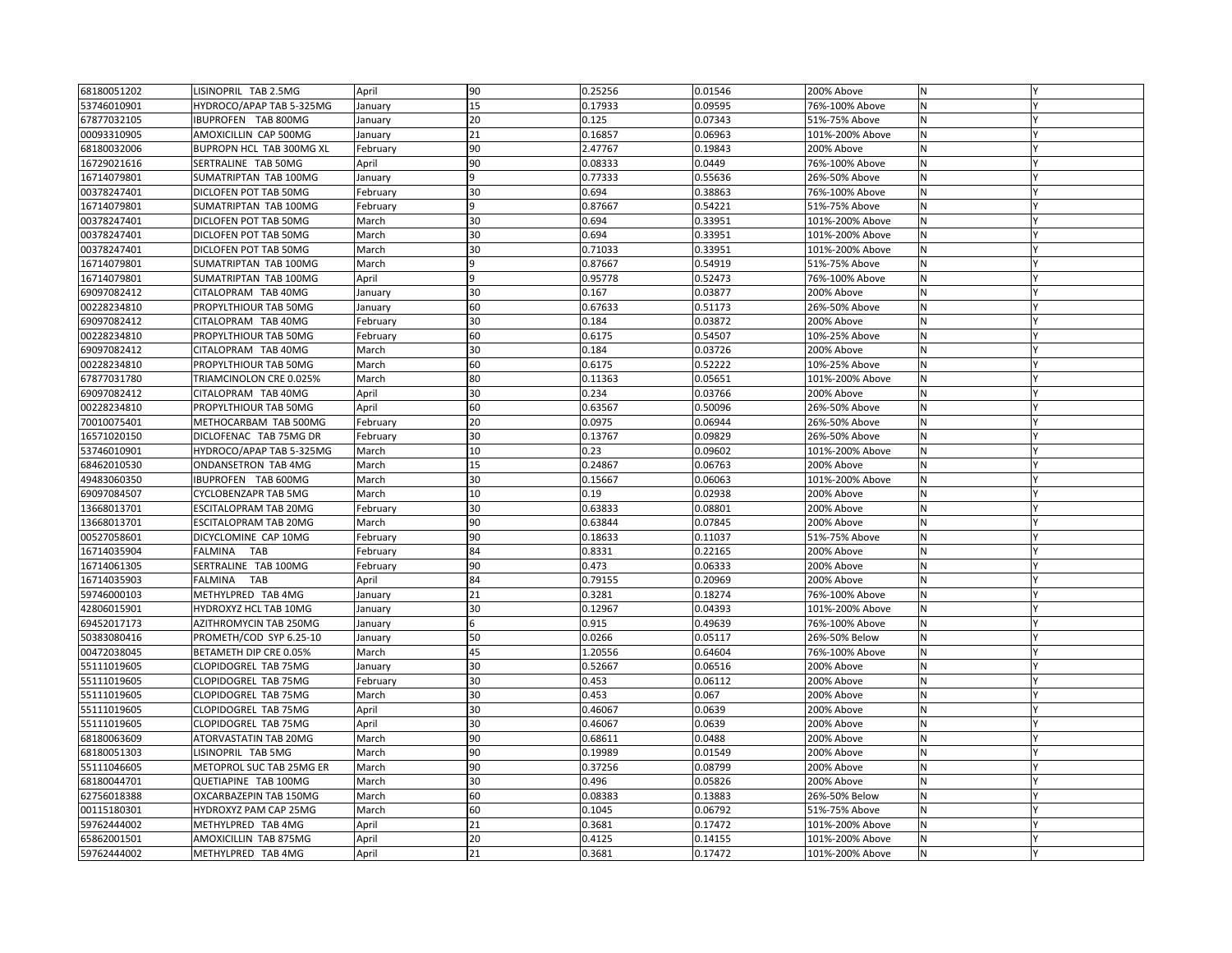| 65862001501 | AMOXICILLIN TAB 875MG         | April    | 20  | 0.4125  | 0.14155  | 101%-200% Above | IN. |  |
|-------------|-------------------------------|----------|-----|---------|----------|-----------------|-----|--|
| 68180086573 | BLISOVI FE TAB 1/20           | January  | 84  | 0.3606  | 0.2289   | 51%-75% Above   | N   |  |
| 00093317431 | ALBUTEROL AER HFA             | April    | 8.5 | 2.72824 | 3.05917  | 10%-25% Below   | N   |  |
| 68180086573 | BLISOVI FE TAB 1/20           | April    | 84  | 0.66048 | 0.1928   | 200% Above      |     |  |
| 00054414622 | CLOTRIMAZOLE TRO 10MG         | March    | 70  | 0.26643 | 0.42659  | 26%-50% Below   | N   |  |
| 70710113803 | FLUCONAZOLE TAB 100MG         | March    | 15  | 0.736   | 0.34281  | 101%-200% Above |     |  |
| 00781808926 | AZITHROMYCIN TAB 250MG        | January  |     | 0.915   | 0.49639  | 76%-100% Above  | N   |  |
| 42806040021 | METHYLPRED TAB 4MG            | January  | 21  | 0.3281  | 0.18274  | 76%-100% Above  | N   |  |
| 64380071307 | BENZONATATE CAP 200MG         | January  | 30  | 0.20233 | 0.13883  | 26%-50% Above   | N   |  |
| 65862047090 | LOSARTAN/HCT TAB 100-25       | January  | 30  | 1.65367 | 0.19209  | 200% Above      | N   |  |
| 00574082001 | TESTOST CYP INJ 200MG/ML      | January  |     | 9.87    | 15.25866 | 26%-50% Below   | N   |  |
| 00574082701 | TESTOST CYP INJ 200MG/ML      | January  |     | 9.87    | 15.25866 | 26%-50% Below   | N   |  |
| 52817036100 | METOPROL TAR TAB 50MG         | January  | 30  | 0.14567 | 0.02222  | 200% Above      | N   |  |
| 55111015810 | OMEPRAZOLE CAP 20MG           | January  | 30  | 0.465   | 0.03398  | 200% Above      | N   |  |
| 00574082001 | TESTOST CYP INJ 200MG/MI      | February |     | 9.87    | 15.24965 | 26%-50% Below   | N   |  |
| 62332005090 | LOSARTAN/HCT TAB 100-25       | February | 30  | 1.65367 | 0.21077  | 200% Above      | N   |  |
| 42571025101 | CLINDAMYCIN CAP 150MG         | March    | 28  | 0.22821 | 0.12382  | 76%-100% Above  | N   |  |
| 52817036100 | METOPROL TAR TAB 50MG         | February | 30  | 0.12167 | 0.02391  | 200% Above      | N   |  |
| 55111015810 | OMEPRAZOLE CAP 20MG           | February | 30  | 0.40633 | 0.03581  | 200% Above      | N   |  |
| 00574082701 | TESTOST CYP INJ 200MG/ML      | February |     | 10.995  | 15.24965 | 26%-50% Below   | N   |  |
| 29300019219 | LOSARTAN/HCT TAB 100-25       | March    | 30  | 1.506   | 0.21077  | 200% Above      | N   |  |
| 52817036100 | METOPROL TAR TAB 50MG         | March    | 30  | 0.12167 | 0.02252  | 200% Above      | N   |  |
| 55111015810 | OMEPRAZOLE CAP 20MG           | March    | 30  | 0.40633 | 0.03558  | 200% Above      | N   |  |
| 55111015801 | OMEPRAZOLE CAP 20MG           | March    | 30  | 0.40633 | 0.03558  | 200% Above      | N   |  |
| 68382020906 | ANASTROZOLE TAB 1MG           | January  | 12  | 0.26667 | 0.11978  | 101%-200% Above | N   |  |
| 29300019219 | LOSARTAN/HCT TAB 100-25       | April    | 30  | 1.57367 | 0.28107  | 200% Above      | N   |  |
| 65862047090 | LOSARTAN/HCT TAB 100-25       | April    | 30  | 1.57367 | 0.28107  | 200% Above      | N   |  |
| 00574082701 | TESTOST CYP INJ 200MG/ML      | April    |     | 11.37   | 14.9397  | 10%-25% Below   | N   |  |
| 00574082701 | TESTOST CYP INJ 200MG/ML      | April    |     | 11.37   | 14.9397  | 10%-25% Below   | N   |  |
| 52817036100 | METOPROL TAR TAB 50MG         | April    | 30  | 0.11633 | 0.02252  | 200% Above      | N   |  |
| 55111015810 | OMEPRAZOLE CAP 20MG           | April    | 30  | 0.412   | 0.03902  | 200% Above      | N   |  |
| 68382020906 | ANASTROZOLE TAB 1MG           | April    | 12  | 0.46667 | 0.10853  | 200% Above      | N   |  |
| 57237007810 | ONDANSETRON TAB 8MG ODT       | January  | 30  | 0.30367 | 0.23051  | 26%-50% Above   |     |  |
| 00555097302 | AMPHET/DEXTR TAB 20MG         | February | 30  | 0.36367 | 0.32215  | 10%-25% Above   | N   |  |
| 00781235201 | AMPHET/DEXTR CAP 20MG ER      | February | 30  | 1.24033 | 0.55346  | 101%-200% Above | N   |  |
| 00555097302 | AMPHET/DEXTR TAB 20MG         | March    | 30  | 0.401   | 0.31357  | 26%-50% Above   | N   |  |
| 00527551337 | AMPHET/DEXTR CAP 20MG ER      | March    | 30  | 1.28    | 0.58746  | 101%-200% Above | N   |  |
| 00378808320 | TRETINOIN CRE 0.05%           | January  | 20  | 3.2355  | 2.29288  | 26%-50% Above   | N   |  |
| 00168020360 | <b>CLINDAMYCIN LOT 1%</b>     | January  | 60  | 1.3865  | 0.83724  | 51%-75% Above   | N   |  |
| 53746051105 | SPIRONOLACT TAB 25MG          | January  | 90  | 0.34022 | 0.05012  | 200% Above      | N   |  |
| 53746051105 | SPIRONOLACT TAB 25MG          | January  | 90  | 0.34022 | 0.05012  | 200% Above      | N   |  |
| 00781808926 | <b>AZITHROMYCIN TAB 250MG</b> | February |     | 0.975   | 0.49727  | 76%-100% Above  | N   |  |
| 42806071501 | BENZONATATE CAP 200MG         | February | 30  | 0.202   | 0.13218  | 51%-75% Above   | N   |  |
| 00168020360 | <b>CLINDAMYCIN LOT 1%</b>     | February | 60  | 1.2815  | 0.722    | 76%-100% Above  | N   |  |
| 53746051105 | SPIRONOLACT TAB 25MG          | March    | 90  | 0.28867 | 0.05188  | 200% Above      | N   |  |
| 52817033200 | <b>CYCLOBENZAPR TAB 10MG</b>  | March    | 15  | 0.15067 | 0.0259   | 200% Above      |     |  |
| 60505265301 | TRAZODONE TAB 50MG            | March    | 30  | 0.39    | 0.03855  | 200% Above      | N   |  |
| 53746051105 | SPIRONOLACT TAB 25MG          | April    | 90  | 0.28911 | 0.05187  | 200% Above      | N   |  |
| 62332054945 | ADAPALENE GEL 0.3%            | January  | 45  | 2.87222 | 1.22695  | 101%-200% Above | N   |  |
| 68462086635 | <b>CLINDAMYCIN GEL 1%</b>     | January  | 60  | 1.51833 | 0.75253  | 101%-200% Above | N   |  |
| 55111014512 | FLUCONAZOLE TAB 150MG         | February |     | 2.88    | 0.68352  | 200% Above      | N   |  |
| 00378427577 | VALACYCLOVIR TAB 500MG        | February | 45  | 2.00089 | 0.30787  | 200% Above      | N   |  |
| 68180051901 | LISINOP/HCTZ TAB 20-12.5      | January  | 90  | 0.17133 | 0.05147  | 200% Above      | N   |  |
| 45802014167 | CICLOPIROX SOL 8%             | April    | 6.6 | 4.35758 | 1.74161  | 101%-200% Above | N   |  |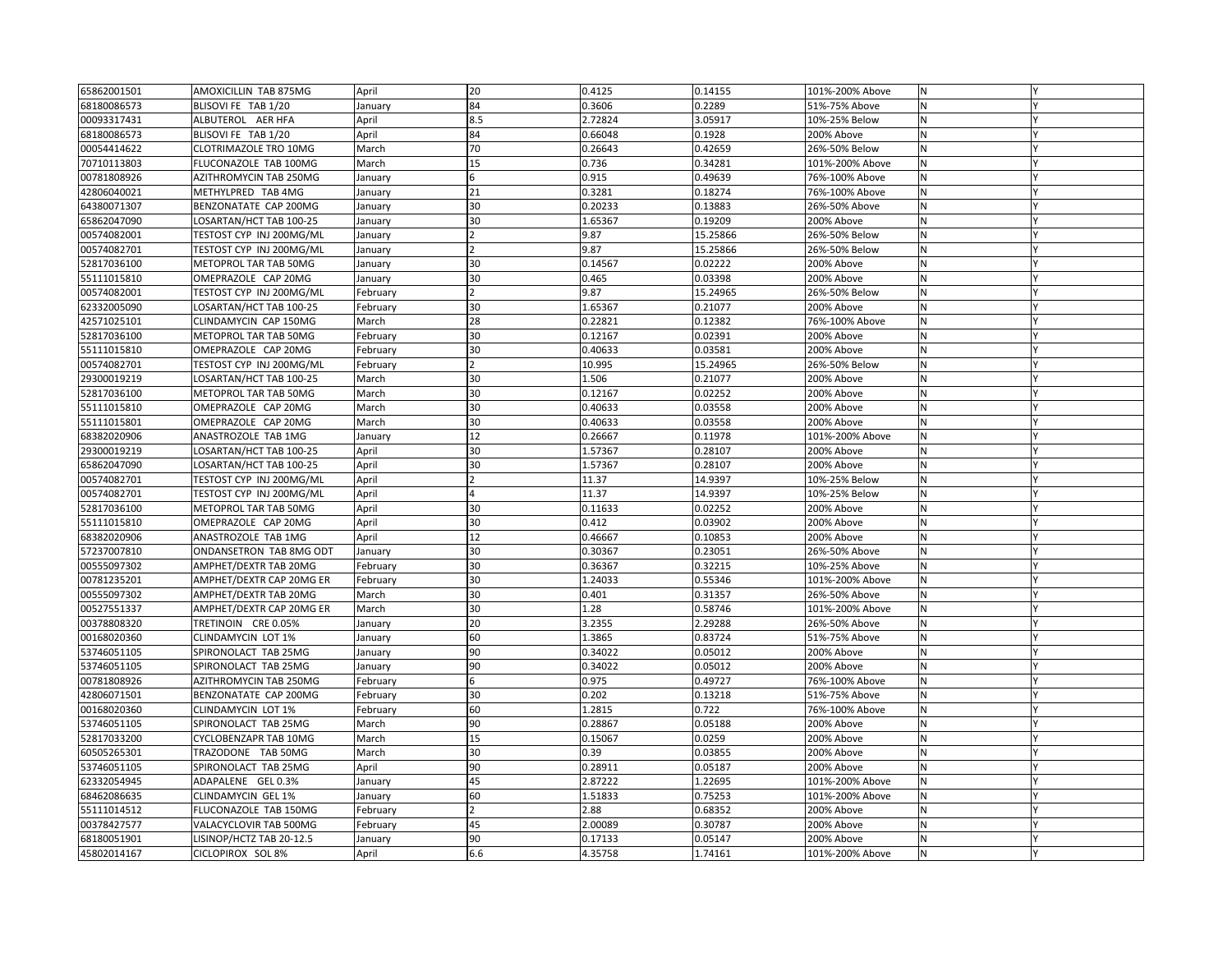| 70377000812 | ROSUVASTATIN TAB 20MG          | February | 90  | 0.57433 | 0.07877  | 200% Above      | IN. |  |
|-------------|--------------------------------|----------|-----|---------|----------|-----------------|-----|--|
| 68180051901 | LISINOP/HCTZ TAB 20-12.5       | April    | 90  | 0.17667 | 0.04943  | 200% Above      | N   |  |
| 62756052188 | SUMATRIPTAN TAB 50MG           | February | 27  | 0.73778 | 0.50793  | 26%-50% Above   |     |  |
| 00378632377 | VALSART/HCTZ TAB 160-25MG      | February | 90  | 1.01033 | 0.34403  | 101%-200% Above |     |  |
| 45963067696 | METOPROL SUC TAB 50MG ER       | February | 90  | 0.67711 | 0.10872  | 200% Above      |     |  |
| 45802046564 | KETOCONAZOLE SHA 2%            | April    | 120 | 0.15633 | 0.09434  | 51%-75% Above   | N   |  |
| 68462053253 | CLOBETASOL SOL 0.05%           | April    | 50  | 0.7896  | 0.3424   | 101%-200% Above | N   |  |
| 50742061610 | METOPROL SUC TAB 50MG ER       | April    | 90  | 0.55544 | 0.09728  | 200% Above      |     |  |
| 69097014260 | ALBUTEROL AER HFA              | January  | 6.7 | 3.09104 | 4.37638  | 26%-50% Below   | N   |  |
| 57237000511 | FLUCONAZOLE TAB 150MG          | March    |     | 2.88    | 0.74933  | 200% Above      | N   |  |
| 51293061201 | PHENAZOPYRID TAB 200MG         | March    |     | 0.83833 | 0.54434  | 51%-75% Above   | N   |  |
| 00185012201 | NITROFURANTN CAP 100MG         | March    | 10  | 0.768   | 0.48495  | 51%-75% Above   |     |  |
| 00185012201 | NITROFURANTN CAP 100MG         | March    | 10  | 0.768   | 0.48495  | 51%-75% Above   | N   |  |
| 00143988701 | AMOXICILLIN SUS 400/5ML        | February | 200 | 0.04535 | 0.02351  | 76%-100% Above  | N   |  |
| 50111064801 | FLUOXETINE CAP 20MG            | January  | 30  | 0.399   | 0.0335   | 200% Above      | N   |  |
| 65862019405 | FLUOXETINE CAP 40MG            | January  | 30  | 0.67067 | 0.0782   | 200% Above      | N   |  |
| 65862042005 | SMZ/TMP DS TAB 800-160         | February | 14  | 0.34286 | 0.07202  | 200% Above      | N   |  |
| 70436001002 | BUPROPN HCL TAB 150MG XL       | February | 30  | 1.714   | 0.14759  | 200% Above      | N   |  |
| 23155000810 | HYDROCHLOROT TAB 25MG          | January  | 90  | 0.01889 | 0.01381  | 26%-50% Above   | N   |  |
| 50742061710 | METOPROL SUC TAB 100MG ER      | January  | 90  | 0.78433 | 0.13368  | 200% Above      |     |  |
| 65862019405 | FLUOXETINE CAP 40MG            | February | 90  | 0.67078 | 0.08814  | 200% Above      | N   |  |
| 00378180910 | LEVOTHYROXIN TAB 100MCG        | February | 90  | 0.28511 | 0.16768  | 51%-75% Above   | N   |  |
| 70436001002 | BUPROPN HCL TAB 150MG XL       | March    | 90  | 1.565   | 0.1335   | 200% Above      | N   |  |
| 23155000810 | HYDROCHLOROT TAB 25MG          | April    | 90  | 0.01889 | 0.01373  | 26%-50% Above   | N   |  |
| 50742061710 | METOPROL SUC TAB 100MG ER      | April    | 90  | 0.78433 | 0.14974  | 200% Above      |     |  |
| 63304082905 | ATORVASTATIN TAB 40MG          | January  | 90  | 0.29967 | 0.06028  | 200% Above      | N   |  |
| 69315013110 | HYDROCHLOROT TAB 25MG          | March    | 45  | 0.02333 | 0.01337  | 51%-75% Above   | N   |  |
| 72205002405 | ATORVASTATIN TAB 40MG          | April    | 90  | 0.24578 | 0.0579   | 200% Above      | N   |  |
| 42571013027 | TRAVOPROST DRO 0.004%          | January  | 2.5 | 54.084  | 35.76449 | 51%-75% Above   | N   |  |
| 68180021709 | LOSARTAN/HCT TAB 100-25        | January  | 30  | 1.65367 | 0.19209  | 200% Above      | N   |  |
| 24208048610 | DORZOL/TIMOL SOL 22.3-6.8      | January  | 10  | 3.712   | 1.32278  | 101%-200% Above | N   |  |
| 42571013027 | TRAVOPROST DRO 0.004%          | February | 2.5 | 50.08   | 33.12238 | 51%-75% Above   | N   |  |
| 68180021709 | OSARTAN/HCT TAB 100-25         | February | 30  | 1.506   | 0.21077  | 200% Above      | N   |  |
| 65862047090 | LOSARTAN/HCT TAB 100-25        | February | 30  | 1.506   | 0.21077  | 200% Above      | N   |  |
| 42571013027 | TRAVOPROST DRO 0.004%          | March    | 2.5 | 50.08   | 36.32982 | 26%-50% Above   | N   |  |
| 65862047090 | LOSARTAN/HCT TAB 100-25        | March    | 30  | 1.506   | 0.21077  | 200% Above      | N   |  |
| 24208048610 | DORZOL/TIMOL SOL 22.3-6.8      | February | 10  | 3.364   | 1.25864  | 101%-200% Above | N   |  |
| 42571013027 | TRAVOPROST DRO 0.004%          | April    | 2.5 | 52.72   | 30.6022  | 51%-75% Above   | N   |  |
| 24208048610 | DORZOL/TIMOL SOL 22.3-6.8      | April    | 10  | 3.453   | 1.2637   | 101%-200% Above | N   |  |
| 70010049110 | METFORMIN TAB 500MG ER         | January  | 120 | 0.06758 | 0.03574  | 76%-100% Above  | N   |  |
| 70377002911 | ATORVASTATIN TAB 40MG          | January  | 90  | 0.29967 | 0.06028  | 200% Above      | N   |  |
| 70010049110 | METFORMIN TAB 500MG ER         | March    | 120 | 0.08008 | 0.03646  | 101%-200% Above | N   |  |
| 68180023209 | FENOFIBRATE TAB 160MG          | January  | 90  | 0.60433 | 0.18813  | 200% Above      | N   |  |
| 70010049110 | METFORMIN TAB 500MG ER         | March    | 360 | 0.08006 | 0.03646  | 101%-200% Above | N   |  |
| 68180023209 | FENOFIBRATE TAB 160MG          | April    | 90  | 1.17356 | 0.18018  | 200% Above      | N   |  |
| 70377002911 | ATORVASTATIN TAB 40MG          | April    | 90  | 0.24578 | 0.0579   | 200% Above      |     |  |
| 68180098003 | LISINOPRIL TAB 10MG            | April    | 90  | 0.33956 | 0.0191   | 200% Above      | N   |  |
| 69097083412 | SERTRALINE TAB 50MG            | January  | 30  | 0.25    | 0.04157  | 200% Above      | N   |  |
| 68180035202 | SERTRALINE TAB 50MG            | February | 30  | 0.25    | 0.04767  | 200% Above      | N   |  |
| 69097083412 | SERTRALINE TAB 50MG            | March    | 30  | 0.25    | 0.04281  | 200% Above      | N   |  |
| 00904678370 | ASPIRIN LOW TAB 81MG EC        | January  | 90  | 0.00944 | 0.0147   | 26%-50% Below   | N   |  |
| 00904678370 | <b>ASPIRIN LOW TAB 81MG EC</b> | April    | 90  | 0.01122 | 0.01425  | 10%-25% Below   | N   |  |
| 65862092585 | INCASSIA TAB 0.35MG            | March    | 84  | 0.50202 | 0.16123  | 200% Above      | N   |  |
| 13668013701 | <b>ESCITALOPRAM TAB 20MG</b>   | January  | 30  | 0.72167 | 0.08197  | 200% Above      | N   |  |
|             |                                |          |     |         |          |                 |     |  |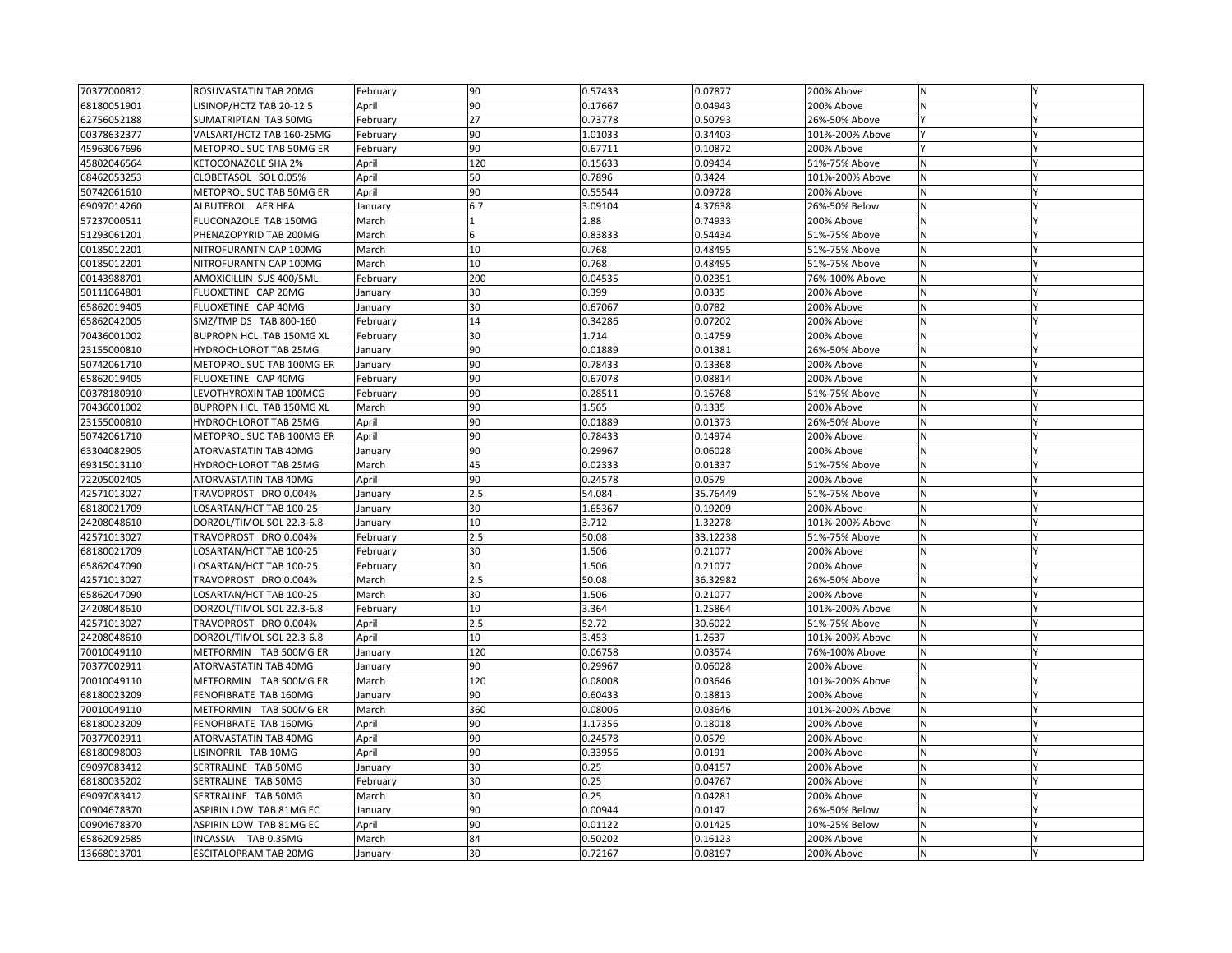| 00527150437 | AMPHET/DEXTR TAB 15MG       | January  | 30  | 0.43833  | 0.26757 | 51%-75% Above   | IN. |  |
|-------------|-----------------------------|----------|-----|----------|---------|-----------------|-----|--|
| 13668013701 | ESCITALOPRAM TAB 20MG       | February | 30  | 0.72167  | 0.08801 | 200% Above      | N   |  |
| 13668013701 | ESCITALOPRAM TAB 20MG       | March    | 30  | 0.63833  | 0.07845 | 200% Above      | N   |  |
| 00527150437 | AMPHET/DEXTR TAB 15MG       | March    | 30  | 0.426    | 0.25605 | 51%-75% Above   |     |  |
| 00527150437 | AMPHET/DEXTR TAB 15MG       | March    | 30  | 0.42233  | 0.25605 | 51%-75% Above   | N   |  |
| 13668013701 | ESCITALOPRAM TAB 20MG       | April    | 30  | 0.65567  | 0.07948 | 200% Above      | N   |  |
| 68180098103 | LISINOPRIL TAB 20MG         | January  | 90  | 0.17278  | 0.02602 | 200% Above      | N   |  |
| 43547035411 | LISINOPRIL TAB 20MG         | March    | 90  | 0.218    | 0.02633 | 200% Above      |     |  |
| 55111012105 | ATORVASTATIN TAB 10MG       | March    | 90  | 0.35389  | 0.03732 | 200% Above      | N   |  |
| 59762100501 | CABERGOLINE TAB 0.5MG       | January  |     | 26.29    | 2.44495 | 200% Above      | N   |  |
| 43547035611 | LISINOPRIL TAB 40MG         | January  | 90  | 0.00011  | 0.05502 | 76%-100% Below  | N   |  |
| 59762100501 | CABERGOLINE TAB 0.5MG       | March    |     | 24.42625 | 2.46183 | 200% Above      |     |  |
| 23155010205 | METFORMIN TAB 500MG         | January  | 180 | 6e-005   | 0.01596 | 76%-100% Below  | N   |  |
| 59762100501 | CABERGOLINE TAB 0.5MG       | April    |     | 25.79375 | 2.31321 | 200% Above      | N   |  |
| 72205002405 | ATORVASTATIN TAB 40MG       | March    | 90  | 0.24578  | 0.063   | 200% Above      | N   |  |
| 43547035611 | LISINOPRIL TAB 40MG         | March    | 90  | 0.00011  | 0.04778 | 76%-100% Below  | N   |  |
| 55111046601 | METOPROL SUC TAB 25MG ER    | April    | 90  | 0.34822  | 0.08379 | 200% Above      | N   |  |
| 51991074810 | DULOXETINE CAP 60MG         | April    | 90  | 0.54744  | 0.11666 | 200% Above      | N   |  |
| 49483062210 | METFORMIN TAB 500MG         | April    | 180 | 6e-005   | 0.01651 | 76%-100% Below  | N   |  |
| 13668013501 | <b>ESCITALOPRAM TAB 5MG</b> | February | 30  | 0.208    | 0.04705 | 200% Above      |     |  |
| 13668013501 | ESCITALOPRAM TAB 5MG        | April    | 30  | 0.19933  | 0.04591 | 200% Above      | N   |  |
| 69452017173 | AZITHROMYCIN TAB 250MG      | April    | 6   | 1.18     | 0.45018 | 101%-200% Above | N   |  |
| 16571020106 | DICLOFENAC TAB 75MG DR      | March    | 60  | 0.13767  | 0.09618 | 26%-50% Above   | N   |  |
| 00093342210 | CYCLOBENZAPR TAB 10MG       | March    | 30  | 0.15033  | 0.0259  | 200% Above      | N   |  |
| 16571020106 | DICLOFENAC TAB 75MG DR      | April    | 60  | 0.157    | 0.09718 | 51%-75% Above   | N   |  |
| 68645058259 | METFORMIN TAB 500MG         | January  | 120 | 0.06667  | 0.01596 | 200% Above      | N   |  |
| 00093505998 | ATORVASTATIN TAB 20MG       | January  | 90  | 0.42222  | 0.04616 | 200% Above      | N   |  |
| 68645058259 | METFORMIN TAB 500MG         | February | 120 | 0.06667  | 0.01674 | 200% Above      | N   |  |
| 00093505998 | ATORVASTATIN TAB 20MG       | April    | 90  | 0.42222  | 0.04642 | 200% Above      | N   |  |
| 67877069601 | CHLORTHALID TAB 25MG        | April    | 90  | 0.89889  | 0.15225 | 200% Above      | N   |  |
| 68645058259 | METFORMIN TAB 500MG         | April    | 180 | 0.05556  | 0.01651 | 200% Above      | N   |  |
| 31722070090 | LOSARTAN POT TAB 25MG       | April    | 90  | 0.25567  | 0.06013 | 200% Above      | N   |  |
| 00254100752 | ALBUTEROL AER HFA           | February | 6.7 | 2.68955  | 3.85314 | 26%-50% Below   |     |  |
| 68180035202 | SERTRALINE TAB 50MG         | February | 30  | 0.49667  | 0.04767 | 200% Above      | N   |  |
| 16729031701 | OXYBUTYNIN TAB 5MG ER       | February | 30  | 0.26867  | 0.15404 | 51%-75% Above   | N   |  |
| 68645052754 | SIMVASTATIN TAB 40MG        | February | 90  | 0.83878  | 0.04381 | 200% Above      | N   |  |
| 68382013610 | LOSARTAN POT TAB 50MG       | February | 90  | 0.21133  | 0.08274 | 101%-200% Above | N   |  |
| 69238183707 | LEVOTHYROXIN TAB 137MCG     | March    | 90  | 0.31178  | 0.22748 | 26%-50% Above   | N   |  |
| 68645030059 | METFORMIN TAB 1000MG        | March    | 180 | 0.14372  | 0.02625 | 200% Above      | N   |  |
| 13668013610 | ESCITALOPRAM TAB 10MG       | February | 90  | 0.56156  | 0.05074 | 200% Above      | N   |  |
| 67877025115 | TRIAMCINOLON CRE 0.1%       | January  | 30  | 0.061    | 0.1258  | 51%-75% Below   | N   |  |
| 67877025130 | TRIAMCINOLON CRE 0.1%       | March    | 60  | 0.07967  | 0.14475 | 26%-50% Below   | N   |  |
| 67877025130 | TRIAMCINOLON CRE 0.1%       | March    | 60  | 0.08167  | 0.14475 | 26%-50% Below   | N   |  |
| 68180098003 | LISINOPRIL TAB 10MG         | February | 90  | 0.19433  | 0.01891 | 200% Above      | N   |  |
| 68462019790 | PRAVASTATIN TAB 40MG        | February | 90  | 0.25222  | 0.09005 | 101%-200% Above | N   |  |
| 65862000899 | METFORMIN TAB 500MG         | February | 360 | 0.07972  | 0.01674 | 200% Above      |     |  |
| 68180098003 | LISINOPRIL TAB 10MG         | February | 90  | 0.19433  | 0.01891 | 200% Above      | N   |  |
| 68462019790 | PRAVASTATIN TAB 40MG        | February | 90  | 0.20422  | 0.09005 | 101%-200% Above | N   |  |
| 13668001005 | CITALOPRAM TAB 20MG         | January  | 180 | 0.4155   | 0.0283  | 200% Above      | N   |  |
| 51672138903 | <b>AZELAIC ACID GEL 15%</b> | March    | 50  | 4.787    | 1.03233 | 200% Above      |     |  |
| 50742065728 | ESTRA/NORETH TAB 1-0.5MG    | February | 84  | 3.69131  | 1.08942 | 200% Above      | N   |  |
| 60505083305 | AZELASTINE SPR 0.1%         | April    | 30  | 0.386    | 0.26352 | 26%-50% Above   | N   |  |
| 50742065728 | ESTRA/NORETH TAB 1-0.5MG    | April    | 84  | 3.56643  | 1.08479 | 200% Above      | N   |  |
| 58657064701 | CLONIDINE TAB 0.1MG         | February | 68  | 0.10765  | 0.02839 | 200% Above      | N   |  |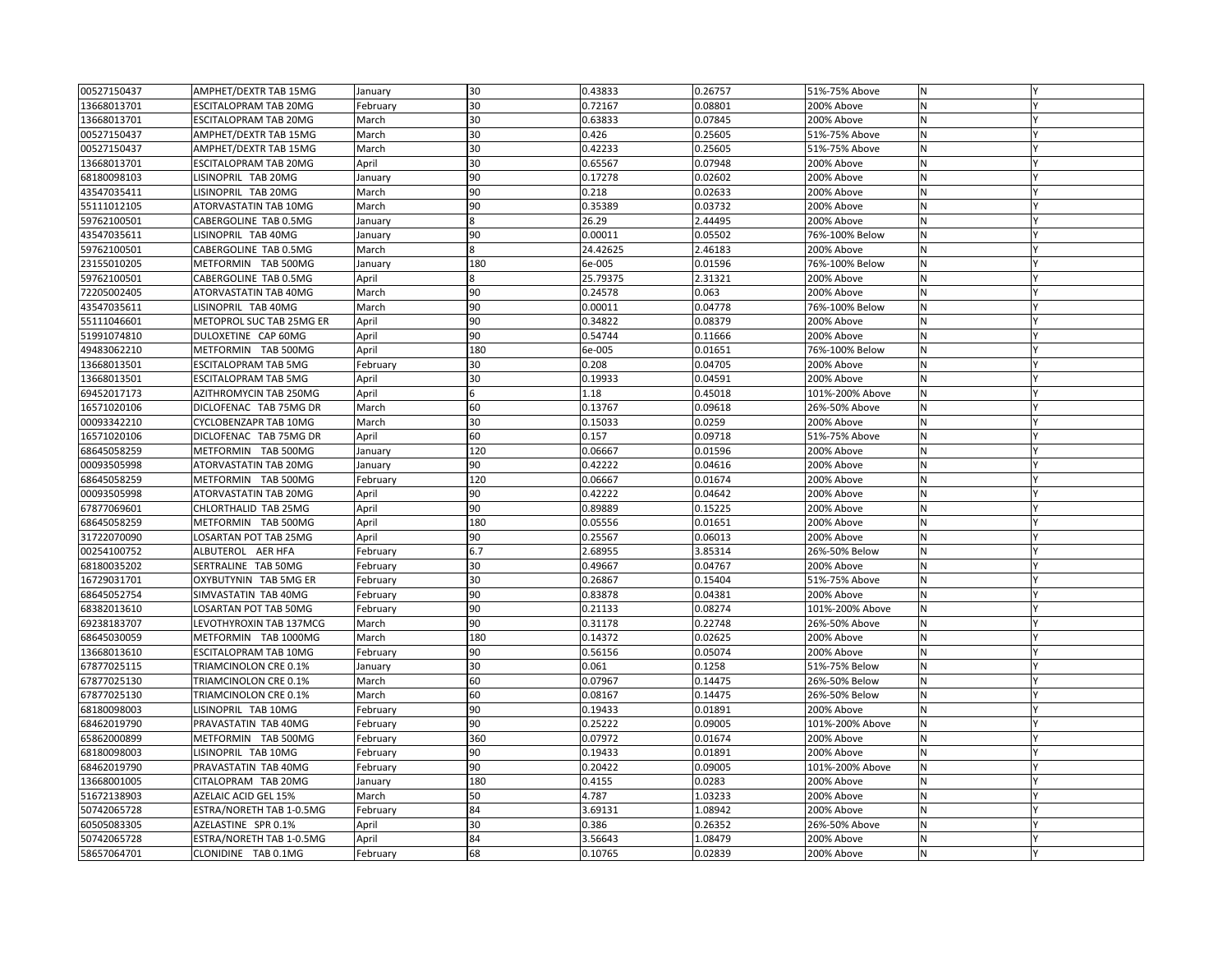| 29300046810 | CLONIDINE TAB 0.1MG                | April    | 68  | 0.05059 | 0.02905 | 51%-75% Above   | N |  |
|-------------|------------------------------------|----------|-----|---------|---------|-----------------|---|--|
| 67877026218 | RIZATRIPTAN TAB 10MG               | January  | ٩   | 0.68    | 0.53461 | 26%-50% Above   | N |  |
| 69097012403 | TOPIRAMATE TAB 100MG               | January  | 90  | 1.21522 | 0.06854 | 200% Above      | N |  |
| 00555904358 | <b>APRI</b><br><b>TAB</b>          | February | 84  | 0.7094  | 0.16739 | 200% Above      | N |  |
| 13668000905 | CITALOPRAM TAB 10MG                | February | 90  | 0.34122 | 0.02637 | 200% Above      | N |  |
| 69097012403 | TOPIRAMATE TAB 100MG               | April    | 90  | 1.16856 | 0.06515 | 200% Above      | N |  |
| 16571020150 | DICLOFENAC TAB 75MG DR             | February | 60  | 0.13767 | 0.09829 | 26%-50% Above   | N |  |
| 68645056354 | IBUPROFEN TAB 800MG                | February | 90  | 0.14478 | 0.07352 | 76%-100% Above  | N |  |
| 16571020150 | DICLOFENAC TAB 75MG DR             | February | 60  | 0.13767 | 0.09829 | 26%-50% Above   | N |  |
| 47781064310 | LEVOTHYROXIN TAB 50MCG             | February | 90  | 0.20056 | 0.15269 | 26%-50% Above   | N |  |
| 69097082412 | CITALOPRAM TAB 40MG                | February | 90  | 0.18411 | 0.03872 | 200% Above      | N |  |
| 68180098003 | LISINOPRIL TAB 10MG                | January  | 90  | 0.39644 | 0.01956 | 200% Above      | N |  |
| 68180072103 | AMLODIPINE TAB 10MG                | January  | 90  | 0.205   | 0.01589 | 200% Above      | Ń |  |
| 23155000810 | <b>HYDROCHLOROT TAB 25MG</b>       | January  | 90  | 0.01889 | 0.01381 | 26%-50% Above   | N |  |
| 70377003012 | ATORVASTATIN TAB 80MG              | January  | 90  | 0.45311 | 0.10119 | 200% Above      | N |  |
| 62175061743 | PANTOPRAZOLE TAB 40MG              | January  | 90  | 0.55256 | 0.05946 | 200% Above      | N |  |
| 67877056110 | METFORMIN TAB 500MG                | February | 90  | 0.07978 | 0.01674 | 200% Above      |   |  |
| 70436000203 | POT CHLORIDE TAB 10MEQ ER          | February | 180 | 0.12272 | 0.13702 | 10%-25% Below   | N |  |
| 68180098003 | LISINOPRIL TAB 10MG                | April    | 90  | 0.33956 | 0.0191  | 200% Above      | N |  |
| 68180072103 | AMLODIPINE TAB 10MG                | April    | 90  | 0.22322 | 0.01657 | 200% Above      | N |  |
| 23155000810 | <b>HYDROCHLOROT TAB 25MG</b>       | April    | 90  | 0.01889 | 0.01373 | 26%-50% Above   | N |  |
| 70377003012 | ATORVASTATIN TAB 80MG              | April    | 90  | 0.395   | 0.09851 | 200% Above      | N |  |
| 65862056099 | PANTOPRAZOLE TAB 40MG              | April    | 90  | 0.49644 | 0.06073 | 200% Above      | N |  |
| 76204020060 | ALBUTEROL NEB 0.083%               | February | 360 | 0.05244 | 0.04576 | 10%-25% Above   |   |  |
| 70954013610 | <b>DAPSONE</b><br><b>TAB 100MG</b> | April    | 20  | 2.1825  | 0.8299  | 101%-200% Above | N |  |
| 76204020060 | ALBUTEROL NEB 0.083%               | April    | 360 | 0.05225 | 0.04151 | 26%-50% Above   | N |  |
| 68462026290 | ROSUVASTATIN TAB 10MG              | January  | 12  | 0.43333 | 0.06379 | 200% Above      | N |  |
| 68462026290 | ROSUVASTATIN TAB 10MG              | January  | 12  | 0.43333 | 0.06379 | 200% Above      | N |  |
| 31722088390 | ROSUVASTATIN TAB 10MG              | February | 12  | 0.43333 | 0.06154 | 200% Above      | N |  |
| 00406895101 | AMPHET/DEXTR CAP 5MG ER            | February | 30  | 1.392   | 0.54508 | 101%-200% Above | N |  |
| 31722088390 | ROSUVASTATIN TAB 10MG              | March    | 12  | 0.37167 | 0.05981 | 200% Above      | N |  |
| 65862007930 | TERBINAFINE TAB 250MG              | January  | 90  | 0.21878 | 0.1487  | 26%-50% Above   | N |  |
| 00406895101 | AMPHET/DEXTR CAP 5MG ER            | March    | 30  | 1.392   | 0.59233 | 101%-200% Above | N |  |
| 31722088390 | ROSUVASTATIN TAB 10MG              | April    | 12  | 0.34833 | 0.05983 | 200% Above      |   |  |
| 00781232901 | AMPHET/DEXTR CAP 5MG ER            | April    | 30  | 1.43767 | 0.56995 | 101%-200% Above | N |  |
| 31722088390 | ROSUVASTATIN TAB 10MG              | April    | 12  | 0.34833 | 0.05983 | 200% Above      | N |  |
| 55111012205 | ATORVASTATIN TAB 20MG              | January  | 30  | 0.76633 | 0.04616 | 200% Above      | N |  |
| 55111012205 | ATORVASTATIN TAB 20MG              | January  | 30  | 0.76633 | 0.04616 | 200% Above      | N |  |
| 68382013201 | TAMSULOSIN CAP 0.4MG               | February | 30  | 0.19233 | 0.06298 | 200% Above      | N |  |
| 55111012205 | ATORVASTATIN TAB 20MG              | February | 30  | 0.686   | 0.05515 | 200% Above      | N |  |
| 65862042005 | SMZ/TMP DS TAB 800-160             | April    |     | 0.31833 | 0.0628  | 200% Above      | N |  |
| 68382013201 | TAMSULOSIN CAP 0.4MG               | March    | 30  | 0.19367 | 0.06447 | 101%-200% Above | N |  |
| 68382013201 | TAMSULOSIN CAP 0.4MG               | April    | 30  | 0.19767 | 0.06094 | 200% Above      | N |  |
| 16729016901 | <b>ESCITALOPRAM TAB 10MG</b>       | March    | 90  | 0.19444 | 0.04972 | 200% Above      | N |  |
| 00093314705 | CEPHALEXIN CAP 500MG               | February | 30  | 0.269   | 0.1249  | 101%-200% Above | N |  |
| 62332054945 | ADAPALENE GEL 0.3%                 | February | 45  | 3.70822 | 1.02756 | 200% Above      | N |  |
| 00143980305 | DOXYCYCL HYC CAP 100MG             | February | 30  | 0.35633 | 0.14979 | 101%-200% Above | Ń |  |
| 67877025145 | TRIAMCINOLON CRE 0.1%              | February | 454 | 0.05667 | 0.0327  | 51%-75% Above   | N |  |
| 00054418325 | DEXAMETHASON TAB 2MG               | March    | 10  | 0.411   | 0.46036 | 10%-25% Below   | N |  |
| 00093321992 | KETOCONAZOLE CRE 2%                | March    | 60  | 0.87133 | 0.36478 | 101%-200% Above | N |  |
| 60505056000 | OFLOXACIN DRO 0.3% OP              | April    |     | 2.668   | 1.69563 | 51%-75% Above   |   |  |
| 69452023320 | PROGESTERONE CAP 100MG             | January  | 30  | 0.993   | 0.25031 | 200% Above      | N |  |
| 69452023320 | PROGESTERONE CAP 100MG             | February | 30  | 0.895   | 0.29259 | 200% Above      | N |  |
| 69452023320 | PROGESTERONE CAP 100MG             | March    | 30  | 0.895   | 0.25967 | 200% Above      | N |  |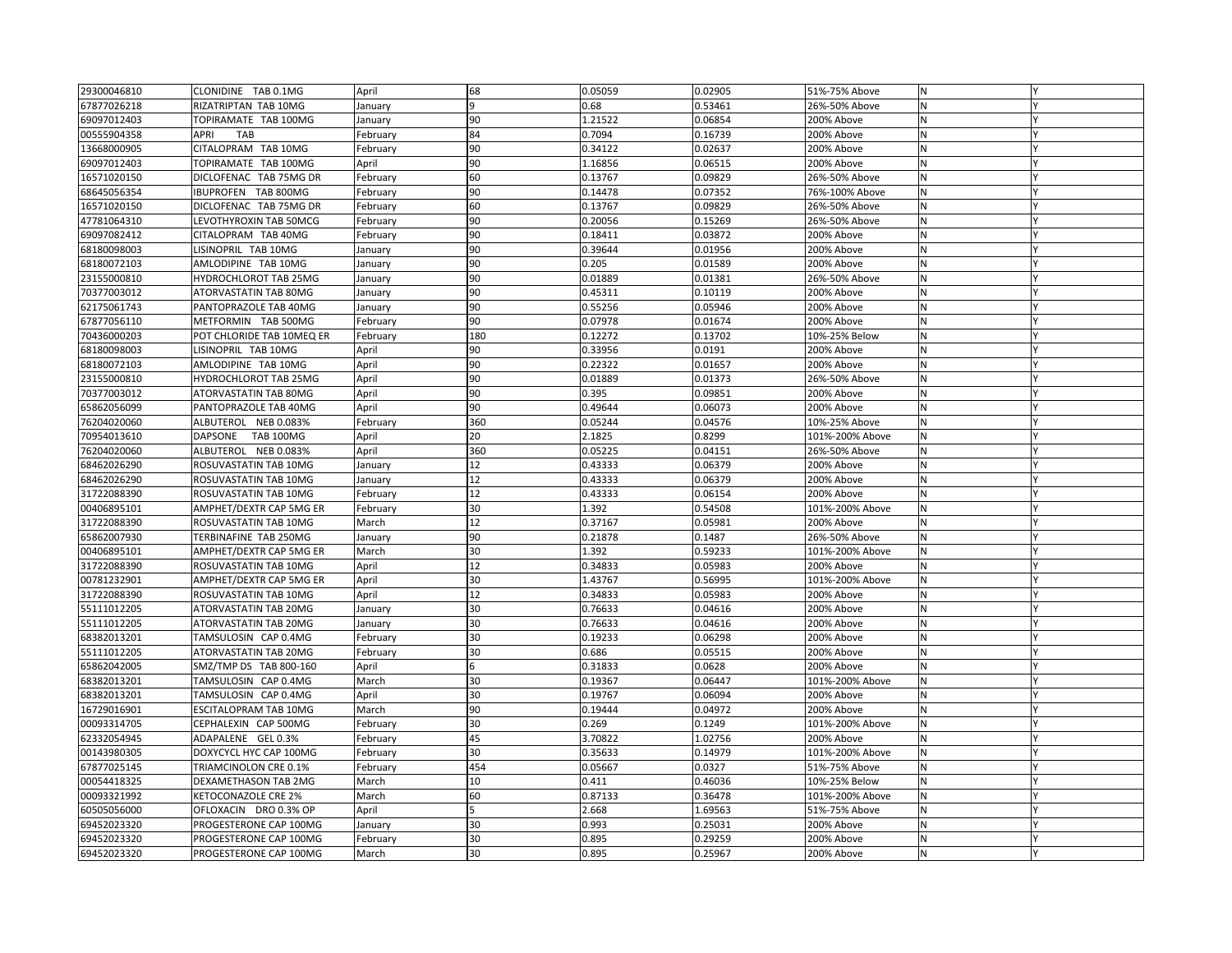| 69452023320 | PROGESTERONE CAP 100MG    | April    | 30  | 0.92    | 0.24226   | 200% Above      | N |  |
|-------------|---------------------------|----------|-----|---------|-----------|-----------------|---|--|
| 70436001002 | BUPROPN HCL TAB 150MG XL  | March    | 90  | 1.565   | 0.1335    | 200% Above      | N |  |
| 59762444002 | METHYLPRED TAB 4MG        | January  | 21  | 0.3281  | 0.18274   | 76%-100% Above  | N |  |
| 68382005101 | MELOXICAM<br>TAB 15MG     | March    | 15  | 0.40267 | 0.02416   | 200% Above      |   |  |
| 68382005101 | MELOXICAM<br>TAB 15MG     | March    | 15  | 0.40267 | 0.02416   | 200% Above      | N |  |
| 00093092606 | LOVASTATIN TAB 10MG       | March    | 90  | 0.17589 | 0.0534    | 200% Above      | N |  |
| 68382013201 | TAMSULOSIN CAP 0.4MG      | March    | 90  | 0.19378 | 0.06447   |                 | N |  |
| 65862001005 | METFORMIN TAB 1000MG      | March    | 180 | 0.14161 | 0.02625   | 200% Above      | N |  |
| 68180072003 | AMLODIPINE TAB 5MG        | March    | 90  | 0.28333 | 0.01104   | 200% Above      | N |  |
| 65862046999 | LOSARTAN/HCT TAB 100-12.5 | March    | 90  | 0.68322 | 0.20878   | 200% Above      | N |  |
| 00378808220 | TRETINOIN CRE 0.025%      | January  | 20  | 2.6555  | 2.29539   | 10%-25% Above   | N |  |
| 53746051501 | SPIRONOLACT TAB 100MG     | January  | 90  | 0.89067 | 0.20478   | 200% Above      | N |  |
| 11534016503 | FOLIC ACID TAB 1MG        | January  | 90  | 0.06111 | 0.02474   | 101%-200% Above | N |  |
| 53746051501 | SPIRONOLACT TAB 100MG     | April    | 90  | 0.84078 | 0.19248   | 200% Above      | N |  |
| 11534016503 | FOLIC ACID TAB 1MG        | April    | 90  | 0.04844 | 0.02659   | 76%-100% Above  | N |  |
| 00093598627 | EPINEPHRINE INJ 0.3MG     | January  |     | 168.065 | 137.80671 | 10%-25% Above   |   |  |
| 00115351101 | PYRIDOSTIGM TAB 60MG      | January  | 100 | 0.8241  | 0.27299   | 200% Above      |   |  |
| 68682030130 | PYRIDOSTIGMI TAB ER 180MG | March    | 90  | 4.75544 | 5.45827   | 10%-25% Below   | N |  |
| 42192034001 | HYOSCYAMINE TAB 0.125MG   | March    | 120 | 0.2215  | 0.1455    | 51%-75% Above   | N |  |
| 70436015542 | PROMETHAZINE SOL DM       | April    | 120 | 0.05442 | 0.06124   | 10%-25% Below   | N |  |
| 47781091601 | DEXAMETHASON TAB 6MG      | April    |     | 1.18571 | L.04967   | 10%-25% Above   |   |  |
| 42571016242 | AMOX/K CLAV TAB 875-125   | April    | 20  | 0.475   | 0.30643   | 51%-75% Above   | N |  |
| 69097083512 | SERTRALINE TAB 100MG      | January  | 45  | 0.16667 | 0.05966   | 101%-200% Above | N |  |
| 68180031902 | BUPROPN HCL TAB 150MG XL  | January  | 30  | 1.665   | 0.13986   | 200% Above      | N |  |
| 69097083512 | SERTRALINE TAB 100MG      | February | 24  | 0.3125  | 0.06333   | 200% Above      |   |  |
| 68180035302 | SERTRALINE TAB 100MG      | February | 45  | 0.16667 | 0.06333   | 101%-200% Above | N |  |
| 68180031902 | BUPROPN HCL TAB 150MG XL  | February | 30  | 1.565   | 0.14759   | 200% Above      | N |  |
| 68180031902 | BUPROPN HCL TAB 150MG XL  | February | 30  | 1.565   | 0.14759   | 200% Above      | N |  |
| 68180031902 | BUPROPN HCL TAB 150MG XL  | March    | 90  | 1.455   | 0.1335    | 200% Above      | N |  |
| 69097083512 | SERTRALINE TAB 100MG      | March    | 135 | 0.48504 | 0.06021   | 200% Above      | N |  |
| 59746017509 | PREDNISONE TAB 20MG       | February |     | 0.34    | 0.10952   | 200% Above      | N |  |
| 00781185220 | AMOX/K CLAV TAB 875-125   | February | 20  | 0.4925  | 0.35493   | 26%-50% Above   | N |  |
| 70069000701 | OLOPATADINE DRO 0.1%      | February |     | 4.028   | 2.95644   | 26%-50% Above   |   |  |
| 51991081403 | AZELASTINE SPR 0.1%       | February | 30  | 0.38333 | 0.27344   | 26%-50% Above   | N |  |
| 69238183207 | LEVOTHYROXIN TAB 75MCG    | January  | 90  | 0.34456 | 0.157     | 101%-200% Above | N |  |
| 65862001005 | METFORMIN TAB 1000MG      | March    | 180 | 0.14161 | 0.02625   | 200% Above      | N |  |
| 13668013601 | ESCITALOPRAM TAB 10MG     | January  | 30  | 0.639   | 0.04769   | 200% Above      | N |  |
| 50111056001 | TRAZODONE TAB 50MG        | January  | 30  | 0.45033 | 0.04017   | 200% Above      | N |  |
| 00093342210 | CYCLOBENZAPR TAB 10MG     | February | 30  | 0.13633 | 0.02674   | 200% Above      | N |  |
| 50111056001 | TRAZODONE TAB 50MG        | February | 30  | 0.39    | 0.03895   | 200% Above      | N |  |
| 70436001102 | BUPROPN HCL TAB 300MG XL  | February | 30  | 2.86067 | 0.19843   | 200% Above      | N |  |
| 13668013601 | ESCITALOPRAM TAB 10MG     | February | 30  | 0.56167 | 0.05074   | 200% Above      | N |  |
| 13668013701 | ESCITALOPRAM TAB 20MG     | February | 30  | 0.63833 | 0.08801   | 200% Above      | N |  |
| 50111056001 | TRAZODONE TAB 50MG        | January  | 90  | 0.45044 | 0.04017   | 200% Above      | N |  |
| 13668013601 | ESCITALOPRAM TAB 10MG     | January  | 90  | 0.63911 | 0.04769   | 200% Above      | N |  |
| 70436001102 | BUPROPN HCL TAB 300MG XL  | January  | 90  | 3.09489 | 0.19458   | 200% Above      |   |  |
| 70436001102 | BUPROPN HCL TAB 300MG XL  | January  | 90  | 3.09489 | 0.19458   | 200% Above      | N |  |
| 13668013701 | ESCITALOPRAM TAB 20MG     | January  | 90  | 0.72167 | 0.08197   | 200% Above      | N |  |
| 13668013601 | ESCITALOPRAM TAB 10MG     | April    | 30  | 0.57367 | 0.04837   | 200% Above      | N |  |
| 50111056001 | TRAZODONE TAB 50MG        | February | 90  | 0.39    | 0.03895   | 200% Above      |   |  |
| 70436001102 | BUPROPN HCL TAB 300MG XL  | February | 90  | 2.86067 | 0.19843   | 200% Above      | N |  |
| 13668013701 | ESCITALOPRAM TAB 20MG     | February | 90  | 0.63844 | 0.08801   | 200% Above      | N |  |
| 50111056001 | TRAZODONE TAB 50MG        | March    | 90  | 0.39    | 0.03855   | 200% Above      | N |  |
| 70436001102 | BUPROPN HCL TAB 300MG XL  | March    | 90  | 2.86067 | 0.18442   | 200% Above      | N |  |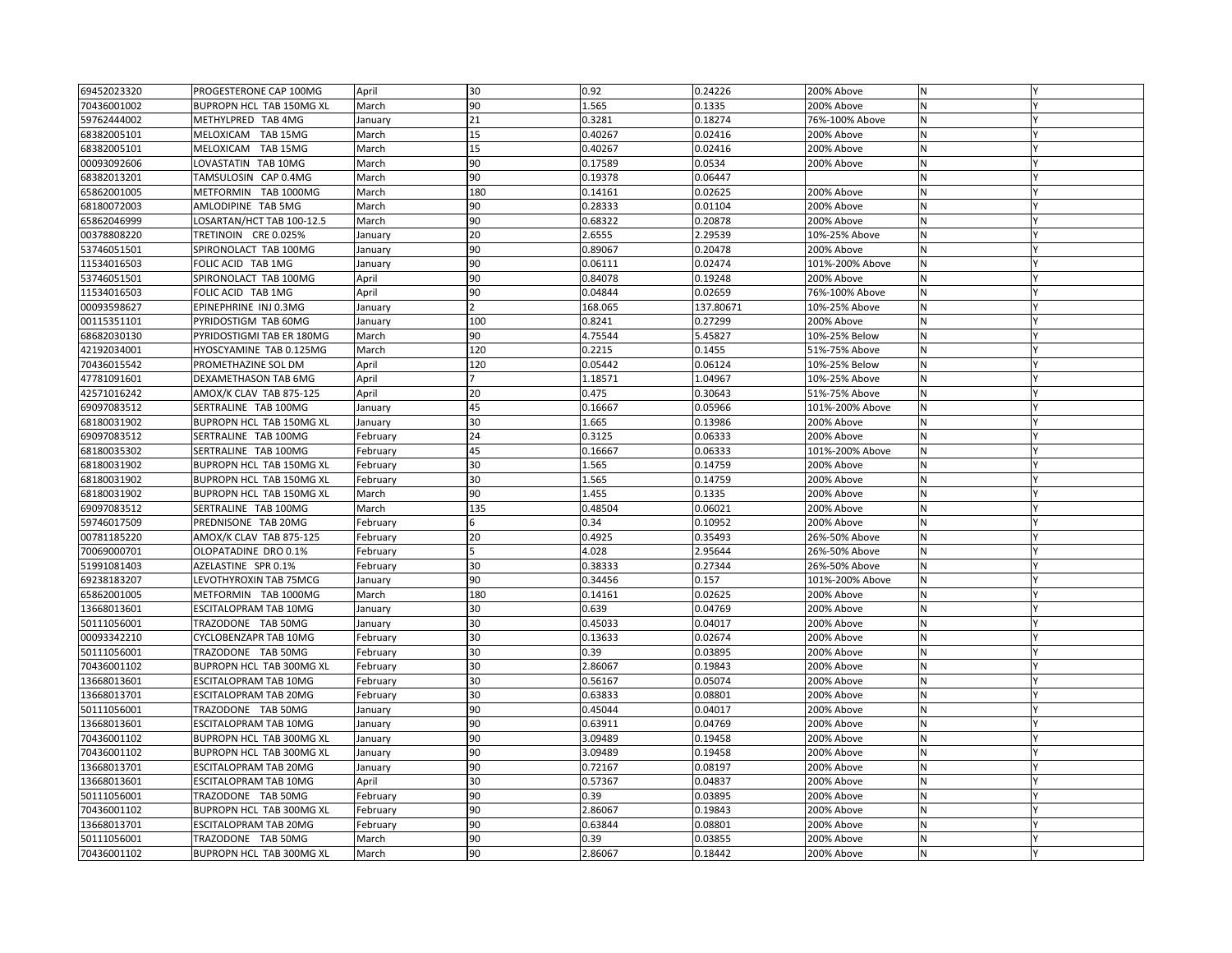| 13668013701 | <b>ESCITALOPRAM TAB 20MG</b> | March    | 90  | 0.63844 | 0.07845 | 200% Above      | N |  |
|-------------|------------------------------|----------|-----|---------|---------|-----------------|---|--|
| 68180071909 | AMLODIPINE TAB 2.5MG         | January  | 90  | 0.17133 | 0.01307 | 200% Above      | N |  |
| 70377002811 | ATORVASTATIN TAB 20MG        | February | 90  | 0.68611 | 0.05515 | 200% Above      | N |  |
| 00591046110 | GLIPIZIDE TAB 10MG           | February | 180 | 0.21356 | 0.04938 | 200% Above      | N |  |
| 68180055409 | QUINAPRIL TAB 40MG           | March    | 90  | 0.711   | 0.10852 | 200% Above      | N |  |
| 23155000810 | HYDROCHLOROT TAB 25MG        | March    | 90  | 0.01889 | 0.01337 | 26%-50% Above   | N |  |
| 68382002310 | ATENOLOL<br>TAB 50MG         | March    | 90  | 0.39544 | 0.02861 | 200% Above      | N |  |
| 70010049110 | METFORMIN TAB 500MG ER       | March    | 180 | 0.08006 | 0.03646 | 101%-200% Above | N |  |
| 68180071909 | AMLODIPINE TAB 2.5MG         | April    | 90  | 0.21678 | 0.01271 | 200% Above      | N |  |
| 70377002811 | ATORVASTATIN TAB 20MG        | April    | 90  | 0.70744 | 0.04642 | 200% Above      | N |  |
| 00591046110 | GLIPIZIDE TAB 10MG           | April    | 180 | 0.2145  | 0.04747 | 200% Above      | N |  |
| 65862042005 | SMZ/TMP DS TAB 800-160       | January  | 28  | 0.34286 | 0.06116 | 200% Above      | N |  |
| 65862042005 | SMZ/TMP DS TAB 800-160       | April    | 20  | 0.318   | 0.0628  | 200% Above      | N |  |
| 57237001401 | TAMSULOSIN CAP 0.4MG         | February | 90  | 0.19211 | 0.06298 | 200% Above      | N |  |
| 62175061743 | PANTOPRAZOLE TAB 40MG        | February | 90  | 0.48711 | 0.06576 | 200% Above      | N |  |
| 00093416178 | AMOXICILLIN SUS 400/5ML      | April    | 150 | 0.045   | 0.02581 | 51%-75% Above   | N |  |
| 68180032002 | BUPROPN HCL TAB 300MG XL     | January  | 30  | 2.29833 | 0.19458 | 200% Above      | N |  |
| 68180032002 | BUPROPN HCL TAB 300MG XL     | January  | 30  | 2.29833 | 0.19458 | 200% Above      | N |  |
| 68180032002 | BUPROPN HCL TAB 300MG XL     | March    | 30  | 2.29833 | 0.18442 | 200% Above      |   |  |
| 68180032002 | BUPROPN HCL TAB 300MG XL     | April    | 30  | 2.29833 | 0.17082 | 200% Above      |   |  |
| 53746051401 | SPIRONOLACT TAB 50MG         | February | 60  | 0.42983 | 0.11583 | 200% Above      |   |  |
| 00378808245 | TRETINOIN CRE 0.025%         | February | 45  | 2.33533 | 1.8445  | 26%-50% Above   | N |  |
| 53746051401 | SPIRONOLACT TAB 50MG         | April    | 60  | 0.44    | 0.11634 | 200% Above      | N |  |
| 00555902658 | JUNEL FE TAB 1/20            | March    | 84  | 0.64274 | 0.20374 | 200% Above      | N |  |
| 00378718505 | METFORMIN TAB 500MG          | March    | 180 | 0.09328 | 0.01696 | 200% Above      |   |  |
| 68645059090 | CLOPIDOGREL TAB 75MG         | January  | 30  | 0.5     | 0.06516 | 200% Above      | N |  |
| 65862006299 | METOPROL TAR TAB 25MG        | January  | 60  | 0.095   | 0.01935 | 200% Above      | N |  |
| 68682010510 | NIFEDIPINE TAB 30MG ER       | January  | 30  | 0.987   | 0.19595 | 200% Above      | N |  |
| 69238115403 | EZETIMIBE TAB 10MG           | February | 30  | 0.54833 | 0.11096 | 200% Above      | N |  |
| 68645059090 | CLOPIDOGREL TAB 75MG         | February | 30  | 0.453   | 0.06112 | 200% Above      | N |  |
| 57664050658 | METOPROL TAR TAB 25MG        | February | 60  | 0.06667 | 0.0194  | 200% Above      | N |  |
| 68682010510 | NIFEDIPINE TAB 30MG ER       | February | 30  | 0.83367 | 0.22931 | 200% Above      |   |  |
| 69238115403 | EZETIMIBE TAB 10MG           | March    | 30  | 0.48133 | 0.10777 | 200% Above      | N |  |
| 68645059090 | CLOPIDOGREL TAB 75MG         | March    | 30  | 0.453   | 0.067   | 200% Above      | N |  |
| 57664050658 | METOPROL TAR TAB 25MG        | March    | 60  | 0.06667 | 0.01777 | 200% Above      | N |  |
| 68682010510 | NIFEDIPINE TAB 30MG ER       | March    | 30  | 0.83367 | 0.20358 | 200% Above      | N |  |
| 69238115403 | EZETIMIBE TAB 10MG           | March    | 30  | 0.45333 | 0.10777 | 200% Above      | N |  |
| 57664050658 | METOPROL TAR TAB 25MG        | April    | 60  | 0.06667 | 0.01772 | 200% Above      | N |  |
| 69238115403 | EZETIMIBE TAB 10MG           | April    | 30  | 0.45333 | 0.10456 | 200% Above      | N |  |
| 68645059090 | CLOPIDOGREL TAB 75MG         | April    | 30  | 0.46067 | 0.0639  | 200% Above      |   |  |
| 68682010530 | NIFEDIPINE TAB 30MG ER       | April    | 30  | 0.846   | 0.18588 | 200% Above      | N |  |
| 69097084905 | <b>ESCITALOPRAM TAB 20MG</b> | February | 90  | 0.72167 | 0.08801 | 200% Above      | N |  |
| 67877056105 | METFORMIN TAB 500MG          | April    | 180 | 0.0915  | 0.01651 | 200% Above      | N |  |
| 65862050320 | AMOX/K CLAV TAB 875-125      | February | 22  | 0.49273 | 0.35493 | 26%-50% Above   | N |  |
| 00054327099 | FLUTICASONE SPR 50MCG        | February | 16  | 0.57188 | 0.28354 | 101%-200% Above |   |  |
| 65162019050 | NAPROXEN<br>TAB 500MG        | March    | 14  | 0.14    | 0.07731 | 76%-100% Above  |   |  |
| 69097084507 | CYCLOBENZAPR TAB 5MG         | March    | 14  | 0.19    | 0.02938 | 200% Above      | N |  |
| 57237016199 | OMEPRAZOLE CAP 20MG          | April    | 30  | 0.412   | 0.03902 | 200% Above      | N |  |
| 69584061250 | METHOCARBAM TAB 750MG        | April    | 60  | 0.128   | 0.08306 | 51%-75% Above   | N |  |
| 16571020106 | DICLOFENAC TAB 75MG DR       | April    | 60  | 0.157   | 0.09718 | 51%-75% Above   |   |  |
| 68180051303 | LISINOPRIL TAB 5MG           | February | 90  | 0.31167 | 0.01649 | 200% Above      | N |  |
| 67877056110 | METFORMIN TAB 500MG          | February | 180 | 0.09328 | 0.01674 | 200% Above      | N |  |
| 68180051303 | LISINOPRIL TAB 5MG           | April    | 90  | 0.29011 | 0.01578 | 200% Above      | N |  |
| 68462073129 | HAILEY 24 TAB FE             | February | 84  | 1.62226 | 0.63117 | 101%-200% Above | N |  |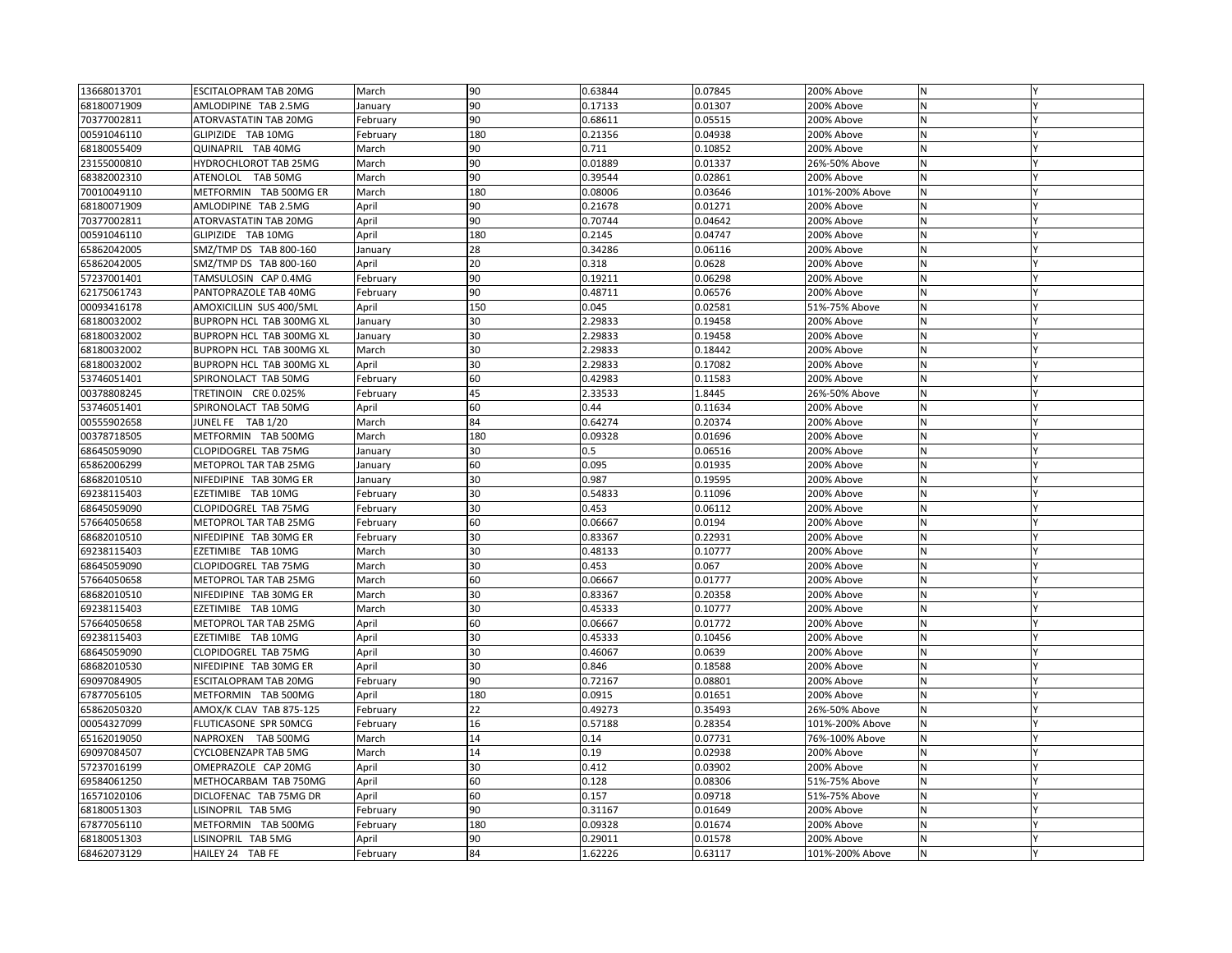| 68462073129 | HAILEY 24 TAB FE               | April    | 84  | 2.54226  | 0.60135  | 200% Above      | N |  |
|-------------|--------------------------------|----------|-----|----------|----------|-----------------|---|--|
| 00781185220 | AMOX/K CLAV TAB 875-125        | February | 14  | 0.49286  | 0.35493  | 26%-50% Above   | N |  |
| 00527155201 | <b>BUT/ASA/CAFF CAP</b>        | March    | 30  | 1.29967  | 0.92415  | 26%-50% Above   | N |  |
| 70377000612 | ROSUVASTATIN TAB 5MG           | March    | 90  | 0.288    | 0.06753  | 200% Above      |   |  |
| 65862042005 | SMZ/TMP DS TAB 800-160         | February | 28  | 0.36536  | 0.07202  | 200% Above      | N |  |
| 23155013525 | DOXYCYC MONO TAB 100MG         | March    | 14  | 0.37929  | 0.32436  | 10%-25% Above   |   |  |
| 68180035202 | SERTRALINE TAB 50MG            | February | 90  | 0.49667  | 0.04767  | 200% Above      | N |  |
| 60505265401 | TRAZODONE TAB 100MG            | March    | 90  | 0.18078  | 0.07015  | 101%-200% Above | N |  |
| 65162028203 | PALIPERIDONE TAB ER 6MG        | January  | 30  | 8.26867  | 5.19754  | 51%-75% Above   | N |  |
| 65162010211 | GABAPENTIN CAP 300MG           | January  | 60  | 0.3665   | 0.05194  | 200% Above      | N |  |
| 65162010211 | GABAPENTIN CAP 300MG           | January  | 60  | 0.3665   | 0.05194  | 200% Above      | N |  |
| 59148003713 | REXULTI<br>TAB 1MG             | January  | 30  | 44.10367 | 39.83702 | 10%-25% Above   | N |  |
| 68645052354 | SERTRALINE TAB 100MG           | January  | 30  | 0.25     | 0.05966  | 200% Above      | N |  |
| 00115180301 | HYDROXYZ PAM CAP 25MG          | February | 60  | 0.1045   | 0.07454  | 26%-50% Above   | N |  |
| 65162027250 | SMZ/TMP DS TAB 800-160         | March    | 14  | 0.365    | 0.06566  | 200% Above      | N |  |
| 69097094312 | GABAPENTIN CAP 300MG           | March    | 60  | 0.20783  | 0.04814  | 200% Above      | N |  |
| 69097083512 | SERTRALINE TAB 100MG           | March    | 30  | 0.473    | 0.06021  | 200% Above      | N |  |
| 65862039010 | ONDANSETRON TAB 4MG ODT        | April    |     | 0.38333  | 0.23716  | 51%-75% Above   | N |  |
| 00143122701 | DICYCLOMINE TAB 20MG           | April    | 12  | 0.24333  | 0.16736  | 26%-50% Above   | N |  |
| 00115180301 | HYDROXYZ PAM CAP 25MG          | March    | 60  | 0.1045   | 0.06792  | 51%-75% Above   | N |  |
| 69097083512 | SERTRALINE TAB 100MG           | April    | 45  | 0.48511  | 0.05921  | 200% Above      | N |  |
| 69097094312 | GABAPENTIN CAP 300MG           | April    | 60  | 0.20783  | 0.04651  | 200% Above      | N |  |
| 69097094312 | GABAPENTIN CAP 300MG           | April    | 60  | 0.20783  | 0.04651  | 200% Above      | N |  |
| 69097083512 | SERTRALINE TAB 100MG           | April    | 60  | 0.485    | 0.05921  | 200% Above      | N |  |
| 50111033401 | METRONIDAZOL TAB 500MG         | January  | 14  | 0.41143  | 0.14389  | 101%-200% Above | N |  |
| 50742061610 | METOPROL SUC TAB 50MG ER       | January  | 90  | 0.55544  | 0.1022   | 200% Above      | N |  |
| 68382003416 | <b>VENLAFAXINE CAP 37.5 ER</b> | March    | 30  | 0.69433  | 0.11725  | 200% Above      | N |  |
| 50742061610 | METOPROL SUC TAB 50MG ER       | January  | 90  | 0.55544  | 0.1022   | 200% Above      | N |  |
| 57237016199 | OMEPRAZOLE CAP 20MG            | February | 90  | 0.46511  | 0.03581  | 200% Above      | N |  |
| 50742061710 | METOPROL SUC TAB 100MG ER      | March    | 90  | 0.78433  | 0.16108  | 200% Above      | N |  |
| 68382003416 | VENLAFAXINE CAP 37.5 ER        | April    | 90  | 0.71889  | 0.1049   | 200% Above      | N |  |
| 65862057490 | MONTELUKAST TAB 10MG           | January  | 90  | 0.78489  | 0.05994  | 200% Above      | N |  |
| 13668013701 | <b>ESCITALOPRAM TAB 20MG</b>   | February | 90  | 0.63844  | 0.08801  | 200% Above      | N |  |
| 65862057490 | MONTELUKAST TAB 10MG           | April    | 90  | 0.72256  | 0.0614   | 200% Above      | N |  |
| 65862019405 | FLUOXETINE CAP 40MG            | February | 90  | 0.60011  | 0.08814  | 200% Above      | N |  |
| 16729032215 | OLMESA MEDOX TAB 40MG          | February | 90  | 1.17378  | 0.14564  | 200% Above      | N |  |
| 16729032215 | OLMESA MEDOX TAB 40MG          | February | 90  | 1.17378  | 0.14564  | 200% Above      | N |  |
| 62175013643 | OMEPRAZOLE CAP 40MG            | March    | 90  | 0.52522  | 0.05959  | 200% Above      | N |  |
| 63304082805 | ATORVASTATIN TAB 20MG          | March    | 90  | 0.68611  | 0.0488   | 200% Above      | N |  |
| 63304072305 | BUPROPN HCL TAB 150MG XL       | March    | 90  | 1.255    | 0.1335   | 200% Above      | N |  |
| 13107008501 | LORAZEPAM<br>TAB 2MG           | January  | 90  | 0.16478  | 0.06519  | 101%-200% Above | N |  |
| 13107008501 | LORAZEPAM<br>TAB 2MG           | January  | 90  | 0.16478  | 0.06519  | 101%-200% Above | N |  |
| 13107008501 | LORAZEPAM<br>TAB 2MG           | February | 90  | 0.16478  | 0.06771  | 101%-200% Above | N |  |
| 13668000805 | ZOLPIDEM<br>TAB 10MG           | January  | 75  | 0.18187  | 0.03129  | 200% Above      | N |  |
| 13107008501 | LORAZEPAM<br>TAB 2MG           | March    | 90  | 0.14533  | 0.06696  | 101%-200% Above | N |  |
| 13668000805 | ZOLPIDEM<br>TAB 10MG           | April    | 30  | 0.231    | 0.02909  | 200% Above      |   |  |
| 13107008501 | LORAZEPAM<br>TAB 2MG           | April    | 90  | 0.14533  | 0.0724   | 101%-200% Above | N |  |
| 00054001825 | PREDNISONE TAB 20MG            | April    | 14  | 0.21429  | 0.1131   | 76%-100% Above  | N |  |
| 68382009101 | BENZONATATE CAP 200MG          | April    | 30  | 0.25167  | 0.12773  | 76%-100% Above  | N |  |
| 68180096301 | ALBUTEROL AER HFA              | April    | 8.5 | 2.72824  | 3.05917  | 10%-25% Below   | N |  |
| 68180051902 | LISINOP/HCTZ TAB 20-12.5       | April    | 180 | 0.17667  | 0.04943  | 200% Above      | N |  |
| 31722094905 | OXYCOD/APAP TAB 5-325MG        | January  | 25  | 0.144    | 0.08951  | 51%-75% Above   | N |  |
| 68180067801 | OSELTAMIVIR SUS 6MG/ML         | April    | 180 | 0.99106  | 0.45546  | 101%-200% Above | N |  |
| 69097084507 | <b>CYCLOBENZAPR TAB 5MG</b>    | February | 90  | 0.19022  | 0.02853  | 200% Above      | N |  |
|             |                                |          |     |          |          |                 |   |  |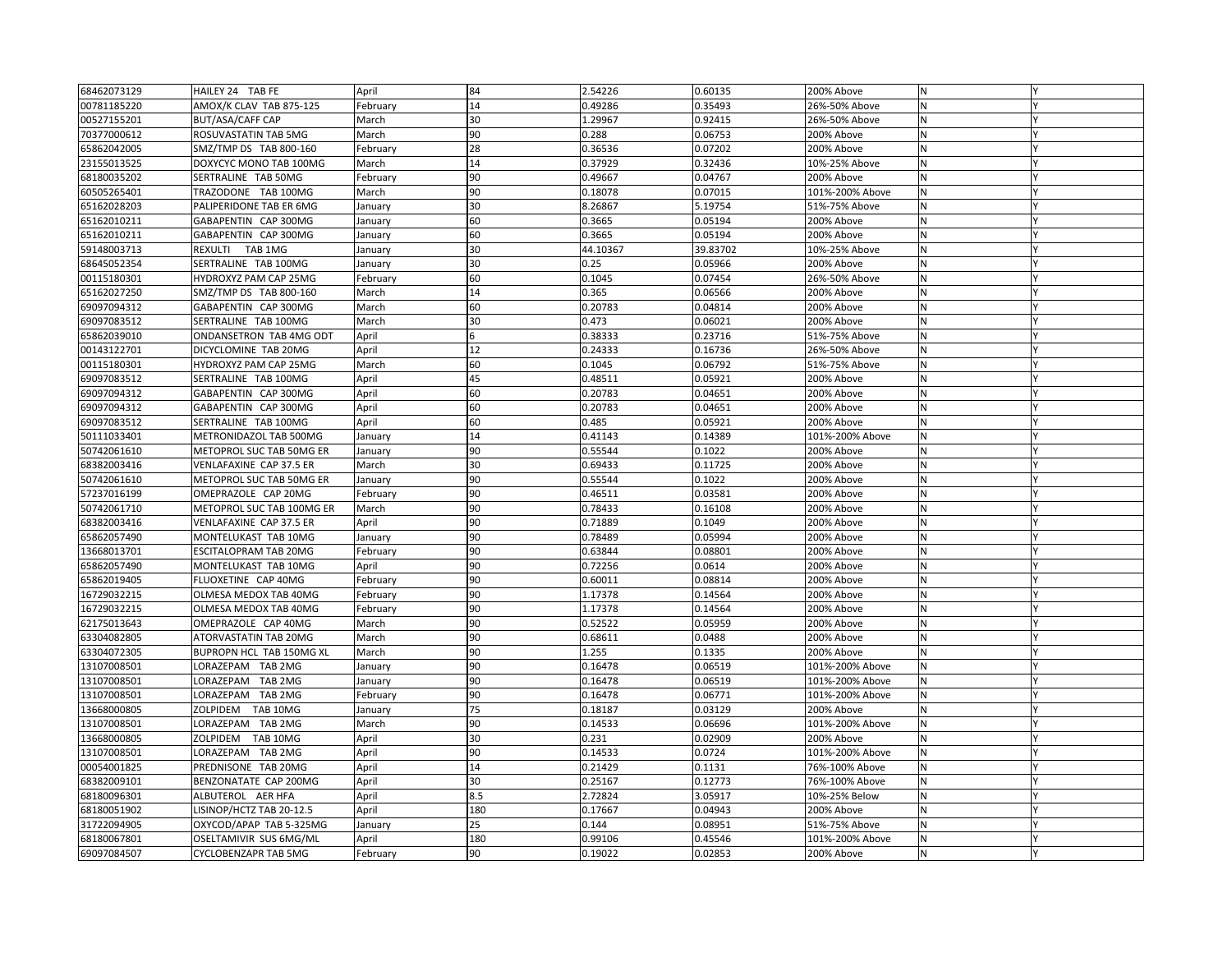| 69452015120 | VITAMIN D CAP 50000UNT   | January  | 12  | 0.57167   | 0.13666   | 200% Above      | IN. |  |
|-------------|--------------------------|----------|-----|-----------|-----------|-----------------|-----|--|
| 00781107710 | ALPRAZOLAM TAB 0.5MG     | January  | 30  | 0.135     | 0.02263   | 200% Above      | N   |  |
| 72618300002 | NURTEC<br>TAB 75MG ODT   | January  |     | 117.20875 | 106.97979 | 10%-25% Above   | N   |  |
| 00406895301 | AMPHET/DEXTR CAP 15MG ER | January  | 30  | 1.55767   | 0.49028   | 200% Above      |     |  |
| 00781107710 | ALPRAZOLAM TAB 0.5MG     | January  | 30  | 0.135     | 0.02263   | 200% Above      | N   |  |
| 00781107710 | ALPRAZOLAM TAB 0.5MG     | February | 30  | 0.135     | 0.02204   | 200% Above      |     |  |
| 00781234301 | AMPHET/DEXTR CAP 15MG ER | February | 30  | 1.55767   | 0.58725   | 101%-200% Above | N   |  |
| 00781234301 | AMPHET/DEXTR CAP 15MG ER | February | 30  | 1.55767   | 0.58725   | 101%-200% Above | N   |  |
| 00781107710 | ALPRAZOLAM TAB 0.5MG     | February | 30  | 0.12067   | 0.02204   | 200% Above      | N   |  |
| 00781107710 | ALPRAZOLAM TAB 0.5MG     | March    | 30  | 0.12067   | 0.0228    | 200% Above      | N   |  |
| 00781234301 | AMPHET/DEXTR CAP 15MG ER | March    | 30  | 1.64633   | 0.55636   | 101%-200% Above | N   |  |
| 00781107710 | ALPRAZOLAM TAB 0.5MG     | March    | 30  | 0.133     | 0.0228    | 200% Above      | N   |  |
| 00781107710 | ALPRAZOLAM TAB 0.5MG     | March    | 30  | 0.133     | 0.0228    | 200% Above      | N   |  |
| 00781234301 | AMPHET/DEXTR CAP 15MG ER | April    | 30  | 1.70733   | 0.56934   | 101%-200% Above | N   |  |
| 68180035202 | SERTRALINE TAB 50MG      | February | 135 | 0.56593   | 0.04767   | 200% Above      |     |  |
| 60505265301 | TRAZODONE TAB 50MG       | April    | 30  | 0.39367   | 0.03799   | 200% Above      | N   |  |
| 00781107710 | ALPRAZOLAM TAB 0.5MG     | April    | 30  | 0.133     | 0.02228   | 200% Above      | N   |  |
| 00781107710 | ALPRAZOLAM TAB 0.5MG     | April    | 30  | 0.133     | 0.02228   | 200% Above      | N   |  |
| 50111078751 | AZITHROMYCIN TAB 250MG   | January  |     | 0.915     | 0.49639   | 76%-100% Above  |     |  |
| 50111078751 | AZITHROMYCIN TAB 250MG   | January  |     | 0.915     | 0.49639   | 76%-100% Above  | N   |  |
| 65862059805 | TAMSULOSIN CAP 0.4MG     | January  | 30  | 0.19233   | 0.06176   | 200% Above      |     |  |
| 67877052730 | SOLIFENACIN TAB 5MG      | January  | 90  | 1.22578   | 0.23384   | 200% Above      | N   |  |
| 00168020360 | CLINDAMYCIN LOT 1%       | April    | 60  | 1.3395    | 0.77305   | 51%-75% Above   | N   |  |
| 43386009662 | CLOBETASOL OIN 0.05%     | April    | 60  | 1.12633   | 0.31022   | 200% Above      |     |  |
| 68382099802 | CLOBETASOL SPR 0.05%     | April    | 125 | 0.49464   | 0.7112    | 26%-50% Below   | N   |  |
| 00054023525 | MORPHINE SUL TAB 15MG    | April    | 26  | 0.255     | 0.28975   | 10%-25% Below   | N   |  |
| 67877032005 | IBUPROFEN TAB 600MG      | April    | 56  | 0.16607   | 0.05754   | 101%-200% Above | N   |  |
| 24208091055 | ERYTHROMYCIN OIN 5MG/GM  | January  |     | 3.92286   | 2.96581   | 26%-50% Above   | N   |  |
| 65862056099 | PANTOPRAZOLE TAB 40MG    | January  | 30  | 0.55267   | 0.05946   | 200% Above      | N   |  |
| 13668042905 | PANTOPRAZOLE TAB 40MG    | March    | 60  | 0.48717   | 0.05828   | 200% Above      | N   |  |
| 29300024716 | BUSPIRONE TAB 30MG       | January  | 60  | 0.24933   | 0.19735   | 26%-50% Above   | N   |  |
| 68180031902 | BUPROPN HCL TAB 150MG XL | January  | 30  | 1.665     | 0.13986   | 200% Above      |     |  |
| 68382035305 | BUPROPN HCL TAB 150MG XL | January  | 30  | 1.665     | 0.13986   | 200% Above      | N   |  |
| 51991074810 | DULOXETINE CAP 60MG      | January  | 30  | 0.59867   | 0.12505   | 200% Above      |     |  |
| 51991074710 | DULOXETINE CAP 30MG      | January  | 30  | 0.86567   | 0.10514   | 200% Above      | N   |  |
| 29300024716 | BUSPIRONE TAB 30MG       | February | 60  | 0.24933   | 0.18131   | 26%-50% Above   | N   |  |
| 68180031902 | BUPROPN HCL TAB 150MG XL | February | 30  | 1.565     | 0.14759   | 200% Above      |     |  |
| 51991074710 | DULOXETINE CAP 30MG      | February | 30  | 0.78367   | 0.12096   | 200% Above      |     |  |
| 29300024716 | BUSPIRONE TAB 30MG       | March    | 180 | 0.22061   | 0.17728   | 10%-25% Above   | N   |  |
| 51991074810 | DULOXETINE CAP 60MG      | March    | 90  | 0.53222   | 0.12412   | 200% Above      | N   |  |
| 51991074710 | DULOXETINE CAP 30MG      | March    | 90  | 0.81544   | 0.10619   | 200% Above      | N   |  |
| 63304072305 | BUPROPN HCL TAB 150MG XL | March    | 90  | 1.255     | 0.1335    | 200% Above      | N   |  |
| 65862019405 | FLUOXETINE CAP 40MG      | January  | 30  | 0.67067   | 0.0782    | 200% Above      | N   |  |
| 43547030403 | ARIPIPRAZOLE TAB 10MG    | January  | 30  | 1.446     | 0.15644   | 200% Above      | N   |  |
| 10702010801 | DEXMETHYLPH TAB 10MG     | January  | 30  | 0.61733   | 0.26114   | 101%-200% Above | N   |  |
| 43547030403 | ARIPIPRAZOLE TAB 10MG    | January  | 30  | 1.446     | 0.15644   | 200% Above      | N   |  |
| 65862019405 | FLUOXETINE CAP 40MG      | January  | 30  | 0.67067   | 0.0782    | 200% Above      | Ń   |  |
| 65862019405 | FLUOXETINE CAP 40MG      | March    | 30  | 0.60033   | 0.08204   | 200% Above      | N   |  |
| 10702010801 | DEXMETHYLPH TAB 10MG     | April    | 30  | 0.55033   | 0.28272   | 76%-100% Above  | Ν   |  |
| 65862019405 | FLUOXETINE CAP 40MG      | April    | 30  | 0.616     | 0.0769    | 200% Above      | N   |  |
| 43547030403 | ARIPIPRAZOLE TAB 10MG    | April    | 30  | 1.35667   | 0.14682   | 200% Above      |     |  |
| 50111064801 | FLUOXETINE CAP 20MG      | April    | 90  | 0.35333   | 0.03317   | 200% Above      | N   |  |
| 13107008405 | LORAZEPAM TAB 1MG        | January  | 30  | 0.12667   | 0.04535   | 101%-200% Above | N   |  |
| 68180016011 | AZITHROMYCIN TAB 250MG   | February | 6   | 0.975     | 0.49727   | 76%-100% Above  | N   |  |
|             |                          |          |     |           |           |                 |     |  |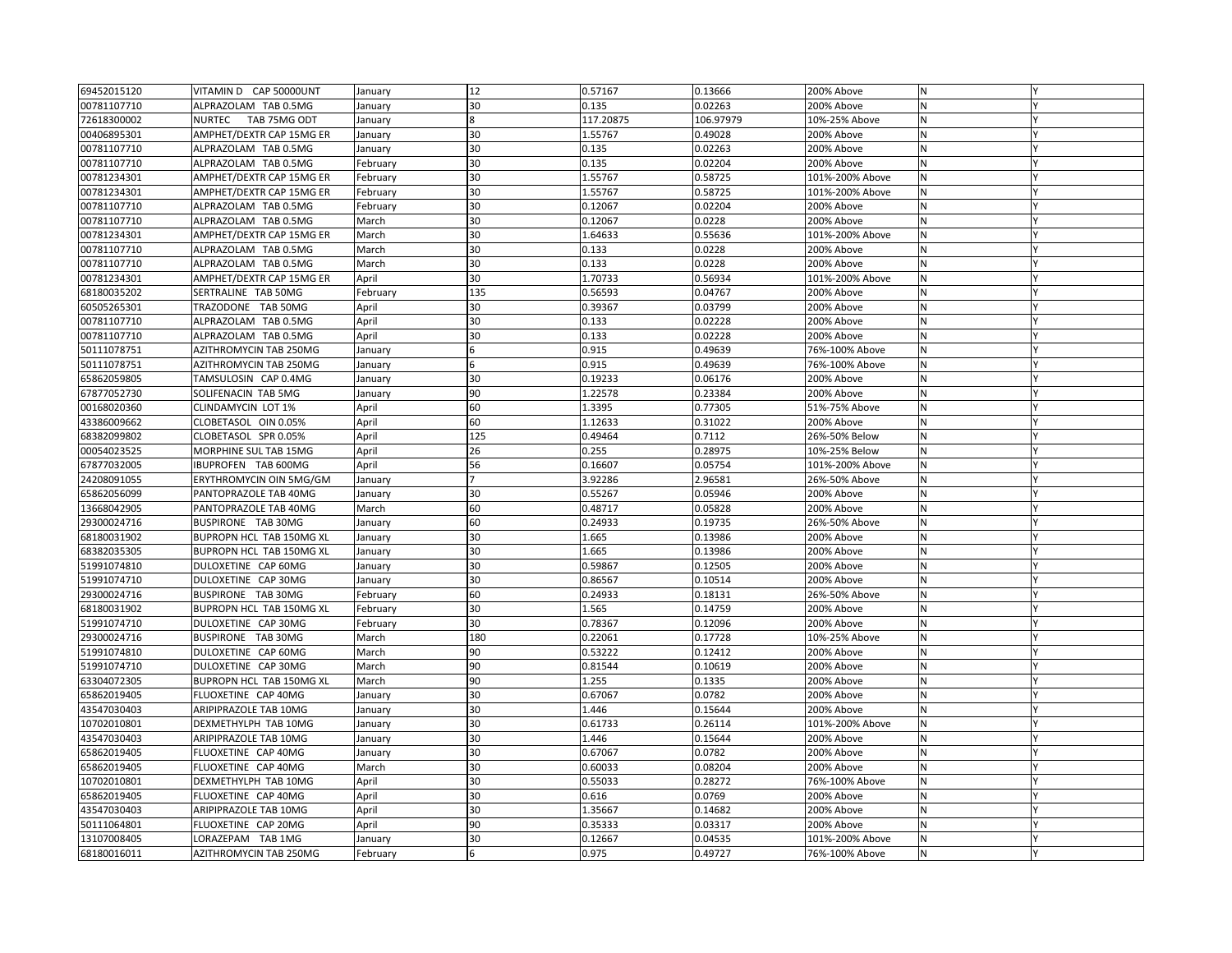| 13107008405 | LORAZEPAM TAB 1MG             | February | 30  | 0.12667 | 0.04805 | 101%-200% Above | <b>N</b> |  |
|-------------|-------------------------------|----------|-----|---------|---------|-----------------|----------|--|
| 00406051201 | OXYCOD/APAP TAB 5-325MG       | March    | 10  | 0.15    | 0.09091 | 51%-75% Above   | N        |  |
| 67877021905 | CEPHALEXIN CAP 500MG          | March    | 10  | 0.269   | 0.12151 | 101%-200% Above | N        |  |
| 68382004110 | PROMETHAZINE TAB 25MG         | March    | 30  | 0.15867 | 0.05271 |                 |          |  |
| 59746011506 | PROCHLORPER TAB 10MG          | March    | 30  | 0.45167 | 0.39111 | 10%-25% Above   | N        |  |
| 68001024704 | ONDANSETRON TAB 8MG ODT       | March    | 30  | 0.316   | 0.24386 | 26%-50% Above   | N        |  |
| 13107008405 | LORAZEPAM TAB 1MG             | March    | 30  | 0.144   | 0.04593 | 200% Above      | N        |  |
| 13107008405 | LORAZEPAM TAB 1MG             | April    | 30  | 0.162   | 0.04295 | 200% Above      | N        |  |
| 68180072103 | AMLODIPINE TAB 10MG           | April    | 90  | 0.22322 | 0.01657 | 200% Above      | N        |  |
| 51224012230 | AZITHROMYCIN TAB 500MG        | January  |     | 1.20333 | 0.88715 | 26%-50% Above   | N        |  |
| 68382003416 | VENLAFAXINE CAP 37.5 ER       | January  | 30  | 0.792   | 0.11503 | 200% Above      | N        |  |
| 71921017209 | VENLAFAXINE CAP 37.5 ER       | February | 30  | 0.39433 | 0.11933 | 200% Above      | N        |  |
| 68382003416 | VENLAFAXINE CAP 37.5 ER       | March    | 30  | 0.69433 | 0.11725 | 200% Above      | N        |  |
| 68382003416 | VENLAFAXINE CAP 37.5 ER       | April    | 30  | 0.719   | 0.1049  | 200% Above      | N        |  |
| 62332025130 | AZITHROMYCIN TAB 250MG        | January  |     | 0.915   | 0.49639 | 76%-100% Above  | N        |  |
| 42806071501 | BENZONATATE CAP 200MG         | January  | 30  | 0.20233 | 0.13883 | 26%-50% Above   | N        |  |
| 31722072610 | MONTELUKAST TAB 10MG          | January  | 30  | 0.785   | 0.05994 | 200% Above      |          |  |
| 53746051401 | SPIRONOLACT TAB 50MG          | March    | 180 | 0.42978 | 0.12042 | 200% Above      | N        |  |
| 00832105410 | BACLOFEN TAB 10MG             | January  | 90  | 0.52989 | 0.06478 | 200% Above      |          |  |
| 00093221001 | SUCRALFATE TAB 1GM            | January  | 120 | 0.25808 | 0.19592 | 26%-50% Above   |          |  |
| 70700026330 | LANSOPRAZOLE CAP 30MG DR      | January  | 90  | 0.52289 | 0.13305 | 200% Above      | N        |  |
| 00093221001 | SUCRALFATE TAB 1GM            | February | 360 | 0.26639 | 0.20546 | 26%-50% Above   | N        |  |
| 00378181710 | LEVOTHYROXIN TAB 175MCG       | March    | 90  | 0.44778 | 0.2247  | 76%-100% Above  | N        |  |
| 50111064801 | FLUOXETINE CAP 20MG           | March    | 90  | 0.34722 | 0.03177 | 200% Above      | N        |  |
| 50111064801 | FLUOXETINE CAP 20MG           | April    | 90  | 0.35333 | 0.03317 | 200% Above      | N        |  |
| 70700026330 | LANSOPRAZOLE CAP 30MG DR      | April    | 90  | 0.52289 | 0.12106 | 200% Above      | N        |  |
| 69452015120 | VITAMIN D CAP 50000UNT        | February |     | 0.595   | 0.14239 | 200% Above      | N        |  |
| 65862067899 | ALPRAZOLAM TAB 1MG            | March    | 180 | 0.1045  | 0.02503 | 200% Above      | N        |  |
| 51672125906 | CLOBETASOL OIN 0.05%          | March    | 45  | 1.08644 | 0.36764 | 101%-200% Above | N        |  |
| 59746000103 | METHYLPRED TAB 4MG            | February | 21  | 0.3281  | 0.18542 | 76%-100% Above  | N        |  |
| 59746000103 | METHYLPRED TAB 4MG            | February | 21  | 0.30333 | 0.18542 | 51%-75% Above   | N        |  |
| 57237011490 | ALFUZOSIN TAB 10MG ER         | March    | 90  | 0.42833 | 0.12775 | 200% Above      | N        |  |
| 59746038406 | TERAZOSIN CAP 2MG             | April    | 90  | 0.39989 | 0.14953 | 101%-200% Above | N        |  |
| 43547034750 | PAROXETINE TAB 10MG           | January  | 30  | 0.356   | 0.0689  | 200% Above      |          |  |
| 47781035603 | <b>BUPREN/NALOX MIS 4-1MG</b> | January  | 30  | 2.869   | 4.63558 | 26%-50% Below   | N        |  |
| 43547034750 | PAROXETINE TAB 10MG           | February | 30  | 0.28733 | 0.0765  | 200% Above      | N        |  |
| 47781035603 | <b>BUPREN/NALOX MIS 4-1MG</b> | February | 30  | 2.87367 | 4.89458 | 26%-50% Below   | N        |  |
| 47781035603 | <b>BUPREN/NALOX MIS 4-1MG</b> | March    | 30  | 2.87367 | 4.75054 | 26%-50% Below   | N        |  |
| 43547034750 | PAROXETINE TAB 10MG           | March    | 30  | 0.28733 | 0.075   | 200% Above      | N        |  |
| 47781035603 | <b>BUPREN/NALOX MIS 4-1MG</b> | April    | 30  | 2.86967 | 4.65644 | 26%-50% Below   | N        |  |
| 52817018000 | CLONIDINE TAB 0.1MG           | April    | 30  | 0.11367 | 0.02905 | 200% Above      | N        |  |
| 16714008310 | HYDROXYZ HCL TAB 50MG         | April    | 30  | 0.13567 | 0.09438 | 26%-50% Above   | N        |  |
| 52817033010 | CYCLOBENZAPR TAB 5MG          | February | 30  | 0.15767 | 0.02853 | 200% Above      | N        |  |
| 64380080807 | IBUPROFEN TAB 600MG           | February | 30  | 0.15067 | 0.05949 | 101%-200% Above | N        |  |
| 67877056105 | METFORMIN TAB 500MG           | January  | 360 | 0.07972 | 0.01596 | 200% Above      | N        |  |
| 68382056401 | METOPROL SUC TAB 25MG ER      | January  | 90  | 0.43122 | 0.0887  | 200% Above      | N        |  |
| 45963070911 | METOPROL SUC TAB 25MG ER      | January  | 90  | 0.43122 | 0.0887  | 200% Above      | N        |  |
| 69452015120 | VITAMIN D CAP 50000UNT        | February | 12  | 0.57167 | 0.14239 | 200% Above      | N        |  |
| 43598026704 | ICOSAPENT CAP 1GM             | February | 360 | 2.49975 | 2.26373 | 10%-25% Above   | N        |  |
| 55111046601 | METOPROL SUC TAB 25MG ER      | February | 90  | 0.37256 | 0.08955 | 200% Above      | N        |  |
| 68462026430 | ROSUVASTATIN TAB 40MG         | March    | 90  | 0.78767 | 0.12651 | 200% Above      |          |  |
| 43598043611 | NITROGLYCERN SUB 0.4MG        | April    | 100 | 0.3245  | 0.25957 | 10%-25% Above   | N        |  |
| 00555901658 | SPRINTEC 28 TAB 28 DAY        | March    | 84  | 0.44107 | 0.1742  | 101%-200% Above | N        |  |
| 69452017272 | AZITHROMYCIN TAB 500MG        | January  |     | 1.20333 | 0.88715 | 26%-50% Above   | N        |  |
|             |                               |          |     |         |         |                 |          |  |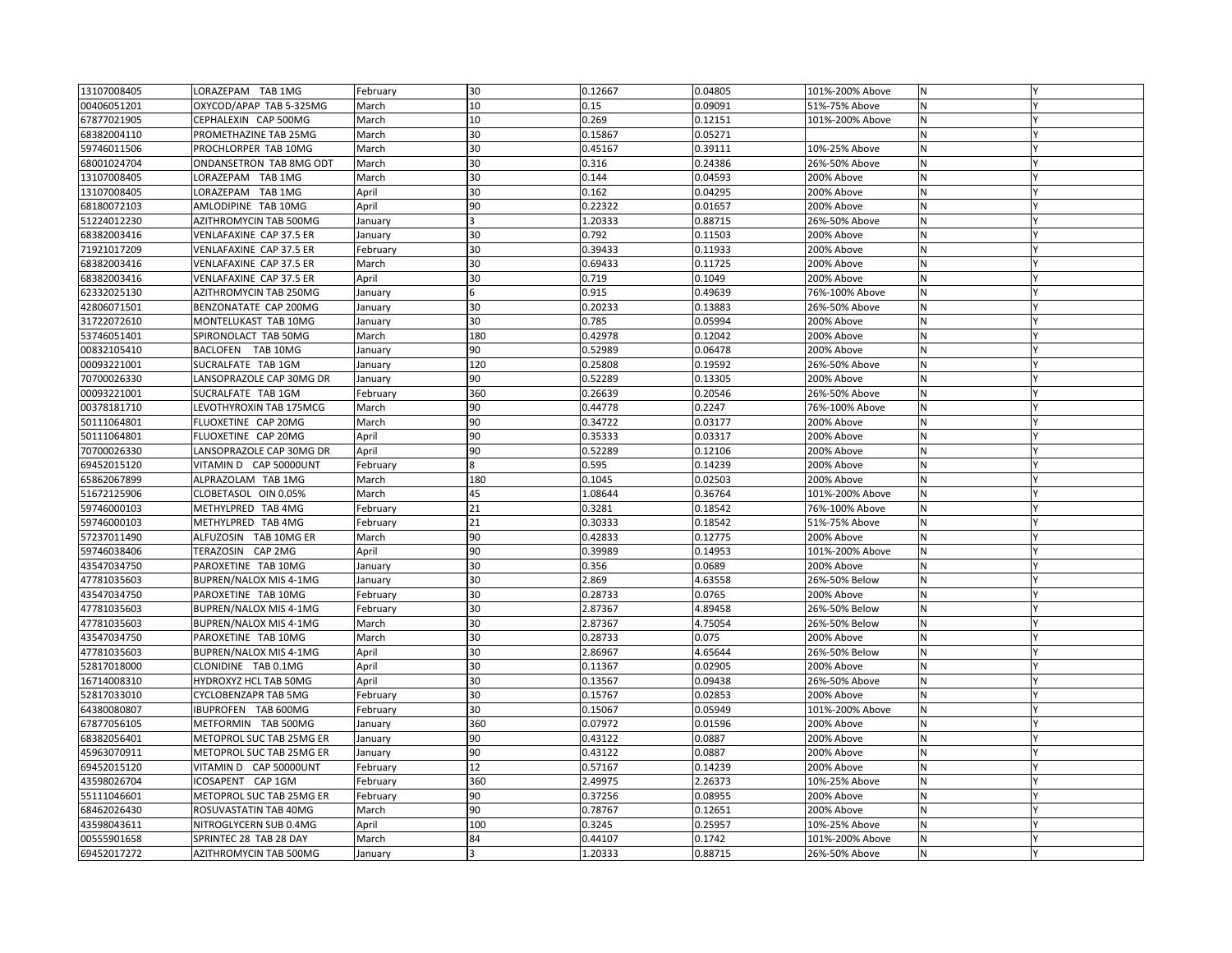| 00591544305 | PREDNISONE TAB 20MG            | January  | 10  | 0.212   | 0.11185 | 76%-100% Above  | IN. |  |
|-------------|--------------------------------|----------|-----|---------|---------|-----------------|-----|--|
| 69097014260 | ALBUTEROL AER HFA              | January  | 6.7 | 3.09104 | 4.37638 | 26%-50% Below   | N   |  |
| 00185012201 | NITROFURANTN CAP 100MG         | February | 14  | 0.76786 | 0.48789 | 51%-75% Above   | N   |  |
| 00603533815 | PREDNISONE PAK 10MG            | March    | 21  | 0.98381 | 0.66148 | 26%-50% Above   |     |  |
| 00378464426 | ESTRADIOL DIS 0.025MG          | January  | 24  | 9.00542 | 7.70023 | 10%-25% Above   | N   |  |
| 16571066101 | MECLIZINE TAB 25MG             | March    | 30  | 0.20167 | 0.11433 | 76%-100% Above  | N   |  |
| 59762444002 | METHYLPRED TAB 4MG             | March    | 21  | 0.3681  | 0.17447 | 101%-200% Above | N   |  |
| 42192033001 | NP THYROID TAB 60MG            | January  | 90  | 0.73222 | 0.65792 | 10%-25% Above   |     |  |
| 70700016201 | PROGESTERONE CAP 100MG         | January  | 90  | 0.99289 | 0.25031 | 200% Above      | N   |  |
| 67877021620 | CEFUROXIME TAB 500MG           | March    | 20  | 0.8565  | 0.56985 | 26%-50% Above   | N   |  |
| 51991081403 | AZELASTINE SPR 0.1%            | March    | 30  | 0.38833 | 0.27761 | 26%-50% Above   | N   |  |
| 42794001812 | <b>LIOTHYRONINE TAB 5MCG</b>   | February | 90  | 0.60233 | 0.37185 | 51%-75% Above   | N   |  |
| 70700016201 | PROGESTERONE CAP 100MG         | April    | 90  | 0.92    | 0.24226 | 200% Above      | N   |  |
| 42192032701 | NP THYROID TAB 15MG            | April    | 90  | 0.43978 | 0.51176 | 10%-25% Below   | N   |  |
| 42858010201 | OXYCOD/APAP TAB 5-325MG        | February | 10  | 0.07    | 0.09705 | 26%-50% Below   | N   |  |
| 65862039010 | <b>ONDANSETRON TAB 4MG ODT</b> | February | 10  | 0.37    | 0.23031 | 51%-75% Above   | N   |  |
| 57237001401 | TAMSULOSIN CAP 0.4MG           | February |     | 0.19429 | 0.06298 | 200% Above      |     |  |
| 68645030059 | METFORMIN TAB 1000MG           | February | 60  | 0.1415  | 0.02622 | 200% Above      | N   |  |
| 68382013210 | TAMSULOSIN CAP 0.4MG           | March    | 14  | 0.19357 | 0.06447 | 101%-200% Above | N   |  |
| 62559016001 | FLUVOXAMINE TAB 100MG          | January  | 270 | 1.3407  | 0.33063 | 200% Above      |     |  |
| 55111029398 | SUMATRIPTAN TAB 100MG          | April    |     | 0.95714 | 0.52473 | 76%-100% Above  | N   |  |
| 69097083412 | SERTRALINE TAB 50MG            | March    | 60  | 0.4915  | 0.04281 | 200% Above      | N   |  |
| 68645030059 | METFORMIN TAB 1000MG           | April    | 60  | 0.1415  | 0.02638 | 200% Above      | N   |  |
| 69097083512 | SERTRALINE TAB 100MG           | April    | 60  | 0.4915  | 0.05921 | 200% Above      | N   |  |
| 69238183407 | LEVOTHYROXIN TAB 100MCG        | March    | 90  | 0.30789 | 0.17286 | 76%-100% Above  | N   |  |
| 00115991801 | DEXMETHYLPHE CAP 5MG ER        | January  | 30  | 2.72167 | 1.42906 | 76%-100% Above  | N   |  |
| 00115991901 | DEXMETHYLPHE CAP 10MG ER       | February | 30  | 4.55367 | 1.15663 | 200% Above      | N   |  |
| 49884004901 | DEXMETHYLPHE CAP 10MG ER       | March    | 30  | 4.55367 | 1.21716 | 200% Above      | N   |  |
| 49884004901 | DEXMETHYLPHE CAP 10MG ER       | April    | 30  | 5.40833 | 1.52378 | 200% Above      | N   |  |
| 70010000501 | DEXMETHYLPHE CAP 10MG ER       | April    | 30  | 5.40833 | 1.52378 | 200% Above      | N   |  |
| 00555902858 | JUNEL FE TAB 1.5/30            | February | 28  | 0.83214 | 0.25969 | 200% Above      | N   |  |
| 47781030301 | NITROFURANTN CAP 100MG         | March    | 10  | 1.273   | 0.48495 | 101%-200% Above | N   |  |
| 70710113908 | FLUCONAZOLE TAB 150MG          | March    |     | 4.855   | 0.74933 | 200% Above      | N   |  |
| 65862042005 | SMZ/TMP DS TAB 800-160         | March    | 14  | 0.31929 | 0.06566 | 200% Above      | N   |  |
| 00555902858 | JUNEL FE TAB 1.5/30            | February | 84  | 0.775   | 0.25969 | 101%-200% Above | N   |  |
| 13668019030 | TOLTERODINE CAP 4MG ER         | March    | 90  | 3.65178 | 1.14537 | 200% Above      | N   |  |
| 65862053750 | LEVOFLOXACIN TAB 500MG         | January  | 15  | 1.70467 | 0.18268 | 200% Above      | N   |  |
| 00143992801 | CIPROFLOXACN TAB 500MG         | Februarv | 10  | 0.984   | 0.15678 | 200% Above      | N   |  |
| 00143992801 | CIPROFLOXACN TAB 500MG         | March    | 28  | 0.98393 | 0.13565 | 200% Above      | N   |  |
| 00143992801 | CIPROFLOXACN TAB 500MG         | April    | 56  | 0.98393 | 0.1484  | 200% Above      | N   |  |
| 69452015120 | VITAMIN D CAP 50000UNT         | January  | 12  | 0.57167 | 0.13666 | 200% Above      | N   |  |
| 68462050329 | HAILEY FE TAB 1.5/30           | February | 84  | 0.82167 | 0.25969 | 200% Above      | N   |  |
| 00093321205 | CLONAZEPAM TAB 1MG             | March    | 90  | 0.35733 | 0.0296  | 200% Above      | N   |  |
| 00093719801 | FLUOXETINE CAP 40MG            | March    | 90  | 0.57022 | 0.08204 | 200% Above      | N   |  |
| 29300011405 | LAMOTRIGINE TAB 200MG          | March    | 90  | 0.53844 | 0.10103 | 200% Above      | N   |  |
| 69452015120 | VITAMIN D CAP 50000UNT         | April    | 12  | 0.54    | 0.14024 | 200% Above      | N   |  |
| 00143962125 | CYANOCOBALAM INJ 1000MCG       | April    |     | 4.37    | 2.90615 | 26%-50% Above   | N   |  |
| 65862094188 | AUROVELA FE TAB 1.5/30         | April    | 84  | 0.77524 | 0.23707 | 200% Above      | N   |  |
| 70156010401 | HYOSCYAMINE TAB 0.125MG        | April    | 100 | 0.2247  | 0.15602 | 26%-50% Above   | N   |  |
| 66993037179 | MEDROXYPR AC INJ 150MG/ML      | April    |     | 48.59   | 42.1589 | 10%-25% Above   | N   |  |
| 13668013501 | <b>ESCITALOPRAM TAB 5MG</b>    | March    | 14  | 0.185   | 0.0462  | 200% Above      |     |  |
| 00093506001 | HYDROXYZ HCL TAB 10MG          | March    | 30  | 0.08433 | 0.03952 | 101%-200% Above | N   |  |
| 27241005103 | ARIPIPRAZOLE TAB 2MG           | March    | 30  | 0.17267 | 0.14075 | 10%-25% Above   | N   |  |
| 13668013501 | <b>ESCITALOPRAM TAB 5MG</b>    | March    | 30  | 0.18467 | 0.0462  | 200% Above      | N   |  |
|             |                                |          |     |         |         |                 |     |  |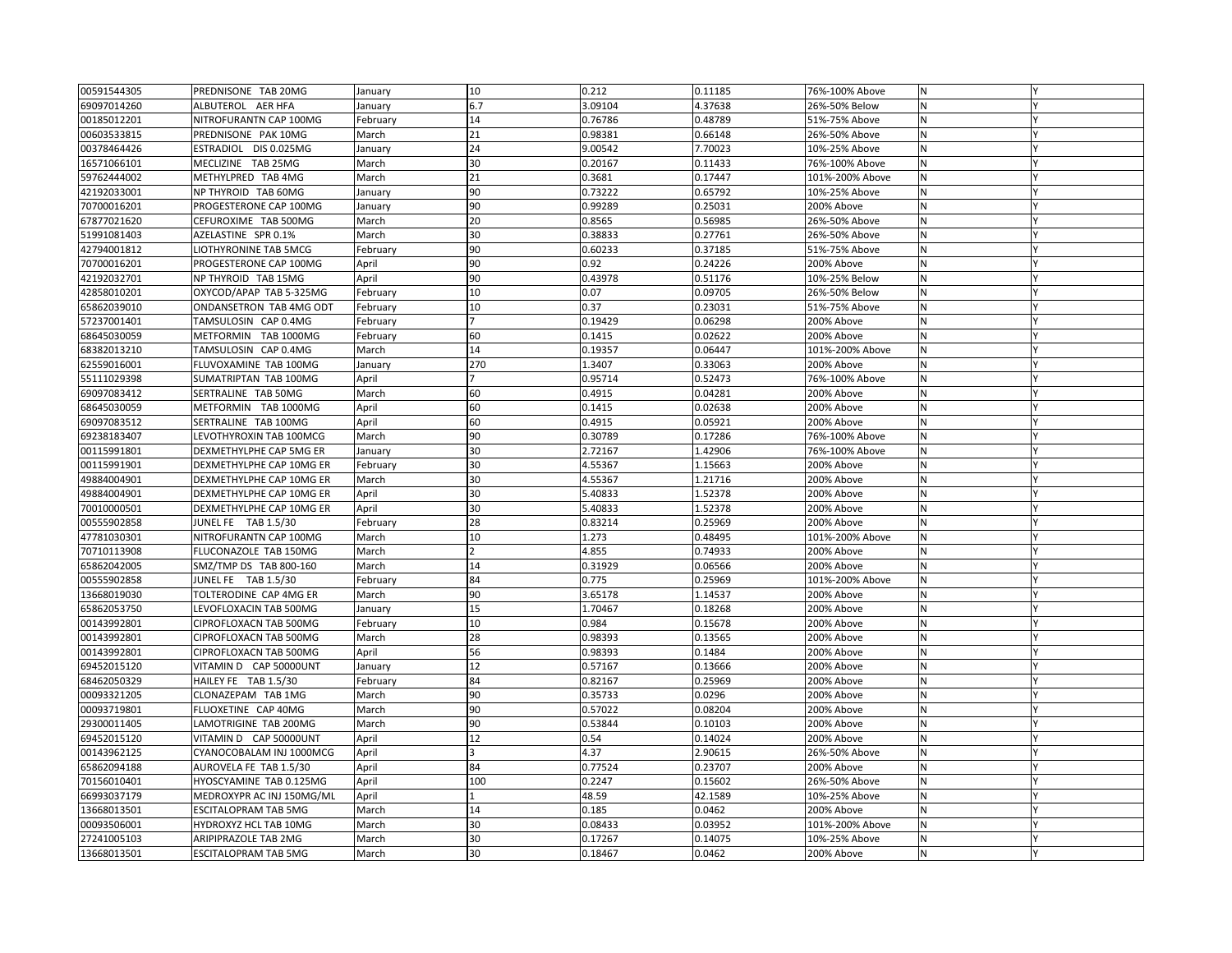| 66993037083 | MEDROXYPR AC INJ 150MG/ML | February |    | 46.43   | 30.42013 | 51%-75% Above   | N |  |
|-------------|---------------------------|----------|----|---------|----------|-----------------|---|--|
| 00093506001 | HYDROXYZ HCL TAB 10MG     | April    | 60 | 0.032   | 0.03901  | 10%-25% Below   | N |  |
| 62756018388 | OXCARBAZEPIN TAB 150MG    | April    | 60 | 0.1205  | 0.13649  | 10%-25% Below   | N |  |
| 27241005203 | ARIPIPRAZOLE TAB 5MG      | April    | 30 | 0.20067 | 0.14198  | 26%-50% Above   | N |  |
| 13668013501 | ESCITALOPRAM TAB 5MG      | April    | 30 | 0.18567 | 0.04591  | 200% Above      | N |  |
| 00378728353 | NORETH/ETHIN TAB FE 1/20  | January  | 28 | 0.25893 | 0.2289   | 10%-25% Above   | N |  |
| 00378728353 | NORETH/ETHIN TAB FE 1/20  | February | 28 | 0.25893 | 0.21079  | 10%-25% Above   | Ν |  |
| 61314064705 | TOBRA/DEXAME SUS 0.3-0.1% | February |    | 11.952  | 15.39406 | 10%-25% Below   | N |  |
| 00378728353 | NORETH/ETHIN TAB FE 1/20  | March    | 28 | 0.28464 | 0.20374  | 26%-50% Above   | N |  |
| 00378728353 | NORETH/ETHIN TAB FE 1/20  | April    | 28 | 0.27321 | 0.1928   | 26%-50% Above   | N |  |
| 42571036299 | CLOBETASOL SOL 0.05%      | January  | 50 | 0.405   | 0.35728  | 10%-25% Above   | N |  |
| 42571036299 | CLOBETASOL SOL 0.05%      | February | 50 | 0.405   | 0.35131  | 10%-25% Above   | N |  |
| 69238127103 | FLUOCINONIDE CRE 0.1%     | March    | 30 | 0.28333 | 0.34413  | 10%-25% Below   | N |  |
| 68645052254 | SERTRALINE TAB 50MG       | February | 90 | 0.08333 | 0.04767  | 51%-75% Above   | N |  |
| 69097068405 | PREGABALIN CAP 225MG      | January  | 60 | 0.07633 | 0.13158  | 26%-50% Below   | N |  |
| 69097068405 | PREGABALIN CAP 225MG      | February | 60 | 0.07633 | 0.10315  | 26%-50% Below   | N |  |
| 65862067601 | ALPRAZOLAM TAB 0.25MG     | March    | 30 | 0.12267 | 0.02093  | 200% Above      |   |  |
| 69097068405 | PREGABALIN CAP 225MG      | March    | 60 | 0.085   | 0.12393  | 26%-50% Below   | N |  |
| 69097068405 | PREGABALIN CAP 225MG      | April    | 60 | 0.08583 | 0.10867  | 10%-25% Below   | N |  |
| 69315015510 | HYDROCHLOROT TAB 12.5MG   | January  | 90 | 0.12267 | 0.05671  | 101%-200% Above | Ν |  |
| 64380093508 | OSARTAN POT TAB 100MG     | March    | 90 | 0.20033 | 0.10526  | 76%-100% Above  | N |  |
| 69315013110 | HYDROCHLOROT TAB 25MG     | April    | 90 | 0.05578 | 0.01373  | 200% Above      | N |  |
| 65862029630 | ROSUVASTATIN TAB 40MG     | April    | 30 | 0.201   | 0.12309  | 51%-75% Above   | N |  |
| 31722088490 | ROSUVASTATIN TAB 20MG     | January  | 30 | 0.63633 | 0.07742  | 200% Above      | N |  |
| 65862035705 | CLOPIDOGREL TAB 75MG      | January  | 30 | 0.63567 | 0.06516  | 200% Above      | N |  |
| 68462026390 | ROSUVASTATIN TAB 20MG     | January  | 30 | 0.63633 | 0.07742  | 200% Above      | N |  |
| 65862035705 | CLOPIDOGREL TAB 75MG      | January  | 30 | 0.63567 | 0.06516  | 200% Above      | N |  |
| 31722088490 | ROSUVASTATIN TAB 20MG     | January  | 30 | 0.63633 | 0.07742  | 200% Above      | N |  |
| 65862035705 | CLOPIDOGREL TAB 75MG      | February | 30 | 0.63567 | 0.06112  | 200% Above      | N |  |
| 31722088490 | ROSUVASTATIN TAB 20MG     | March    | 30 | 0.63633 | 0.07822  | 200% Above      | N |  |
| 65862035705 | CLOPIDOGREL TAB 75MG      | April    | 30 | 0.63567 | 0.0639   | 200% Above      | N |  |
| 31722088490 | ROSUVASTATIN TAB 20MG     | April    | 30 | 0.638   | 0.07551  | 200% Above      |   |  |
| 65862035705 | CLOPIDOGREL TAB 75MG      | April    | 30 | 0.63567 | 0.0639   | 200% Above      | N |  |
| 31722088490 | ROSUVASTATIN TAB 20MG     | April    | 30 | 0.638   | 0.07551  | 200% Above      | N |  |
| 45963067611 | METOPROL SUC TAB 50MG ER  | January  | 30 | 0.14667 | 0.1022   | 26%-50% Above   | N |  |
| 59746017506 | PREDNISONE TAB 20MG       | February |    | 0.152   | 0.10952  | 26%-50% Above   | Ν |  |
| 45963067611 | METOPROL SUC TAB 50MG ER  | February | 30 | 0.147   | 0.10872  | 26%-50% Above   |   |  |
| 65162067684 | AZELASTINE SPR 0.1%       | February | 30 | 0.33533 | 0.27344  | 10%-25% Above   |   |  |
| 45963067611 | METOPROL SUC TAB 50MG ER  | March    | 30 | 0.17633 | 0.10316  | 51%-75% Above   | N |  |
| 45963067611 | METOPROL SUC TAB 50MG ER  | April    | 30 | 0.177   | 0.09728  | 76%-100% Above  | Ν |  |
| 49483060450 | IBUPROFEN TAB 800MG       | April    | 60 | 0.06283 | 0.07021  | 10%-25% Below   | N |  |
| 00378803077 | LANSOPRAZOLE CAP 30MG DR  | April    | 60 | 0.1615  | 0.12106  | 26%-50% Above   | N |  |
| 51991070510 | ALPRAZOLAM TAB 0.5MG      | February | 10 | 0.031   | 0.02204  | 26%-50% Above   | N |  |
| 51991070510 | ALPRAZOLAM TAB 0.5MG      | February | 15 | 0.03867 | 0.02204  | 51%-75% Above   | N |  |
| 43547028111 | ESCITALOPRAM TAB 10MG     | February | 30 | 0.159   | 0.05074  | 200% Above      | N |  |
| 42858000201 | OXYCODONE TAB 10MG        | March    | 20 | 0.0875  | 0.12568  | 26%-50% Below   | N |  |
| 62756024064 | ONDANSETRON TAB 4MG ODT   | March    | 15 | 0.14267 | 0.24125  | 26%-50% Below   | N |  |
| 31722094905 | OXYCOD/APAP TAB 5-325MG   | March    | 15 | 0.07867 | 0.09091  | 10%-25% Below   | N |  |
| 57664037718 | TRAMADOL HCL TAB 50MG     | March    | 20 | 0.028   | 0.02459  | 10%-25% Above   | N |  |
| 47781026301 | OXYCODONE TAB 5MG         | March    | 24 | 0.05667 | 0.0685   | 10%-25% Below   | N |  |
| 43547040011 | CYCLOBENZAPR TAB 10MG     | March    | 30 | 0.12033 | 0.0259   | 200% Above      | N |  |
| 62756024064 | ONDANSETRON TAB 4MG ODT   | March    | 30 | 0.14767 | 0.24125  | 26%-50% Below   | N |  |
| 16729000517 | SIMVASTATIN TAB 20MG      | January  | 90 | 0.08333 | 0.02801  | 101%-200% Above | N |  |
| 51991070510 | ALPRAZOLAM TAB 0.5MG      | April    | 30 | 0.03867 | 0.02228  | 51%-75% Above   | N |  |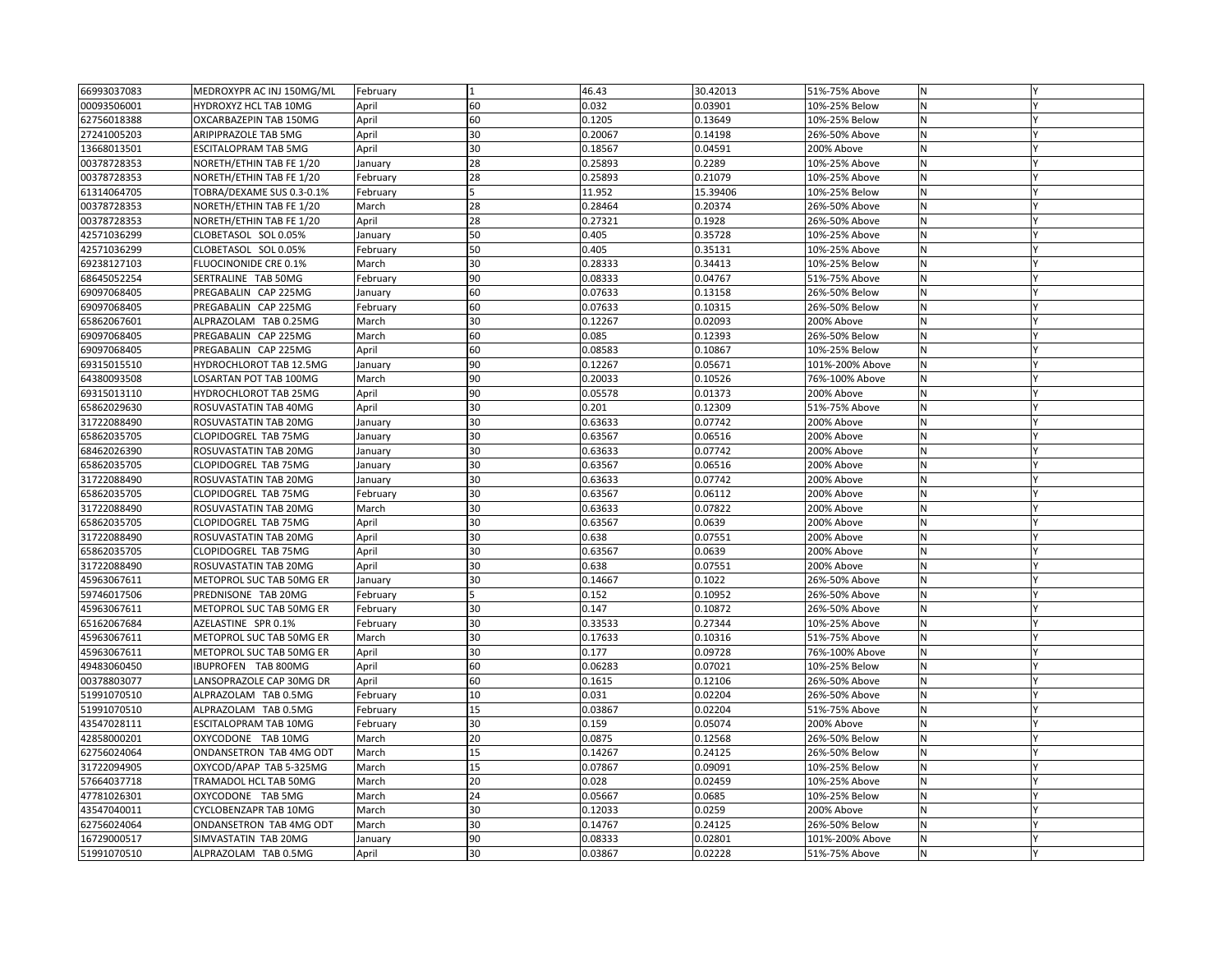| 13668013610 | ESCITALOPRAM TAB 10MG      | April    | 90   | 0.05878  | 0.04837  | 10%-25% Above   | N |  |
|-------------|----------------------------|----------|------|----------|----------|-----------------|---|--|
| 69097094505 | ATORVASTATIN TAB 20MG      | January  | 90   | 0.16689  | 0.04616  | 200% Above      | N |  |
| 69097012705 | AMLODIPINE TAB 5MG         | January  | 90   | 0.15833  | 0.01116  | 200% Above      | N |  |
| 00172572880 | FAMOTIDINE TAB 20MG        | January  | 90   | 0.10478  | 0.03505  | 101%-200% Above | N |  |
| 65862020399 | LOSARTAN POT TAB 100MG     | January  | 90   | 0.167    | 0.08879  | 76%-100% Above  | N |  |
| 16729018301 | HYDROCHLOROT TAB 25MG      | January  | 90   | 0.05222  | 0.01381  | 200% Above      | N |  |
| 13668008105 | MONTELUKAST TAB 10MG       | February | 90   | 0.167    | 0.06314  | 101%-200% Above | N |  |
| 69097015915 | MELOXICAM TAB 15MG         | February | 90   | 0.16889  | 0.02424  | 200% Above      | N |  |
| 16729018301 | HYDROCHLOROT TAB 25MG      | April    | 90   | 0.05556  | 0.01373  | 200% Above      | N |  |
| 65862020399 | LOSARTAN POT TAB 100MG     | April    | 90   | 0.20056  | 0.09546  | 101%-200% Above | N |  |
| 69097012705 | AMLODIPINE TAB 5MG         | April    | 90   | 0.19022  | 0.01084  | 200% Above      | N |  |
| 69097094505 | ATORVASTATIN TAB 20MG      | April    | 90   | 0.19956  | 0.04642  | 200% Above      | N |  |
| 00172572870 | FAMOTIDINE TAB 20MG        | April    | 90   | 0.12667  | 0.03335  | 200% Above      | N |  |
| 00781808926 | AZITHROMYCIN TAB 250MG     | January  | 6    | 3.51833  | 0.49639  | 200% Above      | N |  |
| 69452014320 | BENZONATATE CAP 100MG      | January  | 30   | 0.50033  | 0.08695  | 200% Above      | N |  |
| 00093317431 | ALBUTEROL AER HFA          | January  | 8.5  | 4.75882  | 3.37105  | 26%-50% Above   | N |  |
| 00093077198 | PRAVASTATIN TAB 10MG       | January  | 26   | 0.67769  | 0.06739  | 200% Above      |   |  |
| 70700012185 | TRI-ESTARYLL TAB           | January  | 84   | 0.6875   | 0.17299  | 200% Above      | N |  |
| 70700012185 | TRI-ESTARYLL TAB           | April    | 84   | 0.70012  | 0.15587  | 200% Above      | N |  |
| 49483060450 | <b>IBUPROFEN TAB 800MG</b> | April    | 24   | 0.06292  | 0.07021  | 10%-25% Below   | N |  |
| 65862001705 | AMOXICILLIN CAP 500MG      | April    | 24   | 0.00042  | 0.06966  | 76%-100% Below  |   |  |
| 65862001401 | AMOXICILLIN TAB 500MG      | April    | 21   | 0.00048  | 0.12185  | 76%-100% Below  | N |  |
| 47781065710 | LEVOTHYROXIN TAB 125MCG    | March    | 90   | 0.25756  | 0.18894  | 26%-50% Above   | N |  |
| 47781065710 | LEVOTHYROXIN TAB 125MCG    | April    | 90   | 0.25944  | 0.19491  | 26%-50% Above   | N |  |
| 33342017910 | OLMESA MEDOX TAB 20MG      | March    | 90   | 0.56167  | 0.1002   | 200% Above      | N |  |
| 69452015120 | VITAMIN D CAP 50000UNT     | January  | 12   | 0.57167  | 0.13666  | 200% Above      | N |  |
| 70010049105 | METFORMIN TAB 500MG ER     | March    | 60   | 0.248    | 0.03646  | 200% Above      | N |  |
| 45963067611 | METOPROL SUC TAB 50MG ER   | March    | 30   | 0.43933  | 0.10316  | 200% Above      | N |  |
| 68180072103 | AMLODIPINE TAB 10MG        | March    | 30   | 0.63267  | 0.01687  | 200% Above      | N |  |
| 00781808926 | AZITHROMYCIN TAB 250MG     | April    | 6    | 3.51833  | 0.45018  | 200% Above      | N |  |
| 00143992801 | CIPROFLOXACN TAB 500MG     | April    | 14   | 0.98429  | 0.1484   | 200% Above      | N |  |
| 68462040467 | ATOVAQ/PROGU TAB 250-100   | April    | 30   | 5.36033  | 2.18581  | 101%-200% Above |   |  |
| 70010049105 | METFORMIN TAB 500MG ER     | April    | 180  | 0.25222  | 0.03532  | 200% Above      | N |  |
| 68180072103 | AMLODIPINE TAB 10MG        | April    | 90   | 0.63267  | 0.01657  | 200% Above      |   |  |
| 45963067611 | METOPROL SUC TAB 50MG ER   | April    | 90   | 0.46544  | 0.09728  | 200% Above      | N |  |
| 47781064090 | LEVOTHYROXIN TAB 25MCG     | January  | 90   | 0.11111  | 0.13324  | 10%-25% Below   | N |  |
| 60505008000 | SOTALOL HCL TAB 80MG       | February | 30   | 0.08667  | 0.07621  | 10%-25% Above   |   |  |
| 60505008000 | SOTALOL HCL TAB 80MG       | March    | 30   | 0.08667  | 0.07746  | 10%-25% Above   |   |  |
| 60505008000 | SOTALOL HCL TAB 80MG       | April    | 30   | 0.05867  | 0.07557  | 10%-25% Below   | N |  |
| 69452015120 | VITAMIN D CAP 50000UNT     | March    | 12   | 0.525    | 0.14082  | 200% Above      |   |  |
| 67877019810 | AMLODIPINE TAB 5MG         | March    | 90   | 0.00011  | 0.01104  | 76%-100% Below  | N |  |
| 55111011901 | FAMOTIDINE TAB 20MG        | March    | 180  | 0.12556  | 0.03262  | 200% Above      | N |  |
| 60505016907 | PRAVASTATIN TAB 20MG       | March    | 90   | 0.19911  | 0.05771  | 200% Above      | N |  |
| 00781627043 | OXCARBAZEPIN SUS 300MG/5M  | January  | 1500 | 0.35739  | 0.32005  | 10%-25% Above   | N |  |
| 00832107330 | TOPIRAMATE CAP ER 200MG    | January  | 60   | 20.44833 | 24.30273 | 10%-25% Below   | N |  |
| 00832107330 | TOPIRAMATE CAP ER 200MG    | February | 60   | 21.3675  | 24.30273 | 10%-25% Below   |   |  |
| 00832107330 | TOPIRAMATE CAP ER 200MG    | March    | 60   | 21.068   | 24.30273 | 10%-25% Below   | N |  |
| 00832107330 | TOPIRAMATE CAP ER 200MG    | April    | 60   | 21.283   | 24.30273 | 10%-25% Below   | N |  |
| 70700011485 | LORYNA<br>TAB 3-0.02MG     | April    | 28   | 0.455    | 0.33012  | 26%-50% Above   | N |  |
| 68180088673 | NIKKI<br>TAB 3-0.02MG      | April    | 56   | 0.44054  | 0.33012  | 26%-50% Above   | N |  |
| 69097094505 | ATORVASTATIN TAB 20MG      | February | 90   | 0.16689  | 0.05515  | 200% Above      | N |  |
| 68462020030 | TELMISARTAN TAB 40MG       | February | 90   | 0.43978  | 0.35822  | 10%-25% Above   | N |  |
| 65162062711 | TRAMADOL HCL TAB 50MG      | January  | 90   | 0.29567  | 0.02391  | 200% Above      | N |  |
| 27241009903 | DULOXETINE CAP 60MG        | January  | 30   | 0.62733  | 0.12505  | 200% Above      | N |  |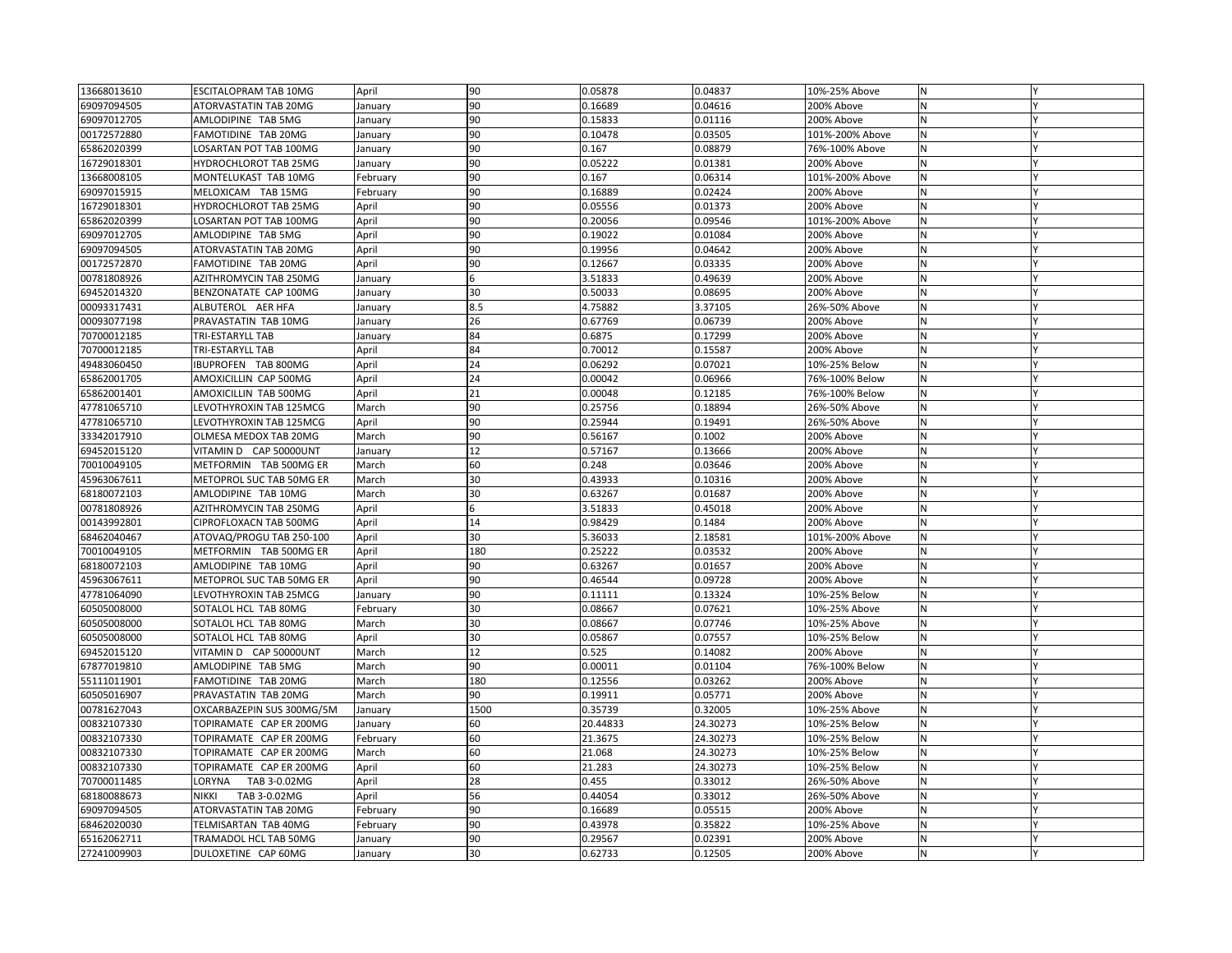| 27241009903 | DULOXETINE CAP 60MG            | February | 30  | 0.62733  | 0.14311  | 200% Above      | IN.          |  |
|-------------|--------------------------------|----------|-----|----------|----------|-----------------|--------------|--|
| 65162062711 | TRAMADOL HCL TAB 50MG          | February | 90  | 0.29567  | 0.0242   | 200% Above      | N            |  |
| 42806029601 | GUANFACINE TAB 2MG             | January  | 90  | 1.20544  | 0.80103  | 26%-50% Above   | N            |  |
| 42806029601 | GUANFACINE TAB 2MG             | April    | 10  | 1.205    | 0.74584  | 51%-75% Above   |              |  |
| 68382005105 | MELOXICAM TAB 15MG             | March    | 30  | 0.642    | 0.02416  | 200% Above      | N            |  |
| 27241009903 | DULOXETINE CAP 60MG            | March    | 30  | 0.62733  | 0.12412  | 200% Above      | N            |  |
| 55162062711 | TRAMADOL HCL TAB 50MG          | March    | 90  | 0.29567  | 0.02459  | 200% Above      | N            |  |
| 27241009903 | DULOXETINE CAP 60MG            | April    | 30  | 0.62733  | 0.11666  | 200% Above      | N            |  |
| 65162062711 | TRAMADOL HCL TAB 50MG          | April    | 90  | 0.29567  | 0.02493  | 200% Above      | N            |  |
| 42806029601 | GUANFACINE TAB 2MG             | April    | 90  | 1.20544  | 0.74584  | 51%-75% Above   | $\mathsf{N}$ |  |
| 00093075210 | ATENOLOL TAB 50MG              | April    | 180 | 0.3555   | 0.0282   | 200% Above      | N            |  |
| 00781618667 | CIPRO/DEXA SUS 0.3-0.1%        | April    | 7.5 | 16.18667 | 18.76511 | 10%-25% Below   |              |  |
| 68462011944 | FLUCONAZOLE TAB 150MG          | January  |     | 2.185    | 0.82785  | 101%-200% Above | N            |  |
| 68462011944 | FLUCONAZOLE TAB 150MG          | January  |     | 2.185    | 0.82785  | 101%-200% Above | N            |  |
| 00781261305 | AMOXICILLIN CAP 500MG          | January  | 14  | 0.21357  | 0.06963  | 200% Above      | N            |  |
| 16729013700 | CLONAZEPAM TAB 1MG             | January  | 30  | 0.09367  | 0.03096  | 200% Above      | N            |  |
| 55111064505 | OMEPRAZOLE CAP 40MG            | January  | 90  | 0.15056  | 0.06362  | 101%-200% Above | N            |  |
| 16729013700 | CLONAZEPAM TAB 1MG             | April    | 30  | 0.035    | 0.03059  | 10%-25% Above   | N            |  |
| 65862019401 | FLUOXETINE CAP 40MG            | April    | 90  | 0.14989  | 0.0769   | 76%-100% Above  | N            |  |
| 55111064505 | OMEPRAZOLE CAP 40MG            | April    | 90  | 0.18067  | 0.0555   | 200% Above      |              |  |
| 68180063602 | ATORVASTATIN TAB 20MG          | April    | 90  | 0.19956  | 0.04642  | 200% Above      | N            |  |
| 64380080707 | IBUPROFEN TAB 800MG            | February | 90  | 0.31633  | 0.07352  | 200% Above      | N            |  |
| 57237007710 | ONDANSETRON TAB 4MG ODT        | March    |     | 0.968    | 0.24125  | 200% Above      | ${\sf N}$    |  |
| 68382009810 | PAROXETINE TAB 20MG            | February | 90  | 0.58956  | 0.09414  | 200% Above      | N            |  |
| 65862011601 | BENAZEPRIL TAB 10MG            | February | 90  | 0.58911  | 0.06786  | 200% Above      | N            |  |
| 65862076990 | FENOFIBRATE TAB 145MG          | February | 90  | 0.79756  | 0.15355  | 200% Above      | N            |  |
| 45963070911 | METOPROL SUC TAB 25MG ER       | February | 90  | 0.59378  | 0.08955  | 200% Above      | N            |  |
| 31722088390 | ROSUVASTATIN TAB 10MG          | February | 90  | 0.63844  | 0.06154  | 200% Above      | N            |  |
| 00378668977 | PANTOPRAZOLE TAB 40MG          | March    | 90  | 0.55478  | 0.05828  | 200% Above      | N            |  |
| 68180016011 | AZITHROMYCIN TAB 250MG         | March    |     | 1.77667  | 0.48506  | 200% Above      | N            |  |
| 16571041250 | CIPROFLOXACN TAB 500MG         | March    | 28  | 0.60393  | 0.13565  | 200% Above      | N            |  |
| 00143988775 | AMOXICILLIN SUS 400/5ML        | March    | 75  | 0.04533  | 0.02457  | 76%-100% Above  | N            |  |
| 68462073129 | HAILEY 24 TAB FE               | January  | 84  | 1.62226  | 0.71168  | 101%-200% Above |              |  |
| 68462073129 | HAILEY 24 TAB FE               | April    | 84  | 2.54226  | 0.60135  | 200% Above      | N            |  |
| 16714020030 | ONDANSETRON TAB 4MG ODT        | February | 6   | 0.125    | 0.23031  | 26%-50% Below   | N            |  |
| 00378827093 | ALBUTEROL NEB 0.083%           | April    | 90  | 0.03956  | 0.04606  | 10%-25% Below   | ${\sf N}$    |  |
| 68382005005 | MELOXICAM TAB 7.5MG            | January  | 30  | 0.21233  | 0.02122  | 200% Above      | N            |  |
| 68180051902 | LISINOP/HCTZ TAB 20-12.5       | January  | 60  | 0.2135   | 0.05147  | 200% Above      | N            |  |
| 68180063709 | ATORVASTATIN TAB 40MG          | January  | 30  | 0.26567  | 0.06028  | 200% Above      | N            |  |
| 31722052201 | HYDRALAZINE TAB 100MG          | January  | 60  | 0.13867  | 0.08691  | 51%-75% Above   | N            |  |
| 68180051902 | LISINOP/HCTZ TAB 20-12.5       | February | 60  | 0.2665   | 0.04976  | 200% Above      | N            |  |
| 68180063709 | ATORVASTATIN TAB 40MG          | February | 30  | 0.331    | 0.05815  | 200% Above      | N            |  |
| 68382005005 | MELOXICAM TAB 7.5MG            | February | 30  | 0.21233  | 0.02236  | 200% Above      | N            |  |
| 31722052201 | HYDRALAZINE TAB 100MG          | February | 60  | 0.1745   | 0.08749  | 76%-100% Above  | N            |  |
| 31722052201 | HYDRALAZINE TAB 100MG          | March    | 60  | 0.18583  | 0.0869   | 101%-200% Above | N            |  |
| 68382005005 | MELOXICAM TAB 7.5MG            | March    | 30  | 0.27833  | 0.02308  | 200% Above      |              |  |
| 68180051902 | LISINOP/HCTZ TAB 20-12.5       | March    | 60  | 0.2665   | 0.04909  | 200% Above      | N            |  |
| 68180063709 | ATORVASTATIN TAB 40MG          | March    | 30  | 0.34733  | 0.063    | 200% Above      | N            |  |
| 68382005005 | MELOXICAM TAB 7.5MG            | April    | 30  | 0.089    | 0.02299  | 200% Above      | N            |  |
| 68180051902 | LISINOP/HCTZ TAB 20-12.5       | April    | 60  | 0.2665   | 0.04943  | 200% Above      |              |  |
| 68180063709 | ATORVASTATIN TAB 40MG          | April    | 30  | 0.347    | 0.0579   | 200% Above      | N            |  |
| 31722052201 | HYDRALAZINE TAB 100MG          | April    | 60  | 0.184    | 0.08216  | 101%-200% Above | N            |  |
| 55111015810 | OMEPRAZOLE CAP 20MG            | March    | 90  | 0.30078  | 0.03558  | 200% Above      | N            |  |
| 55111068405 | <b>IBU</b><br><b>TAB 800MG</b> | January  | 90  | 0.15644  | 0.07343  | 101%-200% Above | N            |  |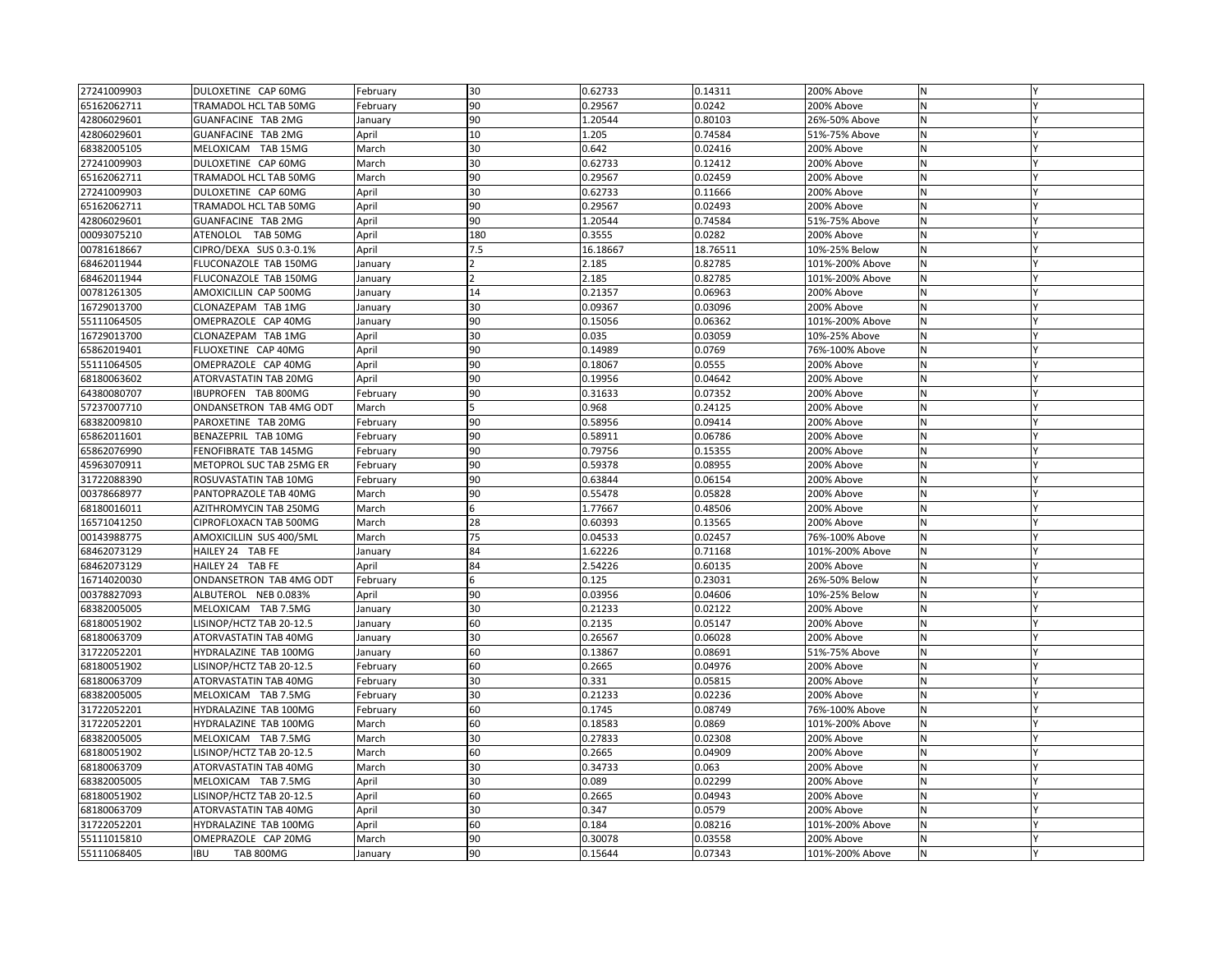| 62175043041 | LANSOPRAZOLE CAP 30MG DR       | January  | 90  | 0.221   | 0.13305 | 51%-75% Above   | İΝ |  |
|-------------|--------------------------------|----------|-----|---------|---------|-----------------|----|--|
| 67877022201 | GABAPENTIN CAP 100MG           | January  | 540 | 0.09389 | 0.03084 | 200% Above      | N  |  |
| 55111068405 | <b>TAB 800MG</b><br><b>IBU</b> | April    | 90  | 0.08378 | 0.07021 | 10%-25% Above   | N  |  |
| 67877022201 | GABAPENTIN CAP 100MG           | April    | 540 | 0.09389 | 0.02912 | 200% Above      |    |  |
| 70010010810 | GABAPENTIN CAP 100MG           | April    | 540 | 0.09389 | 0.02912 | 200% Above      | N  |  |
| 65862050320 | AMOX/K CLAV TAB 875-125        | February | 20  | 0.7215  | 0.35493 | 101%-200% Above | N  |  |
| 31722070430 | VALACYCLOVIR TAB 500MG         | March    | 90  | 1.11744 | 0.29328 | 200% Above      | Ν  |  |
| 65862019399 | FLUOXETINE CAP 20MG            | March    | 180 | 0.271   | 0.03177 | 200% Above      | N  |  |
| 27241011203 | TADALAFIL TAB 5MG              | January  | 40  | 0.336   | 0.18344 | 76%-100% Above  | N  |  |
| 65862000899 | METFORMIN TAB 500MG            | January  | 180 | 0.1185  | 0.01596 | 200% Above      | N  |  |
| 68180047903 | SIMVASTATIN TAB 20MG           | January  | 90  | 0.26533 | 0.02801 | 200% Above      | N  |  |
| 68382005105 | MELOXICAM TAB 15MG             | March    | 30  | 0.35    | 0.02416 | 200% Above      | N  |  |
| 27241011203 | TADALAFIL TAB 5MG              | March    | 40  | 0.336   | 0.13737 | 101%-200% Above | N  |  |
| 68382005105 | MELOXICAM TAB 15MG             | April    | 30  | 0.114   | 0.0242  | 200% Above      | N  |  |
| 27241011203 | TADALAFIL TAB 5MG              | April    | 40  | 0.2215  | 0.14239 | 51%-75% Above   | N  |  |
| 65862000899 | METFORMIN TAB 500MG            | March    | 180 | 0.1305  | 0.01696 | 200% Above      | N  |  |
| 68180047903 | SIMVASTATIN TAB 20MG           | April    | 90  | 0.34844 | 0.02661 | 200% Above      | N  |  |
| 53746010901 | HYDROCO/APAP TAB 5-325MG       | January  | 10  | 0.31    | 0.09595 | 200% Above      | N  |  |
| 65862039010 | ONDANSETRON TAB 4MG ODT        | January  | 20  | 0.6105  | 0.21765 | 101%-200% Above | N  |  |
| 68180012202 | CEPHALEXIN CAP 500MG           | January  | 30  | 0.40033 | 0.11462 | 200% Above      | N  |  |
| 68180029506 | DULOXETINE CAP 30MG            | March    | 90  | 0.45533 | 0.10619 | 200% Above      |    |  |
| 00093719801 | FLUOXETINE CAP 40MG            | March    | 90  | 0.43978 | 0.08204 | 200% Above      | N  |  |
| 00378395005 | ATORVASTATIN TAB 10MG          | March    | 90  | 0.55744 | 0.03732 | 200% Above      | N  |  |
| 24208091055 | ERYTHROMYCIN OIN 5MG/GM        | February | 3.5 | 3.73714 | 2.78764 | 26%-50% Above   | N  |  |
| 60758011905 | PREDNISOLONE SUS 1% OP         | February |     | 6.598   | 5.85116 | 10%-25% Above   |    |  |
| 24208091055 | ERYTHROMYCIN OIN 5MG/GM        | March    | 3.5 | 3.82286 | 2.75102 | 26%-50% Above   | N  |  |
| 67877056110 | METFORMIN TAB 500MG            | January  | 360 | 0.25581 | 0.01596 | 200% Above      | N  |  |
| 70436001002 | BUPROPN HCL TAB 150MG XL       | March    | 90  | 1.03722 | 0.1335  | 200% Above      | N  |  |
| 70377002811 | ATORVASTATIN TAB 20MG          | March    | 90  | 0.57178 | 0.0488  | 200% Above      | N  |  |
| 68180067801 | OSELTAMIVIR SUS 6MG/ML         | February | 60  | 0.703   | 0.52477 | 26%-50% Above   | N  |  |
| 51991081403 | AZELASTINE SPR 0.1%            | February | 30  | 1.03    | 0.27344 | 200% Above      | N  |  |
| 42192032901 | NP THYROID TAB 30MG            | March    | 30  | 0.70733 | 0.59899 | 10%-25% Above   | N  |  |
| 55111022990 | PRAVASTATIN TAB 10MG           | March    | 30  | 0.26933 | 0.07144 | 200% Above      |    |  |
| 42192032901 | NP THYROID TAB 30MG            | April    | 30  | 0.70733 | 0.60271 | 10%-25% Above   | N  |  |
| 43547028110 | ESCITALOPRAM TAB 10MG          | February | 30  | 0.25233 | 0.05074 | 200% Above      | N  |  |
| 65862037401 | ESCITALOPRAM TAB 10MG          | February | 30  | 0.25233 | 0.05074 | 200% Above      | N  |  |
| 59651003085 | ZUMANDIMINE TAB 3-0.03MG       | January  | 84  | 0.50964 | 0.2774  | 76%-100% Above  | N  |  |
| 43547028110 | ESCITALOPRAM TAB 10MG          | March    | 30  | 0.33    | 0.04972 | 200% Above      | N  |  |
| 43547028110 | ESCITALOPRAM TAB 10MG          | April    | 30  | 0.331   | 0.04837 | 200% Above      | N  |  |
| 70436001104 | BUPROPN HCL TAB 300MG XL       | March    | 90  | 0.42311 | 0.18442 | 101%-200% Above | N  |  |
| 68462073329 | DROSPIR/ETHI TAB 3-0.03MG      | April    | 84  | 0.60369 | 0.2464  | 101%-200% Above | N  |  |
| 47781091601 | DEXAMETHASON TAB 6MG           | February |     | 1.154   | 0.96195 | 10%-25% Above   | N  |  |
| 65862085999 | FAMOTIDINE TAB 20MG            | February | 14  | 0.16643 | 0.03396 | 200% Above      | N  |  |
| 00603459315 | METHYLPRED TAB 4MG             | January  | 20  | 0.281   | 0.18274 | 51%-75% Above   | N  |  |
| 00093317431 | ALBUTEROL AER HFA              | January  | 8.5 | 2.49765 | 3.37105 | 26%-50% Below   | N  |  |
| 00603459315 | METHYLPRED TAB 4MG             | January  | 20  | 0.281   | 0.18274 | 51%-75% Above   |    |  |
| 10702004401 | DIETHYLPROP TAB 25MG           | March    | 60  | 0.19883 | 0.29911 | 26%-50% Below   | N  |  |
| 47781091401 | DEXAMETHASON TAB 4MG           | April    | 10  | 0.809   | 0.50885 | 51%-75% Above   | N  |  |
| 00185067401 | HYDROXYZ PAM CAP 25MG          | April    | 30  | 0.096   | 0.07679 | 10%-25% Above   | N  |  |
| 10702004401 | DIETHYLPROP TAB 25MG           | April    | 60  | 0.21217 | 0.26163 | 10%-25% Below   |    |  |
| 68001032203 | BUPROPN HCL TAB 150MG XL       | March    | 90  | 0.52267 | 0.1335  | 200% Above      | N  |  |
| 68001036103 | MONTELUKAST TAB 10MG           | March    | 90  | 0.34722 | 0.06589 | 200% Above      | N  |  |
| 00093083205 | CLONAZEPAM TAB 0.5MG           | March    | 60  | 0.313   | 0.02441 | 200% Above      | N  |  |
| 65162027250 | SMZ/TMP DS TAB 800-160         | February | 14  | 0.545   | 0.07202 | 200% Above      | N  |  |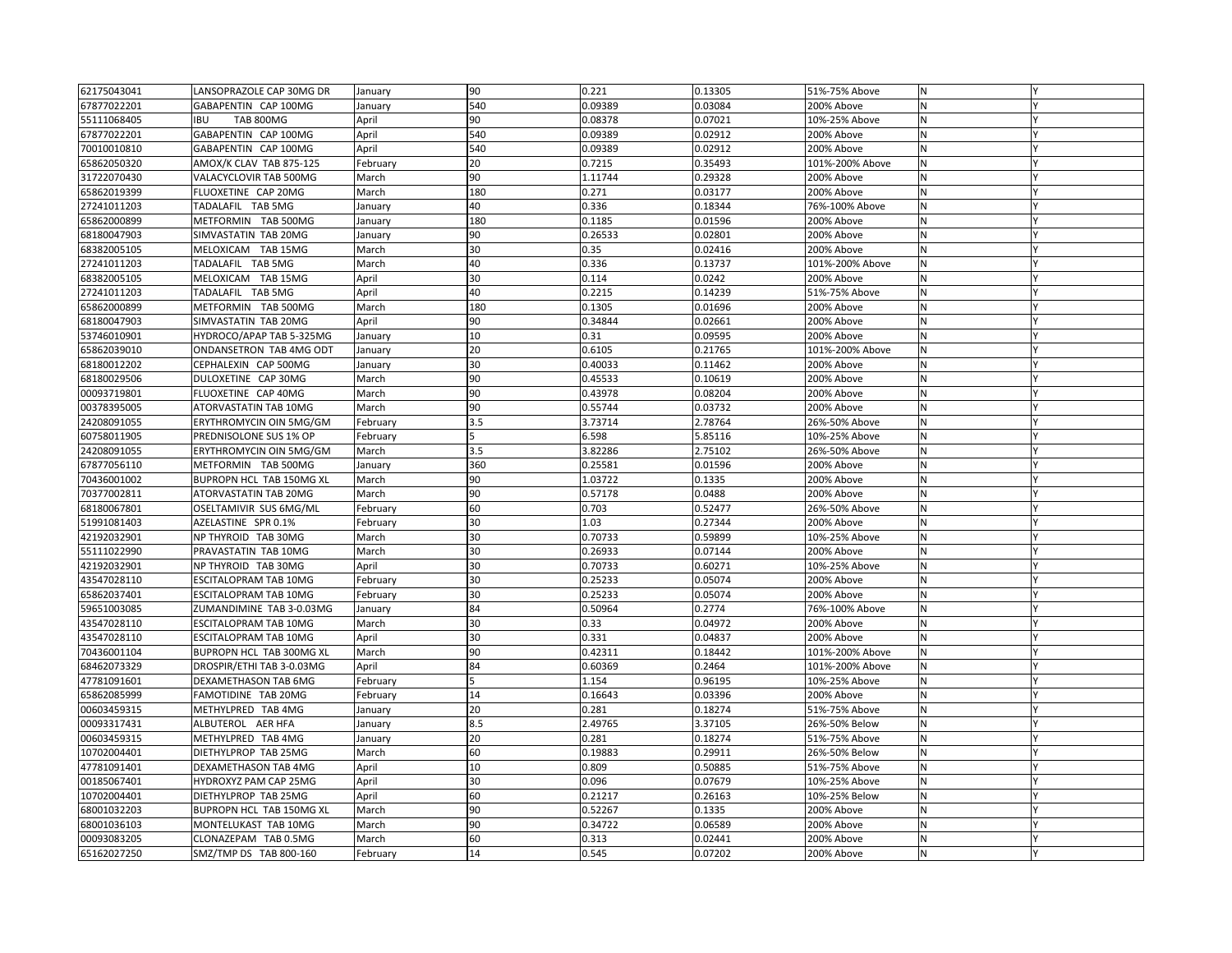| 69543041010 | PHENDIMETRAZ TAB 35MG        | February | 90  | 0.14478 | 0.16294 | 10%-25% Below   | N |  |
|-------------|------------------------------|----------|-----|---------|---------|-----------------|---|--|
| 65162027250 | SMZ/TMP DS TAB 800-160       | March    | 14  | 0.545   | 0.06566 | 200% Above      | N |  |
| 31722072250 | LEVOFLOXACIN TAB 500MG       | April    | 14  | 0.77429 | 0.1837  | 200% Above      | N |  |
| 00832532511 | POT CL MICRO TAB 20MEQ ER    | February | 180 | 0.43272 | 0.18796 | 101%-200% Above | N |  |
| 47781064690 | LEVOTHYROXIN TAB 75MCG       | February | 90  | 0.11111 | 0.15831 | 26%-50% Below   | N |  |
| 00228257111 | INDAPAMIDE TAB 2.5MG         | April    | 90  | 0.11111 | 0.14227 | 10%-25% Below   | N |  |
| 62756058988 | <b>LIOTHYRONINE TAB 5MCG</b> | April    | 90  | 0.59411 | 0.35427 | 51%-75% Above   | N |  |
| 43386035701 | HYDROCO/APAP TAB 7.5-325     | March    | 15  | 0.262   | 0.12518 | 101%-200% Above | N |  |
| 65862039010 | ONDANSETRON TAB 4MG ODT      | March    | 20  | 0.6485  | 0.24125 | 101%-200% Above | N |  |
| 49884064101 | METHIMAZOLE TAB 10MG         | March    | 135 | 0.43193 | 0.10482 | 200% Above      | N |  |
| 00378180910 | LEVOTHYROXIN TAB 100MCG      | April    | 90  | 0.25789 | 0.129   | 76%-100% Above  | N |  |
| 65862050320 | AMOX/K CLAV TAB 875-125      | March    | 20  | 0.8235  | 0.32484 | 101%-200% Above | N |  |
| 70010049110 | METFORMIN TAB 500MG ER       | January  | 270 | 0.22315 | 0.03574 | 200% Above      | N |  |
| 68180051901 | LISINOP/HCTZ TAB 20-12.5     | February | 180 | 0.35222 | 0.04976 | 200% Above      | N |  |
| 70377000315 | SIMVASTATIN TAB 20MG         | February | 90  | 0.43767 | 0.02786 | 200% Above      | N |  |
| 50742061710 | METOPROL SUC TAB 100MG ER    | March    | 90  | 0.55222 | 0.16108 | 200% Above      | N |  |
| 70010049110 | METFORMIN TAB 500MG ER       | April    | 270 | 0.22315 | 0.03532 | 200% Above      |   |  |
| 51672128402 | TRIAMCINOLON OIN 0.1%        | February | 30  | 0.07967 | 0.15368 | 26%-50% Below   | N |  |
| 45802005535 | TRIAMCINOLON OIN 0.1%        | February | 30  | 0.07967 | 0.14164 | 26%-50% Below   | N |  |
| 51672128402 | TRIAMCINOLON OIN 0.1%        | February | 30  | 0.07967 | 0.15368 | 26%-50% Below   |   |  |
| 67877054360 | CEFDINIR<br>CAP 300MG        | January  | 20  | 0.982   | 0.4633  | 101%-200% Above |   |  |
| 57237004390 | VALACYCLOVIR TAB 1GM         | April    | 30  | 0.90333 | 0.51795 | 51%-75% Above   | N |  |
| 65862007101 | AMOXICILLIN SUS 400/5ML      | February | 100 | 0.0617  | 0.02351 | 101%-200% Above | N |  |
| 65862039110 | ONDANSETRON TAB 8MG ODT      | January  | 20  | 0.613   | 0.23051 | 101%-200% Above | N |  |
| 70010001101 | DEXMETHYLPH CAP 40MG ER      | January  | 30  | 2.319   | 2.02982 | 10%-25% Above   | N |  |
| 70010001101 | DEXMETHYLPH CAP 40MG ER      | February | 30  | 2.41667 | 2.06379 | 10%-25% Above   | N |  |
| 70010001101 | DEXMETHYLPH CAP 40MG ER      | April    | 30  | 2.73667 | 2.11942 | 26%-50% Above   | N |  |
| 57664050658 | METOPROL TAR TAB 25MG        | February | 60  | 0.18117 | 0.0194  | 200% Above      | N |  |
| 13668013601 | <b>ESCITALOPRAM TAB 10MG</b> | March    | 30  | 0.45833 | 0.04972 | 200% Above      | N |  |
| 70377002911 | ATORVASTATIN TAB 40MG        | March    | 30  | 0.57333 | 0.063   | 200% Above      | N |  |
| 00143972601 | TESTOST CYP INJ 200MG/ML     | February | 10  | 8.465   | 3.13731 | 101%-200% Above | N |  |
| 68001045508 | <b>ESCITALOPRAM TAB 10MG</b> | March    | 90  | 0.10778 | 0.04972 | 101%-200% Above |   |  |
| 43547035411 | LISINOPRIL TAB 20MG          | March    | 90  | 0.31956 | 0.02633 | 200% Above      | N |  |
| 00378803077 | LANSOPRAZOLE CAP 30MG DR     | March    | 90  | 0.282   | 0.12249 | 101%-200% Above | N |  |
| 51660020005 | EZETIMIBE TAB 10MG           | March    | 90  | 0.34767 | 0.10777 | 200% Above      | N |  |
| 70377000913 | ROSUVASTATIN TAB 40MG        | March    | 90  | 0.34989 | 0.12651 | 101%-200% Above | N |  |
| 57664037718 | TRAMADOL HCL TAB 50MG        | January  | 30  | 0.12367 | 0.02391 | 200% Above      | N |  |
| 76385014450 | HYDROXYCHLOR TAB 200MG       | January  | 60  | 0.43067 | 0.24662 | 51%-75% Above   | N |  |
| 13668001005 | CITALOPRAM TAB 20MG          | January  | 30  | 0.24867 | 0.0283  | 200% Above      | N |  |
| 42806054701 | VITAMIN D CAP 1.25MG         | February |     | 1.115   | 0.14239 | 200% Above      |   |  |
| 16729018217 | HYDROCHLOROT TAB 12.5MG      | January  | 60  | 0.22333 | 0.05671 | 200% Above      | N |  |
| 00054429731 | FUROSEMIDE TAB 20MG          | February | 30  | 0.156   | 0.03105 | 200% Above      | N |  |
| 57664037718 | TRAMADOL HCL TAB 50MG        | March    | 30  | 0.12367 | 0.02459 | 200% Above      | N |  |
| 76385014450 | HYDROXYCHLOR TAB 200MG       | February | 60  | 0.53017 | 0.23998 | 101%-200% Above | N |  |
| 42806054701 | VITAMIN D CAP 1.25MG         | February |     | 1.115   | 0.14239 | 200% Above      |   |  |
| 51862033405 | ESTRADIOL TAB 2MG            | February | 30  | 0.203   | 0.1284  | 51%-75% Above   | N |  |
| 57237007810 | ONDANSETRON TAB 8MG ODT      | March    | 30  | 0.29667 | 0.24386 | 10%-25% Above   | N |  |
| 00054429731 | FUROSEMIDE TAB 20MG          | March    | 30  | 0.15967 | 0.03187 | 200% Above      | N |  |
| 59746017106 | PREDNISONE TAB 1MG           | March    | 120 | 0.13525 | 0.08042 | 51%-75% Above   | N |  |
| 57237007810 | ONDANSETRON TAB 8MG ODT      | March    | 30  | 0.29667 | 0.24386 | 10%-25% Above   | N |  |
| 42806054701 | VITAMIN D CAP 1.25MG         | March    |     | 1.0875  | 0.14082 | 200% Above      | N |  |
| 16729011917 | MONTELUKAST TAB 10MG         | January  | 90  | 0.26489 | 0.05994 | 200% Above      | N |  |
| 43547035611 | LISINOPRIL TAB 40MG          | February | 90  | 0.258   | 0.05136 | 200% Above      | N |  |
| 13668001005 | CITALOPRAM TAB 20MG          | February | 90  | 0.325   | 0.03029 | 200% Above      | N |  |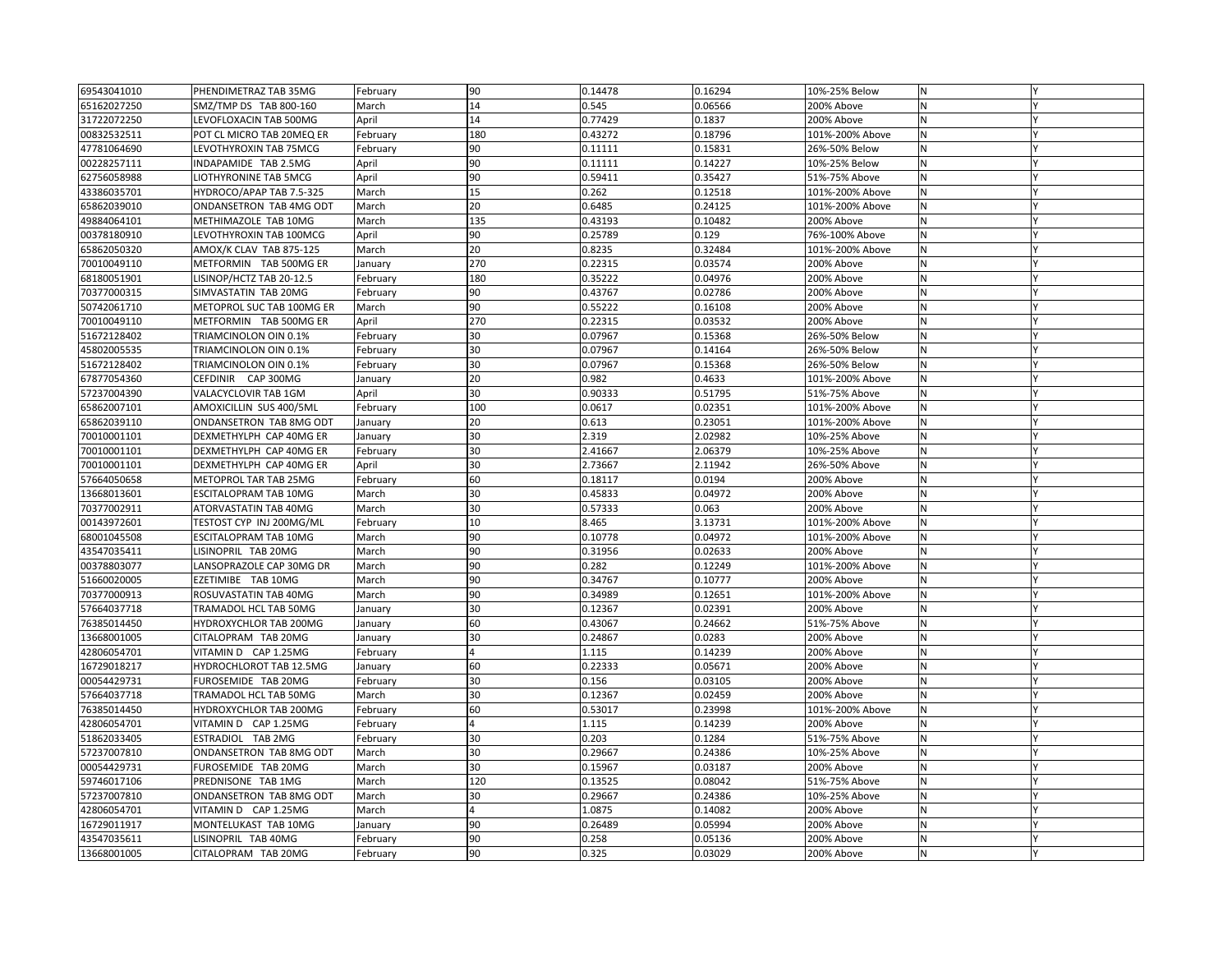| 42806054701 | VITAMIN D CAP 1.25MG          | April    |     | 1.0975  | 0.14024 | 200% Above      | N |  |
|-------------|-------------------------------|----------|-----|---------|---------|-----------------|---|--|
| 33342010215 | MONTELUKAST TAB 10MG          | April    | 30  | 0.34733 | 0.0614  | 200% Above      | N |  |
| 33342010215 | MONTELUKAST TAB 10MG          | April    | 30  | 0.34733 | 0.0614  | 200% Above      | N |  |
| 16729018217 | HYDROCHLOROT TAB 12.5MG       | March    | 90  | 0.27378 | 0.05169 | 200% Above      | N |  |
| 65862020399 | LOSARTAN POT TAB 100MG        | January  | 30  | 0.265   | 0.08879 | 101%-200% Above | N |  |
| 67877019910 | AMLODIPINE TAB 10MG           | January  | 30  | 0.26433 | 0.01589 | 200% Above      | N |  |
| 68462039710 | OMEPRAZOLE CAP 40MG           | January  | 30  | 0.239   | 0.06362 | 200% Above      | N |  |
| 65862020399 | LOSARTAN POT TAB 100MG        | February | 30  | 0.348   | 0.09644 | 200% Above      | N |  |
| 67877019910 | AMLODIPINE TAB 10MG           | February | 30  | 0.346   | 0.01775 | 200% Above      |   |  |
| 68462039710 | OMEPRAZOLE CAP 40MG           | February | 30  | 0.314   | 0.06206 | 200% Above      | N |  |
| 65862020399 | LOSARTAN POT TAB 100MG        | March    | 30  | 0.34833 | 0.10526 | 200% Above      | N |  |
| 67877019910 | AMLODIPINE TAB 10MG           | March    | 30  | 0.34567 | 0.01687 | 200% Above      | N |  |
| 68462039710 | OMEPRAZOLE CAP 40MG           | March    | 30  | 0.314   | 0.05959 | 200% Above      | N |  |
| 65862020399 | <b>LOSARTAN POT TAB 100MG</b> | April    | 30  | 0.34833 | 0.09546 | 200% Above      | N |  |
| 68462039710 | OMEPRAZOLE CAP 40MG           | April    | 30  | 0.314   | 0.0555  | 200% Above      | N |  |
| 67877019910 | AMLODIPINE TAB 10MG           | April    | 30  | 0.34567 | 0.01657 | 200% Above      | N |  |
| 60505082901 | FLUTICASONE SPR 50MCG         | February | 16  | 0.6325  | 0.28354 | 101%-200% Above | N |  |
| 51224002218 | <b>AZITHROMYCIN TAB 250MG</b> | March    |     | 0.66833 | 0.48506 | 26%-50% Above   | N |  |
| 42806040021 | METHYLPRED TAB 4MG            | March    | 21  | 0.26238 | 0.17447 | 26%-50% Above   | N |  |
| 00093738698 | VENLAFAXINE CAP 150MG ER      | January  | 30  | 0.26467 | 0.15322 | 51%-75% Above   | N |  |
| 67877032105 | IBUPROFEN TAB 800MG           | January  | 90  | 0.15644 | 0.07343 | 101%-200% Above | N |  |
| 68180098003 | LISINOPRIL TAB 10MG           | February | 30  | 0.317   | 0.01891 | 200% Above      | N |  |
| 00093738698 | VENLAFAXINE CAP 150MG ER      | February | 30  | 0.26467 | 0.16139 | 51%-75% Above   | N |  |
| 00143962125 | CYANOCOBALAM INJ 1000MCG      | January  |     | 3.25    | 2.87339 | 10%-25% Above   | N |  |
| 68180098003 | LISINOPRIL TAB 10MG           | March    | 30  | 0.33267 | 0.01914 | 200% Above      | N |  |
| 00093738698 | VENLAFAXINE CAP 150MG ER      | March    | 30  | 0.33467 | 0.16516 | 101%-200% Above | N |  |
| 00093738698 | VENLAFAXINE CAP 150MG ER      | April    | 30  | 0.327   | 0.1661  | 76%-100% Above  | N |  |
| 67877032105 | IBUPROFEN TAB 800MG           | April    | 90  | 0.08378 | 0.07021 | 10%-25% Above   | N |  |
| 00555901658 | SPRINTEC 28 TAB 28 DAY        | March    | 28  | 0.60786 | 0.1742  | 200% Above      | N |  |
| 00555901658 | SPRINTEC 28 TAB 28 DAY        | March    | 28  | 0.59714 | 0.1742  | 200% Above      |   |  |
| 00555901658 | SPRINTEC 28 TAB 28 DAY        | April    | 28  | 0.51286 | 0.16809 | 200% Above      | N |  |
| 00143211205 | DOXYCYCL HYC TAB 100MG        | April    | 14  | 0.19714 | 0.13705 | 26%-50% Above   | N |  |
| 69238183107 | LEVOTHYROXIN TAB 50MCG        | February | 90  | 0.29722 | 0.15269 | 76%-100% Above  | N |  |
| 60505082901 | FLUTICASONE SPR 50MCG         | April    | 16  | 0.6325  | 0.27527 | 101%-200% Above | N |  |
| 68180063709 | <b>ATORVASTATIN TAB 40MG</b>  | April    | 90  | 0.34711 | 0.0579  | 200% Above      | N |  |
| 50383004248 | PREDNISOLONE SOL 15MG/5ML     | February | 48  | 0.31896 | 0.14379 | 101%-200% Above | N |  |
| 47335001083 | TADALAFIL TAB 5MG             | March    | 30  | 0.336   | 0.13737 | 101%-200% Above | N |  |
| 68382056410 | METOPROL SUC TAB 25MG ER      | January  | 90  | 0.24756 | 0.0887  | 101%-200% Above | N |  |
| 16729013516 | ALLOPURINOL TAB 300MG         | February | 90  | 0.25556 | 0.08347 | 200% Above      | N |  |
| 68382000105 | PAROXETINE TAB 40MG           | March    | 90  | 0.25533 | 0.13005 | 76%-100% Above  | N |  |
| 64679010202 | BUPROPN HCL TAB 150MG XL      | April    | 90  | 0.18367 | 0.13587 | 26%-50% Above   | N |  |
| 68382056410 | METOPROL SUC TAB 25MG ER      | April    | 90  | 0.32244 | 0.08379 | 200% Above      | N |  |
| 65862042005 | SMZ/TMP DS TAB 800-160        | January  | 28  | 0.47536 | 0.06116 | 200% Above      | N |  |
| 60505009600 | DOXAZOSIN TAB 8MG             | January  | 30  | 0.322   | 0.10634 | 200% Above      | N |  |
| 68180051901 | LISINOP/HCTZ TAB 20-12.5      | January  | 180 | 0.35222 | 0.05147 | 200% Above      | N |  |
| 55111072901 | ALLOPURINOL TAB 100MG         | February | 90  | 0.20511 | 0.05858 | 200% Above      | N |  |
| 33342007810 | VALSART/HCTZ TAB 320-25MG     | March    | 90  | 1.48344 | 0.3994  | 200% Above      | N |  |
| 70377002811 | ATORVASTATIN TAB 20MG         | March    | 90  | 0.57178 | 0.0488  | 200% Above      | N |  |
| 70377002811 | ATORVASTATIN TAB 20MG         | March    | 90  | 0.57178 | 0.0488  | 200% Above      | N |  |
| 00093834301 | GLYBURIDE TAB 2.5MG           | March    | 90  | 0.17356 | 0.07275 | 101%-200% Above | N |  |
| 67877054360 | CEFDINIR<br>CAP 300MG         | March    | 20  | 1.0515  | 0.46443 | 101%-200% Above | N |  |
| 65862001501 | AMOXICILLIN TAB 875MG         | March    | 14  | 0.46143 | 0.1448  | 200% Above      | N |  |
| 51991070410 | ALPRAZOLAM TAB 0.25MG         | January  | 45  | 0.19467 | 0.02236 | 200% Above      | N |  |
| 62135062650 | DOXYCYCL HYC TAB 100MG        | January  | 90  | 0.34178 | 0.13171 | 101%-200% Above | N |  |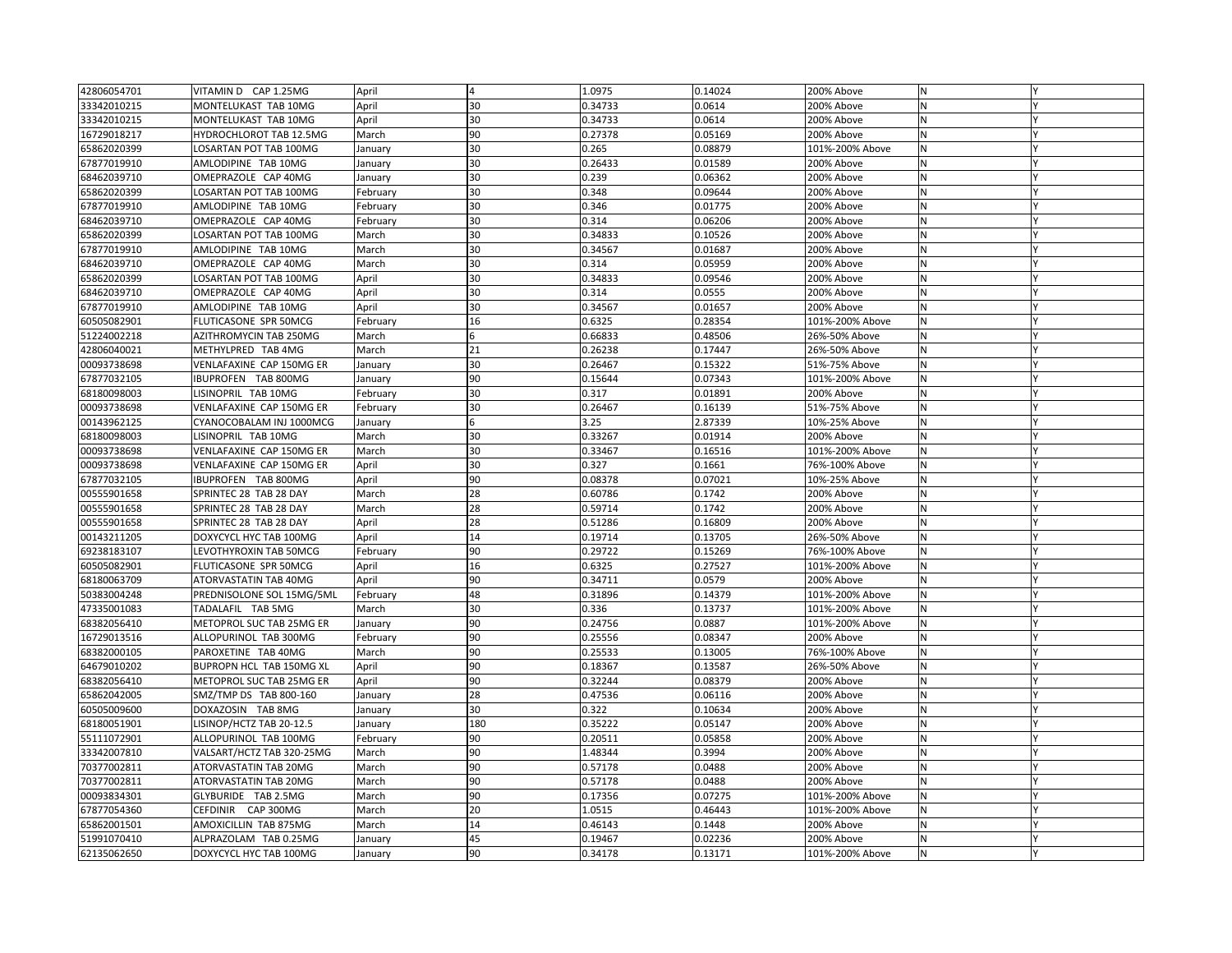| 16729002115 | PIOGLITAZONE TAB 30MG        | January  | 90  | 0.26444 | 0.13473 | 76%-100% Above  | IN. |  |
|-------------|------------------------------|----------|-----|---------|---------|-----------------|-----|--|
| 43547035411 | LISINOPRIL TAB 20MG          | January  | 180 | 6e-005  | 0.02602 | 76%-100% Below  | N   |  |
| 60505017007 | PRAVASTATIN TAB 40MG         | February | 90  | 0.265   | 0.09005 | 101%-200% Above | N   |  |
| 65862052890 | VENLAFAXINE CAP 75MG ER      | February | 90  | 0.21044 | 0.12001 | 51%-75% Above   |     |  |
| 00228202950 | ALPRAZOLAM TAB 0.5MG         | January  | 30  | 0.05267 | 0.02263 | 101%-200% Above | N   |  |
| 65862037505 | ESCITALOPRAM TAB 20MG        | January  | 30  | 0.255   | 0.08197 | 200% Above      | N   |  |
| 16571020150 | DICLOFENAC TAB 75MG DR       | February | 30  | 0.17933 | 0.09829 | 76%-100% Above  | N   |  |
| 65862037505 | <b>ESCITALOPRAM TAB 20MG</b> | February | 30  | 0.31833 | 0.08801 | 200% Above      |     |  |
| 00228202950 | ALPRAZOLAM TAB 0.5MG         | February | 30  | 0.07067 | 0.02204 | 200% Above      | N   |  |
| 65862037505 | ESCITALOPRAM TAB 20MG        | March    | 30  | 0.334   | 0.07845 | 200% Above      | N   |  |
| 65862067705 | ALPRAZOLAM TAB 0.5MG         | April    | 30  | 0.07067 | 0.02228 | 200% Above      | N   |  |
| 45802022211 | FLUTICASONE CRE 0.05%        | April    | 60  | 0.23067 | 0.27767 | 10%-25% Below   |     |  |
| 00555901658 | SPRINTEC 28 TAB 28 DAY       | March    | 28  | 0.32143 | 0.1742  | 76%-100% Above  | N   |  |
| 31722063231 | OSELTAMIVIR CAP 75MG         | April    | 10  | 5.114   | 1.35964 | 200% Above      | N   |  |
| 00555901658 | SPRINTEC 28 TAB 28 DAY       | April    | 28  | 0.32143 | 0.16809 | 76%-100% Above  | N   |  |
| 64380071306 | BENZONATATE CAP 200MG        | April    | 42  | 0.42476 | 0.12773 | 200% Above      | N   |  |
| 65862001501 | AMOXICILLIN TAB 875MG        | January  | 20  | 0.436   | 0.14134 | 200% Above      | N   |  |
| 71930005552 | APAP/CODEINE TAB 300-30MG    | January  | 12  | 0.16    | 0.11113 | 26%-50% Above   | N   |  |
| 00378041510 | DIPHEN/ATROP TAB 2.5MG       | February | 20  | 0.427   | 0.20457 | 101%-200% Above | Ν   |  |
| 43199001101 | HYOSCYAMINE SUB 0.125MG      | February | 20  | 0.298   | 0.14114 | 101%-200% Above |     |  |
| 13668059502 | NYSTATIN CRE 100000          | February | 30  | 0.25633 | 0.16698 | 51%-75% Above   |     |  |
| 65862001501 | AMOXICILLIN TAB 875MG        | March    | 20  | 0.202   | 0.1448  | 26%-50% Above   | N   |  |
| 33342007610 | VALSART/HCTZ TAB 160-25MG    | February | 30  | 0.56967 | 0.34403 | 51%-75% Above   | N   |  |
| 13668059502 | NYSTATIN CRE 100000          | March    | 30  | 0.26567 | 0.16163 | 51%-75% Above   | N   |  |
| 31722072610 | MONTELUKAST TAB 10MG         | January  | 90  | 0.26489 | 0.05994 | 200% Above      |     |  |
| 13668009390 | PRAMIPEXOLE TAB 0.5MG        | January  | 90  | 0.05478 | 0.04916 | 10%-25% Above   | N   |  |
| 65862019399 | FLUOXETINE CAP 20MG          | January  | 90  | 0.20567 | 0.0335  | 200% Above      | N   |  |
| 65862046830 | LOSARTAN/HCT TAB 50-12.5     | January  | 90  | 0.28956 | 0.16607 | 51%-75% Above   | N   |  |
| 13668059502 | NYSTATIN CRE 100000          | April    | 60  | 0.25783 | 0.1611  | 51%-75% Above   | N   |  |
| 00093506001 | HYDROXYZ HCL TAB 10MG        | April    | 90  | 0.06167 | 0.03901 | 51%-75% Above   | N   |  |
| 62332008190 | VALSART/HCTZ TAB 160-25MG    | April    | 30  | 0.74933 | 0.32357 | 101%-200% Above | N   |  |
| 31722072610 | MONTELUKAST TAB 10MG         | April    | 90  | 0.34722 | 0.0614  | 200% Above      | Ν   |  |
| 65862019399 | FLUOXETINE CAP 20MG          | April    | 90  | 0.27322 | 0.03317 | 200% Above      | N   |  |
| 13668009190 | PRAMIPEXOLE TAB 0.125MG      | April    | 90  | 0.04756 | 0.0563  | 10%-25% Below   | N   |  |
| 13668009390 | PRAMIPEXOLE TAB 0.5MG        | April    | 90  | 0.07744 | 0.06157 | 26%-50% Above   | N   |  |
| 13668009390 | PRAMIPEXOLE TAB 0.5MG        | April    | 90  | 0.07744 | 0.06157 | 26%-50% Above   | N   |  |
| 00406012305 | HYDROCO/APAP TAB 5-325MG     | February | 20  | 0.121   | 0.09908 | 10%-25% Above   | N   |  |
| 67877032105 | IBUPROFEN TAB 800MG          | February | 20  | 0.1565  | 0.07352 | 101%-200% Above | N   |  |
| 68001000501 | METHYLPRED TAB 4MG           | February | 21  | 0.26238 | 0.18542 | 26%-50% Above   | N   |  |
| 00781261305 | AMOXICILLIN CAP 500MG        | February | 21  | 0.24238 | 0.0713  | 200% Above      | N   |  |
| 00172392680 | DIAZEPAM<br>TAB 5MG          | March    |     | 0.105   | 0.02374 | 200% Above      | N   |  |
| 00406012501 | HYDROCO/APAP TAB 10-325MG    | March    | 24  | 0.15917 | 0.12007 | 26%-50% Above   |     |  |
| 65162044211 | MECLIZINE TAB 25MG           | March    | 30  | 0.14667 | 0.11433 | 26%-50% Above   | N   |  |
| 00054418425 | DEXAMETHASON TAB 4MG         | April    | 12  | 0.80917 | 0.50885 | 51%-75% Above   | N   |  |
| 59746011506 | PROCHLORPER TAB 10MG         | April    | 30  | 0.476   | 0.39928 | 10%-25% Above   | N   |  |
| 65862018830 | ONDANSETRON TAB 8MG          | April    | 30  | 0.17333 | 0.10052 | 51%-75% Above   |     |  |
| 70756081430 | OLM MED/HCTZ TAB 40-25MG     | April    | 30  | 0.61767 | 0.29931 | 101%-200% Above | N   |  |
| 00168035730 | LIDO/PRILOCN CRE 2.5-2.5%    | April    | 30  | 0.25167 | 0.48606 | 26%-50% Below   | N   |  |
| 59651027005 | GLIPIZIDE ER TAB 10MG        | April    | 180 | 0.21411 | 0.17926 | 10%-25% Above   | N   |  |
| 00093100301 | BUSPIRONE TAB 15MG           | January  | 60  | 0.12283 | 0.05301 | 101%-200% Above | N   |  |
| 00781502207 | METHYLPRED TAB 4MG           | February | 21  | 0.25143 | 0.18542 | 26%-50% Above   | N   |  |
| 57237001899 | DULOXETINE CAP 30MG          | February | 30  | 0.196   | 0.12096 | 51%-75% Above   | N   |  |
| 16714078301 | ARIPIPRAZOLE TAB 2MG         | March    | 60  | 0.3035  | 0.14075 | 101%-200% Above | N   |  |
| 16714069703 | VALACYCLOVIR TAB 1GM         | April    | 21  | 0.90333 | 0.51795 | 51%-75% Above   | N   |  |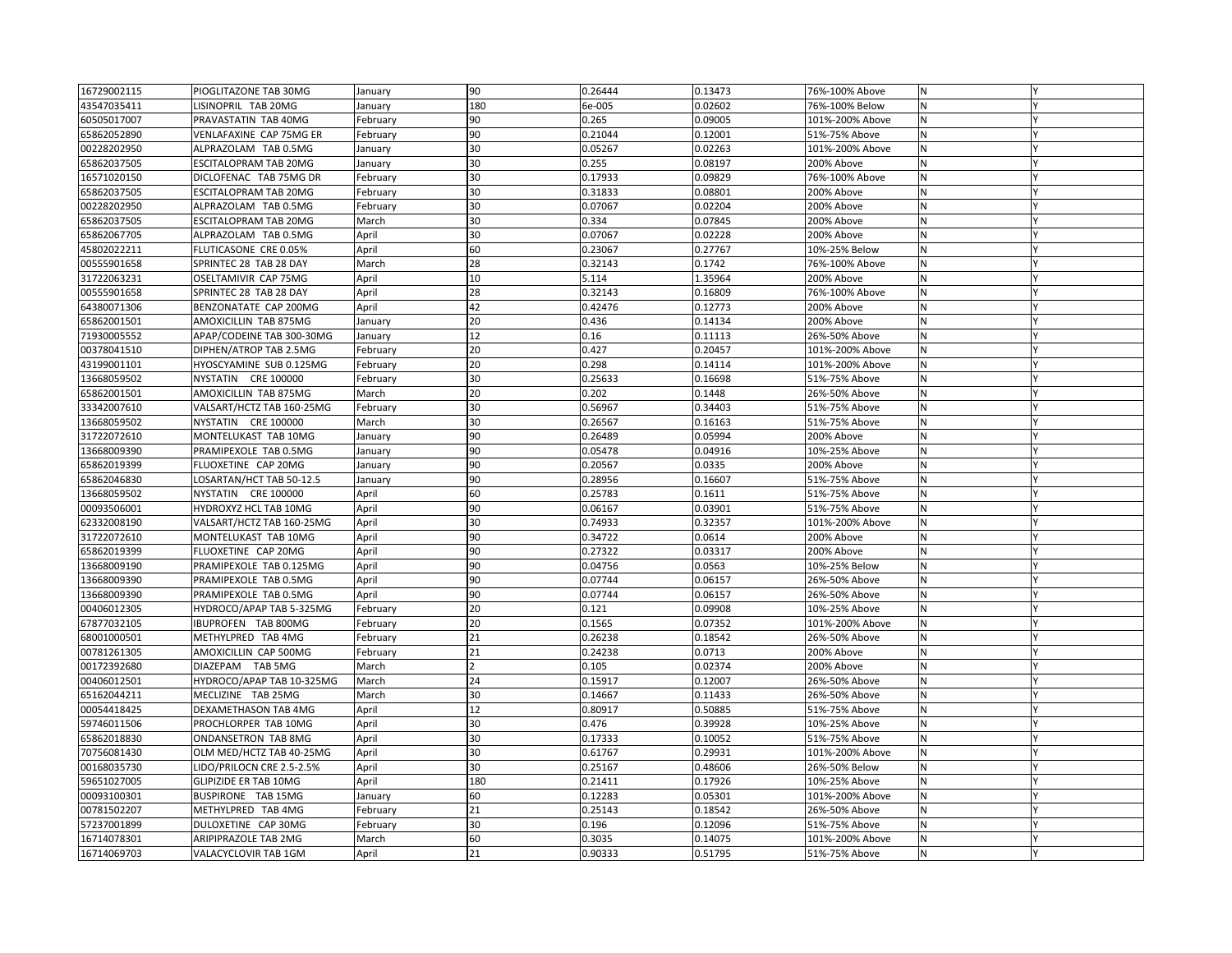| 27241009990 | DULOXETINE CAP 60MG             | March    | 90  | 0.29656 | 0.12412 | 101%-200% Above | N |  |
|-------------|---------------------------------|----------|-----|---------|---------|-----------------|---|--|
| 60505257908 | ATORVASTATIN TAB 20MG           | March    | 90  | 0.34678 | 0.0488  | 200% Above      | N |  |
| 67877032105 | IBUPROFEN TAB 800MG             | March    | 180 | 0.1565  | 0.07481 | 101%-200% Above | N |  |
| 47335023583 | METHOTREXATE TAB 2.5MG          | March    | 48  | 0.57854 | 0.26817 | 101%-200% Above | N |  |
| 68382003616 | <b>VENLAFAXINE CAP 150MG ER</b> | February | 90  | 0.57478 | 0.16139 | 200% Above      | N |  |
| 23155000810 | <b>HYDROCHLOROT TAB 25MG</b>    | February | 90  | 0.01878 | 0.01402 | 26%-50% Above   | N |  |
| 00378581577 | VALSARTAN TAB 320MG             | February | 90  | 1.23089 | 0.32254 | 200% Above      | N |  |
| 00378581577 | VALSARTAN TAB 320MG             | February | 90  | 1.23089 | 0.32254 | 200% Above      | N |  |
| 00093720298 | PRAVASTATIN TAB 40MG            | March    | 90  | 0.47544 | 0.08966 | 200% Above      | N |  |
| 68180072103 | AMLODIPINE TAB 10MG             | March    | 90  | 0.57044 | 0.01687 | 200% Above      | N |  |
| 68382020906 | ANASTROZOLE TAB 1MG             | March    | 30  | 0.67067 | 0.11251 | 200% Above      | N |  |
| 65862060012 | RIZATRIPTAN TAB 10MG            | March    |     | 1.68333 | 0.50927 | 200% Above      | N |  |
| 65862017760 | CEFDINIR CAP 300MG              | April    | 20  | 1.1335  | 0.44368 | 101%-200% Above | Ń |  |
| 69238207901 | PROPRANOLOL TAB 40MG            | March    | 180 | 0.42417 | 0.11538 | 200% Above      | N |  |
| 00832031011 | VALPROIC ACD CAP 250MG          | March    | 360 | 0.18808 | 0.23326 | 10%-25% Below   | N |  |
| 00832031011 | VALPROIC ACD CAP 250MG          | March    | 360 | 0.41789 | 0.23326 | 76%-100% Above  | N |  |
| 00093083205 | CLONAZEPAM TAB 0.5MG            | January  | 15  | 0.206   | 0.0243  | 200% Above      |   |  |
| 70436001102 | BUPROPN HCL TAB 300MG XL        | January  | 30  | 0.68033 | 0.19458 | 200% Above      | N |  |
| 70436001002 | <b>BUPROPN HCL TAB 150MG XL</b> | January  | 30  | 1.03733 | 0.13986 | 200% Above      | N |  |
| 43547030303 | ARIPIPRAZOLE TAB 5MG            | January  | 45  | 0.79111 | 0.17026 | 200% Above      | N |  |
| 00527150237 | AMPHET/DEXTR TAB 10MG           | January  | 60  | 0.51883 | 0.25265 | 101%-200% Above | N |  |
| 65862039010 | ONDANSETRON TAB 4MG ODT         | February | Q   | 0.61111 | 0.23031 | 101%-200% Above | N |  |
| 00093083205 | CLONAZEPAM TAB 0.5MG            | February | 15  | 0.222   | 0.02489 | 200% Above      | N |  |
| 70436001102 | BUPROPN HCL TAB 300MG XL        | February | 30  | 0.68033 | 0.19843 | 200% Above      | N |  |
| 70436001002 | BUPROPN HCL TAB 150MG XL        | February | 30  | 1.03733 | 0.14759 | 200% Above      | N |  |
| 43547030303 | ARIPIPRAZOLE TAB 5MG            | February | 45  | 0.79111 | 0.16156 | 200% Above      | N |  |
| 42806016005 | HYDROXYZ HCL TAB 25MG           | February | 30  | 0.381   | 0.0468  | 200% Above      | N |  |
| 43547030403 | ARIPIPRAZOLE TAB 10MG           | February | 30  | 0.78    | 0.17842 | 200% Above      | N |  |
| 00527150437 | AMPHET/DEXTR TAB 15MG           | February | 60  | 0.8815  | 0.24114 | 200% Above      | N |  |
| 70436001102 | <b>BUPROPN HCL TAB 300MG XL</b> | March    | 30  | 0.729   | 0.18442 | 200% Above      | N |  |
| 70436001002 | BUPROPN HCL TAB 150MG XL        | March    | 30  | 1.03733 | 0.1335  | 200% Above      | N |  |
| 43547030403 | ARIPIPRAZOLE TAB 10MG           | March    | 30  | 0.78267 | 0.15149 | 200% Above      | N |  |
| 11534019401 | AMPHET/DEXTR TAB 15MG           | March    | 60  | 0.8815  | 0.25605 | 200% Above      | N |  |
| 43547030403 | ARIPIPRAZOLE TAB 10MG           | April    | 30  | 0.78267 | 0.14682 | 200% Above      | N |  |
| 70436001002 | BUPROPN HCL TAB 150MG XL        | April    | 30  | 1.03733 | 0.13587 | 200% Above      | N |  |
| 70436001102 | BUPROPN HCL TAB 300MG XL        | April    | 30  | 0.729   | 0.17082 | 200% Above      | N |  |
| 64380071207 | BENZONATATE CAP 100MG           | February | 20  | 0.307   | 0.08606 | 200% Above      | N |  |
| 65862050320 | AMOX/K CLAV TAB 875-125         | February | 14  | 0.82357 | 0.35493 | 101%-200% Above | N |  |
| 00093031401 | KETOROLAC TAB 10MG              | March    | 20  | 1.1945  | 0.74409 | 51%-75% Above   | N |  |
| 23155028701 | ACETAZOLAMID TAB 125MG          | March    | 20  | 0.548   | 0.16397 | 200% Above      | N |  |
| 65862001501 | AMOXICILLIN TAB 875MG           | April    | 20  | 0.4615  | 0.14155 | 200% Above      | N |  |
| 13107015490 | PAROXETINE TAB 10MG             | March    | 45  | 0.43067 | 0.075   | 200% Above      | N |  |
| 00228202950 | ALPRAZOLAM TAB 0.5MG            | March    | 30  | 0.21733 | 0.0228  | 200% Above      | N |  |
| 50742061510 | METOPROL SUC TAB 25MG ER        | March    | 90  | 0.27267 | 0.08799 | 200% Above      | N |  |
| 23155000810 | HYDROCHLOROT TAB 25MG           | March    | 90  | 0.01878 | 0.01337 | 26%-50% Above   | N |  |
| 13107015490 | PAROXETINE TAB 10MG             | April    | 135 | 0.43059 | 0.07378 | 200% Above      | N |  |
| 51991070510 | ALPRAZOLAM TAB 0.5MG            | January  | 30  | 0.05267 | 0.02263 | 101%-200% Above | N |  |
| 61314054701 | LATANOPROST SOL 0.005%          | January  | 2.5 | 3.268   | 1.79031 | 76%-100% Above  | N |  |
| 61314054701 | LATANOPROST SOL 0.005%          | February | 2.5 | 3.268   | 1.9697  | 51%-75% Above   | N |  |
| 61314054701 | LATANOPROST SOL 0.005%          | March    | 2.5 | 3.268   | 1.89557 | 51%-75% Above   | N |  |
| 61314054701 | LATANOPROST SOL 0.005%          | April    | 2.5 | 3.268   | 1.92594 | 51%-75% Above   |   |  |
| 61314054701 | LATANOPROST SOL 0.005%          | April    | 2.5 | 3.268   | 1.92594 | 51%-75% Above   | N |  |
| 16729032210 | OLMESA MEDOX TAB 40MG           | January  | 30  | 0.31    | 0.15472 | 76%-100% Above  | N |  |
| 16729032210 | OLMESA MEDOX TAB 40MG           | January  | 30  | 0.31    | 0.15472 | 76%-100% Above  | Ν |  |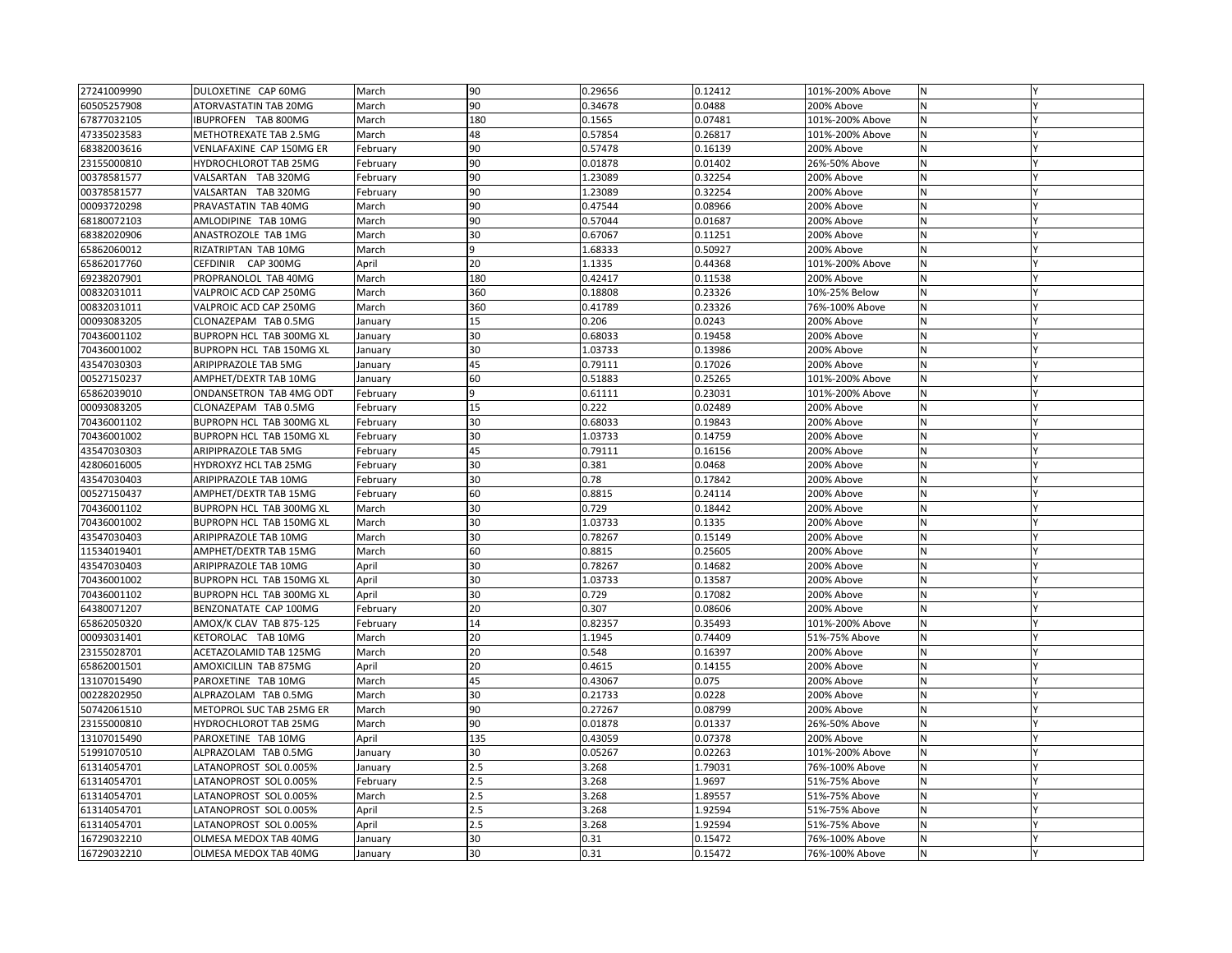| 51991074810 | DULOXETINE CAP 60MG        | March    | 90  | 0.29656 | 0.12412 | 101%-200% Above | N |  |
|-------------|----------------------------|----------|-----|---------|---------|-----------------|---|--|
| 70010006501 | METFORMIN TAB 1000MG       | January  | 60  | 0.1355  | 0.02624 | 200% Above      | N |  |
| 16729013616 | CLONAZEPAM TAB 0.5MG       | January  | 60  | 0.16817 | 0.0243  | 200% Above      | N |  |
| 68001017800 | <b>GLIMEPIRIDE TAB 2MG</b> | January  | 30  | 0.182   | 0.04299 | 200% Above      | N |  |
| 70010006501 | METFORMIN TAB 1000MG       | February | 60  | 0.1355  | 0.02622 | 200% Above      | N |  |
| 68001033708 | LISINOPRIL TAB 40MG        | February | 30  | 0.258   | 0.05136 | 200% Above      | N |  |
| 68001017800 | <b>GLIMEPIRIDE TAB 2MG</b> | February | 30  | 0.182   | 0.0395  | 200% Above      | N |  |
| 66993058697 | FLUTIC/SALME AER 500/50    | February | 60  | 4.8065  | 3.23975 | 26%-50% Above   | N |  |
| 70010006510 | METFORMIN TAB 1000MG       | March    | 60  | 0.178   | 0.02625 | 200% Above      | N |  |
| 68001033708 | LISINOPRIL TAB 40MG        | March    | 30  | 0.33867 | 0.04778 | 200% Above      | N |  |
| 68001017800 | <b>GLIMEPIRIDE TAB 2MG</b> | March    | 30  | 0.24633 | 0.03979 | 200% Above      | N |  |
| 66993058697 | FLUTIC/SALME AER 500/50    | March    | 60  | 4.8065  | 3.44519 | 26%-50% Above   | N |  |
| 60505257809 | ATORVASTATIN TAB 10MG      | March    | 30  | 0.351   | 0.03732 | 200% Above      | N |  |
| 00591352530 | LIDOCAINE PAD 5%           | March    | 30  | 2.32967 | 2.00634 | 10%-25% Above   | N |  |
| 16729013616 | CLONAZEPAM TAB 0.5MG       | March    | 60  | 0.16817 | 0.02441 | 200% Above      | N |  |
| 68001033708 | LISINOPRIL TAB 40MG        | April    | 30  | 0.33933 | 0.04928 | 200% Above      | N |  |
| 68001017800 | <b>GLIMEPIRIDE TAB 2MG</b> | April    | 30  | 0.246   | 0.03884 | 200% Above      |   |  |
| 66993058697 | FLUTIC/SALME AER 500/50    | April    | 60  | 4.8065  | 3.23931 | 26%-50% Above   | N |  |
| 60505257809 | ATORVASTATIN TAB 10MG      | April    | 30  | 0.35133 | 0.03364 | 200% Above      |   |  |
| 70010006510 | METFORMIN TAB 1000MG       | April    | 60  | 0.17767 | 0.02638 | 200% Above      |   |  |
| 00591352530 | LIDOCAINE PAD 5%           | April    | 30  | 2.28133 | 2.03013 | 10%-25% Above   |   |  |
| 16729013616 | CLONAZEPAM TAB 0.5MG       | April    | 60  | 0.07117 | 0.02479 | 101%-200% Above | N |  |
| 64980043710 | ATENOLOL<br>TAB 25MG       | January  | 60  | 0.23117 | 0.02509 | 200% Above      | N |  |
| 68180096703 | LEVOTHYROXIN TAB 75MCG     | January  | 30  | 0.33867 | 0.157   | 101%-200% Above | N |  |
| 68180051902 | LISINOP/HCTZ TAB 20-12.5   | January  | 60  | 0.2135  | 0.05147 | 200% Above      |   |  |
| 62175061746 | PANTOPRAZOLE TAB 40MG      | January  | 30  | 0.23167 | 0.05946 | 200% Above      | N |  |
| 00378415105 | TRAMADOL HCL TAB 50MG      | January  | 60  | 0.1235  | 0.02391 | 200% Above      | N |  |
| 59762219803 | AZITHROMYCIN TAB 250MG     | February | 6   | 0.66833 | 0.49727 | 26%-50% Above   | N |  |
| 59746017506 | PREDNISONE TAB 20MG        | February | 10  | 0.266   | 0.10952 | 101%-200% Above | N |  |
| 64980043710 | ATENOLOL TAB 25MG          | February | 60  | 0.28233 | 0.02419 | 200% Above      | N |  |
| 68180051902 | LISINOP/HCTZ TAB 20-12.5   | February | 60  | 0.26767 | 0.04976 | 200% Above      | N |  |
| 68180096703 | LEVOTHYROXIN TAB 75MCG     | February | 30  | 0.34133 | 0.15831 | 101%-200% Above |   |  |
| 00378415105 | TRAMADOL HCL TAB 50MG      | March    | 60  | 0.1235  | 0.02459 | 200% Above      | N |  |
| 64980043710 | ATENOLOL TAB 25MG          | March    | 60  | 0.29917 | 0.02437 | 200% Above      | N |  |
| 68180051902 | LISINOP/HCTZ TAB 20-12.5   | March    | 60  | 0.281   | 0.04909 | 200% Above      | N |  |
| 68180096703 | LEVOTHYROXIN TAB 75MCG     | March    | 30  | 0.34267 | 0.15545 | 101%-200% Above | N |  |
| 64980043710 | ATENOLOL TAB 25MG          | April    | 60  | 0.29767 | 0.02404 | 200% Above      | N |  |
| 68180096703 | LEVOTHYROXIN TAB 75MCG     | April    | 30  | 0.34367 | 0.14761 | 101%-200% Above | N |  |
| 68180051902 | LISINOP/HCTZ TAB 20-12.5   | April    | 60  | 0.27967 | 0.04943 | 200% Above      | N |  |
| 00378415105 | TRAMADOL HCL TAB 50MG      | April    | 60  | 0.0515  | 0.02493 | 101%-200% Above |   |  |
| 60505024701 | MIRTAZAPINE TAB 15MG       | March    | 90  | 0.26667 | 0.08357 | 200% Above      | N |  |
| 31722072890 | MONTELUKAST CHW 5MG        | January  | 60  | 0.259   | 0.08652 | 101%-200% Above | N |  |
| 53489011905 | DOXYCYCL HYC CAP 100MG     | March    | 14  | 0.84    | 0.14255 | 200% Above      | N |  |
| 68180098003 | LISINOPRIL TAB 10MG        | March    | 90  | 0.22222 | 0.01914 | 200% Above      | N |  |
| 68180098003 | LISINOPRIL TAB 10MG        | March    | 90  | 0.33256 | 0.01914 | 200% Above      |   |  |
| 13668048750 | MINOCYCLINE TAB 100MG      | February | 30  | 3.424   | 1.59602 | 101%-200% Above |   |  |
| 00168020360 | CLINDAMYCIN LOT 1%         | February | 60  | 0.971   | 0.722   | 26%-50% Above   | N |  |
| 00378808245 | TRETINOIN CRE 0.025%       | February | 45  | 2.33533 | 1.8445  | 26%-50% Above   | Ν |  |
| 00406123601 | DIPHEN/ATROP TAB 2.5MG     | April    | 12  | 0.48833 | 0.20645 | 101%-200% Above | N |  |
| 00143992801 | CIPROFLOXACN TAB 500MG     | April    | 20  | 0.604   | 0.1484  | 200% Above      | N |  |
| 50111064801 | FLUOXETINE CAP 20MG        | February | 90  | 0.37567 | 0.03229 | 200% Above      | N |  |
| 00093317431 | ALBUTEROL AER HFA          | January  | 8.5 | 1.98118 | 3.37105 | 26%-50% Below   | N |  |
| 70954006020 | PREDNISONE TAB 20MG        | February |     | 0.12429 | 0.10952 | 10%-25% Above   | N |  |
| 00168005760 | BETAMETH DIP LOT 0.05%     | February | 60  | 0.31167 | 0.40443 | 10%-25% Below   | N |  |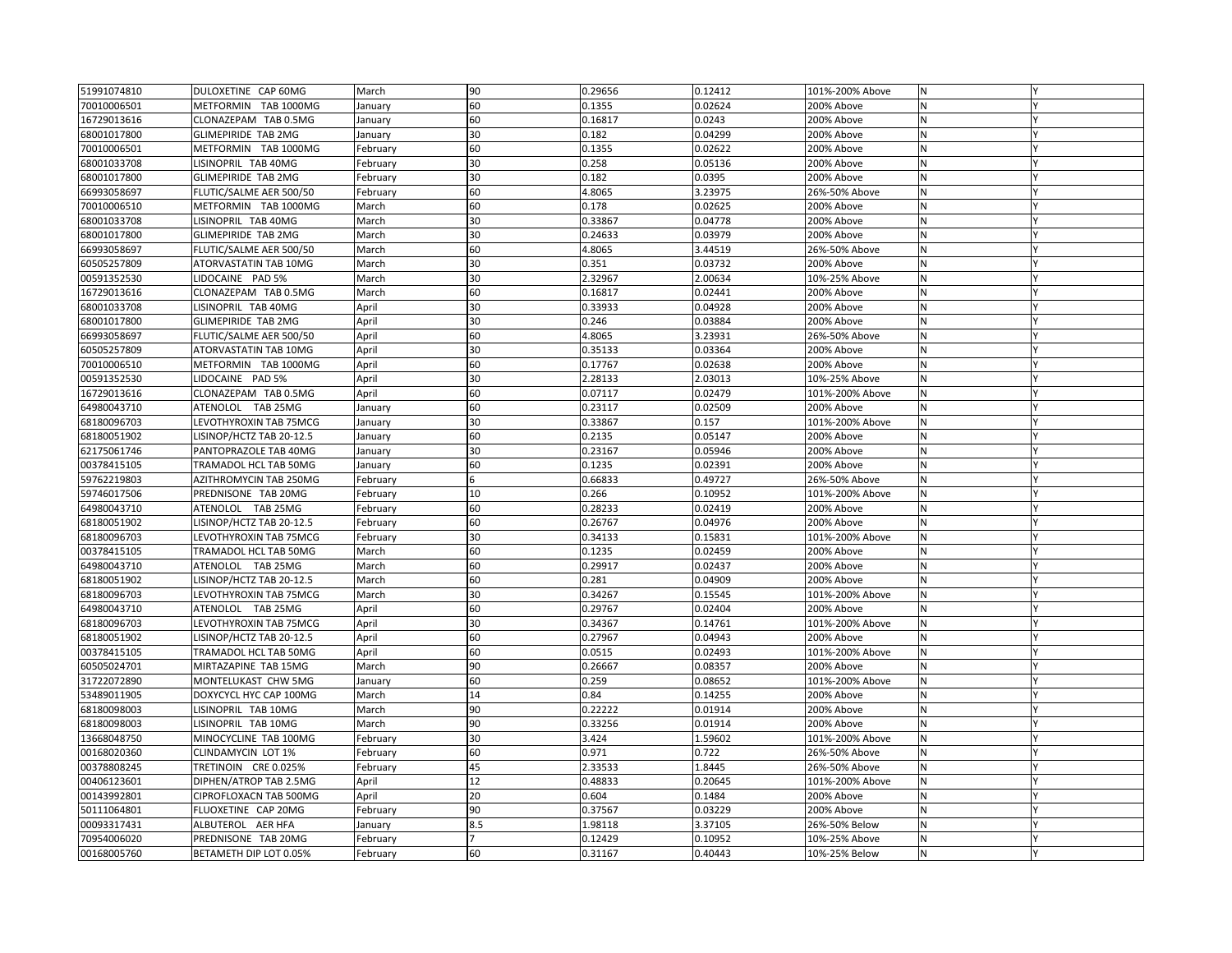| 65162046650 | IBUPROFEN TAB 800MG      | April    | 30  | 0.06333 | 0.07021 | 10%-25% Below   | N |  |
|-------------|--------------------------|----------|-----|---------|---------|-----------------|---|--|
| 47781030301 | NITROFURANTN CAP 100MG   | March    | 14  | 1.27286 | 0.48495 | 101%-200% Above | N |  |
| 00555902542 | JUNEL 1/20 TAB           | January  | 84  | 0.53238 | 0.28235 | 76%-100% Above  |   |  |
| 00555902542 | JUNEL 1/20 TAB           | April    | 84  | 0.56667 | 0.26967 | 101%-200% Above | И |  |
| 65862046899 | LOSARTAN/HCT TAB 50-12.5 | March    | 90  | 0.11111 | 0.18477 | 26%-50% Below   | N |  |
| 67877021905 | CEPHALEXIN CAP 500MG     | February | 21  | 0.10381 | 0.1249  | 10%-25% Below   | N |  |
| 13668013610 | ESCITALOPRAM TAB 10MG    | January  | 90  | 0.15889 | 0.04769 | 200% Above      | N |  |
| 68462030329 | HEATHER TAB 0.35MG       | April    | 84  | 0.22179 | 0.15733 | 26%-50% Above   | N |  |
| 00406012405 | HYDROCO/APAP TAB 7.5-325 | April    | 15  | 0.39933 | 0.12167 | 200% Above      | N |  |
| 65862001705 | AMOXICILLIN CAP 500MG    | April    | 28  | 0.28571 | 0.06966 | 200% Above      | N |  |
| 00406051201 | OXYCOD/APAP TAB 5-325MG  | February | 15  | 0.07867 | 0.09705 | 10%-25% Below   | N |  |
| 00093314705 | CEPHALEXIN CAP 500MG     | February | 20  | 0.1035  | 0.1249  | 10%-25% Below   | N |  |
| 70010075401 | METHOCARBAM TAB 500MG    | February | 20  | 0.087   | 0.06944 | 10%-25% Above   | N |  |
| 68382013610 | LOSARTAN POT TAB 50MG    | March    | 30  | 0.181   | 0.07314 | 101%-200% Above | N |  |
| 00406051201 | OXYCOD/APAP TAB 5-325MG  | March    | 20  | 0.0705  | 0.09091 | 10%-25% Below   | N |  |
| 70010075401 | METHOCARBAM TAB 500MG    | March    | 20  | 0.049   | 0.07091 | 26%-50% Below   | N |  |
| 68180065906 | RIFAMPIN CAP 300MG       | March    | 28  | 0.52286 | 0.95898 | 26%-50% Below   | N |  |
| 00143992801 | CIPROFLOXACN TAB 500MG   | April    | 28  | 0.12286 | 0.1484  | 10%-25% Below   | N |  |
| 68180065906 | RIFAMPIN CAP 300MG       | April    | 28  | 0.52286 | 0.67367 | 10%-25% Below   | N |  |
| 00406051201 | OXYCOD/APAP TAB 5-325MG  | April    | 15  | 0.07067 | 0.0927  | 10%-25% Below   | N |  |
| 70010075401 | METHOCARBAM TAB 500MG    | April    | 20  | 0.044   | 0.06557 | 26%-50% Below   | N |  |
| 65862052899 | VENLAFAXINE CAP 75MG ER  | March    | 90  | 0.16456 | 0.12722 | 26%-50% Above   | N |  |
| 53489011905 | DOXYCYCL HYC CAP 100MG   | March    | 14  | 0.84    | 0.14255 | 200% Above      | N |  |
| 68180072003 | AMLODIPINE TAB 5MG       | January  | 90  | 0.54244 | 0.01116 | 200% Above      |   |  |
| 69097083412 | SERTRALINE TAB 50MG      | January  | 90  | 0.50978 | 0.04157 | 200% Above      |   |  |
| 69097083412 | SERTRALINE TAB 50MG      | April    | 30  | 0.50967 | 0.0449  | 200% Above      | N |  |
| 70377000712 | ROSUVASTATIN TAB 10MG    | February | 90  | 0.57567 | 0.06154 | 200% Above      | N |  |
| 76385011150 | CARVEDILOL TAB 6.25MG    | February | 180 | 0.27833 | 0.02264 | 200% Above      | N |  |
| 68180021509 | LOSARTAN/HCT TAB 50-12.5 | March    | 45  | 0.74533 | 0.18477 | 200% Above      |   |  |
| 68180072003 | AMLODIPINE TAB 5MG       | April    | 90  | 0.54244 | 0.01084 | 200% Above      | N |  |
| 68382013805 | TOPIRAMATE TAB 25MG      | January  | 60  | 0.07833 | 0.03171 | 101%-200% Above | N |  |
| 00430042014 | LO LOESTRIN TAB 1-10-10  | January  | 28  | 5.93429 | 5.3181  | 10%-25% Above   |   |  |
| 68382077501 | METHOTREXATE TAB 2.5MG   | January  | 16  | 0.3375  | 0.3019  | 10%-25% Above   | N |  |
| 57664050318 | TIZANIDINE TAB 4MG       | February | 60  | 0.02533 | 0.05    | 26%-50% Below   | N |  |
| 59746017506 | PREDNISONE TAB 20MG      | February |     | 0.152   | 0.10952 | 26%-50% Above   | N |  |
| 68382077501 | METHOTREXATE TAB 2.5MG   | February | 16  | 0.33938 | 0.2574  | 26%-50% Above   | N |  |
| 69315012701 | FOLIC ACID TAB 1000MCG   | February | 30  | 0.077   | 0.03088 | 101%-200% Above | N |  |
| 59651021430 | AZELASTINE SPR 0.1%      | February | 30  | 0.33533 | 0.27344 | 10%-25% Above   | N |  |
| 57664050318 | TIZANIDINE TAB 4MG       | March    | 60  | 0.03233 | 0.05014 | 26%-50% Below   | N |  |
| 68382077501 | METHOTREXATE TAB 2.5MG   | March    | 16  | 0.20625 | 0.26817 | 10%-25% Below   | N |  |
| 57664037713 | TRAMADOL HCL TAB 50MG    | March    | 90  | 0.02811 | 0.02459 | 10%-25% Above   | N |  |
| 69315012701 | FOLIC ACID TAB 1000MCG   | March    | 30  | 0.077   | 0.02568 | 101%-200% Above | N |  |
| 00378803077 | LANSOPRAZOLE CAP 30MG DR | March    | 60  | 0.16233 | 0.12249 | 26%-50% Above   | N |  |
| 57664050318 | TIZANIDINE TAB 4MG       | April    | 60  | 0.0345  | 0.04748 | 26%-50% Below   | N |  |
| 00378803077 | LANSOPRAZOLE CAP 30MG DR | April    | 60  | 0.1615  | 0.12106 | 26%-50% Above   |   |  |
| 68382077501 | METHOTREXATE TAB 2.5MG   | April    | 16  | 0.36063 | 0.23823 | 51%-75% Above   |   |  |
| 68180096301 | ALBUTEROL AER HFA        | April    | 8.5 | 2.1     | 3.05917 | 26%-50% Below   | N |  |
| 69315012701 | FOLIC ACID TAB 1000MCG   | April    | 30  | 0.07633 | 0.02659 | 101%-200% Above | Ν |  |
| 57664037718 | TRAMADOL HCL TAB 50MG    | April    | 90  | 0.02811 | 0.02493 | 10%-25% Above   | N |  |
| 68462012605 | GABAPENTIN TAB 600MG     | January  | 15  | 0.45267 | 0.08851 | 200% Above      | И |  |
| 65862001205 | SERTRALINE TAB 50MG      | January  | 90  | 0.56533 | 0.04157 | 200% Above      | N |  |
| 65862020399 | OSARTAN POT TAB 100MG    | January  | 90  | 0.63733 | 0.08879 | 200% Above      | N |  |
| 68180035202 | SERTRALINE TAB 50MG      | January  | 90  | 0.56533 | 0.04157 | 200% Above      | N |  |
| 68180072003 | AMLODIPINE TAB 5MG       | January  | 90  | 0.60167 | 0.01116 | 200% Above      | N |  |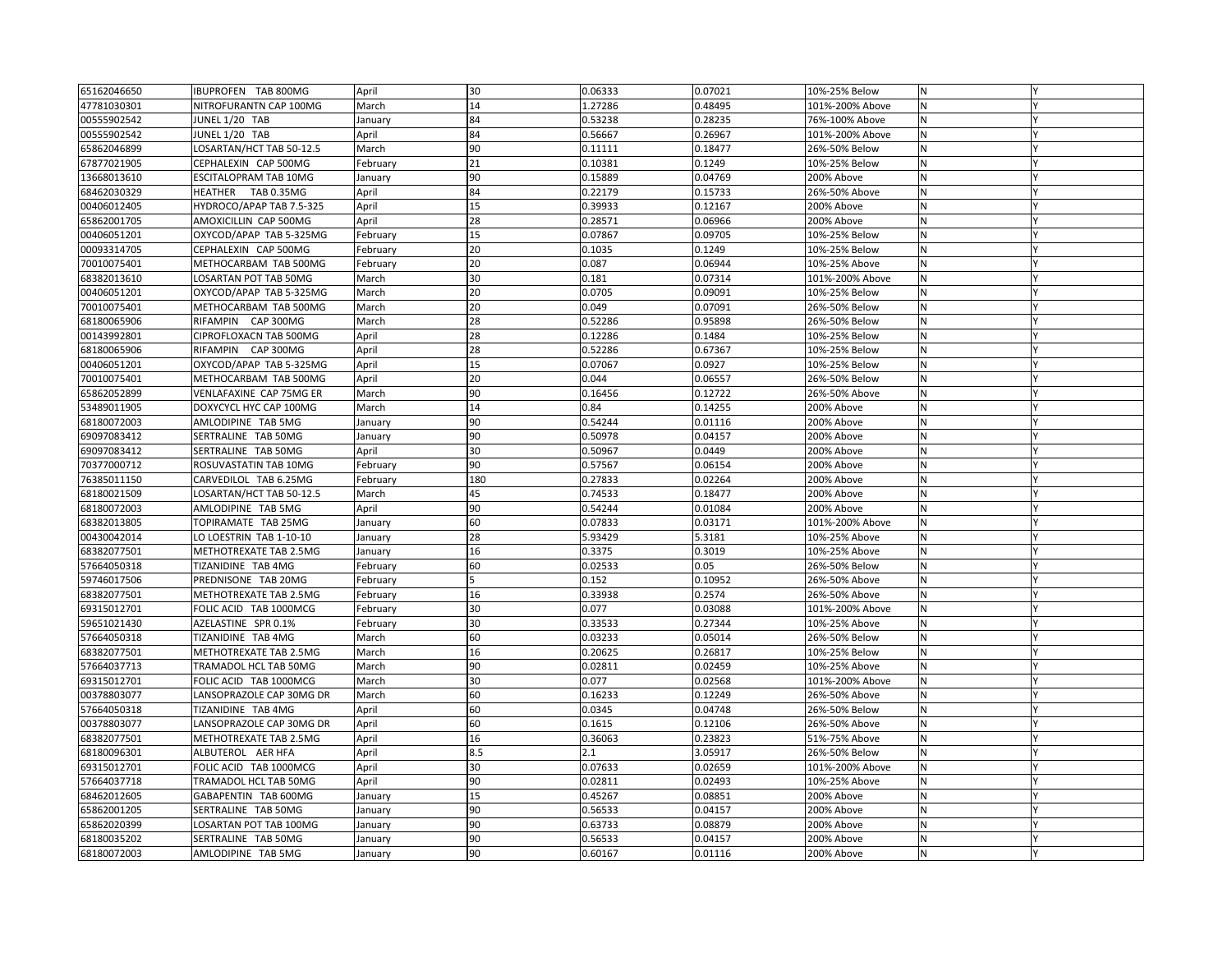| 68462012605 | GABAPENTIN TAB 600MG     | January  | 270 | 0.45263 | 0.08851 | 200% Above      | IN.    |  |
|-------------|--------------------------|----------|-----|---------|---------|-----------------|--------|--|
| 55111012205 | ATORVASTATIN TAB 20MG    | January  | 90  | 0.63422 | 0.04616 | 200% Above      | N      |  |
| 55111012205 | ATORVASTATIN TAB 20MG    | February | 90  | 0.63422 | 0.05515 | 200% Above      | N      |  |
| 68462016405 | CARVEDILOL TAB 12.5MG    | February | 180 | 0.30744 | 0.02409 | 200% Above      |        |  |
| 55111059660 | TAB HCL 5MG<br>MEMANTINE | February | 90  | 0.30844 | 0.08214 | 200% Above      | N      |  |
| 33342006410 | VALSARTAN TAB 160MG      | February | 90  | 1.27956 | 0.245   | 200% Above      |        |  |
| 65862020399 | LOSARTAN POT TAB 100MG   | April    | 90  | 0.63733 | 0.09546 | 200% Above      | N      |  |
| 68180035202 | SERTRALINE TAB 50MG      | April    | 90  | 0.56533 | 0.0449  | 200% Above      |        |  |
| 68462012605 | GABAPENTIN TAB 600MG     | April    | 270 | 0.45263 | 0.09064 | 200% Above      | N      |  |
| 68180072003 | AMLODIPINE TAB 5MG       | April    | 90  | 0.60433 | 0.01084 | 200% Above      | N      |  |
| 55111012205 | ATORVASTATIN TAB 20MG    | April    | 90  | 0.63422 | 0.04642 | 200% Above      | N      |  |
| 68462016405 | CARVEDILOL TAB 12.5MG    | April    | 180 | 0.31278 | 0.02368 | 200% Above      | N      |  |
| 00093415580 | AMOXICILLIN SUS 250/5ML  | January  | 150 | 0.03267 | 0.01896 | 51%-75% Above   | N      |  |
| 00641607825 | ONDANSETRON INJ 4MG/2ML  | January  | 20  | 0.3705  | 0.18088 | 101%-200% Above | N      |  |
| 00143980305 | DOXYCYCL HYC CAP 100MG   | January  | 20  | 0.872   | 0.15612 | 200% Above      | N      |  |
| 60505613005 | ONDANSETRON INJ 4MG/2ML  | January  | 20  | 0.234   | 0.18088 | 26%-50% Above   | N      |  |
| 60505613005 | ONDANSETRON INJ 4MG/2ML  | February | 20  | 0.234   | 0.18088 | 26%-50% Above   | N      |  |
| 60505613005 | ONDANSETRON INJ 4MG/2ML  | March    | 20  | 0.234   | 0.18088 | 26%-50% Above   | N      |  |
| 68462015713 | ONDANSETRON TAB 4MG ODT  | February |     | 0.76125 | 0.23031 | 200% Above      | N      |  |
| 42806005509 | AMLODIPINE TAB 2.5MG     | January  | 14  | 0.24786 | 0.01307 | 200% Above      |        |  |
| 31722070110 | LOSARTAN POT TAB 50MG    | January  | 14  | 0.24071 | 0.06868 | 200% Above      |        |  |
| 65862020299 | LOSARTAN POT TAB 50MG    | January  | 90  | 0.24078 | 0.06868 | 200% Above      | N      |  |
| 67877019710 | AMLODIPINE TAB 2.5MG     | January  | 90  | 0.248   | 0.01307 | 200% Above      | N      |  |
| 31722070110 | LOSARTAN POT TAB 50MG    | January  | 90  | 0.24078 | 0.06868 | 200% Above      | N      |  |
| 31722072610 | MONTELUKAST TAB 10MG     | April    | 30  | 0.34733 | 0.0614  | 200% Above      |        |  |
| 59762219803 | AZITHROMYCIN TAB 250MG   | March    | 6   | 0.66833 | 0.48506 | 26%-50% Above   | N      |  |
| 43547028110 | ESCITALOPRAM TAB 10MG    | April    | 30  | 0.331   | 0.04837 | 200% Above      | N      |  |
| 60505014202 | GLIPIZIDE TAB 10MG       | January  | 180 | 0.13417 | 0.04953 | 101%-200% Above | N      |  |
| 60505014202 | GLIPIZIDE TAB 10MG       | April    | 180 | 0.17417 | 0.04747 | 200% Above      | N      |  |
| 53746010901 | HYDROCO/APAP TAB 5-325MG | February | 26  | 0.31    | 0.09908 | 200% Above      | N      |  |
| 67877032105 | IBUPROFEN TAB 800MG      | February | 30  | 0.34267 | 0.07352 | 200% Above      | N      |  |
| 00555902658 | JUNEL FE TAB 1/20        | January  | 84  | 0.38548 | 0.2289  | 51%-75% Above   | N      |  |
| 68462034690 | LEVOCETIRIZI TAB 5MG     | January  | 30  | 0.25733 | 0.07648 | 200% Above      | N      |  |
| 60505082901 | FLUTICASONE SPR 50MCG    | January  | 16  | 0.6325  | 0.27034 | 101%-200% Above | N      |  |
| 68645055154 | LISINOPRIL TAB 5MG       | January  |     | 0.57143 | 0.01747 | 200% Above      | N      |  |
| 00093720110 | PRAVASTATIN TAB 20MG     | January  |     | 0.57143 | 0.06353 | 200% Above      | N      |  |
| 68645052254 | SERTRALINE TAB 50MG      | January  |     | 0.57143 | 0.04157 | 200% Above      | N      |  |
| 68462015713 | ONDANSETRON TAB 4MG ODT  | January  | 30  | 0.52967 | 0.21765 | 101%-200% Above | N      |  |
| 59746011506 | PROCHLORPER TAB 10MG     | February | 30  | 0.595   | 0.41706 | 26%-50% Above   | N      |  |
| 00054418625 | DEXAMETHASON TAB 6MG     | February | 21  | 1.27952 | 0.96195 | 26%-50% Above   | N      |  |
| 55111015430 | ONDANSETRON TAB 8MG      | February | 30  | 0.317   | 0.10875 | 101%-200% Above | N      |  |
| 55111015430 | ONDANSETRON TAB 8MG      | February | 30  | 0.35867 | 0.10875 | 200% Above      |        |  |
| 00054418325 | DEXAMETHASON TAB 2MG     | February |     | 0.57143 | 0.44923 | 26%-50% Above   | N      |  |
| 00054418625 | DEXAMETHASON TAB 6MG     | February |     | 1.28    | 0.96195 | 26%-50% Above   | N      |  |
| 16714004211 | ALLOPURINOL TAB 300MG    | February | 60  | 0.3215  | 0.08347 | 200% Above      | N      |  |
| 31722077701 | ACYCLOVIR TAB 400MG      | February | 60  | 0.19517 | 0.1048  | 76%-100% Above  |        |  |
| 00054418625 | DEXAMETHASON TAB 6MG     | March    | Q   | 1.33778 | 1.17981 | 10%-25% Above   | N      |  |
| 65162027250 | SMZ/TMP DS TAB 800-160   | March    | 14  | 0.545   | 0.06566 | 200% Above      | N      |  |
| 31722099601 | HYDROCO/APAP TAB 5-325MG | April    | 10  | 0.304   | 0.09637 | 200% Above      | N      |  |
| 00054418625 | DEXAMETHASON TAB 6MG     | March    | q   | 1.39667 | 1.17981 | 10%-25% Above   | N<br>N |  |
| 55111014512 | FLUCONAZOLE TAB 150MG    | April    |     | 4.21    | 0.7815  | 200% Above      |        |  |
| 00781261305 | AMOXICILLIN CAP 500MG    | April    | 30  | 0.299   | 0.06966 | 200% Above      | N      |  |
| 68645055154 | LISINOPRIL TAB 5MG       | January  | 90  | 0.11111 | 0.01747 | 200% Above      | N      |  |
| 00093505698 | ATORVASTATIN TAB 10MG    | January  | 90  | 0.42222 | 0.03737 | 200% Above      | N      |  |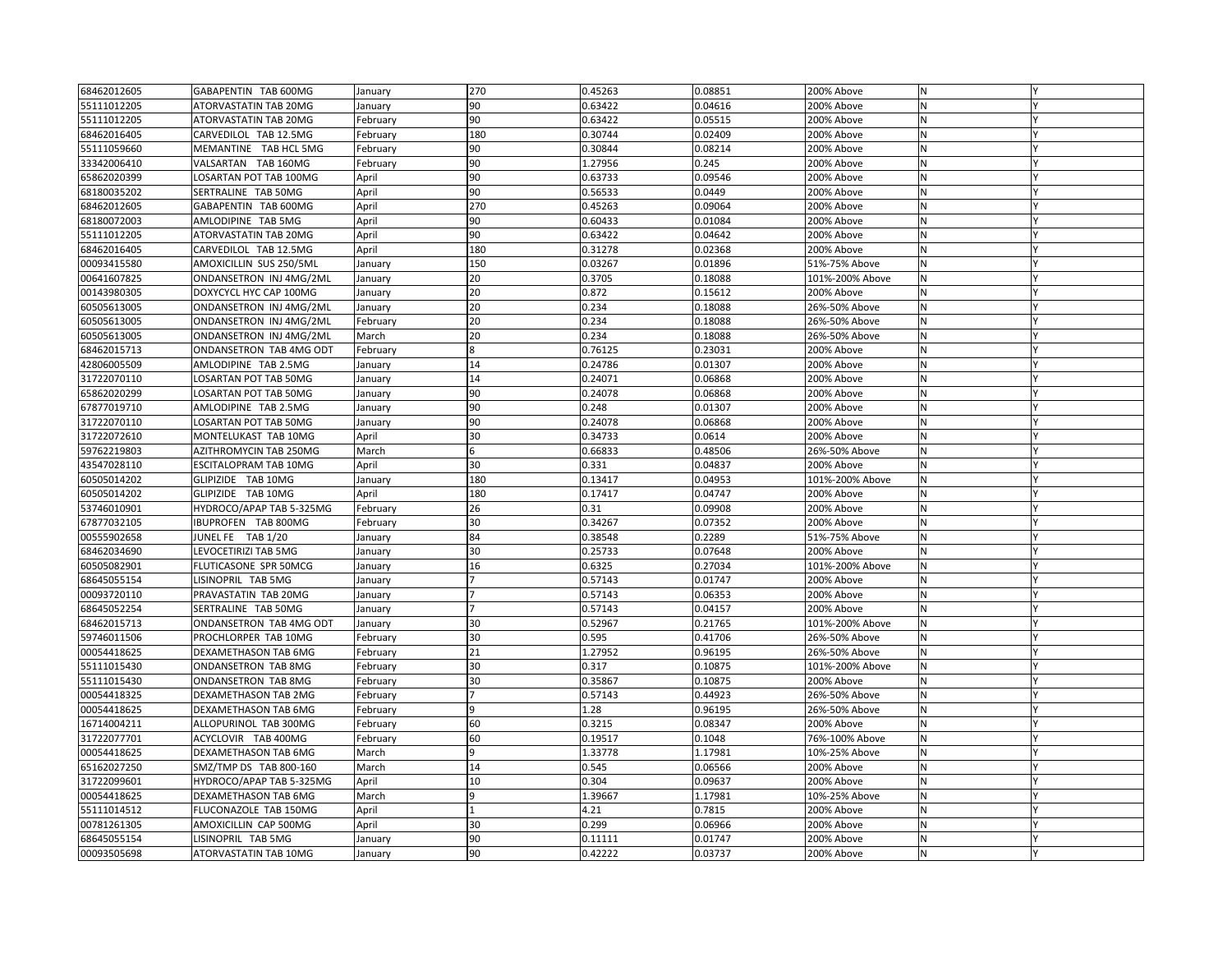| 68645052254 | SERTRALINE TAB 50MG       | January  | 90              | 0.08333 | 0.04157 | 76%-100% Above  | N |  |
|-------------|---------------------------|----------|-----------------|---------|---------|-----------------|---|--|
| 00093505898 | ATORVASTATIN TAB 40MG     | April    | 30              | 0.5     | 0.0579  | 200% Above      | N |  |
| 00054418625 | DEXAMETHASON TAB 6MG      | April    | q               | 1.33778 | 1.04967 | 26%-50% Above   | N |  |
| 42858000101 | OXYCODONE TAB 5MG         | April    | 90              | 0.06111 | 0.0741  | 10%-25% Below   | N |  |
| 29300018901 | BISOPRL/HCTZ TAB 10/6.25  | March    | 90              | 0.64144 | 0.33843 | 76%-100% Above  | N |  |
| 70010049101 | METFORMIN TAB 500MG ER    | April    | 90              | 0.04444 | 0.03532 | 26%-50% Above   | N |  |
| 59746017509 | PREDNISONE TAB 20MG       | January  | 12              | 0.19417 | 0.11185 | 51%-75% Above   | N |  |
| 67877019810 | AMLODIPINE TAB 5MG        | February | 90              | 0.25133 | 0.01181 | 200% Above      | N |  |
| 65862020399 | LOSARTAN POT TAB 100MG    | February | 90              | 0.26511 | 0.09644 | 101%-200% Above | N |  |
| 50111056003 | TRAZODONE TAB 50MG        | February | 180             | 0.20283 | 0.03895 | 200% Above      | N |  |
| 00054040022 | DESVENLAFAX TAB 50MG ER   | February | 90              | 1.34433 | 0.56811 | 101%-200% Above | N |  |
| 68001032103 | BUPROPN HCL TAB 300MG XL  | February | 90              | 0.32967 | 0.19843 | 51%-75% Above   | N |  |
| 67877019810 | AMLODIPINE TAB 5MG        | April    | 90              | 0.33033 | 0.01084 | 200% Above      | N |  |
| 65862020399 | LOSARTAN POT TAB 100MG    | April    | 90              | 0.34822 | 0.09546 | 200% Above      | N |  |
| 65162068090 | PROMETHAZINE SOL DM       | January  | 50              | 0.0688  | 0.05733 | 10%-25% Above   | Ν |  |
| 65862050320 | AMOX/K CLAV TAB 875-125   | April    | 20              | 0.8235  | 0.30643 | 101%-200% Above | N |  |
| 00093101042 | MUPIROCIN OIN 2%          | April    | 22              | 0.54864 | 0.16909 | 200% Above      |   |  |
| 59762005601 | MEDROXYPR AC TAB 10MG     | March    | 10              | 0.315   | 0.14545 | 101%-200% Above | N |  |
| 31722070590 | VALACYCLOVIR TAB 1GM      | April    | 21              | 0.90333 | 0.51795 | 51%-75% Above   | N |  |
| 16729013716 | CLONAZEPAM TAB 1MG        | March    | 270             | 0.14874 | 0.0296  | 200% Above      | N |  |
| 16714096701 | TESTOSTERONE GEL 1.62%    | January  | 150             | 0.70993 | 0.80021 | 10%-25% Below   | N |  |
| 00054327099 | FLUTICASONE SPR 50MCG     | January  | 16              | 0.6325  | 0.27034 | 101%-200% Above | N |  |
| 00054327099 | FLUTICASONE SPR 50MCG     | February | 16              | 0.6325  | 0.28354 | 101%-200% Above | N |  |
| 00054327099 | FLUTICASONE SPR 50MCG     | March    | 16              | 0.6325  | 0.27037 | 101%-200% Above | N |  |
| 69097080237 | TESTOST CYP INJ 200MG/ML  | February | 10              | 6.813   | 3.13731 | 101%-200% Above | N |  |
| 00574082010 | TESTOST CYP INJ 200MG/ML  | April    | 10              | 7.097   | 3.31792 | 101%-200% Above | N |  |
| 00121075908 | PREDNISOLONE SOL 15MG/5ML | February | 25              | 0.1764  | 0.11311 | 51%-75% Above   | N |  |
| 00093416173 | AMOXICILLIN SUS 400/5ML   | February | 100             | 0.0525  | 0.02351 | 101%-200% Above | N |  |
| 51862051006 | TRIVORA-28 TAB            | January  | $\overline{28}$ | 0.56393 | 0.42641 | 26%-50% Above   | N |  |
| 51862051006 | TRIVORA-28 TAB            | February | 28              | 0.56393 | 0.34877 | 51%-75% Above   | N |  |
| 51862051006 | TRIVORA-28 TAB            | March    | 28              | 0.655   | 0.4402  | 26%-50% Above   | N |  |
| 51862051006 | TRIVORA-28 TAB            | March    | 28              | 0.655   | 0.4402  | 26%-50% Above   |   |  |
| 51862051006 | TRIVORA-28 TAB            | April    | 28              | 0.66107 | 0.34313 | 76%-100% Above  | N |  |
| 66993059602 | AMPHET/DEXTR CAP 15MG ER  | January  | 30              | 0.77767 | 0.49028 | 51%-75% Above   | N |  |
| 13107007201 | AMPHET/DEXTR TAB 15MG     | January  | 30              | 0.32767 | 0.26757 | 10%-25% Above   | N |  |
| 43975027910 | AMPHET/DEXTR CAP 15MG ER  | February | 30              | 0.95167 | 0.58725 | 51%-75% Above   | Ν |  |
| 43975027910 | AMPHET/DEXTR CAP 15MG ER  | February | 30              | 0.995   | 0.58725 | 51%-75% Above   |   |  |
| 00185084201 | AMPHET/DEXTR TAB 10MG     | March    | 30              | 0.293   | 0.24071 | 10%-25% Above   |   |  |
| 47781017801 | AMPHET/DEXTR TAB 15MG     | April    | 60              | 0.36167 | 0.26591 | 26%-50% Above   | N |  |
| 64380073706 | VITAMIN D CAP 50000UNT    | January  |                 | 1.115   | 0.13666 | 200% Above      | N |  |
| 62559041012 | OMEGA-3-ACID CAP 1GM      | January  | 120             | 0.318   | 0.17829 | 76%-100% Above  | Ν |  |
| 29300012510 | MELOXICAM TAB 15MG        | January  | 30              | 0.268   | 0.02316 | 200% Above      |   |  |
| 60505014200 | GLIPIZIDE TAB 10MG        | January  | 60              | 0.13417 | 0.04953 | 101%-200% Above | N |  |
| 16729022616 | SPIRONOLACT TAB 50MG      | January  | 30              | 0.19733 | 0.11667 | 51%-75% Above   | N |  |
| 16729000316 | GLIMEPIRIDE TAB 4MG       | January  | 30              | 0.178   | 0.04618 | 200% Above      | N |  |
| 64380073706 | VITAMIN D CAP 50000UNT    | February |                 | 1.115   | 0.14239 | 200% Above      | N |  |
| 62559041012 | OMEGA-3-ACID CAP 1GM      | February | 120             | 0.37433 | 0.17915 | 101%-200% Above | N |  |
| 29300012510 | MELOXICAM TAB 15MG        | February | 30              | 0.268   | 0.02424 | 200% Above      | N |  |
| 29300039710 | AMLODIPINE TAB 5MG        | February | 60              | 0.3295  | 0.01181 | 200% Above      | N |  |
| 68382072216 | NATEGLINIDE TAB 120MG     | February | 90              | 0.28    | 0.3844  | 26%-50% Below   | N |  |
| 64380073706 | VITAMIN D CAP 50000UNT    | March    | $\overline{A}$  | 1.115   | 0.14082 | 200% Above      | N |  |
| 62559041012 | OMEGA-3-ACID CAP 1GM      | March    | 120             | 0.38975 | 0.18363 | 101%-200% Above | N |  |
| 29300012510 | MELOXICAM TAB 15MG        | March    | 30              | 0.35    | 0.02416 | 200% Above      | N |  |
| 00781569005 | EZETIMIBE TAB 10MG        | February | 90              | 0.33089 | 0.11096 | 101%-200% Above | N |  |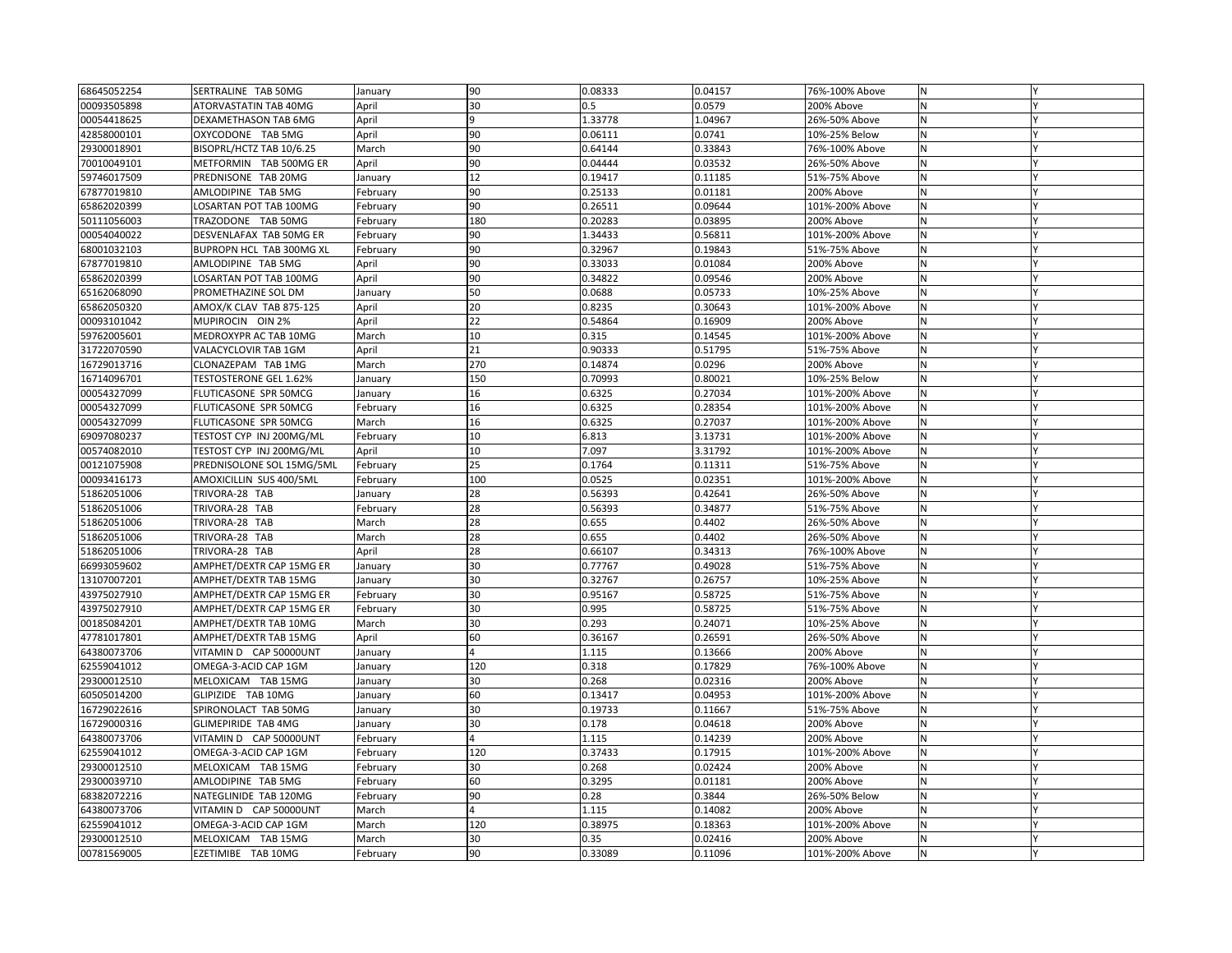| 64380073706 | VITAMIN D CAP 50000UNT        | April    |     | 1.0975  | 0.14024 | 200% Above      | N |  |
|-------------|-------------------------------|----------|-----|---------|---------|-----------------|---|--|
| 62559041012 | OMEGA-3-ACID CAP 1GM          | April    | 120 | 0.39492 | 0.1679  | 101%-200% Above | N |  |
| 62559027630 | NEBIVOLOL TAB 5MG             | April    | 30  | 0.92467 | 0.36846 | 101%-200% Above |   |  |
| 60505014200 | GLIPIZIDE TAB 10MG            | April    | 60  | 0.17417 | 0.04747 | 200% Above      |   |  |
| 16729022616 | SPIRONOLACT TAB 50MG          | April    | 30  | 0.245   | 0.11634 | 101%-200% Above | N |  |
| 16729000316 | GLIMEPIRIDE TAB 4MG           | April    | 30  | 0.235   | 0.04446 | 200% Above      | N |  |
| 29300012510 | MELOXICAM TAB 15MG            | April    | 30  | 0.114   | 0.0242  | 200% Above      | N |  |
| 43975028010 | AMPHET/DEXTR CAP 20MG ER      | February | 30  | 1.21767 | 0.55346 | 101%-200% Above | N |  |
| 42806033901 | AMPHET/DEXTR TAB 5MG          | March    | 30  | 0.27867 | 0.21985 | 26%-50% Above   | N |  |
| 65862016001 | ZOLPIDEM TAB 10MG             | April    | 30  | 0.11467 | 0.02909 | 200% Above      | N |  |
| 00168009915 | KETOCONAZOLE CRE 2%           | January  | 45  | 0.38511 | 0.50162 | 10%-25% Below   | N |  |
| 62332012190 | PREGABALIN CAP 75MG           | January  | 60  | 0.15017 | 0.07989 | 76%-100% Above  | N |  |
| 42571016242 | AMOX/K CLAV TAB 875-125       | February | 20  | 0.4195  | 0.35493 | 10%-25% Above   | N |  |
| 42571016242 | AMOX/K CLAV TAB 875-125       | February | 20  | 0.4195  | 0.35493 | 10%-25% Above   | N |  |
| 43598029390 | PREGABALIN CAP 75MG           | March    | 60  | 0.34733 | 0.08098 | 200% Above      | N |  |
| 43598029390 | PREGABALIN CAP 75MG           | April    | 60  | 0.201   | 0.08425 | 101%-200% Above | N |  |
| 62756052269 | SUMATRIPTAN TAB 100MG         | April    |     | 1.45111 | 0.52473 | 101%-200% Above |   |  |
| 13107008305 | LORAZEPAM TAB 0.5MG           | April    | 30  | 0.251   | 0.03962 | 200% Above      | N |  |
| 42571012290 | LEVOCETIRIZI TAB 5MG          | April    | 90  | 0.47033 | 0.08516 | 200% Above      | N |  |
| 65862057490 | MONTELUKAST TAB 10MG          | April    | 90  | 0.57167 | 0.0614  | 200% Above      | N |  |
| 69097083512 | SERTRALINE TAB 100MG          | April    | 90  | 0.37567 | 0.05921 | 200% Above      | N |  |
| 65862022801 | LAMOTRIGINE TAB 100MG         | April    | 90  | 0.32044 | 0.06151 | 200% Above      | N |  |
| 57664047758 | METOPROL TAR TAB 50MG         | March    |     | 0.2     | 0.02252 | 200% Above      | N |  |
| 59746000103 | METHYLPRED TAB 4MG            | March    | 21  | 0.53381 | 0.17447 | 200% Above      | N |  |
| 67877054360 | CEFDINIR<br>CAP 300MG         | March    | 20  | 1.0515  | 0.46443 | 101%-200% Above | N |  |
| 00093534356 | SILDENAFIL TAB 100MG          | March    | 10  | 1.385   | 0.24622 | 200% Above      | N |  |
| 70377000712 | ROSUVASTATIN TAB 10MG         | April    | 30  | 0.57567 | 0.05983 | 200% Above      | N |  |
| 62332002891 | LOSARTAN POT TAB 50MG         | April    | 90  | 0.41378 | 0.06972 | 200% Above      | N |  |
| 50111078751 | <b>AZITHROMYCIN TAB 250MG</b> | February |     | 0.66833 | 0.49727 | 26%-50% Above   | N |  |
| 62332014231 | CELECOXIB CAP 200MG           | January  | 60  | 0.262   | 0.1436  | 76%-100% Above  | И |  |
| 00406012505 | HYDROCO/APAP TAB 10-325MG     | January  | 80  | 0.14325 | 0.12412 | 10%-25% Above   | N |  |
| 67877014701 | TEMAZEPAM CAP 30MG            | January  | 30  | 0.26433 | 0.10164 | 101%-200% Above | Ν |  |
| 68001041504 | DULOXETINE CAP 60MG           | January  | 30  | 0.228   | 0.12505 | 76%-100% Above  | N |  |
| 42806071505 | BENZONATATE CAP 200MG         | February | 40  | 0.162   | 0.13218 | 10%-25% Above   |   |  |
| 65862067799 | ALPRAZOLAM TAB 0.5MG          | February | 40  | 0.067   | 0.02204 | 200% Above      | N |  |
| 62332014231 | CELECOXIB CAP 200MG           | February | 60  | 0.332   | 0.15866 | 101%-200% Above | N |  |
| 68001041504 | DULOXETINE CAP 60MG           | February | 30  | 0.29667 | 0.14311 | 101%-200% Above |   |  |
| 00406012505 | HYDROCO/APAP TAB 10-325MG     | February | 80  | 0.159   | 0.1303  | 10%-25% Above   |   |  |
| 67877014701 | TEMAZEPAM CAP 30MG            | February | 30  | 0.26433 | 0.09863 | 101%-200% Above | N |  |
| 00406012505 | HYDROCO/APAP TAB 10-325MG     | March    | 80  | 0.159   | 0.12007 | 26%-50% Above   | N |  |
| 67877014701 | TEMAZEPAM CAP 30MG            | March    | 30  | 0.344   | 0.10046 | 200% Above      | N |  |
| 68001041504 | DULOXETINE CAP 60MG           | April    | 30  | 0.301   | 0.11666 | 101%-200% Above | N |  |
| 68001039800 | FAMOTIDINE TAB 40MG           | April    | 30  | 0.28767 | 0.06839 | 200% Above      | N |  |
| 62332014231 | CELECOXIB CAP 200MG           | April    | 60  | 0.1755  | 0.13373 | 26%-50% Above   | N |  |
| 67877014701 | TEMAZEPAM CAP 30MG            | April    | 30  | 0.12333 | 0.10154 | 10%-25% Above   | N |  |
| 00406012505 | HYDROCO/APAP TAB 10-325MG     | April    | 80  | 0.1525  | 0.12408 | 10%-25% Above   | N |  |
| 52817033200 | CYCLOBENZAPR TAB 10MG         | January  | 60  | 0.19067 | 0.0228  | 200% Above      | N |  |
| 13668000810 | ZOLPIDEM TAB 10MG             | January  | 30  | 0.269   | 0.03129 | 200% Above      | N |  |
| 16729044315 | BUPROPN HCL TAB 150MG XL      | February | 30  | 0.35167 | 0.14759 | 101%-200% Above | Ν |  |
| 65162010250 | GABAPENTIN CAP 300MG          | February | 90  | 0.09189 | 0.04756 | 76%-100% Above  | N |  |
| 00406012305 | HYDROCO/APAP TAB 5-325MG      | February | 90  | 0.11656 | 0.09908 | 10%-25% Above   | И |  |
| 67877032105 | IBUPROFEN TAB 800MG           | February | 90  | 0.15644 | 0.07352 | 101%-200% Above | N |  |
| 52817033200 | CYCLOBENZAPR TAB 10MG         | February | 30  | 0.19067 | 0.02674 | 200% Above      | N |  |
| 00378034505 | DIAZEPAM TAB 5MG              | March    |     | 0.11    | 0.02374 | 200% Above      | N |  |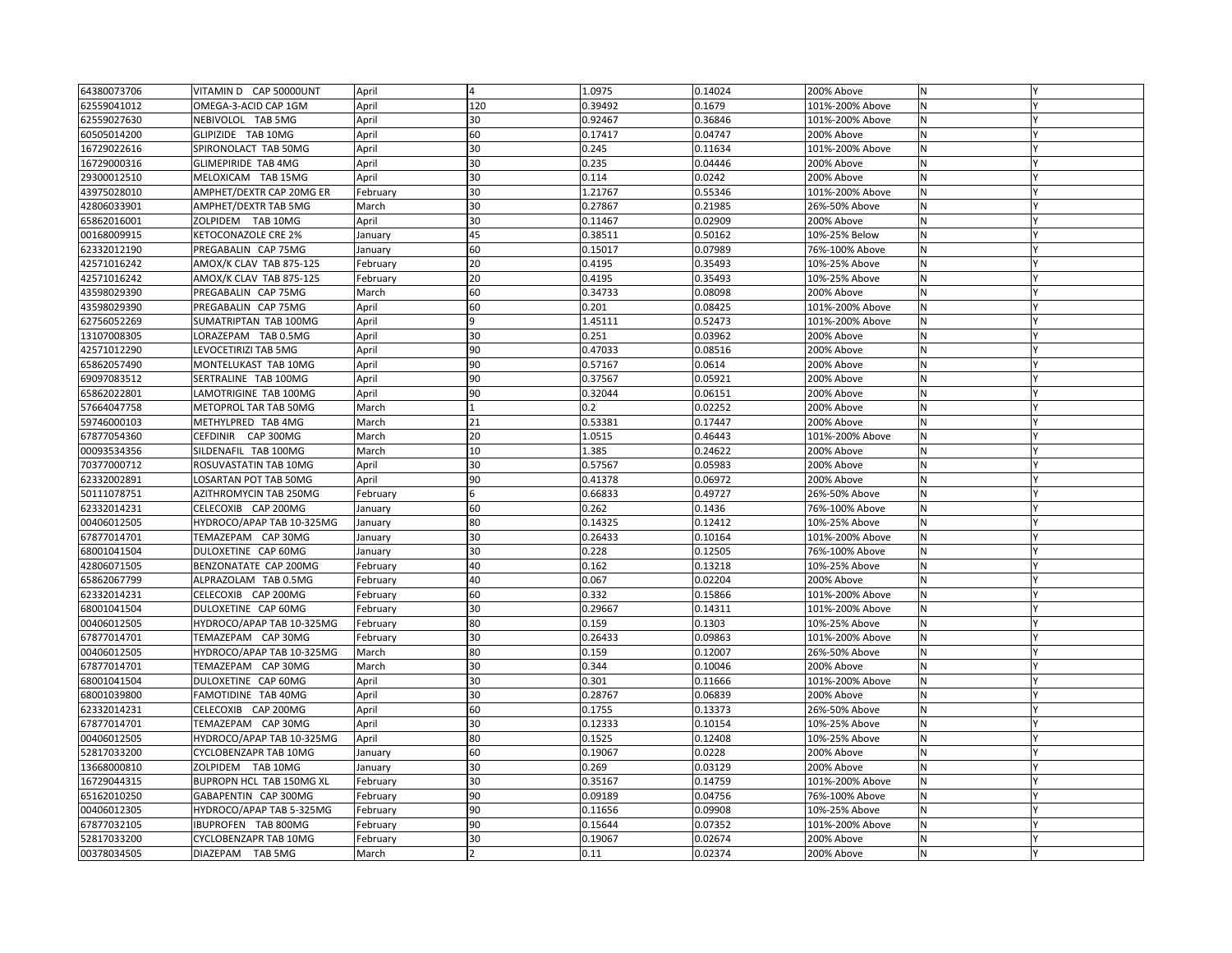| 00185061505 | HYDROXYZ PAM CAP 50MG         | March    | 120 | 0.14717 | 0.09227 | 51%-75% Above   | N |  |
|-------------|-------------------------------|----------|-----|---------|---------|-----------------|---|--|
| 13668000810 | ZOLPIDEM TAB 10MG             | March    | 30  | 0.269   | 0.0301  | 200% Above      | N |  |
| 16729044315 | BUPROPN HCL TAB 150MG XL      | March    | 30  | 0.50133 | 0.1335  | 200% Above      | N |  |
| 00406012305 | HYDROCO/APAP TAB 5-325MG      | March    | 90  | 0.12089 | 0.09602 | 26%-50% Above   |   |  |
| 00406012305 | HYDROCO/APAP TAB 5-325MG      | April    | 21  | 0.11714 | 0.09637 | 10%-25% Above   | N |  |
| 52817033200 | <b>CYCLOBENZAPR TAB 10MG</b>  | March    | 30  | 0.19067 | 0.0259  | 200% Above      |   |  |
| 68001036206 | CEFDINIR<br>CAP 300MG         | April    | 20  | 0.572   | 0.44368 | 26%-50% Above   | N |  |
| 13668000810 | ZOLPIDEM<br>TAB 10MG          | April    | 30  | 0.11467 | 0.02909 | 200% Above      |   |  |
| 60505082901 | FLUTICASONE SPR 50MCG         | April    | 16  | 0.6325  | 0.27527 | 101%-200% Above | N |  |
| 67877032105 | IBUPROFEN TAB 800MG           | April    | 90  | 0.08378 | 0.07021 | 10%-25% Above   | N |  |
| 00406012305 | HYDROCO/APAP TAB 5-325MG      | April    | 90  | 0.11722 | 0.09637 | 10%-25% Above   | N |  |
| 16729044315 | BUPROPN HCL TAB 150MG XL      | April    | 30  | 0.52267 | 0.13587 | 200% Above      | N |  |
| 52817033200 | <b>CYCLOBENZAPR TAB 10MG</b>  | April    | 30  | 0.07967 | 0.02438 | 200% Above      | N |  |
| 65862007101 | AMOXICILLIN SUS 400/5ML       | April    | 200 | 0.05815 | 0.02169 | 101%-200% Above | N |  |
| 59746017306 | PREDNISONE TAB 10MG           | January  | 10  | 0.224   | 0.07537 | 101%-200% Above | N |  |
| 61442012210 | FAMOTIDINE TAB 40MG           | January  | 30  | 0.21633 | 0.07169 | 200% Above      | N |  |
| 00115521116 | COLESTIPOL TAB 1GM            | February | 120 | 0.90358 | 0.75345 | 10%-25% Above   | N |  |
| 43386035610 | HYDROCO/APAP TAB 5-325MG      | February | 90  | 0.11656 | 0.09908 | 10%-25% Above   | N |  |
| 61442012210 | FAMOTIDINE TAB 40MG           | March    | 30  | 0.28767 | 0.06888 | 200% Above      | N |  |
| 59651039105 | BUSPIRONE TAB 10MG            | March    | 60  | 0.108   | 0.03957 | 101%-200% Above | N |  |
| 71930001952 | HYDROCO/APAP TAB 5-325MG      | March    | 90  | 0.12089 | 0.09602 | 26%-50% Above   | N |  |
| 00527128210 | DICYCLOMINE TAB 20MG          | March    | 90  | 0.26367 | 0.17279 | 51%-75% Above   | N |  |
| 16729011917 | MONTELUKAST TAB 10MG          | March    | 30  | 0.347   | 0.06589 | 200% Above      | N |  |
| 29300041305 | <b>CYCLOBENZAPR TAB 5MG</b>   | March    | 30  | 0.211   | 0.02938 | 200% Above      | N |  |
| 68180052002 | LISINOP/HCTZ TAB 20-25MG      | January  | 90  | 0.255   | 0.04766 | 200% Above      | N |  |
| 00115521116 | COLESTIPOL TAB 1GM            | March    | 120 | 0.90358 | 0.78231 | 10%-25% Above   | N |  |
| 59651039105 | BUSPIRONE TAB 10MG            | March    | 60  | 0.04833 | 0.03957 | 10%-25% Above   | N |  |
| 67877022310 | GABAPENTIN CAP 300MG          | March    | 90  | 0.059   | 0.04814 | 10%-25% Above   | N |  |
| 43386035610 | HYDROCO/APAP TAB 5-325MG      | April    | 90  | 0.11722 | 0.09637 | 10%-25% Above   | N |  |
| 61442012210 | FAMOTIDINE TAB 40MG           | April    | 30  | 0.28767 | 0.06839 | 200% Above      | N |  |
| 59651039105 | <b>BUSPIRONE TAB 10MG</b>     | April    | 60  | 0.0485  | 0.03921 | 10%-25% Above   | N |  |
| 59651017401 | DOXEPIN HCL CAP 25MG          | March    | 90  | 0.40222 | 0.30005 | 26%-50% Above   | N |  |
| 27241009990 | DULOXETINE CAP 60MG           | April    | 180 | 0.30106 | 0.11666 | 101%-200% Above | N |  |
| 68180052002 | LISINOP/HCTZ TAB 20-25MG      | April    | 90  | 0.33211 | 0.0489  | 200% Above      | N |  |
| 68180072304 | CEFDINIR SUS 250/5ML          | March    | 60  | 0.2025  | 0.18029 | 10%-25% Above   | N |  |
| 31722072610 | MONTELUKAST TAB 10MG          | March    | 30  | 0.347   | 0.06589 | 200% Above      | N |  |
| 00228284803 | FLUVOXAMINE CAP 100MG ER      | March    | 60  | 7.63783 | 6.5592  | 10%-25% Above   | N |  |
| 70756080790 | LANSOPRAZOLE CAP 30MG DR      | March    | 30  | 0.282   | 0.12249 | 101%-200% Above | N |  |
| 00228306011 | AMPHET/DEXTR CAP 20MG ER      | March    | 60  | 1.3105  | 0.58746 | 101%-200% Above | N |  |
| 00121086816 | NYSTATIN SUS 100000           | April    | 300 | 0.0625  | 0.05019 | 10%-25% Above   | N |  |
| 00228284803 | FLUVOXAMINE CAP 100MG ER      | April    | 60  | 7.63783 | 6.21061 | 10%-25% Above   | N |  |
| 16729017501 | <b>AMITRIPTYLIN TAB 100MG</b> | April    | 30  | 0.52333 | 0.29377 | 76%-100% Above  | N |  |
| 70756080790 | LANSOPRAZOLE CAP 30MG DR      | April    | 30  | 0.28067 | 0.12106 | 101%-200% Above | N |  |
| 31722072610 | MONTELUKAST TAB 10MG          | April    | 30  | 0.34733 | 0.0614  | 200% Above      | N |  |
| 16714062202 | ZOLPIDEM TAB 10MG             | April    | 30  | 0.11467 | 0.02909 | 200% Above      | N |  |
| 00228203150 | ALPRAZOLAM TAB 1MG            | April    | 60  | 0.0585  | 0.02409 | 101%-200% Above |   |  |
| 00228306011 | AMPHET/DEXTR CAP 20MG ER      | April    | 60  | 1.3105  | 0.57765 | 101%-200% Above | N |  |
| 65862050220 | AMOX/K CLAV TAB 500-125       | January  | 15  | 0.71733 | 0.32415 | 101%-200% Above | N |  |
| 42571012290 | LEVOCETIRIZI TAB 5MG          | January  | 30  | 0.23367 | 0.07648 | 200% Above      | N |  |
| 31722071101 | SILDENAFIL TAB 100MG          | February |     | 0.94667 | 0.29153 | 200% Above      | N |  |
| 42571012290 | LEVOCETIRIZI TAB 5MG          | February | 30  | 0.62    | 0.07072 | 200% Above      | N |  |
| 13107006199 | PHENTERMINE TAB 37.5MG        | February | 30  | 0.24767 | 0.07906 | 200% Above      | N |  |
| 62175061746 | PANTOPRAZOLE TAB 40MG         | January  | 90  | 0.49633 | 0.05946 | 200% Above      | N |  |
| 42571012290 | LEVOCETIRIZI TAB 5MG          | March    | 30  | 0.62    | 0.08234 | 200% Above      | N |  |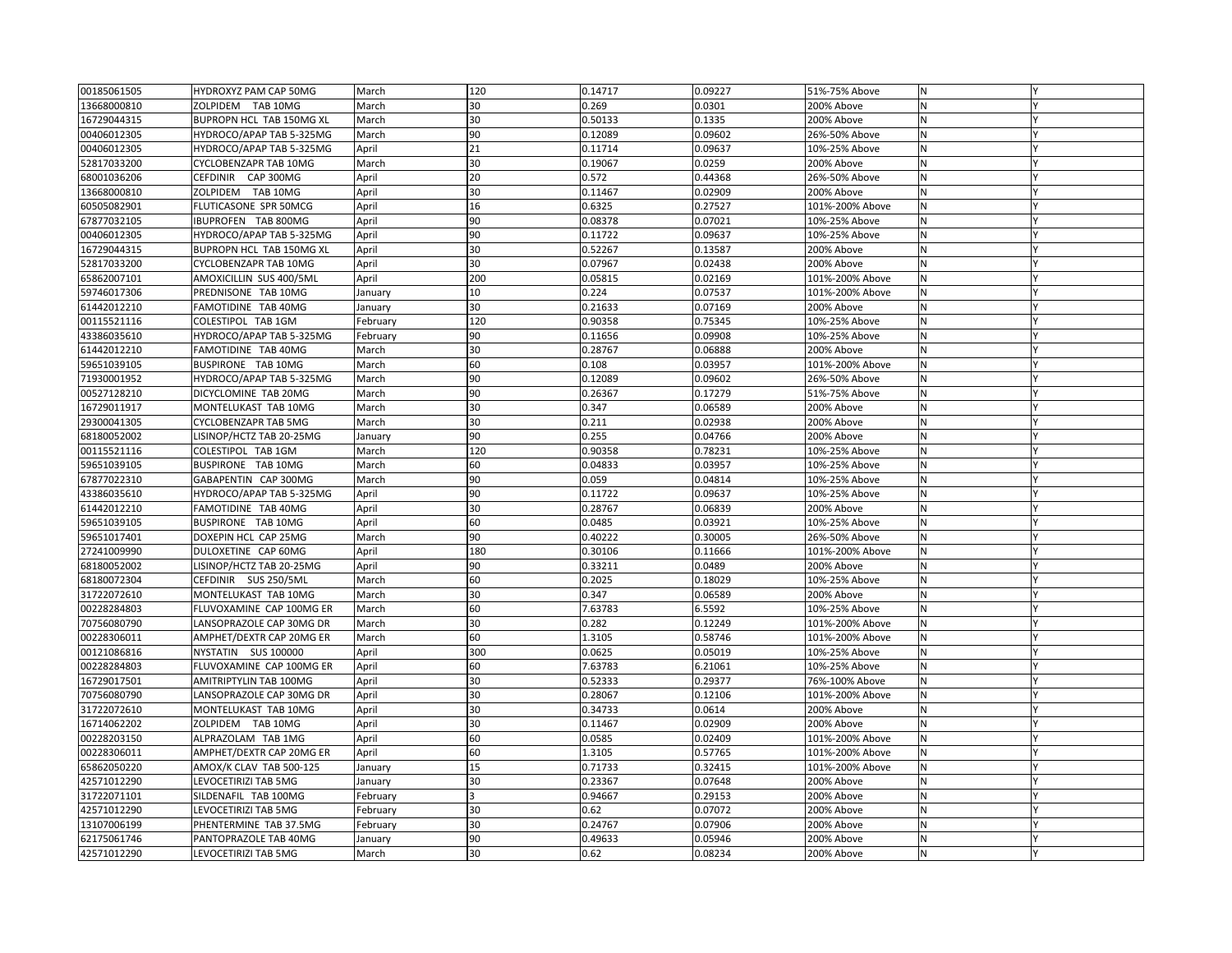| 13107006199 | PHENTERMINE TAB 37.5MG       | April    | 30  | 0.32167 | 0.07983 | 200% Above      | N |  |
|-------------|------------------------------|----------|-----|---------|---------|-----------------|---|--|
| 42571012290 | LEVOCETIRIZI TAB 5MG         | April    | 30  | 0.62    | 0.08516 | 200% Above      | N |  |
| 31722071390 | PANTOPRAZOLE TAB 40MG        | April    | 90  | 0.64256 | 0.06073 | 200% Above      | N |  |
| 57664034088 | AMPHET/DEXTR CAP 25MG ER     | February | 30  | 2.847   | 0.53004 | 200% Above      | N |  |
| 31722073030 | IRBESARTAN TAB 150MG         | February | 30  | 0.3     | 0.20625 | 26%-50% Above   | N |  |
| 67877019805 | AMLODIPINE TAB 5MG           | February | 30  | 0.3     | 0.01181 | 200% Above      | N |  |
| 31722073030 | IRBESARTAN TAB 150MG         | March    | 30  | 0.3     | 0.20852 | 26%-50% Above   | N |  |
| 67877019805 | AMLODIPINE TAB 5MG           | March    | 30  | 0.3     | 0.01104 | 200% Above      | N |  |
| 66993059802 | AMPHET/DEXTR CAP 25MG ER     | March    | 30  | 1.357   | 0.54687 | 101%-200% Above | N |  |
| 66993059802 | AMPHET/DEXTR CAP 25MG ER     | April    | 30  | 1.357   | 0.53071 | 101%-200% Above | N |  |
| 31722073030 | IRBESARTAN TAB 150MG         | April    | 30  | 0.3     | 0.20315 | 26%-50% Above   | N |  |
| 67877019805 | AMLODIPINE TAB 5MG           | April    | 30  | 0.3     | 0.01084 | 200% Above      | N |  |
| 55111072510 | MONTELUKAST TAB 10MG         | January  | 30  | 0.265   | 0.05994 | 200% Above      | N |  |
| 55111072510 | MONTELUKAST TAB 10MG         | February | 30  | 0.347   | 0.06314 | 200% Above      | N |  |
| 61314063705 | PREDNISOLONE SUS 1% OP       | March    |     | 9.156   | 5.90936 | 51%-75% Above   | N |  |
| 68180042201 | MOXIFLOXACIN SOL HCL 0.5%    | March    |     | 5.88667 | 3.97371 | 26%-50% Above   | N |  |
| 43386035701 | HYDROCO/APAP TAB 7.5-325     | March    |     | 0.28333 | 0.12518 | 101%-200% Above |   |  |
| 00054418425 | <b>DEXAMETHASON TAB 4MG</b>  | January  |     | 0.708   | 0.54667 | 26%-50% Above   | N |  |
| 68001028103 | DICLOFENAC TAB 75MG DR       | February | 30  | 0.17933 | 0.09829 | 76%-100% Above  | N |  |
| 68001028103 | DICLOFENAC TAB 75MG DR       | March    | 30  | 0.231   | 0.09618 | 101%-200% Above | N |  |
| 65862029690 | ROSUVASTATIN TAB 40MG        | January  | 30  | 0.26667 | 0.12893 | 101%-200% Above | N |  |
| 51991064310 | OMEPRAZOLE CAP 20MG          | February | 30  | 0.28567 | 0.03581 | 200% Above      | N |  |
| 10702001001 | HYDROXYZ HCL TAB 10MG        | February | 120 | 0.13375 | 0.03649 | 200% Above      | N |  |
| 69097012415 | TOPIRAMATE TAB 100MG         | February | 60  | 0.15783 | 0.06896 | 101%-200% Above |   |  |
| 16729044416 | BUPROPN HCL TAB 300MG XL     | February | 30  | 0.39433 | 0.19843 | 76%-100% Above  | N |  |
| 67877044190 | ROSUVASTATIN TAB 20MG        | February | 30  | 0.33133 | 0.07877 | 200% Above      | N |  |
| 16714071503 | OMEPRAZOLE CAP 20MG          | March    | 30  | 0.30067 | 0.03558 | 200% Above      | N |  |
| 16729044416 | BUPROPN HCL TAB 300MG XL     | March    | 30  | 0.423   | 0.18442 | 101%-200% Above | N |  |
| 69097012415 | TOPIRAMATE TAB 100MG         | March    | 60  | 0.206   | 0.06953 | 101%-200% Above | N |  |
| 64980043710 | ATENOLOL TAB 25MG            | January  | 90  | 0.23122 | 0.02509 | 200% Above      | N |  |
| 00054327099 | FLUTICASONE SPR 50MCG        | March    | 16  | 0.6325  | 0.27037 | 101%-200% Above | N |  |
| 70010049105 | METFORMIN TAB 500MG ER       | March    | 30  | 0.137   | 0.03646 | 200% Above      |   |  |
| 16729044416 | BUPROPN HCL TAB 300MG XL     | April    | 30  | 0.42333 | 0.17082 | 101%-200% Above | N |  |
| 64980043710 | <b>ATENOLOL</b><br>TAB 25MG  | April    | 30  | 0.29767 | 0.02404 | 200% Above      | N |  |
| 16714071503 | OMEPRAZOLE CAP 20MG          | April    | 30  | 0.30067 | 0.03902 | 200% Above      | N |  |
| 65862029690 | ROSUVASTATIN TAB 40MG        | April    | 30  | 0.34933 | 0.12309 | 101%-200% Above | N |  |
| 13107015430 | PAROXETINE TAB 10MG          | April    | 30  | 0.25    | 0.07378 | 200% Above      |   |  |
| 10702001001 | HYDROXYZ HCL TAB 10MG        | April    | 120 | 0.06167 | 0.03901 | 51%-75% Above   | N |  |
| 16714070001 | LAMOTRIGINE TAB 25MG         | April    | 30  | 0.11333 | 0.03436 | 200% Above      | N |  |
| 68462056630 | AMLOD/OLMESA TAB 5-20MG      | January  | 30  | 0.29633 | 0.41777 | 26%-50% Below   | N |  |
| 68462039610 | OMEPRAZOLE CAP 20MG          | January  | 60  | 0.2285  | 0.03398 | 200% Above      | N |  |
| 68462056630 | AMLOD/OLMESA TAB 5-20MG      | February | 30  | 0.596   | 0.41056 | 26%-50% Above   |   |  |
| 65862085430 | AMLOD/OLMESA TAB 5-20MG      | February | 30  | 0.596   | 0.41056 | 26%-50% Above   | N |  |
| 68001028108 | DICLOFENAC TAB 75MG DR       | January  | 180 | 0.17917 | 0.09398 | 76%-100% Above  | N |  |
| 65862085430 | AMLOD/OLMESA TAB 5-20MG      | March    | 30  | 0.64667 | 0.41945 | 51%-75% Above   | N |  |
| 65862085430 | AMLOD/OLMESA TAB 5-20MG      | April    | 30  | 0.64667 | 0.36944 | 51%-75% Above   | N |  |
| 68462039610 | OMEPRAZOLE CAP 20MG          | April    | 90  | 0.30067 | 0.03902 | 200% Above      | N |  |
| 00093534356 | SILDENAFIL TAB 100MG         | January  | 15  | 1.278   | 0.2565  | 200% Above      | N |  |
| 00093534356 | SILDENAFIL TAB 100MG         | April    | 15  | 1.51867 | 0.24876 | 200% Above      | N |  |
| 68180072003 | AMLODIPINE TAB 5MG           | February | 30  | 0.54233 | 0.01181 | 200% Above      | N |  |
| 68180072103 | AMLODIPINE TAB 10MG          | February | 30  | 0.57033 | 0.01775 | 200% Above      | N |  |
| 31722070190 | LOSARTAN POT TAB 50MG        | February | 30  | 0.41367 | 0.08274 | 200% Above      | N |  |
| 68180072103 | AMLODIPINE TAB 10MG          | March    | 30  | 0.57033 | 0.01687 | 200% Above      | N |  |
| 65862020299 | <b>LOSARTAN POT TAB 50MG</b> | March    | 30  | 0.41367 | 0.07314 | 200% Above      | N |  |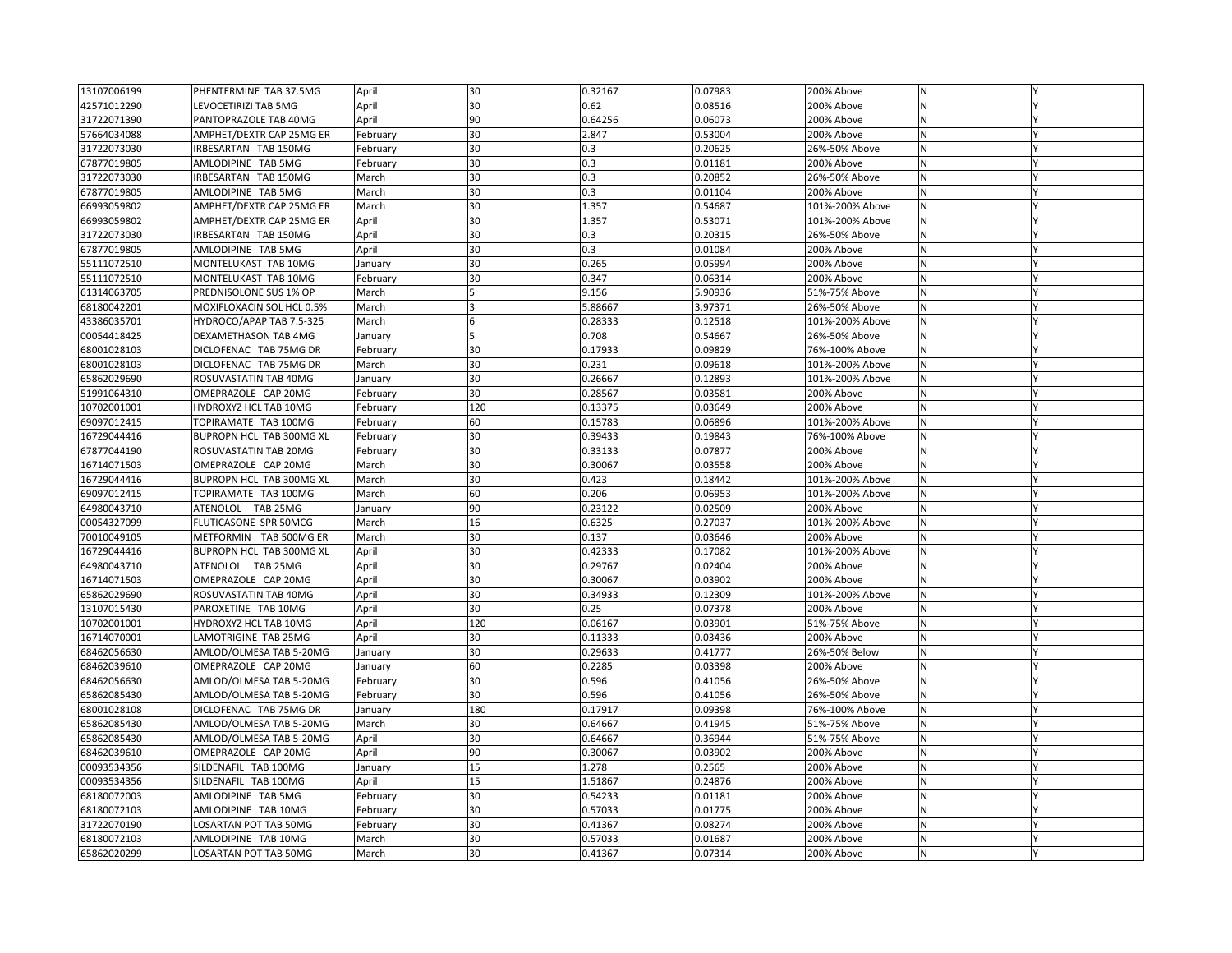| 68180072103                | AMLODIPINE TAB 10MG                           | April          | 30       | 0.57033            | 0.01657            | 200% Above                     | N |  |
|----------------------------|-----------------------------------------------|----------------|----------|--------------------|--------------------|--------------------------------|---|--|
| 65862020299                | <b>LOSARTAN POT TAB 50MG</b>                  | April          | 30       | 0.41367            | 0.06972            | 200% Above                     | N |  |
| 00527150237                | AMPHET/DEXTR TAB 10MG                         | January        | 60       | 0.51883            | 0.25265            | 101%-200% Above                | N |  |
| 00228202950                | ALPRAZOLAM TAB 0.5MG                          | March          | 30       | 0.203              | 0.0228             | 200% Above                     |   |  |
| 00527150237                | AMPHET/DEXTR TAB 10MG                         | March          | 60       | 0.5515             | 0.24071            | 101%-200% Above                | N |  |
| 70436005901                | BUPROPION TAB 150MG SR                        | March          | 180      | 0.43356            | 0.10128            | 200% Above                     | N |  |
| 62175061743                | PANTOPRAZOLE TAB 40MG                         | March          | 90       | 0.41078            | 0.05828            | 200% Above                     | N |  |
| 00378727253                | NORETHINDRON TAB 0.35MG                       | April          | 84       | 0.91893            | 0.15733            | 200% Above                     | N |  |
| 57664037713                | TRAMADOL HCL TAB 50MG                         | February       | 100      | 0.1235             | 0.0242             | 200% Above                     | N |  |
| 42806071401                | BENZONATATE CAP 100MG                         | April          | 30       | 0.129              | 0.08974            | 26%-50% Above                  | N |  |
| 00591040810                | LISINOPRIL TAB 20MG                           | February       | 90       | 0.30389            | 0.02701            | 200% Above                     | N |  |
| 68462039610                | OMEPRAZOLE CAP 20MG                           | February       | 90       | 0.28556            | 0.03581            | 200% Above                     | N |  |
| 67877049005                | EZETIMIBE TAB 10MG                            | March          | 90       | 0.34767            | 0.10777            | 200% Above                     | N |  |
| 68001045400                | <b>ESCITALOPRAM TAB 5MG</b>                   | January        | 90       | 0.24433            | 0.04674            | 200% Above                     | N |  |
| 00143972601                | TESTOST CYP INJ 200MG/ML                      | January        | 10       | 8.465              | 3.00105            | 101%-200% Above                | N |  |
| 67877019710                | AMLODIPINE TAB 2.5MG                          | January        | 90       | 0.248              | 0.01307            | 200% Above                     | N |  |
| 65862020399                | LOSARTAN POT TAB 100MG                        | March          | 90       | 0.34789            | 0.10526            | 200% Above                     | N |  |
| 16729018317                | HYDROCHLOROT TAB 25MG                         | March          | 90       | 0.05433            | 0.01337            | 200% Above                     | N |  |
| 68001035603                | METOPROL SUC TAB 25MG ER                      | March          | 45       | 0.32356            | 0.08799            | 200% Above                     | N |  |
| 68180047903                | SIMVASTATIN TAB 20MG                          | March          | 90       | 0.34844            | 0.02604            | 200% Above                     |   |  |
| 68382056410                | METOPROL SUC TAB 25MG ER                      | January        | 30       | 0.248              | 0.0887             | 101%-200% Above                |   |  |
| 43547028010                | <b>ESCITALOPRAM TAB 5MG</b>                   | January        | 90       | 0.24433            | 0.04674            | 200% Above                     | N |  |
| 16714040504                | LARIN FE TAB 1.5/30                           | March          | 28       | 0.61571            | 0.28591            | 101%-200% Above                | Ν |  |
| 00555902858                | JUNEL FE TAB 1.5/30                           | April          | 28       | 0.61571            | 0.23707            | 101%-200% Above                | N |  |
| 24979003702                | METOPROL SUC TAB 25MG ER                      | March          | 45       | 0.21556            | 0.08799            | 101%-200% Above                | N |  |
| 43547028010                | <b>ESCITALOPRAM TAB 5MG</b>                   | April          | 90       | 0.32244            | 0.04591            | 200% Above                     | N |  |
| 31722088390                | ROSUVASTATIN TAB 10MG                         | April          | 30       | 0.639              | 0.05983            | 200% Above                     | N |  |
| 50111064801                | FLUOXETINE CAP 20MG                           | January        | 60       | 0.33917            | 0.0335             | 200% Above                     | N |  |
| 50111064801                | FLUOXETINE CAP 20MG                           | February       | 60       | 0.33917            | 0.03229            | 200% Above                     | N |  |
| 50111064801                | FLUOXETINE CAP 20MG                           | February       | 180      | 0.33917            | 0.03229            | 200% Above                     | N |  |
| 50111064801                | FLUOXETINE CAP 20MG                           | April          | 270      | 0.37422            | 0.03317            | 200% Above                     | N |  |
| 65862042005                | SMZ/TMP DS TAB 800-160                        | February       | 10       | 0.085              | 0.07202            | 10%-25% Above                  |   |  |
| 65862019201                | FLUOXETINE CAP 10MG                           | January        | 30       | 0.13433            | 0.0326             | 200% Above                     | N |  |
| 68180031902                | BUPROPN HCL TAB 150MG XL                      | March          | 30       | 0.21367            | 0.1335             | 51%-75% Above                  | N |  |
| 23155002901                | FLUOXETINE CAP 20MG                           | January        | 90       | 0.046              | 0.0335             | 26%-50% Above                  | N |  |
| 67877026218                | RIZATRIPTAN TAB 10MG                          | April          | q        | 0.41333            | 0.49787            | 10%-25% Below                  | N |  |
| 68180031902                | BUPROPN HCL TAB 150MG XL                      | April          | 30       | 0.21433            | 0.13587            | 51%-75% Above                  | N |  |
| 69315012710                | FOLIC ACID TAB 1000MCG                        | March          | 90       | 0.061              | 0.02568            | 101%-200% Above                | N |  |
| 27241011703                | FENOFIBRATE TAB 160MG                         | March          | 90       | 0.23456            | 0.1612             | 26%-50% Above                  | N |  |
| 68180051303                | LISINOPRIL TAB 5MG                            | March          | 90       | 0.16078            | 0.01549            | 200% Above                     |   |  |
| 68180063602                | ATORVASTATIN TAB 20MG                         | March          | 90       | 0.19967            | 0.0488             | 200% Above                     | N |  |
| 63304082705                | ATORVASTATIN TAB 10MG                         | January        | 90       | 0.16867            | 0.03737            | 200% Above                     | N |  |
| 67877019810                | AMLODIPINE TAB 5MG                            | February       | 90       | 0.00011            | 0.01181            | 76%-100% Below                 | N |  |
| 63304082705                | ATORVASTATIN TAB 10MG                         | March          | 90       | 0.20222            | 0.03732            | 200% Above                     | N |  |
| 16714036004                | MONO-LINYAH TAB 0.25-35                       | March          | 84       | 0.21821            | 0.1742             | 10%-25% Above                  |   |  |
| 00093317431                | <b>ALBUTEROL</b><br><b>AER HFA</b>            | January        | 8.5      | 4.75882            | 3.37105            | 26%-50% Above                  |   |  |
| 00093317431                | <b>ALBUTEROL</b><br><b>AER HFA</b>            | March          | 8.5      | 3.59529            | 3.10102            | 10%-25% Above                  | N |  |
| 31722072690                | MONTELUKAST TAB 10MG                          | February       | 90       | 0.634              | 0.06314            | 200% Above                     | Ν |  |
| 24979001112                | NIFEDIPINE TAB 30MG ER                        | March<br>March | 30<br>30 | 0.15633            | 0.17922            | 10%-25% Below                  | N |  |
| 65162046650<br>50742026001 | IBUPROFEN TAB 800MG<br>NIFEDIPINE TAB 30MG ER | March          | 90       | 0.09867<br>0.15633 | 0.07481<br>0.17922 | 26%-50% Above<br>10%-25% Below | N |  |
| 49884012301                | LABETALOL TAB 200MG                           | March          | 90       | 0.21744            | 0.17218            | 26%-50% Above                  | N |  |
| 47781030301                | NITROFURANTN CAP 100MG                        | January        | 14       | 0.62071            | 0.5012             | 10%-25% Above                  | N |  |
| 70710113908                | FLUCONAZOLE TAB 150MG                         |                |          | 4.39               | 0.82785            | 200% Above                     | N |  |
|                            |                                               | January        |          |                    |                    |                                |   |  |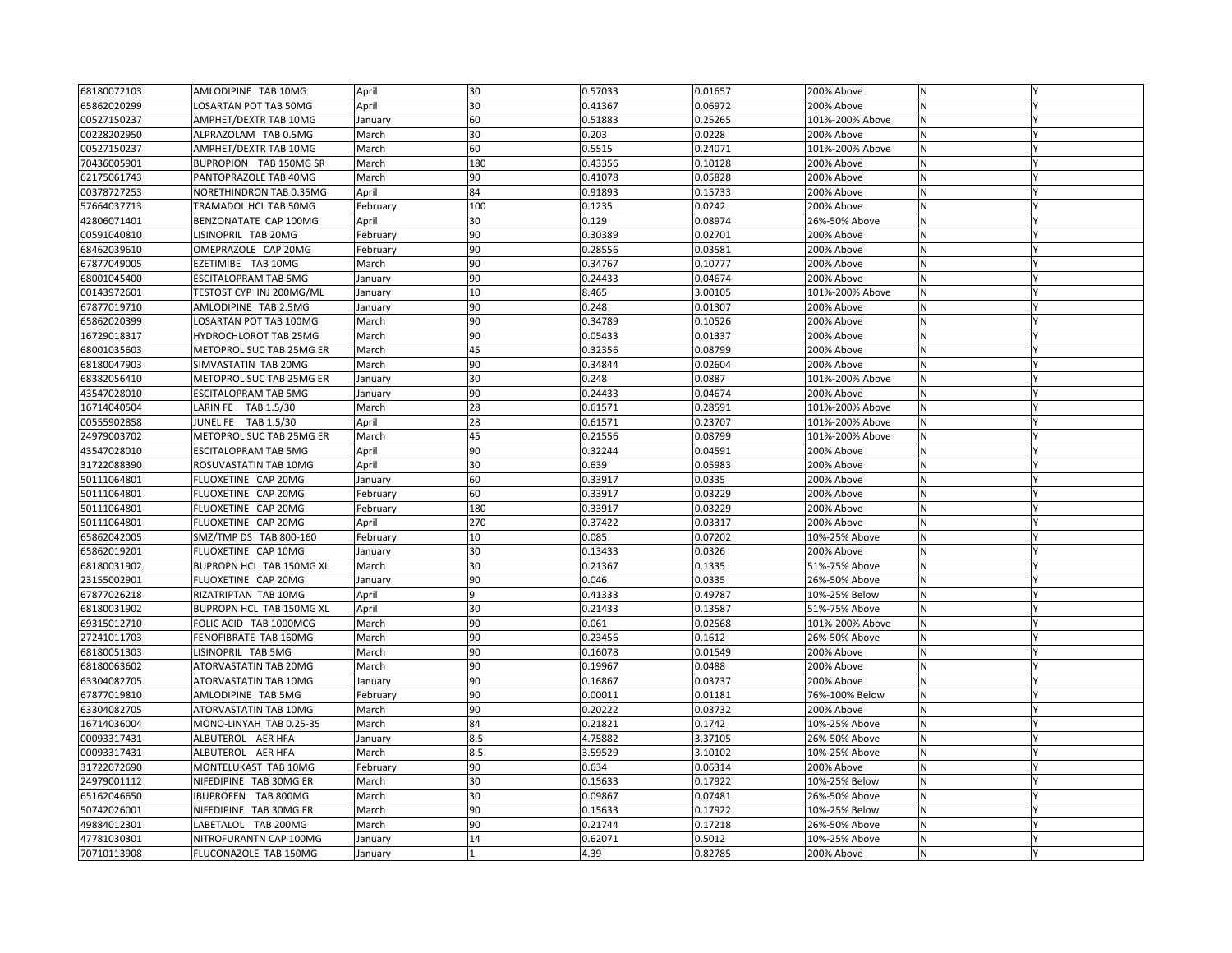| 65862050320 | AMOX/K CLAV TAB 875-125       | January  | 20  | 0.7185  | 0.33104 | 101%-200% Above | IN. |  |
|-------------|-------------------------------|----------|-----|---------|---------|-----------------|-----|--|
| 71930005552 | APAP/CODEINE TAB 300-30MG     | January  | 20  | 0.16    | 0.11113 | 26%-50% Above   | N   |  |
| 00093310905 | AMOXICILLIN CAP 500MG         | January  | 18  | 0.18    | 0.06963 | 101%-200% Above | N   |  |
| 71930005552 | APAP/CODEINE TAB 300-30MG     | January  | 16  | 0.16    | 0.11113 | 26%-50% Above   |     |  |
| 63304069301 | CLINDAMYCIN CAP 300MG         | January  | 12  | 0.52583 | 0.25181 | 101%-200% Above | N   |  |
| 68180094111 | <b>TESTOSTERONE GEL 1.62%</b> | January  | 150 | 2.5516  | 0.80021 | 200% Above      | N   |  |
| 68180094111 | <b>TESTOSTERONE GEL 1.62%</b> | February | 150 | 2.5516  | 0.67029 | 200% Above      | N   |  |
| 68180094111 | <b>TESTOSTERONE GEL 1.62%</b> | March    | 150 | 2.5516  | 0.65888 | 200% Above      |     |  |
| 00406012405 | HYDROCO/APAP TAB 7.5-325      | January  | 60  | 0.25483 | 0.12323 | 101%-200% Above | N   |  |
| 65162006205 | SUCRALFATE SUS 1GM/10ML       | February | 400 | 0.42605 | 0.34946 | 10%-25% Above   | N   |  |
| 68180069706 | TRAMADOL HCL TAB 100MG ER     | January  | 30  | 1.90667 | 1.13881 | 51%-75% Above   | N   |  |
| 65162006205 | SUCRALFATE SUS 1GM/10ML       | February | 400 | 0.42605 | 0.34946 | 10%-25% Above   |     |  |
| 65162006205 | SUCRALFATE SUS 1GM/10ML       | February | 400 | 0.42605 | 0.34946 | 10%-25% Above   | N   |  |
| 68382050010 | OMEPRAZOLE CAP 40MG           | February | 30  | 0.43667 | 0.06206 | 200% Above      | N   |  |
| 51991075033 | DULOXETINE CAP 40MG           | February | 30  | 4.31267 | 1.8596  | 101%-200% Above | N   |  |
| 64380080707 | IBUPROFEN TAB 800MG           | February | 90  | 0.25133 | 0.07352 | 200% Above      | N   |  |
| 00406012405 | HYDROCO/APAP TAB 7.5-325      | February | 60  | 0.32817 | 0.1197  | 101%-200% Above | N   |  |
| 68180069706 | TRAMADOL HCL TAB 100MG ER     | February | 30  | 2.31767 | 1.04075 | 101%-200% Above | N   |  |
| 57237002801 | AMOXICILLIN TAB 500MG         | April    | 21  | 0.27286 | 0.12185 | 101%-200% Above | N   |  |
| 00406012405 | HYDROCO/APAP TAB 7.5-325      | March    | 60  | 0.32817 | 0.12518 | 101%-200% Above | N   |  |
| 68180069706 | TRAMADOL HCL TAB 100MG ER     | March    | 30  | 2.297   | 0.97069 | 101%-200% Above | N   |  |
| 51991075033 | DULOXETINE CAP 40MG           | April    | 30  | 4.59067 | 1.912   | 101%-200% Above | N   |  |
| 64380080707 | IBUPROFEN TAB 800MG           | April    | 90  | 0.23778 | 0.07021 | 200% Above      | N   |  |
| 00406012405 | HYDROCO/APAP TAB 7.5-325      | April    | 60  | 0.3025  | 0.12167 | 101%-200% Above | N   |  |
| 68180069706 | TRAMADOL HCL TAB 100MG ER     | April    | 30  | 2.194   | 0.98884 | 101%-200% Above | N   |  |
| 72578000105 | DOXYCYCL HYC TAB 100MG        | January  | 28  | 0.34179 | 0.13171 | 101%-200% Above | N   |  |
| 72578000105 | DOXYCYCL HYC TAB 100MG        | February | 14  | 0.34214 | 0.14112 | 101%-200% Above | N   |  |
| 68180086673 | BLISOVI FE TAB 1.5/30         | January  | 84  | 0.47869 | 0.32096 | 26%-50% Above   | N   |  |
| 00054001829 | PREDNISONE TAB 20MG           | April    | 24  | 0.1925  | 0.1131  | 51%-75% Above   | N   |  |
| 11527075043 | SOD FLUORIDE PST 1.1%         | April    | 100 | 0.1054  | 0.11783 | 10%-25% Below   | N   |  |
| 68180086673 | BLISOVI FE TAB 1.5/30         | April    | 84  | 0.61583 | 0.23707 | 101%-200% Above | N   |  |
| 31722072890 | MONTELUKAST CHW 5MG           | January  | 30  | 0.259   | 0.08652 | 101%-200% Above | N   |  |
| 31722072890 | MONTELUKAST CHW 5MG           | February | 30  | 0.259   | 0.09298 | 101%-200% Above | Ν   |  |
| 31722072890 | MONTELUKAST CHW 5MG           | March    | 30  | 0.259   | 0.08451 | 200% Above      | N   |  |
| 31722072890 | MONTELUKAST CHW 5MG           | April    | 30  | 0.12667 | 0.09502 | 26%-50% Above   | N   |  |
| 68180016011 | AZITHROMYCIN TAB 250MG        | April    |     | 1.66833 | 0.45018 | 200% Above      | N   |  |
| 00378064110 | PREDNISONE TAB 10MG           | April    | 18  | 0.14944 | 0.06957 | 101%-200% Above | N   |  |
| 00527193206 | CLARITHROMYC TAB 500MG        | April    | 28  | 0.98036 | 0.43312 | 101%-200% Above |     |  |
| 68001024617 | ONDANSETRON TAB 4MG ODT       | January  |     | 0.1725  | 0.21765 | 10%-25% Below   | N   |  |
| 60432027516 | BROM/PSE/DM SYP               | January  | 120 | 0.06933 | 0.05183 | 26%-50% Above   | N   |  |
| 76204020025 | ALBUTEROL NEB 0.083%          | February | 75  | 0.04787 | 0.04333 | 10%-25% Above   | N   |  |
| 00093202631 | AZITHROMYCIN SUS 200/5ML      | March    | 30  | 0.404   | 0.28375 | 26%-50% Above   | N   |  |
| 59746017509 | PREDNISONE TAB 20MG           | April    |     | 0.276   | 0.1131  | 101%-200% Above | N   |  |
| 00093101042 | MUPIROCIN OIN 2%              | February | 22  | 0.49455 | 0.18102 | 101%-200% Above | N   |  |
| 70710113908 | FLUCONAZOLE TAB 150MG         | April    |     | 4.555   | 0.7815  | 200% Above      | N   |  |
| 24208063562 | NEO/POLY/HC SUS 1% OTIC       | April    | 10  | 7.293   | 6.33374 | 10%-25% Above   | N   |  |
| 65862001501 | AMOXICILLIN TAB 875MG         | April    | 20  | 0.4615  | 0.14155 | 200% Above      | N   |  |
| 69367016304 | PHENAZOPYRID TAB 200MG        | April    | 6   | 0.80167 | 0.52875 | 51%-75% Above   | N   |  |
| 00185012201 | NITROFURANTN CAP 100MG        | April    | 14  | 0.925   | 0.45994 | 101%-200% Above | N   |  |
| 33342032980 | TRIAMCINOLON CRE 0.1%         | April    | 80  | 0.06288 | 0.05066 | 10%-25% Above   | N   |  |
| 00555902658 | JUNEL FE TAB 1/20             | April    | 84  | 0.76762 | 0.1928  | 200% Above      |     |  |
| 00832532511 | POT CL MICRO TAB 20MEQ ER     | April    |     | 0.47    | 0.18912 | 101%-200% Above | N   |  |
| 43598072001 | CHLORTHALID TAB 50MG          | March    | 30  | 0.51433 | 0.3607  | 26%-50% Above   | N   |  |
| 50742026101 | NIFEDIPINE TAB 60MG ER        | March    | 30  | 0.90033 | 0.23953 | 200% Above      | N   |  |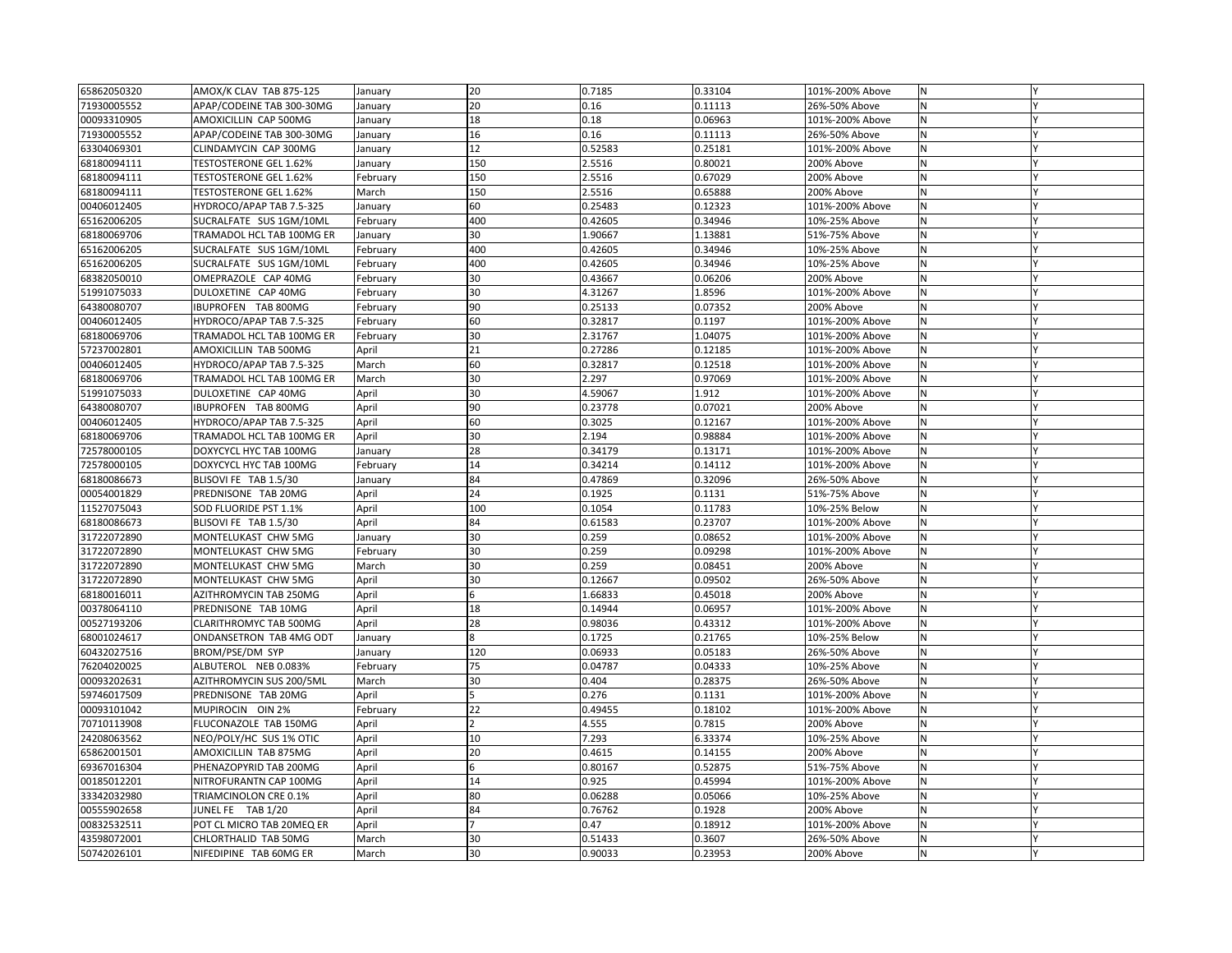| 53746051401 | SPIRONOLACT TAB 50MG         | March    | 30  | 0.42533 | 0.12042 | 200% Above      | N |  |
|-------------|------------------------------|----------|-----|---------|---------|-----------------|---|--|
| 49884012301 | LABETALOL TAB 200MG          | March    | 120 | 0.55767 | 0.17218 | 200% Above      | N |  |
| 23155000401 | HYDRALAZINE TAB 100MG        | March    | 90  | 0.17311 | 0.0869  | 76%-100% Above  |   |  |
| 43598072001 | CHLORTHALID TAB 50MG         | April    | 30  | 0.522   | 0.21385 | 101%-200% Above | N |  |
| 50742026101 | NIFEDIPINE TAB 60MG ER       | April    | 30  | 0.90033 | 0.2215  | 200% Above      | N |  |
| 53746051401 | SPIRONOLACT TAB 50MG         | April    | 30  | 0.42533 | 0.11634 | 200% Above      | N |  |
| 62332012090 | PREGABALIN CAP 50MG          | January  | 60  | 0.14833 | 0.08514 | 51%-75% Above   | N |  |
| 43547040011 | CYCLOBENZAPR TAB 10MG        | February | 90  | 0.19078 | 0.02674 | 200% Above      | N |  |
| 59746038506 | TERAZOSIN CAP 5MG            | January  | 90  | 0.25078 | 0.15559 | 51%-75% Above   | N |  |
| 69238134903 | TADALAFIL<br>TAB 20MG        | March    | 6   | 0.56333 | 0.43899 | 26%-50% Above   | N |  |
| 69238134903 | TADALAFIL TAB 20MG           | April    | 6   | 0.56333 | 0.39926 | 26%-50% Above   | N |  |
| 23155010405 | METFORMIN TAB 1000MG         | March    | 180 | 6e-005  | 0.02625 | 76%-100% Below  | N |  |
| 55111046701 | METOPROL SUC TAB 50MG ER     | March    | 90  | 0.30611 | 0.10316 | 101%-200% Above | N |  |
| 59746038506 | TERAZOSIN CAP 5MG            | April    | 90  | 0.30844 | 0.16056 | 76%-100% Above  | N |  |
| 45802026337 | CLINDAMYCIN MIS 1%           | February | 60  | 0.64583 | 0.31509 | 101%-200% Above | N |  |
| 45802026337 | <b>CLINDAMYCIN MIS 1%</b>    | March    | 60  | 0.63233 | 0.30876 | 101%-200% Above | N |  |
| 29300012401 | MELOXICAM TAB 7.5MG          | March    | 30  | 0.089   | 0.02308 | 200% Above      | N |  |
| 45802026337 | <b>CLINDAMYCIN MIS 1%</b>    | April    | 60  | 0.63233 | 0.31032 | 101%-200% Above | N |  |
| 68462010630 | <b>ONDANSETRON TAB 8MG</b>   | February | 30  | 0.37467 | 0.10875 | 200% Above      |   |  |
| 00093505798 | ATORVASTATIN TAB 80MG        | February | 90  | 0.31656 | 0.10105 | 200% Above      |   |  |
| 68645057559 | GLIPIZIDE TAB 10MG           | February | 180 | 0.05556 | 0.04938 | 10%-25% Above   |   |  |
| 42806054701 | VITAMIN D CAP 1.25MG         | February | 12  | 1.11167 | 0.14239 | 200% Above      | N |  |
| 16571020106 | DICLOFENAC TAB 75MG DR       | February | 60  | 0.39433 | 0.09829 | 200% Above      | N |  |
| 23155000810 | HYDROCHLOROT TAB 25MG        | February | 90  | 0.01878 | 0.01402 | 26%-50% Above   | N |  |
| 57237016199 | OMEPRAZOLE CAP 20MG          | February | 90  | 0.49333 | 0.03581 | 200% Above      |   |  |
| 23155000810 | <b>HYDROCHLOROT TAB 25MG</b> | April    | 90  | 0.01778 | 0.01373 | 26%-50% Above   | N |  |
| 42571022630 | TELMISARTAN TAB 20MG         | April    | 90  | 1.13733 | 0.24679 | 200% Above      | N |  |
| 00406012305 | HYDROCO/APAP TAB 5-325MG     | April    | 12  | 0.50083 | 0.09637 | 200% Above      | N |  |
| 64380080707 | IBUPROFEN TAB 800MG          | April    | 20  | 0.3165  | 0.07021 | 200% Above      | N |  |
| 42806040021 | METHYLPRED TAB 4MG           | April    | 21  | 0.80048 | 0.17472 | 200% Above      | N |  |
| 57237002801 | AMOXICILLIN TAB 500MG        | April    | 21  | 0.37333 | 0.12185 | 200% Above      | N |  |
| 00116200116 | CHLORHEX GLU SOL 0.12%       | April    | 473 | 0.01666 | 0.00533 | 200% Above      |   |  |
| 00555901467 | LESSINA<br>TAB               | February | 84  | 0.14548 | 0.22165 | 26%-50% Below   | N |  |
| 00555901467 | LESSINA<br>TAB               | April    | 84  | 0.27988 | 0.20969 | 26%-50% Above   | N |  |
| 70436001106 | BUPROPN HCL TAB 300MG XL     | April    | 90  | 0.258   | 0.17082 | 51%-75% Above   | N |  |
| 68180032009 | BUPROPN HCL TAB 300MG XL     | April    | 90  | 0.258   | 0.17082 | 51%-75% Above   | N |  |
| 68180031909 | BUPROPN HCL TAB 150MG XL     | April    | 90  | 0.21411 | 0.13587 | 51%-75% Above   | N |  |
| 00185083101 | AMPHET/DEXTR TAB 5MG         | January  | 30  | 0.48467 | 0.20299 | 101%-200% Above | N |  |
| 00527150537 | AMPHET/DEXTR TAB 20MG        | January  | 60  | 0.653   | 0.32007 | 101%-200% Above | N |  |
| 00054327099 | FLUTICASONE SPR 50MCG        | March    | 16  | 1.70313 | 0.27037 | 200% Above      |   |  |
| 65862086001 | FAMOTIDINE TAB 40MG          | March    | 90  | 0.46678 | 0.06888 | 200% Above      | N |  |
| 70377000315 | SIMVASTATIN TAB 20MG         | January  | 90  | 0.43767 | 0.02801 | 200% Above      | N |  |
| 67877041401 | METFORMIN TAB 750MG ER       | January  | 180 | 0.34617 | 0.08035 | 200% Above      | N |  |
| 57237001401 | TAMSULOSIN CAP 0.4MG         | January  | 180 | 0.50989 | 0.06176 | 200% Above      | N |  |
| 31722093612 | OMEGA-3-ACID CAP 1GM         | January  | 180 | 0.68739 | 0.17829 | 200% Above      |   |  |
| 67877041401 | METFORMIN TAB 750MG ER       | March    | 180 | 0.36267 | 0.09354 | 200% Above      |   |  |
| 70377000315 | SIMVASTATIN TAB 20MG         | March    | 90  | 0.47733 | 0.02604 | 200% Above      | N |  |
| 57237001401 | TAMSULOSIN CAP 0.4MG         | March    | 180 | 0.50989 | 0.06447 | 200% Above      | N |  |
| 31722093612 | OMEGA-3-ACID CAP 1GM         | April    | 180 | 0.68739 | 0.1679  | 200% Above      | N |  |
| 55566670001 | <b>CLENPIO</b><br>SOL        | January  | 320 | 0.50884 | 0.46147 | 10%-25% Above   |   |  |
| 16729013516 | ALLOPURINOL TAB 300MG        | February | 90  | 0.26111 | 0.08347 | 200% Above      | N |  |
| 68462019705 | PRAVASTATIN TAB 40MG         | January  | 30  | 0.167   | 0.08829 | 76%-100% Above  | N |  |
| 68462019705 | PRAVASTATIN TAB 40MG         | February | 30  | 0.167   | 0.09005 | 76%-100% Above  | N |  |
| 55111073005 | ALLOPURINOL TAB 300MG        | January  | 90  | 0.161   | 0.08842 | 76%-100% Above  | N |  |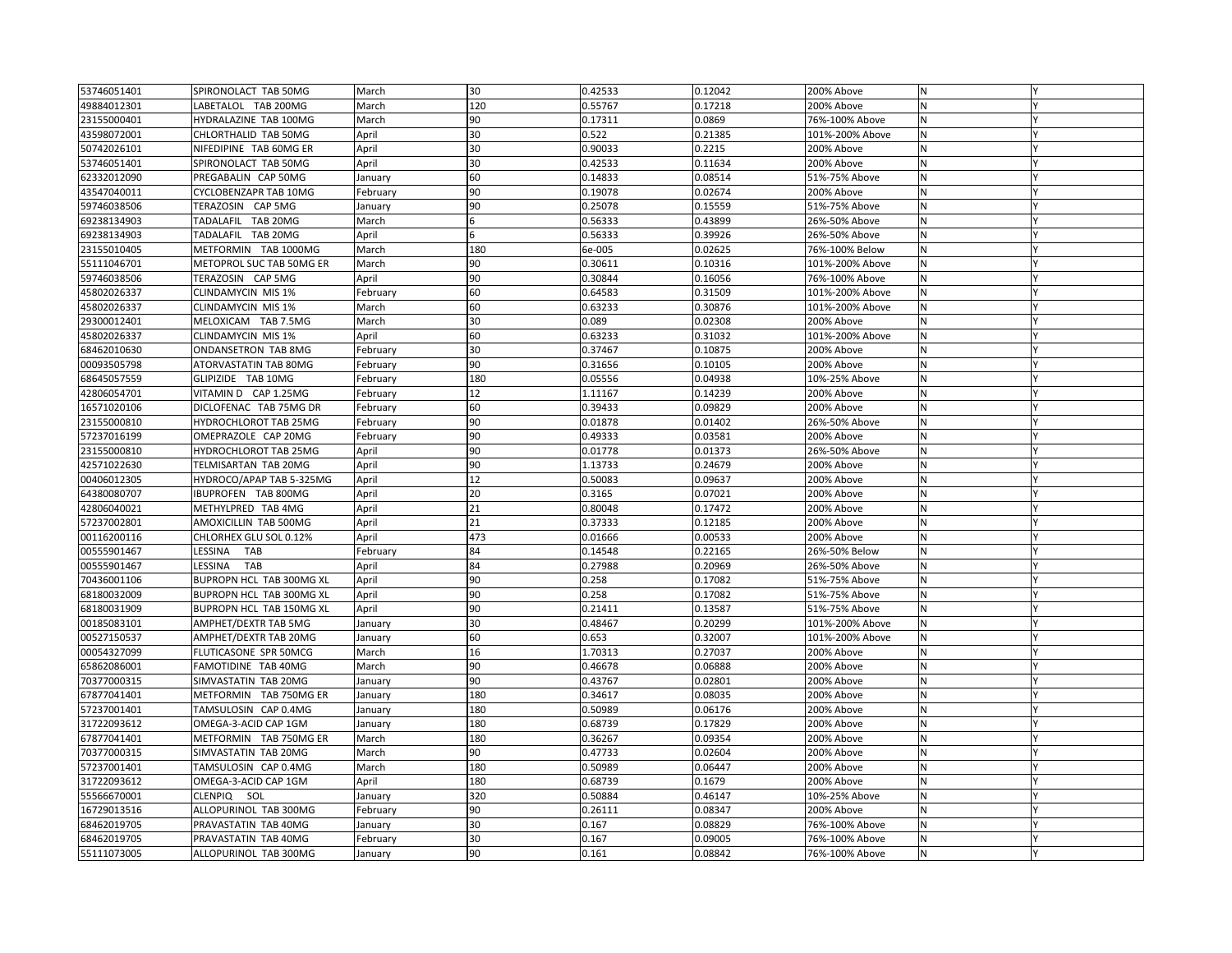| 57237000299 | HYDROCHLOROT CAP 12.5MG      | January  | 90   | 0.16078 | 0.03234 | 200% Above      | IN. |  |
|-------------|------------------------------|----------|------|---------|---------|-----------------|-----|--|
| 68382013710 | LOSARTAN POT TAB 100MG       | January  | 90   | 0.167   | 0.08879 | 76%-100% Above  | N   |  |
| 68462019705 | PRAVASTATIN TAB 40MG         | March    | 30   | 0.199   | 0.08966 | 101%-200% Above | N   |  |
| 55111072901 | ALLOPURINOL TAB 100MG        | January  | 180  | 0.12267 | 0.05727 | 101%-200% Above |     |  |
| 68462019705 | PRAVASTATIN TAB 40MG         | April    | 30   | 0.199   | 0.08777 | 101%-200% Above | N   |  |
| 57237000299 | HYDROCHLOROT CAP 12.5MG      | April    | 90   | 0.178   | 0.03226 | 200% Above      |     |  |
| 55111073005 | ALLOPURINOL TAB 300MG        | April    | 90   | 0.19233 | 0.07742 | 101%-200% Above | N   |  |
| 55111072910 | ALLOPURINOL TAB 100MG        | April    | 180  | 0.14867 | 0.05372 | 101%-200% Above |     |  |
| 68382013710 | LOSARTAN POT TAB 100MG       | April    | 90   | 0.20056 | 0.09546 | 101%-200% Above | N   |  |
| 65862052890 | VENLAFAXINE CAP 75MG ER      | February | 90   | 0.13911 | 0.12001 | 10%-25% Above   | N   |  |
| 64380076921 | PEG-3350/KCL SOL /SODIUM     | February | 4000 | 0.00333 | 0.00794 | 51%-75% Below   | N   |  |
| 68645035059 | CARVEDILOL TAB 6.25MG        | February | 60   | 0.08117 | 0.02264 | 200% Above      | N   |  |
| 65862000899 | METFORMIN TAB 500MG          | February | 60   | 0.07467 | 0.01674 | 200% Above      | N   |  |
| 68180063509 | ATORVASTATIN TAB 10MG        | February | 30   | 0.202   | 0.03461 | 200% Above      | N   |  |
| 16571020106 | DICLOFENAC TAB 75MG DR       | March    | 60   | 0.1175  | 0.09618 | 10%-25% Above   | N   |  |
| 65862000899 | METFORMIN TAB 500MG          | March    | 60   | 0.0905  | 0.01696 | 200% Above      | N   |  |
| 68180063509 | ATORVASTATIN TAB 10MG        | March    | 30   | 0.20233 | 0.03732 | 200% Above      | N   |  |
| 68645035059 | CARVEDILOL TAB 6.25MG        | March    | 60   | 0.0975  | 0.02069 | 200% Above      | N   |  |
| 65862000899 | METFORMIN TAB 500MG          | April    | 60   | 0.0905  | 0.01651 | 200% Above      | N   |  |
| 68180063509 | ATORVASTATIN TAB 10MG        | April    | 30   | 0.20233 | 0.03364 | 200% Above      | N   |  |
| 68645035059 | CARVEDILOL TAB 6.25MG        | April    | 60   | 0.0975  | 0.02043 | 200% Above      | N   |  |
| 00527058601 | DICYCLOMINE CAP 10MG         | April    | 180  | 0.12739 | 0.10204 | 10%-25% Above   | N   |  |
| 62175061743 | PANTOPRAZOLE TAB 40MG        | January  | 90   | 0.146   | 0.05946 | 101%-200% Above | N   |  |
| 68180051902 | LISINOP/HCTZ TAB 20-12.5     | March    | 90   | 0.16178 | 0.04909 | 200% Above      | N   |  |
| 62175061743 | PANTOPRAZOLE TAB 40MG        | April    | 90   | 0.17533 | 0.06073 | 101%-200% Above | N   |  |
| 57237002801 | AMOXICILLIN TAB 500MG        | March    | 21   | 0.00048 | 0.12149 | 76%-100% Below  | N   |  |
| 16571066110 | MECLIZINE TAB 25MG           | March    | 42   | 0.08476 | 0.11433 | 26%-50% Below   | N   |  |
| 72205002405 | ATORVASTATIN TAB 40MG        | March    | 30   | 0.2     | 0.063   | 200% Above      |     |  |
| 42799092201 | BISOPRL/HCTZ TAB 10/6.25     | February | 90   | 0.58567 | 0.3144  | 76%-100% Above  | N   |  |
| 65862020299 | LOSARTAN POT TAB 50MG        | January  | 135  | 0.62341 | 0.06868 | 200% Above      | N   |  |
| 00093720298 | PRAVASTATIN TAB 40MG         | February | 90   | 0.66689 | 0.09005 | 200% Above      | N   |  |
| 27241011703 | FENOFIBRATE TAB 160MG        | February | 90   | 0.87933 | 0.15913 | 200% Above      | N   |  |
| 65862020299 | OSARTAN POT TAB 50MG         | February | 135  | 0.62341 | 0.08274 | 200% Above      | N   |  |
| 68180063602 | ATORVASTATIN TAB 20MG        | March    | 90   | 0.19956 | 0.0488  | 200% Above      | N   |  |
| 70069013101 | TOBRAMYCIN SOL 0.3% OP       | January  |      | 0.938   | 1.20262 | 10%-25% Below   | N   |  |
| 70010006510 | METFORMIN TAB 1000MG         | March    | 60   | 0.1025  | 0.02625 | 200% Above      | N   |  |
| 70010006510 | METFORMIN TAB 1000MG         | April    | 60   | 0.10233 | 0.02638 | 200% Above      | N   |  |
| 59651027001 | <b>GLIPIZIDE ER TAB 10MG</b> | April    | 60   | 0.2445  | 0.17926 | 26%-50% Above   | N   |  |
| 00093075201 | ATENOLOL TAB 50MG            | March    | 180  | 0.14256 | 0.02861 | 200% Above      | N   |  |
| 16714022501 | LOSARTAN/HCT TAB 100-25      | March    | 90   | 0.18444 | 0.21077 | 10%-25% Below   | N   |  |
| 42806005710 | AMLODIPINE TAB 10MG          | March    | 90   | 0.16656 | 0.01687 | 200% Above      | N   |  |
| 16714066202 | GABAPENTIN CAP 300MG         | March    | 90   | 0.05856 | 0.04814 | 10%-25% Above   | N   |  |
| 57237004199 | PENICILLN VK TAB 500MG       | February | 40   | 0.0745  | 0.11082 | 26%-50% Below   | N   |  |
| 64380078506 | PREDNISONE TAB 20MG          | March    | 10   | 0.153   | 0.11229 | 26%-50% Above   | N   |  |
| 68382009101 | BENZONATATE CAP 200MG        | March    | 21   | 0.11333 | 0.14345 | 10%-25% Below   |     |  |
| 65862020199 | LOSARTAN POT TAB 25MG        | January  | 90   | 0.59411 | 0.05416 | 200% Above      |     |  |
| 70010049105 | METFORMIN TAB 500MG ER       | January  | 180  | 0.24794 | 0.03574 | 200% Above      | N   |  |
| 65862020199 | LOSARTAN POT TAB 25MG        | April    | 90   | 0.59711 | 0.06013 | 200% Above      | N   |  |
| 70010049105 | METFORMIN TAB 500MG ER       | April    | 180  | 0.25239 | 0.03532 | 200% Above      | N   |  |
| 51672126705 | TRIAMCINOLON PST DEN 0.1%    | March    |      | 9.218   | 5.24075 | 76%-100% Above  | N   |  |
| 13668056630 | TADALAFIL TAB 5MG            | January  | 30   | 0.653   | 0.18344 | 200% Above      | N   |  |
| 68645058259 | METFORMIN TAB 500MG          | February | 180  | 0.05556 | 0.01674 | 200% Above      | N   |  |
| 00093505898 | ATORVASTATIN TAB 40MG        | February | 90   | 0.42222 | 0.05815 | 200% Above      | N   |  |
| 68645055654 | LISINOP/HCTZ TAB 10-12.5     | February | 90   | 0.23578 | 0.03482 | 200% Above      | N   |  |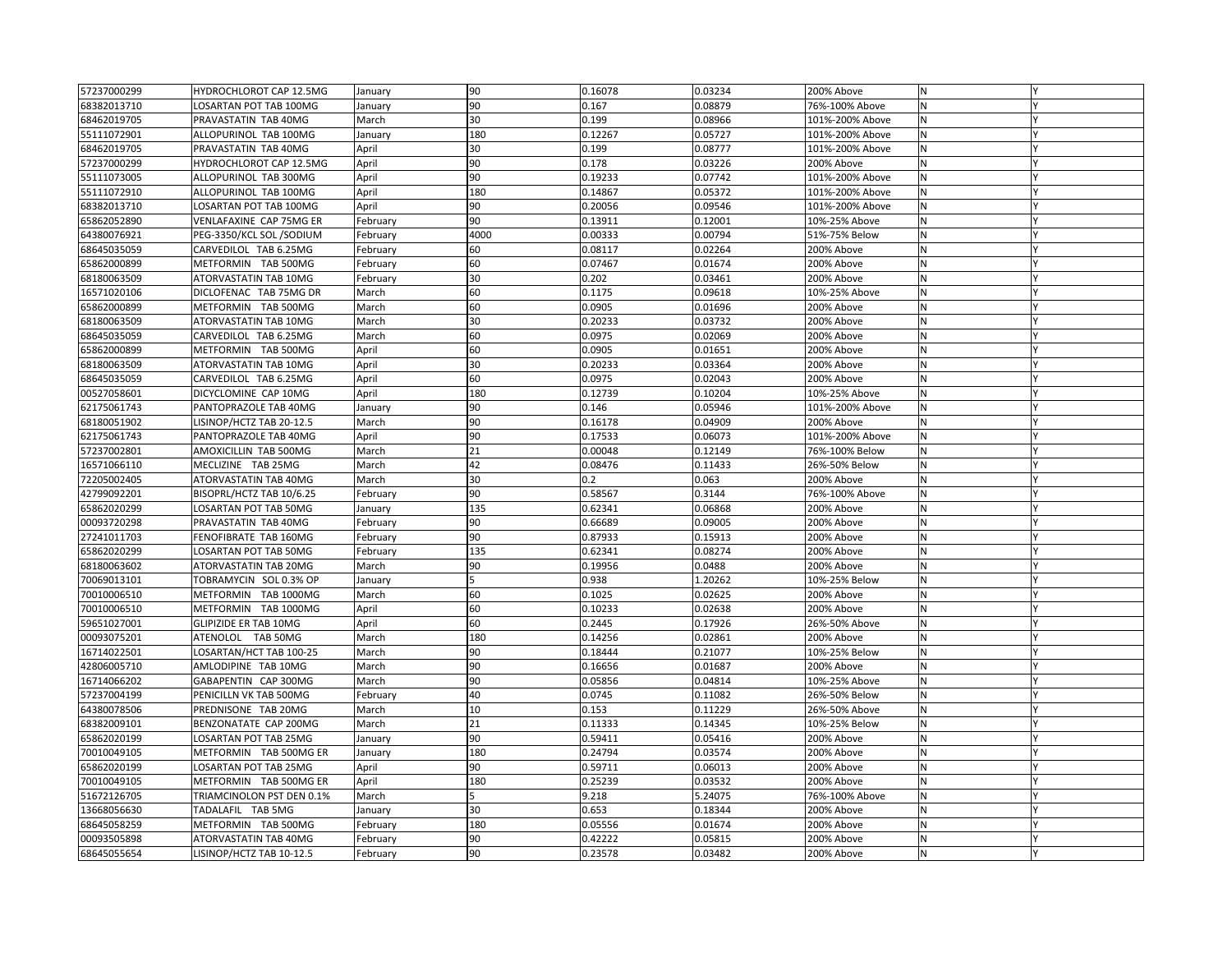| 16729048601 | METHOTREXATE TAB 2.5MG        | January  | 64  | 0.48141 | 0.3019  | 51%-75% Above   | IN. |  |
|-------------|-------------------------------|----------|-----|---------|---------|-----------------|-----|--|
| 16729048601 | METHOTREXATE TAB 2.5MG        | January  | 64  | 0.48141 | 0.3019  | 51%-75% Above   | N   |  |
| 69315012710 | FOLIC ACID TAB 1000MCG        | January  | 180 | 0.06106 | 0.02474 | 101%-200% Above | N   |  |
| 31722073190 | IRBESARTAN TAB 300MG          | January  | 90  | 0.53433 | 0.30793 | 51%-75% Above   |     |  |
| 68180063709 | ATORVASTATIN TAB 40MG         | February | 90  | 0.331   | 0.05815 | 200% Above      | N   |  |
| 16729000316 | GLIMEPIRIDE TAB 4MG           | February | 180 | 0.23628 | 0.04818 | 200% Above      | N   |  |
| 65862000899 | METFORMIN TAB 500MG           | March    | 270 | 0.13144 | 0.01696 | 200% Above      | N   |  |
| 57237021930 | PIOGLITAZONE TAB 15MG         | March    | 90  | 0.256   | 0.09151 | 101%-200% Above |     |  |
| 16729048601 | METHOTREXATE TAB 2.5MG        | March    | 96  | 0.57844 | 0.26817 | 101%-200% Above | N   |  |
| 16729048601 | METHOTREXATE TAB 2.5MG        | March    | 96  | 0.57844 | 0.26817 | 101%-200% Above | N   |  |
| 16729048601 | METHOTREXATE TAB 2.5MG        | March    | 96  | 0.57844 | 0.26817 | 101%-200% Above | N   |  |
| 31722073190 | RBESARTAN TAB 300MG           | April    | 90  | 0.576   | 0.29852 | 76%-100% Above  |     |  |
| 69315012710 | FOLIC ACID TAB 1000MCG        | April    | 180 | 0.06106 | 0.02659 | 101%-200% Above | N   |  |
| 00093534356 | SILDENAFIL TAB 100MG          | January  | 6   | 1.27833 | 0.2565  | 200% Above      | N   |  |
| 00093534356 | SILDENAFIL TAB 100MG          | February | 10  | 1.278   | 0.29153 | 200% Above      | N   |  |
| 68180094111 | <b>TESTOSTERONE GEL 1.62%</b> | January  | 75  | 2.5516  | 0.80021 | 200% Above      | N   |  |
| 68180052001 | LISINOP/HCTZ TAB 20-25MG      | January  | 90  | 0.55033 | 0.04766 | 200% Above      | N   |  |
| 68180052001 | LISINOP/HCTZ TAB 20-25MG      | January  | 90  | 0.55033 | 0.04766 | 200% Above      | N   |  |
| 68180094111 | <b>TESTOSTERONE GEL 1.62%</b> | March    | 75  | 2.5516  | 0.65888 | 200% Above      | N   |  |
| 68180094111 | <b>TESTOSTERONE GEL 1.62%</b> | April    | 75  | 2.5516  | 0.60124 | 200% Above      |     |  |
| 68180052001 | LISINOP/HCTZ TAB 20-25MG      | March    | 90  | 0.43622 | 0.04948 | 200% Above      |     |  |
| 70377002811 | ATORVASTATIN TAB 20MG         | January  | 90  | 0.57178 | 0.04616 | 200% Above      | N   |  |
| 55111032001 | GLIMEPIRIDE TAB 1MG           | January  | 90  | 0.31744 | 0.03517 | 200% Above      | N   |  |
| 43547035611 | LISINOPRIL TAB 40MG           | February | 90  | 0.557   | 0.05136 | 200% Above      | N   |  |
| 68382097001 | CHLORTHALID TAB 25MG          | February | 90  | 0.59444 | 0.15822 | 200% Above      |     |  |
| 57237001401 | TAMSULOSIN CAP 0.4MG          | March    | 180 | 0.50989 | 0.06447 | 200% Above      | N   |  |
| 70010049110 | METFORMIN TAB 500MG ER        | March    | 180 | 0.22317 | 0.03646 | 200% Above      | N   |  |
| 70377002811 | ATORVASTATIN TAB 20MG         | April    | 90  | 0.57178 | 0.04642 | 200% Above      | N   |  |
| 55111032001 | <b>GLIMEPIRIDE TAB 1MG</b>    | April    | 90  | 0.30133 | 0.03409 | 200% Above      | N   |  |
| 65862001305 | SERTRALINE TAB 100MG          | February | 30  | 0.20867 | 0.06333 | 200% Above      | N   |  |
| 65862067699 | ALPRAZOLAM TAB 0.25MG         | March    | 30  | 0.08367 | 0.02093 | 200% Above      | N   |  |
| 62559099212 | FLUCONAZOLE TAB 150MG         | April    |     | 1.49    | 0.7815  | 76%-100% Above  | N   |  |
| 65862067699 | ALPRAZOLAM TAB 0.25MG         | April    | 30  | 0.08367 | 0.02047 | 200% Above      | N   |  |
| 50111056003 | TRAZODONE TAB 50MG            | March    | 90  | 0.26733 | 0.03855 | 200% Above      | N   |  |
| 65862001205 | SERTRALINE TAB 50MG           | March    | 90  | 0.31522 | 0.04281 | 200% Above      | N   |  |
| 69097015915 | MELOXICAM TAB 15MG            | January  | 60  | 0.48983 | 0.02316 | 200% Above      | N   |  |
| 65162062711 | TRAMADOL HCL TAB 50MG         | January  | 60  | 0.22567 | 0.02391 | 200% Above      | N   |  |
| 00406012405 | HYDROCO/APAP TAB 7.5-325      | January  | 90  | 0.25333 | 0.12323 | 101%-200% Above | N   |  |
| 69097068105 | PREGABALIN CAP 100MG          | January  | 120 | 0.1885  | 0.08609 | 101%-200% Above | N   |  |
| 65162003416 | OMEGA-3-ACID CAP 1GM          | January  | 60  | 0.66533 | 0.17829 | 200% Above      | N   |  |
| 69097015915 | MELOXICAM TAB 15MG            | January  | 60  | 0.48983 | 0.02316 | 200% Above      | N   |  |
| 68382005105 | MELOXICAM<br>TAB 15MG         | January  | 60  | 0.48983 | 0.02316 | 200% Above      |     |  |
| 69097068205 | PREGABALIN CAP 150MG          | February | 90  | 0.20556 | 0.09215 | 101%-200% Above | N   |  |
| 00406012405 | HYDROCO/APAP TAB 7.5-325      | February | 90  | 0.32811 | 0.1197  | 101%-200% Above | N   |  |
| 65162062711 | TRAMADOL HCL TAB 50MG         | February | 60  | 0.22567 | 0.0242  | 200% Above      | N   |  |
| 65162003416 | OMEGA-3-ACID CAP 1GM          | February | 60  | 0.73817 | 0.17915 | 200% Above      |     |  |
| 68382005105 | MELOXICAM TAB 15MG            | March    | 60  | 0.55617 | 0.02416 | 200% Above      | N   |  |
| 68180032002 | BUPROPN HCL TAB 300MG XL      | January  | 90  | 0.70622 | 0.19458 | 200% Above      | N   |  |
| 43598057530 | TADALAFIL TAB 5MG             | January  | 90  | 0.73533 | 0.18344 | 200% Above      | N   |  |
| 70010049105 | METFORMIN TAB 500MG ER        | January  | 360 | 0.19339 | 0.03574 | 200% Above      | N   |  |
| 00378668977 | PANTOPRAZOLE TAB 40MG         | January  | 90  | 0.42333 | 0.05946 | 200% Above      | N   |  |
| 00406012405 | HYDROCO/APAP TAB 7.5-325      | March    | 90  | 0.32811 | 0.12518 | 101%-200% Above | N   |  |
| 65162062711 | TRAMADOL HCL TAB 50MG         | March    | 60  | 0.22567 | 0.02459 | 200% Above      | N   |  |
| 69097068205 | PREGABALIN CAP 150MG          | March    | 90  | 0.20556 | 0.10646 | 76%-100% Above  | N   |  |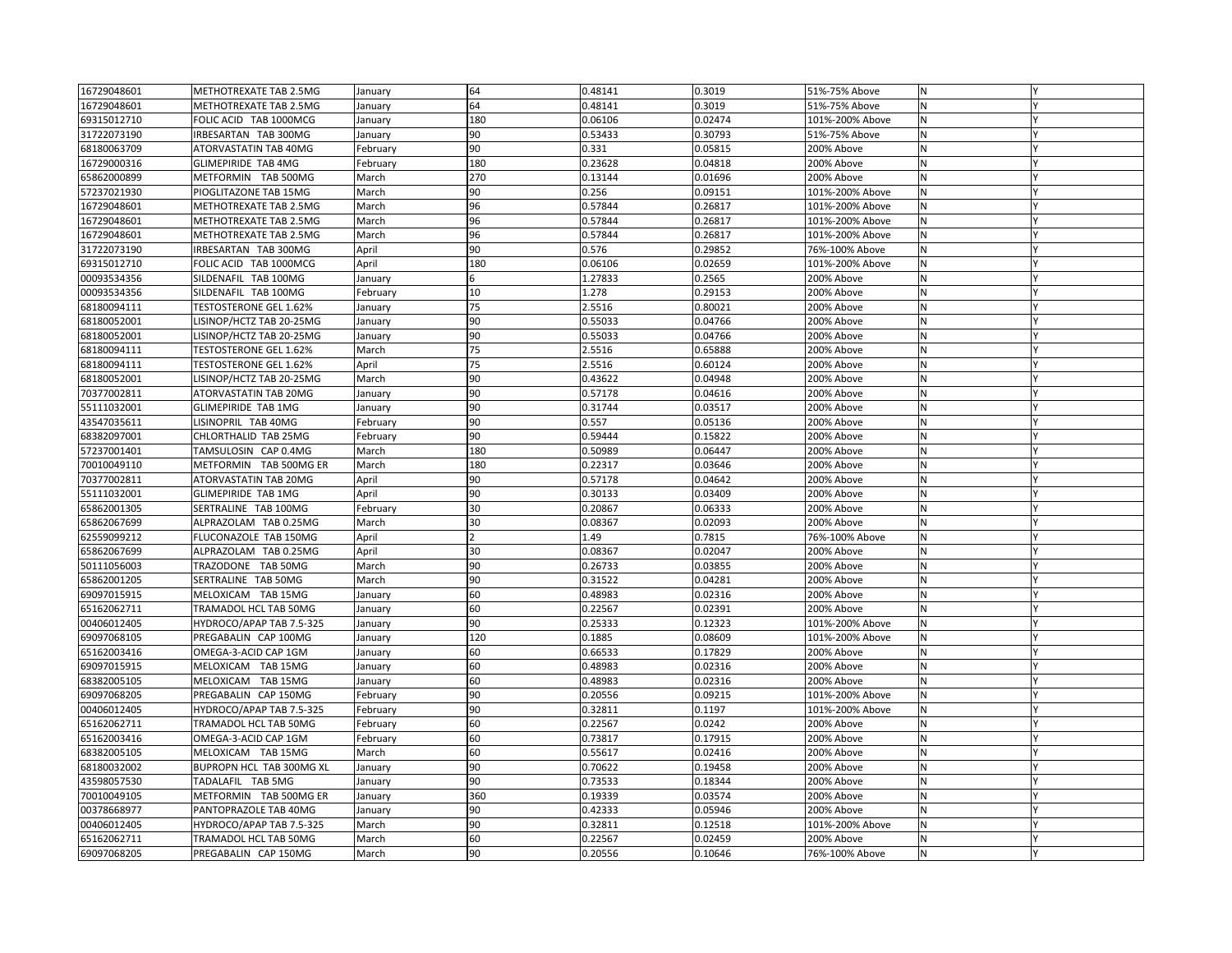| 65162003416 | OMEGA-3-ACID CAP 1GM            | March    | 60  | 0.73817 | 0.18363 | 200% Above      | N |  |
|-------------|---------------------------------|----------|-----|---------|---------|-----------------|---|--|
| 68180032002 | BUPROPN HCL TAB 300MG XL        | March    | 30  | 0.78933 | 0.18442 | 200% Above      | N |  |
| 00378668977 | PANTOPRAZOLE TAB 40MG           | March    | 30  | 0.48067 | 0.05828 | 200% Above      | N |  |
| 64380076111 | OMEGA-3-ACID CAP 1GM            | March    | 60  | 0.73817 | 0.18363 | 200% Above      | N |  |
| 68382005105 | MELOXICAM TAB 15MG              | March    | 60  | 0.55617 | 0.02416 | 200% Above      | N |  |
| 70010077001 | METHOCARBAM TAB 750MG           | April    | 90  | 0.203   | 0.08306 | 101%-200% Above | N |  |
| 68382005105 | MELOXICAM TAB 15MG              | April    | 60  | 0.396   | 0.0242  | 200% Above      | N |  |
| 00406012405 | HYDROCO/APAP TAB 7.5-325        | April    | 90  | 0.30256 | 0.12167 | 101%-200% Above | N |  |
| 69097068205 | PREGABALIN CAP 150MG            | April    | 90  | 0.24667 | 0.09435 | 101%-200% Above | N |  |
| 65162062711 | TRAMADOL HCL TAB 50MG           | April    | 60  | 0.17917 | 0.02493 | 200% Above      | N |  |
| 65162003416 | OMEGA-3-ACID CAP 1GM            | April    | 60  | 0.73817 | 0.1679  | 200% Above      | N |  |
| 70010049105 | METFORMIN TAB 500MG ER          | March    | 360 | 0.21733 | 0.03646 | 200% Above      | N |  |
| 10702000350 | PROMETHAZINE TAB 25MG           | January  | 15  | 0.25267 | 0.04647 | 200% Above      | Ń |  |
| 13811071910 | NITROFURANTN CAP 100MG          | January  | 14  | 1.26714 | 0.5012  | 101%-200% Above | N |  |
| 31722053301 | METHOCARBAM TAB 500MG           | March    | 15  | 0.17667 | 0.07091 | 101%-200% Above | N |  |
| 51293061201 | PHENAZOPYRID TAB 200MG          | March    | 6   | 1.38833 | 0.54434 | 101%-200% Above | N |  |
| 65162062711 | TRAMADOL HCL TAB 50MG           | March    | 50  | 0.2256  | 0.02459 | 200% Above      |   |  |
| 57237000511 | FLUCONAZOLE TAB 150MG           | March    |     | 5.475   | 0.74933 | 200% Above      | N |  |
| 00185012201 | NITROFURANTN CAP 100MG          | March    | 14  | 2.07429 | 0.48495 | 200% Above      | N |  |
| 31722053301 | METHOCARBAM TAB 500MG           | March    | 15  | 0.22067 | 0.07091 | 200% Above      | N |  |
| 27808003502 | HYDROCO/APAP TAB 5-325MG        | March    | 28  | 0.39179 | 0.09602 | 200% Above      | N |  |
| 65162062711 | TRAMADOL HCL TAB 50MG           | March    | 40  | 0.1895  | 0.02459 | 200% Above      | N |  |
| 31722053301 | METHOCARBAM TAB 500MG           | April    | 30  | 0.221   | 0.06557 | 200% Above      | N |  |
| 69097094312 | GABAPENTIN CAP 300MG            | March    | 180 | 0.18833 | 0.04814 | 200% Above      | N |  |
| 65862048901 | <b>QUETIAPINE TAB 25MG</b>      | March    | 30  | 0.32233 | 0.03239 | 200% Above      | N |  |
| 59651036205 | IBUPROFEN TAB 800MG             | March    | 90  | 0.25544 | 0.07481 | 200% Above      | N |  |
| 69238111701 | BUSPIRONE TAB 10MG              | March    | 60  | 0.19983 | 0.03957 | 200% Above      | N |  |
| 65162022621 | YUVAFEM<br>TAB 10MCG            | April    |     | 7.27875 | 8.51514 | 10%-25% Below   | N |  |
| 68645052354 | SERTRALINE TAB 100MG            | March    | 90  | 0.26667 | 0.06021 | 200% Above      | N |  |
| 16729022501 | SPIRONOLACT TAB 25MG            | April    | 90  | 0.33711 | 0.05187 | 200% Above      | N |  |
| 31722071390 | PANTOPRAZOLE TAB 40MG           | April    | 180 | 0.6425  | 0.06073 | 200% Above      | N |  |
| 00093505898 | ATORVASTATIN TAB 40MG           | April    | 90  | 0.42222 | 0.0579  | 200% Above      | N |  |
| 68645055254 | LISINOPRIL TAB 10MG             | April    | 90  | 0.11111 | 0.0191  | 200% Above      | N |  |
| 69543012550 | <b>GLIMEPIRIDE TAB 4MG</b>      | April    | 180 | 0.11111 | 0.04446 | 101%-200% Above | N |  |
| 68180015001 | FAMOTIDINE SUS 40MG/5ML         | January  | 50  | 2.3562  | 0.98592 | 101%-200% Above | N |  |
| 68180015001 | FAMOTIDINE SUS 40MG/5ML         | February | 50  | 2.3562  | 0.84256 | 101%-200% Above | N |  |
| 68180015001 | FAMOTIDINE SUS 40MG/5ML         | March    | 50  | 2.6542  | 0.81888 | 200% Above      | N |  |
| 00093416173 | AMOXICILLIN SUS 400/5ML         | April    | 100 | 0.0561  | 0.02169 | 101%-200% Above | N |  |
| 70954031610 | FAMOTIDINE SUS 40MG/5ML         | April    | 50  | 2.6542  | 0.85437 | 200% Above      | N |  |
| 67877054360 | <b>CEFDINIR</b><br>CAP 300MG    | January  | 14  | 0.95929 | 0.4633  | 101%-200% Above | N |  |
| 69238183107 | LEVOTHYROXIN TAB 50MCG          | January  | 30  | 0.31667 | 0.14196 | 101%-200% Above | N |  |
| 69238183107 | LEVOTHYROXIN TAB 50MCG          | March    | 30  | 0.328   | 0.14288 | 101%-200% Above | N |  |
| 00378161001 | DICYCLOMINE CAP 10MG            | April    | 20  | 0.198   | 0.10204 | 76%-100% Above  | N |  |
| 69238183107 | LEVOTHYROXIN TAB 50MCG          | April    | 30  | 0.193   | 0.1289  | 26%-50% Above   | N |  |
| 00228306111 | AMPHET/DEXTR CAP 30MG ER        | January  | 30  | 0.751   | 0.59683 | 26%-50% Above   | N |  |
| 00228306111 | AMPHET/DEXTR CAP 30MG ER        | February | 30  | 0.751   | 0.57489 | 26%-50% Above   | N |  |
| 13107006101 | PHENTERMINE TAB 37.5MG          | February | 30  | 0.27067 | 0.07906 | 200% Above      | Ń |  |
| 43547028950 | BUPROPION TAB 150MG SR          | February | 30  | 0.231   | 0.10621 | 101%-200% Above | N |  |
| 50111056002 | TRAZODONE TAB 50MG              | February | 60  | 0.265   | 0.03895 | 200% Above      | N |  |
| 00228306111 | AMPHET/DEXTR CAP 30MG ER        | February | 30  | 0.852   | 0.57489 | 26%-50% Above   | N |  |
| 70436005902 | BUPROPION TAB 150MG SR          | March    | 30  | 0.24    | 0.10128 | 101%-200% Above |   |  |
| 66993059902 | AMPHET/DEXTR CAP 30MG ER        | March    | 30  | 0.852   | 0.61484 | 26%-50% Above   | N |  |
| 68180031902 | <b>BUPROPN HCL TAB 150MG XL</b> | February | 270 | 0.48856 | 0.14759 | 200% Above      | N |  |
| 29300039810 | AMLODIPINE TAB 10MG             | March    | 90  | 0.00011 | 0.01687 | 76%-100% Below  | Ν |  |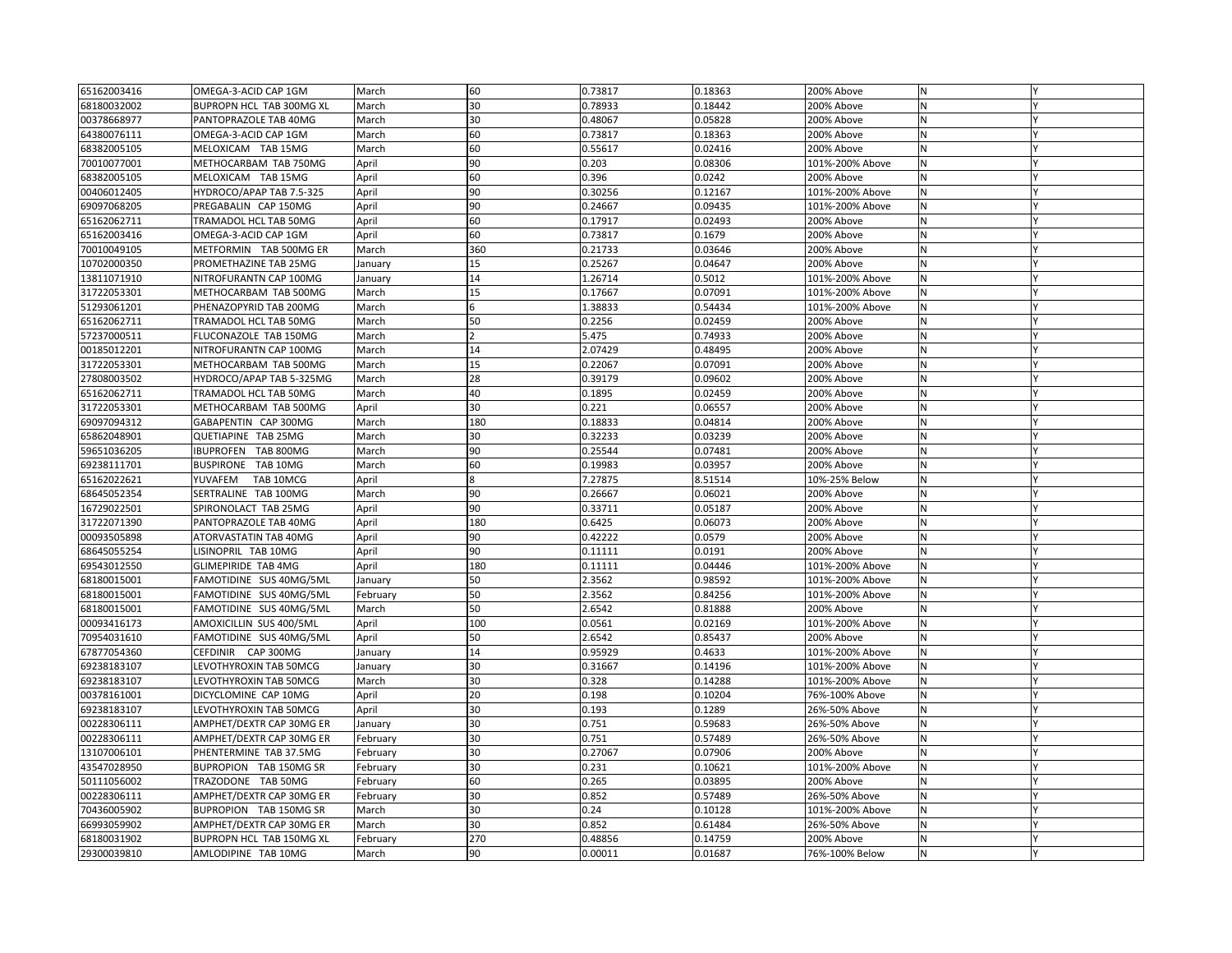| 62332008190 | VALSART/HCTZ TAB 160-25MG     | March    | 90  | 0.74944 | 0.29583 | 101%-200% Above | N |  |
|-------------|-------------------------------|----------|-----|---------|---------|-----------------|---|--|
| 00378632377 | VALSART/HCTZ TAB 160-25MG     | March    | 90  | 0.74944 | 0.29583 | 101%-200% Above | N |  |
| 70700011585 | SYEDA<br>TAB 3-0.03MG         | January  | 336 | 1.17077 | 0.2774  | 200% Above      | N |  |
| 68180012202 | CEPHALEXIN CAP 500MG          | February | 21  | 0.14714 | 0.1249  | 10%-25% Above   | N |  |
| 43547035211 | LISINOPRIL TAB 5MG            | February | 30  | 0.25533 | 0.01649 | 200% Above      | N |  |
| 68382080605 | TRAZODONE TAB 100MG           | February | 30  | 0.20833 | 0.07091 | 101%-200% Above | N |  |
| 65862037505 | ESCITALOPRAM TAB 20MG         | February | 30  | 0.255   | 0.08801 | 101%-200% Above | N |  |
| 68180096601 | <b>LEVOTHYROXIN TAB 50MCG</b> | February | 30  | 0.255   | 0.15269 | 51%-75% Above   | N |  |
| 00406012305 | HYDROCO/APAP TAB 5-325MG      | February | 100 | 0.1209  | 0.09908 | 10%-25% Above   | N |  |
| 52817033200 | CYCLOBENZAPR TAB 10MG         | March    | 90  | 0.19078 | 0.0259  | 200% Above      | N |  |
| 43547028211 | <b>ESCITALOPRAM TAB 20MG</b>  | March    | 30  | 0.334   | 0.07845 | 200% Above      | N |  |
| 43547035211 | LISINOPRIL TAB 5MG            | March    | 30  | 0.33567 | 0.01549 | 200% Above      | N |  |
| 68382080605 | TRAZODONE TAB 100MG           | March    | 30  | 0.276   | 0.07015 | 200% Above      | Ń |  |
| 68180096601 | LEVOTHYROXIN TAB 50MCG        | March    | 30  | 0.31133 | 0.14288 | 101%-200% Above | N |  |
| 00406012305 | HYDROCO/APAP TAB 5-325MG      | March    | 100 | 0.1171  | 0.09602 | 10%-25% Above   | N |  |
| 00093342601 | LORAZEPAM TAB 1MG             | March    | 60  | 0.07417 | 0.04593 | 51%-75% Above   | N |  |
| 43547028211 | ESCITALOPRAM TAB 20MG         | April    | 30  | 0.334   | 0.07948 | 200% Above      |   |  |
| 52817033200 | CYCLOBENZAPR TAB 10MG         | April    | 90  | 0.07978 | 0.02438 | 200% Above      | N |  |
| 43547035211 | LISINOPRIL TAB 5MG            | April    | 30  | 0.33433 | 0.01578 | 200% Above      | N |  |
| 68382080605 | TRAZODONE TAB 100MG           | April    | 30  | 0.27367 | 0.07217 | 200% Above      | N |  |
| 00527328143 | LEVOTHYROXIN TAB 50MCG        | April    | 30  | 0.30867 | 0.1289  | 101%-200% Above | N |  |
| 52817033200 | CYCLOBENZAPR TAB 10MG         | April    | 90  | 0.07978 | 0.02438 | 200% Above      | N |  |
| 43547035211 | LISINOPRIL TAB 5MG            | April    | 30  | 0.33433 | 0.01578 | 200% Above      | N |  |
| 68382080605 | TRAZODONE TAB 100MG           | April    | 30  | 0.27367 | 0.07217 | 200% Above      | N |  |
| 00378180310 | LEVOTHYROXIN TAB 50MCG        | April    | 30  | 0.31033 | 0.1289  | 101%-200% Above | N |  |
| 43547028211 | ESCITALOPRAM TAB 20MG         | April    | 30  | 0.334   | 0.07948 | 200% Above      | N |  |
| 00093342601 | LORAZEPAM TAB 1MG             | April    | 60  | 0.07417 | 0.04295 | 51%-75% Above   | N |  |
| 00406012305 | HYDROCO/APAP TAB 5-325MG      | April    | 100 | 0.1186  | 0.09637 | 10%-25% Above   | N |  |
| 67877019810 | AMLODIPINE TAB 5MG            | January  | 30  | 0.25133 | 0.01116 | 200% Above      | N |  |
| 13107003105 | MIRTAZAPINE TAB 15MG          | January  | 30  | 0.25967 | 0.0782  | 200% Above      | N |  |
| 31722053712 | LEVETIRACETA TAB 500MG        | February | 60  | 0.1905  | 0.10637 | 76%-100% Above  | N |  |
| 67877019810 | AMLODIPINE TAB 5MG            | February | 30  | 0.314   | 0.01181 | 200% Above      | N |  |
| 29300024505 | BUSPIRONE TAB 10MG            | February | 90  | 0.10789 | 0.0419  | 101%-200% Above | N |  |
| 31722053712 | LEVETIRACETA TAB 500MG        | March    | 60  | 0.1905  | 0.10467 | 76%-100% Above  | N |  |
| 67877019810 | AMLODIPINE TAB 5MG            | March    | 30  | 0.32967 | 0.01104 | 200% Above      | N |  |
| 13107003105 | MIRTAZAPINE TAB 15MG          | March    | 30  | 0.25967 | 0.08357 | 200% Above      | N |  |
| 29300024505 | BUSPIRONE TAB 10MG            | March    | 90  | 0.10789 | 0.03957 | 101%-200% Above | N |  |
| 60505267108 | ATORVASTATIN TAB 80MG         | January  | 90  | 0.26633 | 0.10119 | 101%-200% Above | N |  |
| 65162010250 | GABAPENTIN CAP 300MG          | January  | 180 | 0.09189 | 0.05194 | 76%-100% Above  | N |  |
| 27241009990 | DULOXETINE CAP 60MG           | January  | 90  | 0.22789 | 0.12505 | 76%-100% Above  | N |  |
| 67877019810 | AMLODIPINE TAB 5MG            | March    | 30  | 0.33033 | 0.01104 | 200% Above      | N |  |
| 31722053712 | LEVETIRACETA TAB 500MG        | March    | 60  | 0.131   | 0.10467 | 10%-25% Above   | N |  |
| 69315011610 | FUROSEMIDE TAB 20MG           | February | 90  | 0.10489 | 0.03105 | 200% Above      | N |  |
| 13107003105 | MIRTAZAPINE TAB 15MG          | April    | 15  | 0.11733 | 0.08346 | 26%-50% Above   | N |  |
| 16729044316 | BUPROPN HCL TAB 150MG XL      | February | 90  | 0.48856 | 0.14759 | 200% Above      | N |  |
| 67877019810 | AMLODIPINE TAB 5MG            | April    | 30  | 0.331   | 0.01084 | 200% Above      | N |  |
| 31722053712 | LEVETIRACETA TAB 500MG        | April    | 60  | 0.131   | 0.09472 | 26%-50% Above   | Ń |  |
| 65862073205 | AMIODARONE TAB 200MG          | March    | 90  | 0.30533 | 0.12373 | 101%-200% Above | N |  |
| 68382056610 | METOPROL SUC TAB 100MG ER     | March    | 90  | 0.31156 | 0.16108 | 76%-100% Above  | N |  |
| 33342006015 | CLOPIDOGREL TAB 75MG          | March    | 90  | 0.34711 | 0.067   | 200% Above      | N |  |
| 60505267108 | ATORVASTATIN TAB 80MG         | April    | 90  | 0.34878 | 0.09851 | 200% Above      |   |  |
| 60505267108 | ATORVASTATIN TAB 80MG         | April    | 90  | 0.34878 | 0.09851 | 200% Above      | N |  |
| 65162010250 | GABAPENTIN CAP 300MG          | April    | 180 | 0.05928 | 0.04651 | 26%-50% Above   | N |  |
| 65162010250 | GABAPENTIN CAP 300MG          | April    | 180 | 0.05928 | 0.04651 | 26%-50% Above   | N |  |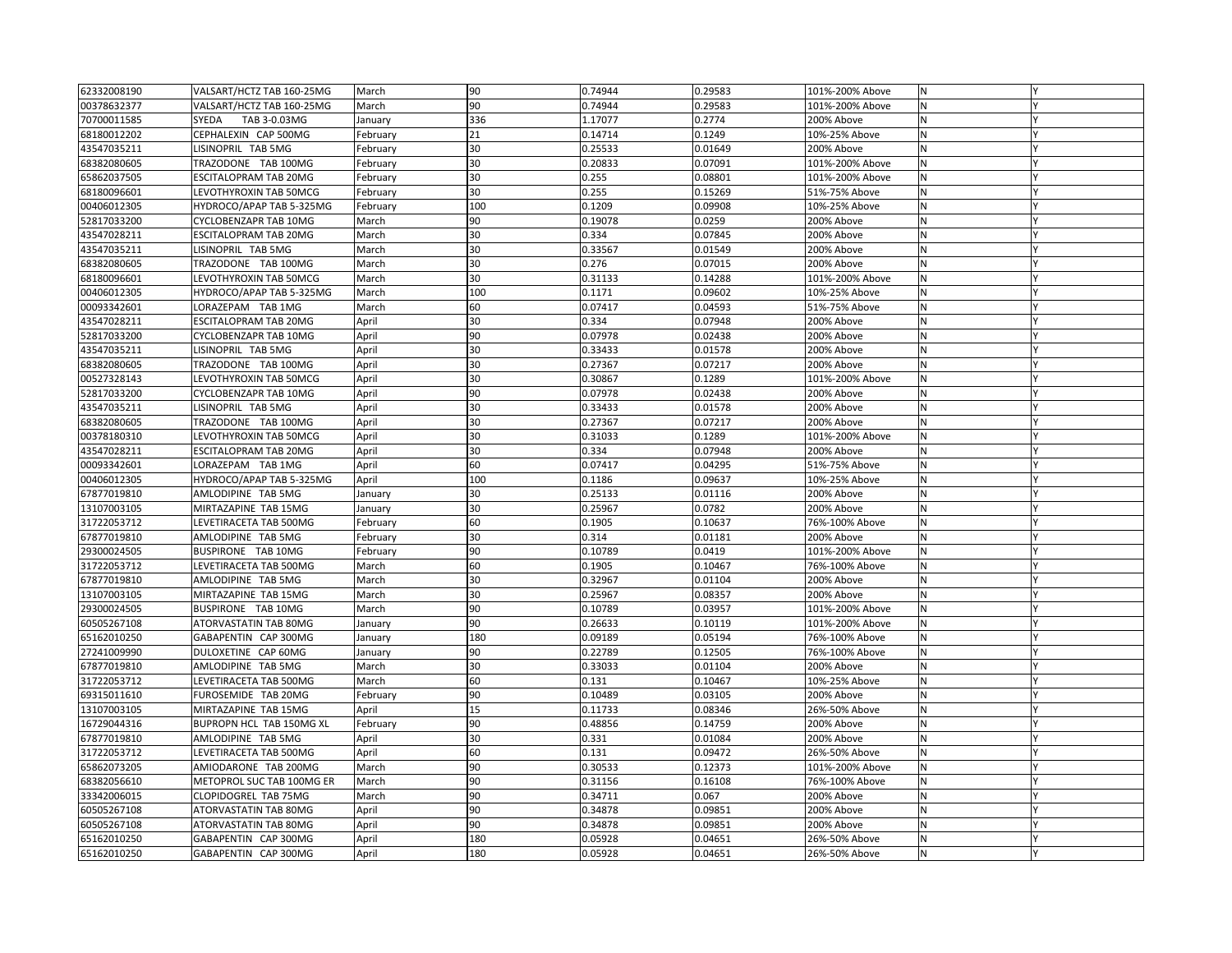| 00054429731 | FUROSEMIDE TAB 20MG            | April    | 90  | 0.16311 | 0.03151 | 200% Above      | N |  |
|-------------|--------------------------------|----------|-----|---------|---------|-----------------|---|--|
| 27241009990 | DULOXETINE CAP 60MG            | April    | 90  | 0.301   | 0.11666 | 101%-200% Above | N |  |
| 16729011917 | MONTELUKAST TAB 10MG           | January  | 30  | 0.265   | 0.05994 | 200% Above      | N |  |
| 43547035610 | LISINOPRIL TAB 40MG            | January  | 30  | 0.258   | 0.05502 | 200% Above      | N |  |
| 68180059206 | DESVENLAFAX TAB 50MG ER        | January  | 30  | 1.34433 | 0.5697  | 101%-200% Above | N |  |
| 55111018015 | TIZANIDINE TAB 4MG             | January  | 30  | 0.13333 | 0.05596 | 101%-200% Above | N |  |
| 62756035664 | ONDANSETRON TAB 8MG ODT        | February | 21  | 0.29667 | 0.24388 | 10%-25% Above   | N |  |
| 68382089806 | TADALAFIL TAB 10MG             | February |     | 0.405   | 0.45009 | 10%-25% Below   | N |  |
| 43547035610 | LISINOPRIL TAB 40MG            | February | 30  | 0.258   | 0.05136 | 200% Above      | N |  |
| 68180059206 | DESVENLAFAX TAB 50MG ER        | February | 30  | 1.34433 | 0.56811 | 101%-200% Above | N |  |
| 55111018015 | TIZANIDINE TAB 4MG             | February | 30  | 0.13333 | 0.05    | 101%-200% Above | N |  |
| 00093316006 | CEFDINIR CAP 300MG             | February | 20  | 0.572   | 0.45448 | 26%-50% Above   | N |  |
| 16729011917 | MONTELUKAST TAB 10MG           | February | 30  | 0.347   | 0.06314 | 200% Above      | Ń |  |
| 70436001206 | DESVENLAFAX TAB 50MG ER        | February | 30  | 1.77567 | 0.56811 | 200% Above      | N |  |
| 43547035610 | LISINOPRIL TAB 40MG            | February | 30  | 0.338   | 0.05136 | 200% Above      | N |  |
| 00054018813 | BUPREN/NALOX SUB 2-0.5MG       | March    |     | 0.934   | 0.72296 | 26%-50% Above   | N |  |
| 69292053010 | PROPRANOLOL TAB 10MG           | March    | 60  | 0.13217 | 0.06946 | 76%-100% Above  |   |  |
| 16729011917 | MONTELUKAST TAB 10MG           | March    | 30  | 0.347   | 0.06589 | 200% Above      | N |  |
| 70436001206 | <b>DESVENLAFAX TAB 50MG ER</b> | March    | 30  | 1.45833 | 0.57735 | 101%-200% Above | N |  |
| 43547035610 | LISINOPRIL TAB 40MG            | March    | 30  | 0.33867 | 0.04778 | 200% Above      | N |  |
| 57237000805 | MIRTAZAPINE TAB 15MG           | March    | 30  | 0.25967 | 0.08357 | 200% Above      | N |  |
| 16729011917 | MONTELUKAST TAB 10MG           | April    | 30  | 0.34733 | 0.0614  | 200% Above      | N |  |
| 70436001206 | <b>DESVENLAFAX TAB 50MG ER</b> | April    | 30  | 1.46033 | 0.55098 | 101%-200% Above | N |  |
| 43547035610 | LISINOPRIL TAB 40MG            | April    | 30  | 0.33933 | 0.04928 | 200% Above      |   |  |
| 51991084716 | BROM/PSE/DM SYP                | January  | 200 | 0.0693  | 0.05183 | 26%-50% Above   | N |  |
| 42806040021 | METHYLPRED TAB 4MG             | January  | 21  | 0.28095 | 0.18274 | 51%-75% Above   | N |  |
| 60432060416 | PROMETHAZINE SYP DM            | January  | 100 | 0.0654  | 0.05733 | 10%-25% Above   | N |  |
| 60505082901 | FLUTICASONE SPR 50MCG          | January  | 16  | 0.6325  | 0.27034 | 101%-200% Above | N |  |
| 71930004652 | OXYCOD/APAP TAB 7.5-325        | January  | 120 | 0.19467 | 0.10509 | 76%-100% Above  | N |  |
| 51991084716 | BROM/PSE/DM SYP                | February | 200 | 0.07645 | 0.05161 | 26%-50% Above   | N |  |
| 70436015542 | PROMETHAZINE SOL DM            | February | 100 | 0.0654  | 0.05549 | 10%-25% Above   | N |  |
| 00781196260 | CLARITHROMYC TAB 500MG         | February | 20  | 0.4935  | 0.43985 | 10%-25% Above   | N |  |
| 71930004612 | OXYCOD/APAP TAB 7.5-325        | February | 120 | 0.23508 | 0.12435 | 76%-100% Above  | N |  |
| 66993058497 | FLUTIC/SALME AER 100/50        | February | 60  | 2.794   | 1.60191 | 51%-75% Above   | N |  |
| 11534016003 | PHENTERMINE TAB 37.5MG         | March    | 30  | 0.13367 | 0.08497 | 51%-75% Above   | N |  |
| 71930004652 | OXYCOD/APAP TAB 7.5-325        | March    | 120 | 0.2505  | 0.14032 | 76%-100% Above  | N |  |
| 71930004652 | OXYCOD/APAP TAB 7.5-325        | April    | 120 | 0.23608 | 0.14211 | 51%-75% Above   | N |  |
| 43975028210 | AMPHET/DEXTR CAP 30MG ER       | January  | 30  | 0.751   | 0.59683 | 26%-50% Above   | N |  |
| 31722064430 | TADALAFIL TAB 5MG              | January  | 30  | 0.31633 | 0.18344 | 51%-75% Above   | N |  |
| 43975028210 | AMPHET/DEXTR CAP 30MG ER       | February | 30  | 0.82333 | 0.57489 | 26%-50% Above   | N |  |
| 31722064430 | TADALAFIL TAB 5MG              | February | 30  | 0.336   | 0.18367 | 76%-100% Above  | N |  |
| 43975028210 | AMPHET/DEXTR CAP 30MG ER       | March    | 30  | 0.852   | 0.61484 | 26%-50% Above   | N |  |
| 31722064430 | TADALAFIL TAB 5MG              | March    | 30  | 0.336   | 0.13737 | 101%-200% Above | N |  |
| 43975028210 | AMPHET/DEXTR CAP 30MG ER       | April    | 30  | 0.852   | 0.61489 | 26%-50% Above   | N |  |
| 31722064430 | TADALAFIL TAB 5MG              | April    | 30  | 0.22133 | 0.14239 | 51%-75% Above   | N |  |
| 69097083312 | SERTRALINE TAB 25MG            | April    | 90  | 0.10244 | 0.04742 | 101%-200% Above | N |  |
| 13811071910 | NITROFURANTN CAP 100MG         | April    | 14  | 1.26714 | 0.45994 | 101%-200% Above | N |  |
| 68462015713 | ONDANSETRON TAB 4MG ODT        | April    | 12  | 0.715   | 0.23716 |                 | N |  |
| 64380071307 | BENZONATATE CAP 200MG          | January  | 42  | 0.35167 | 0.13883 | 101%-200% Above | N |  |
| 65162068090 | PROMETHAZINE SOL DM            | January  | 240 | 0.06883 | 0.05733 | 10%-25% Above   | N |  |
| 53489011905 | DOXYCYCL HYC CAP 100MG         | January  | 14  | 0.84    | 0.15612 | 200% Above      |   |  |
| 00555088702 | ESTRADIOL TAB 2MG              | January  | 30  | 0.39967 | 0.13307 | 101%-200% Above | N |  |
| 71930002643 | BROM/PSE/DM SYP                | February | 118 | 0.12161 | 0.05161 | 101%-200% Above | N |  |
| 00378064110 | PREDNISONE TAB 10MG            | February | 10  | 0.129   | 0.0702  | 76%-100% Above  | N |  |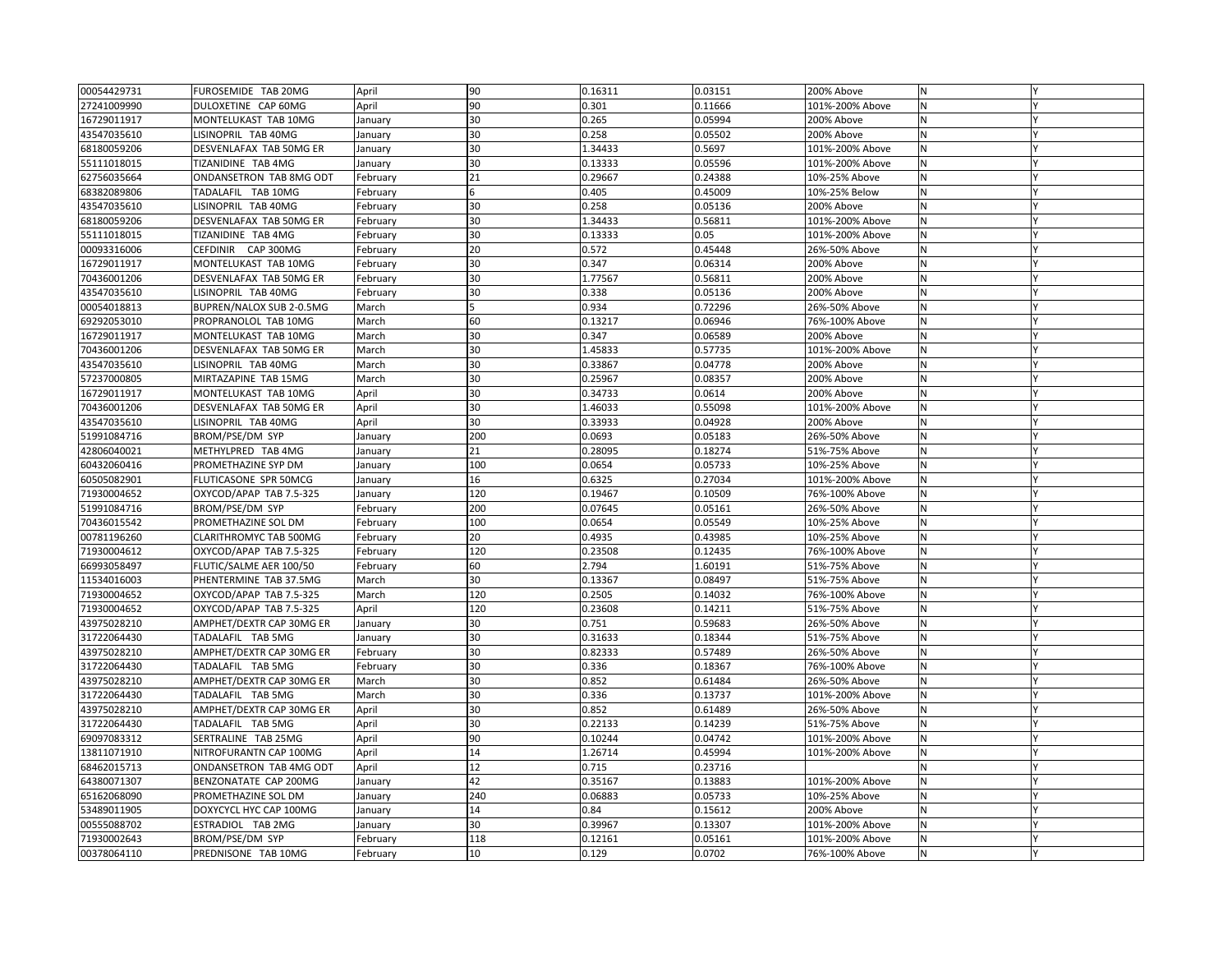| 62175061743 | PANTOPRAZOLE TAB 40MG       | February | 14  | 0.395   | 0.06576 | 200% Above      | IN. |  |
|-------------|-----------------------------|----------|-----|---------|---------|-----------------|-----|--|
| 00555088702 | ESTRADIOL TAB 2MG           | March    | 30  | 0.32433 | 0.13189 | 101%-200% Above | N   |  |
| 00555088702 | ESTRADIOL TAB 2MG           | January  | 90  | 0.36767 | 0.13307 | 101%-200% Above | N   |  |
| 00555088702 | ESTRADIOL TAB 2MG           | April    | 30  | 0.25    | 0.13318 | 76%-100% Above  |     |  |
| 00378180310 | LEVOTHYROXIN TAB 50MCG      | March    | 90  | 0.286   | 0.14288 | 76%-100% Above  | N   |  |
| 31722070430 | VALACYCLOVIR TAB 500MG      | January  | 90  | 1.06911 | 0.30669 | 200% Above      |     |  |
| 31722071390 | PANTOPRAZOLE TAB 40MG       | March    | 90  | 0.41078 | 0.05828 | 200% Above      | N   |  |
| 31722070430 | VALACYCLOVIR TAB 500MG      | April    | 90  | 1.11111 | 0.27714 | 200% Above      |     |  |
| 62756045983 | <b>BUPRENORPHIN SUB 2MG</b> | March    | 56  | 0.42554 | 0.37925 | 10%-25% Above   | N   |  |
| 57664050389 | TIZANIDINE TAB 4MG          | March    | 56  | 0.13321 | 0.05014 | 101%-200% Above | N   |  |
| 69097083512 | SERTRALINE TAB 100MG        | February | 135 | 0.37563 | 0.06333 | 200% Above      | Ν   |  |
| 68180072003 | AMLODIPINE TAB 5MG          | February | 90  | 0.54244 | 0.01181 | 200% Above      | N   |  |
| 69238115409 | EZETIMIBE TAB 10MG          | March    | 90  | 0.57311 | 0.10777 | 200% Above      | N   |  |
| 67877021905 | CEPHALEXIN CAP 500MG        | April    | 14  | 0.40857 | 0.11858 | 200% Above      | N   |  |
| 17478007035 | ERYTHROMYCIN OIN 5MG/GM     | April    | 3.5 | 3.78857 | 2.86361 | 26%-50% Above   | N   |  |
| 65862077685 | MILI<br>TAB 0.25/35         | January  | 28  | 0.59536 | 0.18162 | 200% Above      | N   |  |
| 65862077685 | MILI<br>TAB 0.25/35         | February | 28  | 0.60786 | 0.15393 | 200% Above      | N   |  |
| 65862077685 | MILI<br>TAB 0.25/35         | March    | 28  | 0.60786 | 0.1742  | 200% Above      | N   |  |
| 69238111501 | <b>BUSPIRONE TAB 5MG</b>    | April    | 60  | 0.18367 | 0.02782 | 200% Above      | N   |  |
| 69238183407 | LEVOTHYROXIN TAB 100MCG     | January  | 90  | 0.26544 | 0.17124 | 51%-75% Above   | N   |  |
| 72606051002 | FAMOTIDINE TAB 40MG         | March    | 30  | 0.407   | 0.06888 | 200% Above      | N   |  |
| 65862077685 | MILI<br>TAB 0.25/35         | March    | 28  | 0.59714 | 0.1742  | 200% Above      | N   |  |
| 65862077685 | MILI<br>TAB 0.25/35         | April    | 28  | 0.51286 | 0.16809 | 200% Above      | N   |  |
| 69097084905 | ESCITALOPRAM TAB 20MG       | February | 90  | 0.47178 | 0.08801 | 200% Above      | N   |  |
| 68180013601 | ESCITALOPRAM TAB 20MG       | March    | 90  | 0.47178 | 0.07845 | 200% Above      | N   |  |
| 69238183407 | LEVOTHYROXIN TAB 100MCG     | April    | 90  | 0.23856 | 0.129   | 76%-100% Above  | N   |  |
| 69097094312 | GABAPENTIN CAP 300MG        | January  | 90  | 0.18833 | 0.05194 | 200% Above      | N   |  |
| 69097094312 | GABAPENTIN CAP 300MG        | February | 90  | 0.18833 | 0.04756 | 200% Above      | N   |  |
| 68180072003 | AMLODIPINE TAB 5MG          | April    | 90  | 0.45911 | 0.01084 | 200% Above      | N   |  |
| 33342007810 | VALSART/HCTZ TAB 320-25MG   | January  | 90  | 0.71611 | 0.39286 | 76%-100% Above  | N   |  |
| 29300039710 | AMLODIPINE TAB 5MG          | February | 90  | 0.32978 | 0.01181 | 200% Above      | Ν   |  |
| 31722064630 | TADALAFIL TAB 20MG          | February | 6   | 0.535   | 0.44277 | 10%-25% Above   |     |  |
| 47335006286 | DOFETILIDE CAP 250MCG       | January  | 180 | 1.04228 | 0.86265 | 10%-25% Above   |     |  |
| 67877032105 | <b>IBUPROFEN TAB 800MG</b>  | January  | 180 | 0.1565  | 0.07343 | 101%-200% Above | N   |  |
| 00378459610 | METOPROL SUC TAB 50MG ER    | January  | 90  | 0.23289 | 0.1022  | 101%-200% Above | N   |  |
| 00781808926 | AZITHROMYCIN TAB 250MG      | April    | 6   | 0.66833 | 0.45018 | 26%-50% Above   | N   |  |
| 68180098003 | LISINOPRIL TAB 10MG         | March    | 90  | 0.33256 | 0.01914 | 200% Above      | N   |  |
| 75834050005 | METFORMIN TAB 500MG ER      | March    | 90  | 0.13678 | 0.03646 | 200% Above      | N   |  |
| 00054429731 | FUROSEMIDE TAB 20MG         | March    | 90  | 0.16067 | 0.03187 | 200% Above      | N   |  |
| 24979003803 | METOPROL SUC TAB 50MG ER    | April    | 90  | 0.21567 | 0.09728 | 101%-200% Above | N   |  |
| 68462043790 | OLMESA MEDOX TAB 20MG       | April    | 90  | 0.34122 | 0.10749 | 200% Above      | N   |  |
| 33342009441 | RIZATRIPTAN TAB 10MG ODT    | February | Q   | 1.70222 | 0.70467 | 101%-200% Above | N   |  |
| 00781531810 | ZOLPIDEM TAB 10MG           | March    | 30  | 0.269   | 0.0301  | 200% Above      | N   |  |
| 13668001101 | CITALOPRAM TAB 40MG         | March    | 30  | 0.26167 | 0.03726 | 200% Above      | N   |  |
| 13668000810 | ZOLPIDEM TAB 10MG           | April    | 30  | 0.11467 | 0.02909 | 200% Above      |     |  |
| 69097082312 | CITALOPRAM TAB 20MG         | April    | 30  | 0.326   | 0.029   | 200% Above      |     |  |
| 67877054360 | CEFDINIR<br>CAP 300MG       | January  | 20  | 0.982   | 0.4633  | 101%-200% Above | N   |  |
| 68180051801 | LISINOP/HCTZ TAB 10-12.5    | January  | 90  | 0.55744 | 0.03642 | 200% Above      | Ν   |  |
| 00054327099 | FLUTICASONE SPR 50MCG       | January  | 48  | 1.6225  | 0.27034 | 200% Above      | N   |  |
| 68382020906 | ANASTROZOLE TAB 1MG         | February | 90  | 0.66111 | 0.112   | 200% Above      | N   |  |
| 13668001005 | CITALOPRAM TAB 20MG         | April    | 90  | 0.41    | 0.029   | 200% Above      | N   |  |
| 57237001401 | TAMSULOSIN CAP 0.4MG        | April    | 90  | 0.50989 | 0.06094 | 200% Above      | N   |  |
| 00054327099 | FLUTICASONE SPR 50MCG       | April    | 48  | 1.66646 | 0.27527 | 200% Above      | N   |  |
| 68180051801 | LISINOP/HCTZ TAB 10-12.5    | April    | 90  | 0.55744 | 0.03605 | 200% Above      | N   |  |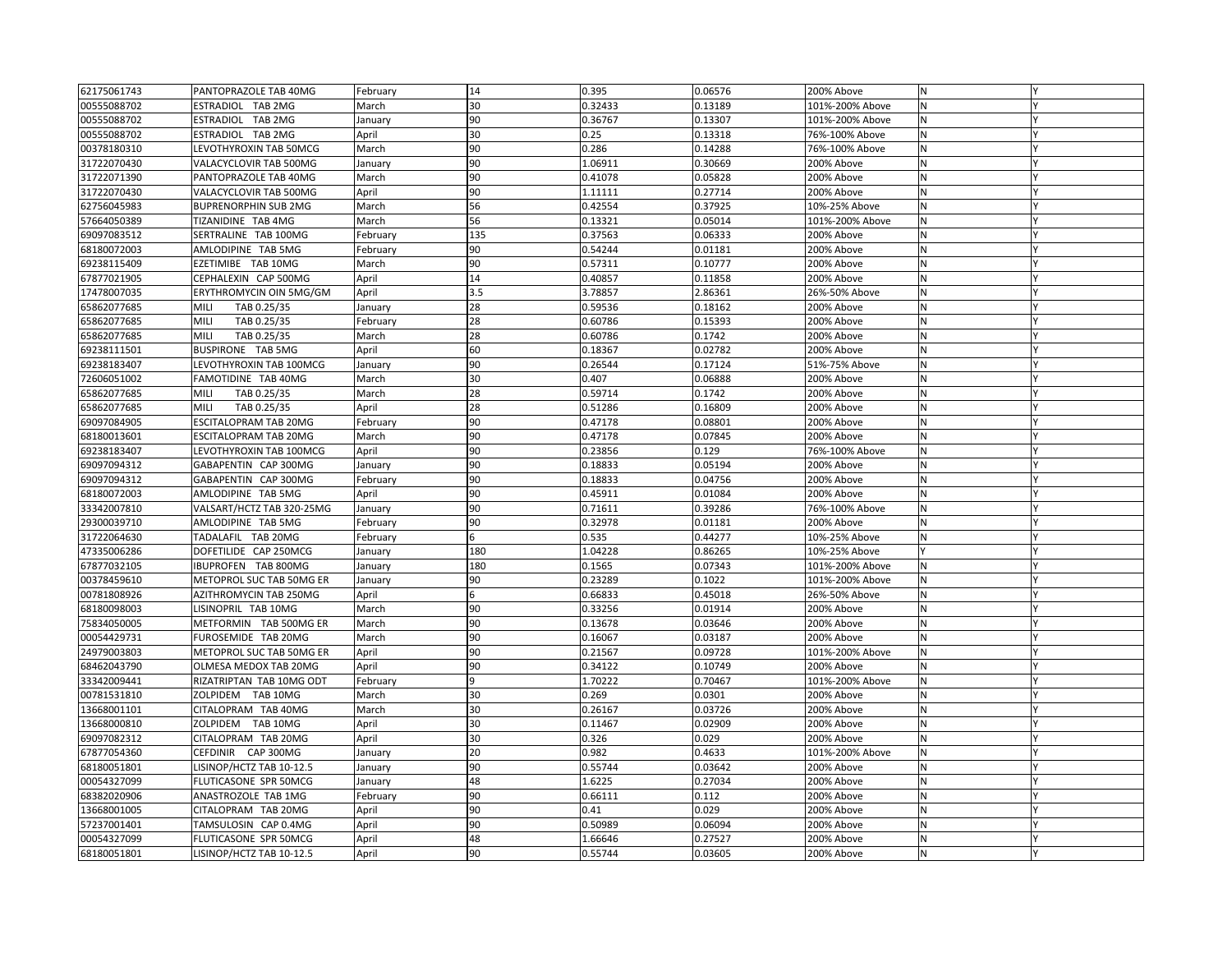| 68180016011 | AZITHROMYCIN TAB 250MG           | January  | 6    | 1.54667 | 0.49639 | 200% Above      | IN. |  |
|-------------|----------------------------------|----------|------|---------|---------|-----------------|-----|--|
| 59746000103 | METHYLPRED TAB 4MG               | January  | 21   | 0.77095 | 0.18274 | 200% Above      | N   |  |
| 68180016011 | AZITHROMYCIN TAB 250MG           | February |      | 1.66833 | 0.49727 | 200% Above      | N   |  |
| 00527328143 | LEVOTHYROXIN TAB 50MCG           | January  | 30   | 0.251   | 0.14196 | 76%-100% Above  |     |  |
| 00527328143 | LEVOTHYROXIN TAB 50MCG           | February | 30   | 0.29733 | 0.15269 | 76%-100% Above  | N   |  |
| 00527328143 | LEVOTHYROXIN TAB 50MCG           | March    | 30   | 0.31133 | 0.14288 | 101%-200% Above | N   |  |
| 57237010099 | METOPROL TAR TAB 25MG            | March    | 270  | 0.1583  | 0.01777 | 200% Above      | N   |  |
| 76282022518 | GEMFIBROZIL TAB 600MG            | January  | 60   | 0.05617 | 0.10593 | 26%-50% Below   |     |  |
| 24658026005 | GEMFIBROZIL TAB 600MG            | February | 60   | 0.05617 | 0.1064  | 26%-50% Below   | N   |  |
| 76282022518 | GEMFIBROZIL TAB 600MG            | March    | 60   | 0.05617 | 0.10518 | 26%-50% Below   | N   |  |
| 24658026005 | GEMFIBROZIL TAB 600MG            | March    | 60   | 0.05617 | 0.10518 | 26%-50% Below   | N   |  |
| 65862011801 | BENAZEPRIL TAB 40MG              | January  | 90   | 0.24989 | 0.12878 | 76%-100% Above  |     |  |
| 68382013210 | TAMSULOSIN CAP 0.4MG             | February | 90   | 0.23622 | 0.06298 | 200% Above      | N   |  |
| 16714017602 | ATORVASTATIN TAB 80MG            | February | 90   | 0.34878 | 0.10105 | 200% Above      | N   |  |
| 65862011801 | BENAZEPRIL TAB 40MG              | April    | 90   | 0.331   | 0.11556 | 101%-200% Above | N   |  |
| 31722070430 | VALACYCLOVIR TAB 500MG           | January  | 60   | 1.06917 | 0.30669 | 200% Above      | Ń   |  |
| 00093310905 | AMOXICILLIN CAP 500MG            | March    | 20   | 0.1855  | 0.07054 | 101%-200% Above | N   |  |
| 00378180310 | LEVOTHYROXIN TAB 50MCG           | February | 90   | 0.31533 | 0.15269 | 101%-200% Above | N   |  |
| 31722070430 | VALACYCLOVIR TAB 500MG           | March    | 180  | 1.1465  | 0.29328 | 200% Above      | N   |  |
| 43547043009 | FENOFIBRATE TAB 48MG             | January  | 90   | 0.15911 | 0.11679 | 26%-50% Above   |     |  |
| 43547035311 | LISINOPRIL TAB 10MG              | March    | 90   | 0.00011 | 0.01914 | 76%-100% Below  | N   |  |
| 62332011291 | METOPROL TAR TAB 25MG            | March    | 90   | 0.08333 | 0.01777 | 200% Above      | N   |  |
| 72205002405 | ATORVASTATIN TAB 40MG            | March    | 90   | 0.2     | 0.063   | 200% Above      | N   |  |
| 43547043009 | FENOFIBRATE TAB 48MG             | April    | 90   | 0.19833 | 0.1079  | 76%-100% Above  | N   |  |
| 67877019810 | AMLODIPINE TAB 5MG               | April    | 90   | 0.00011 | 0.01084 | 76%-100% Below  | N   |  |
| 43547028010 | <b>ESCITALOPRAM TAB 5MG</b>      | January  | 30   | 0.154   | 0.04674 | 200% Above      | N   |  |
| 43547028010 | <b>ESCITALOPRAM TAB 5MG</b>      | February | 30   | 0.154   | 0.04705 | 200% Above      | N   |  |
| 33342006807 | OLANZAPINE TAB 5MG               | February | 30   | 0.065   | 0.09819 | 26%-50% Below   | N   |  |
| 68180013701 | ESCITALOPRAM TAB 5MG             | March    | 30   | 0.18467 | 0.0462  | 200% Above      |     |  |
| 69452029030 | ACYCLOVIR TAB 400MG              | March    | 40   | 0.07975 | 0.0985  | 10%-25% Below   | N   |  |
| 69452029030 | ACYCLOVIR TAB 400MG              | March    | 40   | 0.07975 | 0.0985  | 10%-25% Below   | N   |  |
| 33342006807 | OLANZAPINE TAB 5MG               | March    | 30   | 0.07733 | 0.09455 | 10%-25% Below   | N   |  |
| 68180013701 | ESCITALOPRAM TAB 5MG             | April    | 30   | 0.18567 | 0.04591 | 200% Above      |     |  |
| 68180052002 | LISINOP/HCTZ TAB 20-25MG         | January  | 135  | 0.16059 | 0.04766 | 200% Above      | N   |  |
| 68180052002 | LISINOP/HCTZ TAB 20-25MG         | April    | 135  | 0.19059 | 0.0489  | 200% Above      | N   |  |
| 62332025130 | AZITHROMYCIN TAB 250MG           | January  |      | 0.345   | 0.49639 | 26%-50% Below   | N   |  |
| 59746017306 | PREDNISONE TAB 10MG              | January  | 48   | 0.16708 | 0.07537 | 101%-200% Above | N   |  |
| 29300035501 | TRAMADOL HCL TAB 50MG            | March    | 14   | 0.02786 | 0.02459 | 10%-25% Above   | N   |  |
| 57237000201 | HYDROCHLOROT CAP 12.5MG          | January  | 90   | 0.16078 | 0.03234 | 200% Above      | N   |  |
| 68382005001 | MELOXICAM TAB 7.5MG              | March    | 30   | 0.13367 | 0.02308 | 200% Above      | N   |  |
| 68382005001 | MELOXICAM TAB 7.5MG              | April    | 30   | 0.13367 | 0.02299 | 200% Above      | N   |  |
| 57237000201 | HYDROCHLOROT CAP 12.5MG          | April    | 90   | 0.178   | 0.03226 | 200% Above      | N   |  |
| 68180016111 | AZITHROMYCIN TAB 500MG           | March    |      | 2.85667 | 0.82092 | 200% Above      | N   |  |
| 68180016106 | AZITHROMYCIN TAB 500MG           | March    |      | 2.85667 | 0.82092 | 200% Above      | N   |  |
| 00378064205 | PREDNISONE TAB 20MG              | March    | 14   | 0.16643 | 0.11229 | 26%-50% Above   | N   |  |
| 69097014260 | ALBUTEROL<br>AER HFA             | January  | 20.1 | 1.85025 | 4.37638 | 51%-75% Below   |     |  |
| 69097014260 | ALBUTEROL<br><b>AER HFA</b>      | April    | 20.1 | 1.73433 | 3.94565 | 51%-75% Below   | N   |  |
| 68180032002 | BUPROPN HCL TAB 300MG XL         | February | 90   | 0.26511 | 0.19843 | 26%-50% Above   | N   |  |
| 47781064310 | LEVOTHYROXIN TAB 50MCG           | February | 90   | 0.19278 | 0.15269 | 26%-50% Above   | N   |  |
| 13668000805 | ZOLPIDEM<br>TAB 10MG             | January  | 30   | 0.44367 | 0.03129 | 200% Above      | N   |  |
| 13668000705 | ZOLPIDEM<br>TAB 5MG              | February | 30   | 0.445   | 0.03096 | 200% Above      |     |  |
| 13668000705 | ZOLPIDEM<br>TAB 5MG              | March    | 30   | 0.445   | 0.03056 | 200% Above      | N   |  |
| 70436006001 | <b>BUPROPION</b><br>TAB 200MG SR | January  | 180  | 0.64956 | 0.17792 | 200% Above      | N   |  |
| 00603533815 | PREDNISONE PAK 10MG              | April    | 21   | 1.00905 | 0.62661 | 51%-75% Above   | N   |  |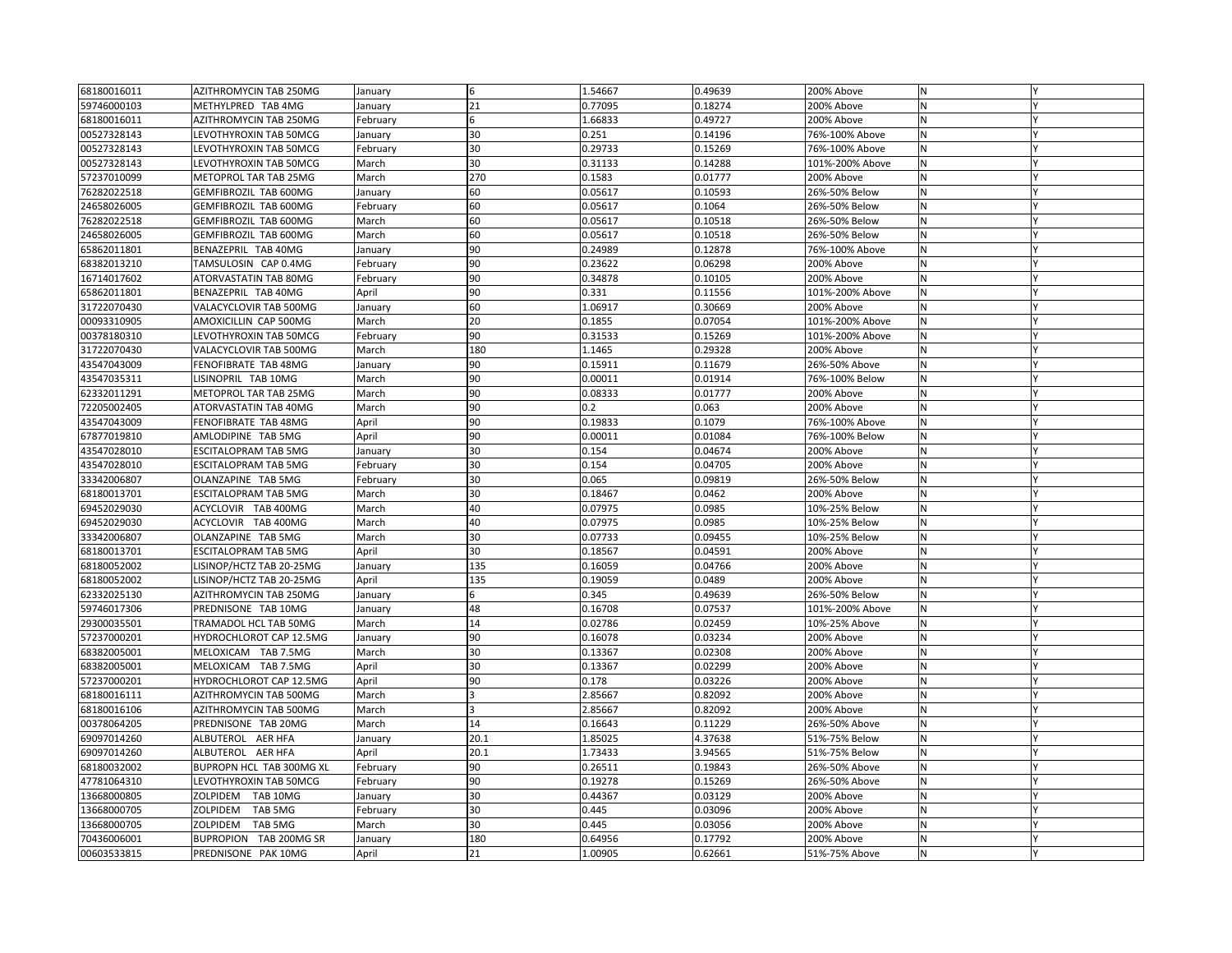| 24208039915 | IPRATROPIUM SPR 0.06%            | April    | 15   | 2.28133  | 1.55552 | 26%-50% Above   | N |  |
|-------------|----------------------------------|----------|------|----------|---------|-----------------|---|--|
| 13668000705 | ZOLPIDEM<br>TAB 5MG              | April    | 30   | 0.38533  | 0.0307  | 200% Above      | N |  |
| 70436006001 | TAB 200MG SR<br><b>BUPROPION</b> | April    | 180  | 0.71178  | 0.16425 | 200% Above      | N |  |
| 70436006001 | TAB 200MG SR<br><b>BUPROPION</b> | April    | 180  | 0.71178  | 0.16425 | 200% Above      | N |  |
| 13668035430 | <b>NEBIVOLOL</b><br>TAB 5MG      | January  | 30   | 2.23533  | 0.5576  | 200% Above      | N |  |
| 13668035430 | <b>NEBIVOLOL</b><br>TAB 5MG      | February | 30   | 2.23533  | 0.53318 | 200% Above      | N |  |
| 13668035430 | NEBIVOLOL<br>TAB 5MG             | February | 30   | 2.476    | 0.53318 | 200% Above      | N |  |
| 68180021509 | LOSARTAN/HCT TAB 50-12.5         | January  | 90   | 0.74522  | 0.16607 | 200% Above      | N |  |
| 13668035430 | NEBIVOLOL TAB 5MG                | March    | 30   | 2.50067  | 0.46205 | 200% Above      | N |  |
| 70377002811 | ATORVASTATIN TAB 20MG            | February | 90   | 0.57178  | 0.05515 | 200% Above      | N |  |
| 13668035430 | NEBIVOLOL TAB 5MG                | April    | 30   | 2.50067  | 0.36846 | 200% Above      | N |  |
| 43547042309 | LOSARTAN/HCT TAB 50-12.5         | April    | 90   | 0.74522  | 0.17522 | 200% Above      | N |  |
| 43547042309 | LOSARTAN/HCT TAB 50-12.5         | April    | 90   | 0.74522  | 0.17522 | 200% Above      | N |  |
| 70377002811 | ATORVASTATIN TAB 20MG            | April    | 90   | 0.57178  | 0.04642 | 200% Above      | N |  |
| 64380080707 | IBUPROFEN TAB 800MG              | April    | 30   | 0.31633  | 0.07021 | 200% Above      | N |  |
| 65862001705 | AMOXICILLIN CAP 500MG            | April    | 30   | 0.28567  | 0.06966 | 200% Above      | N |  |
| 43386035701 | HYDROCO/APAP TAB 7.5-325         | January  |      | 0.26167  | 0.12323 | 101%-200% Above |   |  |
| 68180042201 | MOXIFLOXACIN SOL HCL 0.5%        | January  |      | 10.65333 | 4.46186 | 101%-200% Above | N |  |
| 60758011905 | PREDNISOLONE SUS 1% OP           | January  |      | 6.598    | 5.76214 | 10%-25% Above   | N |  |
| 00527150537 | AMPHET/DEXTR TAB 20MG            | February | 30   | 0.653    | 0.32215 | 101%-200% Above | N |  |
| 00527150537 | AMPHET/DEXTR TAB 20MG            | April    | 30   | 0.73133  | 0.29687 | 101%-200% Above | N |  |
| 21922002505 | <b>KETOCONAZOLE CRE 2%</b>       | January  | 30   | 0.284    | 0.46447 | 26%-50% Below   | N |  |
| 00378728353 | NORETH/ETHIN TAB FE 1/20         | January  | 84   | 0.25881  | 0.2289  | 10%-25% Above   | N |  |
| 00378728353 | NORETH/ETHIN TAB FE 1/20         | April    | 84   | 0.27333  | 0.1928  | 26%-50% Above   | N |  |
| 68180012202 | CEPHALEXIN CAP 500MG             | March    | 40   | 0.455    | 0.12151 | 200% Above      | N |  |
| 68180072103 | AMLODIPINE TAB 10MG              | January  | 90   | 0.57044  | 0.01589 | 200% Above      | N |  |
| 62559051001 | INDAPAMIDE TAB 1.25MG            | March    | 90   | 0.47089  | 0.12482 | 200% Above      | N |  |
| 70710122901 | AMITRIPTYLIN TAB 100MG           | March    | 90   | 0.885    | 0.30607 | 101%-200% Above | N |  |
| 50742061610 | METOPROL SUC TAB 50MG ER         | March    | 90   | 0.43889  | 0.10316 | 200% Above      | N |  |
| 68180072103 | AMLODIPINE TAB 10MG              | April    | 90   | 0.57044  | 0.01657 | 200% Above      | N |  |
| 68180023209 | FENOFIBRATE TAB 160MG            | January  | 90   | 0.65678  | 0.18813 | 200% Above      | N |  |
| 00093727098 | PRAVASTATIN TAB 80MG             | January  | 90   | 0.62478  | 0.15023 | 200% Above      |   |  |
| 62559062037 | CHOLESTYRAM POW 4GM              | February | 1134 | 0.13257  | 0.15321 | 10%-25% Below   | N |  |
| 00527551337 | AMPHET/DEXTR CAP 20MG ER         | January  | 30   | 0.708    | 0.60438 | 10%-25% Above   |   |  |
| 31722015501 | AMPHET/DEXTR TAB 5MG             | February | 30   | 0.185    | 0.23142 | 10%-25% Below   | N |  |
| 00527551337 | AMPHET/DEXTR CAP 20MG ER         | February | 30   | 0.708    | 0.55346 | 26%-50% Above   | N |  |
| 57237007710 | ONDANSETRON TAB 4MG ODT          | February |      | 0.968    | 0.23031 | 200% Above      | N |  |
| 29300012810 | <b>HYDROCHLOROT TAB 25MG</b>     | February | 30   | 0.05233  | 0.01402 | 200% Above      |   |  |
| 45963067611 | METOPROL SUC TAB 50MG ER         | February | 30   | 0.59967  | 0.10872 | 200% Above      | N |  |
| 52937000120 | VASCEPA<br>CAP 1GM               | January  | 120  | 2.53592  | 2.83737 | 10%-25% Below   | N |  |
| 60505403301 | ICOSAPENT CAP 1GM                | March    | 120  | 2.35825  | 2.11805 | 10%-25% Above   | N |  |
| 57664050658 | METOPROL TAR TAB 25MG            | January  | 180  | 0.17817  | 0.01935 | 200% Above      | N |  |
| 57664050658 | METOPROL TAR TAB 25MG            | January  | 180  | 0.17817  | 0.01935 | 200% Above      | N |  |
| 67877056310 | METFORMIN TAB 1000MG             | January  | 180  | 0.22361  | 0.02624 | 200% Above      | N |  |
| 60505403301 | ICOSAPENT CAP 1GM                | April    | 120  | 2.35825  | 2.15246 | 10%-25% Above   | N |  |
| 62175061743 | PANTOPRAZOLE TAB 40MG            | February | 90   | 0.41078  | 0.06576 | 200% Above      | N |  |
| 65862020399 | <b>LOSARTAN POT TAB 100MG</b>    | February | 90   | 0.57222  | 0.09644 | 200% Above      | N |  |
| 57664047758 | METOPROL TAR TAB 50MG            | March    | 180  | 0.19861  | 0.02252 | 200% Above      | N |  |
| 68180072103 | AMLODIPINE TAB 10MG              | March    | 90   | 0.57044  | 0.01687 | 200% Above      | N |  |
| 67877056310 | METFORMIN TAB 1000MG             | March    | 180  | 0.23406  | 0.02625 | 200% Above      | N |  |
| 70377003012 | ATORVASTATIN TAB 80MG            | March    | 90   | 0.57489  | 0.10164 | 200% Above      | N |  |
| 51991031290 | DESVENLAFAX TAB 100MG ER         | January  | 30   | 1.07267  | 0.63099 | 51%-75% Above   | N |  |
| 70436001002 | <b>BUPROPN HCL TAB 150MG XL</b>  | February | 30   | 0.48867  | 0.14759 | 200% Above      | N |  |
| 51991031290 | <b>DESVENLAFAX TAB 100MG ER</b>  | February | 30   | 1.07267  | 0.62135 | 51%-75% Above   | N |  |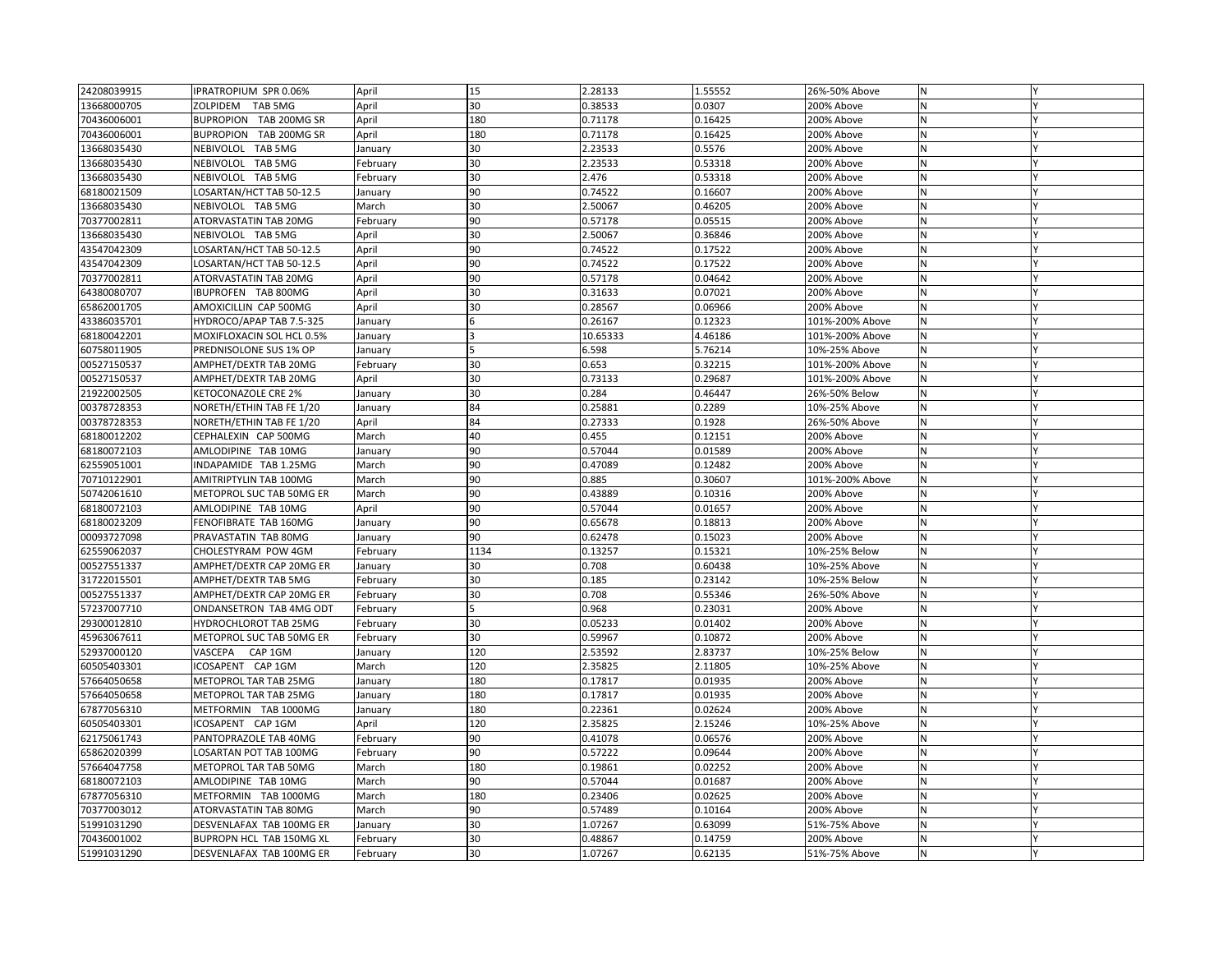| 68180031902 | BUPROPN HCL TAB 150MG XL        | March    | 30  | 0.52267 | 0.1335  | 200% Above      | N |  |
|-------------|---------------------------------|----------|-----|---------|---------|-----------------|---|--|
| 51991031290 | DESVENLAFAX TAB 100MG ER        | March    | 30  | 1.33967 | 0.60974 | 101%-200% Above | N |  |
| 51991031290 | DESVENLAFAX TAB 100MG ER        | April    | 30  | 1.35167 | 0.55055 | 101%-200% Above | N |  |
| 68180031902 | <b>BUPROPN HCL TAB 150MG XL</b> | April    | 30  | 0.52267 | 0.13587 | 200% Above      |   |  |
| 60758018805 | GENTAMICIN SOL 0.3% OP          | April    |     | 0.736   | 0.58994 | 10%-25% Above   | N |  |
| 65862019399 | FLUOXETINE CAP 20MG             | April    | 30  | 0.27333 | 0.03317 | 200% Above      |   |  |
| 50111056001 | TRAZODONE TAB 50MG              | March    | 30  | 0.34867 | 0.03855 | 200% Above      | N |  |
| 50111056001 | TRAZODONE TAB 50MG              | April    | 30  | 0.35133 | 0.03799 | 200% Above      |   |  |
| 68180098103 | LISINOPRIL TAB 20MG             | March    | 90  | 0.32889 | 0.02633 | 200% Above      | N |  |
| 59746017206 | PREDNISONE TAB 5MG              | March    | 90  | 0.15656 | 0.07803 | 101%-200% Above | N |  |
| 31722095105 | OXYCOD/APAP TAB 10-325MG        | January  | 30  | 0.25533 | 0.17862 | 26%-50% Above   | N |  |
| 00054012422 | LOSARTAN POT TAB 50MG           | January  | 60  | 0.24083 | 0.06868 | 200% Above      | N |  |
| 31722070190 | <b>LOSARTAN POT TAB 50MG</b>    | February | 30  | 0.31467 | 0.08274 | 200% Above      | N |  |
| 67877019810 | AMLODIPINE TAB 5MG              | February | 30  | 0.00033 | 0.01181 | 76%-100% Below  | N |  |
| 00054012422 | <b>LOSARTAN POT TAB 50MG</b>    | February | 60  | 0.31467 | 0.08274 | 200% Above      | N |  |
| 00172392760 | DIAZEPAM TAB 10MG               | March    |     | 0.11    | 0.02633 | 200% Above      | N |  |
| 64380093508 | <b>LOSARTAN POT TAB 100MG</b>   | February | 30  | 0.34767 | 0.09644 | 200% Above      | N |  |
| 64380093405 | <b>LOSARTAN POT TAB 50MG</b>    | March    | 60  | 0.31467 | 0.07314 | 200% Above      | N |  |
| 55111015810 | OMEPRAZOLE CAP 20MG             | January  | 90  | 0.08333 | 0.03398 | 101%-200% Above | N |  |
| 55111015810 | OMEPRAZOLE CAP 20MG             | January  | 90  | 0.08333 | 0.03398 | 101%-200% Above |   |  |
| 67877019810 | AMLODIPINE TAB 5MG              | March    | 30  | 0.00033 | 0.01104 | 76%-100% Below  |   |  |
| 64380093408 | LOSARTAN POT TAB 50MG           | April    | 60  | 0.31433 | 0.06972 | 200% Above      | N |  |
| 27808003503 | HYDROCO/APAP TAB 5-325MG        | April    | 100 | 0.1172  | 0.09637 | 10%-25% Above   | N |  |
| 16571020111 | DICLOFENAC TAB 75MG DR          | April    | 60  | 0.12467 | 0.09718 | 26%-50% Above   |   |  |
| 67877019810 | AMLODIPINE TAB 5MG              | April    | 30  | 0.00033 | 0.01084 | 76%-100% Below  |   |  |
| 68382050010 | OMEPRAZOLE CAP 40MG             | April    | 30  | 0.314   | 0.0555  | 200% Above      | N |  |
| 70710113908 | FLUCONAZOLE TAB 150MG           | March    |     | 4.555   | 0.74933 | 200% Above      | N |  |
| 60505252603 | MODAFINIL TAB 100MG             | January  | 30  | 0.446   | 0.36865 | 10%-25% Above   | N |  |
| 16729017201 | <b>AMITRIPTYLIN TAB 25MG</b>    | January  | 30  | 0.20967 | 0.07567 | 101%-200% Above | N |  |
| 60505258008 | ATORVASTATIN TAB 40MG           | January  | 30  | 0.26567 | 0.06028 | 200% Above      | N |  |
| 43975028210 | AMPHET/DEXTR CAP 30MG ER        | January  | 30  | 0.751   | 0.59683 | 26%-50% Above   | N |  |
| 68001028103 | DICLOFENAC TAB 75MG DR          | January  | 60  | 0.17917 | 0.09398 | 76%-100% Above  | N |  |
| 60505252603 | MODAFINIL TAB 100MG             | February | 30  | 0.576   | 0.34477 | 51%-75% Above   | N |  |
| 60505258008 | ATORVASTATIN TAB 40MG           | February | 30  | 0.331   | 0.05815 | 200% Above      | N |  |
| 68001013400 | AMLOD/BENAZP CAP 5-20MG         | February | 60  | 0.23467 | 0.1347  | 51%-75% Above   | N |  |
| 43975028210 | AMPHET/DEXTR CAP 30MG ER        | February | 30  | 0.82333 | 0.57489 | 26%-50% Above   | N |  |
| 60505258008 | <b>ATORVASTATIN TAB 40MG</b>    | February | 30  | 0.34733 | 0.05815 | 200% Above      | N |  |
| 68001028103 | DICLOFENAC TAB 75MG DR          | February | 60  | 0.17917 | 0.09829 | 76%-100% Above  | N |  |
| 60505252603 | MODAFINIL TAB 100MG             | March    | 30  | 0.60867 | 0.4088  | 26%-50% Above   | N |  |
| 68001032103 | <b>BUPROPN HCL TAB 300MG XL</b> | January  | 90  | 0.31944 | 0.19458 | 51%-75% Above   | N |  |
| 70710128500 | BACLOFEN TAB 10MG               | January  | 90  | 0.12589 | 0.06478 | 76%-100% Above  | N |  |
| 60505258008 | <b>ATORVASTATIN TAB 40MG</b>    | March    | 30  | 0.34733 | 0.063   | 200% Above      |   |  |
| 43975028210 | AMPHET/DEXTR CAP 30MG ER        | March    | 30  | 0.852   | 0.61484 | 26%-50% Above   | N |  |
| 68001028103 | DICLOFENAC TAB 75MG DR          | March    | 60  | 0.12467 | 0.09618 | 26%-50% Above   | N |  |
| 68382005105 | MELOXICAM TAB 15MG              | April    | 30  | 0.114   | 0.0242  | 200% Above      | N |  |
| 60505252603 | MODAFINIL TAB 100MG             | April    | 30  | 0.60867 | 0.36423 | 51%-75% Above   |   |  |
| 68001024704 | ONDANSETRON TAB 8MG ODT         | April    | 20  | 0.2945  | 0.24769 | 10%-25% Above   | N |  |
| 16729017201 | <b>AMITRIPTYLIN TAB 25MG</b>    | February | 90  | 0.20978 | 0.07233 | 101%-200% Above | N |  |
| 68001013400 | AMLOD/BENAZP CAP 5-20MG         | April    | 60  | 0.30217 | 0.12545 | 101%-200% Above | N |  |
| 68001028103 | DICLOFENAC TAB 75MG DR          | April    | 60  | 0.12467 | 0.09718 | 26%-50% Above   | N |  |
| 00781237101 | AMPHET/DEXTR CAP 30MG ER        | April    | 30  | 0.852   | 0.61489 | 26%-50% Above   | N |  |
| 68001041203 | GABAPENTIN TAB 800MG            | March    | 270 | 0.21267 | 0.12598 | 51%-75% Above   | N |  |
| 68001032103 | <b>BUPROPN HCL TAB 300MG XL</b> | April    | 90  | 0.42322 | 0.17082 | 101%-200% Above | N |  |
| 45802006601 | AZEL/FLUTIC SPR 137-50          | January  | 23  | 5.31435 | 4.48111 | 10%-25% Above   | N |  |
|             |                                 |          |     |         |         |                 |   |  |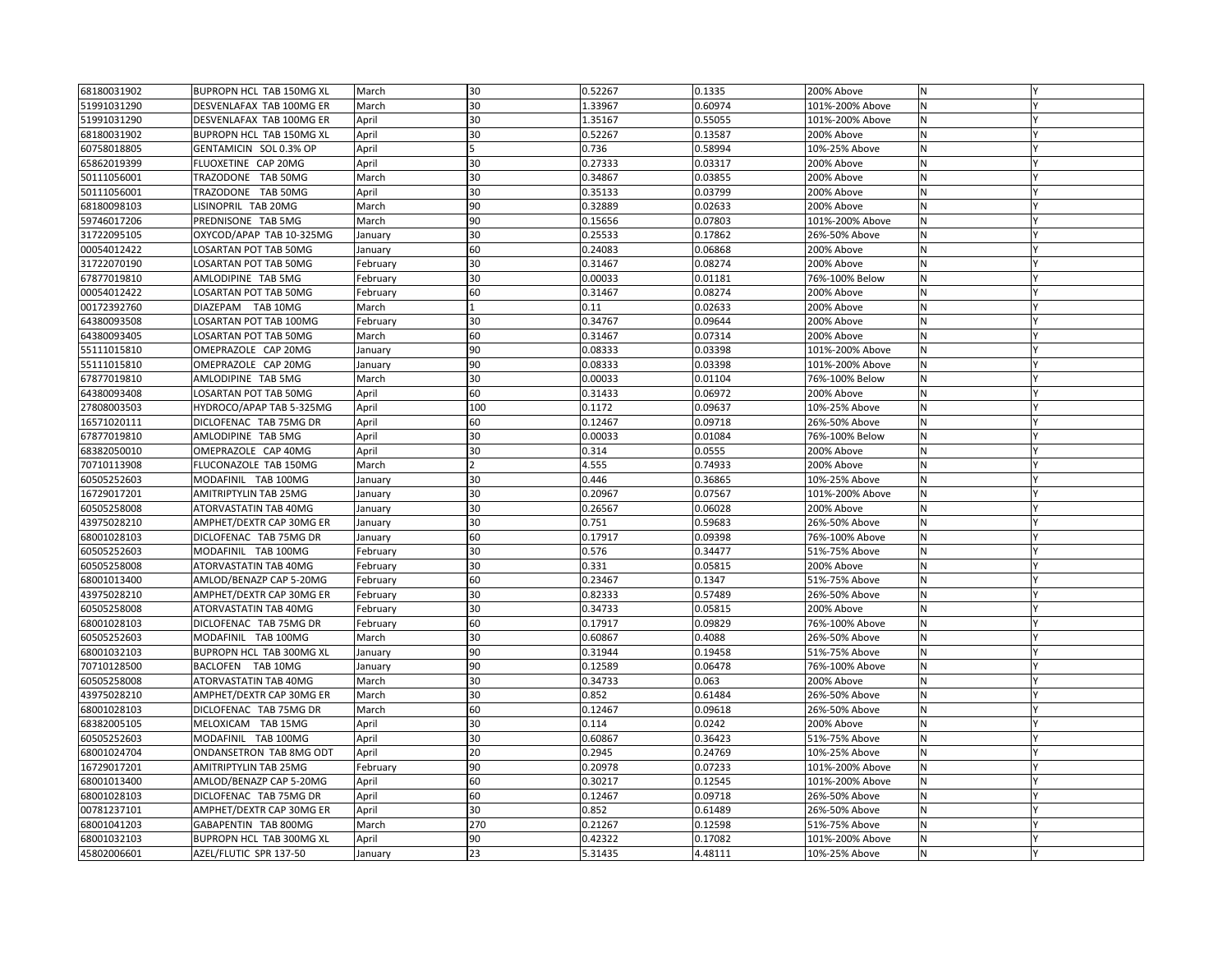| 45802006601 | AZEL/FLUTIC SPR 137-50   | January  | 23  | 6.53957 | 4.48111 | 26%-50% Above   | IN. |  |
|-------------|--------------------------|----------|-----|---------|---------|-----------------|-----|--|
| 45802006601 | AZEL/FLUTIC SPR 137-50   | February | 23  | 6.53957 | 4.13934 | 51%-75% Above   | N   |  |
| 16729003415 | LETROZOLE TAB 2.5MG      | January  | 90  | 0.66844 | 0.13519 | 200% Above      | N   |  |
| 68180051901 | LISINOP/HCTZ TAB 20-12.5 | March    | 90  | 0.36956 | 0.04909 | 200% Above      |     |  |
| 70377002711 | ATORVASTATIN TAB 10MG    | March    | 90  | 0.57778 | 0.03732 | 200% Above      | N   |  |
| 55111073005 | ALLOPURINOL TAB 300MG    | March    | 90  | 0.23878 | 0.08312 | 101%-200% Above |     |  |
| 55111073005 | ALLOPURINOL TAB 300MG    | March    | 90  | 0.207   | 0.08312 | 101%-200% Above | N   |  |
| 16729003415 | LETROZOLE TAB 2.5MG      | April    | 90  | 0.68833 | 0.13545 | 200% Above      |     |  |
| 16571020106 | DICLOFENAC TAB 75MG DR   | March    | 60  | 0.39433 | 0.09618 | 200% Above      | N   |  |
| 10702002501 | PHENTERMINE TAB 37.5MG   | March    | 30  | 0.50633 | 0.08497 | 200% Above      | N   |  |
| 68180021509 | LOSARTAN/HCT TAB 50-12.5 | January  | 90  | 0.74522 | 0.16607 | 200% Above      | N   |  |
| 16571020106 | DICLOFENAC TAB 75MG DR   | April    | 60  | 0.39433 | 0.09718 | 200% Above      | N   |  |
| 10702002501 | PHENTERMINE TAB 37.5MG   | April    | 30  | 0.50633 | 0.07983 | 200% Above      | N   |  |
| 70436001102 | BUPROPN HCL TAB 300MG XL | January  | 30  | 0.68033 | 0.19458 | 200% Above      | N   |  |
| 00093221001 | SUCRALFATE TAB 1GM       | February | 56  | 0.44625 | 0.20546 | 101%-200% Above | Ν   |  |
| 00378064205 | PREDNISONE TAB 20MG      | April    | 10  | 0.166   | 0.1131  | 26%-50% Above   | N   |  |
| 62175061743 | PANTOPRAZOLE TAB 40MG    | February | 90  | 0.395   | 0.06576 | 200% Above      | N   |  |
| 70436001102 | BUPROPN HCL TAB 300MG XL | February | 90  | 0.68022 | 0.19843 | 200% Above      | N   |  |
| 16729013516 | ALLOPURINOL TAB 300MG    | January  | 60  | 0.2555  | 0.08842 | 101%-200% Above | N   |  |
| 43547040211 | FUROSEMIDE TAB 40MG      | January  | 90  | 0.11167 | 0.03231 | 200% Above      |     |  |
| 70010049105 | METFORMIN TAB 500MG ER   | January  | 180 | 0.10339 | 0.03574 | 101%-200% Above |     |  |
| 52817034230 | SILDENAFIL TAB 100MG     | January  | 6   | 1.045   | 0.2565  | 200% Above      | N   |  |
| 00143928501 | AMOXICILLIN TAB 875MG    | February | 20  | 0.202   | 0.15069 | 26%-50% Above   | Ν   |  |
| 52817034230 | SILDENAFIL TAB 100MG     | February | 6   | 1.045   | 0.29153 | 200% Above      | N   |  |
| 27241006910 | SILDENAFIL TAB 100MG     | March    |     | 1.045   | 0.24622 | 200% Above      |     |  |
| 27241006910 | SILDENAFIL TAB 100MG     | April    | 6   | 1.045   | 0.24876 | 200% Above      | N   |  |
| 29300012510 | MELOXICAM TAB 15MG       | February | 90  | 0.35011 | 0.02424 | 200% Above      | N   |  |
| 50228010505 | METFORMIN TAB 500MG      | February | 180 | 0.15628 | 0.01674 | 200% Above      | N   |  |
| 69097096912 | LISINOP/HCTZ TAB 20-12.5 | February | 90  | 0.281   | 0.04976 | 200% Above      | N   |  |
| 61442010310 | DICLOFENAC TAB 75MG DR   | February | 180 | 0.17917 | 0.09829 | 76%-100% Above  | N   |  |
| 43386035701 | HYDROCO/APAP TAB 7.5-325 | April    | 20  | 0.283   | 0.12167 | 101%-200% Above | N   |  |
| 00093031401 | KETOROLAC TAB 10MG       | April    | 20  | 1.1945  | 0.75315 | 51%-75% Above   |     |  |
| 65862039010 | ONDANSETRON TAB 4MG ODT  | April    | 26  | 0.65    | 0.23716 | 101%-200% Above | N   |  |
| 65862067899 | ALPRAZOLAM TAB 1MG       | February | 30  | 0.138   | 0.02376 | 200% Above      | N   |  |
| 65862001205 | SERTRALINE TAB 50MG      | February | 60  | 0.296   | 0.04767 | 200% Above      | N   |  |
| 65862067899 | ALPRAZOLAM TAB 1MG       | March    | 30  | 0.138   | 0.02503 | 200% Above      | N   |  |
| 65862001205 | SERTRALINE TAB 50MG      | March    | 60  | 0.31267 | 0.04281 | 200% Above      | N   |  |
| 65862067899 | ALPRAZOLAM TAB 1MG       | April    | 30  | 0.05833 | 0.02409 | 101%-200% Above | N   |  |
| 65862001205 | SERTRALINE TAB 50MG      | April    | 60  | 0.31533 | 0.0449  | 200% Above      | N   |  |
| 00093301856 | TADALAFIL TAB 10MG       | January  | 6   | 1.04667 | 0.40943 | 101%-200% Above | Ν   |  |
| 67877054360 | CAP 300MG<br>CEFDINIR    | February | 20  | 1.0515  | 0.45448 | 101%-200% Above | N   |  |
| 00093301856 | TADALAFIL TAB 10MG       | February |     | 1.06333 | 0.45009 | 101%-200% Above | N   |  |
| 65862057490 | MONTELUKAST TAB 10MG     | January  | 90  | 0.57167 | 0.05994 | 200% Above      | N   |  |
| 00093301856 | TADALAFIL TAB 10MG       | March    |     | 1.08333 | 0.42955 | 101%-200% Above | Ν   |  |
| 00093101042 | MUPIROCIN OIN 2%         | April    | 22  | 0.54864 | 0.16909 | 200% Above      | N   |  |
| 00093301856 | TADALAFIL TAB 10MG       | April    |     | 1.31333 | 0.40958 | 200% Above      | N   |  |
| 65862057490 | MONTELUKAST TAB 10MG     | March    | 90  | 0.57167 | 0.06589 | 200% Above      | N   |  |
| 00115180301 | HYDROXYZ PAM CAP 25MG    | March    | 60  | 0.16483 | 0.06792 | 101%-200% Above | N   |  |
| 00555902658 | JUNEL FE TAB 1/20        | March    | 84  | 0.79833 | 0.20374 | 200% Above      | N   |  |
| 68645055754 | LISINOP/HCTZ TAB 20-12.5 | January  | 30  | 0.224   | 0.05147 | 200% Above      | N   |  |
| 68645052054 | ESCITALOPRAM TAB 20MG    | January  | 30  | 0.5     | 0.08197 | 200% Above      | N   |  |
| 00093005405 | BUSPIRONE TAB 10MG       | January  | 120 | 0.0625  | 0.03866 | 51%-75% Above   | N   |  |
| 68645055754 | LISINOP/HCTZ TAB 20-12.5 | February | 30  | 0.224   | 0.04976 | 200% Above      | N   |  |
| 68645052054 | ESCITALOPRAM TAB 20MG    | February | 30  | 0.5     | 0.08801 | 200% Above      | N   |  |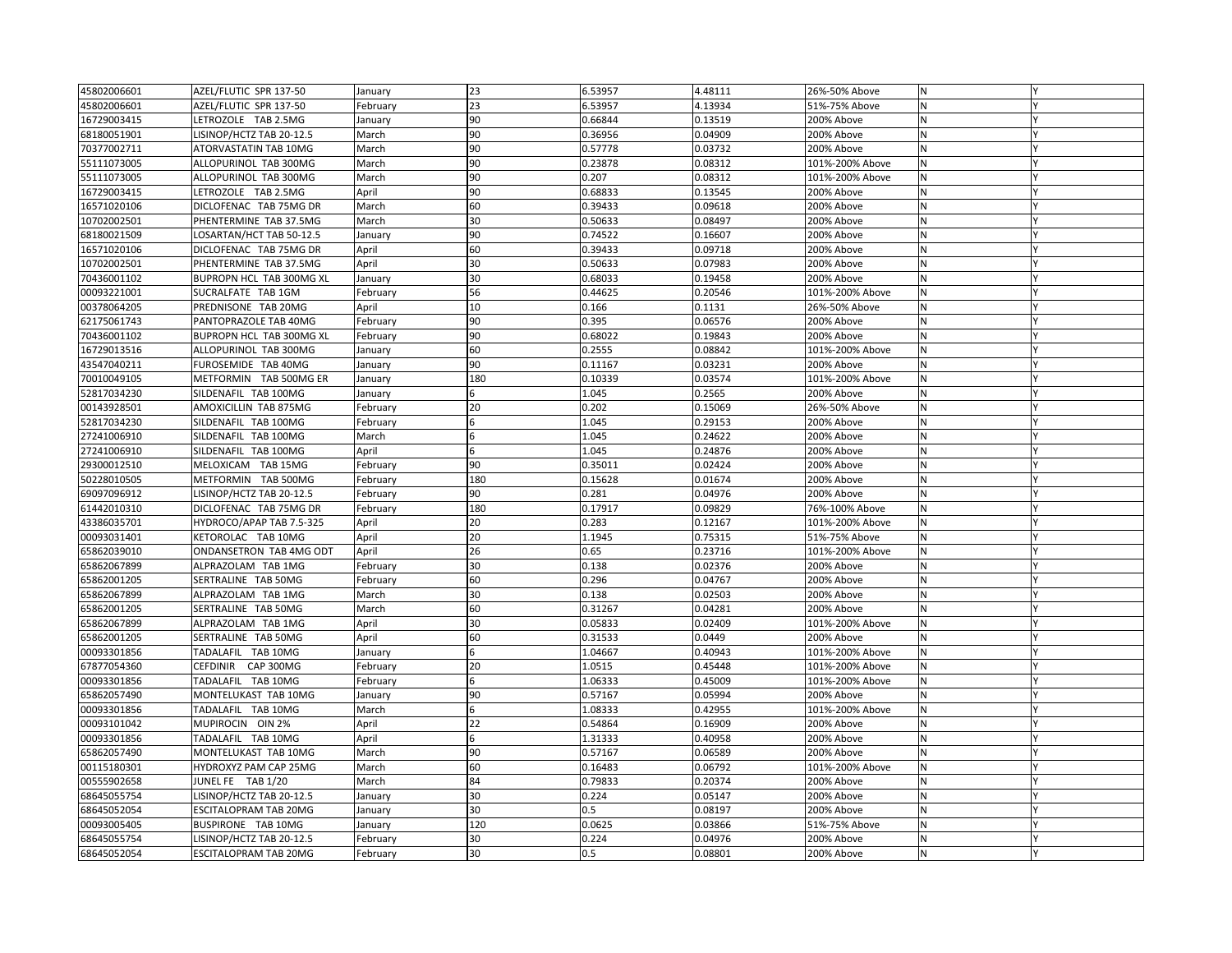| 00093005405 | BUSPIRONE TAB 10MG            | February | 120             | 0.0625  | 0.0419  | 26%-50% Above   | N |  |
|-------------|-------------------------------|----------|-----------------|---------|---------|-----------------|---|--|
| 68645055754 | LISINOP/HCTZ TAB 20-12.5      | March    | 30              | 0.224   | 0.04909 | 200% Above      | N |  |
| 68645052054 | <b>ESCITALOPRAM TAB 20MG</b>  | March    | 30              | 0.5     | 0.07845 | 200% Above      | N |  |
| 00093005405 | BUSPIRONE TAB 10MG            | March    | 120             | 0.0625  | 0.03957 | 51%-75% Above   |   |  |
| 68180071160 | CEFDINIR CAP 300MG            | April    | 20              | 1.093   | 0.44368 | 101%-200% Above | N |  |
| 68645055754 | LISINOP/HCTZ TAB 20-12.5      | April    | 30              | 0.224   | 0.04943 | 200% Above      |   |  |
| 68645052054 | <b>ESCITALOPRAM TAB 20MG</b>  | April    | 30              | 0.5     | 0.07948 | 200% Above      | N |  |
| 00093005405 | <b>BUSPIRONE TAB 10MG</b>     | April    | 120             | 0.0625  | 0.03921 | 51%-75% Above   | N |  |
| 68645055754 | LISINOP/HCTZ TAB 20-12.5      | April    | 30              | 0.224   | 0.04943 | 200% Above      | N |  |
| 68645052054 | <b>ESCITALOPRAM TAB 20MG</b>  | April    | 30              | 0.5     | 0.07948 | 200% Above      | N |  |
| 00093005405 | BUSPIRONE TAB 10MG            | April    | 120             | 0.0625  | 0.03921 | 51%-75% Above   | N |  |
| 65862080730 | ARMODAFINIL TAB 250MG         | January  | 30              | 1.648   | 1.0725  | 51%-75% Above   | N |  |
| 65862080730 | ARMODAFINIL TAB 250MG         | February | 30              | 2.09067 | 1.06574 | 76%-100% Above  | N |  |
| 68001036206 | <b>CEFDINIR</b><br>CAP 300MG  | March    | 20              | 0.572   | 0.46443 | 10%-25% Above   | N |  |
| 65862080730 | ARMODAFINIL TAB 250MG         | March    | 30              | 2.09067 | 1.10963 | 76%-100% Above  | N |  |
| 65862080730 | ARMODAFINIL TAB 250MG         | April    | 30              | 2.20433 | 1.01976 | 101%-200% Above | N |  |
| 65862056090 | PANTOPRAZOLE TAB 40MG         | February | 90              | 0.28833 | 0.06576 | 200% Above      |   |  |
| 57237007710 | ONDANSETRON TAB 4MG ODT       | January  | 10              | 0.173   | 0.21765 | 10%-25% Below   | N |  |
| 55111032201 | <b>GLIMEPIRIDE TAB 4MG</b>    | January  | 90              | 0.384   | 0.04618 | 200% Above      |   |  |
| 52544069530 | MATZIM LA TAB 420MG/24        | January  | 90              | 3.85567 | 3.33809 | 10%-25% Above   |   |  |
| 55111032201 | <b>GLIMEPIRIDE TAB 4MG</b>    | April    | 90              | 0.30911 | 0.04446 | 200% Above      | N |  |
| 00093505898 | <b>ATORVASTATIN TAB 40MG</b>  | January  | 90              | 0.42222 | 0.06028 | 200% Above      | N |  |
| 67877019805 | AMLODIPINE TAB 5MG            | February | 90              | 0.26667 | 0.01181 | 200% Above      | N |  |
| 57664050658 | METOPROL TAR TAB 25MG         | February | 180             | 0.05556 | 0.0194  | 101%-200% Above | N |  |
| 68645055854 | LISINOP/HCTZ TAB 20-25MG      | February | 90              | 0.11111 | 0.05205 | 101%-200% Above | N |  |
| 43547040011 | CYCLOBENZAPR TAB 10MG         | February | 15              | 0.19067 | 0.02674 | 200% Above      | N |  |
| 49483060450 | IBUPROFEN TAB 800MG           | February | 30              | 0.15633 | 0.07352 | 101%-200% Above | N |  |
| 57664037718 | TRAMADOL HCL TAB 50MG         | April    | 15              | 0.05133 | 0.02493 | 101%-200% Above | N |  |
| 65862039010 | ONDANSETRON TAB 4MG ODT       | March    | $\overline{26}$ | 0.65    | 0.24125 | 101%-200% Above | N |  |
| 29300039710 | AMLODIPINE TAB 5MG            | January  | 30              | 0.25133 | 0.01116 | 200% Above      | N |  |
| 29300039710 | AMLODIPINE TAB 5MG            | February | 30              | 0.32967 | 0.01181 | 200% Above      | N |  |
| 59762219803 | AZITHROMYCIN TAB 250MG        | March    | 6               | 0.66833 | 0.48506 | 26%-50% Above   |   |  |
| 59746000103 | METHYLPRED TAB 4MG            | March    | 21              | 0.26238 | 0.17447 | 26%-50% Above   | N |  |
| 42806071401 | BENZONATATE CAP 100MG         | March    | 60              | 0.12883 | 0.09389 | 26%-50% Above   | N |  |
| 69097012715 | AMLODIPINE TAB 5MG            | April    | 30              | 0.331   | 0.01084 | 200% Above      | N |  |
| 00378728353 | NORETH/ETHIN TAB FE 1/20      | March    | 84              | 0.475   | 0.20374 | 101%-200% Above | N |  |
| 65862001305 | SERTRALINE TAB 100MG          | March    | 90              | 0.27444 | 0.06021 | 200% Above      | N |  |
| 59746017310 | PREDNISONE TAB 10MG           | February |                 | 0.128   | 0.0702  | 76%-100% Above  | N |  |
| 00781261305 | AMOXICILLIN CAP 500MG         | February | 14              | 0.24214 | 0.0713  | 200% Above      | N |  |
| 68462011944 | FLUCONAZOLE TAB 150MG         | January  |                 | 3.465   | 0.82785 | 200% Above      | N |  |
| 43547028011 | <b>ESCITALOPRAM TAB 5MG</b>   | January  | 30              | 0.24433 | 0.04674 | 200% Above      | N |  |
| 00093321930 | KETOCONAZOLE CRE 2%           | January  | 30              | 0.385   | 0.46447 | 10%-25% Below   | N |  |
| 16729030001 | TRAZODONE TAB 100MG           | January  | 30              | 0.20833 | 0.07139 | 101%-200% Above | N |  |
| 65862001105 | SERTRALINE TAB 25MG           | February | 15              | 0.23667 | 0.0524  | 200% Above      | N |  |
| 69315090410 | LORAZEPAM TAB 0.5MG           | April    | 30              | 0.086   | 0.03962 | 101%-200% Above | N |  |
| 61442012210 | FAMOTIDINE TAB 40MG           | February | 180             | 0.21628 | 0.06883 | 200% Above      | N |  |
| 65862056099 | PANTOPRAZOLE TAB 40MG         | February | 90              | 0.23178 | 0.06576 | 200% Above      | N |  |
| 31722072610 | MONTELUKAST TAB 10MG          | February | 90              | 0.26489 | 0.06314 | 200% Above      | N |  |
| 69238115403 | EZETIMIBE TAB 10MG            | February | 90              | 0.26556 | 0.11096 | 101%-200% Above | N |  |
| 60505015801 | BUPROPION TAB 75MG            | January  | 60              | 0.22017 | 0.12746 | 51%-75% Above   | N |  |
| 13668033201 | TRAZODONE<br><b>TAB 150MG</b> | February | 30              | 0.30133 | 0.13634 | 101%-200% Above |   |  |
| 60505015801 | <b>BUPROPION</b><br>TAB 75MG  | February | 60              | 0.22017 | 0.12878 | 51%-75% Above   | N |  |
| 68180071160 | CAP 300MG<br><b>CEFDINIR</b>  | March    | 20              | 0.572   | 0.46443 | 10%-25% Above   | N |  |
| 13668033201 | TRAZODONE TAB 150MG           | March    | 30              | 0.317   | 0.1311  | 101%-200% Above | Ν |  |
|             |                               |          |                 |         |         |                 |   |  |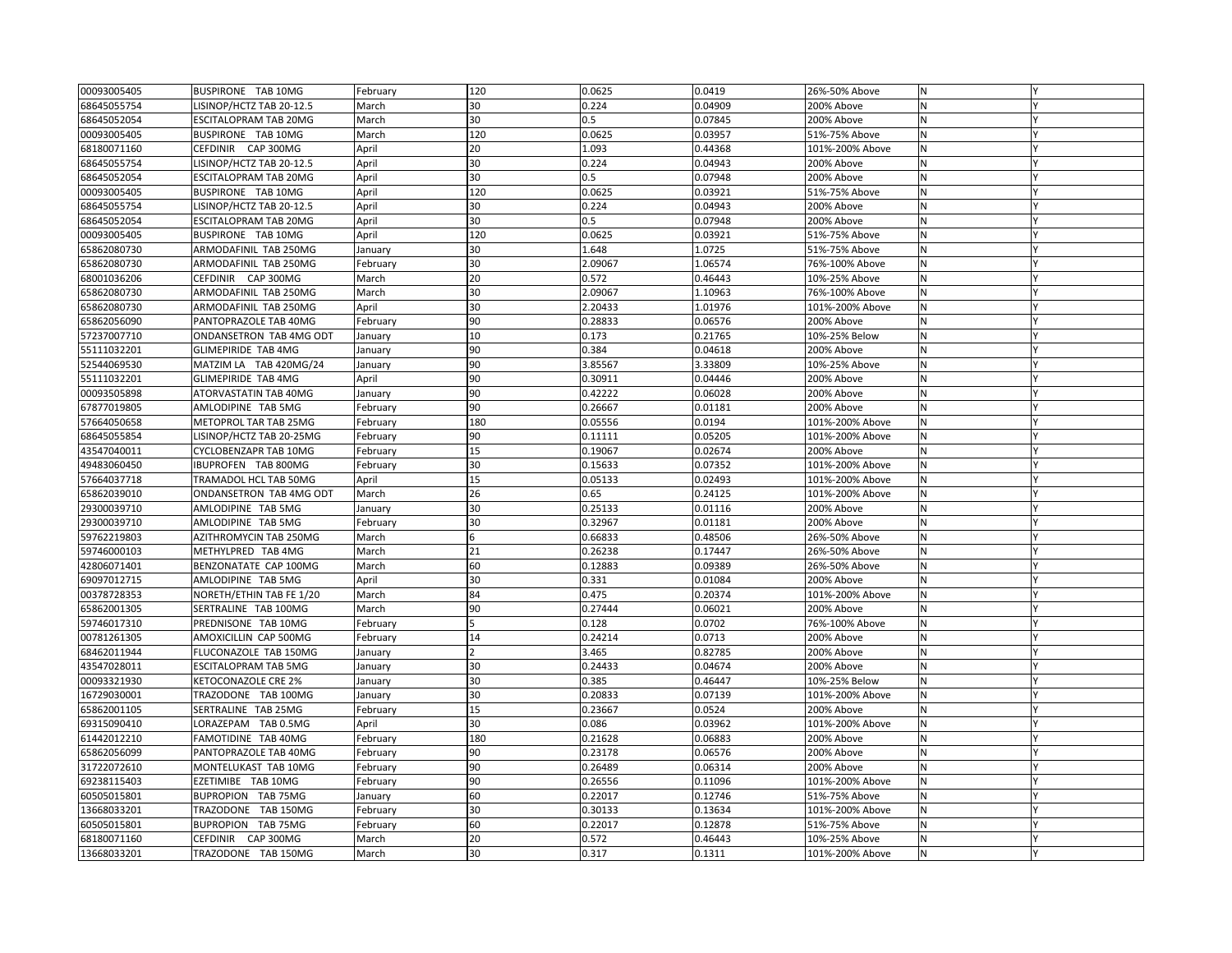| 63304083005                | ATORVASTATIN TAB 80MG                          | January  | 90       | 0.26633            | 0.10119            | 101%-200% Above          | IN.    |  |
|----------------------------|------------------------------------------------|----------|----------|--------------------|--------------------|--------------------------|--------|--|
| 68382009205                | CARVEDILOL TAB 3.125MG                         | January  | 180      | 0.12967            | 0.02043            | 200% Above               | N      |  |
| 60505015801                | BUPROPION TAB 75MG                             | April    | 60       | 0.14967            | 0.12169            | 10%-25% Above            | N      |  |
| 64380093508                | LOSARTAN POT TAB 100MG                         | March    | 90       | 0.34789            | 0.10526            | 200% Above               |        |  |
| 67877049005                | EZETIMIBE TAB 10MG                             | April    | 90       | 0.34756            | 0.10456            | 200% Above               | N      |  |
| 60432060616                | PROMETH/COD SOL 6.25-10                        | January  | 120      | 0.035              | 0.05117            | 26%-50% Below            |        |  |
| 43547040611                | CLONAZEPAM TAB 0.5MG                           | January  | 30       | 0.16833            | 0.0243             | 200% Above               | N      |  |
| 00093100301                | BUSPIRONE TAB 15MG                             | January  | 120      | 0.12283            | 0.05301            | 101%-200% Above          | N      |  |
| 43547040611                | CLONAZEPAM TAB 0.5MG                           | February | 30       | 0.16833            | 0.02489            | 200% Above               | N      |  |
| 00093100301                | BUSPIRONE TAB 15MG                             | February | 120      | 0.12283            | 0.05321            | 101%-200% Above          | N      |  |
| 43547040611                | CLONAZEPAM TAB 0.5MG                           | March    | 30       | 0.16833            | 0.02441            | 200% Above               | Ν      |  |
| 00093100301                | BUSPIRONE TAB 15MG                             | March    | 120      | 0.12283            | 0.05601            | 101%-200% Above          | N      |  |
| 43547040611                | CLONAZEPAM TAB 0.5MG                           | April    | 30       | 0.07133            | 0.02479            | 101%-200% Above          | N      |  |
| 00093100301                | BUSPIRONE TAB 15MG                             | April    | 120      | 0.16008            | 0.05139            | 200% Above               | N      |  |
| 43547040611                | CLONAZEPAM TAB 0.5MG                           | April    | 30       | 0.07133            | 0.02479            | 101%-200% Above          | N      |  |
| 60432060416                | PROMETHAZINE SYP DM                            | January  | 150      | 0.0654             | 0.05733            | 10%-25% Above            | N      |  |
| 69097014260                | ALBUTEROL AER HFA                              | January  | 6.7      | 2.49851            | 4.37638            | 26%-50% Below            | N      |  |
| 00054418425                | DEXAMETHASON TAB 4MG                           | February | 6        | 0.79167            | 0.43064            | 76%-100% Above           | N      |  |
| 00781261305                | AMOXICILLIN CAP 500MG                          | February | 15       | 0.24267            | 0.0713             | 200% Above               | N      |  |
| 67877032105                | BUPROFEN TAB 800MG                             | February | 15       | 0.15667            | 0.07352            | 101%-200% Above          | N      |  |
| 00093301756                | TADALAFIL TAB 5MG                              | January  | 30       | 0.70833            | 0.18344            | 200% Above               | N      |  |
| 68180012202                | CEPHALEXIN CAP 500MG                           | March    | 30       | 0.427              | 0.12151            | 200% Above               | N      |  |
| 68462053670                | <b>IMIQUIMOD</b><br><b>CRE 5%</b>              | February | 24       | 1.1475             | 1.02539            | 10%-25% Above            | N      |  |
| 00093301756                | TADALAFIL TAB 5MG                              | February | 30       | 0.773              | 0.18367            | 200% Above               | N      |  |
| 00093301756                | TADALAFIL TAB 5MG                              | April    | 30       | 0.773              | 0.14239            | 200% Above               | N      |  |
| 33342007710                | VALSART/HCTZ TAB 320-12.5                      | March    | 90       | 1.658              | 0.41056            | 200% Above               | N      |  |
| 57237001401                | TAMSULOSIN CAP 0.4MG                           | March    | 90       | 0.50989            | 0.06447            | 200% Above               | N      |  |
| 70377000612                | ROSUVASTATIN TAB 5MG                           | March    | 90       | 0.59756            | 0.06753            | 200% Above               | N      |  |
| 69452015120                | VITAMIN D CAP 50000UNT                         | March    | 12       | 0.56833            | 0.14082            | 200% Above               | N      |  |
| 70377000712                | ROSUVASTATIN TAB 10MG                          | March    | 90       | 0.57567            | 0.05981            | 200% Above               | N      |  |
| 62332025130                | AZITHROMYCIN TAB 250MG                         | February |          | 0.66833            | 0.49727            | 26%-50% Above            | N      |  |
| 59746017310                | PREDNISONE TAB 10MG                            | February | 10       | 0.127              | 0.0702             | 76%-100% Above           | N      |  |
| 70954006020                | PREDNISONE TAB 20MG                            | April    | 10       | 0.192              | 0.1131             | 51%-75% Above            |        |  |
| 65862001501                | AMOXICILLIN TAB 875MG                          | April    | 14       | 0.20286            | 0.14155            | 26%-50% Above            | N      |  |
| 00781615746                | AMOXICILLIN SUS 400/5ML                        | April    | 200      | 0.0287             | 0.02169            | 26%-50% Above            | N      |  |
| 00406851501                | OXYCODONE TAB 15MG                             | January  | 90       | 0.25178            | 0.12503            | 101%-200% Above          | N      |  |
| 69097015815                | MELOXICAM TAB 7.5MG                            | January  | 60       | 0.38783            | 0.02122            | 200% Above               | N      |  |
| 00406851501                | OXYCODONE TAB 15MG                             | February | 90       | 0.31411            | 0.11915            | 101%-200% Above          | N      |  |
| 69097015815                | MELOXICAM<br>TAB 7.5MG                         | February | 60       | 0.38783            | 0.02236            | 200% Above               | N      |  |
| 00406851501                | TAB 15MG<br>OXYCODONE                          | March    | 90       | 0.31411            | 0.15895            | 76%-100% Above           | N      |  |
| 69097015815                | MELOXICAM<br>TAB 7.5MG                         | March    | 60       | 0.38783            | 0.02308            | 200% Above               | N      |  |
| 00406851501                | OXYCODONE<br>TAB 15MG                          | April    | 90       | 0.30367            | 0.12637            | 101%-200% Above          | N      |  |
| 69097015815                | MELOXICAM TAB 7.5MG                            | April    | 60       | 0.38783            | 0.02299            | 200% Above               | N      |  |
| 65862029390                | ROSUVASTATIN TAB 5MG                           | January  | 30       | 0.17433            | 0.0667             | 101%-200% Above          | Ν      |  |
| 65862029390                | ROSUVASTATIN TAB 5MG                           | February | 30       | 0.17433            | 0.06261            | 101%-200% Above          |        |  |
| 65862029390                | ROSUVASTATIN TAB 5MG                           | March    | 30       | 0.20767            | 0.06753            | 200% Above               |        |  |
| 59746017206                | PREDNISONE TAB 5MG                             | April    | 21<br>14 | 0.09905            | 0.08071            | 10%-25% Above            | N      |  |
| 68001036206                | CEFDINIR CAP 300MG                             | April    |          | 0.57214            | 0.44368            | 26%-50% Above            | Ν<br>N |  |
| 68180046409                | SIMVASTATIN TAB 40MG                           | February | 90       | 0.33067            | 0.04381            | 200% Above               | N      |  |
| 68180051902                | LISINOP/HCTZ TAB 20-12.5                       | February | 180      | 0.26772            | 0.04976            | 200% Above               | N      |  |
| 68180051902                | LISINOP/HCTZ TAB 20-12.5                       | April    | 180      | 0.27967            | 0.04943            | 200% Above               | N      |  |
| 57664037708<br>57664037708 | TRAMADOL HCL TAB 50MG<br>TRAMADOL HCL TAB 50MG | January  | 30<br>30 | 0.12367<br>0.12367 | 0.02391<br>0.02391 | 200% Above<br>200% Above | N      |  |
| 16714011001                |                                                | January  | 60       | 0.43067            | 0.23998            |                          | N      |  |
|                            | HYDROXYCHLOR TAB 200MG                         | February |          |                    |                    | 76%-100% Above           |        |  |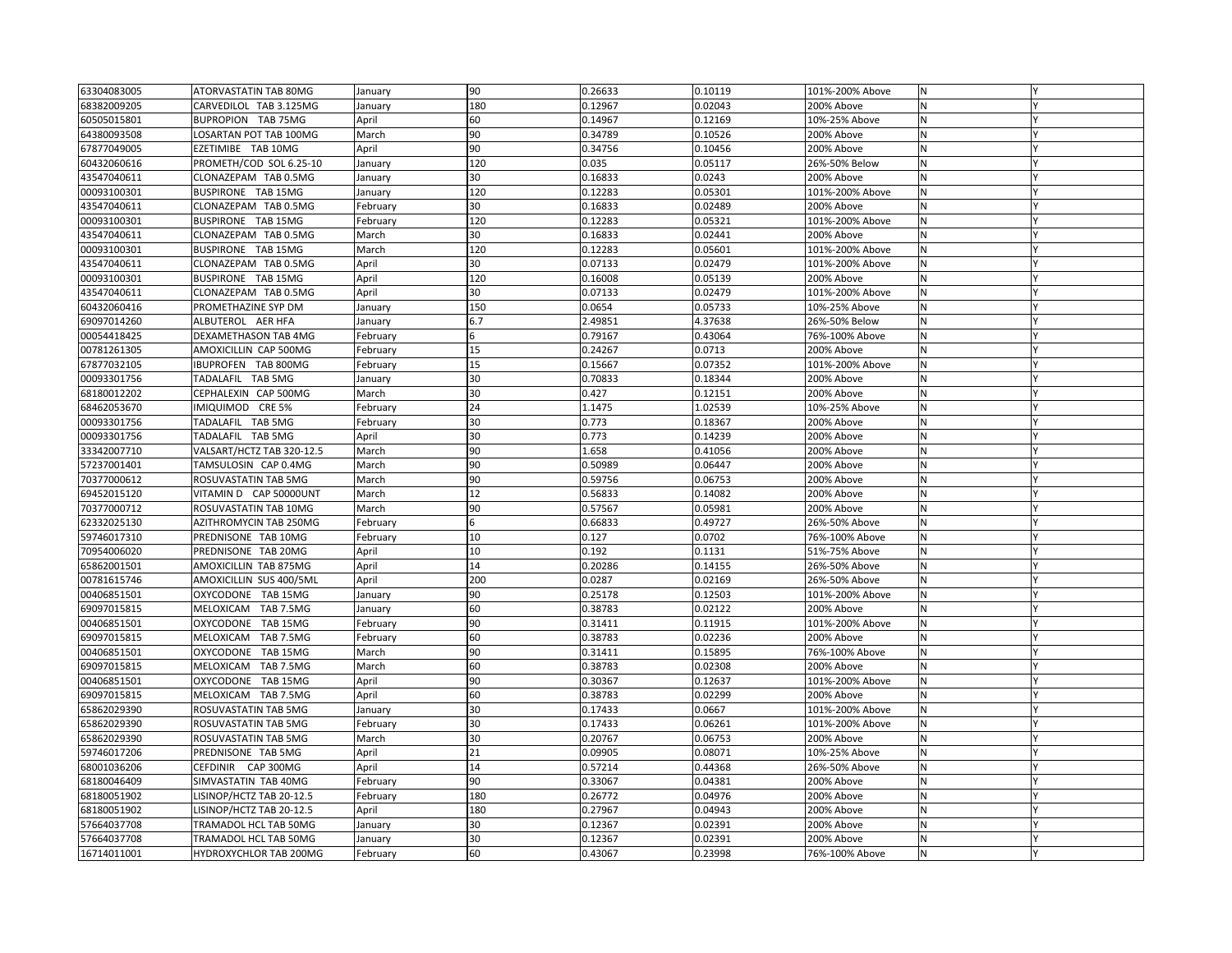| 16714011001 | HYDROXYCHLOR TAB 200MG   | March    | 60  | 0.53117 | 0.23831 | 101%-200% Above | IN.    |  |
|-------------|--------------------------|----------|-----|---------|---------|-----------------|--------|--|
| 16714011001 | HYDROXYCHLOR TAB 200MG   | April    | 60  | 0.53117 | 0.22609 | 101%-200% Above | N      |  |
| 69097081312 | GABAPENTIN CAP 100MG     | January  | 120 | 0.15483 | 0.03084 | 200% Above      |        |  |
| 70700026330 | LANSOPRAZOLE CAP 30MG DR | January  | 30  | 0.529   | 0.13305 | 200% Above      |        |  |
| 00093727298 | PIOGLITAZONE TAB 30MG    | January  | 30  | 0.571   | 0.13473 | 200% Above      | N      |  |
| 68180012202 | CEPHALEXIN CAP 500MG     | February | 30  | 0.427   | 0.1249  | 200% Above      | N      |  |
| 69097081312 | GABAPENTIN CAP 100MG     | February | 120 | 0.15483 | 0.03115 | 200% Above      | N      |  |
| 00093727298 | PIOGLITAZONE TAB 30MG    | March    | 30  | 0.571   | 0.12434 | 200% Above      |        |  |
| 70700026330 | LANSOPRAZOLE CAP 30MG DR | March    | 30  | 0.529   | 0.12249 | 200% Above      | N      |  |
| 69097081312 | GABAPENTIN CAP 100MG     | March    | 120 | 0.15483 | 0.03027 | 200% Above      | N      |  |
| 70700026330 | LANSOPRAZOLE CAP 30MG DR | January  | 90  | 0.51956 | 0.13305 | 200% Above      | N      |  |
| 00093727298 | PIOGLITAZONE TAB 30MG    | Januarv  | 90  | 0.57089 | 0.13473 | 200% Above      | N      |  |
| 00093727298 | PIOGLITAZONE TAB 30MG    | March    | 30  | 0.571   | 0.12434 | 200% Above      | N      |  |
| 70700026330 | LANSOPRAZOLE CAP 30MG DR | March    | 30  | 0.529   | 0.12249 | 200% Above      | N      |  |
| 69097081312 | GABAPENTIN CAP 100MG     | April    | 120 | 0.15483 | 0.02912 | 200% Above      | N      |  |
| 60505025203 | TIZANIDINE TAB 4MG       | February | 90  | 0.25756 | 0.05    | 200% Above      | N      |  |
| 57664047758 | METOPROL TAR TAB 50MG    | March    | 270 | 0.19863 | 0.02252 | 200% Above      | N      |  |
| 70377000415 | SIMVASTATIN TAB 40MG     | March    | 90  | 0.457   | 0.04431 | 200% Above      | N      |  |
| 70377000415 | SIMVASTATIN TAB 40MG     | April    | 90  | 0.457   | 0.04246 | 200% Above      | N      |  |
| 70377000415 | SIMVASTATIN TAB 40MG     | April    | 90  | 0.457   | 0.04246 | 200% Above      |        |  |
| 51672139500 | TRETINOIN CRE 0.1%       | January  | 20  | 2.36    | 2.7019  | 10%-25% Below   |        |  |
| 67877019810 | AMLODIPINE TAB 5MG       | February | 30  | 0.25133 | 0.01181 | 200% Above      | N      |  |
| 31722071390 | PANTOPRAZOLE TAB 40MG    | January  | 90  | 0.23178 | 0.05946 | 200% Above      | N      |  |
| 68180098103 | LISINOPRIL TAB 20MG      | February | 90  | 0.31956 | 0.02701 | 200% Above      | N      |  |
| 67877019805 | AMLODIPINE TAB 5MG       | February | 90  | 0.32978 | 0.01181 | 200% Above      |        |  |
| 65862056090 | PANTOPRAZOLE TAB 40MG    | April    | 90  | 0.30444 | 0.06073 | 200% Above      | N      |  |
| 67877019805 | AMLODIPINE TAB 5MG       | March    | 30  | 0.32967 | 0.01104 | 200% Above      | N      |  |
| 67877019805 | AMLODIPINE TAB 5MG       | March    | 30  | 0.32967 | 0.01104 | 200% Above      | N      |  |
| 67877019805 | AMLODIPINE TAB 5MG       | April    | 30  | 0.33033 | 0.01084 | 200% Above      | N      |  |
| 00093645156 | ESOMEPRA MAG CAP 40MG DR | April    | 30  | 0.56267 | 0.19362 | 101%-200% Above | N      |  |
| 61442012710 | MELOXICAM TAB 15MG       | April    | 90  | 0.114   | 0.0242  | 200% Above      | N      |  |
| 42195055014 | CIPROFLOXACN SOL 0.2%    | January  | 14  | 7.71643 | 6.70728 | 10%-25% Above   | N      |  |
| 57237003105 | AMOXICILLIN CAP 500MG    | January  | 20  | 0.2425  | 0.06963 | 200% Above      | N      |  |
| 45802012801 | CLINDAMYCIN LOT 1%       | March    | 60  | 0.92867 | 0.74671 | 10%-25% Above   | N      |  |
| 45802012801 | CLINDAMYCIN LOT 1%       | March    | 60  | 0.92867 | 0.74671 | 10%-25% Above   | N      |  |
| 00555902658 | JUNEL FE TAB 1/20        | January  | 112 | 0.38545 | 0.2289  | 51%-75% Above   | N      |  |
| 43547035411 | LISINOPRIL TAB 20MG      | January  | 30  | 0.24333 | 0.02602 | 200% Above      | N      |  |
| 69238183107 | LEVOTHYROXIN TAB 50MCG   | January  | 30  | 0.251   | 0.14196 | 76%-100% Above  | N      |  |
| 69097012815 | AMLODIPINE TAB 10MG      | January  | 30  | 0.26433 | 0.01589 | 200% Above      | N      |  |
| 29300035005 | ALLOPURINOL TAB 300MG    | February | 30  | 0.25567 | 0.08347 | 200% Above      | N      |  |
| 43547035411 | LISINOPRIL TAB 20MG      | February | 30  | 0.319   | 0.02701 | 200% Above      | N      |  |
| 69238183107 | LEVOTHYROXIN TAB 50MCG   | February | 30  | 0.31133 | 0.15269 | 101%-200% Above | N      |  |
| 69097012815 | AMLODIPINE TAB 10MG      | February | 30  | 0.34567 | 0.01775 | 200% Above      | N      |  |
| 43547035411 | LISINOPRIL TAB 20MG      | March    | 30  | 0.32133 | 0.02633 | 200% Above      | N      |  |
| 69238183107 | LEVOTHYROXIN TAB 50MCG   | March    | 30  | 0.30867 | 0.14288 | 101%-200% Above | N      |  |
| 69097012815 | AMLODIPINE TAB 10MG      | March    | 30  | 0.34567 | 0.01687 | 200% Above      |        |  |
| 29300035005 | ALLOPURINOL TAB 300MG    | March    | 30  | 0.334   | 0.08312 | 200% Above      | N      |  |
| 65162077810 | BUDESONIDE CAP 3MG DR    | January  | 90  | 1.96456 | 0.98731 | 76%-100% Above  | N      |  |
| 70700026330 | LANSOPRAZOLE CAP 30MG DR | January  | 30  | 0.529   | 0.13305 | 200% Above      | N      |  |
| 65162077810 | BUDESONIDE CAP 3MG DR    | February | 90  | 1.97222 | 0.95334 | 101%-200% Above | N<br>N |  |
| 68382071119 | MESALAMINE TAB 1.2GM     | January  | 360 | 3.52731 | 3.06227 | 10%-25% Above   |        |  |
| 70700026330 | LANSOPRAZOLE CAP 30MG DR | February | 90  | 0.51956 | 0.12904 | 200% Above      | N<br>N |  |
| 68382071119 | MESALAMINE TAB 1.2GM     | April    | 360 | 2.87425 | 2.61999 | 10%-25% Above   |        |  |
| 16714098901 | ROSUVASTATIN TAB 10MG    | February | 90  | 0.33233 | 0.06154 | 200% Above      | N      |  |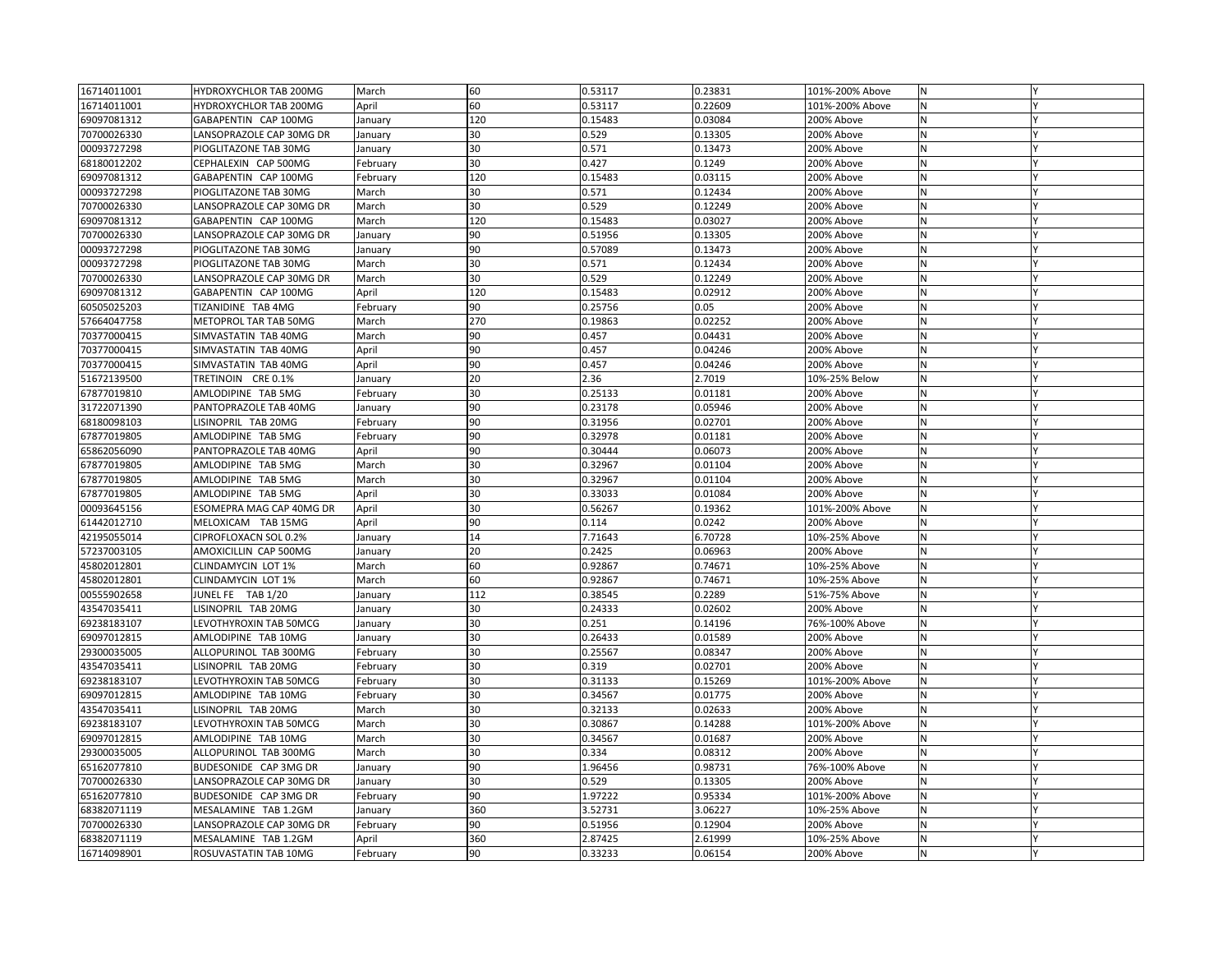| 16729013716 | CLONAZEPAM TAB 1MG       | February | 360 | 0.14875 | 0.03104 | 200% Above      | N         |  |
|-------------|--------------------------|----------|-----|---------|---------|-----------------|-----------|--|
| 00228306111 | AMPHET/DEXTR CAP 30MG ER | March    | 90  | 0.85189 | 0.61484 | 26%-50% Above   | N         |  |
| 00228306411 | AMPHET/DEXTR CAP 25MG ER | March    | 90  | 0.82433 | 0.54687 | 51%-75% Above   | N         |  |
| 59762219803 | AZITHROMYCIN TAB 250MG   | April    |     | 0.66833 | 0.45018 | 26%-50% Above   |           |  |
| 00555904358 | APRI<br>TAB              | April    | 28  | 0.42036 | 0.18506 | 101%-200% Above | N         |  |
| 27241011203 | TADALAFIL TAB 5MG        | April    | 90  | 0.22144 | 0.14239 | 51%-75% Above   | N         |  |
| 65862029490 | ROSUVASTATIN TAB 10MG    | April    | 90  | 0.34911 | 0.05983 | 200% Above      | N         |  |
| 62332020530 | AMLOD/VALSAR TAB 5-160MG | April    | 90  | 0.89967 | 0.5105  | 76%-100% Above  | N         |  |
| 62175061743 | PANTOPRAZOLE TAB 40MG    | April    | 90  | 0.30444 | 0.06073 | 200% Above      | N         |  |
| 67877054360 | CEFDINIR CAP 300MG       | January  | 20  | 0.982   | 0.4633  | 101%-200% Above | N         |  |
| 59746000204 | METHYLPRED TAB 8MG       | January  | 15  | 1.44867 | 0.95707 | 51%-75% Above   | Ν         |  |
| 69097015907 | MELOXICAM TAB 15MG       | January  | 30  | 0.44233 | 0.02316 | 200% Above      | N         |  |
| 45802006601 | AZEL/FLUTIC SPR 137-50   | January  | 23  | 5.31435 | 4.48111 | 10%-25% Above   | N         |  |
| 59651000305 | OMEPRAZOLE CAP 40MG      | January  | 30  | 0.516   | 0.06362 | 200% Above      | N         |  |
| 69097015907 | MELOXICAM TAB 15MG       | February | 30  | 0.44233 | 0.02424 | 200% Above      | N         |  |
| 45802006601 | AZEL/FLUTIC SPR 137-50   | February | 23  | 6.53957 | 4.13934 | 51%-75% Above   | N         |  |
| 68180016011 | AZITHROMYCIN TAB 250MG   | April    |     | 1.66833 | 0.45018 | 200% Above      |           |  |
| 59651000305 | OMEPRAZOLE CAP 40MG      | February | 90  | 0.51589 | 0.06206 | 200% Above      | N         |  |
| 00093727098 | PRAVASTATIN TAB 80MG     | April    | 90  | 0.62811 | 0.14622 | 200% Above      | N         |  |
| 00143992801 | CIPROFLOXACN TAB 500MG   | January  | 28  | 0.17714 | 0.14617 | 10%-25% Above   | N         |  |
| 00378064205 | PREDNISONE TAB 20MG      | February | 10  | 0.182   | 0.10952 | 51%-75% Above   |           |  |
| 67877054360 | CAP 300MG<br>CEFDINIR    | February | 20  | 0.983   | 0.45448 | 101%-200% Above | N         |  |
| 68180016011 | AZITHROMYCIN TAB 250MG   | February |     | 1.54667 | 0.49727 | 200% Above      | N         |  |
| 42571012290 | LEVOCETIRIZI TAB 5MG     | February | 14  | 0.46214 | 0.07072 | 200% Above      | N         |  |
| 49483060450 | BUPROFEN TAB 800MG       | March    | 15  | 0.21267 | 0.07481 | 101%-200% Above | N         |  |
| 62332049241 | TIZANIDINE CAP 4MG       | March    | 30  | 1.04733 | 0.15367 | 200% Above      | N         |  |
| 76385011250 | CARVEDILOL TAB 12.5MG    | January  | 180 | 0.21183 | 0.02304 | 200% Above      | N         |  |
| 00378064205 | PREDNISONE TAB 20MG      | April    | 14  | 0.16643 | 0.1131  | 26%-50% Above   | ${\sf N}$ |  |
| 00555088602 | ESTRADIOL TAB 1MG        | April    | 30  | 0.20933 | 0.08862 | 101%-200% Above | N         |  |
| 70377000415 | SIMVASTATIN TAB 40MG     | February | 90  | 0.43811 | 0.04381 | 200% Above      | N         |  |
| 00378180510 | LEVOTHYROXIN TAB 75MCG   | April    | 30  | 0.269   | 0.14761 | 76%-100% Above  | N         |  |
| 76385011250 | CARVEDILOL TAB 12.5MG    | April    | 180 | 0.21183 | 0.02368 | 200% Above      | N         |  |
| 00054004544 | IPRATROPIUM SPR 0.03%    | April    | 90  | 1.511   | 0.77916 | 76%-100% Above  | N         |  |
| 47781030301 | NITROFURANTN CAP 100MG   | March    | 10  | 1.21    | 0.48495 | 101%-200% Above | N         |  |
| 31722070290 | LOSARTAN POT TAB 100MG   | February | 90  | 0.57222 | 0.09644 | 200% Above      | N         |  |
| 60505082901 | FLUTICASONE SPR 50MCG    | March    | 16  | 0.6325  | 0.27037 | 101%-200% Above | N         |  |
| 68180031902 | BUPROPN HCL TAB 150MG XL | April    | 30  | 0.52267 | 0.13587 | 200% Above      | N         |  |
| 51672400101 | NORTRIPTYLIN CAP 10MG    | April    | 60  | 0.093   | 0.07199 | 26%-50% Above   |           |  |
| 65862050320 | AMOX/K CLAV TAB 875-125  | February | 20  | 0.7215  | 0.35493 | 101%-200% Above | N         |  |
| 45802006436 | TRIAMCINOLON CRE 0.1%    | February | 80  | 0.07388 | 0.05385 | 26%-50% Above   | N         |  |
| 45802006436 | TRIAMCINOLON CRE 0.1%    | April    | 80  | 0.07538 | 0.05066 | 26%-50% Above   | N         |  |
| 62332004890 | LOSARTAN/HCT TAB 50-12.5 | February | 90  | 0.74522 | 0.15986 | 200% Above      | N         |  |
| 27808015503 | ROSUVASTATIN TAB 5MG     | February | 30  | 0.277   | 0.06261 | 200% Above      | N         |  |
| 27241011703 | FENOFIBRATE TAB 160MG    | February | 30  | 0.322   | 0.15913 | 101%-200% Above | N         |  |
| 68180098003 | LISINOPRIL TAB 10MG      | February | 30  | 0.25433 | 0.01891 | 200% Above      | N         |  |
| 23155010410 | METFORMIN TAB 1000MG     | February | 60  | 0.045   | 0.02622 | 51%-75% Above   | N         |  |
| 00527328243 | LEVOTHYROXIN TAB 75MCG   | February | 30  | 0.33867 | 0.15831 | 101%-200% Above | N         |  |
| 69452015120 | VITAMIN D CAP 50000UNT   | March    | 12  | 0.54    | 0.14082 | 200% Above      | N         |  |
| 27808015503 | ROSUVASTATIN TAB 5MG     | March    | 90  | 0.36056 | 0.06753 | 200% Above      | N         |  |
| 27241011703 | FENOFIBRATE TAB 160MG    | March    | 90  | 0.38389 | 0.1612  | 101%-200% Above | N         |  |
| 68180098003 | LISINOPRIL TAB 10MG      | March    | 90  | 0.33256 | 0.01914 | 200% Above      |           |  |
| 23155010410 | METFORMIN TAB 1000MG     | March    | 180 | 0.045   | 0.02625 | 51%-75% Above   | N         |  |
| 00527328243 | LEVOTHYROXIN TAB 75MCG   | March    | 90  | 0.34122 | 0.15545 | 101%-200% Above | N         |  |
| 68180067801 | OSELTAMIVIR SUS 6MG/ML   | February | 120 | 0.703   | 0.52477 | 26%-50% Above   | N         |  |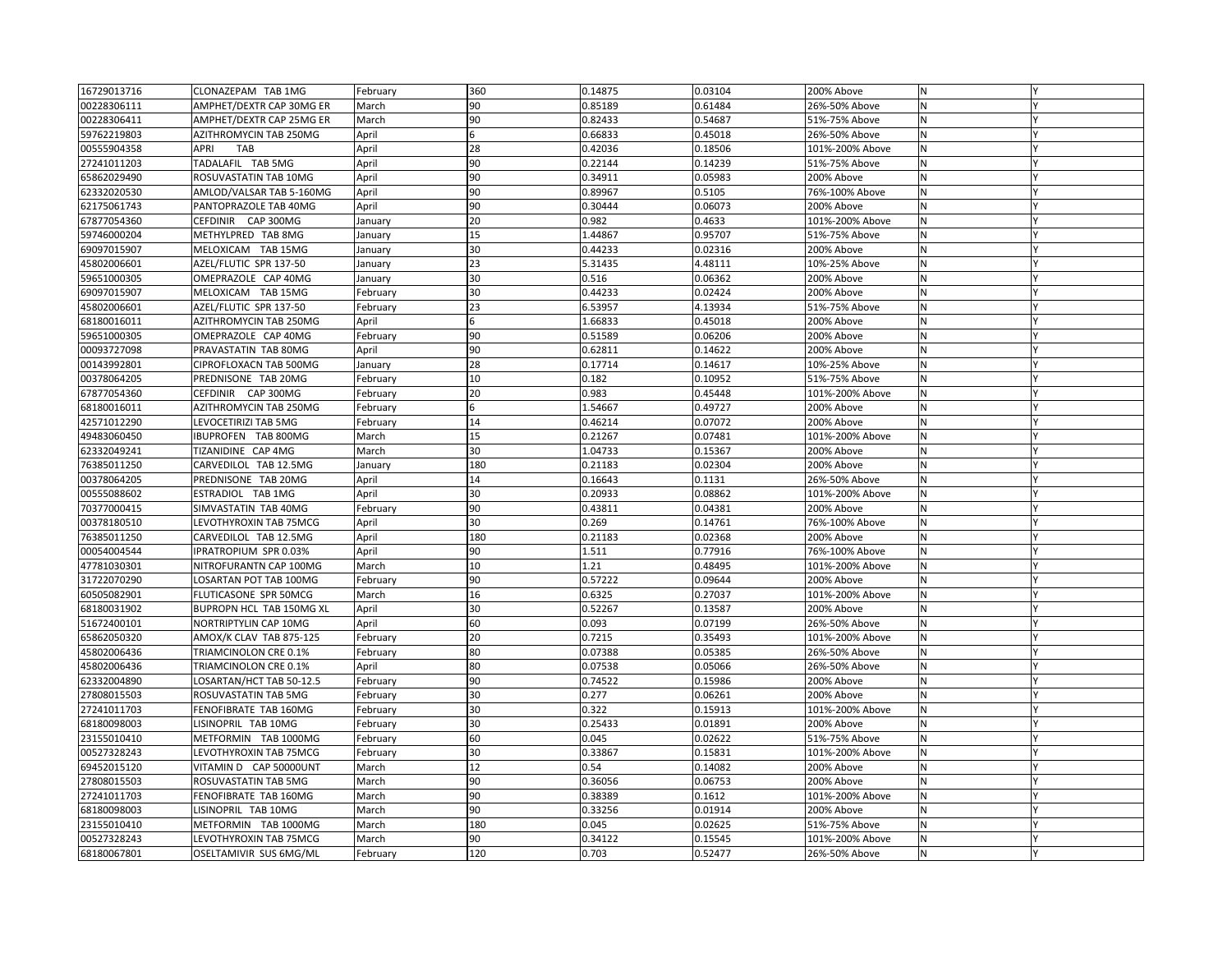| 00093681673 | BUDESONIDE SUS 0.5MG/2       | March    | 120 | 1.66725 | 0.57313 | 101%-200% Above | N |  |
|-------------|------------------------------|----------|-----|---------|---------|-----------------|---|--|
| 16729022701 | SPIRONOLACT TAB 100MG        | January  | 30  | 0.554   | 0.20478 | 101%-200% Above | N |  |
| 16729022701 | SPIRONOLACT TAB 100MG        | February | 30  | 0.554   | 0.19812 | 101%-200% Above | N |  |
| 16571041250 | CIPROFLOXACN TAB 500MG       | March    | 14  | 0.60429 | 0.13565 | 200% Above      | N |  |
| 70954006020 | PREDNISONE TAB 20MG          | March    | 10  | 0.192   | 0.11229 | 51%-75% Above   | N |  |
| 16729022701 | SPIRONOLACT TAB 100MG        | March    | 30  | 0.65367 | 0.2048  | 200% Above      | N |  |
| 63646001004 | KETOCONAZOLE SHA 2%          | April    | 120 | 0.14742 | 0.09434 | 51%-75% Above   | N |  |
| 68382005105 | MELOXICAM TAB 15MG           | March    | 90  | 0.08333 | 0.02416 | 200% Above      | N |  |
| 68382005105 | MELOXICAM<br>TAB 15MG        | March    | 90  | 0.08333 | 0.02416 | 200% Above      | N |  |
| 13668000805 | ZOLPIDEM<br>TAB 10MG         | April    | 90  | 0.57589 | 0.02909 | 200% Above      | N |  |
| 16729022701 | SPIRONOLACT TAB 100MG        | April    | 90  | 0.64567 | 0.19248 | 200% Above      | N |  |
| 50742061710 | METOPROL SUC TAB 100MG ER    | January  | 90  | 0.55222 | 0.13368 | 200% Above      | N |  |
| 65862035790 | CLOPIDOGREL TAB 75MG         | January  | 90  | 0.438   | 0.06516 | 200% Above      | N |  |
| 50742061801 | METOPROL SUC TAB 200MG ER    | February | 90  | 0.91011 | 0.25206 | 200% Above      | N |  |
| 50742061801 | METOPROL SUC TAB 200MG ER    | February | 90  | 0.91011 | 0.25206 | 200% Above      | N |  |
| 68180072103 | AMLODIPINE TAB 10MG          | February | 90  | 0.57044 | 0.01775 | 200% Above      | N |  |
| 70010049110 | METFORMIN TAB 500MG ER       | March    | 180 | 0.22317 | 0.03646 | 200% Above      | N |  |
| 68382065105 | ISOSORB MONO TAB 60MG ER     | March    | 90  | 0.458   | 0.12753 | 200% Above      | N |  |
| 70377002911 | <b>ATORVASTATIN TAB 40MG</b> | March    | 90  | 0.57311 | 0.063   | 200% Above      | N |  |
| 65862035790 | CLOPIDOGREL TAB 75MG         | April    | 90  | 0.45644 | 0.0639  | 200% Above      | N |  |
| 65162027250 | SMZ/TMP DS TAB 800-160       | January  |     | 0.40667 | 0.06116 | 200% Above      |   |  |
| 55111014512 | FLUCONAZOLE TAB 150MG        | February |     | 3.18    | 0.68352 | 200% Above      | N |  |
| 42571016142 | AMOX/K CLAV TAB 500-125      | February | 20  | 0.673   | 0.31449 | 101%-200% Above | Ν |  |
| 61314064610 | NEO/POLY/HC SOL 1% OTIC      | February | 10  | 7.123   | 5.72837 | 10%-25% Above   | N |  |
| 65862014836 | SUMATRIPTAN TAB 100MG        | January  |     | 1.26667 | 0.55636 | 101%-200% Above | N |  |
| 65162037110 | OXYBUTYNIN TAB 5MG ER        | February | 30  | 0.576   | 0.15404 | 200% Above      | N |  |
| 65862014836 | SUMATRIPTAN TAB 100MG        | February | q   | 1.57333 | 0.54221 | 101%-200% Above | N |  |
| 65162037110 | OXYBUTYNIN TAB 5MG ER        | March    | 30  | 0.70333 | 0.15279 | 200% Above      | N |  |
| 65862014836 | SUMATRIPTAN TAB 100MG        | March    | q   | 1.57333 | 0.54919 | 101%-200% Above | N |  |
| 60432060416 | PROMETHAZINE SYP DM          | April    | 120 | 0.06933 | 0.06124 | 10%-25% Above   | N |  |
| 00121077516 | GG/CODEINE SOL 100-10/5      | April    | 150 | 0.0128  | 0.02872 | 51%-75% Below   | N |  |
| 59746017509 | PREDNISONE TAB 20MG          | April    |     | 0.406   | 0.1131  | 200% Above      |   |  |
| 68180071160 | <b>CEFDINIR</b><br>CAP 300MG | April    | 20  | 1.093   | 0.44368 | 101%-200% Above | N |  |
| 42806054701 | VITAMIN D CAP 1.25MG         | February | 12  | 1.12333 | 0.14239 | 200% Above      | N |  |
| 00487950125 | ALBUTEROL NEB 0.083%         | April    | 75  | 0.13    | 0.04085 | 200% Above      | N |  |
| 65862014836 | SUMATRIPTAN TAB 100MG        | April    | q   | 1.55444 | 0.52473 | 101%-200% Above | N |  |
| 68180096301 | ALBUTEROL AER HFA            | April    | 8.5 | 5.20471 | 3.05917 | 51%-75% Above   | N |  |
| 65862014836 | SUMATRIPTAN TAB 100MG        | April    | Q   | 1.55444 | 0.52473 | 101%-200% Above | N |  |
| 43386009660 | CLOBETASOL OIN 0.05%         | February | 15  | 0.76333 | 0.41897 | 76%-100% Above  | N |  |
| 68180098103 | LISINOPRIL TAB 20MG          | February | 30  | 0.493   | 0.02701 | 200% Above      |   |  |
| 50742061510 | METOPROL SUC TAB 25MG ER     | February | 30  | 0.41967 | 0.08955 | 200% Above      | N |  |
| 68180098103 | LISINOPRIL TAB 20MG          | March    | 90  | 0.32889 | 0.02633 | 200% Above      | N |  |
| 50742061510 | METOPROL SUC TAB 25MG ER     | March    | 90  | 0.272   | 0.08799 | 200% Above      | N |  |
| 68180046403 | SIMVASTATIN TAB 40MG         | January  | 90  | 0.48522 | 0.04339 | 200% Above      | N |  |
| 50383070016 | FLUTICASONE SPR 50MCG        | April    | 16  | 0.5     | 0.27527 | 76%-100% Above  | N |  |
| 43547035611 | LISINOPRIL TAB 40MG          | March    | 90  | 0.56856 | 0.04778 | 200% Above      |   |  |
| 68180046403 | SIMVASTATIN TAB 40MG         | April    | 90  | 0.55144 | 0.04246 | 200% Above      | N |  |
| 29300039810 | AMLODIPINE TAB 10MG          | February | 90  | 0.00011 | 0.01775 | 76%-100% Below  | Ν |  |
| 72205000530 | ROSUVASTATIN TAB 40MG        | February | 90  | 0.26656 | 0.13036 | 101%-200% Above | N |  |
| 00115551110 | FENOFIBRATE TAB 54MG         | January  | 30  | 0.12167 | 0.14575 | 10%-25% Below   | N |  |
| 68462043730 | OLMESA MEDOX TAB 20MG        | January  | 30  | 0.26033 | 0.10697 | 101%-200% Above | N |  |
| 53489011802 | DOXYCYCL HYC CAP 50MG        | January  | 30  | 0.22533 | 0.25002 | 10%-25% Below   | N |  |
| 42385090410 | METFORMIN TAB 500MG          | January  | 30  | 0.02067 | 0.01596 | 26%-50% Above   | N |  |
| 67877019805 | AMLODIPINE TAB 5MG           | January  | 30  | 0.25133 | 0.01116 | 200% Above      | N |  |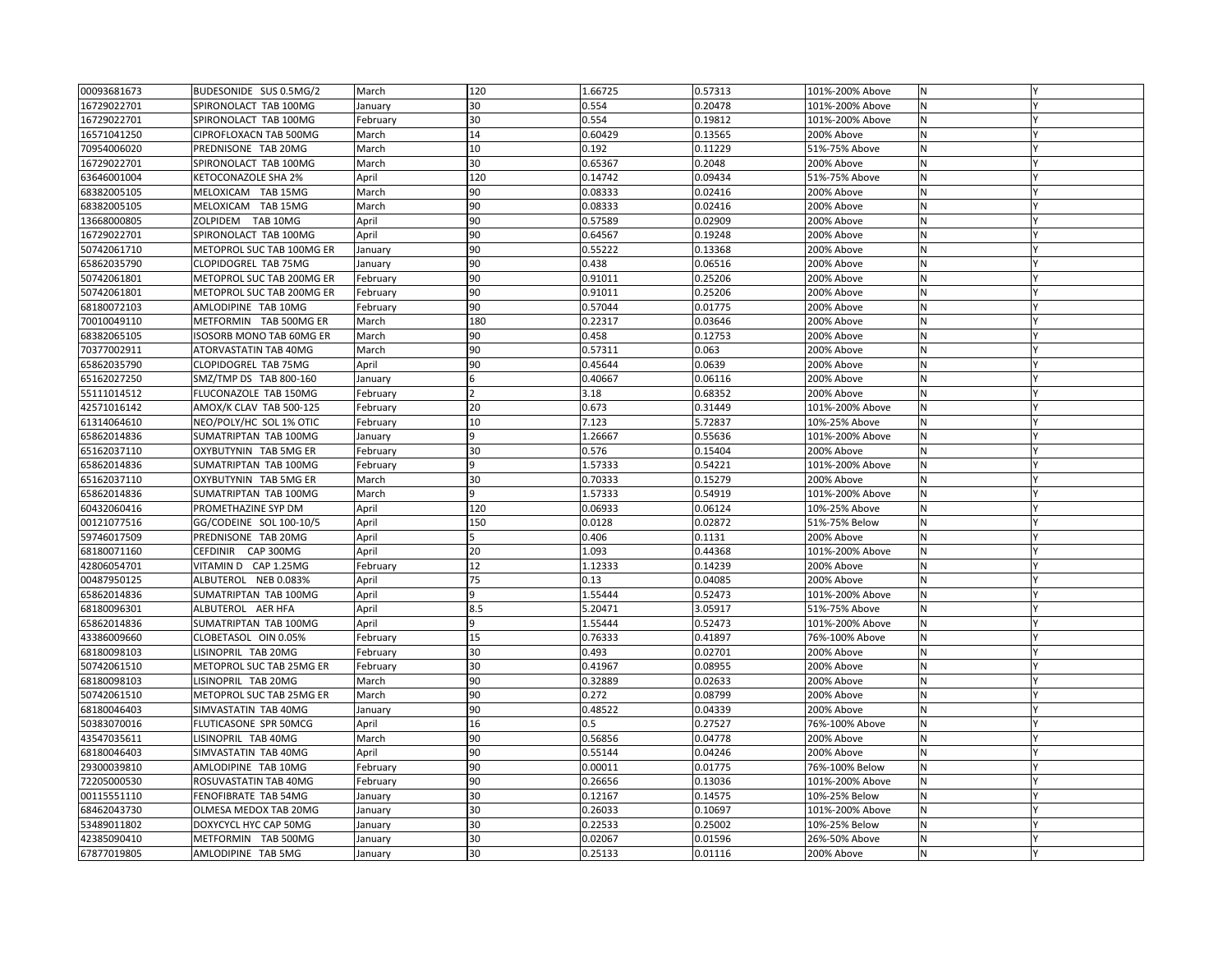| 62756001640 | TESTOST CYP INJ 200MG/ML        | January  | 10  | 8.69    | 3.00105 | 101%-200% Above | IN. |  |
|-------------|---------------------------------|----------|-----|---------|---------|-----------------|-----|--|
| 00115551110 | FENOFIBRATE TAB 54MG            | February | 30  | 0.30867 | 0.12366 | 101%-200% Above | N   |  |
| 53489011802 | DOXYCYCL HYC CAP 50MG           | February | 30  | 0.26167 | 0.21305 | 10%-25% Above   | N   |  |
| 42385090410 | METFORMIN TAB 500MG             | February | 30  | 0.02067 | 0.01674 | 10%-25% Above   |     |  |
| 67877019805 | AMLODIPINE TAB 5MG              | March    | 30  | 0.32967 | 0.01104 | 200% Above      | N   |  |
| 00115551110 | FENOFIBRATE TAB 54MG            | March    | 30  | 0.324   | 0.1459  | 101%-200% Above |     |  |
| 42385090410 | METFORMIN TAB 500MG             | March    | 30  | 0.02067 | 0.01696 | 10%-25% Above   | N   |  |
| 16714004211 | ALLOPURINOL TAB 300MG           | February | 90  | 0.25556 | 0.08347 | 200% Above      |     |  |
| 68462043730 | OLMESA MEDOX TAB 20MG           | April    | 30  | 0.34133 | 0.10749 | 200% Above      | N   |  |
| 67877019805 | AMLODIPINE TAB 5MG              | April    | 30  | 0.33033 | 0.01084 | 200% Above      | N   |  |
| 62756001640 | TESTOST CYP INJ 200MG/ML        | April    | 10  | 8.69    | 3.31792 | 101%-200% Above | N   |  |
| 42385090410 | METFORMIN TAB 500MG             | April    | 30  | 0.02067 | 0.01651 | 10%-25% Above   | N   |  |
| 57237001401 | TAMSULOSIN CAP 0.4MG            | February | 30  | 0.51    | 0.06298 | 200% Above      | N   |  |
| 68180098103 | LISINOPRIL TAB 20MG             | February | 90  | 0.48211 | 0.02701 | 200% Above      | N   |  |
| 59651000305 | OMEPRAZOLE CAP 40MG             | March    | 90  | 0.51589 | 0.05959 | 200% Above      | N   |  |
| 68180098103 | LISINOPRIL TAB 20MG             | April    | 90  | 0.29967 | 0.02587 | 200% Above      | N   |  |
| 57237001401 | TAMSULOSIN CAP 0.4MG            | April    | 90  | 0.50989 | 0.06094 | 200% Above      | N   |  |
| 00378580793 | VALSARTAN TAB 40MG              | January  | 180 | 0.50578 | 0.22974 | 101%-200% Above | N   |  |
| 00093720298 | PRAVASTATIN TAB 40MG            | January  | 90  | 0.46022 | 0.08829 | 200% Above      | N   |  |
| 00093720298 | PRAVASTATIN TAB 40MG            | April    | 90  | 0.476   | 0.08777 | 200% Above      | N   |  |
| 00093720298 | PRAVASTATIN TAB 40MG            | April    | 90  | 0.476   | 0.08777 | 200% Above      | N   |  |
| 00378580793 | VALSARTAN TAB 40MG              | April    | 180 | 0.84878 | 0.1853  | 200% Above      | N   |  |
| 00406123601 | DIPHEN/ATROP TAB 2.5MG          | January  | 16  | 0.42    | 0.19606 | 101%-200% Above | N   |  |
| 68382091634 | METHYLPRED TAB 4MG              | January  | 21  | 0.75333 | 0.18274 | 200% Above      | N   |  |
| 00378363205 | CARVEDILOL TAB 6.25MG           | January  | 60  | 0.23567 | 0.02148 | 200% Above      | N   |  |
| 00781107710 | ALPRAZOLAM TAB 0.5MG            | January  | 60  | 0.203   | 0.02263 | 200% Above      | N   |  |
| 00781107710 | ALPRAZOLAM TAB 0.5MG            | February | 60  | 0.25983 | 0.02204 | 200% Above      | N   |  |
| 67877054360 | CEFDINIR CAP 300MG              | March    | 20  | 1.1955  | 0.46443 | 101%-200% Above | N   |  |
| 00378395205 | ATORVASTATIN TAB 40MG           | January  | 90  | 0.48511 | 0.06028 | 200% Above      | N   |  |
| 68180037603 | LOSARTAN POT TAB 25MG           | January  | 90  | 0.45344 | 0.05416 | 200% Above      | N   |  |
| 13668010401 | <b>ISOSORB MONO TAB 30MG ER</b> | January  | 90  | 0.46522 | 0.0944  | 200% Above      | N   |  |
| 55111019605 | CLOPIDOGREL TAB 75MG            | January  | 90  | 0.48511 | 0.06516 | 200% Above      | N   |  |
| 00781107710 | ALPRAZOLAM TAB 0.5MG            | March    | 60  | 0.25983 | 0.0228  | 200% Above      | N   |  |
| 27808003502 | HYDROCO/APAP TAB 5-325MG        | March    | 60  | 0.39217 | 0.09602 | 200% Above      | N   |  |
| 00143993905 | AMOXICILLIN CAP 500MG           | April    | 21  | 0.25    | 0.06966 | 200% Above      | N   |  |
| 00781107710 | ALPRAZOLAM TAB 0.5MG            | April    | 60  | 0.2455  | 0.02228 | 200% Above      | N   |  |
| 00378363205 | CARVEDILOL TAB 6.25MG           | March    | 180 | 0.26861 | 0.02069 | 200% Above      | N   |  |
| 67877056305 | METFORMIN TAB 1000MG            | March    | 180 | 0.28278 | 0.02625 | 200% Above      | N   |  |
| 69097015915 | MELOXICAM TAB 15MG              | March    | 90  | 0.55611 | 0.02416 | 200% Above      | N   |  |
| 62332002790 | LOSARTAN POT TAB 25MG           | April    | 90  | 0.51856 | 0.06013 | 200% Above      | N   |  |
| 00378395205 | ATORVASTATIN TAB 40MG           | April    | 90  | 0.552   | 0.0579  | 200% Above      | N   |  |
| 55111019605 | CLOPIDOGREL TAB 75MG            | April    | 90  | 0.55133 | 0.0639  | 200% Above      | N   |  |
| 13668010401 | ISOSORB MONO TAB 30MG ER        | April    | 90  | 0.49878 | 0.09361 | 200% Above      | N   |  |
| 70954005930 | PREDNISONE PAK 10MG             | January  | 21  | 0.91667 | 0.77288 | 10%-25% Above   | Ν   |  |
| 67877054360 | CEFDINIR CAP 300MG              | January  | 20  | 0.9595  | 0.4633  | 101%-200% Above |     |  |
| 57237000930 | MIRTAZAPINE TAB 30MG            | February | 90  | 0.31222 | 0.09947 | 200% Above      |     |  |
| 33342018010 | OLMESA MEDOX TAB 40MG           | March    | 90  | 0.60089 | 0.15714 | 200% Above      | N   |  |
| 33342018010 | OLMESA MEDOX TAB 40MG           | April    | 90  | 0.60089 | 0.14429 | 200% Above      | Ν   |  |
| 10370010150 | BUPROPN HCL TAB 150MG XL        | March    | 30  | 0.52267 | 0.1335  | 200% Above      | N   |  |
| 00093317431 | ALBUTEROL AER HFA               | January  | 8.5 | 2.49765 | 3.37105 | 26%-50% Below   | N   |  |
| 68382013616 | LOSARTAN POT TAB 50MG           | April    | 90  | 0.31433 | 0.06972 | 200% Above      | N   |  |
| 70700011485 | ORYNA.<br>TAB 3-0.02MG          | February | 84  | 1.25357 | 0.37046 | 200% Above      | N   |  |
| 51862086806 | MICROGESTIN TAB 1/20            | February | 21  | 0.67381 | 0.29361 | 101%-200% Above | N   |  |
| 51862086806 | MICROGESTIN TAB 1/20            | March    | 21  | 0.67381 | 0.29153 | 101%-200% Above | N   |  |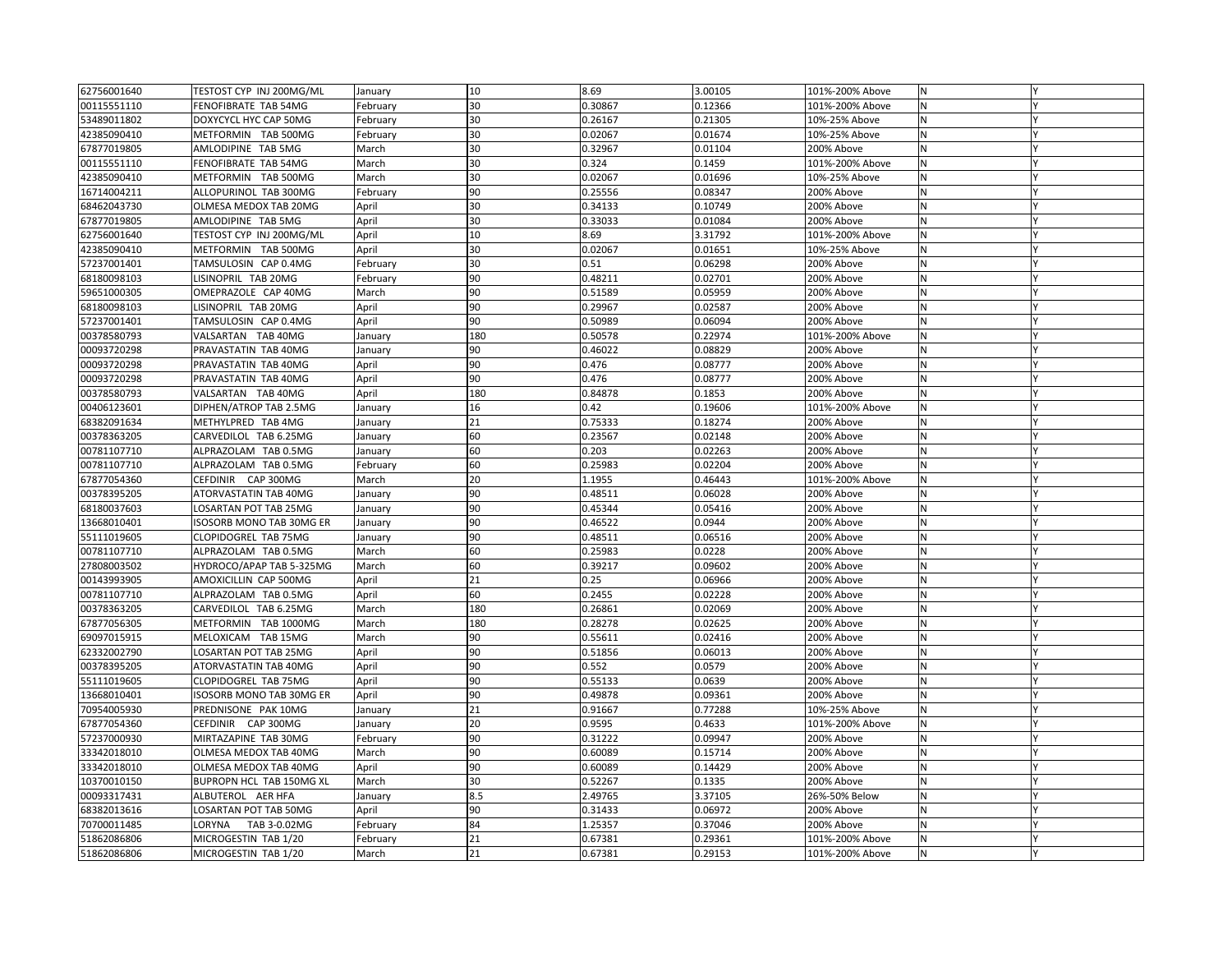| 51862086806 | MICROGESTIN TAB 1/20         | March    | 21   | 0.67381 | 0.29153 | 101%-200% Above | N |  |
|-------------|------------------------------|----------|------|---------|---------|-----------------|---|--|
| 51862086806 | MICROGESTIN TAB 1/20         | April    | 21   | 0.67381 | 0.26967 | 101%-200% Above | N |  |
| 00378728353 | NORETH/ETHIN TAB FE 1/20     | April    | 84   | 0.445   | 0.1928  | 101%-200% Above | N |  |
| 60505082901 | FLUTICASONE SPR 50MCG        | April    | 16   | 0.5     | 0.27527 | 76%-100% Above  | N |  |
| 65862086001 | FAMOTIDINE TAB 40MG          | February | 180  | 0.46678 | 0.06883 | 200% Above      | N |  |
| 00378395105 | ATORVASTATIN TAB 20MG        | February | 30   | 0.484   | 0.05515 | 200% Above      | N |  |
| 69097086907 | NADOLOL<br>TAB 80MG          | February | 90   | 3.37344 | 0.4648  | 200% Above      | N |  |
| 69097015915 | MELOXICAM TAB 15MG           | April    | 30   | 0.396   | 0.0242  | 200% Above      | N |  |
| 00378395105 | ATORVASTATIN TAB 20MG        | March    | 90   | 0.55089 | 0.0488  | 200% Above      | N |  |
| 57237007710 | ONDANSETRON TAB 4MG ODT      | January  | 20   | 0.1725  | 0.21765 | 10%-25% Below   | N |  |
| 00378047705 | DIAZEPAM TAB 10MG            | March    |      | 0.11    | 0.02633 | 200% Above      | N |  |
| 00406048410 | APAP/CODEINE TAB 300-30MG    | April    | 12   | 0.14083 | 0.10738 | 26%-50% Above   | N |  |
| 16729022516 | SPIRONOLACT TAB 25MG         | February | 60   | 0.20383 | 0.05369 | 200% Above      | N |  |
| 16729022516 | SPIRONOLACT TAB 25MG         | April    | 60   | 0.26517 | 0.05187 | 200% Above      | N |  |
| 68180090273 | DROSPIR/ETHI TAB 3-0.03MG    | March    | 84   | 0.60369 | 0.2455  | 101%-200% Above | N |  |
| 31722063231 | OSELTAMIVIR CAP 75MG         | March    | 10   | 4.325   | 1.29695 | 200% Above      | N |  |
| 57237000511 | FLUCONAZOLE TAB 150MG        | March    |      | 5.45    | 0.74933 | 200% Above      |   |  |
| 00591544310 | PREDNISONE TAB 20MG          | March    | 10   | 0.187   | 0.11229 | 51%-75% Above   | N |  |
| 10702002701 | PHENTERMINE CAP 30MG         | March    | 30   | 0.352   | 0.12981 | 101%-200% Above | N |  |
| 68462015813 | ONDANSETRON TAB 8MG ODT      | April    | 45   | 0.71356 | 0.24769 | 101%-200% Above | N |  |
| 10702000350 | PROMETHAZINE TAB 25MG        | April    | 15   | 0.29733 | 0.0546  | 200% Above      | N |  |
| 68180098003 | LISINOPRIL TAB 10MG          | January  | 30   | 0.35233 | 0.01956 | 200% Above      | N |  |
| 62756014301 | METFORMIN TAB 750MG ER       | January  | 30   | 0.31133 | 0.08035 | 200% Above      | N |  |
| 00378395105 | ATORVASTATIN TAB 20MG        | January  | 30   | 0.484   | 0.04616 | 200% Above      | N |  |
| 62756014301 | METFORMIN TAB 750MG ER       | February | 30   | 0.34967 | 0.08617 | 200% Above      | N |  |
| 43547035311 | LISINOPRIL TAB 10MG          | February | 30   | 0.36033 | 0.01891 | 200% Above      | N |  |
| 00378395105 | ATORVASTATIN TAB 20MG        | February | 30   | 0.551   | 0.05515 | 200% Above      | N |  |
| 00378395105 | ATORVASTATIN TAB 20MG        | March    | 30   | 0.551   | 0.0488  | 200% Above      | N |  |
| 62756014301 | METFORMIN TAB 750MG ER       | March    | 30   | 0.34967 | 0.09354 | 200% Above      | N |  |
| 43547035311 | LISINOPRIL TAB 10MG          | March    | 30   | 0.36933 | 0.01914 | 200% Above      | N |  |
| 00378395105 | ATORVASTATIN TAB 20MG        | April    | 30   | 0.534   | 0.04642 | 200% Above      | N |  |
| 10572030201 | PEG-3350/KCL SOL /SODIUM     | February | 4000 | 0.00424 | 0.00794 | 26%-50% Below   | N |  |
| 51991070510 | ALPRAZOLAM TAB 0.5MG         | February | 10   | 0.071   | 0.02204 | 200% Above      | N |  |
| 43547039910 | CYCLOBENZAPR TAB 5MG         | February | 30   | 0.211   | 0.02853 | 200% Above      | N |  |
| 68382005105 | MELOXICAM TAB 15MG           | February | 30   | 0.25    | 0.02424 | 200% Above      | N |  |
| 16571020111 | DICLOFENAC TAB 75MG DR       | February | 30   | 0.17933 | 0.09829 | 76%-100% Above  | N |  |
| 70436015542 | PROMETHAZINE SOL DM          | March    | 60   | 0.06533 | 0.05643 | 10%-25% Above   |   |  |
| 51224002218 | AZITHROMYCIN TAB 250MG       | March    |      | 0.66833 | 0.48506 | 26%-50% Above   | N |  |
| 68382009101 | BENZONATATE CAP 200MG        | March    | 21   | 0.16905 | 0.14345 | 10%-25% Above   | N |  |
| 51991070510 | ALPRAZOLAM TAB 0.5MG         | April    | 10   | 0.071   | 0.02228 | 200% Above      | N |  |
| 59651021430 | AZELASTINE SPR 0.1%          | March    | 30   | 0.484   | 0.27761 | 51%-75% Above   | N |  |
| 60505082901 | FLUTICASONE SPR 50MCG        | March    | 16   | 0.6325  | 0.27037 | 101%-200% Above | N |  |
| 16571020111 | DICLOFENAC TAB 75MG DR       | April    | 60   | 0.12467 | 0.09718 | 26%-50% Above   | N |  |
| 68001024617 | ONDANSETRON TAB 4MG ODT      | March    | 12   | 0.21667 | 0.24125 | 10%-25% Below   | N |  |
| 16571066101 | MECLIZINE TAB 25MG           | March    | 30   | 0.14667 | 0.11433 | 26%-50% Above   | N |  |
| 00093720210 | PRAVASTATIN TAB 40MG         | January  | 90   | 0.42078 | 0.08829 | 200% Above      | N |  |
| 31722070190 | <b>LOSARTAN POT TAB 50MG</b> | March    | 90   | 0.26667 | 0.07314 | 200% Above      | N |  |
| 57237001930 | DULOXETINE CAP 60MG          | April    | 90   | 0.42222 | 0.11666 | 200% Above      | N |  |
| 13668009190 | PRAMIPEXOLE TAB 0.125MG      | April    | 90   | 0.12911 | 0.0563  | 101%-200% Above | N |  |
| 69367026701 | WESTAB PLUS TAB 27-1MG       | January  | 30   | 0.606   | 0.11226 | 200% Above      | N |  |
| 57237000511 | FLUCONAZOLE TAB 150MG        | March    |      | 5.45    | 0.74933 | 200% Above      | N |  |
| 68180035103 | SERTRALINE TAB 25MG          | January  | 90   | 0.43289 | 0.05334 | 200% Above      | N |  |
| 68001039708 | FAMOTIDINE TAB 20MG          | March    | 60   | 0.21817 | 0.03262 | 200% Above      | N |  |
| 68001039708 | <b>FAMOTIDINE TAB 20MG</b>   | April    | 60   | 0.22    | 0.03335 | 200% Above      | N |  |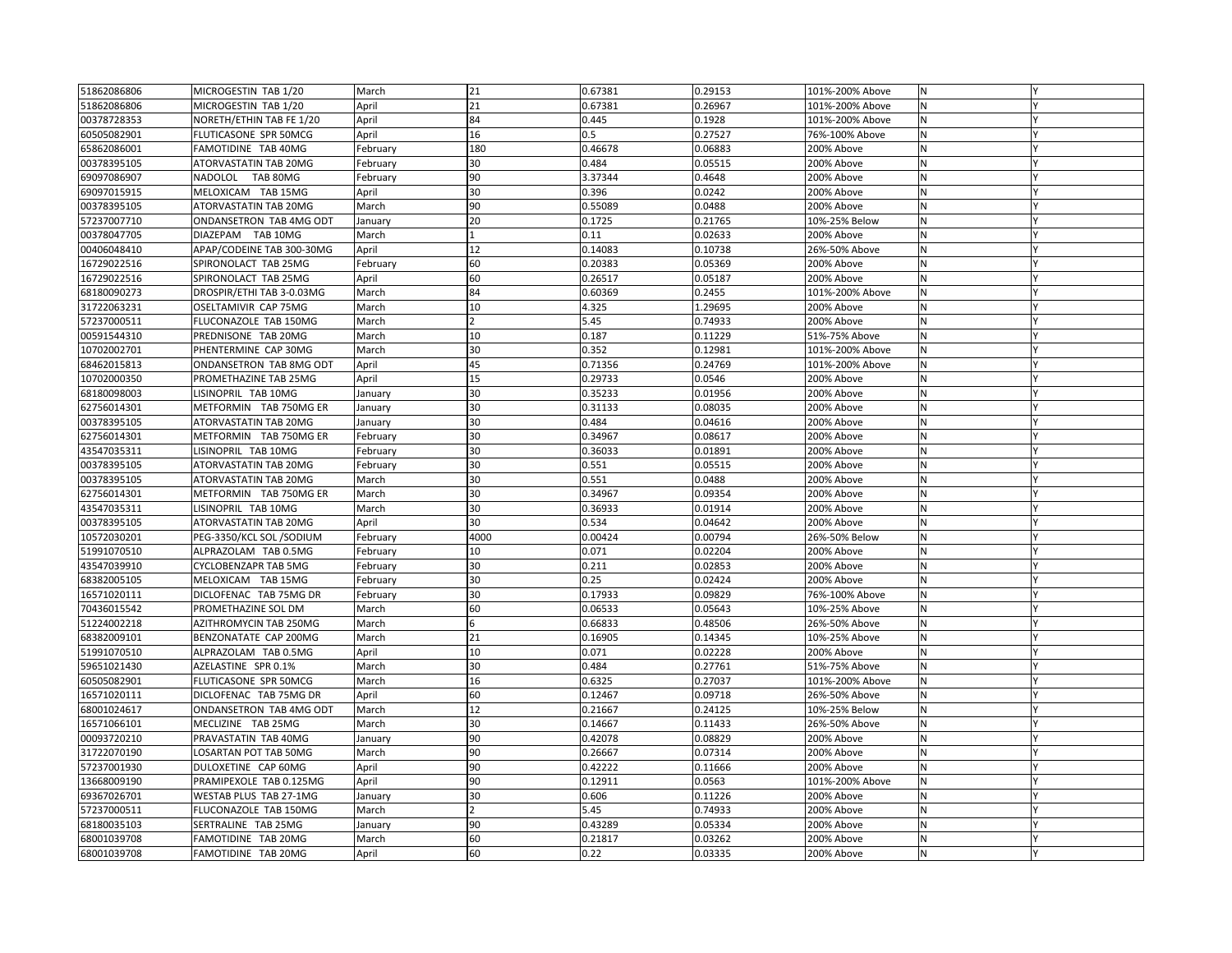| 00093416178 | AMOXICILLIN SUS 400/5ML   | February | 150 | 0.0548  | 0.02628 | 101%-200% Above | IN.    |  |
|-------------|---------------------------|----------|-----|---------|---------|-----------------|--------|--|
| 50742061710 | METOPROL SUC TAB 100MG ER | January  | 30  | 0.53667 | 0.13368 | 200% Above      | N      |  |
| 72205001590 | PREGABALIN CAP 150MG      | January  | 60  | 0.183   | 0.09157 | 76%-100% Above  | N      |  |
| 62037056001 | POT CHLORIDE CAP 10MEQ ER | January  | 30  | 0.43767 | 0.13967 | 200% Above      |        |  |
| 16714068403 | SIMVASTATIN TAB 40MG      | January  | 30  | 0.3     | 0.04339 | 200% Above      | N      |  |
| 70010000201 | COLCHICINE TAB 0.6MG      | February |     | 2.23333 | 0.61944 | 200% Above      |        |  |
| 00093727156 | PIOGLITAZONE TAB 15MG     | January  | 30  | 0.5     | 0.09141 | 200% Above      | N      |  |
| 50742061710 | METOPROL SUC TAB 100MG ER | February | 30  | 0.53667 | 0.16383 | 200% Above      |        |  |
| 70010014801 | POT CHLORIDE CAP 10MEQ ER | February | 30  | 0.45067 | 0.15376 | 101%-200% Above | N      |  |
| 16714068403 | SIMVASTATIN TAB 40MG      | February | 30  | 0.3     | 0.04381 | 200% Above      | N      |  |
| 72205001590 | PREGABALIN CAP 150MG      | February | 60  | 0.2045  | 0.09215 | 101%-200% Above | N      |  |
| 70010000201 | COLCHICINE TAB 0.6MG      | March    | 13  | 2.23154 | 0.64179 | 200% Above      | N      |  |
| 68645052354 | SERTRALINE TAB 100MG      | February | 30  | 0.3     | 0.06333 | 200% Above      | N      |  |
| 00093727156 | PIOGLITAZONE TAB 15MG     | February | 30  | 0.5     | 0.09037 | 200% Above      | N      |  |
| 50742061710 | METOPROL SUC TAB 100MG ER | March    | 30  | 0.65567 | 0.16108 | 200% Above      | N      |  |
| 70010014801 | POT CHLORIDE CAP 10MEQ ER | March    | 30  | 0.496   | 0.15494 | 200% Above      | N      |  |
| 16714068403 | SIMVASTATIN TAB 40MG      | March    | 30  | 0.3     | 0.04431 | 200% Above      | N      |  |
| 72205001590 | PREGABALIN CAP 150MG      | March    | 60  | 0.23283 | 0.10646 | 101%-200% Above | N      |  |
| 16714004211 | ALLOPURINOL TAB 300MG     | March    | 60  | 0.3215  | 0.08312 | 200% Above      |        |  |
| 00054429931 | FUROSEMIDE TAB 40MG       | March    | 30  | 0.13333 | 0.03326 | 200% Above      |        |  |
| 00093727156 | PIOGLITAZONE TAB 15MG     | March    | 30  | 0.5     | 0.09151 | 200% Above      |        |  |
| 68645052354 | SERTRALINE TAB 100MG      | March    | 30  | 0.3     | 0.06021 | 200% Above      | N      |  |
| 70010000201 | COLCHICINE TAB 0.6MG      | April    | 13  | 1.54308 | 0.58804 | 101%-200% Above | Ν      |  |
| 50742061710 | METOPROL SUC TAB 100MG ER | April    | 30  | 0.65567 | 0.14974 | 200% Above      | N      |  |
| 72205001590 | PREGABALIN CAP 150MG      | April    | 60  | 0.232   | 0.09435 | 101%-200% Above | N      |  |
| 00574018105 | POT CHLORIDE CAP 10MEQ ER | April    | 30  | 0.496   | 0.14132 | 200% Above      | N      |  |
| 16714068403 | SIMVASTATIN TAB 40MG      | April    | 30  | 0.3     | 0.04246 | 200% Above      | N      |  |
| 00093727156 | PIOGLITAZONE TAB 15MG     | April    | 30  | 0.5     | 0.09228 | 200% Above      | N      |  |
| 68645052354 | SERTRALINE TAB 100MG      | April    | 30  | 0.3     | 0.05921 | 200% Above      | N      |  |
| 16729016917 | ESCITALOPRAM TAB 10MG     | January  | 30  | 0.25233 | 0.04769 | 200% Above      | N      |  |
| 68180051902 | LISINOP/HCTZ TAB 20-12.5  | January  | 30  | 0.21367 | 0.05147 | 200% Above      | N      |  |
| 16729016917 | ESCITALOPRAM TAB 10MG     | February | 30  | 0.25233 | 0.05074 | 200% Above      | N      |  |
| 68180051902 | LISINOP/HCTZ TAB 20-12.5  | February | 30  | 0.281   | 0.04976 | 200% Above      | N      |  |
| 16729016917 | ESCITALOPRAM TAB 10MG     | March    | 30  | 0.33    | 0.04972 | 200% Above      | N      |  |
| 31722071310 | PANTOPRAZOLE TAB 40MG     | March    | 30  | 0.30333 | 0.05828 | 200% Above      | N      |  |
| 68180051902 | LISINOP/HCTZ TAB 20-12.5  | March    | 30  | 0.27967 | 0.04909 | 200% Above      | N      |  |
| 68462043790 | OLMESA MEDOX TAB 20MG     | March    | 30  | 0.34133 | 0.1002  | 200% Above      | N      |  |
| 16729016917 | ESCITALOPRAM TAB 10MG     | April    | 30  | 0.331   | 0.04837 | 200% Above      | N      |  |
| 68180051902 | LISINOP/HCTZ TAB 20-12.5  | April    | 30  | 0.27967 | 0.04943 | 200% Above      | N      |  |
| 68462043790 | OLMESA MEDOX TAB 20MG     | April    | 30  | 0.34133 | 0.10749 | 200% Above      | N      |  |
| 68180086673 | BLISOVI FE TAB 1.5/30     | March    | 84  | 0.61583 | 0.28591 | 101%-200% Above | N      |  |
| 68001024617 | ONDANSETRON TAB 4MG ODT   | March    | 10  | 0.217   | 0.24125 | 10%-25% Below   |        |  |
| 69543012550 | GLIMEPIRIDE TAB 4MG       | January  | 180 | 0.17789 | 0.04618 | 200% Above      | N      |  |
| 16571020111 | DICLOFENAC TAB 75MG DR    | January  | 180 | 0.17917 | 0.09398 | 76%-100% Above  | N      |  |
| 63304083005 | ATORVASTATIN TAB 80MG     | February | 90  | 0.33233 | 0.10105 | 200% Above      |        |  |
| 43547041611 | LISINOPRIL TAB 10MG       | February | 90  | 0.00011 | 0.01891 | 76%-100% Below  | N      |  |
| 75834050005 | METFORMIN TAB 500MG ER    | February | 180 | 0.136   | 0.03653 | 200% Above      | N      |  |
| 68462029201 | VERAPAMIL TAB 120MG ER    | January  | 90  | 0.47067 | 0.29731 | 51%-75% Above   | N      |  |
| 11534016001 | PHENTERMINE TAB 37.5MG    | March    | 30  | 0.14533 | 0.08497 | 51%-75% Above   | N      |  |
| 13668010790 | RABEPRAZOLE TAB 20MG      | March    | 30  | 0.585   | 0.24287 | 101%-200% Above | N<br>N |  |
| 72205000490 | ROSUVASTATIN TAB 20MG     | March    | 30  | 0.34867 | 0.07822 | 200% Above      |        |  |
| 61314054701 | LATANOPROST SOL 0.005%    | March    | 10  | 3.267   | 1.89557 | 51%-75% Above   | N      |  |
| 57237006401 | FLECAINIDE TAB 100MG      | February | 135 | 0.50007 | 0.23605 | 101%-200% Above | N      |  |
| 52817036000 | METOPROL TAR TAB 25MG     | February | 180 | 0.15267 | 0.0194  | 200% Above      | N      |  |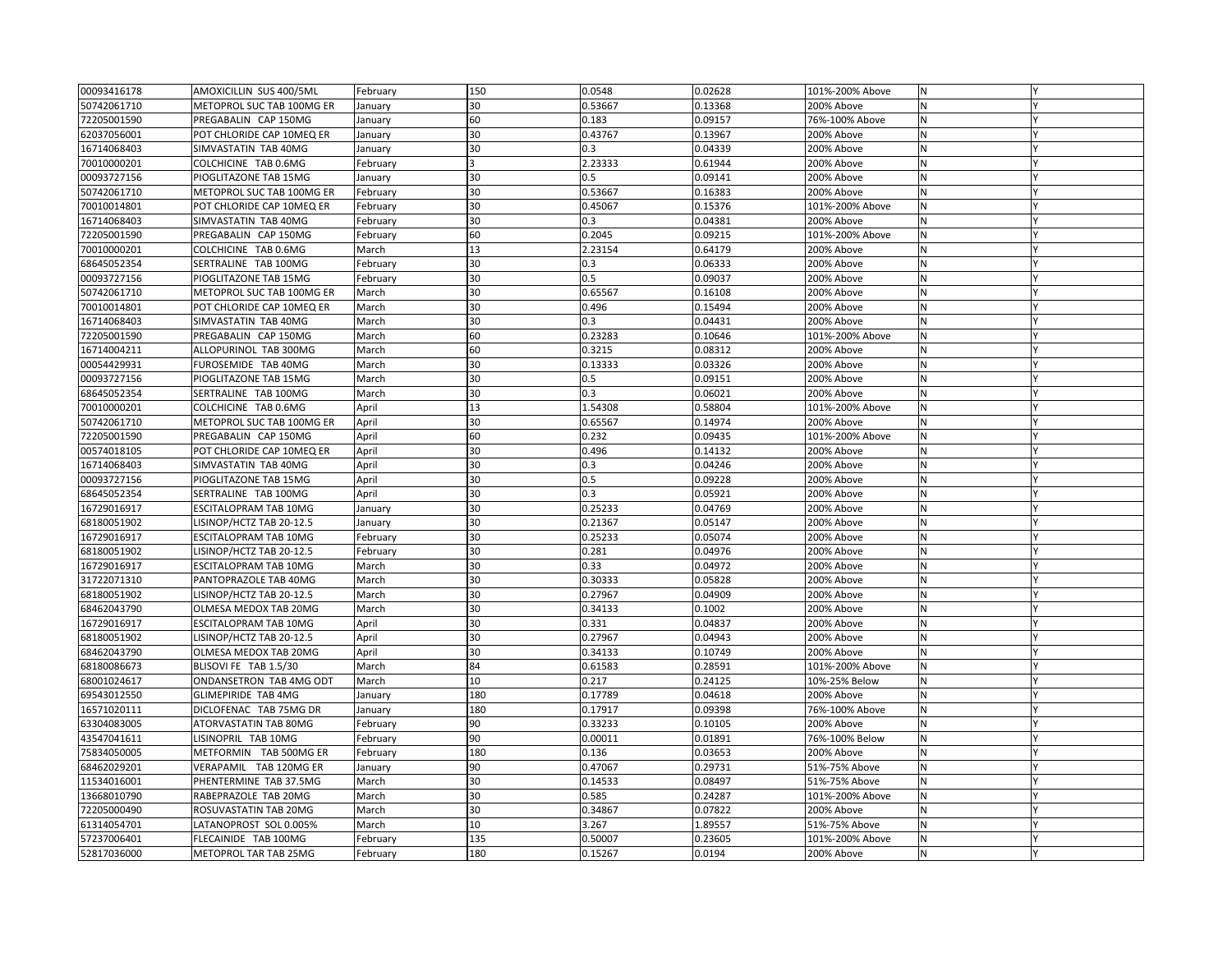| 57237006401 | FLECAINIDE TAB 100MG          | March    | 270 | 0.63185 | 0.24778 | 101%-200% Above | IN. |  |
|-------------|-------------------------------|----------|-----|---------|---------|-----------------|-----|--|
| 23155050110 | <b>HYDROXYZ HCL TAB 25MG</b>  | January  | 30  | 0.158   | 0.07622 | 101%-200% Above | N   |  |
| 65862019399 | FLUOXETINE CAP 20MG           | January  | 30  | 0.20567 | 0.0335  | 200% Above      | N   |  |
| 68180086673 | BLISOVI FE TAB 1.5/30         | January  | 28  | 0.47857 | 0.32096 | 26%-50% Above   |     |  |
| 68180086673 | BLISOVI FE TAB 1.5/30         | February | 28  | 0.58893 | 0.25969 | 101%-200% Above | N   |  |
| 00054032656 | FLUTIC/SALME AER 100/50       | January  | 180 | 2.794   | 1.69934 | 51%-75% Above   |     |  |
| 68462034690 | LEVOCETIRIZI TAB 5MG          | January  | 90  | 0.25744 | 0.07648 | 200% Above      | N   |  |
| 00527328843 | LEVOTHYROXIN TAB 150MCG       | January  | 90  | 0.35611 | 0.2203  | 51%-75% Above   |     |  |
| 65862019399 | FLUOXETINE CAP 20MG           | February | 90  | 0.20567 | 0.03229 | 200% Above      | N   |  |
| 68180086673 | BLISOVI FE TAB 1.5/30         | March    | 84  | 0.61583 | 0.28591 | 101%-200% Above | N   |  |
| 00143988775 | AMOXICILLIN SUS 400/5ML       | February | 150 | 0.06167 | 0.02628 | 101%-200% Above | N   |  |
| 69315015501 | HYDROCHLOROT TAB 12.5MG       | January  | 30  | 0.126   | 0.05671 | 101%-200% Above | N   |  |
| 00406117003 | NALTREXONE TAB 50MG           | January  | 30  | 1.16    | 0.77021 | 51%-75% Above   | N   |  |
| 67877041790 | VALSARTAN TAB 160MG           | January  | 30  | 0.459   | 0.2785  | 51%-75% Above   | N   |  |
| 69097083412 | SERTRALINE TAB 50MG           | January  | 30  | 0.23633 | 0.04157 | 200% Above      | N   |  |
| 69315015501 | HYDROCHLOROT TAB 12.5MG       | February | 30  | 0.126   | 0.05518 | 101%-200% Above | N   |  |
| 67877041790 | VALSARTAN<br><b>TAB 160MG</b> | February | 30  | 0.58533 | 0.245   | 101%-200% Above | N   |  |
| 69097083412 | SERTRALINE TAB 50MG           | February | 30  | 0.31067 | 0.04767 | 200% Above      | N   |  |
| 69097083412 | SERTRALINE TAB 50MG           | March    | 30  | 0.31267 | 0.04281 | 200% Above      | N   |  |
| 62175061743 | PANTOPRAZOLE TAB 40MG         | March    | 30  | 0.30333 | 0.05828 | 200% Above      |     |  |
| 50111045001 | TRAZODONE TAB 150MG           | March    | 30  | 0.317   | 0.1311  | 101%-200% Above |     |  |
| 69315015501 | HYDROCHLOROT TAB 12.5MG       | April    | 30  | 0.126   | 0.04851 | 101%-200% Above | N   |  |
| 67877041790 | VALSARTAN TAB 160MG           | April    | 30  | 0.58533 | 0.21928 | 101%-200% Above | N   |  |
| 00115165901 | PROPRANOLOL TAB 10MG          | February | 120 | 0.13208 | 0.06939 | 76%-100% Above  | N   |  |
| 68001039800 | FAMOTIDINE TAB 40MG           | January  | 30  | 0.21633 | 0.07169 | 200% Above      |     |  |
| 70010077005 | METHOCARBAM TAB 750MG         | January  | 14  | 0.14643 | 0.0918  | 51%-75% Above   | N   |  |
| 68462073129 | HAILEY 24 TAB FE              | February | 28  | 1.06179 | 0.63117 | 51%-75% Above   | N   |  |
| 68001039800 | FAMOTIDINE TAB 40MG           | February | 30  | 0.28467 | 0.06883 | 200% Above      | N   |  |
| 68462073129 | HAILEY 24 TAB FE              | March    | 28  | 1.06179 | 0.56858 | 76%-100% Above  | N   |  |
| 68001039800 | FAMOTIDINE TAB 40MG           | March    | 30  | 0.28767 | 0.06888 | 200% Above      | N   |  |
| 68462073129 | HAILEY 24 TAB FE              | March    | 28  | 1.06179 | 0.56858 | 76%-100% Above  | N   |  |
| 68001039800 | FAMOTIDINE TAB 40MG           | April    | 30  | 0.28767 | 0.06839 | 200% Above      |     |  |
| 00143980350 | DOXYCYCL HYC CAP 100MG        | April    | 60  | 0.22517 | 0.13927 | 51%-75% Above   | N   |  |
| 66993096045 | METRONIDAZOL CRE 0.75%        | April    | 45  | 0.91444 | 1.29925 | 26%-50% Below   | N   |  |
| 68462073129 | HAILEY 24 TAB FE              | April    | 28  | 1.06179 | 0.60135 | 76%-100% Above  | N   |  |
| 68180098103 | LISINOPRIL TAB 20MG           | January  | 30  | 0.493   | 0.02602 | 200% Above      | N   |  |
| 68180098103 | LISINOPRIL TAB 20MG           | February | 30  | 0.329   | 0.02701 | 200% Above      | N   |  |
| 68180016011 | <b>AZITHROMYCIN TAB 250MG</b> | April    | 6   | 1.66833 | 0.45018 | 200% Above      | N   |  |
| 69238126601 | OSELTAMIVIR CAP 75MG          | April    | 10  | 4.602   | 1.35964 | 200% Above      | N   |  |
| 76385011050 | CARVEDILOL TAB 3.125MG        | February | 270 | 0.27993 | 0.01928 | 200% Above      | N   |  |
| 13668013701 | <b>ESCITALOPRAM TAB 20MG</b>  | March    | 90  | 0.55033 | 0.07845 | 200% Above      | N   |  |
| 68180098103 | LISINOPRIL TAB 20MG           | April    | 90  | 0.30033 | 0.02587 | 200% Above      | N   |  |
| 76385011050 | CARVEDILOL TAB 3.125MG        | April    | 270 | 0.2267  | 0.01989 | 200% Above      | N   |  |
| 42571031501 | CLOBAZAM<br>TAB 10MG          | January  | 45  | 0.40578 | 0.32959 | 10%-25% Above   | N   |  |
| 31722054510 | LITHIUM CARB CAP 300MG        | January  | 90  | 0.08733 | 0.04969 | 76%-100% Above  | N   |  |
| 42571031501 | CLOBAZAM TAB 10MG             | February | 45  | 0.44244 | 0.32862 | 26%-50% Above   |     |  |
| 31722054510 | LITHIUM CARB CAP 300MG        | February | 90  | 0.08733 | 0.04951 | 76%-100% Above  | N   |  |
| 31722054510 | LITHIUM CARB CAP 300MG        | March    | 90  | 0.08733 | 0.04894 | 76%-100% Above  | N   |  |
| 68462039610 | OMEPRAZOLE CAP 20MG           | March    | 60  | 0.30067 | 0.03558 | 200% Above      | N   |  |
| 65862021960 | CEFDINIR SUS 250/5ML          | April    | 180 | 0.19817 | 0.16568 | 10%-25% Above   | N   |  |
| 69238126601 | OSELTAMIVIR CAP 75MG          | April    | 10  | 4.602   | 1.35964 | 200% Above      | N   |  |
| 68462010530 | <b>ONDANSETRON TAB 4MG</b>    | April    | 15  | 0.68133 | 0.06443 | 200% Above      | N   |  |
| 24658031205 | DOXYCYCL HYC TAB 100MG        | April    | 14  | 0.81643 | 0.13705 | 200% Above      | N   |  |
| 65862039010 | ONDANSETRON TAB 4MG ODT       | April    | 12  | 0.65    | 0.23716 | 101%-200% Above | N   |  |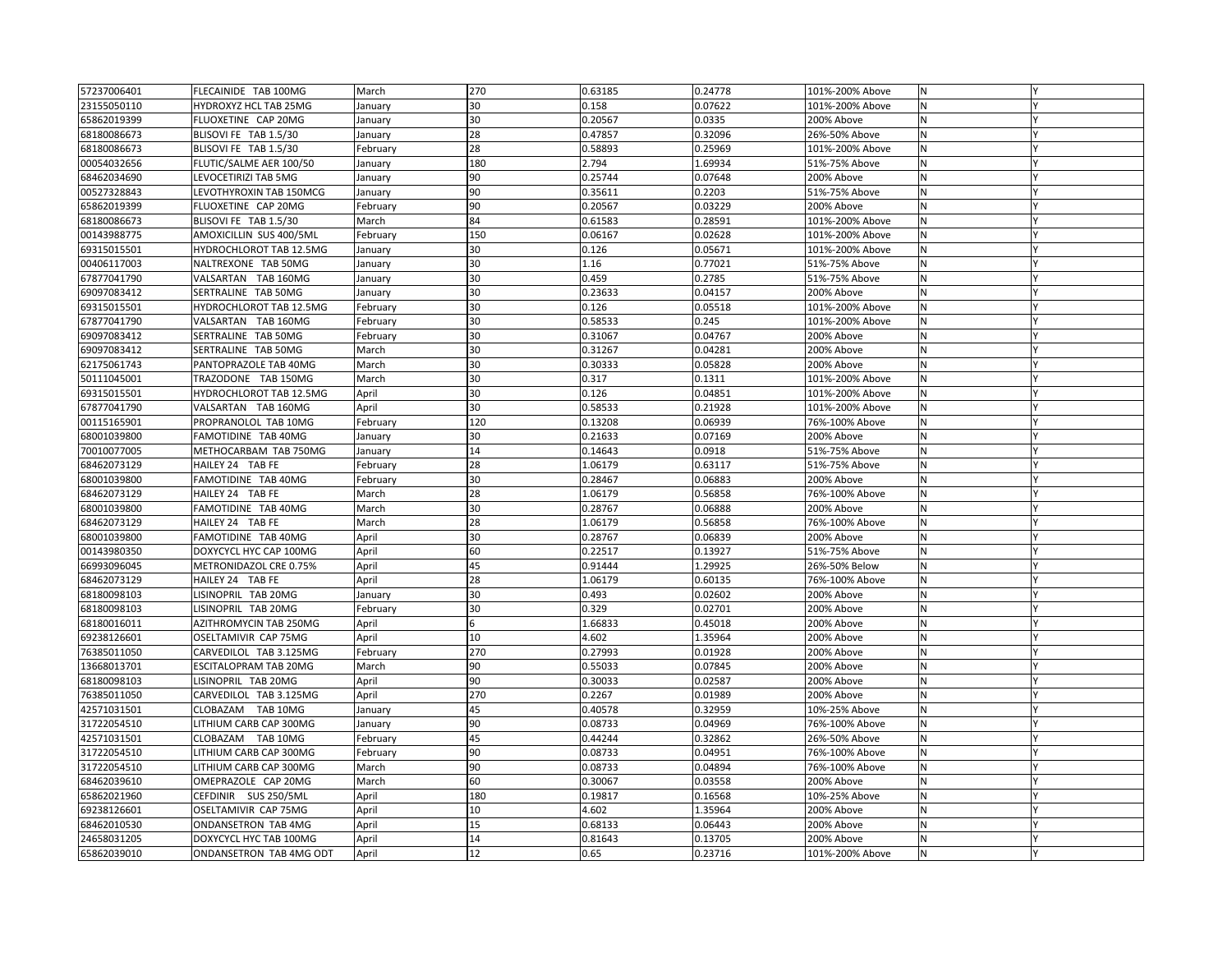| 00054327099 | FLUTICASONE SPR 50MCG     | April    | 16  | 1.66688 | 0.27527 | 200% Above      | N |  |
|-------------|---------------------------|----------|-----|---------|---------|-----------------|---|--|
| 45802012801 | CLINDAMYCIN LOT 1%        | March    | 60  | 0.92867 | 0.74671 | 10%-25% Above   | N |  |
| 24208072002 | DEXAMETH PHO SOL 0.1% OP  | March    |     | 9.96    | 8.79886 | 10%-25% Above   | N |  |
| 45802090094 | CLINDAMYCIN GEL 1%        | April    | 30  | 0.80267 | 0.63036 | 26%-50% Above   |   |  |
| 68001000501 | METHYLPRED TAB 4MG        | January  | 21  | 0.28095 | 0.18274 | 51%-75% Above   | N |  |
| 60432060416 | PROMETHAZINE SYP DM       | January  | 120 | 0.06542 | 0.05733 | 10%-25% Above   | N |  |
| 62559038001 | FLECAINIDE TAB 50MG       | January  | 60  | 0.28517 | 0.1555  | 76%-100% Above  | N |  |
| 00406012510 | HYDROCO/APAP TAB 10-325MG | January  | 60  | 0.14033 | 0.12412 | 10%-25% Above   | N |  |
| 62559038001 | FLECAINIDE TAB 50MG       | February | 60  | 0.28517 | 0.15114 | 76%-100% Above  | N |  |
| 00406012501 | HYDROCO/APAP TAB 10-325MG | February | 60  | 0.14333 | 0.1303  | 10%-25% Above   | N |  |
| 53489014310 | SPIRONOLACT TAB 25MG      | February | 30  | 0.20367 | 0.05369 | 200% Above      | Ν |  |
| 53489015710 | ALLOPURINOL TAB 300MG     | January  | 90  | 0.25556 | 0.08842 | 101%-200% Above | N |  |
| 62559038001 | FLECAINIDE TAB 50MG       | March    | 60  | 0.28517 | 0.15465 | 76%-100% Above  | N |  |
| 71930002152 | HYDROCO/APAP TAB 10-325MG | March    | 60  | 0.159   | 0.12007 | 26%-50% Above   | N |  |
| 71930002152 | HYDROCO/APAP TAB 10-325MG | April    | 60  | 0.1525  | 0.12408 | 10%-25% Above   | N |  |
| 52817036100 | METOPROL TAR TAB 50MG     | February | 180 | 0.17528 | 0.02391 | 200% Above      | Ń |  |
| 16729013516 | ALLOPURINOL TAB 300MG     | April    | 90  | 0.33411 | 0.07742 | 200% Above      |   |  |
| 62559038001 | FLECAINIDE TAB 50MG       | April    | 180 | 0.18256 | 0.14098 | 26%-50% Above   | N |  |
| 52817036100 | METOPROL TAR TAB 50MG     | April    | 180 | 0.18478 | 0.02252 | 200% Above      | N |  |
| 65862057490 | MONTELUKAST TAB 10MG      | January  | 90  | 0.57167 | 0.05994 | 200% Above      | N |  |
| 16571041250 | CIPROFLOXACN TAB 500MG    | April    |     | 0.64    | 0.1484  | 200% Above      |   |  |
| 65862086001 | FAMOTIDINE TAB 40MG       | March    | 30  | 0.46667 | 0.06888 | 200% Above      | N |  |
| 68180071909 | AMLODIPINE TAB 2.5MG      | February | 90  | 0.40911 | 0.01286 | 200% Above      | N |  |
| 65862086001 | FAMOTIDINE TAB 40MG       | April    | 30  | 0.46667 | 0.06839 | 200% Above      | N |  |
| 65862057490 | MONTELUKAST TAB 10MG      | March    | 90  | 0.57167 | 0.06589 | 200% Above      | N |  |
| 00054327099 | FLUTICASONE SPR 50MCG     | March    | 48  | 1.66646 | 0.27037 | 200% Above      | N |  |
| 31722070190 | LOSARTAN POT TAB 50MG     | April    | 90  | 0.41378 | 0.06972 | 200% Above      | N |  |
| 65862020299 | LOSARTAN POT TAB 50MG     | April    | 90  | 0.41378 | 0.06972 | 200% Above      | N |  |
| 53746051101 | SPIRONOLACT TAB 25MG      | January  | 90  | 0.36233 | 0.05012 | 200% Above      | N |  |
| 65862032904 | ALENDRONATE TAB 70MG      | February | 12  | 4.2725  | 0.31036 | 200% Above      | N |  |
| 64380074605 | PRAMIPEXOLE TAB 0.125MG   | February | 180 | 0.25644 | 0.05542 | 200% Above      | N |  |
| 70377000315 | SIMVASTATIN TAB 20MG      | March    | 90  | 0.43767 | 0.02604 | 200% Above      | N |  |
| 31722070290 | LOSARTAN POT TAB 100MG    | March    | 90  | 0.57222 | 0.10526 | 200% Above      | N |  |
| 65862020399 | LOSARTAN POT TAB 100MG    | March    | 90  | 0.57222 | 0.10526 | 200% Above      | N |  |
| 50742061710 | METOPROL SUC TAB 100MG ER | March    | 90  | 0.55222 | 0.16108 | 200% Above      | N |  |
| 53746051101 | SPIRONOLACT TAB 25MG      | April    | 90  | 0.34489 | 0.05187 | 200% Above      | N |  |
| 49483060450 | IBUPROFEN TAB 800MG       | January  | 15  | 0.09867 | 0.07343 | 26%-50% Above   | N |  |
| 00781261305 | AMOXICILLIN CAP 500MG     | January  | 21  | 0.00048 | 0.06963 | 76%-100% Below  |   |  |
| 29300039810 | AMLODIPINE TAB 10MG       | January  | 90  | 0.00011 | 0.01589 | 76%-100% Below  | N |  |
| 60432060416 | PROMETHAZINE SYP DM       | January  | 100 | 0.0654  | 0.05733 | 10%-25% Above   | N |  |
| 65862001501 | AMOXICILLIN TAB 875MG     | January  | 20  | 0.1625  | 0.14134 | 10%-25% Above   | N |  |
| 68001039800 | FAMOTIDINE TAB 40MG       | January  | 30  | 0.21633 | 0.07169 | 200% Above      | N |  |
| 68462039710 | OMEPRAZOLE CAP 40MG       | January  | 30  | 0.239   | 0.06362 | 200% Above      | N |  |
| 68462039710 | OMEPRAZOLE CAP 40MG       | February | 30  | 0.299   | 0.06206 | 200% Above      | N |  |
| 68001035603 | METOPROL SUC TAB 25MG ER  | February | 30  | 0.30767 | 0.08955 | 200% Above      | N |  |
| 68462039710 | OMEPRAZOLE CAP 40MG       | March    | 30  | 0.314   | 0.05959 | 200% Above      | N |  |
| 68001039800 | FAMOTIDINE TAB 40MG       | March    | 30  | 0.28767 | 0.06888 | 200% Above      | N |  |
| 68462039710 | OMEPRAZOLE CAP 40MG       | April    | 30  | 0.314   | 0.0555  | 200% Above      | N |  |
| 68001035603 | METOPROL SUC TAB 25MG ER  | April    | 30  | 0.32267 | 0.08379 | 200% Above      | N |  |
| 50111045002 | TRAZODONE TAB 150MG       | January  | 30  | 0.237   | 0.13721 | 51%-75% Above   | N |  |
| 68001040008 | FLUOXETINE CAP 20MG       | January  | 30  | 0.20567 | 0.0335  | 200% Above      |   |  |
| 68001018508 | QUETIAPINE TAB 25MG       | February | 30  | 0.17633 | 0.0338  | 200% Above      | N |  |
| 68001040103 | FLUOXETINE CAP 40MG       | February | 30  | 0.238   | 0.08814 | 101%-200% Above | N |  |
| 68001018200 | QUETIAPINE TAB 200MG      | March    | 60  | 0.2175  | 0.10261 | 101%-200% Above | N |  |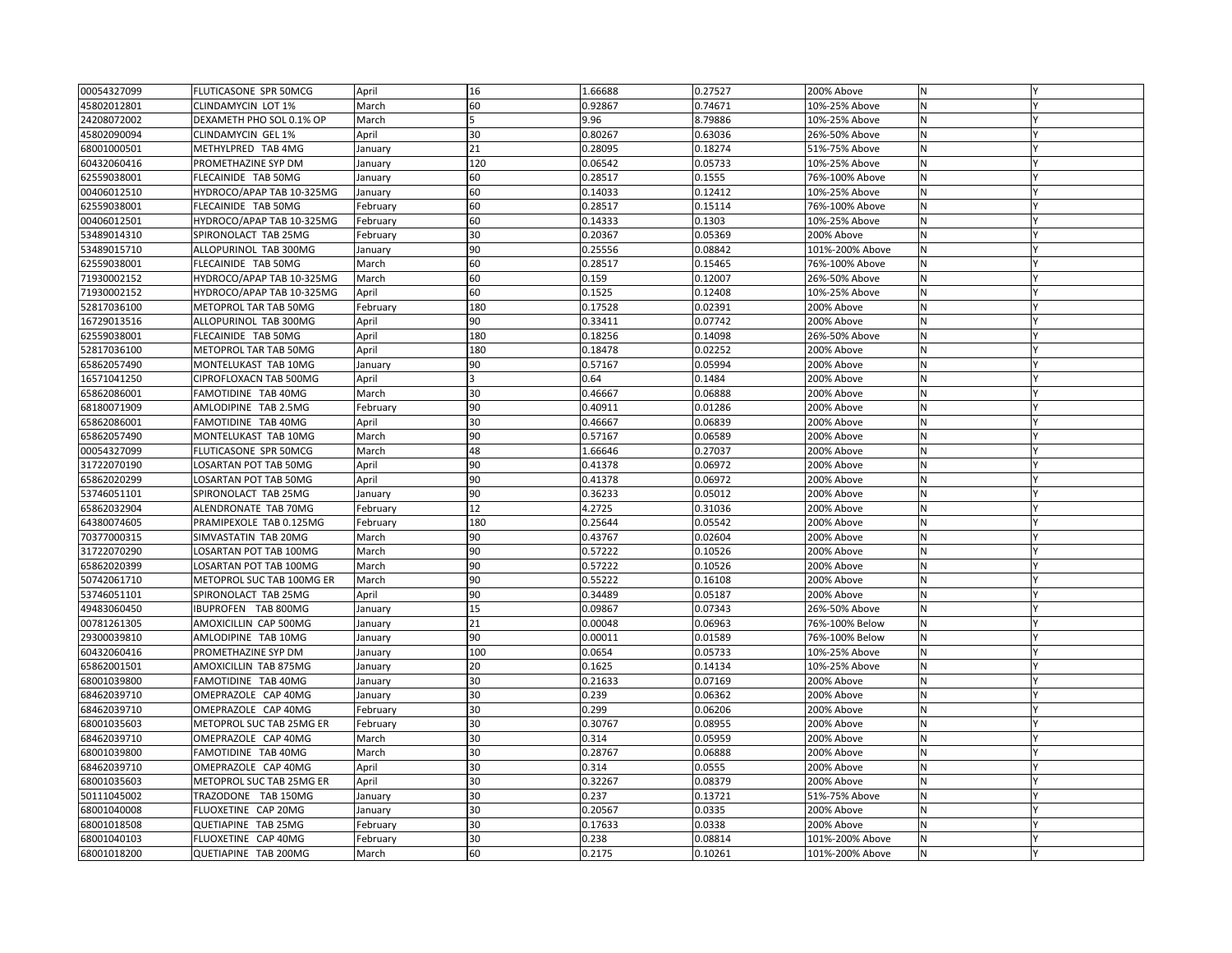| 68001040103                | FLUOXETINE CAP 40MG                   | March    | 30  | 0.31367          | 0.08204            | 200% Above               | N |  |
|----------------------------|---------------------------------------|----------|-----|------------------|--------------------|--------------------------|---|--|
| 68001018200                | QUETIAPINE TAB 200MG                  | April    | 60  | 0.28017          | 0.10591            | 101%-200% Above          | N |  |
| 16714069211                | FLUCONAZOLE TAB 150MG                 | February |     | 3.465            | 0.68352            | 200% Above               |   |  |
| 68180096301                | <b>ALBUTEROL</b><br><b>AER HFA</b>    | January  | 8.5 | 2.49765          | 3.37105            | 26%-50% Below            | N |  |
| 76204020025                | <b>ALBUTEROL</b><br>NEB 0.083%        | February | 75  | 0.04787          | 0.04333            | 10%-25% Above            | N |  |
| 68180096301                | ALBUTEROL<br><b>AER HFA</b>           | February | 8.5 | 2.51176          | 3.12381            | 10%-25% Below            | N |  |
| 00487980160                | IPRATROPIUM SOL 0.02%INH              | February | 150 | 0.052            | 0.05783            | 10%-25% Below            | N |  |
| 76204020025                | ALBUTEROL<br>NEB 0.083%               | March    | 75  | 0.05093          | 0.04199            | 10%-25% Above            | N |  |
| 16714001401                | AMOX/K CLAV TAB 875-125               | March    | 20  | 0.4195           | 0.32484            | 26%-50% Above            | N |  |
| 76204020025                | ALBUTEROL NEB 0.083%                  | March    | 75  | 0.05093          | 0.04199            | 10%-25% Above            | N |  |
| 68180096501                | LEVOTHYROXIN TAB 25MCG                | January  | 90  | 0.26189          | 0.13324            | 76%-100% Above           | N |  |
| 76204020025                | ALBUTEROL NEB 0.083%                  | April    | 75  | 0.04947          | 0.04085            | 10%-25% Above            | N |  |
| 16714098801                | ROSUVASTATIN TAB 5MG                  | March    | 30  | 0.36067          | 0.06753            | 200% Above               | N |  |
| 60505025303                | CLOPIDOGREL TAB 75MG                  | January  | 90  | 0.26556          | 0.06516            | 200% Above               | N |  |
| 29300039805                | AMLODIPINE TAB 10MG                   | January  | 90  | 0.26433          | 0.01589            | 200% Above               | N |  |
| 16714012303                | OMEPRAZOLE CAP 40MG                   | January  | 90  | 0.239            | 0.06362            | 200% Above               | N |  |
| 13668019030                | TOLTERODINE CAP 4MG ER                | January  | 90  | 1.82689          | 1.1335             | 51%-75% Above            | N |  |
| 76204020025                | ALBUTEROL NEB 0.083%                  | April    | 75  | 0.05013          | 0.04085            | 10%-25% Above            | N |  |
| 16714098801                | ROSUVASTATIN TAB 5MG                  | April    | 30  | 0.358            | 0.05947            | 200% Above               | N |  |
| 60505014201                | GLIPIZIDE TAB 10MG                    | February | 180 | 0.17506          | 0.04938            | 200% Above               |   |  |
| 59746017310                | PREDNISONE TAB 10MG                   | February | 90  | 0.132            | 0.0702             | 76%-100% Above           |   |  |
| 16714066202                | GABAPENTIN CAP 300MG                  | February | 180 | 0.09189          | 0.04756            | 76%-100% Above           | N |  |
| 16729032115                | OLMESA MEDOX TAB 20MG                 | April    | 30  | 0.34133          | 0.10749            | 200% Above               | N |  |
| 70010006501                | METFORMIN TAB 1000MG                  | March    | 180 | 0.17794          | 0.02625            | 200% Above               | N |  |
| 68180096503                | LEVOTHYROXIN TAB 25MCG                | April    | 90  | 0.181            | 0.12145            | 26%-50% Above            |   |  |
| 65862035705                | CLOPIDOGREL TAB 75MG                  | April    | 90  | 0.34711          | 0.0639             | 200% Above               | N |  |
| 29300039805                | AMLODIPINE TAB 10MG                   | April    | 90  | 0.34578          | 0.01657            | 200% Above               | N |  |
| 00172392670                | <b>DIAZEPAM</b><br>TAB 5MG            | January  |     | 0.155            | 0.02161            | 200% Above               | N |  |
| 53746010901                | HYDROCO/APAP TAB 5-325MG              | February |     | 0.31             | 0.09908            | 200% Above               | N |  |
| 10702002501                | PHENTERMINE TAB 37.5MG                | March    | 30  | 0.50633          | 0.08497            | 200% Above               | N |  |
| 31722066530                | ESOMEPRA MAG CAP 40MG DR              | January  | 90  | 0.96233          | 0.19941            | 200% Above               | N |  |
| 65862086001                | FAMOTIDINE TAB 40MG                   | February | 90  | 0.46678          | 0.06883            | 200% Above               |   |  |
| 43547040211                | FUROSEMIDE TAB 40MG                   | February | 90  | 0.126            | 0.03349            | 200% Above               | N |  |
| 68180052001                | LISINOP/HCTZ TAB 20-25MG              | February | 90  | 0.55033          | 0.05205            | 200% Above               | N |  |
| 68180052001                | LISINOP/HCTZ TAB 20-25MG              | March    | 90  | 0.39189          | 0.04948            | 200% Above               | N |  |
| 65862086001                | FAMOTIDINE TAB 40MG                   | March    | 90  | 0.46678          | 0.06888            | 200% Above               | N |  |
| 43547040211                | FUROSEMIDE TAB 40MG                   | March    | 90  | 0.11967          | 0.03326            | 200% Above               | N |  |
|                            |                                       | March    | 90  |                  |                    |                          | N |  |
| 65862086001                | FAMOTIDINE TAB 40MG                   |          | 90  | 0.46678          | 0.06888            | 200% Above               | N |  |
| 13107015790                | PAROXETINE TAB 40MG                   | March    | 90  | 0.47278          | 0.13005            | 200% Above               |   |  |
| 31722066530                | ESOMEPRA MAG CAP 40MG DR<br>TADALAFIL | April    | 30  | 0.99467<br>0.773 | 0.19362<br>0.13737 | 200% Above               | N |  |
| 00093301756<br>70377002911 | TAB 5MG<br>ATORVASTATIN TAB 40MG      | March    | 90  | 0.57311          | 0.05815            | 200% Above<br>200% Above | N |  |
|                            |                                       | February |     |                  |                    |                          | N |  |
| 00093301756                | TADALAFIL<br>TAB 5MG                  | April    | 30  | 0.773            | 0.14239            | 200% Above               | N |  |
| 68382002310                | ATENOLOL<br>TAB 50MG                  | February | 90  | 0.28756          | 0.02731            | 200% Above               |   |  |
| 69097015907                | MELOXICAM TAB 15MG                    | April    | 30  | 0.46033          | 0.0242             | 200% Above               |   |  |
| 65862056099                | PANTOPRAZOLE TAB 40MG                 | March    | 90  | 0.412            | 0.05828            | 200% Above               |   |  |
| 70377002911                | ATORVASTATIN TAB 40MG                 | March    | 90  | 0.57311          | 0.063              | 200% Above               | N |  |
| 23155010410                | METFORMIN TAB 1000MG                  | March    | 180 | 0.04622          | 0.02625            | 76%-100% Above           | Ν |  |
| 16729000316                | <b>GLIMEPIRIDE TAB 4MG</b>            | April    | 180 | 0.23506          | 0.04446            | 200% Above               | N |  |
| 00378456105                | POT CHLORIDE TAB 10MEQ ER             | April    | 90  | 0.26067          | 0.13254            | 76%-100% Above           | N |  |
| 43547040111                | FUROSEMIDE TAB 20MG                   | April    | 90  | 0.10778          | 0.03151            | 200% Above               | N |  |
| 16714099001                | ROSUVASTATIN TAB 20MG                 | April    | 90  | 0.34867          | 0.07551            | 200% Above               | N |  |
| 67877019905                | AMLODIPINE TAB 10MG                   | April    | 90  | 0.34578          | 0.01657            | 200% Above               | N |  |
| 29300012510                | MELOXICAM TAB 15MG                    | April    | 90  | 0.114            | 0.0242             | 200% Above               | N |  |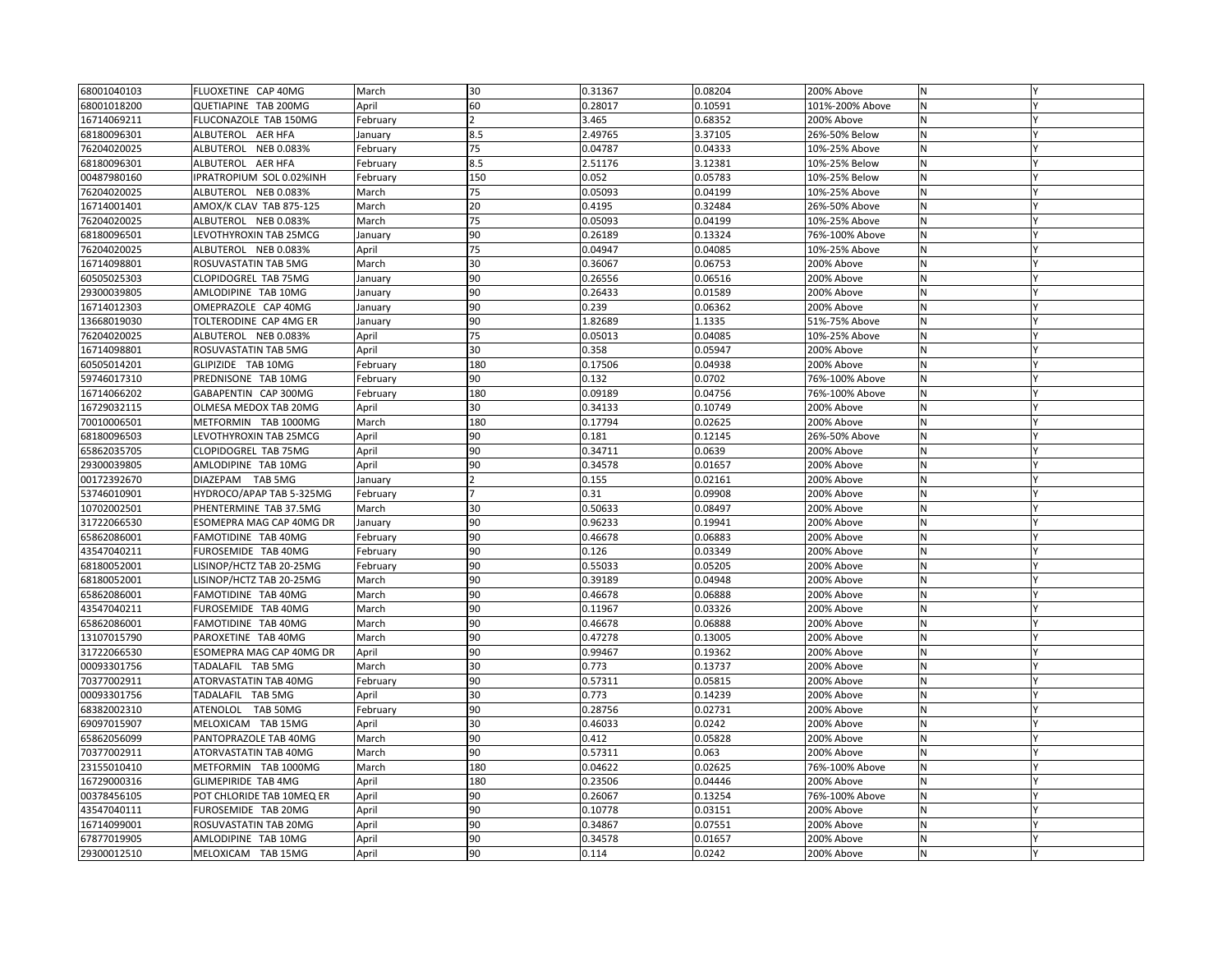| 68180051902 | LISINOP/HCTZ TAB 20-12.5 | April    | 180 | 0.27967 | 0.04943 | 200% Above      | IN. |  |
|-------------|--------------------------|----------|-----|---------|---------|-----------------|-----|--|
| 16729017017 | ESCITALOPRAM TAB 20MG    | February | 90  | 0.31822 | 0.08801 | 200% Above      | N   |  |
| 47781066290 | LEVOTHYROXIN TAB 150MCG  | February | 90  | 0.42    | 0.24012 | 51%-75% Above   |     |  |
| 49483062081 | METFORMIN TAB 1000MG     | April    | 180 | 6e-005  | 0.02638 | 76%-100% Below  |     |  |
| 65862067799 | ALPRAZOLAM TAB 0.5MG     | February | 60  | 0.07067 | 0.02204 | 200% Above      | N   |  |
| 00185085301 | AMPHET/DEXTR TAB 20MG    | February | 90  | 0.48367 | 0.32215 | 26%-50% Above   | N   |  |
| 65862067799 | ALPRAZOLAM TAB 0.5MG     | March    | 60  | 0.07067 | 0.0228  | 200% Above      | N   |  |
| 00185085301 | AMPHET/DEXTR TAB 20MG    | March    | 90  | 0.354   | 0.31357 | 10%-25% Above   |     |  |
| 60505257908 | ATORVASTATIN TAB 20MG    | February | 90  | 0.33033 | 0.05515 | 200% Above      |     |  |
| 16714017402 | ATORVASTATIN TAB 20MG    | February | 90  | 0.33033 | 0.05515 | 200% Above      | N   |  |
| 24208072002 | DEXAMETH PHO SOL 0.1% OP | February |     | 10.704  | 8.99884 | 10%-25% Above   | N   |  |
| 68001036206 | CEFDINIR<br>CAP 300MG    | March    | 14  | 0.57214 | 0.46443 | 10%-25% Above   |     |  |
| 68001039708 | FAMOTIDINE TAB 20MG      | March    | 60  | 0.21817 | 0.03262 | 200% Above      | N   |  |
| 42806071405 | BENZONATATE CAP 100MG    | April    | 30  | 0.129   | 0.08974 | 26%-50% Above   | N   |  |
| 62175013643 | OMEPRAZOLE CAP 40MG      | January  | 30  | 0.239   | 0.06362 | 200% Above      | N   |  |
| 62175013643 | OMEPRAZOLE CAP 40MG      | February | 30  | 0.299   | 0.06206 | 200% Above      | N   |  |
| 62175013643 | OMEPRAZOLE CAP 40MG      | March    | 30  | 0.314   | 0.05959 | 200% Above      | N   |  |
| 65862057490 | MONTELUKAST TAB 10MG     | February | 90  | 0.57167 | 0.06314 | 200% Above      | N   |  |
| 31722070190 | LOSARTAN POT TAB 50MG    | February | 90  | 0.41378 | 0.08274 | 200% Above      | N   |  |
| 63304082905 | ATORVASTATIN TAB 40MG    | February | 90  | 0.34744 | 0.05815 | 200% Above      |     |  |
| 69315013110 | HYDROCHLOROT TAB 25MG    | February | 90  | 0.05433 | 0.01402 | 200% Above      |     |  |
| 68462039710 | OMEPRAZOLE CAP 40MG      | April    | 30  | 0.314   | 0.0555  | 200% Above      | N   |  |
| 67877054898 | CEFDINIR SUS 250/5ML     | March    | 120 | 0.2025  | 0.18029 | 10%-25% Above   | N   |  |
| 16714017303 | ATORVASTATIN TAB 10MG    | January  | 30  | 0.26767 | 0.03737 | 200% Above      | N   |  |
| 65862037505 | ESCITALOPRAM TAB 20MG    | January  | 30  | 0.255   | 0.08197 | 200% Above      |     |  |
| 70010006510 | METFORMIN TAB 1000MG     | January  | 60  | 0.1355  | 0.02624 | 200% Above      | N   |  |
| 68382013210 | TAMSULOSIN CAP 0.4MG     | January  | 30  | 0.23633 | 0.06176 | 200% Above      | N   |  |
| 67877019705 | AMLODIPINE TAB 2.5MG     | February | 30  | 0.313   | 0.01286 | 200% Above      | N   |  |
| 69097012715 | AMLODIPINE TAB 5MG       | February | 30  | 0.314   | 0.01181 | 200% Above      | N   |  |
| 16714017303 | ATORVASTATIN TAB 10MG    | February | 30  | 0.33433 | 0.03461 | 200% Above      | N   |  |
| 70010006510 | METFORMIN TAB 1000MG     | February | 60  | 0.1695  | 0.02622 | 200% Above      | N   |  |
| 65862037505 | ESCITALOPRAM TAB 20MG    | March    | 30  | 0.334   | 0.07845 | 200% Above      | N   |  |
| 50228014610 | HYDROCHLOROT CAP 12.5MG  | March    | 30  | 0.258   | 0.03333 | 200% Above      | N   |  |
| 67877019905 | AMLODIPINE TAB 10MG      | March    | 30  | 0.346   | 0.01687 | 200% Above      | N   |  |
| 49884030702 | CLONAZEP ODT TAB 0.25MG  | March    | 30  | 0.61967 | 0.70247 | 10%-25% Below   | N   |  |
| 70010006510 | METFORMIN TAB 1000MG     | March    | 60  | 0.17767 | 0.02625 | 200% Above      | N   |  |
| 31722055190 | LEVOCETIRIZI TAB 5MG     | March    | 30  | 0.33433 | 0.08234 | 200% Above      | N   |  |
| 50228014610 | HYDROCHLOROT CAP 12.5MG  | March    | 30  | 0.25767 | 0.03333 | 200% Above      | N   |  |
| 67877019905 | AMLODIPINE TAB 10MG      | March    | 30  | 0.34567 | 0.01687 | 200% Above      | N   |  |
| 16714017303 | ATORVASTATIN TAB 10MG    | March    | 30  | 0.35133 | 0.03732 | 200% Above      | N   |  |
| 43547028110 | ESCITALOPRAM TAB 10MG    | March    | 30  | 0.10767 | 0.04972 | 101%-200% Above | N   |  |
| 65862056099 | PANTOPRAZOLE TAB 40MG    | March    | 30  | 0.30433 | 0.05828 | 200% Above      |     |  |
| 16729018317 | HYDROCHLOROT TAB 25MG    | April    | 30  | 0.05567 | 0.01373 | 200% Above      | N   |  |
| 43547028110 | ESCITALOPRAM TAB 10MG    | April    | 30  | 0.331   | 0.04837 | 200% Above      | N   |  |
| 43547028210 | ESCITALOPRAM TAB 20MG    | April    | 30  | 0.334   | 0.07948 | 200% Above      | N   |  |
| 00591024110 | ORAZEPAM TAB 1MG         | January  | 20  | 0.1775  | 0.04535 | 200% Above      |     |  |
| 16729017017 | ESCITALOPRAM TAB 20MG    | January  | 30  | 0.255   | 0.08197 | 200% Above      | N   |  |
| 16729017017 | ESCITALOPRAM TAB 20MG    | February | 30  | 0.334   | 0.08801 | 200% Above      | N   |  |
| 00591024110 | LORAZEPAM TAB 1MG        | February | 20  | 0.1775  | 0.04805 | 200% Above      | N   |  |
| 00093342610 | ORAZEPAM TAB 1MG         | March    | 20  | 0.1775  | 0.04593 | 200% Above      | N   |  |
| 16729017017 | ESCITALOPRAM TAB 20MG    | March    | 30  | 0.334   | 0.07845 | 200% Above      | N   |  |
| 00093342610 | LORAZEPAM TAB 1MG        | April    | 20  | 0.074   | 0.04295 | 51%-75% Above   | N   |  |
| 16729017017 | ESCITALOPRAM TAB 20MG    | April    | 30  | 0.334   | 0.07948 | 200% Above      | N   |  |
| 43547035311 | LISINOPRIL TAB 10MG      | February | 30  | 0.00033 | 0.01891 | 76%-100% Below  | N   |  |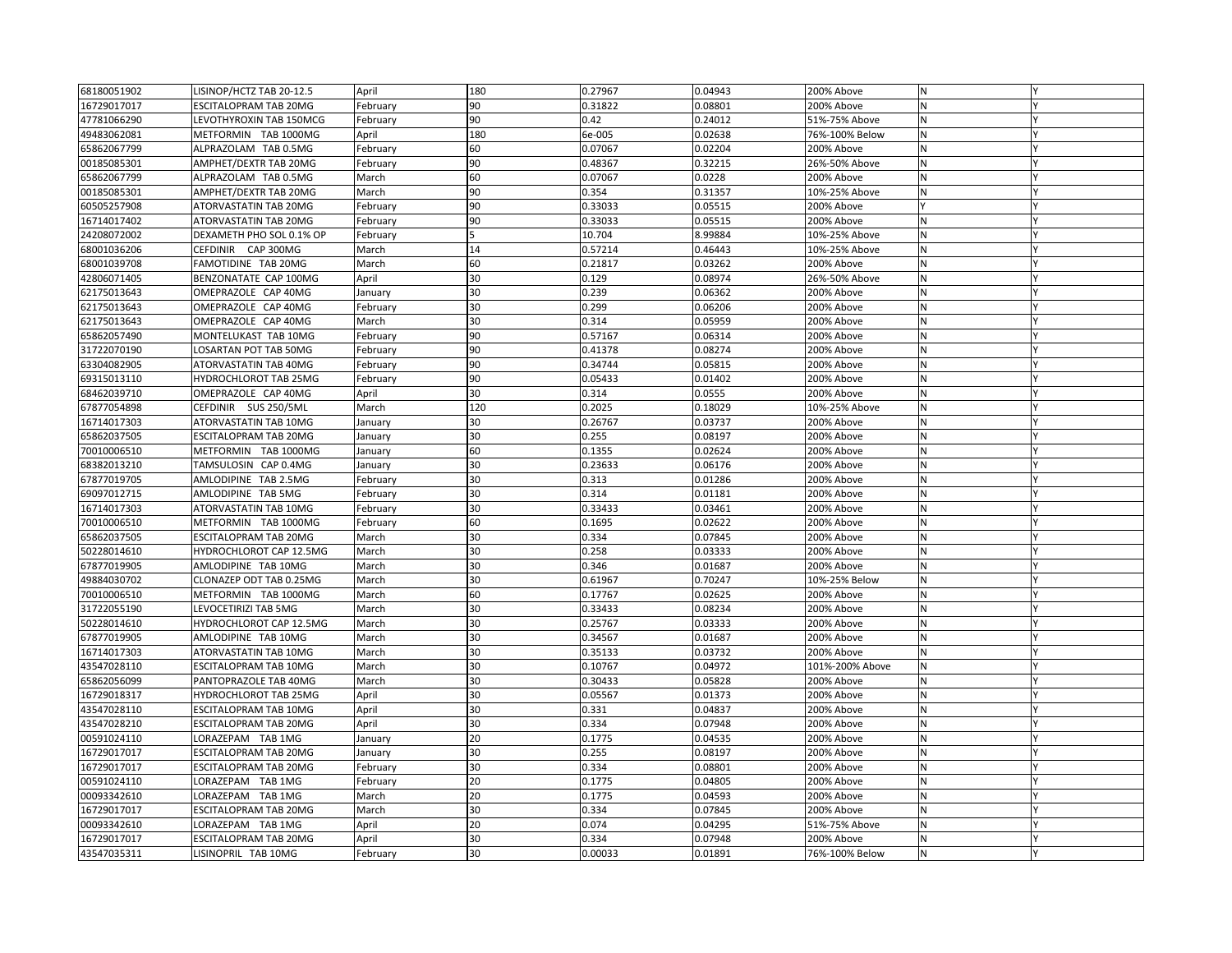| 65162062711 | TRAMADOL HCL TAB 50MG     | January  | 15  | 0.12333  | 0.02391  | 200% Above      | N |  |
|-------------|---------------------------|----------|-----|----------|----------|-----------------|---|--|
| 68382009605 | HYDROXYCHLOR TAB 200MG    | January  | 30  | 0.43067  | 0.24662  | 51%-75% Above   | N |  |
| 65862052899 | VENLAFAXINE CAP 75MG ER   | January  | 30  | 0.21033  | 0.12194  | 51%-75% Above   | N |  |
| 68382009605 | HYDROXYCHLOR TAB 200MG    | February | 30  | 0.43067  | 0.23998  | 76%-100% Above  | N |  |
| 68001036103 | MONTELUKAST TAB 10MG      | January  | 90  | 0.26489  | 0.05994  | 200% Above      | N |  |
| 68180086673 | BLISOVI FE TAB 1.5/30     | February | 84  | 0.58893  | 0.25969  | 101%-200% Above | N |  |
| 00713065660 | CLOBETASOL OIN 0.05%      | April    | 60  | 0.385    | 0.31022  | 10%-25% Above   | Ν |  |
| 68382009605 | HYDROXYCHLOR TAB 200MG    | April    | 30  | 0.531    | 0.22609  | 101%-200% Above | N |  |
| 68180086673 | BLISOVI FE TAB 1.5/30     | April    | 84  | 0.61583  | 0.23707  | 101%-200% Above | N |  |
| 24208029505 | TOBRA/DEXAME SUS 0.3-0.1% | February |     | 12.346   | 15.39406 | 10%-25% Below   | N |  |
| 65862039010 | ONDANSETRON TAB 4MG ODT   | February | 30  | 0.64867  | 0.23031  | 101%-200% Above | N |  |
| 00591405289 | <b>IVERMECTIN CRE 1%</b>  | March    | 45  | 10.03689 | 6.39081  | 51%-75% Above   | N |  |
| 42858010301 | OXYCOD/APAP TAB 7.5-325   | January  | 10  | 0.078    | 0.10509  | 26%-50% Below   | N |  |
| 67877032105 | IBUPROFEN TAB 800MG       | January  | 30  | 0.15633  | 0.07343  | 101%-200% Above | N |  |
| 49483060350 | IBUPROFEN TAB 600MG       | March    | 30  | 0.17433  | 0.06063  | 101%-200% Above | N |  |
| 00378064110 | PREDNISONE TAB 10MG       | March    | 28  | 0.17071  | 0.07092  | 101%-200% Above | N |  |
| 68180016011 | AZITHROMYCIN TAB 250MG    | April    |     | 1.66833  | 0.45018  | 200% Above      | N |  |
| 59746000103 | METHYLPRED TAB 4MG        | April    | 21  | 0.53381  | 0.17472  | 200% Above      | N |  |
| 16729000517 | SIMVASTATIN TAB 20MG      | February | 90  | 0.26667  | 0.02786  | 200% Above      | N |  |
| 68645055254 | LISINOPRIL TAB 10MG       | February | 90  | 0.11111  | 0.01891  | 200% Above      | N |  |
| 62332002431 | FLUOXETINE CAP 40MG       | February | 90  | 0.11111  | 0.08814  | 26%-50% Above   | N |  |
| 65162010211 | GABAPENTIN CAP 300MG      | April    | 90  | 0.25911  | 0.04651  | 200% Above      | N |  |
| 00378395005 | ATORVASTATIN TAB 10MG     | February | 90  | 0.55744  | 0.03461  | 200% Above      | Ν |  |
| 00904678370 | ASPIRIN LOW TAB 81MG EC   | February | 90  | 0.00933  | 0.01499  | 26%-50% Below   |   |  |
| 68462056830 | AMLOD/OLMESA TAB 5-40MG   | February | 90  | 1.37433  | 0.46878  | 101%-200% Above | N |  |
| 29300034901 | ALLOPURINOL TAB 100MG     | February | 45  | 0.24289  | 0.05858  | 200% Above      | N |  |
| 55111046801 | METOPROL SUC TAB 100MG ER | February | 90  | 0.62478  | 0.16383  | 200% Above      | N |  |
| 68382003516 | VENLAFAXINE CAP 75MG ER   | February | 180 | 0.48617  | 0.12001  | 200% Above      | N |  |
| 13811070610 | METHYLPHENID TAB 18MG ER  | February | 30  | 2.655    | 0.64846  | 200% Above      | N |  |
| 69097083412 | SERTRALINE TAB 50MG       | February | 30  | 0.50967  | 0.04767  | 200% Above      | N |  |
| 13811070710 | METHYLPHENID TAB 27MG ER  | February | 15  | 2.71733  | 0.75674  | 200% Above      | N |  |
| 10702010101 | METHYLPHENID TAB 10MG     | February | 30  | 0.31267  | 0.14412  | 101%-200% Above | N |  |
| 69097083512 | SERTRALINE TAB 100MG      | February | 30  | 0.37567  | 0.06333  | 200% Above      | N |  |
| 13811070710 | METHYLPHENID TAB 27MG ER  | March    | 30  | 2.71767  | 0.90623  | 101%-200% Above | N |  |
| 50111056001 | TRAZODONE TAB 50MG        | April    | 30  | 0.35133  | 0.03799  | 200% Above      | N |  |
| 10702010101 | METHYLPHENID TAB 10MG     | April    | 60  | 0.32883  | 0.16134  | 101%-200% Above | N |  |
| 13811070710 | METHYLPHENID TAB 27MG ER  | April    | 30  | 2.71767  | 0.80043  | 200% Above      | N |  |
| 69097083512 | SERTRALINE TAB 100MG      | March    | 90  | 0.37567  | 0.06021  | 200% Above      | N |  |
| 65862053750 | LEVOFLOXACIN TAB 500MG    | February | 10  | 1.046    | 0.19416  | 200% Above      | N |  |
| 00591544305 | PREDNISONE TAB 20MG       | February | 17  | 0.19235  | 0.10952  | 76%-100% Above  | N |  |
| 55111018015 | TIZANIDINE TAB 4MG        | January  | 90  | 0.26744  | 0.05596  | 200% Above      | N |  |
| 65862044990 | VALACYCLOVIR TAB 1GM      | February | 20  | 1.944    | 0.57527  | 200% Above      | N |  |
| 00093083205 | CLONAZEPAM TAB 0.5MG      | January  | 60  | 0.313    | 0.0243   | 200% Above      | N |  |
| 00781808926 | AZITHROMYCIN TAB 250MG    | March    |     | 2.83333  | 0.48506  | 200% Above      | N |  |
| 68382091634 | METHYLPRED TAB 4MG        | March    | 21  | 0.63619  | 0.17447  | 200% Above      |   |  |
| 64380071307 | BENZONATATE CAP 200MG     | March    | 30  | 0.35167  | 0.14345  | 101%-200% Above | N |  |
| 76204020025 | ALBUTEROL NEB 0.083%      | March    | 75  | 0.092    | 0.04199  | 101%-200% Above | N |  |
| 66689000816 | NYSTATIN SUS 100000       | March    | 200 | 0.07175  | 0.05586  | 26%-50% Above   | Ν |  |
| 55111018015 | TIZANIDINE TAB 4MG        | February | 90  | 0.26744  | 0.05     | 200% Above      | N |  |
| 00093083205 | CLONAZEPAM TAB 0.5MG      | March    | 60  | 0.313    | 0.02441  | 200% Above      | N |  |
| 65862056090 | PANTOPRAZOLE TAB 40MG     | January  | 90  | 0.42333  | 0.05946  | 200% Above      | N |  |
| 68462026390 | ROSUVASTATIN TAB 20MG     | January  | 90  | 0.48556  | 0.07742  | 200% Above      | N |  |
| 62332020830 | AMLOD/VALSAR TAB 10-320MG | January  | 90  | 1.37322  | 0.62441  | 101%-200% Above | N |  |
| 60432053716 | NYSTATIN SUS 100000       | March    | 200 | 0.1105   | 0.04529  | 101%-200% Above | N |  |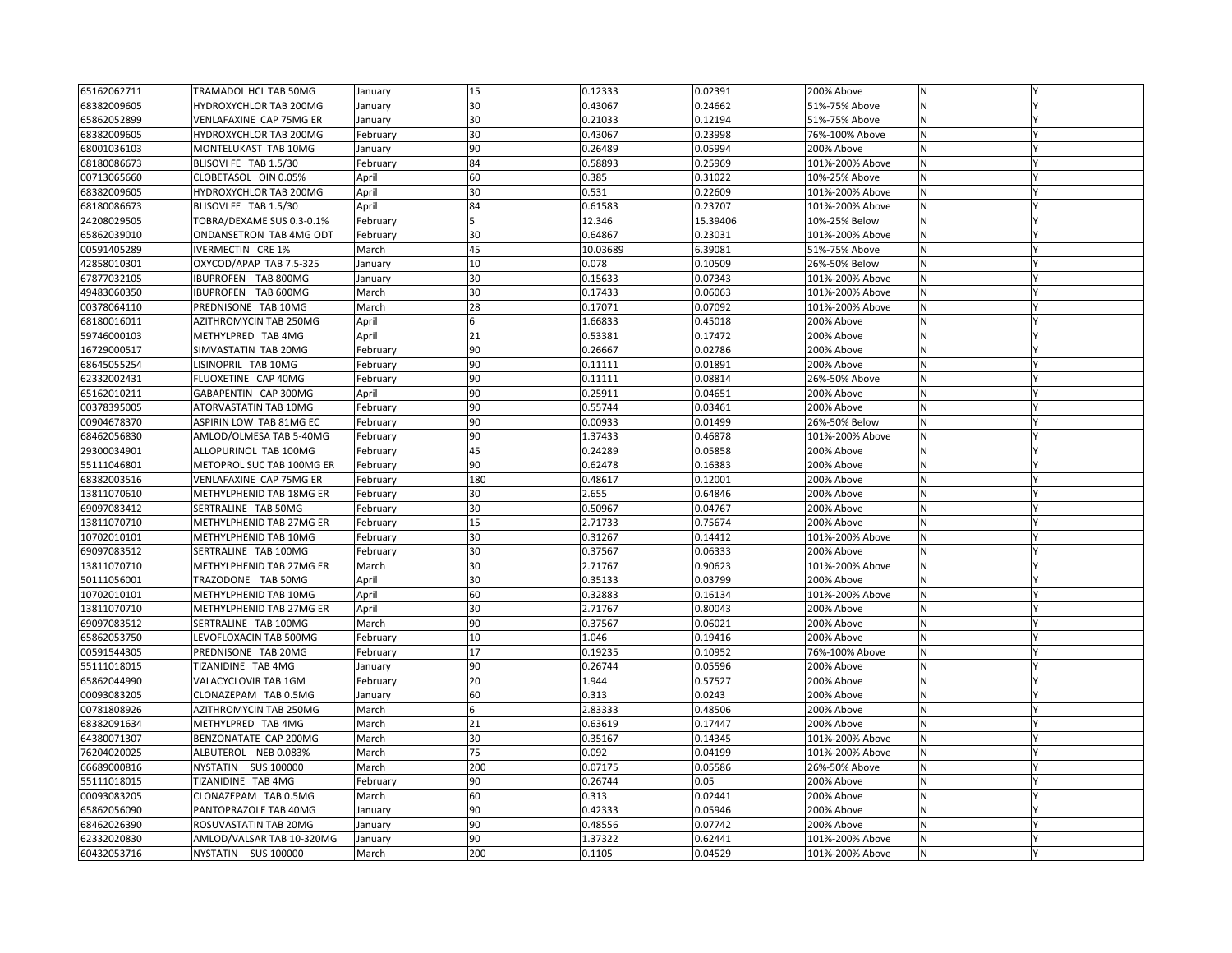| 69097014260 | ALBUTEROL AER HFA           | March    | 6.7 | 3.40299 | 3.77137 | 10%-25% Below   | N |  |
|-------------|-----------------------------|----------|-----|---------|---------|-----------------|---|--|
| 00781598801 | CARBAMAZEPIN TAB 400MG ER   | March    | 60  | 2.7415  | 1.58237 | 51%-75% Above   | N |  |
| 55111018015 | TIZANIDINE TAB 4MG          | March    | 90  | 0.26744 | 0.05014 | 200% Above      | N |  |
| 00093083205 | CLONAZEPAM TAB 0.5MG        | March    | 60  | 0.26167 | 0.02441 | 200% Above      | N |  |
| 43547035611 | LISINOPRIL TAB 40MG         | February | 90  | 0.56856 | 0.05136 | 200% Above      | N |  |
| 00378004710 | METOPROL TAR TAB 100MG      | February | 180 | 0.26239 | 0.0361  | 200% Above      | N |  |
| 65862001205 | SERTRALINE TAB 50MG         | February | 90  | 0.43144 | 0.04767 | 200% Above      | N |  |
| 55111018015 | TIZANIDINE TAB 4MG          | April    | 90  | 0.20156 | 0.04748 | 200% Above      | N |  |
| 00093083205 | CLONAZEPAM TAB 0.5MG        | April    | 60  | 0.24733 | 0.02479 | 200% Above      | N |  |
| 65862056090 | PANTOPRAZOLE TAB 40MG       | March    | 90  | 0.48078 | 0.05828 | 200% Above      | N |  |
| 68462026390 | ROSUVASTATIN TAB 20MG       | March    | 90  | 0.55222 | 0.07822 | 200% Above      | N |  |
| 62332020830 | AMLOD/VALSAR TAB 10-320MG   | March    | 90  | 2.50633 | 0.73857 | 200% Above      | N |  |
| 51672412501 | CARBAMAZEPIN TAB 400MG ER   | April    | 180 | 1.8025  | 1.57907 | 10%-25% Above   | N |  |
| 50111064801 | FLUOXETINE CAP 20MG         | January  | 60  | 0.37567 | 0.0335  | 200% Above      | N |  |
| 00093321205 | CLONAZEPAM TAB 1MG          | January  | 90  | 0.28444 | 0.03096 | 200% Above      | N |  |
| 00093321205 | CLONAZEPAM TAB 1MG          | February | 90  | 0.28444 | 0.03104 | 200% Above      | N |  |
| 50111064801 | FLUOXETINE CAP 20MG         | February | 60  | 0.37567 | 0.03229 | 200% Above      |   |  |
| 00093321205 | CLONAZEPAM TAB 1MG          | March    | 90  | 0.28444 | 0.0296  | 200% Above      | N |  |
| 50111064801 | FLUOXETINE CAP 20MG         | March    | 60  | 0.37567 | 0.03177 | 200% Above      | N |  |
| 00093321205 | CLONAZEPAM TAB 1MG          | April    | 90  | 0.23589 | 0.03059 | 200% Above      | N |  |
| 50111064801 | FLUOXETINE CAP 20MG         | April    | 60  | 0.37567 | 0.03317 | 200% Above      | N |  |
| 55111046801 | METOPROL SUC TAB 100MG ER   | March    | 90  | 0.62478 | 0.16108 | 200% Above      | N |  |
| 31722051901 | HYDRALAZINE TAB 10MG        | March    | 270 | 0.114   | 0.03439 | 200% Above      | N |  |
| 43547028810 | BUPROPION TAB 100MG SR      | January  | 30  | 0.19267 | 0.10914 | 76%-100% Above  |   |  |
| 55111052130 | ATOMOXETINE CAP 40MG        | January  | 30  | 1.30833 | 1.1386  | 10%-25% Above   | N |  |
| 65862056090 | PANTOPRAZOLE TAB 40MG       | January  | 30  | 0.23167 | 0.05946 | 200% Above      | N |  |
| 51672139400 | TRETINOIN CRE 0.05%         | January  | 20  | 2.7835  | 2.29288 | 10%-25% Above   | N |  |
| 65862056099 | PANTOPRAZOLE TAB 40MG       | April    | 30  | 0.30433 | 0.06073 | 200% Above      | N |  |
| 51672139400 | TRETINOIN CRE 0.05%         | April    | 20  | 2.7835  | 2.04816 | 26%-50% Above   | N |  |
| 75834023801 | CELECOXIB CAP 200MG         | April    | 30  | 0.17567 | 0.13373 | 26%-50% Above   | N |  |
| 16729044717 | LEVOTHYROXIN TAB 25MCG      | April    | 90  | 0.29433 | 0.12145 | 101%-200% Above | N |  |
| 65862007601 | CIPROFLOXACN TAB 250MG      | April    | 14  | 0.25    | 0.09636 | 101%-200% Above | N |  |
| 50111033401 | METRONIDAZOL TAB 500MG      | April    | 14  | 0.24071 | 0.14849 | 51%-75% Above   | N |  |
| 69238183007 | LEVOTHYROXIN TAB 25MCG      | April    | 30  | 0.181   | 0.12145 | 26%-50% Above   | N |  |
| 00228278011 | PROPRANOLOL CAP 120MG ER    | January  | 30  | 0.78667 | 0.43402 | 76%-100% Above  | N |  |
| 69452015120 | VITAMIN D CAP 50000UNT      | January  |     | 0.54    | 0.13666 | 200% Above      | N |  |
| 51991070601 | ALPRAZOLAM TAB 1MG          | January  | 90  | 0.13789 | 0.02491 | 200% Above      | N |  |
| 27241012602 | RANOLAZINE TAB 1000MG       | January  | 60  | 1.08117 | 0.48043 | 101%-200% Above | N |  |
| 51991070601 | ALPRAZOLAM TAB 1MG          | February | 90  | 0.13789 | 0.02376 | 200% Above      | N |  |
| 69452015120 | VITAMIN D CAP 50000UNT      | February |     | 0.54    | 0.14239 | 200% Above      | N |  |
| 27241012602 | RANOLAZINE TAB 1000MG       | February | 60  | 1.129   | 0.54961 | 101%-200% Above | N |  |
| 69452015120 | VITAMIN D CAP 50000UNT      | March    |     | 0.54    | 0.14082 | 200% Above      | N |  |
| 60505265901 | TRAZODONE TAB 300MG         | January  | 90  | 2.74011 | 1.20188 | 101%-200% Above | N |  |
| 60505258008 | ATORVASTATIN TAB 40MG       | January  | 90  | 0.26556 | 0.06028 | 200% Above      | N |  |
| 27241012602 | RANOLAZINE TAB 1000MG       | March    | 60  | 1.129   | 0.43283 | 101%-200% Above | N |  |
| 51991070601 | ALPRAZOLAM TAB 1MG          | March    | 90  | 0.13789 | 0.02503 | 200% Above      | N |  |
| 00054050823 | ICOSAPENT CAP 1GM           | March    | 120 | 2.35825 | 2.11805 | 10%-25% Above   | N |  |
| 00228278011 | PROPRANOLOL CAP 120MG ER    | February | 90  | 0.78678 | 0.42427 | 76%-100% Above  | N |  |
| 69452015120 | VITAMIN D CAP 50000UNT      | April    |     | 0.54    | 0.14024 | 200% Above      | N |  |
| 27241012602 | RANOLAZINE TAB 1000MG       | April    | 60  | 1.129   | 0.50066 | 101%-200% Above | N |  |
| 00054050823 | <b>ICOSAPENT</b><br>CAP 1GM | April    | 120 | 2.35825 | 2.15246 | 10%-25% Above   |   |  |
| 67877019810 | AMLODIPINE TAB 5MG          | March    | 90  | 0.32978 | 0.01104 | 200% Above      | N |  |
| 65862035705 | <b>CLOPIDOGREL TAB 75MG</b> | March    | 90  | 0.34711 | 0.067   | 200% Above      | N |  |
| 65862001305 | SERTRALINE TAB 100MG        | March    | 180 | 0.2745  | 0.06021 | 200% Above      | N |  |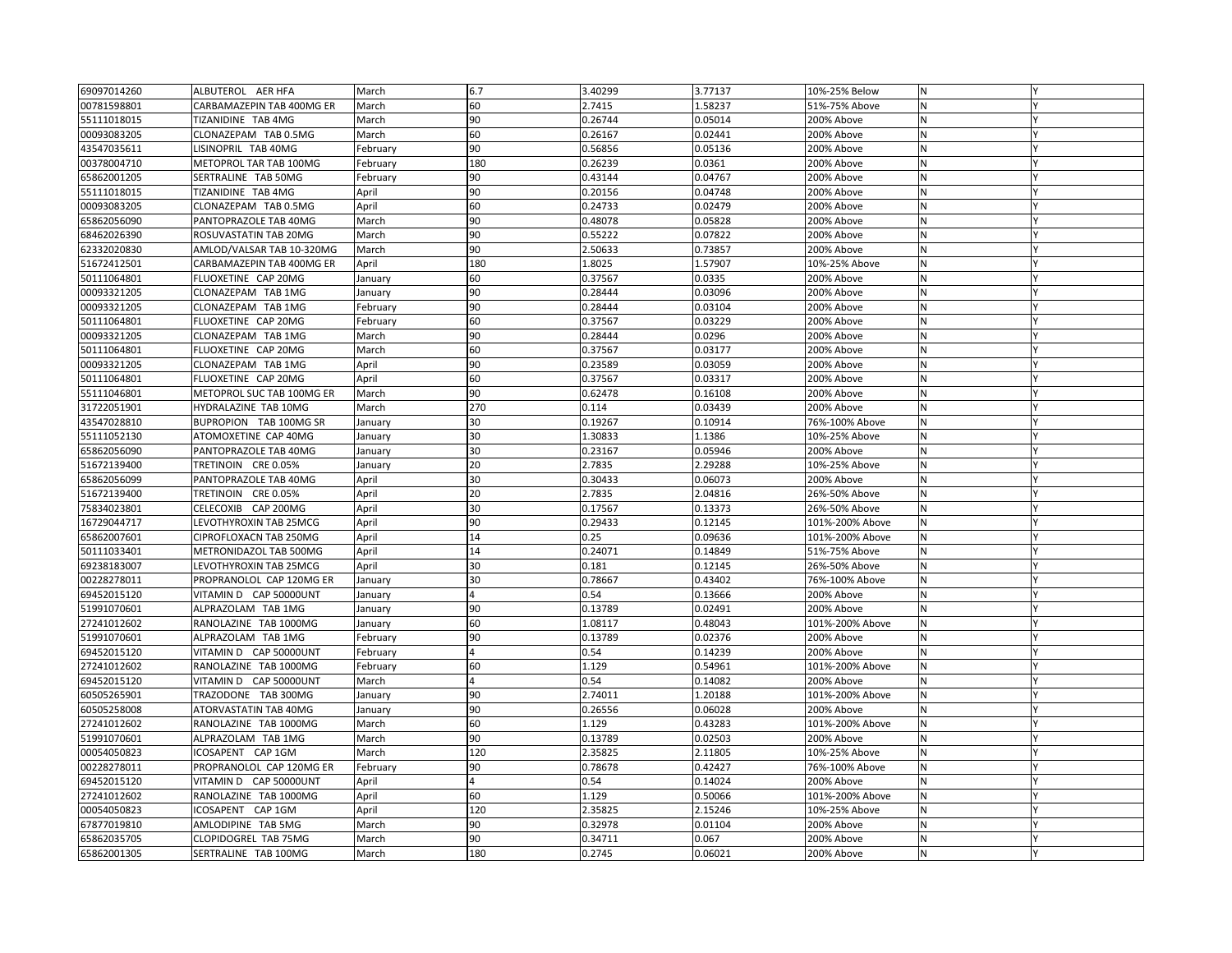| 60505265901 | TRAZODONE TAB 300MG           | April    | 90  | 3.67767 | 1.43141 | 101%-200% Above | N |  |
|-------------|-------------------------------|----------|-----|---------|---------|-----------------|---|--|
| 60505258008 | ATORVASTATIN TAB 40MG         | April    | 90  | 0.34711 | 0.0579  | 200% Above      | N |  |
| 00781615752 | AMOXICILLIN SUS 400/5ML       | March    | 250 | 0.02852 | 0.03376 | 10%-25% Below   | N |  |
| 43975027910 | AMPHET/DEXTR CAP 15MG ER      | February | 30  | 0.77767 | 0.58725 | 26%-50% Above   | N |  |
| 68180016011 | <b>AZITHROMYCIN TAB 250MG</b> | February |     | 1.66833 | 0.49727 | 200% Above      | N |  |
| 65162068090 | PROMETHAZINE SOL DM           | February | 120 | 0.06883 | 0.05549 | 10%-25% Above   | N |  |
| 00115148801 | AMPHET/DEXTR CAP 15MG ER      | March    | 30  | 0.995   | 0.55636 | 76%-100% Above  | N |  |
| 13668000805 | ZOLPIDEM<br>TAB 10MG          | January  | 30  | 0.269   | 0.03129 | 200% Above      | N |  |
| 00093317431 | ALBUTEROL AER HFA             | January  | 8.5 | 2.49765 | 3.37105 | 26%-50% Below   | N |  |
| 70710122701 | <b>AMITRIPTYLIN TAB 50MG</b>  | January  | 60  | 0.25317 | 0.15573 | 51%-75% Above   | N |  |
| 13668000805 | ZOLPIDEM TAB 10MG             | February | 30  | 0.269   | 0.03213 | 200% Above      | N |  |
| 69238183107 | LEVOTHYROXIN TAB 50MCG        | February | 30  | 0.29733 | 0.15269 | 76%-100% Above  | N |  |
| 55111015810 | OMEPRAZOLE CAP 20MG           | January  | 90  | 0.22856 | 0.03398 | 200% Above      | N |  |
| 13668000805 | ZOLPIDEM TAB 10MG             | March    | 30  | 0.269   | 0.0301  | 200% Above      | N |  |
| 68180063709 | ATORVASTATIN TAB 40MG         | January  | 90  | 0.26556 | 0.06028 | 200% Above      | N |  |
| 13668000805 | ZOLPIDEM TAB 10MG             | March    | 30  | 0.11467 | 0.0301  | 200% Above      | N |  |
| 69238183107 | LEVOTHYROXIN TAB 50MCG        | March    | 30  | 0.30867 | 0.14288 | 101%-200% Above | N |  |
| 68180098003 | LISINOPRIL TAB 10MG           | February | 90  | 0.19433 | 0.01891 | 200% Above      | N |  |
| 70710122700 | AMITRIPTYLIN TAB 50MG         | February | 180 | 0.32483 | 0.15976 | 101%-200% Above | N |  |
| 13668000805 | ZOLPIDEM<br>TAB 10MG          | April    | 30  | 0.11467 | 0.02909 | 200% Above      |   |  |
| 65862001005 | METFORMIN TAB 1000MG          | March    | 180 | 0.14161 | 0.02625 | 200% Above      |   |  |
| 16729000316 | <b>GLIMEPIRIDE TAB 4MG</b>    | March    | 180 | 0.23506 | 0.04419 | 200% Above      | N |  |
| 16729000316 | <b>GLIMEPIRIDE TAB 4MG</b>    | March    | 180 | 0.23506 | 0.04419 | 200% Above      | N |  |
| 55111015810 | OMEPRAZOLE CAP 20MG           | April    | 90  | 0.30067 | 0.03902 | 200% Above      | N |  |
| 60505258008 | ATORVASTATIN TAB 40MG         | April    | 90  | 0.34711 | 0.0579  | 200% Above      |   |  |
| 68180098003 | LISINOPRIL TAB 10MG           | April    | 90  | 0.19433 | 0.0191  | 200% Above      | N |  |
| 70710122700 | AMITRIPTYLIN TAB 50MG         | April    | 180 | 0.30733 | 0.13661 | 101%-200% Above | N |  |
| 70710122701 | AMITRIPTYLIN TAB 50MG         | April    | 180 | 0.30733 | 0.13661 | 101%-200% Above | N |  |
| 62175061746 | PANTOPRAZOLE TAB 40MG         | February | 30  | 0.49633 | 0.06576 | 200% Above      | N |  |
| 68382032010 | POT CHLORIDE TAB 10MEQ ER     | March    |     | 0.3325  | 0.13824 | 101%-200% Above | N |  |
| 68382032010 | POT CHLORIDE TAB 10MEQ ER     | March    | 15  | 0.33267 | 0.13824 | 101%-200% Above | N |  |
| 76385011250 | CARVEDILOL TAB 12.5MG         | January  | 180 | 0.05556 | 0.02304 | 101%-200% Above | N |  |
| 68645058259 | METFORMIN TAB 500MG           | January  | 90  | 0.06667 | 0.01596 | 200% Above      | N |  |
| 43547040111 | FUROSEMIDE TAB 20MG           | March    | 90  | 0.09789 | 0.03187 | 200% Above      | N |  |
| 68645055254 | LISINOPRIL TAB 10MG           | March    | 90  | 0.11111 | 0.01914 | 200% Above      | N |  |
| 00093505898 | <b>ATORVASTATIN TAB 40MG</b>  | March    | 90  | 0.42222 | 0.063   | 200% Above      | N |  |
| 00093505898 | ATORVASTATIN TAB 40MG         | March    | 90  | 0.42222 | 0.063   | 200% Above      | N |  |
| 76385011250 | CARVEDILOL TAB 12.5MG         | March    | 180 | 0.05556 | 0.02277 | 101%-200% Above | N |  |
| 65862019399 | FLUOXETINE CAP 20MG           | January  | 30  | 0.20567 | 0.0335  | 200% Above      | N |  |
| 00555097302 | AMPHET/DEXTR TAB 20MG         | February | 30  | 0.48367 | 0.32215 | 26%-50% Above   |   |  |
| 43975028210 | AMPHET/DEXTR CAP 30MG ER      | February | 30  | 0.751   | 0.57489 | 26%-50% Above   | N |  |
| 65862019399 | FLUOXETINE CAP 20MG           | February | 30  | 0.271   | 0.03229 | 200% Above      | N |  |
| 43975028210 | AMPHET/DEXTR CAP 30MG ER      | March    | 30  | 0.852   | 0.61484 | 26%-50% Above   | N |  |
| 00555097302 | AMPHET/DEXTR TAB 20MG         | March    | 30  | 0.48367 | 0.31357 | 51%-75% Above   | N |  |
| 65862019399 | FLUOXETINE CAP 20MG           | March    | 30  | 0.27333 | 0.03177 | 200% Above      |   |  |
| 00555097302 | AMPHET/DEXTR TAB 20MG         | April    | 30  | 0.354   | 0.29687 | 10%-25% Above   |   |  |
| 43975028210 | AMPHET/DEXTR CAP 30MG ER      | April    | 30  | 0.852   | 0.61489 | 26%-50% Above   | N |  |
| 69097083412 | SERTRALINE TAB 50MG           | January  | 90  | 0.50978 | 0.04157 | 200% Above      | Ν |  |
| 69097083412 | SERTRALINE TAB 50MG           | April    | 90  | 0.50978 | 0.0449  | 200% Above      | N |  |
| 68180031902 | BUPROPN HCL TAB 150MG XL      | January  | 90  | 0.35167 | 0.13986 | 101%-200% Above | N |  |
| 13668021790 | ARIPIPRAZOLE TAB 5MG          | January  | 90  | 0.32833 | 0.17026 | 76%-100% Above  | N |  |
| 13668021790 | ARIPIPRAZOLE TAB 5MG          | April    | 30  | 0.20067 | 0.14198 | 26%-50% Above   | N |  |
| 68180031902 | BUPROPN HCL TAB 150MG XL      | April    | 90  | 0.52267 | 0.13587 | 200% Above      | N |  |
| 50111056002 | TRAZODONE TAB 50MG            | January  | 30  | 0.203   | 0.04017 | 200% Above      | N |  |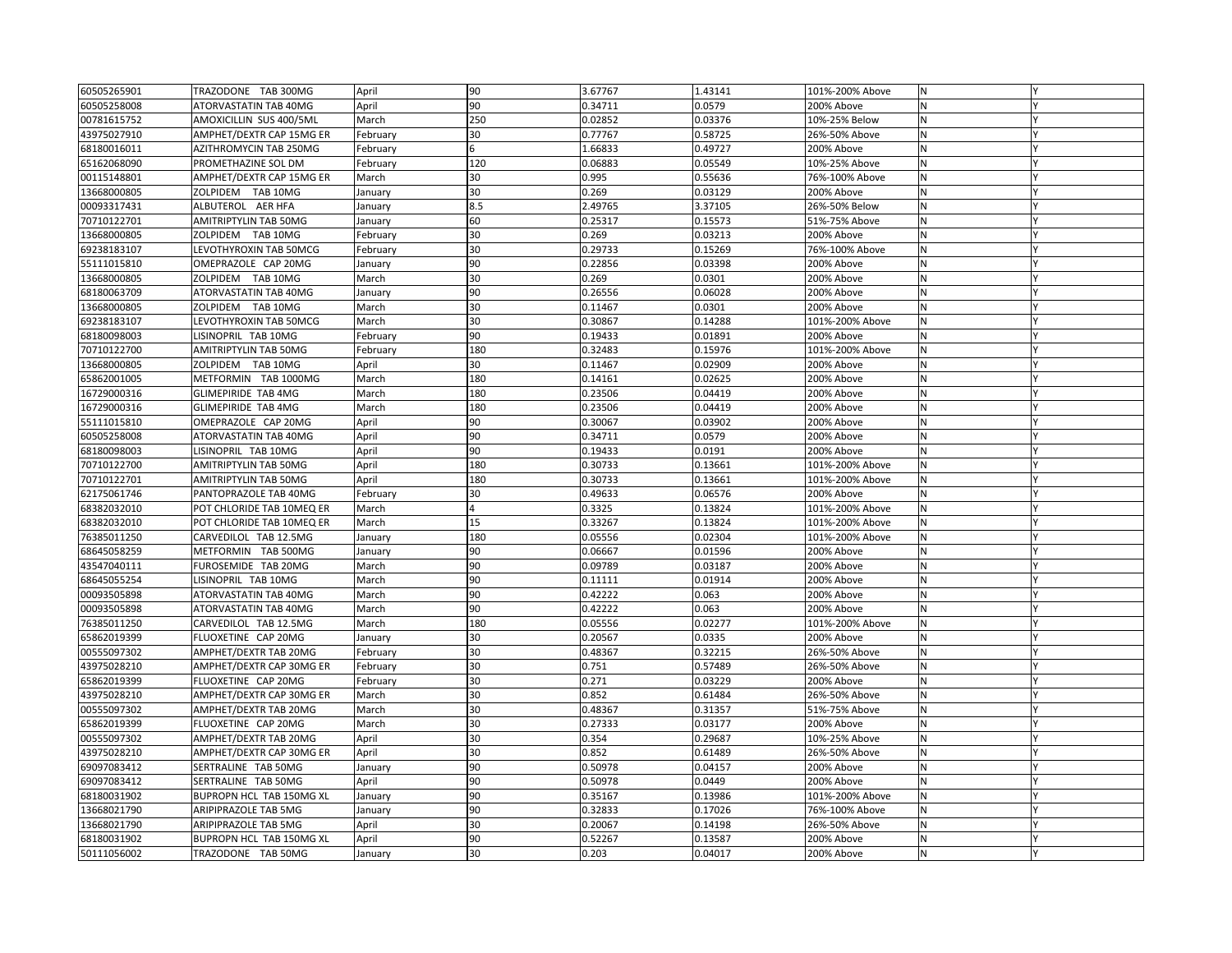| 13668019005 | TOLTERODINE CAP 4MG ER         | January  | 30  | 1.827    | 1.1335   | 51%-75% Above   | N |  |
|-------------|--------------------------------|----------|-----|----------|----------|-----------------|---|--|
| 43547035411 | LISINOPRIL TAB 20MG            | January  | 30  | 0.24333  | 0.02602  | 200% Above      | N |  |
| 13668019030 | TOLTERODINE CAP 4MG ER         | February | 30  | 2.14233  | 1.06252  | 101%-200% Above | N |  |
| 65862014505 | CARVEDILOL TAB 25MG            | February | 60  | 0.12733  | 0.03534  | 200% Above      |   |  |
| 16714017501 | ATORVASTATIN TAB 40MG          | February | 30  | 0.34733  | 0.05815  | 200% Above      | N |  |
| 16714061305 | SERTRALINE TAB 100MG           | February | 30  | 0.27367  | 0.06333  | 200% Above      |   |  |
| 60505258008 | ATORVASTATIN TAB 40MG          | March    | 30  | 0.347    | 0.063    | 200% Above      | N |  |
| 68180035309 | SERTRALINE TAB 100MG           | March    | 30  | 0.27567  | 0.06021  | 200% Above      | N |  |
| 68382009505 | CARVEDILOL TAB 25MG            | March    | 60  | 0.168    | 0.03449  | 200% Above      | N |  |
| 70436016104 | TOLTERODINE CAP 4MG ER         | March    | 30  | 2.189    | 1.14537  | 76%-100% Above  | N |  |
| 68382009505 | CARVEDILOL TAB 25MG            | April    | 60  | 0.168    | 0.03334  | 200% Above      | N |  |
| 65862044990 | VALACYCLOVIR TAB 1GM           | January  | 30  | 0.90333  | 0.55813  | 51%-75% Above   | N |  |
| 65862044990 | VALACYCLOVIR TAB 1GM           | January  | 30  | 0.90333  | 0.55813  | 51%-75% Above   | N |  |
| 65862044990 | VALACYCLOVIR TAB 1GM           | February | 30  | 0.90333  | 0.57527  | 51%-75% Above   | N |  |
| 65862044990 | VALACYCLOVIR TAB 1GM           | March    | 30  | 0.90333  | 0.5737   | 51%-75% Above   | N |  |
| 55111046601 | METOPROL SUC TAB 25MG ER       | February | 90  | 0.30756  | 0.08955  | 200% Above      | N |  |
| 65862044990 | VALACYCLOVIR TAB 1GM           | April    | 30  | 0.90333  | 0.51795  | 51%-75% Above   | N |  |
| 00093823856 | IRBESAR/HCTZ TAB 150-12.5      | March    | 180 | 0.38028  | 0.24959  | 51%-75% Above   | N |  |
| 67877019710 | AMLODIPINE TAB 2.5MG           | March    | 90  | 0.00011  | 0.01264  | 76%-100% Below  | N |  |
| 00378912198 | FENTANYL<br>DIS 25MCG/HR       | January  | 10  | 6.213    | 3.48338  | 76%-100% Above  |   |  |
| 65862039110 | ONDANSETRON TAB 8MG ODT        | February | 30  | 0.61267  | 0.24388  | 101%-200% Above | N |  |
| 68180012202 | CEPHALEXIN CAP 500MG           | February | 14  | 0.40071  | 0.1249   | 200% Above      | N |  |
| 00115168974 | BUDESONIDE SUS 0.5MG/2         | January  | 60  | 2.3665   | 0.57808  | 200% Above      | N |  |
| 00093321205 | CLONAZEPAM TAB 1MG             | January  | 60  | 0.182    | 0.03096  | 200% Above      | N |  |
| 10702005601 | OXYCODONE TAB 10MG             | January  | 90  | 0.27811  | 0.11805  | 101%-200% Above | N |  |
| 42858010401 | OXYCOD/APAP TAB 10-325MG       | February | 75  | 0.11053  | 0.1925   | 26%-50% Below   | N |  |
| 00378064010 | PREDNISONE TAB 5MG             | February | 60  | 0.15917  | 0.08242  | 76%-100% Above  | N |  |
| 59746011506 | PROCHLORPER TAB 10MG           | March    | 32  | 0.59469  | 0.39111  | 51%-75% Above   |   |  |
| 65862039110 | ONDANSETRON TAB 8MG ODT        | March    | 30  | 0.63833  | 0.24386  | 101%-200% Above | N |  |
| 00093321205 | CLONAZEPAM TAB 1MG             | February | 60  | 0.197    | 0.03104  | 200% Above      | N |  |
| 00378064010 | PREDNISONE TAB 5MG             | March    | 60  | 0.15917  | 0.07803  | 101%-200% Above | N |  |
| 65862039110 | ONDANSETRON TAB 8MG ODT        | March    | 30  | 0.64467  | 0.24386  | 101%-200% Above | N |  |
| 50111056001 | TRAZODONE TAB 50MG             | March    | 30  | 0.34867  | 0.03855  | 200% Above      | и |  |
| 00093005805 | TRAMADOL HCL TAB 50MG          | April    | 30  | 0.15833  | 0.02493  | 200% Above      | N |  |
| 62175061743 | PANTOPRAZOLE TAB 40MG          | January  | 90  | 0.395    | 0.05946  | 200% Above      | N |  |
| 00832105410 | BACLOFEN TAB 10MG              | January  | 270 | 0.30396  | 0.06478  | 200% Above      | N |  |
| 70710175806 | ENOXAPARIN INJ 40/0.4ML        | January  | 36  | 16.39806 | 10.97327 | 26%-50% Above   | N |  |
| 51991074690 | DULOXETINE CAP 20MG            | January  | 180 | 0.49583  | 0.12904  | 200% Above      | N |  |
| 68382074516 | <b>TIADYLT</b><br>CAP 120MG/24 | January  | 90  | 0.51989  | 0.23069  | 101%-200% Above | N |  |
| 69097081512 | GABAPENTIN CAP 400MG           | January  | 270 | 0.23011  | 0.06416  | 200% Above      |   |  |
| 00115168974 | BUDESONIDE SUS 0.5MG/2         | January  | 360 | 2.35275  | 0.57808  | 200% Above      | N |  |
| 59746011506 | PROCHLORPER TAB 10MG           | April    | 32  | 0.59844  | 0.39928  | 26%-50% Above   | N |  |
| 00093321205 | CLONAZEPAM TAB 1MG             | March    | 60  | 0.19717  | 0.0296   | 200% Above      | N |  |
| 65862039110 | ONDANSETRON TAB 8MG ODT        | April    | 30  | 0.64467  | 0.24769  | 101%-200% Above | N |  |
| 00378064010 | PREDNISONE TAB 5MG             | April    | 60  | 0.145    | 0.08071  | 76%-100% Above  |   |  |
| 00378064010 | PREDNISONE TAB 5MG             | April    | 60  | 0.145    | 0.08071  | 76%-100% Above  |   |  |
| 00378041510 | DIPHEN/ATROP TAB 2.5MG         | April    | 60  | 0.44683  | 0.20645  | 101%-200% Above | N |  |
| 00228207610 | TEMAZEPAM CAP 15MG             | April    | 30  | 0.251    | 0.0822   | 200% Above      | N |  |
| 00378064010 | PREDNISONE TAB 5MG             | April    | 30  | 0.145    | 0.08071  | 76%-100% Above  | N |  |
| 50111056001 | TRAZODONE TAB 50MG             | April    | 90  | 0.35133  | 0.03799  | 200% Above      | N |  |
| 27241009809 | DULOXETINE CAP 30MG            | April    | 180 | 0.43856  | 0.10189  | 200% Above      | N |  |
| 62175061743 | PANTOPRAZOLE TAB 40MG          | April    | 90  | 0.49111  | 0.06073  | 200% Above      | N |  |
| 65862056099 | PANTOPRAZOLE TAB 40MG          | April    | 90  | 0.49111  | 0.06073  | 200% Above      | N |  |
| 00832105410 | BACLOFEN TAB 10MG              | April    | 270 | 0.30681  | 0.0609   | 200% Above      | N |  |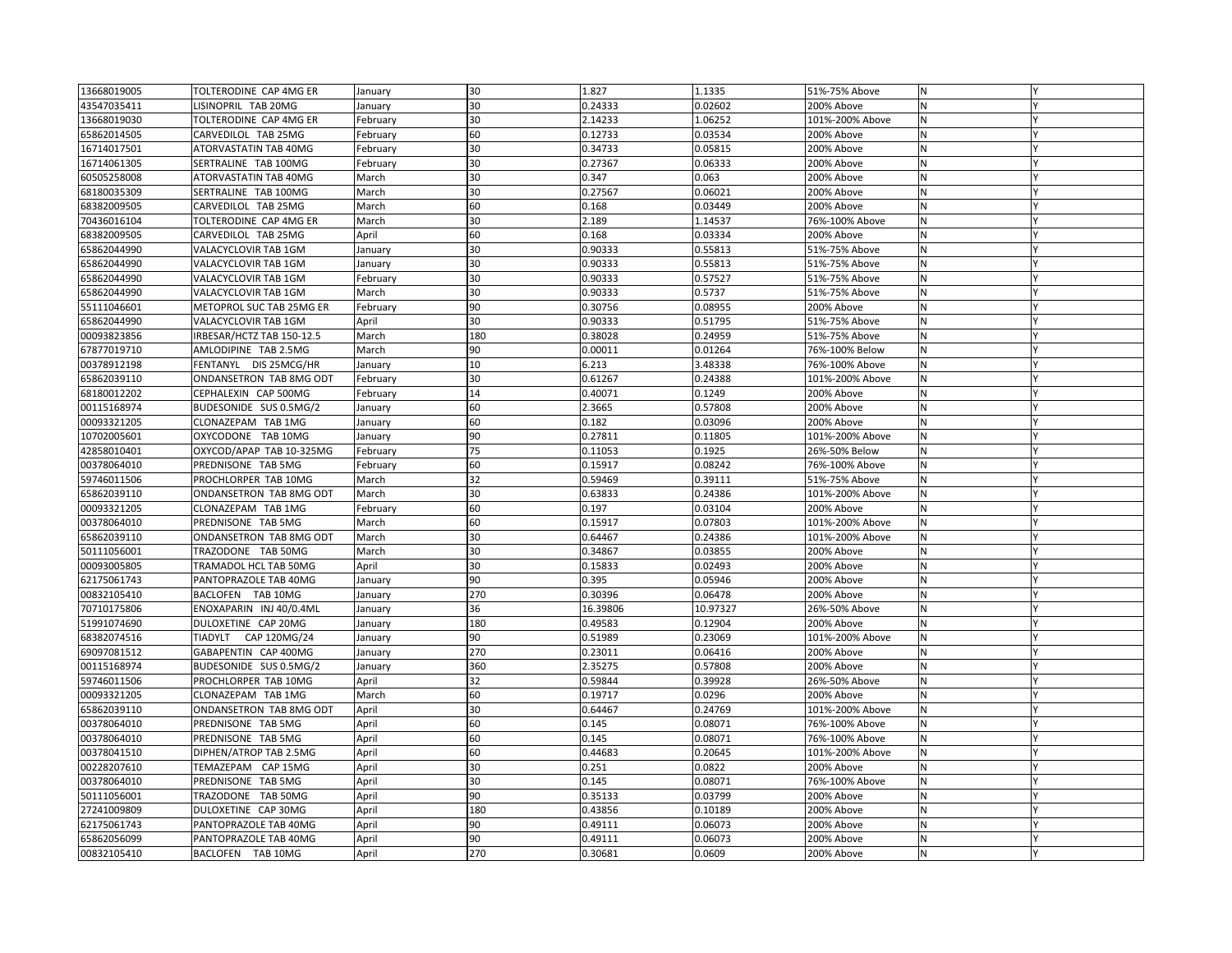| 27241009706 | DULOXETINE CAP 20MG          | April    | 180 | 0.5145  | 0.10724 | 200% Above      | N |  |
|-------------|------------------------------|----------|-----|---------|---------|-----------------|---|--|
| 68382074516 | TIADYLT<br>CAP 120MG/24      | April    | 90  | 0.75956 | 0.26736 | 101%-200% Above | N |  |
| 67877022401 | GABAPENTIN CAP 400MG         | April    | 270 | 0.23774 | 0.05889 | 200% Above      | N |  |
| 00115168974 | BUDESONIDE SUS 0.5MG/2       | April    | 360 | 1.49939 | 0.51725 | 101%-200% Above | N |  |
| 00115168974 | BUDESONIDE SUS 0.5MG/2       | April    | 360 | 1.49939 | 0.51725 | 101%-200% Above | N |  |
| 69097015907 | MELOXICAM TAB 15MG           | January  | 21  | 0.44238 | 0.02316 | 200% Above      | N |  |
| 00228306111 | AMPHET/DEXTR CAP 30MG ER     | January  | 60  | 1.64183 | 0.59683 | 101%-200% Above | N |  |
| 68180021609 | LOSARTAN/HCT TAB 100-12.5    | January  | 30  | 0.572   | 0.1814  | 200% Above      | N |  |
| 13668013701 | <b>ESCITALOPRAM TAB 20MG</b> | January  | 30  | 0.55033 | 0.08197 | 200% Above      | N |  |
| 13668013701 | <b>ESCITALOPRAM TAB 20MG</b> | January  | 30  | 0.55033 | 0.08197 | 200% Above      | N |  |
| 68180021609 | LOSARTAN/HCT TAB 100-12.5    | January  | 30  | 0.572   | 0.1814  | 200% Above      | N |  |
| 59651000305 | OMEPRAZOLE CAP 40MG          | January  | 30  | 0.516   | 0.06362 | 200% Above      | N |  |
| 57664034188 | AMPHET/DEXTR CAP 30MG ER     | February | 60  | 1.64183 | 0.57489 | 101%-200% Above | N |  |
| 13668013701 | ESCITALOPRAM TAB 20MG        | February | 30  | 0.55033 | 0.08801 | 200% Above      | N |  |
| 13668013701 | <b>ESCITALOPRAM TAB 20MG</b> | February | 30  | 0.55033 | 0.08801 | 200% Above      | N |  |
| 59651000305 | OMEPRAZOLE CAP 40MG          | February | 30  | 0.516   | 0.06206 | 200% Above      | N |  |
| 68180021609 | LOSARTAN/HCT TAB 100-12.5    | February | 30  | 0.572   | 0.17422 | 200% Above      |   |  |
| 68180021609 | LOSARTAN/HCT TAB 100-12.5    | January  | 90  | 0.572   | 0.1814  | 200% Above      | N |  |
| 59651000305 | OMEPRAZOLE CAP 40MG          | January  | 90  | 0.51589 | 0.06362 | 200% Above      | N |  |
| 13668013701 | <b>ESCITALOPRAM TAB 20MG</b> | January  | 90  | 0.55033 | 0.08197 | 200% Above      | N |  |
| 00115149101 | AMPHET/DEXTR CAP 30MG ER     | March    | 60  | 1.6665  | 0.61484 | 101%-200% Above | N |  |
| 13668013701 | <b>ESCITALOPRAM TAB 20MG</b> | March    | 30  | 0.55033 | 0.07845 | 200% Above      | N |  |
| 59651000305 | OMEPRAZOLE CAP 40MG          | March    | 30  | 0.516   | 0.05959 | 200% Above      | N |  |
| 43547042509 | LOSARTAN/HCT TAB 100-12.5    | March    | 30  | 0.832   | 0.20878 | 200% Above      | N |  |
| 43547042509 | LOSARTAN/HCT TAB 100-12.5    | March    | 30  | 0.832   | 0.20878 | 200% Above      | N |  |
| 13668013701 | ESCITALOPRAM TAB 20MG        | March    | 30  | 0.55033 | 0.07845 | 200% Above      | N |  |
| 16571020106 | DICLOFENAC TAB 75MG DR       | April    | 30  | 0.39433 | 0.09718 | 200% Above      | N |  |
| 43547042509 | LOSARTAN/HCT TAB 100-12.5    | April    | 30  | 0.832   | 0.18649 | 200% Above      | N |  |
| 13668013701 | <b>ESCITALOPRAM TAB 20MG</b> | April    | 30  | 0.55033 | 0.07948 | 200% Above      | N |  |
| 00228306111 | AMPHET/DEXTR CAP 30MG ER     | April    | 60  | 1.6665  | 0.61489 | 101%-200% Above | N |  |
| 59651000305 | OMEPRAZOLE CAP 40MG          | February | 90  | 0.51589 | 0.06206 | 200% Above      | N |  |
| 59651000305 | OMEPRAZOLE CAP 40MG          | March    | 90  | 0.51589 | 0.05959 | 200% Above      | N |  |
| 59651000305 | OMEPRAZOLE CAP 40MG          | April    | 90  | 0.51589 | 0.0555  | 200% Above      | N |  |
| 65862086001 | FAMOTIDINE TAB 40MG          | January  | 30  | 0.46667 | 0.07169 | 200% Above      | N |  |
| 13811070810 | METHYLPHENID TAB 36MG ER     | January  | 30  | 3.47067 | 0.98538 | 200% Above      | N |  |
| 65862086001 | FAMOTIDINE TAB 40MG          | February | 30  | 0.46667 | 0.06883 | 200% Above      | N |  |
| 13811070910 | METHYLPHENID TAB 54MG ER     | March    | 30  | 2.375   | 0.87218 | 101%-200% Above | N |  |
| 00527518070 | SMZ-TMP<br>SUS 200-40/5      | March    | 200 | 0.29795 | 0.05588 | 200% Above      |   |  |
| 70710122600 | <b>AMITRIPTYLIN TAB 25MG</b> | January  | 30  | 0.20967 | 0.07567 | 101%-200% Above | N |  |
| 70710122600 | <b>AMITRIPTYLIN TAB 25MG</b> | February | 30  | 0.20967 | 0.07233 | 101%-200% Above | N |  |
| 70710122600 | <b>AMITRIPTYLIN TAB 25MG</b> | April    | 30  | 0.10233 | 0.06852 | 26%-50% Above   | N |  |
| 52817033200 | <b>CYCLOBENZAPR TAB 10MG</b> | January  | 30  | 0.19067 | 0.0228  | 200% Above      | N |  |
| 00406838001 | MORPHINE SUL TAB 60MG ER     | January  | 60  | 0.63717 | 0.52516 | 10%-25% Above   | N |  |
| 00406838001 | MORPHINE SUL TAB 60MG ER     | March    | 60  | 0.72833 | 0.55429 | 26%-50% Above   | N |  |
| 00406838001 | MORPHINE SUL TAB 60MG ER     | March    | 60  | 0.74767 | 0.55429 | 26%-50% Above   | N |  |
| 00406838001 | MORPHINE SUL TAB 60MG ER     | April    | 60  | 0.74767 | 0.54931 | 26%-50% Above   | N |  |
| 00406012505 | HYDROCO/APAP TAB 10-325MG    | January  | 70  | 0.14029 | 0.12412 | 10%-25% Above   | Ń |  |
| 43975028010 | AMPHET/DEXTR CAP 20MG ER     | January  | 30  | 1.251   | 0.60438 | 101%-200% Above | N |  |
| 00406012505 | HYDROCO/APAP TAB 10-325MG    | February | 30  | 0.14333 | 0.1303  | 10%-25% Above   | N |  |
| 43975028010 | AMPHET/DEXTR CAP 20MG ER     | February | 30  | 1.251   | 0.55346 | 101%-200% Above | N |  |
| 00406012505 | HYDROCO/APAP TAB 10-325MG    | March    | 30  | 0.159   | 0.12007 | 26%-50% Above   |   |  |
| 43975028010 | AMPHET/DEXTR CAP 20MG ER     | March    | 30  | 1.251   | 0.58746 | 101%-200% Above | N |  |
| 00406012505 | HYDROCO/APAP TAB 10-325MG    | March    | 30  | 0.15233 | 0.12007 | 26%-50% Above   | N |  |
| 43975028010 | AMPHET/DEXTR CAP 20MG ER     | March    | 30  | 1.251   | 0.58746 | 101%-200% Above | Ν |  |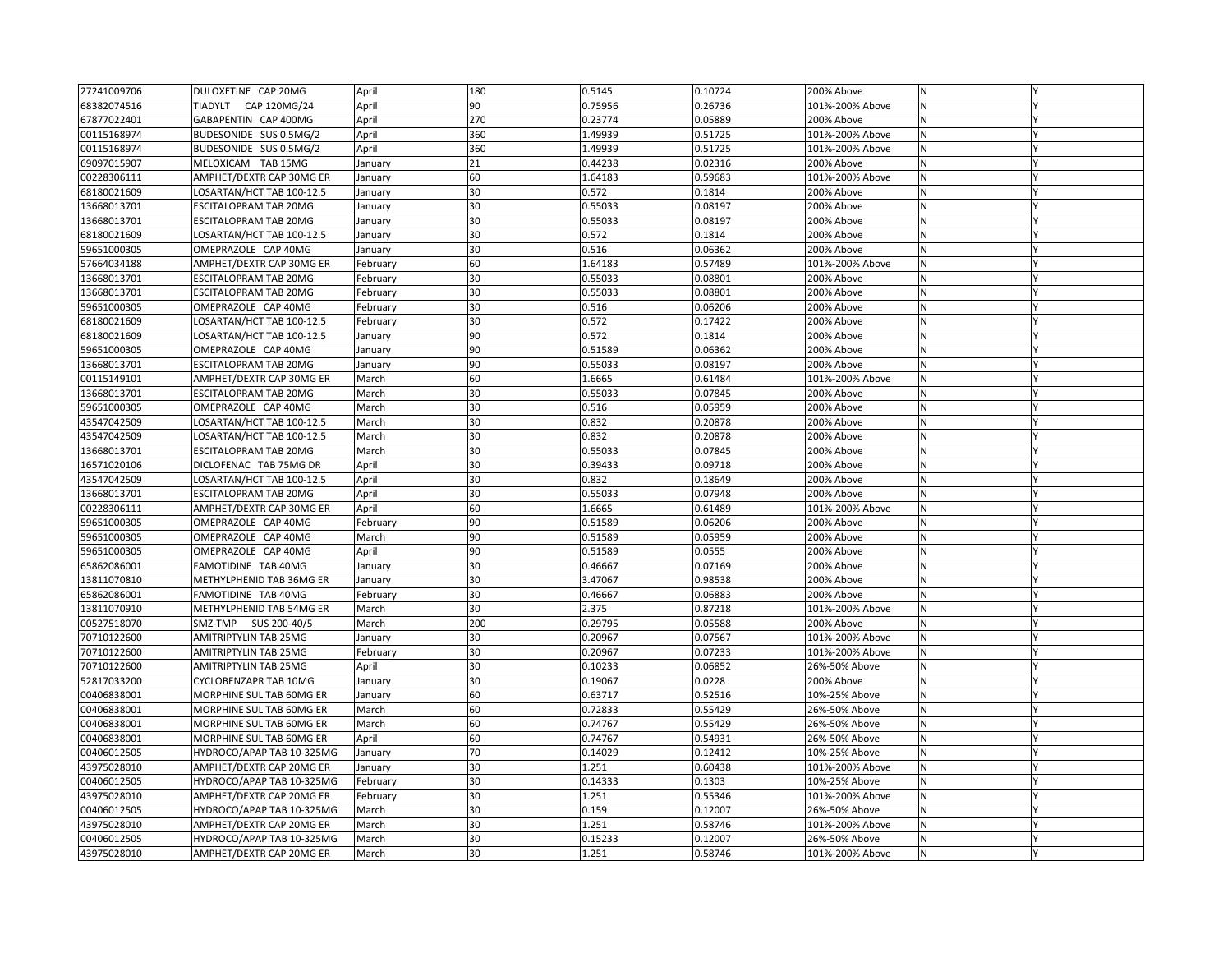| 00406012505 | HYDROCO/APAP TAB 10-325MG | April    | 30  | 0.15233 | 0.12408 | 10%-25% Above   | IN. |  |
|-------------|---------------------------|----------|-----|---------|---------|-----------------|-----|--|
| 68001028103 | DICLOFENAC TAB 75MG DR    | April    | 180 | 0.12472 | 0.09718 | 26%-50% Above   | N   |  |
| 68645054154 | FINASTERIDE TAB 5MG       | January  | 30  | 0.44567 | 0.07534 | 200% Above      |     |  |
| 65862059805 | TAMSULOSIN CAP 0.4MG      | January  | 30  | 0.506   | 0.06176 | 200% Above      |     |  |
| 67877052730 | SOLIFENACIN TAB 5MG       | January  | 30  | 0.406   | 0.23384 | 51%-75% Above   | N   |  |
| 68645054154 | FINASTERIDE TAB 5MG       | February | 30  | 0.44567 | 0.07727 | 200% Above      | N   |  |
| 65862059805 | TAMSULOSIN CAP 0.4MG      | February | 30  | 0.568   | 0.06298 | 200% Above      | N   |  |
| 67877052730 | SOLIFENACIN TAB 5MG       | February | 30  | 0.71167 | 0.21885 | 200% Above      |     |  |
| 68645054154 | FINASTERIDE TAB 5MG       | March    | 30  | 0.44567 | 0.07508 | 200% Above      | N   |  |
| 65862059805 | TAMSULOSIN CAP 0.4MG      | March    | 30  | 0.658   | 0.06447 | 200% Above      | N   |  |
| 00093505998 | ATORVASTATIN TAB 20MG     | January  | 90  | 0.42222 | 0.04616 | 200% Above      | N   |  |
| 67877052730 | SOLIFENACIN TAB 5MG       | March    | 30  | 0.71167 | 0.23024 | 200% Above      | N   |  |
| 00054327099 | FLUTICASONE SPR 50MCG     | March    | 16  | 1.27125 | 0.27037 | 200% Above      | N   |  |
| 68645054154 | FINASTERIDE TAB 5MG       | April    | 30  | 0.34133 | 0.07341 | 200% Above      | N   |  |
| 65862059805 | TAMSULOSIN CAP 0.4MG      | April    | 30  | 0.65767 | 0.06094 | 200% Above      | N   |  |
| 67877052730 | SOLIFENACIN TAB 5MG       | April    | 30  | 0.45867 | 0.2444  | 76%-100% Above  | N   |  |
| 65862059805 | TAMSULOSIN CAP 0.4MG      | April    | 30  | 0.65767 | 0.06094 | 200% Above      | N   |  |
| 29300022019 | MONTELUKAST TAB 10MG      | February | 90  | 0.56722 | 0.06314 | 200% Above      | N   |  |
| 68645052354 | SERTRALINE TAB 100MG      | February | 90  | 0.08333 | 0.06333 | 26%-50% Above   | N   |  |
| 00093505998 | ATORVASTATIN TAB 20MG     | April    | 30  | 0.5     | 0.04642 | 200% Above      |     |  |
| 68645055354 | LISINOPRIL TAB 20MG       | March    | 90  | 0.11111 | 0.02633 | 200% Above      | N   |  |
| 16729000617 | SIMVASTATIN TAB 40MG      | January  | 90  | 0.26567 | 0.04339 | 200% Above      | N   |  |
| 16729000617 | SIMVASTATIN TAB 40MG      | April    | 90  | 0.34733 | 0.04246 | 200% Above      | N   |  |
| 60758011905 | PREDNISOLONE SUS 1% OP    | April    |     | 6.598   | 5.78129 | 10%-25% Above   | N   |  |
| 69097083412 | SERTRALINE TAB 50MG       | March    | 90  | 0.50978 | 0.04281 | 200% Above      |     |  |
| 50111064701 | FLUOXETINE CAP 10MG       | February | 30  | 0.38933 | 0.03545 | 200% Above      | N   |  |
| 65162010250 | GABAPENTIN CAP 300MG      | February | 90  | 0.21389 | 0.04756 | 200% Above      | N   |  |
| 42806040021 | METHYLPRED TAB 4MG        | March    | 21  | 0.63619 | 0.17447 | 200% Above      | N   |  |
| 00472037915 | CLOTRIM/BETA CRE DIPROP   | March    | 15  | 0.54133 | 0.25272 | 101%-200% Above | N   |  |
| 70954006020 | PREDNISONE TAB 20MG       | March    |     | 0.192   | 0.11229 | 51%-75% Above   | N   |  |
| 50111064701 | FLUOXETINE CAP 10MG       | February | 30  | 0.38933 | 0.03545 | 200% Above      | N   |  |
| 65162010250 | GABAPENTIN CAP 300MG      | February | 90  | 0.21389 | 0.04756 | 200% Above      | N   |  |
| 50111064701 | FLUOXETINE CAP 10MG       | March    | 10  | 0.389   | 0.03365 | 200% Above      | N   |  |
| 72578008601 | DESONIDE CRE 0.05%        | April    | 15  | 2.11133 | 0.76931 | 101%-200% Above | N   |  |
| 45802046564 | KETOCONAZOLE SHA 2%       | April    | 120 | 0.16283 | 0.09434 | 51%-75% Above   | N   |  |
| 50111064701 | FLUOXETINE CAP 10MG       | March    | 30  | 0.38933 | 0.03365 | 200% Above      | N   |  |
| 65162010250 | GABAPENTIN CAP 300MG      | March    | 90  | 0.21389 | 0.04814 | 200% Above      | N   |  |
| 00093321992 | KETOCONAZOLE CRE 2%       | April    | 60  | 0.989   | 0.35105 | 101%-200% Above | N   |  |
| 50111064701 | FLUOXETINE CAP 10MG       | March    | 180 | 0.38917 | 0.03365 | 200% Above      | N   |  |
| 68001025320 | FLUCONAZOLE TAB 150MG     | January  |     | 3.465   | 0.82785 | 200% Above      | N   |  |
| 65862053750 | LEVOFLOXACIN TAB 500MG    | January  | 10  | 0.272   | 0.18268 | 26%-50% Above   | N   |  |
| 68382004110 | PROMETHAZINE TAB 25MG     | January  | 30  | 0.08433 | 0.04647 | 76%-100% Above  |     |  |
| 65862053750 | LEVOFLOXACIN TAB 500MG    | January  | 10  | 0.272   | 0.18268 | 26%-50% Above   | N   |  |
| 00406912576 | FENTANYL DIS 25MCG/HR     | January  | 15  | 3.12133 | 3.48338 | 10%-25% Below   | N   |  |
| 50228010910 | CARISOPRODOL TAB 350MG    | January  | 60  | 0.12067 | 0.05794 | 101%-200% Above | N   |  |
| 00093321305 | CLONAZEPAM TAB 2MG        | January  | 90  | 0.04778 | 0.03717 | 26%-50% Above   |     |  |
| 68382014105 | TOPIRAMATE TAB 200MG      | January  | 90  | 0.10367 | 0.1185  | 10%-25% Below   | N   |  |
| 33342029709 | MEMANTINE TAB HCL 5MG     | February | 60  | 0.23917 | 0.08214 | 101%-200% Above | N   |  |
| 68382004110 | PROMETHAZINE TAB 25MG     | February | 30  | 0.11267 | 0.05215 | 101%-200% Above | N   |  |
| 00406912576 | FENTANYL DIS 25MCG/HR     | February | 15  | 3.75533 | 3.04949 | 10%-25% Above   | N   |  |
| 00093321305 | CLONAZEPAM TAB 2MG        | February | 90  | 0.063   | 0.03451 | 76%-100% Above  | N   |  |
| 68382014105 | TOPIRAMATE TAB 200MG      | February | 90  | 0.24411 | 0.11013 | 101%-200% Above | N   |  |
| 68382004110 | PROMETHAZINE TAB 25MG     | March    | 30  | 0.11533 | 0.05271 | 101%-200% Above | N   |  |
| 65862062690 | RIZATRIPTAN TAB 10MG ODT  | March    |     | 1.39    | 0.80628 | 51%-75% Above   | N   |  |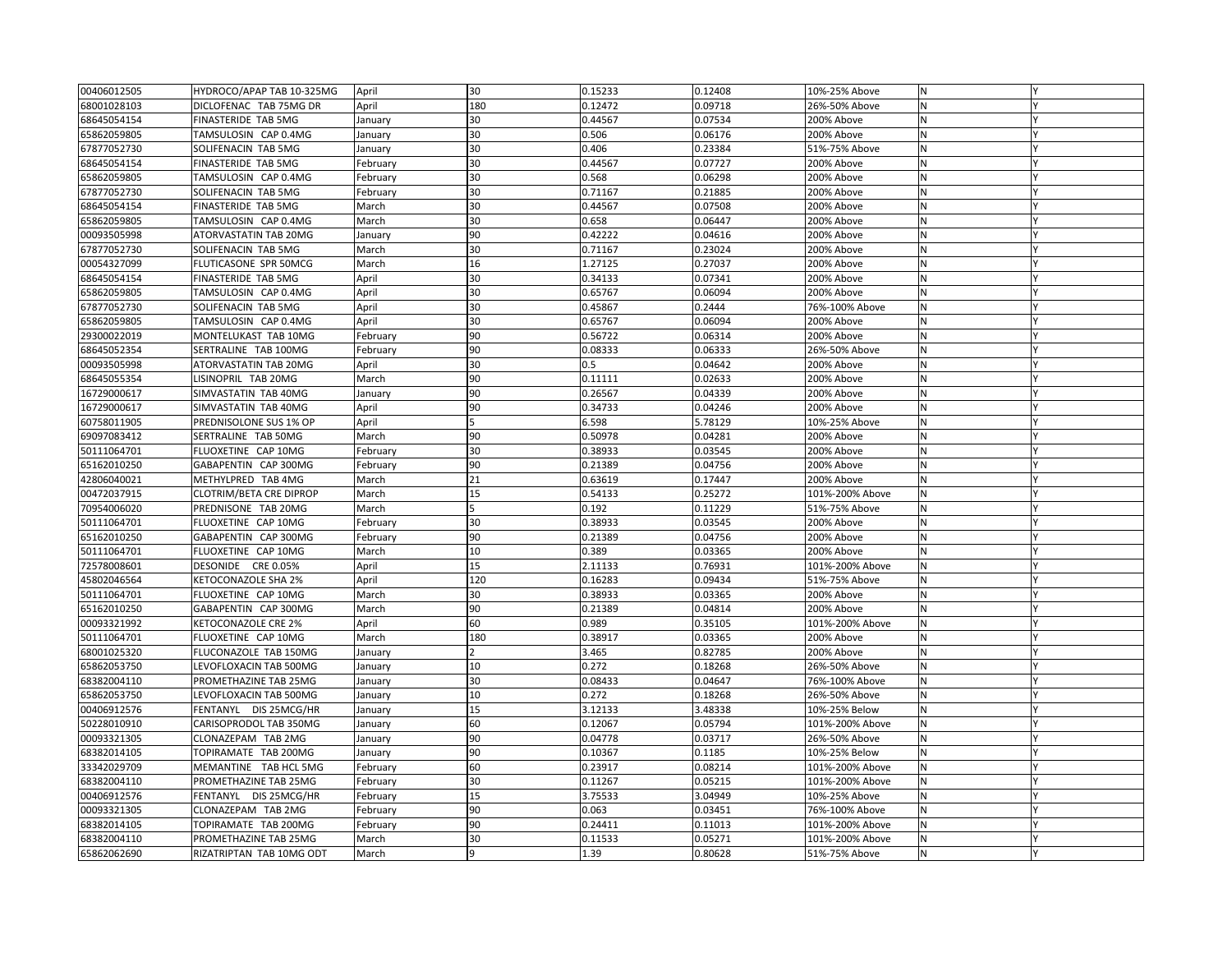| 33342029709 | MEMANTINE TAB HCL 5MG     | March    | 60  | 0.23917 | 0.08825 | 101%-200% Above | <b>N</b> |  |
|-------------|---------------------------|----------|-----|---------|---------|-----------------|----------|--|
| 68382004110 | PROMETHAZINE TAB 25MG     | March    | 30  | 0.11333 | 0.05271 | 101%-200% Above | N        |  |
| 00406912576 | FENTANYL DIS 25MCG/HR     | March    | 15  | 3.904   | 3.10308 | 26%-50% Above   | N        |  |
| 65862062690 | RIZATRIPTAN TAB 10MG ODT  | March    |     | 1.39    | 0.80628 | 51%-75% Above   |          |  |
| 68382014105 | TOPIRAMATE TAB 200MG      | March    | 90  | 0.24144 | 0.12326 | 76%-100% Above  | N        |  |
| 33342029709 | MEMANTINE TAB HCL 5MG     | April    | 60  | 0.11383 | 0.08364 | 26%-50% Above   | N        |  |
| 68382004110 | PROMETHAZINE TAB 25MG     | April    | 30  | 0.11333 | 0.0546  | 101%-200% Above | N        |  |
| 00406048410 | APAP/CODEINE TAB 300-30MG | April    | 30  | 0.14067 | 0.10738 | 26%-50% Above   | N        |  |
| 00406912576 | FENTANYL DIS 25MCG/HR     | April    | 15  | 3.904   | 2.97403 | 26%-50% Above   | N        |  |
| 50228010910 | CARISOPRODOL TAB 350MG    | April    | 60  | 0.12067 | 0.05691 | 101%-200% Above | N        |  |
| 00093321305 | CLONAZEPAM TAB 2MG        | April    | 90  | 0.06033 | 0.03439 | 51%-75% Above   | Ν        |  |
| 65862062690 | RIZATRIPTAN TAB 10MG ODT  | April    |     | 1.39    | 0.76881 | 76%-100% Above  | N        |  |
| 68382014105 | TOPIRAMATE TAB 200MG      | April    | 90  | 0.24144 | 0.11396 | 101%-200% Above | N        |  |
| 72205000499 | ROSUVASTATIN TAB 20MG     | January  | 30  | 0.26567 | 0.07742 | 200% Above      | N        |  |
| 72205000499 | ROSUVASTATIN TAB 20MG     | February | 30  | 0.348   | 0.07877 | 200% Above      | N        |  |
| 68462026390 | ROSUVASTATIN TAB 20MG     | April    | 30  | 0.34867 | 0.07551 | 200% Above      | N        |  |
| 66993059902 | AMPHET/DEXTR CAP 30MG ER  | January  | 30  | 1.47067 | 0.59683 | 101%-200% Above |          |  |
| 61314065605 | CIPROFLOXACN SOL 0.3% OP  | February |     | 3.264   | 2.00741 | 51%-75% Above   | N        |  |
| 66993059902 | AMPHET/DEXTR CAP 30MG ER  | February | 30  | 1.72533 | 0.57489 | 101%-200% Above | N        |  |
| 42858093001 | AMPHET/DEXTR CAP 30MG ER  | April    | 30  | 1.591   | 0.61489 | 101%-200% Above | N        |  |
| 68180016011 | AZITHROMYCIN TAB 250MG    | January  |     | 1.54667 | 0.49639 | 200% Above      |          |  |
| 43547030303 | ARIPIPRAZOLE TAB 5MG      | January  | 30  | 0.791   | 0.17026 | 200% Above      | N        |  |
| 00093324101 | BISOPRL/HCTZ TAB 2.5/6.25 | January  | 30  | 1.207   | 0.36025 | 200% Above      | N        |  |
| 65862060230 | MODAFINIL TAB 200MG       | January  | 30  | 2.414   | 0.56962 | 200% Above      | N        |  |
| 65862060230 | MODAFINIL TAB 200MG       | February | 30  | 2.414   | 0.56494 | 200% Above      | N        |  |
| 68382003616 | VENLAFAXINE CAP 150MG ER  | March    | 30  | 0.57467 | 0.16516 | 200% Above      | N        |  |
| 65862060230 | MODAFINIL TAB 200MG       | March    | 30  | 2.386   | 0.55328 | 200% Above      | N        |  |
| 43547030303 | ARIPIPRAZOLE TAB 5MG      | February | 90  | 0.79111 | 0.16156 | 200% Above      | N        |  |
| 00093324101 | BISOPRL/HCTZ TAB 2.5/6.25 | February | 90  | 1.22211 | 0.33076 | 200% Above      | N        |  |
| 00378181510 | LEVOTHYROXIN TAB 150MCG   | March    | 90  | 0.37289 | 0.21406 | 51%-75% Above   | N        |  |
| 68382003616 | VENLAFAXINE CAP 150MG ER  | April    | 90  | 0.57478 | 0.1661  | 200% Above      | N        |  |
| 43547030303 | ARIPIPRAZOLE TAB 5MG      | April    | 90  | 0.80111 | 0.14198 | 200% Above      | N        |  |
| 00093324101 | BISOPRL/HCTZ TAB 2.5/6.25 | April    | 90  | 1.17189 | 0.39007 | 101%-200% Above | N        |  |
| 00781261305 | AMOXICILLIN CAP 500MG     | April    | 21  | 0.14476 | 0.06966 | 101%-200% Above | N        |  |
| 00116200116 | CHLORHEX GLU SOL 0.12%    | April    | 473 | 0.00782 | 0.00533 | 26%-50% Above   | N        |  |
| 42043032201 | ESZOPICLONE TAB 3MG       | January  | 30  | 0.36633 | 0.16824 | 101%-200% Above | N        |  |
| 62332003131 | ROPINIROLE TAB 0.5MG      | January  | 60  | 0.125   | 0.04996 | 101%-200% Above | N        |  |
| 16571020111 | DICLOFENAC TAB 75MG DR    | January  | 60  | 0.17917 | 0.09398 | 76%-100% Above  |          |  |
| 42571016242 | AMOX/K CLAV TAB 875-125   | March    | 14  | 0.41929 | 0.32484 | 26%-50% Above   | N        |  |
| 16571020111 | DICLOFENAC TAB 75MG DR    | February | 60  | 0.17917 | 0.09829 | 76%-100% Above  | N        |  |
| 68180096301 | ALBUTEROL AER HFA         | January  | 8.5 | 2.49765 | 3.37105 | 26%-50% Below   | N        |  |
| 65862096901 | ESZOPICLONE TAB 3MG       | February | 30  | 0.36633 | 0.14701 | 101%-200% Above | N        |  |
| 62332003131 | ROPINIROLE TAB 0.5MG      | February | 60  | 0.125   | 0.05022 | 101%-200% Above | N        |  |
| 13668033101 | TRAZODONE TAB 100MG       | February | 30  | 0.27367 | 0.07091 | 200% Above      | N        |  |
| 65862056099 | PANTOPRAZOLE TAB 40MG     | January  | 90  | 0.23178 | 0.05946 | 200% Above      | N        |  |
| 75834050005 | METFORMIN TAB 500MG ER    | January  | 360 | 0.10339 | 0.03574 | 101%-200% Above | N        |  |
| 63304082805 | ATORVASTATIN TAB 20MG     | January  | 90  | 0.26489 | 0.04616 | 200% Above      | N        |  |
| 16571020111 | DICLOFENAC TAB 75MG DR    | March    | 60  | 0.17917 | 0.09618 | 76%-100% Above  | N        |  |
| 65862096901 | ESZOPICLONE TAB 3MG       | March    | 30  | 0.36633 | 0.14316 | 101%-200% Above | N        |  |
| 62332003131 | ROPINIROLE TAB 0.5MG      | March    | 60  | 0.125   | 0.04899 | 101%-200% Above | N        |  |
| 13668033101 | TRAZODONE TAB 100MG       | March    | 30  | 0.276   | 0.07015 | 200% Above      |          |  |
| 43547035311 | LISINOPRIL TAB 10MG       | January  | 90  | 0.00011 | 0.01956 | 76%-100% Below  | N        |  |
| 65862096901 | ESZOPICLONE TAB 3MG       | April    | 30  | 0.202   | 0.13194 | 51%-75% Above   | N        |  |
| 68462038401 | ESZOPICLONE TAB 3MG       | April    | 30  | 0.202   | 0.13194 | 51%-75% Above   | N        |  |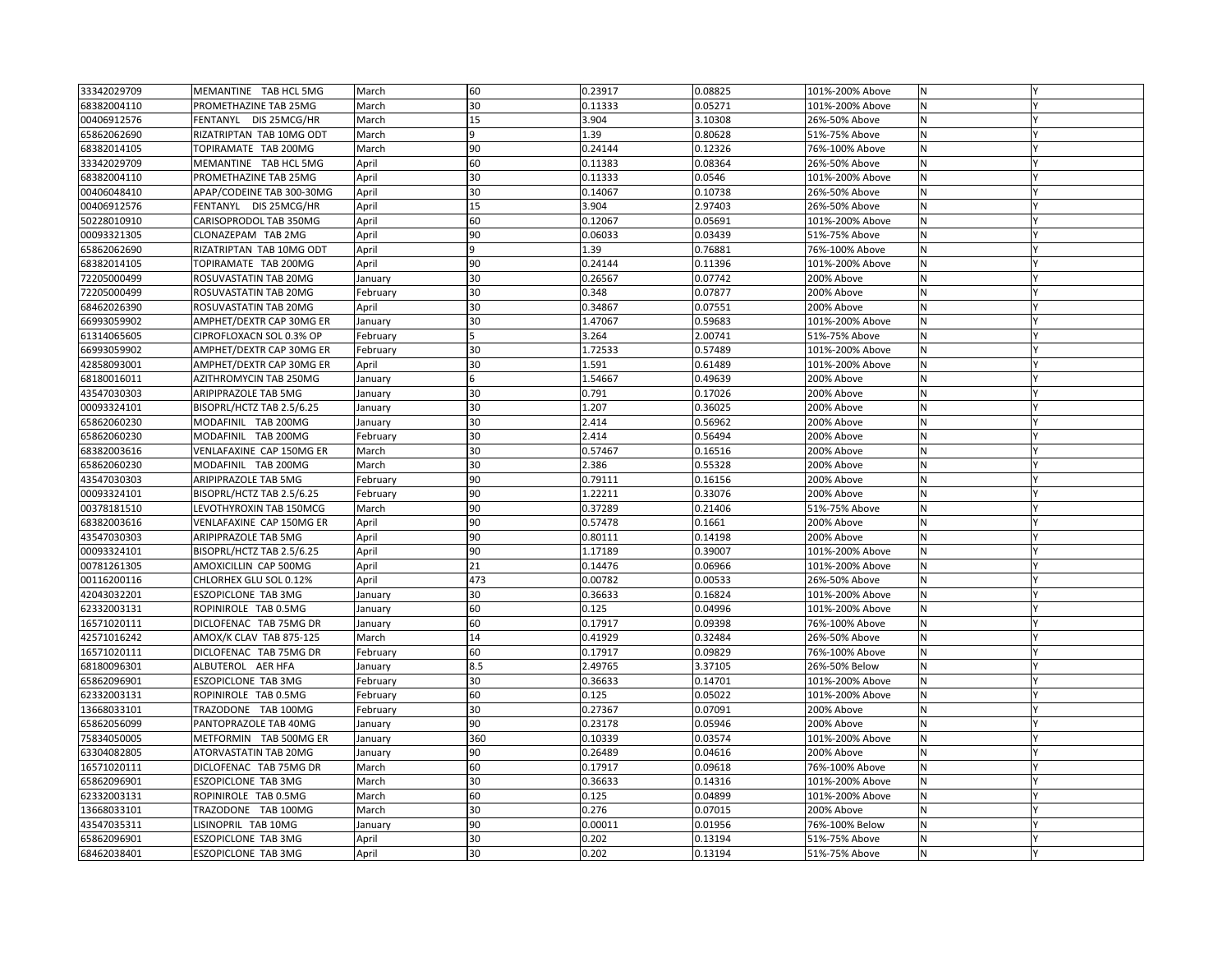| 13668033101 | TRAZODONE TAB 100MG            | April    | 30  | 0.27367 | 0.07217 | 200% Above      | N |  |
|-------------|--------------------------------|----------|-----|---------|---------|-----------------|---|--|
| 16571020111 | DICLOFENAC TAB 75MG DR         | April    | 60  | 0.12467 | 0.09718 | 26%-50% Above   | N |  |
| 43547035411 | LISINOPRIL TAB 20MG            | March    | 90  | 0.00011 | 0.02633 | 76%-100% Below  | N |  |
| 13668042905 | PANTOPRAZOLE TAB 40MG          | March    | 90  | 0.30444 | 0.05828 | 200% Above      | N |  |
| 75834050005 | METFORMIN TAB 500MG ER         | March    | 360 | 0.13778 | 0.03646 | 200% Above      | N |  |
| 63304082805 | ATORVASTATIN TAB 20MG          | March    | 90  | 0.34656 | 0.0488  | 200% Above      | N |  |
| 51224002206 | AZITHROMYCIN TAB 250MG         | January  |     | 2.83333 | 0.49639 | 200% Above      | N |  |
| 72647033104 | METHYLPRED TAB 4MG             | January  | 21  | 0.75333 | 0.18274 | 200% Above      | N |  |
| 55111018015 | TIZANIDINE TAB 4MG             | January  | 90  | 0.26744 | 0.05596 | 200% Above      | N |  |
| 00781107710 | ALPRAZOLAM TAB 0.5MG           | January  | 60  | 0.203   | 0.02263 | 200% Above      | N |  |
| 69097094312 | GABAPENTIN CAP 300MG           | January  | 90  | 0.18833 | 0.05194 | 200% Above      | N |  |
| 55111018015 | TIZANIDINE TAB 4MG             | February | 90  | 0.26744 | 0.05    | 200% Above      | N |  |
| 69097094312 | GABAPENTIN CAP 300MG           | February | 90  | 0.18833 | 0.04756 | 200% Above      | N |  |
| 70954005920 | PREDNISONE TAB 10MG            | February | 30  | 0.175   | 0.0702  | 101%-200% Above | N |  |
| 00781107710 | ALPRAZOLAM TAB 0.5MG           | February | 60  | 0.25983 | 0.02204 | 200% Above      |   |  |
| 31722099701 | HYDROCO/APAP TAB 10-325MG      | February | 90  | 0.29144 | 0.1303  | 101%-200% Above | N |  |
| 55111018015 | TIZANIDINE TAB 4MG             | March    | 90  | 0.26744 | 0.05014 | 200% Above      |   |  |
| 69097094312 | GABAPENTIN CAP 300MG           | March    | 90  | 0.18833 | 0.04814 | 200% Above      | N |  |
| 72205001490 | PREGABALIN CAP 100MG           | March    | 90  | 0.23422 | 0.08763 | 101%-200% Above | N |  |
| 31722099701 | HYDROCO/APAP TAB 10-325MG      | March    | 90  | 0.30578 | 0.12007 | 101%-200% Above |   |  |
| 59651036205 | IBUPROFEN TAB 800MG            | April    | 20  | 0.238   | 0.07021 | 200% Above      |   |  |
| 55111018015 | TIZANIDINE TAB 4MG             | April    | 90  | 0.21311 | 0.04748 | 200% Above      | N |  |
| 43547035411 | LISINOPRIL TAB 20MG            | February | 90  | 0.49878 | 0.02701 | 200% Above      | N |  |
| 55111018015 | TIZANIDINE TAB 4MG             | April    | 90  | 0.20156 | 0.04748 | 200% Above      | N |  |
| 72205001490 | PREGABALIN CAP 100MG           | April    | 90  | 0.22211 | 0.09162 | 101%-200% Above |   |  |
| 00781107710 | ALPRAZOLAM TAB 0.5MG           | April    | 60  | 0.2455  | 0.02228 | 200% Above      | N |  |
| 31722099701 | HYDROCO/APAP TAB 10-325MG      | April    | 90  | 0.30578 | 0.12408 | 101%-200% Above | N |  |
| 68382003516 | VENLAFAXINE CAP 75MG ER        | January  | 30  | 0.46833 | 0.12194 | 200% Above      | N |  |
| 68382003516 | VENLAFAXINE CAP 75MG ER        | February | 30  | 0.46833 | 0.12001 | 200% Above      | N |  |
| 68382003516 | <b>VENLAFAXINE CAP 75MG ER</b> | February | 30  | 0.46833 | 0.12001 | 200% Above      | N |  |
| 60505036301 | OFLOXACIN DRO 0.3%OTIC         | March    |     | 4.836   | 2.13104 | 101%-200% Above | N |  |
| 68180031909 | BUPROPN HCL TAB 150MG XL       | February | 30  | 1.03733 | 0.14759 | 200% Above      |   |  |
| 68180035302 | SERTRALINE TAB 100MG           | February | 30  | 0.38133 | 0.06333 | 200% Above      | N |  |
| 60505265301 | TRAZODONE TAB 50MG             | February | 30  | 0.37067 | 0.03895 | 200% Above      | N |  |
| 60505265301 | TRAZODONE TAB 50MG             | March    | 30  | 0.37067 | 0.03855 | 200% Above      | N |  |
| 68180035302 | SERTRALINE TAB 100MG           | March    | 60  | 0.38133 | 0.06021 | 200% Above      | N |  |
| 31722072690 | MONTELUKAST TAB 10MG           | January  | 30  | 0.484   | 0.05994 | 200% Above      | N |  |
| 00781808926 | AZITHROMYCIN TAB 250MG         | February | 6   | 2.83333 | 0.49727 | 200% Above      | N |  |
| 31722072690 | MONTELUKAST TAB 10MG           | February | 30  | 0.551   | 0.06314 | 200% Above      | N |  |
| 42858050203 | <b>BUPRENORPHIN SUB 8MG</b>    | February | 90  | 0.54    | 0.81112 | 26%-50% Below   |   |  |
| 42806040021 | METHYLPRED TAB 4MG             | March    | 21  | 0.63619 | 0.17447 | 200% Above      | N |  |
| 65862001501 | AMOXICILLIN TAB 875MG          | March    | 20  | 0.5395  | 0.1448  | 200% Above      | N |  |
| 31722072690 | MONTELUKAST TAB 10MG           | March    | 30  | 0.551   | 0.06589 | 200% Above      | N |  |
| 31722072690 | MONTELUKAST TAB 10MG           | April    | 30  | 0.551   | 0.0614  | 200% Above      | N |  |
| 31722070530 | VALACYCLOVIR TAB 1GM           | April    | 16  | 1.99938 | 0.51795 | 200% Above      |   |  |
| 43538095210 | <b>TOVET</b><br>AER 0.05%      | April    | 100 | 3.3768  | 2.90918 | 10%-25% Above   |   |  |
| 45802026337 | CLINDAMYCIN MIS 1%             | April    | 60  | 0.63233 | 0.31032 | 101%-200% Above | N |  |
| 68382005105 | MELOXICAM TAB 15MG             | February | 30  | 0.35    | 0.02424 | 200% Above      | Ν |  |
| 70010077001 | METHOCARBAM TAB 750MG          | February | 90  | 0.14656 | 0.09012 | 51%-75% Above   | N |  |
| 00781261305 | AMOXICILLIN CAP 500MG          | March    | 20  | 0.1445  | 0.07054 | 101%-200% Above | N |  |
| 31722072610 | MONTELUKAST TAB 10MG           | March    | 30  | 0.347   | 0.06589 | 200% Above      | N |  |
| 68001041504 | DULOXETINE CAP 60MG            | January  | 60  | 0.22783 | 0.12505 | 76%-100% Above  | N |  |
| 68001016208 | PROMETHAZINE TAB 25MG          | February | 20  | 0.107   | 0.05215 | 101%-200% Above | N |  |
| 65862067899 | ALPRAZOLAM TAB 1MG             | January  | 60  | 0.13783 | 0.02491 | 200% Above      | N |  |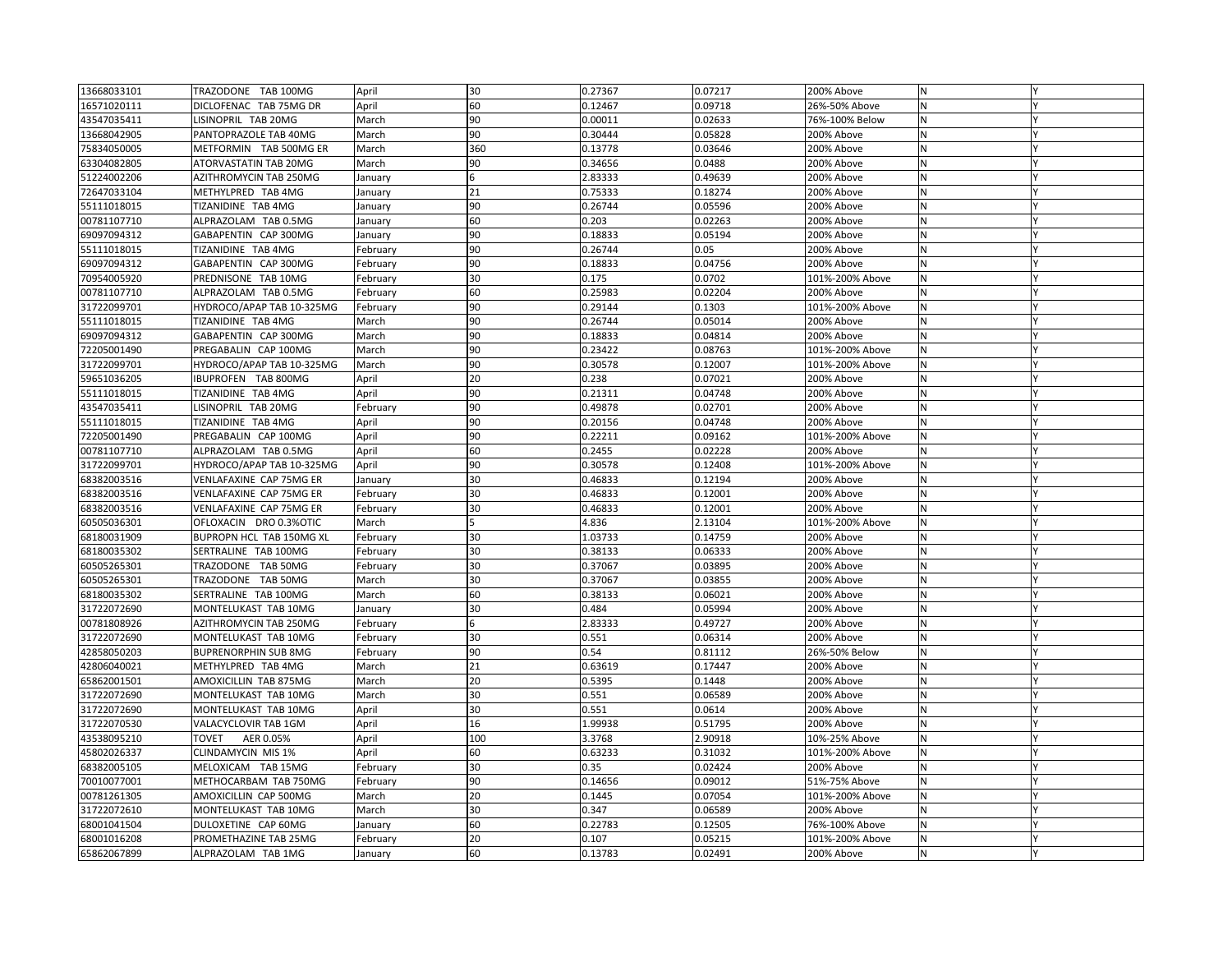| 68001041504 | DULOXETINE CAP 60MG            | February | 60  | 0.284   | 0.14311 | 76%-100% Above  | N |  |
|-------------|--------------------------------|----------|-----|---------|---------|-----------------|---|--|
| 68382014105 | TOPIRAMATE TAB 200MG           | February | 60  | 0.23267 | 0.11013 | 101%-200% Above | N |  |
| 00185067405 | HYDROXYZ PAM CAP 25MG          | February | 60  | 0.13117 | 0.07454 | 76%-100% Above  | N |  |
| 65862067899 | ALPRAZOLAM TAB 1MG             | February | 60  | 0.13783 | 0.02376 | 200% Above      |   |  |
| 68001041504 | DULOXETINE CAP 60MG            | March    | 60  | 0.302   | 0.12412 | 101%-200% Above | N |  |
| 68001016208 | PROMETHAZINE TAB 25MG          | April    | 20  | 0.1135  | 0.0546  | 101%-200% Above |   |  |
| 68382014105 | TOPIRAMATE TAB 200MG           | March    | 60  | 0.24617 | 0.12326 | 76%-100% Above  | N |  |
| 65862067899 | ALPRAZOLAM TAB 1MG             | March    | 60  | 0.13783 | 0.02503 | 200% Above      |   |  |
| 68001041504 | DULOXETINE CAP 60MG            | April    | 60  | 0.301   | 0.11666 | 101%-200% Above | N |  |
| 68382014105 | TOPIRAMATE TAB 200MG           | April    | 60  | 0.2415  | 0.11396 | 101%-200% Above | N |  |
| 65862067899 | ALPRAZOLAM TAB 1MG             | April    | 60  | 0.0585  | 0.02409 | 101%-200% Above | N |  |
| 13668000810 | ZOLPIDEM TAB 10MG              | March    | 30  | 0.11467 | 0.0301  | 200% Above      | N |  |
| 68180051802 | LISINOP/HCTZ TAB 10-12.5       | February | 90  | 0.33811 | 0.03482 | 200% Above      | N |  |
| 16729004517 | ATORVASTATIN TAB 20MG          | February | 30  | 0.34667 | 0.05515 | 200% Above      | N |  |
| 16729004517 | ATORVASTATIN TAB 20MG          | March    | 30  | 0.34667 | 0.0488  | 200% Above      | N |  |
| 63304044905 | FENOFIBRATE TAB 145MG          | February | 90  | 0.28711 | 0.15355 | 76%-100% Above  | N |  |
| 43547035611 | LISINOPRIL TAB 40MG            | February | 90  | 0.258   | 0.05136 | 200% Above      | N |  |
| 16729004517 | ATORVASTATIN TAB 20MG          | April    | 30  | 0.34667 | 0.04642 | 200% Above      | N |  |
| 43547035611 | LISINOPRIL TAB 40MG            | April    | 90  | 0.33933 | 0.04928 | 200% Above      |   |  |
| 63304044905 | FENOFIBRATE TAB 145MG          | April    | 90  | 0.36633 | 0.15478 | 101%-200% Above |   |  |
| 65862042005 | SMZ/TMP DS TAB 800-160         | January  | 20  | 0.143   | 0.06116 | 101%-200% Above |   |  |
| 68001036206 | CEFDINIR CAP 300MG             | February | 20  | 0.572   | 0.45448 | 26%-50% Above   | N |  |
| 50383070016 | FLUTICASONE SPR 50MCG          | March    | 16  | 0.6325  | 0.27037 | 101%-200% Above | N |  |
| 16729021715 | SERTRALINE TAB 100MG           | February | 90  | 0.27444 | 0.06333 | 200% Above      | N |  |
| 63304073510 | ESOMEPRA MAG CAP 40MG DR       | February | 90  | 0.54056 | 0.22372 | 101%-200% Above | N |  |
| 50383070016 | FLUTICASONE SPR 50MCG          | April    | 48  | 0.6325  | 0.27527 | 101%-200% Above | N |  |
| 67877031715 | TRIAMCINOLON CRE 0.025%        | April    | 15  | 0.05533 | 0.13986 | 51%-75% Below   | N |  |
| 65862021960 | CEFDINIR<br><b>SUS 250/5ML</b> | April    | 60  | 0.40867 | 0.16568 | 101%-200% Above | N |  |
| 00093317431 | ALBUTEROL AER HFA              | February | 17  | 1.98118 | 3.12381 | 26%-50% Below   | N |  |
| 47335070654 | IPRATROPIUM SOL 0.02%INH       | February | 300 | 0.04337 | 0.05783 | 10%-25% Below   | N |  |
| 68180015001 | FAMOTIDINE SUS 40MG/5ML        | April    | 50  | 0.767   | 0.85437 | 10%-25% Below   | N |  |
| 00093317431 | ALBUTEROL AER HFA              | April    | 17  | 2.1     | 3.05917 | 26%-50% Below   | N |  |
| 65862090901 | CAP 200MG<br>CELECOXIB         | February | 60  | 0.72883 | 0.15866 | 200% Above      | N |  |
| 65862086001 | FAMOTIDINE TAB 40MG            | February | 30  | 0.519   | 0.06883 | 200% Above      | N |  |
| 65862090901 | CELECOXIB CAP 200MG            | March    | 60  | 0.72883 | 0.13496 | 200% Above      | N |  |
| 00172572960 | FAMOTIDINE TAB 40MG            | March    | 30  | 0.519   | 0.06888 | 200% Above      | N |  |
| 42806026695 | CHOLESTYRAM POW 4GM            | April    | 60  | 1.808   | 0.98508 | 76%-100% Above  | N |  |
| 42192034001 | HYOSCYAMINE TAB 0.125MG        | April    | 50  | 0.4184  | 0.15602 | 101%-200% Above | Ń |  |
| 68180051202 | LISINOPRIL TAB 2.5MG           | February | 90  | 0.356   | 0.01568 | 200% Above      | N |  |
| 65862090901 | CELECOXIB CAP 200MG            | April    | 60  | 0.72883 | 0.13373 | 200% Above      | N |  |
| 00172572960 | FAMOTIDINE TAB 40MG            | April    | 30  | 0.52633 | 0.06839 | 200% Above      | N |  |
| 42806026695 | CHOLESTYRAM POW 4GM            | April    | 60  | 1.808   | 0.98508 | 76%-100% Above  | N |  |
| 57237000430 | FLUCONAZOLE TAB 100MG          | January  |     | 1.425   | 0.33791 | 200% Above      | N |  |
| 00781808926 | AZITHROMYCIN TAB 250MG         | January  |     | 3.51833 | 0.49639 | 200% Above      | N |  |
| 00781808926 | AZITHROMYCIN TAB 250MG         | March    |     | 3.51833 | 0.48506 | 200% Above      | N |  |
| 60432060416 | PROMETHAZINE SYP DM            | March    | 175 | 0.06937 | 0.05643 | 10%-25% Above   | N |  |
| 69097014260 | ALBUTEROL AER HFA              | March    | 6.7 | 4.74179 | 3.77137 | 26%-50% Above   | N |  |
| 55111012405 | ATORVASTATIN TAB 80MG          | February | 90  | 0.67022 | 0.10105 | 200% Above      | N |  |
| 70700011385 | <b>ISIBLOOM</b><br>TAB         | January  | 28  | 0.98893 | 0.20896 | 200% Above      | N |  |
| 70700011385 | <b>ISIBLOOM</b><br>TAB         | February | 28  | 0.98893 | 0.16739 | 200% Above      | N |  |
| 70700011385 | <b>ISIBLOOM</b><br><b>TAB</b>  | March    | 28  | 0.98893 | 0.18364 | 200% Above      | N |  |
| 70700011385 | <b>ISIBLOOM</b><br>TAB         | April    | 28  | 0.98893 | 0.18506 | 200% Above      | N |  |
| 16714062202 | ZOLPIDEM<br>TAB 10MG           | January  | 30  | 0.16933 | 0.03129 | 200% Above      | N |  |
| 16714062202 | TAB 10MG<br>ZOLPIDEM           | February | 30  | 0.05067 | 0.03213 | 51%-75% Above   | N |  |
|             |                                |          |     |         |         |                 |   |  |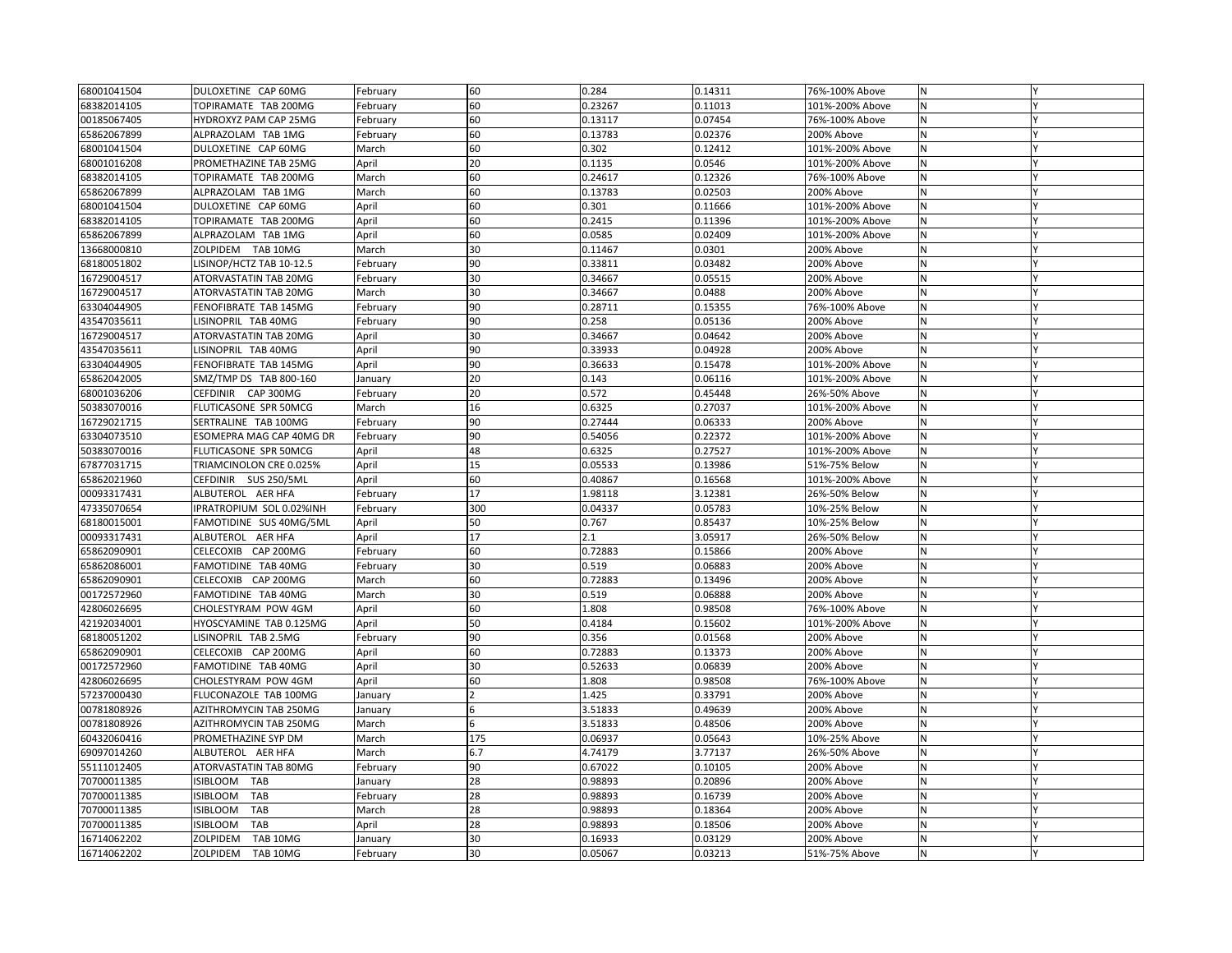| 51672139409                | TRETINOIN CRE 0.05%               | February | 45       | 2.12978            | 1.77146  | 10%-25% Above   | N      |  |
|----------------------------|-----------------------------------|----------|----------|--------------------|----------|-----------------|--------|--|
| 42192033001                | NP THYROID TAB 60MG               | January  | 90       | 0.81056            | 0.65792  | 10%-25% Above   |        |  |
| 45802036862                | <b>IMIQUIMOD</b><br><b>CRE 5%</b> | March    | 24       | 0.87083            | 1.00328  | 10%-25% Below   | N      |  |
| 50228017505                | TAB 150MG SR<br><b>BUPROPION</b>  | January  | 180      | 0.12539            | 0.0998   | 26%-50% Above   |        |  |
| 16714062202                | ZOLPIDEM<br>TAB 10MG              | March    | 30       | 0.06233            | 0.0301   | 101%-200% Above | N      |  |
| 00832040311                | FLUOXETINE TAB 20MG               | February | 90       | 0.37567            | 0.28273  | 26%-50% Above   |        |  |
| 42192033001                | NP THYROID TAB 60MG               | March    | 90       | 0.81689            | 0.65195  | 10%-25% Above   |        |  |
| 00378647099                | SCOPOLAMINE DIS 1MG/3DAY          | January  |          | 15.15              | 11.95364 | 26%-50% Above   | N      |  |
| 00378647099                | SCOPOLAMINE DIS 1MG/3DAY          | January  |          | 15.15              | 11.95364 | 26%-50% Above   | N      |  |
| 00378647099                | SCOPOLAMINE DIS 1MG/3DAY          | January  | 4        | 15.15              | 11.95364 | 26%-50% Above   | N      |  |
| 52817033200                | CYCLOBENZAPR TAB 10MG             | January  | 30       | 0.45667            | 0.0228   | 200% Above      | N      |  |
| 57237007710                | ONDANSETRON TAB 4MG ODT           | January  | 45       | 0.96733            | 0.21765  | 200% Above      | N      |  |
| 00378668977                | PANTOPRAZOLE TAB 40MG             | February | 180      | 0.55478            | 0.06576  | 200% Above      | N      |  |
| 70700011985                | ESTARYLLA TAB 0.25-35             | March    | 84       | 0.62833            | 0.1742   | 200% Above      | N      |  |
| 68180016011                | AZITHROMYCIN TAB 250MG            | March    |          | 1.77667            | 0.48506  | 200% Above      | N      |  |
| 00603533815                | PREDNISONE PAK 10MG               | March    | 21       | 1.00905            | 0.66148  | 51%-75% Above   | N      |  |
| 55111072510                | MONTELUKAST TAB 10MG              | March    | 90       | 0.19989            | 0.06589  | 200% Above      | N      |  |
| 57237002801                | AMOXICILLIN TAB 500MG             | February | 21       | 0.37333            | 0.11753  | 200% Above      | N      |  |
| 65162062711                | TRAMADOL HCL TAB 50MG             | March    | 20       | 0.2955             | 0.02459  | 200% Above      | N      |  |
| 64380080807                | IBUPROFEN TAB 600MG               | March    | 28       | 0.28               | 0.06063  | 200% Above      | N      |  |
| 00781185220                | AMOX/K CLAV TAB 875-125           | March    | 20       | 1.1085             | 0.32484  | 200% Above      |        |  |
| 65862001501                | AMOXICILLIN TAB 875MG             | April    | 20       | 0.6525             | 0.14155  | 200% Above      | N      |  |
| 60505082901                | FLUTICASONE SPR 50MCG             | April    | 16       | 0.59313            | 0.27527  | 101%-200% Above | N      |  |
| 00406183001                | METHYLPHENID CAP 30MG             | January  | 30       | 4.636              | 1.2498   | 200% Above      | N      |  |
| 31722016401                | AMPHET/DEXTR TAB 30MG             | January  | 20       | 0.248              | 0.30605  | 10%-25% Below   |        |  |
| 51991070501                | ALPRAZOLAM TAB 0.5MG              | January  | 20       | 0.0315             | 0.02263  | 26%-50% Above   | N      |  |
| 68382013706                | LOSARTAN POT TAB 100MG            | January  | 30       | 0.167              | 0.08879  | 76%-100% Above  | N      |  |
| 51991081701                | PROPRANOLOL CAP 60MG ER           | January  | 30       | 0.39967            | 0.32503  | 10%-25% Above   | N      |  |
| 51991074790                | DULOXETINE CAP 30MG               | January  | 30       | 0.12567            | 0.10514  | 10%-25% Above   | N      |  |
| 00172208380                | HYDROCHLOROT TAB 25MG             | January  | 30       | 0.05233            | 0.01381  | 200% Above      | N      |  |
| 11534019601                | AMPHET/DEXTR TAB 30MG             | January  | 60       | 0.24817            | 0.30605  | 10%-25% Below   | N      |  |
| 00781107701                | ALPRAZOLAM TAB 0.5MG              | January  | 30       | 0.03133            | 0.02263  | 26%-50% Above   | Ν      |  |
| 51991070501                | ALPRAZOLAM TAB 0.5MG              | January  | 30       | 0.03133            | 0.02263  | 26%-50% Above   |        |  |
| 68382013706                | LOSARTAN POT TAB 100MG            | February | 30       | 0.16733            | 0.09644  | 51%-75% Above   | N      |  |
| 00172208380                | HYDROCHLOROT TAB 25MG             | February | 30       | 0.054              | 0.01402  | 200% Above      | N      |  |
| 51991081701                | PROPRANOLOL CAP 60MG ER           | February | 30       | 0.39967            | 0.31564  | 26%-50% Above   | N      |  |
| 65862052730                | VENLAFAXINE CAP 37.5 ER           | February | 30       | 0.14033            | 0.11933  | 10%-25% Above   | N      |  |
| 31722016401                | AMPHET/DEXTR TAB 30MG             | February | 60       | 0.26683            | 0.32043  | 10%-25% Below   | N      |  |
| 51991070501                | ALPRAZOLAM TAB 0.5MG              | February | 30       | 0.03867            | 0.02204  | 51%-75% Above   | N      |  |
| 68382013706                | LOSARTAN POT TAB 100MG            | February | 30       | 0.20033            | 0.09644  | 101%-200% Above | N      |  |
| 00172208380                | HYDROCHLOROT TAB 25MG             | February | 30       | 0.05433            | 0.01402  | 200% Above      | N      |  |
| 51991081701                | PROPRANOLOL CAP 60MG ER           | February | 30       | 0.42233            | 0.31564  | 26%-50% Above   | N      |  |
| 67877031715                | TRIAMCINOLON CRE 0.025%           | March    | 15       | 0.058              | 0.15373  | 51%-75% Below   | N      |  |
| 68382013706                | LOSARTAN POT TAB 100MG            | March    | 30       | 0.20033            | 0.10526  | 76%-100% Above  | N      |  |
| 00172208380                | HYDROCHLOROT TAB 25MG             | March    | 30       | 0.05433            | 0.01337  | 200% Above      | N      |  |
| 31722016401                | AMPHET/DEXTR TAB 30MG             | March    | 60       | 0.26783            | 0.30925  | 10%-25% Below   |        |  |
| 31722016401                | AMPHET/DEXTR TAB 30MG             | April    | 60<br>30 | 0.2675             | 0.29644  | 10%-25% Below   | N      |  |
| 68382013706                | LOSARTAN POT TAB 100MG            | April    |          | 0.20067            | 0.09546  | 101%-200% Above | N      |  |
| 00172208380                | HYDROCHLOROT TAB 25MG             | April    | 30       | 0.05567            | 0.01373  | 200% Above      | N      |  |
| 51991081701                | PROPRANOLOL CAP 60MG ER           | April    | 30       | 0.423              | 0.31674  | 26%-50% Above   |        |  |
| 51991070501                | ALPRAZOLAM TAB 0.5MG              | April    | 45       | 0.03844            | 0.02228  | 51%-75% Above   | N      |  |
| 00781261305<br>29300022701 | AMOXICILLIN CAP 500MG             | January  | 58       | 0.00017<br>0.11679 | 0.06963  | 76%-100% Below  | N<br>N |  |
|                            | METRONIDAZOL TAB 500MG            | January  | 28       |                    | 0.14389  | 10%-25% Below   | N      |  |
| 29300022701                | METRONIDAZOL TAB 500MG            | February | 28       | 0.11429            | 0.14706  | 10%-25% Below   |        |  |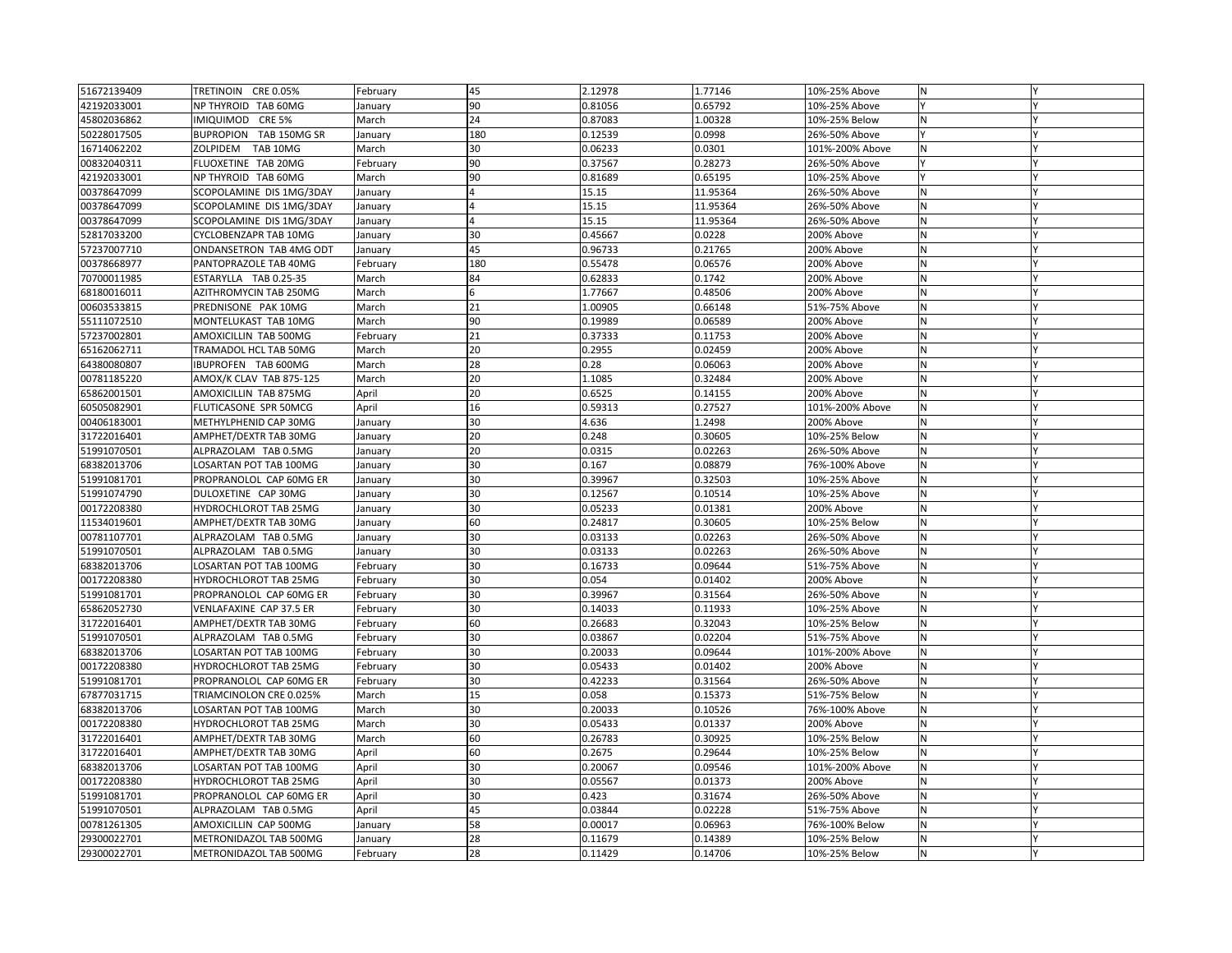| 65862022660 | <b>CLARITHROMYC TAB 500MG</b> | February | 28   | 0.38857 | 0.43985  | 10%-25% Below   | N |  |
|-------------|-------------------------------|----------|------|---------|----------|-----------------|---|--|
| 00781261305 | AMOXICILLIN CAP 500MG         | February | 56   | 0.00018 | 0.0713   | 76%-100% Below  | N |  |
| 62175013643 | OMEPRAZOLE CAP 40MG           | January  | 120  | 0.15058 | 0.06362  | 101%-200% Above | N |  |
| 00713055273 | TERCONAZOLE SUP 80MG          | April    |      | 17.51   | 22.00167 | 10%-25% Below   |   |  |
| 47781064310 | LEVOTHYROXIN TAB 50MCG        | January  | 90   | 0.17756 | 0.14196  | 10%-25% Above   | N |  |
| 68462039730 | OMEPRAZOLE CAP 40MG           | March    | 90   | 0.18089 | 0.05959  | 200% Above      |   |  |
| 47781064310 | LEVOTHYROXIN TAB 50MCG        | April    | 90   | 0.19222 | 0.1289   | 26%-50% Above   | N |  |
| 66993000210 | ESTRADIOL CRE 0.01%           | April    | 42.5 | 1.14471 | 0.77932  | 26%-50% Above   |   |  |
| 59746032430 | VALACYCLOVIR TAB 500MG        | January  | 14   | 0.35643 | 0.30669  | 10%-25% Above   | N |  |
| 16571020111 | DICLOFENAC TAB 75MG DR        | January  | 40   | 0.1175  | 0.09398  | 10%-25% Above   | N |  |
| 72205000490 | ROSUVASTATIN TAB 20MG         | January  | 90   | 0.16744 | 0.07742  | 101%-200% Above | N |  |
| 68382045219 | MESALAMINE CAP 0.375GM        | January  | 360  | 3.349   | 1.9076   | 76%-100% Above  | N |  |
| 59746032430 | VALACYCLOVIR TAB 500MG        | February | 90   | 0.24044 | 0.30787  | 10%-25% Below   | N |  |
| 00143988775 | AMOXICILLIN SUS 400/5ML       | January  | 150  | 0.07333 | 0.0236   | 200% Above      | N |  |
| 68180013601 | <b>ESCITALOPRAM TAB 20MG</b>  | January  | 30   | 0.611   | 0.08197  | 200% Above      | N |  |
| 68180031909 | BUPROPN HCL TAB 150MG XL      | January  | 30   | 1.288   | 0.13986  | 200% Above      | N |  |
| 00115180401 | HYDROXYZ PAM CAP 50MG         | January  | 30   | 0.16667 | 0.08824  | 76%-100% Above  | N |  |
| 68180031909 | BUPROPN HCL TAB 150MG XL      | February | 60   | 1.288   | 0.14759  | 200% Above      | N |  |
| 65862037501 | <b>ESCITALOPRAM TAB 20MG</b>  | February | 60   | 0.611   | 0.08801  | 200% Above      | N |  |
| 00115180401 | HYDROXYZ PAM CAP 50MG         | February | 60   | 0.1665  | 0.09615  | 51%-75% Above   |   |  |
| 00115180401 | HYDROXYZ PAM CAP 50MG         | April    | 90   | 0.16656 | 0.0922   | 76%-100% Above  | N |  |
| 68180013601 | <b>ESCITALOPRAM TAB 20MG</b>  | April    | 90   | 0.61211 | 0.07948  | 200% Above      | N |  |
| 68180031909 | BUPROPN HCL TAB 150MG XL      | April    | 90   | 1.28811 | 0.13587  | 200% Above      | N |  |
| 57237000511 | FLUCONAZOLE TAB 150MG         | April    |      | 6.94    | 0.7815   | 200% Above      | N |  |
| 00781808926 | AZITHROMYCIN TAB 250MG        | April    |      | 3.51833 | 0.45018  | 200% Above      | N |  |
| 59762219803 | <b>AZITHROMYCIN TAB 250MG</b> | March    | 6    | 0.40833 | 0.48506  | 10%-25% Below   | N |  |
| 00185067405 | HYDROXYZ PAM CAP 25MG         | April    | 40   | 0.06275 | 0.07679  | 10%-25% Below   | N |  |
| 13668042905 | PANTOPRAZOLE TAB 40MG         | April    | 30   | 0.17533 | 0.06073  | 101%-200% Above | N |  |
| 68180013501 | <b>ESCITALOPRAM TAB 10MG</b>  | February | 30   | 0.159   | 0.05074  | 200% Above      | N |  |
| 65162063709 | PANTOPRAZOLE TAB 40MG         | February | 90   | 0.146   | 0.06576  | 101%-200% Above | N |  |
| 65862021001 | MINOCYCLINE CAP 75MG          | April    | 60   | 0.2735  | 0.36632  | 10%-25% Below   | N |  |
| 67877054788 | CEFDINIR SUS 125/5ML          | February | 100  | 0.0939  | 0.11617  | 10%-25% Below   | N |  |
| 70710111001 | CYPROHEPTAD TAB 4MG           | January  | 30   | 0.266   | 0.08738  | 200% Above      | N |  |
| 52817018110 | CLONIDINE TAB 0.2MG           | January  | 60   | 0.18533 | 0.03992  | 200% Above      | N |  |
| 13668004701 | LAMOTRIGINE TAB 100MG         | January  | 60   | 0.32067 | 0.06111  | 200% Above      | N |  |
| 00832011100 | AMANTADINE TAB 100MG          | January  | 90   | 1.24267 | 0.67698  | 76%-100% Above  | N |  |
| 13668004701 | LAMOTRIGINE TAB 100MG         | February | 60   | 0.32067 | 0.06214  | 200% Above      | N |  |
| 52817018110 | CLONIDINE TAB 0.2MG           | February | 60   | 0.238   | 0.0381   | 200% Above      | N |  |
| 00832011100 | AMANTADINE TAB 100MG          | February | 90   | 1.47633 | 0.57936  | 101%-200% Above | N |  |
| 52817018110 | CLONIDINE TAB 0.2MG           | March    | 60   | 0.238   | 0.0396   | 200% Above      | N |  |
| 00832011100 | AMANTADINE TAB 100MG          | March    | 90   | 1.47633 | 0.71929  | 101%-200% Above | N |  |
| 52817018110 | CLONIDINE TAB 0.2MG           | April    | 60   | 0.238   | 0.03723  | 200% Above      | N |  |
| 00832011100 | AMANTADINE TAB 100MG          | April    | 90   | 1.44689 | 0.64869  | 101%-200% Above | N |  |
| 13668004701 | LAMOTRIGINE TAB 100MG         | April    | 60   | 0.32067 | 0.06151  | 200% Above      | N |  |
| 47781091601 | <b>DEXAMETHASON TAB 6MG</b>   | January  | 5    | 1.154   | 1.41602  | 10%-25% Below   | N |  |
| 62135098505 | DOXYCYCL HYC CAP 100MG        | January  | 14   | 0.34214 | 0.15612  | 101%-200% Above | N |  |
| 00527530270 | BPM-PSE-DM SYP 2-30-10        | January  | 120  | 0.06933 | 0.05183  | 26%-50% Above   | N |  |
| 57237009960 | <b>CEFDINIR</b><br>CAP 300MG  | March    | 20   | 0.572   | 0.46443  | 10%-25% Above   | N |  |
| 59746000106 | METHYLPRED TAB 4MG            | March    | 10   | 0.268   | 0.21195  | 26%-50% Above   | N |  |
| 55111015810 | OMEPRAZOLE CAP 20MG           | January  | 90   | 0.08333 | 0.03398  | 101%-200% Above | N |  |
| 55111072510 | MONTELUKAST TAB 10MG          | March    | 30   | 0.347   | 0.06589  | 200% Above      |   |  |
| 00591352530 | LIDOCAINE PAD 5%              | March    | 30   | 2.28133 | 2.00634  | 10%-25% Above   | N |  |
| 63304082990 | ATORVASTATIN TAB 40MG         | February | 90   | 0.552   | 0.05815  | 200% Above      | N |  |
| 00378363205 | CARVEDILOL TAB 6.25MG         | March    | 180  | 0.26861 | 0.02069  | 200% Above      | N |  |
|             |                               |          |      |         |          |                 |   |  |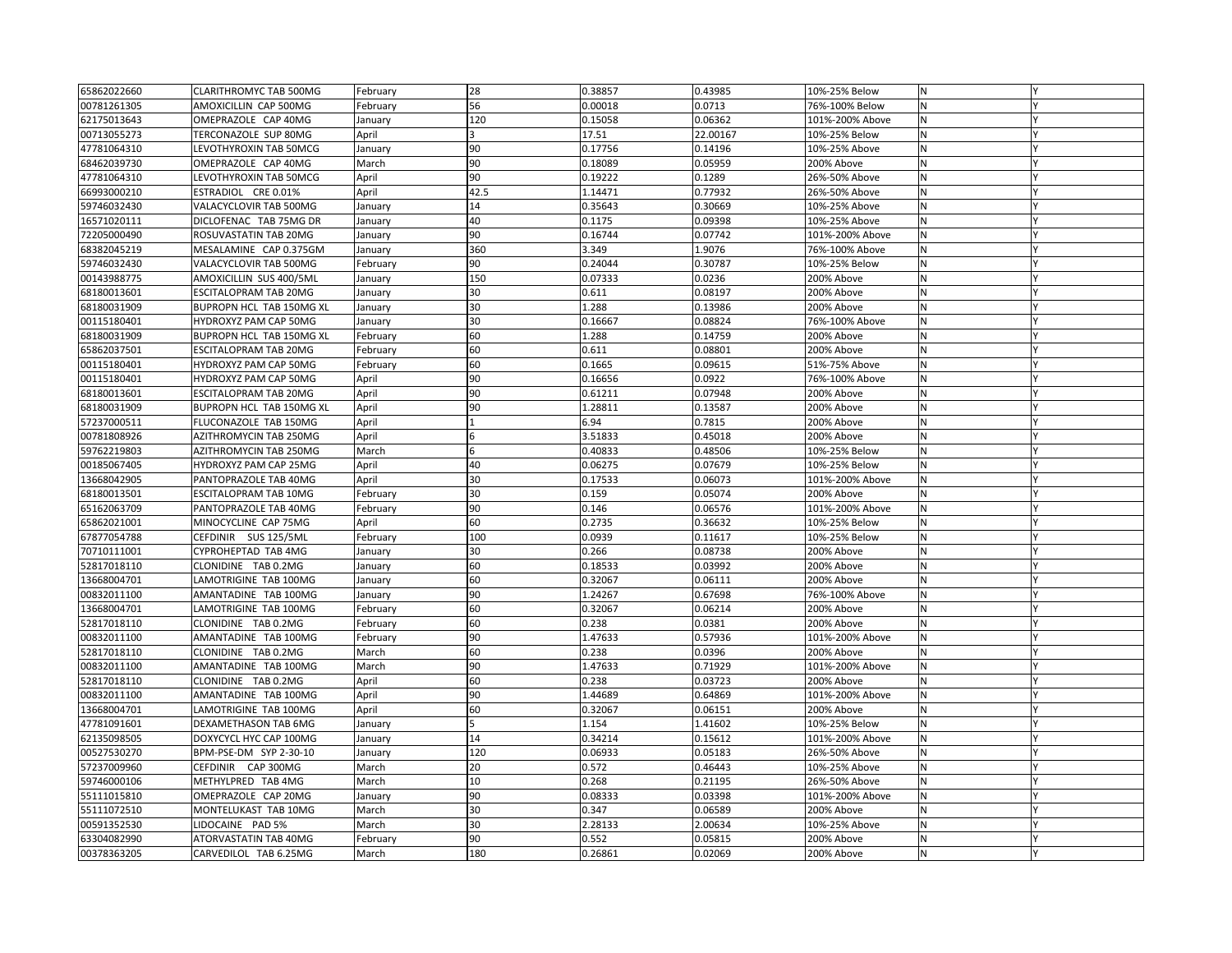| 68462016305 | CARVEDILOL TAB 6.25MG     | March    | 180  | 0.26861 | 0.02069 | 200% Above      | IN. |  |
|-------------|---------------------------|----------|------|---------|---------|-----------------|-----|--|
| 60432060416 | PROMETHAZINE SYP DM       | January  | 180  | 0.06539 | 0.05733 | 10%-25% Above   | N   |  |
| 42858010250 | OXYCOD/APAP TAB 5-325MG   | January  | 24   | 0.10125 | 0.08951 | 10%-25% Above   |     |  |
| 65862039010 | ONDANSETRON TAB 4MG ODT   | January  | 30   | 0.17267 | 0.21765 | 10%-25% Below   |     |  |
| 00406055201 | OXYCODONE TAB 5MG         | January  | 60   | 0.0855  | 0.07434 | 10%-25% Above   | N   |  |
| 16714098002 | ESOMEPRA MAG CAP 40MG DR  | January  | 30   | 0.41367 | 0.19941 | 101%-200% Above | N   |  |
| 65862039010 | ONDANSETRON TAB 4MG ODT   | February | 30   | 0.208   | 0.23031 | 10%-25% Below   | N   |  |
| 10702000310 | PROMETHAZINE TAB 25MG     | February | 15   | 0.10667 | 0.05215 | 101%-200% Above |     |  |
| 16714098002 | ESOMEPRA MAG CAP 40MG DR  | February | 30   | 0.513   | 0.22372 | 101%-200% Above | N   |  |
| 70010049105 | METFORMIN TAB 500MG ER    | January  | 90   | 0.10333 | 0.03574 | 101%-200% Above | N   |  |
| 16714004211 | ALLOPURINOL TAB 300MG     | January  | 90   | 0.25556 | 0.08842 | 101%-200% Above | N   |  |
| 70700011585 | SYEDA<br>TAB 3-0.03MG     | January  | 28   | 1.17071 | 0.2774  | 200% Above      |     |  |
| 67877056110 | METFORMIN TAB 500MG       | January  | 90   | 0.25578 | 0.01596 | 200% Above      | N   |  |
| 42571025101 | CLINDAMYCIN CAP 150MG     | February | 16   | 0.13563 | 0.12028 | 10%-25% Above   | N   |  |
| 53746014501 | HYDROCOD/IBU TAB 7.5-200  | March    | 10   | 0.459   | 0.19819 | 101%-200% Above | N   |  |
| 67877056110 | METFORMIN TAB 500MG       | February | 90   | 0.25578 | 0.01674 | 200% Above      | N   |  |
| 71930005552 | APAP/CODEINE TAB 300-30MG | March    | 12   | 0.16    | 0.10921 | 26%-50% Above   | N   |  |
| 63304069301 | CLINDAMYCIN CAP 300MG     | March    | 28   | 0.58464 | 0.25846 | 101%-200% Above | N   |  |
| 13107000401 | HYDROCOD/IBU TAB 7.5-200  | March    | 10   | 0.412   | 0.19819 | 101%-200% Above | Ν   |  |
| 70700011585 | SYEDA<br>TAB 3-0.03MG     | February | 84   | 1.17071 | 0.23909 | 200% Above      |     |  |
| 10702002501 | PHENTERMINE TAB 37.5MG    | April    | 30   | 0.50633 | 0.07983 | 200% Above      | N   |  |
| 67877056110 | METFORMIN TAB 500MG       | April    | 90   | 0.191   | 0.01651 | 200% Above      | N   |  |
| 16729018201 | HYDROCHLOROT TAB 12.5MG   | April    | 90   | 0.31833 | 0.04851 | 200% Above      | N   |  |
| 59746017509 | PREDNISONE TAB 20MG       | February |      | 0.375   | 0.10952 | 200% Above      | N   |  |
| 00143924920 | AMOX/K CLAV TAB 875-125   | February | 20   | 0.662   | 0.35493 | 76%-100% Above  |     |  |
| 65862039110 | ONDANSETRON TAB 8MG ODT   | February | 20   | 0.613   | 0.24388 | 101%-200% Above | N   |  |
| 68462030929 | NORGEST/ETHI TAB 0.25/35  | March    | 84   | 0.7131  | 0.1742  | 200% Above      | N   |  |
| 68462030929 | NORGEST/ETHI TAB 0.25/35  | April    | 84   | 0.7131  | 0.16809 | 200% Above      | N   |  |
| 00093117410 | PENICILLN VK TAB 500MG    | January  | 28   | 0.34607 | 0.10008 | 200% Above      | N   |  |
| 63304069301 | CLINDAMYCIN CAP 300MG     | March    | 21   | 0.56476 | 0.25846 | 101%-200% Above | N   |  |
| 69452015120 | VITAMIN D CAP 50000UNT    | January  | 12   | 0.56833 | 0.13666 | 200% Above      | N   |  |
| 50742064601 | TRIAZOLAM TAB 0.25MG      | March    |      | 2.22    | 1.09553 | 101%-200% Above | N   |  |
| 65162052110 | PROMETHAZINE TAB 25MG     | March    |      | 0.25286 | 0.05271 | 200% Above      | N   |  |
| 69097014260 | ALBUTEROL AER HFA         | January  | 20.1 | 1.85025 | 4.37638 | 51%-75% Below   | N   |  |
| 49483060350 | IBUPROFEN TAB 600MG       | March    | 24   | 0.17417 | 0.06063 | 101%-200% Above | N   |  |
| 00093310905 | AMOXICILLIN CAP 500MG     | March    | 21   | 0.23381 | 0.07054 | 200% Above      | N   |  |
| 00093005805 | TRAMADOL HCL TAB 50MG     | April    | 20   | 0.1585  | 0.02493 | 200% Above      | N   |  |
| 59746000103 | METHYLPRED TAB 4MG        | April    | 21   | 0.53381 | 0.17472 | 200% Above      | N   |  |
| 00555088602 | ESTRADIOL TAB 1MG         | January  | 90   | 0.36544 | 0.0965  | 200% Above      | N   |  |
| 59651000305 | OMEPRAZOLE CAP 40MG       | February | 90   | 0.51589 | 0.06206 | 200% Above      | N   |  |
| 69097014260 | ALBUTEROL<br>AER HFA      | April    | 20.1 | 1.73433 | 3.94565 | 51%-75% Below   | N   |  |
| 69452015120 | VITAMIN D CAP 50000UNT    | March    | 12   | 0.54333 | 0.14082 | 200% Above      | N   |  |
| 00555088602 | ESTRADIOL<br>TAB 1MG      | April    | 90   | 0.20933 | 0.08862 | 101%-200% Above | N   |  |
| 59746017509 | PREDNISONE TAB 20MG       | January  | 15   | 0.338   | 0.11185 | 200% Above      | N   |  |
| 68180044701 | QUETIAPINE TAB 100MG      | January  | 60   | 0.17283 | 0.05598 | 200% Above      | N   |  |
| 68180044901 | QUETIAPINE TAB 300MG      | February | 30   | 0.3     | 0.17522 | 51%-75% Above   |     |  |
| 68180044501 | QUETIAPINE TAB 25MG       | March    | 60   | 0.3     | 0.03239 | 200% Above      | N   |  |
| 59762122203 | DESVENLAFAX TAB 100MG ER  | January  | 90   | 1.84844 | 0.63099 | 101%-200% Above | N   |  |
| 50228017801 | GABAPENTIN TAB 800MG      | January  | 270  | 0.3703  | 0.12373 | 101%-200% Above | N   |  |
| 62756018388 | OXCARBAZEPIN TAB 150MG    | March    | 60   | 0.25683 | 0.13883 | 76%-100% Above  | N   |  |
| 68180044901 | QUETIAPINE TAB 300MG      | March    | 30   | 0.3     | 0.13964 | 101%-200% Above | N   |  |
| 68180044501 | QUETIAPINE TAB 25MG       | March    | 60   | 0.3     | 0.03239 | 200% Above      | N   |  |
| 62756018388 | OXCARBAZEPIN TAB 150MG    | April    | 60   | 0.25683 | 0.13649 | 76%-100% Above  | N   |  |
| 68180044901 | QUETIAPINE TAB 300MG      | April    | 30   | 0.3     | 0.15076 | 76%-100% Above  | N   |  |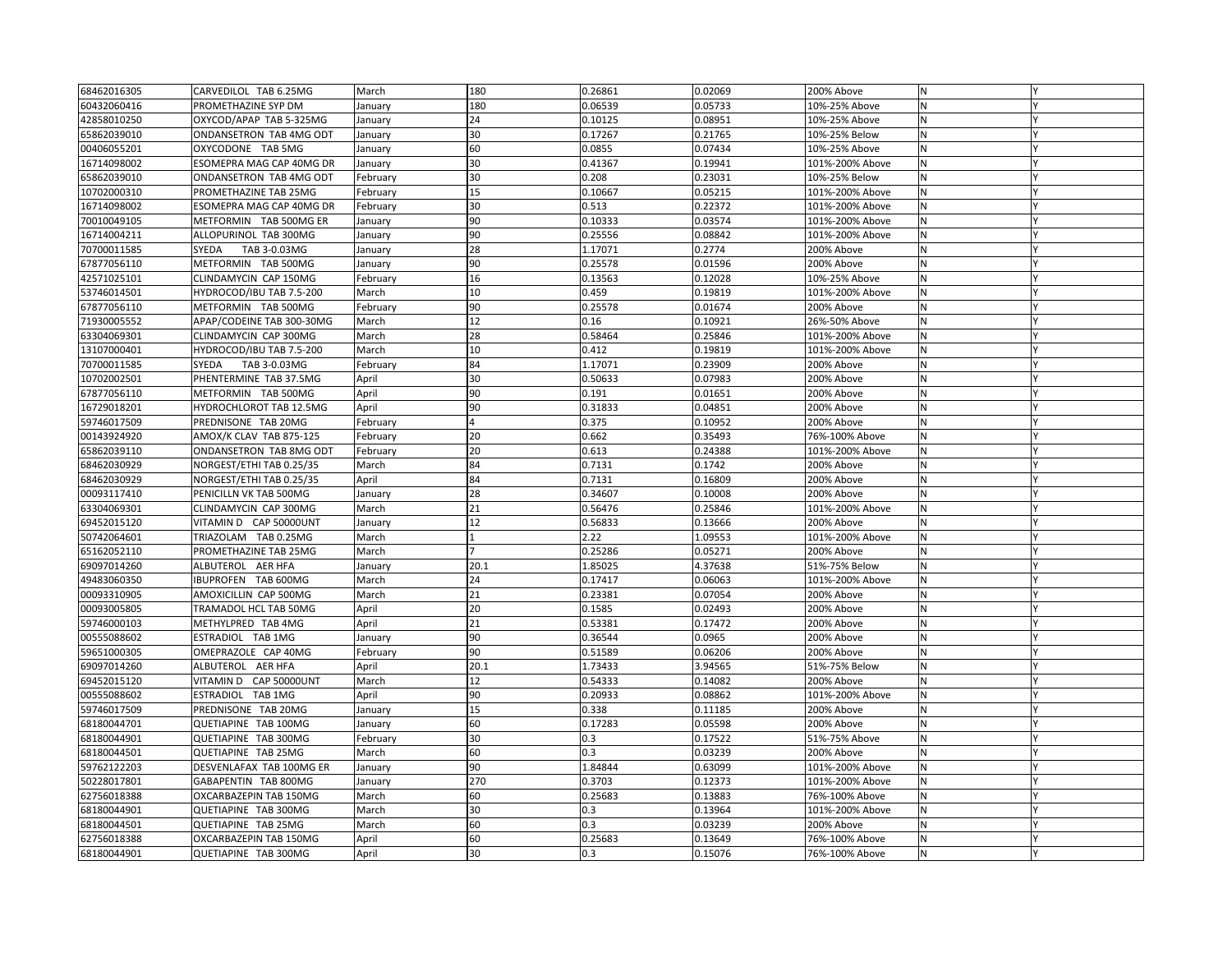| 68180044501 | QUETIAPINE TAB 25MG          | April    | 60   | 0.3     | 0.03315 | 200% Above      | N |  |
|-------------|------------------------------|----------|------|---------|---------|-----------------|---|--|
| 59762122203 | DESVENLAFAX TAB 100MG ER     | March    | 90   | 2.18978 | 0.60974 | 200% Above      | N |  |
| 64380071207 | BENZONATATE CAP 100MG        | January  | 21   | 0.30714 | 0.08695 | 200% Above      | N |  |
| 00378064205 | PREDNISONE TAB 20MG          | January  |      | 0.14333 | 0.11185 | 26%-50% Above   | N |  |
| 57237007710 | ONDANSETRON TAB 4MG ODT      | January  | 20   | 0.1725  | 0.21765 | 10%-25% Below   | N |  |
| 59746017506 | PREDNISONE TAB 20MG          | January  | 10   | 0.194   | 0.11185 | 51%-75% Above   | N |  |
| 70710113908 | FLUCONAZOLE TAB 150MG        | February |      | 4.39    | 0.68352 | 200% Above      | N |  |
| 68682045570 | METRONIDAZOL GEL 0.75%VAG    | February | 70   | 0.80814 | 0.60584 | 26%-50% Above   | N |  |
| 00378064205 | PREDNISONE TAB 20MG          | January  | 10   | 0.182   | 0.11185 | 51%-75% Above   | N |  |
| 70710122600 | <b>AMITRIPTYLIN TAB 25MG</b> | January  | 30   | 0.288   | 0.07567 | 200% Above      | N |  |
| 69097012303 | TOPIRAMATE TAB 50MG          | January  | 60   | 0.23883 | 0.04521 | 200% Above      | N |  |
| 67877026218 | RIZATRIPTAN TAB 10MG         | January  | 12   | 1.7575  | 0.53461 | 200% Above      | N |  |
| 69097012203 | TOPIRAMATE TAB 25MG          | January  | 70   | 0.20486 | 0.03171 | 200% Above      | N |  |
| 13668000905 | CITALOPRAM TAB 10MG          | February | 30   | 0.399   | 0.02637 | 200% Above      | N |  |
| 69097012303 | TOPIRAMATE TAB 50MG          | February | 60   | 0.25    | 0.04659 | 200% Above      | N |  |
| 67877026218 | RIZATRIPTAN TAB 10MG         | February | 12   | 1.7575  | 0.56692 | 200% Above      | N |  |
| 00574220145 | TRETINOIN<br>CRE 0.1%        | March    | 45   | 2.92022 | 2.33901 | 10%-25% Above   | N |  |
| 69097012303 | TOPIRAMATE TAB 50MG          | March    | 60   | 0.25    | 0.04588 | 200% Above      | N |  |
| 13668000905 | CITALOPRAM TAB 10MG          | February | 90   | 0.41422 | 0.02637 | 200% Above      | N |  |
| 68462010630 | <b>ONDANSETRON TAB 8MG</b>   | January  | 21   | 0.37476 | 0.10264 | 200% Above      |   |  |
| 66993068330 | OLANZAPINE TAB 10MG          | January  | 90   | 0.33678 | 0.12364 | 101%-200% Above |   |  |
| 59651000305 | OMEPRAZOLE CAP 40MG          | January  | 90   | 0.51589 | 0.06362 | 200% Above      | N |  |
| 13668013601 | ESCITALOPRAM TAB 10MG        | February | 90   | 0.44578 | 0.05074 | 200% Above      | N |  |
| 13668013601 | <b>ESCITALOPRAM TAB 10MG</b> | April    | 90   | 0.45822 | 0.04837 | 200% Above      | N |  |
| 55111012205 | ATORVASTATIN TAB 20MG        | January  | 30   | 0.484   | 0.04616 | 200% Above      |   |  |
| 67877039330 | NEBIVOLOL TAB 2.5MG          | January  | 30   | 1.206   | 0.51844 | 101%-200% Above | N |  |
| 67877039330 | NEBIVOLOL TAB 2.5MG          | March    | 30   | 2.44333 | 0.41918 | 200% Above      | N |  |
| 00527169505 | <b>BUT/APAP/CAF TAB</b>      | April    | 30   | 0.478   | 0.18379 | 101%-200% Above | N |  |
| 00781185220 | AMOX/K CLAV TAB 875-125      | April    | 10   | 0.94    | 0.30643 | 200% Above      | N |  |
| 68462034690 | LEVOCETIRIZI TAB 5MG         | April    | 30   | 0.54033 | 0.08516 | 200% Above      | N |  |
| 67877039330 | NEBIVOLOL TAB 2.5MG          | April    | 30   | 2.44333 | 0.33027 | 200% Above      | N |  |
| 63304082705 | ATORVASTATIN TAB 10MG        | January  | 30   | 0.26767 | 0.03737 | 200% Above      |   |  |
| 63304082705 | ATORVASTATIN TAB 10MG        | February | 30   | 0.33433 | 0.03461 | 200% Above      | N |  |
| 65862020230 | <b>LOSARTAN POT TAB 50MG</b> | February | 30   | 0.29967 | 0.08274 | 200% Above      | N |  |
| 63304082705 | ATORVASTATIN TAB 10MG        | March    | 30   | 0.351   | 0.03732 | 200% Above      | N |  |
| 65862020230 | <b>LOSARTAN POT TAB 50MG</b> | March    | 30   | 0.31467 | 0.07314 | 200% Above      | N |  |
| 31722070190 | <b>LOSARTAN POT TAB 50MG</b> | March    | 30   | 0.31467 | 0.07314 | 200% Above      | N |  |
| 63304082705 | ATORVASTATIN TAB 10MG        | April    | 30   | 0.35133 | 0.03364 | 200% Above      | N |  |
| 64380093408 | <b>LOSARTAN POT TAB 50MG</b> | April    | 30   | 0.31433 | 0.06972 | 200% Above      | N |  |
| 64380093408 | LOSARTAN POT TAB 50MG        | April    | 30   | 0.31433 | 0.06972 | 200% Above      |   |  |
| 65862018830 | ONDANSETRON TAB 8MG          | March    | 30   | 0.17267 | 0.09975 | 51%-75% Above   | N |  |
| 65862014836 | SUMATRIPTAN TAB 100MG        | March    |      | 0.66111 | 0.54919 | 10%-25% Above   | N |  |
| 65862018830 | <b>ONDANSETRON TAB 8MG</b>   | April    | 30   | 0.17333 | 0.10052 | 51%-75% Above   | N |  |
| 42195095510 | <b>BUT/APAP/CAF CAP</b>      | January  | 60   | 0.70167 | 0.56826 | 10%-25% Above   | N |  |
| 45802009735 | ESTRADIOL CRE 0.01%          | January  | 42.5 | 1.89412 | 0.98522 | 76%-100% Above  |   |  |
| 31722070590 | VALACYCLOVIR TAB 1GM         | January  | 12   | 0.90333 | 0.55813 | 51%-75% Above   |   |  |
| 29300016910 | TIZANIDINE TAB 4MG           | January  | 60   | 0.13317 | 0.05596 | 101%-200% Above | N |  |
| 65162062711 | TRAMADOL HCL TAB 50MG        | March    | 30   | 0.12367 | 0.02459 | 200% Above      | N |  |
| 51991075033 | DULOXETINE CAP 40MG          | March    | 30   | 4.31267 | 1.94215 | 101%-200% Above | N |  |
| 51991075033 | DULOXETINE CAP 40MG          | March    | 30   | 4.31267 | 1.94215 | 101%-200% Above |   |  |
| 16729022601 | SPIRONOLACT TAB 50MG         | January  | 90   | 0.19744 | 0.11667 | 51%-75% Above   | N |  |
| 68180029706 | DULOXETINE CAP 40MG          | March    | 180  | 2.2825  | 1.94215 | 10%-25% Above   | N |  |
| 68180029706 | DULOXETINE CAP 40MG          | March    | 180  | 2.2825  | 1.94215 | 10%-25% Above   | N |  |
| 51991075033 | DULOXETINE CAP 40MG          | March    | 150  | 4.31273 | 1.94215 | 101%-200% Above | N |  |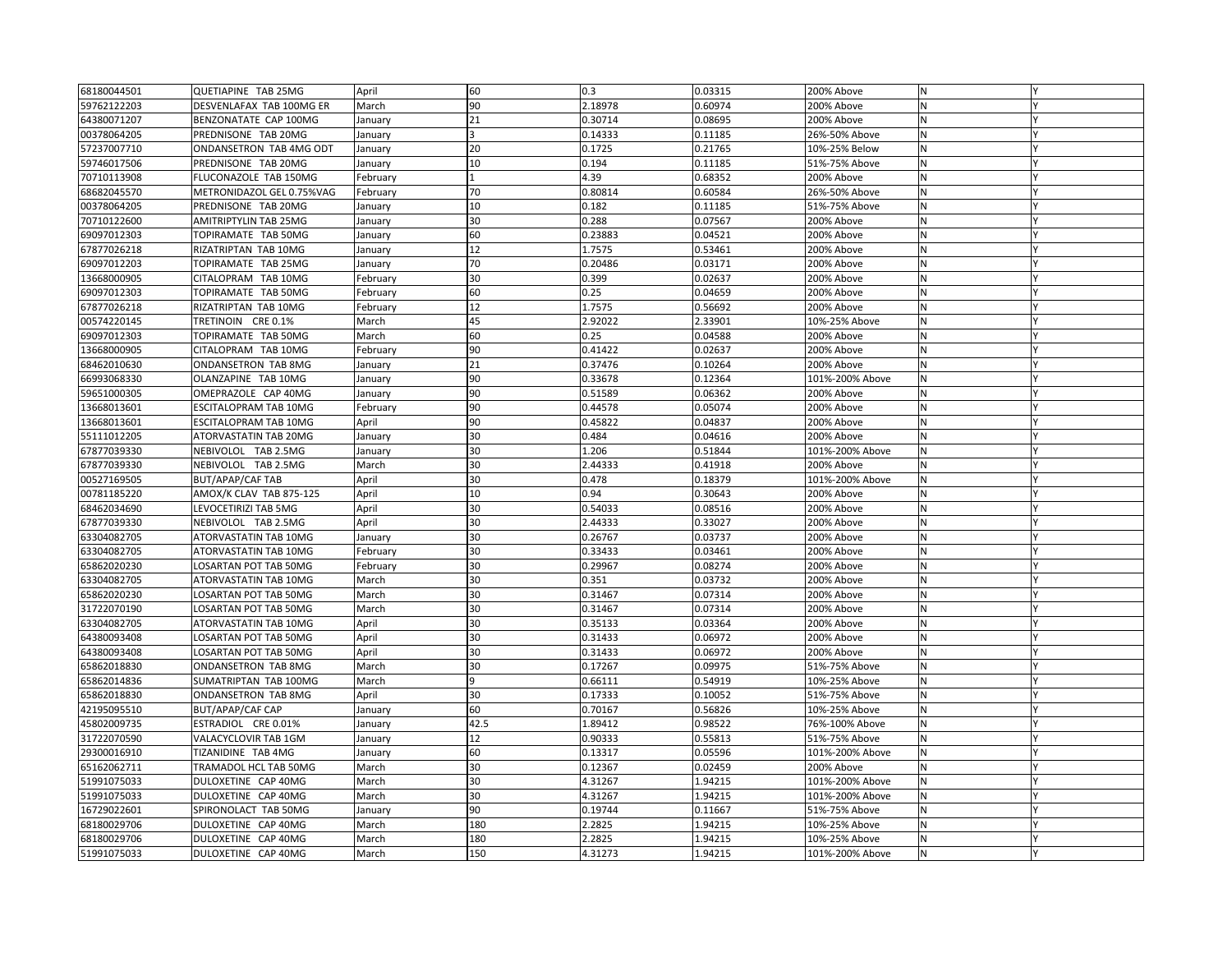| 16729022601 | SPIRONOLACT TAB 50MG         | April    | 90   | 0.24489 | 0.11634 | 101%-200% Above | N |  |
|-------------|------------------------------|----------|------|---------|---------|-----------------|---|--|
| 16729022701 | SPIRONOLACT TAB 100MG        | April    | 90   | 0.32044 | 0.19248 | 51%-75% Above   | N |  |
| 16729022701 | SPIRONOLACT TAB 100MG        | April    | 90   | 0.32044 | 0.19248 | 51%-75% Above   | N |  |
| 70700026330 | LANSOPRAZOLE CAP 30MG DR     | February | 90   | 0.51956 | 0.12904 | 200% Above      | N |  |
| 00054327099 | FLUTICASONE SPR 50MCG        | February | 48   | 1.66    | 0.28354 | 200% Above      | N |  |
| 16729020001 | <b>BUSPIRONE TAB 5MG</b>     | February | 30   | 0.192   | 0.02893 | 200% Above      | N |  |
| 13668013601 | ESCITALOPRAM TAB 10MG        | February | 30   | 0.44567 | 0.05074 | 200% Above      | N |  |
| 69584009150 | <b>BUSPIRONE TAB 5MG</b>     | March    | 30   | 0.192   | 0.02853 | 200% Above      | N |  |
| 13668013601 | <b>ESCITALOPRAM TAB 10MG</b> | March    | 30   | 0.45833 | 0.04972 | 200% Above      | N |  |
| 13668013601 | <b>ESCITALOPRAM TAB 10MG</b> | April    | 90   | 0.45822 | 0.04837 | 200% Above      | N |  |
| 69584009150 | <b>BUSPIRONE TAB 5MG</b>     | April    | 180  | 0.20183 | 0.02782 | 200% Above      | N |  |
| 59651000305 | OMEPRAZOLE CAP 40MG          | March    | 90   | 0.51589 | 0.05959 | 200% Above      | N |  |
| 69097012503 | TOPIRAMATE TAB 200MG         | March    | 180  | 0.24933 | 0.12326 | 101%-200% Above | Ń |  |
| 68382002310 | ATENOLOL TAB 50MG            | April    | 90   | 0.24522 | 0.0282  | 200% Above      | N |  |
| 65862047099 | LOSARTAN/HCT TAB 100-25      | January  | 90   | 0.29422 | 0.19209 | 51%-75% Above   | N |  |
| 65862047099 | LOSARTAN/HCT TAB 100-25      | March    | 90   | 0.29422 | 0.21077 | 26%-50% Above   | N |  |
| 51991081403 | AZELASTINE SPR 0.1%          | February | 90   | 1.01511 | 0.27344 | 200% Above      |   |  |
| 45802006436 | TRIAMCINOLON CRE 0.1%        | March    | 80   | 0.067   | 0.05241 | 26%-50% Above   | N |  |
| 52268010001 | GOLYTELY SOL                 | April    | 4000 | 0.00131 | 0.0034  | 51%-75% Below   | N |  |
| 42858010401 | OXYCOD/APAP TAB 10-325MG     | January  | 120  | 0.1105  | 0.17862 | 26%-50% Below   | N |  |
| 00093342210 | CYCLOBENZAPR TAB 10MG        | January  | 60   | 0.31467 | 0.0228  | 200% Above      | N |  |
| 65862050320 | AMOX/K CLAV TAB 875-125      | February | 28   | 0.72179 | 0.35493 | 101%-200% Above | N |  |
| 42858010401 | OXYCOD/APAP TAB 10-325MG     | February | 120  | 0.1105  | 0.1925  | 26%-50% Below   | N |  |
| 67877021660 | CEFUROXIME TAB 500MG         | March    | 28   | 1.47214 | 0.56985 | 101%-200% Above | N |  |
| 00093342210 | <b>CYCLOBENZAPR TAB 10MG</b> | March    | 60   | 0.31467 | 0.0259  | 200% Above      | N |  |
| 42858010401 | OXYCOD/APAP TAB 10-325MG     | March    | 120  | 0.10075 | 0.19233 | 26%-50% Below   | N |  |
| 65862052305 | GABAPENTIN TAB 600MG         | January  | 360  | 0.35103 | 0.08851 | 200% Above      | N |  |
| 10702001301 | BETAXOLOL TAB 10MG           | January  | 90   | 0.78889 | 0.52457 | 26%-50% Above   | N |  |
| 67877056110 | METFORMIN TAB 500MG          | January  | 270  | 0.25581 | 0.01596 | 200% Above      | N |  |
| 00093342210 | <b>CYCLOBENZAPR TAB 10MG</b> | March    | 60   | 0.24517 | 0.0259  | 200% Above      | N |  |
| 42858010401 | OXYCOD/APAP TAB 10-325MG     | April    | 120  | 0.10075 | 0.17961 | 26%-50% Below   | N |  |
| 00093727298 | PIOGLITAZONE TAB 30MG        | February | 90   | 0.57089 | 0.12499 | 200% Above      | N |  |
| 00093727298 | PIOGLITAZONE TAB 30MG        | February | 90   | 0.57089 | 0.12499 | 200% Above      | N |  |
| 27241012004 | FENOFIBRATE CAP 200MG        | March    | 90   | 0.62689 | 0.22993 | 101%-200% Above | N |  |
| 70700026330 | LANSOPRAZOLE CAP 30MG DR     | March    | 90   | 0.49322 | 0.12249 | 200% Above      | N |  |
| 65862052305 | GABAPENTIN TAB 600MG         | April    | 360  | 0.35103 | 0.09064 | 200% Above      | N |  |
| 00054327099 | FLUTICASONE SPR 50MCG        | April    | 16   | 1.66688 | 0.27527 | 200% Above      | N |  |
| 65862056890 | MONTELUKAST CHW 5MG          | April    | 30   | 0.52133 | 0.09502 | 200% Above      | N |  |
| 50383070016 | FLUTICASONE SPR 50MCG        | April    | 16   | 0.5     | 0.27527 | 76%-100% Above  | N |  |
| 68180072003 | AMLODIPINE TAB 5MG           | February | 30   | 0.45933 | 0.01181 | 200% Above      | N |  |
| 72888005990 | RABEPRAZOLE TAB 20MG         | January  | 30   | 0.42633 | 0.24211 | 76%-100% Above  | N |  |
| 00093736710 | LOSARTAN/HCT TAB 50-12.5     | January  | 30   | 0.28967 | 0.16607 | 51%-75% Above   | N |  |
| 65862046899 | LOSARTAN/HCT TAB 50-12.5     | April    | 30   | 0.328   | 0.17522 | 76%-100% Above  | N |  |
| 67877044390 | RABEPRAZOLE TAB 20MG         | April    | 30   | 0.585   | 0.20997 | 101%-200% Above | N |  |
| 65862050320 | AMOX/K CLAV TAB 875-125      | January  | 14   | 0.71857 | 0.33104 | 101%-200% Above | N |  |
| 68180016011 | AZITHROMYCIN TAB 250MG       | January  |      | 1.54667 | 0.49639 | 200% Above      | N |  |
| 59746000103 | METHYLPRED TAB 4MG           | January  | 21   | 0.77095 | 0.18274 | 200% Above      | N |  |
| 24208063110 | NEO/POLY/HC SOL 1% OTIC      | January  | 10   | 7.314   | 5.93684 | 10%-25% Above   | N |  |
| 00054327099 | FLUTICASONE SPR 50MCG        | January  | 16   | 1.6225  | 0.27034 | 200% Above      | N |  |
| 51991081403 | AZELASTINE SPR 0.1%          | January  | 30   | 1.015   | 0.27022 | 200% Above      | N |  |
| 70010006310 | METFORMIN TAB 500MG          | January  | 30   | 0.11867 | 0.01596 | 200% Above      |   |  |
| 60505267108 | ATORVASTATIN TAB 80MG        | January  | 30   | 0.26633 | 0.10119 | 101%-200% Above | N |  |
| 00378003210 | METOPROL TAR TAB 50MG        | January  | 60   | 0.13983 | 0.02222 | 200% Above      | N |  |
| 43598051010 | ESOMEPRA MAG CAP 40MG DR     | February | 30   | 0.41367 | 0.22372 | 76%-100% Above  | N |  |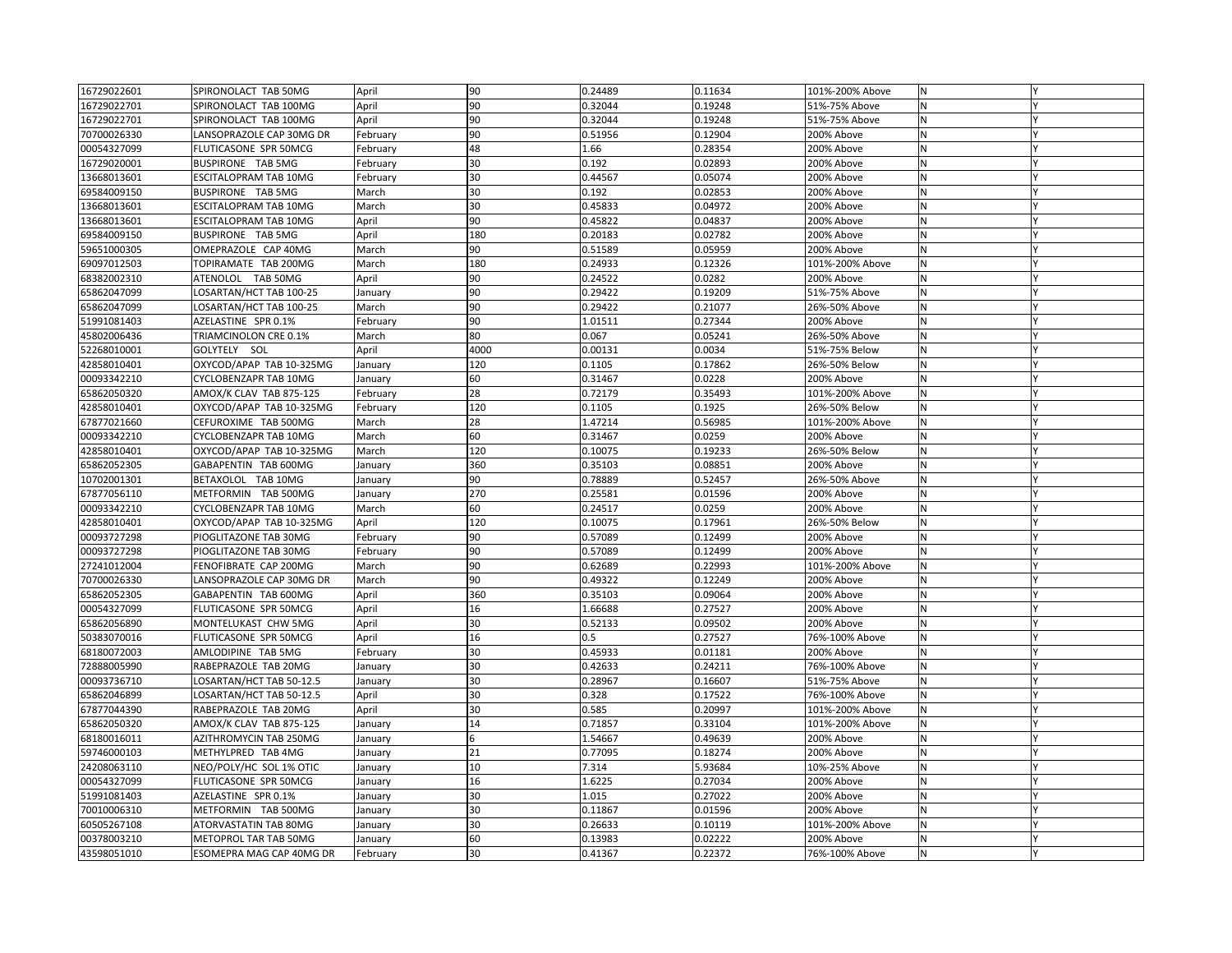| 70010006310 | METFORMIN TAB 500MG           | February | 30  | 0.14833 | 0.01674 | 200% Above      | <b>N</b> |  |
|-------------|-------------------------------|----------|-----|---------|---------|-----------------|----------|--|
| 00378003210 | METOPROL TAR TAB 50MG         | February | 60  | 0.17533 | 0.02391 | 200% Above      | N        |  |
| 70010006310 | METFORMIN TAB 500MG           | March    | 30  | 0.15633 | 0.01696 | 200% Above      | N        |  |
| 00378003210 | METOPROL TAR TAB 50MG         | March    | 60  | 0.18533 | 0.02252 | 200% Above      |          |  |
| 43598051010 | ESOMEPRA MAG CAP 40MG DR      | March    | 30  | 0.56267 | 0.20468 | 101%-200% Above | N        |  |
| 00378001805 | METOPROL TAR TAB 25MG         | January  | 540 | 0.13093 | 0.01935 | 200% Above      | N        |  |
| 60505267108 | ATORVASTATIN TAB 80MG         | February | 90  | 0.33233 | 0.10105 | 200% Above      | N        |  |
| 00378001805 | METOPROL TAR TAB 25MG         | April    | 540 | 0.15794 | 0.01772 | 200% Above      | N        |  |
| 00378003210 | METOPROL TAR TAB 50MG         | April    | 180 | 0.18478 | 0.02252 | 200% Above      | N        |  |
| 00378181510 | LEVOTHYROXIN TAB 150MCG       | April    | 90  | 0.34522 | 0.17852 | 76%-100% Above  | N        |  |
| 69238183007 | LEVOTHYROXIN TAB 25MCG        | March    | 30  | 0.282   | 0.11852 | 101%-200% Above | N        |  |
| 16571066101 | MECLIZINE TAB 25MG            | April    |     | 0.24    | 0.12072 | 76%-100% Above  | N        |  |
| 69238183007 | LEVOTHYROXIN TAB 25MCG        | April    | 30  | 0.181   | 0.12145 | 26%-50% Above   | N        |  |
| 51991031233 | DESVENLAFAX TAB 100MG ER      | February | 90  | 1.07267 | 0.62135 | 51%-75% Above   | N        |  |
| 13107000130 | MIRTAZAPINE TAB 7.5MG         | February | 90  | 1.712   | 0.76608 | 101%-200% Above | N        |  |
| 51991031133 | DESVENLAFAX TAB 50MG ER       | March    | 90  | 1.45789 | 0.57735 | 101%-200% Above | N        |  |
| 68001033508 | LISINOPRIL TAB 20MG           | January  | 30  | 0.24333 | 0.02602 | 200% Above      |          |  |
| 27808015701 | ROSUVASTATIN TAB 20MG         | January  | 30  | 0.26567 | 0.07742 | 200% Above      | N        |  |
| 68001011205 | LANSOPRAZOLE CAP 30MG DR      | January  | 30  | 0.221   | 0.13305 | 51%-75% Above   | N        |  |
| 69238101302 | <b>TESTOSTERONE GEL 1.62%</b> | January  | 150 | 0.70993 | 0.80021 | 10%-25% Below   | N        |  |
| 68001033508 | LISINOPRIL TAB 20MG           | February | 30  | 0.24333 | 0.02701 | 200% Above      |          |  |
| 27808015701 | ROSUVASTATIN TAB 20MG         | February | 30  | 0.26567 | 0.07877 | 200% Above      | N        |  |
| 68001011205 | LANSOPRAZOLE CAP 30MG DR      | February | 30  | 0.221   | 0.12904 | 51%-75% Above   | N        |  |
| 43975028210 | AMPHET/DEXTR CAP 30MG ER      | February | 30  | 0.82333 | 0.57489 | 26%-50% Above   | N        |  |
| 69238101302 | <b>TESTOSTERONE GEL 1.62%</b> | March    | 150 | 0.85413 | 0.65888 | 26%-50% Above   | N        |  |
| 68001036105 | MONTELUKAST TAB 10MG          | March    | 30  | 0.347   | 0.06589 | 200% Above      | N        |  |
| 27808015701 | ROSUVASTATIN TAB 20MG         | March    | 30  | 0.348   | 0.07822 | 200% Above      | N        |  |
| 68001033508 | LISINOPRIL TAB 20MG           | March    | 30  | 0.31967 | 0.02633 | 200% Above      | N        |  |
| 68001011205 | LANSOPRAZOLE CAP 30MG DR      | March    | 30  | 0.282   | 0.12249 | 101%-200% Above | N        |  |
| 43975028210 | AMPHET/DEXTR CAP 30MG ER      | March    | 30  | 0.852   | 0.61484 | 26%-50% Above   | N        |  |
| 00185084201 | AMPHET/DEXTR TAB 10MG         | March    | 30  | 0.293   | 0.24071 | 10%-25% Above   | N        |  |
| 68001036105 | MONTELUKAST TAB 10MG          | April    | 30  | 0.34733 | 0.0614  | 200% Above      | N        |  |
| 27808015701 | ROSUVASTATIN TAB 20MG         | April    | 30  | 0.34867 | 0.07551 | 200% Above      | N        |  |
| 68001033508 | LISINOPRIL TAB 20MG           | April    | 30  | 0.32133 | 0.02587 | 200% Above      | N        |  |
| 68001011205 | LANSOPRAZOLE CAP 30MG DR      | April    | 30  | 0.28067 | 0.12106 | 101%-200% Above | N        |  |
| 00185084201 | AMPHET/DEXTR TAB 10MG         | April    | 30  | 0.29867 | 0.24818 | 10%-25% Above   | N        |  |
| 43975028210 | AMPHET/DEXTR CAP 30MG ER      | April    | 30  | 0.852   | 0.61489 | 26%-50% Above   | N        |  |
| 31722070110 | LOSARTAN POT TAB 50MG         | January  | 30  | 0.24067 | 0.06868 | 200% Above      |          |  |
| 31722070110 | LOSARTAN POT TAB 50MG         | January  | 30  | 0.24067 | 0.06868 | 200% Above      | N        |  |
| 31722070110 | LOSARTAN POT TAB 50MG         | March    | 30  | 0.31467 | 0.07314 | 200% Above      | N        |  |
| 27241011703 | FENOFIBRATE TAB 160MG         | February | 90  | 0.32189 | 0.15913 | 101%-200% Above | N        |  |
| 65862001099 | METFORMIN TAB 1000MG          | February | 180 | 0.16956 | 0.02622 | 200% Above      |          |  |
| 69238101302 | TESTOSTERONE GEL 1.62%        | April    | 75  | 0.85413 | 0.60124 | 26%-50% Above   | N        |  |
| 72205000599 | ROSUVASTATIN TAB 40MG         | March    | 90  | 0.34911 | 0.12651 | 101%-200% Above | N        |  |
| 31722070110 | LOSARTAN POT TAB 50MG         | March    | 90  | 0.31433 | 0.07314 | 200% Above      | N        |  |
| 70436005801 | BUPROPION TAB 100MG SR        | February | 90  | 0.41022 | 0.104   | 200% Above      | N        |  |
| 00555097302 | AMPHET/DEXTR TAB 20MG         | February | 60  | 0.48367 | 0.32215 | 26%-50% Above   | N        |  |
| 59746028001 | ESCITALOPRAM TAB 10MG         | February | 30  | 0.25233 | 0.05074 | 200% Above      | N        |  |
| 00555097302 | AMPHET/DEXTR TAB 20MG         | March    | 60  | 0.48367 | 0.31357 | 51%-75% Above   | N        |  |
| 16729016917 | ESCITALOPRAM TAB 10MG         | March    | 30  | 0.33    | 0.04972 | 200% Above      | N        |  |
| 00555097302 | AMPHET/DEXTR TAB 20MG         | April    | 60  | 0.35617 | 0.29687 | 10%-25% Above   |          |  |
| 16729016917 | ESCITALOPRAM TAB 10MG         | April    | 30  | 0.331   | 0.04837 | 200% Above      | N        |  |
| 43975028010 | AMPHET/DEXTR CAP 20MG ER      | January  | 60  | 1.251   | 0.60438 | 101%-200% Above | N        |  |
| 43975028010 | AMPHET/DEXTR CAP 20MG ER      | February | 60  | 1.251   | 0.55346 | 101%-200% Above | N        |  |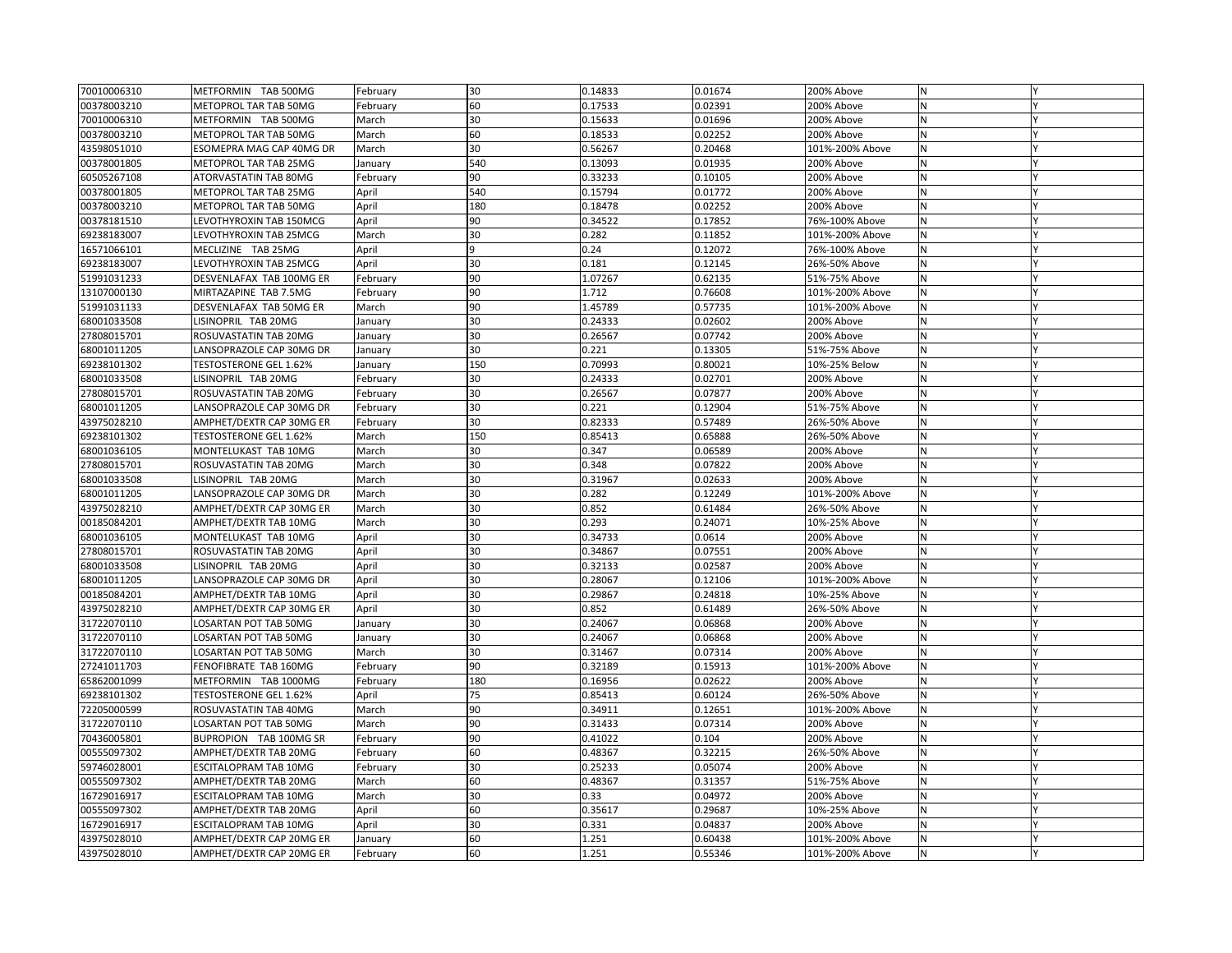| 43975028010                | AMPHET/DEXTR CAP 20MG ER      | March    | 60       | 1.251              | 0.58746            | 101%-200% Above | N      |  |
|----------------------------|-------------------------------|----------|----------|--------------------|--------------------|-----------------|--------|--|
| 43975028010                | AMPHET/DEXTR CAP 20MG ER      | April    | 60       | 1.251              | 0.57765            | 101%-200% Above | N      |  |
| 68645056354                | IBUPROFEN TAB 800MG           | February | 24       | 0.1825             | 0.07352            | 101%-200% Above | N      |  |
| 65862007701                | CIPROFLOXACN TAB 500MG        | March    | 20       | 1.057              | 0.13565            | 200% Above      | N      |  |
| 55111015330                | <b>ONDANSETRON TAB 4MG</b>    | March    | 14       | 0.32571            | 0.06763            | 200% Above      | N      |  |
| 65162063609                | PANTOPRAZOLE TAB 20MG         | February | 90       | 0.49289            | 0.05282            | 200% Above      | N      |  |
| 69584061150                | METHOCARBAM TAB 500MG         | January  | 90       | 0.138              | 0.06871            | 101%-200% Above | N      |  |
| 10702000310                | PROMETHAZINE TAB 25MG         | January  | 30       | 0.08433            | 0.04647            | 76%-100% Above  | N      |  |
| 29300012410                | MELOXICAM TAB 7.5MG           | January  | 30       | 0.21233            | 0.02122            | 200% Above      | N      |  |
| 62332003231                | ROPINIROLE TAB 1MG            | January  | 30       | 0.15667            | 0.05337            | 101%-200% Above | N      |  |
| 16714062202                | ZOLPIDEM TAB 10MG             | January  | 30       | 0.269              | 0.03129            | 200% Above      | N      |  |
| 00527144510                | PHENTERMINE TAB 37.5MG        | February | 30       | 0.27067            | 0.07906            | 200% Above      | N      |  |
| 29300012410                | MELOXICAM TAB 7.5MG           | March    | 30       | 0.27833            | 0.02308            | 200% Above      | N      |  |
| 62332003231                | ROPINIROLE TAB 1MG            | March    | 30       | 0.20967            | 0.05246            | 200% Above      | N      |  |
| 16714062202                | ZOLPIDEM TAB 10MG             | March    | 30       | 0.269              | 0.0301             | 200% Above      | N      |  |
| 16714012302                | OMEPRAZOLE CAP 40MG           | January  | 90       | 0.239              | 0.06362            | 200% Above      | N      |  |
| 10702000310                | PROMETHAZINE TAB 25MG         | April    | 30       | 0.11333            | 0.0546             | 101%-200% Above | N      |  |
| 29300012410                | MELOXICAM TAB 7.5MG           | April    | 30       | 0.089              | 0.02299            | 200% Above      | N      |  |
| 62332003231                | ROPINIROLE TAB 1MG            | April    | 30       | 0.21033            | 0.05041            | 200% Above      | N      |  |
| 16714062202                | ZOLPIDEM TAB 10MG             | April    | 30       | 0.11467            | 0.02909            | 200% Above      | N      |  |
| 69584061150                | METHOCARBAM TAB 500MG         | February | 270      | 0.13804            | 0.06944            | 76%-100% Above  | N      |  |
| 16714012302                | OMEPRAZOLE CAP 40MG           | April    | 90       | 0.31378            | 0.0555             | 200% Above      | N      |  |
| 00172572860                | FAMOTIDINE TAB 20MG           | April    | 180      | 0.22               | 0.03335            | 200% Above      | Ν      |  |
| 62332002791                | LOSARTAN POT TAB 25MG         | April    | 30       | 0.42933            | 0.06013            | 200% Above      | N      |  |
| 68180031909                | BUPROPN HCL TAB 150MG XL      | February | 90       | 1.03722            | 0.14759            | 200% Above      |        |  |
| 00054429931                | FUROSEMIDE TAB 40MG           | February | 90       | 0.19244            | 0.03349            | 200% Above      | N      |  |
| 68462018147                | CLOTRIMAZOLE CRE 1%           | January  | 45       | 0.34               | 0.26075            | 26%-50% Above   | N      |  |
| 00093321915                | KETOCONAZOLE CRE 2%           | February | 15       | 0.85133            | 0.49034            | 51%-75% Above   | N      |  |
| 59762033302                | LATANOPROST SOL 0.005%        | January  | 7.5      | 7.68667            | 1.79031            | 200% Above      | N      |  |
| 59762033302                | LATANOPROST SOL 0.005%        | April    | 7.5      | 4.89333            | 1.92594            | 101%-200% Above | N      |  |
| 13811070810                | METHYLPHENID TAB 36MG ER      | February | 30       | 3.693              | 0.92979            | 200% Above      | N      |  |
| 65862092585                | INCASSIA<br><b>TAB 0.35MG</b> | February | 28       | 0.91893            | 0.17               | 200% Above      | N      |  |
| 69097014260                | ALBUTEROL AER HFA             | March    | 6.7      | 1.73433            | 3.77137            | 51%-75% Below   | N      |  |
| 65862092585                | INCASSIA<br><b>TAB 0.35MG</b> | March    | 28       | 0.91893            | 0.16123            | 200% Above      | N      |  |
| 13811070810                | METHYLPHENID TAB 36MG ER      | April    | 30       | 3.693              | 0.95611            | 200% Above      | N      |  |
| 62175061743                | PANTOPRAZOLE TAB 40MG         | February | 180      | 0.39506            | 0.06576            | 200% Above      | N      |  |
| 65862092585                | INCASSIA TAB 0.35MG           | April    | 28       | 0.91893            | 0.15733            | 200% Above      | N      |  |
| 13668013601                | ESCITALOPRAM TAB 10MG         | March    | 90       | 0.45822            | 0.04972            | 200% Above      | N      |  |
| 00378180310                | LEVOTHYROXIN TAB 50MCG        | March    | 90       | 0.31522            | 0.14288            | 101%-200% Above | N      |  |
| 50111056101                | TRAZODONE TAB 100MG           | March    | 90       | 0.28344            | 0.07015            | 200% Above      |        |  |
| 51672419307                | CLOBETASOL AER 0.05%          | March    | 100      | 1.3662             | 0.7435             | 76%-100% Above  | N      |  |
| 45802075930                | PROMETHAZINE SUP 25MG         | April    |          | 5.58833            | 4.16142            | 26%-50% Above   | N      |  |
| 68180012202                | CEPHALEXIN CAP 500MG          | April    | 12       | 0.42583            | 0.11858            | 200% Above      | N      |  |
| 65862039110                | ONDANSETRON TAB 8MG ODT       | April    | 15       | 0.64467            | 0.24769            | 101%-200% Above | N      |  |
| 13107004501                | OXYCOD/APAP TAB 7.5-325       | April    | 28       | 0.62143            | 0.14211            | 200% Above      |        |  |
| 76385012450                | METHOCARBAM TAB 750MG         | April    | 20       | 0.204              | 0.08306            | 101%-200% Above | N      |  |
| 31722070430                | VALACYCLOVIR TAB 500MG        | April    | 14       | 1.11143            | 0.27714            | 200% Above      | N      |  |
| 42806040021                | METHYLPRED TAB 4MG            | January  | 21       | 0.28095            | 0.18274            | 51%-75% Above   | N      |  |
| 68382005105                | MELOXICAM TAB 15MG            | January  | 30<br>30 | 0.268              | 0.02316            | 200% Above      | N<br>N |  |
| 68382005105                | TAB 15MG<br>MELOXICAM         | February |          | 0.268              | 0.02424            | 200% Above      | N      |  |
| 68382005105                | MELOXICAM TAB 15MG            | March    | 30       | 0.114              | 0.02416            | 200% Above      |        |  |
| 45802025735<br>68462026430 | MOMETASONE CRE 0.1%           | January  | 15<br>90 | 0.35333<br>0.51133 | 0.48555            | 26%-50% Below   | Ν<br>N |  |
| 67877056205                | ROSUVASTATIN TAB 40MG         | February | 270      | 0.24352            | 0.13036<br>0.02781 | 200% Above      | N      |  |
|                            | METFORMIN TAB 850MG           | March    |          |                    |                    | 200% Above      |        |  |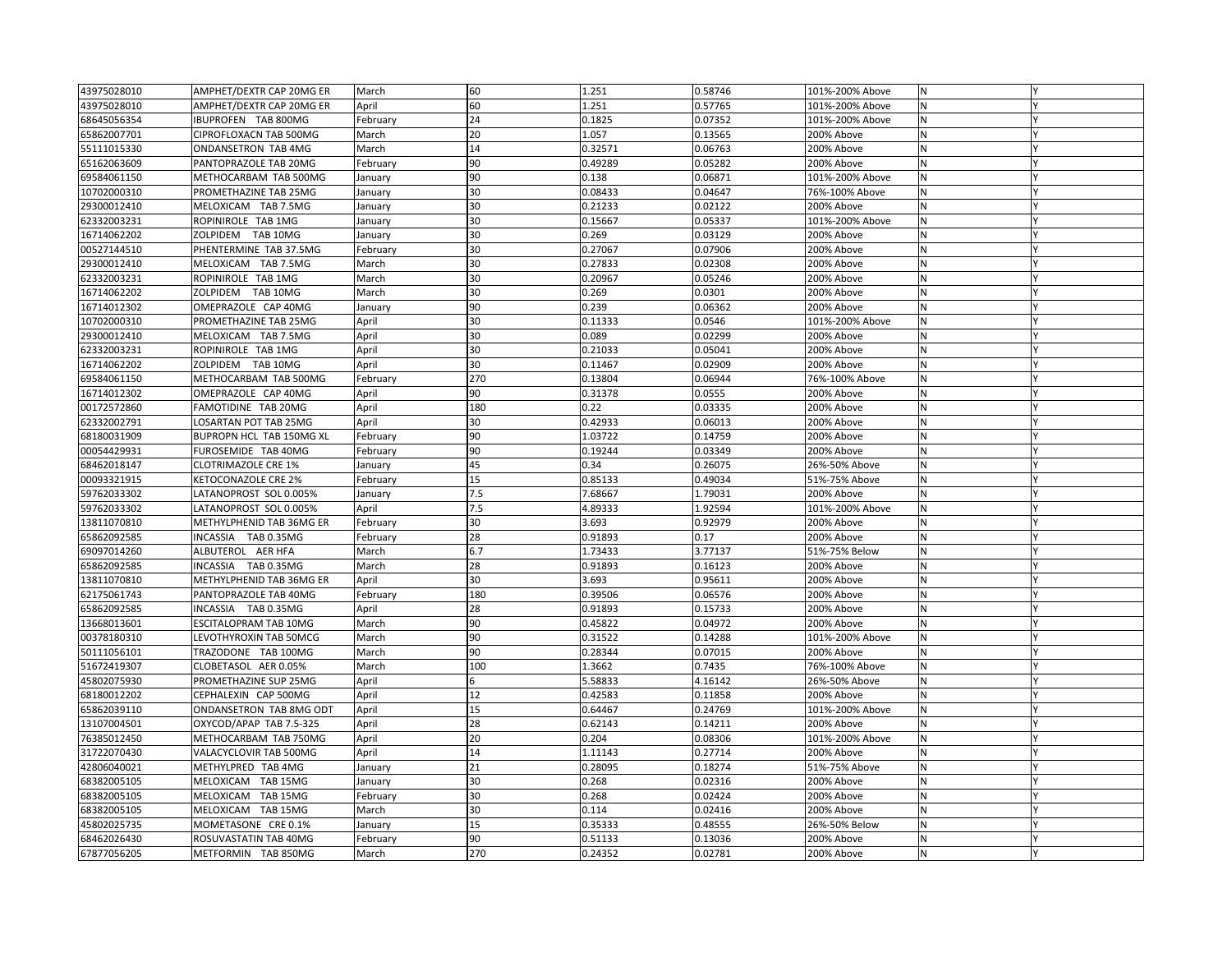| 69452015120 | VITAMIN D CAP 50000UNT   | March    | 12  | 0.57167 | 0.14082 | 200% Above      | <b>N</b> |  |
|-------------|--------------------------|----------|-----|---------|---------|-----------------|----------|--|
| 68180051902 | LISINOP/HCTZ TAB 20-12.5 | April    | 90  | 0.39011 | 0.04943 | 200% Above      | N        |  |
| 00143993905 | AMOXICILLIN CAP 500MG    | April    | 56  | 0.24982 | 0.06966 | 200% Above      | N        |  |
| 50383070016 | FLUTICASONE SPR 50MCG    | April    | 16  | 1.04625 | 0.27527 | 200% Above      |          |  |
| 16729021616 | SERTRALINE TAB 50MG      | January  | 30  | 0.23633 | 0.04157 | 200% Above      | N        |  |
| 42858072001 | AMPHET/DEXTR CAP 20MG ER | January  | 30  | 0.54    | 0.60438 | 10%-25% Below   | N        |  |
| 16714061204 | SERTRALINE TAB 50MG      | February | 30  | 0.296   | 0.04767 | 200% Above      | N        |  |
| 16714061204 | SERTRALINE TAB 50MG      | March    | 30  | 0.31267 | 0.04281 | 200% Above      | N        |  |
| 16714061204 | SERTRALINE TAB 50MG      | April    | 30  | 0.31533 | 0.0449  | 200% Above      | N        |  |
| 50111056001 | TRAZODONE TAB 50MG       | January  | 90  | 0.33456 | 0.04017 | 200% Above      | N        |  |
| 68180071909 | AMLODIPINE TAB 2.5MG     | January  | 90  | 0.40911 | 0.01307 | 200% Above      | N        |  |
| 59746036390 | VALSARTAN TAB 320MG      | April    | 90  | 1.20989 | 0.30096 | 200% Above      | N        |  |
| 55111014512 | FLUCONAZOLE TAB 150MG    | February |     | 3.18    | 0.68352 | 200% Above      | N        |  |
| 16714017001 | BUT/APAP/CAF CAP         | March    | 10  | 1.334   | 0.69452 | 76%-100% Above  | N        |  |
| 16714017001 | BUT/APAP/CAF CAP         | March    | 30  | 1.33433 | 0.69452 | 76%-100% Above  | N        |  |
| 00143928501 | AMOXICILLIN TAB 875MG    | March    | 20  | 0.5335  | 0.1448  | 200% Above      | N        |  |
| 68180044501 | QUETIAPINE TAB 25MG      | April    | 30  | 0.3     | 0.03315 | 200% Above      | N        |  |
| 69097037502 | TADALAFIL TAB 10MG       | January  | 10  | 0.947   | 0.40943 | 101%-200% Above | N        |  |
| 69097037502 | TADALAFIL TAB 10MG       | January  |     | 0.975   | 0.40943 | 101%-200% Above | N        |  |
| 00378395005 | ATORVASTATIN TAB 10MG    | January  | 90  | 0.489   | 0.03737 | 200% Above      | N        |  |
| 67877056305 | METFORMIN TAB 1000MG     | January  | 180 | 0.24767 | 0.02624 | 200% Above      |          |  |
| 68180037803 | LOSARTAN POT TAB 100MG   | January  | 90  | 0.51211 | 0.08879 | 200% Above      | N        |  |
| 68462026390 | ROSUVASTATIN TAB 20MG    | January  | 90  | 0.48556 | 0.07742 | 200% Above      | N        |  |
| 00378395005 | ATORVASTATIN TAB 10MG    | April    | 90  | 0.55744 | 0.03364 | 200% Above      | N        |  |
| 67877056305 | METFORMIN TAB 1000MG     | April    | 180 | 0.28278 | 0.02638 | 200% Above      |          |  |
| 68382013716 | LOSARTAN POT TAB 100MG   | April    | 90  | 0.56878 | 0.09546 | 200% Above      | N        |  |
| 68462026390 | ROSUVASTATIN TAB 20MG    | April    | 90  | 0.55222 | 0.07551 | 200% Above      | N        |  |
| 00093532862 | JUNEL FE 24 TAB 1/20     | January  | 28  | 0.86821 | 0.71168 | 10%-25% Above   | N        |  |
| 00093532862 | JUNEL FE 24 TAB 1/20     | January  | 28  | 0.86821 | 0.71168 | 10%-25% Above   |          |  |
| 00093532862 | JUNEL FE 24 TAB 1/20     | February | 28  | 1.06179 | 0.63117 | 51%-75% Above   | N        |  |
| 00093532862 | JUNEL FE 24 TAB 1/20     | March    | 28  | 1.06179 | 0.56858 | 76%-100% Above  | N        |  |
| 00093532862 | JUNEL FE 24 TAB 1/20     | April    | 28  | 1.06179 | 0.60135 | 76%-100% Above  | Ν        |  |
| 68180071160 | CAP 300MG<br>CEFDINIR    | February | 14  | 0.88571 | 0.45448 | 76%-100% Above  | N        |  |
| 68645059090 | CLOPIDOGREL TAB 75MG     | February | 30  | 0.5     | 0.06112 | 200% Above      | N        |  |
| 65162067684 | AZELASTINE SPR 0.1%      | February | 30  | 0.53767 | 0.27344 | 76%-100% Above  | N        |  |
| 68645059090 | CLOPIDOGREL TAB 75MG     | March    | 30  | 0.5     | 0.067   | 200% Above      | N        |  |
| 68645052054 | ESCITALOPRAM TAB 20MG    | March    | 30  | 0.5     | 0.07845 | 200% Above      | N        |  |
| 65862056090 | PANTOPRAZOLE TAB 40MG    | March    | 30  | 0.64267 | 0.05828 | 200% Above      | N        |  |
| 68645059090 | CLOPIDOGREL TAB 75MG     | March    | 30  | 0.5     | 0.067   | 200% Above      | N        |  |
| 31722071390 | PANTOPRAZOLE TAB 40MG    | April    | 30  | 0.64267 | 0.06073 | 200% Above      | N        |  |
| 68645059090 | CLOPIDOGREL TAB 75MG     | April    | 30  | 0.5     | 0.0639  | 200% Above      | N        |  |
| 00093505898 | ATORVASTATIN TAB 40MG    | February | 90  | 0.42222 | 0.05815 | 200% Above      | N        |  |
| 68645052054 | ESCITALOPRAM TAB 20MG    | March    | 90  | 0.42222 | 0.07845 | 200% Above      | N        |  |
| 65862056090 | PANTOPRAZOLE TAB 40MG    | March    | 90  | 0.64256 | 0.05828 | 200% Above      | N        |  |
| 55111018010 | TIZANIDINE TAB 4MG       | February | 90  | 0.13322 | 0.05    | 101%-200% Above | N        |  |
| 13668000810 | ZOLPIDEM<br>TAB 10MG     | February | 30  | 0.269   | 0.03213 | 200% Above      |          |  |
| 13668000810 | ZOLPIDEM<br>TAB 10MG     | March    | 30  | 0.11467 | 0.0301  | 200% Above      | N        |  |
| 65862069130 | SILDENAFIL TAB 100MG     | February | 18  | 1.04444 | 0.29153 | 200% Above      | N        |  |
| 68462015713 | ONDANSETRON TAB 4MG ODT  | January  | 18  | 0.59167 | 0.21765 | 101%-200% Above | N        |  |
| 42195095510 | BUT/APAP/CAF CAP         | January  | 18  | 1.56278 | 0.56826 | 101%-200% Above |          |  |
| 00228306011 | AMPHET/DEXTR CAP 20MG ER | January  | 30  | 1.31033 | 0.60438 | 101%-200% Above | N        |  |
| 69097014260 | ALBUTEROL AER HFA        | January  | 6.7 | 2.49851 | 4.37638 | 26%-50% Below   | N        |  |
| 68180032009 | BUPROPN HCL TAB 300MG XL | January  | 90  | 0.31944 | 0.19458 | 51%-75% Above   | N        |  |
| 16714061305 | SERTRALINE TAB 100MG     | January  | 90  | 0.20878 | 0.05966 | 200% Above      | N        |  |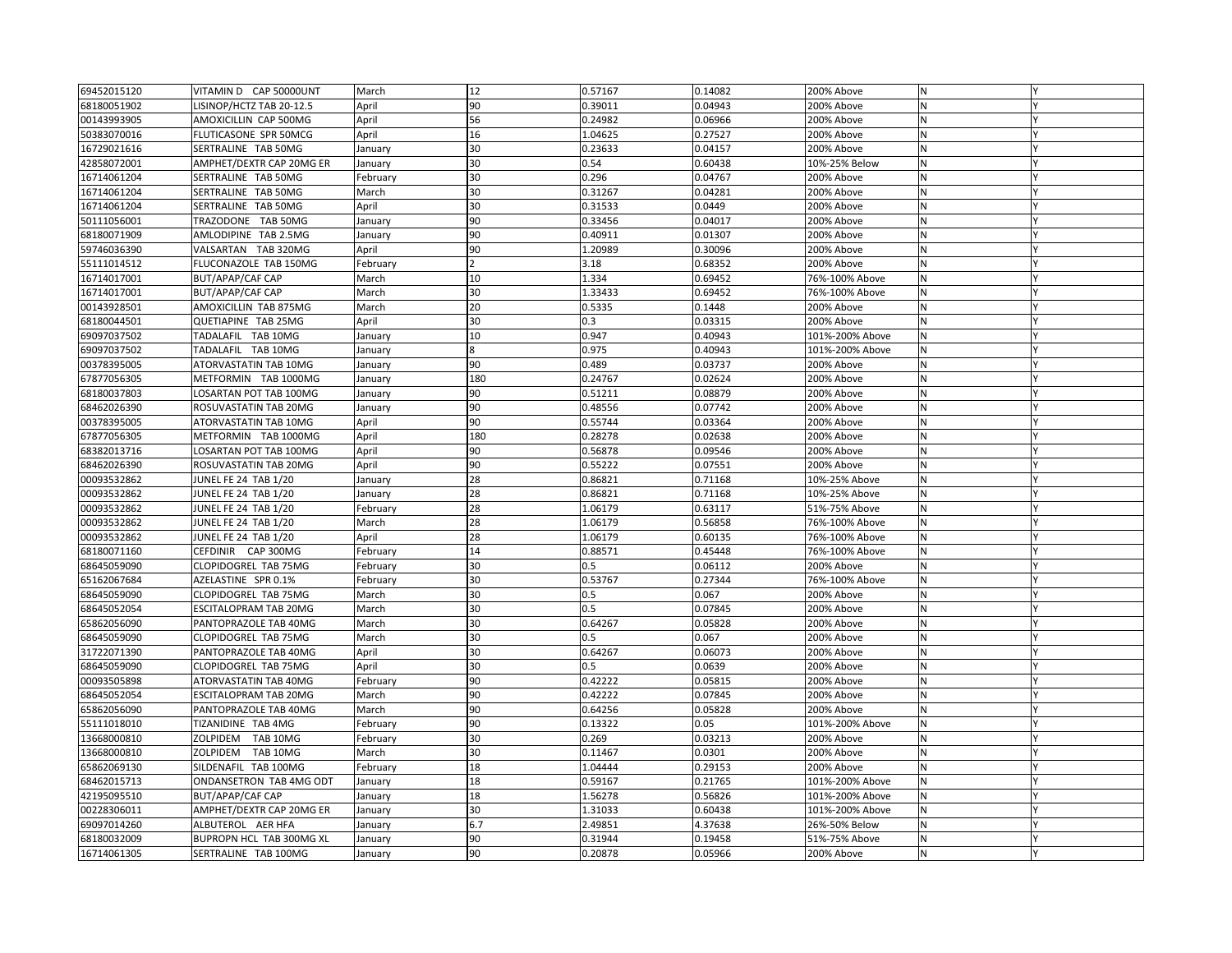| 69097014260 | ALBUTEROL AER HFA                     | April    | 6.7  | 2.96269 | 3.94565 | 10%-25% Below   | N |  |
|-------------|---------------------------------------|----------|------|---------|---------|-----------------|---|--|
| 68180032009 | BUPROPN HCL TAB 300MG XL              | April    | 90   | 0.42322 | 0.17082 | 101%-200% Above | N |  |
| 16714061305 | SERTRALINE TAB 100MG                  | April    | 90   | 0.27578 | 0.05921 | 200% Above      | N |  |
| 53489011905 | DOXYCYCL HYC CAP 100MG                | January  | 20   | 0.84    | 0.15612 | 200% Above      | N |  |
| 00832059530 | EXEMESTANE TAB 25MG                   | February | 30   | 3.04967 | 1.4457  | 101%-200% Above | N |  |
| 00832059530 | EXEMESTANE TAB 25MG                   | March    | 30   | 3.125   | 1.32315 | 101%-200% Above | N |  |
| 13668001005 | CITALOPRAM TAB 20MG                   | February | 90   | 0.24856 | 0.03029 | 200% Above      | N |  |
| 00832059530 | EXEMESTANE TAB 25MG                   | April    | 30   | 3.125   | 1.21112 | 101%-200% Above | N |  |
| 68382005105 | MELOXICAM TAB 15MG                    | January  | 30   | 0.268   | 0.02316 | 200% Above      |   |  |
| 43547040011 | CYCLOBENZAPR TAB 10MG                 | January  | 30   | 0.19067 | 0.0228  | 200% Above      | N |  |
| 00093416173 | AMOXICILLIN SUS 400/5ML               | January  | 100  | 0.0525  | 0.02252 | 101%-200% Above | N |  |
| 65862021960 | <b>CEFDINIR</b><br><b>SUS 250/5ML</b> | January  | 60   | 0.36433 | 0.16814 | 101%-200% Above | N |  |
| 65862021960 | <b>CEFDINIR</b><br><b>SUS 250/5ML</b> | March    | 60   | 0.392   | 0.18029 | 101%-200% Above |   |  |
| 65862021960 | <b>CEFDINIR</b><br><b>SUS 250/5ML</b> | April    | 60   | 0.392   | 0.16568 | 101%-200% Above | N |  |
| 60505056000 | OFLOXACIN DRO 0.3% OP                 | April    |      | 3.142   | 1.69563 | 76%-100% Above  | N |  |
| 59651000823 | AZITHROMYCIN SUS 200/5ML              | April    | 22.5 | 0.79778 | 0.3677  | 101%-200% Above | N |  |
| 00603497528 | OXYBUTYNIN TAB 5MG                    | January  | 60   | 0.32    | 0.07049 | 200% Above      |   |  |
| 76385011150 | CARVEDILOL TAB 6.25MG                 | March    | 60   | 0.27833 | 0.02069 | 200% Above      | N |  |
| 76385011050 | CARVEDILOL TAB 3.125MG                | January  | 180  | 0.27994 | 0.02043 | 200% Above      | N |  |
| 70377002911 | ATORVASTATIN TAB 40MG                 | January  | 90   | 0.57311 | 0.06028 | 200% Above      | N |  |
| 68180098103 | LISINOPRIL TAB 20MG                   | March    | 90   | 0.32889 | 0.02633 | 200% Above      | N |  |
| 76385011050 | CARVEDILOL TAB 3.125MG                | April    | 180  | 0.22672 | 0.01989 | 200% Above      | N |  |
| 70377002911 | ATORVASTATIN TAB 40MG                 | April    | 90   | 0.57311 | 0.0579  | 200% Above      | N |  |
| 76385011150 | CARVEDILOL TAB 6.25MG                 | April    | 180  | 0.27833 | 0.02043 | 200% Above      | N |  |
| 68001010500 | DIVALPROEX TAB 250MG ER               | January  | 60   | 0.42533 | 0.1994  | 101%-200% Above | N |  |
| 68382005105 | MELOXICAM TAB 15MG                    | March    | 30   | 0.35    | 0.02416 | 200% Above      | N |  |
| 69097015907 | MELOXICAM TAB 15MG                    | February | 21   | 0.44238 | 0.02424 | 200% Above      | N |  |
| 68180016011 | AZITHROMYCIN TAB 250MG                | April    |      | 1.66833 | 0.45018 | 200% Above      | N |  |
| 65862039110 | ONDANSETRON TAB 8MG ODT               | April    |      | 0.644   | 0.24769 | 101%-200% Above | N |  |
| 43386035701 | HYDROCO/APAP TAB 7.5-325              | April    | 30   | 0.28267 | 0.12167 | 101%-200% Above | N |  |
| 68180051902 | LISINOP/HCTZ TAB 20-12.5              | January  | 60   | 0.2135  | 0.05147 | 200% Above      | N |  |
| 68180051902 | LISINOP/HCTZ TAB 20-12.5              | February | 60   | 0.26767 | 0.04976 | 200% Above      | N |  |
| 00527328043 | LEVOTHYROXIN TAB 25MCG                | February | 30   | 0.288   | 0.1537  | 76%-100% Above  | N |  |
| 68001015504 | ANASTROZOLE TAB 1MG                   | March    |      | 0.49    | 0.11251 | 200% Above      |   |  |
| 00527328043 | LEVOTHYROXIN TAB 25MCG                | March    | 30   | 0.282   | 0.11852 | 101%-200% Above | N |  |
| 00143972601 | TESTOST CYP INJ 200MG/ML              | February | 10   | 8.465   | 3.13731 | 101%-200% Above | N |  |
| 68001015504 | ANASTROZOLE TAB 1MG                   | April    |      | 0.49    | 0.10853 | 200% Above      |   |  |
| 42806071401 | BENZONATATE CAP 100MG                 | January  | 30   | 0.10333 | 0.08695 | 10%-25% Above   | N |  |
| 70010014805 | POT CHLORIDE CAP 10MEQ ER             | January  | 30   | 0.25067 | 0.13967 | 76%-100% Above  | N |  |
| 00527293341 | PREDNISONE TAB 10MG                   | January  | 10   | 0.18    | 0.07537 | 101%-200% Above | N |  |
| 50742026301 | PROBEN/COLCH TAB 500-0.5              | January  | 30   | 0.86867 | 1.13789 | 10%-25% Below   | N |  |
| 52817036100 | METOPROL TAR TAB 50MG                 | January  | 60   | 0.13983 | 0.02222 | 200% Above      | N |  |
| 70010014805 | POT CHLORIDE CAP 10MEQ ER             | January  | 30   | 0.25067 | 0.13967 | 76%-100% Above  | N |  |
| 00406048410 | APAP/CODEINE TAB 300-30MG             | February | 25   | 0.1148  | 0.10453 | 10%-25% Above   | N |  |
| 55111064505 | OMEPRAZOLE CAP 40MG                   | January  | 30   | 0.239   | 0.06362 | 200% Above      | N |  |
| 69238183807 | LEVOTHYROXIN TAB 150MCG               | January  | 30   | 0.356   | 0.2203  | 51%-75% Above   | N |  |
| 69097083412 | SERTRALINE TAB 50MG                   | January  | 30   | 0.23633 | 0.04157 | 200% Above      | N |  |
| 55111072910 | ALLOPURINOL TAB 100MG                 | January  | 60   | 0.19467 | 0.05727 | 200% Above      | N |  |
| 31722053201 | TORSEMIDE TAB 100MG                   | January  | 30   | 0.519   | 0.24658 | 101%-200% Above | N |  |
| 31722053201 | TORSEMIDE TAB 100MG                   | January  | 30   | 0.519   | 0.24658 | 101%-200% Above | N |  |
| 70010014805 | POT CHLORIDE CAP 10MEQ ER             | February | 30   | 0.291   | 0.15376 | 76%-100% Above  | N |  |
| 29300035505 | TRAMADOL HCL TAB 50MG                 | February | 36   | 0.12361 | 0.0242  | 200% Above      | N |  |
| 52817036100 | METOPROL TAR TAB 50MG                 | February | 60   | 0.13983 | 0.02391 | 200% Above      | N |  |
| 69315090405 | LORAZEPAM TAB 0.5MG                   | February | 60   | 0.06533 | 0.03994 | 51%-75% Above   | N |  |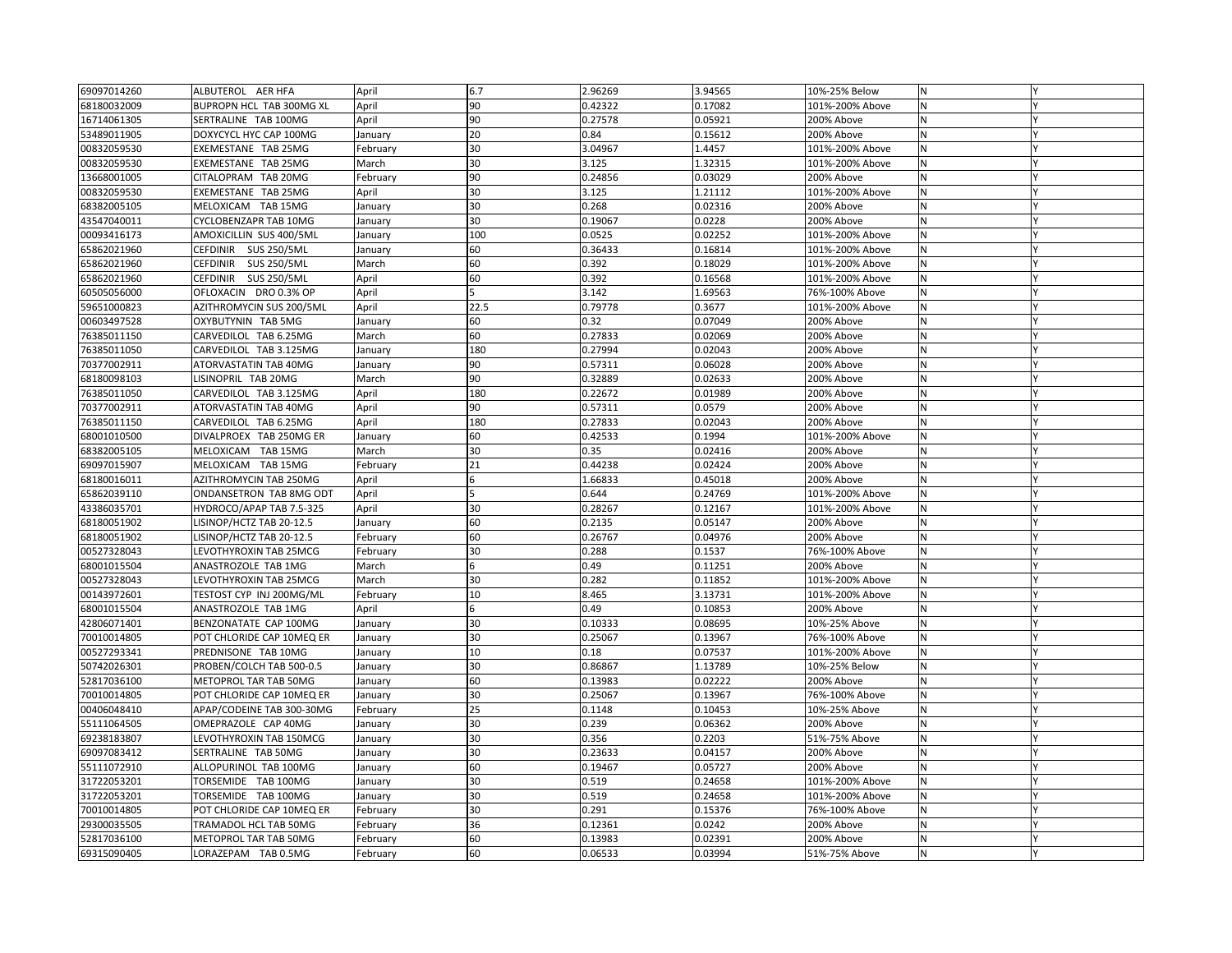| 70954006020 | PREDNISONE TAB 20MG       | February | 28       | 0.19214  | 0.10952            | 51%-75% Above   | IN. |  |
|-------------|---------------------------|----------|----------|----------|--------------------|-----------------|-----|--|
| 55111064505 | OMEPRAZOLE CAP 40MG       | February | 30       | 0.299    | 0.06206            | 200% Above      | N   |  |
| 69238183807 | LEVOTHYROXIN TAB 150MCG   | February | 30       | 0.42     | 0.24012            | 51%-75% Above   | N   |  |
| 69097083412 | SERTRALINE TAB 50MG       | February | 30       | 0.296    | 0.04767            | 200% Above      |     |  |
| 55111072910 | ALLOPURINOL TAB 100MG     | February | 60       | 0.24483  | 0.05858            | 200% Above      | N   |  |
| 70010014805 | POT CHLORIDE CAP 10MEQ ER | March    | 30       | 0.30267  | 0.15494            | 76%-100% Above  |     |  |
| 00781183120 | AMOX/K CLAV TAB 500-125   | March    | 14       | 0.34571  | 0.31268            | 10%-25% Above   | N   |  |
| 42195055014 | CIPROFLOXACN SOL 0.2%     | March    | 14       | 7.71643  | 6.82694            | 10%-25% Above   |     |  |
| 70954006020 | PREDNISONE TAB 20MG       | March    | 28       | 0.19214  | 0.11229            | 51%-75% Above   | N   |  |
| 31722053201 | TORSEMIDE TAB 100MG       | March    | 30       | 0.519    | 0.25463            | 101%-200% Above | N   |  |
| 29300035505 | TRAMADOL HCL TAB 50MG     | March    | 52       | 0.12346  | 0.02459            | 200% Above      | N   |  |
| 52817036100 | METOPROL TAR TAB 50MG     | March    | 60       | 0.1665   | 0.02252            | 200% Above      | N   |  |
| 00527136701 | PROBENECID TAB 500MG      | March    | 60       | 1.2165   | 0.94759            | 26%-50% Above   | N   |  |
| 43598032675 | CIPRO/DEXA SUS 0.3-0.1%   | March    | $7.5\,$  | 23.28133 | 19.45133           | 10%-25% Above   | N   |  |
| 55111072910 | ALLOPURINOL TAB 100MG     | March    | 60       | 0.25817  | 0.05549            | 200% Above      | N   |  |
| 55111064505 | OMEPRAZOLE CAP 40MG       | March    | 30       | 0.314    | 0.05959            | 200% Above      | N   |  |
| 69238183807 | LEVOTHYROXIN TAB 150MCG   | March    | 30       | 0.433    | 0.21406            | 101%-200% Above | N   |  |
| 69097083412 | SERTRALINE TAB 50MG       | March    | 30       | 0.31267  | 0.04281            | 200% Above      | N   |  |
| 00406012301 | HYDROCO/APAP TAB 5-325MG  | April    | 28       | 0.11714  | 0.09637            | 10%-25% Above   | N   |  |
| 00406012301 | HYDROCO/APAP TAB 5-325MG  | April    | 28       | 0.11714  | 0.09637            | 10%-25% Above   | N   |  |
| 70954006020 | PREDNISONE TAB 20MG       | April    | 28       | 0.19214  | 0.1131             | 51%-75% Above   |     |  |
| 69315090405 | LORAZEPAM TAB 0.5MG       | March    | 60       | 0.086    | 0.03794            | 101%-200% Above | N   |  |
| 00527136701 | PROBENECID TAB 500MG      | April    | 60       | 1.2165   | 0.73961            | 51%-75% Above   | N   |  |
| 00527136701 | PROBENECID TAB 500MG      | April    | 60       | 1.2165   | 0.73961            | 51%-75% Above   | N   |  |
| 55111064505 | OMEPRAZOLE CAP 40MG       | April    | 30       | 0.314    | 0.0555             | 200% Above      | N   |  |
| 69238183807 | LEVOTHYROXIN TAB 150MCG   | April    | 30       | 0.41067  | 0.17852            | 101%-200% Above | N   |  |
| 69097083412 | SERTRALINE TAB 50MG       | April    | 30       | 0.31533  | 0.0449             | 200% Above      | N   |  |
| 55111072910 | ALLOPURINOL TAB 100MG     | April    | 60       | 0.26133  | 0.05372            | 200% Above      | N   |  |
| 55111072910 | ALLOPURINOL TAB 100MG     | April    | 60       | 0.26133  | 0.05372            | 200% Above      | N   |  |
| 65162062711 | TRAMADOL HCL TAB 50MG     | January  | 21       | 0.12333  | 0.02391            | 200% Above      | N   |  |
| 59746017509 | PREDNISONE TAB 20MG       | January  | 20       | 0.194    | 0.11185            | 51%-75% Above   | N   |  |
| 00591256230 | COLCHICINE TAB 0.6MG      | January  | 60       | 1.18733  | 0.64269            | 76%-100% Above  | N   |  |
| 00591256230 | COLCHICINE TAB 0.6MG      | March    | 60       | 1.449    | 0.64179            | 101%-200% Above | Ν   |  |
| 68382091601 | METHYLPRED TAB 4MG        | April    | 10       | 0.268    | 0.1927             | 26%-50% Above   | N   |  |
| 68180051902 | LISINOP/HCTZ TAB 20-12.5  | January  | 90       | 0.21356  | 0.05147            | 200% Above      | N   |  |
| 55111073001 | ALLOPURINOL TAB 300MG     | January  | 90       | 0.25556  | 0.08842            | 101%-200% Above | N   |  |
| 43547035411 | LISINOPRIL TAB 20MG       | January  | 90       | 0.24344  | 0.02602            | 200% Above      |     |  |
| 65862000605 | CITALOPRAM TAB 20MG       | Januarv  | 90       | 0.24856  | 0.0283             | 200% Above      |     |  |
| 64679084803 | METOPROL SUC TAB 100MG ER | January  | 90       | 0.22178  | 0.13368            | 51%-75% Above   | N   |  |
| 16714099001 | ROSUVASTATIN TAB 20MG     | January  | 90       | 0.26578  | 0.07742            | 200% Above      | N   |  |
| 43547035510 | LISINOPRIL TAB 30MG       | April    | 90       | 0.33911  | 0.05501            | 200% Above      | N   |  |
| 65862000605 | CITALOPRAM TAB 20MG       | April    | 90       | 0.32589  | 0.029              | 200% Above      | N   |  |
| 16714099001 | ROSUVASTATIN TAB 20MG     | April    | 90       | 0.34867  | 0.07551            | 200% Above      | N   |  |
| 24979003901 | METOPROL SUC TAB 100MG ER | April    | 90       | 0.24067  | 0.14974            | 51%-75% Above   | N   |  |
| 43547035610 | LISINOPRIL TAB 40MG       | April    | 90       | 0.33933  | 0.04928            | 200% Above      | Ν   |  |
| 27241011203 | TADALAFIL TAB 5MG         | February | 90       | 0.336    | 0.18367            | 76%-100% Above  | N   |  |
| 49483060450 | IBUPROFEN TAB 800MG       | March    | 270      | 0.15648  | 0.07481            | 101%-200% Above | N   |  |
| 65862059805 | TAMSULOSIN CAP 0.4MG      | March    | 90       | 0.08333  | 0.06447            | 26%-50% Above   | N   |  |
| 13668042905 | PANTOPRAZOLE TAB 40MG     | March    | 90       | 0.30333  | 0.05828            | 200% Above      | Ν   |  |
| 43547041911 | LISINOPRIL TAB 40MG       | March    | 90<br>21 | 0.00011  | 0.04778<br>0.17447 | 76%-100% Below  | N   |  |
| 59746000103 | METHYLPRED TAB 4MG        | March    |          | 0.26238  |                    | 26%-50% Above   | N   |  |
| 43547039910 | CYCLOBENZAPR TAB 5MG      | March    | 20       | 0.211    | 0.02938            | 200% Above      | Ν   |  |
| 57664037718 | TRAMADOL HCL TAB 50MG     | April    | 21       | 0.05143  | 0.02493            | 101%-200% Above |     |  |
| 16729044316 | BUPROPN HCL TAB 150MG XL  | February | 90       | 0.35167  | 0.14759            | 101%-200% Above | Ν   |  |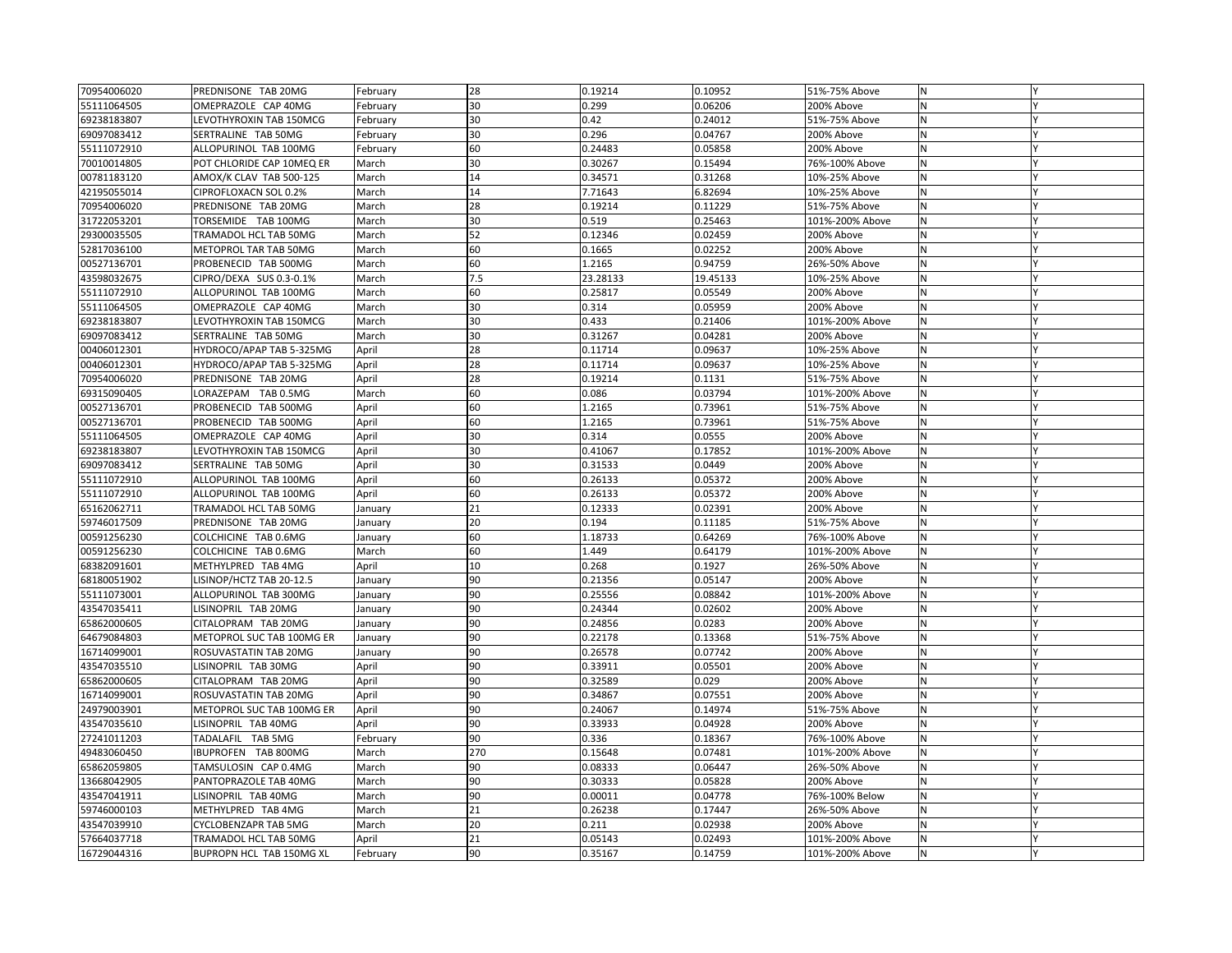| 00378180910 | LEVOTHYROXIN TAB 100MCG      | April    | 90  | 0.26156 | 0.129   | 101%-200% Above | IN. |  |
|-------------|------------------------------|----------|-----|---------|---------|-----------------|-----|--|
| 00378180910 | LEVOTHYROXIN TAB 100MCG      | April    | 90  | 0.26156 | 0.129   | 101%-200% Above | N   |  |
| 00093506001 | HYDROXYZ HCL TAB 10MG        | February | 90  | 0.13378 | 0.03649 | 200% Above      |     |  |
| 42806071401 | BENZONATATE CAP 100MG        | March    | 40  | 0.129   | 0.09389 | 26%-50% Above   |     |  |
| 59746000106 | METHYLPRED TAB 4MG           | March    | 21  | 0.2681  | 0.21195 | 26%-50% Above   | N   |  |
| 65862029590 | ROSUVASTATIN TAB 20MG        | March    | 90  | 0.34789 | 0.07822 | 200% Above      | N   |  |
| 52817036100 | METOPROL TAR TAB 50MG        | March    | 180 | 0.16939 | 0.02252 | 200% Above      | N   |  |
| 69315011610 | FUROSEMIDE TAB 20MG          | March    | 90  | 0.10811 | 0.03187 | 200% Above      |     |  |
| 52817036110 | METOPROL TAR TAB 50MG        | March    | 180 | 0.17217 | 0.02252 | 200% Above      | N   |  |
| 65862086001 | FAMOTIDINE TAB 40MG          | April    | 90  | 0.28744 | 0.06839 | 200% Above      | N   |  |
| 65162068090 | PROMETHAZINE SOL DM          | March    | 120 | 0.07025 | 0.05643 | 10%-25% Above   | N   |  |
| 68180097201 | LEVOTHYROXIN TAB 137MCG      | February | 90  | 0.38222 | 0.22133 | 51%-75% Above   | N   |  |
| 68001045508 | ESCITALOPRAM TAB 10MG        | January  | 30  | 0.25233 | 0.04769 | 200% Above      | N   |  |
| 68001045508 | ESCITALOPRAM TAB 10MG        | February | 30  | 0.25233 | 0.05074 | 200% Above      | N   |  |
| 68001045508 | ESCITALOPRAM TAB 10MG        | March    | 30  | 0.33    | 0.04972 | 200% Above      | N   |  |
| 00378180310 | LEVOTHYROXIN TAB 50MCG       | February | 90  | 0.31311 | 0.15269 | 101%-200% Above | N   |  |
| 68001045508 | ESCITALOPRAM TAB 10MG        | April    | 30  | 0.331   | 0.04837 | 200% Above      | N   |  |
| 51672400101 | NORTRIPTYLIN CAP 10MG        | April    | 30  | 0.093   | 0.07199 | 26%-50% Above   | N   |  |
| 50228010910 | CARISOPRODOL TAB 350MG       | March    | 90  | 0.12056 | 0.05909 | 101%-200% Above | N   |  |
| 50228010910 | CARISOPRODOL TAB 350MG       | April    | 90  | 0.12056 | 0.05691 | 101%-200% Above |     |  |
| 00143988701 | AMOXICILLIN SUS 400/5ML      | March    | 100 | 0.0285  | 0.02289 | 10%-25% Above   |     |  |
| 00093317431 | ALBUTEROL AER HFA            | January  | 8.5 | 2.49765 | 3.37105 | 26%-50% Below   | N   |  |
| 68180097901 | LISINOPRIL TAB 40MG          | February | 90  | 0.32222 | 0.05136 | 200% Above      | N   |  |
| 70954005920 | PREDNISONE TAB 10MG          | January  |     | 0.175   | 0.07537 | 101%-200% Above | N   |  |
| 68462034690 | LEVOCETIRIZI TAB 5MG         | January  | 14  | 0.48    | 0.07648 | 200% Above      |     |  |
| 00781808926 | AZITHROMYCIN TAB 250MG       | February | 6   | 2.83333 | 0.49727 | 200% Above      | N   |  |
| 68462079817 | TRIAMCINOLON OIN 0.5%        | January  | 75  | 0.4208  | 0.35431 | 10%-25% Above   | N   |  |
| 00591505221 | PREDNISONE PAK 5MG           | April    | 21  | 0.59714 | 0.40006 | 26%-50% Above   | N   |  |
| 67877054360 | CEFDINIR<br>CAP 300MG        | April    | 14  | 1.13357 | 0.44368 | 101%-200% Above | N   |  |
| 68382005105 | MELOXICAM TAB 15MG           | January  | 30  | 0.268   | 0.02316 | 200% Above      | N   |  |
| 00143928501 | AMOXICILLIN TAB 875MG        | February | 20  | 0.1935  | 0.15069 | 26%-50% Above   | N   |  |
| 16729018301 | HYDROCHLOROT TAB 25MG        | January  | 30  | 0.05233 | 0.01381 | 200% Above      | N   |  |
| 55111032201 | <b>GLIMEPIRIDE TAB 4MG</b>   | January  | 30  | 0.178   | 0.04618 | 200% Above      | N   |  |
| 00115552210 | FENOFIBRATE TAB 160MG        | February | 30  | 0.322   | 0.15913 | 101%-200% Above | N   |  |
| 60505017007 | PRAVASTATIN TAB 40MG         | February | 30  | 0.265   | 0.09005 | 101%-200% Above | N   |  |
| 29300039805 | AMLODIPINE TAB 10MG          | February | 30  | 0.26433 | 0.01775 | 200% Above      | N   |  |
| 70010049105 | METFORMIN TAB 500MG ER       | February | 60  | 0.10333 | 0.03653 | 101%-200% Above | N   |  |
| 68382005105 | MELOXICAM TAB 15MG           | February | 30  | 0.268   | 0.02424 | 200% Above      | N   |  |
| 16729018301 | HYDROCHLOROT TAB 25MG        | February | 30  | 0.05433 | 0.01402 | 200% Above      | N   |  |
| 55111032201 | GLIMEPIRIDE TAB 4MG          | February | 30  | 0.23633 | 0.04818 | 200% Above      | N   |  |
| 68382056510 | METOPROL SUC TAB 50MG ER     | January  | 90  | 0.23289 | 0.1022  | 101%-200% Above | N   |  |
| 00115552210 | FENOFIBRATE TAB 160MG        | March    | 30  | 0.384   | 0.1612  | 101%-200% Above | N   |  |
| 60505017007 | PRAVASTATIN TAB 40MG         | March    | 30  | 0.346   | 0.08966 | 200% Above      | N   |  |
| 16729018301 | HYDROCHLOROT TAB 25MG        | March    | 30  | 0.05533 | 0.01337 | 200% Above      | N   |  |
| 16729000301 | GLIMEPIRIDE TAB 4MG          | March    | 30  | 0.23633 | 0.04419 | 200% Above      | N   |  |
| 67877019905 | AMLODIPINE TAB 10MG          | March    | 30  | 0.346   | 0.01687 | 200% Above      |     |  |
| 68382005105 | TAB 15MG<br>MELOXICAM        | March    | 30  | 0.35    | 0.02416 | 200% Above      | N   |  |
| 70010049105 | METFORMIN<br>TAB 500MG ER    | April    | 60  | 0.13783 | 0.03532 | 200% Above      | N   |  |
| 70756021590 | FENOFIBRATE TAB 160MG        | April    | 30  | 0.374   | 0.18018 | 101%-200% Above | N   |  |
| 00093720210 | PRAVASTATIN TAB 40MG         | April    | 30  | 0.34567 | 0.08777 | 200% Above      | N   |  |
| 67877019905 | AMLODIPINE TAB 10MG          | April    | 30  | 0.34567 | 0.01657 | 200% Above      | N   |  |
| 29300012510 | MELOXICAM TAB 15MG           | April    | 30  | 0.114   | 0.0242  | 200% Above      | N   |  |
| 16729000301 | GLIMEPIRIDE TAB 4MG          | April    | 30  | 0.235   | 0.04446 | 200% Above      | N   |  |
| 16729018317 | <b>HYDROCHLOROT TAB 25MG</b> | April    | 30  | 0.05567 | 0.01373 | 200% Above      | N   |  |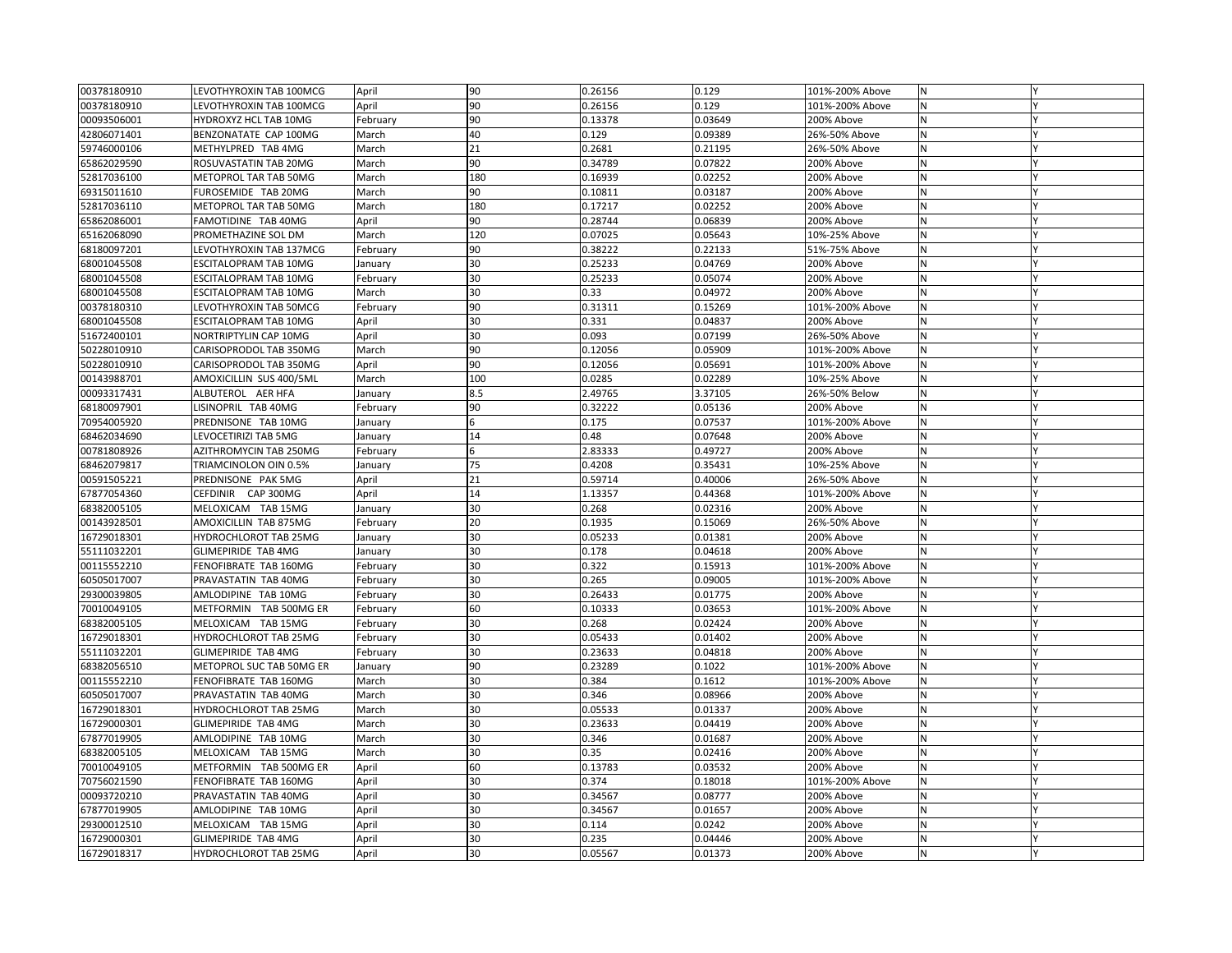| 16714085403 | METOPROL SUC TAB 100MG ER    | March    | 90 | 0.31156 | 0.16108 | 76%-100% Above  | N |  |
|-------------|------------------------------|----------|----|---------|---------|-----------------|---|--|
| 68382056510 | METOPROL SUC TAB 50MG ER     | April    | 90 | 0.30756 | 0.09728 | 200% Above      | N |  |
| 70010075401 | METHOCARBAM TAB 500MG        | February | 60 | 0.138   | 0.06944 | 76%-100% Above  | N |  |
| 51991081701 | PROPRANOLOL CAP 60MG ER      | February | 90 | 0.58711 | 0.31564 | 76%-100% Above  | N |  |
| 13668013710 | <b>ESCITALOPRAM TAB 20MG</b> | February | 90 | 0.334   | 0.08801 | 200% Above      | N |  |
| 55111015810 | OMEPRAZOLE CAP 20MG          | February | 90 | 0.30078 | 0.03581 | 200% Above      | N |  |
| 69097042107 | CELECOXIB CAP 200MG          | March    | 90 | 0.33211 | 0.13496 | 101%-200% Above | N |  |
| 68462019705 | PRAVASTATIN TAB 40MG         | March    | 90 | 0.34589 | 0.08966 | 200% Above      | N |  |
| 00093342210 | CYCLOBENZAPR TAB 10MG        | January  | 30 | 0.31467 | 0.0228  | 200% Above      | N |  |
| 50111056001 | TRAZODONE TAB 50MG           | January  | 30 | 0.33467 | 0.04017 | 200% Above      | N |  |
| 69097015907 | MELOXICAM TAB 15MG           | January  | 30 | 0.44233 | 0.02316 | 200% Above      | N |  |
| 00093342210 | <b>CYCLOBENZAPR TAB 10MG</b> | February | 30 | 0.31467 | 0.02674 | 200% Above      | N |  |
| 69097015907 | MELOXICAM TAB 15MG           | February | 30 | 0.46033 | 0.02424 | 200% Above      | Ń |  |
| 70377000612 | ROSUVASTATIN TAB 5MG         | January  | 90 | 0.59756 | 0.0667  | 200% Above      | N |  |
| 00781285931 | OMEPRAZOLE CAP 10MG          | January  | 90 | 0.28689 | 0.09716 | 101%-200% Above | N |  |
| 00093342210 | CYCLOBENZAPR TAB 10MG        | April    | 30 | 0.24533 | 0.02438 | 200% Above      | N |  |
| 69097015907 | MELOXICAM<br>TAB 15MG        | April    | 30 | 0.46033 | 0.0242  | 200% Above      |   |  |
| 50111056001 | TRAZODONE<br>TAB 50MG        | February | 90 | 0.34856 | 0.03895 | 200% Above      | N |  |
| 50111056001 | TRAZODONE TAB 50MG           | April    | 90 | 0.35133 | 0.03799 | 200% Above      | N |  |
| 68180051901 | LISINOP/HCTZ TAB 20-12.5     | April    | 90 | 0.36956 | 0.04943 | 200% Above      | N |  |
| 00781285931 | OMEPRAZOLE CAP 10MG          | April    | 90 | 0.54878 | 0.08053 | 200% Above      | N |  |
| 00378395205 | ATORVASTATIN TAB 40MG        | March    | 30 | 0.552   | 0.063   | 200% Above      | N |  |
| 64380078706 | BUSPIRONE TAB 7.5MG          | March    | 60 | 0.71167 | 0.22186 | 200% Above      | N |  |
| 65162024709 | CHLORTHALID TAB 25MG         | February | 90 | 0.66967 | 0.15822 | 200% Above      |   |  |
| 64980043910 | ATENOLOL<br><b>TAB 100MG</b> | February | 90 | 0.43211 | 0.04441 | 200% Above      | N |  |
| 43547035611 | LISINOPRIL TAB 40MG          | February | 90 | 0.56856 | 0.05136 | 200% Above      | N |  |
| 13668001105 | CITALOPRAM TAB 40MG          | March    | 90 | 0.47811 | 0.03726 | 200% Above      | N |  |
| 00093505898 | <b>ATORVASTATIN TAB 40MG</b> | March    | 90 | 0.42222 | 0.063   | 200% Above      | N |  |
| 31722059690 | FENOFIBRATE TAB 145MG        | March    | 90 | 0.26667 | 0.16424 | 51%-75% Above   | N |  |
| 68645058054 | AMLODIPINE TAB 10MG          | March    | 90 | 0.26667 | 0.01687 | 200% Above      | N |  |
| 68462052190 | METFORMIN TAB 1000 ER        | March    | 90 | 9.252   | 6.02577 | 51%-75% Above   | N |  |
| 65862032904 | ALENDRONATE TAB 70MG         | March    | 12 | 4.2725  | 0.29635 | 200% Above      | N |  |
| 13668013601 | ESCITALOPRAM TAB 10MG        | April    | 90 | 0.45822 | 0.04837 | 200% Above      | N |  |
| 68180098103 | LISINOPRIL TAB 20MG          | March    | 90 | 0.32889 | 0.02633 | 200% Above      | N |  |
| 16571020210 | DICLOFENAC TAB 50MG DR       | March    | 21 | 0.43238 | 0.10202 | 200% Above      | N |  |
| 70377002711 | ATORVASTATIN TAB 10MG        | March    | 90 | 0.57778 | 0.03732 | 200% Above      | N |  |
| 00555902542 | JUNEL 1/20 TAB               | January  | 84 | 0.81786 | 0.28235 | 101%-200% Above | N |  |
| 43386035701 | HYDROCO/APAP TAB 7.5-325     | April    | 16 | 0.2825  | 0.12167 | 101%-200% Above | N |  |
| 23155005519 | NARATRIPTAN TAB 2.5MG        | April    | Q  | 3.31333 | 1.88784 | 76%-100% Above  | N |  |
| 00555902542 | JUNEL 1/20 TAB               | March    | 63 | 0.58968 | 0.29153 | 101%-200% Above | N |  |
| 13811070910 | METHYLPHENID TAB 54MG ER     | April    | 30 | 2.375   | 1.02262 | 101%-200% Above | N |  |
| 00378728590 | LEVONOR/ETHI TAB ESTRADIO    | April    | 91 | 2.15538 | 0.4795  | 200% Above      | N |  |
| 60505082901 | FLUTICASONE SPR 50MCG        | February | 16 | 0.6325  | 0.28354 | 101%-200% Above | N |  |
| 31722071130 | SILDENAFIL TAB 100MG         | February | 6  | 1.045   | 0.29153 | 200% Above      | N |  |
| 60505267108 | ATORVASTATIN TAB 80MG        | March    | 30 | 0.34867 | 0.10164 | 200% Above      | N |  |
| 00904675180 | ASPIRIN LOW TAB 81MG EC      | March    | 30 | 0.00533 | 0.01442 | 51%-75% Below   | N |  |
| 13668001005 | CITALOPRAM TAB 20MG          | February | 90 | 0.30967 | 0.03029 | 200% Above      | N |  |
| 68001039700 | FAMOTIDINE TAB 20MG          | February | 90 | 0.16633 | 0.03396 | 200% Above      | N |  |
| 69238183907 | LEVOTHYROXIN TAB 175MCG      | February | 90 | 0.50978 | 0.26457 | 76%-100% Above  | N |  |
| 68001036103 | MONTELUKAST TAB 10MG         | February | 90 | 0.33044 | 0.06314 | 200% Above      | N |  |
| 68462039610 | OMEPRAZOLE CAP 20MG          | February | 90 | 0.28556 | 0.03581 | 200% Above      |   |  |
| 00093720210 | PRAVASTATIN TAB 40MG         | February | 90 | 0.265   | 0.09005 | 101%-200% Above | N |  |
| 72205002930 | FEBUXOSTAT TAB 80MG          | February | 90 | 1.77378 | 1.08535 | 51%-75% Above   | N |  |
| 57664050658 | METOPROL TAR TAB 25MG        | April    | 30 | 0.158   | 0.01772 | 200% Above      | N |  |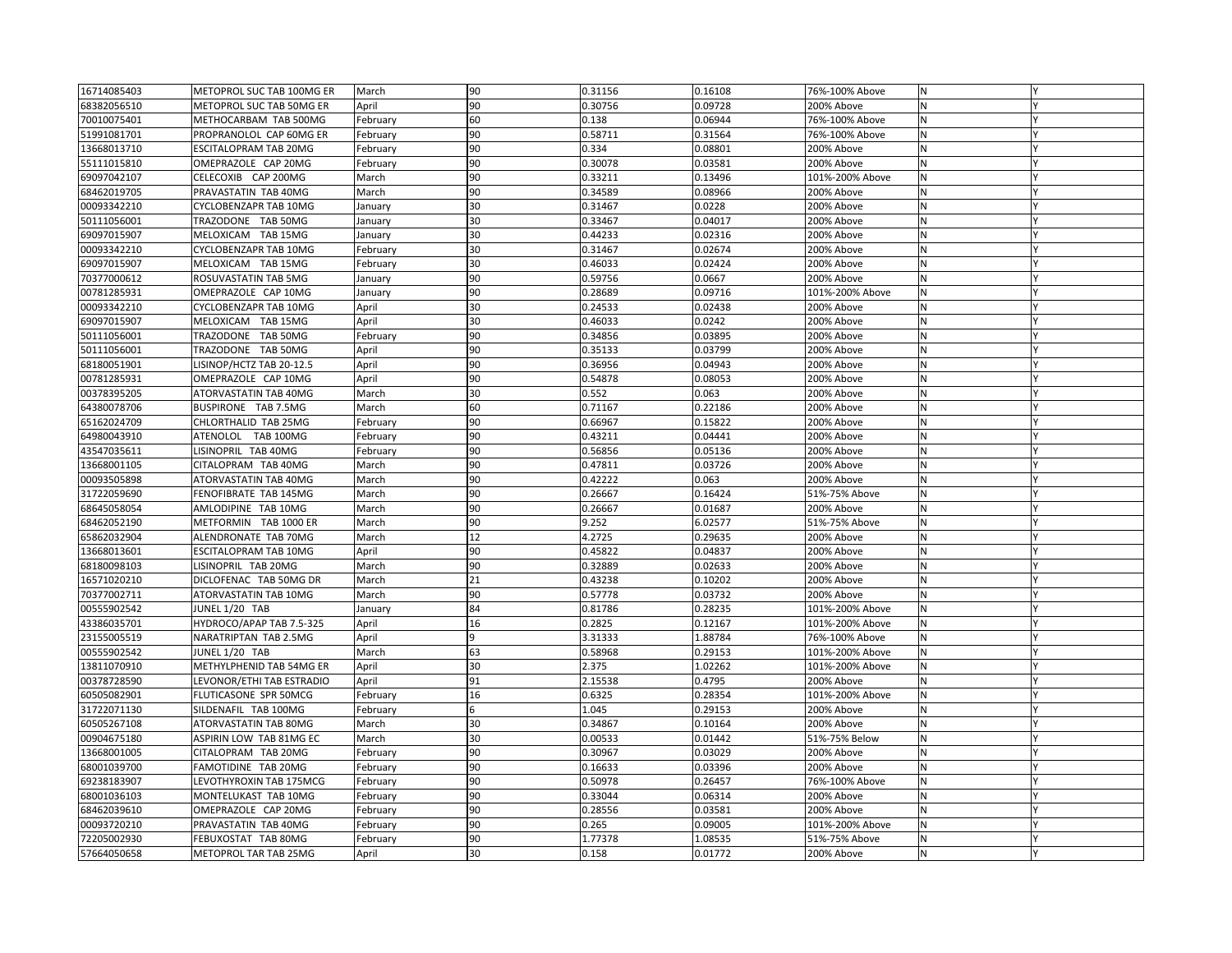| 67877019710 | AMLODIPINE TAB 2.5MG        | April    | 30  | 0.325   | 0.01271 | 200% Above      | N |  |
|-------------|-----------------------------|----------|-----|---------|---------|-----------------|---|--|
| 68382009601 | HYDROXYCHLOR TAB 200MG      | February | 180 | 0.43061 | 0.23998 | 76%-100% Above  | N |  |
| 00406048410 | APAP/CODEINE TAB 300-30MG   | March    |     | 0.1425  | 0.10921 | 26%-50% Above   | N |  |
| 68382004001 | PROMETHAZINE TAB 12.5MG     | March    |     | 0.075   | 0.05281 | 26%-50% Above   | N |  |
| 49483061850 | NAPROXEN TAB 500MG          | March    | 20  | 0.1765  | 0.07731 | 101%-200% Above | N |  |
| 65862042005 | SMZ/TMP DS TAB 800-160      | March    | 14  | 0.19286 | 0.06566 | 101%-200% Above | N |  |
| 16714036004 | MONO-LINYAH TAB 0.25-35     | March    | 84  | 0.39726 | 0.1742  | 101%-200% Above | N |  |
| 45802006436 | TRIAMCINOLON CRE 0.1%       | April    | 80  | 0.06288 | 0.05066 | 10%-25% Above   | N |  |
| 65862039010 | ONDANSETRON TAB 4MG ODT     | April    | 30  | 0.65533 | 0.23716 | 101%-200% Above | N |  |
| 68180063509 | ATORVASTATIN TAB 10MG       | January  | 30  | 0.26767 | 0.03737 | 200% Above      | N |  |
| 65862000899 | METFORMIN TAB 500MG         | January  | 120 | 0.1185  | 0.01596 | 200% Above      | N |  |
| 70436015542 | PROMETHAZINE SOL DM         | February | 140 | 0.06543 | 0.05549 | 10%-25% Above   | N |  |
| 72578000105 | DOXYCYCL HYC TAB 100MG      | March    | 14  | 0.54857 | 0.14445 | 200% Above      | N |  |
| 68382041506 | AZELASTINE SPR 0.1%         | March    | 30  | 0.484   | 0.27761 | 51%-75% Above   | N |  |
| 65862000899 | METFORMIN TAB 500MG         | March    | 120 | 0.12908 | 0.01696 | 200% Above      | N |  |
| 65862000899 | METFORMIN TAB 500MG         | March    | 120 | 0.12908 | 0.01696 | 200% Above      | N |  |
| 68180063509 | ATORVASTATIN TAB 10MG       | March    | 30  | 0.351   | 0.03732 | 200% Above      | N |  |
| 68180063509 | ATORVASTATIN TAB 10MG       | March    | 30  | 0.351   | 0.03732 | 200% Above      | N |  |
| 33342032915 | TRIAMCINOLON CRE 0.1%       | April    | 60  | 0.06283 | 0.13222 | 51%-75% Below   | N |  |
| 27241009903 | DULOXETINE CAP 60MG         | March    | 90  | 0.56611 | 0.12412 | 200% Above      | N |  |
| 68180098103 | LISINOPRIL TAB 20MG         | March    | 90  | 0.43478 | 0.02633 | 200% Above      | N |  |
| 69097083412 | SERTRALINE TAB 50MG         | April    | 90  | 0.08333 | 0.0449  | 76%-100% Above  | N |  |
| 00143928501 | AMOXICILLIN TAB 875MG       | January  | 20  | 0.412   | 0.14134 | 101%-200% Above | Ν |  |
| 17478076710 | PROGESTERONE CAP 200MG      | March    | 90  | 2.26478 | 0.48257 | 200% Above      | N |  |
| 42571012290 | LEVOCETIRIZI TAB 5MG        | March    | 90  | 0.62011 | 0.08234 | 200% Above      | N |  |
| 60505014202 | GLIPIZIDE TAB 10MG          | March    | 180 | 0.17506 | 0.04827 | 200% Above      | N |  |
| 00228315303 | <b>BUPRENORPHIN SUB 8MG</b> | January  | 90  | 1.61189 | 0.76811 | 101%-200% Above | N |  |
| 13107008501 | LORAZEPAM TAB 2MG           | February |     | 0.2     | 0.06771 | 101%-200% Above | N |  |
| 59746000103 | METHYLPRED TAB 4MG          | February | 21  | 0.53381 | 0.18542 | 101%-200% Above | N |  |
| 00093321205 | CLONAZEPAM TAB 1MG          | February | 90  | 0.28444 | 0.03104 | 200% Above      | N |  |
| 00527150537 | AMPHET/DEXTR TAB 20MG       | February | 60  | 1.12017 | 0.32215 | 200% Above      | N |  |
| 00228315303 | <b>BUPRENORPHIN SUB 8MG</b> | February | 90  | 1.78189 | 0.81112 | 101%-200% Above | N |  |
| 00093321205 | CLONAZEPAM TAB 1MG          | March    | 90  | 0.28444 | 0.0296  | 200% Above      | N |  |
| 00555097302 | AMPHET/DEXTR TAB 20MG       | March    | 60  | 1.12017 | 0.31357 | 200% Above      | N |  |
| 00228315303 | BUPRENORPHIN SUB 8MG        | March    | 90  | 1.861   | 0.77298 | 101%-200% Above | N |  |
| 00093342210 | CYCLOBENZAPR TAB 10MG       | April    | 20  | 0.245   | 0.02438 | 200% Above      | N |  |
| 00093321205 | CLONAZEPAM TAB 1MG          | April    | 90  | 0.223   | 0.03059 | 200% Above      | N |  |
| 00555097302 | AMPHET/DEXTR TAB 20MG       | April    | 60  | 0.73217 | 0.29687 | 101%-200% Above | N |  |
| 72205001490 | PREGABALIN CAP 100MG        | April    | 90  | 0.22211 | 0.09162 | 101%-200% Above | N |  |
| 69097015907 | MELOXICAM TAB 15MG          | April    | 30  | 0.46033 | 0.0242  | 200% Above      | N |  |
| 68382002310 | ATENOLOL<br>TAB 50MG        | February | 90  | 0.28756 | 0.02731 | 200% Above      | N |  |
| 00228315303 | <b>BUPRENORPHIN SUB 8MG</b> | April    | 90  | 1.861   | 0.76061 | 101%-200% Above | N |  |
| 68382002310 | ATENOLOL<br>TAB 50MG        | April    | 90  | 0.23378 | 0.0282  | 200% Above      | N |  |
| 68382005105 | MELOXICAM TAB 15MG          | January  | 30  | 0.13333 | 0.02316 | 200% Above      | N |  |
| 72205002790 | ROSUVASTATIN TAB 5MG        | January  | 30  | 0.593   | 0.0667  | 200% Above      |   |  |
| 60505265605 | TRIAMT/HCTZ TAB 37.5-25     | January  | 30  | 0.13333 | 0.10311 | 26%-50% Above   | N |  |
| 59651000330 | OMEPRAZOLE CAP 40MG         | January  | 30  | 0.5     | 0.06362 | 200% Above      | N |  |
| 65162083366 | DICLOFENAC GEL 1%           | February | 100 | 0.2732  | 0.09547 | 101%-200% Above | N |  |
| 68382005105 | MELOXICAM TAB 15MG          | January  | 30  | 0.13333 | 0.02316 | 200% Above      | N |  |
| 72205002790 | ROSUVASTATIN TAB 5MG        | January  | 30  | 0.593   | 0.0667  | 200% Above      | N |  |
| 68382005105 | MELOXICAM TAB 15MG          | March    | 30  | 0.13333 | 0.02416 | 200% Above      | N |  |
| 60505265605 | TRIAMT/HCTZ TAB 37.5-25     | March    | 30  | 0.13333 | 0.09986 | 26%-50% Above   | N |  |
| 72205002790 | ROSUVASTATIN TAB 5MG        | March    | 30  | 0.593   | 0.06753 | 200% Above      | N |  |
| 59651000330 | OMEPRAZOLE CAP 40MG         | March    | 30  | 0.5     | 0.05959 | 200% Above      | N |  |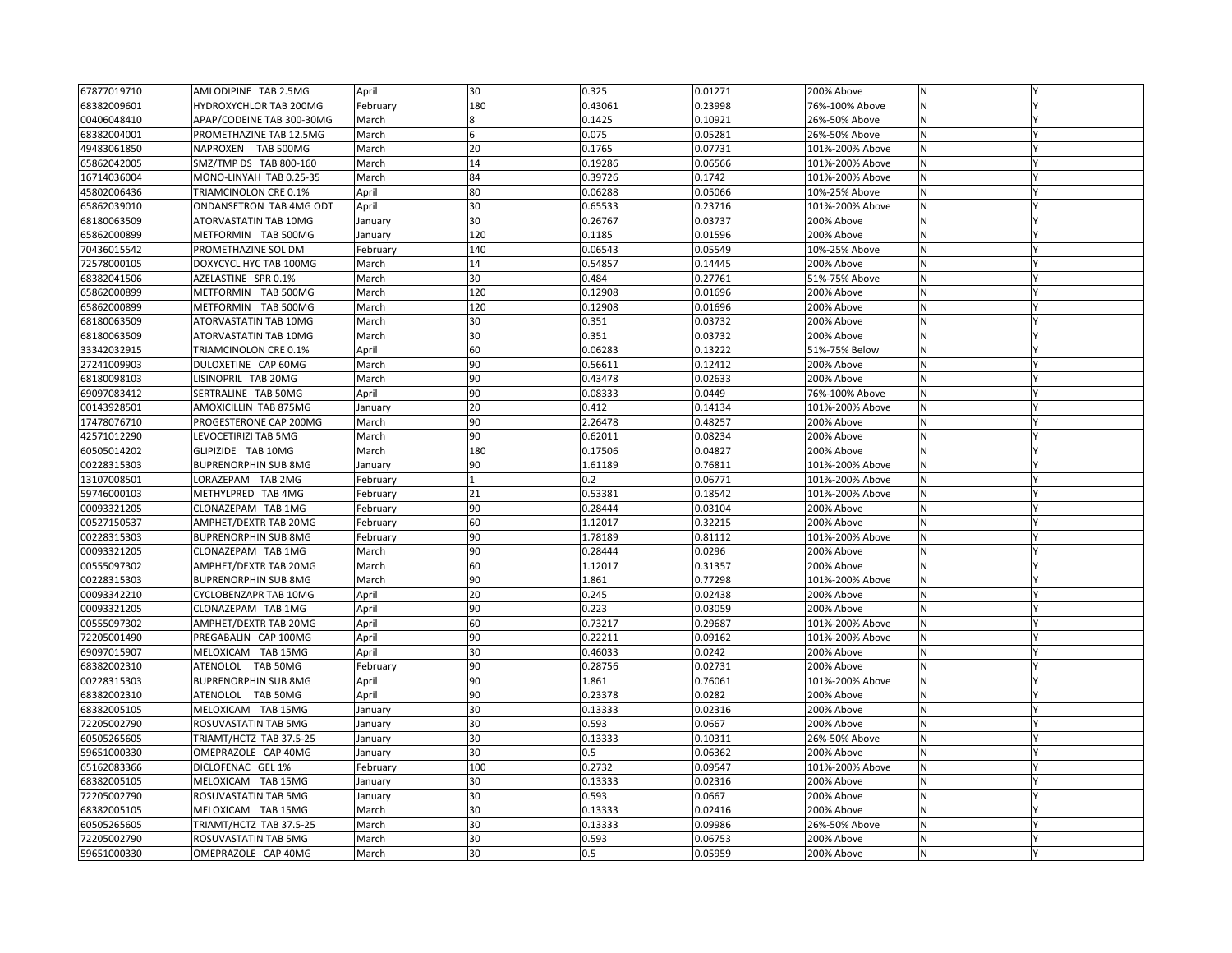| 60505265605                | TRIAMT/HCTZ TAB 37.5-25                         | April              | 30       | 0.13333            | 0.09679            | 26%-50% Above                 | N      |  |
|----------------------------|-------------------------------------------------|--------------------|----------|--------------------|--------------------|-------------------------------|--------|--|
| 68382005105                | MELOXICAM TAB 15MG                              | April              | 30       | 0.13333            | 0.0242             | 200% Above                    | N      |  |
| 72205002790                | ROSUVASTATIN TAB 5MG                            | April              | 30       | 0.593              | 0.05947            | 200% Above                    | N      |  |
| 16714069211                | FLUCONAZOLE TAB 150MG                           | January            |          | 3.465              | 0.82785            | 200% Above                    | N      |  |
| 00185012201                | NITROFURANTN CAP 100MG                          | January            | 14       | 0.925              | 0.5012             | 76%-100% Above                | N      |  |
| 70010006510                | METFORMIN TAB 1000MG                            | January            | 60       | 0.1355             | 0.02624            | 200% Above                    | N      |  |
| 55111032201                | <b>GLIMEPIRIDE TAB 4MG</b>                      | January            | 30       | 0.178              | 0.04618            | 200% Above                    | N      |  |
| 00713063337                | METRONIDAZOL CRE 0.75%                          | February           | 45       | 0.74289            | 0.90691            | 10%-25% Below                 | N      |  |
| 55111032201                | <b>GLIMEPIRIDE TAB 4MG</b>                      | February           | 30       | 0.225              | 0.04818            | 200% Above                    |        |  |
| 70010006510                | METFORMIN TAB 1000MG                            | February           | 60       | 0.1695             | 0.02622            | 200% Above                    | N      |  |
| 00713068615                | <b>NYSTATIN</b><br>OIN 100000                   | March              | 15       | 0.438              | 0.33338            | 26%-50% Above                 | N      |  |
| 16714076901                | <b>NYSTATIN</b><br>POW 100000                   | March              | 15       | 0.26               | 0.35016            | 26%-50% Below                 | N      |  |
| 16714066201                | GABAPENTIN CAP 300MG                            | February           | 120      | 0.09183            | 0.04756            | 76%-100% Above                | N      |  |
| 16714069301                | FLUCONAZOLE TAB 200MG                           | April              |          | 1.3                | 0.54475            | 101%-200% Above               | N      |  |
| 68462029817                | CLOTRIM/BETA CRE DIPROP                         | April              | 15       | 0.44               | 0.22983            | 76%-100% Above                | N      |  |
| 27241009990                | DULOXETINE CAP 60MG                             | February           | 90       | 0.28389            | 0.14311            | 76%-100% Above                | N      |  |
| 62332003231                | ROPINIROLE TAB 1MG                              | February           | 90       | 0.15656            | 0.05063            | 200% Above                    | N      |  |
| 52817036100                | METOPROL TAR TAB 50MG                           | February           | 180      | 0.17528            | 0.02391            | 200% Above                    | N      |  |
| 72205000499                | ROSUVASTATIN TAB 20MG                           | February           | 90       | 0.33111            | 0.07877            | 200% Above                    | N      |  |
| 70010006401                | METFORMIN TAB 850MG                             | February           | 270      | 0.1333             | 0.0275             | 200% Above                    | N      |  |
| 55111032201                | <b>GLIMEPIRIDE TAB 4MG</b>                      | March              | 90       | 0.23644            | 0.04419            | 200% Above                    | N      |  |
| 65862020190                | <b>LOSARTAN POT TAB 25MG</b>                    | March              | 90       | 0.32633            | 0.0613             | 200% Above                    | N      |  |
| 67877022301                | GABAPENTIN CAP 300MG                            | April              | 180      | 0.059              | 0.04651            | 26%-50% Above                 | N      |  |
| 43975027910                | AMPHET/DEXTR CAP 15MG ER                        | February           | 30       | 0.77767            | 0.58725            | 26%-50% Above                 | N      |  |
| 59651039105                | <b>BUSPIRONE TAB 10MG</b>                       | February           | 60       | 0.108              | 0.0419             | 101%-200% Above               | N      |  |
| 00115148801                | AMPHET/DEXTR CAP 15MG ER                        | March              | 30       | 0.995              | 0.55636            | 76%-100% Above                | N      |  |
| 68001036503                | METRONIDAZOL TAB 500MG                          |                    | 14       | 0.185              | 0.14389            | 26%-50% Above                 | N      |  |
| 68001032103                | BUPROPN HCL TAB 300MG XL                        | January<br>January | 30       | 0.32967            | 0.19458            | 51%-75% Above                 | N      |  |
| 10702002510                | PHENTERMINE TAB 37.5MG                          |                    | 30       | 0.27067            | 0.0847             | 200% Above                    | N      |  |
|                            |                                                 | January            | 30       | 0.423              | 0.19843            |                               |        |  |
| 68001032103                | BUPROPN HCL TAB 300MG XL<br>KETOCONAZOLE SHA 2% | February           | 120      |                    |                    | 101%-200% Above               | N      |  |
| 45802046564                |                                                 | February           |          | 0.13242            | 0.09505            | 26%-50% Above                 | N      |  |
| 10702002510                | PHENTERMINE TAB 37.5MG                          | February           | 30       | 0.27067            | 0.07906            | 200% Above                    | N      |  |
| 10702002510<br>68001032103 | PHENTERMINE TAB 37.5MG                          | March              | 30<br>30 | 0.27067<br>0.42333 | 0.08497<br>0.18442 | 200% Above<br>101%-200% Above | N      |  |
|                            | BUPROPN HCL TAB 300MG XL                        | March              |          |                    |                    |                               | N      |  |
| 10702002510                | PHENTERMINE TAB 37.5MG                          | April              | 30       | 0.118              | 0.07983            | 26%-50% Above                 |        |  |
| 68001032103                | BUPROPN HCL TAB 300MG XL                        | April              | 30       | 0.42333            | 0.17082            | 101%-200% Above               | N<br>N |  |
| 69097068305                | PREGABALIN CAP 200MG                            | January            | 90       | 0.189              | 0.10887            | 51%-75% Above                 |        |  |
| 52817033200                | CYCLOBENZAPR TAB 10MG                           | January            | 60       | 0.19067            | 0.0228             | 200% Above                    | N      |  |
| 00378047705                | DIAZEPAM TAB 10MG                               | January            | 10       | 0.085              | 0.03501            | 101%-200% Above               | N      |  |
| 42858010450                | OXYCOD/APAP TAB 10-325MG                        | January            | 120      | 0.25542            | 0.17862            | 26%-50% Above                 | N      |  |
| 69097068305                | PREGABALIN CAP 200MG                            | February           | 90       | 0.189              | 0.0972             | 76%-100% Above                | N<br>N |  |
| 00378047705                | DIAZEPAM TAB 10MG                               | February           | 10       | 0.104              | 0.02304            | 200% Above                    |        |  |
| 68001016208                | PROMETHAZINE TAB 25MG                           | February           | 30       | 0.107              | 0.05215            | 101%-200% Above               | N      |  |
| 62559099212                | FLUCONAZOLE TAB 150MG                           | March              |          | 1.49               | 0.74933            | 76%-100% Above                | N      |  |
| 00115165901                | PROPRANOLOL TAB 10MG                            | March              | 30       | 0.132              | 0.06946            | 76%-100% Above                | N      |  |
| 57237007530                | <b>ONDANSETRON TAB 4MG</b>                      | February           | 30       | 0.117              | 0.07073            | 51%-75% Above                 | N      |  |
| 69097068305                | PREGABALIN CAP 200MG                            | March              | 90       | 0.189              | 0.11395            | 51%-75% Above                 | Ń      |  |
| 00378047705                | <b>DIAZEPAM</b><br>TAB 10MG                     | March              | 10       | 0.109              | 0.02633            | 200% Above                    | N      |  |
| 00406833001                | MORPHINE SUL TAB 30MG ER                        | March              | 60       | 0.38817            | 0.34621            | 10%-25% Above                 | N      |  |
| 62559099212                | FLUCONAZOLE TAB 150MG                           | April              |          | 1.49               | 0.7815             | 76%-100% Above                | N      |  |
| 69097068305                | PREGABALIN CAP 200MG                            | April              | 90       | 0.12944            | 0.10888            | 10%-25% Above                 | N      |  |
| 68001016208                | PROMETHAZINE TAB 25MG                           | April              | 30       | 0.11333            | 0.0546             | 101%-200% Above               | N      |  |
| 00378047705                | <b>DIAZEPAM</b><br>TAB 10MG                     | April              | 10       | 0.109              | 0.02496            | 200% Above                    | N      |  |
| 42858010450                | OXYCOD/APAP TAB 10-325MG                        | April              | 120      | 0.20258            | 0.17961            | 10%-25% Above                 | N      |  |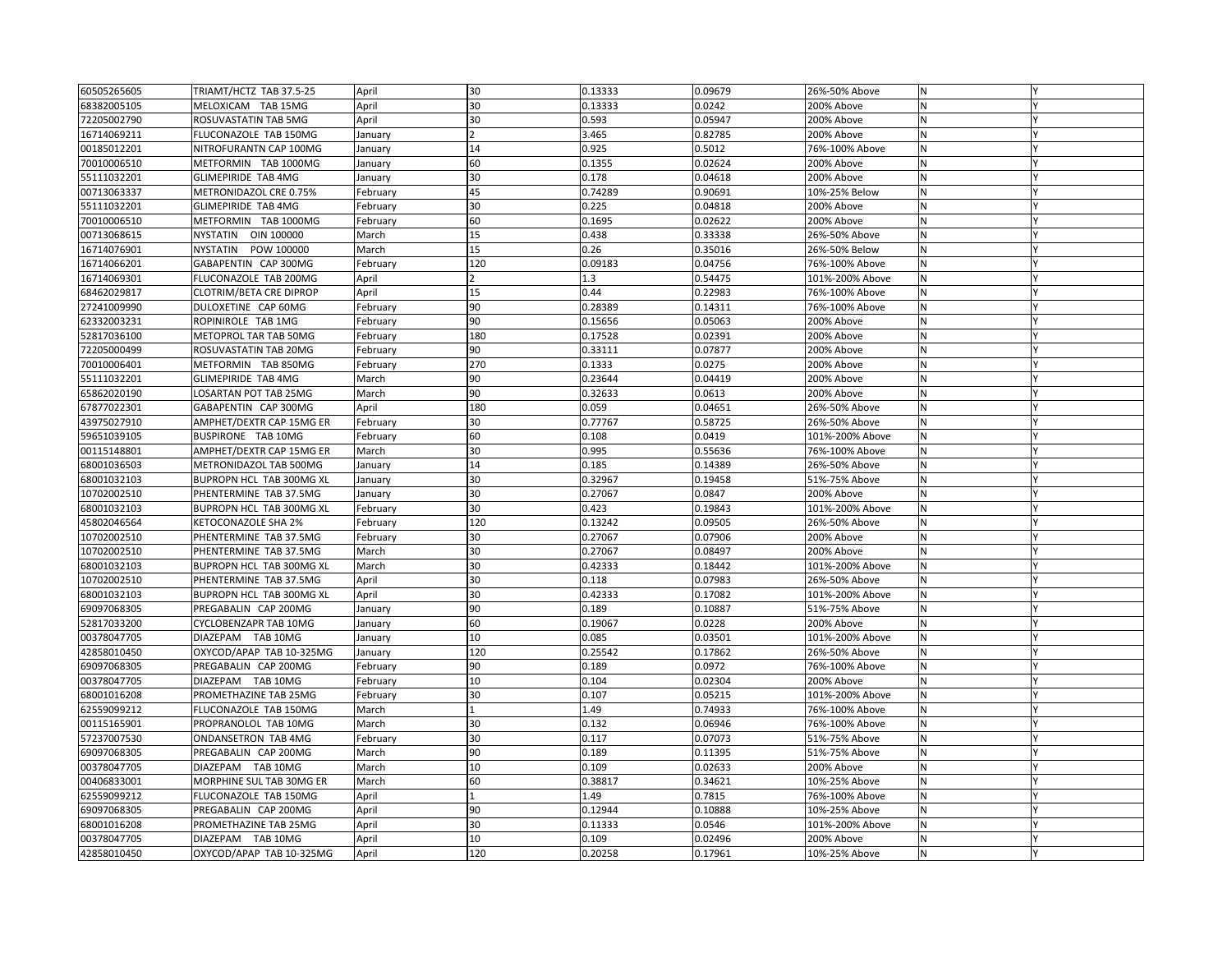| 00406833001 | MORPHINE SUL TAB 30MG ER     | April    | 60  | 0.40633 | 0.34369  | 10%-25% Above   | N |  |
|-------------|------------------------------|----------|-----|---------|----------|-----------------|---|--|
| 69097068305 | PREGABALIN CAP 200MG         | April    | 90  | 0.13833 | 0.10888  | 26%-50% Above   | N |  |
| 00121075908 | PREDNISOLONE SOL 15MG/5ML    | March    | 15  | 0.184   | 0.11167  | 51%-75% Above   | N |  |
| 00093317431 | ALBUTEROL AER HFA            | March    | 8.5 | 1.73412 | 3.10102  | 26%-50% Below   | N |  |
| 68462010630 | <b>ONDANSETRON TAB 8MG</b>   | March    | 15  | 0.37467 | 0.09975  | 200% Above      | N |  |
| 00406012505 | HYDROCO/APAP TAB 10-325MG    | March    | 42  | 0.31119 | 0.12007  | 101%-200% Above | N |  |
| 00093075210 | ATENOLOL TAB 50MG            | January  | 90  | 0.33067 | 0.02849  | 200% Above      | N |  |
| 00093720298 | PRAVASTATIN TAB 40MG         | January  | 90  | 0.58389 | 0.08829  | 200% Above      | N |  |
| 00378668977 | PANTOPRAZOLE TAB 40MG        | January  | 90  | 0.42333 | 0.05946  | 200% Above      | N |  |
| 00406051205 | OXYCOD/APAP TAB 5-325MG      | April    | 15  | 0.33867 | 0.0927   | 200% Above      | N |  |
| 00093075210 | ATENOLOL TAB 50MG            | March    | 90  | 0.31911 | 0.02861  | 200% Above      | N |  |
| 00093720298 | PRAVASTATIN TAB 40MG         | March    | 90  | 0.58389 | 0.08966  | 200% Above      | N |  |
| 00378668977 | PANTOPRAZOLE TAB 40MG        | March    | 90  | 0.48078 | 0.05828  | 200% Above      | N |  |
| 69097084805 | <b>ESCITALOPRAM TAB 10MG</b> | April    | 90  | 0.46289 | 0.04837  | 200% Above      | N |  |
| 62756035664 | ONDANSETRON TAB 8MG ODT      | March    | 15  | 0.29667 | 0.24386  | 10%-25% Above   | N |  |
| 62756035664 | ONDANSETRON TAB 8MG ODT      | March    | 30  | 0.29667 | 0.24386  | 10%-25% Above   | N |  |
| 57237007810 | ONDANSETRON TAB 8MG ODT      | April    | 30  | 0.29433 | 0.24769  | 10%-25% Above   |   |  |
| 70700016301 | PROGESTERONE CAP 200MG       | April    | 30  | 1.27633 | 0.48738  | 101%-200% Above | N |  |
| 70700016301 | PROGESTERONE CAP 200MG       | April    | 30  | 1.27633 | 0.48738  | 101%-200% Above | N |  |
| 62175013643 | OMEPRAZOLE CAP 40MG          | March    | 90  | 0.31411 | 0.05959  | 200% Above      |   |  |
| 68180035103 | SERTRALINE TAB 25MG          | January  | 30  | 0.433   | 0.05334  | 200% Above      |   |  |
| 68180035202 | SERTRALINE TAB 50MG          | February | 30  | 0.43133 | 0.04767  | 200% Above      | N |  |
| 31722072690 | MONTELUKAST TAB 10MG         | January  | 90  | 0.48378 | 0.05994  | 200% Above      | N |  |
| 68180035202 | SERTRALINE TAB 50MG          | March    | 30  | 0.43133 | 0.04281  | 200% Above      | N |  |
| 42806031250 | DOXYCYCL HYC TAB 100MG       | April    | 20  | 0.5485  | 0.13705  | 200% Above      |   |  |
| 60505083305 | AZELASTINE SPR 0.1%          | April    | 30  | 0.59867 | 0.26352  | 101%-200% Above | N |  |
| 60505082901 | FLUTICASONE SPR 50MCG        | April    | 16  | 0.5075  | 0.27527  | 76%-100% Above  | N |  |
| 68180035202 | SERTRALINE TAB 50MG          | April    | 30  | 0.35667 | 0.0449   | 200% Above      | N |  |
| 66993037179 | MEDROXYPR AC INJ 150MG/ML    | March    |     | 77.76   | 35.94375 | 101%-200% Above | N |  |
| 31722072690 | MONTELUKAST TAB 10MG         | April    | 90  | 0.55111 | 0.0614   | 200% Above      | N |  |
| 57237021230 | MONTELUKAST CHW 4MG          | January  | 30  | 0.546   | 0.09384  | 200% Above      | N |  |
| 51672128402 | TRIAMCINOLON OIN 0.1%        | January  | 30  | 0.09133 | 0.16435  | 26%-50% Below   |   |  |
| 00527191769 | LEVOCETIRIZI SOL 2.5/5ML     | January  | 150 | 0.39453 | 0.15708  | 101%-200% Above | N |  |
| 51672128402 | TRIAMCINOLON OIN 0.1%        | February | 30  | 0.103   | 0.15368  | 26%-50% Below   | N |  |
| 57237021230 | MONTELUKAST CHW 4MG          | February | 30  | 0.546   | 0.1075   | 200% Above      | N |  |
| 00527191769 | LEVOCETIRIZI SOL 2.5/5ML     | March    | 150 | 0.42673 | 0.20616  | 101%-200% Above | N |  |
| 57237021230 | MONTELUKAST CHW 4MG          | March    | 30  | 0.546   | 0.09891  | 200% Above      | N |  |
| 51672128402 | TRIAMCINOLON OIN 0.1%        | April    | 30  | 0.09867 | 0.15682  | 26%-50% Below   | N |  |
| 00527191769 | LEVOCETIRIZI SOL 2.5/5ML     | April    | 150 | 0.42673 | 0.2167   | 76%-100% Above  | N |  |
| 57237021230 | MONTELUKAST CHW 4MG          | April    | 30  | 0.546   | 0.09465  | 200% Above      |   |  |
| 60505082901 | FLUTICASONE SPR 50MCG        | March    | 16  | 1.68438 | 0.27037  | 200% Above      | N |  |
| 60505083305 | AZELASTINE SPR 0.1%          | March    | 30  | 0.59867 | 0.27761  | 101%-200% Above | N |  |
| 57237021230 | MONTELUKAST CHW 4MG          | January  | 30  | 0.546   | 0.09384  | 200% Above      | N |  |
| 57237021230 | MONTELUKAST CHW 4MG          | February | 30  | 0.546   | 0.1075   | 200% Above      | N |  |
| 70954006020 | PREDNISONE TAB 20MG          | March    |     | 0.192   | 0.11229  | 51%-75% Above   |   |  |
| 00143988775 | AMOXICILLIN SUS 400/5ML      | March    | 150 | 0.06167 | 0.02457  | 101%-200% Above |   |  |
| 57237021230 | MONTELUKAST CHW 4MG          | March    | 30  | 0.546   | 0.09891  | 200% Above      | N |  |
| 57237021330 | MONTELUKAST CHW 5MG          | March    | 30  | 0.52733 | 0.08451  | 200% Above      | N |  |
| 57237021230 | MONTELUKAST CHW 4MG          | April    | 30  | 0.546   | 0.09465  | 200% Above      | N |  |
| 57237021330 | MONTELUKAST CHW 5MG          | April    | 30  | 0.52733 | 0.09502  | 200% Above      | N |  |
| 43547039711 | HYDROCHLOROT TAB 25MG        | February | 90  | 0.05389 | 0.01402  | 200% Above      | N |  |
| 16729032117 | OLMESA MEDOX TAB 20MG        | February | 90  | 0.32367 | 0.10617  | 200% Above      | N |  |
| 00781531810 | ZOLPIDEM TAB 10MG            | February | 90  | 0.26889 | 0.03213  | 200% Above      | N |  |
| 51224022070 | METFORMIN TAB 1000MG         | March    | 180 | 0.17794 | 0.02625  | 200% Above      | N |  |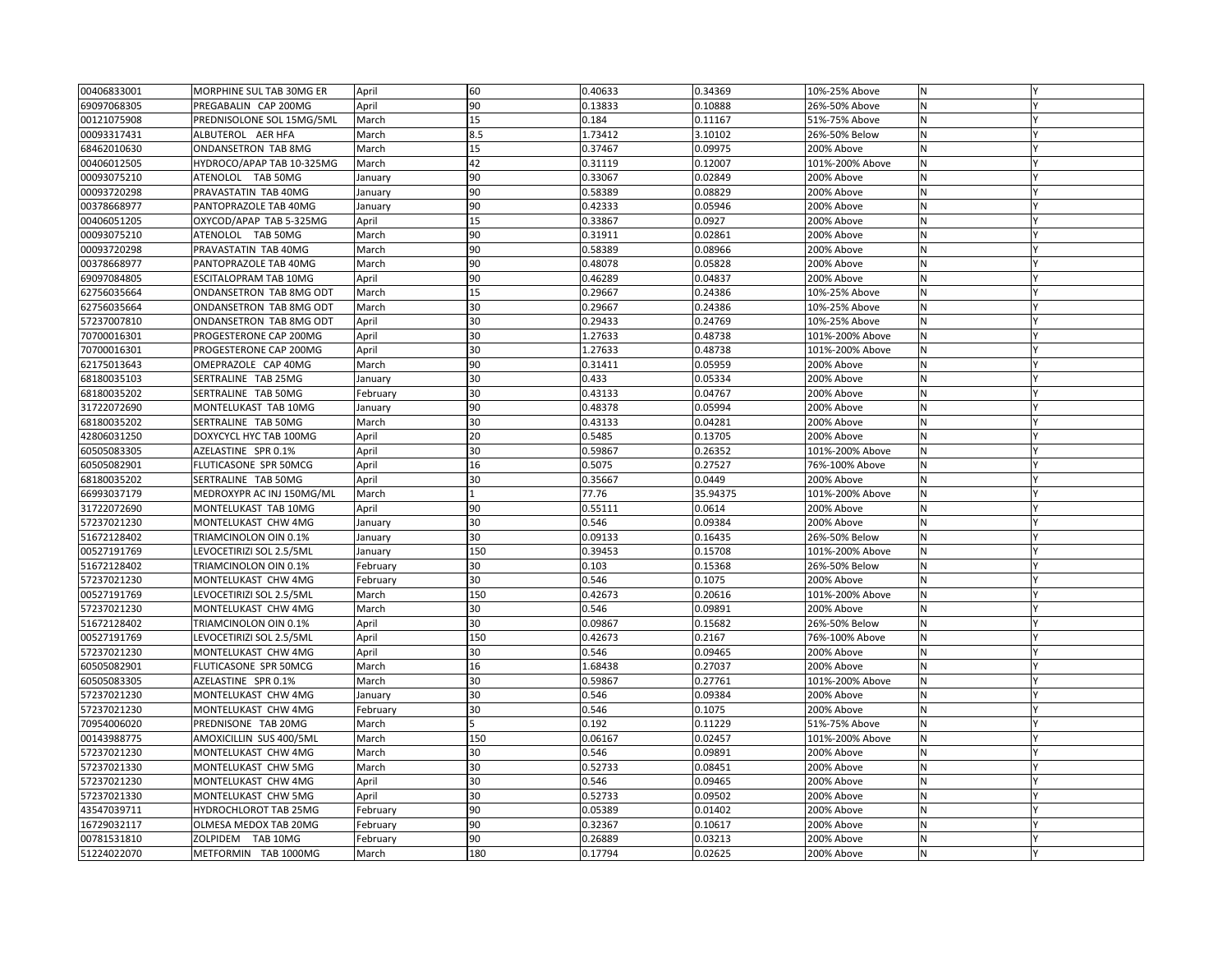| 65862057490 | MONTELUKAST TAB 10MG         | January  | 30  | 0.484   | 0.05994   | 200% Above      | N |  |
|-------------|------------------------------|----------|-----|---------|-----------|-----------------|---|--|
| 50383070016 | FLUTICASONE SPR 50MCG        | January  | 16  | 1.68438 | 0.27034   | 200% Above      | N |  |
| 31722072690 | MONTELUKAST TAB 10MG         | February | 30  | 0.551   | 0.06314   | 200% Above      | N |  |
| 50383070016 | FLUTICASONE SPR 50MCG        | February | 16  | 1.68438 | 0.28354   | 200% Above      | N |  |
| 65862057490 | MONTELUKAST TAB 10MG         | March    | 30  | 0.551   | 0.06589   | 200% Above      | N |  |
| 50383070016 | FLUTICASONE SPR 50MCG        | March    | 16  | 0.56813 | 0.27037   | 101%-200% Above | N |  |
| 69097014260 | ALBUTEROL AER HFA            | March    | 6.7 | 3.38209 | 3.77137   | 10%-25% Below   | N |  |
| 45802075401 | TESTOSTERONE GEL 1.62%       | January  | 450 | 1.12571 | 0.80021   | 26%-50% Above   | N |  |
| 68382091634 | METHYLPRED TAB 4MG           | April    | 21  | 0.58048 | 0.17472   | 200% Above      | N |  |
| 65862057490 | MONTELUKAST TAB 10MG         | April    | 30  | 0.551   | 0.0614    | 200% Above      | N |  |
| 50383070016 | FLUTICASONE SPR 50MCG        | April    | 16  | 1.04625 | 0.27527   | 200% Above      | N |  |
| 00378064205 | PREDNISONE TAB 20MG          | April    |     | 0.16667 | 0.1131    | 26%-50% Above   | N |  |
| 69238126601 | OSELTAMIVIR CAP 75MG         | April    | 10  | 4.602   | 1.35964   | 200% Above      | N |  |
| 68180016011 | AZITHROMYCIN TAB 250MG       | April    | 6   | 1.66833 | 0.45018   | 200% Above      | N |  |
| 00378699152 | ALBUTEROL NEB 0.63MG/3       | April    | 75  | 0.34507 | 0.21125   | 51%-75% Above   | N |  |
| 64380071207 | BENZONATATE CAP 100MG        | April    | 30  | 0.33833 | 0.08974   | 200% Above      | N |  |
| 69097014260 | ALBUTEROL AER HFA            | April    | 6.7 | 1.73433 | 3.94565   | 51%-75% Below   | N |  |
| 31722070290 | LOSARTAN POT TAB 100MG       | February | 90  | 0.34767 | 0.09644   | 200% Above      | N |  |
| 27808003602 | HYDROCO/APAP TAB 7.5-325     | January  | 140 | 0.25336 | 0.12323   | 101%-200% Above | N |  |
| 00093083205 | CLONAZEPAM TAB 0.5MG         | January  | 45  | 0.31289 | 0.0243    | 200% Above      |   |  |
| 52817033200 | CYCLOBENZAPR TAB 10MG        | January  | 90  | 0.34844 | 0.0228    | 200% Above      |   |  |
| 71093015604 | ZOLPIDEM TAB 10MG            | January  | 30  | 0.49133 | 0.03129   | 200% Above      | N |  |
| 27808003602 | HYDROCO/APAP TAB 7.5-325     | January  | 140 | 0.25479 | 0.12323   | 101%-200% Above | N |  |
| 69097081512 | GABAPENTIN CAP 400MG         | January  | 120 | 0.23892 | 0.06416   | 200% Above      | N |  |
| 00093083205 | CLONAZEPAM TAB 0.5MG         | February | 45  | 0.31289 | 0.02489   | 200% Above      | N |  |
| 52817033200 | CYCLOBENZAPR TAB 10MG        | January  | 90  | 0.34844 | 0.0228    | 200% Above      | N |  |
| 13668000801 | ZOLPIDEM TAB 10MG            | February | 30  | 0.49133 | 0.03213   | 200% Above      | N |  |
| 27808003602 | HYDROCO/APAP TAB 7.5-325     | February | 70  | 0.32814 | 0.1197    | 101%-200% Above | N |  |
| 00093083205 | CLONAZEPAM TAB 0.5MG         | March    | 45  | 0.31289 | 0.02441   | 200% Above      | N |  |
| 52817033200 | <b>CYCLOBENZAPR TAB 10MG</b> | March    | 90  | 0.34844 | 0.0259    | 200% Above      | N |  |
| 13668000801 | ZOLPIDEM<br>TAB 10MG         | March    | 30  | 0.49133 | 0.0301    | 200% Above      | N |  |
| 00093083205 | CLONAZEPAM TAB 0.5MG         | March    | 45  | 0.31289 | 0.02441   | 200% Above      |   |  |
| 69097081512 | GABAPENTIN CAP 400MG         | March    | 120 | 0.23892 | 0.06195   | 200% Above      | N |  |
| 52817033200 | <b>CYCLOBENZAPR TAB 10MG</b> | March    | 90  | 0.34844 | 0.0259    | 200% Above      | N |  |
| 27808003602 | HYDROCO/APAP TAB 7.5-325     | March    | 148 | 0.3177  | 0.12518   | 101%-200% Above | N |  |
| 13668000801 | ZOLPIDEM TAB 10MG            | March    | 30  | 0.421   | 0.0301    | 200% Above      | N |  |
| 69097081512 | GABAPENTIN CAP 400MG         | April    | 120 | 0.23892 | 0.05889   | 200% Above      | N |  |
| 13668000801 | ZOLPIDEM TAB 10MG            | April    | 30  | 0.421   | 0.02909   | 200% Above      | N |  |
| 00406012405 | HYDROCO/APAP TAB 7.5-325     | April    | 148 | 0.30257 | 0.12167   | 101%-200% Above | N |  |
| 00093417773 | CEPHALEXIN SUS 250/5ML       | January  | 100 | 0.0871  | 0.10547   | 10%-25% Below   |   |  |
| 68462018022 | MUPIROCIN OIN 2%             | January  | 22  | 0.215   | 0.17083   | 26%-50% Above   | N |  |
| 65862021960 | CEFDINIR SUS 250/5ML         | March    | 60  | 0.2025  | 0.18029   | 10%-25% Above   | N |  |
| 00406012305 | HYDROCO/APAP TAB 5-325MG     | February | 20  | 0.392   | 0.09908   | 200% Above      | N |  |
| 55111046701 | METOPROL SUC TAB 50MG ER     | January  | 30  | 0.43433 | 0.1022    | 200% Above      | N |  |
| 68462010630 | <b>ONDANSETRON TAB 8MG</b>   | February |     | 0.37429 | 0.10875   | 200% Above      |   |  |
| 55111046701 | METOPROL SUC TAB 50MG ER     | February | 30  | 0.399   | 0.10872   | 200% Above      |   |  |
| 60505083305 | AZELASTINE SPR 0.1%          | March    | 30  | 0.59867 | 0.27761   | 101%-200% Above | N |  |
| 55111046701 | METOPROL SUC TAB 50MG ER     | March    | 30  | 0.36633 | 0.10316   | 200% Above      | Ν |  |
| 50383070016 | FLUTICASONE SPR 50MCG        | March    | 16  | 1.68438 | 0.27037   | 200% Above      | N |  |
| 50383070016 | FLUTICASONE SPR 50MCG        | April    | 16  | 1.04625 | 0.27527   | 200% Above      | N |  |
| 00378064110 | PREDNISONE TAB 10MG          | February | 21  | 0.12952 | 0.0702    | 76%-100% Above  | N |  |
| 00093598627 | EPINEPHRINE INJ 0.3MG        | February |     | 152.865 | 137.78512 | 10%-25% Above   | N |  |
| 00054327099 | FLUTICASONE SPR 50MCG        | February | 16  | 1.66    | 0.28354   | 200% Above      | N |  |
| 51991081403 | AZELASTINE SPR 0.1%          | February | 30  | 1.03    | 0.27344   | 200% Above      | N |  |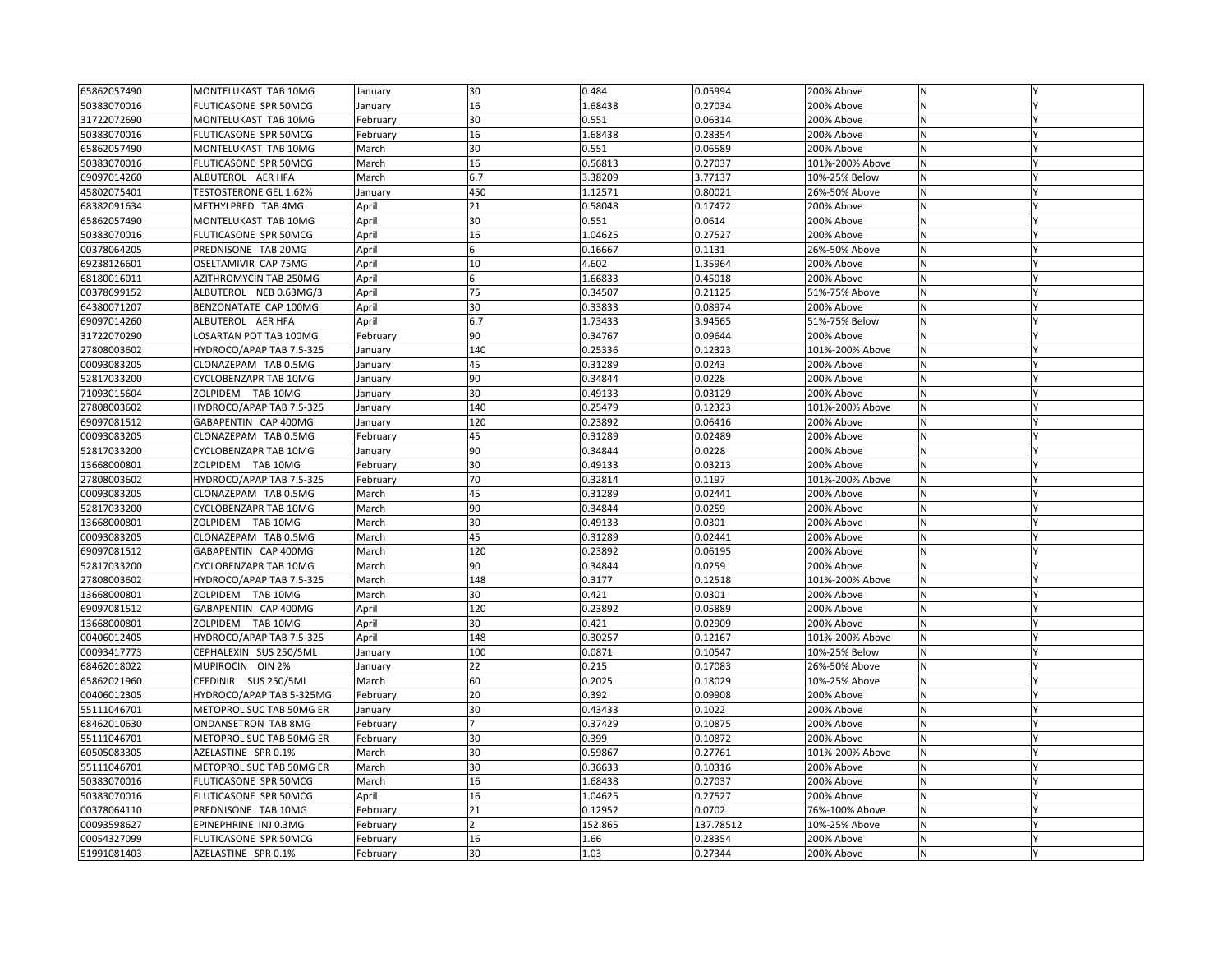| 68180082873 | FYAVOLV TAB 1-5                  | January  | 84  | 1.6975  | 1.47197 | 10%-25% Above   | N |  |
|-------------|----------------------------------|----------|-----|---------|---------|-----------------|---|--|
| 65862057490 | MONTELUKAST TAB 10MG             | March    | 90  | 0.57167 | 0.06589 | 200% Above      | N |  |
| 68180082873 | <b>TAB 1-5</b><br><b>FYAVOLV</b> | April    | 84  | 2.35369 | 1.72752 | 26%-50% Above   |   |  |
| 60505056000 | OFLOXACIN DRO 0.3% OP            | April    | 10  | 3.141   | 1.69563 | 76%-100% Above  |   |  |
| 60505082901 | FLUTICASONE SPR 50MCG            | January  | 16  | 0.6325  | 0.27034 | 101%-200% Above | N |  |
| 60505082901 | FLUTICASONE SPR 50MCG            | March    | 16  | 0.6325  | 0.27037 | 101%-200% Above | N |  |
| 13668001005 | CITALOPRAM TAB 20MG              | January  | 90  | 0.24856 | 0.0283  | 200% Above      | N |  |
| 27808015701 | ROSUVASTATIN TAB 20MG            | February | 90  | 0.26578 | 0.07877 | 200% Above      | N |  |
| 60505082901 | FLUTICASONE SPR 50MCG            | April    | 16  | 0.6325  | 0.27527 | 101%-200% Above | N |  |
| 59651005205 | EZETIMIBE TAB 10MG               | March    | 90  | 0.34767 | 0.10777 | 200% Above      | N |  |
| 13668001005 | CITALOPRAM TAB 20MG              | April    | 90  | 0.32589 | 0.029   | 200% Above      | N |  |
| 31722054301 | INDOMETHACIN CAP 50MG            | January  | 90  | 0.35578 | 0.11535 | 200% Above      | N |  |
| 55111073005 | ALLOPURINOL TAB 300MG            | March    | 90  | 0.23878 | 0.08312 | 101%-200% Above | N |  |
| 13668035630 | NEBIVOLOL TAB 20MG               | March    | 90  | 1.38522 | 0.46821 | 101%-200% Above | N |  |
| 00406012301 | HYDROCO/APAP TAB 5-325MG         | March    | 15  | 0.12067 | 0.09602 | 26%-50% Above   | N |  |
| 71930001830 | ONDANSETRON TAB 8MG              | March    | 10  | 0.173   | 0.09975 | 51%-75% Above   | N |  |
| 65162046510 | IBUPROFEN TAB 600MG              | March    | 20  | 0.208   | 0.06063 | 200% Above      |   |  |
| 70010049105 | TAB 500MG ER<br>METFORMIN        | February | 30  | 0.19333 | 0.03653 | 200% Above      | N |  |
| 70010049105 | TAB 500MG ER<br>METFORMIN        | March    | 30  | 0.21733 | 0.03646 | 200% Above      | N |  |
| 70010049105 | METFORMIN TAB 500MG ER           | April    | 30  | 0.21733 | 0.03532 | 200% Above      | N |  |
| 68462010530 | ONDANSETRON TAB 4MG              | January  | 10  | 0.681   | 0.07071 | 200% Above      | N |  |
| 42858010201 | OXYCOD/APAP TAB 5-325MG          | January  | 18  | 0.06944 | 0.08951 | 10%-25% Below   | N |  |
| 69238126601 | OSELTAMIVIR CAP 75MG             | April    | 10  | 4.602   | 1.35964 | 200% Above      | N |  |
| 29300018901 | BISOPRL/HCTZ TAB 10/6.25         | January  | 30  | 0.801   | 0.36745 | 101%-200% Above | N |  |
| 29300024110 | AMLODIPINE TAB 2.5MG             | January  | 30  | 0.248   | 0.01307 | 200% Above      | N |  |
| 65162063711 | PANTOPRAZOLE TAB 40MG            | January  | 30  | 0.23167 | 0.05946 | 200% Above      | N |  |
| 29300018901 | BISOPRL/HCTZ TAB 10/6.25         | February | 30  | 0.801   | 0.3144  | 101%-200% Above | N |  |
| 29300024110 | AMLODIPINE TAB 2.5MG             | February | 30  | 0.313   | 0.01286 | 200% Above      | N |  |
| 65162063711 | PANTOPRAZOLE TAB 40MG            | February | 30  | 0.28833 | 0.06576 | 200% Above      | N |  |
| 29300018901 | BISOPRL/HCTZ TAB 10/6.25         | March    | 30  | 0.801   | 0.33843 | 101%-200% Above | N |  |
| 29300024110 | AMLODIPINE TAB 2.5MG             | March    | 30  | 0.32833 | 0.01264 | 200% Above      | N |  |
| 65162063711 | PANTOPRAZOLE TAB 40MG            | March    | 30  | 0.30333 | 0.05828 | 200% Above      | Ν |  |
| 00555901058 | NORTREL TAB 1/35                 | February | 84  | 0.51036 | 0.32962 | 51%-75% Above   | N |  |
| 29300018901 | BISOPRL/HCTZ TAB 10/6.25         | April    | 30  | 0.801   | 0.33214 | 101%-200% Above |   |  |
| 29300024110 | AMLODIPINE TAB 2.5MG             | April    | 30  | 0.325   | 0.01271 | 200% Above      | N |  |
| 65162063711 | PANTOPRAZOLE TAB 40MG            | April    | 30  | 0.30433 | 0.06073 | 200% Above      | N |  |
| 00555901058 | NORTREL TAB 1/35                 | April    | 84  | 0.65905 | 0.34817 | 76%-100% Above  |   |  |
| 43547040111 | FUROSEMIDE TAB 20MG              | January  | 90  | 0.11056 | 0.02898 | 200% Above      |   |  |
| 00245531915 | KLOR-CON M20 TAB 20MEQ ER        | March    | 90  | 0.37633 | 0.25243 | 26%-50% Above   | N |  |
| 67877039030 | NEBIVOLOL TAB 20MG               | January  | 30  | 1.31933 | 0.64917 | 101%-200% Above | N |  |
| 62332021130 | TELMISA/HCTZ TAB 80-25MG         | March    | 30  | 1.87933 | 1.29965 | 26%-50% Above   | N |  |
| 00406012501 | HYDROCO/APAP TAB 10-325MG        | February | 40  | 0.159   | 0.1303  | 10%-25% Above   | N |  |
| 16571020150 | DICLOFENAC TAB 75MG DR           | February | 60  | 0.17917 | 0.09829 | 76%-100% Above  | N |  |
| 31722015290 | VALSARTAN TAB 80MG               | February | 30  | 0.471   | 0.21749 | 101%-200% Above | N |  |
| 00555097402 | AMPHET/DEXTR TAB 30MG            | March    | 60  | 0.351   | 0.30925 | 10%-25% Above   | N |  |
| 00143985324 | AMOX/K CLAV SUS 600/5ML          | February | 200 | 0.15515 | 0.0633  | 101%-200% Above | N |  |
| 00121075908 | PREDNISOLONE SOL 15MG/5ML        | March    | 70  | 0.18386 | 0.11167 | 51%-75% Above   | N |  |
| 59651000830 | AZITHROMYCIN SUS 200/5ML         | March    | 60  | 0.79783 | 0.28375 | 101%-200% Above | N |  |
| 69097014260 | ALBUTEROL AER HFA                | February | 6.7 | 1.73433 | 3.85314 | 51%-75% Below   | Ν |  |
| 70710122701 | AMITRIPTYLIN TAB 50MG            | February | 90  | 0.44711 | 0.15976 | 101%-200% Above | N |  |
| 70436001102 | BUPROPN HCL TAB 300MG XL         | February | 90  | 0.68022 | 0.19843 | 200% Above      |   |  |
| 70710122801 | AMITRIPTYLIN TAB 75MG            | April    | 30  | 0.72133 | 0.23923 | 200% Above      | N |  |
| 69452015120 | VITAMIN D CAP 50000UNT           | March    | 24  | 0.53958 | 0.14082 | 200% Above      | N |  |
| 70710122701 | AMITRIPTYLIN TAB 50MG            | April    | 90  | 0.45778 | 0.13661 | 200% Above      | N |  |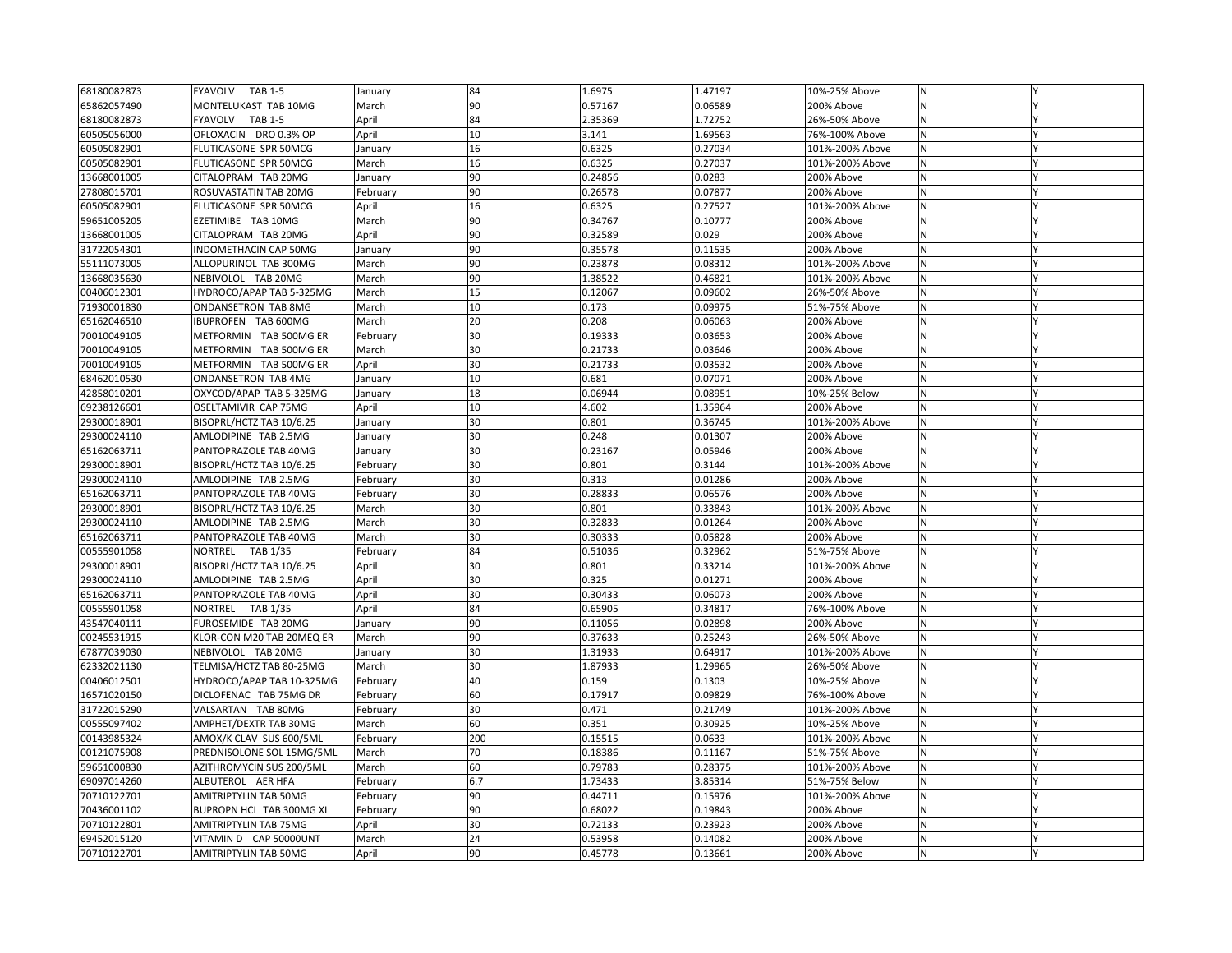| 43598056601 | FLUOXETINE TAB 20MG      | February | 270 | 0.77848 | 0.28273 | 101%-200% Above | <b>N</b> |  |
|-------------|--------------------------|----------|-----|---------|---------|-----------------|----------|--|
| 53489067601 | PHENTERMINE TAB 37.5MG   | January  | 30  | 0.27067 | 0.0847  | 200% Above      | N        |  |
| 53489067601 | PHENTERMINE TAB 37.5MG   | February | 30  | 0.27067 | 0.07906 | 200% Above      | N        |  |
| 53489067601 | PHENTERMINE TAB 37.5MG   | March    | 30  | 0.27067 | 0.08497 | 200% Above      |          |  |
| 00093100301 | BUSPIRONE TAB 15MG       | March    | 60  | 0.12283 | 0.05601 | 101%-200% Above | N        |  |
| 29300011405 | LAMOTRIGINE TAB 200MG    | January  | 90  | 0.184   | 0.09597 | 76%-100% Above  | N        |  |
| 53489067601 | PHENTERMINE TAB 37.5MG   | April    | 30  | 0.118   | 0.07983 | 26%-50% Above   | N        |  |
| 68001015403 | CARVEDILOL TAB 6.25MG    | February | 180 | 0.12894 | 0.02264 | 200% Above      | N        |  |
| 43547028211 | ESCITALOPRAM TAB 20MG    | March    | 90  | 0.334   | 0.07845 | 200% Above      | N        |  |
| 00378395205 | ATORVASTATIN TAB 40MG    | March    | 90  | 0.552   | 0.063   | 200% Above      | N        |  |
| 65862058601 | AMLOD/BENAZP CAP 10-20MG | March    | 90  | 0.52122 | 0.14427 | 200% Above      | N        |  |
| 50111064801 | FLUOXETINE CAP 20MG      | February | 90  | 0.33922 | 0.03229 | 200% Above      | N        |  |
| 50111064801 | FLUOXETINE CAP 20MG      | April    | 90  | 0.35644 | 0.03317 | 200% Above      | N        |  |
| 68382005105 | MELOXICAM TAB 15MG       | April    | 30  | 0.396   | 0.0242  | 200% Above      | N        |  |
| 69238183107 | LEVOTHYROXIN TAB 50MCG   | April    | 30  | 0.372   | 0.1289  | 101%-200% Above | N        |  |
| 55111018015 | TIZANIDINE TAB 4MG       | April    | 90  | 0.20156 | 0.04748 | 200% Above      | Ń        |  |
| 00378001805 | METOPROL TAR TAB 25MG    | April    | 60  | 0.18183 | 0.01772 | 200% Above      |          |  |
| 00378718705 | METFORMIN TAB 1000MG     | April    | 60  | 0.27367 | 0.02638 | 200% Above      | N        |  |
| 00093720298 | PRAVASTATIN TAB 40MG     | April    | 30  | 0.53233 | 0.08777 | 200% Above      | N        |  |
| 47781042347 | FENTANYL DIS 12MCG/HR    | January  | 10  | 7.584   | 8.47249 | 10%-25% Below   | N        |  |
| 70756080751 | LANSOPRAZOLE CAP 30MG DR | January  | 30  | 0.221   | 0.13305 | 51%-75% Above   |          |  |
| 29300016915 | TIZANIDINE TAB 4MG       | January  | 90  | 0.13322 | 0.05596 | 101%-200% Above | N        |  |
| 29300039810 | AMLODIPINE TAB 10MG      | January  | 90  | 0.00011 | 0.01589 | 76%-100% Below  | N        |  |
| 42571014405 | CELECOXIB CAP 200MG      | January  | 90  | 0.262   | 0.1436  | 76%-100% Above  | N        |  |
| 59651010569 | ELETRIPTAN TAB 40MG      | January  |     | 7.67667 | 3.97732 | 76%-100% Above  | N        |  |
| 00054327099 | FLUTICASONE SPR 50MCG    | January  | 16  | 1.6225  | 0.27034 | 200% Above      | N        |  |
| 59651010569 | ELETRIPTAN TAB 40MG      | February |     | 8.33    | 3.6718  | 101%-200% Above | N        |  |
| 00054327099 | FLUTICASONE SPR 50MCG    | February | 16  | 1.66    | 0.28354 | 200% Above      | N        |  |
| 59651010569 | ELETRIPTAN TAB 40MG      | March    | 12  | 8.33083 | 3.20664 | 101%-200% Above | N        |  |
| 00054327099 | FLUTICASONE SPR 50MCG    | March    | 16  | 1.66688 | 0.27037 | 200% Above      | N        |  |
| 00054327099 | FLUTICASONE SPR 50MCG    | April    | 16  | 1.66688 | 0.27527 | 200% Above      | N        |  |
| 59651010569 | ELETRIPTAN TAB 40MG      | April    | 12  | 8.06583 | 3.73201 | 101%-200% Above | N        |  |
| 70710122600 | AMITRIPTYLIN TAB 25MG    | February | 90  | 0.28789 | 0.07233 | 200% Above      | N        |  |
| 13668035430 | NEBIVOLOL TAB 5MG        | March    | 90  | 2.23522 | 0.46205 | 200% Above      | N        |  |
| 65862057490 | MONTELUKAST TAB 10MG     | March    | 90  | 0.57167 | 0.06589 | 200% Above      | N        |  |
| 16729018201 | HYDROCHLOROT TAB 12.5MG  | March    | 90  | 0.33533 | 0.05169 | 200% Above      | N        |  |
| 16571020111 | DICLOFENAC TAB 75MG DR   | January  | 60  | 0.17917 | 0.09398 | 76%-100% Above  | N        |  |
| 65862056099 | PANTOPRAZOLE TAB 40MG    | January  | 30  | 0.23167 | 0.05946 | 200% Above      |          |  |
| 43547041611 | LISINOPRIL TAB 10MG      | January  | 30  | 0.00033 | 0.01956 | 76%-100% Below  | N        |  |
| 47781065110 | LEVOTHYROXIN TAB 100MCG  | January  | 30  | 0.30367 | 0.17124 | 76%-100% Above  | N        |  |
| 16571020111 | DICLOFENAC TAB 75MG DR   | February | 60  | 0.17917 | 0.09829 | 76%-100% Above  | N        |  |
| 13668042905 | PANTOPRAZOLE TAB 40MG    | February | 30  | 0.30267 | 0.06576 | 200% Above      |          |  |
| 43547041611 | LISINOPRIL TAB 10MG      | February | 30  | 0.00033 | 0.01891 | 76%-100% Below  | N        |  |
| 47781065110 | LEVOTHYROXIN TAB 100MCG  | February | 30  | 0.36833 | 0.16768 | 101%-200% Above | N        |  |
| 55111014512 | FLUCONAZOLE TAB 150MG    | April    |     | 1.49    | 0.7815  | 76%-100% Above  | N        |  |
| 16571020111 | DICLOFENAC TAB 75MG DR   | March    | 60  | 0.231   | 0.09618 | 101%-200% Above | N        |  |
| 64380078506 | PREDNISONE TAB 20MG      | April    | 10  | 0.168   | 0.1131  | 26%-50% Above   | N        |  |
| 42571016242 | AMOX/K CLAV TAB 875-125  | April    | 20  | 0.415   | 0.30643 | 26%-50% Above   | N        |  |
| 68382009101 | BENZONATATE CAP 200MG    | April    | 30  | 0.16    | 0.12773 | 10%-25% Above   | N        |  |
| 63304083005 | ATORVASTATIN TAB 80MG    | January  | 90  | 0.26633 | 0.10119 | 101%-200% Above | N        |  |
| 13668042905 | PANTOPRAZOLE TAB 40MG    | March    | 30  | 0.30333 | 0.05828 | 200% Above      |          |  |
| 47781065110 | LEVOTHYROXIN TAB 100MCG  | March    | 30  | 0.34967 | 0.17286 | 101%-200% Above | N        |  |
| 16571020111 | DICLOFENAC TAB 75MG DR   | April    | 60  | 0.12467 | 0.09718 | 26%-50% Above   | N        |  |
| 13668042905 | PANTOPRAZOLE TAB 40MG    | April    | 30  | 0.30433 | 0.06073 | 200% Above      | N        |  |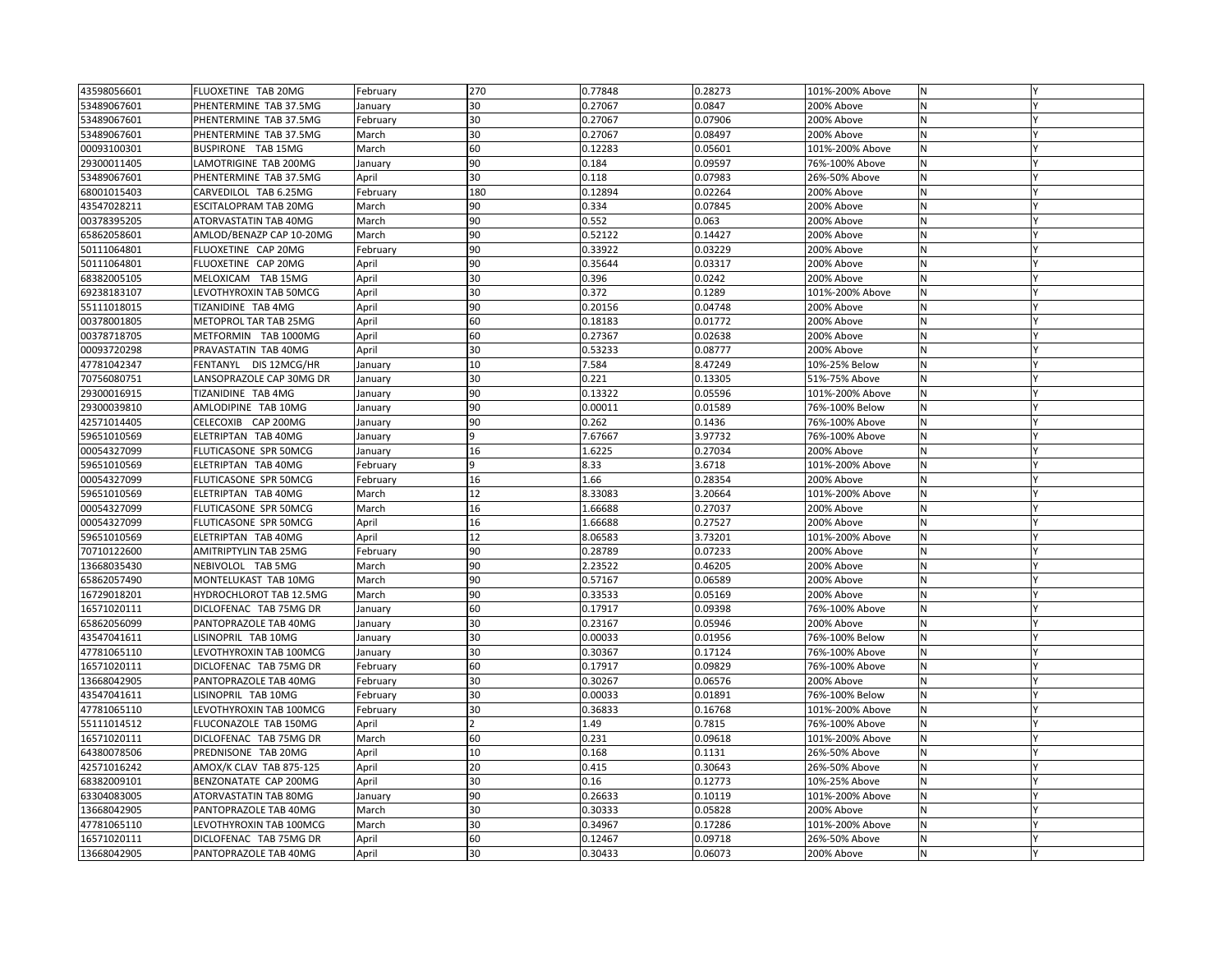| 63304083005 | ATORVASTATIN TAB 80MG            | April    | 30  | 0.34867 | 0.09851 | 200% Above      | N |  |
|-------------|----------------------------------|----------|-----|---------|---------|-----------------|---|--|
| 43547041611 | LISINOPRIL TAB 10MG              | March    | 90  | 0.00011 | 0.01914 | 76%-100% Below  | N |  |
| 72888008000 | TRAMADOL HCL TAB 50MG            | April    | 28  | 0.05143 | 0.02493 | 101%-200% Above |   |  |
| 69238131509 | PREGABALIN CAP 200MG             | February | 180 | 0.189   | 0.0972  | 76%-100% Above  | N |  |
| 13668000810 | ZOLPIDEM<br>TAB 10MG             | March    | 90  | 0.26889 | 0.0301  | 200% Above      | N |  |
| 64380073706 | VITAMIN D<br><b>CAP 50000UNT</b> | April    | 12  | 1.08667 | 0.14024 | 200% Above      | N |  |
| 68462039710 | OMEPRAZOLE CAP 40MG              | April    | 180 | 0.31383 | 0.0555  | 200% Above      | N |  |
| 11534016501 | FOLIC ACID TAB 1MG               | April    | 90  | 0.07533 | 0.02659 | 101%-200% Above | N |  |
| 65862052305 | GABAPENTIN TAB 600MG             | January  | 60  | 0.16467 | 0.08851 | 76%-100% Above  | N |  |
| 43547033650 | BENAZEPRIL TAB 10MG              | January  | 90  | 0.24611 | 0.07221 | 200% Above      | N |  |
| 61442045101 | CARISOPRODOL TAB 350MG           | January  | 103 | 0.12058 | 0.05794 | 101%-200% Above | N |  |
| 57237007710 | ONDANSETRON TAB 4MG ODT          | March    | 20  | 0.217   | 0.24125 | 10%-25% Below   | N |  |
| 43547033650 | BENAZEPRIL TAB 10MG              | February | 90  | 0.32589 | 0.06786 | 200% Above      | N |  |
| 65862052305 | GABAPENTIN TAB 600MG             | February | 60  | 0.16467 | 0.09204 | 76%-100% Above  | N |  |
| 67877021905 | CEPHALEXIN CAP 500MG             | March    | 42  | 0.155   | 0.12151 | 26%-50% Above   | N |  |
| 53746010905 | HYDROCO/APAP TAB 5-325MG         | March    | 90  | 0.12089 | 0.09602 | 26%-50% Above   | N |  |
| 43547033650 | BENAZEPRIL TAB 10MG              | March    | 90  | 0.32589 | 0.06947 | 200% Above      | N |  |
| 43547033650 | BENAZEPRIL TAB 10MG              | April    | 90  | 0.32467 | 0.07081 | 200% Above      | N |  |
| 71930001912 | HYDROCO/APAP TAB 5-325MG         | April    | 90  | 0.11867 | 0.09637 | 10%-25% Above   | N |  |
| 68382005105 | MELOXICAM TAB 15MG               | March    | 90  | 0.35011 | 0.02416 | 200% Above      |   |  |
| 16729011917 | MONTELUKAST TAB 10MG             | March    | 90  | 0.34711 | 0.06589 | 200% Above      |   |  |
| 68462047205 | POT CL MICRO TAB 20MEQ ER        | April    | 90  | 0.21433 | 0.18912 | 10%-25% Above   | N |  |
| 00781569092 | EZETIMIBE TAB 10MG               | April    | 90  | 0.34756 | 0.10456 | 200% Above      | N |  |
| 57664050658 | METOPROL TAR TAB 25MG            | January  | 60  | 0.06667 | 0.01935 | 200% Above      | N |  |
| 57664050658 | METOPROL TAR TAB 25MG            | February | 60  | 0.06667 | 0.0194  | 200% Above      |   |  |
| 00781261305 | AMOXICILLIN CAP 500MG            | March    | 14  | 0.21643 | 0.07054 | 200% Above      | N |  |
| 57664050658 | METOPROL TAR TAB 25MG            | March    | 60  | 0.06667 | 0.01777 | 200% Above      | N |  |
| 57664050658 | METOPROL TAR TAB 25MG            | March    | 60  | 0.06667 | 0.01777 | 200% Above      | N |  |
| 68645058259 | METFORMIN TAB 500MG              | January  | 180 | 0.05556 | 0.01596 | 200% Above      | N |  |
| 57664050658 | METOPROL TAR TAB 25MG            | April    | 60  | 0.06667 | 0.01772 | 200% Above      | N |  |
| 65862059805 | TAMSULOSIN CAP 0.4MG             | February | 90  | 0.568   | 0.06298 | 200% Above      | N |  |
| 65862056090 | PANTOPRAZOLE TAB 40MG            | February | 90  | 0.64256 | 0.06576 | 200% Above      |   |  |
| 00093505798 | ATORVASTATIN TAB 80MG            | March    | 90  | 0.73989 | 0.10164 | 200% Above      | N |  |
| 68645058259 | METFORMIN TAB 500MG              | April    | 180 | 0.05556 | 0.01651 | 200% Above      | N |  |
| 65862042005 | SMZ/TMP DS TAB 800-160           | January  | 20  | 0.143   | 0.06116 | 101%-200% Above | N |  |
| 64380078506 | PREDNISONE TAB 20MG              | January  | 14  | 0.16786 | 0.11185 | 26%-50% Above   | N |  |
| 47781091401 | <b>DEXAMETHASON TAB 4MG</b>      | January  |     | 0.708   | 0.54667 | 26%-50% Above   | N |  |
| 65862035705 | CLOPIDOGREL TAB 75MG             | January  | 30  | 0.25    | 0.06516 | 200% Above      | N |  |
| 51672402504 | AMIODARONE TAB 200MG             | February | 30  | 0.23233 | 0.13533 | 51%-75% Above   | N |  |
| 68180096301 | ALBUTEROL AER HFA                | January  | 8.5 | 2.51176 | 3.37105 | 10%-25% Below   |   |  |
| 65862035705 | CLOPIDOGREL TAB 75MG             | February | 30  | 0.25    | 0.06112 | 200% Above      | N |  |
| 65862035705 | CLOPIDOGREL TAB 75MG             | March    | 30  | 0.25    | 0.067   | 200% Above      | N |  |
| 65862035705 | CLOPIDOGREL TAB 75MG             | April    | 30  | 0.25    | 0.0639  | 200% Above      | N |  |
| 72205000490 | ROSUVASTATIN TAB 20MG            | February | 90  | 0.33111 | 0.07877 | 200% Above      | N |  |
| 51672402504 | AMIODARONE TAB 200MG             | February | 90  | 0.23222 | 0.13533 | 51%-75% Above   | N |  |
| 72205000499 | ROSUVASTATIN TAB 20MG            | March    | 90  | 0.34789 | 0.07822 | 200% Above      |   |  |
| 57237010099 | METOPROL TAR TAB 25MG            | April    | 30  | 0.158   | 0.01772 | 200% Above      | N |  |
| 60505257808 | ATORVASTATIN TAB 10MG            | April    | 30  | 0.35133 | 0.03364 | 200% Above      | N |  |
| 65862035705 | CLOPIDOGREL TAB 75MG             | April    | 30  | 0.347   | 0.0639  | 200% Above      | N |  |
| 60505036301 | OFLOXACIN DRO 0.3%OTIC           | April    | 10  | 2.525   | 2.22833 | 10%-25% Above   | N |  |
| 65862020399 | LOSARTAN POT TAB 100MG           | January  | 30  | 0.265   | 0.08879 | 101%-200% Above | N |  |
| 65862020399 | LOSARTAN POT TAB 100MG           | February | 30  | 0.33133 | 0.09644 | 200% Above      | N |  |
| 65862020399 | LOSARTAN POT TAB 100MG           | March    | 30  | 0.348   | 0.10526 | 200% Above      | N |  |
| 65862020399 | LOSARTAN POT TAB 100MG           | April    | 30  | 0.34833 | 0.09546 | 200% Above      | N |  |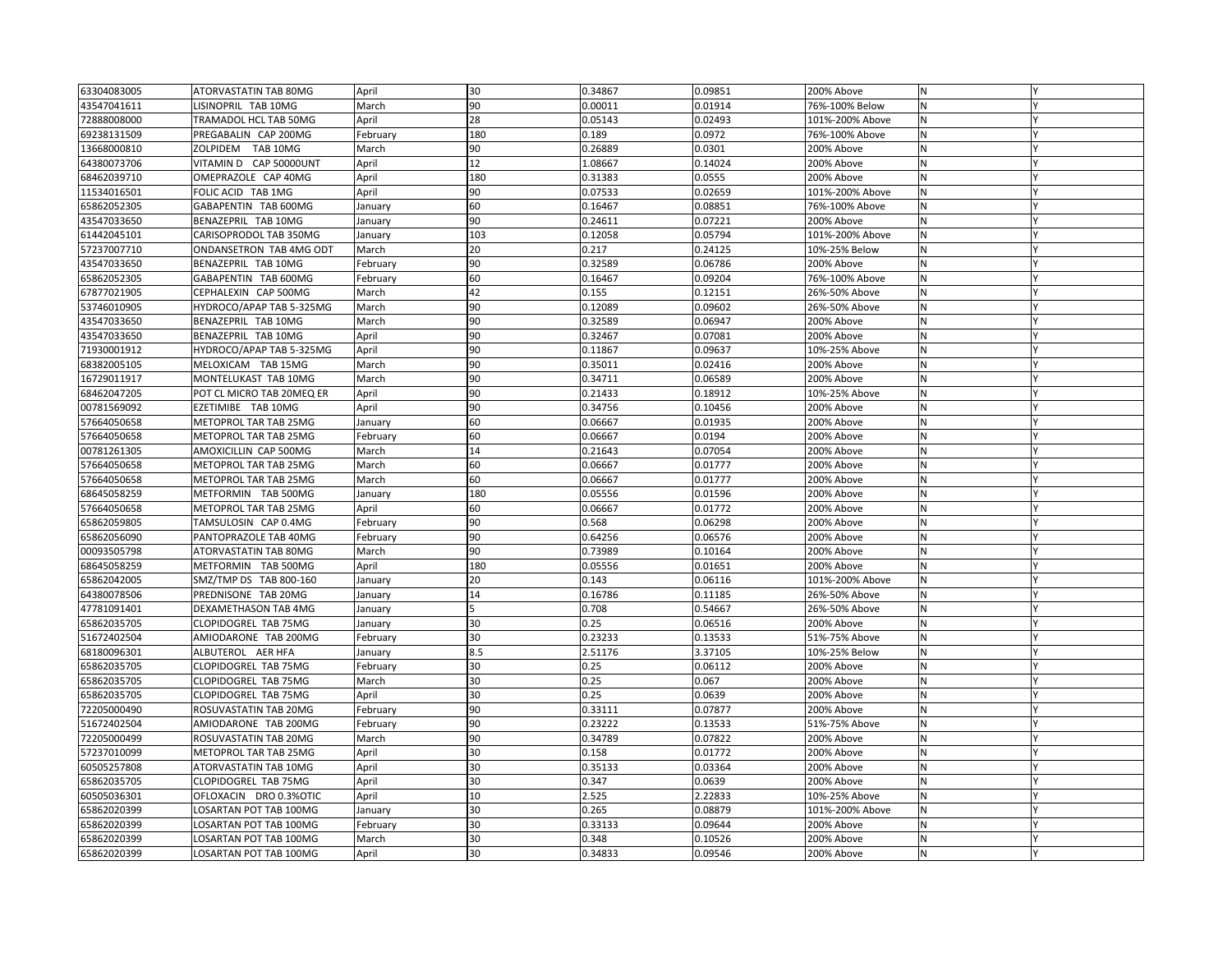| 33342032980 | TRIAMCINOLON CRE 0.1%          | February | 80    | 0.067   | 0.05385 | 10%-25% Above   | N |  |
|-------------|--------------------------------|----------|-------|---------|---------|-----------------|---|--|
| 33342032980 | TRIAMCINOLON CRE 0.1%          | March    | 80    | 0.067   | 0.05241 | 26%-50% Above   | N |  |
| 64380071307 | BENZONATATE CAP 200MG          | February | 30    | 0.35167 | 0.13218 | 101%-200% Above | N |  |
| 69097081312 | GABAPENTIN CAP 100MG           | February | 30    | 0.155   | 0.03115 | 200% Above      | N |  |
| 00054327099 | FLUTICASONE SPR 50MCG          | February | 16    | 1.6225  | 0.28354 | 200% Above      | N |  |
| 69097081312 | GABAPENTIN CAP 100MG           | March    | 30    | 0.155   | 0.03027 | 200% Above      | N |  |
| 64380076921 | PEG-3350/KCL SOL /SODIUM       | April    | 4000  | 0.00577 | 0.00869 | 26%-50% Below   | N |  |
| 00168014630 | HYDROCORT OIN 2.5%             | February | 28.35 | 0.12663 | 0.10721 | 10%-25% Above   | N |  |
| 67877021905 | CEPHALEXIN CAP 500MG           | February | 20    | 0.4085  | 0.1249  | 200% Above      | N |  |
| 68180084473 | KURVELO<br>TAB 0.15/30         | January  | 84    | 0.76012 | 0.18152 | 200% Above      | N |  |
| 62175011843 | OMEPRAZOLE CAP 20MG            | January  | 90    | 0.41756 | 0.03398 | 200% Above      | N |  |
| 68180084473 | KURVELO<br>TAB 0.15/30         | March    | 84    | 0.80952 | 0.17306 | 200% Above      | N |  |
| 68462039610 | OMEPRAZOLE CAP 20MG            | April    | 90    | 0.47622 | 0.03902 | 200% Above      | Ń |  |
| 16714020030 | ONDANSETRON TAB 4MG ODT        | February | 20    | 0.715   | 0.23031 | 200% Above      | N |  |
| 42192060704 | BROM/PSE/DM SYP 2/30/10        | February | 120   | 0.1255  | 0.08361 | 26%-50% Above   | N |  |
| 13668000705 | ZOLPIDEM TAB 5MG               | January  | 30    | 0.26967 | 0.03148 | 200% Above      | N |  |
| 69097022416 | ALENDRONATE TAB 70MG           | January  |       | 1.98    | 0.30365 | 200% Above      |   |  |
| 31722072610 | MONTELUKAST TAB 10MG           | January  | 30    | 0.265   | 0.05994 | 200% Above      | N |  |
| 60505082901 | FLUTICASONE SPR 50MCG          | January  | 16    | 0.6325  | 0.27034 | 101%-200% Above | N |  |
| 65862042005 | SMZ/TMP DS TAB 800-160         | March    |       | 0.19333 | 0.06566 | 101%-200% Above | N |  |
| 13107006101 | PHENTERMINE TAB 37.5MG         | March    | 30    | 0.11667 | 0.08497 | 26%-50% Above   | N |  |
| 13668000705 | ZOLPIDEM TAB 5MG               | March    | 30    | 0.26967 | 0.03056 | 200% Above      | N |  |
| 69097022416 | ALENDRONATE TAB 70MG           | March    |       | 2.5825  | 0.29635 | 200% Above      | N |  |
| 60505082901 | FLUTICASONE SPR 50MCG          | March    | 16    | 0.6325  | 0.27037 | 101%-200% Above | N |  |
| 31722072610 | MONTELUKAST TAB 10MG           | March    | 30    | 0.34733 | 0.06589 | 200% Above      | N |  |
| 69097022416 | ALENDRONATE TAB 70MG           | April    |       | 2.5825  | 0.28972 | 200% Above      | N |  |
| 60505082901 | FLUTICASONE SPR 50MCG          | April    | 16    | 0.6325  | 0.27527 | 101%-200% Above | N |  |
| 31722072610 | MONTELUKAST TAB 10MG           | April    | 30    | 0.34733 | 0.0614  | 200% Above      | N |  |
| 00527217037 | DICLOFENAC TAB 100MG ER        | March    | 30    | 1.483   | 1.0568  | 26%-50% Above   | N |  |
| 00527217037 | DICLOFENAC TAB 100MG ER        | April    | 30    | 1.483   | 1.07456 | 26%-50% Above   | N |  |
| 65862020199 | LOSARTAN POT TAB 25MG          | February | 30    | 0.32633 | 0.05761 | 200% Above      | N |  |
| 69315015501 | <b>HYDROCHLOROT TAB 12.5MG</b> | February | 30    | 0.126   | 0.05518 | 101%-200% Above | N |  |
| 69315013110 | HYDROCHLOROT TAB 25MG          | March    | 30    | 0.05533 | 0.01337 | 200% Above      | N |  |
| 31722070190 | <b>LOSARTAN POT TAB 50MG</b>   | March    | 30    | 0.31467 | 0.07314 | 200% Above      | N |  |
| 69315013110 | HYDROCHLOROT TAB 25MG          | April    | 90    | 0.05578 | 0.01373 | 200% Above      | N |  |
| 64380093408 | <b>LOSARTAN POT TAB 50MG</b>   | April    | 90    | 0.31433 | 0.06972 | 200% Above      | N |  |
| 59651000305 | OMEPRAZOLE CAP 40MG            | March    | 90    | 0.51589 | 0.05959 | 200% Above      | N |  |
| 65162075310 | BENAZEPRIL TAB 20MG            | March    | 90    | 0.40833 | 0.08619 | 200% Above      | N |  |
| 70377002811 | ATORVASTATIN TAB 20MG          | March    | 90    | 0.57178 | 0.0488  | 200% Above      | N |  |
| 55111073005 | ALLOPURINOL TAB 300MG          | March    | 90    | 0.23878 | 0.08312 | 101%-200% Above | N |  |
| 43975028210 | AMPHET/DEXTR CAP 30MG ER       | January  | 30    | 0.751   | 0.59683 | 26%-50% Above   | N |  |
| 43975028210 | AMPHET/DEXTR CAP 30MG ER       | February | 30    | 0.82333 | 0.57489 | 26%-50% Above   | N |  |
| 43975028210 | AMPHET/DEXTR CAP 30MG ER       | March    | 30    | 0.852   | 0.61484 | 26%-50% Above   | N |  |
| 55111029336 | SUMATRIPTAN TAB 100MG          | March    |       | 0.66111 | 0.54919 | 10%-25% Above   | N |  |
| 43975028210 | AMPHET/DEXTR CAP 30MG ER       | April    | 30    | 0.852   | 0.61489 | 26%-50% Above   | N |  |
| 29300012510 | MELOXICAM TAB 15MG             | January  | 30    | 0.268   | 0.02316 | 200% Above      | N |  |
| 16714075901 | ATOMOXETINE CAP 60MG           | January  | 30    | 2.35433 | 1.32226 | 76%-100% Above  | Ń |  |
| 60505131803 | PAROXETIN ER TAB 37.5MG        | January  | 30    | 2.537   | 0.88113 | 101%-200% Above | N |  |
| 70756080790 | LANSOPRAZOLE CAP 30MG DR       | January  | 30    | 0.221   | 0.13305 | 51%-75% Above   | N |  |
| 16714070101 | LAMOTRIGINE TAB 100MG          | February | 30    | 0.16167 | 0.06214 | 101%-200% Above | N |  |
| 61442012210 | FAMOTIDINE TAB 40MG            | February | 30    | 0.21633 | 0.06883 | 200% Above      |   |  |
| 29300012510 | MELOXICAM TAB 15MG             | February | 30    | 0.268   | 0.02424 | 200% Above      | N |  |
| 16714075901 | ATOMOXETINE CAP 60MG           | February | 30    | 2.35433 | 1.13876 | 101%-200% Above | N |  |
| 60505131803 | PAROXETIN ER TAB 37.5MG        | March    | 30    | 2.62767 | 1.12249 | 101%-200% Above | Ν |  |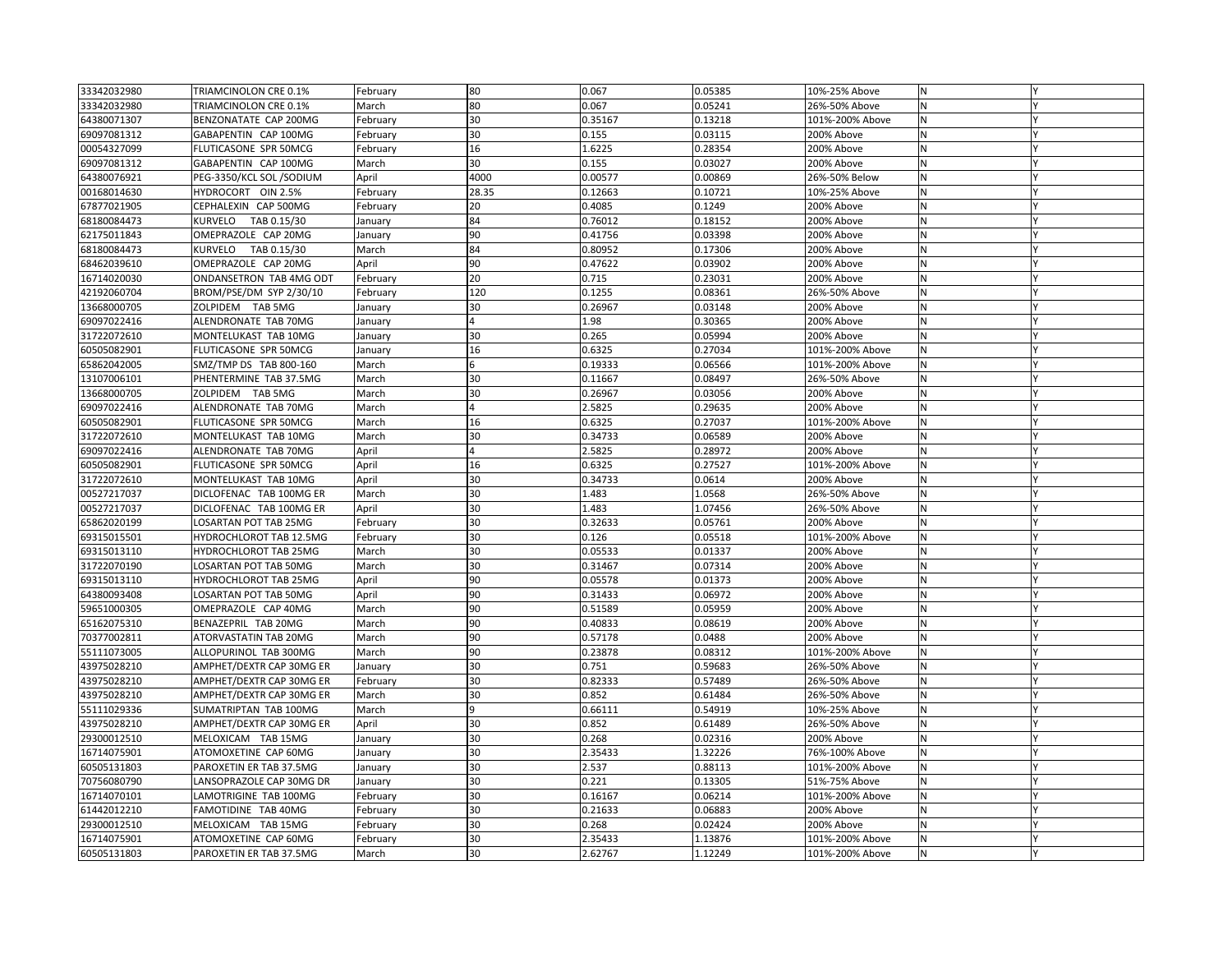| 16714070101<br>30<br>0.16167<br>0.06403<br>101%-200% Above<br>LAMOTRIGINE TAB 100MG<br>March<br>N<br>61442012210<br>30<br>0.28767<br>0.06888<br>FAMOTIDINE TAB 40MG<br>March<br>200% Above<br>N<br>16714081303<br>30<br>0.34767<br>0.10777<br>EZETIMIBE TAB 10MG<br>March<br>200% Above<br>и<br>16714008110<br>HYDROXYZ HCL TAB 10MG<br>March<br>30<br>0.06133<br>0.03952<br>51%-75% Above<br>N<br>16714075901<br>30<br>2.576<br>1.16565<br>101%-200% Above<br>ATOMOXETINE CAP 60MG<br>March<br>и<br>29300012510<br>30<br>0.35<br>0.02416<br>MELOXICAM TAB 15MG<br>March<br>200% Above<br>И<br>52817033200<br>20<br>0.08<br><b>CYCLOBENZAPR TAB 10MG</b><br>April<br>0.02438<br>200% Above<br>16714075901<br>30<br>2.576<br>101%-200% Above<br>ATOMOXETINE CAP 60MG<br>March<br>1.16565<br>N<br>30<br>68180064506<br>PAROXETIN ER TAB 37.5MG<br>April<br>2.62767<br>0.80156<br>200% Above<br>и<br>16714081303<br>30<br>0.34767<br>EZETIMIBE TAB 10MG<br>April<br>0.10456<br>200% Above<br>И<br>30<br>70756080790<br>0.28067<br>0.12106<br>LANSOPRAZOLE CAP 30MG DR<br>April<br>101%-200% Above<br>и<br>30<br>16714070101<br>LAMOTRIGINE TAB 100MG<br>April<br>0.07533<br>0.06151<br>10%-25% Above<br>N<br>30<br>00172572960<br>FAMOTIDINE TAB 40MG<br>April<br>0.28767<br>0.06839<br>200% Above<br>N<br>29300012510<br>30<br>MELOXICAM TAB 15MG<br>0.114<br>0.0242<br>200% Above<br>April<br>И<br>April<br>30<br>16714075901<br>2.60633<br>1.26818<br>101%-200% Above<br>N<br>ATOMOXETINE CAP 60MG<br>13668000705<br>30<br>0.445<br>ZOLPIDEM<br>TAB 5MG<br>0.03096<br>200% Above<br>N<br>February<br>00093005805<br>60<br>0.20367<br>TRAMADOL HCL TAB 50MG<br>February<br>0.0242<br>200% Above<br>N<br>13668000705<br>30<br>0.445<br>0.03056<br>ZOLPIDEM<br>TAB 5MG<br>March<br>200% Above<br>и<br>60<br>00093005805<br>TRAMADOL HCL TAB 50MG<br>April<br>0.1585<br>0.02493<br>200% Above<br>N<br>13668000705<br>30<br>0.36167<br>0.0307<br>ZOLPIDEM<br>TAB 5MG<br>April<br>200% Above<br>90<br>00093720198<br>0.57222<br>0.05771<br>PRAVASTATIN TAB 20MG<br>March<br>200% Above<br>N<br>00093720198<br>90<br>0.57222<br>0.05771<br>PRAVASTATIN TAB 20MG<br>March<br>200% Above<br>N<br>55111032001<br><b>GLIMEPIRIDE TAB 1MG</b><br>90<br>0.31744<br>0.03361<br>March<br>200% Above<br>90<br>0.02391<br>00093005805<br>0.20378<br>200% Above<br>TRAMADOL HCL TAB 50MG<br>January<br>00093005805<br>90<br>0.20378<br>0.0242<br>TRAMADOL HCL TAB 50MG<br>February<br>200% Above<br>N<br>90<br>13668000805<br>0.44356<br>0.03129<br>ZOLPIDEM TAB 10MG<br>January<br>200% Above<br>N<br>00093720198<br>90<br>0.57222<br>0.06353<br>PRAVASTATIN TAB 20MG<br>January<br>200% Above<br>N<br>180<br>31722070190<br>0.48344<br>0.06868<br>N<br>LOSARTAN POT TAB 50MG<br>January<br>200% Above<br>90<br>00093005805<br>TRAMADOL HCL TAB 50MG<br>March<br>0.15844<br>0.02459<br>200% Above<br>N<br>90<br>31722053101<br>TORSEMIDE TAB 20MG<br>0.32589<br>0.08156<br>N<br>February<br>200% Above<br>55111032201<br>90<br><b>GLIMEPIRIDE TAB 4MG</b><br>0.384<br>0.04818<br>200% Above<br>February<br>Ν<br>90<br>00093727298<br>0.57089<br>0.12434<br>PIOGLITAZONE TAB 30MG<br>March<br>200% Above<br>N<br>270<br>00093342210<br>CYCLOBENZAPR TAB 10MG<br>April<br>0.24515<br>0.02438<br>200% Above<br>N<br>90<br>0.02909<br>13668000805<br>ZOLPIDEM TAB 10MG<br>April<br>0.44356<br>200% Above<br>N<br>00093720198<br>90<br>0.57222<br>0.05725<br>PRAVASTATIN TAB 20MG<br>April<br>200% Above<br>N<br>62332002891<br>180<br>LOSARTAN POT TAB 50MG<br>April<br>0.41378<br>0.06972<br>200% Above<br>N<br>62175061743<br>90<br>0.30333<br>PANTOPRAZOLE TAB 40MG<br>March<br>0.05828<br>200% Above<br>N<br>90<br>62559038101<br>0.63189<br>0.24778<br>101%-200% Above<br>N<br>FLECAINIDE TAB 100MG<br>March<br>90<br>27241011703<br>0.707<br>0.18813<br>200% Above<br>FENOFIBRATE TAB 160MG<br>January<br>N<br>27241011703<br>90<br>0.72033<br>0.18018<br>FENOFIBRATE TAB 160MG<br>April<br>200% Above<br>N<br>45802006535<br>15<br>0.252<br>0.28036<br>TRIAMCINOLON CRE 0.5%<br>10%-25% Below<br>January<br>65862042001<br>14<br>0.14286<br>0.06116<br>SMZ/TMP DS TAB 800-160<br>January<br>101%-200% Above<br>N<br>22<br>68462018022<br>MUPIROCIN OIN 2%<br>0.22227<br>0.17083<br>January<br>26%-50% Above<br>и<br>60505083305<br>AZELASTINE SPR 0.1%<br>30<br>0.484<br>0.27761<br>March<br>51%-75% Above<br>N<br>30<br>60505083305<br>0.484<br>0.27761<br>AZELASTINE SPR 0.1%<br>March<br>51%-75% Above<br>67877019705<br>AMLODIPINE TAB 2.5MG<br>90<br>0.248<br>0.01307<br>200% Above<br>January<br>N<br>30<br>0.09414<br>68382009801<br>PAROXETINE TAB 20MG<br>0.24633<br>101%-200% Above<br>N<br>February<br>16714017402<br>ATORVASTATIN TAB 20MG<br>30<br>0.33033<br>0.05515<br>February<br>200% Above<br>N<br>30<br>43547035311<br>0.317<br>LISINOPRIL TAB 10MG<br>0.01891<br>200% Above<br>February<br>90<br>11534016503<br>FOLIC ACID TAB 1MG<br>0.05378<br>0.02474<br>101%-200% Above<br>January<br>N<br>30<br>43547035311<br>LISINOPRIL TAB 10MG<br>March<br>0.33267<br>0.01914<br>200% Above<br>N<br>16714012303<br>OMEPRAZOLE CAP 40MG<br>90<br>0.239<br>0.06362<br>200% Above<br>N<br>January<br>16571020150<br>DICLOFENAC TAB 75MG DR<br>180<br>0.09829<br>0.17917<br>76%-100% Above<br>N<br>February | 70756080790 | LANSOPRAZOLE CAP 30MG DR | March | 30 | 0.282 | 0.12249 | 101%-200% Above | N |  |
|--------------------------------------------------------------------------------------------------------------------------------------------------------------------------------------------------------------------------------------------------------------------------------------------------------------------------------------------------------------------------------------------------------------------------------------------------------------------------------------------------------------------------------------------------------------------------------------------------------------------------------------------------------------------------------------------------------------------------------------------------------------------------------------------------------------------------------------------------------------------------------------------------------------------------------------------------------------------------------------------------------------------------------------------------------------------------------------------------------------------------------------------------------------------------------------------------------------------------------------------------------------------------------------------------------------------------------------------------------------------------------------------------------------------------------------------------------------------------------------------------------------------------------------------------------------------------------------------------------------------------------------------------------------------------------------------------------------------------------------------------------------------------------------------------------------------------------------------------------------------------------------------------------------------------------------------------------------------------------------------------------------------------------------------------------------------------------------------------------------------------------------------------------------------------------------------------------------------------------------------------------------------------------------------------------------------------------------------------------------------------------------------------------------------------------------------------------------------------------------------------------------------------------------------------------------------------------------------------------------------------------------------------------------------------------------------------------------------------------------------------------------------------------------------------------------------------------------------------------------------------------------------------------------------------------------------------------------------------------------------------------------------------------------------------------------------------------------------------------------------------------------------------------------------------------------------------------------------------------------------------------------------------------------------------------------------------------------------------------------------------------------------------------------------------------------------------------------------------------------------------------------------------------------------------------------------------------------------------------------------------------------------------------------------------------------------------------------------------------------------------------------------------------------------------------------------------------------------------------------------------------------------------------------------------------------------------------------------------------------------------------------------------------------------------------------------------------------------------------------------------------------------------------------------------------------------------------------------------------------------------------------------------------------------------------------------------------------------------------------------------------------------------------------------------------------------------------------------------------------------------------------------------------------------------------------------------------------------------------------------------------------------------------------------------------------------------------------------------------------------------------------------------------------------------------------------------------------------------------------------------------------------------------------------------------------------------------------------------------------------------------------------------------------------------------------------------------------------------------------------------------------------------------------------------------------------------------------------------------------------------------------------------------------------------------|-------------|--------------------------|-------|----|-------|---------|-----------------|---|--|
|                                                                                                                                                                                                                                                                                                                                                                                                                                                                                                                                                                                                                                                                                                                                                                                                                                                                                                                                                                                                                                                                                                                                                                                                                                                                                                                                                                                                                                                                                                                                                                                                                                                                                                                                                                                                                                                                                                                                                                                                                                                                                                                                                                                                                                                                                                                                                                                                                                                                                                                                                                                                                                                                                                                                                                                                                                                                                                                                                                                                                                                                                                                                                                                                                                                                                                                                                                                                                                                                                                                                                                                                                                                                                                                                                                                                                                                                                                                                                                                                                                                                                                                                                                                                                                                                                                                                                                                                                                                                                                                                                                                                                                                                                                                                                                                                                                                                                                                                                                                                                                                                                                                                                                                                                                                                                                        |             |                          |       |    |       |         |                 |   |  |
|                                                                                                                                                                                                                                                                                                                                                                                                                                                                                                                                                                                                                                                                                                                                                                                                                                                                                                                                                                                                                                                                                                                                                                                                                                                                                                                                                                                                                                                                                                                                                                                                                                                                                                                                                                                                                                                                                                                                                                                                                                                                                                                                                                                                                                                                                                                                                                                                                                                                                                                                                                                                                                                                                                                                                                                                                                                                                                                                                                                                                                                                                                                                                                                                                                                                                                                                                                                                                                                                                                                                                                                                                                                                                                                                                                                                                                                                                                                                                                                                                                                                                                                                                                                                                                                                                                                                                                                                                                                                                                                                                                                                                                                                                                                                                                                                                                                                                                                                                                                                                                                                                                                                                                                                                                                                                                        |             |                          |       |    |       |         |                 |   |  |
|                                                                                                                                                                                                                                                                                                                                                                                                                                                                                                                                                                                                                                                                                                                                                                                                                                                                                                                                                                                                                                                                                                                                                                                                                                                                                                                                                                                                                                                                                                                                                                                                                                                                                                                                                                                                                                                                                                                                                                                                                                                                                                                                                                                                                                                                                                                                                                                                                                                                                                                                                                                                                                                                                                                                                                                                                                                                                                                                                                                                                                                                                                                                                                                                                                                                                                                                                                                                                                                                                                                                                                                                                                                                                                                                                                                                                                                                                                                                                                                                                                                                                                                                                                                                                                                                                                                                                                                                                                                                                                                                                                                                                                                                                                                                                                                                                                                                                                                                                                                                                                                                                                                                                                                                                                                                                                        |             |                          |       |    |       |         |                 |   |  |
|                                                                                                                                                                                                                                                                                                                                                                                                                                                                                                                                                                                                                                                                                                                                                                                                                                                                                                                                                                                                                                                                                                                                                                                                                                                                                                                                                                                                                                                                                                                                                                                                                                                                                                                                                                                                                                                                                                                                                                                                                                                                                                                                                                                                                                                                                                                                                                                                                                                                                                                                                                                                                                                                                                                                                                                                                                                                                                                                                                                                                                                                                                                                                                                                                                                                                                                                                                                                                                                                                                                                                                                                                                                                                                                                                                                                                                                                                                                                                                                                                                                                                                                                                                                                                                                                                                                                                                                                                                                                                                                                                                                                                                                                                                                                                                                                                                                                                                                                                                                                                                                                                                                                                                                                                                                                                                        |             |                          |       |    |       |         |                 |   |  |
|                                                                                                                                                                                                                                                                                                                                                                                                                                                                                                                                                                                                                                                                                                                                                                                                                                                                                                                                                                                                                                                                                                                                                                                                                                                                                                                                                                                                                                                                                                                                                                                                                                                                                                                                                                                                                                                                                                                                                                                                                                                                                                                                                                                                                                                                                                                                                                                                                                                                                                                                                                                                                                                                                                                                                                                                                                                                                                                                                                                                                                                                                                                                                                                                                                                                                                                                                                                                                                                                                                                                                                                                                                                                                                                                                                                                                                                                                                                                                                                                                                                                                                                                                                                                                                                                                                                                                                                                                                                                                                                                                                                                                                                                                                                                                                                                                                                                                                                                                                                                                                                                                                                                                                                                                                                                                                        |             |                          |       |    |       |         |                 |   |  |
|                                                                                                                                                                                                                                                                                                                                                                                                                                                                                                                                                                                                                                                                                                                                                                                                                                                                                                                                                                                                                                                                                                                                                                                                                                                                                                                                                                                                                                                                                                                                                                                                                                                                                                                                                                                                                                                                                                                                                                                                                                                                                                                                                                                                                                                                                                                                                                                                                                                                                                                                                                                                                                                                                                                                                                                                                                                                                                                                                                                                                                                                                                                                                                                                                                                                                                                                                                                                                                                                                                                                                                                                                                                                                                                                                                                                                                                                                                                                                                                                                                                                                                                                                                                                                                                                                                                                                                                                                                                                                                                                                                                                                                                                                                                                                                                                                                                                                                                                                                                                                                                                                                                                                                                                                                                                                                        |             |                          |       |    |       |         |                 |   |  |
|                                                                                                                                                                                                                                                                                                                                                                                                                                                                                                                                                                                                                                                                                                                                                                                                                                                                                                                                                                                                                                                                                                                                                                                                                                                                                                                                                                                                                                                                                                                                                                                                                                                                                                                                                                                                                                                                                                                                                                                                                                                                                                                                                                                                                                                                                                                                                                                                                                                                                                                                                                                                                                                                                                                                                                                                                                                                                                                                                                                                                                                                                                                                                                                                                                                                                                                                                                                                                                                                                                                                                                                                                                                                                                                                                                                                                                                                                                                                                                                                                                                                                                                                                                                                                                                                                                                                                                                                                                                                                                                                                                                                                                                                                                                                                                                                                                                                                                                                                                                                                                                                                                                                                                                                                                                                                                        |             |                          |       |    |       |         |                 |   |  |
|                                                                                                                                                                                                                                                                                                                                                                                                                                                                                                                                                                                                                                                                                                                                                                                                                                                                                                                                                                                                                                                                                                                                                                                                                                                                                                                                                                                                                                                                                                                                                                                                                                                                                                                                                                                                                                                                                                                                                                                                                                                                                                                                                                                                                                                                                                                                                                                                                                                                                                                                                                                                                                                                                                                                                                                                                                                                                                                                                                                                                                                                                                                                                                                                                                                                                                                                                                                                                                                                                                                                                                                                                                                                                                                                                                                                                                                                                                                                                                                                                                                                                                                                                                                                                                                                                                                                                                                                                                                                                                                                                                                                                                                                                                                                                                                                                                                                                                                                                                                                                                                                                                                                                                                                                                                                                                        |             |                          |       |    |       |         |                 |   |  |
|                                                                                                                                                                                                                                                                                                                                                                                                                                                                                                                                                                                                                                                                                                                                                                                                                                                                                                                                                                                                                                                                                                                                                                                                                                                                                                                                                                                                                                                                                                                                                                                                                                                                                                                                                                                                                                                                                                                                                                                                                                                                                                                                                                                                                                                                                                                                                                                                                                                                                                                                                                                                                                                                                                                                                                                                                                                                                                                                                                                                                                                                                                                                                                                                                                                                                                                                                                                                                                                                                                                                                                                                                                                                                                                                                                                                                                                                                                                                                                                                                                                                                                                                                                                                                                                                                                                                                                                                                                                                                                                                                                                                                                                                                                                                                                                                                                                                                                                                                                                                                                                                                                                                                                                                                                                                                                        |             |                          |       |    |       |         |                 |   |  |
|                                                                                                                                                                                                                                                                                                                                                                                                                                                                                                                                                                                                                                                                                                                                                                                                                                                                                                                                                                                                                                                                                                                                                                                                                                                                                                                                                                                                                                                                                                                                                                                                                                                                                                                                                                                                                                                                                                                                                                                                                                                                                                                                                                                                                                                                                                                                                                                                                                                                                                                                                                                                                                                                                                                                                                                                                                                                                                                                                                                                                                                                                                                                                                                                                                                                                                                                                                                                                                                                                                                                                                                                                                                                                                                                                                                                                                                                                                                                                                                                                                                                                                                                                                                                                                                                                                                                                                                                                                                                                                                                                                                                                                                                                                                                                                                                                                                                                                                                                                                                                                                                                                                                                                                                                                                                                                        |             |                          |       |    |       |         |                 |   |  |
|                                                                                                                                                                                                                                                                                                                                                                                                                                                                                                                                                                                                                                                                                                                                                                                                                                                                                                                                                                                                                                                                                                                                                                                                                                                                                                                                                                                                                                                                                                                                                                                                                                                                                                                                                                                                                                                                                                                                                                                                                                                                                                                                                                                                                                                                                                                                                                                                                                                                                                                                                                                                                                                                                                                                                                                                                                                                                                                                                                                                                                                                                                                                                                                                                                                                                                                                                                                                                                                                                                                                                                                                                                                                                                                                                                                                                                                                                                                                                                                                                                                                                                                                                                                                                                                                                                                                                                                                                                                                                                                                                                                                                                                                                                                                                                                                                                                                                                                                                                                                                                                                                                                                                                                                                                                                                                        |             |                          |       |    |       |         |                 |   |  |
|                                                                                                                                                                                                                                                                                                                                                                                                                                                                                                                                                                                                                                                                                                                                                                                                                                                                                                                                                                                                                                                                                                                                                                                                                                                                                                                                                                                                                                                                                                                                                                                                                                                                                                                                                                                                                                                                                                                                                                                                                                                                                                                                                                                                                                                                                                                                                                                                                                                                                                                                                                                                                                                                                                                                                                                                                                                                                                                                                                                                                                                                                                                                                                                                                                                                                                                                                                                                                                                                                                                                                                                                                                                                                                                                                                                                                                                                                                                                                                                                                                                                                                                                                                                                                                                                                                                                                                                                                                                                                                                                                                                                                                                                                                                                                                                                                                                                                                                                                                                                                                                                                                                                                                                                                                                                                                        |             |                          |       |    |       |         |                 |   |  |
|                                                                                                                                                                                                                                                                                                                                                                                                                                                                                                                                                                                                                                                                                                                                                                                                                                                                                                                                                                                                                                                                                                                                                                                                                                                                                                                                                                                                                                                                                                                                                                                                                                                                                                                                                                                                                                                                                                                                                                                                                                                                                                                                                                                                                                                                                                                                                                                                                                                                                                                                                                                                                                                                                                                                                                                                                                                                                                                                                                                                                                                                                                                                                                                                                                                                                                                                                                                                                                                                                                                                                                                                                                                                                                                                                                                                                                                                                                                                                                                                                                                                                                                                                                                                                                                                                                                                                                                                                                                                                                                                                                                                                                                                                                                                                                                                                                                                                                                                                                                                                                                                                                                                                                                                                                                                                                        |             |                          |       |    |       |         |                 |   |  |
|                                                                                                                                                                                                                                                                                                                                                                                                                                                                                                                                                                                                                                                                                                                                                                                                                                                                                                                                                                                                                                                                                                                                                                                                                                                                                                                                                                                                                                                                                                                                                                                                                                                                                                                                                                                                                                                                                                                                                                                                                                                                                                                                                                                                                                                                                                                                                                                                                                                                                                                                                                                                                                                                                                                                                                                                                                                                                                                                                                                                                                                                                                                                                                                                                                                                                                                                                                                                                                                                                                                                                                                                                                                                                                                                                                                                                                                                                                                                                                                                                                                                                                                                                                                                                                                                                                                                                                                                                                                                                                                                                                                                                                                                                                                                                                                                                                                                                                                                                                                                                                                                                                                                                                                                                                                                                                        |             |                          |       |    |       |         |                 |   |  |
|                                                                                                                                                                                                                                                                                                                                                                                                                                                                                                                                                                                                                                                                                                                                                                                                                                                                                                                                                                                                                                                                                                                                                                                                                                                                                                                                                                                                                                                                                                                                                                                                                                                                                                                                                                                                                                                                                                                                                                                                                                                                                                                                                                                                                                                                                                                                                                                                                                                                                                                                                                                                                                                                                                                                                                                                                                                                                                                                                                                                                                                                                                                                                                                                                                                                                                                                                                                                                                                                                                                                                                                                                                                                                                                                                                                                                                                                                                                                                                                                                                                                                                                                                                                                                                                                                                                                                                                                                                                                                                                                                                                                                                                                                                                                                                                                                                                                                                                                                                                                                                                                                                                                                                                                                                                                                                        |             |                          |       |    |       |         |                 |   |  |
|                                                                                                                                                                                                                                                                                                                                                                                                                                                                                                                                                                                                                                                                                                                                                                                                                                                                                                                                                                                                                                                                                                                                                                                                                                                                                                                                                                                                                                                                                                                                                                                                                                                                                                                                                                                                                                                                                                                                                                                                                                                                                                                                                                                                                                                                                                                                                                                                                                                                                                                                                                                                                                                                                                                                                                                                                                                                                                                                                                                                                                                                                                                                                                                                                                                                                                                                                                                                                                                                                                                                                                                                                                                                                                                                                                                                                                                                                                                                                                                                                                                                                                                                                                                                                                                                                                                                                                                                                                                                                                                                                                                                                                                                                                                                                                                                                                                                                                                                                                                                                                                                                                                                                                                                                                                                                                        |             |                          |       |    |       |         |                 |   |  |
|                                                                                                                                                                                                                                                                                                                                                                                                                                                                                                                                                                                                                                                                                                                                                                                                                                                                                                                                                                                                                                                                                                                                                                                                                                                                                                                                                                                                                                                                                                                                                                                                                                                                                                                                                                                                                                                                                                                                                                                                                                                                                                                                                                                                                                                                                                                                                                                                                                                                                                                                                                                                                                                                                                                                                                                                                                                                                                                                                                                                                                                                                                                                                                                                                                                                                                                                                                                                                                                                                                                                                                                                                                                                                                                                                                                                                                                                                                                                                                                                                                                                                                                                                                                                                                                                                                                                                                                                                                                                                                                                                                                                                                                                                                                                                                                                                                                                                                                                                                                                                                                                                                                                                                                                                                                                                                        |             |                          |       |    |       |         |                 |   |  |
|                                                                                                                                                                                                                                                                                                                                                                                                                                                                                                                                                                                                                                                                                                                                                                                                                                                                                                                                                                                                                                                                                                                                                                                                                                                                                                                                                                                                                                                                                                                                                                                                                                                                                                                                                                                                                                                                                                                                                                                                                                                                                                                                                                                                                                                                                                                                                                                                                                                                                                                                                                                                                                                                                                                                                                                                                                                                                                                                                                                                                                                                                                                                                                                                                                                                                                                                                                                                                                                                                                                                                                                                                                                                                                                                                                                                                                                                                                                                                                                                                                                                                                                                                                                                                                                                                                                                                                                                                                                                                                                                                                                                                                                                                                                                                                                                                                                                                                                                                                                                                                                                                                                                                                                                                                                                                                        |             |                          |       |    |       |         |                 |   |  |
|                                                                                                                                                                                                                                                                                                                                                                                                                                                                                                                                                                                                                                                                                                                                                                                                                                                                                                                                                                                                                                                                                                                                                                                                                                                                                                                                                                                                                                                                                                                                                                                                                                                                                                                                                                                                                                                                                                                                                                                                                                                                                                                                                                                                                                                                                                                                                                                                                                                                                                                                                                                                                                                                                                                                                                                                                                                                                                                                                                                                                                                                                                                                                                                                                                                                                                                                                                                                                                                                                                                                                                                                                                                                                                                                                                                                                                                                                                                                                                                                                                                                                                                                                                                                                                                                                                                                                                                                                                                                                                                                                                                                                                                                                                                                                                                                                                                                                                                                                                                                                                                                                                                                                                                                                                                                                                        |             |                          |       |    |       |         |                 |   |  |
|                                                                                                                                                                                                                                                                                                                                                                                                                                                                                                                                                                                                                                                                                                                                                                                                                                                                                                                                                                                                                                                                                                                                                                                                                                                                                                                                                                                                                                                                                                                                                                                                                                                                                                                                                                                                                                                                                                                                                                                                                                                                                                                                                                                                                                                                                                                                                                                                                                                                                                                                                                                                                                                                                                                                                                                                                                                                                                                                                                                                                                                                                                                                                                                                                                                                                                                                                                                                                                                                                                                                                                                                                                                                                                                                                                                                                                                                                                                                                                                                                                                                                                                                                                                                                                                                                                                                                                                                                                                                                                                                                                                                                                                                                                                                                                                                                                                                                                                                                                                                                                                                                                                                                                                                                                                                                                        |             |                          |       |    |       |         |                 |   |  |
|                                                                                                                                                                                                                                                                                                                                                                                                                                                                                                                                                                                                                                                                                                                                                                                                                                                                                                                                                                                                                                                                                                                                                                                                                                                                                                                                                                                                                                                                                                                                                                                                                                                                                                                                                                                                                                                                                                                                                                                                                                                                                                                                                                                                                                                                                                                                                                                                                                                                                                                                                                                                                                                                                                                                                                                                                                                                                                                                                                                                                                                                                                                                                                                                                                                                                                                                                                                                                                                                                                                                                                                                                                                                                                                                                                                                                                                                                                                                                                                                                                                                                                                                                                                                                                                                                                                                                                                                                                                                                                                                                                                                                                                                                                                                                                                                                                                                                                                                                                                                                                                                                                                                                                                                                                                                                                        |             |                          |       |    |       |         |                 |   |  |
|                                                                                                                                                                                                                                                                                                                                                                                                                                                                                                                                                                                                                                                                                                                                                                                                                                                                                                                                                                                                                                                                                                                                                                                                                                                                                                                                                                                                                                                                                                                                                                                                                                                                                                                                                                                                                                                                                                                                                                                                                                                                                                                                                                                                                                                                                                                                                                                                                                                                                                                                                                                                                                                                                                                                                                                                                                                                                                                                                                                                                                                                                                                                                                                                                                                                                                                                                                                                                                                                                                                                                                                                                                                                                                                                                                                                                                                                                                                                                                                                                                                                                                                                                                                                                                                                                                                                                                                                                                                                                                                                                                                                                                                                                                                                                                                                                                                                                                                                                                                                                                                                                                                                                                                                                                                                                                        |             |                          |       |    |       |         |                 |   |  |
|                                                                                                                                                                                                                                                                                                                                                                                                                                                                                                                                                                                                                                                                                                                                                                                                                                                                                                                                                                                                                                                                                                                                                                                                                                                                                                                                                                                                                                                                                                                                                                                                                                                                                                                                                                                                                                                                                                                                                                                                                                                                                                                                                                                                                                                                                                                                                                                                                                                                                                                                                                                                                                                                                                                                                                                                                                                                                                                                                                                                                                                                                                                                                                                                                                                                                                                                                                                                                                                                                                                                                                                                                                                                                                                                                                                                                                                                                                                                                                                                                                                                                                                                                                                                                                                                                                                                                                                                                                                                                                                                                                                                                                                                                                                                                                                                                                                                                                                                                                                                                                                                                                                                                                                                                                                                                                        |             |                          |       |    |       |         |                 |   |  |
|                                                                                                                                                                                                                                                                                                                                                                                                                                                                                                                                                                                                                                                                                                                                                                                                                                                                                                                                                                                                                                                                                                                                                                                                                                                                                                                                                                                                                                                                                                                                                                                                                                                                                                                                                                                                                                                                                                                                                                                                                                                                                                                                                                                                                                                                                                                                                                                                                                                                                                                                                                                                                                                                                                                                                                                                                                                                                                                                                                                                                                                                                                                                                                                                                                                                                                                                                                                                                                                                                                                                                                                                                                                                                                                                                                                                                                                                                                                                                                                                                                                                                                                                                                                                                                                                                                                                                                                                                                                                                                                                                                                                                                                                                                                                                                                                                                                                                                                                                                                                                                                                                                                                                                                                                                                                                                        |             |                          |       |    |       |         |                 |   |  |
|                                                                                                                                                                                                                                                                                                                                                                                                                                                                                                                                                                                                                                                                                                                                                                                                                                                                                                                                                                                                                                                                                                                                                                                                                                                                                                                                                                                                                                                                                                                                                                                                                                                                                                                                                                                                                                                                                                                                                                                                                                                                                                                                                                                                                                                                                                                                                                                                                                                                                                                                                                                                                                                                                                                                                                                                                                                                                                                                                                                                                                                                                                                                                                                                                                                                                                                                                                                                                                                                                                                                                                                                                                                                                                                                                                                                                                                                                                                                                                                                                                                                                                                                                                                                                                                                                                                                                                                                                                                                                                                                                                                                                                                                                                                                                                                                                                                                                                                                                                                                                                                                                                                                                                                                                                                                                                        |             |                          |       |    |       |         |                 |   |  |
|                                                                                                                                                                                                                                                                                                                                                                                                                                                                                                                                                                                                                                                                                                                                                                                                                                                                                                                                                                                                                                                                                                                                                                                                                                                                                                                                                                                                                                                                                                                                                                                                                                                                                                                                                                                                                                                                                                                                                                                                                                                                                                                                                                                                                                                                                                                                                                                                                                                                                                                                                                                                                                                                                                                                                                                                                                                                                                                                                                                                                                                                                                                                                                                                                                                                                                                                                                                                                                                                                                                                                                                                                                                                                                                                                                                                                                                                                                                                                                                                                                                                                                                                                                                                                                                                                                                                                                                                                                                                                                                                                                                                                                                                                                                                                                                                                                                                                                                                                                                                                                                                                                                                                                                                                                                                                                        |             |                          |       |    |       |         |                 |   |  |
|                                                                                                                                                                                                                                                                                                                                                                                                                                                                                                                                                                                                                                                                                                                                                                                                                                                                                                                                                                                                                                                                                                                                                                                                                                                                                                                                                                                                                                                                                                                                                                                                                                                                                                                                                                                                                                                                                                                                                                                                                                                                                                                                                                                                                                                                                                                                                                                                                                                                                                                                                                                                                                                                                                                                                                                                                                                                                                                                                                                                                                                                                                                                                                                                                                                                                                                                                                                                                                                                                                                                                                                                                                                                                                                                                                                                                                                                                                                                                                                                                                                                                                                                                                                                                                                                                                                                                                                                                                                                                                                                                                                                                                                                                                                                                                                                                                                                                                                                                                                                                                                                                                                                                                                                                                                                                                        |             |                          |       |    |       |         |                 |   |  |
|                                                                                                                                                                                                                                                                                                                                                                                                                                                                                                                                                                                                                                                                                                                                                                                                                                                                                                                                                                                                                                                                                                                                                                                                                                                                                                                                                                                                                                                                                                                                                                                                                                                                                                                                                                                                                                                                                                                                                                                                                                                                                                                                                                                                                                                                                                                                                                                                                                                                                                                                                                                                                                                                                                                                                                                                                                                                                                                                                                                                                                                                                                                                                                                                                                                                                                                                                                                                                                                                                                                                                                                                                                                                                                                                                                                                                                                                                                                                                                                                                                                                                                                                                                                                                                                                                                                                                                                                                                                                                                                                                                                                                                                                                                                                                                                                                                                                                                                                                                                                                                                                                                                                                                                                                                                                                                        |             |                          |       |    |       |         |                 |   |  |
|                                                                                                                                                                                                                                                                                                                                                                                                                                                                                                                                                                                                                                                                                                                                                                                                                                                                                                                                                                                                                                                                                                                                                                                                                                                                                                                                                                                                                                                                                                                                                                                                                                                                                                                                                                                                                                                                                                                                                                                                                                                                                                                                                                                                                                                                                                                                                                                                                                                                                                                                                                                                                                                                                                                                                                                                                                                                                                                                                                                                                                                                                                                                                                                                                                                                                                                                                                                                                                                                                                                                                                                                                                                                                                                                                                                                                                                                                                                                                                                                                                                                                                                                                                                                                                                                                                                                                                                                                                                                                                                                                                                                                                                                                                                                                                                                                                                                                                                                                                                                                                                                                                                                                                                                                                                                                                        |             |                          |       |    |       |         |                 |   |  |
|                                                                                                                                                                                                                                                                                                                                                                                                                                                                                                                                                                                                                                                                                                                                                                                                                                                                                                                                                                                                                                                                                                                                                                                                                                                                                                                                                                                                                                                                                                                                                                                                                                                                                                                                                                                                                                                                                                                                                                                                                                                                                                                                                                                                                                                                                                                                                                                                                                                                                                                                                                                                                                                                                                                                                                                                                                                                                                                                                                                                                                                                                                                                                                                                                                                                                                                                                                                                                                                                                                                                                                                                                                                                                                                                                                                                                                                                                                                                                                                                                                                                                                                                                                                                                                                                                                                                                                                                                                                                                                                                                                                                                                                                                                                                                                                                                                                                                                                                                                                                                                                                                                                                                                                                                                                                                                        |             |                          |       |    |       |         |                 |   |  |
|                                                                                                                                                                                                                                                                                                                                                                                                                                                                                                                                                                                                                                                                                                                                                                                                                                                                                                                                                                                                                                                                                                                                                                                                                                                                                                                                                                                                                                                                                                                                                                                                                                                                                                                                                                                                                                                                                                                                                                                                                                                                                                                                                                                                                                                                                                                                                                                                                                                                                                                                                                                                                                                                                                                                                                                                                                                                                                                                                                                                                                                                                                                                                                                                                                                                                                                                                                                                                                                                                                                                                                                                                                                                                                                                                                                                                                                                                                                                                                                                                                                                                                                                                                                                                                                                                                                                                                                                                                                                                                                                                                                                                                                                                                                                                                                                                                                                                                                                                                                                                                                                                                                                                                                                                                                                                                        |             |                          |       |    |       |         |                 |   |  |
|                                                                                                                                                                                                                                                                                                                                                                                                                                                                                                                                                                                                                                                                                                                                                                                                                                                                                                                                                                                                                                                                                                                                                                                                                                                                                                                                                                                                                                                                                                                                                                                                                                                                                                                                                                                                                                                                                                                                                                                                                                                                                                                                                                                                                                                                                                                                                                                                                                                                                                                                                                                                                                                                                                                                                                                                                                                                                                                                                                                                                                                                                                                                                                                                                                                                                                                                                                                                                                                                                                                                                                                                                                                                                                                                                                                                                                                                                                                                                                                                                                                                                                                                                                                                                                                                                                                                                                                                                                                                                                                                                                                                                                                                                                                                                                                                                                                                                                                                                                                                                                                                                                                                                                                                                                                                                                        |             |                          |       |    |       |         |                 |   |  |
|                                                                                                                                                                                                                                                                                                                                                                                                                                                                                                                                                                                                                                                                                                                                                                                                                                                                                                                                                                                                                                                                                                                                                                                                                                                                                                                                                                                                                                                                                                                                                                                                                                                                                                                                                                                                                                                                                                                                                                                                                                                                                                                                                                                                                                                                                                                                                                                                                                                                                                                                                                                                                                                                                                                                                                                                                                                                                                                                                                                                                                                                                                                                                                                                                                                                                                                                                                                                                                                                                                                                                                                                                                                                                                                                                                                                                                                                                                                                                                                                                                                                                                                                                                                                                                                                                                                                                                                                                                                                                                                                                                                                                                                                                                                                                                                                                                                                                                                                                                                                                                                                                                                                                                                                                                                                                                        |             |                          |       |    |       |         |                 |   |  |
|                                                                                                                                                                                                                                                                                                                                                                                                                                                                                                                                                                                                                                                                                                                                                                                                                                                                                                                                                                                                                                                                                                                                                                                                                                                                                                                                                                                                                                                                                                                                                                                                                                                                                                                                                                                                                                                                                                                                                                                                                                                                                                                                                                                                                                                                                                                                                                                                                                                                                                                                                                                                                                                                                                                                                                                                                                                                                                                                                                                                                                                                                                                                                                                                                                                                                                                                                                                                                                                                                                                                                                                                                                                                                                                                                                                                                                                                                                                                                                                                                                                                                                                                                                                                                                                                                                                                                                                                                                                                                                                                                                                                                                                                                                                                                                                                                                                                                                                                                                                                                                                                                                                                                                                                                                                                                                        |             |                          |       |    |       |         |                 |   |  |
|                                                                                                                                                                                                                                                                                                                                                                                                                                                                                                                                                                                                                                                                                                                                                                                                                                                                                                                                                                                                                                                                                                                                                                                                                                                                                                                                                                                                                                                                                                                                                                                                                                                                                                                                                                                                                                                                                                                                                                                                                                                                                                                                                                                                                                                                                                                                                                                                                                                                                                                                                                                                                                                                                                                                                                                                                                                                                                                                                                                                                                                                                                                                                                                                                                                                                                                                                                                                                                                                                                                                                                                                                                                                                                                                                                                                                                                                                                                                                                                                                                                                                                                                                                                                                                                                                                                                                                                                                                                                                                                                                                                                                                                                                                                                                                                                                                                                                                                                                                                                                                                                                                                                                                                                                                                                                                        |             |                          |       |    |       |         |                 |   |  |
|                                                                                                                                                                                                                                                                                                                                                                                                                                                                                                                                                                                                                                                                                                                                                                                                                                                                                                                                                                                                                                                                                                                                                                                                                                                                                                                                                                                                                                                                                                                                                                                                                                                                                                                                                                                                                                                                                                                                                                                                                                                                                                                                                                                                                                                                                                                                                                                                                                                                                                                                                                                                                                                                                                                                                                                                                                                                                                                                                                                                                                                                                                                                                                                                                                                                                                                                                                                                                                                                                                                                                                                                                                                                                                                                                                                                                                                                                                                                                                                                                                                                                                                                                                                                                                                                                                                                                                                                                                                                                                                                                                                                                                                                                                                                                                                                                                                                                                                                                                                                                                                                                                                                                                                                                                                                                                        |             |                          |       |    |       |         |                 |   |  |
|                                                                                                                                                                                                                                                                                                                                                                                                                                                                                                                                                                                                                                                                                                                                                                                                                                                                                                                                                                                                                                                                                                                                                                                                                                                                                                                                                                                                                                                                                                                                                                                                                                                                                                                                                                                                                                                                                                                                                                                                                                                                                                                                                                                                                                                                                                                                                                                                                                                                                                                                                                                                                                                                                                                                                                                                                                                                                                                                                                                                                                                                                                                                                                                                                                                                                                                                                                                                                                                                                                                                                                                                                                                                                                                                                                                                                                                                                                                                                                                                                                                                                                                                                                                                                                                                                                                                                                                                                                                                                                                                                                                                                                                                                                                                                                                                                                                                                                                                                                                                                                                                                                                                                                                                                                                                                                        |             |                          |       |    |       |         |                 |   |  |
|                                                                                                                                                                                                                                                                                                                                                                                                                                                                                                                                                                                                                                                                                                                                                                                                                                                                                                                                                                                                                                                                                                                                                                                                                                                                                                                                                                                                                                                                                                                                                                                                                                                                                                                                                                                                                                                                                                                                                                                                                                                                                                                                                                                                                                                                                                                                                                                                                                                                                                                                                                                                                                                                                                                                                                                                                                                                                                                                                                                                                                                                                                                                                                                                                                                                                                                                                                                                                                                                                                                                                                                                                                                                                                                                                                                                                                                                                                                                                                                                                                                                                                                                                                                                                                                                                                                                                                                                                                                                                                                                                                                                                                                                                                                                                                                                                                                                                                                                                                                                                                                                                                                                                                                                                                                                                                        |             |                          |       |    |       |         |                 |   |  |
|                                                                                                                                                                                                                                                                                                                                                                                                                                                                                                                                                                                                                                                                                                                                                                                                                                                                                                                                                                                                                                                                                                                                                                                                                                                                                                                                                                                                                                                                                                                                                                                                                                                                                                                                                                                                                                                                                                                                                                                                                                                                                                                                                                                                                                                                                                                                                                                                                                                                                                                                                                                                                                                                                                                                                                                                                                                                                                                                                                                                                                                                                                                                                                                                                                                                                                                                                                                                                                                                                                                                                                                                                                                                                                                                                                                                                                                                                                                                                                                                                                                                                                                                                                                                                                                                                                                                                                                                                                                                                                                                                                                                                                                                                                                                                                                                                                                                                                                                                                                                                                                                                                                                                                                                                                                                                                        |             |                          |       |    |       |         |                 |   |  |
|                                                                                                                                                                                                                                                                                                                                                                                                                                                                                                                                                                                                                                                                                                                                                                                                                                                                                                                                                                                                                                                                                                                                                                                                                                                                                                                                                                                                                                                                                                                                                                                                                                                                                                                                                                                                                                                                                                                                                                                                                                                                                                                                                                                                                                                                                                                                                                                                                                                                                                                                                                                                                                                                                                                                                                                                                                                                                                                                                                                                                                                                                                                                                                                                                                                                                                                                                                                                                                                                                                                                                                                                                                                                                                                                                                                                                                                                                                                                                                                                                                                                                                                                                                                                                                                                                                                                                                                                                                                                                                                                                                                                                                                                                                                                                                                                                                                                                                                                                                                                                                                                                                                                                                                                                                                                                                        |             |                          |       |    |       |         |                 |   |  |
|                                                                                                                                                                                                                                                                                                                                                                                                                                                                                                                                                                                                                                                                                                                                                                                                                                                                                                                                                                                                                                                                                                                                                                                                                                                                                                                                                                                                                                                                                                                                                                                                                                                                                                                                                                                                                                                                                                                                                                                                                                                                                                                                                                                                                                                                                                                                                                                                                                                                                                                                                                                                                                                                                                                                                                                                                                                                                                                                                                                                                                                                                                                                                                                                                                                                                                                                                                                                                                                                                                                                                                                                                                                                                                                                                                                                                                                                                                                                                                                                                                                                                                                                                                                                                                                                                                                                                                                                                                                                                                                                                                                                                                                                                                                                                                                                                                                                                                                                                                                                                                                                                                                                                                                                                                                                                                        |             |                          |       |    |       |         |                 |   |  |
|                                                                                                                                                                                                                                                                                                                                                                                                                                                                                                                                                                                                                                                                                                                                                                                                                                                                                                                                                                                                                                                                                                                                                                                                                                                                                                                                                                                                                                                                                                                                                                                                                                                                                                                                                                                                                                                                                                                                                                                                                                                                                                                                                                                                                                                                                                                                                                                                                                                                                                                                                                                                                                                                                                                                                                                                                                                                                                                                                                                                                                                                                                                                                                                                                                                                                                                                                                                                                                                                                                                                                                                                                                                                                                                                                                                                                                                                                                                                                                                                                                                                                                                                                                                                                                                                                                                                                                                                                                                                                                                                                                                                                                                                                                                                                                                                                                                                                                                                                                                                                                                                                                                                                                                                                                                                                                        |             |                          |       |    |       |         |                 |   |  |
|                                                                                                                                                                                                                                                                                                                                                                                                                                                                                                                                                                                                                                                                                                                                                                                                                                                                                                                                                                                                                                                                                                                                                                                                                                                                                                                                                                                                                                                                                                                                                                                                                                                                                                                                                                                                                                                                                                                                                                                                                                                                                                                                                                                                                                                                                                                                                                                                                                                                                                                                                                                                                                                                                                                                                                                                                                                                                                                                                                                                                                                                                                                                                                                                                                                                                                                                                                                                                                                                                                                                                                                                                                                                                                                                                                                                                                                                                                                                                                                                                                                                                                                                                                                                                                                                                                                                                                                                                                                                                                                                                                                                                                                                                                                                                                                                                                                                                                                                                                                                                                                                                                                                                                                                                                                                                                        |             |                          |       |    |       |         |                 |   |  |
|                                                                                                                                                                                                                                                                                                                                                                                                                                                                                                                                                                                                                                                                                                                                                                                                                                                                                                                                                                                                                                                                                                                                                                                                                                                                                                                                                                                                                                                                                                                                                                                                                                                                                                                                                                                                                                                                                                                                                                                                                                                                                                                                                                                                                                                                                                                                                                                                                                                                                                                                                                                                                                                                                                                                                                                                                                                                                                                                                                                                                                                                                                                                                                                                                                                                                                                                                                                                                                                                                                                                                                                                                                                                                                                                                                                                                                                                                                                                                                                                                                                                                                                                                                                                                                                                                                                                                                                                                                                                                                                                                                                                                                                                                                                                                                                                                                                                                                                                                                                                                                                                                                                                                                                                                                                                                                        |             |                          |       |    |       |         |                 |   |  |
|                                                                                                                                                                                                                                                                                                                                                                                                                                                                                                                                                                                                                                                                                                                                                                                                                                                                                                                                                                                                                                                                                                                                                                                                                                                                                                                                                                                                                                                                                                                                                                                                                                                                                                                                                                                                                                                                                                                                                                                                                                                                                                                                                                                                                                                                                                                                                                                                                                                                                                                                                                                                                                                                                                                                                                                                                                                                                                                                                                                                                                                                                                                                                                                                                                                                                                                                                                                                                                                                                                                                                                                                                                                                                                                                                                                                                                                                                                                                                                                                                                                                                                                                                                                                                                                                                                                                                                                                                                                                                                                                                                                                                                                                                                                                                                                                                                                                                                                                                                                                                                                                                                                                                                                                                                                                                                        |             |                          |       |    |       |         |                 |   |  |
|                                                                                                                                                                                                                                                                                                                                                                                                                                                                                                                                                                                                                                                                                                                                                                                                                                                                                                                                                                                                                                                                                                                                                                                                                                                                                                                                                                                                                                                                                                                                                                                                                                                                                                                                                                                                                                                                                                                                                                                                                                                                                                                                                                                                                                                                                                                                                                                                                                                                                                                                                                                                                                                                                                                                                                                                                                                                                                                                                                                                                                                                                                                                                                                                                                                                                                                                                                                                                                                                                                                                                                                                                                                                                                                                                                                                                                                                                                                                                                                                                                                                                                                                                                                                                                                                                                                                                                                                                                                                                                                                                                                                                                                                                                                                                                                                                                                                                                                                                                                                                                                                                                                                                                                                                                                                                                        |             |                          |       |    |       |         |                 |   |  |
|                                                                                                                                                                                                                                                                                                                                                                                                                                                                                                                                                                                                                                                                                                                                                                                                                                                                                                                                                                                                                                                                                                                                                                                                                                                                                                                                                                                                                                                                                                                                                                                                                                                                                                                                                                                                                                                                                                                                                                                                                                                                                                                                                                                                                                                                                                                                                                                                                                                                                                                                                                                                                                                                                                                                                                                                                                                                                                                                                                                                                                                                                                                                                                                                                                                                                                                                                                                                                                                                                                                                                                                                                                                                                                                                                                                                                                                                                                                                                                                                                                                                                                                                                                                                                                                                                                                                                                                                                                                                                                                                                                                                                                                                                                                                                                                                                                                                                                                                                                                                                                                                                                                                                                                                                                                                                                        |             |                          |       |    |       |         |                 |   |  |
|                                                                                                                                                                                                                                                                                                                                                                                                                                                                                                                                                                                                                                                                                                                                                                                                                                                                                                                                                                                                                                                                                                                                                                                                                                                                                                                                                                                                                                                                                                                                                                                                                                                                                                                                                                                                                                                                                                                                                                                                                                                                                                                                                                                                                                                                                                                                                                                                                                                                                                                                                                                                                                                                                                                                                                                                                                                                                                                                                                                                                                                                                                                                                                                                                                                                                                                                                                                                                                                                                                                                                                                                                                                                                                                                                                                                                                                                                                                                                                                                                                                                                                                                                                                                                                                                                                                                                                                                                                                                                                                                                                                                                                                                                                                                                                                                                                                                                                                                                                                                                                                                                                                                                                                                                                                                                                        |             |                          |       |    |       |         |                 |   |  |
|                                                                                                                                                                                                                                                                                                                                                                                                                                                                                                                                                                                                                                                                                                                                                                                                                                                                                                                                                                                                                                                                                                                                                                                                                                                                                                                                                                                                                                                                                                                                                                                                                                                                                                                                                                                                                                                                                                                                                                                                                                                                                                                                                                                                                                                                                                                                                                                                                                                                                                                                                                                                                                                                                                                                                                                                                                                                                                                                                                                                                                                                                                                                                                                                                                                                                                                                                                                                                                                                                                                                                                                                                                                                                                                                                                                                                                                                                                                                                                                                                                                                                                                                                                                                                                                                                                                                                                                                                                                                                                                                                                                                                                                                                                                                                                                                                                                                                                                                                                                                                                                                                                                                                                                                                                                                                                        |             |                          |       |    |       |         |                 |   |  |
|                                                                                                                                                                                                                                                                                                                                                                                                                                                                                                                                                                                                                                                                                                                                                                                                                                                                                                                                                                                                                                                                                                                                                                                                                                                                                                                                                                                                                                                                                                                                                                                                                                                                                                                                                                                                                                                                                                                                                                                                                                                                                                                                                                                                                                                                                                                                                                                                                                                                                                                                                                                                                                                                                                                                                                                                                                                                                                                                                                                                                                                                                                                                                                                                                                                                                                                                                                                                                                                                                                                                                                                                                                                                                                                                                                                                                                                                                                                                                                                                                                                                                                                                                                                                                                                                                                                                                                                                                                                                                                                                                                                                                                                                                                                                                                                                                                                                                                                                                                                                                                                                                                                                                                                                                                                                                                        |             |                          |       |    |       |         |                 |   |  |
|                                                                                                                                                                                                                                                                                                                                                                                                                                                                                                                                                                                                                                                                                                                                                                                                                                                                                                                                                                                                                                                                                                                                                                                                                                                                                                                                                                                                                                                                                                                                                                                                                                                                                                                                                                                                                                                                                                                                                                                                                                                                                                                                                                                                                                                                                                                                                                                                                                                                                                                                                                                                                                                                                                                                                                                                                                                                                                                                                                                                                                                                                                                                                                                                                                                                                                                                                                                                                                                                                                                                                                                                                                                                                                                                                                                                                                                                                                                                                                                                                                                                                                                                                                                                                                                                                                                                                                                                                                                                                                                                                                                                                                                                                                                                                                                                                                                                                                                                                                                                                                                                                                                                                                                                                                                                                                        |             |                          |       |    |       |         |                 |   |  |
|                                                                                                                                                                                                                                                                                                                                                                                                                                                                                                                                                                                                                                                                                                                                                                                                                                                                                                                                                                                                                                                                                                                                                                                                                                                                                                                                                                                                                                                                                                                                                                                                                                                                                                                                                                                                                                                                                                                                                                                                                                                                                                                                                                                                                                                                                                                                                                                                                                                                                                                                                                                                                                                                                                                                                                                                                                                                                                                                                                                                                                                                                                                                                                                                                                                                                                                                                                                                                                                                                                                                                                                                                                                                                                                                                                                                                                                                                                                                                                                                                                                                                                                                                                                                                                                                                                                                                                                                                                                                                                                                                                                                                                                                                                                                                                                                                                                                                                                                                                                                                                                                                                                                                                                                                                                                                                        |             |                          |       |    |       |         |                 |   |  |
|                                                                                                                                                                                                                                                                                                                                                                                                                                                                                                                                                                                                                                                                                                                                                                                                                                                                                                                                                                                                                                                                                                                                                                                                                                                                                                                                                                                                                                                                                                                                                                                                                                                                                                                                                                                                                                                                                                                                                                                                                                                                                                                                                                                                                                                                                                                                                                                                                                                                                                                                                                                                                                                                                                                                                                                                                                                                                                                                                                                                                                                                                                                                                                                                                                                                                                                                                                                                                                                                                                                                                                                                                                                                                                                                                                                                                                                                                                                                                                                                                                                                                                                                                                                                                                                                                                                                                                                                                                                                                                                                                                                                                                                                                                                                                                                                                                                                                                                                                                                                                                                                                                                                                                                                                                                                                                        |             |                          |       |    |       |         |                 |   |  |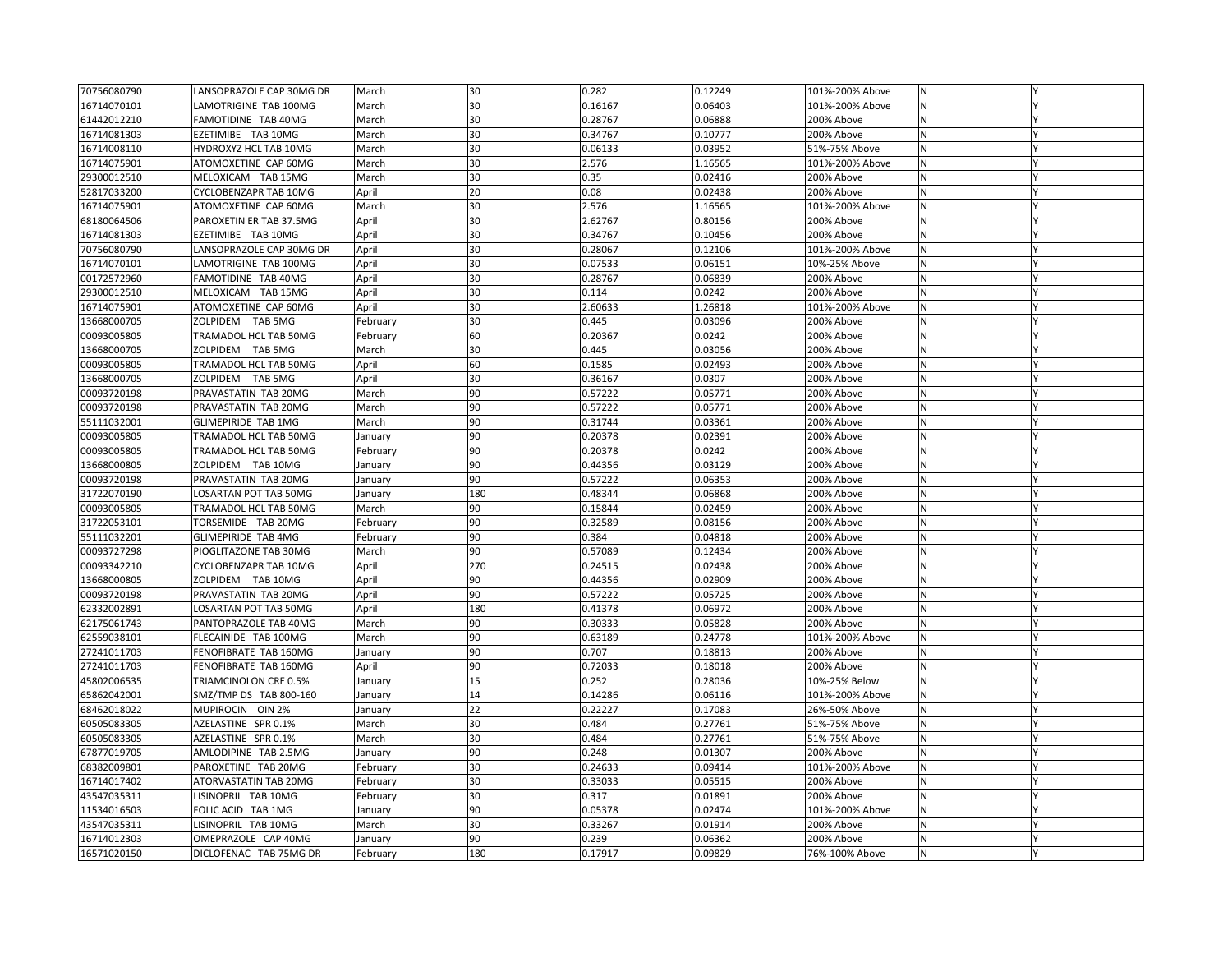| 70010049105 | METFORMIN TAB 500MG ER    | February | 360 | 0.12956 | 0.03653  | 200% Above      | N |  |
|-------------|---------------------------|----------|-----|---------|----------|-----------------|---|--|
| 55111032101 | GLIMEPIRIDE TAB 2MG       | February | 180 | 0.24267 | 0.0395   | 200% Above      | N |  |
| 60505257908 | ATORVASTATIN TAB 20MG     | March    | 90  | 0.34678 | 0.0488   | 200% Above      | N |  |
| 60505008302 | PAROXETINE TAB 20MG       | March    | 90  | 0.32244 | 0.08736  | 200% Above      |   |  |
| 47335023596 | METHOTREXATE TAB 2.5MG    | March    | 52  | 0.57846 | 0.26817  | 101%-200% Above | N |  |
| 69315012710 | FOLIC ACID TAB 1000MCG    | April    | 90  | 0.05533 | 0.02659  | 101%-200% Above | N |  |
| 57237016250 | OMEPRAZOLE CAP 40MG       | April    | 90  | 0.31378 | 0.0555   | 200% Above      | N |  |
| 68180098003 | LISINOPRIL TAB 10MG       | April    | 90  | 0.33322 | 0.0191   | 200% Above      |   |  |
| 68180016011 | AZITHROMYCIN TAB 250MG    | January  |     | 1.54667 | 0.49639  | 200% Above      | N |  |
| 00603533815 | PREDNISONE PAK 10MG       | January  | 21  | 0.91667 | 0.77288  | 10%-25% Above   | N |  |
| 70377002711 | ATORVASTATIN TAB 10MG     | January  | 45  | 0.57778 | 0.03737  | 200% Above      | N |  |
| 00054327099 | FLUTICASONE SPR 50MCG     | April    | 16  | 1.66688 | 0.27527  | 200% Above      | N |  |
| 65862057490 | MONTELUKAST TAB 10MG      | March    | 90  | 0.57167 | 0.06589  | 200% Above      | N |  |
| 70377002711 | ATORVASTATIN TAB 10MG     | April    | 45  | 0.57778 | 0.03364  | 200% Above      | N |  |
| 42571012290 | LEVOCETIRIZI TAB 5MG      | April    | 90  | 0.47033 | 0.08516  | 200% Above      | N |  |
| 68180072003 | AMLODIPINE TAB 5MG        | January  | 90  | 0.54244 | 0.01116  | 200% Above      | N |  |
| 68180072003 | AMLODIPINE TAB 5MG        | April    | 90  | 0.54244 | 0.01084  | 200% Above      | N |  |
| 65862042005 | SMZ/TMP DS TAB 800-160    | January  | 14  | 0.475   | 0.06116  | 200% Above      | N |  |
| 53746010901 | HYDROCO/APAP TAB 5-325MG  | January  | 12  | 0.31    | 0.09595  | 200% Above      | N |  |
| 50111056101 | TRAZODONE TAB 100MG       | January  | 90  | 0.34367 | 0.07139  | 200% Above      |   |  |
| 31722070290 | LOSARTAN POT TAB 100MG    | January  | 90  | 0.57222 | 0.08879  | 200% Above      | N |  |
| 57237001401 | TAMSULOSIN CAP 0.4MG      | January  | 90  | 0.50989 | 0.06176  | 200% Above      | N |  |
| 42806054909 | DUTASTERIDE CAP 0.5MG     | January  | 90  | 0.72644 | 0.21173  | 200% Above      | N |  |
| 42806054909 | DUTASTERIDE CAP 0.5MG     | January  | 90  | 0.72644 | 0.21173  | 200% Above      | N |  |
| 43547042509 | LOSARTAN/HCT TAB 100-12.5 | February | 90  | 0.572   | 0.17422  | 200% Above      | N |  |
| 42806054909 | DUTASTERIDE CAP 0.5MG     | April    | 90  | 0.72644 | 0.20508  | 200% Above      | N |  |
| 50111056101 | TRAZODONE TAB 100MG       | April    | 90  | 0.28    | 0.07217  | 200% Above      | N |  |
| 57237001401 | TAMSULOSIN CAP 0.4MG      | April    | 90  | 0.50989 | 0.06094  | 200% Above      | N |  |
| 68382020906 | ANASTROZOLE TAB 1MG       | April    | 30  | 0.67067 | 0.10853  | 200% Above      | N |  |
| 43547035411 | LISINOPRIL TAB 20MG       | January  | 90  | 0.44467 | 0.02602  | 200% Above      | N |  |
| 43547035411 | LISINOPRIL TAB 20MG       | April    | 90  | 0.43011 | 0.02587  | 200% Above      | N |  |
| 00121075908 | PREDNISOLONE SOL 15MG/5ML | March    | 40  | 0.13375 | 0.11167  | 10%-25% Above   | N |  |
| 76204020025 | ALBUTEROL NEB 0.083%      | March    | 75  | 0.092   | 0.04199  | 101%-200% Above |   |  |
| 16714040604 | LARIN FE TAB 1/20         | February | 84  | 0.64357 | 0.21079  | 200% Above      | N |  |
| 16714040604 | LARIN FE TAB 1/20         | April    | 84  | 0.76762 | 0.1928   | 200% Above      | N |  |
| 42192033001 | NP THYROID TAB 60MG       | February | 90  | 0.80278 | 0.65214  | 10%-25% Above   | N |  |
| 33342032915 | TRIAMCINOLON CRE 0.1%     | February | 30  | 0.067   | 0.13432  | 26%-50% Below   |   |  |
| 00143980305 | DOXYCYCL HYC CAP 100MG    | March    | 20  | 0.342   | 0.14255  | 101%-200% Above | N |  |
| 70710113908 | FLUCONAZOLE TAB 150MG     | March    |     | 1.48667 | 0.74933  | 76%-100% Above  | N |  |
| 00168025846 | CLOTRIM/BETA CRE DIPROP   | March    | 45  | 0.43978 | 0.17393  | 101%-200% Above | N |  |
| 60505036301 | OFLOXACIN DRO 0.3%OTIC    | April    |     | 4.836   | 2.22833  | 101%-200% Above | N |  |
| 59746017310 | PREDNISONE TAB 10MG       | April    | 21  | 0.13048 | 0.06957  | 76%-100% Above  | N |  |
| 00054327099 | FLUTICASONE SPR 50MCG     | April    | 16  | 1.66688 | 0.27527  | 200% Above      | N |  |
| 59762453701 | MEDROXYPR AC INJ 150MG/ML | February |     | 53.07   | 30.42013 | 51%-75% Above   | N |  |
| 62332014231 | CELECOXIB CAP 200MG       | April    | 30  | 0.17567 | 0.13373  | 26%-50% Above   | N |  |
| 59762453701 | MEDROXYPR AC INJ 150MG/ML | March    |     | 59.17   | 31.14606 | 76%-100% Above  |   |  |
| 16729018317 | HYDROCHLOROT TAB 25MG     | January  | 30  | 0.05233 | 0.01381  | 200% Above      | N |  |
| 43547035411 | LISINOPRIL TAB 20MG       | January  | 30  | 0.44467 | 0.02602  | 200% Above      | N |  |
| 16729018317 | HYDROCHLOROT TAB 25MG     | February | 30  | 0.054   | 0.01402  | 200% Above      | N |  |
| 43547035411 | LISINOPRIL TAB 20MG       | February | 30  | 0.50667 | 0.02701  | 200% Above      |   |  |
| 43547035411 | LISINOPRIL TAB 20MG       | March    | 30  | 0.43467 | 0.02633  | 200% Above      | N |  |
| 16729018317 | HYDROCHLOROT TAB 25MG     | March    | 30  | 0.054   | 0.01337  | 200% Above      | N |  |
| 69097080237 | TESTOST CYP INJ 200MG/ML  | January  | 10  | 7.738   | 3.00105  | 101%-200% Above | N |  |
| 16729044315 | BUPROPN HCL TAB 150MG XL  | March    | 30  | 1.03733 | 0.1335   | 200% Above      | N |  |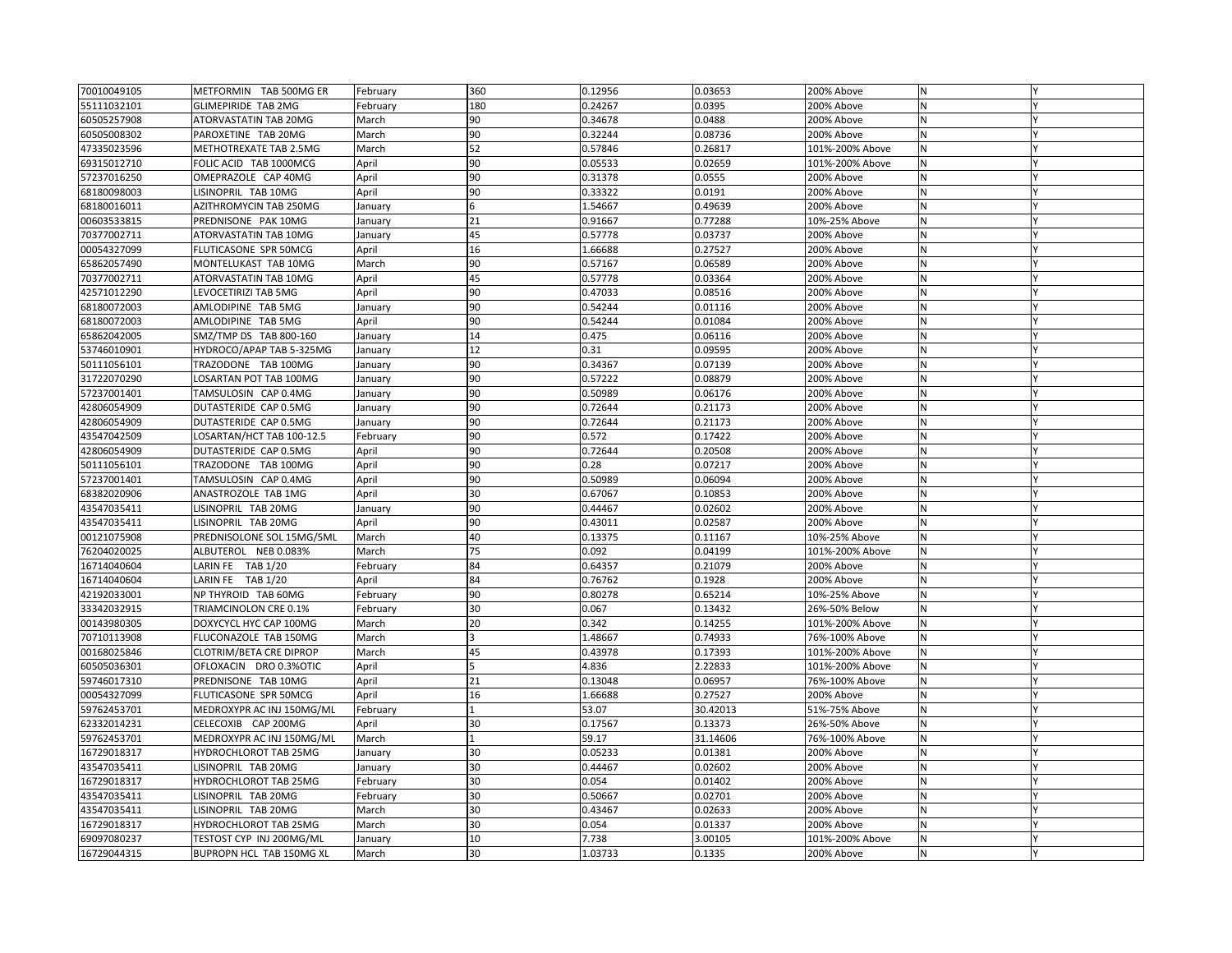| 43547035411 | LISINOPRIL TAB 20MG          | April    | 30 | 0.43    | 0.02587 | 200% Above      | N |  |
|-------------|------------------------------|----------|----|---------|---------|-----------------|---|--|
| 16729018317 | <b>HYDROCHLOROT TAB 25MG</b> | April    | 30 | 0.054   | 0.01373 | 200% Above      | N |  |
| 43547035411 | LISINOPRIL TAB 20MG          | April    | 30 | 0.43    | 0.02587 | 200% Above      | N |  |
| 16729044416 | BUPROPN HCL TAB 300MG XL     | April    | 30 | 0.78933 | 0.17082 | 200% Above      | N |  |
| 16729044315 | BUPROPN HCL TAB 150MG XL     | April    | 30 | 1.03733 | 0.13587 | 200% Above      | N |  |
| 16571020150 | DICLOFENAC TAB 75MG DR       | April    | 30 | 0.262   | 0.09718 | 101%-200% Above | N |  |
| 65862001501 | AMOXICILLIN TAB 875MG        | April    | 10 | 0.203   | 0.14155 | 26%-50% Above   | N |  |
| 31722055190 | LEVOCETIRIZI TAB 5MG         | February | 30 | 0.25733 | 0.07072 | 200% Above      | N |  |
| 31722072610 | MONTELUKAST TAB 10MG         | February | 30 | 0.265   | 0.06314 | 200% Above      |   |  |
| 70710122501 | AMITRIPTYLIN TAB 10MG        | March    | 90 | 0.21289 | 0.04811 | 200% Above      | N |  |
| 23155050110 | HYDROXYZ HCL TAB 25MG        | January  | 60 | 0.158   | 0.07622 | 101%-200% Above | N |  |
| 62332009830 | ARIPIPRAZOLE TAB 5MG         | January  | 30 | 0.32833 | 0.17026 | 76%-100% Above  | N |  |
| 23155050110 | HYDROXYZ HCL TAB 25MG        | January  | 60 | 0.158   | 0.07622 | 101%-200% Above |   |  |
| 65862001305 | SERTRALINE TAB 100MG         | January  | 30 | 0.20867 | 0.05966 | 200% Above      | N |  |
| 65862001205 | SERTRALINE TAB 50MG          | January  | 30 | 0.23633 | 0.04157 | 200% Above      | N |  |
| 62332009830 | ARIPIPRAZOLE TAB 5MG         | February | 30 | 0.32833 | 0.16156 | 101%-200% Above | N |  |
| 23155050110 | HYDROXYZ HCL TAB 25MG        | March    | 60 | 0.158   | 0.06757 | 101%-200% Above | N |  |
| 65862001205 | SERTRALINE TAB 50MG          | March    | 30 | 0.31267 | 0.04281 | 200% Above      | N |  |
| 62332009831 | ARIPIPRAZOLE TAB 5MG         | March    | 30 | 0.41033 | 0.14982 | 101%-200% Above | N |  |
| 29300024605 | BUSPIRONE TAB 15MG           | March    | 90 | 0.12289 | 0.05601 | 101%-200% Above | N |  |
| 65862001305 | SERTRALINE TAB 100MG         | March    | 30 | 0.27467 | 0.06021 | 200% Above      | N |  |
| 23155050110 | HYDROXYZ HCL TAB 25MG        | April    | 60 | 0.08033 | 0.06672 | 10%-25% Above   | N |  |
| 65862001305 | SERTRALINE TAB 100MG         | April    | 30 | 0.27567 | 0.05921 | 200% Above      | N |  |
| 65862001205 | SERTRALINE TAB 50MG          | April    | 30 | 0.31533 | 0.0449  | 200% Above      | N |  |
| 29300024605 | BUSPIRONE TAB 15MG           | April    | 90 | 0.06667 | 0.05139 | 26%-50% Above   | N |  |
| 62332009831 | ARIPIPRAZOLE TAB 5MG         | April    | 30 | 0.20067 | 0.14198 | 26%-50% Above   | N |  |
| 62332009831 | ARIPIPRAZOLE TAB 5MG         | April    | 30 | 0.20167 | 0.14198 | 26%-50% Above   | N |  |
| 00781236101 | METHYLPHENID CAP 10MG ER     | February | 30 | 6.106   | 3.40924 | 76%-100% Above  | N |  |
| 00781236101 | METHYLPHENID CAP 10MG ER     | April    | 30 | 6.58133 | 2.60071 | 101%-200% Above | Ν |  |
| 55111064505 | OMEPRAZOLE CAP 40MG          | April    | 30 | 0.314   | 0.0555  | 200% Above      |   |  |
| 65862050320 | AMOX/K CLAV TAB 875-125      | January  | 20 | 0.7185  | 0.33104 | 101%-200% Above | N |  |
| 68462015813 | ONDANSETRON TAB 8MG ODT      | March    |    | 0.74875 | 0.24386 | 200% Above      | N |  |
| 00406052201 | OXYCOD/APAP TAB 7.5-325      | January  | 15 | 0.57533 | 0.10509 | 200% Above      | N |  |
| 68462015713 | ONDANSETRON TAB 4MG ODT      | January  |    | 0.59167 | 0.21765 | 101%-200% Above | N |  |
| 00143928501 | AMOXICILLIN TAB 875MG        | January  | 6  | 0.435   | 0.14134 | 200% Above      | N |  |
| 68001039800 | FAMOTIDINE TAB 40MG          | January  | 30 | 0.21633 | 0.07169 | 200% Above      | N |  |
| 68001039800 | FAMOTIDINE TAB 40MG          | February | 30 | 0.27133 | 0.06883 | 200% Above      | N |  |
| 60505258008 | ATORVASTATIN TAB 40MG        | January  | 90 | 0.26556 | 0.06028 | 200% Above      | N |  |
| 68001035603 | METOPROL SUC TAB 25MG ER     | January  | 90 | 0.248   | 0.0887  | 101%-200% Above | N |  |
| 68001039800 | FAMOTIDINE TAB 40MG          | March    | 30 | 0.28767 | 0.06888 | 200% Above      | N |  |
| 00093342610 | LORAZEPAM TAB 1MG            | April    |    | 0.074   | 0.04295 | 51%-75% Above   | N |  |
| 65862056090 | PANTOPRAZOLE TAB 40MG        | March    | 30 | 0.30333 | 0.05828 | 200% Above      |   |  |
| 68001039800 | FAMOTIDINE TAB 40MG          | April    | 30 | 0.28767 | 0.06839 | 200% Above      | N |  |
| 50111056102 | TRAZODONE TAB 100MG          | February | 90 | 0.27378 | 0.07091 | 200% Above      | N |  |
| 60505258008 | ATORVASTATIN TAB 40MG        | April    | 90 | 0.34711 | 0.0579  | 200% Above      | N |  |
| 65862056090 | PANTOPRAZOLE TAB 40MG        | April    | 90 | 0.30444 | 0.06073 | 200% Above      | N |  |
| 68001035603 | METOPROL SUC TAB 25MG ER     | April    | 90 | 0.32244 | 0.08379 | 200% Above      | N |  |
| 68001045400 | <b>ESCITALOPRAM TAB 5MG</b>  | April    | 90 | 0.32244 | 0.04591 | 200% Above      | N |  |
| 00781808926 | AZITHROMYCIN TAB 250MG       | January  |    | 2.83333 | 0.49639 | 200% Above      | N |  |
| 68180029606 | DULOXETINE CAP 60MG          | January  | 30 | 0.50533 | 0.12505 | 200% Above      | N |  |
| 65862016001 | ZOLPIDEM TAB 10MG            | January  | 30 | 0.49133 | 0.03129 | 200% Above      |   |  |
| 69238183107 | LEVOTHYROXIN TAB 50MCG       | January  | 30 | 0.31667 | 0.14196 | 101%-200% Above | N |  |
| 68180029606 | DULOXETINE CAP 60MG          | February | 30 | 0.566   | 0.14311 | 200% Above      | N |  |
| 13668000801 | ZOLPIDEM TAB 10MG            | February | 30 | 0.49133 | 0.03213 | 200% Above      | N |  |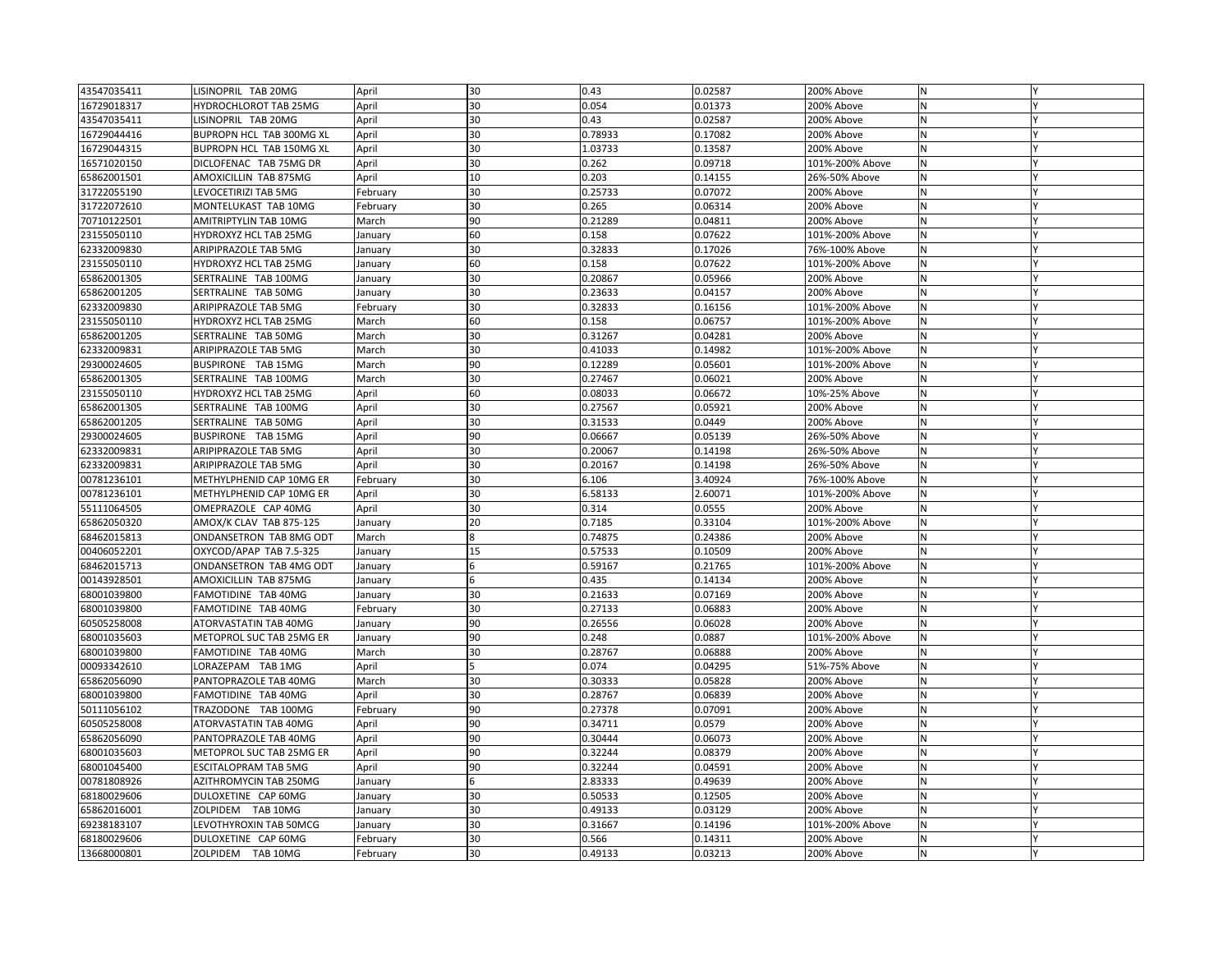| 69238183107 | LEVOTHYROXIN TAB 50MCG       | February | 30  | 0.328   | 0.15269 | 101%-200% Above | N |  |
|-------------|------------------------------|----------|-----|---------|---------|-----------------|---|--|
| 13668000801 | ZOLPIDEM TAB 10MG            | March    | 30  | 0.49133 | 0.0301  | 200% Above      | N |  |
| 68180029606 | DULOXETINE CAP 60MG          | March    | 30  | 0.566   | 0.12412 | 200% Above      | N |  |
| 63323012310 | METHOTREXATE INJ 25MG/ML     | February | 10  | 2.839   | 3.17885 | 10%-25% Below   |   |  |
| 69238183107 | LEVOTHYROXIN TAB 50MCG       | March    | 30  | 0.194   | 0.14288 | 26%-50% Above   | N |  |
| 68462039710 | OMEPRAZOLE CAP 40MG          | February | 90  | 0.43667 | 0.06206 | 200% Above      |   |  |
| 13668000801 | ZOLPIDEM<br>TAB 10MG         | April    | 30  | 0.398   | 0.02909 | 200% Above      | N |  |
| 68180029606 | DULOXETINE CAP 60MG          | April    | 30  | 0.34167 | 0.11666 | 101%-200% Above | N |  |
| 13668044201 | CELECOXIB CAP 200MG          | February | 90  | 0.58689 | 0.15866 | 200% Above      | N |  |
| 70710122700 | AMITRIPTYLIN TAB 50MG        | February | 90  | 0.48956 | 0.15976 | 200% Above      | N |  |
| 69238183107 | LEVOTHYROXIN TAB 50MCG       | April    | 30  | 0.372   | 0.1289  | 101%-200% Above | N |  |
| 29300042110 | <b>AMITRIPTYLIN TAB 50MG</b> | March    | 90  | 0.48956 | 0.14797 | 200% Above      | N |  |
| 68462039710 | OMEPRAZOLE CAP 40MG          | April    | 90  | 0.48356 | 0.0555  | 200% Above      | N |  |
| 00093416178 | AMOXICILLIN SUS 400/5ML      | February | 75  | 0.05253 | 0.02628 | 76%-100% Above  | N |  |
| 00378699152 | ALBUTEROL NEB 0.63MG/3       | February | 225 | 0.33818 | 0.21416 | 51%-75% Above   | N |  |
| 00093416173 | AMOXICILLIN SUS 400/5ML      | April    | 100 | 0.0561  | 0.02169 | 101%-200% Above | N |  |
| 00378699152 | ALBUTEROL NEB 0.63MG/3       | April    | 150 | 0.345   | 0.21125 | 51%-75% Above   | N |  |
| 00115168774 | BUDESONIDE SUS 0.25MG/2      | April    | 120 | 1.6685  | 0.81913 | 101%-200% Above | N |  |
| 00591040810 | LISINOPRIL TAB 20MG          | January  | 30  | 0.24333 | 0.02602 | 200% Above      | N |  |
| 64980043810 | ATENOLOL TAB 50MG            | January  | 60  | 0.22633 | 0.02849 | 200% Above      | N |  |
| 62756035666 | ONDANSETRON TAB 8MG ODT      | February |     | 0.296   | 0.24388 | 10%-25% Above   | N |  |
| 71930002112 | HYDROCO/APAP TAB 10-325MG    | February | 30  | 0.159   | 0.1303  | 10%-25% Above   | N |  |
| 65162062710 | TRAMADOL HCL TAB 50MG        | February | 30  | 0.12367 | 0.0242  | 200% Above      | N |  |
| 16729004517 | ATORVASTATIN TAB 20MG        | February | 30  | 0.33033 | 0.05515 | 200% Above      | N |  |
| 00591040810 | LISINOPRIL TAB 20MG          | February | 30  | 0.304   | 0.02701 | 200% Above      | N |  |
| 64980043810 | <b>ATENOLOL</b><br>TAB 50MG  | February | 60  | 0.28417 | 0.02731 | 200% Above      | N |  |
| 00591040810 | LISINOPRIL TAB 20MG          | March    | 30  | 0.31967 | 0.02633 | 200% Above      | N |  |
| 64980043810 | ATENOLOL<br>TAB 50MG         | March    | 60  | 0.29833 | 0.02861 | 200% Above      | N |  |
| 69315015501 | HYDROCHLOROT TAB 12.5MG      | April    | 30  | 0.12267 | 0.04851 | 101%-200% Above | N |  |
| 00591040810 | LISINOPRIL TAB 20MG          | April    | 30  | 0.32133 | 0.02587 | 200% Above      | N |  |
| 64980043810 | ATENOLOL<br>TAB 50MG         | April    | 60  | 0.29733 | 0.0282  | 200% Above      | N |  |
| 66993086948 | ADAPAL/BEN P GEL 0.1-2.5%    | March    | 45  | 1.94867 | 0.76371 | 101%-200% Above | N |  |
| 13811070810 | METHYLPHENID TAB 36MG ER     | March    | 30  | 3.693   | 0.76999 | 200% Above      |   |  |
| 65862056890 | MONTELUKAST CHW 5MG          | January  | 30  | 0.50767 | 0.08652 | 200% Above      | N |  |
| 65862056890 | MONTELUKAST CHW 5MG          | February | 30  | 0.50767 | 0.09298 | 200% Above      | N |  |
| 65862056890 | MONTELUKAST CHW 5MG          | February | 30  | 0.50767 | 0.09298 | 200% Above      | N |  |
| 65862056890 | MONTELUKAST CHW 5MG          | March    | 90  | 0.52133 | 0.08451 | 200% Above      | N |  |
| 45802011222 | MUPIROCIN OIN 2%             | March    | 22  | 0.26909 | 0.18067 | 26%-50% Above   | N |  |
| 00406012405 | HYDROCO/APAP TAB 7.5-325     | January  | 28  | 0.255   | 0.12323 | 101%-200% Above | N |  |
| 00781808926 | AZITHROMYCIN TAB 250MG       | January  |     | 2.83333 | 0.49639 | 200% Above      |   |  |
| 61314063705 | PREDNISOLONE SUS 1% OP       | February |     | 6.638   | 5.85116 | 10%-25% Above   | N |  |
| 60505100301 | KETOROLAC SOL 0.5%           | February |     | 3.158   | 1.55088 | 101%-200% Above | N |  |
| 00781713593 | MOXIFLOXACIN SOL HCL 0.5%    | February |     | 10.27   | 3.83428 | 101%-200% Above | N |  |
| 60505100301 | KETOROLAC SOL 0.5%           | March    |     | 3.75    | 1.50166 | 101%-200% Above | N |  |
| 61314063705 | PREDNISOLONE SUS 1% OP       | March    |     | 6.638   | 5.90936 | 10%-25% Above   | N |  |
| 68462016505 | CARVEDILOL TAB 25MG          | April    | 60  | 0.2325  | 0.03334 | 200% Above      |   |  |
| 43598057330 | <b>TADALAFIL</b><br>TAB 20MG | April    |     | 1.98    | 0.39926 | 200% Above      | N |  |
| 65162010250 | GABAPENTIN CAP 300MG         | March    | 90  | 0.21389 | 0.04814 | 200% Above      | N |  |
| 68180072103 | AMLODIPINE TAB 10MG          | March    | 90  | 0.48289 | 0.01687 | 200% Above      | N |  |
| 65862047090 | LOSARTAN/HCT TAB 100-25      | March    | 90  | 0.69611 | 0.21077 | 200% Above      | N |  |
| 69238183207 | LEVOTHYROXIN TAB 75MCG       | April    | 90  | 0.24867 | 0.14761 | 51%-75% Above   | N |  |
| 65862056890 | MONTELUKAST CHW 5MG          | April    | 30  | 0.52133 | 0.09502 | 200% Above      | N |  |
| 00054327099 | FLUTICASONE SPR 50MCG        | April    | 16  | 1.66688 | 0.27527 | 200% Above      | N |  |
| 69097014260 | ALBUTEROL AER HFA            | April    | 6.7 | 1.73433 | 3.94565 | 51%-75% Below   | N |  |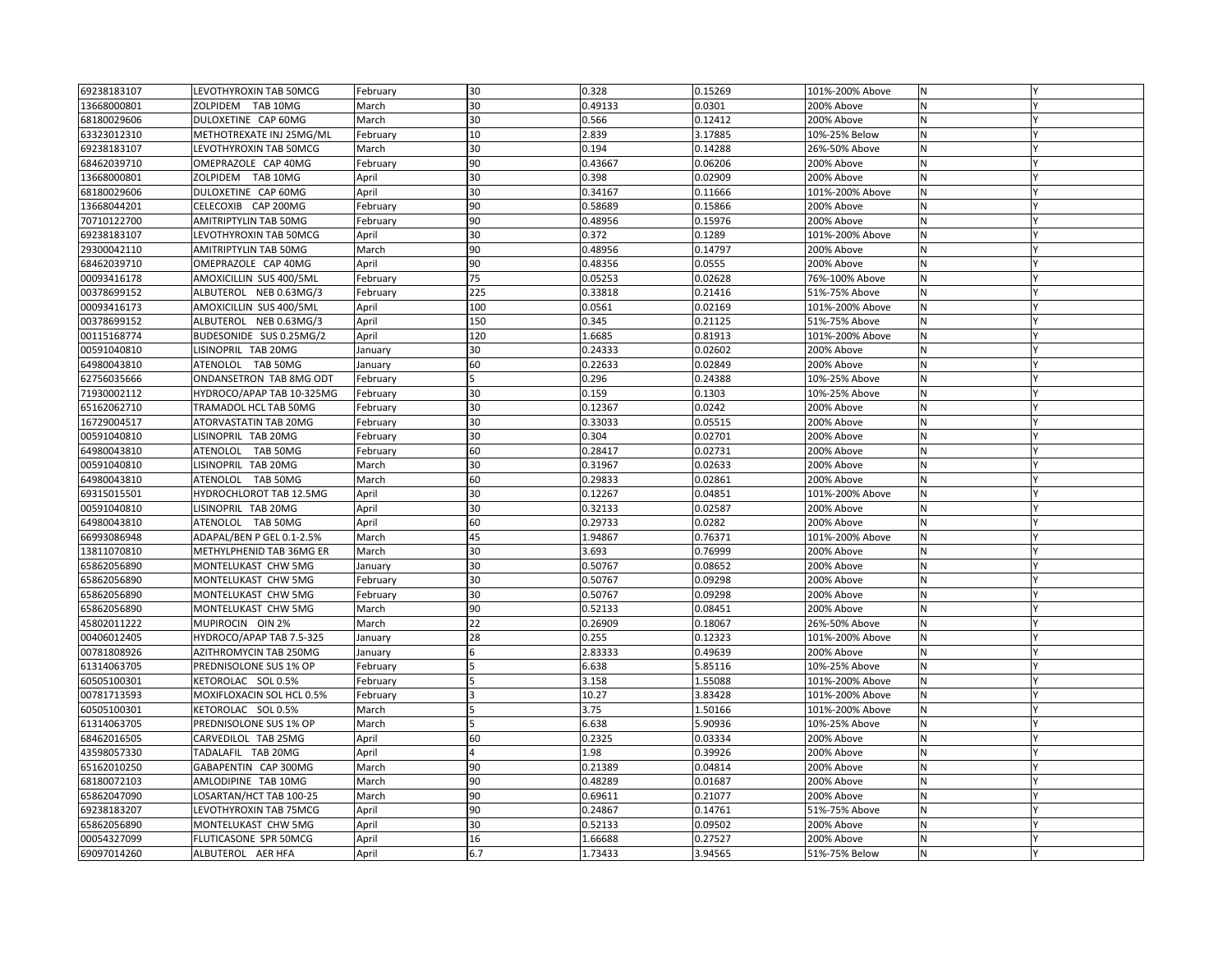| 65862056890 | MONTELUKAST CHW 5MG           | April    | 90  | 0.52133 | 0.09502 | 200% Above      | N |  |
|-------------|-------------------------------|----------|-----|---------|---------|-----------------|---|--|
| 00054327099 | FLUTICASONE SPR 50MCG         | April    | 48  | 1.66646 | 0.27527 | 200% Above      | N |  |
| 00603459321 | METHYLPRED TAB 4MG            | January  | 10  | 0.467   | 0.21202 | 101%-200% Above | N |  |
| 67877054360 | CEFDINIR CAP 300MG            | April    | 20  | 1.0365  | 0.44368 | 101%-200% Above | N |  |
| 65862057490 | MONTELUKAST TAB 10MG          | April    | 30  | 0.57167 | 0.0614  | 200% Above      | N |  |
| 42571012290 | LEVOCETIRIZI TAB 5MG          | April    | 30  | 0.47033 | 0.08516 | 200% Above      | N |  |
| 57237000511 | FLUCONAZOLE TAB 150MG         | February |     | 5.64    | 0.68352 | 200% Above      | N |  |
| 70954005920 | PREDNISONE TAB 10MG           | April    |     | 0.174   | 0.06957 | 101%-200% Above | N |  |
| 55111018015 | TIZANIDINE TAB 4MG            | February | 30  | 0.26733 | 0.05    | 200% Above      | N |  |
| 42192033901 | HYOSCYAMINE SUB 0.125MG       | March    | 18  | 0.29833 | 0.14293 | 101%-200% Above | N |  |
| 60505613005 | ONDANSETRON INJ 4MG/2ML       | March    |     | 0.235   | 0.18088 | 26%-50% Above   | N |  |
| 68462015713 | ONDANSETRON TAB 4MG ODT       | March    | 30  | 0.76167 | 0.24125 | 200% Above      | N |  |
| 68180016011 | <b>AZITHROMYCIN TAB 250MG</b> | April    | 6   | 1.66833 | 0.45018 | 200% Above      | N |  |
| 69097014260 | ALBUTEROL AER HFA             | April    | 6.7 | 1.73433 | 3.94565 | 51%-75% Below   | N |  |
| 68180016011 | AZITHROMYCIN TAB 250MG        | January  |     | 1.54667 | 0.49639 | 200% Above      | N |  |
| 64380071307 | BENZONATATE CAP 200MG         | January  | 30  | 0.35167 | 0.13883 | 101%-200% Above | N |  |
| 00603533815 | PREDNISONE PAK 10MG           | January  | 21  | 0.91667 | 0.77288 | 10%-25% Above   |   |  |
| 69097014260 | ALBUTEROL AER HFA             | January  | 6.7 | 1.85075 | 4.37638 | 51%-75% Below   | N |  |
| 65862050220 | AMOX/K CLAV TAB 500-125       | January  | 20  | 0.762   | 0.32415 | 101%-200% Above | N |  |
| 58657050016 | CODEINE/GG SOL 10-100/5       | January  | 120 | 0.01283 | 0.0251  | 26%-50% Below   | N |  |
| 10702002501 | PHENTERMINE TAB 37.5MG        | January  | 30  | 0.50633 | 0.0847  | 200% Above      | N |  |
| 58657050016 | CODEINE/GG SOL 10-100/5       | January  | 120 | 0.01283 | 0.0251  | 26%-50% Below   | N |  |
| 65862086001 | FAMOTIDINE TAB 40MG           | January  | 30  | 0.46667 | 0.07169 | 200% Above      | N |  |
| 49483060450 | IBUPROFEN TAB 800MG           | January  | 90  | 0.34256 | 0.07343 | 200% Above      | N |  |
| 00093321205 | CLONAZEPAM TAB 1MG            | February | 30  | 0.182   | 0.03104 | 200% Above      | N |  |
| 00093083205 | CLONAZEPAM TAB 0.5MG          | March    | 30  | 0.22167 | 0.02441 | 200% Above      | N |  |
| 00093321305 | CLONAZEPAM TAB 2MG            | March    | 30  | 0.18367 | 0.03734 | 200% Above      | N |  |
| 31722066530 | ESOMEPRA MAG CAP 40MG DR      | March    | 30  | 0.96233 | 0.20468 | 200% Above      | N |  |
| 49483060450 | IBUPROFEN TAB 800MG           | March    | 90  | 0.21244 | 0.07481 | 101%-200% Above | N |  |
| 13668013701 | <b>ESCITALOPRAM TAB 20MG</b>  | January  | 90  | 0.55033 | 0.08197 | 200% Above      | N |  |
| 00591350804 | CLONIDINE DIS 0.1/24HR        | January  | 12  | 16.38   | 7.57486 | 101%-200% Above | N |  |
| 00093083205 | CLONAZEPAM TAB 0.5MG          | April    | 30  | 0.21867 | 0.02479 | 200% Above      | N |  |
| 00093321305 | CLONAZEPAM TAB 2MG            | April    | 30  | 0.18567 | 0.03439 | 200% Above      | N |  |
| 13668013701 | <b>ESCITALOPRAM TAB 20MG</b>  | April    | 90  | 0.55033 | 0.07948 | 200% Above      | N |  |
| 00591350804 | CLONIDINE DIS 0.1/24HR        | April    | 12  | 24.225  | 7.33228 | 200% Above      | N |  |
| 00093324356 | BISOPRL/HCTZ TAB 10/6.25      | April    | 90  | 1.09411 | 0.33214 | 200% Above      | N |  |
| 42571012290 | LEVOCETIRIZI TAB 5MG          | April    | 90  | 0.47033 | 0.08516 | 200% Above      | N |  |
| 31722066530 | ESOMEPRA MAG CAP 40MG DR      | April    | 90  | 0.99467 | 0.19362 | 200% Above      | N |  |
| 43547035311 | LISINOPRIL TAB 10MG           | February | 30  | 0.00033 | 0.01891 | 76%-100% Below  | N |  |
| 63304082805 | ATORVASTATIN TAB 20MG         | March    | 30  | 0.34667 | 0.0488  | 200% Above      | N |  |
| 43547035311 | LISINOPRIL TAB 10MG           | March    | 60  | 0.00017 | 0.01914 | 76%-100% Below  | N |  |
| 63304082805 | ATORVASTATIN TAB 20MG         | April    | 90  | 0.34656 | 0.04642 | 200% Above      | N |  |
| 23155065205 | METRONIDAZOL TAB 500MG        | January  | 14  | 0.185   | 0.14389 | 26%-50% Above   | N |  |
| 60432060416 | PROMETHAZINE SYP DM           | January  | 240 | 0.06538 | 0.05733 | 10%-25% Above   | N |  |
| 00054001829 | PREDNISONE TAB 20MG           | January  | 10  | 0.192   | 0.11185 | 51%-75% Above   | N |  |
| 59762219803 | AZITHROMYCIN TAB 250MG        | March    |     | 0.66833 | 0.48506 | 26%-50% Above   | N |  |
| 69315012710 | FOLIC ACID TAB 1000MCG        | April    | 30  | 0.05933 | 0.02659 | 101%-200% Above | Ń |  |
| 16729022601 | SPIRONOLACT TAB 50MG          | March    | 180 | 0.24489 | 0.12042 | 101%-200% Above | N |  |
| 50111078710 | AZITHROMYCIN TAB 250MG        | February |     | 1.33    | 0.49727 | 101%-200% Above | N |  |
| 59651000330 | OMEPRAZOLE CAP 40MG           | February | 90  | 0.42222 | 0.06206 | 200% Above      | N |  |
| 65862086099 | FAMOTIDINE TAB 40MG           | February | 90  | 0.46689 | 0.06883 | 200% Above      |   |  |
| 65862058301 | AMLOD/BENAZP CAP 5-10MG       | February | 90  | 0.23911 | 0.11949 | 76%-100% Above  | N |  |
| 50111078710 | <b>AZITHROMYCIN TAB 250MG</b> | January  |     | 1.33    | 0.49639 | 101%-200% Above | N |  |
| 24208041005 | OFLOXACIN DRO 0.3%OTIC        | January  |     | 4.174   | 2.20802 | 76%-100% Above  | Ν |  |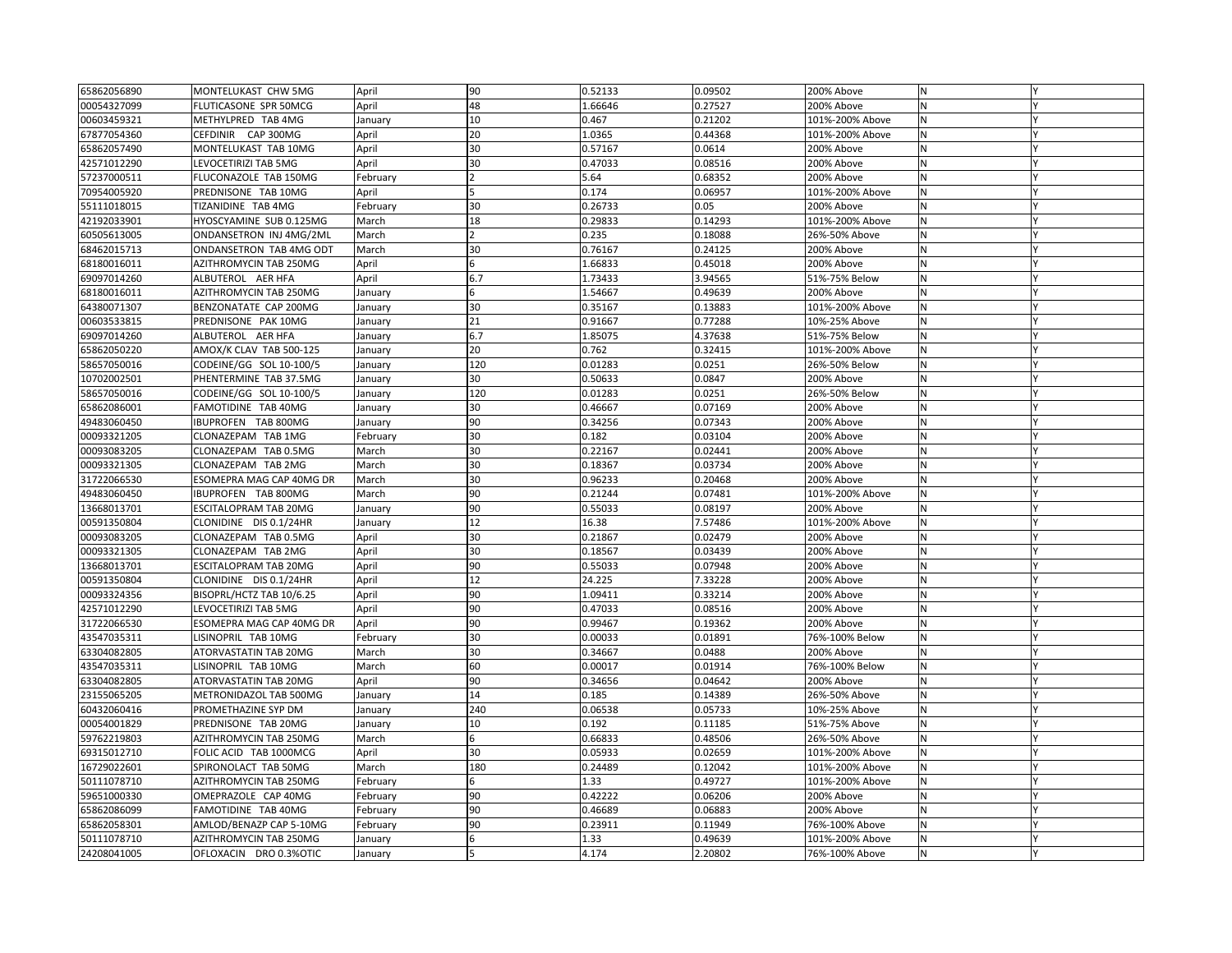| 31722016401 | AMPHET/DEXTR TAB 30MG    | January  | 60  | 0.55983 | 0.30605 | 76%-100% Above  | IN. |  |
|-------------|--------------------------|----------|-----|---------|---------|-----------------|-----|--|
| 50111056001 | TRAZODONE TAB 50MG       | January  | 30  | 0.13333 | 0.04017 | 200% Above      | N   |  |
| 00603548221 | PROPRANOLOL TAB 10MG     | January  | 60  | 0.24483 | 0.07624 | 200% Above      | N   |  |
| 68645013054 | FLUOXETINE CAP 20MG      | January  | 60  | 0.13333 | 0.0335  | 200% Above      |     |  |
| 50111056001 | TRAZODONE TAB 50MG       | April    | 30  | 0.13333 | 0.03799 | 200% Above      | N   |  |
| 00603548221 | PROPRANOLOL TAB 10MG     | April    | 60  | 0.24483 | 0.07136 | 200% Above      | N   |  |
| 65862019430 | FLUOXETINE CAP 40MG      | April    | 30  | 0.13333 | 0.0769  | 51%-75% Above   | N   |  |
| 31722016401 | AMPHET/DEXTR TAB 30MG    | April    | 60  | 0.69033 | 0.29644 | 101%-200% Above |     |  |
| 57237000511 | FLUCONAZOLE TAB 150MG    | March    |     | 5.475   | 0.74933 | 200% Above      | N   |  |
| 00093078710 | ATENOLOL TAB 25MG        | January  | 90  | 0.42211 | 0.02509 | 200% Above      | N   |  |
| 31722088390 | ROSUVASTATIN TAB 10MG    | January  | 90  | 0.48722 | 0.06379 | 200% Above      | N   |  |
| 00555088602 | ESTRADIOL TAB 1MG        | Januarv  | 90  | 0.42367 | 0.0965  | 200% Above      |     |  |
| 65862042005 | SMZ/TMP DS TAB 800-160   | April    | 20  | 0.59    | 0.0628  | 200% Above      | N   |  |
| 61314063006 | NEO/POLY/DEX SUS 0.1% OP | April    |     | 3.366   | 2.5569  | 26%-50% Above   | N   |  |
| 68180051202 | LISINOPRIL TAB 2.5MG     | February | 90  | 0.33767 | 0.01568 | 200% Above      | N   |  |
| 68180051202 | LISINOPRIL TAB 2.5MG     | March    | 90  | 0.30078 | 0.01617 | 200% Above      | N   |  |
| 00093078710 | ATENOLOL TAB 25MG        | March    | 90  | 0.34778 | 0.02437 | 200% Above      | N   |  |
| 31722088390 | ROSUVASTATIN TAB 10MG    | April    | 90  | 0.55422 | 0.05983 | 200% Above      | N   |  |
| 31722088390 | ROSUVASTATIN TAB 10MG    | April    | 90  | 0.55422 | 0.05983 | 200% Above      | N   |  |
| 00093415573 | AMOXICILLIN SUS 250/5ML  | January  | 100 | 0.0327  | 0.01972 | 51%-75% Above   |     |  |
| 68180016011 | AZITHROMYCIN TAB 250MG   | March    |     | 1.66833 | 0.48506 | 200% Above      |     |  |
| 65862057490 | MONTELUKAST TAB 10MG     | April    | 30  | 0.57167 | 0.0614  | 200% Above      | N   |  |
| 65862007175 | AMOXICILLIN SUS 400/5ML  | March    | 300 | 0.02853 | 0.02457 | 10%-25% Above   | N   |  |
| 65862064169 | AZITHROMYCIN TAB 250MG   | January  |     | 2.83333 | 0.49639 | 200% Above      | N   |  |
| 00781808926 | AZITHROMYCIN TAB 250MG   | January  |     | 2.83333 | 0.49639 | 200% Above      |     |  |
| 70954005930 | PREDNISONE PAK 10MG      | January  | 21  | 0.91667 | 0.77288 | 10%-25% Above   | N   |  |
| 00378041510 | DIPHEN/ATROP TAB 2.5MG   | January  | 12  | 0.4275  | 0.19606 | 101%-200% Above | N   |  |
| 65862039010 | ONDANSETRON TAB 4MG ODT  | January  | 12  | 0.61083 | 0.21765 | 101%-200% Above | N   |  |
| 68180016011 | AZITHROMYCIN TAB 250MG   | February |     | 1.54667 | 0.49727 | 200% Above      |     |  |
| 00603533815 | PREDNISONE PAK 10MG      | February | 21  | 0.91667 | 0.5806  | 51%-75% Above   | N   |  |
| 00143122701 | DICYCLOMINE TAB 20MG     | February | 90  | 0.32144 | 0.17114 | 76%-100% Above  | N   |  |
| 65162006205 | SUCRALFATE SUS 1GM/10ML  | February | 900 | 0.43366 | 0.34946 | 10%-25% Above   | N   |  |
| 72606051002 | FAMOTIDINE TAB 40MG      | February | 60  | 0.407   | 0.06883 | 200% Above      | N   |  |
| 59762040101 | SUCRALFATE TAB 1GM       | February | 120 | 0.37467 | 0.20546 | 76%-100% Above  | N   |  |
| 00143122701 | DICYCLOMINE TAB 20MG     | March    | 90  | 0.50033 | 0.17279 | 101%-200% Above | N   |  |
| 65162006205 | SUCRALFATE SUS 1GM/10ML  | March    | 900 | 0.43559 | 0.34621 | 26%-50% Above   | N   |  |
| 00093221001 | SUCRALFATE TAB 1GM       | March    | 120 | 0.30383 | 0.19448 | 51%-75% Above   | N   |  |
| 68180016011 | AZITHROMYCIN TAB 250MG   | April    |     | 1.66833 | 0.45018 | 200% Above      | N   |  |
| 65862086001 | FAMOTIDINE TAB 40MG      | March    | 60  | 0.46683 | 0.06888 | 200% Above      | N   |  |
| 65862018830 | ONDANSETRON TAB 8MG      | March    | 60  | 0.37467 | 0.09975 | 200% Above      | N   |  |
| 00378932232 | WIXELA INHUB AER 500/50  | March    | 60  | 5.65483 | 3.44519 | 51%-75% Above   | N   |  |
| 68180072003 | AMLODIPINE TAB 5MG       | January  | 90  | 0.54244 | 0.01116 | 200% Above      | N   |  |
| 70377000215 | SIMVASTATIN TAB 10MG     | March    | 90  | 0.43889 | 0.02909 | 200% Above      | N   |  |
| 68180072003 | AMLODIPINE TAB 5MG       | April    | 90  | 0.54244 | 0.01084 | 200% Above      | N   |  |
| 68001041504 | DULOXETINE CAP 60MG      | January  | 30  | 0.228   | 0.12505 | 76%-100% Above  | N   |  |
| 67877019910 | AMLODIPINE TAB 10MG      | January  | 30  | 0.26433 | 0.01589 | 200% Above      |     |  |
| 68001035603 | METOPROL SUC TAB 25MG ER | January  | 30  | 0.248   | 0.0887  | 101%-200% Above | N   |  |
| 68001041504 | DULOXETINE CAP 60MG      | February | 30  | 0.228   | 0.14311 | 51%-75% Above   | N   |  |
| 67877019910 | AMLODIPINE TAB 10MG      | February | 30  | 0.26433 | 0.01775 | 200% Above      | N   |  |
| 16714085203 | METOPROL SUC TAB 25MG ER | February | 30  | 0.248   | 0.08955 | 101%-200% Above | N   |  |
| 68001041504 | DULOXETINE CAP 60MG      | March    | 30  | 0.29667 | 0.12412 | 101%-200% Above | N   |  |
| 67877019910 | AMLODIPINE TAB 10MG      | March    | 30  | 0.346   | 0.01687 | 200% Above      | N   |  |
| 16714085203 | METOPROL SUC TAB 25MG ER | March    | 30  | 0.32367 | 0.08799 | 200% Above      | N   |  |
| 68001041504 | DULOXETINE CAP 60MG      | April    | 30  | 0.301   | 0.11666 | 101%-200% Above | N   |  |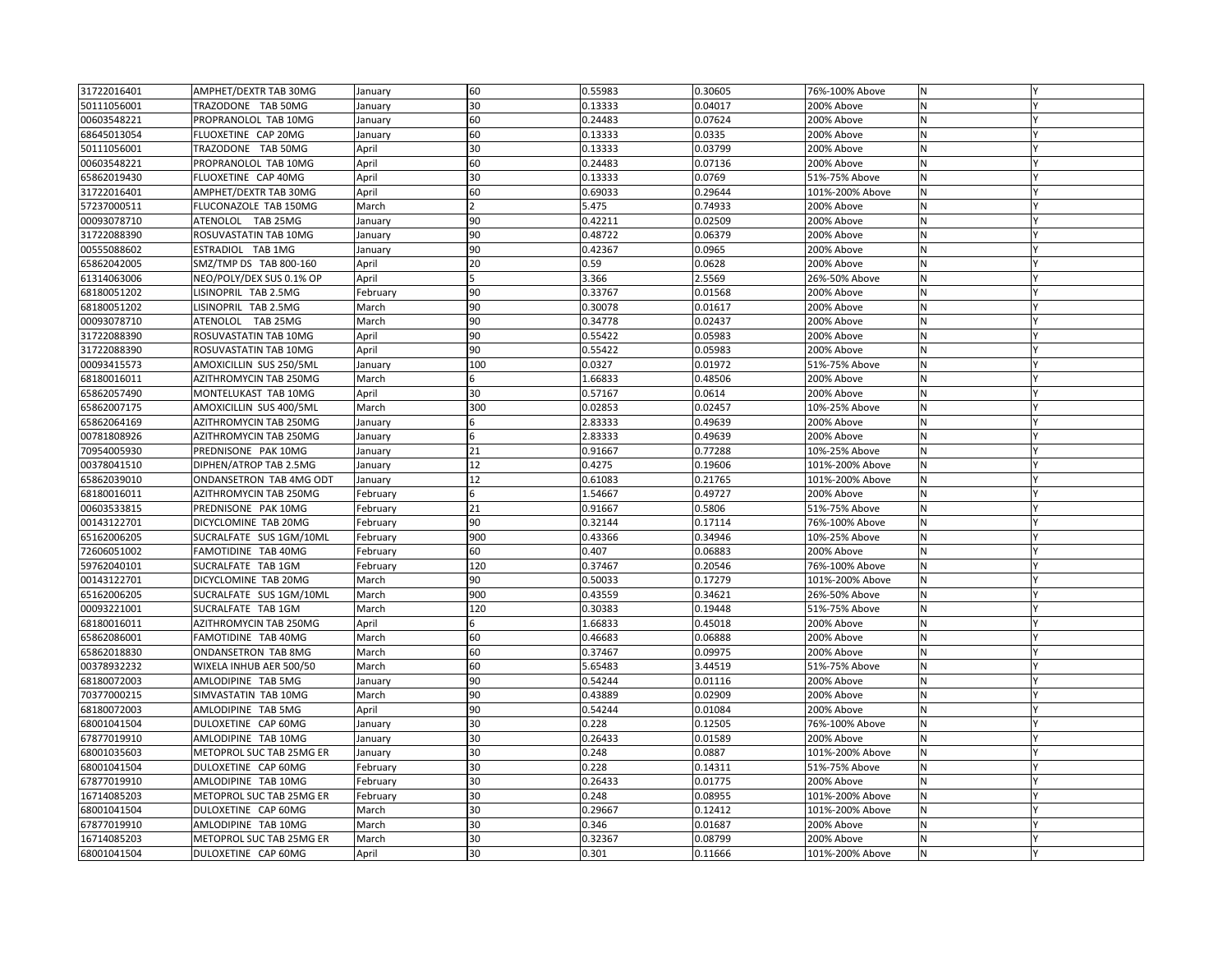| 67877019910 | AMLODIPINE TAB 10MG        | April    | 30   | 0.34567 | 0.01657 | 200% Above      | N |  |
|-------------|----------------------------|----------|------|---------|---------|-----------------|---|--|
| 68001035603 | METOPROL SUC TAB 25MG ER   | April    | 30   | 0.32267 | 0.08379 | 200% Above      | N |  |
| 68001039708 | FAMOTIDINE TAB 20MG        | March    | 60   | 0.21817 | 0.03262 | 200% Above      | N |  |
| 57664037713 | TRAMADOL HCL TAB 50MG      | February | 28   | 0.26464 | 0.0242  | 200% Above      | N |  |
| 16729022501 | SPIRONOLACT TAB 25MG       | January  | 180  | 0.277   | 0.05012 | 200% Above      | N |  |
| 55111015430 | <b>ONDANSETRON TAB 8MG</b> | March    | 15   | 0.422   | 0.09975 | 200% Above      | N |  |
| 31722099701 | HYDROCO/APAP TAB 10-325MG  | March    | 28   | 0.30571 | 0.12007 | 101%-200% Above | N |  |
| 69543012550 | <b>GLIMEPIRIDE TAB 4MG</b> | January  | 180  | 0.11111 | 0.04618 | 101%-200% Above | N |  |
| 47781064390 | LEVOTHYROXIN TAB 50MCG     | January  | 90   | 0.11111 | 0.14196 | 10%-25% Below   | N |  |
| 68645058054 | AMLODIPINE TAB 10MG        | January  | 90   | 0.26667 | 0.01589 | 200% Above      | N |  |
| 76385011350 | CARVEDILOL TAB 25MG        | January  | 90   | 0.06667 | 0.03566 | 76%-100% Above  | N |  |
| 68645059090 | CLOPIDOGREL TAB 75MG       | January  | 90   | 0.42222 | 0.06516 | 200% Above      | N |  |
| 00093505798 | ATORVASTATIN TAB 80MG      | January  | 90   | 0.57722 | 0.10119 | 200% Above      | N |  |
| 16729022501 | SPIRONOLACT TAB 25MG       | March    | 180  | 0.32194 | 0.05188 | 200% Above      | N |  |
| 16714078204 | CLOBETASOL OIN 0.05%       | February | 60   | 0.95033 | 0.34217 | 101%-200% Above | N |  |
| 57664037708 | TRAMADOL HCL TAB 50MG      | February | 90   | 0.12356 | 0.0242  | 200% Above      | N |  |
| 57237004330 | VALACYCLOVIR TAB 1GM       | March    | 10   | 0.903   | 0.5737  | 51%-75% Above   | N |  |
| 57664037708 | TRAMADOL HCL TAB 50MG      | March    | 90   | 0.12356 | 0.02459 | 200% Above      | N |  |
| 42192033001 | NP THYROID TAB 60MG        | February | 90   | 0.72744 | 0.65214 | 10%-25% Above   | N |  |
| 57664037708 | TRAMADOL HCL TAB 50MG      | April    | 90   | 0.05156 | 0.02493 | 101%-200% Above | N |  |
| 59651015301 | PROGESTERONE CAP 200MG     | March    | 90   | 1.31544 | 0.48257 | 101%-200% Above | N |  |
| 65862014836 | SUMATRIPTAN TAB 100MG      | March    | Q    | 0.66111 | 0.54919 | 10%-25% Above   | N |  |
| 72888005990 | RABEPRAZOLE TAB 20MG       | February | 90   | 0.42644 | 0.22849 | 76%-100% Above  | N |  |
| 65862014836 | SUMATRIPTAN TAB 100MG      | April    |      | 0.66111 | 0.52473 | 26%-50% Above   | N |  |
| 68382013914 | TOPIRAMATE TAB 50MG        | March    | 180  | 0.14478 | 0.04588 | 200% Above      | N |  |
| 57237000511 | FLUCONAZOLE TAB 150MG      | February |      | 5.45    | 0.68352 | 200% Above      | N |  |
| 69452015773 | RIZATRIPTAN TAB 10MG ODT   | February | 18   | 1.70167 | 0.70467 | 101%-200% Above | N |  |
| 68382091634 | METHYLPRED TAB 4MG         | March    | 21   | 0.63619 | 0.17447 | 200% Above      | N |  |
| 00093321205 | CLONAZEPAM TAB 1MG         | February | 30   | 0.28433 | 0.03104 | 200% Above      | N |  |
| 65862062690 | RIZATRIPTAN TAB 10MG ODT   | March    | 18   | 1.70167 | 0.80628 | 101%-200% Above | N |  |
| 00093321205 | CLONAZEPAM TAB 1MG         | March    | 30   | 0.28433 | 0.0296  | 200% Above      | N |  |
| 10572030201 | PEG-3350/KCL SOL /SODIUM   | April    | 4000 | 0.00424 | 0.00869 | 51%-75% Below   | N |  |
| 62175061743 | PANTOPRAZOLE TAB 40MG      | January  | 30   | 0.23167 | 0.05946 | 200% Above      | N |  |
| 69238183907 | LEVOTHYROXIN TAB 175MCG    | January  | 30   | 0.42833 | 0.22907 | 76%-100% Above  |   |  |
| 70748013006 | LEFLUNOMIDE TAB 20MG       | January  | 30   | 1.17867 | 0.68933 | 51%-75% Above   | N |  |
| 68180063509 | ATORVASTATIN TAB 10MG      | January  | 30   | 0.26767 | 0.03737 | 200% Above      | N |  |
| 00591079510 | DICYCLOMINE TAB 20MG       | February | 90   | 0.26367 | 0.17114 | 51%-75% Above   |   |  |
| 70436015542 | PROMETHAZINE SOL DM        | March    | 100  | 0.0654  | 0.05643 | 10%-25% Above   |   |  |
| 55111039990 | LANSOPRAZOLE CAP 30MG DR   | February | 60   | 0.269   | 0.12904 | 101%-200% Above | N |  |
| 00591079510 | DICYCLOMINE TAB 20MG       | February | 90   | 0.26367 | 0.17114 | 51%-75% Above   | N |  |
| 00143122710 | DICYCLOMINE TAB 20MG       | February | 90   | 0.26367 | 0.17114 | 51%-75% Above   | N |  |
| 70748013006 | LEFLUNOMIDE TAB 20MG       | February | 30   | 1.402   | 0.57837 | 101%-200% Above | N |  |
| 68180063509 | ATORVASTATIN TAB 10MG      | February | 30   | 0.351   | 0.03461 | 200% Above      | N |  |
| 00143122710 | DICYCLOMINE TAB 20MG       | March    | 90   | 0.26367 | 0.17279 | 51%-75% Above   | N |  |
| 55111039990 | LANSOPRAZOLE CAP 30MG DR   | March    | 60   | 0.282   | 0.12249 | 101%-200% Above | N |  |
| 70748013006 | LEFLUNOMIDE TAB 20MG       | March    | 30   | 1.402   | 0.61902 | 101%-200% Above | N |  |
| 65862019399 | FLUOXETINE CAP 20MG        | January  | 90   | 0.20567 | 0.0335  | 200% Above      | N |  |
| 65862019201 | FLUOXETINE CAP 10MG        | February | 90   | 0.213   | 0.03545 | 200% Above      | N |  |
| 55111039990 | LANSOPRAZOLE CAP 30MG DR   | April    | 60   | 0.2805  | 0.12106 | 101%-200% Above | N |  |
| 69238183907 | LEVOTHYROXIN TAB 175MCG    | February | 90   | 0.49989 | 0.26457 | 76%-100% Above  | N |  |
| 70748013006 | LEFLUNOMIDE TAB 20MG       | April    | 30   | 1.40867 | 0.5868  | 101%-200% Above | N |  |
| 59762501401 | SPIRONO/HCTZ TAB 25/25     | March    | 90   | 0.84822 | 0.6635  | 26%-50% Above   | N |  |
| 68180063509 | ATORVASTATIN TAB 10MG      | March    | 90   | 0.351   | 0.03732 | 200% Above      | N |  |
| 65862019399 | FLUOXETINE CAP 20MG        | April    | 90   | 0.27322 | 0.03317 | 200% Above      | N |  |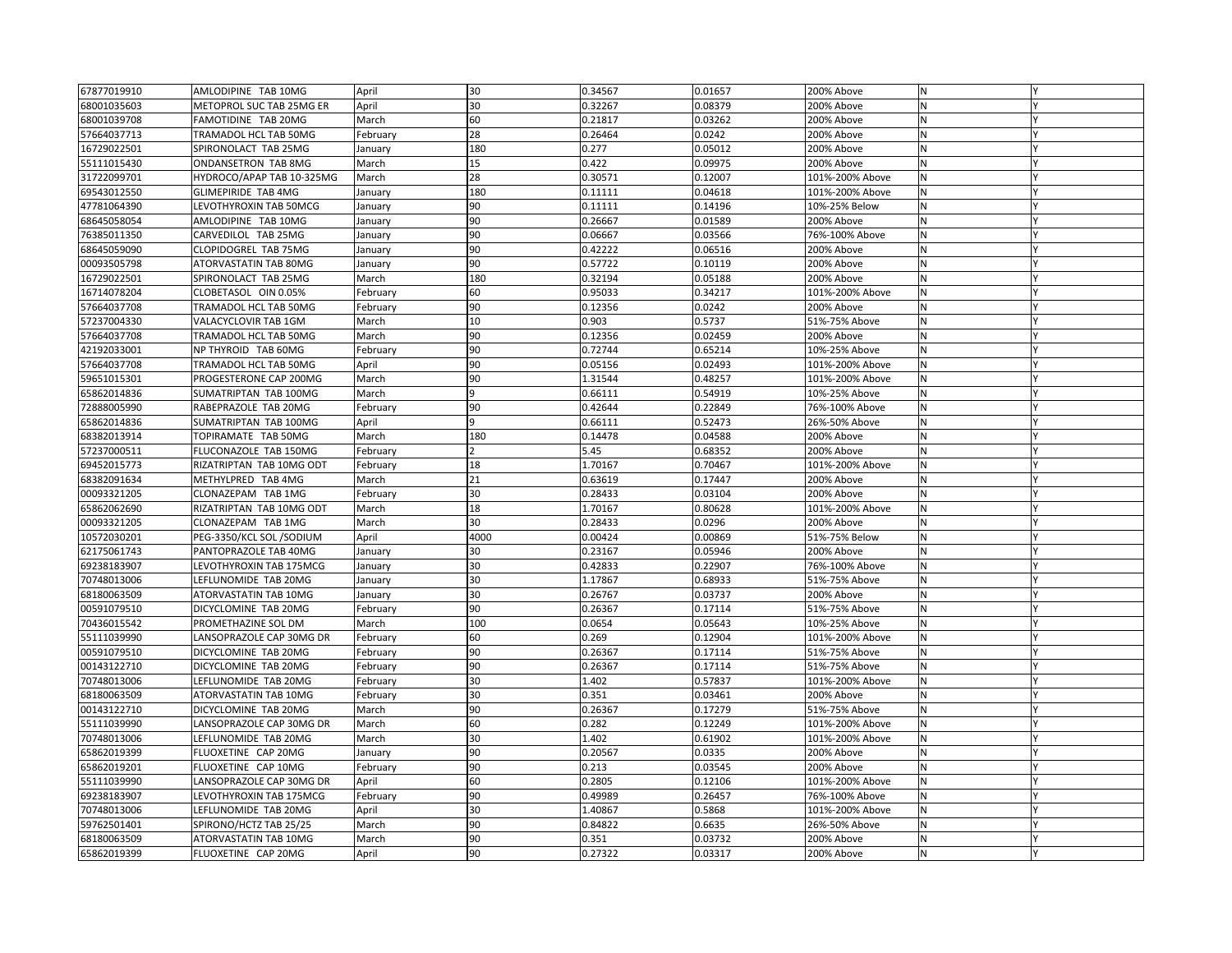| 43547035411 | LISINOPRIL TAB 20MG            | January  | 30  | 0.24333  | 0.02602  | 200% Above      | N |  |
|-------------|--------------------------------|----------|-----|----------|----------|-----------------|---|--|
| 43547035411 | LISINOPRIL TAB 20MG            | April    | 30  | 0.32133  | 0.02587  | 200% Above      | N |  |
| 65862001205 | SERTRALINE TAB 50MG            | February | 90  | 0.43144  | 0.04767  | 200% Above      | N |  |
| 69238111701 | BUSPIRONE TAB 10MG             | February | 180 | 0.11606  | 0.0419   | 101%-200% Above | N |  |
| 53746051501 | SPIRONOLACT TAB 100MG          | January  | 30  | 0.686    | 0.20478  | 200% Above      | N |  |
| 53746051501 | SPIRONOLACT TAB 100MG          | February | 30  | 0.686    | 0.19812  | 200% Above      | N |  |
| 65862041901 | SMZ-TMP<br>TAB 400-80MG        | March    | 18  | 0.32944  | 0.07038  | 200% Above      | N |  |
| 65862067899 | ALPRAZOLAM TAB 1MG             | March    | 30  | 0.18167  | 0.02503  | 200% Above      | N |  |
| 60758011905 | PREDNISOLONE SUS 1% OP         | March    |     | 6.598    | 5.90936  | 10%-25% Above   | N |  |
| 00378064205 | PREDNISONE TAB 20MG            | March    | 56  | 0.16607  | 0.11229  | 26%-50% Above   | N |  |
| 00378064110 | PREDNISONE TAB 10MG            | March    | 50  | 0.1708   | 0.07092  | 101%-200% Above | N |  |
| 60758011905 | PREDNISOLONE SUS 1% OP         | April    |     | 6.598    | 5.78129  | 10%-25% Above   | N |  |
| 65862041901 | SMZ-TMP TAB 400-80MG           | March    | 56  | 0.35786  | 0.07038  | 200% Above      | N |  |
| 13668013601 | ESCITALOPRAM TAB 10MG          | April    | 30  | 0.45833  | 0.04837  | 200% Above      | N |  |
| 00378181377 | LEVOTHYROXIN TAB 125MCG        | February | 180 | 0.36228  | 0.21813  | 51%-75% Above   | N |  |
| 69238153909 | FROVATRIPTAN TAB 2.5MG         | February | q   | 52.18444 | 13.36545 | 200% Above      | N |  |
| 59746011506 | PROCHLORPER TAB 10MG           | February | 30  | 0.66933  | 0.41706  | 51%-75% Above   | N |  |
| 59746011506 | PROCHLORPER TAB 10MG           | February | 30  | 0.66933  | 0.41706  | 51%-75% Above   | N |  |
| 13811070610 | METHYLPHENID TAB 18MG ER       | January  | 21  | 2.65524  | 0.87285  | 200% Above      | N |  |
| 13811070710 | METHYLPHENID TAB 27MG ER       | February | 30  | 2.71767  | 0.75674  | 200% Above      | N |  |
| 00093506201 | HYDROXYZ HCL TAB 50MG          | Februarv | 90  | 0.05689  | 0.08746  | 26%-50% Below   | N |  |
| 00093506201 | HYDROXYZ HCL TAB 50MG          | March    | 90  | 0.05678  | 0.09594  | 26%-50% Below   | N |  |
| 00093506201 | HYDROXYZ HCL TAB 50MG          | April    | 180 | 0.05711  | 0.09438  | 26%-50% Below   | N |  |
| 00093506201 | HYDROXYZ HCL TAB 50MG          | February | 90  | 0.05689  | 0.08746  | 26%-50% Below   | N |  |
| 65862021960 | <b>SUS 250/5ML</b><br>CEFDINIR | January  | 60  | 0.54267  | 0.16814  | 200% Above      |   |  |
| 69238161503 | OFLOXACIN DRO 0.3%OTIC         | January  |     | 6.96     | 2.20802  | 200% Above      | N |  |
| 00054040013 | DESVENLAFAX TAB 50MG ER        | January  |     | 3.98     | 0.5697   | 200% Above      | N |  |
| 00054040113 | DESVENLAFAX TAB 100MG ER       | January  | 30  | 2.859    | 0.63099  | 200% Above      | N |  |
| 00093553801 | ESZOPICLONE TAB 2MG            | January  | 30  | 0.93333  | 0.23532  | 200% Above      | N |  |
| 00054040113 | DESVENLAFAX TAB 100MG ER       | February | 30  | 2.859    | 0.62135  | 200% Above      | N |  |
| 69315090405 | LORAZEPAM TAB 0.5MG            | February | 30  | 0.409    | 0.03994  | 200% Above      | N |  |
| 00054040013 | DESVENLAFAX TAB 50MG ER        | March    | 30  | 3.24933  | 0.57735  | 200% Above      | N |  |
| 00093553801 | ESZOPICLONE TAB 2MG            | March    | 30  | 0.93333  | 0.25375  | 200% Above      | N |  |
| 00054040113 | DESVENLAFAX TAB 100MG ER       | March    | 30  | 2.859    | 0.60974  | 200% Above      | N |  |
| 00093553801 | ESZOPICLONE TAB 2MG            | April    | 30  | 0.93333  | 0.215    | 200% Above      | N |  |
| 00054040113 | DESVENLAFAX TAB 100MG ER       | April    | 30  | 2.859    | 0.55055  | 200% Above      | N |  |
| 13668004701 | LAMOTRIGINE TAB 100MG          | March    | 180 | 0.39817  | 0.06403  | 200% Above      | N |  |
| 68382001014 | LAMOTRIGINE TAB 200MG          | January  | 45  | 0.116    | 0.09597  | 10%-25% Above   | N |  |
| 64980043701 | ATENOLOL TAB 25MG              | January  | 30  | 0.14567  | 0.02509  | 200% Above      | N |  |
| 68382001014 | LAMOTRIGINE TAB 200MG          | February | 45  | 0.116    | 0.09365  | 10%-25% Above   | N |  |
| 64980043701 | ATENOLOL TAB 25MG              | February | 30  | 0.17067  | 0.02419  | 200% Above      | N |  |
| 68382001014 | LAMOTRIGINE TAB 200MG          | March    | 45  | 0.07111  | 0.10103  | 26%-50% Below   |   |  |
| 64980043701 | ATENOLOL<br>TAB 25MG           | March    | 30  | 0.17133  | 0.02437  | 200% Above      | N |  |
| 70700016301 | PROGESTERONE CAP 200MG         | February | 30  | 0.56967  | 0.43202  | 26%-50% Above   | N |  |
| 70700016301 | PROGESTERONE CAP 200MG         | February | 30  | 0.56967  | 0.43202  | 26%-50% Above   |   |  |
| 68382001014 | LAMOTRIGINE TAB 200MG          | April    | 45  | 0.07311  | 0.09769  | 10%-25% Below   |   |  |
| 64980043701 | ATENOLOL<br>TAB 25MG           | April    | 30  | 0.17133  | 0.02404  | 200% Above      | N |  |
| 00603533932 | PREDNISONE TAB 20MG            | March    | 10  | 0.187    | 0.11229  | 51%-75% Above   | Ν |  |
| 70954008510 | CHLORZOXAZON TAB 500MG         | March    | 30  | 0.57233  | 0.26503  | 101%-200% Above | N |  |
| 16571020310 | DICLOFENAC TAB 25MG DR         | March    | 60  | 1.06633  | 0.86294  | 10%-25% Above   | N |  |
| 72888007301 | DICLOFEN POT TAB 50MG          | March    | 30  | 1.37533  | 0.33951  | 200% Above      | N |  |
| 68382091634 | METHYLPRED TAB 4MG             | April    | 21  | 0.80048  | 0.17472  | 200% Above      | Ν |  |
| 69097052444 | DICLOFENAC GEL 1%              | April    | 100 | 0.2837   | 0.08739  | 200% Above      | N |  |
| 52817033200 | CYCLOBENZAPR TAB 10MG          | April    | 20  | 0.4565   | 0.02438  | 200% Above      | N |  |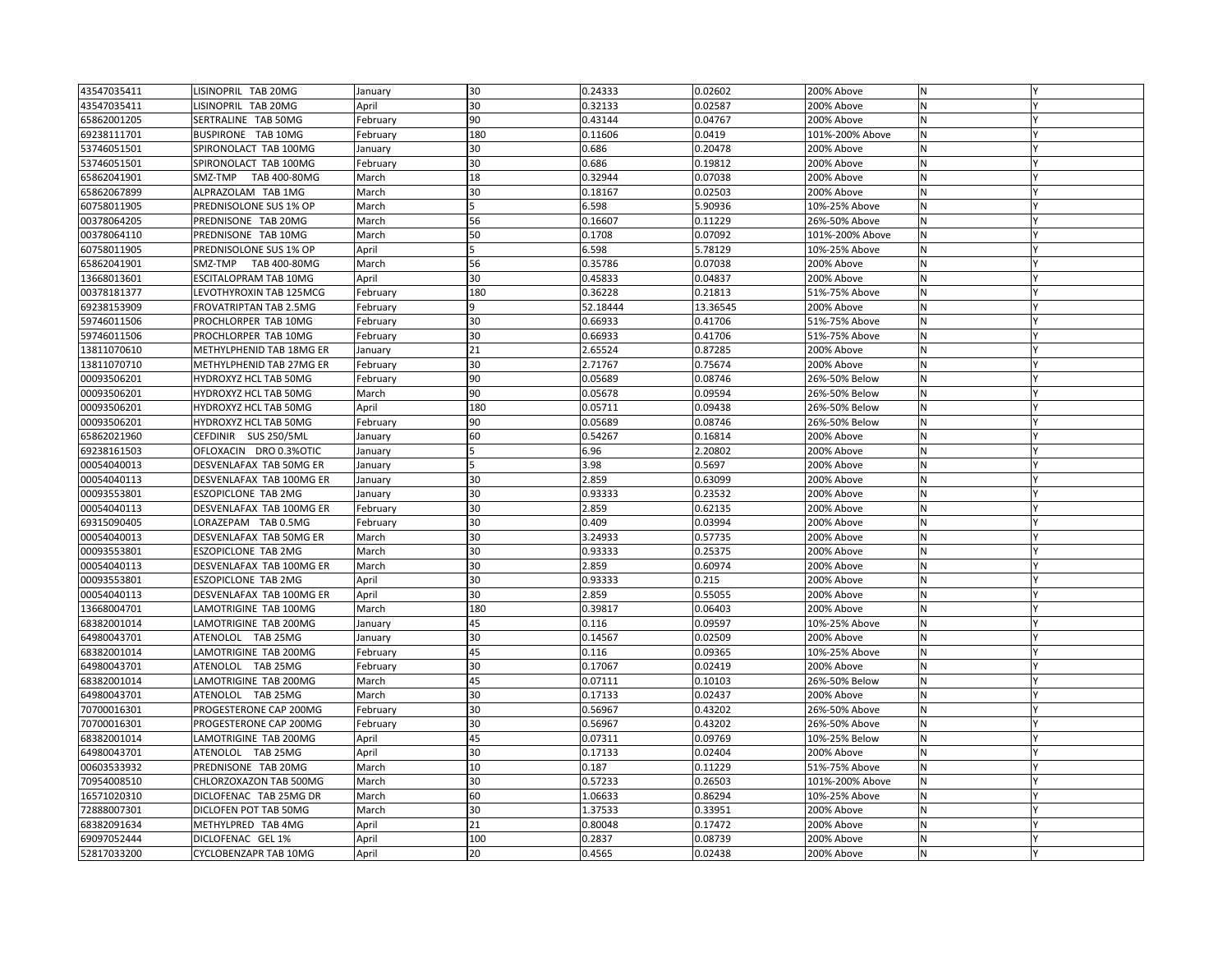| 65162062711 | TRAMADOL HCL TAB 50MG       | April    | 30  | 0.29567 | 0.02493  | 200% Above      | N |  |
|-------------|-----------------------------|----------|-----|---------|----------|-----------------|---|--|
| 00172572860 | FAMOTIDINE TAB 20MG         | April    | 60  | 0.4025  | 0.03335  | 200% Above      | N |  |
| 65862024605 | LEVETIRACETA TAB 500MG      | January  | 180 | 0.529   | 0.10478  | 200% Above      | N |  |
| 65862024605 | LEVETIRACETA TAB 500MG      | April    | 60  | 0.529   | 0.09472  | 200% Above      |   |  |
| 69097014260 | ALBUTEROL AER HFA           | March    | 6.7 | 1.73433 | 3.77137  | 51%-75% Below   | N |  |
| 69097014260 | ALBUTEROL AER HFA           | April    | 6.7 | 1.73433 | 3.94565  | 51%-75% Below   | N |  |
| 00378728353 | NORETH/ETHIN TAB FE 1/20    | February | 84  | 0.25881 | 0.21079  | 10%-25% Above   | N |  |
| 00378728353 | NORETH/ETHIN TAB FE 1/20    | April    | 84  | 0.27548 | 0.1928   | 26%-50% Above   | N |  |
| 00781613948 | AMOX/K CLAV SUS 600/5ML     | March    | 200 | 0.2314  | 0.06244  | 200% Above      | N |  |
| 76204020060 | ALBUTEROL NEB 0.083%        | March    | 180 | 0.13544 | 0.04406  | 200% Above      | N |  |
| 00093317431 | ALBUTEROL AER HFA           | March    | 8.5 | 3.59529 | 3.10102  | 10%-25% Above   | N |  |
| 65862078430 | ESOMEPRA MAG CAP 40MG DR    | April    | 90  | 1.241   | 0.19362  | 200% Above      | N |  |
| 51991074810 | DULOXETINE CAP 60MG         | February | 30  | 0.15733 | 0.14311  | 10%-25% Above   | N |  |
| 51991074810 | DULOXETINE CAP 60MG         | March    | 30  | 0.18267 | 0.12412  | 26%-50% Above   | N |  |
| 51991074810 | DULOXETINE CAP 60MG         | April    | 30  | 0.19167 | 0.11666  | 51%-75% Above   | N |  |
| 16729013616 | CLONAZEPAM TAB 0.5MG        | January  | 30  | 0.106   | 0.0243   | 200% Above      | N |  |
| 16714061206 | SERTRALINE TAB 50MG         | February | 30  | 0.14867 | 0.04767  | 200% Above      | N |  |
| 16714061206 | SERTRALINE TAB 50MG         | March    | 30  | 0.18    | 0.04281  | 200% Above      | N |  |
| 16729013616 | CLONAZEPAM TAB 0.5MG        | March    | 15  | 0.03867 | 0.02441  | 51%-75% Above   | N |  |
| 16714045201 | QUETIAPINE TAB 25MG         | March    | 60  | 0.11117 | 0.03239  | 200% Above      | N |  |
| 16714070001 | LAMOTRIGINE TAB 25MG        | March    | 45  | 0.07133 | 0.03514  | 101%-200% Above |   |  |
| 51224000160 | BENZONATATE CAP 200MG       | April    | 30  | 0.11033 | 0.12773  | 10%-25% Below   | N |  |
| 00115180301 | HYDROXYZ PAM CAP 25MG       | April    | 60  | 0.06283 | 0.07679  | 10%-25% Below   | N |  |
| 67877022210 | GABAPENTIN CAP 100MG        | April    | 90  | 0.05911 | 0.02912  | 101%-200% Above | N |  |
| 16714070101 | LAMOTRIGINE TAB 100MG       | April    | 30  | 0.048   | 0.06151  | 10%-25% Below   |   |  |
| 16729013616 | CLONAZEPAM TAB 0.5MG        | April    | 15  | 0.03867 | 0.02479  | 51%-75% Above   | N |  |
| 57237021230 | MONTELUKAST CHW 4MG         | February | 90  | 0.67811 | 0.1075   | 200% Above      | N |  |
| 13811070910 | METHYLPHENID TAB 54MG ER    | January  | 30  | 2.375   | 0.98238  | 101%-200% Above | N |  |
| 13811070910 | METHYLPHENID TAB 54MG ER    | February | 30  | 2.52667 | 0.82999  | 200% Above      |   |  |
| 63304082805 | ATORVASTATIN TAB 20MG       | March    | 90  | 0.19967 | 0.0488   | 200% Above      | N |  |
| 00378181377 | LEVOTHYROXIN TAB 125MCG     | January  | 90  | 0.42656 | 0.20732  | 101%-200% Above | N |  |
| 70377002811 | ATORVASTATIN TAB 20MG       | January  | 90  | 0.57178 | 0.04616  | 200% Above      |   |  |
| 64980051415 | TIMOLOL MAL SOL 0.5% OP     | January  | 15  | 2.18733 | 1.03638  | 101%-200% Above | N |  |
| 13668013501 | <b>ESCITALOPRAM TAB 5MG</b> | March    | 90  | 0.41422 | 0.0462   | 200% Above      | N |  |
| 59762444002 | METHYLPRED TAB 4MG          | January  | 21  | 0.22286 | 0.18274  | 10%-25% Above   | N |  |
| 50742050504 | SCOPOLAMINE DIS 1MG/3DAY    | March    |     | 8.75    | 11.10069 | 10%-25% Below   | N |  |
| 68382004110 | PROMETHAZINE TAB 25MG       | March    | 20  | 0.063   | 0.05271  | 10%-25% Above   | N |  |
| 00406052301 | OXYCOD/APAP TAB 10-325MG    | March    | 20  | 0.138   | 0.19233  | 26%-50% Below   | N |  |
| 52817033200 | CYCLOBENZAPR TAB 10MG       | March    | 20  | 0.12    | 0.0259   | 200% Above      | N |  |
| 49884072703 | DOXYCYC MONO CAP 100MG      | March    | 14  | 0.22714 | 0.25496  | 10%-25% Below   | N |  |
| 67877069601 | CHLORTHALID TAB 25MG        | March    | 45  | 0.18756 | 0.16117  | 10%-25% Above   | N |  |
| 68462015713 | ONDANSETRON TAB 4MG ODT     | March    | 10  | 0.148   | 0.24125  | 26%-50% Below   | N |  |
| 57237007710 | ONDANSETRON TAB 4MG ODT     | April    |     | 0.96667 | 0.23716  | 200% Above      | N |  |
| 00555902858 | JUNEL FE TAB 1.5/30         | January  | 84  | 0.81643 | 0.32096  | 101%-200% Above | N |  |
| 00555902858 | JUNEL FE TAB 1.5/30         | April    | 84  | 0.775   | 0.23707  | 200% Above      | N |  |
| 00406895401 | AMPHET/DEXTR CAP 20MG ER    | January  | 30  | 3.795   | 0.60438  | 200% Above      |   |  |
| 00406895201 | AMPHET/DEXTR CAP 10MG ER    | January  | 30  | 3.77833 | 0.5175   | 200% Above      | N |  |
| 68180016011 | AZITHROMYCIN TAB 250MG      | February |     | 1.77667 | 0.49727  | 200% Above      | N |  |
| 00781235201 | AMPHET/DEXTR CAP 20MG ER    | February | 30  | 3.795   | 0.55346  | 200% Above      | N |  |
| 00406895201 | AMPHET/DEXTR CAP 10MG ER    | February | 30  | 3.77833 | 0.48544  | 200% Above      |   |  |
| 57664033788 | AMPHET/DEXTR CAP 10MG ER    | March    | 30  | 4.02133 | 0.53198  | 200% Above      | N |  |
| 00115148901 | AMPHET/DEXTR CAP 20MG ER    | March    | 30  | 3.42567 | 0.58746  | 200% Above      | N |  |
| 00228305911 | AMPHET/DEXTR CAP 10MG ER    | April    | 30  | 4.02133 | 0.49071  | 200% Above      | N |  |
| 57664033988 | AMPHET/DEXTR CAP 20MG ER    | April    | 30  | 3.42567 | 0.57765  | 200% Above      | N |  |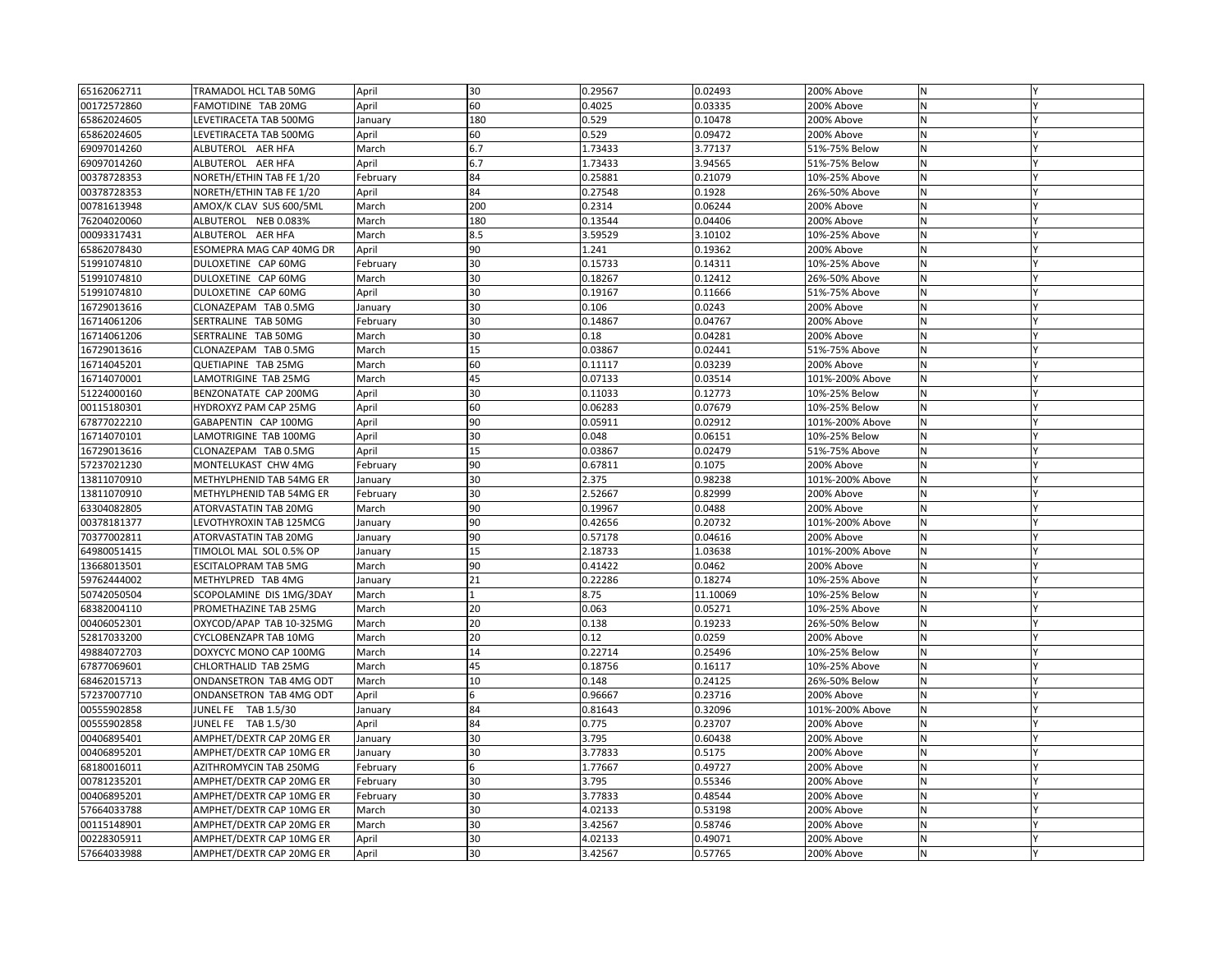| 49884012201 | LABETALOL TAB 100MG       | February | 30   | 0.14967 | 0.12599 | 10%-25% Above   | N |  |
|-------------|---------------------------|----------|------|---------|---------|-----------------|---|--|
| 49884012201 | LABETALOL TAB 100MG       | March    | 30   | 0.14967 | 0.12868 | 10%-25% Above   | N |  |
| 00406012405 | HYDROCO/APAP TAB 7.5-325  | February | 30   | 0.39533 | 0.1197  | 200% Above      | N |  |
| 69238183607 | LEVOTHYROXIN TAB 125MCG   | January  | 90   | 0.32878 | 0.20732 | 51%-75% Above   |   |  |
| 00093057610 | LOVASTATIN TAB 20MG       | January  | 90   | 0.66778 | 0.05225 | 200% Above      | N |  |
| 57237000299 | HYDROCHLOROT CAP 12.5MG   | January  | 90   | 0.32044 | 0.03234 | 200% Above      | N |  |
| 00093342505 | LORAZEPAM TAB 0.5MG       | April    | 30   | 0.409   | 0.03962 | 200% Above      | N |  |
| 47335030788 | ZOLPIDEM ER TAB 6.25MG    | April    | 30   | 1.13133 | 0.16058 | 200% Above      | N |  |
| 57237000299 | HYDROCHLOROT CAP 12.5MG   | April    | 90   | 0.30222 | 0.03226 | 200% Above      | N |  |
| 69238183607 | LEVOTHYROXIN TAB 125MCG   | April    | 90   | 0.30244 | 0.19491 | 51%-75% Above   | N |  |
| 00832121700 | JANTOVEN TAB 6MG          | January  | 30   | 0.25    | 0.13691 | 76%-100% Above  | N |  |
| 65862007930 | TERBINAFINE TAB 250MG     | February | 30   | 0.182   | 0.16103 | 10%-25% Above   | N |  |
| 68382066001 | SPIRONOLACT TAB 25MG      | January  | 90   | 0.13056 | 0.05012 | 101%-200% Above | N |  |
| 68382009405 | CARVEDILOL TAB 12.5MG     | January  | 180  | 0.08089 | 0.02304 | 200% Above      | N |  |
| 70010013501 | POT CHLORIDE TAB 20MEQ ER | January  | 180  | 0.2325  | 0.1864  | 10%-25% Above   | N |  |
| 00832121700 | JANTOVEN TAB 6MG          | February | 60   | 0.125   | 0.14093 | 10%-25% Below   | N |  |
| 65862007930 | TERBINAFINE TAB 250MG     | April    | 30   | 0.21567 | 0.1557  | 26%-50% Above   | N |  |
| 63304082805 | ATORVASTATIN TAB 20MG     | April    | 30   | 0.19967 | 0.04642 | 200% Above      | N |  |
| 00093317431 | ALBUTEROL AER HFA         | April    | 8.5  | 2.09882 | 3.05917 | 26%-50% Below   | N |  |
| 57237021390 | MONTELUKAST CHW 5MG       | April    | 30   | 0.163   | 0.09502 | 51%-75% Above   | N |  |
| 00781713593 | MOXIFLOXACIN SOL HCL 0.5% | April    |      | 16.21   | 4.29747 | 200% Above      |   |  |
| 29300015519 | ALFUZOSIN TAB 10MG ER     | February | 90   | 0.162   | 0.13201 | 10%-25% Above   | N |  |
| 60505257507 | BALSALAZIDE CAP 750MG     | February | 270  | 0.36637 | 0.42658 | 10%-25% Below   | N |  |
| 16714049601 | CLOTRIM/BETA CRE 1-0.05%  | February | 15   | 0.308   | 0.26001 | 10%-25% Above   | N |  |
| 62559042007 | MESALAMINE ENE 4GM        | March    | 5400 | 0.18163 | 0.12785 | 26%-50% Above   |   |  |
| 13107008305 | LORAZEPAM TAB 0.5MG       | January  | 30   | 0.251   | 0.03735 | 200% Above      | N |  |
| 65862019405 | FLUOXETINE CAP 40MG       | January  | 30   | 0.42367 | 0.0782  | 200% Above      | N |  |
| 00093324201 | BISOPRL/HCTZ TAB 5-6.25MG | January  | 60   | 1.253   | 0.3503  | 200% Above      | N |  |
| 13107008305 | LORAZEPAM TAB 0.5MG       | February | 30   | 0.251   | 0.03994 | 200% Above      | N |  |
| 65862042005 | SMZ/TMP DS TAB 800-160    | March    | 14   | 0.555   | 0.06566 | 200% Above      | N |  |
| 65862019405 | FLUOXETINE CAP 40MG       | March    | 30   | 0.459   | 0.08204 | 200% Above      | N |  |
| 00093324201 | BISOPRL/HCTZ TAB 5-6.25MG | March    | 60   | 1.253   | 0.33991 | 200% Above      | N |  |
| 13107008305 | ORAZEPAM TAB 0.5MG        | March    | 30   | 0.28467 | 0.03794 | 200% Above      | N |  |
| 00093005805 | TRAMADOL HCL TAB 50MG     | March    | 15   | 0.16867 | 0.02459 | 200% Above      | N |  |
| 49483060350 | IBUPROFEN TAB 600MG       | March    | 30   | 0.18233 | 0.06063 |                 | N |  |
| 53489011905 | DOXYCYCL HYC CAP 100MG    | March    | 20   | 0.84    | 0.14255 | 200% Above      | N |  |
| 63304069205 | CLINDAMYCIN CAP 150MG     | March    | 90   | 0.30567 | 0.12382 | 101%-200% Above | N |  |
| 73473030060 | CLINDAMYCIN GEL 1%        | January  | 60   | 1.5765  | 0.55352 | 101%-200% Above | N |  |
| 00378181510 | LEVOTHYROXIN TAB 150MCG   | January  | 90   | 0.37856 | 0.2203  | 51%-75% Above   | N |  |
| 70710122600 | AMITRIPTYLIN TAB 25MG     | January  | 90   | 0.28789 | 0.07567 | 200% Above      | N |  |
| 42858010201 | OXYCOD/APAP TAB 5-325MG   | April    | 20   | 0.0635  | 0.0927  | 26%-50% Below   | N |  |
| 65862019405 | FLUOXETINE CAP 40MG       | March    | 30   | 0.459   | 0.08204 | 200% Above      | N |  |
| 00093324201 | BISOPRL/HCTZ TAB 5-6.25MG | March    | 60   | 1.11233 | 0.33991 | 200% Above      | N |  |
| 13107008305 | LORAZEPAM TAB 0.5MG       | April    | 30   | 0.28167 | 0.03962 | 200% Above      | N |  |
| 00093206406 | CILOSTAZOL TAB 100MG      | February | 180  | 0.48361 | 0.15112 | 200% Above      | N |  |
| 65862035790 | CLOPIDOGREL TAB 75MG      | February | 90   | 0.438   | 0.06112 | 200% Above      |   |  |
| 70377000315 | SIMVASTATIN TAB 20MG      | February | 90   | 0.43767 | 0.02786 | 200% Above      | N |  |
| 00378181510 | LEVOTHYROXIN TAB 150MCG   | April    | 90   | 0.34    | 0.17852 | 76%-100% Above  | N |  |
| 70710122600 | AMITRIPTYLIN TAB 25MG     | April    | 90   | 0.21767 | 0.06852 | 200% Above      | N |  |
| 13668013701 | ESCITALOPRAM TAB 20MG     | March    | 90   | 0.55033 | 0.07845 | 200% Above      |   |  |
| 65862067899 | ALPRAZOLAM TAB 1MG        | January  | 30   | 0.16867 | 0.02491 | 200% Above      | N |  |
| 00378180510 | LEVOTHYROXIN TAB 75MCG    | January  | 30   | 0.30133 | 0.157   | 76%-100% Above  | N |  |
| 00378180510 | LEVOTHYROXIN TAB 75MCG    | January  | 30   | 0.30133 | 0.157   | 76%-100% Above  | N |  |
| 69097083412 | SERTRALINE TAB 50MG       | January  | 45   | 0.50978 | 0.04157 | 200% Above      | N |  |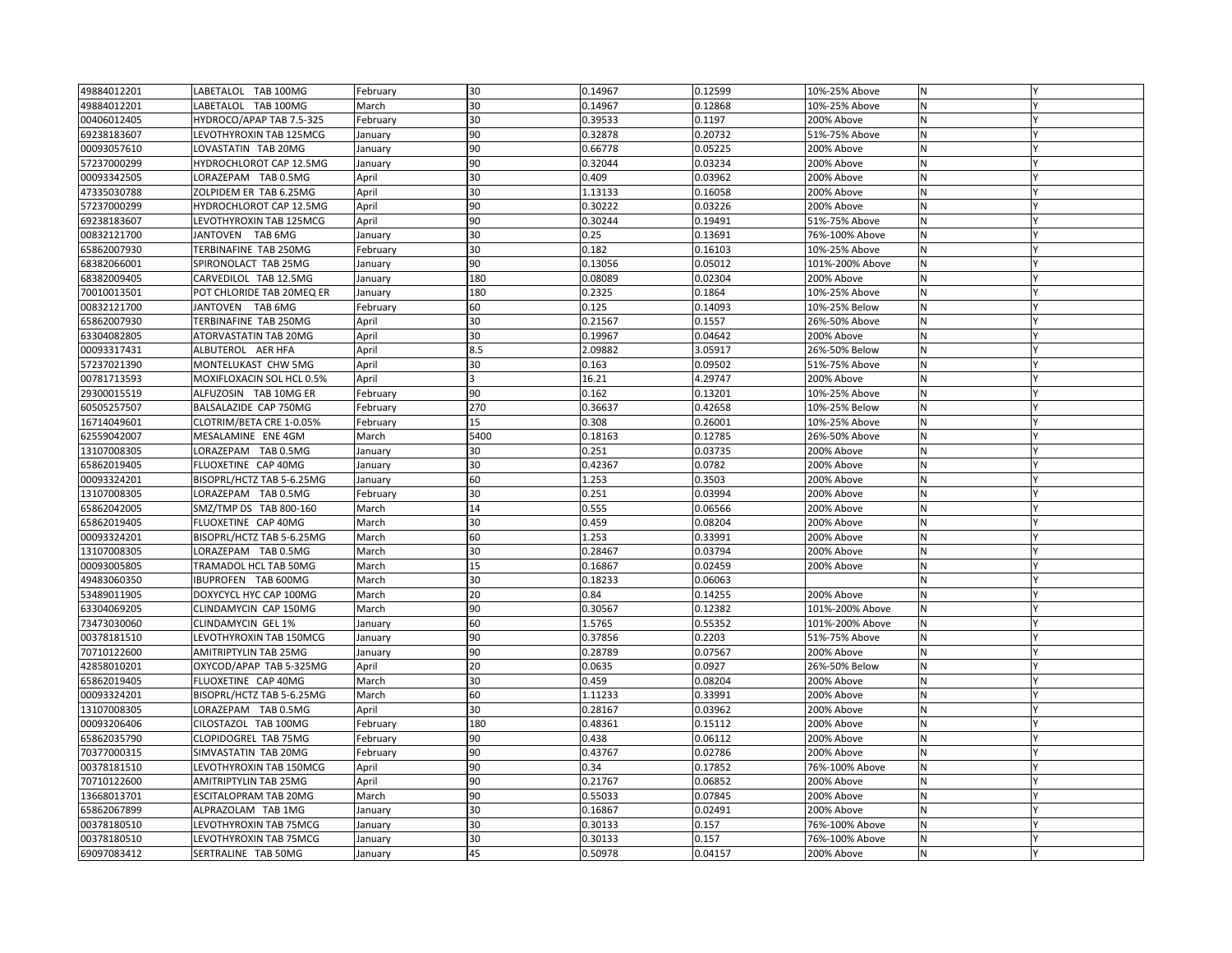| 68180016011 | AZITHROMYCIN TAB 250MG       | February | 6   | 1.77667 | 0.49727 | 200% Above      | N |  |
|-------------|------------------------------|----------|-----|---------|---------|-----------------|---|--|
| 67877054360 | CEFDINIR CAP 300MG           | February | 14  | 1.105   | 0.45448 | 101%-200% Above | N |  |
| 65862024508 | LEVETIRACETA TAB 250MG       | February | 180 | 0.18156 | 0.07947 | 101%-200% Above | N |  |
| 00378180510 | LEVOTHYROXIN TAB 75MCG       | February | 30  | 0.39967 | 0.15831 | 101%-200% Above |   |  |
| 69097083412 | SERTRALINE TAB 50MG          | February | 45  | 0.50978 | 0.04767 | 200% Above      | N |  |
| 65862024508 | LEVETIRACETA TAB 250MG       | March    | 180 | 0.33322 | 0.08073 | 200% Above      |   |  |
| 69097083512 | SERTRALINE TAB 100MG         | March    | 30  | 0.362   | 0.06021 | 200% Above      | N |  |
| 00378180510 | LEVOTHYROXIN TAB 75MCG       | March    | 30  | 0.289   | 0.15545 | 76%-100% Above  |   |  |
| 65862024708 | LEVETIRACETA TAB 750MG       | March    | 60  | 0.63617 | 0.15853 | 200% Above      | N |  |
| 00378180510 | LEVOTHYROXIN TAB 75MCG       | April    | 30  | 0.27167 | 0.14761 | 76%-100% Above  | N |  |
| 69097083512 | SERTRALINE TAB 100MG         | April    | 30  | 0.391   | 0.05921 | 200% Above      | N |  |
| 64980042712 | TINIDAZOLE TAB 500MG         | February |     | 1.83625 | 2.7419  | 26%-50% Below   | N |  |
| 55111033290 | PANTOPRAZOLE TAB 20MG        | February | 30  | 0.145   | 0.05282 | 101%-200% Above | N |  |
| 55111014512 | FLUCONAZOLE TAB 150MG        | February |     | 0.812   | 0.68352 | 10%-25% Above   | N |  |
| 55111033290 | PANTOPRAZOLE TAB 20MG        | February | 30  | 0.172   | 0.05282 | 200% Above      | N |  |
| 47781066890 | LEVOTHYROXIN TAB 200MCG      | March    | 30  | 0.304   | 0.2307  | 26%-50% Above   | N |  |
| 47781066890 | LEVOTHYROXIN TAB 200MCG      | April    | 90  | 0.304   | 0.22702 | 26%-50% Above   | N |  |
| 55111052130 | ATOMOXETINE CAP 40MG         | April    | 46  | 1.09565 | 0.96852 | 10%-25% Above   | N |  |
| 00406012305 | HYDROCO/APAP TAB 5-325MG     | March    | 12  | 0.50083 | 0.09602 | 200% Above      | N |  |
| 64380080807 | IBUPROFEN TAB 600MG          | March    | 20  | 0.28    | 0.06063 | 200% Above      |   |  |
| 00116200116 | CHLORHEX GLU SOL 0.12%       | March    | 473 | 0.01666 | 0.00532 | 200% Above      |   |  |
| 00406012305 | HYDROCO/APAP TAB 5-325MG     | March    | 16  | 0.48438 | 0.09602 | 200% Above      | N |  |
| 64380080707 | IBUPROFEN TAB 800MG          | March    | 16  | 0.31625 | 0.07481 | 200% Above      | N |  |
| 65862001705 | AMOXICILLIN CAP 500MG        | March    | 21  | 0.26667 | 0.07054 | 200% Above      |   |  |
| 70377002811 | <b>ATORVASTATIN TAB 20MG</b> | March    | 90  | 0.57178 | 0.0488  | 200% Above      |   |  |
| 65862022960 | LAMOTRIGINE TAB 150MG        | January  | 180 | 0.10361 | 0.08538 | 10%-25% Above   |   |  |
| 65862022960 | LAMOTRIGINE TAB 150MG        | April    | 180 | 0.10361 | 0.08641 | 10%-25% Above   |   |  |
| 49483062081 | METFORMIN TAB 1000MG         | January  | 180 | 6e-005  | 0.02624 | 76%-100% Below  |   |  |
| 47781064310 | LEVOTHYROXIN TAB 50MCG       | February | 90  | 0.19278 | 0.15269 | 26%-50% Above   | N |  |
| 47781066810 | LEVOTHYROXIN TAB 200MCG      | February | 90  | 0.30522 | 0.26605 | 10%-25% Above   | N |  |
| 68382005105 | MELOXICAM TAB 15MG           | February | 90  | 0.08333 | 0.02424 | 200% Above      | N |  |
| 72205002405 | ATORVASTATIN TAB 40MG        | February | 90  | 0.2     | 0.05815 | 200% Above      |   |  |
| 29300046810 | CLONIDINE TAB 0.1MG          | February | 180 | 0.04644 | 0.02839 | 51%-75% Above   | N |  |
| 31722058830 | NEBIVOLOL TAB 20MG           | February | 90  | 0.86367 | 0.59369 | 26%-50% Above   | N |  |
| 27808003602 | HYDROCO/APAP TAB 7.5-325     | January  | 25  | 0.0884  | 0.12323 | 26%-50% Below   | N |  |
| 00378668977 | PANTOPRAZOLE TAB 40MG        | January  | 90  | 0.26278 | 0.05946 | 200% Above      | N |  |
| 65862056099 | PANTOPRAZOLE TAB 40MG        | April    | 90  | 0.26278 | 0.06073 | 200% Above      | N |  |
| 00555902658 | JUNEL FE TAB 1/20            | January  | 84  | 0.79833 | 0.2289  | 200% Above      | N |  |
| 00555902658 | JUNEL FE TAB 1/20            | March    | 84  | 0.76762 | 0.20374 | 200% Above      | N |  |
| 16714004107 | ALLOPURINOL TAB 100MG        | March    | 90  | 0.17656 | 0.05549 | 200% Above      | N |  |
| 65862001501 | AMOXICILLIN TAB 875MG        | January  | 20  | 0.436   | 0.14134 | 200% Above      | N |  |
| 70710113908 | FLUCONAZOLE TAB 150MG        | January  |     | 4.38667 | 0.82785 | 200% Above      | N |  |
| 00378064205 | PREDNISONE TAB 20MG          | January  |     | 0.1425  | 0.11185 | 26%-50% Above   | N |  |
| 67877054360 | CEFDINIR CAP 300MG           | January  | 14  | 0.98214 | 0.4633  | 101%-200% Above | N |  |
| 65162089129 | MOMETASONE SPR 50MCG         | January  | 17  | 6.68235 | 2.23427 | 101%-200% Above | N |  |
| 00555088602 | ESTRADIOL<br>TAB 1MG         | March    | 90  | 0.23211 | 0.09546 | 101%-200% Above | N |  |
| 00555088602 | ESTRADIOL TAB 1MG            | April    | 90  | 0.21489 | 0.08862 | 101%-200% Above | N |  |
| 60505017009 | PRAVASTATIN TAB 40MG         | January  | 90  | 0.167   | 0.08829 | 76%-100% Above  | N |  |
| 60505017009 | PRAVASTATIN TAB 40MG         | April    | 90  | 0.199   | 0.08777 | 101%-200% Above | N |  |
| 55111032105 | <b>GLIMEPIRIDE TAB 2MG</b>   | February | 90  | 0.08333 | 0.0395  | 101%-200% Above | N |  |
| 55111032105 | <b>GLIMEPIRIDE TAB 2MG</b>   | April    | 90  | 0.08333 | 0.03884 | 101%-200% Above | N |  |
| 70710111208 | TIZANIDINE CAP 4MG           | April    | 20  | 0.273   | 0.19625 | 26%-50% Above   | N |  |
| 23155010205 | METFORMIN TAB 500MG          | February | 360 | 3e-005  | 0.01674 | 76%-100% Below  | N |  |
| 16729000517 | SIMVASTATIN TAB 20MG         | March    | 90  | 0.08333 | 0.02604 | 200% Above      | N |  |
|             |                              |          |     |         |         |                 |   |  |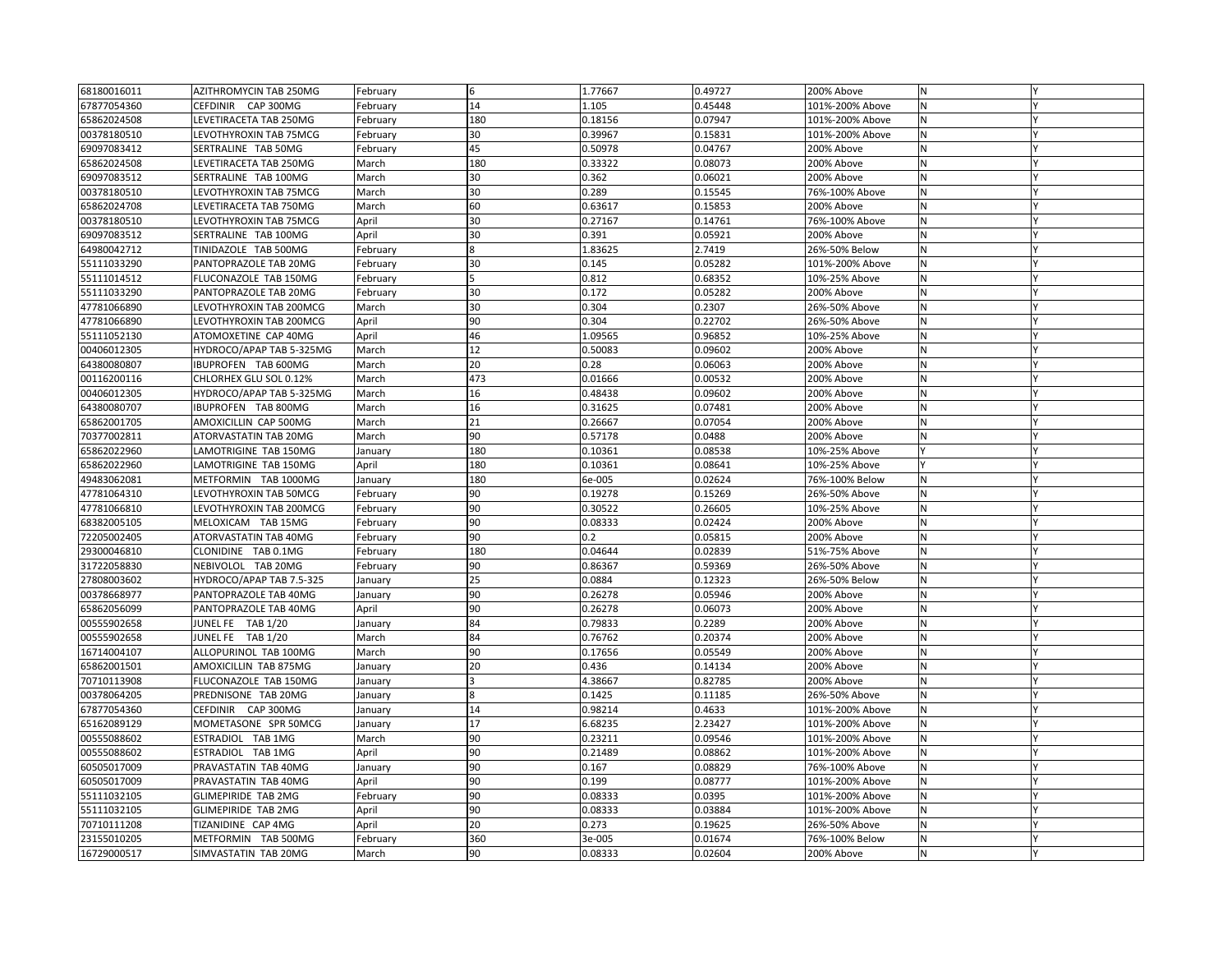| 69543012450 | GLIMEPIRIDE TAB 2MG          | March    | 90  | 0.08333 | 0.03979 | 101%-200% Above | N |  |
|-------------|------------------------------|----------|-----|---------|---------|-----------------|---|--|
| 67877021905 | CEPHALEXIN CAP 500MG         | February | 15  | 0.09267 | 0.1249  | 26%-50% Below   | N |  |
| 59651000305 | OMEPRAZOLE CAP 40MG          | February | 90  | 0.51589 | 0.06206 | 200% Above      | N |  |
| 59746000106 | METHYLPRED TAB 4MG           | January  | 12  | 0.69333 | 0.21202 | 200% Above      | N |  |
| 00574110404 | BROM/PSE/DM SYP              | January  | 120 | 0.16208 | 0.07846 | 101%-200% Above | N |  |
| 70377003012 | ATORVASTATIN TAB 80MG        | January  | 30  | 0.575   | 0.10119 | 200% Above      | N |  |
| 13668010601 | ISOSORB MONO TAB 120MG ER    | January  | 30  | 0.569   | 0.22892 | 101%-200% Above | N |  |
| 70377003012 | ATORVASTATIN TAB 80MG        | February | 30  | 0.575   | 0.10105 | 200% Above      | N |  |
| 53746051401 | SPIRONOLACT TAB 50MG         | January  | 90  | 0.42533 | 0.11667 | 200% Above      | N |  |
| 23155000401 | HYDRALAZINE TAB 100MG        | January  | 270 | 0.17315 | 0.08691 | 76%-100% Above  | N |  |
| 70377003012 | ATORVASTATIN TAB 80MG        | April    | 30  | 0.575   | 0.09851 | 200% Above      | N |  |
| 13668010601 | ISOSORB MONO TAB 120MG ER    | February | 90  | 0.569   | 0.25646 | 101%-200% Above | N |  |
| 13668010601 | ISOSORB MONO TAB 120MG ER    | April    | 30  | 1.078   | 0.29895 | 200% Above      | Ń |  |
| 53746051401 | SPIRONOLACT TAB 50MG         | March    | 90  | 0.427   | 0.12042 | 200% Above      | N |  |
| 69097084507 | <b>CYCLOBENZAPR TAB 5MG</b>  | April    |     | 0.25857 | 0.02628 | 200% Above      | N |  |
| 49483060350 | IBUPROFEN TAB 600MG          | April    | 28  | 0.18214 | 0.05754 | 200% Above      | N |  |
| 00093101042 | MUPIROCIN OIN 2%             | April    | 22  | 0.49455 | 0.16909 | 101%-200% Above |   |  |
| 00781185220 | AMOX/K CLAV TAB 875-125      | April    | 20  | 1.154   | 0.30643 | 200% Above      | N |  |
| 51224012250 | AZITHROMYCIN TAB 500MG       | April    |     | 4.03667 | 0.83847 | 200% Above      | N |  |
| 68180072103 | AMLODIPINE TAB 10MG          | February | 90  | 0.63267 | 0.01775 | 200% Above      | N |  |
| 16729013516 | ALLOPURINOL TAB 300MG        | February | 90  | 0.25544 | 0.08347 | 200% Above      | N |  |
| 68462016305 | CARVEDILOL TAB 6.25MG        | February | 180 | 0.30867 | 0.02264 | 200% Above      | N |  |
| 00378623301 | CITALOPRAM TAB 40MG          | February | 90  | 0.62644 | 0.03872 | 200% Above      | N |  |
| 68462043730 | OLMESA MEDOX TAB 20MG        | February | 90  | 0.65489 | 0.10617 | 200% Above      | N |  |
| 68382013201 | TAMSULOSIN CAP 0.4MG         | March    | 90  | 0.56544 | 0.06447 | 200% Above      | N |  |
| 00093078710 | ATENOLOL TAB 25MG            | April    | 30  | 0.36933 | 0.02404 | 200% Above      | N |  |
| 68180072103 | AMLODIPINE TAB 10MG          | March    | 90  | 0.63267 | 0.01687 | 200% Above      | N |  |
| 29300019219 | LOSARTAN/HCT TAB 100-25      | April    | 90  | 0.86456 | 0.28107 | 200% Above      | N |  |
| 57237000299 | HYDROCHLOROT CAP 12.5MG      | March    | 30  | 0.30233 | 0.03333 | 200% Above      | N |  |
| 68180051801 | LISINOP/HCTZ TAB 10-12.5     | March    | 30  | 0.61833 | 0.03674 | 200% Above      | N |  |
| 68382005105 | MELOXICAM TAB 15MG           | February | 30  | 0.20167 | 0.02424 | 200% Above      | N |  |
| 70156010401 | HYOSCYAMINE TAB 0.125MG      | April    | 12  | 0.08417 | 0.15602 | 26%-50% Below   | N |  |
| 31722070090 | LOSARTAN POT TAB 25MG        | January  | 90  | 0.53567 | 0.05416 | 200% Above      | N |  |
| 67877056110 | METFORMIN TAB 500MG          | January  | 180 | 0.25583 | 0.01596 | 200% Above      | N |  |
| 00093720198 | PRAVASTATIN TAB 20MG         | January  | 90  | 0.57222 | 0.06353 | 200% Above      | N |  |
| 55111073005 | ALLOPURINOL TAB 300MG        | January  | 90  | 0.23878 | 0.08842 | 101%-200% Above | N |  |
| 62332002791 | LOSARTAN POT TAB 25MG        | April    | 30  | 0.447   | 0.06013 | 200% Above      |   |  |
| 00254200801 | COLCHICINE TAB 0.6MG         | April    | 30  | 2.61733 | 0.58804 | 200% Above      | N |  |
| 00054327099 | FLUTICASONE SPR 50MCG        | April    | 16  | 1.70313 | 0.27527 | 200% Above      | N |  |
| 00093720198 | PRAVASTATIN TAB 20MG         | April    | 90  | 0.57222 | 0.05725 | 200% Above      | N |  |
| 67877056110 | METFORMIN TAB 500MG          | April    | 180 | 0.25583 | 0.01651 | 200% Above      | N |  |
| 55111073005 | ALLOPURINOL TAB 300MG        | April    | 90  | 0.20633 | 0.07742 | 101%-200% Above | N |  |
| 55111032201 | <b>GLIMEPIRIDE TAB 4MG</b>   | April    | 90  | 0.322   | 0.04446 | 200% Above      | N |  |
| 62332002791 | <b>LOSARTAN POT TAB 25MG</b> | April    | 90  | 0.447   | 0.06013 | 200% Above      | N |  |
| 70756021590 | FENOFIBRATE TAB 160MG        | January  | 90  | 0.22989 | 0.18813 | 10%-25% Above   | N |  |
| 62756014201 | METFORMIN TAB 500MG ER       | January  | 90  | 0.06511 | 0.03574 | 76%-100% Above  | N |  |
| 70756021590 | FENOFIBRATE TAB 160MG        | April    | 90  | 0.23133 | 0.18018 | 26%-50% Above   | Ń |  |
| 62756014201 | METFORMIN TAB 500MG ER       | April    | 90  | 0.07933 | 0.03532 | 101%-200% Above | N |  |
| 31722063231 | OSELTAMIVIR CAP 75MG         | January  | 10  | 1.039   | 1.33446 | 10%-25% Below   | N |  |
| 00781808926 | AZITHROMYCIN TAB 250MG       | January  | 6   | 0.345   | 0.49639 | 26%-50% Below   | N |  |
| 69315012710 | FOLIC ACID TAB 1000MCG       | January  | 30  | 0.05933 | 0.02474 | 101%-200% Above | N |  |
| 69097012705 | AMLODIPINE TAB 5MG           | January  | 30  | 0.15833 | 0.01116 | 200% Above      | N |  |
| 60505257808 | ATORVASTATIN TAB 10MG        | January  | 30  | 0.16867 | 0.03737 | 200% Above      | N |  |
| 16729013516 | ALLOPURINOL TAB 300MG        | January  | 30  | 0.161   | 0.08842 | 76%-100% Above  | N |  |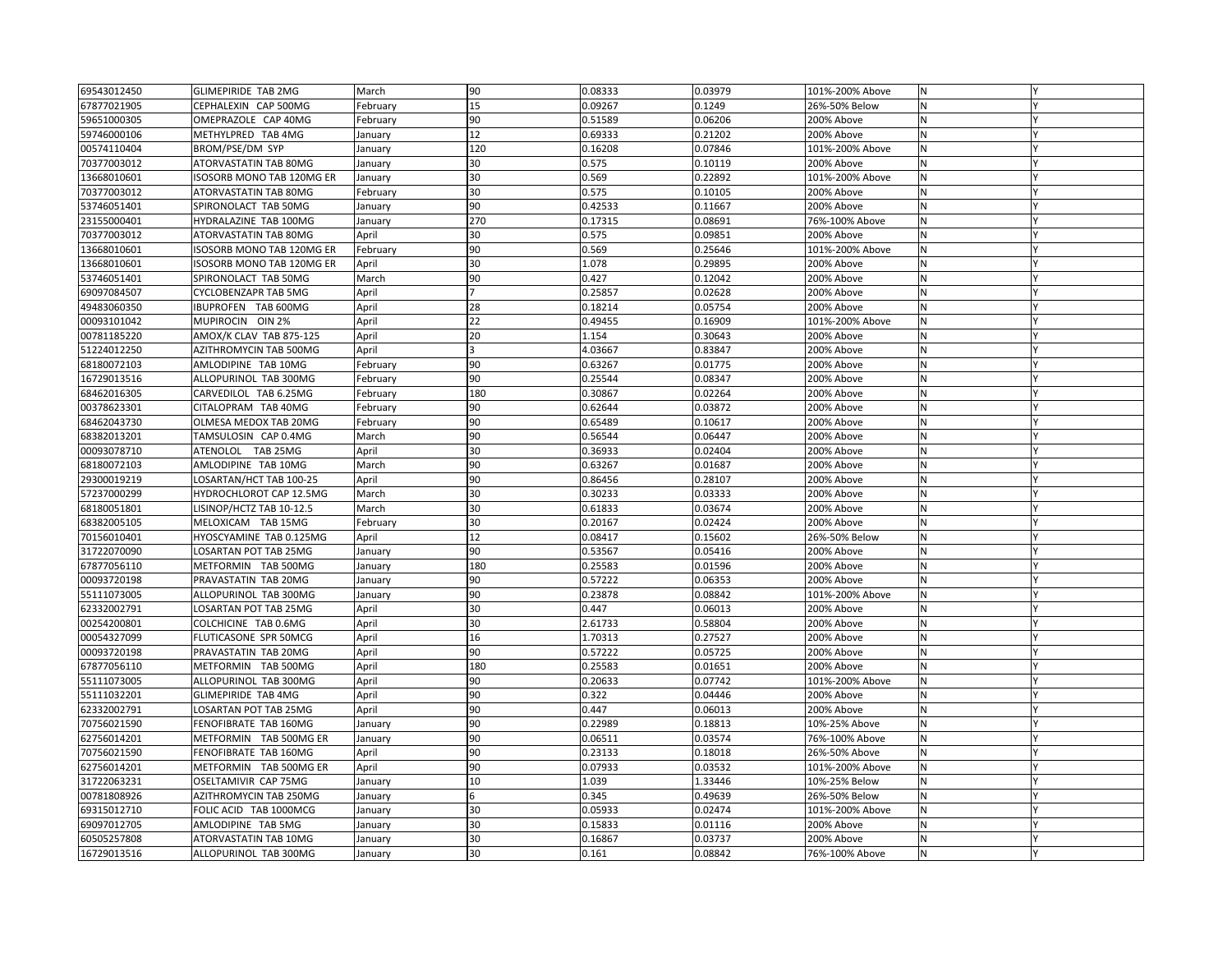| 60505082901 | FLUTICASONE SPR 50MCG            | January  | 16  | 0.33    | 0.27034 | 10%-25% Above   | N |  |
|-------------|----------------------------------|----------|-----|---------|---------|-----------------|---|--|
| 69315012710 | FOLIC ACID TAB 1000MCG           | February | 30  | 0.05933 | 0.03088 | 76%-100% Above  | N |  |
| 69097012705 | AMLODIPINE TAB 5MG               | February | 30  | 0.18967 | 0.01181 | 200% Above      | N |  |
| 60505257808 | ATORVASTATIN TAB 10MG            | February | 30  | 0.202   | 0.03461 | 200% Above      |   |  |
| 69315012710 | FOLIC ACID TAB 1000MCG           | March    | 30  | 0.05933 | 0.02568 | 101%-200% Above | N |  |
| 69097012705 | AMLODIPINE TAB 5MG               | March    | 30  | 0.19    | 0.01104 | 200% Above      |   |  |
| 60505257808 | ATORVASTATIN TAB 10MG            | March    | 30  | 0.202   | 0.03732 | 200% Above      | N |  |
| 69097022416 | ALENDRONATE TAB 70MG             | January  |     | 1.2475  | 0.30365 | 200% Above      | N |  |
| 69097022416 | ALENDRONATE TAB 70MG             | February |     | 1.4875  | 0.31036 | 200% Above      | N |  |
| 69097022416 | ALENDRONATE TAB 70MG             | March    |     | 1.4875  | 0.29635 | 200% Above      | N |  |
| 69097022416 | ALENDRONATE TAB 70MG             | April    |     | 0.455   | 0.28972 | 51%-75% Above   | N |  |
| 16729000517 | SIMVASTATIN TAB 20MG             | January  | 30  | 0.16733 | 0.02801 | 200% Above      | N |  |
| 24208079535 | NEO/POLY/DEX OIN 0.1% OP         | March    | 3.5 | 2.45714 | 3.06312 | 10%-25% Below   | N |  |
| 00527133501 | DOXYCYC MONO TAB 50MG            | March    | 30  | 0.10033 | 0.26397 | 51%-75% Below   | N |  |
| 16729000517 | SIMVASTATIN TAB 20MG             | February | 90  | 0.08333 | 0.02786 | 101%-200% Above | N |  |
| 68382009405 | CARVEDILOL TAB 12.5MG            | March    | 120 | 0.098   | 0.02277 | 200% Above      | N |  |
| 29300046810 | CLONIDINE TAB 0.1MG              | March    | 120 | 0.04767 | 0.03029 | 51%-75% Above   | N |  |
| 43547035411 | LISINOPRIL TAB 20MG              | April    | 30  | 0.00033 | 0.02587 | 76%-100% Below  | N |  |
| 60505009400 | DOXAZOSIN TAB 2MG                | April    | 30  | 0.15667 | 0.07636 | 101%-200% Above | N |  |
| 29300046810 | CLONIDINE TAB 0.1MG              | April    | 120 | 0.036   | 0.02905 | 10%-25% Above   |   |  |
| 68382009405 | CARVEDILOL TAB 12.5MG            | April    | 120 | 0.09842 | 0.02368 | 200% Above      |   |  |
| 29300012810 | HYDROCHLOROT TAB 25MG            | February |     | 0.052   | 0.01402 | 200% Above      | N |  |
| 29300012810 | <b>HYDROCHLOROT TAB 25MG</b>     | February | 30  | 0.05233 | 0.01402 | 200% Above      | N |  |
| 60505265401 | TRAZODONE TAB 100MG              | February | 30  | 0.49867 | 0.07091 | 200% Above      | N |  |
| 29300012810 | <b>HYDROCHLOROT TAB 25MG</b>     | February | 30  | 0.05233 | 0.01402 | 200% Above      | N |  |
| 29300012810 | <b>HYDROCHLOROT TAB 25MG</b>     | March    | 30  | 0.05233 | 0.01337 | 200% Above      | N |  |
| 60505265401 | TRAZODONE TAB 100MG              | March    | 30  | 0.49867 | 0.07015 | 200% Above      | N |  |
| 69452017173 | AZITHROMYCIN TAB 250MG           | April    | 6   | 0.36833 | 0.45018 | 10%-25% Below   | N |  |
| 70436015542 | PROMETHAZINE SOL DM              | April    | 150 | 0.037   | 0.06124 | 26%-50% Below   | N |  |
| 68180051802 | LISINOP/HCTZ TAB 10-12.5         | January  | 30  | 0.16267 | 0.03642 | 200% Above      | N |  |
| 62332012190 | PREGABALIN CAP 75MG              | March    | 180 | 0.09228 | 0.08098 | 10%-25% Above   | N |  |
| 68180051802 | LISINOP/HCTZ TAB 10-12.5         | March    | 90  | 0.19422 | 0.03674 | 200% Above      |   |  |
| 53746064101 | FLECAINIDE TAB 50MG              | January  | 180 | 0.19306 | 0.1555  | 10%-25% Above   | N |  |
| 68382056401 | METOPROL SUC TAB 25MG ER         | April    | 45  | 0.18578 | 0.08379 | 101%-200% Above | N |  |
| 13668000905 | CITALOPRAM TAB 10MG              | March    | 30  | 0.399   | 0.02682 | 200% Above      | N |  |
| 13668000905 | CITALOPRAM TAB 10MG              | April    | 30  | 0.43367 | 0.02735 | 200% Above      | N |  |
| 13668001005 | CITALOPRAM TAB 20MG              | April    | 30  | 0.53667 | 0.029   | 200% Above      | N |  |
| 16571020150 | DICLOFENAC TAB 75MG DR           | January  | 60  | 0.1175  | 0.09398 | 10%-25% Above   | N |  |
| 16571020150 | DICLOFENAC TAB 75MG DR           | February | 60  | 0.1175  | 0.09829 | 10%-25% Above   | N |  |
| 31722072610 | MONTELUKAST TAB 10MG             | February | 30  | 0.167   | 0.06314 | 101%-200% Above | N |  |
| 31722072610 | MONTELUKAST TAB 10MG             | March    | 30  | 0.2     | 0.06589 | 200% Above      | N |  |
| 16571020150 | DICLOFENAC TAB 75MG DR           | March    | 60  | 0.1175  | 0.09618 | 10%-25% Above   | N |  |
| 31722072610 | MONTELUKAST TAB 10MG             | April    | 30  | 0.2     | 0.0614  | 200% Above      | N |  |
| 16729045117 | LEVOTHYROXIN TAB 100MCG          | January  | 102 | 0.22912 | 0.17124 | 26%-50% Above   |   |  |
| 31722094905 | OXYCOD/APAP TAB 5-325MG          | March    | 30  | 0.079   | 0.09091 | 10%-25% Below   |   |  |
| 65862059805 | TAMSULOSIN CAP 0.4MG             | March    | 30  | 0.17867 | 0.06447 | 101%-200% Above |   |  |
| 16729013616 | CLONAZEPAM TAB 0.5MG             | February | 30  | 0.032   | 0.02489 | 26%-50% Above   | N |  |
| 47781065910 | LEVOTHYROXIN TAB 137MCG          | February | 45  | 0.19289 | 0.22133 | 10%-25% Below   | N |  |
| 47781066210 | LEVOTHYROXIN TAB 150MCG          | March    | 39  | 0.26205 | 0.21406 | 10%-25% Above   | N |  |
| 47781066290 | LEVOTHYROXIN TAB 150MCG          | April    | 39  | 0.22333 | 0.17852 | 10%-25% Above   | N |  |
| 47781030301 | NITROFURANTN CAP 100MG           | January  | 14  | 1.15071 | 0.5012  | 101%-200% Above | N |  |
| 00527293441 | PREDNISONE TAB 20MG              | March    | 12  | 0.1925  | 0.11229 | 51%-75% Above   | N |  |
| 61314064610 | NEO/POLY/HC SOL 1% OTIC          | March    | 10  | 7.342   | 5.83849 | 26%-50% Above   | N |  |
| 00378729653 | <b>DESO/ETHINYL TAB ESTRADIO</b> | April    | 28  | 0.42893 | 0.23165 | 76%-100% Above  | N |  |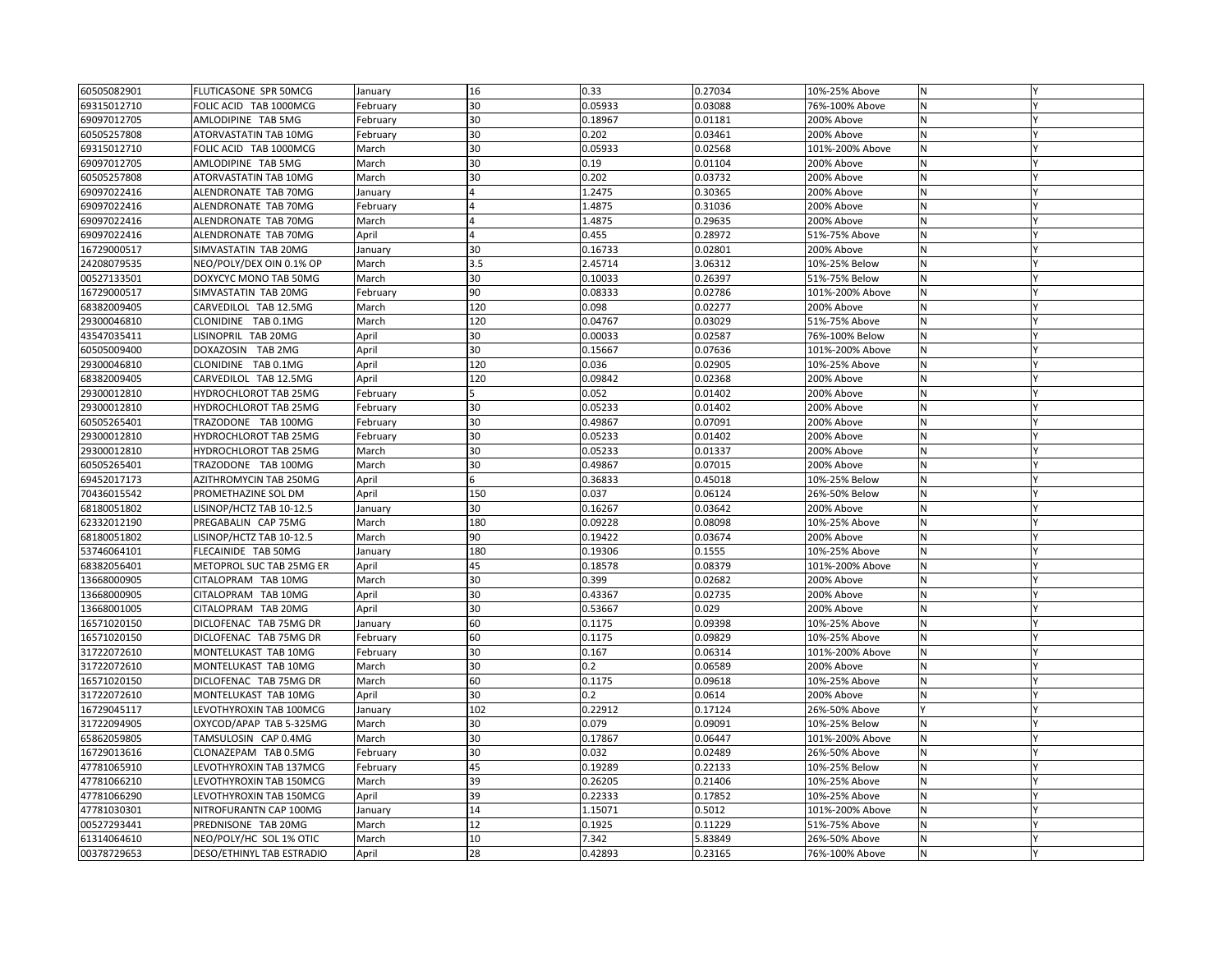| 50111064801 | FLUOXETINE CAP 20MG       | March    | 90  | 0.49222 | 0.03177 | 200% Above      | N |  |
|-------------|---------------------------|----------|-----|---------|---------|-----------------|---|--|
| 65862021960 | CEFDINIR SUS 250/5ML      | January  | 60  | 0.12933 | 0.16814 | 10%-25% Below   | N |  |
| 55111046901 | METOPROL SUC TAB 200MG ER | April    | 90  | 1.21844 | 0.22982 | 200% Above      |   |  |
| 00185012201 | NITROFURANTN CAP 100MG    | January  | 10  | 0.621   | 0.5012  | 10%-25% Above   | N |  |
| 68180016011 | AZITHROMYCIN TAB 250MG    | February | 6   | 1.54667 | 0.49727 | 200% Above      | N |  |
| 00603533815 | PREDNISONE PAK 10MG       | February | 21  | 0.91667 | 0.5806  | 51%-75% Above   | N |  |
| 58657050016 | CODEINE/GG SOL 10-100/5   | February | 280 | 0.01279 | 0.02743 | 51%-75% Below   | N |  |
| 00093317431 | ALBUTEROL AER HFA         | February | 8.5 | 1.73412 | 3.12381 | 26%-50% Below   | N |  |
| 69097083412 | SERTRALINE TAB 50MG       | January  | 90  | 0.50978 | 0.04157 | 200% Above      | N |  |
| 69097083305 | SERTRALINE TAB 25MG       | March    | 90  | 0.52056 | 0.05057 | 200% Above      | N |  |
| 68180016011 | AZITHROMYCIN TAB 250MG    | March    |     | 1.77667 | 0.48506 | 200% Above      | N |  |
| 68180016011 | AZITHROMYCIN TAB 250MG    | April    |     | 1.77667 | 0.45018 | 200% Above      | N |  |
| 00378064205 | PREDNISONE TAB 20MG       | April    |     | 0.16571 | 0.1131  | 26%-50% Above   | N |  |
| 68180088673 | NIKKI<br>TAB 3-0.02MG     | February | 84  | 1.56071 | 0.37046 | 200% Above      | N |  |
| 59651000305 | OMEPRAZOLE CAP 40MG       | March    | 90  | 0.51589 | 0.05959 | 200% Above      | Ν |  |
| 65862086001 | FAMOTIDINE TAB 40MG       | March    | 90  | 0.46678 | 0.06888 | 200% Above      | N |  |
| 68180088673 | NIKKI<br>TAB 3-0.02MG     | April    | 84  | 1.56071 | 0.33012 | 200% Above      |   |  |
| 13668000805 | ZOLPIDEM TAB 10MG         | January  | 90  | 0.16933 | 0.03129 | 200% Above      | N |  |
| 69238183007 | LEVOTHYROXIN TAB 25MCG    | January  | 90  | 0.21011 | 0.13324 | 51%-75% Above   | N |  |
| 42806055212 | OMEGA-3-ACID CAP 1GM      | January  | 360 | 0.22222 | 0.17829 | 10%-25% Above   | N |  |
| 62175061743 | PANTOPRAZOLE TAB 40MG     | January  | 90  | 0.146   | 0.05946 | 101%-200% Above | N |  |
| 55111072910 | ALLOPURINOL TAB 100MG     | January  | 90  | 0.12267 | 0.05727 | 101%-200% Above | N |  |
| 62332020730 | AMLOD/VALSAR TAB 5-320MG  | January  | 90  | 0.91711 | 0.51413 | 76%-100% Above  | N |  |
| 13668000805 | ZOLPIDEM TAB 10MG         | April    | 90  | 0.06244 | 0.02909 | 101%-200% Above | N |  |
| 55111072910 | ALLOPURINOL TAB 100MG     | April    | 90  | 0.15044 | 0.05372 | 101%-200% Above | N |  |
| 62332020730 | AMLOD/VALSAR TAB 5-320MG  | April    | 90  | 0.96789 | 0.57164 | 51%-75% Above   | N |  |
| 69238183007 | LEVOTHYROXIN TAB 25MCG    | April    | 90  | 0.18778 | 0.12145 | 51%-75% Above   | N |  |
| 62175061743 | PANTOPRAZOLE TAB 40MG     | April    | 90  | 0.17533 | 0.06073 | 101%-200% Above | N |  |
| 68180046803 | LOVASTATIN TAB 20MG       | January  | 30  | 0.16733 | 0.05225 | 200% Above      | N |  |
| 31722072250 | LEVOFLOXACIN TAB 500MG    | January  | 10  | 0.162   | 0.18268 | 10%-25% Below   | N |  |
| 69452029030 | ACYCLOVIR TAB 400MG       | January  | 45  | 0.11022 | 0.09879 | 10%-25% Above   | N |  |
| 55111072510 | MONTELUKAST TAB 10MG      | January  | 90  | 0.16689 | 0.05994 | 101%-200% Above | Ν |  |
| 68180046803 | LOVASTATIN TAB 20MG       | January  | 90  | 0.16722 | 0.05225 | 200% Above      | N |  |
| 68180051902 | LISINOP/HCTZ TAB 20-12.5  | February | 180 | 0.1345  | 0.04976 | 101%-200% Above |   |  |
| 69452017173 | AZITHROMYCIN TAB 250MG    | January  | 6   | 0.345   | 0.49639 | 26%-50% Below   | N |  |
| 69367027216 | CODEINE/GG SOL 10-100/5   | January  | 120 | 0.02233 | 0.0251  | 10%-25% Below   | N |  |
| 69452015120 | VITAMIN D CAP 50000UNT    | April    | 12  | 0.525   | 0.14024 | 200% Above      |   |  |
| 50111056001 | TRAZODONE TAB 50MG        | January  | 180 | 0.33461 | 0.04017 | 200% Above      |   |  |
| 00378182377 | LEVOTHYROXIN TAB 137MCG   | April    | 30  | 0.273   | 0.20218 | 26%-50% Above   | N |  |
| 23155000810 | HYDROCHLOROT TAB 25MG     | April    | 30  | 0.018   | 0.01373 | 26%-50% Above   | N |  |
| 51862032001 | LIOTHYRONINE TAB 5MCG     | March    | 180 | 0.858   | 0.37734 | 101%-200% Above | N |  |
| 50111056001 | TRAZODONE TAB 50MG        | April    | 90  | 0.36589 | 0.03799 | 200% Above      | N |  |
| 45802016000 | DICLOFENAC GEL 1%         | January  | 200 | 0.10835 | 0.09491 | 10%-25% Above   | N |  |
| 69238111501 | BUSPIRONE TAB 5MG         | January  | 90  | 0.07333 | 0.02821 | 101%-200% Above | N |  |
| 45802016000 | DICLOFENAC GEL 1%         | February | 200 | 0.06805 | 0.09547 | 26%-50% Below   | N |  |
| 69238111501 | BUSPIRONE TAB 5MG         | February | 90  | 0.07333 | 0.02893 | 101%-200% Above | N |  |
| 00168009915 | KETOCONAZOLE CRE 2%       | February | 45  | 0.28956 | 0.49034 | 26%-50% Below   | N |  |
| 45802016000 | DICLOFENAC GEL 1%         | February | 200 | 0.0799  | 0.09547 | 10%-25% Below   | N |  |
| 62756035664 | ONDANSETRON TAB 8MG ODT   | March    | 20  | 0.1555  | 0.24386 | 26%-50% Below   | Ν |  |
| 69097083412 | SERTRALINE TAB 50MG       | January  | 90  | 0.08333 | 0.04157 | 76%-100% Above  | N |  |
| 69238111501 | BUSPIRONE TAB 5MG         | March    | 90  | 0.07333 | 0.02853 | 101%-200% Above | И |  |
| 27808008602 | HYD POL/CPM SUS 10-8/5ML  | March    | 120 | 0.3245  | 0.43216 | 10%-25% Below   | N |  |
| 00781729685 | ALBUTEROL AER HFA         | March    | 6.7 | 2.19851 | 3.77137 | 26%-50% Below   | N |  |
| 64380078506 | PREDNISONE TAB 20MG       | April    |     | 0.15    | 0.1131  | 26%-50% Above   | N |  |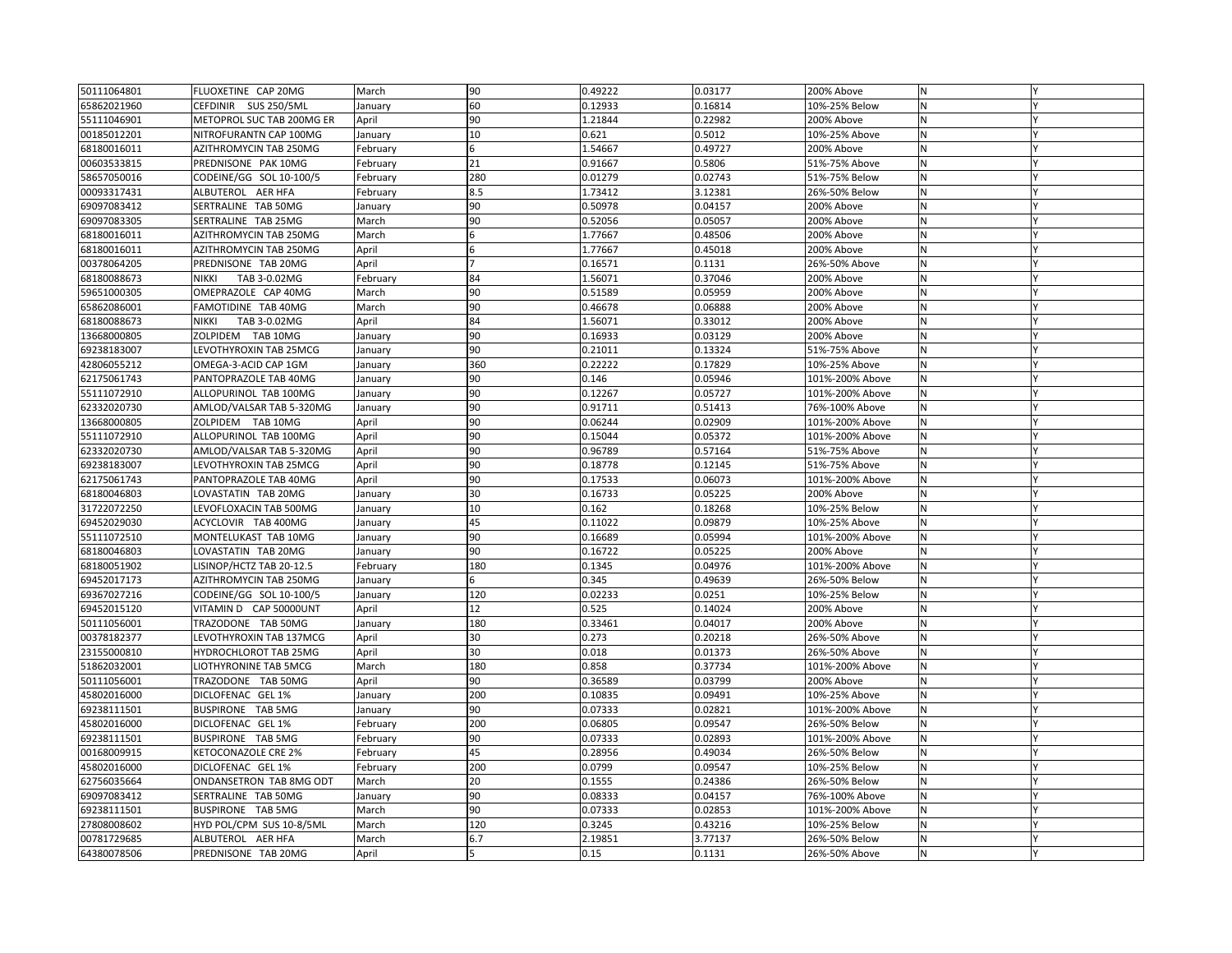| 69452017173 | AZITHROMYCIN TAB 250MG          | April    | հ   | 0.385   | 0.45018 | 10%-25% Below   | N |  |
|-------------|---------------------------------|----------|-----|---------|---------|-----------------|---|--|
| 27808008602 | HYD POL/CPM SUS 10-8/5ML        | April    | 100 | 0.3245  | 0.37629 | 10%-25% Below   | N |  |
| 31722072250 | LEVOFLOXACIN TAB 500MG          | April    | 10  | 0.202   | 0.1837  | 10%-25% Above   | N |  |
| 45802016000 | DICLOFENAC GEL 1%               | March    | 200 | 0.07985 | 0.08846 | 10%-25% Below   |   |  |
| 43547035311 | LISINOPRIL TAB 10MG             | January  | 90  | 0.00011 | 0.01956 | 76%-100% Below  | N |  |
| 45802016000 | DICLOFENAC GEL 1%               | April    | 200 | 0.0718  | 0.08739 | 10%-25% Below   |   |  |
| 69097083312 | SERTRALINE TAB 25MG             | March    | 90  | 0.08333 | 0.05057 | 51%-75% Above   | N |  |
| 69097083412 | SERTRALINE TAB 50MG             | April    | 90  | 0.08333 | 0.0449  | 76%-100% Above  |   |  |
| 43547035311 | LISINOPRIL TAB 10MG             | April    | 90  | 0.00011 | 0.0191  | 76%-100% Below  | N |  |
| 70700011385 | <b>ISIBLOOM</b><br>TAB          | February | 84  | 0.25417 | 0.16739 | 51%-75% Above   | N |  |
| 68462011944 | FLUCONAZOLE TAB 150MG           | January  |     | 2.18    | 0.82785 | 101%-200% Above | N |  |
| 00781185220 | AMOX/K CLAV TAB 875-125         | January  | 20  | 0.258   | 0.33104 | 10%-25% Below   | N |  |
| 00093317431 | ALBUTEROL AER HFA               | January  | 8.5 | 1.98118 | 3.37105 | 26%-50% Below   | N |  |
| 13107008401 | LORAZEPAM TAB 1MG               | February |     | 0.11    | 0.04805 | 101%-200% Above | N |  |
| 68462015713 | ONDANSETRON TAB 4MG ODT         | February | 12  | 0.125   | 0.23031 | 26%-50% Below   | N |  |
| 00054023525 | MORPHINE SUL TAB 15MG           | March    | 20  | 0.2365  | 0.29802 | 10%-25% Below   | N |  |
| 13107008401 | LORAZEPAM TAB 1MG               | March    |     | 0.04    | 0.04593 | 10%-25% Below   | N |  |
| 00143122710 | DICYCLOMINE TAB 20MG            | March    | 40  | 0.19375 | 0.17279 | 10%-25% Above   | N |  |
| 29033003001 | ACETAZOLAMID CAP 500MG ER       | March    | 60  | 0.46767 | 0.39876 | 10%-25% Above   | N |  |
| 59762040105 | SUCRALFATE TAB 1GM              | March    | 80  | 0.15025 | 0.19448 | 10%-25% Below   |   |  |
| 65862086001 | FAMOTIDINE TAB 40MG             | March    | 60  | 0.13617 | 0.06888 | 76%-100% Above  |   |  |
| 70710122501 | AMITRIPTYLIN TAB 10MG           | March    | 30  | 0.10033 | 0.04811 | 101%-200% Above | N |  |
| 69097081307 | GABAPENTIN CAP 100MG            | April    | 30  | 0.059   | 0.02912 | 101%-200% Above | N |  |
| 69097081312 | GABAPENTIN CAP 100MG            | April    | 30  | 0.059   | 0.02912 | 101%-200% Above | N |  |
| 59762040105 | SUCRALFATE TAB 1GM              | April    | 80  | 0.15025 | 0.19803 | 10%-25% Below   |   |  |
| 65862086001 | FAMOTIDINE TAB 40MG             | April    | 60  | 0.13617 | 0.06839 | 76%-100% Above  | N |  |
| 69097082103 | GEMFIBROZIL TAB 600MG           | February | 180 | 0.125   | 0.1064  | 10%-25% Above   | N |  |
| 00781808926 | AZITHROMYCIN TAB 250MG          | February | 6.  | 3.51833 | 0.49727 | 200% Above      | N |  |
| 65862021960 | CEFDINIR SUS 250/5ML            | March    | 120 | 0.54258 | 0.18029 |                 | N |  |
| 31722070590 | VALACYCLOVIR TAB 1GM            | January  | 20  | 0.6345  | 0.55813 | 10%-25% Above   | N |  |
| 31722070590 | VALACYCLOVIR TAB 1GM            | February | 20  | 0.4435  | 0.57527 | 10%-25% Below   | N |  |
| 31722070590 | VALACYCLOVIR TAB 1GM            | February | 20  | 0.498   | 0.57527 | 10%-25% Below   | N |  |
| 16571020150 | DICLOFENAC TAB 75MG DR          | February | 90  | 0.11744 | 0.09829 | 10%-25% Above   | N |  |
| 69097083412 | SERTRALINE TAB 50MG             | April    | 90  | 0.18156 | 0.0449  | 200% Above      | N |  |
| 68180031902 | BUPROPN HCL TAB 150MG XL        | April    | 90  | 0.21911 | 0.13587 | 51%-75% Above   | N |  |
| 69097083412 | SERTRALINE TAB 50MG             | April    | 90  | 0.18156 | 0.0449  | 200% Above      | N |  |
| 68180031902 | BUPROPN HCL TAB 150MG XL        | April    | 90  | 0.21867 | 0.13587 | 51%-75% Above   | N |  |
| 00591024105 | LORAZEPAM TAB 1MG               | January  | 10  | 0.425   | 0.04535 | 200% Above      | N |  |
| 65162010250 | GABAPENTIN CAP 300MG            | January  | 60  | 0.26567 | 0.05194 | 200% Above      | N |  |
| 68180032002 | <b>BUPROPN HCL TAB 300MG XL</b> | January  | 30  | 0.877   | 0.19458 | 200% Above      | N |  |
| 00093553901 | ESZOPICLONE TAB 3MG             | January  | 30  | 0.79133 | 0.16824 | 200% Above      | N |  |
| 69315090505 | LORAZEPAM<br>TAB 1MG            | February |     | 0.42429 | 0.04805 | 200% Above      | N |  |
| 68180035302 | SERTRALINE TAB 100MG            | January  | 60  | 0.49967 | 0.05966 | 200% Above      | N |  |
| 65862001305 | SERTRALINE TAB 100MG            | January  | 60  | 0.49967 | 0.05966 | 200% Above      | N |  |
| 65162010250 | GABAPENTIN CAP 300MG            | February | 60  | 0.26567 | 0.04756 | 200% Above      | N |  |
| 16729044416 | BUPROPN HCL TAB 300MG XL        | February | 30  | 0.877   | 0.19843 | 200% Above      | N |  |
| 69097094312 | GABAPENTIN CAP 300MG            | February | 60  | 0.18833 | 0.04756 | 200% Above      | N |  |
| 00093553901 | <b>ESZOPICLONE TAB 3MG</b>      | February | 30  | 0.79133 | 0.14701 | 200% Above      | N |  |
| 65862001305 | SERTRALINE TAB 100MG            | February | 60  | 0.49967 | 0.06333 | 200% Above      | N |  |
| 16729044416 | BUPROPN HCL TAB 300MG XL        | February | 30  | 0.877   | 0.19843 | 200% Above      | N |  |
| 69097094312 | GABAPENTIN CAP 300MG            | February | 60  | 0.18833 | 0.04756 | 200% Above      | N |  |
| 69315090505 | LORAZEPAM<br>TAB 1MG            | April    |     | 0.42429 | 0.04295 | 200% Above      | N |  |
| 69097094312 | GABAPENTIN CAP 300MG            | April    | 60  | 0.18833 | 0.04651 | 200% Above      | N |  |
| 16729044416 | <b>BUPROPN HCL TAB 300MG XL</b> | April    | 30  | 0.914   | 0.17082 | 200% Above      | N |  |
|             |                                 |          |     |         |         |                 |   |  |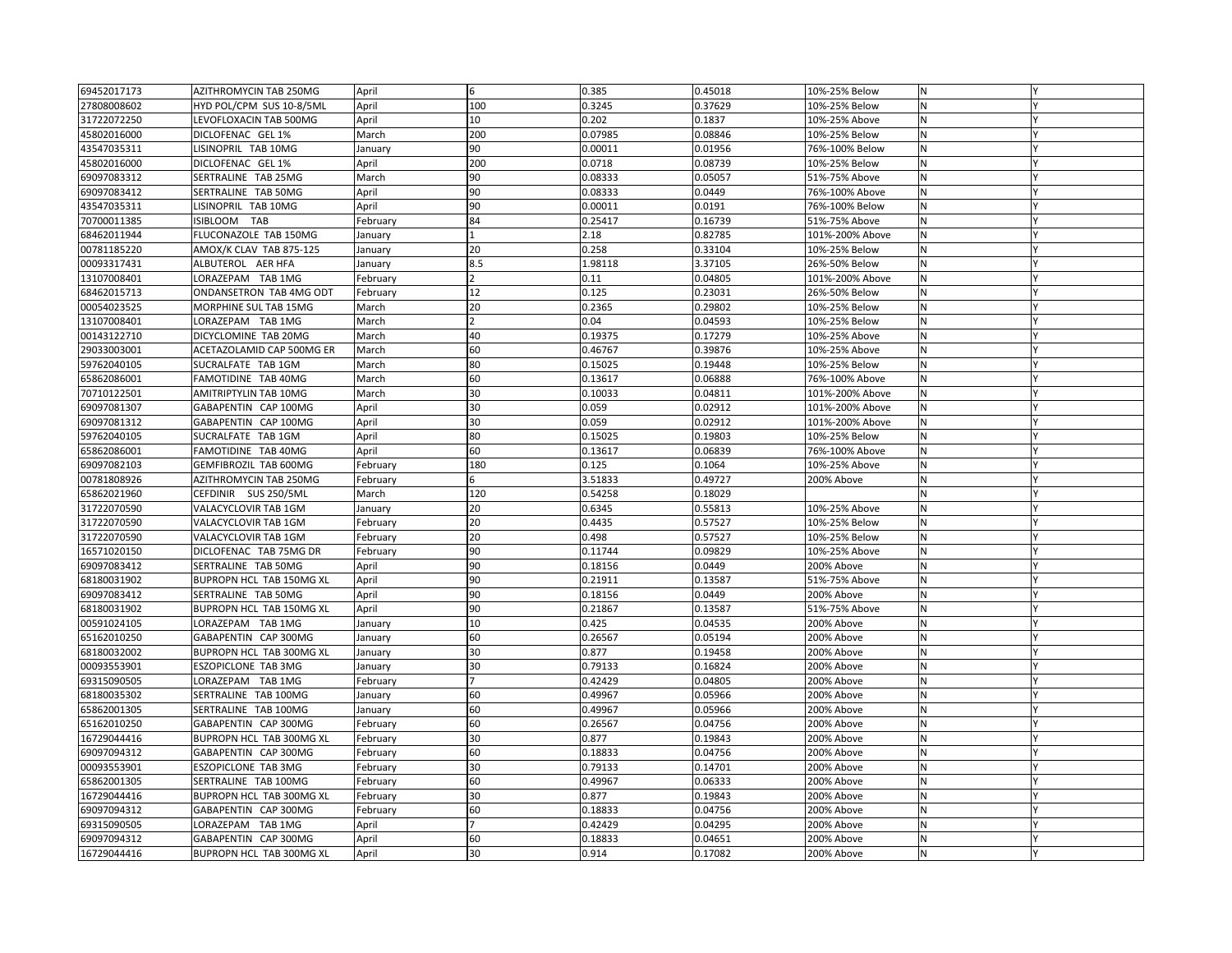| 57237021330 | MONTELUKAST CHW 5MG          | January  | 30  | 0.65467 | 0.08652 | 200% Above      | N |  |
|-------------|------------------------------|----------|-----|---------|---------|-----------------|---|--|
| 57237021330 | MONTELUKAST CHW 5MG          | February | 30  | 0.65467 | 0.09298 | 200% Above      | N |  |
| 57237021330 | MONTELUKAST CHW 5MG          | March    | 30  | 0.65467 | 0.08451 | 200% Above      | N |  |
| 57237021330 | MONTELUKAST CHW 5MG          | April    | 30  | 0.65467 | 0.09502 | 200% Above      |   |  |
| 45802000910 | FLUOCIN ACET OIL 0.01%       | March    | 20  | 1.6655  | 2.06581 | 10%-25% Below   | N |  |
| 68180035202 | SERTRALINE TAB 50MG          | January  | 90  | 0.56533 | 0.04157 | 200% Above      | N |  |
| 68180035202 | SERTRALINE TAB 50MG          | April    | 90  | 0.56533 | 0.0449  | 200% Above      | N |  |
| 60432060416 | PROMETHAZINE SYP DM          | April    | 120 | 0.037   | 0.06124 | 26%-50% Below   | N |  |
| 00093342501 | LORAZEPAM TAB 0.5MG          | April    | 10  | 0.047   | 0.03962 | 10%-25% Above   | N |  |
| 00378623201 | CITALOPRAM TAB 20MG          | January  | 90  | 0.15656 | 0.0283  | 200% Above      | N |  |
| 68180097101 | LEVOTHYROXIN TAB 125MCG      | January  | 90  | 0.34756 | 0.20732 | 51%-75% Above   | N |  |
| 68180097101 | LEVOTHYROXIN TAB 125MCG      | April    | 14  | 0.25929 | 0.19491 | 26%-50% Above   | N |  |
| 64380071306 | BENZONATATE CAP 200MG        | April    | 42  | 0.11048 | 0.12773 | 10%-25% Below   | N |  |
| 00378623201 | CITALOPRAM TAB 20MG          | April    | 90  | 0.18733 | 0.029   | 200% Above      | N |  |
| 68180097101 | LEVOTHYROXIN TAB 125MCG      | April    | 90  | 0.25944 | 0.19491 | 26%-50% Above   | N |  |
| 00527551337 | AMPHET/DEXTR CAP 20MG ER     | February | 30  | 0.708   | 0.55346 | 26%-50% Above   | Ń |  |
| 42858072101 | AMPHET/DEXTR TAB 5MG         | March    | 30  | 0.13    | 0.21985 | 26%-50% Below   |   |  |
| 65862001501 | AMOXICILLIN TAB 875MG        | January  | 20  | 0.1155  | 0.14134 | 10%-25% Below   | N |  |
| 60505082901 | FLUTICASONE SPR 50MCG        | January  | 16  | 0.33    | 0.27034 | 10%-25% Above   | N |  |
| 16571020106 | DICLOFENAC TAB 75MG DR       | April    | 60  | 0.39433 | 0.09718 | 200% Above      | N |  |
| 13668033101 | TRAZODONE TAB 100MG          | January  | 60  | 0.13133 | 0.07139 | 76%-100% Above  |   |  |
| 49483060450 | IBUPROFEN TAB 800MG          | January  | 90  | 0.09856 | 0.07343 | 26%-50% Above   | N |  |
| 16729020301 | <b>BUSPIRONE</b><br>TAB 15MG | February | 180 | 0.22911 | 0.05321 | 200% Above      | N |  |
| 65862049101 | QUETIAPINE TAB 100MG         | February | 60  | 0.35167 | 0.0573  | 200% Above      | N |  |
| 69097082412 | CITALOPRAM TAB 40MG          | March    | 30  | 0.165   | 0.03726 | 200% Above      | N |  |
| 13668033101 | TRAZODONE TAB 100MG          | March    | 60  | 0.15883 | 0.07015 | 101%-200% Above | N |  |
| 29300024605 | BUSPIRONE TAB 15MG           | March    | 90  | 0.08333 | 0.05601 | 26%-50% Above   | N |  |
| 49483060450 | IBUPROFEN TAB 800MG          | March    | 90  | 0.09856 | 0.07481 | 26%-50% Above   | N |  |
| 67877024901 | QUETIAPINE TAB 50MG          | March    | 60  | 0.11717 | 0.04283 | 101%-200% Above | N |  |
| 69097082412 | CITALOPRAM TAB 40MG          | March    | 30  | 0.165   | 0.03726 | 200% Above      | N |  |
| 29300024605 | BUSPIRONE TAB 15MG           | March    | 90  | 0.08333 | 0.05601 | 26%-50% Above   | N |  |
| 49483060450 | IBUPROFEN TAB 800MG          | March    | 90  | 0.06289 | 0.07481 | 10%-25% Below   | N |  |
| 67877025001 | QUETIAPINE TAB 100MG         | April    | 60  | 0.04867 | 0.05454 | 10%-25% Below   | N |  |
| 13668001005 | CITALOPRAM TAB 20MG          | January  | 90  | 0.15656 | 0.0283  | 200% Above      |   |  |
| 00406012301 | HYDROCO/APAP TAB 5-325MG     | April    | 15  | 0.08067 | 0.09637 | 10%-25% Below   | N |  |
| 65162010250 | GABAPENTIN CAP 300MG         | January  | 90  | 0.09189 | 0.05194 | 76%-100% Above  | N |  |
| 68180016011 | AZITHROMYCIN TAB 250MG       | February |     | 1.66833 | 0.49727 | 200% Above      | N |  |
| 59746000103 | METHYLPRED TAB 4MG           | February | 21  | 0.53381 | 0.18542 | 101%-200% Above |   |  |
| 69097083302 | SERTRALINE TAB 25MG          | January  | 30  | 0.237   | 0.05334 | 200% Above      | N |  |
| 55111015810 | OMEPRAZOLE CAP 20MG          | February | 60  | 0.2855  | 0.03581 | 200% Above      | N |  |
| 69315090405 | LORAZEPAM<br>TAB 0.5MG       | March    | 60  | 0.087   | 0.03794 | 101%-200% Above | N |  |
| 43598075205 | BUPROPION TAB 150MG SR       | January  | 90  | 0.19044 | 0.0998  | 76%-100% Above  |   |  |
| 55111064505 | OMEPRAZOLE CAP 40MG          | March    | 90  | 0.31411 | 0.05959 | 200% Above      | N |  |
| 65862047099 | LOSARTAN/HCT TAB 100-25      | March    | 90  | 0.29422 | 0.21077 | 26%-50% Above   | N |  |
| 69097083302 | SERTRALINE TAB 25MG          | March    | 90  | 0.31511 | 0.05057 | 200% Above      | N |  |
| 50111091701 | TORSEMIDE TAB 20MG           | February | 120 | 0.17042 | 0.08156 | 101%-200% Above | N |  |
| 16729022501 | SPIRONOLACT TAB 25MG         | January  | 90  | 0.277   | 0.05012 | 200% Above      | N |  |
| 50111091701 | TORSEMIDE TAB 20MG           | March    | 120 | 0.20117 | 0.08257 | 101%-200% Above | N |  |
| 00832532511 | POT CL MICRO TAB 20MEQ ER    | March    | 60  | 0.4705  | 0.19104 | 101%-200% Above | N |  |
| 31722052101 | HYDRALAZINE TAB 50MG         | February | 270 | 0.03704 | 0.05138 | 26%-50% Below   | N |  |
| 64380072406 | CALCITRIOL CAP 0.5MCG        | February | 90  | 0.52889 | 0.3032  | 51%-75% Above   |   |  |
| 76385011350 | CARVEDILOL TAB 25MG          | April    | 120 | 0.06667 | 0.03334 | 76%-100% Above  | N |  |
| 68645058054 | AMLODIPINE TAB 10MG          | March    | 90  | 0.26667 | 0.01687 | 200% Above      | N |  |
| 00245014760 | PACERONE TAB 200MG           | March    | 90  | 0.246   | 0.11264 | 101%-200% Above | N |  |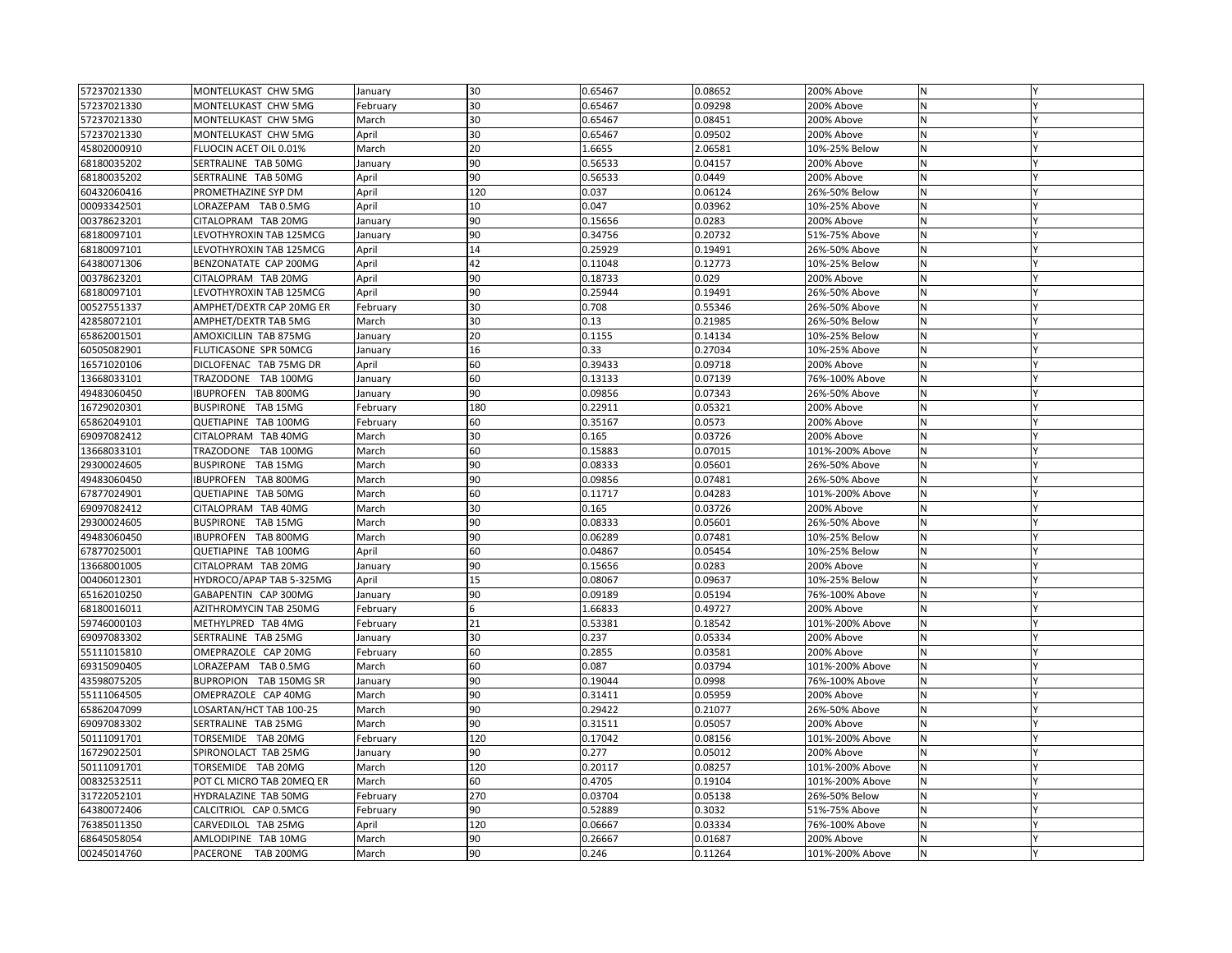| 16729022501 | SPIRONOLACT TAB 25MG     | April    | 90  | 0.33711 | 0.05187 | 200% Above      | N |  |
|-------------|--------------------------|----------|-----|---------|---------|-----------------|---|--|
| 00781808926 | AZITHROMYCIN TAB 250MG   | January  |     | 2.83333 | 0.49639 | 200% Above      | N |  |
| 70954005920 | PREDNISONE TAB 10MG      | January  | 18  | 0.175   | 0.07537 | 101%-200% Above | N |  |
| 45802026337 | CLINDAMYCIN MIS 1%       | March    | 60  | 0.63233 | 0.30876 | 101%-200% Above | N |  |
| 00713067060 | TAZAROTENE CRE 0.1%      | March    | 60  | 6.37983 | 3.41533 | 76%-100% Above  | N |  |
| 00781808926 | AZITHROMYCIN TAB 250MG   | April    |     | 1.88    | 0.45018 | 200% Above      | N |  |
| 00093321992 | KETOCONAZOLE CRE 2%      | February | 60  | 0.457   | 0.33131 | 26%-50% Above   | N |  |
| 70069042101 | LATANOPROST SOL 0.005%   | March    | 2.5 | 3.268   | 1.89557 | 51%-75% Above   |   |  |
| 68001036503 | METRONIDAZOL TAB 500MG   | April    | 30  | 0.24067 | 0.14849 | 51%-75% Above   | N |  |
| 16729017117 | AMITRIPTYLIN TAB 10MG    | April    | 30  | 0.07233 | 0.04155 | 51%-75% Above   | N |  |
| 55111015810 | OMEPRAZOLE CAP 20MG      | April    | 60  | 0.30067 | 0.03902 | 200% Above      | N |  |
| 68180016011 | AZITHROMYCIN TAB 250MG   | April    |     | 1.66833 | 0.45018 | 200% Above      | N |  |
| 64380071307 | BENZONATATE CAP 200MG    | April    | 20  | 0.3715  | 0.12773 | 101%-200% Above | N |  |
| 69097014260 | ALBUTEROL AER HFA        | April    | 6.7 | 1.73433 | 3.94565 | 51%-75% Below   | N |  |
| 60505265601 | TRIAMT/HCTZ TAB 37.5-25  | April    | 30  | 0.29467 | 0.09679 | 200% Above      | N |  |
| 00378932032 | WIXELA INHUB AER 100/50  | April    | 60  | 2.40117 | 1.52211 | 51%-75% Above   | N |  |
| 42806040021 | METHYLPRED TAB 4MG       | March    | 21  | 0.59476 | 0.17447 | 200% Above      |   |  |
| 59651000330 | OMEPRAZOLE CAP 40MG      | January  | 90  | 0.42222 | 0.06362 | 200% Above      | N |  |
| 68645051054 | HYDROCHLOROT TAB 25MG    | February | 90  | 0.05222 | 0.01402 | 200% Above      | N |  |
| 00116200116 | CHLORHEX GLU SOL 0.12%   | January  | 473 | 0.01328 | 0.00586 | 101%-200% Above | N |  |
| 00116200116 | CHLORHEX GLU SOL 0.12%   | January  | 473 | 0.01328 | 0.00586 | 101%-200% Above |   |  |
| 67877021905 | CEPHALEXIN CAP 500MG     | February | 28  | 0.40857 | 0.1249  | 200% Above      | N |  |
| 00093505998 | ATORVASTATIN TAB 20MG    | January  | 90  | 0.42222 | 0.04616 | 200% Above      | N |  |
| 45802012801 | CLINDAMYCIN LOT 1%       | February | 60  | 1.31917 | 0.722   | 76%-100% Above  |   |  |
| 68645058259 | METFORMIN TAB 500MG      | February | 360 | 0.05556 | 0.01674 | 200% Above      | N |  |
| 00168020360 | CLINDAMYCIN LOT 1%       | April    | 60  | 1.589   | 0.77305 | 101%-200% Above | N |  |
| 00093505998 | ATORVASTATIN TAB 20MG    | April    | 90  | 0.42222 | 0.04642 | 200% Above      | N |  |
| 68180072003 | AMLODIPINE TAB 5MG       | March    | 90  | 0.45911 | 0.01104 | 200% Above      | N |  |
| 42192032901 | NP THYROID TAB 30MG      | March    | 90  | 0.70633 | 0.59899 | 10%-25% Above   | N |  |
| 00378395005 | ATORVASTATIN TAB 10MG    | April    | 90  | 0.54111 | 0.03364 | 200% Above      | N |  |
| 16729018317 | HYDROCHLOROT TAB 25MG    | April    | 90  | 0.05578 | 0.01373 | 200% Above      | N |  |
| 69238183701 | LEVOTHYROXIN TAB 137MCG  | January  | 30  | 0.46967 | 0.21248 | 101%-200% Above | N |  |
| 69238183701 | LEVOTHYROXIN TAB 137MCG  | February | 30  | 0.46967 | 0.22133 | 101%-200% Above | N |  |
| 13811071910 | NITROFURANTN CAP 100MG   | March    | 10  | 1.267   | 0.48495 | 101%-200% Above | N |  |
| 65862042005 | SMZ/TMP DS TAB 800-160   | March    | 10  | 0.333   | 0.06566 | 200% Above      | N |  |
| 10702002903 | PHENTERMINE CAP 37.5MG   | March    | 30  | 0.325   | 0.09205 | 200% Above      | N |  |
| 69238183701 | LEVOTHYROXIN TAB 137MCG  | March    | 30  | 0.46967 | 0.22748 | 101%-200% Above | N |  |
| 68462015305 | TOPIRAMATE TAB 50MG      | January  | 135 | 0.26452 | 0.04521 | 200% Above      | N |  |
| 00054429731 | FUROSEMIDE TAB 20MG      | January  | 90  | 0.173   | 0.02898 | 200% Above      | N |  |
| 57237000511 | FLUCONAZOLE TAB 150MG    | April    |     | 5.175   | 0.7815  | 200% Above      | N |  |
| 00378464026 | ESTRADIOL DIS 0.1MG      | April    |     | 8.515   | 7.75393 | 10%-25% Above   | N |  |
| 11534016001 | PHENTERMINE TAB 37.5MG   | April    | 30  | 0.14533 | 0.07983 | 76%-100% Above  | N |  |
| 53489067601 | PHENTERMINE TAB 37.5MG   | April    | 30  | 0.39467 | 0.07983 | 200% Above      | N |  |
| 70069000510 | CYANOCOBALAM INJ 1000MCG | March    | 10  | 3.338   | 2.89168 | 10%-25% Above   | N |  |
| 69238183701 | LEVOTHYROXIN TAB 137MCG  | April    | 90  | 0.275   | 0.20218 | 26%-50% Above   |   |  |
| 68462015305 | TOPIRAMATE TAB 50MG      | April    | 135 | 0.30815 | 0.04648 | 200% Above      | N |  |
| 00406012310 | HYDROCO/APAP TAB 5-325MG | February | 30  | 0.11667 | 0.09908 | 10%-25% Above   | N |  |
| 42806071505 | BENZONATATE CAP 200MG    | March    | 21  | 0.16905 | 0.14345 | 10%-25% Above   | Ν |  |
| 69238115403 | EZETIMIBE TAB 10MG       | February | 30  | 0.58967 | 0.11096 | 200% Above      | N |  |
| 00093505798 | ATORVASTATIN TAB 80MG    | February | 30  | 0.57733 | 0.10105 | 200% Above      | N |  |
| 16571068701 | HYDROXYCHLOR TAB 200MG   | March    | 60  | 0.77017 | 0.23831 | 200% Above      | N |  |
| 68645059090 | CLOPIDOGREL TAB 75MG     | February | 90  | 0.42222 | 0.06112 | 200% Above      | N |  |
| 00406012310 | HYDROCO/APAP TAB 5-325MG | April    | 30  | 0.11733 | 0.09637 | 10%-25% Above   | N |  |
| 16571068701 | HYDROXYCHLOR TAB 200MG   | April    | 60  | 0.77017 | 0.22609 | 200% Above      | N |  |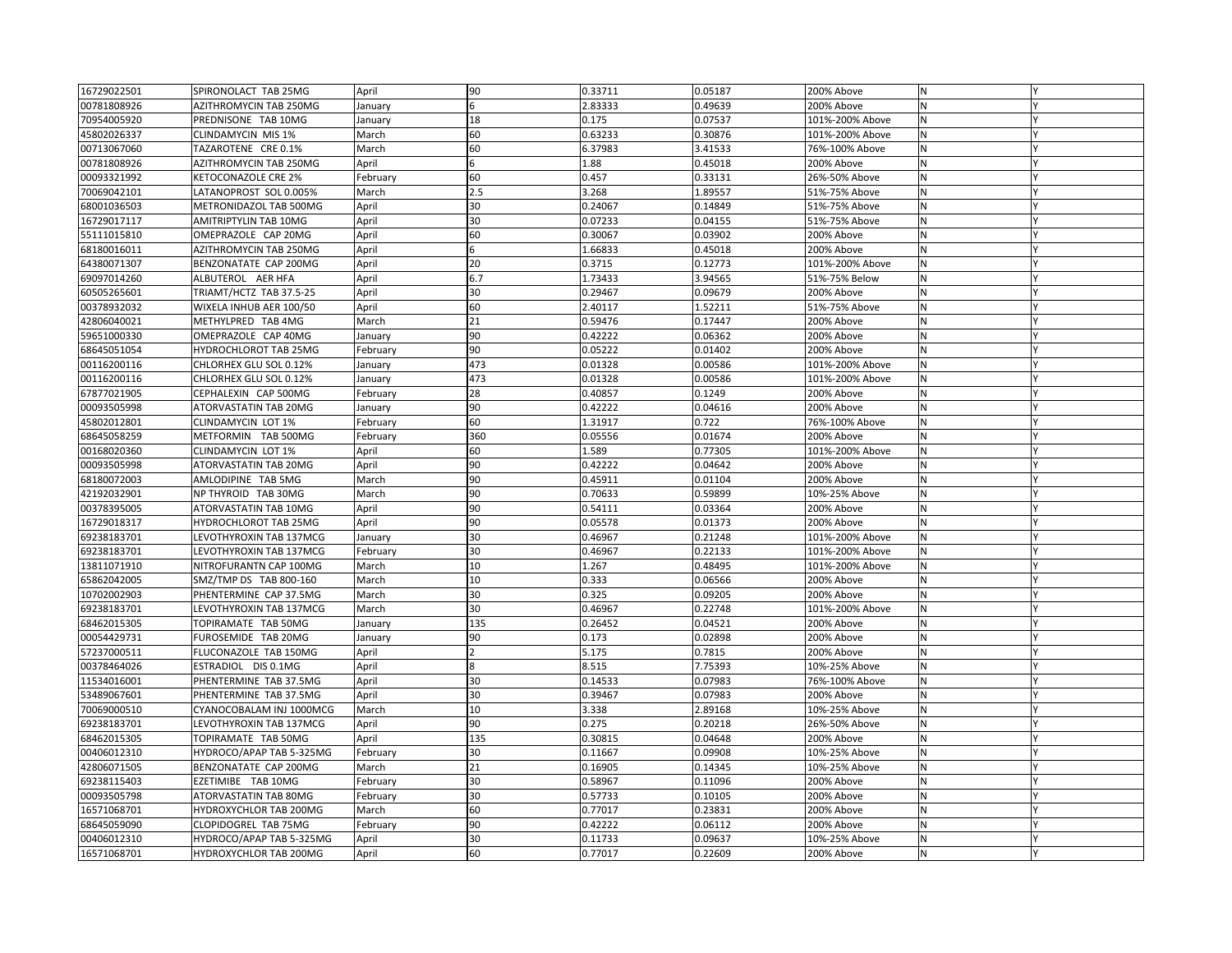| 69238126601 | OSELTAMIVIR CAP 75MG      | January  | 10  | 4.34    | 1.33446 | 200% Above      | IN. |  |
|-------------|---------------------------|----------|-----|---------|---------|-----------------|-----|--|
| 68382003616 | VENLAFAXINE CAP 150MG ER  | January  | 90  | 0.57478 | 0.15322 | 200% Above      | N   |  |
| 70436001102 | BUPROPN HCL TAB 300MG XL  | January  | 90  | 0.68022 | 0.19458 | 200% Above      | N   |  |
| 00228202950 | ALPRAZOLAM TAB 0.5MG      | January  | 60  | 0.05283 | 0.02263 | 101%-200% Above |     |  |
| 16714069803 | VALACYCLOVIR TAB 500MG    | January  | 30  | 0.50167 | 0.30669 | 51%-75% Above   | N   |  |
| 16714098901 | ROSUVASTATIN TAB 10MG     | January  | 30  | 0.26667 | 0.06379 | 200% Above      | N   |  |
| 00378306677 | FENOFIBRATE TAB 145MG     | January  | 30  | 0.287   | 0.17111 | 51%-75% Above   | N   |  |
| 16714085302 | METOPROL SUC TAB 50MG ER  | January  | 30  | 0.233   | 0.1022  | 101%-200% Above |     |  |
| 16714098002 | ESOMEPRA MAG CAP 40MG DR  | January  | 30  | 0.41367 | 0.19941 | 101%-200% Above | N   |  |
| 00228306011 | AMPHET/DEXTR CAP 20MG ER  | January  | 60  | 1.3105  | 0.60438 | 101%-200% Above | N   |  |
| 00406012505 | HYDROCO/APAP TAB 10-325MG | January  | 120 | 0.14325 | 0.12412 | 10%-25% Above   | N   |  |
| 00228202950 | ALPRAZOLAM TAB 0.5MG      | February | 60  | 0.06717 | 0.02204 | 200% Above      |     |  |
| 16714085302 | METOPROL SUC TAB 50MG ER  | February | 30  | 0.30533 | 0.10872 | 101%-200% Above | N   |  |
| 16714098002 | ESOMEPRA MAG CAP 40MG DR  | February | 30  | 0.54033 | 0.22372 | 101%-200% Above | N   |  |
| 16714098901 | ROSUVASTATIN TAB 10MG     | February | 30  | 0.34867 | 0.06154 | 200% Above      | N   |  |
| 00378306677 | FENOFIBRATE TAB 145MG     | February | 30  | 0.36433 | 0.15355 | 101%-200% Above | N   |  |
| 00406012505 | HYDROCO/APAP TAB 10-325MG | February | 120 | 0.15908 | 0.1303  | 10%-25% Above   | N   |  |
| 00228306011 | AMPHET/DEXTR CAP 20MG ER  | February | 60  | 1.3105  | 0.55346 | 101%-200% Above | N   |  |
| 00228202950 | ALPRAZOLAM TAB 0.5MG      | March    | 60  | 0.07067 | 0.0228  | 200% Above      | N   |  |
| 16714098002 | ESOMEPRA MAG CAP 40MG DR  | March    | 30  | 0.56267 | 0.20468 | 101%-200% Above |     |  |
| 16714069803 | VALACYCLOVIR TAB 500MG    | March    | 30  | 0.50167 | 0.29328 | 51%-75% Above   | N   |  |
| 16714098901 | ROSUVASTATIN TAB 10MG     | March    | 30  | 0.34933 | 0.05981 | 200% Above      | N   |  |
| 16714085303 | METOPROL SUC TAB 50MG ER  | March    | 30  | 0.30767 | 0.10316 | 101%-200% Above | N   |  |
| 00378306677 | FENOFIBRATE TAB 145MG     | March    | 30  | 0.36    | 0.16424 | 101%-200% Above | N   |  |
| 00228306011 | AMPHET/DEXTR CAP 20MG ER  | March    | 60  | 1.3105  | 0.58746 | 101%-200% Above | N   |  |
| 00406012505 | HYDROCO/APAP TAB 10-325MG | March    | 120 | 0.1525  | 0.12007 | 26%-50% Above   | N   |  |
| 00228202950 | ALPRAZOLAM TAB 0.5MG      | April    | 60  | 0.07067 | 0.02228 | 200% Above      | N   |  |
| 16714098901 | ROSUVASTATIN TAB 10MG     | April    | 30  | 0.34933 | 0.05983 | 200% Above      | N   |  |
| 16714098002 | ESOMEPRA MAG CAP 40MG DR  | April    | 30  | 0.56267 | 0.19362 | 101%-200% Above | N   |  |
| 16714085303 | METOPROL SUC TAB 50MG ER  | April    | 30  | 0.30767 | 0.09728 | 200% Above      | N   |  |
| 00378306677 | FENOFIBRATE TAB 145MG     | April    | 30  | 0.36633 | 0.15478 | 101%-200% Above | N   |  |
| 00228306011 | AMPHET/DEXTR CAP 20MG ER  | April    | 60  | 1.3105  | 0.57765 | 101%-200% Above | N   |  |
| 00406012505 | HYDROCO/APAP TAB 10-325MG | April    | 120 | 0.1525  | 0.12408 | 10%-25% Above   |     |  |
| 65862067605 | ALPRAZOLAM TAB 0.25MG     | January  | 30  | 0.19467 | 0.02236 | 200% Above      | N   |  |
| 65862067605 | ALPRAZOLAM TAB 0.25MG     | February | 30  | 0.19467 | 0.01946 | 200% Above      | N   |  |
| 69097083312 | SERTRALINE TAB 25MG       | February | 30  | 0.237   | 0.0524  | 200% Above      | N   |  |
| 62175013643 | OMEPRAZOLE CAP 40MG       | January  | 90  | 0.239   | 0.06362 | 200% Above      | N   |  |
| 10702025350 | BUT/APAP/CAF TAB          | January  | 42  | 0.40024 | 0.16753 | 101%-200% Above | N   |  |
| 69097084507 | CYCLOBENZAPR TAB 5MG      | January  | 21  | 0.2581  | 0.03027 | 200% Above      | N   |  |
| 00378064110 | PREDNISONE TAB 10MG       | January  | 28  | 0.17071 | 0.07537 | 101%-200% Above | N   |  |
| 62756052069 | SUMATRIPTAN TAB 25MG      | January  |     | 1.38444 | 0.60821 | 101%-200% Above | N   |  |
| 62756052269 | SUMATRIPTAN TAB 100MG     | January  | Q   | 1.39556 | 0.55636 | 101%-200% Above | N   |  |
| 16714049601 | CLOTRIM/BETA CRE 1-0.05%  | January  | 15  | 0.44    | 0.29597 | 26%-50% Above   | N   |  |
| 50228014605 | HYDROCHLOROT CAP 12.5MG   | February | 30  | 0.21367 | 0.03243 | 200% Above      | N   |  |
| 70010006310 | METFORMIN TAB 500MG       | February | 120 | 0.1185  | 0.01674 | 200% Above      | N   |  |
| 60505014201 | GLIPIZIDE TAB 10MG        | February | 60  | 0.13417 | 0.04938 | 101%-200% Above |     |  |
| 43547035411 | LISINOPRIL TAB 20MG       | February | 30  | 0.24333 | 0.02701 | 200% Above      | N   |  |
| 70748013306 | SILDENAFIL TAB 100MG      | February |     | 1.045   | 0.29153 | 200% Above      | N   |  |
| 50228014605 | HYDROCHLOROT CAP 12.5MG   | March    | 30  | 0.258   | 0.03333 | 200% Above      | N   |  |
| 70010006310 | METFORMIN TAB 500MG       | March    | 120 | 0.15625 | 0.01696 | 200% Above      | N   |  |
| 60505014201 | GLIPIZIDE TAB 10MG        | March    | 60  | 0.17517 | 0.04827 | 200% Above      |     |  |
| 43547035411 | LISINOPRIL TAB 20MG       | March    | 30  | 0.31967 | 0.02633 | 200% Above      | N   |  |
| 50228014605 | HYDROCHLOROT CAP 12.5MG   | March    | 30  | 0.25767 | 0.03333 | 200% Above      | N   |  |
| 70010006310 | METFORMIN TAB 500MG       | March    | 120 | 0.15717 | 0.01696 | 200% Above      | N   |  |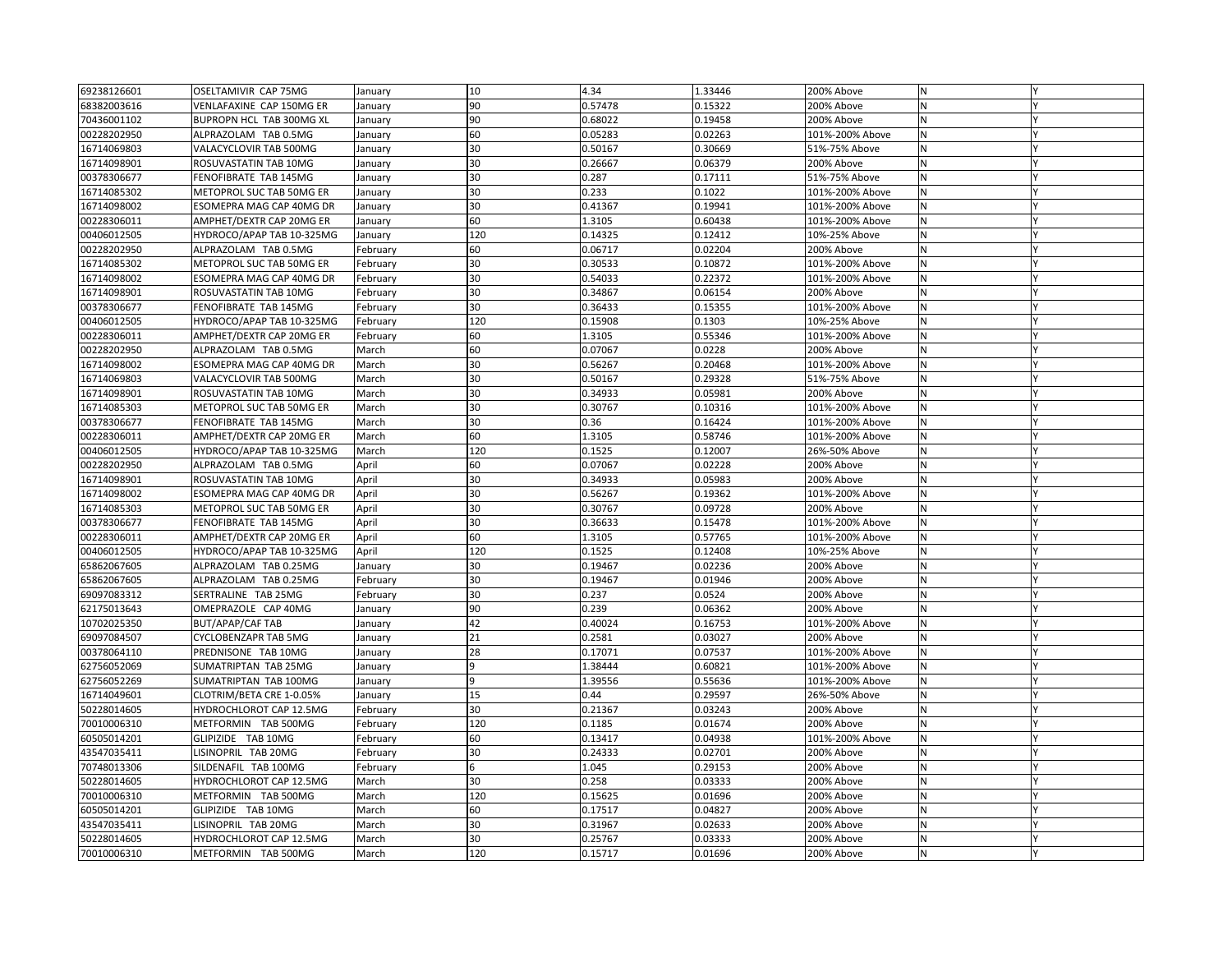| 60505014201 | GLIPIZIDE TAB 10MG               | March    | 60  | 0.17417 | 0.04827 | 200% Above      | N |  |
|-------------|----------------------------------|----------|-----|---------|---------|-----------------|---|--|
| 43547035411 | LISINOPRIL TAB 20MG              | March    | 30  | 0.32133 | 0.02633 | 200% Above      | N |  |
| 16714079502 | TERBINAFINE TAB 250MG            | February | 90  | 0.289   | 0.16103 | 76%-100% Above  | N |  |
| 70748013306 | SILDENAFIL TAB 100MG             | April    |     | 1.045   | 0.24876 | 200% Above      | N |  |
| 50228014605 | HYDROCHLOROT CAP 12.5MG          | April    | 30  | 0.25767 | 0.03226 | 200% Above      | N |  |
| 70010006310 | METFORMIN TAB 500MG              | April    | 120 | 0.15717 | 0.01651 | 200% Above      | N |  |
| 60505014201 | GLIPIZIDE TAB 10MG               | April    | 60  | 0.17417 | 0.04747 | 200% Above      | N |  |
| 43547035411 | LISINOPRIL TAB 20MG              | April    | 30  | 0.32133 | 0.02587 | 200% Above      | N |  |
| 68462018022 | MUPIROCIN OIN 2%                 | January  | 22  | 0.22227 | 0.17083 | 26%-50% Above   | N |  |
| 10147068601 | METHYLPHENID TAB 36MG ER         | January  | 30  | 2.25967 | 0.98538 | 101%-200% Above | N |  |
| 10147068601 | METHYLPHENID TAB 36MG ER         | March    | 30  | 2.25967 | 0.76999 | 101%-200% Above | N |  |
| 62037072601 | METHYLPHENID TAB 36MG ER         | April    | 30  | 2.25967 | 0.95611 | 101%-200% Above | N |  |
| 47781038426 | OSELTAMIVIR SUS 6MG/ML           | February | 60  | 0.8145  | 0.52477 | 51%-75% Above   | Ń |  |
| 50111033401 | METRONIDAZOL TAB 500MG           | April    | 14  | 0.37714 | 0.14849 | 101%-200% Above | N |  |
| 00555902658 | JUNEL FE TAB 1/20                | April    | 28  | 0.7675  | 0.1928  | 200% Above      | N |  |
| 65862050320 | AMOX/K CLAV TAB 875-125          | January  | 14  | 0.71857 | 0.33104 | 101%-200% Above | N |  |
| 00054040122 | DESVENLAFAX TAB 100MG ER         | January  | 30  | 1.07267 | 0.63099 | 51%-75% Above   |   |  |
| 00054040122 | DESVENLAFAX TAB 100MG ER         | February | 30  | 1.07267 | 0.62135 | 51%-75% Above   | N |  |
| 47781017901 | AMPHET/DEXTR TAB 20MG            | February | 60  | 0.48367 | 0.32215 | 26%-50% Above   | N |  |
| 42195095510 | <b>BUT/APAP/CAF CAP</b>          | April    | 30  | 0.82067 | 0.64646 | 26%-50% Above   | N |  |
| 00555097302 | AMPHET/DEXTR TAB 20MG            | March    | 60  | 0.48367 | 0.31357 | 51%-75% Above   |   |  |
| 00054040122 | DESVENLAFAX TAB 100MG ER         | March    | 30  | 1.33967 | 0.60974 | 101%-200% Above | N |  |
| 00527217037 | DICLOFENAC TAB 100MG ER          | January  | 90  | 1.66544 | 1.08184 | 51%-75% Above   | N |  |
| 65862056099 | PANTOPRAZOLE TAB 40MG            | January  | 90  | 0.23178 | 0.05946 | 200% Above      | N |  |
| 00054040122 | DESVENLAFAX TAB 100MG ER         | April    | 30  | 1.35167 | 0.55055 | 101%-200% Above | N |  |
| 00527217037 | DICLOFENAC TAB 100MG ER          | April    | 90  | 1.87456 | 1.07456 | 51%-75% Above   | N |  |
| 00093301956 | TADALAFIL TAB 20MG               | February | 6   | 1.26333 | 0.44277 | 101%-200% Above | N |  |
| 65862067899 | ALPRAZOLAM TAB 1MG               | February | 60  | 0.16867 | 0.02376 | 200% Above      | N |  |
| 65862067899 | ALPRAZOLAM TAB 1MG               | March    | 60  | 0.18183 | 0.02503 | 200% Above      | N |  |
| 60505083305 | AZELASTINE SPR 0.1%              | January  | 30  | 0.484   | 0.27022 | 76%-100% Above  | N |  |
| 00378013701 | ALLOPURINOL TAB 100MG            | January  | 60  | 0.19467 | 0.05727 | 200% Above      | N |  |
| 00378013701 | ALLOPURINOL TAB 100MG            | February | 60  | 0.25817 | 0.05858 | 200% Above      | N |  |
| 27808015501 | ROSUVASTATIN TAB 5MG             | January  | 90  | 0.27689 | 0.0667  | 200% Above      | N |  |
| 00378013701 | ALLOPURINOL TAB 100MG            | April    | 60  | 0.26133 | 0.05372 | 200% Above      | N |  |
| 00527328646 | LEVOTHYROXIN TAB 125MCG          | February | 90  | 0.41    | 0.21813 | 76%-100% Above  | N |  |
| 27808015501 | ROSUVASTATIN TAB 5MG             | April    | 90  | 0.35811 | 0.05947 | 200% Above      | N |  |
| 62175061743 | PANTOPRAZOLE TAB 40MG            | February | 30  | 0.28833 | 0.06576 | 200% Above      | N |  |
| 69238183307 | LEVOTHYROXIN TAB 88MCG           | January  | 90  | 0.30289 | 0.18383 | 51%-75% Above   | N |  |
| 00781729685 | ALBUTEROL AER HFA                | January  | 6.7 | 2.49851 | 4.37638 | 26%-50% Below   | N |  |
| 70010006310 | TAB 500MG<br><b>METFORMIN</b>    | January  | 90  | 0.11856 | 0.01596 | 200% Above      | N |  |
| 70010049110 | TAB 500MG ER<br><b>METFORMIN</b> | January  | 360 | 0.22317 | 0.03574 | 200% Above      | N |  |
| 70010049110 | METFORMIN TAB 500MG ER           | April    | 360 | 0.22317 | 0.03532 | 200% Above      | N |  |
| 27808003502 | HYDROCO/APAP TAB 5-325MG         | April    | 10  | 0.37    | 0.09637 | 200% Above      | N |  |
| 68382013201 | TAMSULOSIN CAP 0.4MG             | April    | 20  | 0.4315  | 0.06094 | 200% Above      | N |  |
| 61314063705 | PREDNISOLONE SUS 1% OP           | January  |     | 9.156   | 5.76214 | 51%-75% Above   | N |  |
| 60505017007 | PRAVASTATIN TAB 40MG             | January  | 30  | 0.265   | 0.08829 | 101%-200% Above | N |  |
| 72578008901 | NYSTATIN OIN 100000              | February | 15  | 0.438   | 0.34207 | 26%-50% Above   | Ń |  |
| 55111052130 | ATOMOXETINE CAP 40MG             | February | 60  | 1.30817 | 1.10362 | 10%-25% Above   | N |  |
| 60505017007 | PRAVASTATIN TAB 40MG             | February | 30  | 0.346   | 0.09005 | 200% Above      | N |  |
| 23155010205 | METFORMIN TAB 500MG              | January  | 180 | 6e-005  | 0.01596 | 76%-100% Below  | N |  |
| 69680013393 | POT CHLORIDE TAB 10MEQ ER        | March    | 30  | 0.174   | 0.13824 | 26%-50% Above   |   |  |
| 00378021610 | FUROSEMIDE TAB 40MG              | March    | 30  | 0.12667 | 0.03326 | 200% Above      | N |  |
| 43547040211 | FUROSEMIDE TAB 40MG              | March    | 30  | 0.11633 | 0.03326 | 200% Above      | N |  |
| 60505017007 | PRAVASTATIN TAB 40MG             | April    | 30  | 0.34567 | 0.08777 | 200% Above      | N |  |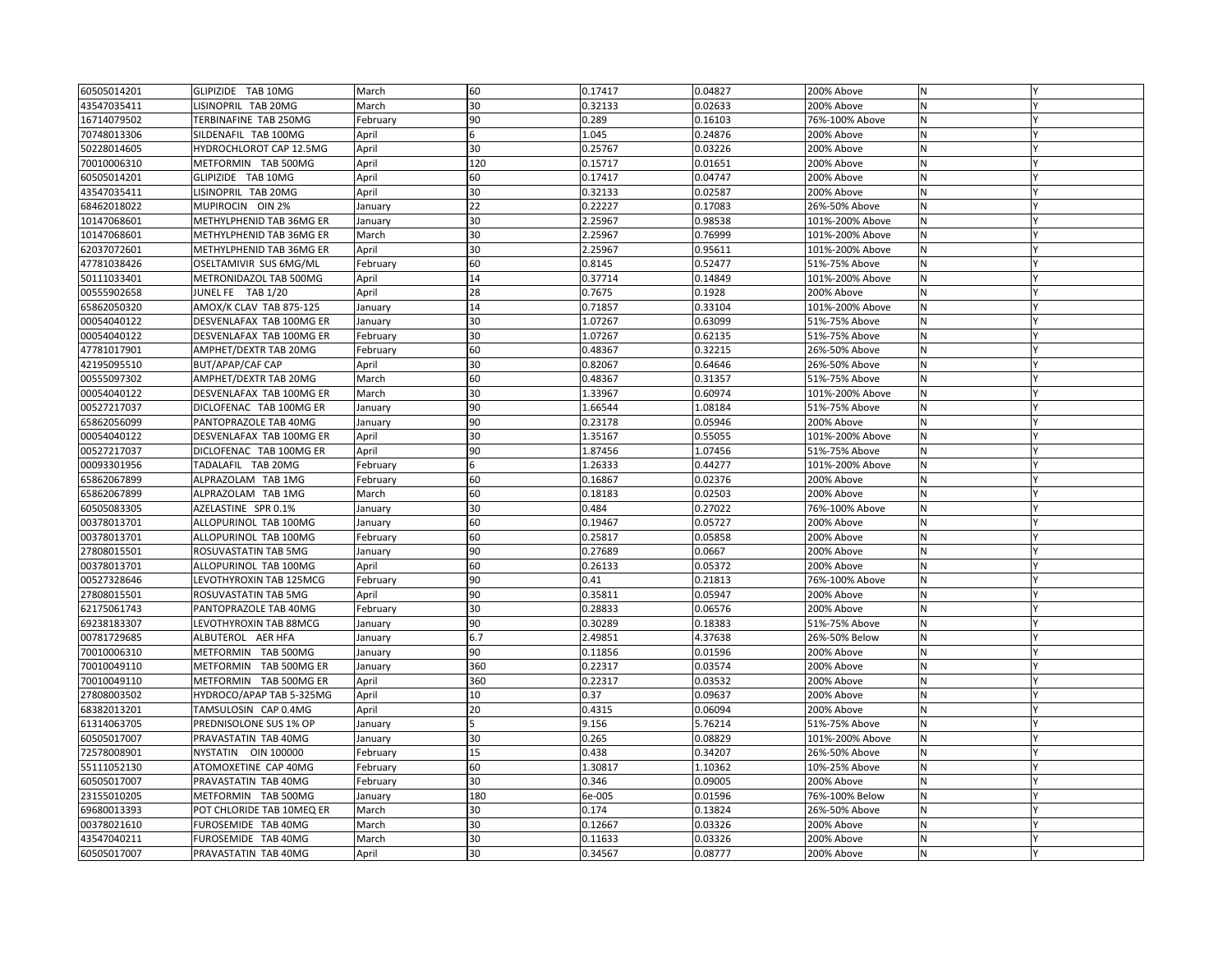| 55111052130 | ATOMOXETINE CAP 40MG          | April    | 60  | 1.43983 | 0.96852  | 26%-50% Above   | N |  |
|-------------|-------------------------------|----------|-----|---------|----------|-----------------|---|--|
| 43547035611 | LISINOPRIL TAB 40MG           | March    | 90  | 0.00011 | 0.04778  | 76%-100% Below  | N |  |
| 69097083412 | SERTRALINE TAB 50MG           | February | 90  | 0.50978 | 0.04767  | 200% Above      | N |  |
| 69097015907 | MELOXICAM TAB 15MG            | April    | 90  | 0.46044 | 0.0242   | 200% Above      |   |  |
| 65862001501 | AMOXICILLIN TAB 875MG         | January  | 20  | 0.436   | 0.14134  | 200% Above      | N |  |
| 00054327099 | FLUTICASONE SPR 50MCG         | January  | 16  | 1.6225  | 0.27034  | 200% Above      |   |  |
| 16571041250 | CIPROFLOXACN TAB 500MG        | February | 60  | 0.60383 | 0.15678  | 200% Above      | N |  |
| 65162068090 | PROMETHAZINE SOL DM           | January  | 120 | 0.06883 | 0.05733  | 10%-25% Above   |   |  |
| 68462010630 | <b>ONDANSETRON TAB 8MG</b>    | February | 10  | 0.375   | 0.10875  | 200% Above      | N |  |
| 50742050504 | SCOPOLAMINE DIS 1MG/3DAY      | February |     | 15.2    | 11.03195 | 26%-50% Above   | N |  |
| 00172392670 | DIAZEPAM TAB 5MG              | February |     | 0.155   | 0.0218   | 200% Above      | N |  |
| 49483060450 | IBUPROFEN TAB 800MG           | February | 30  | 0.34267 | 0.07352  | 200% Above      | N |  |
| 00555902658 | JUNEL FE TAB 1/20             | January  | 84  | 0.79833 | 0.2289   | 200% Above      | N |  |
| 00555902658 | JUNEL FE TAB 1/20             | April    | 84  | 0.76762 | 0.1928   | 200% Above      | N |  |
| 00603533815 | PREDNISONE PAK 10MG           | February | 21  | 0.99619 | 0.5806   | 51%-75% Above   | N |  |
| 00527193206 | <b>CLARITHROMYC TAB 500MG</b> | February | 20  | 0.9805  | 0.43985  | 101%-200% Above | N |  |
| 13668001105 | CITALOPRAM TAB 40MG           | January  | 90  | 0.43167 | 0.03877  | 200% Above      |   |  |
| 67877019810 | AMLODIPINE TAB 5MG            | March    | 60  | 0.00017 | 0.01104  | 76%-100% Below  | N |  |
| 67877019810 | AMLODIPINE TAB 5MG            | April    | 60  | 0.00017 | 0.01084  | 76%-100% Below  |   |  |
| 69452015120 | VITAMIN D CAP 50000UNT        | March    | 24  | 0.525   | 0.14082  | 200% Above      |   |  |
| 60505016907 | PRAVASTATIN TAB 20MG          | March    | 90  | 0.34578 | 0.05771  | 200% Above      | N |  |
| 42571012290 | LEVOCETIRIZI TAB 5MG          | March    | 90  | 0.33589 | 0.08234  | 200% Above      | N |  |
| 72205000599 | ROSUVASTATIN TAB 40MG         | March    | 90  | 0.34911 | 0.12651  | 101%-200% Above | N |  |
| 72205000530 | ROSUVASTATIN TAB 40MG         | April    | 90  | 0.34911 | 0.12309  | 101%-200% Above | N |  |
| 68180016011 | AZITHROMYCIN TAB 250MG        | January  |     | 1.54667 | 0.49639  | 200% Above      | N |  |
| 00093317431 | ALBUTEROL AER HFA             | January  | 8.5 | 1.85059 | 3.37105  | 26%-50% Below   | N |  |
| 69238101302 | <b>TESTOSTERONE GEL 1.62%</b> | January  | 75  | 2.64933 | 0.80021  | 200% Above      | N |  |
| 00093317431 | ALBUTEROL AER HFA             | February | 8.5 | 1.73412 | 3.12381  | 26%-50% Below   | N |  |
| 00093720298 | PRAVASTATIN TAB 40MG          | January  | 90  | 0.46022 | 0.08829  | 200% Above      | N |  |
| 68180023209 | FENOFIBRATE TAB 160MG         | January  | 90  | 0.65678 | 0.18813  | 200% Above      | N |  |
| 75834015905 | VERAPAMIL TAB 240MG ER        | January  | 90  | 0.63689 | 0.16724  | 200% Above      | N |  |
| 69238101302 | TESTOSTERONE GEL 1.62%        | March    | 75  | 3.4024  | 0.65888  | 200% Above      | N |  |
| 00378668977 | PANTOPRAZOLE TAB 40MG         | February | 90  | 0.48078 | 0.06576  | 200% Above      | N |  |
| 00093720298 | PRAVASTATIN TAB 40MG          | March    | 90  | 0.476   | 0.08966  | 200% Above      | N |  |
| 65862020399 | <b>LOSARTAN POT TAB 100MG</b> | March    | 90  | 0.56878 | 0.10526  | 200% Above      | N |  |
| 68180023209 | FENOFIBRATE TAB 160MG         | April    | 90  | 0.65678 | 0.18018  | 200% Above      | N |  |
| 75834015905 | VERAPAMIL TAB 240MG ER        | April    | 90  | 0.64033 | 0.17444  | 200% Above      | N |  |
| 68180023209 | FENOFIBRATE TAB 160MG         | April    | 90  | 0.65678 | 0.18018  | 200% Above      | N |  |
| 00093720298 | PRAVASTATIN TAB 40MG          | April    | 90  | 0.476   | 0.08777  | 200% Above      | N |  |
| 00378180710 | LEVOTHYROXIN TAB 88MCG        | April    | 90  | 0.26956 | 0.15533  | 51%-75% Above   | N |  |
| 65862015901 | ZOLPIDEM<br>TAB 5MG           | January  | 30  | 0.49267 | 0.03148  | 200% Above      | N |  |
| 13668000701 | TAB 5MG<br>ZOLPIDEM           | January  | 30  | 0.49267 | 0.03148  | 200% Above      | N |  |
| 13668000701 | ZOLPIDEM<br>TAB 5MG           | February | 30  | 0.49267 | 0.03096  | 200% Above      | N |  |
| 00781107710 | ALPRAZOLAM TAB 0.5MG          | March    | 60  | 0.25983 | 0.0228   | 200% Above      | N |  |
| 65862015901 | ZOLPIDEM<br>TAB 5MG           | March    | 30  | 0.49267 | 0.03056  | 200% Above      | N |  |
| 65862015901 | TAB 5MG<br>ZOLPIDEM           | April    | 30  | 0.409   | 0.0307   | 200% Above      | N |  |
| 27808015503 | ROSUVASTATIN TAB 5MG          | January  | 30  | 0.277   | 0.0667   | 200% Above      | N |  |
| 68382056610 | METOPROL SUC TAB 100MG ER     | January  | 30  | 0.25533 | 0.13368  | 76%-100% Above  | N |  |
| 65862050320 | AMOX/K CLAV TAB 875-125       | February | 20  | 0.407   | 0.35493  | 10%-25% Above   | N |  |
| 27808015503 | ROSUVASTATIN TAB 5MG          | February | 30  | 0.34367 | 0.06261  | 200% Above      | N |  |
| 00904675180 | ASPIRIN LOW TAB 81MG EC       | February | 30  | 0.00533 | 0.01499  | 51%-75% Below   |   |  |
| 68382056610 | METOPROL SUC TAB 100MG ER     | February | 30  | 0.298   | 0.16383  | 76%-100% Above  | N |  |
| 27808015503 | ROSUVASTATIN TAB 5MG          | March    | 30  | 0.36067 | 0.06753  | 200% Above      | N |  |
| 68382056610 | METOPROL SUC TAB 100MG ER     | March    | 30  | 0.31167 | 0.16108  | 76%-100% Above  | N |  |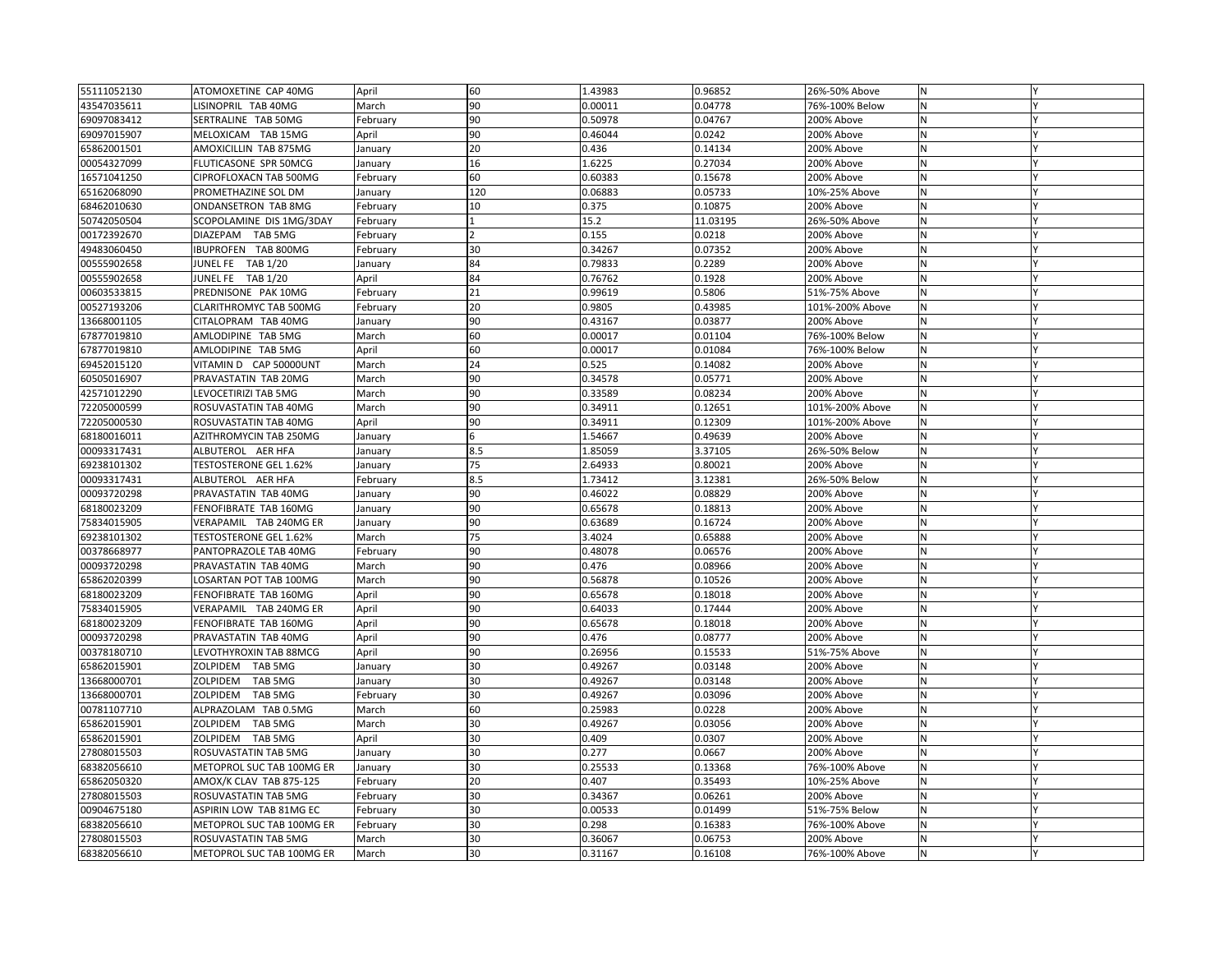| 27808015503 | ROSUVASTATIN TAB 5MG      | April    | 30   | 0.358   | 0.05947 | 200% Above      | N |  |
|-------------|---------------------------|----------|------|---------|---------|-----------------|---|--|
| 68382056610 | METOPROL SUC TAB 100MG ER | April    | 30   | 0.321   | 0.14974 | 101%-200% Above | N |  |
| 42192033001 | NP THYROID TAB 60MG       | January  | 90   | 0.80022 | 0.65792 | 10%-25% Above   |   |  |
| 65162080810 | PROGESTERONE CAP 200MG    | February | 90   | 0.98289 | 0.43202 | 101%-200% Above |   |  |
| 42192033001 | NP THYROID TAB 60MG       | March    | 90   | 0.80667 | 0.65195 | 10%-25% Above   | N |  |
| 60505265601 | TRIAMT/HCTZ TAB 37.5-25   | January  | 30   | 0.212   | 0.10311 | 101%-200% Above | N |  |
| 60505468403 | TADALAFIL TAB 5MG         | January  | 30   | 0.31633 | 0.18344 | 51%-75% Above   | N |  |
| 00093342210 | CYCLOBENZAPR TAB 10MG     | January  | 30   | 0.31467 | 0.0228  | 200% Above      | N |  |
| 00781502207 | METHYLPRED TAB 4MG        | February | 21   | 0.28095 | 0.18542 | 51%-75% Above   | N |  |
| 00487950125 | ALBUTEROL NEB 0.083%      | February | 75   | 0.04787 | 0.04333 | 10%-25% Above   | N |  |
| 16571020106 | DICLOFENAC TAB 75MG DR    | January  | 60   | 0.39433 | 0.09398 | 200% Above      | N |  |
| 60505265601 | TRIAMT/HCTZ TAB 37.5-25   | February | 30   | 0.212   | 0.10461 | 101%-200% Above | N |  |
| 68180096703 | LEVOTHYROXIN TAB 75MCG    | February | 30   | 0.33867 | 0.15831 | 101%-200% Above | N |  |
| 60505468403 | TADALAFIL TAB 5MG         | February | 30   | 0.336   | 0.18367 | 76%-100% Above  | N |  |
| 00093342210 | CYCLOBENZAPR TAB 10MG     | March    | 30   | 0.31467 | 0.0259  | 200% Above      | N |  |
| 68180096703 | LEVOTHYROXIN TAB 75MCG    | March    | 30   | 0.34267 | 0.15545 | 101%-200% Above | N |  |
| 60505468403 | TADALAFIL TAB 5MG         | March    | 30   | 0.336   | 0.13737 | 101%-200% Above |   |  |
| 00487950125 | ALBUTEROL NEB 0.083%      | April    | 75   | 0.05013 | 0.04085 | 10%-25% Above   | N |  |
| 60505265601 | TRIAMT/HCTZ TAB 37.5-25   | April    | 30   | 0.24833 | 0.09679 | 101%-200% Above | N |  |
| 68180096703 | LEVOTHYROXIN TAB 75MCG    | April    | 30   | 0.34367 | 0.14761 | 101%-200% Above |   |  |
| 68462043890 | OLMESA MEDOX TAB 40MG     | April    | 90   | 0.34633 | 0.14429 | 101%-200% Above | N |  |
| 31722070930 | SILDENAFIL TAB 25MG       | February | 6    | 0.26667 | 0.18254 | 26%-50% Above   | N |  |
| 69452015120 | VITAMIN D CAP 50000UNT    | February | 12   | 0.54    | 0.14239 | 200% Above      | N |  |
| 68001015504 | ANASTROZOLE TAB 1MG       | February | 90   | 0.37811 | 0.112   | 200% Above      |   |  |
| 68001028103 | DICLOFENAC TAB 75MG DR    | February | 180  | 0.17917 | 0.09829 | 76%-100% Above  | N |  |
| 65862001205 | SERTRALINE TAB 50MG       | March    | 90   | 0.31256 | 0.04281 | 200% Above      | N |  |
| 68462039610 | OMEPRAZOLE CAP 20MG       | March    | 90   | 0.30078 | 0.03558 | 200% Above      | N |  |
| 00378451593 | AMLOD/ATORVA TAB 5-40MG   | March    | 90   | 3.106   | 3.582   | 10%-25% Below   | N |  |
| 42799092102 | BISOPRL/HCTZ TAB 5-6.25MG | March    | 90   | 0.62189 | 0.33991 | 76%-100% Above  | N |  |
| 67877049005 | EZETIMIBE TAB 10MG        | January  | 90   | 0.26556 | 0.12875 | 101%-200% Above | N |  |
| 60505017007 | PRAVASTATIN TAB 40MG      | March    | 90   | 0.34589 | 0.08966 | 200% Above      | N |  |
| 67877049005 | EZETIMIBE TAB 10MG        | April    | 90   | 0.34756 | 0.10456 | 200% Above      | N |  |
| 72205002405 | ATORVASTATIN TAB 40MG     | April    | 90   | 0.34711 | 0.0579  | 200% Above      | И |  |
| 50111033402 | METRONIDAZOL TAB 500MG    | February | 14   | 0.40357 | 0.14706 | 101%-200% Above | N |  |
| 64380075005 | PRAMIPEXOLE TAB 1MG       | February | 30   | 0.19233 | 0.07309 | 101%-200% Above | N |  |
| 13668009490 | PRAMIPEXOLE TAB 1MG       | March    | 30   | 0.3     | 0.06615 | 200% Above      | N |  |
| 13668009490 | PRAMIPEXOLE TAB 1MG       | March    | 30   | 0.3     | 0.06615 | 200% Above      | N |  |
| 64380075005 | PRAMIPEXOLE TAB 1MG       | April    | 60   | 0.202   | 0.07181 | 101%-200% Above | N |  |
| 16729042212 | TACROLIMUS OIN 0.1%       | January  | 60   | 5.862   | 2.09873 | 101%-200% Above | N |  |
| 16729042212 | TACROLIMUS OIN 0.1%       | February | 60   | 5.862   | 1.847   | 200% Above      | N |  |
| 16729042212 | TACROLIMUS OIN 0.1%       | March    | 60   | 5.862   | 2.14182 | 101%-200% Above | N |  |
| 70377002811 | ATORVASTATIN TAB 20MG     | February | 90   | 0.57178 | 0.05515 | 200% Above      |   |  |
| 31722070190 | LOSARTAN POT TAB 50MG     | February | 90   | 0.48344 | 0.08274 | 200% Above      | N |  |
| 65862057490 | MONTELUKAST TAB 10MG      | February | 90   | 0.57167 | 0.06314 | 200% Above      | N |  |
| 59651000305 | OMEPRAZOLE CAP 40MG       | February | 90   | 0.51589 | 0.06206 | 200% Above      |   |  |
| 57664050658 | METOPROL TAR TAB 25MG     | March    | 180  | 0.18111 | 0.01777 | 200% Above      |   |  |
| 00781729685 | ALBUTEROL AER HFA         | January  | 20.1 | 2.49801 | 4.37638 | 26%-50% Below   | N |  |
| 68382005105 | MELOXICAM<br>TAB 15MG     | February | 30   | 0.35    | 0.02424 | 200% Above      | N |  |
| 27808015701 | ROSUVASTATIN TAB 20MG     | January  | 90   | 0.26578 | 0.07742 | 200% Above      | N |  |
| 68382005105 | MELOXICAM TAB 15MG        | March    | 30   | 0.35    | 0.02416 | 200% Above      | N |  |
| 75834015901 | VERAPAMIL<br>TAB 240MG ER | February | 90   | 0.33422 | 0.18431 | 76%-100% Above  | N |  |
| 65862056090 | PANTOPRAZOLE TAB 40MG     | February | 90   | 0.30256 | 0.06576 | 200% Above      | N |  |
| 68001033508 | LISINOPRIL TAB 20MG       | February | 180  | 0.31894 | 0.02701 | 200% Above      | N |  |
| 68001015504 | ANASTROZOLE TAB 1MG       | March    | 90   | 0.48567 | 0.11251 | 200% Above      | N |  |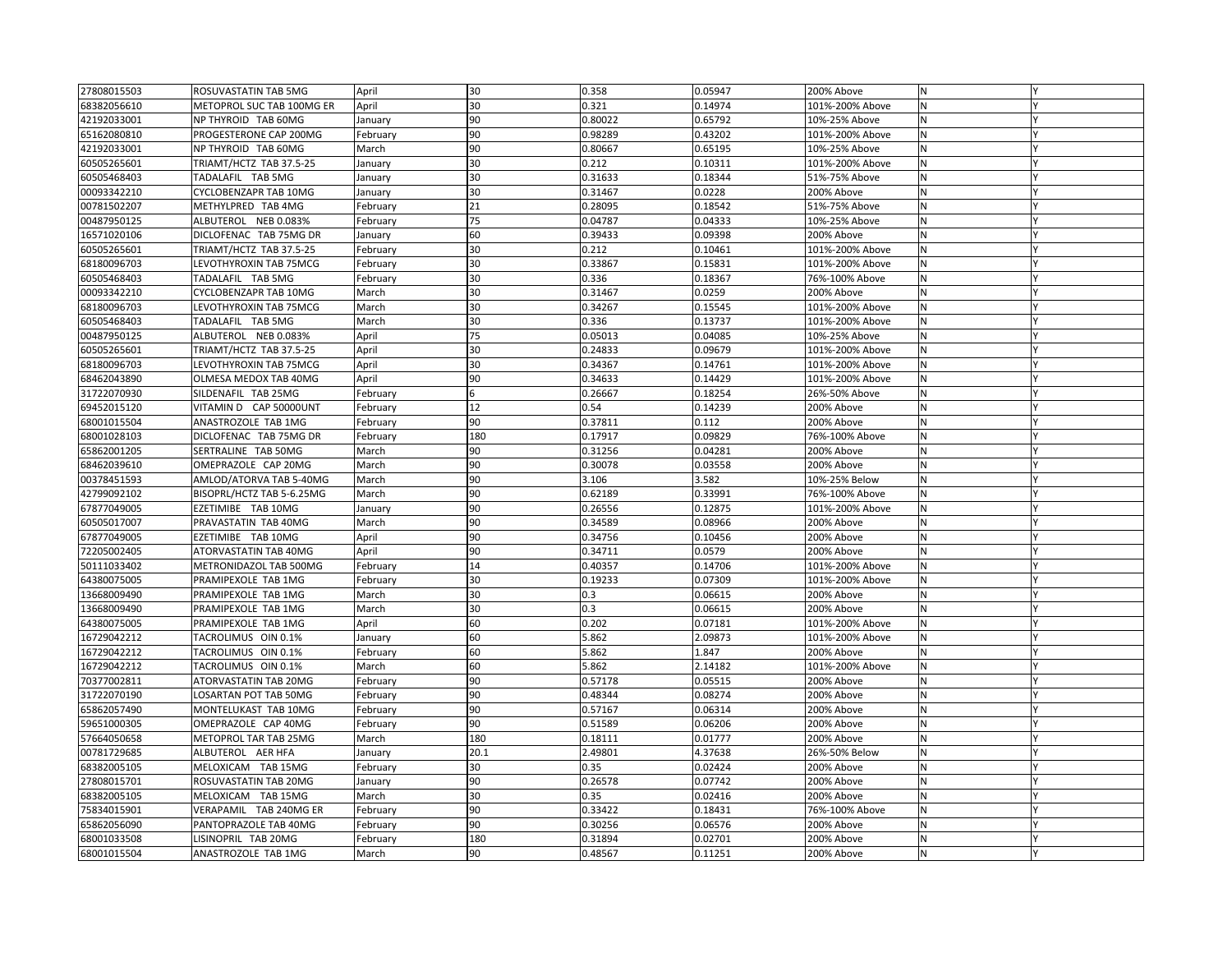| 65862022801 | LAMOTRIGINE TAB 100MG             | April    | 90  | 0.07544 | 0.06151 | 10%-25% Above   | N      |  |
|-------------|-----------------------------------|----------|-----|---------|---------|-----------------|--------|--|
| 65862039010 | ONDANSETRON TAB 4MG ODT           | February | 15  | 0.61067 | 0.23031 | 101%-200% Above | N      |  |
| 64980043810 | ATENOLOL TAB 50MG                 | January  | 90  | 0.22633 | 0.02849 | 200% Above      |        |  |
| 67877049005 | EZETIMIBE TAB 10MG                | January  | 90  | 0.26556 | 0.12875 | 101%-200% Above | N      |  |
| 65862059805 | TAMSULOSIN CAP 0.4MG              | January  | 90  | 0.08333 | 0.06176 | 26%-50% Above   | N      |  |
| 62175013643 | OMEPRAZOLE CAP 40MG               | January  | 90  | 0.239   | 0.06362 | 200% Above      | N      |  |
| 62175047232 | PAROXETIN ER TAB 37.5MG           | January  | 90  | 2.53689 | 0.88113 | 101%-200% Above | N      |  |
| 49483062210 | METFORMIN TAB 500MG               | January  | 180 | 6e-005  | 0.01596 | 76%-100% Below  | N      |  |
| 72205000490 | ROSUVASTATIN TAB 20MG             | January  | 90  | 0.26578 | 0.07742 | 200% Above      | N      |  |
| 62175013643 | OMEPRAZOLE CAP 40MG               | February | 90  | 0.299   | 0.06206 | 200% Above      | N      |  |
| 62175047232 | PAROXETIN ER TAB 37.5MG           | March    | 90  | 2.62767 | 1.12249 | 101%-200% Above | N      |  |
| 23155010205 | METFORMIN TAB 500MG               | March    | 180 | 6e-005  | 0.01696 | 76%-100% Below  | N      |  |
| 72205000490 | ROSUVASTATIN TAB 20MG             | March    | 90  | 0.34789 | 0.07822 | 200% Above      | N      |  |
| 64980043810 | <b>ATENOLOL</b><br>TAB 50MG       | March    | 90  | 0.29833 | 0.02861 | 200% Above      | N      |  |
| 67877049090 | EZETIMIBE TAB 10MG                | March    | 90  | 0.34767 | 0.10777 | 200% Above      | N      |  |
| 65862059805 | TAMSULOSIN CAP 0.4MG              | March    | 90  | 0.08333 | 0.06447 | 26%-50% Above   | N      |  |
| 67877014601 | TEMAZEPAM<br>CAP 15MG             | January  | 30  | 0.205   | 0.08024 | 101%-200% Above |        |  |
| 68462018022 | <b>MUPIROCIN</b><br><b>OIN 2%</b> | February | 22  | 0.26864 | 0.18102 | 26%-50% Above   | N      |  |
| 67877014601 | CAP 15MG<br>TEMAZEPAM             | February | 30  | 0.205   | 0.07721 | 101%-200% Above | N      |  |
| 67877014601 | TEMAZEPAM CAP 15MG                | March    | 30  | 0.205   | 0.07712 | 101%-200% Above | и      |  |
| 43598051010 | ESOMEPRA MAG CAP 40MG DR          | April    | 30  | 0.56267 | 0.19362 | 101%-200% Above | N      |  |
| 50111056003 | TRAZODONE<br>TAB 50MG             | April    | 60  | 0.26733 | 0.03799 | 200% Above      | N      |  |
| 67877014601 | TEMAZEPAM CAP 15MG                | April    | 30  | 0.09667 | 0.0822  | 10%-25% Above   | N      |  |
| 67877019710 | AMLODIPINE TAB 2.5MG              | April    | 90  | 0.325   | 0.01271 | 200% Above      | N      |  |
| 31722099601 | HYDROCO/APAP TAB 5-325MG          | March    |     | 0.31556 | 0.09602 | 200% Above      |        |  |
| 68645056354 | IBUPROFEN TAB 800MG               | March    | 20  | 0.2     | 0.07481 | 101%-200% Above | N      |  |
| 57237002801 | AMOXICILLIN TAB 500MG             | March    | 21  | 0.2981  | 0.12149 | 101%-200% Above |        |  |
| 70010049101 | METFORMIN TAB 500MG ER            | January  | 360 | 0.02778 | 0.03574 | 10%-25% Below   | N      |  |
| 59746033990 | LOSARTAN/HCT TAB 100-25           | March    | 90  | 0.59467 | 0.21077 | 101%-200% Above | N      |  |
| 68382003610 | VENLAFAXINE CAP 150MG ER          | February | 30  | 0.26467 | 0.16139 | 51%-75% Above   | N      |  |
| 60505257908 | ATORVASTATIN TAB 20MG             | February | 30  | 0.265   | 0.05515 | 200% Above      | N      |  |
| 68001000501 | METHYLPRED TAB 4MG                | February | 21  | 0.26238 | 0.18542 | 26%-50% Above   | N      |  |
| 68382005105 | MELOXICAM TAB 15MG                | February | 30  | 0.35    | 0.02424 | 200% Above      | N      |  |
| 68382003610 | VENLAFAXINE CAP 150MG ER          | March    | 30  | 0.33067 | 0.16516 | 76%-100% Above  | N      |  |
| 68382003610 | VENLAFAXINE CAP 150MG ER          | April    | 30  | 0.327   | 0.1661  | 76%-100% Above  | N      |  |
| 60505257908 | ATORVASTATIN TAB 20MG             | April    | 30  | 0.34667 | 0.04642 | 200% Above      | N      |  |
| 00093416178 | AMOXICILLIN SUS 400/5ML           | March    | 75  | 0.02853 | 0.02457 | 10%-25% Above   | N      |  |
| 54838055550 | ONDANSETRON SOL 4MG/5ML           | March    | 50  | 0.3544  | 0.25985 | 26%-50% Above   | N      |  |
| 68180051802 | LISINOP/HCTZ TAB 10-12.5          | January  | 30  | 0.25833 | 0.03642 | 200% Above      | N      |  |
| 68180051802 | LISINOP/HCTZ TAB 10-12.5          | February | 30  | 0.32233 | 0.03482 | 200% Above      |        |  |
| 68180051802 | LISINOP/HCTZ TAB 10-12.5          | March    | 30  | 0.338   | 0.03674 | 200% Above      | N      |  |
| 68180051802 | LISINOP/HCTZ TAB 10-12.5          | April    | 30  | 0.11    | 0.03605 | 200% Above      | N      |  |
| 60432060416 | PROMETHAZINE SYP DM               | January  | 180 | 0.06539 | 0.05733 | 10%-25% Above   | N      |  |
| 51991070510 | ALPRAZOLAM TAB 0.5MG              | January  | 30  | 0.05267 | 0.02263 | 101%-200% Above | N      |  |
| 60505265705 | TRIAMT/HCTZ TAB 75-50MG           | January  | 30  | 0.276   | 0.13671 | 101%-200% Above | N      |  |
| 00781261305 | AMOXICILLIN CAP 500MG             | February | 30  | 0.24233 | 0.0713  | 200% Above      |        |  |
| 13668000810 | ZOLPIDEM TAB 10MG                 | January  | 30  | 0.269   | 0.03129 | 200% Above      | N      |  |
| 68382056610 | METOPROL SUC TAB 100MG ER         | January  | 30  | 0.25533 | 0.13368 | 76%-100% Above  | Ν      |  |
| 51991070510 | ALPRAZOLAM TAB 0.5MG              | February | 30  | 0.07067 | 0.02204 | 200% Above      | N      |  |
| 60505265705 | TRIAMT/HCTZ TAB 75-50MG           | February | 30  | 0.276   | 0.1285  | 101%-200% Above | N      |  |
| 60432060416 | PROMETHAZINE SYP DM               | February | 180 | 0.06539 | 0.05549 | 10%-25% Above   | N      |  |
| 17478029010 | TOBRAMYCIN SOL 0.3% OP            | March    |     | 1.188   | 1.42908 | 10%-25% Below   | N<br>N |  |
| 13668000810 | ZOLPIDEM TAB 10MG                 | February | 30  | 0.269   | 0.03213 | 200% Above      |        |  |
| 00781261305 | AMOXICILLIN CAP 500MG             | March    | 30  | 0.24233 | 0.07054 | 200% Above      | N      |  |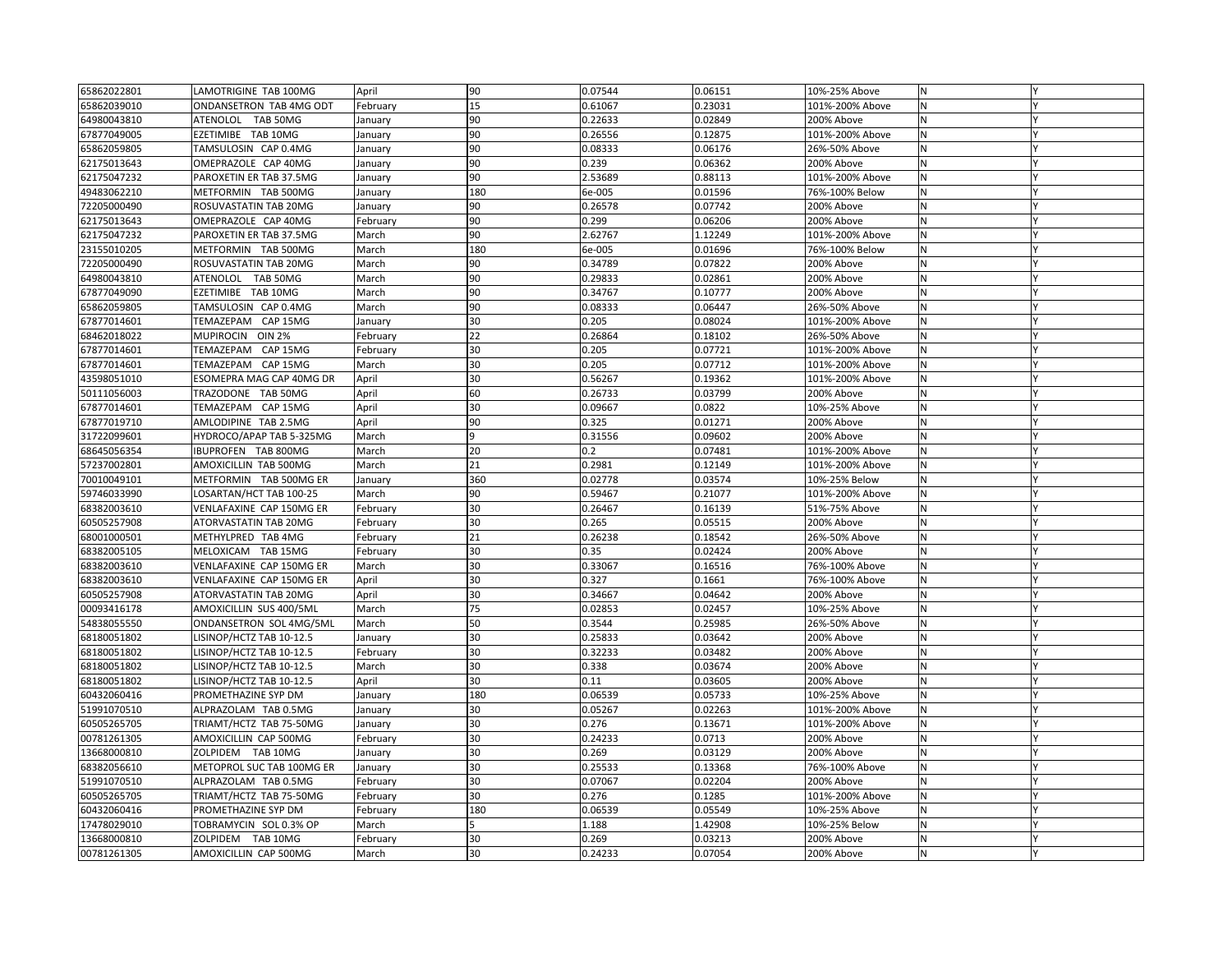| 51991070510 | ALPRAZOLAM TAB 0.5MG      | March    | 30  | 0.07067 | 0.0228  | 200% Above      | N |  |
|-------------|---------------------------|----------|-----|---------|---------|-----------------|---|--|
| 60505265705 | TRIAMT/HCTZ TAB 75-50MG   | March    | 30  | 0.36067 | 0.1312  | 101%-200% Above | N |  |
| 13668000810 | ZOLPIDEM TAB 10MG         | March    | 30  | 0.269   | 0.0301  | 200% Above      | N |  |
| 68382056610 | METOPROL SUC TAB 100MG ER | March    | 30  | 0.31167 | 0.16108 | 76%-100% Above  | N |  |
| 51991070510 | ALPRAZOLAM TAB 0.5MG      | April    | 30  | 0.07067 | 0.02228 | 200% Above      | N |  |
| 57237007530 | ONDANSETRON TAB 4MG       | April    | 30  | 0.15933 | 0.06443 | 101%-200% Above | N |  |
| 60505082901 | FLUTICASONE SPR 50MCG     | March    | 16  | 0.6325  | 0.27037 | 101%-200% Above | N |  |
| 60505265705 | TRIAMT/HCTZ TAB 75-50MG   | April    | 30  | 0.35867 | 0.1312  | 101%-200% Above | N |  |
| 13668000810 | ZOLPIDEM TAB 10MG         | April    | 30  | 0.11467 | 0.02909 | 200% Above      | N |  |
| 68382056610 | METOPROL SUC TAB 100MG ER | April    | 30  | 0.321   | 0.14974 | 101%-200% Above | N |  |
| 57237007810 | ONDANSETRON TAB 8MG ODT   | February | q   | 0.74889 | 0.24388 | 200% Above      |   |  |
| 00713072853 | BETAMETH DIP LOT 0.05%    | January  | 60  | 0.51633 | 0.38942 | 26%-50% Above   | N |  |
| 71093015604 | ZOLPIDEM TAB 10MG         | January  | 30  | 0.49133 | 0.03129 | 200% Above      | Ń |  |
| 00781808926 | AZITHROMYCIN TAB 250MG    | February | 6   | 2.83333 | 0.49727 | 200% Above      | N |  |
| 45802046564 | KETOCONAZOLE SHA 2%       | February | 120 | 0.14308 | 0.09505 | 51%-75% Above   | N |  |
| 00781808926 | AZITHROMYCIN TAB 250MG    | February | 6   | 2.83333 | 0.49727 | 200% Above      | N |  |
| 58657050016 | CODEINE/GG SOL 10-100/5   | February | 300 | 0.06073 | 0.02743 | 101%-200% Above |   |  |
| 57237007810 | ONDANSETRON TAB 8MG ODT   | January  | 24  | 0.595   | 0.23051 | 101%-200% Above | N |  |
| 27808003602 | HYDROCO/APAP TAB 7.5-325  | January  | 60  | 0.25483 | 0.12323 | 101%-200% Above | N |  |
| 45802075401 | TESTOSTERONE GEL 1.62%    | February | 75  | 1.062   | 0.67029 | 51%-75% Above   | N |  |
| 13668000801 | ZOLPIDEM TAB 10MG         | February | 30  | 0.49133 | 0.03213 | 200% Above      |   |  |
| 27808003602 | HYDROCO/APAP TAB 7.5-325  | February | 60  | 0.32817 | 0.1197  | 101%-200% Above | N |  |
| 68462015813 | ONDANSETRON TAB 8MG ODT   | February | 24  | 0.74875 | 0.24388 | 200% Above      | N |  |
| 60505470203 | SOLIFENACIN TAB 5MG       | January  | 90  | 0.84556 | 0.23384 | 200% Above      | N |  |
| 45802046564 | KETOCONAZOLE SHA 2%       | March    | 120 | 0.16375 | 0.09082 | 76%-100% Above  | N |  |
| 00713080753 | BETAMETH DIP LOT 0.05%    | March    | 60  | 0.56517 | 0.41157 | 26%-50% Above   | N |  |
| 13668000801 | ZOLPIDEM TAB 10MG         | March    | 30  | 0.49133 | 0.0301  | 200% Above      | N |  |
| 45802075401 | TESTOSTERONE GEL 1.62%    | March    | 75  | 1.062   | 0.65888 | 51%-75% Above   | N |  |
| 27808003602 | HYDROCO/APAP TAB 7.5-325  | March    | 60  | 0.31767 | 0.12518 | 101%-200% Above | N |  |
| 65862060012 | RIZATRIPTAN TAB 10MG      | April    | 12  | 1.68333 | 0.49787 | 200% Above      | N |  |
| 68462015813 | ONDANSETRON TAB 8MG ODT   | March    | 24  | 0.74875 | 0.24386 | 200% Above      | N |  |
| 13668000801 | ZOLPIDEM TAB 10MG         | April    | 30  | 0.421   | 0.02909 | 200% Above      | N |  |
| 43386035701 | HYDROCO/APAP TAB 7.5-325  | April    | 60  | 0.3025  | 0.12167 | 101%-200% Above | N |  |
| 29300042201 | AMITRIPTYLIN TAB 75MG     | February | 90  | 0.51289 | 0.22862 | 101%-200% Above | N |  |
| 68462015813 | ONDANSETRON TAB 8MG ODT   | April    | 24  | 0.71333 | 0.24769 | 101%-200% Above | N |  |
| 60505470203 | SOLIFENACIN TAB 5MG       | March    | 90  | 0.86456 | 0.23024 | 200% Above      | N |  |
| 55111017915 | TIZANIDINE TAB 2MG        | January  | 60  | 0.40517 | 0.05945 | 200% Above      | N |  |
| 00527150237 | AMPHET/DEXTR TAB 10MG     | January  | 60  | 0.51567 | 0.25265 | 101%-200% Above | N |  |
| 69097015915 | MELOXICAM TAB 15MG        | January  | 30  | 0.49    | 0.02316 | 200% Above      | N |  |
| 69097015915 | MELOXICAM<br>TAB 15MG     | February | 30  | 0.556   | 0.02424 | 200% Above      | N |  |
| 69097015915 | MELOXICAM TAB 15MG        | March    | 30  | 0.556   | 0.02416 | 200% Above      | N |  |
| 00555097202 | AMPHET/DEXTR TAB 10MG     | March    | 30  | 0.63433 | 0.24071 | 101%-200% Above | N |  |
| 69097015915 | MELOXICAM TAB 15MG        | April    | 30  | 0.396   | 0.0242  | 200% Above      |   |  |
| 31722015701 | AMPHET/DEXTR TAB 10MG     | April    | 30  | 0.63433 | 0.24818 | 101%-200% Above | N |  |
| 00378004001 | CLORAZ DIPOT TAB 7.5MG    | January  | 60  | 2.08433 | 1.5386  | 26%-50% Above   | N |  |
| 10702002601 | PHENTERMINE CAP 15MG      | March    | 90  | 0.35322 | 0.13007 | 101%-200% Above | N |  |
| 68462039710 | OMEPRAZOLE CAP 40MG       | April    | 30  | 0.43667 | 0.0555  | 200% Above      | Ń |  |
| 00143928501 | AMOXICILLIN TAB 875MG     | January  | 20  | 0.436   | 0.14134 | 200% Above      | N |  |
| 55111017915 | TIZANIDINE TAB 2MG        | January  | 90  | 0.40511 | 0.05945 | 200% Above      | Ν |  |
| 57237005860 | CEFUROXIME TAB 250MG      | April    | 20  | 0.9085  | 0.39628 | 101%-200% Above | N |  |
| 51224010150 | PHENTERMINE TAB 37.5MG    | April    | 30  | 0.33133 | 0.07983 | 200% Above      |   |  |
| 64980051405 | TIMOLOL MAL SOL 0.5% OP   | March    |     | 2.55    | 1.19485 | 101%-200% Above | N |  |
| 50383070016 | FLUTICASONE SPR 50MCG     | April    | 16  | 1.04625 | 0.27527 | 200% Above      | N |  |
| 68462026290 | ROSUVASTATIN TAB 10MG     | February | 90  | 0.55422 | 0.06154 | 200% Above      | Ν |  |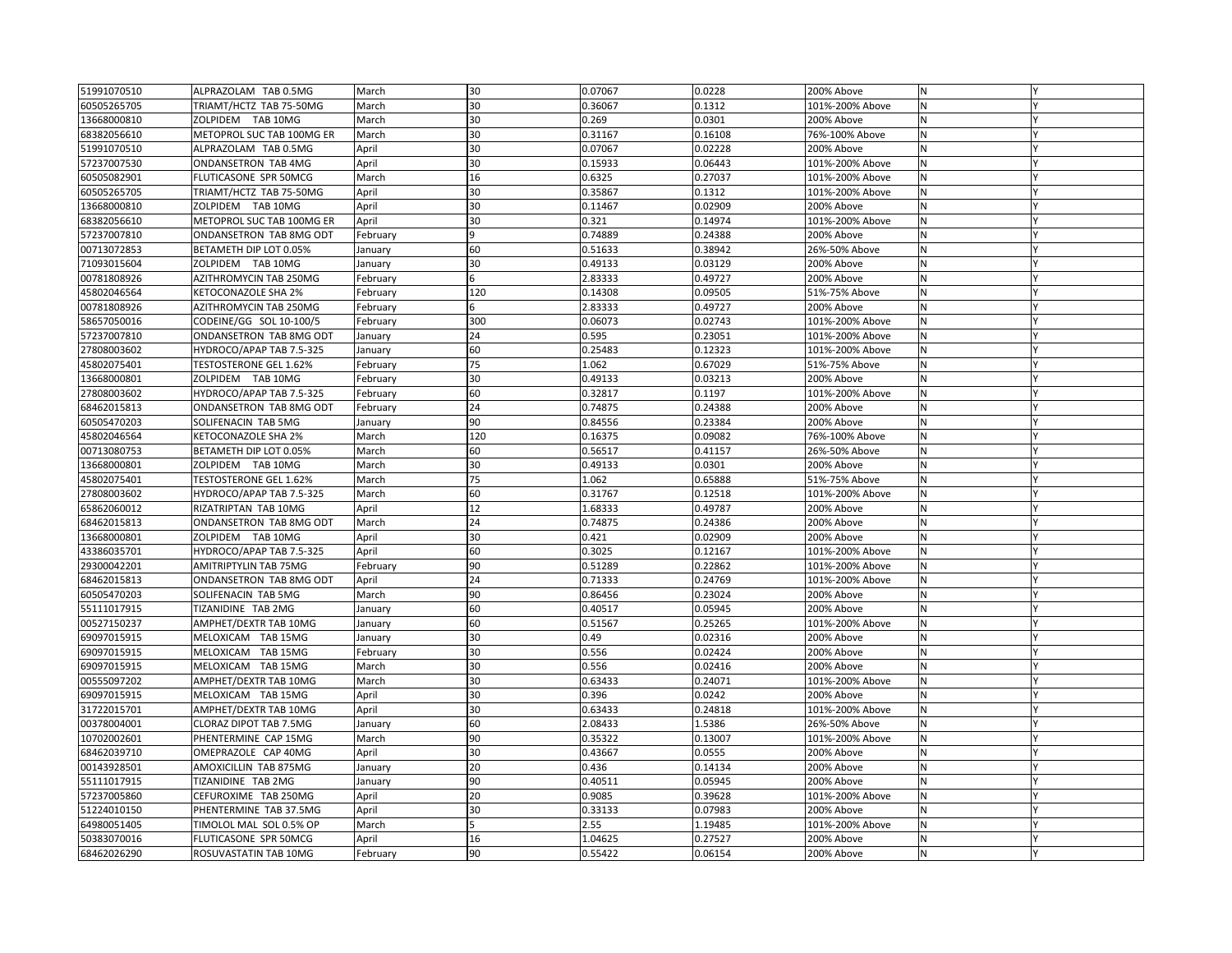| 00378001805 | METOPROL TAR TAB 25MG       | February | 90  | 0.19278 | 0.0194  | 200% Above      | N |  |
|-------------|-----------------------------|----------|-----|---------|---------|-----------------|---|--|
| 65862056090 | PANTOPRAZOLE TAB 40MG       | February | 90  | 0.48078 | 0.06576 | 200% Above      | N |  |
| 64980051415 | TIMOLOL MAL SOL 0.5% OP     | March    | 15  | 2.584   | 0.91053 | 101%-200% Above | N |  |
| 55111017915 | TIZANIDINE TAB 2MG          | April    | 90  | 0.40511 | 0.05711 | 200% Above      |   |  |
| 68462026290 | ROSUVASTATIN TAB 10MG       | April    | 90  | 0.55422 | 0.05983 | 200% Above      | N |  |
| 55111017915 | TIZANIDINE TAB 2MG          | April    | 90  | 0.40511 | 0.05711 | 200% Above      | N |  |
| 68180037803 | LOSARTAN POT TAB 100MG      | April    | 90  | 0.56878 | 0.09546 | 200% Above      | N |  |
| 70010077001 | METHOCARBAM TAB 750MG       | February | 30  | 0.29467 | 0.09012 | 200% Above      | N |  |
| 00406012405 | HYDROCO/APAP TAB 7.5-325    | February | 90  | 0.32811 | 0.1197  | 101%-200% Above | N |  |
| 51672129802 | KETOCONAZOLE CRE 2%         | March    | 30  | 0.74167 | 0.43567 | 51%-75% Above   | N |  |
| 66993096245 | METRONIDAZOL GEL 0.75%      | March    | 45  | 1.28044 | 0.54113 | 101%-200% Above | N |  |
| 65162083366 | DICLOFENAC GEL 1%           | March    | 500 | 0.27324 | 0.08846 | 200% Above      | Ν |  |
| 45802046564 | KETOCONAZOLE SHA 2%         | March    | 120 | 0.14892 | 0.09082 | 51%-75% Above   | N |  |
| 51672129802 | KETOCONAZOLE CRE 2%         | March    | 30  | 0.85833 | 0.43567 | 76%-100% Above  | N |  |
| 00406324301 | <b>HYDROMORPHON TAB 2MG</b> | March    | 60  | 0.165   | 0.0744  | 101%-200% Above | N |  |
| 00406012405 | HYDROCO/APAP TAB 7.5-325    | March    | 90  | 0.32811 | 0.12518 | 101%-200% Above | N |  |
| 00406324301 | HYDROMORPHON TAB 2MG        | March    | 60  | 0.165   | 0.0744  | 101%-200% Above | N |  |
| 65862006299 | METOPROL TAR TAB 25MG       | January  | 180 | 0.15456 | 0.01935 | 200% Above      | N |  |
| 70010049101 | METFORMIN TAB 500MG ER      | January  | 90  | 0.04444 | 0.03574 | 10%-25% Above   | N |  |
| 53746064201 | FLECAINIDE TAB 100MG        | January  | 180 | 0.5685  | 0.24077 | 101%-200% Above | N |  |
| 51672129801 | KETOCONAZOLE CRE 2%         | April    | 30  | 0.85833 | 0.48918 | 51%-75% Above   | N |  |
| 68645055154 | LISINOPRIL TAB 5MG          | February | 90  | 0.11111 | 0.01649 | 200% Above      | N |  |
| 16714068403 | SIMVASTATIN TAB 40MG        | February | 90  | 0.26667 | 0.04381 | 200% Above      | N |  |
| 00406012405 | HYDROCO/APAP TAB 7.5-325    | April    | 90  | 0.30256 | 0.12167 | 101%-200% Above | N |  |
| 16714068403 | SIMVASTATIN TAB 40MG        | March    | 90  | 0.26667 | 0.04431 | 200% Above      | N |  |
| 16714068403 | SIMVASTATIN TAB 40MG        | March    | 90  | 0.26667 | 0.04431 | 200% Above      | N |  |
| 69315090405 | LORAZEPAM TAB 0.5MG         | January  |     | 0.065   | 0.03735 | 51%-75% Above   | N |  |
| 16729044315 | BUPROPN HCL TAB 150MG XL    | January  | 30  | 0.35167 | 0.13986 | 101%-200% Above | N |  |
| 68180031902 | BUPROPN HCL TAB 150MG XL    | February | 30  | 0.48867 | 0.14759 | 200% Above      | N |  |
| 63304072305 | BUPROPN HCL TAB 150MG XL    | March    | 30  | 0.52267 | 0.1335  | 200% Above      | N |  |
| 51079007220 | FUROSEMIDE TAB 20MG         | April    |     | 0.11    | 0.03151 | 200% Above      | N |  |
| 68180031902 | BUPROPN HCL TAB 150MG XL    | April    | 30  | 0.52267 | 0.13587 | 200% Above      | N |  |
| 62332034390 | CANDESARTAN TAB 16MG        | February | 90  | 1.61811 | 0.82583 | 76%-100% Above  | N |  |
| 68382005105 | MELOXICAM TAB 15MG          | January  | 30  | 0.268   | 0.02316 | 200% Above      | N |  |
| 68001050103 | METOPROL SUC TAB 50MG ER    | January  | 30  | 0.233   | 0.1022  | 101%-200% Above | N |  |
| 68001050103 | METOPROL SUC TAB 50MG ER    | February | 30  | 0.30533 | 0.10872 | 101%-200% Above | N |  |
| 68001050103 | METOPROL SUC TAB 50MG ER    | March    | 30  | 0.306   | 0.10316 | 101%-200% Above | N |  |
| 31722072610 | MONTELUKAST TAB 10MG        | April    | 30  | 0.34733 | 0.0614  | 200% Above      |   |  |
| 68001050103 | METOPROL SUC TAB 50MG ER    | April    | 30  | 0.30767 | 0.09728 | 200% Above      | N |  |
| 00781615746 | AMOXICILLIN SUS 400/5ML     | March    | 300 | 0.02787 | 0.02289 | 10%-25% Above   | N |  |
| 53489067601 | PHENTERMINE TAB 37.5MG      | April    | 30  | 0.118   | 0.07983 | 26%-50% Above   | N |  |
| 53746010901 | HYDROCO/APAP TAB 5-325MG    | February | 10  | 0.31    | 0.09908 | 200% Above      | N |  |
| 49483060450 | IBUPROFEN TAB 800MG         | February | 15  | 0.34267 | 0.07352 | 200% Above      | N |  |
| 63304069301 | CLINDAMYCIN CAP 300MG       | February | 28  | 0.52571 | 0.25894 | 101%-200% Above | N |  |
| 59746017509 | PREDNISONE TAB 20MG         | January  | 14  | 0.19357 | 0.11185 | 51%-75% Above   | N |  |
| 50111078751 | AZITHROMYCIN TAB 250MG      | February |     | 0.66833 | 0.49727 | 26%-50% Above   |   |  |
| 68001025320 | FLUCONAZOLE TAB 150MG       | January  | 26  | 3.46577 | 0.82785 | 200% Above      | N |  |
| 00378464026 | ESTRADIOL DIS 0.1MG         | April    |     | 8.515   | 7.75393 | 10%-25% Above   | N |  |
| 31722072610 | MONTELUKAST TAB 10MG        | April    | 30  | 0.34733 | 0.0614  | 200% Above      | N |  |
| 00406012501 | HYDROCO/APAP TAB 10-325MG   | January  | 120 | 0.14033 | 0.12412 | 10%-25% Above   | N |  |
| 00406012501 | HYDROCO/APAP TAB 10-325MG   | February | 120 | 0.15908 | 0.1303  | 10%-25% Above   | N |  |
| 69238126601 | OSELTAMIVIR CAP 75MG        | April    | 10  | 4.602   | 1.35964 | 200% Above      | N |  |
| 65162068090 | PROMETHAZINE SOL DM         | April    | 120 | 0.06933 | 0.06124 | 10%-25% Above   | N |  |
| 70010006310 | METFORMIN TAB 500MG         | January  | 90  | 0.11856 | 0.01596 | 200% Above      | N |  |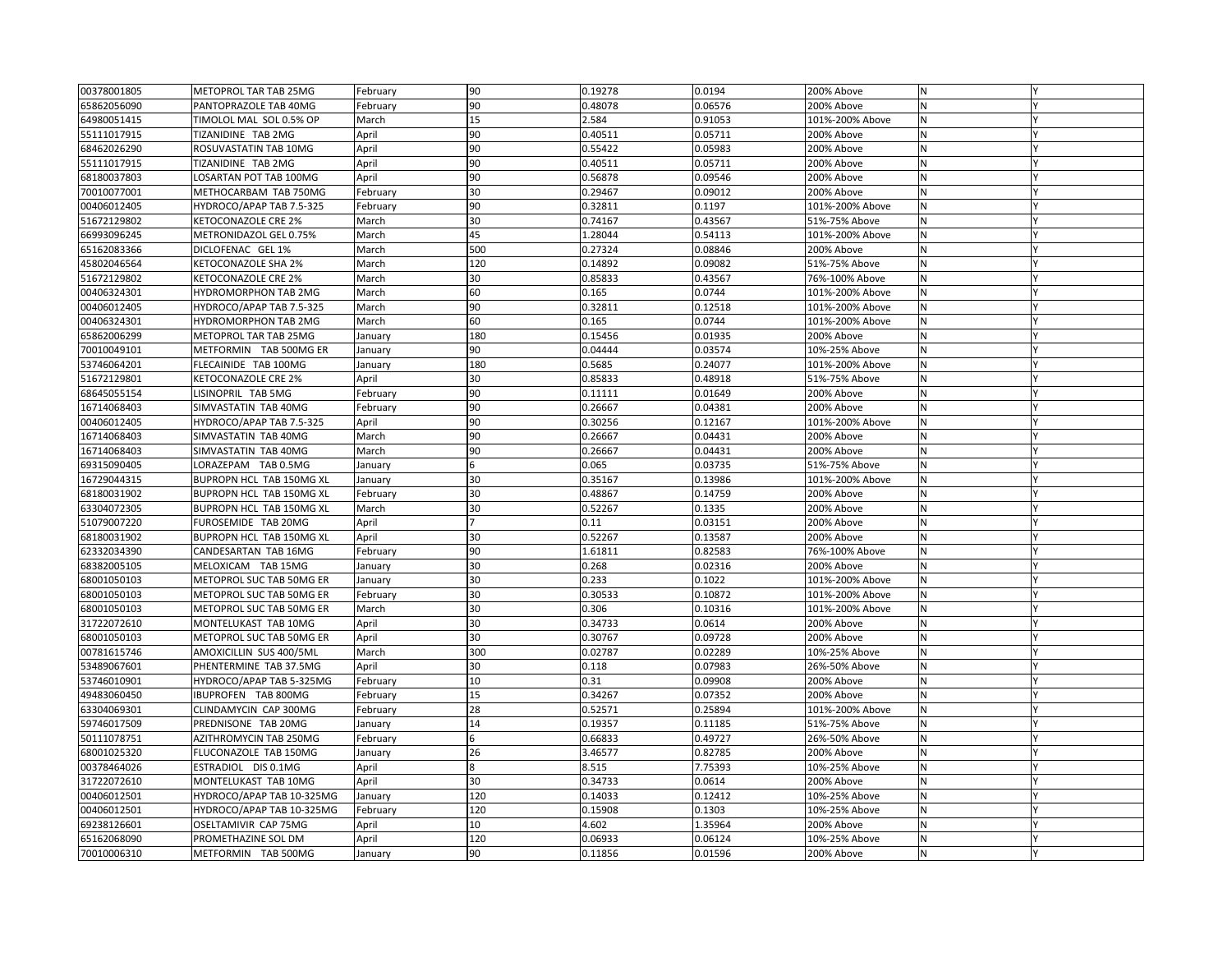| 70010006310 | METFORMIN TAB 500MG       | February | 90  | 0.14844 | 0.01674   | 200% Above      | IN. |  |
|-------------|---------------------------|----------|-----|---------|-----------|-----------------|-----|--|
| 59762005601 | MEDROXYPR AC TAB 10MG     | March    | 10  | 0.315   | 0.14545   | 101%-200% Above | N   |  |
| 65862056090 | PANTOPRAZOLE TAB 40MG     | February | 90  | 0.28833 | 0.06576   | 200% Above      | N   |  |
| 70010006310 | METFORMIN TAB 500MG       | April    | 90  | 0.15722 | 0.01651   | 200% Above      |     |  |
| 70700016301 | PROGESTERONE CAP 200MG    | March    | 90  | 1.31544 | 0.48257   | 101%-200% Above | N   |  |
| 66993060536 | ETONOGESTREL MIS ETHY EST | January  |     | 131.02  | 97.89626  | 26%-50% Above   |     |  |
| 66993060536 | ETONOGESTREL MIS ETHY EST | January  |     | 131.02  | 97.89626  | 26%-50% Above   | N   |  |
| 66993060536 | ETONOGESTREL MIS ETHY EST | February |     | 135.77  | 90.9808   | 26%-50% Above   |     |  |
| 13811071910 | NITROFURANTN CAP 100MG    | March    | 10  | 0.925   | 0.48495   | 76%-100% Above  | N   |  |
| 66993060536 | ETONOGESTREL MIS ETHY EST | March    |     | 135.77  | 92.38101  | 26%-50% Above   | N   |  |
| 66993060536 | ETONOGESTREL MIS ETHY EST | April    | 1   | 135.77  | 89.65149  | 51%-75% Above   | N   |  |
| 67877019810 | AMLODIPINE TAB 5MG        | March    | 90  | 0.00011 | 0.01104   | 76%-100% Below  | N   |  |
| 68462039710 | OMEPRAZOLE CAP 40MG       | February | 30  | 0.43667 | 0.06206   | 200% Above      | N   |  |
| 68462039710 | OMEPRAZOLE CAP 40MG       | March    | 30  | 0.43667 | 0.05959   | 200% Above      | N   |  |
| 43386035610 | HYDROCO/APAP TAB 5-325MG  | April    | 10  | 0.37    | 0.09637   | 200% Above      | N   |  |
| 00093314705 | CEPHALEXIN CAP 500MG      | April    | 30  | 0.554   | 0.11858   | 200% Above      | N   |  |
| 43386035610 | HYDROCO/APAP TAB 5-325MG  | April    | 30  | 0.37033 | 0.09637   | 200% Above      | N   |  |
| 65862020399 | LOSARTAN POT TAB 100MG    | February | 90  | 0.56878 | 0.09644   | 200% Above      | N   |  |
| 68462039710 | OMEPRAZOLE CAP 40MG       | April    | 30  | 0.43667 | 0.0555    | 200% Above      |     |  |
| 59651036205 | IBUPROFEN TAB 800MG       | April    | 90  | 0.23778 | 0.07021   | 200% Above      | N   |  |
| 68180098130 | LISINOPRIL TAB 20MG       | January  | 180 | 0.19161 | 0.02602   | 200% Above      | N   |  |
| 16729017101 | AMITRIPTYLIN TAB 10MG     | February | 90  | 0.14467 | 0.04413   | 200% Above      | N   |  |
| 55111015430 | ONDANSETRON TAB 8MG       | January  |     | 0.31667 | 0.10264   | 200% Above      | N   |  |
| 31722099601 | HYDROCO/APAP TAB 5-325MG  | January  | 40  | 0.24475 | 0.09595   | 101%-200% Above | N   |  |
| 51862086806 | MICROGESTIN TAB 1/20      | April    | 63  | 0.67381 | 0.26967   | 101%-200% Above | N   |  |
| 68462018022 | MUPIROCIN OIN 2%          | January  | 22  | 0.22227 | 0.17083   | 26%-50% Above   | N   |  |
| 55111012601 | CIPROFLOXACN TAB 250MG    | February | 6   | 0.18667 | 0.09558   | 76%-100% Above  | N   |  |
| 16729044315 | BUPROPN HCL TAB 150MG XL  | February | 30  | 0.35167 | 0.14759   | 101%-200% Above | N   |  |
| 65862001205 | SERTRALINE TAB 50MG       | February | 30  | 0.23633 | 0.04767   | 200% Above      | N   |  |
| 65862042005 | SMZ/TMP DS TAB 800-160    | March    | 10  | 0.193   | 0.06566   | 101%-200% Above | N   |  |
| 16729044315 | BUPROPN HCL TAB 150MG XL  | March    | 30  | 0.50133 | 0.1335    | 200% Above      | N   |  |
| 65862001205 | SERTRALINE TAB 50MG       | March    | 30  | 0.31267 | 0.04281   | 200% Above      |     |  |
| 65862042005 | SMZ/TMP DS TAB 800-160    | April    | 14  | 0.19    | 0.0628    | 200% Above      | N   |  |
| 00406012305 | HYDROCO/APAP TAB 5-325MG  | April    | 24  | 0.11875 | 0.09637   | 10%-25% Above   |     |  |
| 68382013210 | TAMSULOSIN CAP 0.4MG      | March    | 30  | 0.31033 | 0.06447   | 200% Above      | N   |  |
| 65862001205 | SERTRALINE TAB 50MG       | March    | 30  | 0.31533 | 0.04281   | 200% Above      | N   |  |
| 16729044315 | BUPROPN HCL TAB 150MG XL  | March    | 30  | 0.52267 | 0.1335    | 200% Above      |     |  |
| 65862001205 | SERTRALINE TAB 50MG       | April    | 30  | 0.31533 | 0.0449    | 200% Above      |     |  |
| 16729044315 | BUPROPN HCL TAB 150MG XL  | April    | 30  | 0.52267 | 0.13587   | 200% Above      | N   |  |
| 70756080751 | LANSOPRAZOLE CAP 30MG DR  | January  | 90  | 0.221   | 0.13305   | 51%-75% Above   | N   |  |
| 00093598627 | EPINEPHRINE INJ 0.3MG     | March    |     | 160.65  | 139.88297 | 10%-25% Above   | N   |  |
| 69315015501 | HYDROCHLOROT TAB 12.5MG   | January  | 90  | 0.12267 | 0.05671   | 101%-200% Above | N   |  |
| 72205000390 | ROSUVASTATIN TAB 10MG     | March    | 90  | 0.34889 | 0.05981   | 200% Above      | N   |  |
| 72205002790 | ROSUVASTATIN TAB 5MG      | April    | 90  | 0.35811 | 0.05947   | 200% Above      | N   |  |
| 70756080751 | LANSOPRAZOLE CAP 30MG DR  | April    | 90  | 0.28056 | 0.12106   | 101%-200% Above | N   |  |
| 65862019301 | FLUOXETINE CAP 20MG       | January  | 90  | 0.20567 | 0.0335    | 200% Above      | N   |  |
| 68180096301 | ALBUTEROL AER HFA         | January  | 8.5 | 1.98118 | 3.37105   | 26%-50% Below   | Ń   |  |
| 69452017173 | AZITHROMYCIN TAB 250MG    | April    | 6   | 0.36667 | 0.45018   | 10%-25% Below   | N   |  |
| 70436015542 | PROMETHAZINE SOL DM       | April    | 120 | 0.037   | 0.06124   | 26%-50% Below   | N   |  |
| 68180096301 | ALBUTEROL AER HFA         | April    | 8.5 | 2.1     | 3.05917   | 26%-50% Below   | N   |  |
| 64380078506 | PREDNISONE TAB 20MG       | March    | 20  | 0.065   | 0.11229   | 26%-50% Below   |     |  |
| 68382050010 | OMEPRAZOLE CAP 40MG       | January  | 30  | 0.572   | 0.06362   | 200% Above      | N   |  |
| 00406055201 | OXYCODONE TAB 5MG         | March    | 20  | 0.355   | 0.0685    | 200% Above      | N   |  |
| 57237007710 | ONDANSETRON TAB 4MG ODT   | March    | 20  | 0.9675  | 0.24125   | 200% Above      | N   |  |
|             |                           |          |     |         |           |                 |     |  |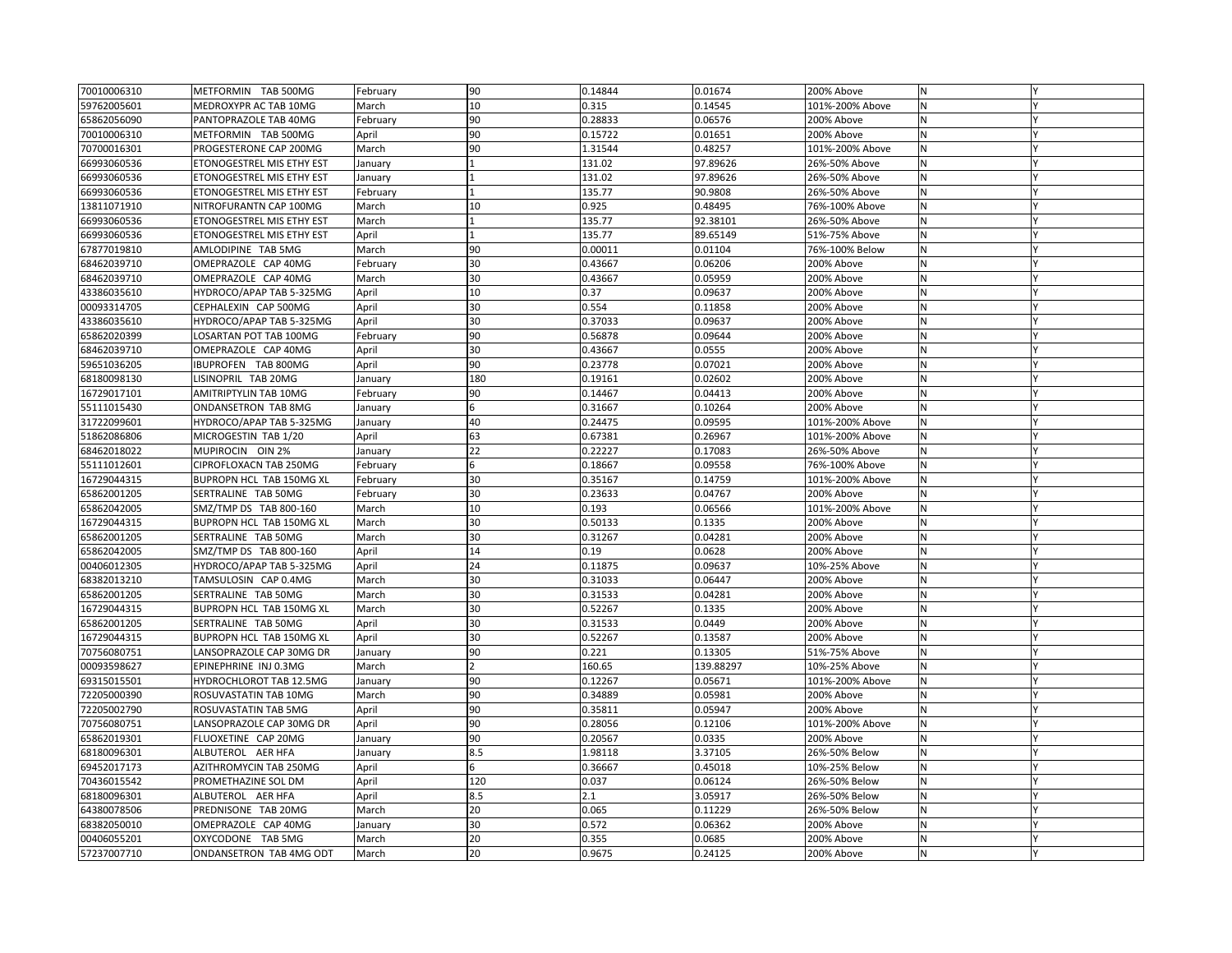| 00116200116 | CHLORHEX GLU SOL 0.12%      | March    | 473 | 0.01666  | 0.00532  | 200% Above      | N |  |
|-------------|-----------------------------|----------|-----|----------|----------|-----------------|---|--|
| 65862042005 | SMZ/TMP DS TAB 800-160      | March    | 14  | 0.38286  | 0.06566  | 200% Above      | N |  |
| 51672131201 | MUPIROCIN OIN 2%            | March    | 15  | 0.77733  | 0.35049  | 101%-200% Above | N |  |
| 00093719801 | FLUOXETINE CAP 40MG         | January  | 90  | 0.57022  | 0.0782   | 200% Above      | N |  |
| 00093005401 | BUSPIRONE TAB 10MG          | January  | 180 | 0.24133  | 0.03866  | 200% Above      | N |  |
| 67877043103 | ARIPIPRAZOLE TAB 5MG        | January  | 90  | 0.98256  | 0.17026  | 200% Above      | N |  |
| 00093719801 | FLUOXETINE CAP 40MG         | January  | 90  | 0.57022  | 0.0782   | 200% Above      | N |  |
| 00093005401 | BUSPIRONE TAB 10MG          | January  | 180 | 0.24133  | 0.03866  | 200% Above      | N |  |
| 62332003831 | LAMOTRIGINE TAB 100MG       | January  | 90  | 0.39822  | 0.06111  | 200% Above      | N |  |
| 67877043103 | ARIPIPRAZOLE TAB 5MG        | January  | 90  | 0.98256  | 0.17026  | 200% Above      | N |  |
| 65162010250 | GABAPENTIN CAP 300MG        | March    | 90  | 0.26567  | 0.04814  | 200% Above      | N |  |
| 00093719801 | FLUOXETINE CAP 40MG         | April    | 30  | 0.57533  | 0.0769   | 200% Above      | N |  |
| 00093005401 | BUSPIRONE TAB 10MG          | April    | 60  | 0.2205   | 0.03921  | 200% Above      | N |  |
| 62332003831 | LAMOTRIGINE TAB 100MG       | April    | 30  | 0.39833  | 0.06151  | 200% Above      | N |  |
| 13668021730 | ARIPIPRAZOLE TAB 5MG        | April    | 30  | 0.98267  | 0.14198  | 200% Above      | N |  |
| 71930001912 | HYDROCO/APAP TAB 5-325MG    | February | 18  | 0.06944  | 0.09908  | 26%-50% Below   | N |  |
| 67877032105 | IBUPROFEN TAB 800MG         | February | 24  | 0.09875  | 0.07352  | 26%-50% Above   |   |  |
| 00406012305 | HYDROCO/APAP TAB 5-325MG    | February | 18  | 0.50111  | 0.09908  | 200% Above      | N |  |
| 65862001705 | AMOXICILLIN CAP 500MG       | February | 15  | 0.286    | 0.0713   | 200% Above      | N |  |
| 00406012305 | HYDROCO/APAP TAB 5-325MG    | February | 12  | 0.50083  | 0.09908  | 200% Above      | N |  |
| 00143924920 | AMOX/K CLAV TAB 875-125     | February | 14  | 0.31214  | 0.35493  | 10%-25% Below   | N |  |
| 72578000805 | METRONIDAZOL TAB 500MG      | February | 21  | 0.16905  | 0.14706  | 10%-25% Above   | N |  |
| 68645056354 | IBUPROFEN TAB 800MG         | February | 16  | 0.18313  | 0.07352  | 101%-200% Above | N |  |
| 65162062750 | TRAMADOL HCL TAB 50MG       | March    | 30  | 0.028    | 0.02459  | 10%-25% Above   |   |  |
| 65862018830 | <b>ONDANSETRON TAB 8MG</b>  | March    | 30  | 0.08267  | 0.09975  | 10%-25% Below   | N |  |
| 43547039910 | <b>CYCLOBENZAPR TAB 5MG</b> | March    | 30  | 0.04933  | 0.02938  | 51%-75% Above   | N |  |
| 50383077916 | LACTULOSE SOL 10GM/15       | April    | 300 | 0.01123  | 0.01495  | 10%-25% Below   | N |  |
| 65862056090 | PANTOPRAZOLE TAB 40MG       | March    | 60  | 0.17533  | 0.05828  |                 | N |  |
| 00591352530 | LIDOCAINE PAD 5%            | March    | 30  | 1.769    | 2.00634  | 10%-25% Below   | N |  |
| 00527213335 | POSACONAZOLE TAB 100MG DR   | April    | 90  | 40.70444 | 21.16448 | 76%-100% Above  |   |  |
| 65862001901 | CEPHALEXIN CAP 500MG        | April    | 10  | 0.107    | 0.11858  | 10%-25% Below   | N |  |
| 24208072002 | DEXAMETH PHO SOL 0.1% OP    | April    |     | 10.724   | 9.305    | 10%-25% Above   |   |  |
| 00054458127 | MERCAPTOPUR TAB 50MG        | April    | 14  | 0.73429  | 0.92317  | 10%-25% Below   | N |  |
| 16729013600 | CLONAZEPAM TAB 0.5MG        | April    | 60  | 0.03883  | 0.02479  | 51%-75% Above   |   |  |
| 68001044503 | POT CHLORIDE TAB 20MEQ ER   | April    | 60  | 0.24417  | 0.18912  | 26%-50% Above   | N |  |
| 65862001130 | SERTRALINE TAB 25MG         | April    | 30  | 0.05567  | 0.04742  | 10%-25% Above   | N |  |
| 00527213335 | POSACONAZOLE TAB 100MG DR   | April    | 90  | 40.70444 | 21.16448 | 76%-100% Above  |   |  |
| 31722077705 | ACYCLOVIR TAB 400MG         | April    | 60  | 0.07867  | 0.09996  | 10%-25% Below   |   |  |
| 00054418425 | DEXAMETHASON TAB 4MG        | April    | 18  | 0.63167  | 0.50885  | 10%-25% Above   | N |  |
| 65862053750 | LEVOFLOXACIN TAB 500MG      | April    | 30  | 0.20233  | 0.1837   | 10%-25% Above   | N |  |
| 64380078506 | PREDNISONE TAB 20MG         | April    |     | 0.15     | 0.1131   | 26%-50% Above   | N |  |
| 42806071405 | BENZONATATE CAP 100MG       | April    | 30  | 0.07633  | 0.08974  | 10%-25% Below   | N |  |
| 00527600274 | LIDOCAINE SOL 2% VISC       | April    | 100 | 0.0448   | 0.0647   | 26%-50% Below   | N |  |
| 68382005105 | MELOXICAM TAB 15MG          | March    | 30  | 0.062    | 0.02416  | 101%-200% Above | N |  |
| 00781729685 | ALBUTEROL AER HFA           | April    | 6.7 | 2.1      | 3.94565  | 26%-50% Below   | N |  |
| 00527163210 | TRIAMT/HCTZ CAP 37.5-25     | February | 90  | 0.30556  | 0.14615  | 101%-200% Above | N |  |
| 69097083412 | SERTRALINE TAB 50MG         | March    | 90  | 0.08333  | 0.04281  | 76%-100% Above  | N |  |
| 43547035411 | LISINOPRIL TAB 20MG         | February | 90  | 0.00011  | 0.02701  | 76%-100% Below  | N |  |
| 16729013516 | ALLOPURINOL TAB 300MG       | February | 180 | 0.16239  | 0.08347  | 76%-100% Above  | N |  |
| 65862029590 | ROSUVASTATIN TAB 20MG       | March    | 73  | 0.20027  | 0.07822  | 101%-200% Above | N |  |
| 55111019605 | CLOPIDOGREL TAB 75MG        | February | 90  | 0.16733  | 0.06112  | 101%-200% Above | N |  |
| 55111046605 | METOPROL SUC TAB 25MG ER    | February | 90  | 0.15622  | 0.08955  | 51%-75% Above   | N |  |
| 69238183207 | LEVOTHYROXIN TAB 75MCG      | February | 90  | 0.27989  | 0.15831  | 76%-100% Above  | N |  |
| 62756052269 | SUMATRIPTAN TAB 100MG       | January  | q   | 1.39556  | 0.55636  | 101%-200% Above | N |  |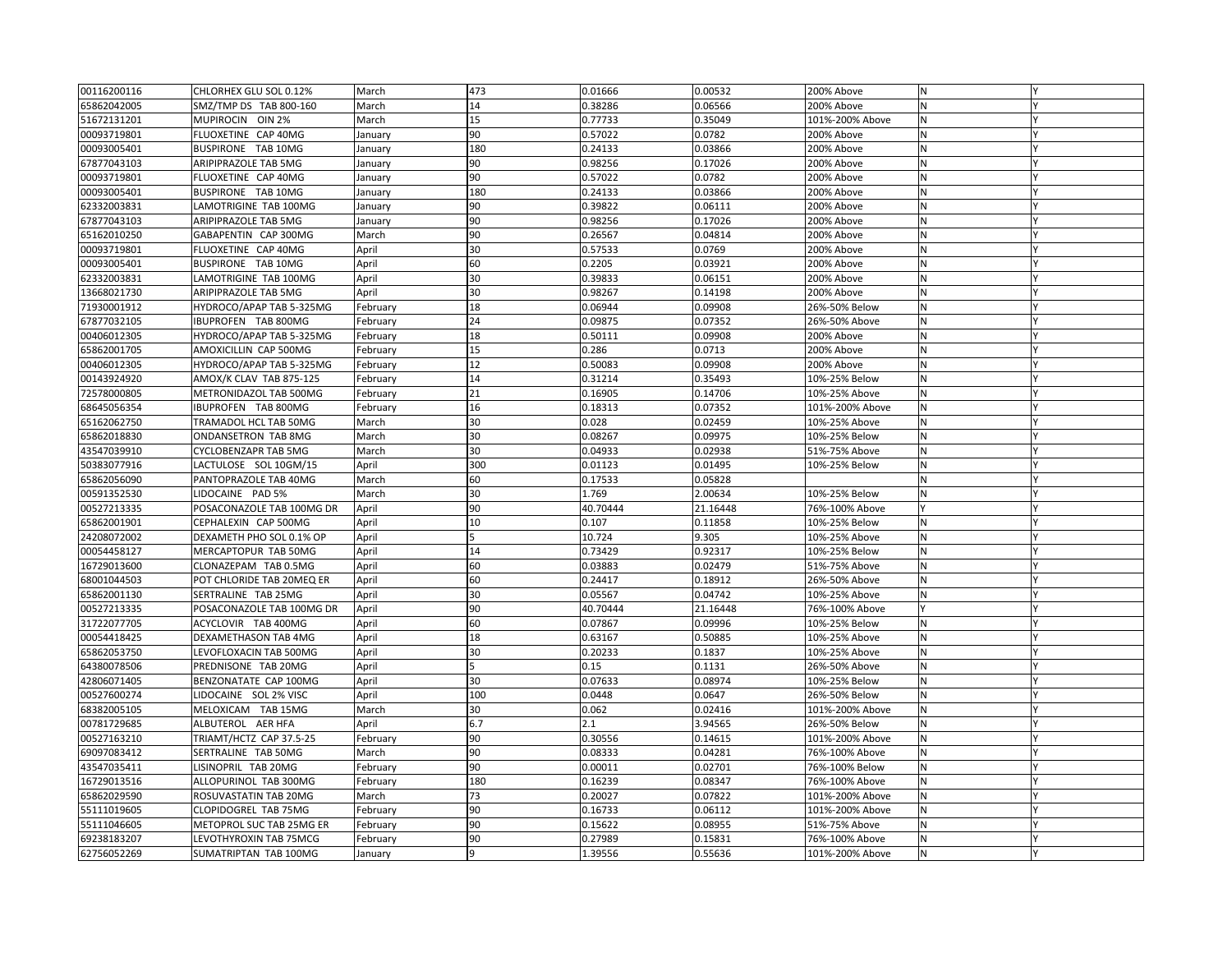| 62756052269 | SUMATRIPTAN TAB 100MG        | March    |     | 1.53333 | 0.54919 | 101%-200% Above | N |  |
|-------------|------------------------------|----------|-----|---------|---------|-----------------|---|--|
| 70710122600 | <b>AMITRIPTYLIN TAB 25MG</b> | January  | 90  | 0.28789 | 0.07567 | 200% Above      | N |  |
| 53746051101 | SPIRONOLACT TAB 25MG         | January  | 90  | 0.36233 | 0.05012 | 200% Above      | N |  |
| 68462015713 | ONDANSETRON TAB 4MG ODT      | April    | 10  | 0.967   | 0.23716 | 200% Above      | N |  |
| 00406052301 | OXYCOD/APAP TAB 10-325MG     | April    | 30  | 0.53933 | 0.17961 | 101%-200% Above | N |  |
| 76385011250 | CARVEDILOL TAB 12.5MG        | April    | 60  | 0.21183 | 0.02368 | 200% Above      | N |  |
| 68462063729 | LEVO-ETH EST TAB 90-20MCG    | March    | 84  | 1.59107 | 1.10869 | 26%-50% Above   | N |  |
| 31722066530 | ESOMEPRA MAG CAP 40MG DR     | March    | 90  | 0.96233 | 0.20468 | 200% Above      | N |  |
| 76385011250 | CARVEDILOL TAB 12.5MG        | March    | 180 | 0.21183 | 0.02277 | 200% Above      | N |  |
| 00093314505 | CEPHALEXIN CAP 250MG         | January  | 28  | 0.46786 | 0.08847 | 200% Above      | N |  |
| 69238183007 | LEVOTHYROXIN TAB 25MCG       | February | 90  | 0.29878 | 0.1537  | 76%-100% Above  | N |  |
| 65862020299 | <b>LOSARTAN POT TAB 50MG</b> | February | 90  | 0.62333 | 0.08274 | 200% Above      | N |  |
| 57237010099 | METOPROL TAR TAB 25MG        | February | 180 | 0.18189 | 0.0194  | 200% Above      | N |  |
| 55111012405 | ATORVASTATIN TAB 80MG        | March    | 90  | 0.67022 | 0.10164 | 200% Above      | N |  |
| 68180072003 | AMLODIPINE TAB 5MG           | April    | 90  | 0.60433 | 0.01084 | 200% Above      | N |  |
| 69097082112 | GEMFIBROZIL TAB 600MG        | March    | 180 | 0.125   | 0.10518 | 10%-25% Above   | N |  |
| 62559062037 | CHOLESTYRAM POW 4GM          | March    | 378 | 0.12196 | 0.14958 | 10%-25% Below   |   |  |
| 64380093308 | <b>LOSARTAN POT TAB 25MG</b> | March    | 90  | 0.18789 | 0.0613  | 200% Above      | N |  |
| 49483062401 | METFORMIN TAB 750MG ER       | March    | 180 | 0.103   | 0.09354 | 10%-25% Above   |   |  |
| 45802025735 | MOMETASONE CRE 0.1%          | January  | 15  | 0.802   | 0.48555 | 51%-75% Above   |   |  |
| 33342019107 | AMLOD/OLMESA TAB 5-40MG      | January  | 90  | 1.37433 | 0.49846 | 101%-200% Above |   |  |
| 55111072901 | ALLOPURINOL TAB 100MG        | January  | 90  | 0.21989 | 0.05727 | 200% Above      | N |  |
| 67877056310 | METFORMIN TAB 1000MG         | January  | 180 | 0.22361 | 0.02624 | 200% Above      | N |  |
| 00093720198 | PRAVASTATIN TAB 20MG         | January  | 90  | 0.57222 | 0.06353 | 200% Above      | N |  |
| 55111032201 | <b>GLIMEPIRIDE TAB 4MG</b>   | February | 90  | 0.384   | 0.04818 | 200% Above      |   |  |
| 33342019107 | AMLOD/OLMESA TAB 5-40MG      | April    | 90  | 1.43033 | 0.39375 | 200% Above      | N |  |
| 55111072901 | ALLOPURINOL TAB 100MG        | April    | 90  | 0.15011 | 0.05372 | 101%-200% Above | N |  |
| 67877056310 | METFORMIN TAB 1000MG         | April    | 180 | 0.24378 | 0.02638 | 200% Above      | N |  |
| 00093720198 | PRAVASTATIN TAB 20MG         | April    | 90  | 0.57222 | 0.05725 | 200% Above      | N |  |
| 00143924920 | AMOX/K CLAV TAB 875-125      | February | 14  | 0.31214 | 0.35493 | 10%-25% Below   | N |  |
| 00054327099 | FLUTICASONE SPR 50MCG        | February | 16  | 0.77375 | 0.28354 | 101%-200% Above | N |  |
| 29033000305 | SUCRALFATE TAB 1GM           | February | 90  | 0.15989 | 0.20546 | 10%-25% Below   |   |  |
| 68462015713 | ONDANSETRON TAB 4MG ODT      | April    | 12  | 0.205   | 0.23716 | 10%-25% Below   | N |  |
| 31722071390 | PANTOPRAZOLE TAB 40MG        | January  | 90  | 0.26278 | 0.05946 | 200% Above      | N |  |
| 65862056099 | PANTOPRAZOLE TAB 40MG        | April    | 60  | 0.26283 | 0.06073 | 200% Above      | N |  |
| 00054327099 | FLUTICASONE SPR 50MCG        | April    | 16  | 0.77375 | 0.27527 | 101%-200% Above | N |  |
| 65862014836 | SUMATRIPTAN TAB 100MG        | April    |     | 0.58444 | 0.52473 | 10%-25% Above   | N |  |
| 53746010901 | HYDROCO/APAP TAB 5-325MG     | April    | 12  | 0.34917 | 0.09637 | 200% Above      | N |  |
| 65162019050 | NAPROXEN TAB 500MG           | April    | 30  | 0.21733 | 0.07403 | 101%-200% Above | N |  |
| 55111072901 | ALLOPURINOL TAB 100MG        | April    | 20  | 0.15    | 0.05372 | 101%-200% Above |   |  |
| 23155000101 | HYDRALAZINE TAB 10MG         | March    | 180 | 0.114   | 0.03439 | 200% Above      | N |  |
| 33342019307 | AMLOD/OLMESA TAB 10-40MG     | March    | 90  | 2.66889 | 0.41757 | 200% Above      | N |  |
| 70377000712 | ROSUVASTATIN TAB 10MG        | April    | 90  | 0.57567 | 0.05983 | 200% Above      | N |  |
| 00093310905 | AMOXICILLIN CAP 500MG        | January  | 30  | 0.18    | 0.06963 | 101%-200% Above | N |  |
| 49483060350 | IBUPROFEN TAB 600MG          | January  | 24  | 0.30125 | 0.05955 | 200% Above      |   |  |
| 69097015907 | MELOXICAM TAB 15MG           | January  | 30  | 0.44233 | 0.02316 | 200% Above      |   |  |
| 00378180910 | LEVOTHYROXIN TAB 100MCG      | January  | 90  | 0.383   | 0.17124 | 101%-200% Above | N |  |
| 00378180910 | LEVOTHYROXIN TAB 100MCG      | April    | 90  | 0.26067 | 0.129   | 101%-200% Above | Ν |  |
| 13668013610 | ESCITALOPRAM TAB 10MG        | April    | 30  | 0.05867 | 0.04837 | 10%-25% Above   | N |  |
| 53746010901 | HYDROCO/APAP TAB 5-325MG     | March    |     | 0.35    | 0.09602 | 200% Above      | N |  |
| 65162052110 | PROMETHAZINE TAB 25MG        | March    | 10  | 0.253   | 0.05271 | 200% Above      | N |  |
| 49483060450 | IBUPROFEN TAB 800MG          | March    | 25  | 0.2256  | 0.07481 | 200% Above      | N |  |
| 00093310905 | AMOXICILLIN CAP 500MG        | March    | 20  | 0.1855  | 0.07054 | 101%-200% Above | N |  |
| 00116200116 | CHLORHEX GLU SOL 0.12%       | March    | 473 | 0.01017 | 0.00532 | 76%-100% Above  | N |  |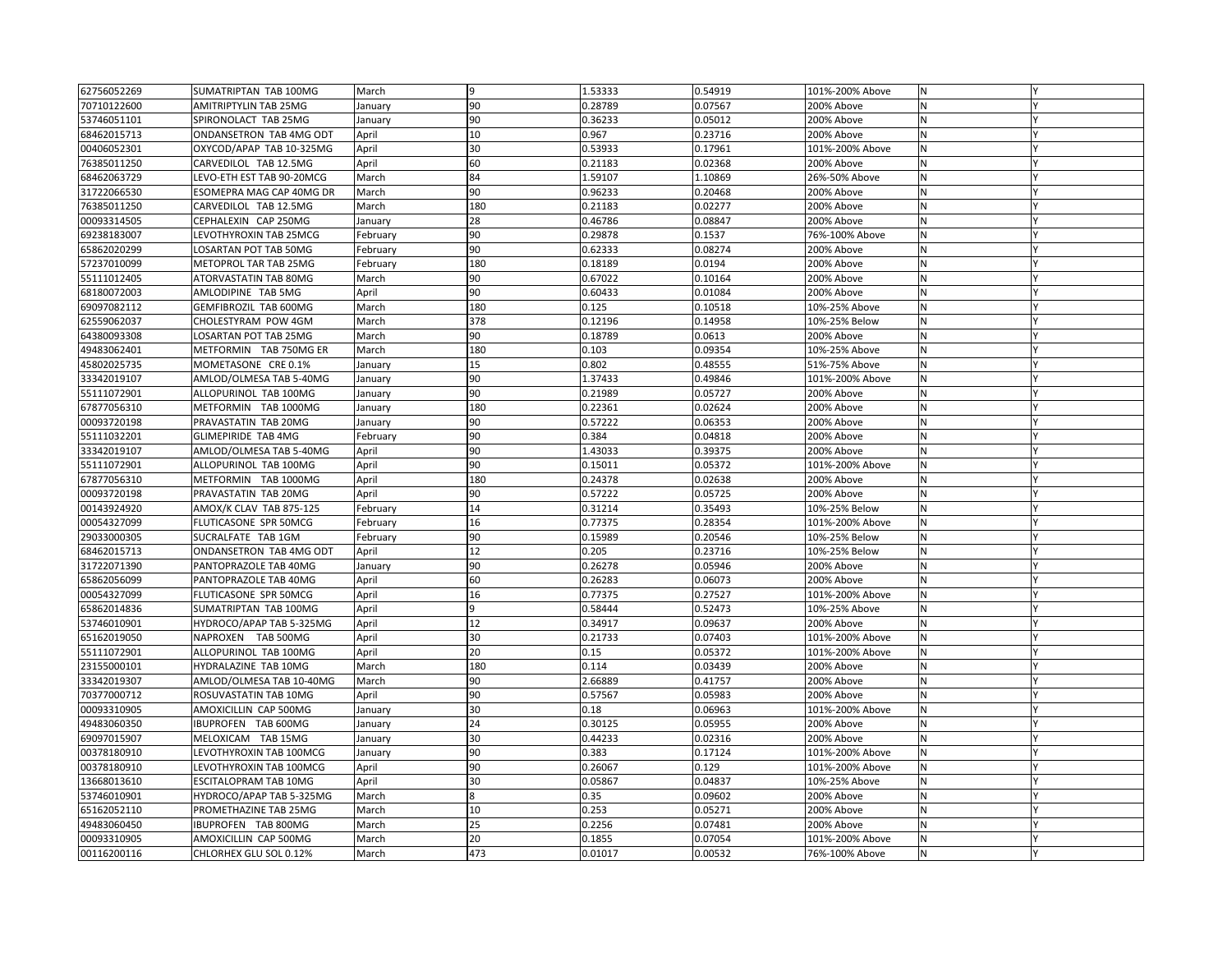| 68180098103 | LISINOPRIL TAB 20MG            | January  | 90  | 0.48211 | 0.02602 | 200% Above      | IN. |  |
|-------------|--------------------------------|----------|-----|---------|---------|-----------------|-----|--|
| 68180098103 | LISINOPRIL TAB 20MG            | February | 90  | 0.43767 | 0.02701 | 200% Above      | N   |  |
| 70436001002 | BUPROPN HCL TAB 150MG XL       | March    | 270 | 1.03719 | 0.1335  | 200% Above      | N   |  |
| 65862021501 | ZALEPLON<br>CAP 10MG           | April    | 90  | 0.72467 | 0.20633 | 200% Above      |     |  |
| 00228202950 | ALPRAZOLAM TAB 0.5MG           | April    | 90  | 0.23133 | 0.02228 | 200% Above      | N   |  |
| 68462015713 | ONDANSETRON TAB 4MG ODT        | February | 15  | 0.12533 | 0.23031 | 26%-50% Below   | N   |  |
| 68382004110 | PROMETHAZINE TAB 25MG          | March    | 20  | 0.063   | 0.05271 | 10%-25% Above   | N   |  |
| 57664078486 | CLONAZEP ODT TAB 0.25MG        | February | 30  | 0.48567 | 0.67784 | 26%-50% Below   |     |  |
| 68462015713 | ONDANSETRON TAB 4MG ODT        | March    | 15  | 0.14733 | 0.24125 | 26%-50% Below   | N   |  |
| 42806071505 | BENZONATATE CAP 200MG          | April    | 12  | 0.11083 | 0.12773 | 10%-25% Below   | N   |  |
| 49884030702 | CLONAZEP ODT TAB 0.25MG        | March    | 30  | 0.60467 | 0.70247 | 10%-25% Below   | N   |  |
| 00093317431 | ALBUTEROL AER HFA              | April    | 8.5 | 2.09882 | 3.05917 | 26%-50% Below   |     |  |
| 00093081005 | NORTRIPTYLIN CAP 10MG          | February | 90  | 0.055   | 0.06649 | 10%-25% Below   | N   |  |
| 51862094505 | NORTRIPTYLIN CAP 10MG          | February | 90  | 0.055   | 0.06649 | 10%-25% Below   | N   |  |
| 49884030702 | CLONAZEP ODT TAB 0.25MG        | April    | 30  | 0.65233 | 0.80075 | 10%-25% Below   | N   |  |
| 57237011490 | ALFUZOSIN TAB 10MG ER          | April    | 90  | 0.53    | 0.13044 | 200% Above      | N   |  |
| 65862021960 | CEFDINIR<br><b>SUS 250/5ML</b> | February | 60  | 0.36433 | 0.17124 | 101%-200% Above | N   |  |
| 00781214501 | AMPICILLIN CAP 500MG           | February | 60  | 0.53317 | 0.48253 | 10%-25% Above   | N   |  |
| 55111013781 | ZENATANE<br>CAP 40MG           | February | 30  | 2.41867 | 3.1318  | 10%-25% Below   | N   |  |
| 00781214501 | AMPICILLIN CAP 500MG           | April    | 60  | 0.53317 | 0.47856 | 10%-25% Above   |     |  |
| 69097052444 | DICLOFENAC GEL 1%              | January  | 100 | 0.1927  | 0.09491 | 101%-200% Above | N   |  |
| 43547034306 | RISPERIDONE TAB 3MG            | January  | 60  | 0.272   | 0.06696 | 200% Above      | N   |  |
| 68180072103 | AMLODIPINE TAB 10MG            | January  | 30  | 0.57033 | 0.01589 | 200% Above      | N   |  |
| 00527163210 | TRIAMT/HCTZ CAP 37.5-25        | January  | 30  | 0.30567 | 0.14798 | 101%-200% Above | N   |  |
| 65862023060 | LAMOTRIGINE TAB 200MG          | January  | 60  | 0.37233 | 0.09597 | 200% Above      |     |  |
| 50111056001 | TRAZODONE TAB 50MG             | January  | 30  | 0.33467 | 0.04017 | 200% Above      | N   |  |
| 65862067905 | ALPRAZOLAM TAB 2MG             | January  | 90  | 0.27267 | 0.05016 | 200% Above      | N   |  |
| 69097015907 | MELOXICAM TAB 15MG             | February | 30  | 0.44233 | 0.02424 | 200% Above      | N   |  |
| 65862023060 | LAMOTRIGINE TAB 200MG          | March    | 60  | 0.40467 | 0.10103 | 200% Above      | N   |  |
| 13668000805 | ZOLPIDEM TAB 10MG              | March    | 30  | 0.44367 | 0.0301  | 200% Above      | N   |  |
| 69097015907 | MELOXICAM TAB 15MG             | March    | 30  | 0.47967 | 0.02416 | 200% Above      | N   |  |
| 60505265601 | TRIAMT/HCTZ TAB 37.5-25        | April    | 30  | 0.29467 | 0.09679 | 200% Above      | N   |  |
| 68382005105 | MELOXICAM TAB 15MG             | January  | 30  | 0.169   | 0.02316 | 200% Above      | N   |  |
| 68382005105 | MELOXICAM TAB 15MG             | March    | 90  | 0.08333 | 0.02416 | 200% Above      | N   |  |
| 70756081390 | OLM MED/HCTZ TAB 40-12.5       | January  | 30  | 0.353   | 0.29316 | 10%-25% Above   | N   |  |
| 31722055190 | LEVOCETIRIZI TAB 5MG           | January  | 30  | 0.16233 | 0.07648 | 101%-200% Above | N   |  |
| 60505082901 | FLUTICASONE SPR 50MCG          | January  | 16  | 0.33    | 0.27034 | 10%-25% Above   | N   |  |
| 31722055190 | LEVOCETIRIZI TAB 5MG           | February | 30  | 0.19333 | 0.07072 | 101%-200% Above | N   |  |
| 31722055190 | LEVOCETIRIZI TAB 5MG           | April    | 30  | 0.19233 | 0.08516 | 101%-200% Above | N   |  |
| 70756081390 | OLM MED/HCTZ TAB 40-12.5       | February | 90  | 0.36989 | 0.2929  | 26%-50% Above   | N   |  |
| 43547028010 | <b>ESCITALOPRAM TAB 5MG</b>    | February | 90  | 0.18378 | 0.04705 | 200% Above      | N   |  |
| 68462026290 | ROSUVASTATIN TAB 10MG          | February | 90  | 0.168   | 0.06154 | 101%-200% Above | N   |  |
| 57237000830 | MIRTAZAPINE TAB 15MG           | February | 45  | 0.62333 | 0.08267 | 200% Above      | N   |  |
| 52817018000 | CLONIDINE TAB 0.1MG            | February | 30  | 0.15633 | 0.02839 | 200% Above      | N   |  |
| 57237000830 | MIRTAZAPINE TAB 15MG           | March    | 45  | 0.62333 | 0.08357 | 200% Above      | N   |  |
| 52817018000 | CLONIDINE TAB 0.1MG            | March    | 30  | 0.15633 | 0.03029 | 200% Above      |     |  |
| 70954006020 | PREDNISONE TAB 20MG            | April    | 10  | 0.15    | 0.1131  | 26%-50% Above   | N   |  |
| 70954006020 | PREDNISONE TAB 20MG            | April    | 10  | 0.15    | 0.1131  | 26%-50% Above   | N   |  |
| 23155005519 | NARATRIPTAN TAB 2.5MG          | April    |     | 1.29556 | 1.88784 | 26%-50% Below   | N   |  |
| 68462029301 | VERAPAMIL TAB 180MG ER         | January  | 90  | 0.29211 | 0.18936 | 51%-75% Above   | N   |  |
| 69238183007 | LEVOTHYROXIN TAB 25MCG         | January  |     | 0.298   | 0.13324 | 101%-200% Above | N   |  |
| 69238110005 | DOXYCYCL HYC CAP 100MG         | March    |     | 0.84    | 0.14255 | 200% Above      | N   |  |
| 69238183007 | LEVOTHYROXIN TAB 25MCG         | January  | 90  | 0.29878 | 0.13324 | 101%-200% Above | N   |  |
| 68462013281 | NORETH/ETHIN TAB 1/20          | April    | 21  | 1.02381 | 0.26967 | 200% Above      | N   |  |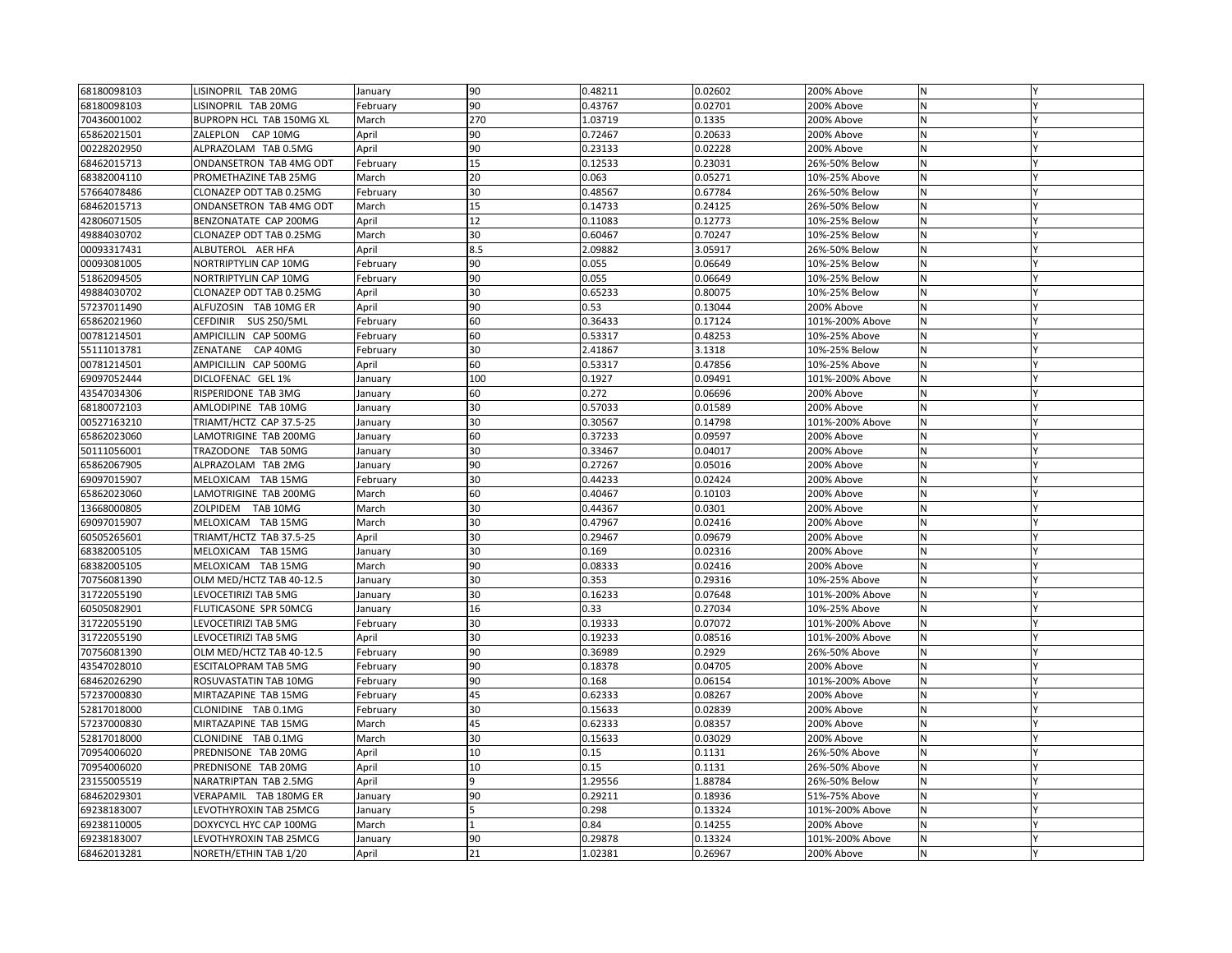| 69238183007 | LEVOTHYROXIN TAB 25MCG        | April    | 90       | 0.168    | 0.12145   | 26%-50% Above   | IN.    |  |
|-------------|-------------------------------|----------|----------|----------|-----------|-----------------|--------|--|
| 00527551337 | AMPHET/DEXTR CAP 20MG ER      | February | 30       | 0.708    | 0.55346   | 26%-50% Above   | N      |  |
| 00527551237 | AMPHET/DEXTR CAP 15MG ER      | February | 30       | 0.51667  | 0.58725   | 10%-25% Below   |        |  |
| 50111064803 | FLUOXETINE CAP 20MG           | February | 90       | 0.12956  | 0.03229   | 200% Above      |        |  |
| 00093598527 | EPINEPHRINE INJ 0.15MG        | January  |          | 159.83   | 139.73633 | 10%-25% Above   | N      |  |
| 00487950125 | ALBUTEROL NEB 0.083%          | February | 75       | 0.08533  | 0.04333   | 76%-100% Above  | N      |  |
| 43598032675 | CIPRO/DEXA SUS 0.3-0.1%       | February | 7.5      | 15.08133 | 19.23399  | 10%-25% Below   | N      |  |
| 00093416178 | AMOXICILLIN SUS 400/5ML       | March    | 75       | 0.04533  | 0.02457   | 76%-100% Above  |        |  |
| 65862021901 | CEFDINIR SUS 250/5ML          | April    | 100      | 0.2905   | 0.1783    | 51%-75% Above   | N      |  |
| 55111015810 | OMEPRAZOLE CAP 20MG           | February | 90       | 0.08333  | 0.03581   | 101%-200% Above | N      |  |
| 00555902058 | PORTIA-28 TAB                 | March    | 84       | 0.25631  | 0.17306   | 26%-50% Above   | N      |  |
| 00143988775 | AMOXICILLIN SUS 400/5ML       | Januarv  | 150      | 0.07333  | 0.0236    | 200% Above      |        |  |
| 16571020150 | DICLOFENAC TAB 75MG DR        | January  | 60       | 0.4095   | 0.09398   | 200% Above      | N      |  |
| 65862069790 | VENLAFAXINE CAP 150MG ER      | January  | 30       | 0.59667  | 0.15322   | 200% Above      | N      |  |
| 00781803731 | ARMODAFINIL TAB 150MG         | January  | 30       | 1.979    | 0.85768   | 101%-200% Above | N      |  |
| 29300011316 | LAMOTRIGINE TAB 150MG         | January  | 60       | 0.343    | 0.08538   | 200% Above      | N      |  |
| 29300046810 | CLONIDINE TAB 0.1MG           | January  | 90       | 0.04767  | 0.02892   | 51%-75% Above   | N      |  |
| 16571020150 | DICLOFENAC TAB 75MG DR        | February | 60       | 0.4095   | 0.09829   | 200% Above      | N      |  |
| 65862069790 | VENLAFAXINE CAP 150MG ER      | February | 30       | 0.59667  | 0.16139   | 200% Above      | N      |  |
| 16571020150 | DICLOFENAC TAB 75MG DR        | February | 60       | 0.4095   | 0.09829   | 200% Above      |        |  |
| 65862069790 | VENLAFAXINE CAP 150MG ER      | February | 30       | 0.59667  | 0.16139   | 200% Above      | N      |  |
| 29300046810 | CLONIDINE TAB 0.1MG           | February | 90       | 0.04767  | 0.02839   | 51%-75% Above   | N      |  |
| 62332003960 | LAMOTRIGINE TAB 150MG         | March    | 60       | 0.391    | 0.0888    | 200% Above      | N      |  |
| 29300012810 | HYDROCHLOROT TAB 25MG         | January  | 90       | 0.05222  | 0.01381   | 200% Above      | N      |  |
| 42806040021 | METHYLPRED TAB 4MG            | April    | 21       | 0.63619  | 0.17472   | 200% Above      |        |  |
| 00093342605 | LORAZEPAM<br>TAB 1MG          | April    | 20       | 0.3245   | 0.04295   | 200% Above      | N      |  |
| 16571020150 | DICLOFENAC TAB 75MG DR        | March    | 60       | 0.4095   | 0.09618   | 200% Above      | N      |  |
| 00093342605 | LORAZEPAM TAB 1MG             | April    | 20       | 0.3245   | 0.04295   | 200% Above      | N      |  |
| 29300046810 | CLONIDINE TAB 0.1MG           | March    | 90       | 0.04767  | 0.03029   | 51%-75% Above   | N      |  |
| 65862069790 | VENLAFAXINE CAP 150MG ER      | March    | 30       | 0.59667  | 0.16516   | 200% Above      | N      |  |
| 00781803731 | ARMODAFINIL TAB 150MG         | March    | 30       | 2.53367  | 0.83403   | 200% Above      | N      |  |
| 62332003960 | LAMOTRIGINE TAB 150MG         | March    | 60       | 0.391    | 0.0888    | 200% Above      | N      |  |
| 68382050010 | OMEPRAZOLE CAP 40MG           | January  | 90       | 0.43667  | 0.06362   | 200% Above      | N      |  |
| 62332003960 | LAMOTRIGINE TAB 150MG         | April    | 60       | 0.391    | 0.08641   | 200% Above      | N      |  |
| 16571020150 | DICLOFENAC TAB 75MG DR        | April    | 60       | 0.262    | 0.09718   | 101%-200% Above | N      |  |
| 31722088530 | ROSUVASTATIN TAB 40MG         | February | 90       | 0.51133  | 0.13036   | 200% Above      | N      |  |
| 68462072029 | DROSPIRENONE TAB ETHY EST     | April    | 28       | 1.56071  | 0.33012   | 200% Above      | N      |  |
| 51224000760 | METFORMIN TAB 500MG ER        | April    | 60       | 0.21733  | 0.03532   | 200% Above      | N      |  |
| 65862050320 | AMOX/K CLAV TAB 875-125       | January  | 10       | 0.718    | 0.33104   | 101%-200% Above | N      |  |
| 69097083512 | SERTRALINE TAB 100MG          | January  | 30       | 0.362    | 0.05966   | 200% Above      | Ν      |  |
| 65862085901 | FAMOTIDINE TAB 20MG           | January  | 60       | 0.29067  | 0.03505   | 200% Above      | N      |  |
| 70436005901 | BUPROPION TAB 150MG SR        | January  | 60       | 0.4335   | 0.0998    | 200% Above      | N      |  |
| 00093914801 | VENLAFAXINE TAB 37.5MG        | February | 30       | 0.23133  | 0.08674   | 101%-200% Above | N      |  |
| 00093915701 | VENLAFAXINE TAB 75MG          | February | 30       | 0.41967  | 0.10746   | 200% Above      | N      |  |
| 68462073129 | HAILEY 24 TAB FE              | January  | 84       | 2.03     | 0.71168   | 101%-200% Above | N      |  |
| 00093915701 | VENLAFAXINE TAB 75MG          | March    | 90       | 0.41956  | 0.10828   | 200% Above      |        |  |
| 68462073129 | HAILEY 24 TAB FE              | April    | 84       | 2.03     | 0.60135   | 200% Above      | N      |  |
| 69097082207 | CITALOPRAM TAB 10MG           | January  | 90       | 0.15233  | 0.026     | 200% Above      | N      |  |
| 69097082207 | CITALOPRAM TAB 10MG           | February | 90       | 0.15233  | 0.02637   | 200% Above      | N      |  |
| 69097082212 | CITALOPRAM TAB 10MG           | March    | 90       | 0.056    | 0.02682   | 101%-200% Above | N      |  |
| 47781064990 | LEVOTHYROXIN TAB 88MCG        | January  | 90       | 0.22533  | 0.18383   | 10%-25% Above   | N      |  |
| 69097082412 | CITALOPRAM TAB 40MG           | April    | 30<br>90 | 0.165    | 0.03766   | 200% Above      | N<br>N |  |
| 47781064910 | LEVOTHYROXIN TAB 88MCG        | April    |          | 0.20044  | 0.15533   | 26%-50% Above   |        |  |
| 51224002218 | <b>AZITHROMYCIN TAB 250MG</b> | March    |          | 0.40833  | 0.48506   | 10%-25% Below   | N      |  |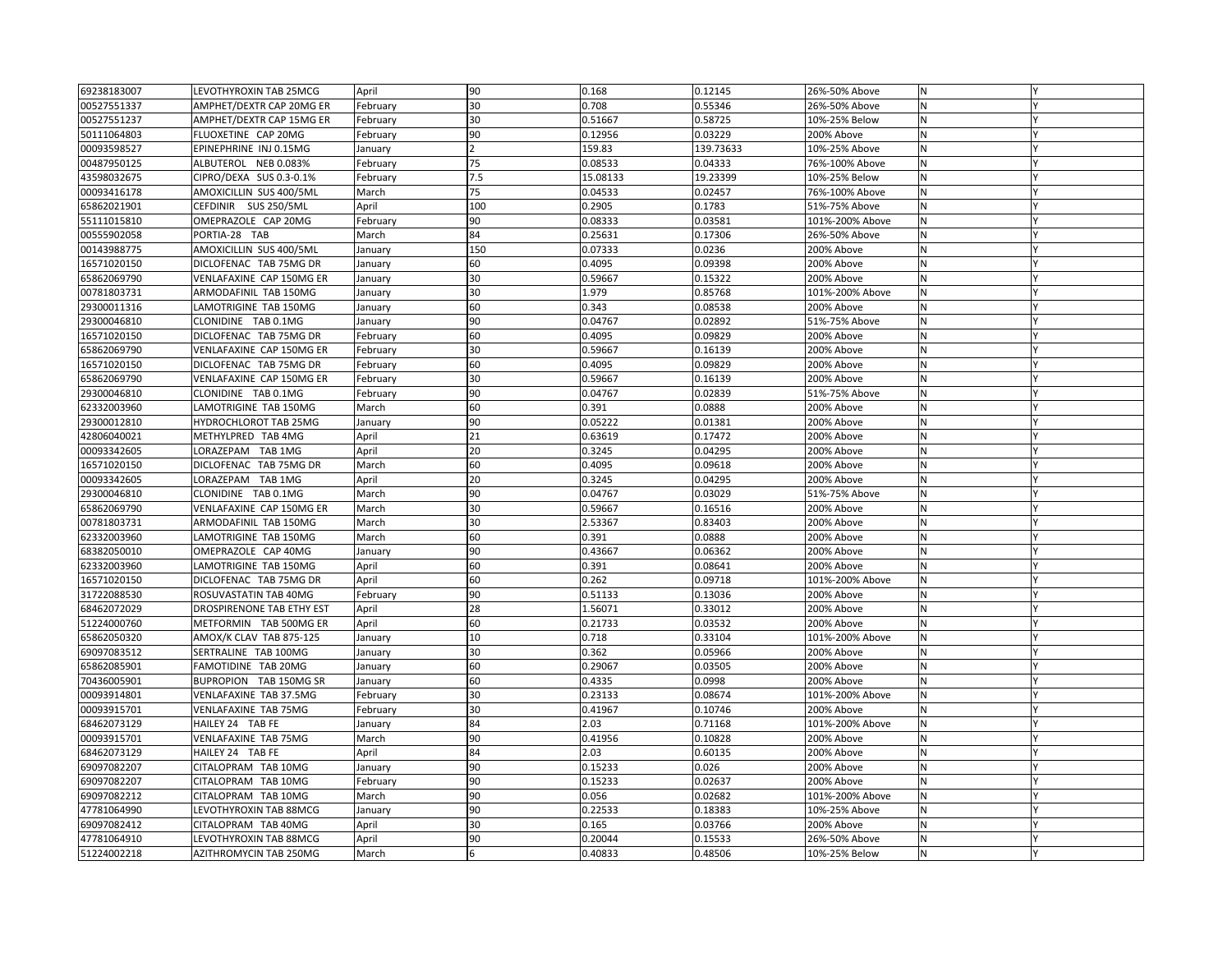| 51991081403 | AZELASTINE SPR 0.1%      | February | 90  | 1.01511  | 0.27344  | 200% Above      | N |  |
|-------------|--------------------------|----------|-----|----------|----------|-----------------|---|--|
| 00054327099 | FLUTICASONE SPR 50MCG    | February | 48  | 1.70313  | 0.28354  | 200% Above      | N |  |
| 51991081403 | AZELASTINE SPR 0.1%      | April    | 90  | 1.01511  | 0.26352  | 200% Above      | N |  |
| 51991031233 | DESVENLAFAX TAB 100MG ER | February | 90  | 0.75544  | 0.62135  | 10%-25% Above   |   |  |
| 42806066201 | <b>BUSPIRONE TAB 5MG</b> | February | 270 | 0.07333  | 0.02893  | 101%-200% Above | N |  |
| 62332003960 | LAMOTRIGINE TAB 150MG    | January  | 30  | 0.451    | 0.08538  | 200% Above      | N |  |
| 67877043403 | ARIPIPRAZOLE TAB 20MG    | January  | 30  | 0.961    | 0.23924  | 200% Above      | N |  |
| 62332003960 | LAMOTRIGINE TAB 150MG    | February | 30  | 0.451    | 0.08326  | 200% Above      | N |  |
| 67877043403 | ARIPIPRAZOLE TAB 20MG    | February | 30  | 0.961    | 0.26037  | 200% Above      | N |  |
| 62332003960 | LAMOTRIGINE TAB 150MG    | March    | 30  | 0.451    | 0.0888   | 200% Above      | N |  |
| 67877043403 | ARIPIPRAZOLE TAB 20MG    | March    | 30  | 0.961    | 0.2218   | 200% Above      | N |  |
| 62332003960 | LAMOTRIGINE TAB 150MG    | April    | 30  | 0.451    | 0.08641  | 200% Above      | N |  |
| 67877043403 | ARIPIPRAZOLE TAB 20MG    | April    | 30  | 0.961    | 0.21712  | 200% Above      | N |  |
| 67877043403 | ARIPIPRAZOLE TAB 20MG    | April    | 30  | 0.961    | 0.21712  | 200% Above      | N |  |
| 62332003960 | LAMOTRIGINE TAB 150MG    | April    | 30  | 0.451    | 0.08641  | 200% Above      | Ν |  |
| 49702022418 | SELZENTRY TAB 300MG      | March    | 60  | 23.51367 | 26.4559  | 10%-25% Below   |   |  |
| 49702022418 | SELZENTRY TAB 300MG      | April    | 60  | 23.51367 | 26.4559  | 10%-25% Below   |   |  |
| 00143980350 | DOXYCYCL HYC CAP 100MG   | January  | 14  | 0.19214  | 0.15612  | 10%-25% Above   | N |  |
| 23155000810 | HYDROCHLOROT TAB 25MG    | January  | 90  | 0.01878  | 0.01381  | 26%-50% Above   | N |  |
| 68180072103 | AMLODIPINE TAB 10MG      | January  | 90  | 0.57044  | 0.01589  | 200% Above      | N |  |
| 31722070090 | LOSARTAN POT TAB 25MG    | January  | 90  | 0.53567  | 0.05416  | 200% Above      |   |  |
| 23155000810 | HYDROCHLOROT TAB 25MG    | April    | 90  | 0.01778  | 0.01373  | 26%-50% Above   | N |  |
| 62332002791 | LOSARTAN POT TAB 25MG    | April    | 90  | 0.447    | 0.06013  | 200% Above      | N |  |
| 68180072103 | AMLODIPINE TAB 10MG      | April    | 90  | 0.57044  | 0.01657  | 200% Above      | N |  |
| 70700012185 | TRI-ESTARYLL TAB         | January  | 84  | 0.6875   | 0.17299  | 200% Above      | N |  |
| 68180072003 | AMLODIPINE TAB 5MG       | January  | 90  | 0.54244  | 0.01116  | 200% Above      | N |  |
| 57664050658 | METOPROL TAR TAB 25MG    | January  | 90  | 0.17811  | 0.01935  | 200% Above      | N |  |
| 70377002911 | ATORVASTATIN TAB 40MG    | April    | 39  | 0.57308  | 0.0579   | 200% Above      | N |  |
| 70377002911 | ATORVASTATIN TAB 40MG    | March    | 90  | 0.57311  | 0.063    | 200% Above      | N |  |
| 70700012185 | TRI-ESTARYLL TAB         | April    | 84  | 0.70012  | 0.15587  | 200% Above      | N |  |
| 70377002911 | ATORVASTATIN TAB 40MG    | March    | 90  | 0.57311  | 0.063    | 200% Above      | N |  |
| 68382013710 | LOSARTAN POT TAB 100MG   | February | 60  | 0.16733  | 0.09644  | 51%-75% Above   | N |  |
| 68382013710 | LOSARTAN POT TAB 100MG   | March    | 60  | 0.20033  | 0.10526  | 76%-100% Above  | N |  |
| 68382013201 | TAMSULOSIN CAP 0.4MG     | February | 90  | 0.14878  | 0.06298  | 101%-200% Above | N |  |
| 68382013710 | LOSARTAN POT TAB 100MG   | April    | 60  | 0.2005   | 0.09546  | 101%-200% Above | N |  |
| 69238183407 | LEVOTHYROXIN TAB 100MCG  | March    | 90  | 0.22911  | 0.17286  | 26%-50% Above   | N |  |
| 69452017173 | AZITHROMYCIN TAB 250MG   | January  |     | 0.345    | 0.49639  | 26%-50% Below   | N |  |
| 64950034247 | HYCODAN<br>SYP 5-1.5/5   | January  | 100 | 0.0566   | 0.09681  | 26%-50% Below   |   |  |
| 69452017173 | AZITHROMYCIN TAB 250MG   | January  |     | 0.345    | 0.49639  | 26%-50% Below   | N |  |
| 42571016242 | AMOX/K CLAV TAB 875-125  | February | 20  | 0.315    | 0.35493  | 10%-25% Below   | N |  |
| 68180096301 | ALBUTEROL AER HFA        | February | 8.5 | 2.19765  | 3.12381  | 26%-50% Below   | N |  |
| 62332011291 | METOPROL TAR TAB 25MG    | January  | 180 | 0.04167  | 0.01935  | 101%-200% Above | N |  |
| 63304001760 | RANOLAZINE TAB 500MG ER  | March    | 180 | 0.3925   | 0.28604  | 26%-50% Above   | N |  |
| 65862035705 | CLOPIDOGREL TAB 75MG     | April    | 90  | 0.08333  | 0.0639   | 26%-50% Above   | N |  |
| 61314054701 | LATANOPROST SOL 0.005%   | January  | 2.5 | 2.064    | 1.79031  | 10%-25% Above   | N |  |
| 70069040101 | BIMATOPROST SOL 0.03%    | March    | 7.5 | 16.66    | 28.61527 | 26%-50% Below   | N |  |
| 49483060450 | IBUPROFEN TAB 800MG      | April    | 60  | 0.06333  | 0.07021  | 10%-25% Below   | N |  |
| 68180013501 | ESCITALOPRAM TAB 10MG    | January  | 30  | 0.604    | 0.04769  | 200% Above      | N |  |
| 68180013501 | ESCITALOPRAM TAB 10MG    | February | 30  | 0.604    | 0.05074  | 200% Above      | N |  |
| 68180013501 | ESCITALOPRAM TAB 10MG    | March    | 30  | 0.604    | 0.04972  | 200% Above      | N |  |
| 68180013501 | ESCITALOPRAM TAB 10MG    | April    | 30  | 0.604    | 0.04837  | 200% Above      |   |  |
| 47781064010 | LEVOTHYROXIN TAB 25MCG   | January  | 30  | 0.21     | 0.13324  | 51%-75% Above   | N |  |
| 29300046810 | CLONIDINE TAB 0.1MG      | January  | 30  | 0.04767  | 0.02892  | 51%-75% Above   | N |  |
| 16729013516 | ALLOPURINOL TAB 300MG    | February | 30  | 0.16233  | 0.08347  | 76%-100% Above  | N |  |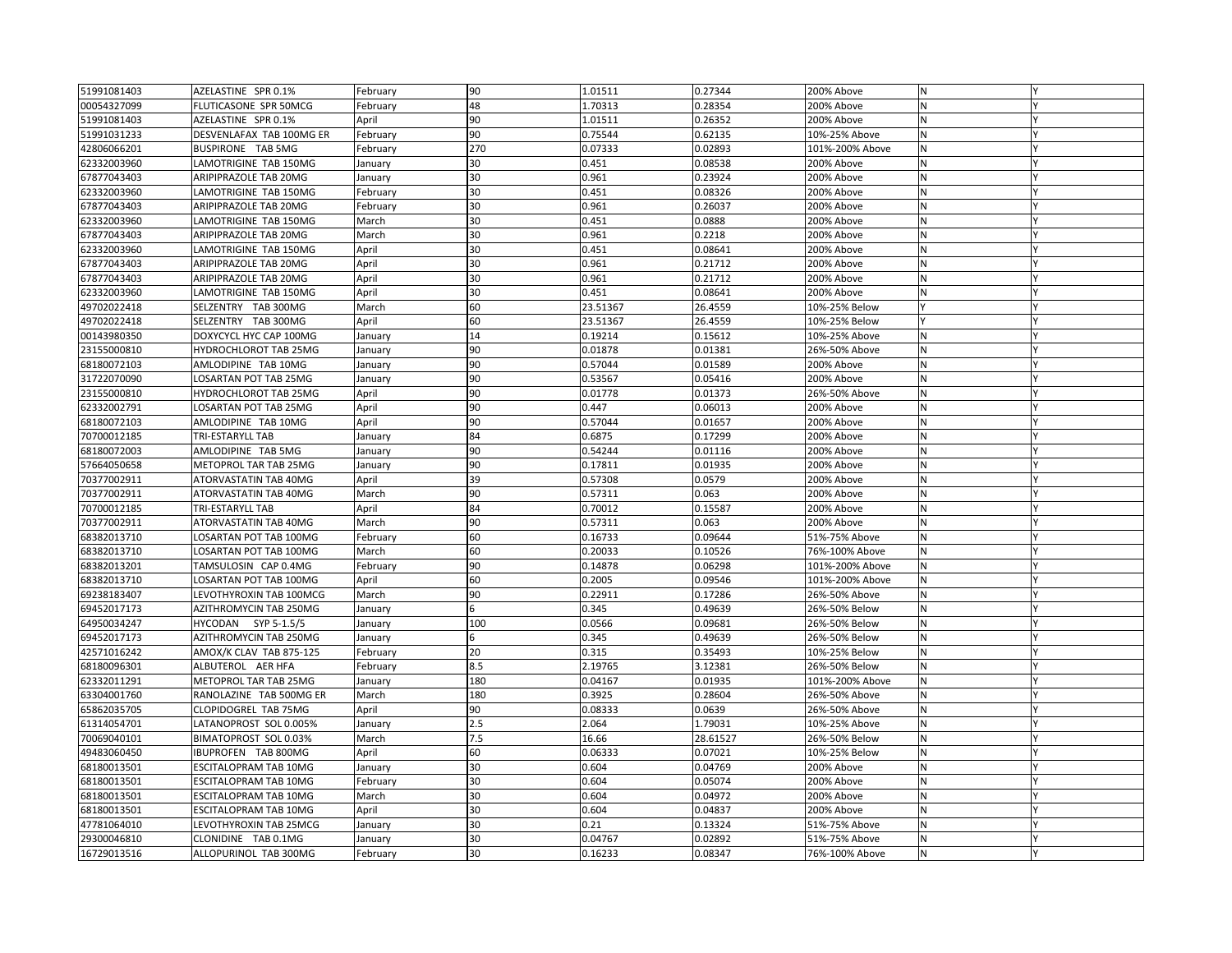| 29300046810 | CLONIDINE TAB 0.1MG      | February | 30       | 0.04767 | 0.02839 | 51%-75% Above   | IN.    |  |
|-------------|--------------------------|----------|----------|---------|---------|-----------------|--------|--|
| 16729013516 | ALLOPURINOL TAB 300MG    | March    | 30       | 0.19433 | 0.08312 | 101%-200% Above | N      |  |
| 47781064010 | LEVOTHYROXIN TAB 25MCG   | March    | 30       | 0.18467 | 0.11852 | 51%-75% Above   |        |  |
| 29300046810 | CLONIDINE TAB 0.1MG      | March    | 30       | 0.04767 | 0.03029 | 51%-75% Above   |        |  |
| 16729013516 | ALLOPURINOL TAB 300MG    | April    | 30       | 0.19233 | 0.07742 | 101%-200% Above | N      |  |
| 47781064010 | LEVOTHYROXIN TAB 25MCG   | April    | 30       | 0.09233 | 0.12145 | 10%-25% Below   |        |  |
| 29300046810 | CLONIDINE TAB 0.1MG      | April    | 30       | 0.036   | 0.02905 | 10%-25% Above   | N      |  |
| 16729013516 | ALLOPURINOL TAB 300MG    | April    | 30       | 0.19233 | 0.07742 | 101%-200% Above | N      |  |
| 68180063502 | ATORVASTATIN TAB 10MG    | April    | 30       | 0.20233 | 0.03364 | 200% Above      | N      |  |
| 69238183207 | LEVOTHYROXIN TAB 75MCG   | April    | 30       | 0.20333 | 0.14761 | 26%-50% Above   | N      |  |
| 00093317431 | ALBUTEROL AER HFA        | February | 8.5      | 1.73412 | 3.12381 | 26%-50% Below   | N      |  |
| 00093026430 | FLUOCINONIDE OIN 0.05%   | March    | 30       | 0.928   | 0.36243 | 101%-200% Above | N      |  |
| 00093317431 | ALBUTEROL AER HFA        | March    | 8.5      | 1.73412 | 3.10102 | 26%-50% Below   | N      |  |
| 69238115409 | EZETIMIBE TAB 10MG       | February | 90       | 0.57311 | 0.11096 | 200% Above      | N      |  |
| 70377002911 | ATORVASTATIN TAB 40MG    | February | 90       | 0.57311 | 0.05815 | 200% Above      | Ν      |  |
| 00093317431 | ALBUTEROL AER HFA        | April    | 8.5      | 1.73412 | 3.05917 | 26%-50% Below   | N      |  |
| 45802014167 | CICLOPIROX SOL 8%        | April    | 6.6      | 4.21364 | 1.74161 | 101%-200% Above | N      |  |
| 13668033005 | TRAZODONE TAB 50MG       | March    | 30       | 0.15367 | 0.03855 | 200% Above      | N      |  |
| 68180031902 | BUPROPN HCL TAB 150MG XL | March    | 90       | 0.21356 | 0.1335  | 51%-75% Above   | N      |  |
| 65862059805 | TAMSULOSIN CAP 0.4MG     | March    | 90       | 0.08333 | 0.06447 | 26%-50% Above   |        |  |
| 68180063509 | ATORVASTATIN TAB 10MG    | January  | 30       | 0.16867 | 0.03737 | 200% Above      |        |  |
| 68180063509 | ATORVASTATIN TAB 10MG    | February | 30       | 0.202   | 0.03461 | 200% Above      | N      |  |
| 68180063509 | ATORVASTATIN TAB 10MG    | March    | 30       | 0.20233 | 0.03732 | 200% Above      | N      |  |
| 65862001305 | SERTRALINE TAB 100MG     | February | 90       | 0.13156 | 0.06333 | 101%-200% Above |        |  |
| 69238183607 | LEVOTHYROXIN TAB 125MCG  | April    | 90       | 0.25944 | 0.19491 | 26%-50% Above   |        |  |
| 70436001002 | BUPROPN HCL TAB 150MG XL | January  | 30       | 1.03733 | 0.13986 | 200% Above      | N      |  |
| 70710113908 | FLUCONAZOLE TAB 150MG    | March    |          | 4.86    | 0.74933 | 200% Above      | N      |  |
| 65862050220 | AMOX/K CLAV TAB 500-125  | March    | 20       | 0.762   | 0.31268 | 101%-200% Above | N      |  |
| 70436001002 | BUPROPN HCL TAB 150MG XL | February | 90       | 1.03722 | 0.14759 | 200% Above      | N      |  |
| 42571025201 | CLINDAMYCIN CAP 300MG    | March    | 30       | 0.163   | 0.25846 | 26%-50% Below   | N      |  |
| 29300013005 | HYDROCHLOROT CAP 12.5MG  | February | 30       | 0.178   | 0.03243 | 200% Above      | N      |  |
| 63304082905 | ATORVASTATIN TAB 40MG    | January  | 90       | 0.16733 | 0.06028 | 101%-200% Above | N      |  |
| 63304082905 | ATORVASTATIN TAB 40MG    | January  | 90       | 0.16733 | 0.06028 | 101%-200% Above | N      |  |
| 29300013005 | HYDROCHLOROT CAP 12.5MG  | April    | 30       | 0.178   | 0.03226 | 200% Above      | N      |  |
| 43547035411 | LISINOPRIL TAB 20MG      | February | 90       | 0.00011 | 0.02701 | 76%-100% Below  | N      |  |
| 23155010405 | METFORMIN TAB 1000MG     | February | 180      | 6e-005  | 0.02622 | 76%-100% Below  | N      |  |
| 72205002405 | ATORVASTATIN TAB 40MG    | April    | 90       | 0.19989 | 0.0579  | 200% Above      | N      |  |
| 69097082112 | GEMFIBROZIL TAB 600MG    | February | 180      | 0.17556 | 0.1064  | 51%-75% Above   | N      |  |
| 52817036100 | METOPROL TAR TAB 50MG    | February | 180      | 0.16939 | 0.02391 | 200% Above      | N      |  |
| 16729000216 | GLIMEPIRIDE TAB 2MG      | February | 90       | 0.23122 | 0.0395  | 200% Above      | N      |  |
| 68180063809 | ATORVASTATIN TAB 80MG    | February | 45       | 0.33244 | 0.10105 | 200% Above      | N      |  |
| 16729043315 | EZETIMIBE TAB 10MG       | April    | 90       | 0.34756 | 0.10456 | 200% Above      | N      |  |
| 65862052899 | VENLAFAXINE CAP 75MG ER  | January  | 30       | 0.21033 | 0.12194 | 51%-75% Above   | N      |  |
| 68001036103 | MONTELUKAST TAB 10MG     | January  | 30       | 0.265   | 0.05994 | 200% Above      | N      |  |
| 13668000810 | ZOLPIDEM TAB 10MG        | January  | 30       | 0.269   | 0.03129 | 200% Above      | N      |  |
| 65862042005 | SMZ/TMP DS TAB 800-160   | February | 20       | 0.193   | 0.07202 | 101%-200% Above | N      |  |
| 13668000810 | ZOLPIDEM TAB 10MG        | February | 30       | 0.269   | 0.03213 | 200% Above      | N      |  |
| 68001036103 | MONTELUKAST TAB 10MG     | March    | 30       | 0.347   | 0.06589 | 200% Above      | N      |  |
| 65862052899 | VENLAFAXINE CAP 75MG ER  | March    | 30       | 0.27733 | 0.12722 | 101%-200% Above | N      |  |
| 13668000810 | ZOLPIDEM TAB 10MG        | March    | 30       | 0.269   | 0.0301  | 200% Above      | N<br>N |  |
| 68001036103 | MONTELUKAST TAB 10MG     | April    | 30       | 0.34733 | 0.0614  | 200% Above      |        |  |
| 65862052899 | VENLAFAXINE CAP 75MG ER  | April    | 30<br>30 | 0.278   | 0.11832 | 101%-200% Above | N<br>N |  |
| 13668000810 | ZOLPIDEM TAB 10MG        | April    |          | 0.11467 | 0.02909 | 200% Above      |        |  |
| 45802005911 | NYSTATIN CRE 100000      | January  | 30       | 0.22067 | 0.17342 | 26%-50% Above   | N      |  |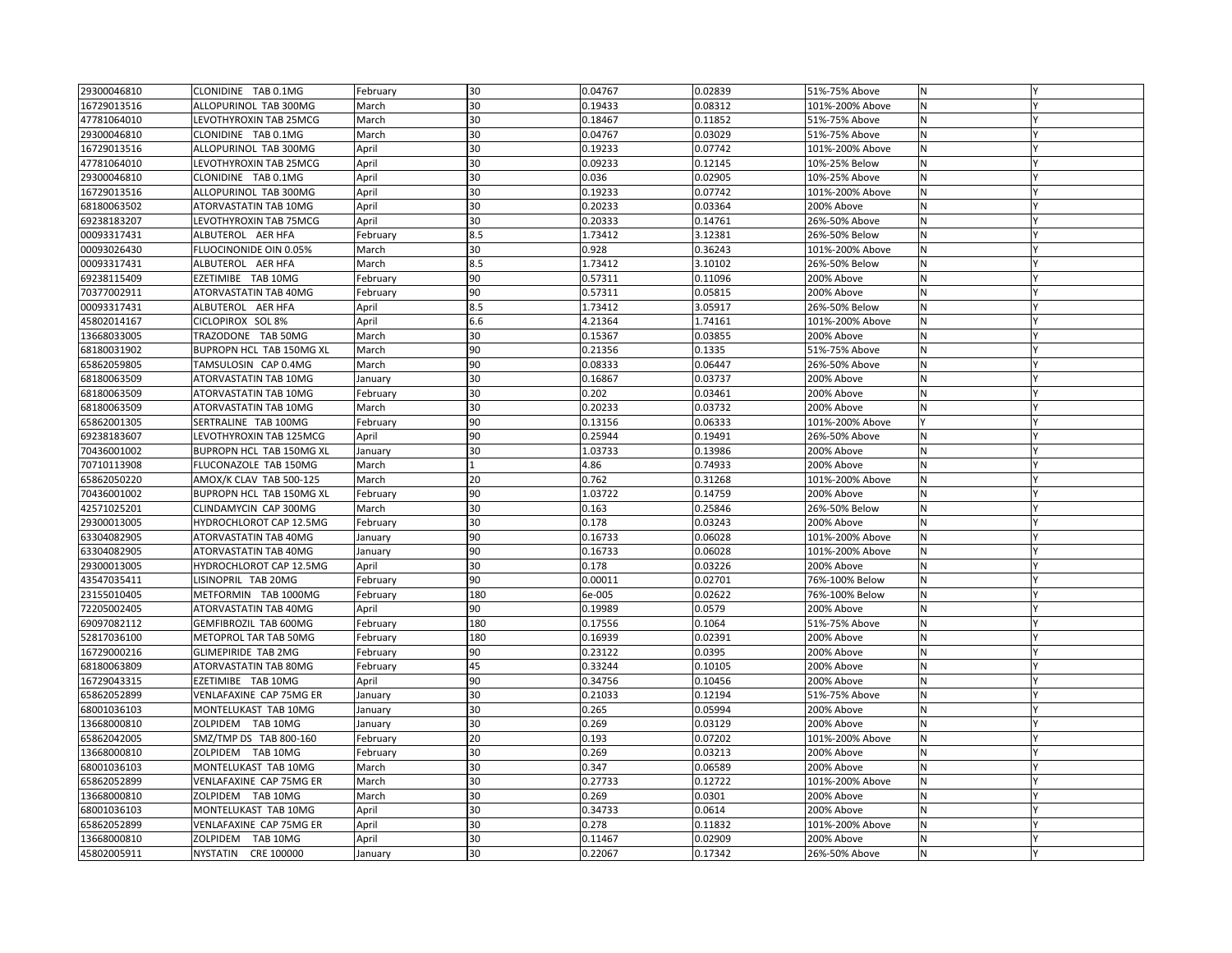| 68462053065                | CLOBETASOL OIN 0.05%                        | February | 60              | 0.95033          | 0.34217           | 101%-200% Above          | N      |  |
|----------------------------|---------------------------------------------|----------|-----------------|------------------|-------------------|--------------------------|--------|--|
| 00168000416                | TRIAMCINOLON CRE 0.1%                       | January  | 453.6           | 0.03862          | 0.02668           | 26%-50% Above            | N      |  |
| 45802013132                | HALOBETASOL OIN 0.05%                       | February | 50              | 1.2788           | 0.79236           | 51%-75% Above            | N      |  |
| 45802013132                | HALOBETASOL OIN 0.05%                       | March    | 50              | 1.2962           | 0.74705           | 51%-75% Above            | N      |  |
| 68462053065                | CLOBETASOL OIN 0.05%                        | March    | 60              | 0.418            | 0.32004           | 26%-50% Above            | N      |  |
| 29300018805                | BISOPRL/HCTZ TAB 5-6.25MG                   | February | 30              | 0.50267          | 0.33393           | 51%-75% Above            | N      |  |
| 62175061746                | PANTOPRAZOLE TAB 40MG                       | March    | 30              | 0.30333          | 0.05828           | 200% Above               | N      |  |
| 29300018805                | BISOPRL/HCTZ TAB 5-6.25MG                   | March    | 30              | 0.622            | 0.33991           | 76%-100% Above           | N      |  |
| 70756080790                | LANSOPRAZOLE CAP 30MG DR                    | March    | 60              | 0.2805           | 0.12249           | 101%-200% Above          | N      |  |
| 29300018805                | BISOPRL/HCTZ TAB 5-6.25MG                   | April    | 30              | 0.622            | 0.33897           | 76%-100% Above           | N      |  |
| 00093416178                | AMOXICILLIN SUS 400/5ML                     | February | 150             | 0.05253          | 0.02628           | 76%-100% Above           | N      |  |
| 00093101042                | MUPIROCIN OIN 2%                            | March    | $\overline{22}$ | 0.54864          | 0.18067           | 200% Above               | N      |  |
| 68180044101                | CEPHALEXIN SUS 250/5ML                      | March    | 100             | 0.1591           | 0.09997           | 51%-75% Above            | N      |  |
| 67877025130                | TRIAMCINOLON CRE 0.1%                       | March    | 30              | 0.091            | 0.14475           | 26%-50% Below            | N      |  |
| 61442010210                | DICLOFENAC TAB 50MG DR                      | March    | 60              | 0.13183          | 0.10202           | 26%-50% Above            | N      |  |
| 43386035610                | HYDROCO/APAP TAB 5-325MG                    | March    |                 | 0.12143          | 0.09602           | 26%-50% Above            | N      |  |
| 47781091601                | DEXAMETHASON TAB 6MG                        | January  |                 | 1.02571          | 1.41602           | 26%-50% Below            | N      |  |
| 31722095801                | BENZONATATE CAP 200MG                       | January  | 21              | 0.10238          | 0.13883           | 26%-50% Below            | N      |  |
| 00093317431                | ALBUTEROL AER HFA                           | January  | 8.5             | 1.98118          | 3.37105           | 26%-50% Below            | N      |  |
| 42806071401                | BENZONATATE CAP 100MG                       | January  | 24              | 0.0675           | 0.08695           | 10%-25% Below            | N      |  |
| 52817036000                | METOPROL TAR TAB 25MG                       | February | 14              | 0.09929          | 0.0194            | 200% Above               | N      |  |
| 70010049105                | METFORMIN TAB 500MG ER                      | January  | 60              | 0.06517          | 0.03574           | 76%-100% Above           | N      |  |
| 52817036000                | METOPROL TAR TAB 25MG                       | February | 14              | 0.09929          | 0.0194            | 200% Above               | N      |  |
| 70010049105                | METFORMIN TAB 500MG ER                      | February | 60              | 0.07833          | 0.03653           | 101%-200% Above          | N      |  |
| 70010049105                | METFORMIN TAB 500MG ER                      | March    | 60              | 0.07933          | 0.03646           | 101%-200% Above          | N      |  |
| 62175061743                | PANTOPRAZOLE TAB 40MG                       | February | 90              | 0.146            | 0.06576           | 101%-200% Above          | N      |  |
| 42806055212                | OMEGA-3-ACID CAP 1GM                        | February | 360             | 0.22417          | 0.17915           | 10%-25% Above            | N      |  |
| 52817036000                | METOPROL TAR TAB 25MG                       | February | 90              | 0.10989          | 0.0194            | 200% Above               | N      |  |
| 65862029390                | ROSUVASTATIN TAB 5MG                        | March    | 90              | 0.20756          | 0.06753           | 200% Above               | N      |  |
| 65862047099                | LOSARTAN/HCT TAB 100-25                     | March    | 90              | 0.18444          | 0.21077           | 10%-25% Below            | N      |  |
| 68180096301                | ALBUTEROL AER HFA                           | March    | 8.5             | 2.09882          | 3.10102           | 26%-50% Below            | N      |  |
| 68180016011                | AZITHROMYCIN TAB 250MG                      | January  | 6               | 1.54667          | 0.49639           | 200% Above               | N      |  |
| 67877043103                | ARIPIPRAZOLE TAB 5MG                        | January  | 30              | 0.98267          | 0.17026           | 200% Above               | N      |  |
| 00555901467                | LESSINA<br>TAB                              | February | 28              | 0.66429          | 0.22165           | 101%-200% Above          | N      |  |
| 13668021730                | ARIPIPRAZOLE TAB 5MG                        | February | 30              | 0.98267          | 0.16156           | 200% Above               | N      |  |
| 50111064801                | FLUOXETINE CAP 20MG                         | January  | 90              | 0.49222          | 0.0335            | 200% Above               | N      |  |
| 13668021730                | ARIPIPRAZOLE TAB 5MG                        | March    | 30              | 0.98267          | 0.14982           | 200% Above               | N      |  |
| 50111064801                | FLUOXETINE CAP 20MG                         | January  | 90              | 0.49222          | 0.0335            | 200% Above               | N      |  |
| 00555901467                | LESSINA<br>TAB                              | February | 112             | 0.6642           | 0.22165           | 101%-200% Above          | N      |  |
| 13668021730                | ARIPIPRAZOLE TAB 5MG                        | April    | 30              | 0.98267          | 0.14198           | 200% Above               |        |  |
| 68462039710                | OMEPRAZOLE CAP 40MG                         | February | 90              | 0.57211          | 0.06206           | 200% Above               | N      |  |
| 68382080601                | TRAZODONE TAB 100MG                         | February | 90              | 0.49878          | 0.07091           | 200% Above               | N      |  |
| 50111064801                | FLUOXETINE CAP 20MG                         | April    | 90              | 0.49989          | 0.03317           | 200% Above               | N      |  |
| 29300022701                | METRONIDAZOL TAB 500MG                      | January  | 14              | 0.11714          | 0.14389           | 10%-25% Below            | N      |  |
| 55111014512                | FLUCONAZOLE TAB 150MG                       | January  |                 | 2.185            | 0.82785           | 101%-200% Above          |        |  |
| 55111072510                | MONTELUKAST TAB 10MG                        | January  | 30              | 0.167            | 0.05994           | 101%-200% Above          | N      |  |
| 00555105786                | CLARAVIS<br>CAP 40MG                        | January  | 30              | 9.79967          | 2.82437           | 200% Above               | N      |  |
| 00378003210                | METOPROL TAR TAB 50MG                       | January  | 30              | 0.33467          | 0.02222           | 200% Above               | Ν      |  |
| 68180086673                | BLISOVI FE TAB 1.5/30                       | January  | 84              | 0.82155          | 0.32096           | 101%-200% Above          | N      |  |
| 55111046701                | METOPROL SUC TAB 50MG ER                    | January  | 90              | 0.46544          | 0.1022            | 200% Above               | N<br>N |  |
| 68180086573                | BLISOVI FE TAB 1/20                         | January  | 84              | 0.81369          | 0.2289            | 200% Above               |        |  |
| 68180086573<br>43547039910 | BLISOVI FE TAB 1/20<br>CYCLOBENZAPR TAB 5MG | April    | 84<br>30        | 0.76762<br>0.133 | 0.1928<br>0.03027 | 200% Above<br>200% Above | Ν<br>N |  |
| 16571020111                | DICLOFENAC TAB 75MG DR                      | January  | 60              | 0.1175           | 0.09829           | 10%-25% Above            | N      |  |
|                            |                                             | February |                 |                  |                   |                          |        |  |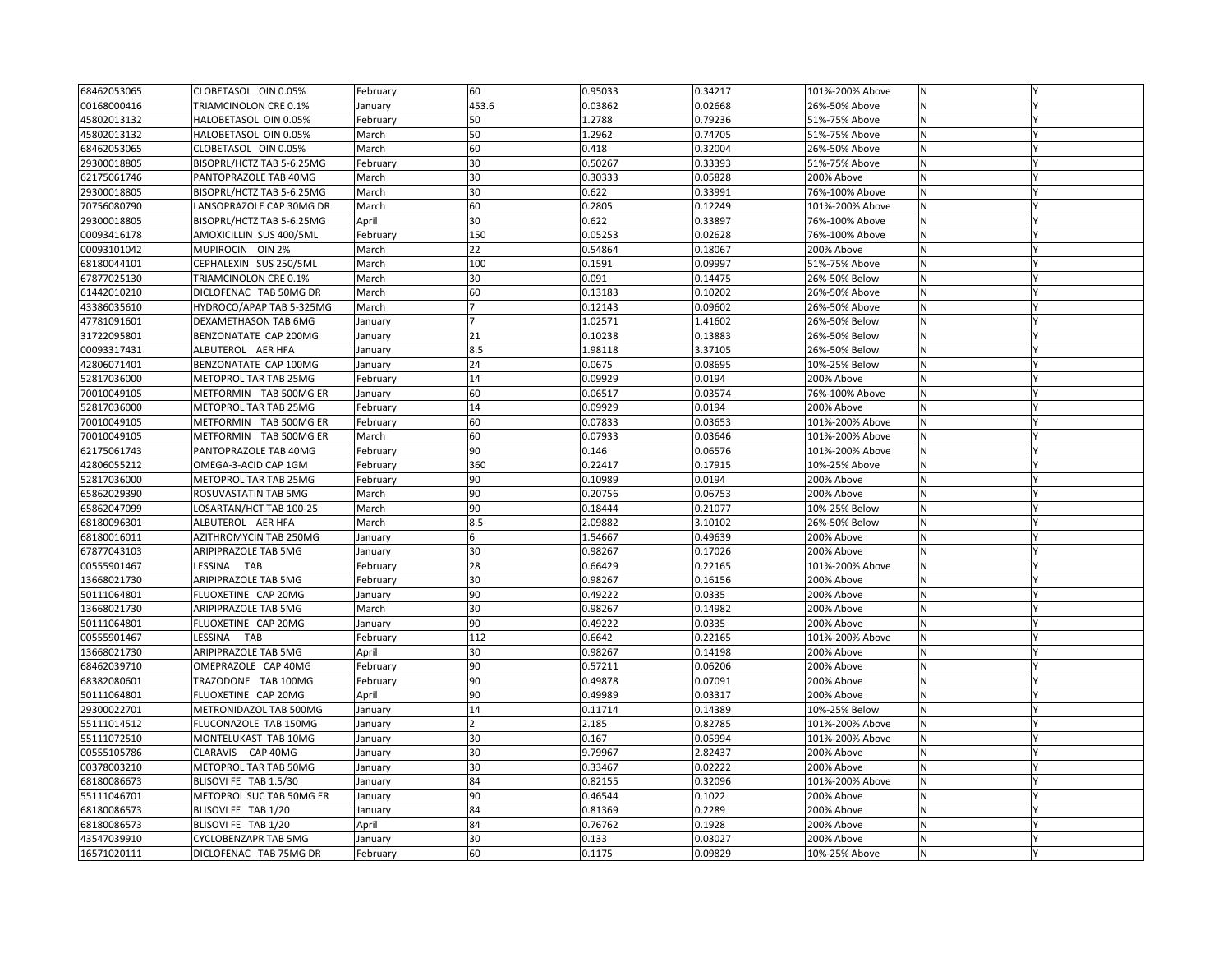| 16571020111 | DICLOFENAC TAB 75MG DR       | March    | 60  | 0.1175  | 0.09618 | 10%-25% Above   | IN. |  |
|-------------|------------------------------|----------|-----|---------|---------|-----------------|-----|--|
| 69452015120 | VITAMIN D CAP 50000UNT       | January  | 12  | 0.525   | 0.13666 | 200% Above      | N   |  |
| 43547039910 | CYCLOBENZAPR TAB 5MG         | March    | 30  | 0.04933 | 0.02938 | 51%-75% Above   |     |  |
| 60505016907 | PRAVASTATIN TAB 20MG         | February | 90  | 0.167   | 0.05754 | 101%-200% Above |     |  |
| 55111046601 | METOPROL SUC TAB 25MG ER     | March    | 90  | 0.18633 | 0.08799 | 101%-200% Above | N   |  |
| 55111046605 | METOPROL SUC TAB 25MG ER     | March    | 90  | 0.18633 | 0.08799 | 101%-200% Above | N   |  |
| 70756021551 | FENOFIBRATE TAB 160MG        | March    | 90  | 0.23456 | 0.1612  | 26%-50% Above   | N   |  |
| 69452015120 | VITAMIN D CAP 50000UNT       | April    | 12  | 0.525   | 0.14024 | 200% Above      |     |  |
| 68382009101 | BENZONATATE CAP 200MG        | January  | 21  | 0.10238 | 0.13883 | 26%-50% Below   | N   |  |
| 59746000103 | METHYLPRED TAB 4MG           | February | 21  | 0.16048 | 0.18542 | 10%-25% Below   | N   |  |
| 62135098505 | DOXYCYCL HYC CAP 100MG       | February | 14  | 0.10786 | 0.14979 | 26%-50% Below   | N   |  |
| 42806071405 | BENZONATATE CAP 100MG        | February | 21  | 0.06762 | 0.08606 | 10%-25% Below   |     |  |
| 00254100752 | ALBUTEROL AER HFA            | February | 6.7 | 1.98955 | 3.85314 | 26%-50% Below   | N   |  |
| 69097014260 | ALBUTEROL AER HFA            | February | 6.7 | 1.98955 | 3.85314 | 26%-50% Below   | N   |  |
| 69097083312 | SERTRALINE TAB 25MG          | February | 30  | 0.14933 | 0.0524  | 101%-200% Above | N   |  |
| 16729017017 | <b>ESCITALOPRAM TAB 20MG</b> | February | 30  | 0.16067 | 0.08801 | 76%-100% Above  | N   |  |
| 72205002790 | ROSUVASTATIN TAB 5MG         | January  | 90  | 0.17444 | 0.0667  | 101%-200% Above | N   |  |
| 68001039800 | FAMOTIDINE TAB 40MG          | April    |     | 0.136   | 0.06839 | 76%-100% Above  | N   |  |
| 00054001925 | PREDNISONE TAB 50MG          | April    |     | 0.284   | 0.25559 | 10%-25% Above   | N   |  |
| 69097083312 | SERTRALINE TAB 25MG          | March    | 30  | 0.18133 | 0.05057 | 200% Above      |     |  |
| 29300039810 | AMLODIPINE TAB 10MG          | March    | 30  | 0.00033 | 0.01687 | 76%-100% Below  |     |  |
| 49483062081 | METFORMIN TAB 1000MG         | April    | 60  | 0.00017 | 0.02638 | 76%-100% Below  | N   |  |
| 68382085605 | TRIAMT/HCTZ TAB 37.5-25      | April    | 90  | 0.08333 | 0.09679 | 10%-25% Below   | N   |  |
| 68462019790 | PRAVASTATIN TAB 40MG         | February | 90  | 0.167   | 0.09005 | 76%-100% Above  | N   |  |
| 68462019790 | PRAVASTATIN TAB 40MG         | February | 90  | 0.167   | 0.09005 | 76%-100% Above  | N   |  |
| 16729032210 | OLMESA MEDOX TAB 40MG        | February | 90  | 0.23311 | 0.14564 | 51%-75% Above   | N   |  |
| 16729032210 | OLMESA MEDOX TAB 40MG        | February | 90  | 0.23311 | 0.14564 | 51%-75% Above   | N   |  |
| 16729032210 | OLMESA MEDOX TAB 40MG        | March    | 90  | 0.19933 | 0.15714 | 26%-50% Above   | N   |  |
| 42858010201 | OXYCOD/APAP TAB 5-325MG      | January  | 24  | 0.06958 | 0.08951 | 10%-25% Below   | N   |  |
| 68462010530 | ONDANSETRON TAB 4MG          | January  | 30  | 0.681   | 0.07071 | 200% Above      | N   |  |
| 68180051801 | LISINOP/HCTZ TAB 10-12.5     | January  | 90  | 0.55744 | 0.03642 | 200% Above      | N   |  |
| 70377002811 | ATORVASTATIN TAB 20MG        | January  | 90  | 0.57178 | 0.04616 | 200% Above      | N   |  |
| 68180051801 | LISINOP/HCTZ TAB 10-12.5     | April    | 90  | 0.55744 | 0.03605 | 200% Above      | N   |  |
| 70377002811 | ATORVASTATIN TAB 20MG        | April    | 90  | 0.57178 | 0.04642 | 200% Above      | N   |  |
| 00378395205 | ATORVASTATIN TAB 40MG        | February | 90  | 0.63567 | 0.05815 | 200% Above      | N   |  |
| 16729013516 | ALLOPURINOL TAB 300MG        | February | 90  | 0.26111 | 0.08347 | 200% Above      | N   |  |
| 55111019605 | CLOPIDOGREL TAB 75MG         | February | 90  | 0.63567 | 0.06112 | 200% Above      | N   |  |
| 29300035005 | ALLOPURINOL TAB 300MG        | February | 90  | 0.26111 | 0.08347 | 200% Above      |     |  |
| 43547035150 | LISINOPRIL TAB 2.5MG         | March    | 90  | 0.356   | 0.01617 | 200% Above      | N   |  |
| 68180051202 | LISINOPRIL TAB 2.5MG         | March    | 90  | 0.356   | 0.01617 | 200% Above      | N   |  |
| 67877058901 | COLCHICINE TAB 0.6MG         | March    | 90  | 3.25022 | 0.64179 | 200% Above      | N   |  |
| 31722070530 | VALACYCLOVIR TAB 1GM         | February | 21  | 1.8719  | 0.57527 | 200% Above      | N   |  |
| 24658031205 | DOXYCYCL HYC TAB 100MG       | February | 20  | 0.8165  | 0.14112 | 200% Above      | N   |  |
| 68180012202 | CEPHALEXIN CAP 500MG         | March    | 21  | 0.45476 | 0.12151 | 200% Above      | N   |  |
| 00093101042 | MUPIROCIN OIN 2%             | March    | 22  | 0.49455 | 0.18067 | 101%-200% Above | N   |  |
| 50111056101 | TRAZODONE TAB 100MG          | February | 90  | 0.34367 | 0.07091 | 200% Above      | N   |  |
| 27241009809 | DULOXETINE CAP 30MG          | March    | 90  | 0.45867 | 0.10619 | 200% Above      | N   |  |
| 13668000801 | ZOLPIDEM<br>TAB 10MG         | January  | 30  | 0.16933 | 0.03129 | 200% Above      | N   |  |
| 13668000801 | ZOLPIDEM<br>TAB 10MG         | March    | 30  | 0.06233 | 0.0301  | 101%-200% Above | N   |  |
| 13668000801 | ZOLPIDEM TAB 10MG            | April    | 30  | 0.06233 | 0.02909 | 101%-200% Above | N   |  |
| 60505082701 | IPRATROPIUM SPR 0.06%        | April    | 15  | 1.23533 | 1.55552 | 10%-25% Below   |     |  |
| 31722070530 | VALACYCLOVIR TAB 1GM         | January  | 30  | 0.63433 | 0.55813 | 10%-25% Above   | N   |  |
| 67877021905 | CEPHALEXIN CAP 500MG         | February | 28  | 0.09286 | 0.1249  | 26%-50% Below   | N   |  |
| 31722070530 | VALACYCLOVIR TAB 1GM         | January  | 30  | 0.63433 | 0.55813 | 10%-25% Above   | N   |  |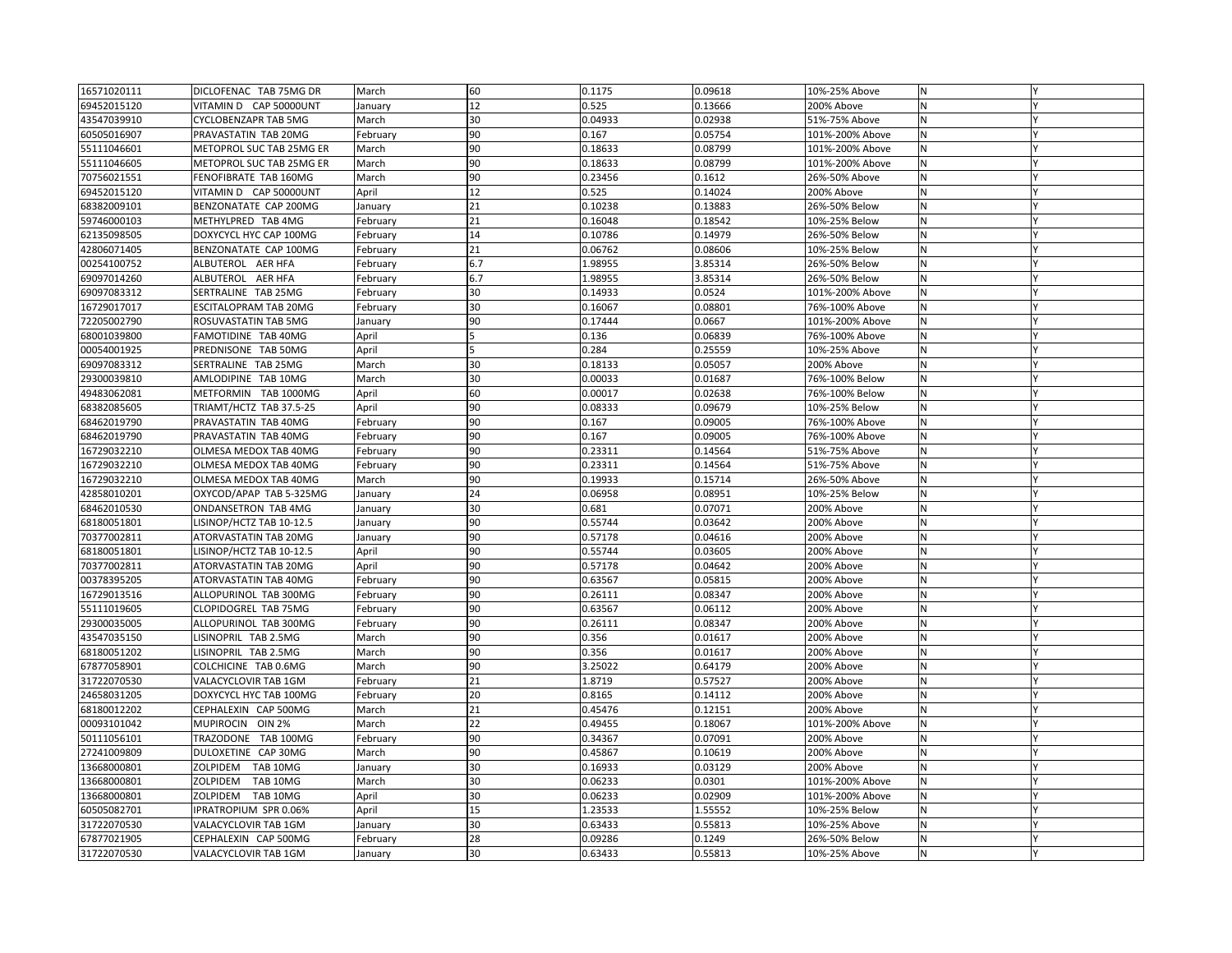| 69452017173 | AZITHROMYCIN TAB 250MG     | February | 6   | 0.35167 | 0.49727 | 26%-50% Below   | IN. |  |
|-------------|----------------------------|----------|-----|---------|---------|-----------------|-----|--|
| 42806071401 | BENZONATATE CAP 100MG      | February | 20  | 0.0675  | 0.08606 | 10%-25% Below   | N   |  |
| 00093317431 | ALBUTEROL AER HFA          | February | 8.5 | 1.98941 | 3.12381 | 26%-50% Below   | N   |  |
| 27241011703 | FENOFIBRATE TAB 160MG      | January  | 30  | 0.23    | 0.18813 | 10%-25% Above   |     |  |
| 42806071501 | BENZONATATE CAP 200MG      | March    | 30  | 0.11333 | 0.14345 | 10%-25% Below   | N   |  |
| 60505082901 | FLUTICASONE SPR 50MCG      | February | 16  | 0.33    | 0.28354 | 10%-25% Above   |     |  |
| 27241011703 | FENOFIBRATE TAB 160MG      | March    | 30  | 0.23467 | 0.1612  | 26%-50% Above   | N   |  |
| 42806071501 | BENZONATATE CAP 200MG      | April    | 30  | 0.11033 | 0.12773 | 10%-25% Below   |     |  |
| 42806008301 | BUSPIRONE TAB 7.5MG        | February | 90  | 0.25933 | 0.21289 | 10%-25% Above   | N   |  |
| 69097094307 | GABAPENTIN CAP 300MG       | February | 30  | 0.05867 | 0.04756 | 10%-25% Above   | N   |  |
| 55111029298 | SUMATRIPTAN TAB 50MG       | February | q   | 0.42444 | 0.50793 | 10%-25% Below   | N   |  |
| 42806008301 | BUSPIRONE TAB 7.5MG        | March    | 90  | 0.16967 | 0.22186 | 10%-25% Below   | N   |  |
| 31722070530 | VALACYCLOVIR TAB 1GM       | March    | 30  | 0.49367 | 0.5737  | 10%-25% Below   | N   |  |
| 42806008301 | BUSPIRONE TAB 7.5MG        | April    | 90  | 0.17622 | 0.20419 | 10%-25% Below   | N   |  |
| 31722071290 | PANTOPRAZOLE TAB 20MG      | March    | 90  | 0.17189 | 0.05306 | 200% Above      | N   |  |
| 31722071290 | PANTOPRAZOLE TAB 20MG      | March    | 90  | 0.17167 | 0.05306 | 200% Above      | N   |  |
| 65862019401 | FLUOXETINE CAP 40MG        | March    | 90  | 0.14989 | 0.08204 | 76%-100% Above  | N   |  |
| 65862019430 | FLUOXETINE CAP 40MG        | April    | 90  | 0.14989 | 0.0769  | 76%-100% Above  | N   |  |
| 51672126705 | TRIAMCINOLON PST DEN 0.1%  | February |     | 4.412   | 5.45812 | 10%-25% Below   | N   |  |
| 16729009010 | FINASTERIDE TAB 5MG        | February | 30  | 0.17933 | 0.07727 | 101%-200% Above |     |  |
| 00093031401 | KETOROLAC TAB 10MG         | March    | 12  | 0.56    | 0.74409 | 10%-25% Below   |     |  |
| 16729009010 | FINASTERIDE TAB 5MG        | March    | 30  | 0.21467 | 0.07508 | 101%-200% Above | N   |  |
| 68382013210 | TAMSULOSIN CAP 0.4MG       | March    | 90  | 0.17878 | 0.06447 | 101%-200% Above | Ν   |  |
| 64380080707 | <b>IBUPROFEN TAB 800MG</b> | April    | 30  | 0.31633 | 0.07021 | 200% Above      | N   |  |
| 49483062281 | METFORMIN TAB 500MG        | April    | 90  | 0.00011 | 0.01651 | 76%-100% Below  |     |  |
| 49483060650 | GABAPENTIN CAP 300MG       | April    | 270 | 0.03793 | 0.04651 | 10%-25% Below   | N   |  |
| 31722070210 | LOSARTAN POT TAB 100MG     | April    | 90  | 0.20056 | 0.09546 | 101%-200% Above | N   |  |
| 69315013110 | HYDROCHLOROT TAB 25MG      | April    | 90  | 0.05578 | 0.01373 | 200% Above      | N   |  |
| 29300039810 | AMLODIPINE TAB 10MG        | April    | 90  | 0.00011 | 0.01657 | 76%-100% Below  | N   |  |
| 61314064511 | NEO/POLY/HC SUS 1% OTIC    | April    | 10  | 7.866   | 6.33374 | 10%-25% Above   | N   |  |
| 31722072690 | MONTELUKAST TAB 10MG       | April    | 30  | 0.63533 | 0.0614  | 200% Above      | N   |  |
| 68180063502 | ATORVASTATIN TAB 10MG      | March    | 30  | 0.20233 | 0.03732 | 200% Above      | N   |  |
| 43547033810 | BENAZEPRIL TAB 40MG        | March    | 30  | 0.19067 | 0.11798 | 51%-75% Above   | N   |  |
| 24979002907 | DILTIAZEM CAP 300MG ER     | March    | 30  | 0.75933 | 0.34265 | 101%-200% Above | N   |  |
| 16729022517 | SPIRONOLACT TAB 25MG       | March    | 30  | 0.15767 | 0.05188 | 200% Above      | N   |  |
| 00228282011 | HYDROCHLOROT TAB 12.5MG    | March    | 30  | 0.18467 | 0.05169 | 200% Above      | N   |  |
| 68180063502 | ATORVASTATIN TAB 10MG      | February | 90  | 0.16889 | 0.03461 | 200% Above      | N   |  |
| 65162075410 | BENAZEPRIL TAB 40MG        | February | 90  | 0.15744 | 0.12337 | 26%-50% Above   | N   |  |
| 24979002907 | DILTIAZEM CAP 300MG ER     | February | 90  | 0.75933 | 0.38857 | 76%-100% Above  | N   |  |
| 16729022517 | SPIRONOLACT TAB 25MG       | February | 90  | 0.13389 | 0.05369 | 101%-200% Above | N   |  |
| 00228282011 | HYDROCHLOROT TAB 12.5MG    | February | 90  | 0.16433 | 0.05518 | 101%-200% Above | N   |  |
| 68180063502 | ATORVASTATIN TAB 10MG      | April    | 30  | 0.20233 | 0.03364 | 200% Above      | N   |  |
| 65162075410 | BENAZEPRIL TAB 40MG        | April    | 30  | 0.19067 | 0.11556 | 51%-75% Above   | N   |  |
| 24979002907 | DILTIAZEM CAP 300MG ER     | April    | 30  | 0.286   | 0.38402 | 26%-50% Below   | N   |  |
| 16729022517 | SPIRONOLACT TAB 25MG       | April    | 30  | 0.157   | 0.05187 | 200% Above      | N   |  |
| 00228282011 | HYDROCHLOROT TAB 12.5MG    | April    | 30  | 0.18333 | 0.04851 | 200% Above      |     |  |
| 00378064205 | PREDNISONE TAB 20MG        | January  | 14  | 0.14214 | 0.11185 | 26%-50% Above   | N   |  |
| 65862057490 | MONTELUKAST TAB 10MG       | February | 30  | 0.57167 | 0.06314 | 200% Above      | N   |  |
| 69452015120 | VITAMIN D CAP 50000UNT     | March    | 12  | 0.54    | 0.14082 | 200% Above      | N   |  |
| 68462011944 | FLUCONAZOLE TAB 150MG      | February | 30  | 0.81167 | 0.68352 | 10%-25% Above   | N   |  |
| 45802046564 | KETOCONAZOLE SHA 2%        | February | 120 | 0.07133 | 0.09505 | 10%-25% Below   | N   |  |
| 45802006305 | TRIAMCINOLON CRE 0.025%    | February | 454 | 0.03756 | 0.03247 | 10%-25% Above   | N   |  |
| 10370017611 | FLUVOXAMINE CAP 150MG ER   | January  | 90  | 8.63389 | 6.50923 | 26%-50% Above   | N   |  |
| 10370017611 | FLUVOXAMINE CAP 150MG ER   | April    | 90  | 8.19678 | 6.53522 | 10%-25% Above   | N   |  |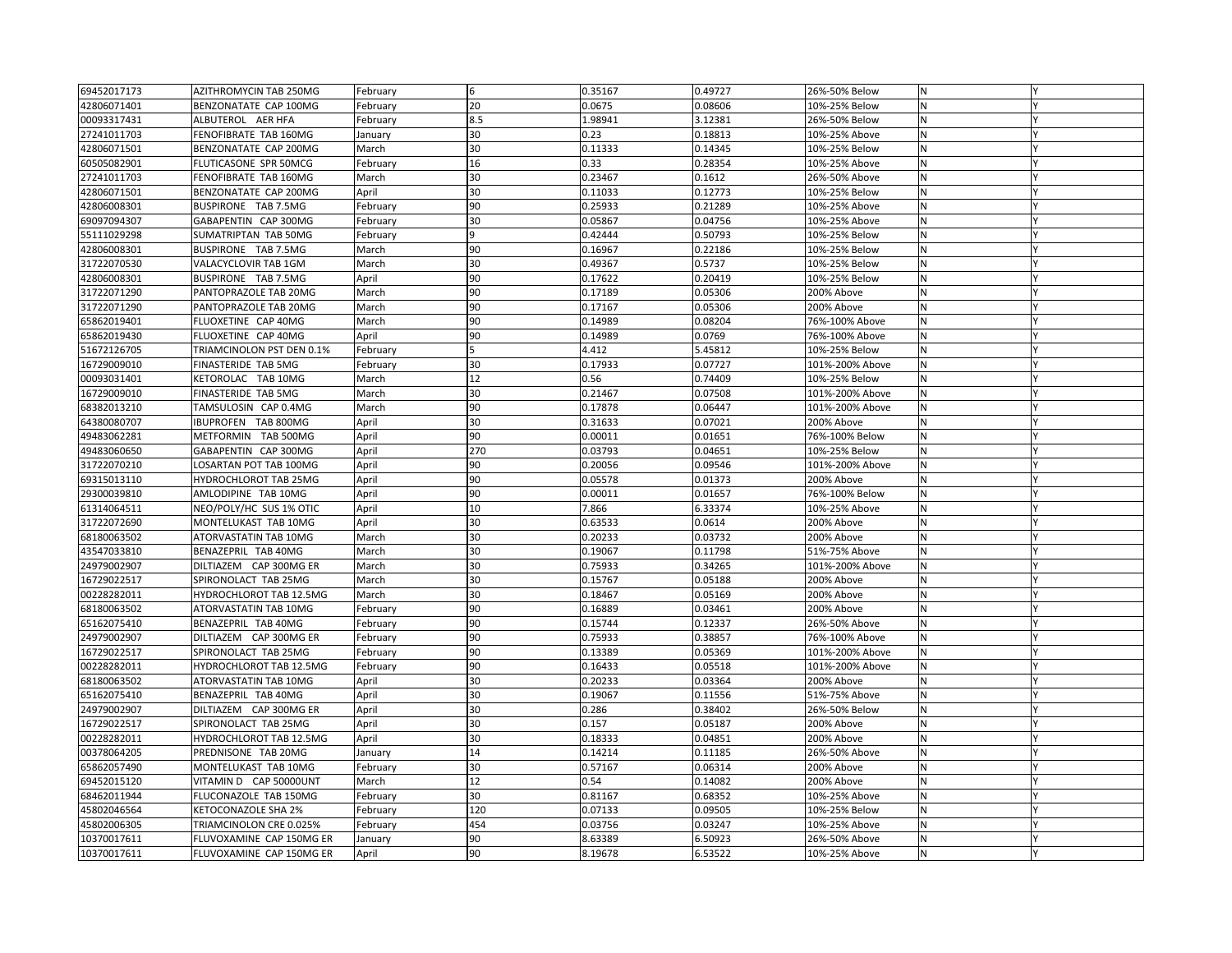| 73473030060 | <b>CLINDAMYCIN GEL 1%</b>      | March    | 60  | 1.29983 | 0.47333 | 101%-200% Above | N |  |
|-------------|--------------------------------|----------|-----|---------|---------|-----------------|---|--|
| 73473030060 | <b>CLINDAMYCIN GEL 1%</b>      | April    | 60  | 0.885   | 0.47688 | 76%-100% Above  | N |  |
| 70010077001 | METHOCARBAM TAB 750MG          | January  | 30  | 0.309   | 0.0918  | 200% Above      | N |  |
| 16571020150 | DICLOFENAC TAB 75MG DR         | January  | 40  | 0.5085  | 0.09398 | 200% Above      | N |  |
| 64380080807 | IBUPROFEN TAB 600MG            | January  | 90  | 0.28878 | 0.05955 | 200% Above      | N |  |
| 70010077001 | METHOCARBAM TAB 750MG          | February | 30  | 0.309   | 0.09012 | 200% Above      | N |  |
| 65162010250 | GABAPENTIN CAP 300MG           | February | 60  | 0.26567 | 0.04756 | 200% Above      | N |  |
| 00591079501 | DICYCLOMINE TAB 20MG           | March    | 15  | 0.57467 | 0.17279 | 200% Above      | N |  |
| 65162010250 | GABAPENTIN CAP 300MG           | March    | 60  | 0.26567 | 0.04814 | 200% Above      | N |  |
| 65162010250 | GABAPENTIN CAP 300MG           | March    | 60  | 0.26567 | 0.04814 | 200% Above      | N |  |
| 70010077001 | METHOCARBAM TAB 750MG          | April    | 30  | 0.309   | 0.08306 | 200% Above      | N |  |
| 68382020906 | ANASTROZOLE TAB 1MG            | February | 90  | 0.90522 | 0.112   | 200% Above      | N |  |
| 65162010250 | GABAPENTIN CAP 300MG           | April    | 60  | 0.26567 | 0.04651 | 200% Above      | N |  |
| 16729003410 | LETROZOLE TAB 2.5MG            | April    | 30  | 0.862   | 0.13545 | 200% Above      | N |  |
| 00591079501 | DICYCLOMINE TAB 20MG           | March    | 270 | 0.57481 | 0.17279 | 200% Above      | N |  |
| 00378668977 | PANTOPRAZOLE TAB 40MG          | March    | 90  | 0.55478 | 0.05828 | 200% Above      | N |  |
| 66993059602 | AMPHET/DEXTR CAP 15MG ER       | February | 30  | 2.15867 | 0.58725 | 200% Above      |   |  |
| 00781808926 | AZITHROMYCIN TAB 250MG         | January  |     | 2.83333 | 0.49639 | 200% Above      | N |  |
| 70954005920 | PREDNISONE TAB 10MG            | January  | 18  | 0.175   | 0.07537 | 101%-200% Above | N |  |
| 00143928501 | AMOXICILLIN TAB 875MG          | April    | 20  | 0.514   | 0.14155 | 200% Above      |   |  |
| 64980043710 | TAB 25MG<br><b>ATENOLOL</b>    | March    | 90  | 0.37311 | 0.02437 | 200% Above      | N |  |
| 00378161001 | DICYCLOMINE CAP 10MG           | January  | 120 | 0.19783 | 0.10978 | 76%-100% Above  | N |  |
| 68462016405 | CARVEDILOL TAB 12.5MG          | January  | 60  | 0.23467 | 0.02304 | 200% Above      | N |  |
| 57237000511 | FLUCONAZOLE TAB 150MG          | March    |     | 5.45    | 0.74933 | 200% Above      | N |  |
| 13811071910 | NITROFURANTN CAP 100MG         | February | 20  | 1.267   | 0.48789 | 101%-200% Above | N |  |
| 57237000511 | FLUCONAZOLE TAB 150MG          | March    |     | 5.45    | 0.74933 | 200% Above      | N |  |
| 68462016405 | CARVEDILOL TAB 12.5MG          | February | 60  | 0.27033 | 0.02409 | 200% Above      | N |  |
| 68382013201 | TAMSULOSIN CAP 0.4MG           | February | 14  | 0.43143 | 0.06298 | 200% Above      | N |  |
| 68462016405 | CARVEDILOL TAB 12.5MG          | February | 60  | 0.27033 | 0.02409 | 200% Above      | N |  |
| 61314054701 | LATANOPROST SOL 0.005%         | March    | 2.5 | 7.688   | 1.89557 | 200% Above      | N |  |
| 68462016405 | CARVEDILOL TAB 12.5MG          | March    | 60  | 0.27033 | 0.02277 | 200% Above      | N |  |
| 70700016301 | PROGESTERONE CAP 200MG         | January  | 90  | 0.97411 | 0.46487 | 101%-200% Above |   |  |
| 13668001001 | CITALOPRAM TAB 20MG            | January  | 90  | 0.45411 | 0.0283  | 200% Above      | N |  |
| 00378161001 | DICYCLOMINE CAP 10MG           | April    | 120 | 0.19783 | 0.10204 | 76%-100% Above  |   |  |
| 67877056305 | METFORMIN TAB 1000MG           | February | 180 | 0.2485  | 0.02622 | 200% Above      | N |  |
| 42794001812 | LIOTHYRONINE TAB 5MCG          | February | 270 | 0.67574 | 0.37185 | 76%-100% Above  | N |  |
| 61314054701 | LATANOPROST SOL 0.005%         | April    | 2.5 | 4.892   | 1.92594 | 101%-200% Above |   |  |
| 42794001812 | <b>LIOTHYRONINE TAB 5MCG</b>   | February | 270 | 0.67574 | 0.37185 | 76%-100% Above  | N |  |
| 67877056305 | METFORMIN<br><b>TAB 1000MG</b> | February | 180 | 0.28278 | 0.02622 | 200% Above      | N |  |
| 68462016405 | CARVEDILOL TAB 12.5MG          | April    | 60  | 0.26333 | 0.02368 | 200% Above      | N |  |
| 69238183301 | LEVOTHYROXIN TAB 88MCG         | March    | 90  | 0.26544 | 0.16198 | 51%-75% Above   | N |  |
| 00378395105 | ATORVASTATIN TAB 20MG          | March    | 90  | 0.55089 | 0.0488  | 200% Above      | N |  |
| 16571020150 | DICLOFENAC TAB 75MG DR         | March    | 180 | 0.40944 | 0.09618 | 200% Above      | N |  |
| 68382013716 | LOSARTAN POT TAB 100MG         | April    | 90  | 0.56878 | 0.09546 | 200% Above      | N |  |
| 16729018317 | HYDROCHLOROT TAB 25MG          | April    | 90  | 0.05389 | 0.01373 | 200% Above      | N |  |
| 70700016301 | PROGESTERONE CAP 200MG         | April    | 90  | 1.034   | 0.48738 | 101%-200% Above | N |  |
| 13668001005 | CITALOPRAM TAB 20MG            | April    | 90  | 0.51644 | 0.029   | 200% Above      | N |  |
| 00713065631 | CLOBETASOL OIN 0.05%           | February | 30  | 0.418   | 0.35151 | 10%-25% Above   | N |  |
| 55111015810 | OMEPRAZOLE CAP 20MG            | February | 180 | 0.29967 | 0.03581 | 200% Above      | N |  |
| 65862046890 | LOSARTAN/HCT TAB 50-12.5       | February | 90  | 0.37467 | 0.15986 | 101%-200% Above | N |  |
| 65862046890 | LOSARTAN/HCT TAB 50-12.5       | February | 90  | 0.37467 | 0.15986 | 101%-200% Above | N |  |
| 72205000390 | ROSUVASTATIN TAB 10MG          | February | 90  | 0.34878 | 0.06154 | 200% Above      | N |  |
| 31722072890 | MONTELUKAST CHW 5MG            | March    | 30  | 0.259   | 0.08451 | 200% Above      | N |  |
| 31722072890 | MONTELUKAST CHW 5MG            | April    | 30  | 0.12667 | 0.09502 | 26%-50% Above   | N |  |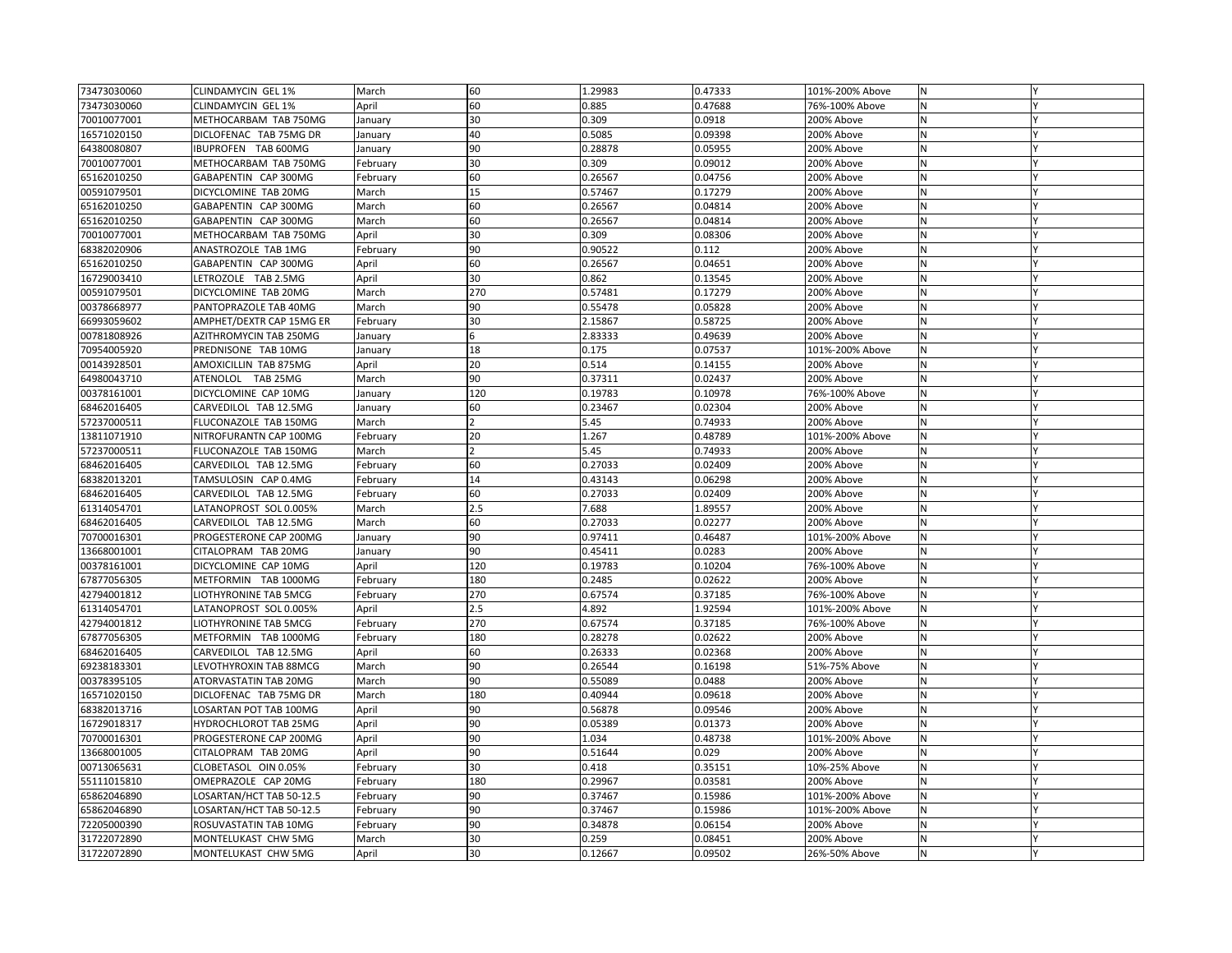| 42806040021 | METHYLPRED TAB 4MG              | January  | 21  | 0.28095 | 0.18274 | 51%-75% Above   | N |  |
|-------------|---------------------------------|----------|-----|---------|---------|-----------------|---|--|
| 67877019810 | AMLODIPINE TAB 5MG              | March    | 90  | 0.32978 | 0.01104 | 200% Above      | N |  |
| 59746036390 | VALSARTAN TAB 320MG             | March    | 90  | 0.645   | 0.31156 | 101%-200% Above | N |  |
| 70436001006 | <b>BUPROPN HCL TAB 150MG XL</b> | January  | 30  | 0.35167 | 0.13986 | 101%-200% Above |   |  |
| 67877044330 | RABEPRAZOLE TAB 20MG            | January  | 30  | 0.42633 | 0.24211 | 76%-100% Above  | N |  |
| 68180063609 | ATORVASTATIN TAB 20MG           | January  | 30  | 0.265   | 0.04616 | 200% Above      |   |  |
| 68180031909 | BUPROPN HCL TAB 150MG XL        | January  | 30  | 0.35167 | 0.13986 | 101%-200% Above | N |  |
| 51991070705 | ALPRAZOLAM TAB 2MG              | February | 30  | 0.05867 | 0.04818 | 10%-25% Above   |   |  |
| 68462015713 | ONDANSETRON TAB 4MG ODT         | March    | 20  | 0.217   | 0.24125 | 10%-25% Below   | N |  |
| 67877044330 | RABEPRAZOLE TAB 20MG            | March    | 30  | 0.585   | 0.24287 | 101%-200% Above | N |  |
| 68180063609 | ATORVASTATIN TAB 20MG           | March    | 30  | 0.34667 | 0.0488  | 200% Above      | N |  |
| 00172208380 | HYDROCHLOROT TAB 25MG           | March    | 30  | 0.05433 | 0.01337 | 200% Above      | N |  |
| 51991070705 | ALPRAZOLAM TAB 2MG              | March    | 30  | 0.064   | 0.0533  | 10%-25% Above   | N |  |
| 70069000510 | CYANOCOBALAM INJ 1000MCG        | March    |     | 3.34    | 2.89168 | 10%-25% Above   | N |  |
| 67877044330 | RABEPRAZOLE TAB 20MG            | April    | 30  | 0.585   | 0.20997 | 101%-200% Above | N |  |
| 51991070705 | ALPRAZOLAM TAB 2MG              | April    | 30  | 0.06533 | 0.04969 | 26%-50% Above   | N |  |
| 00172208380 | <b>HYDROCHLOROT TAB 25MG</b>    | April    | 30  | 0.05567 | 0.01373 | 200% Above      | N |  |
| 70069000510 | CYANOCOBALAM INJ 1000MCG        | April    |     | 3.34    | 2.90615 | 10%-25% Above   | N |  |
| 65862067899 | ALPRAZOLAM TAB 1MG              | January  | 60  | 0.13783 | 0.02491 | 200% Above      | N |  |
| 65862067899 | ALPRAZOLAM TAB 1MG              | March    | 60  | 0.13783 | 0.02503 | 200% Above      |   |  |
| 31722070490 | VALACYCLOVIR TAB 500MG          | March    | 30  | 0.50167 | 0.29328 | 51%-75% Above   |   |  |
| 51991074890 | DULOXETINE CAP 60MG             | January  | 30  | 0.523   | 0.12505 | 200% Above      | N |  |
| 60505025203 | TIZANIDINE TAB 4MG              | January  | 60  | 0.2575  | 0.05596 | 200% Above      | N |  |
| 31722054301 | <b>INDOMETHACIN CAP 50MG</b>    | January  | 60  | 0.35583 | 0.11535 | 200% Above      | N |  |
| 51991074890 | DULOXETINE CAP 60MG             | January  | 30  | 0.523   | 0.12505 | 200% Above      |   |  |
| 60505025203 | TIZANIDINE TAB 4MG              | February | 60  | 0.2575  | 0.05    | 200% Above      | N |  |
| 31722054301 | INDOMETHACIN CAP 50MG           | February | 60  | 0.35583 | 0.12339 | 101%-200% Above | N |  |
| 68462010530 | <b>ONDANSETRON TAB 4MG</b>      | February |     | 0.682   | 0.07073 | 200% Above      | N |  |
| 67877021660 | CEFUROXIME TAB 500MG            | February | 14  | 1.47214 | 0.53554 | 101%-200% Above | N |  |
| 33342032815 | TRIAMCINOLON CRE 0.5%           | March    | 45  | 0.42444 | 0.24378 | 51%-75% Above   | N |  |
| 67877021660 | CEFUROXIME TAB 500MG            | March    | 14  | 1.47214 | 0.56985 | 101%-200% Above | N |  |
| 51991074890 | DULOXETINE CAP 60MG             | March    | 30  | 0.523   | 0.12412 | 200% Above      |   |  |
| 65862039010 | ONDANSETRON TAB 4MG ODT         | April    | 15  | 0.65    | 0.23716 | 101%-200% Above | N |  |
| 27241009903 | DULOXETINE CAP 60MG             | April    | 30  | 0.523   | 0.11666 | 200% Above      | N |  |
| 60505025203 | TIZANIDINE TAB 4MG              | April    | 60  | 0.17817 | 0.04748 | 200% Above      | N |  |
| 10702002501 | PHENTERMINE TAB 37.5MG          | April    | 30  | 0.118   | 0.07983 | 26%-50% Above   | N |  |
| 16714098801 | ROSUVASTATIN TAB 5MG            | March    | 90  | 0.36056 | 0.06753 | 200% Above      | N |  |
| 00555912366 | <b>JOLESSA</b><br><b>TAB</b>    | February | 91  | 0.53385 | 0.17768 | 101%-200% Above | N |  |
| 00555902742 | JUNEL 1.5/30 TAB                | January  | 21  | 0.89476 | 0.57491 | 51%-75% Above   | N |  |
| 00555902742 | JUNEL 1.5/30 TAB                | February | 21  | 0.7381  | 0.5752  | 26%-50% Above   | N |  |
| 10702015016 | HYDROCOD/HOM SYP 5-1.5/5        | March    | 30  | 0.121   | 0.1071  | 10%-25% Above   | N |  |
| 10702015016 | HYDROCOD/HOM SYP 5-1.5/5        | March    | 180 | 0.12094 | 0.1071  | 10%-25% Above   |   |  |
| 00555902742 | JUNEL 1.5/30 TAB                | March    | 21  | 0.71048 | 0.56037 | 26%-50% Above   | N |  |
| 00093317431 | ALBUTEROL AER HFA               | March    | 8.5 | 1.73412 | 3.10102 | 26%-50% Below   | N |  |
| 00555902742 | JUNEL 1.5/30 TAB                | April    | 21  | 0.89476 | 0.56369 | 51%-75% Above   | N |  |
| 00555902742 | <b>JUNEL 1.5/30 TAB</b>         | April    | 21  | 0.67571 | 0.56369 | 10%-25% Above   | N |  |
| 13668001005 | CITALOPRAM TAB 20MG             | February | 90  | 0.41    | 0.03029 | 200% Above      | N |  |
| 70710122501 | AMITRIPTYLIN TAB 10MG           | February | 30  | 0.213   | 0.04413 | 200% Above      | N |  |
| 59746000103 | METHYLPRED TAB 4MG              | March    | 21  | 0.56667 | 0.17447 | 200% Above      | N |  |
| 00093117410 | PENICILLN VK TAB 500MG          | March    | 20  | 0.346   | 0.10026 | 200% Above      | N |  |
| 65862096701 | ESZOPICLONE TAB 1MG             | March    |     | 0.58667 | 0.19753 | 101%-200% Above | N |  |
| 64380071307 | BENZONATATE CAP 200MG           | March    | 30  | 0.35167 | 0.14345 | 101%-200% Above | N |  |
| 70710122501 | AMITRIPTYLIN TAB 10MG           | March    | 90  | 0.21878 | 0.04811 | 200% Above      | N |  |
| 70710122501 | <b>AMITRIPTYLIN TAB 10MG</b>    | March    | 90  | 0.21878 | 0.04811 | 200% Above      | N |  |
|             |                                 |          |     |         |         |                 |   |  |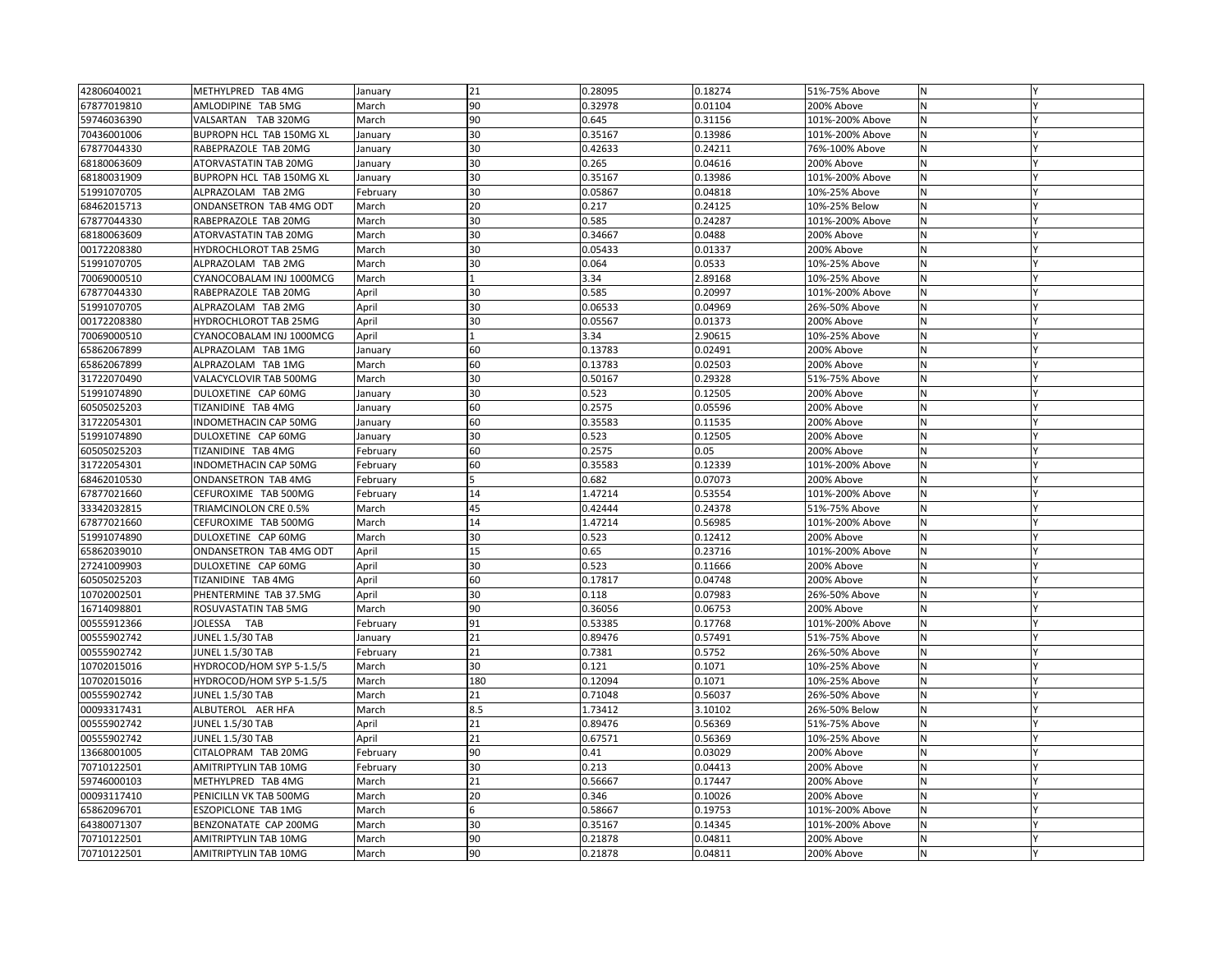| 10147068501                | METHYLPHENID TAB 18MG ER                           | January              | 30       | 0.781              | 0.87285            | 10%-25% Below               | IN.    |  |
|----------------------------|----------------------------------------------------|----------------------|----------|--------------------|--------------------|-----------------------------|--------|--|
| 00406114201                | METHYLPHENID TAB 5MG                               | January              | 30       | 0.086              | 0.10854            | 10%-25% Below               | N      |  |
| 43547048610                | METHYLPHENID TAB 5MG                               | January              | 30       | 0.086              | 0.10854            | 10%-25% Below               | N      |  |
| 10147068501                | METHYLPHENID TAB 18MG ER                           | March                | 30       | 0.88               | 0.56499            | 51%-75% Above               |        |  |
| 16729047801                | METHYLPHENID TAB 5MG                               | March                | 30       | 0.089              | 0.1394             | 26%-50% Below               | N      |  |
| 00527331037                | METHYLPHENID TAB 18MG ER                           | April                | 30       | 0.88               | 0.70502            | 10%-25% Above               |        |  |
| 43547048610                | METHYLPHENID TAB 5MG                               | April                | 30       | 0.07967            | 0.11523            | 26%-50% Below               | N      |  |
| 67877056110                | METFORMIN TAB 500MG                                | March                | 180      | 0.25583            | 0.01696            | 200% Above                  |        |  |
| 68180098003                | LISINOPRIL TAB 10MG                                | March                | 90       | 0.28544            | 0.01914            | 200% Above                  | N      |  |
| 16714040604                | LARIN FE<br>TAB 1/20                               | January              | 28       | 0.43821            | 0.2289             | 76%-100% Above              | N      |  |
| 16714040604                | LARIN FE<br>TAB 1/20                               | January              | 28       | 0.43821            | 0.2289             | 76%-100% Above              | N      |  |
| 16714040604                | LARIN FE<br>TAB 1/20                               | February             | 28       | 0.43821            | 0.21079            | 101%-200% Above             | N      |  |
| 16714040604                | LARIN FE<br>TAB 1/20                               | February             | 28       | 0.43821            | 0.21079            | 101%-200% Above             | N      |  |
| 16714040604                | LARIN FE<br>TAB 1/20                               | March                | 28       | 0.43821            | 0.20374            | 101%-200% Above             | N      |  |
| 16714040604                | LARIN FE<br>TAB 1/20                               | April                | 28       | 0.43821            | 0.1928             | 101%-200% Above             | N      |  |
| 00378427577                | VALACYCLOVIR TAB 500MG                             | January              | 120      | 1.32767            | 0.30669            | 200% Above                  | N      |  |
| 00378427577                | VALACYCLOVIR TAB 500MG                             | March                | 90       | 1.32767            | 0.29328            | 200% Above                  | N      |  |
| 42794001812                | LIOTHYRONINE TAB 5MCG                              | February             | 30       | 0.63767            | 0.37185            | 51%-75% Above               | N      |  |
| 42794001812                | LIOTHYRONINE TAB 5MCG                              | March                | 30       | 0.63767            | 0.37734            | 51%-75% Above               | N      |  |
| 60846080301                | UNITHROID TAB 75MCG                                | April                |          | 0.264              | 3.54402            | 76%-100% Below              |        |  |
| 42794001812                | LIOTHYRONINE TAB 5MCG                              | January              | 90       | 0.67578            | 0.40167            | 51%-75% Above               | N      |  |
| 42794001812                | LIOTHYRONINE TAB 5MCG                              | April                | 14       | 0.63786            | 0.35427            | 76%-100% Above              | N      |  |
| 69097014260                | ALBUTEROL AER HFA                                  | April                | 6.7      | 7.08358            | 3.94565            | 76%-100% Above              | N      |  |
| 42794001812                | LIOTHYRONINE TAB 5MCG                              | April                | 30       | 0.63767            | 0.35427            | 76%-100% Above              | N      |  |
| 50383070016                | FLUTICASONE SPR 50MCG                              | April                | 16       | 0.56938            | 0.27527            | 101%-200% Above             | N      |  |
| 60846080301                | UNITHROID TAB 75MCG                                | April                | 90       | 0.26367            | 3.54402            | 76%-100% Below              | N      |  |
| 68180098103                | LISINOPRIL TAB 20MG                                | February             | 90       | 0.18367            | 0.02701            | 200% Above                  | N      |  |
| 68180047903                | SIMVASTATIN TAB 20MG                               | February             | 90       | 0.20033            | 0.02786            | 200% Above                  | N      |  |
| 68180098103                | LISINOPRIL TAB 20MG                                | January              | 90       | 0.48211            | 0.02602            | 200% Above                  | N      |  |
| 68180098103                | LISINOPRIL TAB 20MG                                | April                | 30       | 0.30033            | 0.02587            | 200% Above                  | N      |  |
| 62559027730                | NEBIVOLOL TAB 10MG                                 | January              | 90       | 0.78044            | 0.57072            | 26%-50% Above               |        |  |
| 68180098103                | LISINOPRIL TAB 20MG                                | January              | 90       | 0.15333            | 0.02602            | 200% Above                  |        |  |
| 60505257908                | ATORVASTATIN TAB 20MG                              | February             | 90       | 0.16689            | 0.05515            | 200% Above                  |        |  |
| 67877039190                | NEBIVOLOL TAB 10MG                                 | April                | 90       | 0.78044            | 0.37311            | 101%-200% Above             |        |  |
| 68180098103                | LISINOPRIL TAB 20MG                                | April                | 90       | 0.185              | 0.02587            | 200% Above                  |        |  |
| 00781185220                | AMOX/K CLAV TAB 875-125                            | January              | 20       | 0.258              | 0.33104            | 10%-25% Below               | N      |  |
| 31722095801                | BENZONATATE CAP 200MG                              | January              | 30       | 0.10233            | 0.13883            | 26%-50% Below               | N      |  |
| 68382013510                | LOSARTAN POT TAB 25MG                              | March                | 30       | 0.188              | 0.0613             | 200% Above                  | N      |  |
| 00172208380                | HYDROCHLOROT TAB 25MG                              | March                | 30       | 0.05433            | 0.01337            | 200% Above                  | N      |  |
| 42806054701                | VITAMIN D CAP 1.25MG                               | April                | 12       | 1.08667            | 0.14024            | 200% Above                  | N      |  |
| 68382013510                | LOSARTAN POT TAB 25MG                              | April                | 90       | 0.18644            | 0.06013            | 200% Above                  | N      |  |
| 00172208380                | HYDROCHLOROT TAB 25MG                              | April                | 90       | 0.05578            | 0.01373            | 200% Above                  | N      |  |
| 70377000812                | ROSUVASTATIN TAB 20MG                              | January              | 90       | 0.57378            | 0.07742            | 200% Above                  | N      |  |
| 43547030203                | ARIPIPRAZOLE TAB 2MG                               | January              | 180      | 0.73989            | 0.14285            | 200% Above                  | N      |  |
| 68180051201                | LISINOPRIL TAB 2.5MG                               | January              | 90       | 0.277              | 0.016              | 200% Above                  |        |  |
| 50742061510                | METOPROL SUC TAB 25MG ER                           | February             | 90       | 0.31989            | 0.08955            | 200% Above                  |        |  |
| 69097083512                | SERTRALINE TAB 100MG                               | February             | 135      | 0.362<br>1.98118   | 0.06333<br>3.37105 | 200% Above                  | N<br>N |  |
| 00093317431                | ALBUTEROL AER HFA                                  | January              | 8.5      |                    |                    | 26%-50% Below               | N      |  |
| 68645047954<br>00172208380 | METOPROL SUC TAB 100MG ER<br>HYDROCHLOROT TAB 25MG | January<br>January   | 90<br>90 | 0.17867<br>0.05222 | 0.13368<br>0.01381 | 26%-50% Above<br>200% Above | N      |  |
| 42806054701                | VITAMIN D CAP 1.25MG                               | February             |          | 1.10667            | 0.14239            | 200% Above                  | N      |  |
| 69238183501                | LEVOTHYROXIN TAB 112MCG                            |                      | 90       | 0.27511            | 0.21085            | 26%-50% Above               | Ν      |  |
| 69097083412                | SERTRALINE TAB 50MG                                | February<br>February | 90       | 0.14967            | 0.04767            | 200% Above                  | N      |  |
| 68645047954                | METOPROL SUC TAB 100MG ER                          |                      | 90       | 0.18867            | 0.14974            | 26%-50% Above               | N      |  |
|                            |                                                    | April                |          |                    |                    |                             |        |  |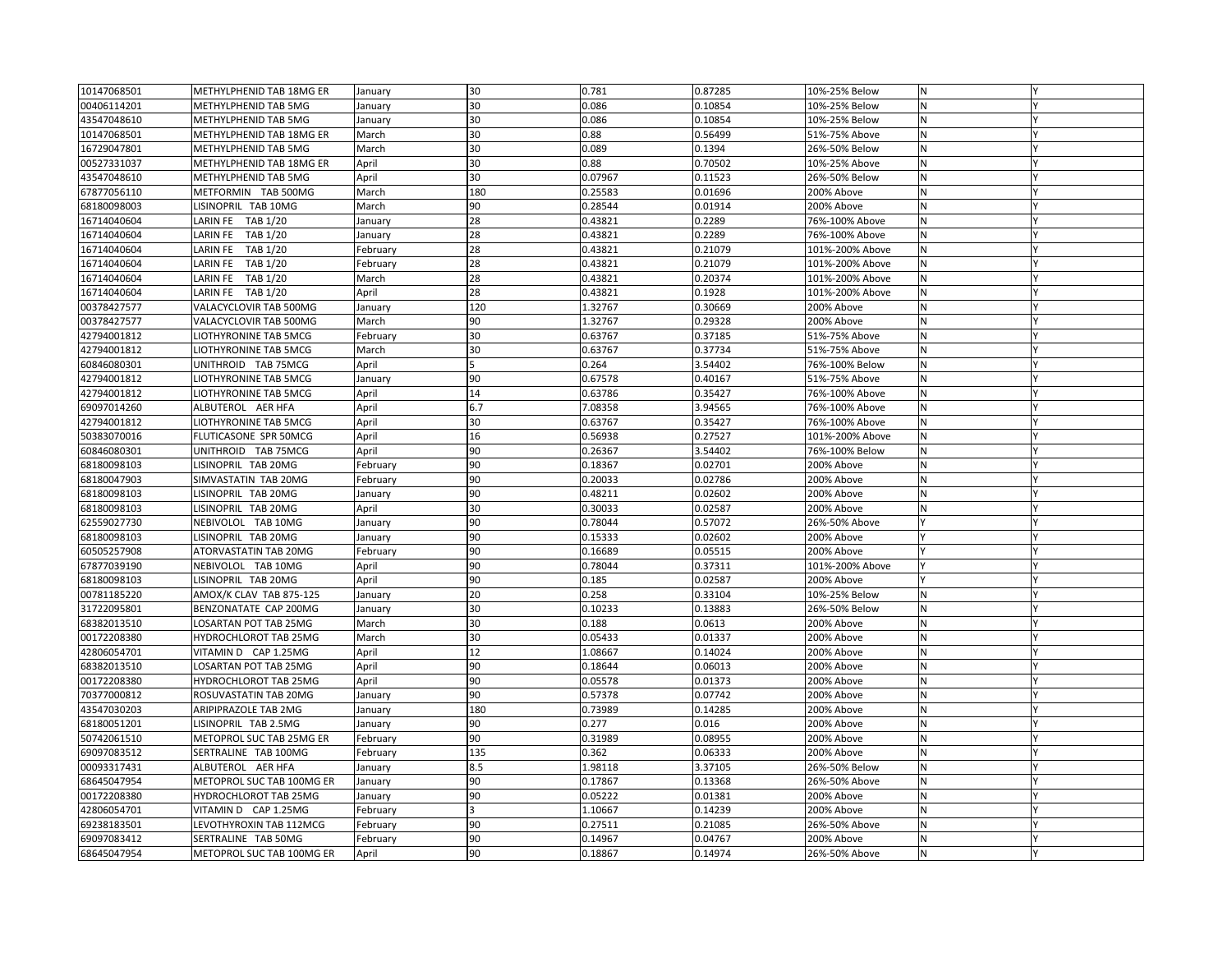| 00172208380 | HYDROCHLOROT TAB 25MG      | April    | 90  | 0.05556 | 0.01373 | 200% Above      | N |  |
|-------------|----------------------------|----------|-----|---------|---------|-----------------|---|--|
| 16571020150 | DICLOFENAC TAB 75MG DR     | April    | 15  | 0.50867 | 0.09718 | 200% Above      | N |  |
| 55111018015 | TIZANIDINE TAB 4MG         | April    | 15  | 0.332   | 0.04748 | 200% Above      | N |  |
| 68382091634 | METHYLPRED TAB 4MG         | January  | 21  | 1.20524 | 0.18274 | 200% Above      | N |  |
| 00093317431 | ALBUTEROL AER HFA          | January  | 8.5 | 4.75882 | 3.37105 | 26%-50% Above   | N |  |
| 00093317431 | ALBUTEROL AER HFA          | January  | 8.5 | 4.75882 | 3.37105 | 26%-50% Above   | N |  |
| 45802003846 | <b>ERYTHROMYCIN SOL 2%</b> | January  | 60  | 0.625   | 0.40674 | 51%-75% Above   | N |  |
| 59746000103 | METHYLPRED TAB 4MG         | January  | 21  | 0.77095 | 0.18274 | 200% Above      | N |  |
| 00093342210 | CYCLOBENZAPR TAB 10MG      | January  | 30  | 0.31467 | 0.0228  | 200% Above      |   |  |
| 70377002711 | ATORVASTATIN TAB 10MG      | January  | 90  | 0.57778 | 0.03737 | 200% Above      | N |  |
| 42858010301 | OXYCOD/APAP TAB 7.5-325    | April    | 30  | 0.07767 | 0.14211 | 26%-50% Below   | N |  |
| 69097094312 | GABAPENTIN CAP 300MG       | April    | 90  | 0.18833 | 0.04651 | 200% Above      | N |  |
| 62332014231 | CELECOXIB CAP 200MG        | April    | 30  | 0.56533 | 0.13373 | 200% Above      |   |  |
| 68180072103 | AMLODIPINE TAB 10MG        | March    | 90  | 0.57044 | 0.01687 | 200% Above      | N |  |
| 55111073005 | ALLOPURINOL TAB 300MG      | March    | 180 | 0.22772 | 0.08312 | 101%-200% Above | N |  |
| 68180072103 | AMLODIPINE TAB 10MG        | March    | 90  | 0.57044 | 0.01687 | 200% Above      | N |  |
| 00254200801 | COLCHICINE TAB 0.6MG       | April    | 90  | 2.61722 | 0.58804 | 200% Above      | N |  |
| 68462010905 | TOPIRAMATE TAB 100MG       | January  | 30  | 0.31467 | 0.06854 | 200% Above      | N |  |
| 68462010905 | TOPIRAMATE TAB 100MG       | February | 30  | 0.31467 | 0.06896 | 200% Above      | N |  |
| 00781107710 | ALPRAZOLAM TAB 0.5MG       | March    | 20  | 0.3305  | 0.0228  | 200% Above      | N |  |
| 00378668977 | PANTOPRAZOLE TAB 40MG      | January  | 90  | 0.55478 | 0.05946 | 200% Above      | N |  |
| 68462010905 | TOPIRAMATE TAB 100MG       | March    | 30  | 0.31467 | 0.06953 | 200% Above      | N |  |
| 29300012810 | HYDROCHLOROT TAB 25MG      | January  | 90  | 0.05222 | 0.01381 | 200% Above      | N |  |
| 68180035202 | SERTRALINE TAB 50MG        | January  | 90  | 0.56533 | 0.04157 | 200% Above      | N |  |
| 16729000517 | SIMVASTATIN TAB 20MG       | March    | 90  | 0.63522 | 0.02604 | 200% Above      | N |  |
| 62332004690 | VALSARTAN TAB 160MG        | January  | 90  | 0.30744 | 0.2785  | 10%-25% Above   | N |  |
| 24979003007 | DILTIAZEM CAP 360MG ER     | February | 90  | 0.89956 | 1.84849 | 51%-75% Below   | N |  |
| 55111073390 | VALSARTAN TAB 160MG        | March    | 90  | 0.35467 | 0.23007 | 51%-75% Above   | N |  |
| 51991081403 | AZELASTINE SPR 0.1%        | January  | 30  | 0.33533 | 0.27022 | 10%-25% Above   | Ν |  |
| 68180063709 | ATORVASTATIN TAB 40MG      | January  | 90  | 0.16733 | 0.06028 | 101%-200% Above |   |  |
| 68180063709 | ATORVASTATIN TAB 40MG      | April    | 90  | 0.19989 | 0.0579  | 200% Above      | N |  |
| 64980043710 | ATENOLOL<br>TAB 25MG       | April    | 90  | 0.17133 | 0.02404 | 200% Above      | N |  |
| 00074706990 | SYNTHROID TAB 150MCG       | January  | 30  | 1.45967 | 1.30679 | 10%-25% Above   | Ν |  |
| 00378161001 | DICYCLOMINE CAP 10MG       | February | 30  | 0.198   | 0.11037 | 76%-100% Above  | N |  |
| 69238183107 | LEVOTHYROXIN TAB 50MCG     | February | 90  | 0.19278 | 0.15269 | 26%-50% Above   | N |  |
| 69238183207 | LEVOTHYROXIN TAB 75MCG     | January  | 90  | 0.27989 | 0.157   | 76%-100% Above  | N |  |
| 69238183207 | LEVOTHYROXIN TAB 75MCG     | April    | 90  | 0.20322 | 0.14761 | 26%-50% Above   | N |  |
| 31722053401 | METHOCARBAM TAB 750MG      | March    | 15  | 0.30933 | 0.09307 | 200% Above      | N |  |
| 31722053401 | METHOCARBAM TAB 750MG      | March    | 15  | 0.30933 | 0.09307 | 200% Above      | N |  |
| 68180072003 | AMLODIPINE TAB 5MG         | March    | 30  | 0.60167 | 0.01104 | 200% Above      | N |  |
| 42806016005 | HYDROXYZ HCL TAB 25MG      | January  | 90  | 0.38111 | 0.07622 | 200% Above      | N |  |
| 42806016005 | HYDROXYZ HCL TAB 25MG      | February | 90  | 0.38111 | 0.0468  | 200% Above      | N |  |
| 42806016005 | HYDROXYZ HCL TAB 25MG      | March    | 90  | 0.394   | 0.06757 | 200% Above      | N |  |
| 49483060650 | GABAPENTIN CAP 300MG       | January  | 30  | 0.05867 | 0.05194 | 10%-25% Above   | N |  |
| 27808003603 | HYDROCO/APAP TAB 7.5-325   | February | 60  | 0.0885  | 0.1197  | 26%-50% Below   | N |  |
| 62332011291 | METOPROL TAR TAB 25MG      | January  | 45  | 0.09889 | 0.01935 | 200% Above      | N |  |
| 49483060650 | GABAPENTIN CAP 300MG       | February | 30  | 0.05867 | 0.04756 | 10%-25% Above   | N |  |
| 49483060650 | GABAPENTIN CAP 300MG       | February | 30  | 0.05867 | 0.04756 | 10%-25% Above   | N |  |
| 31722070190 | LOSARTAN POT TAB 50MG      | February | 30  | 0.15167 | 0.08274 | 76%-100% Above  | N |  |
| 67877022001 | CEPHALEXIN CAP 250MG       | March    | 28  | 0.075   | 0.09013 | 10%-25% Below   | N |  |
| 00574082710 | TESTOST CYP INJ 200MG/ML   | January  | 10  | 7.402   | 3.00105 | 101%-200% Above |   |  |
| 69452015120 | VITAMIN D CAP 50000UNT     | January  | 12  | 0.525   | 0.13666 | 200% Above      | N |  |
| 49483060650 | GABAPENTIN CAP 300MG       | March    | 30  | 0.05867 | 0.04814 | 10%-25% Above   | N |  |
| 72205002790 | ROSUVASTATIN TAB 5MG       | January  | 90  | 0.17444 | 0.0667  | 101%-200% Above | N |  |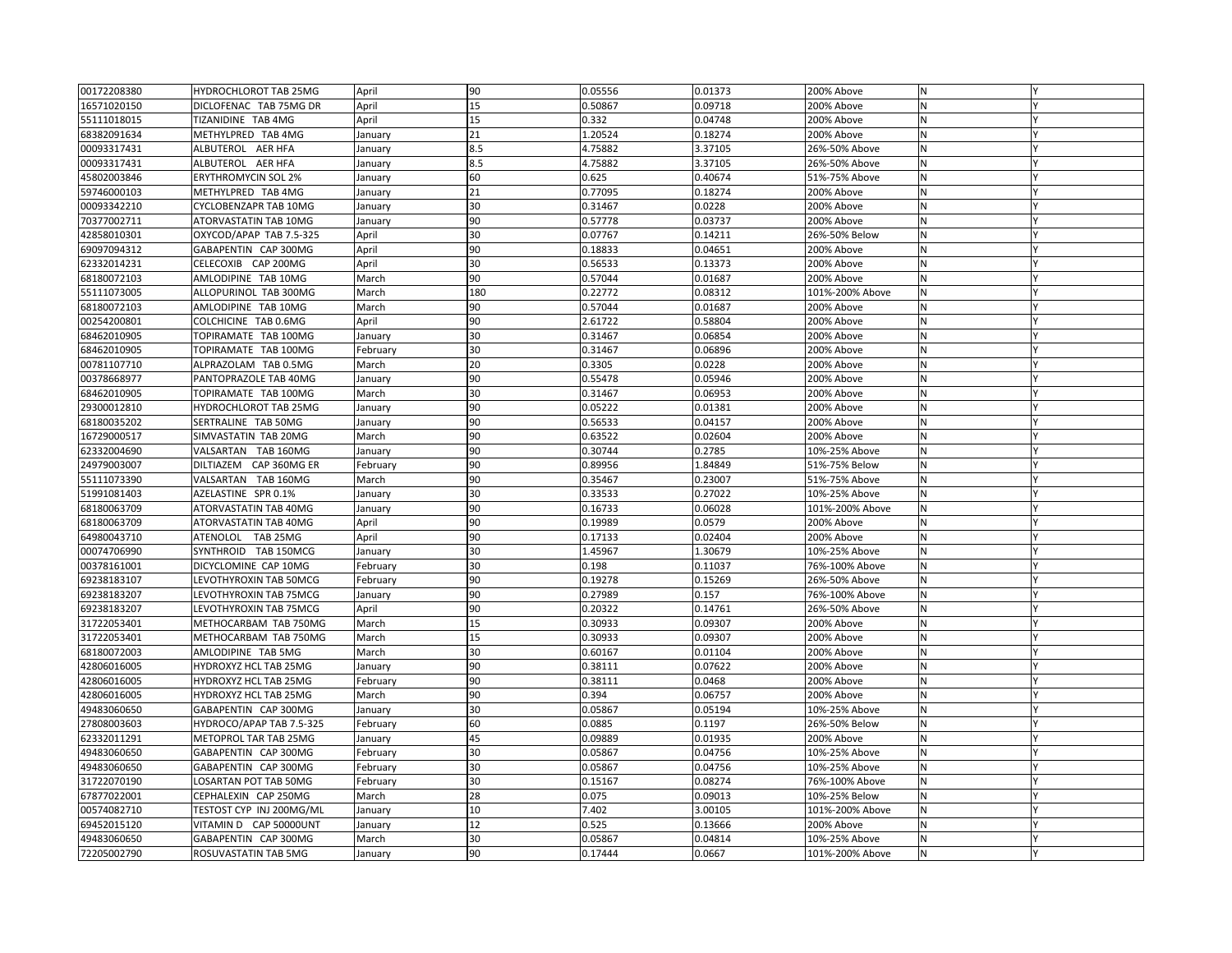| 49483060650 | GABAPENTIN CAP 300MG         | April    | 30  | 0.038   | 0.04651  | 10%-25% Below   | N |  |
|-------------|------------------------------|----------|-----|---------|----------|-----------------|---|--|
| 62175013643 | OMEPRAZOLE CAP 40MG          | February | 90  | 0.15111 | 0.06206  | 101%-200% Above | N |  |
| 43547036109 | LOSARTAN POT TAB 50MG        | April    | 30  | 0.181   | 0.06972  | 101%-200% Above | N |  |
| 62332011291 | METOPROL TAR TAB 25MG        | February | 90  | 0.08333 | 0.0194   | 200% Above      | N |  |
| 69452015120 | VITAMIN D CAP 50000UNT       | April    | 12  | 0.525   | 0.14024  | 200% Above      | N |  |
| 72205002790 | ROSUVASTATIN TAB 5MG         | April    | 90  | 0.20622 | 0.05947  | 200% Above      | N |  |
| 54092010001 | MESALAMINE TAB 1.2GM         | January  | 360 | 3.61169 | 3.06227  | 10%-25% Above   | N |  |
| 43547041711 | LISINOPRIL TAB 20MG          | January  | 60  | 0.00017 | 0.02602  | 76%-100% Below  | N |  |
| 60505017007 | PRAVASTATIN TAB 40MG         | January  | 30  | 0.167   | 0.08829  | 76%-100% Above  | N |  |
| 43547041711 | LISINOPRIL TAB 20MG          | February | 60  | 0.00017 | 0.02701  | 76%-100% Below  | N |  |
| 60505017007 | PRAVASTATIN TAB 40MG         | February | 30  | 0.167   | 0.09005  | 76%-100% Above  | N |  |
| 42799092101 | BISOPRL/HCTZ TAB 5-6.25MG    | February | 30  | 0.39267 | 0.33393  | 10%-25% Above   | N |  |
| 43547035411 | LISINOPRIL TAB 20MG          | February | 60  | 0.00017 | 0.02701  | 76%-100% Below  | N |  |
| 60505017007 | PRAVASTATIN TAB 40MG         | February | 30  | 0.19933 | 0.09005  | 101%-200% Above | N |  |
| 43547041711 | LISINOPRIL TAB 20MG          | March    | 60  | 0.00017 | 0.02633  | 76%-100% Below  | N |  |
| 42799092101 | BISOPRL/HCTZ TAB 5-6.25MG    | March    | 90  | 0.39978 | 0.33991  | 10%-25% Above   | N |  |
| 60505017007 | PRAVASTATIN TAB 40MG         | March    | 90  | 0.199   | 0.08966  | 101%-200% Above | N |  |
| 43547041711 | LISINOPRIL TAB 20MG          | April    | 180 | 6e-005  | 0.02587  | 76%-100% Below  | N |  |
| 57237009960 | CAP 300MG<br>CEFDINIR        | January  | 20  | 0.386   | 0.4633   | 10%-25% Below   | N |  |
| 68382005105 | MELOXICAM TAB 15MG           | February | 30  | 0.169   | 0.02424  | 200% Above      | N |  |
| 51991074810 | DULOXETINE CAP 60MG          | January  | 90  | 0.14944 | 0.12505  | 10%-25% Above   | N |  |
| 13668033101 | TRAZODONE TAB 100MG          | February | 90  | 0.15889 | 0.07091  | 101%-200% Above | N |  |
| 68382005105 | TAB 15MG<br>MELOXICAM        | April    | 30  | 0.062   | 0.0242   | 101%-200% Above | Ν |  |
| 51991074810 | DULOXETINE CAP 60MG          | April    | 90  | 0.19156 | 0.11666  | 51%-75% Above   | N |  |
| 51991074810 | DULOXETINE CAP 60MG          | April    | 90  | 0.19156 | 0.11666  | 51%-75% Above   | N |  |
| 70377000712 | ROSUVASTATIN TAB 10MG        | January  | 90  | 0.57567 | 0.06379  | 200% Above      | N |  |
| 68462030201 | <b>INDOMETHACIN CAP 50MG</b> | January  | 30  | 0.42067 | 0.11535  | 200% Above      | N |  |
| 68462030205 | INDOMETHACIN CAP 50MG        | March    | 30  | 0.42067 | 0.14384  | 101%-200% Above | N |  |
| 55111012105 | ATORVASTATIN TAB 10MG        | April    | 90  | 0.64078 | 0.03364  | 200% Above      |   |  |
| 61314063136 | NEO/POLY/DEX OIN 0.1% OP     | January  | 3.5 | 5.95429 | 3.29439  | 76%-100% Above  | N |  |
| 55111073005 | ALLOPURINOL TAB 300MG        | February | 90  | 0.19422 | 0.08347  | 101%-200% Above | N |  |
| 65862001305 | SERTRALINE TAB 100MG         | February | 90  | 0.13156 | 0.06333  | 101%-200% Above | N |  |
| 55111015810 | OMEPRAZOLE CAP 20MG          | February | 90  | 0.144   | 0.03581  | 200% Above      | N |  |
| 69238158306 | NORLYDA TAB 0.35MG           | January  | 84  | 0.97488 | 0.16441  | 200% Above      | N |  |
| 68382085701 | TRIAMT/HCTZ TAB 75-50MG      | January  | 45  | 0.16667 | 0.13671  | 10%-25% Above   | N |  |
| 13668009405 | PRAMIPEXOLE TAB 1MG          | January  | 90  | 0.09789 | 0.05815  | 51%-75% Above   | N |  |
| 13668009405 | PRAMIPEXOLE TAB 1MG          | April    | 90  | 0.04556 | 0.07181  | 26%-50% Below   | N |  |
| 00378064110 | PREDNISONE TAB 10MG          | January  | 15  | 0.124   | 0.07537  | 51%-75% Above   | N |  |
| 65862050320 | AMOX/K CLAV TAB 875-125      | January  | 20  | 0.7185  | 0.33104  | 101%-200% Above | N |  |
| 00228306411 | AMPHET/DEXTR CAP 25MG ER     | January  | 30  | 2.847   | 0.52094  | 200% Above      | N |  |
| 24208029505 | TOBRA/DEXAME SUS 0.3-0.1%    | February |     | 12.346  | 15.39406 | 10%-25% Below   | N |  |
| 16571066101 | MECLIZINE TAB 25MG           | February | 30  | 0.22267 | 0.12086  | 76%-100% Above  | N |  |
| 13668001005 | CITALOPRAM TAB 20MG          | February | 30  | 0.41    | 0.03029  | 200% Above      | N |  |
| 00228306411 | AMPHET/DEXTR CAP 25MG ER     | February | 30  | 2.847   | 0.53004  | 200% Above      | N |  |
| 13668001005 | CITALOPRAM TAB 20MG          | March    | 45  | 0.44578 | 0.02946  | 200% Above      |   |  |
| 13668001005 | CITALOPRAM TAB 20MG          | April    | 45  | 0.53667 | 0.029    | 200% Above      |   |  |
| 00115149001 | AMPHET/DEXTR CAP 25MG ER     | April    | 30  | 2.847   | 0.53071  | 200% Above      | N |  |
| 68180096301 | ALBUTEROL AER HFA            | March    | 8.5 | 2.09882 | 3.10102  | 26%-50% Below   | N |  |
| 68180096301 | ALBUTEROL AER HFA            | April    | 8.5 | 2.09882 | 3.05917  | 26%-50% Below   | N |  |
| 69097082207 | CITALOPRAM TAB 10MG          | February | 90  | 0.18133 | 0.02637  | 200% Above      | N |  |
| 75834050005 | METFORMIN<br>TAB 500MG ER    | February | 180 | 0.07828 | 0.03653  | 101%-200% Above | N |  |
| 69452015120 | VITAMIN D CAP 50000UNT       | March    | 24  | 0.525   | 0.14082  | 200% Above      | N |  |
| 68382005005 | MELOXICAM TAB 7.5MG          | April    | 90  | 0.08333 | 0.02299  | 200% Above      | N |  |
| 00093005805 | TRAMADOL HCL TAB 50MG        | January  | 12  | 0.20417 | 0.02391  | 200% Above      | N |  |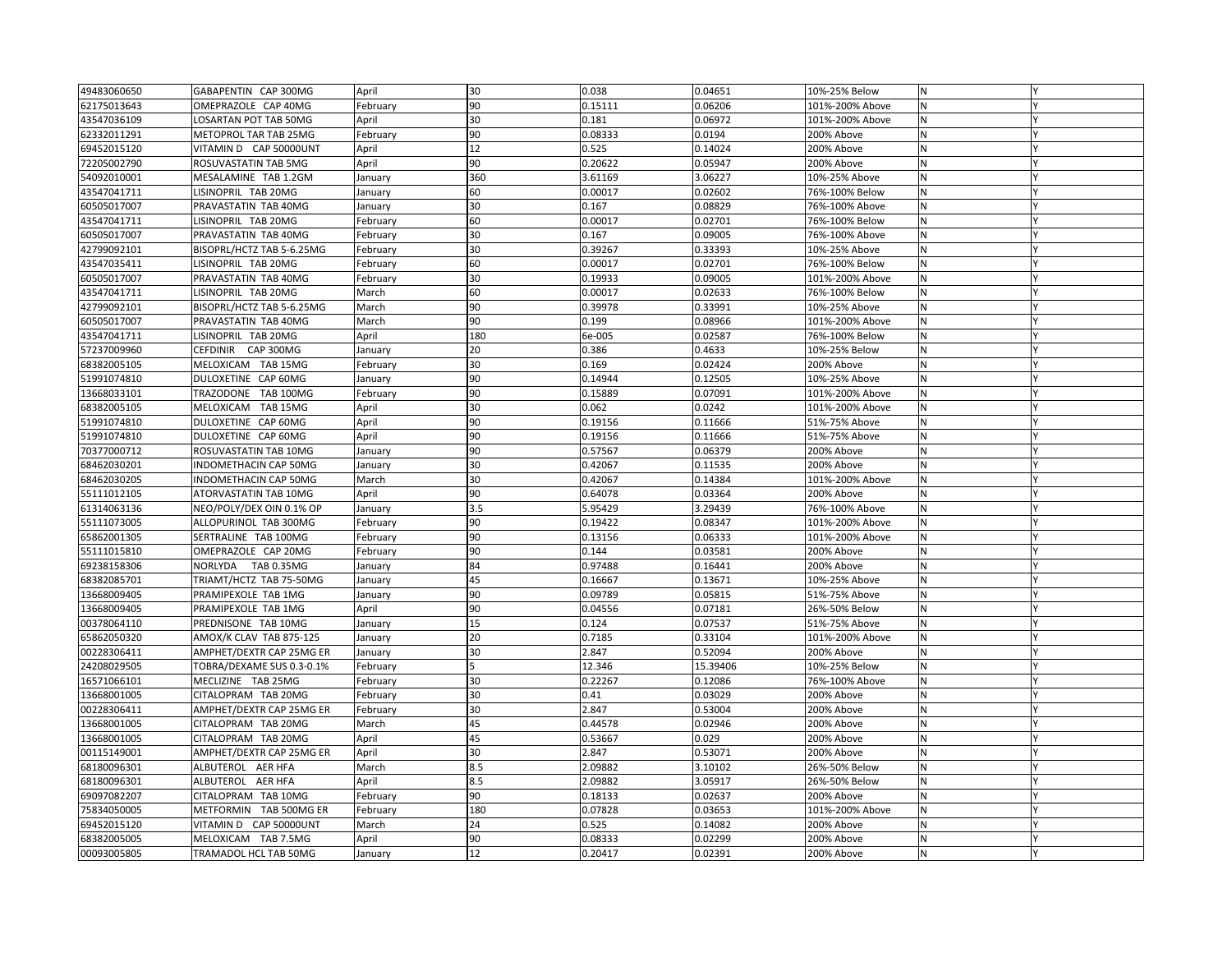| 00054418425 | DEXAMETHASON TAB 4MG            | January  | 14   | 0.91286  | 0.54667  | 51%-75% Above   | N |  |
|-------------|---------------------------------|----------|------|----------|----------|-----------------|---|--|
| 68382020906 | ANASTROZOLE TAB 1MG             | March    | 30   | 0.661    | 0.11251  | 200% Above      | N |  |
| 43386009019 | GAVILYTE-G SOL                  | April    | 4000 | 0.00387  | 0.00451  | 10%-25% Below   |   |  |
| 60505265601 | TRIAMT/HCTZ TAB 37.5-25         | February | 90   | 0.30456  | 0.10461  | 101%-200% Above |   |  |
| 60505265601 | TRIAMT/HCTZ TAB 37.5-25         | February | 90   | 0.30456  | 0.10461  | 101%-200% Above | N |  |
| 68382020906 | ANASTROZOLE TAB 1MG             | April    | 30   | 0.69833  | 0.10853  | 200% Above      | N |  |
| 70377000712 | ROSUVASTATIN TAB 10MG           | March    | 90   | 0.57567  | 0.05981  | 200% Above      | N |  |
| 23155000810 | HYDROCHLOROT TAB 25MG           | March    | 90   | 0.01778  | 0.01337  | 26%-50% Above   | N |  |
| 50742061610 | METOPROL SUC TAB 50MG ER        | March    | 90   | 0.43889  | 0.10316  | 200% Above      | N |  |
| 69452015120 | VITAMIN D CAP 50000UNT          | April    | 12   | 0.46667  | 0.14024  | 200% Above      | N |  |
| 68180051902 | LISINOP/HCTZ TAB 20-12.5        | January  | 60   | 0.1345   | 0.05147  | 101%-200% Above | N |  |
| 68180051902 | LISINOP/HCTZ TAB 20-12.5        | February | 60   | 0.13533  | 0.04976  | 101%-200% Above | N |  |
| 55111046801 | METOPROL SUC TAB 100MG ER       | January  | 90   | 0.17867  | 0.13368  | 26%-50% Above   | N |  |
| 72205000390 | ROSUVASTATIN TAB 10MG           | March    | 90   | 0.168    | 0.05981  | 101%-200% Above | N |  |
| 68180051902 | LISINOP/HCTZ TAB 20-12.5        | March    | 180  | 0.16178  | 0.04909  | 200% Above      | N |  |
| 68180051902 | LISINOP/HCTZ TAB 20-12.5        | April    | 180  | 0.16106  | 0.04943  | 200% Above      | N |  |
| 55111046801 | METOPROL SUC TAB 100MG ER       | April    | 90   | 0.18867  | 0.14974  | 26%-50% Above   | N |  |
| 31722070590 | VALACYCLOVIR TAB 1GM            | January  | 10   | 0.634    | 0.55813  | 10%-25% Above   | N |  |
| 31722070590 | VALACYCLOVIR TAB 1GM            | January  | 30   | 0.63433  | 0.55813  | 10%-25% Above   | N |  |
| 00378181510 | LEVOTHYROXIN TAB 150MCG         | March    | 90   | 0.37289  | 0.21406  | 51%-75% Above   | N |  |
| 69452015120 | VITAMIN D CAP 50000UNT          | January  |      | 0.5925   | 0.13666  | 200% Above      | N |  |
| 57237009960 | CEFDINIR CAP 300MG              | January  | 10   | 0.386    | 0.4633   | 10%-25% Below   | N |  |
| 27808003503 | HYDROCO/APAP TAB 5-325MG        | February | 12   | 0.07333  | 0.09908  | 26%-50% Below   | N |  |
| 43547039910 | CYCLOBENZAPR TAB 5MG            | February | 15   | 0.04067  | 0.02853  | 26%-50% Above   |   |  |
| 64380080707 | IBUPROFEN TAB 800MG             | January  | 15   | 0.48333  | 0.07343  | 200% Above      |   |  |
| 00116200116 | CHLORHEX GLU SOL 0.12%          | January  | 473  | 0.01666  | 0.00586  | 101%-200% Above | N |  |
| 00378064205 | PREDNISONE TAB 20MG             | April    | 10   | 0.166    | 0.1131   | 26%-50% Above   | N |  |
| 00054327099 | FLUTICASONE SPR 50MCG           | April    | 16   | 1.70313  | 0.27527  | 200% Above      | N |  |
| 51991081403 | AZELASTINE SPR 0.1%             | April    | 30   | 1.015    | 0.26352  | 200% Above      | N |  |
| 67877025001 | QUETIAPINE TAB 100MG            | March    | 30   | 0.036    | 0.05826  | 26%-50% Below   | N |  |
| 42794001610 | ASENAPINE SUB 5MG               | March    | 60   | 2.099    | 4.41931  | 51%-75% Below   | N |  |
| 69315031228 | PROCTO-MED CRE HC 2.5%          | January  | 28   | 0.36714  | 0.32037  | 10%-25% Above   |   |  |
| 69315031228 | PROCTO-MED CRE HC 2.5%          | January  | 28   | 0.36714  | 0.32037  | 10%-25% Above   | N |  |
| 69315031228 | PROCTO-MED CRE HC 2.5%          | February | 28   | 0.36714  | 0.31703  | 10%-25% Above   | N |  |
| 00032301613 | <b>CAP 36000UNT</b><br>CREON    | January  | 180  | 11.25878 | 10.23871 | 10%-25% Above   | N |  |
| 00032301613 | CREON<br><b>CAP 36000UNT</b>    | January  | 180  | 11.25878 | 10.23871 | 10%-25% Above   | N |  |
| 59762444002 | METHYLPRED TAB 4MG              | January  | 21   | 0.22286  | 0.18274  | 10%-25% Above   | N |  |
| 00093317431 | ALBUTEROL AER HFA               | January  | 8.5  | 1.98118  | 3.37105  | 26%-50% Below   | N |  |
| 59762444002 | METHYLPRED TAB 4MG              | January  | 21   | 0.22286  | 0.18274  | 10%-25% Above   | N |  |
| 62332025130 | AZITHROMYCIN TAB 250MG          | January  |      | 0.345    | 0.49639  | 26%-50% Below   | N |  |
| 76204060012 | <b>IPRATROPIUM/ SOL ALBUTER</b> | January  | 180  | 0.06889  | 0.06009  | 10%-25% Above   | N |  |
| 60505082901 | FLUTICASONE SPR 50MCG           | January  | 16   | 0.33     | 0.27034  | 10%-25% Above   | N |  |
| 50742019001 | CYPROHEPTAD TAB 4MG             | January  | 30   | 0.09733  | 0.08738  | 10%-25% Above   | N |  |
| 13668035530 | NEBIVOLOL<br>TAB 10MG           | January  | 90   | 2.32222  | 0.57072  | 200% Above      | N |  |
| 13668035530 | NEBIVOLOL<br>TAB 10MG           | April    | 90   | 2.48744  | 0.37311  | 200% Above      |   |  |
| 45802000403 | HYDROCORT<br><b>CRE 2.5%</b>    | March    | 28   | 0.18464  | 0.0878   | 101%-200% Above |   |  |
| 00093321992 | KETOCONAZOLE CRE 2%             | March    | 60   | 0.8515   | 0.36478  | 101%-200% Above | N |  |
| 16714040504 | LARIN FE TAB 1.5/30             | March    | 84   | 0.49036  | 0.28591  | 51%-75% Above   | Ν |  |
| 64380078506 | PREDNISONE TAB 20MG             | February |      | 0.124    | 0.10952  | 10%-25% Above   | N |  |
| 70436015542 | PROMETHAZINE SOL DM             | February | 120  | 0.03417  | 0.05549  | 26%-50% Below   |   |  |
| 42571016242 | AMOX/K CLAV TAB 875-125         | February | 20   | 0.28     | 0.35493  | 10%-25% Below   | N |  |
| 60505082901 | FLUTICASONE SPR 50MCG           | February | 16   | 0.33     | 0.28354  | 10%-25% Above   | N |  |
| 42806054701 | VITAMIN D CAP 1.25MG            | January  | 12   | 1.10583  | 0.13666  | 200% Above      | N |  |
| 00172208380 | HYDROCHLOROT TAB 25MG           | January  | 90   | 0.05222  | 0.01381  | 200% Above      | N |  |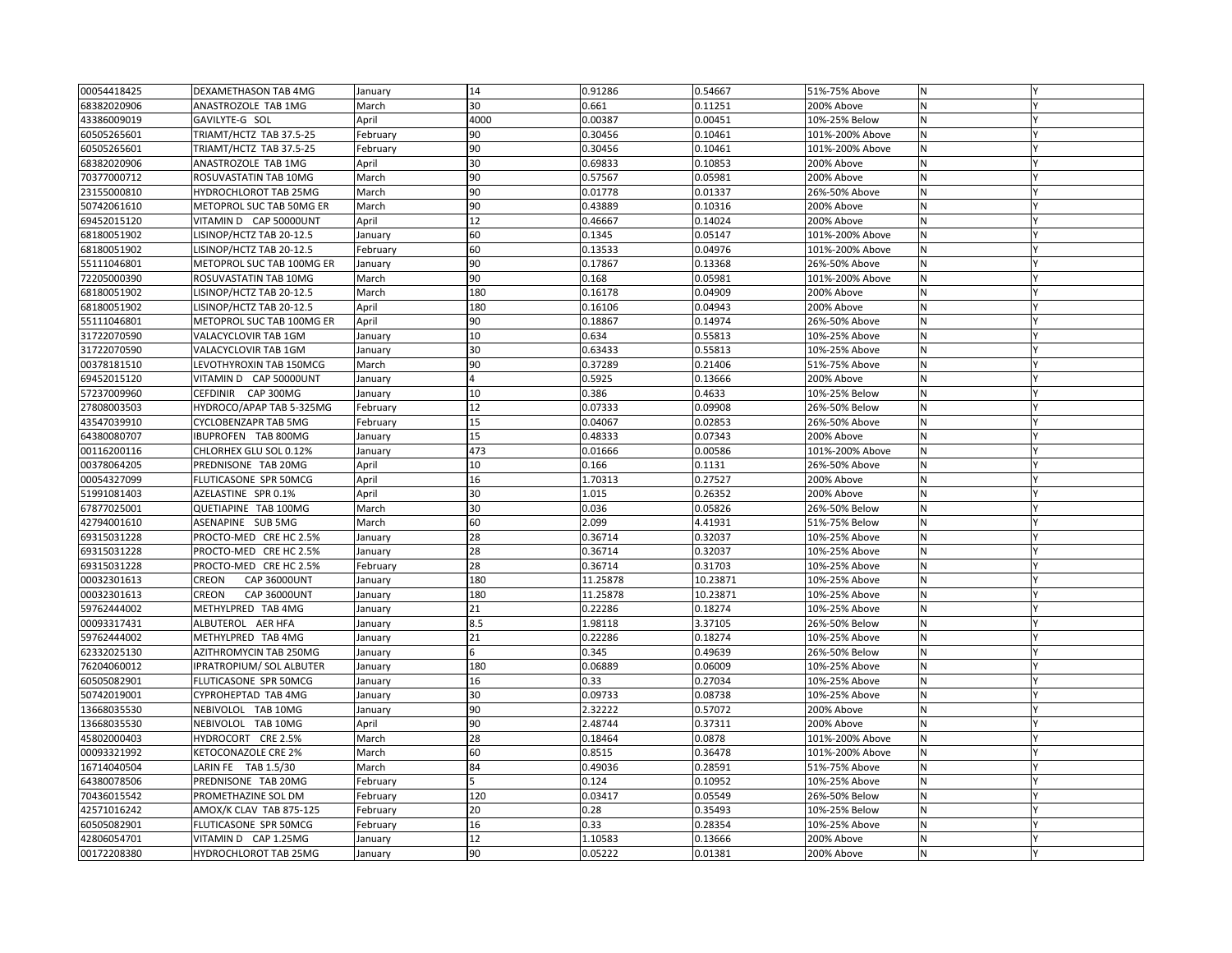| 16571066101                | MECLIZINE TAB 25MG                          | April            | 30        | 0.08467           | 0.12072            | 26%-50% Below                    | N |  |
|----------------------------|---------------------------------------------|------------------|-----------|-------------------|--------------------|----------------------------------|---|--|
| 61314023710                | CROMOLYN SOD SOL 4% OP                      | April            | 10        | 0.665             | 0.60314            | 10%-25% Above                    | N |  |
| 59746012106                | MECLIZINE TAB 25MG                          | April            | 30        | 0.107             | 0.12072            | 10%-25% Below                    | N |  |
| 68645051054                | HYDROCHLOROT TAB 25MG                       | April            | 90        | 0.05222           | 0.01373            | 200% Above                       |   |  |
| 29300022019                | MONTELUKAST TAB 10MG                        | April            | 90        | 0.30033           | 0.0614             | 200% Above                       | N |  |
| 70010075401                | METHOCARBAM TAB 500MG                       | March            | 40        | 0.051             | 0.07091            | 26%-50% Below                    | N |  |
| 62756024064                | ONDANSETRON TAB 4MG ODT                     | April            | 20        | 0.1475            | 0.23716            | 26%-50% Below                    | N |  |
| 65862055990                | PANTOPRAZOLE TAB 20MG                       | March            | 90        | 0.17189           | 0.05306            | 200% Above                       | N |  |
| 72205000390                | ROSUVASTATIN TAB 10MG                       | March            | 90        | 0.168             | 0.05981            | 101%-200% Above                  | N |  |
| 68462071171                | ESTRADIOL TAB 10MCG                         | January          | 24        | 10.28917          | 8.38524            | 10%-25% Above                    | N |  |
| 63304082805                | ATORVASTATIN TAB 20MG                       | January          | 90        | 0.16689           | 0.04616            | 200% Above                       | N |  |
| 47781065710                | LEVOTHYROXIN TAB 125MCG                     | March            | 90        | 0.25756           | 0.18894            | 26%-50% Above                    | N |  |
| 63304082805                | ATORVASTATIN TAB 20MG                       | April            | 90        | 0.19956           | 0.04642            | 200% Above                       | N |  |
| 27808003503                | HYDROCO/APAP TAB 5-325MG                    | January          | 18        | 0.06944           | 0.09595            | 26%-50% Below                    | N |  |
| 00781261305                | AMOXICILLIN CAP 500MG                       | January          | 15        | 0.00067           | 0.06963            | 76%-100% Below                   | N |  |
| 75834020601                | NATEGLINIDE TAB 120MG                       | January          | 60        | 0.2065            | 0.32963            | 26%-50% Below                    | Ń |  |
| 43547043109                | FENOFIBRATE TAB 145MG                       | February         | 30        | 0.193             | 0.15355            | 26%-50% Above                    |   |  |
| 75834020601                | NATEGLINIDE TAB 120MG                       | February         | 60        | 0.207             | 0.3844             | 26%-50% Below                    | N |  |
| 75834020601                | NATEGLINIDE TAB 120MG                       | March            | 60        | 0.23              | 0.33379            | 26%-50% Below                    | N |  |
| 63304082805                | ATORVASTATIN TAB 20MG                       | February         | 90        | 0.16689           | 0.05515            | 200% Above                       | N |  |
| 43547035411                | LISINOPRIL TAB 20MG                         | February         | 90        | 0.00011           | 0.02701            | 76%-100% Below                   |   |  |
| 75834020601                | NATEGLINIDE TAB 120MG                       | April            | 60        | 0.232             | 0.34762            | 26%-50% Below                    | N |  |
| 42806054701                | VITAMIN D CAP 1.25MG                        | February         | 12        | 1.10583           | 0.14239            | 200% Above                       | N |  |
| 11534016503                | FOLIC ACID TAB 1MG                          | January          | 120       | 0.05758           | 0.02474            | 101%-200% Above                  | N |  |
| 11534016503                | FOLIC ACID TAB 1MG                          | February         | 120       | 0.05758           | 0.03088            | 76%-100% Above                   | N |  |
| 11534016503                | FOLIC ACID TAB 1MG                          | March            | 120       | 0.05758           | 0.02568            | 101%-200% Above                  | N |  |
| 65862069790                | VENLAFAXINE CAP 150MG ER                    | February         | 90        | 0.74111           | 0.16139            | 200% Above                       | N |  |
| 11534016503                | FOLIC ACID TAB 1MG                          | April            | 360       | 0.05761           | 0.02659            | 101%-200% Above                  | N |  |
| 00406051201                | OXYCOD/APAP TAB 5-325MG                     | February         |           | 0.07              | 0.09705            | 26%-50% Below                    | N |  |
| 59762444002                | METHYLPRED TAB 4MG                          | February         | 21        | 0.22286           | 0.18542            | 10%-25% Above                    | N |  |
| 00781261305                | AMOXICILLIN CAP 500MG                       | February         | 14        | 0.06357           | 0.0713             | 10%-25% Below                    | N |  |
| 67877031780                | TRIAMCINOLON CRE 0.025%                     | January          | 80        | 0.05725           | 0.07559            | 10%-25% Below                    | N |  |
| 60505015701                | BUPROPION TAB 100MG                         | January          | 180       | 0.17433           | 0.14889            | 10%-25% Above                    | N |  |
| 43547035311                | LISINOPRIL TAB 10MG                         | March            | 90        | 0.00011           | 0.01914            | 76%-100% Below                   | N |  |
| 47781064310                | LEVOTHYROXIN TAB 50MCG                      | March            | 90        | 0.19278           | 0.14288            | 26%-50% Above                    | N |  |
| 70156010501                | HYOSCYAMINE SUB 0.125MG                     | March            | 80        | 0.10875           | 0.14293            | 10%-25% Below                    | N |  |
| 65862039010                | ONDANSETRON TAB 4MG ODT                     | March            | 12        | 0.61083           | 0.24125            | 101%-200% Above                  | N |  |
| 45802075930                | PROMETHAZINE SUP 25MG                       | March            | 12        | 3.51333           | 4.199              | 10%-25% Below                    |   |  |
| 13107008401                | LORAZEPAM TAB 1MG                           | March            | 15        | 0.06067           | 0.04593            | 26%-50% Above                    | N |  |
| 00143122701                | DICYCLOMINE TAB 20MG                        | March            | 20        | 0.3215            | 0.17279            | 76%-100% Above                   | N |  |
| 59762444002                | METHYLPRED TAB 4MG                          | January          | 21        | 0.22286           | 0.18274            | 10%-25% Above                    | N |  |
| 60505082901                | FLUTICASONE SPR 50MCG                       | January          | 16        | 0.33              | 0.27034            | 10%-25% Above                    | N |  |
| 67877021905                | CEPHALEXIN CAP 500MG                        | January          | 30        | 0.092             | 0.11462            | 10%-25% Below                    | N |  |
| 00002143480                | TRULICITY INJ 1.5/0.5                       | January          | 6         | 1.64167           | 425.63441          | 76%-100% Below                   | N |  |
| 00002143480                | TRULICITY INJ 1.5/0.5                       | March            |           | 1.64167           | 425.63441          | 76%-100% Below                   | N |  |
| 00597015230                | JARDIANCE TAB 10MG                          | March            | 90        | 0.10944           | 18.23463           | 76%-100% Below                   | N |  |
| 00002143480                | TRULICITY INJ 1.5/0.5                       | April            |           | 1.64167<br>0.59   | 425.63441          | 76%-100% Below                   | N |  |
| 59762500802                | MISOPROSTOL TAB 200MCG                      | January          |           |                   | 0.70308            | 10%-25% Below                    |   |  |
| 16729017117<br>69238155406 | AMITRIPTYLIN TAB 10MG<br>LILLOW TAB 0.15/30 | March            | 90<br>112 | 0.10033<br>0.2092 | 0.04811<br>0.18152 | 101%-200% Above<br>10%-25% Above |   |  |
| 16729017117                | AMITRIPTYLIN TAB 10MG                       | January<br>April | 90        | 0.10033           | 0.04155            | 101%-200% Above                  |   |  |
| 65862046899                | LOSARTAN/HCT TAB 50-12.5                    | March            | 90        | 0.11111           | 0.18477            | 26%-50% Below                    | N |  |
| 55111056330                | ATOMOXETINE CAP 80MG                        | February         | 30        | 1.64              | 1.34352            | 10%-25% Above                    | N |  |
| 00555097202                | AMPHET/DEXTR TAB 10MG                       | February         | 60        | 0.19467           | 0.25813            | 10%-25% Below                    | N |  |
|                            |                                             |                  |           |                   |                    |                                  |   |  |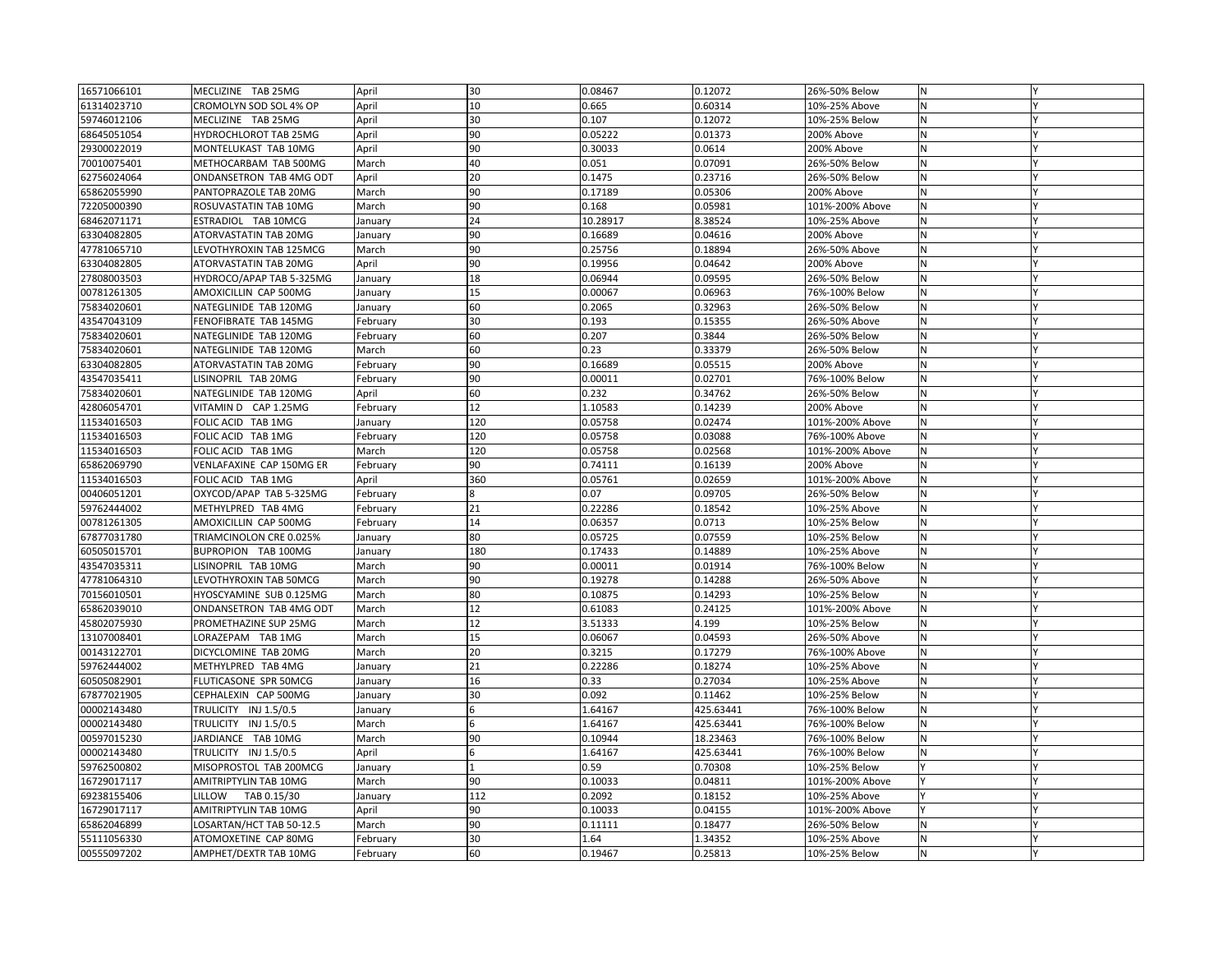| 13668033005 | TRAZODONE TAB 50MG                   | March    | 30  | 0.15367 | 0.03855 | 200% Above      | N |  |
|-------------|--------------------------------------|----------|-----|---------|---------|-----------------|---|--|
| 29300046810 | CLONIDINE TAB 0.1MG                  | March    | 60  | 0.04767 | 0.03029 | 51%-75% Above   | N |  |
| 29300046810 | CLONIDINE TAB 0.1MG                  | January  | 60  | 0.04767 | 0.02892 | 51%-75% Above   | N |  |
| 29300046810 | CLONIDINE TAB 0.1MG                  | February | 60  | 0.04767 | 0.02839 | 51%-75% Above   | N |  |
| 29300046810 | CLONIDINE TAB 0.1MG                  | March    | 60  | 0.04767 | 0.03029 | 51%-75% Above   | N |  |
| 49483062281 | <b>METFORMIN</b><br><b>TAB 500MG</b> | January  | 180 | 6e-005  | 0.01596 | 76%-100% Below  | N |  |
| 75834050005 | <b>METFORMIN</b><br>TAB 500MG ER     | January  | 180 | 0.06511 | 0.03574 | 76%-100% Above  | N |  |
| 16729021317 | <b>DOXAZOSIN</b><br>TAB 4MG          | February | 135 | 0.14815 | 0.09743 | 51%-75% Above   | N |  |
| 49884025701 | <b>MINOXIDIL</b><br>TAB 10MG         | February | 360 | 0.32011 | 0.20901 | 51%-75% Above   | N |  |
| 68462056201 | DILTIAZEM<br>CAP 120MG ER            | February | 270 | 2.61289 | 3.21211 | 10%-25% Below   | N |  |
| 68682099398 | DILTIAZEM<br>CAP 120MG ER            | February | 270 | 0.21552 | 0.17911 | 10%-25% Above   | N |  |
| 29300046810 | CLONIDINE TAB 0.1MG                  | April    | 60  | 0.036   | 0.02905 | 10%-25% Above   | N |  |
| 70756021551 | FENOFIBRATE TAB 160MG                | February | 90  | 0.22989 | 0.15913 | 26%-50% Above   | Ń |  |
| 60505017007 | PRAVASTATIN TAB 40MG                 | February | 90  | 0.167   | 0.09005 | 76%-100% Above  | N |  |
| 65862019201 | FLUOXETINE CAP 10MG                  | March    | 90  | 0.05078 | 0.03365 | 51%-75% Above   | N |  |
| 68462030929 | NORGEST/ETHI TAB 0.25/35             | April    | 84  | 0.7131  | 0.16809 | 200% Above      | N |  |
| 70700011221 | TESTOSTERONE GEL 1.62%               | January  | 75  | 0.54867 | 0.80021 | 26%-50% Below   |   |  |
| 33342002208 | LEVOFLOXACIN TAB 500MG               | March    | 10  | 1.046   | 0.19821 | 200% Above      | N |  |
| 69238115409 | EZETIMIBE TAB 10MG                   | February | 90  | 0.57311 | 0.11096 | 200% Above      | N |  |
| 69315012710 | FOLIC ACID TAB 1000MCG               | February | 90  | 0.06244 | 0.03088 | 101%-200% Above | N |  |
| 55111073005 | ALLOPURINOL TAB 300MG                | February | 90  | 0.23878 | 0.08347 | 101%-200% Above | N |  |
| 70377000911 | ROSUVASTATIN TAB 40MG                | February | 90  | 0.57522 | 0.13036 | 200% Above      | N |  |
| 69452015120 | VITAMIN D CAP 50000UNT               | March    | 26  | 0.53962 | 0.14082 | 200% Above      | N |  |
| 68180098103 | LISINOPRIL TAB 20MG                  | January  | 90  | 0.15333 | 0.02602 | 200% Above      |   |  |
| 65862001005 | METFORMIN TAB 1000MG                 | January  | 180 | 0.08539 | 0.02624 | 200% Above      | N |  |
| 64980028005 | <b>GLIPIZIDE ER TAB 5MG</b>          | January  | 90  | 0.16144 | 0.10405 | 51%-75% Above   | N |  |
| 68180098103 | LISINOPRIL TAB 20MG                  | April    | 90  | 0.185   | 0.02587 | 200% Above      | N |  |
| 65862001005 | METFORMIN TAB 1000MG                 | April    | 180 | 0.10228 | 0.02638 | 200% Above      | N |  |
| 64980028005 | <b>GLIPIZIDE ER TAB 5MG</b>          | April    | 90  | 0.15033 | 0.10111 | 26%-50% Above   | N |  |
| 16571020150 | DICLOFENAC TAB 75MG DR               | January  | 60  | 0.1175  | 0.09398 | 10%-25% Above   | N |  |
| 55111073005 | ALLOPURINOL TAB 300MG                | February | 30  | 0.161   | 0.08347 | 76%-100% Above  | N |  |
| 55111073005 | ALLOPURINOL TAB 300MG                | March    | 30  | 0.19433 | 0.08312 | 101%-200% Above | N |  |
| 68462019605 | PRAVASTATIN TAB 20MG                 | January  | 90  | 0.167   | 0.06353 | 101%-200% Above | N |  |
| 55111046705 | METOPROL SUC TAB 50MG ER             | January  | 90  | 0.14667 | 0.1022  | 26%-50% Above   | N |  |
| 55111073005 | ALLOPURINOL TAB 300MG                | April    | 30  | 0.19233 | 0.07742 | 101%-200% Above | N |  |
| 55111046705 | METOPROL SUC TAB 50MG ER             | March    | 90  | 0.17622 | 0.10316 | 51%-75% Above   | N |  |
| 27241008603 | AMLOD/OLMESA TAB 10-40MG             | April    | 90  | 0.59433 | 0.38581 | 51%-75% Above   | N |  |
| 55111046705 | METOPROL SUC TAB 50MG ER             | April    | 90  | 0.17711 | 0.09728 | 76%-100% Above  | N |  |
| 68462019605 | PRAVASTATIN TAB 20MG                 | April    | 90  | 0.19956 | 0.05725 | 200% Above      | N |  |
| 51991070501 | ALPRAZOLAM TAB 0.5MG                 | January  | 15  | 0.03133 | 0.02263 | 26%-50% Above   | N |  |
| 69238183107 | LEVOTHYROXIN TAB 50MCG               | January  | 15  | 0.17733 | 0.14196 | 10%-25% Above   | N |  |
| 65862052890 | VENLAFAXINE CAP 75MG ER              | January  | 60  | 0.13633 | 0.12194 | 10%-25% Above   | N |  |
| 69238183607 | LEVOTHYROXIN TAB 125MCG              | January  | 30  | 0.34767 | 0.20732 | 51%-75% Above   | N |  |
| 68382013610 | <b>LOSARTAN POT TAB 50MG</b>         | February | 30  | 0.15167 | 0.08274 | 76%-100% Above  | N |  |
| 65862052890 | VENLAFAXINE CAP 75MG ER              | February | 60  | 0.13917 | 0.12001 | 10%-25% Above   | N |  |
| 69238183607 | LEVOTHYROXIN TAB 125MCG              | February | 30  | 0.37    | 0.21813 | 51%-75% Above   | N |  |
| 69238207807 | PROPRANOLOL TAB 20MG                 | February | 30  | 0.10433 | 0.07976 | 26%-50% Above   | Ń |  |
| 68382013610 | LOSARTAN POT TAB 50MG                | March    | 30  | 0.181   | 0.07314 | 101%-200% Above | N |  |
| 65862052890 | VENLAFAXINE CAP 75MG ER              | March    | 60  | 0.16867 | 0.12722 | 26%-50% Above   | N |  |
| 69238183607 | LEVOTHYROXIN TAB 125MCG              | March    | 30  | 0.25933 | 0.18894 | 26%-50% Above   | N |  |
| 68382013610 | <b>LOSARTAN POT TAB 50MG</b>         | April    | 60  | 0.181   | 0.06972 | 101%-200% Above |   |  |
| 65862052890 | VENLAFAXINE CAP 75MG ER              | April    | 60  | 0.1645  | 0.11832 | 26%-50% Above   | N |  |
| 57237007530 | <b>ONDANSETRON TAB 4MG</b>           | April    | 30  | 0.08667 | 0.06443 | 26%-50% Above   | N |  |
| 65862085999 | FAMOTIDINE TAB 20MG                  | April    | 30  | 0.12667 | 0.03335 | 200% Above      | N |  |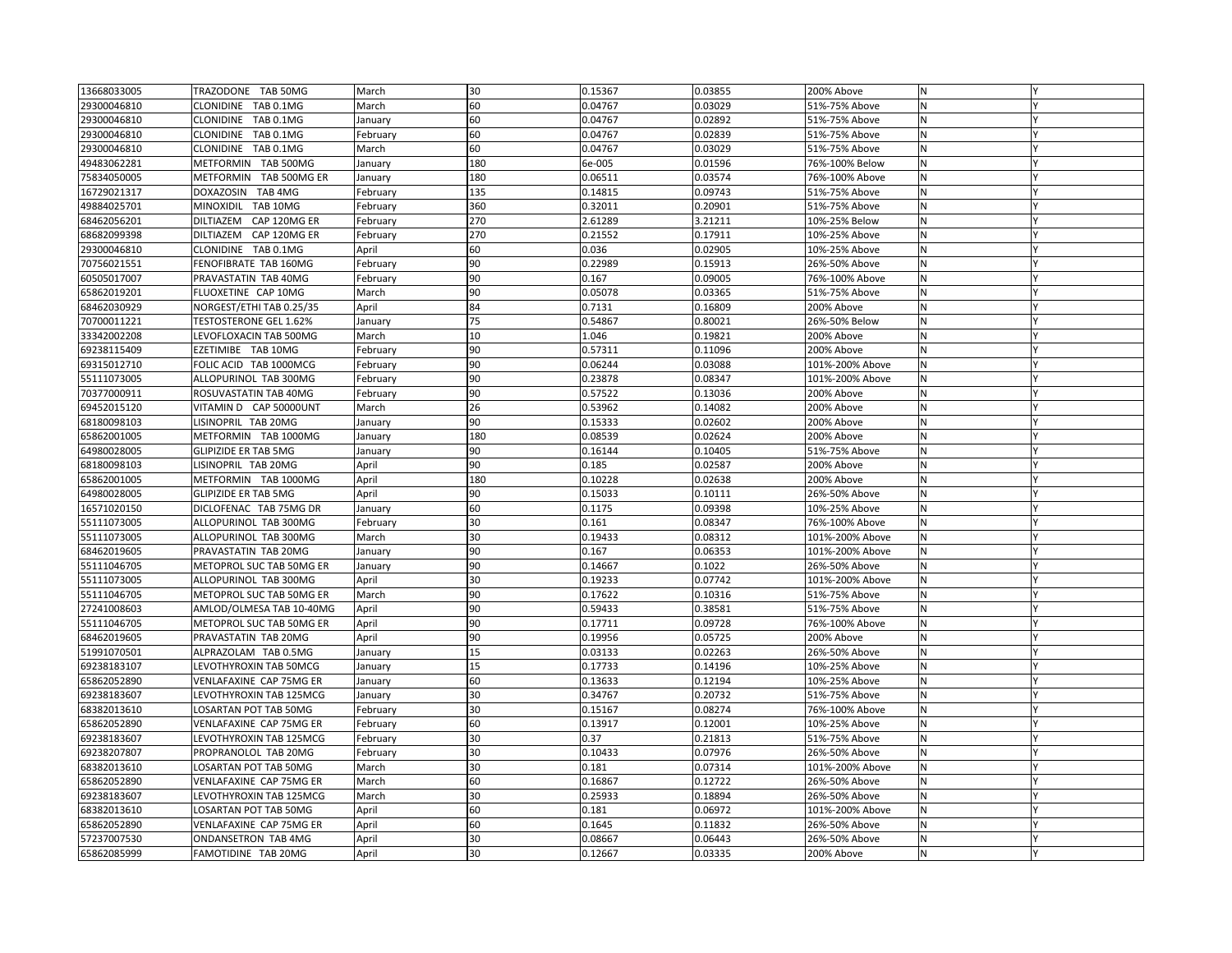| 68382013710 | LOSARTAN POT TAB 100MG       | April    | 90  | 0.20056 | 0.09546 | 101%-200% Above | N |  |
|-------------|------------------------------|----------|-----|---------|---------|-----------------|---|--|
| 65862069705 | VENLAFAXINE CAP 150MG ER     | April    | 90  | 0.20411 | 0.1661  | 10%-25% Above   | N |  |
| 69238183607 | LEVOTHYROXIN TAB 125MCG      | April    | 90  | 0.26867 | 0.19491 | 26%-50% Above   | N |  |
| 62332008290 | VALSART/HCTZ TAB 320-12.5    | January  | 90  | 0.54133 | 0.40495 | 26%-50% Above   | N |  |
| 69238183107 | LEVOTHYROXIN TAB 50MCG       | January  | 90  | 0.17756 | 0.14196 | 10%-25% Above   | N |  |
| 68462019790 | PRAVASTATIN TAB 40MG         | January  | 90  | 0.167   | 0.08829 | 76%-100% Above  | N |  |
| 57237022030 | PIOGLITAZONE TAB 30MG        | January  | 90  | 0.16667 | 0.13473 | 10%-25% Above   | N |  |
| 68462019790 | PRAVASTATIN TAB 40MG         | April    | 90  | 0.199   | 0.08777 | 101%-200% Above | N |  |
| 65862000899 | METFORMIN TAB 500MG          | April    | 180 | 0.0905  | 0.01651 | 200% Above      | N |  |
| 68180072003 | AMLODIPINE TAB 5MG           | April    | 90  | 0.19022 | 0.01084 | 200% Above      | N |  |
| 57237022030 | PIOGLITAZONE TAB 30MG        | April    | 90  | 0.201   | 0.11975 | 51%-75% Above   | N |  |
| 62332008290 | VALSART/HCTZ TAB 320-12.5    | April    | 90  | 0.57822 | 0.40151 | 26%-50% Above   | N |  |
| 69238183107 | LEVOTHYROXIN TAB 50MCG       | April    | 90  | 0.19222 | 0.1289  | 26%-50% Above   | N |  |
| 68645056354 | IBUPROFEN TAB 800MG          | April    | 30  | 0.18233 | 0.07021 | 101%-200% Above | N |  |
| 70700015010 | OMEPRAZOLE CAP 20MG          | April    | 30  | 0.259   | 0.03902 | 200% Above      |   |  |
| 51672135004 | CLOBETASOL LOT 0.05%         | April    | 59  | 0.87424 | 0.76639 | 10%-25% Above   | N |  |
| 00093505698 | ATORVASTATIN TAB 10MG        | April    | 90  | 0.32156 | 0.03364 | 200% Above      |   |  |
| 50383066730 | LIDO/PRILOCN CRE 2.5-2.5%    | January  | 30  | 0.21767 | 0.27011 | 10%-25% Below   | N |  |
| 68382024701 | BENZONATATE CAP 100MG        | February | 90  | 0.05789 | 0.08606 | 26%-50% Below   | N |  |
| 65862020299 | <b>LOSARTAN POT TAB 50MG</b> | February | 90  | 0.62333 | 0.08274 | 200% Above      |   |  |
| 68180072003 | AMLODIPINE TAB 5MG           | February | 90  | 0.60167 | 0.01181 | 200% Above      |   |  |
| 65862020299 | LOSARTAN POT TAB 50MG        | February | 90  | 0.62333 | 0.08274 | 200% Above      | N |  |
| 60505384801 | CELECOXIB CAP 100MG          | April    | 20  | 0.424   | 0.10666 | 200% Above      | N |  |
| 00093005805 | TRAMADOL HCL TAB 50MG        | April    | 10  | 0.169   | 0.02493 | 200% Above      | N |  |
| 64380078506 | PREDNISONE TAB 20MG          | March    | 12  | 0.1525  | 0.11229 | 26%-50% Above   |   |  |
| 65862001705 | AMOXICILLIN CAP 500MG        | March    | 20  | 0.0005  | 0.07054 | 76%-100% Below  | N |  |
| 49483062281 | METFORMIN TAB 500MG          | April    | 90  | 0.00011 | 0.01651 | 76%-100% Below  | N |  |
| 31722012805 | GEMFIBROZIL TAB 600MG        | January  | 90  | 0.373   | 0.10593 | 200% Above      | N |  |
| 13668013601 | <b>ESCITALOPRAM TAB 10MG</b> | February | 30  | 0.44567 | 0.05074 | 200% Above      | N |  |
| 70710122501 | AMITRIPTYLIN TAB 10MG        | February | 30  | 0.213   | 0.04413 | 200% Above      | N |  |
| 70377002911 | <b>ATORVASTATIN TAB 40MG</b> | February | 30  | 0.57333 | 0.05815 | 200% Above      | N |  |
| 65862042005 | SMZ/TMP DS TAB 800-160       | March    | 12  | 0.3075  | 0.06566 | 200% Above      |   |  |
| 00093720298 | PRAVASTATIN TAB 40MG         | January  | 90  | 0.46022 | 0.08829 | 200% Above      | N |  |
| 13668013601 | <b>ESCITALOPRAM TAB 10MG</b> | March    | 30  | 0.47367 | 0.04972 | 200% Above      | N |  |
| 67877025130 | TRIAMCINOLON CRE 0.1%        | March    | 30  | 0.091   | 0.14475 | 26%-50% Below   | N |  |
| 31722012805 | GEMFIBROZIL TAB 600MG        | February | 180 | 0.37294 | 0.1064  | 200% Above      | N |  |
| 13668035530 | NEBIVOLOL TAB 10MG           | April    | 30  | 2.48733 | 0.37311 | 200% Above      | N |  |
| 43598029290 | PREGABALIN CAP 50MG          | April    | 30  | 0.19833 | 0.0931  | 101%-200% Above | N |  |
| 16729017101 | <b>AMITRIPTYLIN TAB 10MG</b> | March    | 90  | 0.21878 | 0.04811 | 200% Above      | N |  |
| 00093720298 | PRAVASTATIN TAB 40MG         | March    | 90  | 0.58589 | 0.08966 | 200% Above      |   |  |
| 70710122501 | AMITRIPTYLIN TAB 10MG        | April    | 90  | 0.21856 | 0.04155 | 200% Above      | N |  |
| 13668013701 | <b>ESCITALOPRAM TAB 20MG</b> | April    | 90  | 0.55033 | 0.07948 | 200% Above      | N |  |
| 65162062711 | TRAMADOL HCL TAB 50MG        | January  | 60  | 0.08683 | 0.02391 | 200% Above      | N |  |
| 68462019005 | NAPROXEN TAB 500MG           | January  | 60  | 0.11517 | 0.07774 | 26%-50% Above   | N |  |
| 57237004330 | VALACYCLOVIR TAB 1GM         | January  | 30  | 0.765   | 0.55813 | 26%-50% Above   |   |  |
| 00378427677 | VALACYCLOVIR TAB 1GM         | February | 30  | 0.765   | 0.57527 | 26%-50% Above   |   |  |
| 68180072003 | AMLODIPINE TAB 5MG           | January  | 30  | 0.23333 | 0.01116 | 200% Above      | N |  |
| 00378395205 | ATORVASTATIN TAB 40MG        | January  | 30  | 0.29967 | 0.06028 | 200% Above      | N |  |
| 55111012305 | ATORVASTATIN TAB 40MG        | January  | 30  | 0.29967 | 0.06028 | 200% Above      | N |  |
| 68462019005 | NAPROXEN TAB 500MG           | January  | 60  | 0.11517 | 0.07774 | 26%-50% Above   |   |  |
| 57237004330 | VALACYCLOVIR TAB 1GM         | February | 30  | 0.815   | 0.57527 | 26%-50% Above   | N |  |
| 65862044930 | VALACYCLOVIR TAB 1GM         | March    | 30  | 0.815   | 0.5737  | 26%-50% Above   | N |  |
| 68180072003 | AMLODIPINE TAB 5MG           | March    | 30  | 0.28333 | 0.01104 | 200% Above      | N |  |
| 55111012305 | <b>ATORVASTATIN TAB 40MG</b> | March    | 30  | 0.251   | 0.063   | 200% Above      | N |  |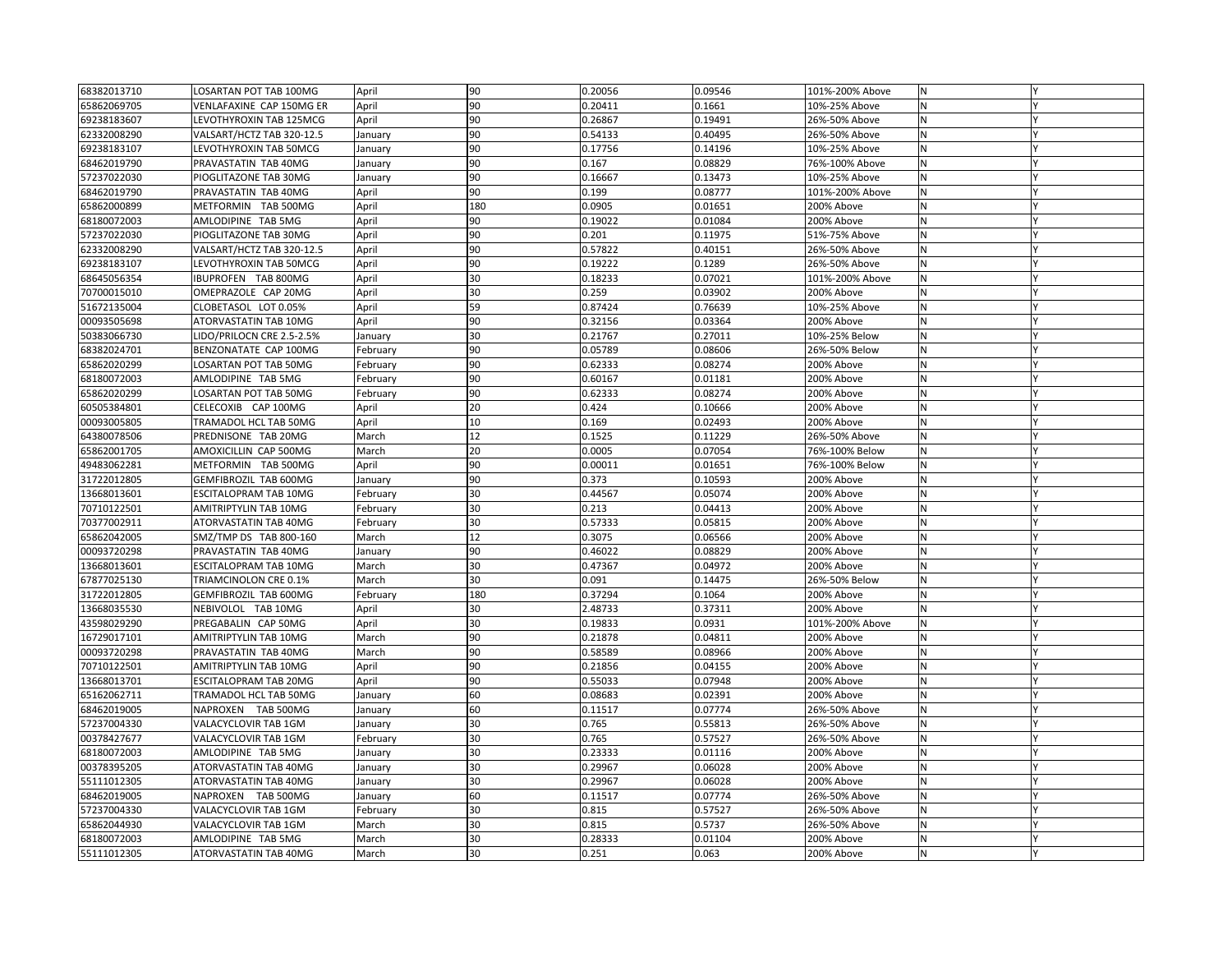| 68462019005 | NAPROXEN TAB 500MG             | March    | 60  | 0.14017 | 0.07731  | 76%-100% Above  | N |  |
|-------------|--------------------------------|----------|-----|---------|----------|-----------------|---|--|
| 42806040021 | METHYLPRED TAB 4MG             | April    | 21  | 0.3681  | 0.17472  | 101%-200% Above | N |  |
| 65862044930 | VALACYCLOVIR TAB 1GM           | April    | 30  | 0.85467 | 0.51795  | 51%-75% Above   |   |  |
| 00781185220 | AMOX/K CLAV TAB 875-125        | April    | 20  | 0.475   | 0.30643  | 51%-75% Above   | N |  |
| 55111012305 | ATORVASTATIN TAB 40MG          | April    | 30  | 0.24567 | 0.0579   | 200% Above      | N |  |
| 68180072003 | AMLODIPINE TAB 5MG             | April    | 90  | 0.26344 | 0.01084  | 200% Above      | N |  |
| 62175061743 | PANTOPRAZOLE TAB 40MG          | January  | 30  | 0.395   | 0.05946  | 200% Above      | N |  |
| 69097015907 | MELOXICAM TAB 15MG             | March    | 10  | 0.46    | 0.02416  | 200% Above      | N |  |
| 62175061743 | PANTOPRAZOLE TAB 40MG          | March    | 30  | 0.41067 | 0.05828  | 200% Above      | N |  |
| 69097015907 | MELOXICAM TAB 15MG             | March    | 14  | 0.46071 | 0.02416  | 200% Above      | N |  |
| 68382005105 | MELOXICAM TAB 15MG             | April    | 14  | 0.11429 | 0.0242   | 200% Above      | N |  |
| 31722071310 | PANTOPRAZOLE TAB 40MG          | April    | 30  | 0.30433 | 0.06073  | 200% Above      | N |  |
| 61442010360 | DICLOFENAC TAB 75MG DR         | March    | 60  | 0.17917 | 0.09618  | 76%-100% Above  | N |  |
| 52817032000 | BACLOFEN<br>TAB 10MG           | February | 240 | 0.12583 | 0.0693   | 76%-100% Above  | N |  |
| 69097094312 | GABAPENTIN CAP 300MG           | February | 360 | 0.09186 | 0.04756  | 76%-100% Above  | N |  |
| 16714098450 | CLINDAMY/BEN GEL 1-5%          | February | 50  | 1.1868  | 0.79932  | 26%-50% Above   |   |  |
| 52817032000 | BACLOFEN TAB 10MG              | March    | 240 | 0.12583 | 0.06547  | 76%-100% Above  | N |  |
| 69097094312 | GABAPENTIN CAP 300MG           | March    | 360 | 0.09186 | 0.04814  | 76%-100% Above  | N |  |
| 59651000305 | OMEPRAZOLE CAP 40MG            | January  | 90  | 0.51589 | 0.06362  | 200% Above      | Ν |  |
| 52817032000 | BACLOFEN TAB 10MG              | April    | 240 | 0.07554 | 0.0609   | 10%-25% Above   | N |  |
| 69097094312 | GABAPENTIN CAP 300MG           | April    | 360 | 0.05897 | 0.04651  | 26%-50% Above   |   |  |
| 55111064505 | OMEPRAZOLE CAP 40MG            | April    | 90  | 0.31378 | 0.0555   | 200% Above      | N |  |
| 68382071119 | MESALAMINE TAB 1.2GM           | February | 60  | 3.28317 | 2.74135  | 10%-25% Above   | N |  |
| 68382071119 | MESALAMINE TAB 1.2GM           | April    | 60  | 2.87417 | 2.61999  | 10%-25% Above   |   |  |
| 00781285931 | OMEPRAZOLE CAP 10MG            | February | 90  | 0.28689 | 0.08405  | 200% Above      |   |  |
| 69452015120 | VITAMIN D CAP 50000UNT         | March    | 12  | 0.54    | 0.14082  | 200% Above      | N |  |
| 00078091112 | <b>XIIDRA</b><br><b>DRO 5%</b> | January  | 180 | 8.88439 | 10.13623 | 10%-25% Below   | N |  |
| 00781808926 | AZITHROMYCIN TAB 250MG         | January  |     | 2.83333 | 0.49639  | 200% Above      | N |  |
| 70954005920 | PREDNISONE TAB 10MG            | January  | 18  | 0.175   | 0.07537  | 101%-200% Above |   |  |
| 64980043810 | ATENOLOL<br>TAB 50MG           | January  | 90  | 0.33067 | 0.02849  | 200% Above      | N |  |
| 70954005920 | PREDNISONE TAB 10MG            | March    | 18  | 0.175   | 0.07092  | 101%-200% Above | N |  |
| 65862020299 | LOSARTAN POT TAB 50MG          | January  | 90  | 0.502   | 0.06868  | 200% Above      |   |  |
| 76204020025 | ALBUTEROL NEB 0.083%           | April    | 75  | 0.092   | 0.04085  | 101%-200% Above | N |  |
| 58657050016 | CODEINE/GG SOL 10-100/5        | April    | 200 | 0.0704  | 0.02872  | 101%-200% Above | N |  |
| 70954005920 | PREDNISONE TAB 10MG            | April    | 18  | 0.175   | 0.06957  | 101%-200% Above | N |  |
| 65862050320 | AMOX/K CLAV TAB 875-125        | April    | 20  | 0.94    | 0.30643  | 200% Above      | N |  |
| 65862057490 | MONTELUKAST TAB 10MG           | February | 90  | 0.48433 | 0.06314  | 200% Above      | N |  |
| 69097014260 | ALBUTEROL AER HFA              | April    | 6.7 | 3.34179 | 3.94565  | 10%-25% Below   | N |  |
| 65862056090 | PANTOPRAZOLE TAB 40MG          | February | 90  | 0.48078 | 0.06576  | 200% Above      | N |  |
| 72606051002 | FAMOTIDINE TAB 40MG            | March    | 90  | 0.40689 | 0.06888  | 200% Above      | N |  |
| 64980043810 | ATENOLOL TAB 50MG              | April    | 90  | 0.31578 | 0.0282   | 200% Above      | N |  |
| 62332002891 | LOSARTAN POT TAB 50MG          | April    | 90  | 0.49989 | 0.06972  | 200% Above      | N |  |
| 00781185220 | AMOX/K CLAV TAB 875-125        | January  | 20  | 0.7185  | 0.33104  | 101%-200% Above | N |  |
| 65862055990 | PANTOPRAZOLE TAB 20MG          | April    | 90  | 0.29589 | 0.05207  | 200% Above      | N |  |
| 42806066405 | BUSPIRONE TAB 15MG             | January  | 60  | 0.12283 | 0.05301  | 101%-200% Above |   |  |
| 50111056003 | TRAZODONE TAB 50MG             | March    | 90  | 0.26733 | 0.03855  | 200% Above      |   |  |
| 13668013610 | ESCITALOPRAM TAB 10MG          | March    | 90  | 0.10778 | 0.04972  | 101%-200% Above | N |  |
| 42806008505 | BUSPIRONE TAB 15MG             | March    | 180 | 0.06661 | 0.05601  | 10%-25% Above   | Ν |  |
| 50111078751 | AZITHROMYCIN TAB 250MG         | January  |     | 1.33    | 0.49639  | 101%-200% Above | N |  |
| 68180044701 | QUETIAPINE TAB 100MG           | February | 30  | 0.3     | 0.0573   | 200% Above      |   |  |
| 00143928501 | AMOXICILLIN TAB 875MG          | March    | 20  | 0.5335  | 0.1448   | 200% Above      | N |  |
| 65862086099 | FAMOTIDINE TAB 40MG            | March    | 30  | 0.61033 | 0.06888  | 200% Above      | N |  |
| 68180044701 | QUETIAPINE TAB 100MG           | March    | 30  | 0.3     | 0.05826  | 200% Above      | N |  |
| 31722070190 | LOSARTAN POT TAB 50MG          | March    | 30  | 0.3     | 0.07314  | 200% Above      | N |  |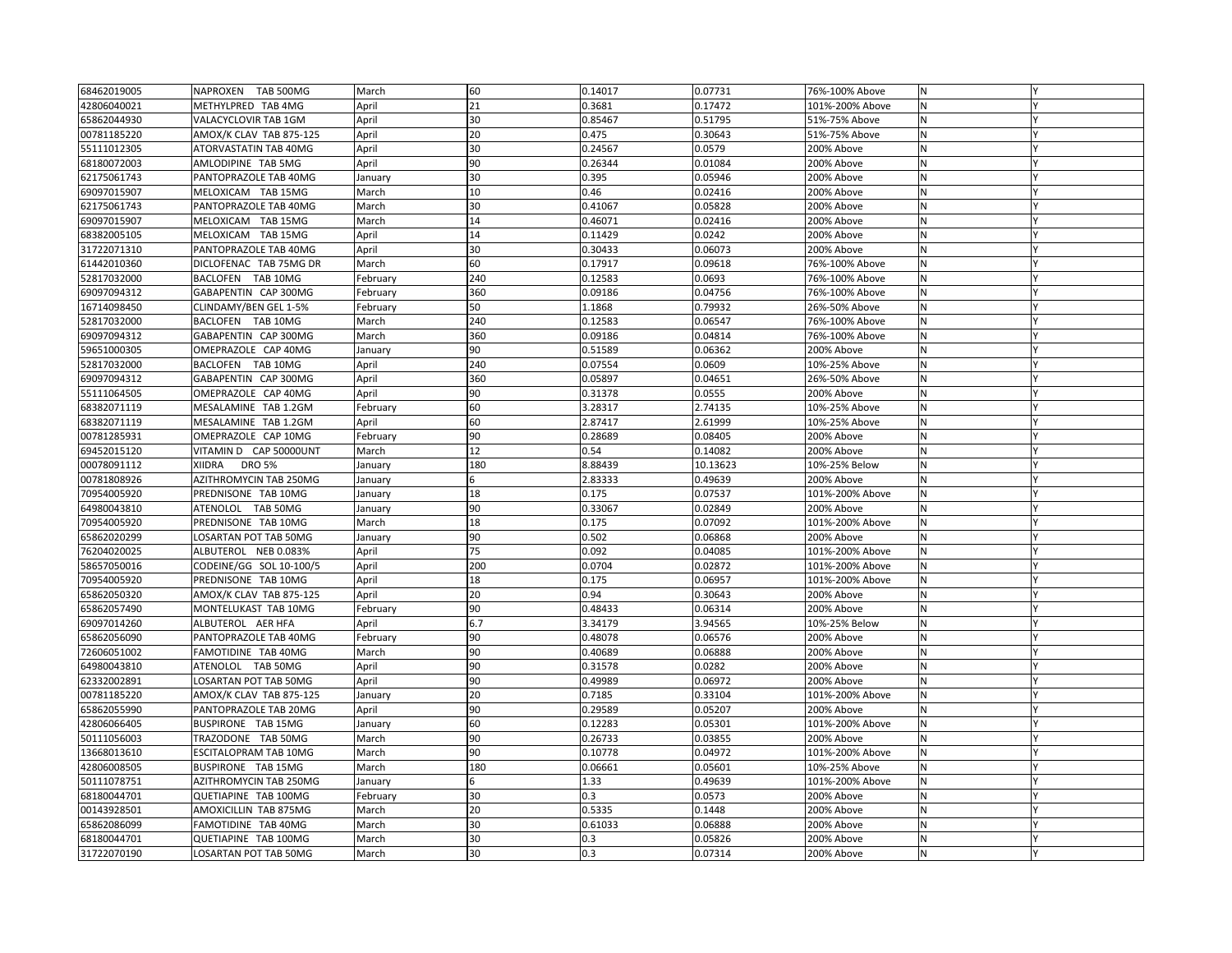| 65862086099 | FAMOTIDINE TAB 40MG                      | April          | 30              | 0.61               | 0.06839   | 200% Above               | N      |  |
|-------------|------------------------------------------|----------------|-----------------|--------------------|-----------|--------------------------|--------|--|
| 68180044701 | QUETIAPINE TAB 100MG                     | April          | 30              | 0.242              | 0.05454   | 200% Above               | N      |  |
| 31722070190 | <b>LOSARTAN POT TAB 50MG</b>             | April          | 30              | 0.3                | 0.06972   | 200% Above               | N      |  |
| 65862014836 | SUMATRIPTAN TAB 100MG                    | January        |                 | 1.26667            | 0.55636   | 101%-200% Above          | N      |  |
| 59746017509 | PREDNISONE TAB 20MG                      | February       | 6               | 0.43               | 0.10952   | 200% Above               | Ń      |  |
| 69784050001 | EC-NAPROXEN TAB 500MG                    | February       | 10              | 4.053              | 3.1078    | 26%-50% Above            | N      |  |
| 50111078710 | AZITHROMYCIN TAB 250MG                   | March          | 6               | 1.75333            | 0.48506   | 200% Above               | N      |  |
| 60432060416 | PROMETHAZINE SYP DM                      | March          | 225             | 0.06938            | 0.05643   | 10%-25% Above            | N      |  |
| 65862014836 | SUMATRIPTAN TAB 100MG                    | February       |                 | 1.57333            | 0.54221   | 101%-200% Above          |        |  |
| 16729032115 | OLMESA MEDOX TAB 20MG                    | April          | 30              | 0.55733            | 0.10749   | 200% Above               | N      |  |
| 49502010102 | EPINEPHRINE INJ 0.15MG                   | March          |                 | 154.22             | 140.37068 | 10%-25% Above            | N      |  |
| 60505056000 | OFLOXACIN DRO 0.3% OP                    | April          |                 | 3.142              | 1.69563   | 76%-100% Above           | N      |  |
| 00093416173 | AMOXICILLIN SUS 400/5ML                  | April          | 100             | 0.0561             | 0.02169   | 101%-200% Above          | N      |  |
| 53746010901 | HYDROCO/APAP TAB 5-325MG                 | January        | 15              | 0.31               | 0.09595   | 200% Above               | N      |  |
| 49483060450 | IBUPROFEN TAB 800MG                      | January        | 24              | 0.3425             | 0.07343   | 200% Above               | N      |  |
| 53746010901 | HYDROCO/APAP TAB 5-325MG                 | February       | 15              | 0.31               | 0.09908   | 200% Above               | N      |  |
| 49483060450 | IBUPROFEN TAB 800MG                      | February       | 24              | 0.3425             | 0.07352   | 200% Above               | N      |  |
| 65862050220 | AMOX/K CLAV TAB 500-125                  | February       | 21              | 0.7619             | 0.31449   | 101%-200% Above          | N      |  |
| 49483060450 | IBUPROFEN TAB 800MG                      | February       | 24              | 0.3425             | 0.07352   | 200% Above               | N      |  |
| 00378064205 | PREDNISONE TAB 20MG                      | March          |                 | 0.176              | 0.11229   | 51%-75% Above            | N      |  |
| 65862050320 | AMOX/K CLAV TAB 875-125                  | March          | 14              | 0.82357            | 0.32484   | 101%-200% Above          | N      |  |
| 64380071307 | BENZONATATE CAP 200MG                    | March          | 30              | 0.382              | 0.14345   | 101%-200% Above          | N      |  |
| 50742061510 | METOPROL SUC TAB 25MG ER                 | January        | 90              | 0.41211            | 0.0887    | 200% Above               | N      |  |
| 00054327099 | FLUTICASONE SPR 50MCG                    | January        | 48              | 1.6225             | 0.27034   | 200% Above               | N      |  |
| 65862098799 | POT CHLORIDE TAB 10MEQ ER                | February       | 90              | 0.37122            | 0.13702   | 101%-200% Above          | N      |  |
| 43547040111 | FUROSEMIDE TAB 20MG                      | February       | 90              | 0.11056            | 0.03105   | 200% Above               | N      |  |
| 68180051303 | LISINOPRIL TAB 5MG                       | March          | 90              | 0.34378            | 0.01549   | 200% Above               | N      |  |
| 70377002911 | ATORVASTATIN TAB 40MG                    | March          | 90              | 0.57311            | 0.063     | 200% Above               | N      |  |
| 00054327099 | FLUTICASONE SPR 50MCG                    | March          | 48              | 1.66646            | 0.27037   | 200% Above               | N      |  |
| 13668013601 | <b>ESCITALOPRAM TAB 10MG</b>             | April          | 135             | 0.45822            | 0.04837   | 200% Above               |        |  |
| 50742061510 | METOPROL SUC TAB 25MG ER                 |                | 90              | 0.271              | 0.08379   | 200% Above               | N      |  |
| 66689000816 |                                          | April<br>April | 60              |                    | 0.05117   |                          | N      |  |
| 65162019011 | NYSTATIN SUS 100000                      |                | 14              | 0.04533            | 0.07774   | 10%-25% Below            | N      |  |
| 42806040021 | NAPROXEN TAB 500MG<br>METHYLPRED TAB 4MG | January        | 21              | 0.28571<br>0.61619 | 0.18274   | 200% Above<br>200% Above | N      |  |
| 57237007810 |                                          | January        | 12              | 0.54333            | 0.24388   | 101%-200% Above          | N      |  |
|             | ONDANSETRON TAB 8MG ODT                  | February       | 30              |                    |           |                          |        |  |
| 16714004107 | ALLOPURINOL TAB 100MG                    | January        |                 | 0.30267            | 0.05727   | 200% Above               | N<br>N |  |
| 16714004107 | ALLOPURINOL TAB 100MG                    | February       | 30              | 0.30267            | 0.05858   | 200% Above               | N      |  |
| 00832059011 | DIPHEN/ATROP TAB 2.5MG                   | February       | 30              | 0.37833            | 0.20457   | 76%-100% Above           | N      |  |
| 68645051954 | ESCITALOPRAM TAB 10MG                    | January        | 90              | 0.42222            | 0.04769   | 200% Above               |        |  |
| 68645055754 | LISINOP/HCTZ TAB 20-12.5                 | January        | 90              | 0.224              | 0.05147   | 200% Above               | N      |  |
| 16714004107 | ALLOPURINOL TAB 100MG                    | March          | 60              | 0.28433            | 0.05549   | 200% Above               | N      |  |
| 00832059011 | DIPHEN/ATROP TAB 2.5MG                   | March          | $\overline{30}$ | 0.504              | 0.22711   | 101%-200% Above          | N<br>N |  |
| 68645051954 | ESCITALOPRAM TAB 10MG                    | April          |                 | 0.5                | 0.04837   | 200% Above               |        |  |
| 68645055754 | LISINOP/HCTZ TAB 20-12.5                 | April          | 15              | 0.26667            | 0.04943   | 200% Above               | N      |  |
| 68645051954 | <b>ESCITALOPRAM TAB 10MG</b>             | April          | 90              | 0.42222            | 0.04837   | 200% Above               | N      |  |
| 68645055754 | LISINOP/HCTZ TAB 20-12.5                 | April          | 90              | 0.224              | 0.04943   | 200% Above               | N      |  |
| 65162019050 | NAPROXEN TAB 500MG                       | March          | 60              | 0.23533            | 0.07731   | 200% Above               | Ń      |  |
| 62175061743 | PANTOPRAZOLE TAB 40MG                    | March          | 90              | 0.41078            | 0.05828   | 200% Above               | N      |  |
| 69097052444 | DICLOFENAC GEL 1%                        | January        | 100             | 0.1564             | 0.09491   | 51%-75% Above            | N      |  |
| 68382005105 | MELOXICAM TAB 15MG                       | January        | 30              | 0.268              | 0.02316   | 200% Above               | N      |  |
| 67877069601 | CHLORTHALID TAB 25MG                     | February       | 90              | 0.28878            | 0.15822   | 76%-100% Above           | N      |  |
| 68180063609 | ATORVASTATIN TAB 20MG                    | March          | 90              | 0.34678            | 0.0488    | 200% Above               | N      |  |
| 68645053254 | LISINOPRIL TAB 20MG                      | March          | 90              | 0.19989            | 0.02633   | 200% Above               | N      |  |
| 69680013393 | POT CHLORIDE TAB 10MEQ ER                | April          | 90              | 0.18422            | 0.13254   | 26%-50% Above            | N      |  |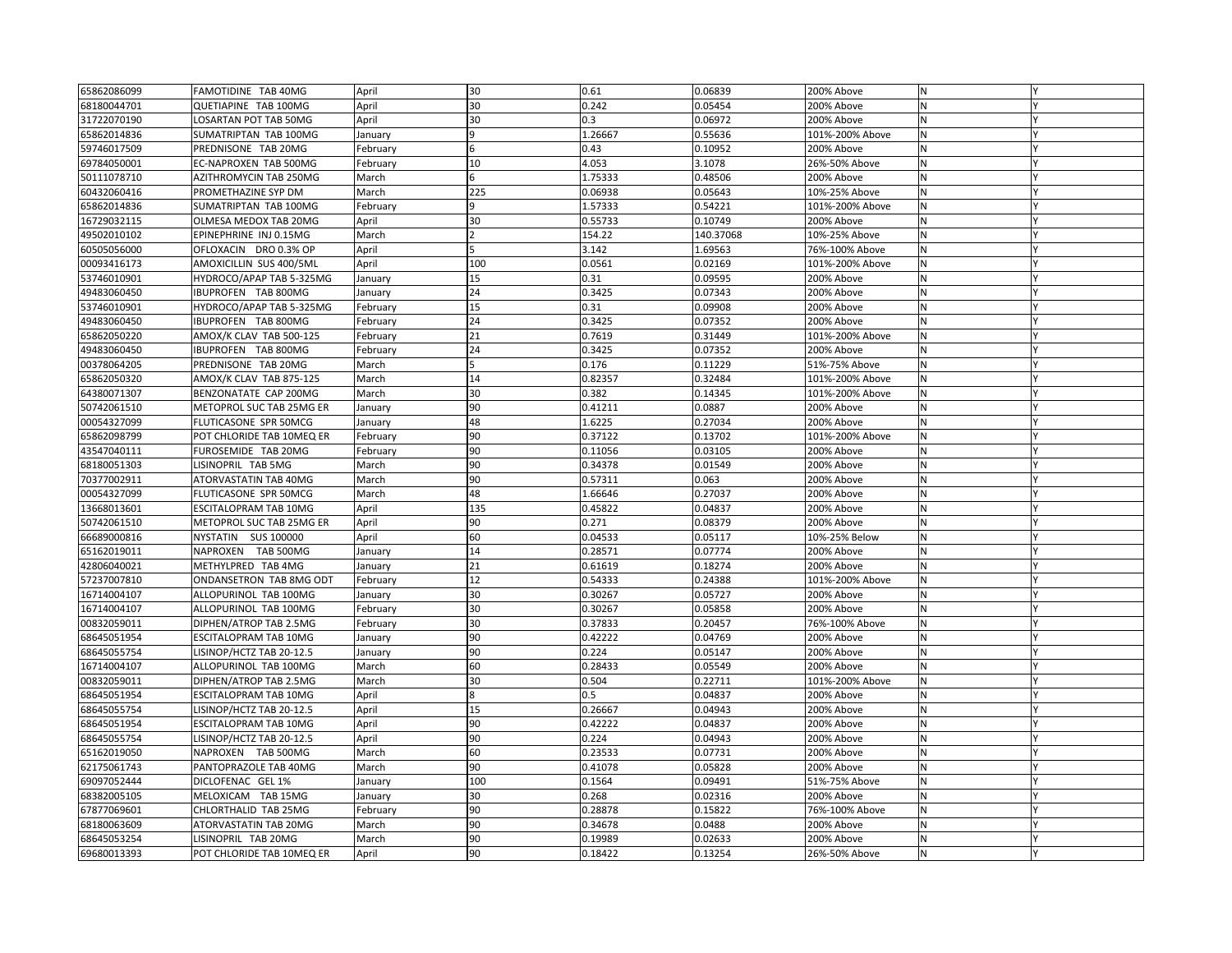| 62175013643 | OMEPRAZOLE CAP 40MG           | January  | 90  | 0.239   | 0.06362 | 200% Above     | N |  |
|-------------|-------------------------------|----------|-----|---------|---------|----------------|---|--|
| 13668000905 | CITALOPRAM TAB 10MG           | March    | 90  | 0.24189 | 0.02682 | 200% Above     | N |  |
| 62175013643 | OMEPRAZOLE CAP 40MG           | April    | 90  | 0.31378 | 0.0555  | 200% Above     | N |  |
| 62756024064 | ONDANSETRON TAB 4MG ODT       | March    |     | 0.2175  | 0.24125 | 10%-25% Below  |   |  |
| 00054418425 | <b>DEXAMETHASON TAB 4MG</b>   | February |     | 0.708   | 0.43064 | 51%-75% Above  | N |  |
| 61314012605 | KETOROLAC SOL 0.5%            | March    |     | 1.682   | 1.50166 | 10%-25% Above  |   |  |
| 00781286810 | OMEPRAZOLE CAP 20MG           | March    | 30  | 0.30067 | 0.03558 | 200% Above     | N |  |
| 62175013643 | OMEPRAZOLE CAP 40MG           | April    | 30  | 0.314   | 0.0555  | 200% Above     | N |  |
| 00172572960 | FAMOTIDINE TAB 40MG           | April    | 30  | 0.28767 | 0.06839 | 200% Above     | N |  |
| 60505083305 | AZELASTINE SPR 0.1%           | April    | 30  | 0.35067 | 0.26352 | 26%-50% Above  | N |  |
| 65862056090 | PANTOPRAZOLE TAB 40MG         | February | 60  | 0.23167 | 0.06576 | 200% Above     | N |  |
| 65862056090 | PANTOPRAZOLE TAB 40MG         | April    | 60  | 0.3045  | 0.06073 | 200% Above     | N |  |
| 68462073129 | HAILEY 24 TAB FE              | March    | 84  | 1.06167 | 0.56858 | 76%-100% Above | N |  |
| 68001040008 | FLUOXETINE CAP 20MG           | March    | 90  | 0.271   | 0.03177 | 200% Above     | N |  |
| 65862001501 | AMOXICILLIN TAB 875MG         | March    | 28  | 0.46107 | 0.1448  | 200% Above     | N |  |
| 00054327099 | FLUTICASONE SPR 50MCG         | March    | 16  | 1.66    | 0.27037 | 200% Above     | N |  |
| 42794001812 | <b>LIOTHYRONINE TAB 5MCG</b>  | February | 180 | 0.67578 | 0.37185 | 76%-100% Above | N |  |
| 00781808926 | AZITHROMYCIN TAB 250MG        | January  |     | 2.83333 | 0.49639 | 200% Above     | N |  |
| 65862018730 | <b>ONDANSETRON TAB 4MG</b>    | January  | 30  | 0.44    | 0.07071 | 200% Above     | N |  |
| 00143993905 | AMOXICILLIN CAP 500MG         | March    | 20  | 0.2255  | 0.07054 | 200% Above     | N |  |
| 65862018730 | <b>ONDANSETRON TAB 4MG</b>    | March    | 30  | 0.582   | 0.06763 | 200% Above     | N |  |
| 69097083412 | SERTRALINE TAB 50MG           | February | 30  | 0.50967 | 0.04767 | 200% Above     | N |  |
| 69097083412 | SERTRALINE TAB 50MG           | March    | 30  | 0.50967 | 0.04281 | 200% Above     | N |  |
| 69097083412 | SERTRALINE TAB 50MG           | March    | 30  | 0.50967 | 0.04281 | 200% Above     | N |  |
| 68645059090 | CLOPIDOGREL TAB 75MG          | January  | 30  | 0.5     | 0.06516 | 200% Above     | N |  |
| 00093505898 | <b>ATORVASTATIN TAB 40MG</b>  | January  | 30  | 0.5     | 0.06028 | 200% Above     | N |  |
| 00228202950 | ALPRAZOLAM TAB 0.5MG          | January  | 90  | 0.35533 | 0.02263 | 200% Above     | N |  |
| 70010000201 | COLCHICINE TAB 0.6MG          | January  | 60  | 2.1175  | 0.64269 | 200% Above     | N |  |
| 63304090090 | FENOFIBRATE TAB 54MG          | January  | 30  | 0.48367 | 0.14575 | 200% Above     | N |  |
| 43547040211 | FUROSEMIDE TAB 40MG           | January  | 90  | 0.11111 | 0.03231 | 200% Above     | N |  |
| 00781107910 | ALPRAZOLAM TAB 1MG            | February | 84  | 0.12476 | 0.02376 | 200% Above     | N |  |
| 00093505898 | ATORVASTATIN TAB 40MG         | February | 30  | 0.5     | 0.05815 | 200% Above     | N |  |
| 00228203150 | ALPRAZOLAM TAB 1MG            | March    | 90  | 0.16711 | 0.02503 | 200% Above     | N |  |
| 63304090090 | FENOFIBRATE TAB 54MG          | March    | 30  | 0.58933 | 0.1459  | 200% Above     | N |  |
| 00093505898 | <b>ATORVASTATIN TAB 40MG</b>  | March    | 30  | 0.5     | 0.063   | 200% Above     | N |  |
| 68645058054 | AMLODIPINE TAB 10MG           | February | 90  | 0.26667 | 0.01775 | 200% Above     | N |  |
| 63304090090 | <b>FENOFIBRATE TAB 54MG</b>   | April    | 30  | 0.58933 | 0.12606 | 200% Above     | N |  |
| 00093505898 | ATORVASTATIN TAB 40MG         | April    | 30  | 0.5     | 0.0579  | 200% Above     | N |  |
| 00228202950 | ALPRAZOLAM TAB 0.5MG          | April    | 90  | 0.35533 | 0.02228 | 200% Above     | N |  |
| 42806071505 | BENZONATATE CAP 200MG         | February | 90  | 0.16878 | 0.13218 | 26%-50% Above  | N |  |
| 62175013643 | OMEPRAZOLE CAP 40MG           | February | 90  | 0.31378 | 0.06206 | 200% Above     | N |  |
| 43547035311 | LISINOPRIL TAB 10MG           | February | 90  | 0.33256 | 0.01891 | 200% Above     | N |  |
| 00228306111 | AMPHET/DEXTR CAP 30MG ER      | January  | 60  | 0.75083 | 0.59683 | 26%-50% Above  | N |  |
| 00406895601 | AMPHET/DEXTR CAP 30MG ER      | March    | 60  | 0.85183 | 0.61484 | 26%-50% Above  | N |  |
| 66993059902 | AMPHET/DEXTR CAP 30MG ER      | April    | 60  | 0.85183 | 0.61489 | 26%-50% Above  | N |  |
| 00378395105 | ATORVASTATIN TAB 20MG         | January  | 90  | 0.484   | 0.04616 | 200% Above     |   |  |
| 68462039610 | OMEPRAZOLE CAP 20MG           | April    | 24  | 0.47625 | 0.03902 | 200% Above     | N |  |
| 00378166093 | SILDENAFIL TAB 100MG          | January  | 18  | 1.27778 | 0.2565  | 200% Above     | N |  |
| 00378001805 | METOPROL TAR TAB 25MG         | April    | 30  | 0.182   | 0.01772 | 200% Above     | N |  |
| 16729018317 | <b>HYDROCHLOROT TAB 25MG</b>  | March    | 90  | 0.05389 | 0.01337 | 200% Above     | N |  |
| 68180072003 | AMLODIPINE TAB 5MG            | March    | 90  | 0.45911 | 0.01104 | 200% Above     | N |  |
| 00378395105 | ATORVASTATIN TAB 20MG         | April    | 90  | 0.53411 | 0.04642 | 200% Above     | N |  |
| 68462039610 | OMEPRAZOLE CAP 20MG           | April    | 90  | 0.47622 | 0.03902 | 200% Above     | N |  |
| 68180016011 | <b>AZITHROMYCIN TAB 250MG</b> | April    |     | 1.66833 | 0.45018 | 200% Above     | N |  |
|             |                               |          |     |         |         |                |   |  |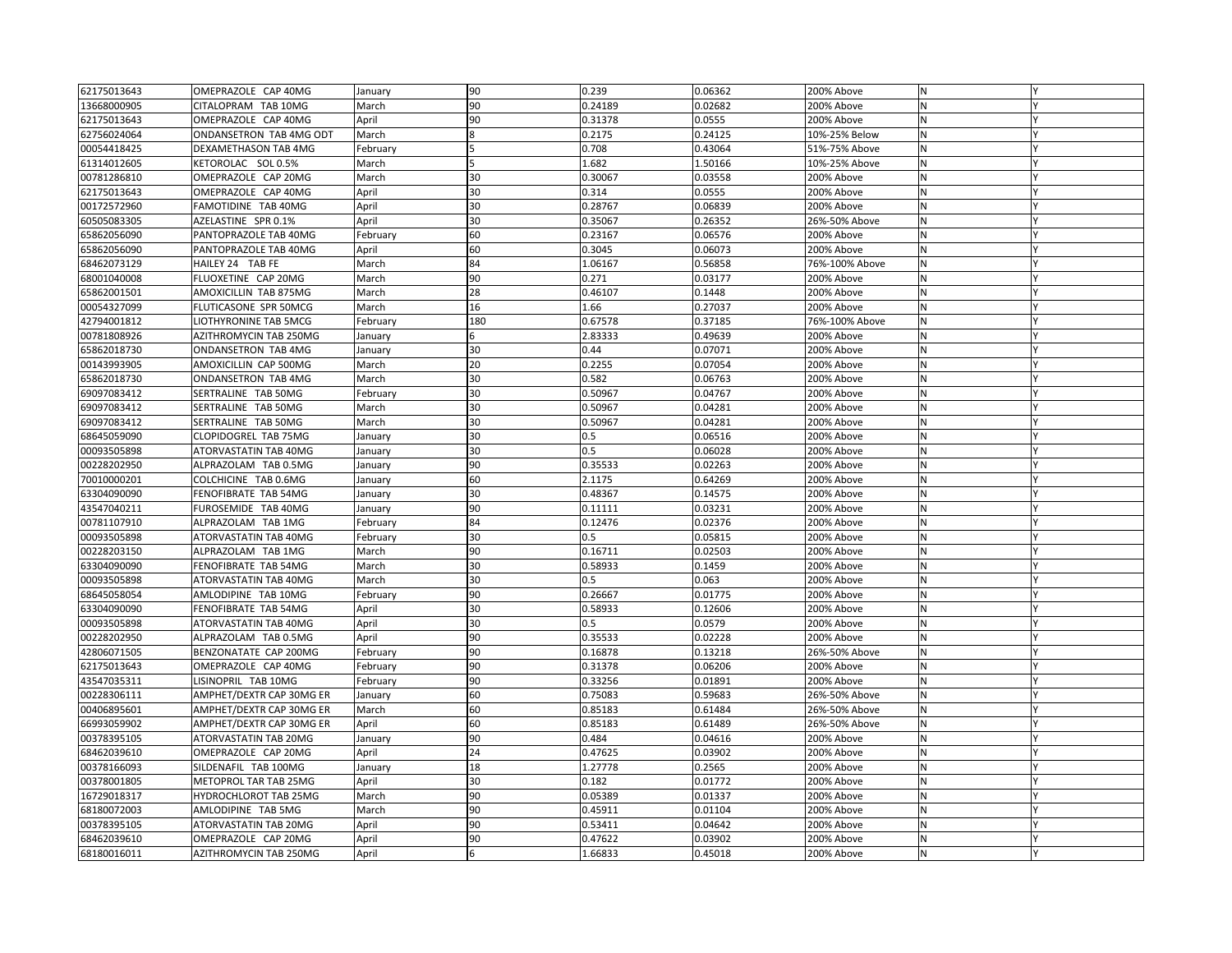| 68180012101 | CEPHALEXIN CAP 250MG            | January  | 40  | 0.32425 | 0.08847  | 200% Above      | N |  |
|-------------|---------------------------------|----------|-----|---------|----------|-----------------|---|--|
| 62756023290 | LOTEPREDNOL SUS 0.5%            | April    |     | 22.384  | 30.59897 | 26%-50% Below   | N |  |
| 00093310905 | AMOXICILLIN CAP 500MG           | March    | 40  | 0.22525 | 0.07054  | 200% Above      | N |  |
| 00054327099 | FLUTICASONE SPR 50MCG           | March    | 16  | 1.66    | 0.27037  | 200% Above      |   |  |
| 00378180310 | LEVOTHYROXIN TAB 50MCG          | January  | 30  | 0.251   | 0.14196  | 76%-100% Above  | N |  |
| 00378180310 | LEVOTHYROXIN TAB 50MCG          | February | 30  | 0.29733 | 0.15269  | 76%-100% Above  |   |  |
| 00378180310 | LEVOTHYROXIN TAB 50MCG          | March    | 30  | 0.31133 | 0.14288  | 101%-200% Above | N |  |
| 68462011940 | FLUCONAZOLE TAB 150MG           | April    |     | 1.49    | 0.7815   | 76%-100% Above  |   |  |
| 67877054360 | <b>CEFDINIR</b><br>CAP 300MG    | April    | 20  | 0.572   | 0.44368  | 26%-50% Above   | N |  |
| 51224002206 | AZITHROMYCIN TAB 250MG          | April    |     | 0.66833 | 0.45018  | 26%-50% Above   | N |  |
| 00591544310 | PREDNISONE TAB 20MG             | April    | 14  | 0.18143 | 0.1131   | 51%-75% Above   | N |  |
| 00378180310 | LEVOTHYROXIN TAB 50MCG          | April    | 30  | 0.31033 | 0.1289   | 101%-200% Above | N |  |
| 31722071630 | ATOMOXETINE CAP 25MG            | January  | 30  | 2.63    | 1.05157  | 101%-200% Above | N |  |
| 31722017301 | METHYLPHENID TAB 5MG            | January  | 60  | 0.18683 | 0.10854  | 51%-75% Above   | N |  |
| 31722071630 | ATOMOXETINE CAP 25MG            | February | 30  | 2.63    | 1.03441  | 101%-200% Above | N |  |
| 70010001201 | METHYLPHENID CAP 10MG ER        | February | 30  | 7.13433 | 3.40924  | 101%-200% Above | N |  |
| 00228306211 | AMPHET/DEXTR CAP 5MG ER         | March    | 30  | 1.242   | 0.59233  | 101%-200% Above | N |  |
| 68645052154 | SERTRALINE TAB 25MG             | March    | 30  | 0.25    | 0.05057  | 200% Above      | N |  |
| 66993059502 | AMPHET/DEXTR CAP 10MG ER        | April    | 30  | 1.63833 | 0.49071  | 200% Above      | N |  |
| 68645052154 | SERTRALINE TAB 25MG             | April    | 30  | 0.25    | 0.04742  | 200% Above      |   |  |
| 00093330416 | RECLIPSEN TAB                   | April    | 84  | 0.42202 | 0.18506  | 101%-200% Above | N |  |
| 69238126601 | OSELTAMIVIR CAP 75MG            | January  | 10  | 4.34    | 1.33446  | 200% Above      | N |  |
| 31722070530 | VALACYCLOVIR TAB 1GM            | January  | 30  | 1.872   | 0.55813  | 200% Above      | N |  |
| 68180038909 | FENOFIBRATE TAB 145MG           | January  | 30  | 0.61867 | 0.17111  | 200% Above      | N |  |
| 65162083909 | VALSARTAN TAB 160MG             | January  | 90  | 0.99233 | 0.2785   | 200% Above      | N |  |
| 68180072103 | AMLODIPINE TAB 10MG             | January  | 90  | 0.57044 | 0.01589  | 200% Above      | N |  |
| 16729018201 | HYDROCHLOROT TAB 12.5MG         | January  | 90  | 0.33533 | 0.05671  | 200% Above      | N |  |
| 67877056310 | METFORMIN TAB 1000MG            | January  | 180 | 0.22361 | 0.02624  | 200% Above      | N |  |
| 00093720198 | PRAVASTATIN TAB 20MG            | January  | 90  | 0.57222 | 0.06353  | 200% Above      | N |  |
| 57664016758 | METOPROL TAR TAB 100MG          | January  | 180 | 0.23694 | 0.03359  | 200% Above      | N |  |
| 55111032201 | <b>GLIMEPIRIDE TAB 4MG</b>      | February | 180 | 0.38406 | 0.04818  | 200% Above      | N |  |
| 00093720198 | PRAVASTATIN TAB 20MG            | April    | 90  | 0.57222 | 0.05725  | 200% Above      | N |  |
| 57664016758 | METOPROL TAR TAB 100MG          | April    | 180 | 0.24389 | 0.03497  | 200% Above      | N |  |
| 68180038909 | FENOFIBRATE TAB 145MG           | April    | 90  | 0.62478 | 0.15478  | 200% Above      | N |  |
| 69097083412 | SERTRALINE TAB 50MG             | January  | 14  | 0.14857 | 0.04157  | 200% Above      | N |  |
| 60505015801 | BUPROPION TAB 75MG              | January  |     | 0.15    | 0.12746  | 10%-25% Above   | N |  |
| 00781261305 | AMOXICILLIN CAP 500MG           | February | 20  | 0.064   | 0.0713   | 10%-25% Below   | N |  |
| 00555901658 | SPRINTEC 28 TAB 28 DAY          | January  | 28  | 0.21821 | 0.18162  | 10%-25% Above   | N |  |
| 00781185220 | AMOX/K CLAV TAB 875-125         | February | 20  | 0.28    | 0.35493  | 10%-25% Below   | N |  |
| 00555901658 | SPRINTEC 28 TAB 28 DAY          | March    | 28  | 0.21821 | 0.1742   | 10%-25% Above   | N |  |
| 00555901658 | SPRINTEC 28 TAB 28 DAY          | April    | 28  | 0.20857 | 0.16809  | 10%-25% Above   | N |  |
| 68180031909 | <b>BUPROPN HCL TAB 150MG XL</b> | March    | 90  | 0.21356 | 0.1335   | 51%-75% Above   | N |  |
| 00054006447 | ONDANSETRON SOL 4MG/5ML         | February | 25  | 0.678   | 0.26182  | 101%-200% Above | N |  |
| 00093415573 | AMOXICILLIN SUS 250/5ML         | February | 200 | 0.03305 | 0.02027  | 51%-75% Above   | N |  |
| 61314054701 | LATANOPROST SOL 0.005%          | January  | 2.5 | 3.268   | 1.79031  | 76%-100% Above  | N |  |
| 61314054701 | LATANOPROST SOL 0.005%          | February | 2.5 | 3.268   | 1.9697   | 51%-75% Above   |   |  |
| 75834015905 | VERAPAMIL TAB 240MG ER          | January  | 180 | 0.317   | 0.16724  | 76%-100% Above  | N |  |
| 70756081490 | OLM MED/HCTZ TAB 40-25MG        | January  | 90  | 0.563   | 0.2896   | 76%-100% Above  | N |  |
| 49483062281 | METFORMIN TAB 500MG             | January  | 180 | 6e-005  | 0.01596  | 76%-100% Below  | N |  |
| 69452017173 | <b>AZITHROMYCIN TAB 250MG</b>   | April    |     | 0.66833 | 0.45018  | 26%-50% Above   | N |  |
| 61314054701 | LATANOPROST SOL 0.005%          | April    | 2.5 | 3.268   | 1.92594  | 51%-75% Above   | N |  |
| 75834015905 | VERAPAMIL<br>TAB 240MG ER       | April    | 180 | 0.36289 | 0.17444  | 101%-200% Above | N |  |
| 70436005106 | CILOSTAZOL TAB 100MG            | January  | 60  | 0.23933 | 0.13362  | 76%-100% Above  | N |  |
| 60505039905 | DICLOFENAC SOL 1.5%             | February | 150 | 0.1542  | 0.12132  | 26%-50% Above   | N |  |
|             |                                 |          |     |         |          |                 |   |  |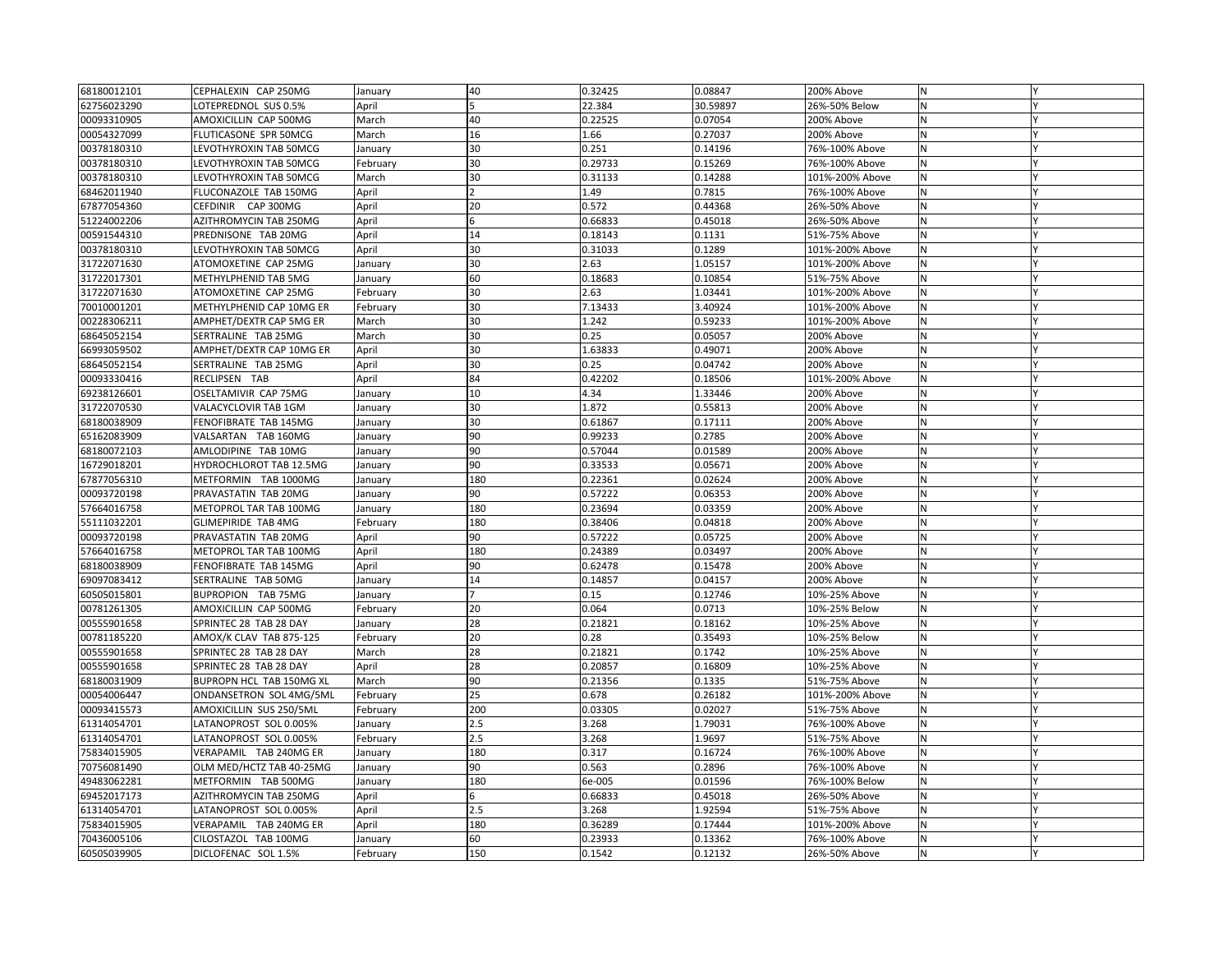| 29300016910 | TIZANIDINE TAB 4MG              | February | 120 | 0.13325 | 0.05    | 101%-200% Above | N |  |
|-------------|---------------------------------|----------|-----|---------|---------|-----------------|---|--|
| 33342015715 | CELECOXIB CAP 200MG             | February | 60  | 0.262   | 0.15866 | 51%-75% Above   | N |  |
| 69315090510 | LORAZEPAM TAB 1MG               | March    |     | 0.18    | 0.04593 | 200% Above      | N |  |
| 65862016001 | ZOLPIDEM<br>TAB 10MG            | January  | 90  | 0.26889 | 0.03129 | 200% Above      | N |  |
| 70436005106 | CILOSTAZOL TAB 100MG            | April    | 60  | 0.23933 | 0.14582 | 51%-75% Above   | N |  |
| 53489015710 | ALLOPURINOL TAB 300MG           | February | 90  | 0.32133 | 0.08347 | 200% Above      | N |  |
| 24979010202 | BUPROPN HCL TAB 300MG XL        | February | 90  | 0.42311 | 0.19843 | 101%-200% Above | N |  |
| 53489015710 | ALLOPURINOL TAB 300MG           | March    | 90  | 0.33722 | 0.08312 | 200% Above      | N |  |
| 24979010202 | <b>BUPROPN HCL TAB 300MG XL</b> | March    | 90  | 0.42311 | 0.18442 | 101%-200% Above | N |  |
| 24979003802 | METOPROL SUC TAB 50MG ER        | April    | 90  | 0.20989 | 0.09728 | 101%-200% Above | N |  |
| 31722071310 | PANTOPRAZOLE TAB 40MG           | April    | 90  | 0.30444 | 0.06073 | 200% Above      | N |  |
| 13668000801 | ZOLPIDEM TAB 10MG               | April    | 90  | 0.11456 | 0.02909 | 200% Above      | N |  |
| 62756035664 | ONDANSETRON TAB 8MG ODT         | February | 20  | 0.2805  | 0.24388 | 10%-25% Above   | N |  |
| 71930004512 | OXYCOD/APAP TAB 5-325MG         | February | 40  | 0.124   | 0.09705 | 26%-50% Above   | N |  |
| 65862059801 | TAMSULOSIN CAP 0.4MG            | February | 30  | 0.29567 | 0.06298 | 200% Above      | N |  |
| 16729004617 | ATORVASTATIN TAB 40MG           | January  | 90  | 0.26556 | 0.06028 | 200% Above      | N |  |
| 16729021317 | DOXAZOSIN TAB 4MG               | January  | 90  | 0.23522 | 0.09489 | 101%-200% Above | N |  |
| 62175013643 | OMEPRAZOLE CAP 40MG             | February | 30  | 0.299   | 0.06206 | 200% Above      | N |  |
| 61442010310 | DICLOFENAC TAB 75MG DR          | March    | 30  | 0.17933 | 0.09618 | 76%-100% Above  | N |  |
| 62175013643 | OMEPRAZOLE CAP 40MG             | March    | 30  | 0.314   | 0.05959 | 200% Above      |   |  |
| 16714041603 | LARIN 24 TAB FE 1/20            | January  | 28  | 0.86821 | 0.71168 | 10%-25% Above   |   |  |
| 68180096601 | LEVOTHYROXIN TAB 50MCG          | January  | 30  | 0.251   | 0.14196 | 76%-100% Above  | N |  |
| 16714041603 | LARIN 24 TAB FE 1/20            | February | 28  | 0.86821 | 0.63117 | 26%-50% Above   | Ν |  |
| 65862093488 | AUROVELA 24 TAB FE 1/20         | February | 28  | 1.06179 | 0.63117 | 51%-75% Above   | N |  |
| 68180096601 | LEVOTHYROXIN TAB 50MCG          | February | 30  | 0.31133 | 0.15269 | 101%-200% Above |   |  |
| 65862093488 | AUROVELA 24 TAB FE 1/20         | March    | 28  | 1.06179 | 0.56858 | 76%-100% Above  | N |  |
| 68180096601 | LEVOTHYROXIN TAB 50MCG          | April    | 30  | 0.30867 | 0.1289  | 101%-200% Above | N |  |
| 65862093488 | AUROVELA 24 TAB FE 1/20         | April    | 28  | 1.06179 | 0.60135 | 76%-100% Above  | N |  |
| 00093005805 | TRAMADOL HCL TAB 50MG           | March    | 20  | 0.1585  | 0.02459 | 200% Above      | N |  |
| 59746000103 | METHYLPRED TAB 4MG              | March    | 21  | 0.53381 | 0.17447 | 200% Above      | N |  |
| 33342032815 | TRIAMCINOLON CRE 0.5%           | March    | 60  | 0.44233 | 0.24378 | 76%-100% Above  | N |  |
| 73473030030 | <b>CLINDAMYCIN GEL 1%</b>       | March    | 30  | 1.07967 | 0.67613 | 51%-75% Above   | N |  |
| 70710113908 | FLUCONAZOLE TAB 150MG           | March    |     | 4.56    | 0.74933 | 200% Above      | N |  |
| 65862042005 | SMZ/TMP DS TAB 800-160          | March    | 14  | 0.32214 | 0.06566 | 200% Above      | N |  |
| 70710122501 | AMITRIPTYLIN TAB 10MG           | February | 90  | 0.21289 | 0.04413 | 200% Above      | N |  |
| 70710122501 | AMITRIPTYLIN TAB 10MG           | February | 90  | 0.21289 | 0.04413 | 200% Above      | N |  |
| 42571012290 | LEVOCETIRIZI TAB 5MG            | March    | 90  | 0.46189 | 0.08234 | 200% Above      | N |  |
| 00228306011 | AMPHET/DEXTR CAP 20MG ER        | January  | 30  | 1.31033 | 0.60438 | 101%-200% Above | N |  |
| 69097094312 | GABAPENTIN CAP 300MG            | January  | 270 | 0.19837 | 0.05194 | 200% Above      | N |  |
| 65162055310 | METAXALONE TAB 800MG            | March    | 270 | 1.13478 | 0.52754 | 101%-200% Above | N |  |
| 69097094312 | GABAPENTIN CAP 300MG            | April    | 270 | 0.18833 | 0.04651 | 200% Above      | N |  |
| 60505267108 | ATORVASTATIN TAB 80MG           | January  | 90  | 0.26633 | 0.10119 | 101%-200% Above | N |  |
| 65162062711 | TRAMADOL HCL TAB 50MG           | April    | 30  | 0.05167 | 0.02493 | 101%-200% Above | N |  |
| 57664016758 | METOPROL TAR TAB 100MG          | February | 180 | 0.17817 | 0.0361  | 200% Above      | N |  |
| 43547035611 | LISINOPRIL TAB 40MG             | February | 90  | 0.32222 | 0.05136 | 200% Above      | N |  |
| 69097012815 | AMLODIPINE TAB 10MG             | February | 90  | 0.32944 | 0.01775 | 200% Above      |   |  |
| 60505267108 | ATORVASTATIN TAB 80MG           | April    | 90  | 0.34878 | 0.09851 | 200% Above      | N |  |
| 00054001925 | PREDNISONE TAB 50MG             | January  |     | 0.306   | 0.2694  | 10%-25% Above   | N |  |
| 42806031250 | DOXYCYCL HYC TAB 100MG          | January  | 14  | 0.42571 | 0.13171 | 200% Above      | N |  |
| 00527169505 | <b>BUT/APAP/CAF TAB</b>         | January  | 60  | 0.40017 | 0.16753 | 101%-200% Above | N |  |
| 65862094088 | AUROVELA FE TAB 1/20            | January  | 28  | 0.76786 | 0.2289  | 200% Above      | N |  |
| 00093100301 | <b>BUSPIRONE TAB 15MG</b>       | January  | 90  | 0.24833 | 0.05301 | 200% Above      | N |  |
| 68382079805 | LABETALOL TAB 100MG             | January  | 60  | 0.424   | 0.12415 | 200% Above      | N |  |
| 70377006012 | LABETALOL TAB 100MG             | January  | 60  | 0.424   | 0.12415 | 200% Above      | N |  |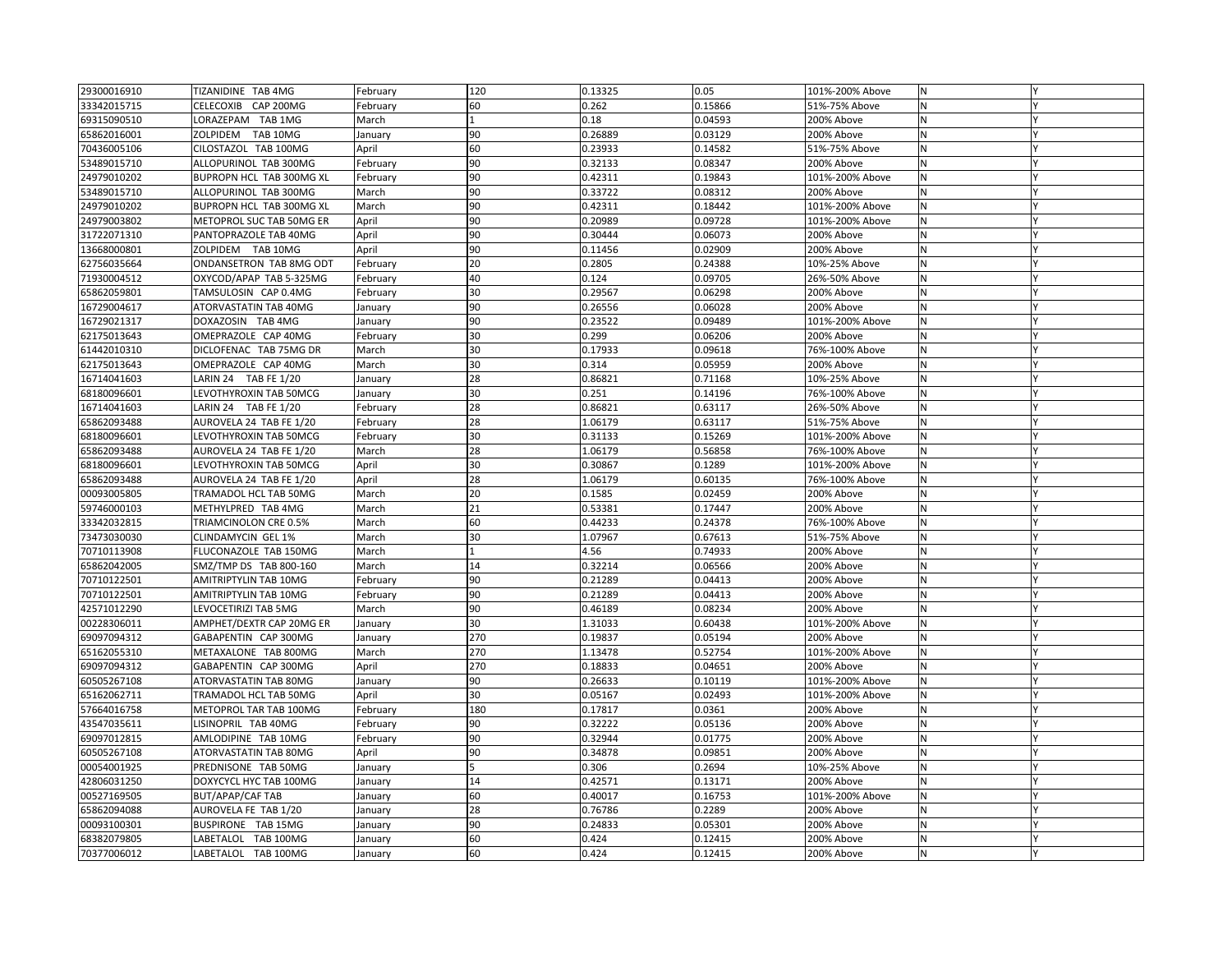| 72578000105                | DOXYCYCL HYC TAB 100MG                          | February           | 20  | 0.5485             | 0.14112            | 200% Above                     | <b>N</b> |  |
|----------------------------|-------------------------------------------------|--------------------|-----|--------------------|--------------------|--------------------------------|----------|--|
| 00527169505                | BUT/APAP/CAF TAB                                | February           | 60  | 0.41733            | 0.18001            | 101%-200% Above                | N        |  |
| 65162062711                | TRAMADOL HCL TAB 50MG                           | March              | 30  | 0.22567            | 0.02459            | 200% Above                     | N        |  |
| 68180086573                | BLISOVI FE TAB 1/20                             | February           | 28  | 0.7675             | 0.21079            | 200% Above                     |          |  |
| 60432060416                | PROMETHAZINE SYP DM                             | February           | 120 | 0.06525            | 0.05549            | 10%-25% Above                  | N        |  |
| 00093100301                | BUSPIRONE TAB 15MG                              | February           | 90  | 0.28167            | 0.05321            | 200% Above                     | N        |  |
| 70377006012                | LABETALOL TAB 100MG                             | February           | 60  | 0.424              | 0.12599            | 200% Above                     | N        |  |
| 68382079805                | LABETALOL<br><b>TAB 100MG</b>                   | February           | 60  | 0.424              | 0.12599            | 200% Above                     | N        |  |
| 00172392770                | DIAZEPAM<br>TAB 10MG                            | April              |     | 0.185              | 0.02496            | 200% Above                     | N        |  |
| 68180086573                | BLISOVI FE TAB 1/20                             | March              | 28  | 0.7675             | 0.20374            | 200% Above                     | N        |  |
| 57237007810                | ONDANSETRON TAB 8MG ODT                         | March              | 25  | 0.7488             | 0.24386            | 200% Above                     | N        |  |
| 52817033200                | CYCLOBENZAPR TAB 10MG                           | March              | 90  | 0.34844            | 0.0259             | 200% Above                     | N        |  |
| 00093100301                | BUSPIRONE TAB 15MG                              | March              | 90  | 0.28167            | 0.05601            | 200% Above                     | N        |  |
| 00527169505                | <b>BUT/APAP/CAF TAB</b>                         | March              | 60  | 0.46417            | 0.18524            | 101%-200% Above                | N        |  |
| 68382079805                | LABETALOL TAB 100MG                             | March              | 60  | 0.424              | 0.12868            | 200% Above                     | N        |  |
| 68180086573                | BLISOVI FE TAB 1/20                             | April              | 28  | 0.7675             | 0.1928             | 200% Above                     | N        |  |
| 00527169505                | BUT/APAP/CAF TAB                                | April              | 60  | 0.48917            | 0.18379            | 101%-200% Above                | N        |  |
| 43547040011                | CYCLOBENZAPR TAB 10MG                           | April              | 90  | 0.29322            | 0.02438            | 200% Above                     | N        |  |
| 65162062711                | TRAMADOL HCL TAB 50MG                           | April              | 40  | 0.17925            | 0.02493            | 200% Above                     | N        |  |
| 00527169505                | <b>BUT/APAP/CAF TAB</b>                         | April              | 60  | 0.47767            | 0.18379            | 101%-200% Above                | N        |  |
| 68382009601                | HYDROXYCHLOR TAB 200MG                          | March              | 90  | 0.95344            | 0.23831            | 200% Above                     |          |  |
| 69097067905                | PREGABALIN CAP 75MG                             | April              | 60  | 0.3605             | 0.08425            | 200% Above                     | N        |  |
| 65862001305                | SERTRALINE TAB 100MG                            | March              | 90  | 0.38133            | 0.06021            | 200% Above                     | N        |  |
| 00093100301                | BUSPIRONE TAB 15MG                              | April              | 270 | 0.27556            | 0.05139            | 200% Above                     | N        |  |
| 68382079805                | LABETALOL TAB 100MG                             | April              | 180 | 0.30494            | 0.12254            | 101%-200% Above                |          |  |
| 00228285311                | GUANFACINE TAB 3MG ER                           | January            | 30  | 1.032              | 0.26532            | 200% Above                     | N        |  |
| 00228285311                | GUANFACINE TAB 3MG ER                           | February           | 30  | 1.032              | 0.25898            | 200% Above                     | N        |  |
| 68180035302                | SERTRALINE TAB 100MG                            | February           | 30  | 0.38133            | 0.06333            | 200% Above                     | N        |  |
| 00406114201                | METHYLPHENID TAB 5MG                            | February           | 30  | 0.238              | 0.10949            | 101%-200% Above                | N        |  |
| 00228285311                | <b>GUANFACINE TAB 3MG ER</b>                    | March              | 30  | 1.032              | 0.28               | 200% Above                     | N        |  |
| 00228285311                | <b>GUANFACINE TAB 3MG ER</b>                    | March              | 30  | 1.032              | 0.28               | 200% Above                     | N        |  |
| 68180035302                | SERTRALINE TAB 100MG                            | April              | 30  | 0.38133            | 0.05921            | 200% Above                     | N        |  |
| 63304092601                | <b>GUANFACINE TAB 3MG ER</b>                    | April              | 30  | 1.032              | 0.25687            | 200% Above                     |          |  |
| 70069042101                | LATANOPROST SOL 0.005%                          | January            | 2.5 | 3.268              | 1.79031            | 76%-100% Above                 | N        |  |
| 68180012202                | CEPHALEXIN CAP 500MG                            | March              | 14  | 0.42714            | 0.12151            | 200% Above                     | N        |  |
| 61314054701                | LATANOPROST SOL 0.005%                          | February           | 2.5 | 3.268              | 1.9697             | 51%-75% Above                  | N        |  |
| 68180012101                | CEPHALEXIN CAP 250MG                            | March              | 28  | 0.33929            | 0.09013            | 200% Above                     | N        |  |
| 59762033302                | LATANOPROST SOL 0.005%                          | April              | 2.5 | 3.268              | 1.92594            | 51%-75% Above                  | N        |  |
| 24208046325                | LATANOPROST SOL 0.005%                          | April              | 2.5 | 3.268              | 1.92594            | 51%-75% Above                  | N        |  |
| 24208046325                | LATANOPROST SOL 0.005%                          | April              | 2.5 | 3.268              | 1.92594            | 51%-75% Above                  | N        |  |
| 33342019307                | AMLOD/OLMESA TAB 10-40MG                        | February           | 90  | 1.374              | 0.47419            | 101%-200% Above                | N        |  |
| 62175061743                | PANTOPRAZOLE TAB 40MG                           | March              | 90  | 0.41078            | 0.05828            | 200% Above                     | N        |  |
| 55111072901                | ALLOPURINOL TAB 100MG                           | March              | 90  | 0.20222            | 0.05549            | 200% Above                     | N        |  |
| 00378064110                | PREDNISONE TAB 10MG                             | January            |     | 0.12333            | 0.07537            | 51%-75% Above                  | N        |  |
| 70710113908                | FLUCONAZOLE TAB 150MG                           | January            |     | 4.38667            | 0.82785            | 200% Above                     | N        |  |
| 68180016011                | AZITHROMYCIN TAB 250MG                          | January            |     | 1.54667            | 0.49639            | 200% Above                     |          |  |
| 00378064110                | PREDNISONE TAB 10MG                             | January            | 12  | 0.12417            | 0.07537            | 51%-75% Above                  | N        |  |
| 65162068090                | PROMETHAZINE SOL DM                             | January            | 120 | 0.06883            | 0.05733            | 10%-25% Above                  | N        |  |
| 69097014260                | ALBUTEROL AER HFA                               | January            | 6.7 | 1.85075            | 4.37638            | 51%-75% Below                  | N        |  |
| 70710113908<br>10702002501 | FLUCONAZOLE TAB 150MG<br>PHENTERMINE TAB 37.5MG | March<br>March     | 30  | 4.55667<br>0.50633 | 0.74933<br>0.08497 | 200% Above<br>200% Above       | N        |  |
| 00054418425                |                                                 |                    |     | 0.708              | 0.54667            |                                | N        |  |
| 68001024617                | DEXAMETHASON TAB 4MG<br>ONDANSETRON TAB 4MG ODT | January<br>January | 21  | 0.17238            | 0.21765            | 26%-50% Above<br>10%-25% Below | N        |  |
| 68001036206                | CEFDINIR CAP 300MG                              | April              | 14  | 0.57214            | 0.44368            | 26%-50% Above                  | N        |  |
|                            |                                                 |                    |     |                    |                    |                                |          |  |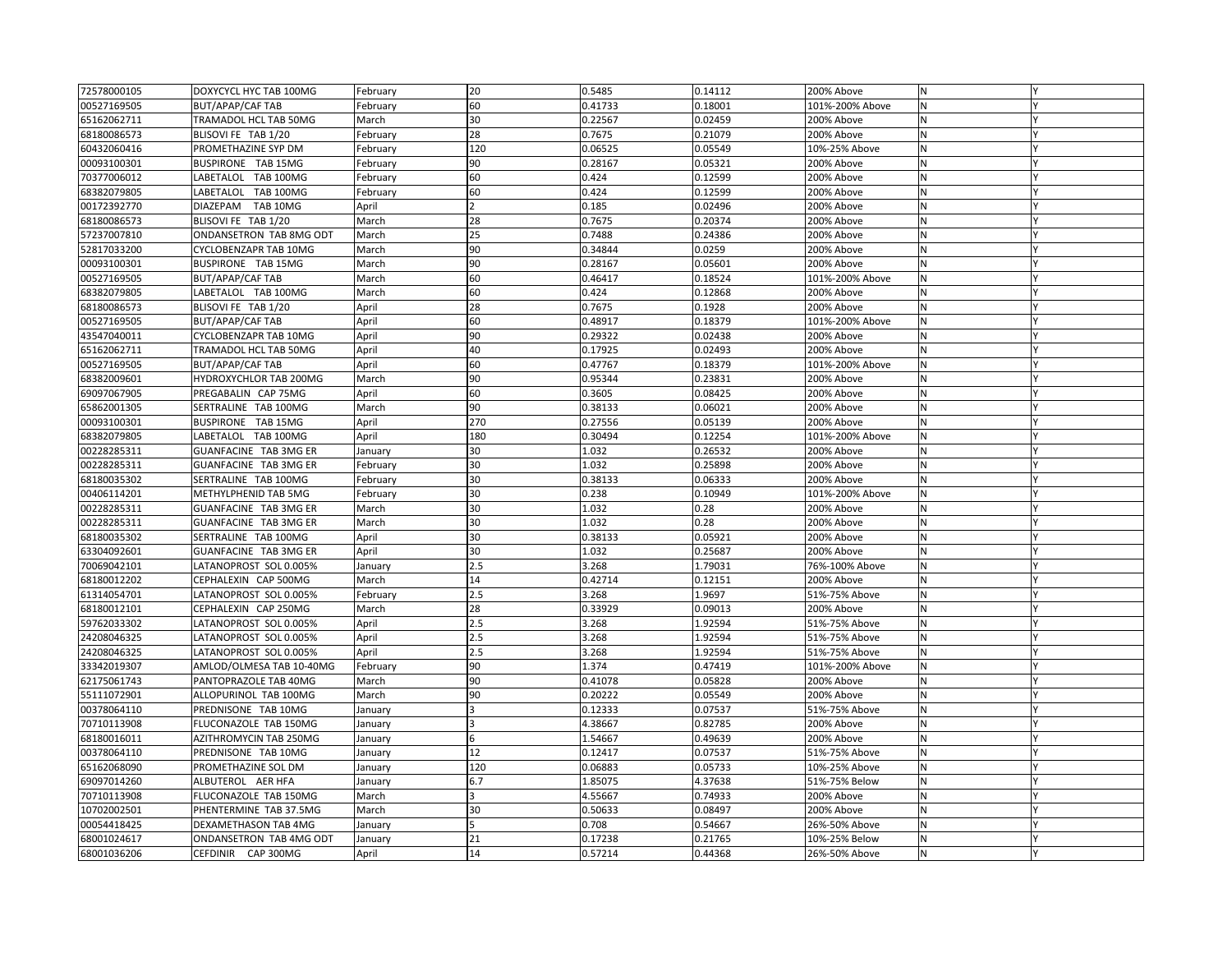| 68462034690 | LEVOCETIRIZI TAB 5MG       | April    | 30  | 0.33433 | 0.08516 | 200% Above      | N |  |
|-------------|----------------------------|----------|-----|---------|---------|-----------------|---|--|
| 68462030529 | NORETHINDRON TAB 0.35MG    | January  | 84  | 0.91893 | 0.16441 | 200% Above      | N |  |
| 70710113908 | FLUCONAZOLE TAB 150MG      | April    |     | 4.555   | 0.7815  | 200% Above      | N |  |
| 69097083412 | SERTRALINE TAB 50MG        | March    | 90  | 0.50978 | 0.04281 | 200% Above      | N |  |
| 68462030529 | NORETHINDRON TAB 0.35MG    | March    | 84  | 0.91893 | 0.16123 | 200% Above      | N |  |
| 68180051802 | LISINOP/HCTZ TAB 10-12.5   | January  | 30  | 0.472   | 0.03642 | 200% Above      | N |  |
| 69097015915 | MELOXICAM TAB 15MG         | January  | 30  | 0.49    | 0.02316 | 200% Above      | N |  |
| 68180051802 | LISINOP/HCTZ TAB 10-12.5   | February | 30  | 0.53733 | 0.03482 | 200% Above      | N |  |
| 68180051802 | LISINOP/HCTZ TAB 10-12.5   | March    | 30  | 0.53733 | 0.03674 | 200% Above      | N |  |
| 68180051802 | LISINOP/HCTZ TAB 10-12.5   | April    | 30  | 0.521   | 0.03605 | 200% Above      | N |  |
| 67877044390 | RABEPRAZOLE TAB 20MG       | January  | 30  | 0.42633 | 0.24211 | 76%-100% Above  | N |  |
| 52817036100 | METOPROL TAR TAB 50MG      | January  | 60  | 0.13983 | 0.02222 | 200% Above      | N |  |
| 16729011917 | MONTELUKAST TAB 10MG       | January  | 30  | 0.265   | 0.05994 | 200% Above      | N |  |
| 00228299650 | TAMSULOSIN CAP 0.4MG       | January  | 60  | 0.23617 | 0.06176 | 200% Above      | N |  |
| 53746010905 | HYDROCO/APAP TAB 5-325MG   | February | 20  | 0.1165  | 0.09908 | 10%-25% Above   | Ν |  |
| 57237006301 | FLECAINIDE TAB 50MG        | January  | 60  | 0.28517 | 0.1555  | 76%-100% Above  |   |  |
| 00254200801 | COLCHICINE TAB 0.6MG       | February | 15  | 1.18733 | 0.61944 | 76%-100% Above  |   |  |
| 67877044390 | RABEPRAZOLE TAB 20MG       | February | 30  | 0.42633 | 0.22849 | 76%-100% Above  | N |  |
| 52817036100 | METOPROL TAR TAB 50MG      | February | 60  | 0.17533 | 0.02391 | 200% Above      |   |  |
| 60505083305 | AZELASTINE SPR 0.1%        | February | 30  | 0.484   | 0.27344 | 76%-100% Above  | N |  |
| 60432026415 | FLUTICASONE SPR 50MCG      | February | 16  | 0.6325  | 0.28354 | 101%-200% Above | N |  |
| 00228299650 | TAMSULOSIN CAP 0.4MG       | February | 60  | 0.29583 | 0.06298 | 200% Above      | N |  |
| 57237006301 | FLECAINIDE TAB 50MG        | February | 60  | 0.28517 | 0.15114 | 76%-100% Above  | N |  |
| 67877044390 | RABEPRAZOLE TAB 20MG       | March    | 30  | 0.585   | 0.24287 | 101%-200% Above | N |  |
| 59746017310 | PREDNISONE TAB 10MG        | March    | 12  | 0.13    | 0.07092 | 76%-100% Above  | N |  |
| 00228299650 | TAMSULOSIN CAP 0.4MG       | March    | 60  | 0.3105  | 0.06447 | 200% Above      | N |  |
| 67877019710 | AMLODIPINE TAB 2.5MG       | January  | 90  | 0.248   | 0.01307 | 200% Above      | N |  |
| 68180016011 | AZITHROMYCIN TAB 250MG     | April    | 6   | 0.66833 | 0.45018 | 26%-50% Above   | N |  |
| 66993096045 | METRONIDAZOL CRE 0.75%     | April    | 45  | 0.91444 | 1.29925 | 26%-50% Below   | N |  |
| 16729054235 | <b>FLUOROURACIL CRE 5%</b> | April    | 40  | 1.58075 | 1.23035 | 26%-50% Above   | N |  |
| 00574082010 | TESTOST CYP INJ 200MG/ML   | February | 10  | 7.807   | 3.13731 | 101%-200% Above | N |  |
| 57237006301 | FLECAINIDE TAB 50MG        | March    | 60  | 0.28517 | 0.15465 | 76%-100% Above  |   |  |
| 42806071505 | BENZONATATE CAP 200MG      | April    | 30  | 0.161   | 0.12773 | 26%-50% Above   | N |  |
| 67877044390 | RABEPRAZOLE TAB 20MG       | April    | 30  | 0.585   | 0.20997 | 101%-200% Above | N |  |
| 16729011917 | MONTELUKAST TAB 10MG       | April    | 30  | 0.34733 | 0.0614  | 200% Above      | N |  |
| 60758011905 | PREDNISOLONE SUS 1% OP     | April    |     | 8.764   | 5.78129 | 51%-75% Above   | N |  |
| 43547039711 | HYDROCHLOROT TAB 25MG      | February | 90  | 0.05389 | 0.01402 | 200% Above      | N |  |
| 00228299650 | TAMSULOSIN CAP 0.4MG       | April    | 60  | 0.3105  | 0.06094 | 200% Above      | N |  |
| 57237006301 | FLECAINIDE TAB 50MG        | April    | 60  | 0.33833 | 0.14098 | 101%-200% Above | N |  |
| 52817036100 | METOPROL TAR TAB 50MG      | March    | 180 | 0.18539 | 0.02252 | 200% Above      |   |  |
| 16729004417 | ATORVASTATIN TAB 10MG      | March    | 45  | 0.35089 | 0.03732 | 200% Above      | N |  |
| 67877019710 | AMLODIPINE TAB 2.5MG       | April    | 90  | 0.325   | 0.01271 | 200% Above      |   |  |
| 68180012202 | CEPHALEXIN CAP 500MG       | February | 30  | 0.40033 | 0.1249  | 200% Above      | N |  |
| 53746010901 | HYDROCO/APAP TAB 5-325MG   | March    | 10  | 0.328   | 0.09602 | 200% Above      | N |  |
| 65162052110 | PROMETHAZINE TAB 25MG      | April    | q   | 0.25222 | 0.0546  | 200% Above      |   |  |
| 65862057490 | MONTELUKAST TAB 10MG       | April    | 30  | 0.57167 | 0.0614  | 200% Above      | N |  |
| 00185021101 | BENAZEP/HCTZ TAB 20-12.5   | February | 30  | 1.384   | 0.52761 | 101%-200% Above | N |  |
| 00093081101 | NORTRIPTYLIN CAP 25MG      | February | 270 | 0.23948 | 0.09087 | 101%-200% Above | Ν |  |
| 50111064801 | FLUOXETINE CAP 20MG        | February | 90  | 0.33922 | 0.03229 | 200% Above      | N |  |
| 65862011701 | BENAZEPRIL TAB 20MG        | February | 90  | 0.27622 | 0.08272 | 200% Above      | N |  |
| 57664016758 | METOPROL TAR TAB 100MG     | March    | 180 | 0.24589 | 0.03443 | 200% Above      | N |  |
| 00093081101 | NORTRIPTYLIN CAP 25MG      | April    | 270 | 0.38126 | 0.09518 | 200% Above      | N |  |
| 50111064801 | FLUOXETINE CAP 20MG        | April    | 90  | 0.35644 | 0.03317 | 200% Above      | N |  |
| 00378182377 | LEVOTHYROXIN TAB 137MCG    | April    | 90  | 0.26844 | 0.20218 | 26%-50% Above   | N |  |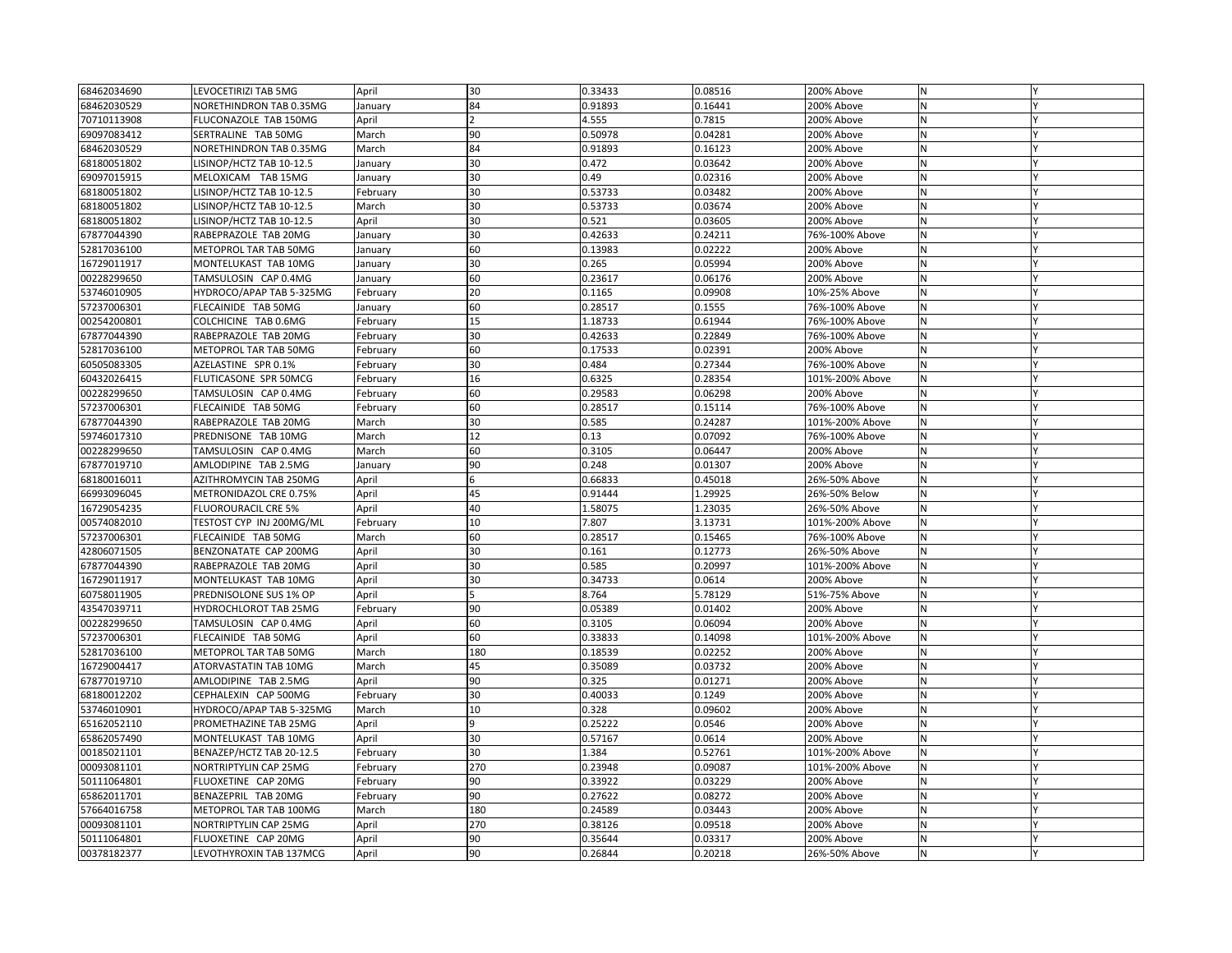| 59762372104 | ALPRAZOLAM TAB 1MG               | January  | 60  | 0.13783 | 0.02491 | 200% Above      | IN.          |  |
|-------------|----------------------------------|----------|-----|---------|---------|-----------------|--------------|--|
| 59762372103 | ALPRAZOLAM TAB 1MG               | January  | 60  | 0.13783 | 0.02491 | 200% Above      | N            |  |
| 59762372103 | ALPRAZOLAM TAB 1MG               | February | 60  | 0.13783 | 0.02376 | 200% Above      | N            |  |
| 59762372103 | ALPRAZOLAM TAB 1MG               | March    | 60  | 0.0585  | 0.02503 | 101%-200% Above |              |  |
| 55111068405 | <b>IBU</b><br><b>TAB 800MG</b>   | January  | 270 | 0.15648 | 0.07343 | 101%-200% Above | $\mathsf{N}$ |  |
| 00781286831 | OMEPRAZOLE CAP 20MG              | January  | 90  | 0.22856 | 0.03398 | 200% Above      | N            |  |
| 68180048609 | PRAVASTATIN TAB 20MG             | February | 90  | 0.26511 | 0.05754 | 200% Above      | ${\sf N}$    |  |
| 69238101302 | <b>TESTOSTERONE GEL 1.62%</b>    | February | 225 | 0.85413 | 0.67029 | 26%-50% Above   |              |  |
| 59762372103 | ALPRAZOLAM TAB 1MG               | April    | 60  | 0.0585  | 0.02409 | 101%-200% Above | N            |  |
| 00781286831 | OMEPRAZOLE CAP 20MG              | April    | 90  | 0.30111 | 0.03902 | 200% Above      | N            |  |
| 43547028810 | <b>BUPROPION</b><br>TAB 100MG SR | January  | 30  | 0.19267 | 0.10914 | 76%-100% Above  | N            |  |
| 43547028810 | <b>BUPROPION</b><br>TAB 100MG SR | February | 30  | 0.19267 | 0.104   | 76%-100% Above  |              |  |
| 69238111501 | <b>BUSPIRONE</b><br>TAB 5MG      | January  | 30  | 0.11633 | 0.02821 | 200% Above      | N            |  |
| 29300024405 | TAB 5MG<br><b>BUSPIRONE</b>      | February | 30  | 0.11633 | 0.02893 | 200% Above      | N            |  |
| 43547029010 | <b>BUPROPION</b><br>TAB 200MG SR | January  | 90  | 0.26556 | 0.17792 | 26%-50% Above   | N            |  |
| 43547028950 | TAB 150MG SR<br><b>BUPROPION</b> | January  | 90  | 0.19044 | 0.0998  | 76%-100% Above  | N            |  |
| 29300024405 | <b>BUSPIRONE</b><br>TAB 5MG      | March    | 30  | 0.05    | 0.02853 | 51%-75% Above   | N            |  |
| 50111064801 | FLUOXETINE CAP 20MG              | January  | 30  | 0.37567 | 0.0335  | 200% Above      | N            |  |
| 00378427577 | VALACYCLOVIR TAB 500MG           | January  | 30  | 1.069   | 0.30669 | 200% Above      | N            |  |
| 68180032002 | BUPROPN HCL TAB 300MG XL         | January  | 30  | 0.71233 | 0.19458 | 200% Above      |              |  |
| 68001039900 | FLUOXETINE CAP 10MG              | January  | 30  | 0.213   | 0.0326  | 200% Above      | N            |  |
| 68001032103 | BUPROPN HCL TAB 300MG XL         | January  | 30  | 0.32967 | 0.19458 | 51%-75% Above   | N            |  |
| 68001040008 | FLUOXETINE CAP 20MG              | February | 30  | 0.271   | 0.03229 | 200% Above      | N            |  |
| 68001039900 | FLUOXETINE CAP 10MG              | February | 30  | 0.286   | 0.03545 | 200% Above      | N            |  |
| 31722070490 | VALACYCLOVIR TAB 500MG           | February | 30  | 0.50167 | 0.30787 | 51%-75% Above   |              |  |
| 68001032103 | BUPROPN HCL TAB 300MG XL         | February | 30  | 0.423   | 0.19843 | 101%-200% Above | N            |  |
| 68001040008 | FLUOXETINE CAP 20MG              | April    | 30  | 0.27333 | 0.03317 | 200% Above      | N            |  |
| 68001039900 | FLUOXETINE CAP 10MG              | April    | 30  | 0.09467 | 0.03374 | 101%-200% Above | ${\sf N}$    |  |
| 31722070490 | VALACYCLOVIR TAB 500MG           | April    | 30  | 0.50167 | 0.27714 | 76%-100% Above  | N            |  |
| 68001032103 | BUPROPN HCL TAB 300MG XL         | April    | 30  | 0.42333 | 0.17082 | 101%-200% Above | N            |  |
| 51991074810 | DULOXETINE CAP 60MG              | March    | 90  | 0.302   | 0.12412 | 101%-200% Above | N            |  |
| 49483060650 | GABAPENTIN CAP 300MG             | February | 100 | 0.0919  | 0.04756 | 76%-100% Above  | N            |  |
| 52565001480 | TRIAMCINOLON OIN 0.1%            | March    | 80  | 0.07963 | 0.06224 | 26%-50% Above   | N            |  |
| 31722070110 | LOSARTAN POT TAB 50MG            | February | 90  | 0.29978 | 0.08274 | 200% Above      | N            |  |
| 72205000390 | ROSUVASTATIN TAB 10MG            | April    | 90  | 0.34911 | 0.05983 | 200% Above      | N            |  |
| 49483060350 | IBUPROFEN TAB 600MG              | January  | 20  | 0.3015  | 0.05955 | 200% Above      | N            |  |
| 50228014610 | HYDROCHLOROT CAP 12.5MG          | January  | 90  | 0.31822 | 0.03234 | 200% Above      | N            |  |
| 42858010301 | OXYCOD/APAP TAB 7.5-325          | April    | 28  | 0.0775  | 0.14211 | 26%-50% Below   | N            |  |
| 65862022801 | LAMOTRIGINE TAB 100MG            | February | 180 | 0.35344 | 0.06214 | 200% Above      | N            |  |
| 70377002911 | ATORVASTATIN TAB 40MG            | February | 90  | 0.57311 | 0.05815 | 200% Above      | N            |  |
| 75834015905 | VERAPAMIL TAB 240MG ER           | February | 90  | 0.63689 | 0.18431 | 200% Above      | N            |  |
| 00093005805 | TRAMADOL HCL TAB 50MG            | April    | 120 | 0.15842 | 0.02493 | 200% Above      | N            |  |
| 62332014231 | CELECOXIB CAP 200MG              | March    | 90  | 0.56522 | 0.13496 | 200% Above      | N            |  |
| 50228014610 | HYDROCHLOROT CAP 12.5MG          | April    | 90  | 0.29422 | 0.03226 | 200% Above      | N            |  |
| 49483060350 | <b>IBUPROFEN TAB 600MG</b>       | April    | 270 | 0.17433 | 0.05754 | 200% Above      | N            |  |
| 33342032980 | TRIAMCINOLON CRE 0.1%            | March    | 80  | 0.067   | 0.05241 | 26%-50% Above   | N            |  |
| 65862001305 | SERTRALINE TAB 100MG             | January  | 30  | 0.20867 | 0.05966 | 200% Above      | N            |  |
| 00781148601 | AMITRIPTYLIN TAB 10MG            | January  | 30  | 0.13567 | 0.04681 | 101%-200% Above | N            |  |
| 62332003231 | ROPINIROLE TAB 1MG               | January  | 30  | 0.15667 | 0.05337 | 101%-200% Above | ${\sf N}$    |  |
| 67877014701 | TEMAZEPAM<br>CAP 30MG            | January  | 30  | 0.26433 | 0.10164 | 101%-200% Above | N            |  |
| 29300024601 | <b>BUSPIRONE</b><br>TAB 15MG     | January  | 60  | 0.12283 | 0.05301 | 101%-200% Above | N            |  |
| 65862001305 | SERTRALINE TAB 100MG             | February | 30  | 0.26067 | 0.06333 | 200% Above      | N            |  |
| 00781148601 | AMITRIPTYLIN TAB 10MG            | February | 30  | 0.13567 | 0.04413 | 200% Above      | N            |  |
| 62332003231 | ROPINIROLE TAB 1MG               | February | 30  | 0.15667 | 0.05063 | 200% Above      | N            |  |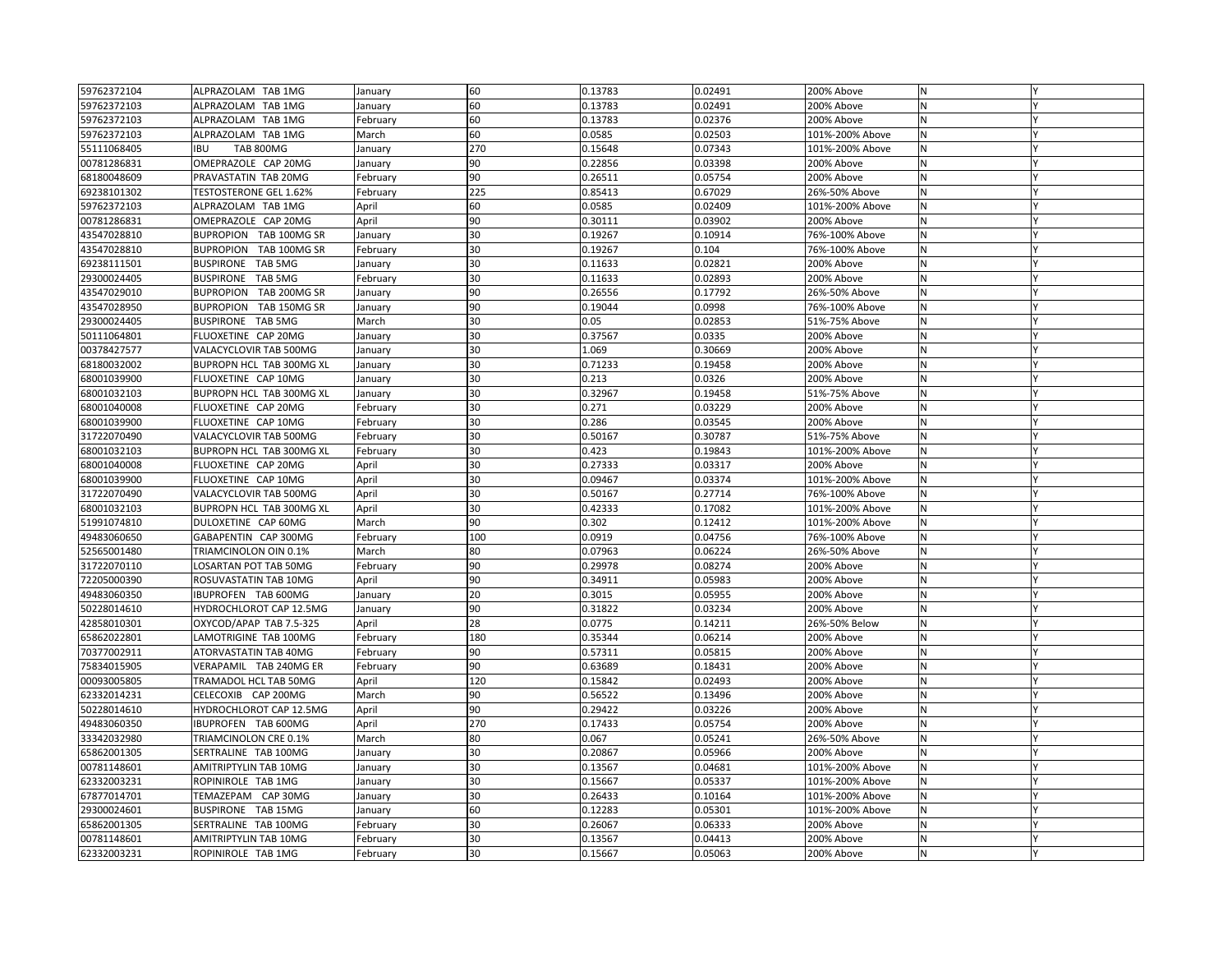| 67877014701 | TEMAZEPAM CAP 30MG            | February | 30  | 0.26433 | 0.09863 | 101%-200% Above | <b>N</b> |  |
|-------------|-------------------------------|----------|-----|---------|---------|-----------------|----------|--|
| 29300024601 | BUSPIRONE TAB 15MG            | February | 60  | 0.12283 | 0.05321 | 101%-200% Above | N        |  |
| 68180035302 | SERTRALINE TAB 100MG          | March    | 30  | 0.27467 | 0.06021 | 200% Above      | N        |  |
| 00781148601 | <b>AMITRIPTYLIN TAB 10MG</b>  | March    | 30  | 0.13567 | 0.04811 | 101%-200% Above |          |  |
| 62332003231 | ROPINIROLE TAB 1MG            | March    | 30  | 0.20967 | 0.05246 | 200% Above      | N        |  |
| 29300024601 | BUSPIRONE TAB 15MG            | March    | 60  | 0.12283 | 0.05601 | 101%-200% Above |          |  |
| 67877014701 | TEMAZEPAM CAP 30MG            | March    | 30  | 0.344   | 0.10046 | 200% Above      | N        |  |
| 68180035302 | SERTRALINE TAB 100MG          | April    | 30  | 0.27567 | 0.05921 | 200% Above      | N        |  |
| 00781148601 | AMITRIPTYLIN TAB 10MG         | April    | 30  | 0.07233 | 0.04155 | 51%-75% Above   | N        |  |
| 62332003231 | ROPINIROLE TAB 1MG            | April    | 30  | 0.21033 | 0.05041 | 200% Above      | N        |  |
| 29300024601 | BUSPIRONE TAB 15MG            | April    | 60  | 0.16    | 0.05139 | 200% Above      | N        |  |
| 67877014705 | TEMAZEPAM CAP 30MG            | April    | 30  | 0.12333 | 0.10154 | 10%-25% Above   | N        |  |
| 68462010530 | <b>ONDANSETRON TAB 4MG</b>    | April    | 14  | 0.68143 | 0.06443 | 200% Above      | N        |  |
| 65862001501 | AMOXICILLIN TAB 875MG         | April    | 20  | 0.4615  | 0.14155 | 200% Above      | N        |  |
| 00054327099 | FLUTICASONE SPR 50MCG         | April    | 16  | 1.66688 | 0.27527 | 200% Above      | N        |  |
| 69097012403 | TOPIRAMATE TAB 100MG          | April    | 180 | 0.28667 | 0.06515 | 200% Above      | N        |  |
| 65862056099 | PANTOPRAZOLE TAB 40MG         | April    | 90  | 0.49111 | 0.06073 | 200% Above      | N        |  |
| 27808015601 | ROSUVASTATIN TAB 10MG         | January  | 30  | 0.26667 | 0.06379 | 200% Above      | N        |  |
| 27808015601 | ROSUVASTATIN TAB 10MG         | March    | 30  | 0.349   | 0.05981 | 200% Above      | N        |  |
| 47335030888 | ZOLPIDEM ER TAB 12.5MG        | January  | 30  | 0.303   | 0.18097 | 51%-75% Above   | N        |  |
| 47335030888 | ZOLPIDEM ER TAB 12.5MG        | February | 30  | 0.303   | 0.1865  | 51%-75% Above   | N        |  |
| 47335030888 | ZOLPIDEM ER TAB 12.5MG        | March    | 30  | 0.30833 | 0.24181 | 26%-50% Above   | N        |  |
| 57237023305 | SMZ-TMP DS TAB 800-160        | April    | 14  | 0.19    | 0.0628  | 200% Above      | N        |  |
| 45963070911 | METOPROL SUC TAB 25MG ER      | January  | 90  | 0.248   | 0.0887  | 101%-200% Above | N        |  |
| 16729004517 | ATORVASTATIN TAB 20MG         | January  | 90  | 0.26489 | 0.04616 | 200% Above      | N        |  |
| 65162063711 | PANTOPRAZOLE TAB 40MG         | January  | 90  | 0.23178 | 0.05946 | 200% Above      | N        |  |
| 47335030888 | ZOLPIDEM ER TAB 12.5MG        | March    | 30  | 0.30633 | 0.24181 | 26%-50% Above   | N        |  |
| 29300039810 | AMLODIPINE TAB 10MG           | February | 90  | 0.34578 | 0.01775 | 200% Above      |          |  |
| 47335030888 | ZOLPIDEM ER TAB 12.5MG        | April    | 30  | 0.30633 | 0.20157 | 51%-75% Above   | N        |  |
| 55111046605 | METOPROL SUC TAB 25MG ER      | April    | 90  | 0.32244 | 0.08379 | 200% Above      | N        |  |
| 16729004517 | ATORVASTATIN TAB 20MG         | April    | 90  | 0.34656 | 0.04642 | 200% Above      | N        |  |
| 68001045400 | <b>ESCITALOPRAM TAB 5MG</b>   | January  | 30  | 0.24433 | 0.04674 | 200% Above      | N        |  |
| 43975028110 | AMPHET/DEXTR CAP 25MG ER      | January  | 30  | 0.74233 | 0.52094 | 26%-50% Above   | N        |  |
| 16729016801 | <b>ESCITALOPRAM TAB 5MG</b>   | February | 30  | 0.24433 | 0.04705 | 200% Above      | N        |  |
| 43975028110 | AMPHET/DEXTR CAP 25MG ER      | February | 30  | 0.78033 | 0.53004 | 26%-50% Above   | N        |  |
| 00168006460 | FLUOCIN ACET OIN 0.025%       | February | 60  | 1.05483 | 0.71608 | 26%-50% Above   | N        |  |
| 68001045400 | <b>ESCITALOPRAM TAB 5MG</b>   | March    | 30  | 0.321   | 0.0462  | 200% Above      | N        |  |
| 43975028110 | AMPHET/DEXTR CAP 25MG ER      | March    | 30  | 0.82433 | 0.54687 | 51%-75% Above   | N        |  |
| 68382070718 | DOXYCYC MONO CAP 100MG        | April    | 42  | 0.28262 | 0.24687 | 10%-25% Above   | N        |  |
| 68001045400 | <b>ESCITALOPRAM TAB 5MG</b>   | April    | 30  | 0.32267 | 0.04591 | 200% Above      | N        |  |
| 66993096045 | METRONIDAZOL CRE 0.75%        | April    | 45  | 0.91444 | 1.29925 | 26%-50% Below   | N        |  |
| 43975028110 | AMPHET/DEXTR CAP 25MG ER      | April    | 30  | 0.82433 | 0.53071 | 51%-75% Above   | N        |  |
| 00555902658 | JUNEL FE TAB 1/20             | January  | 84  | 0.79833 | 0.2289  | 200% Above      | N        |  |
| 00555902658 | JUNEL FE<br>TAB 1/20          | March    | 84  | 0.79833 | 0.20374 | 200% Above      | N        |  |
| 67877021905 | CEPHALEXIN CAP 500MG          | April    | 40  | 0.4085  | 0.11858 | 200% Above      | N        |  |
| 67877019805 | AMLODIPINE TAB 5MG            | March    | 90  | 0.26667 | 0.01104 | 200% Above      |          |  |
| 72205000490 | ROSUVASTATIN TAB 20MG         | March    | 90  | 0.56933 | 0.07822 | 200% Above      | N        |  |
| 31722070290 | <b>LOSARTAN POT TAB 100MG</b> | March    | 90  | 0.26667 | 0.10526 | 101%-200% Above | N        |  |
| 31722070290 | LOSARTAN POT TAB 100MG        | March    | 90  | 0.26667 | 0.10526 | 101%-200% Above | N        |  |
| 42192033101 | NP THYROID TAB 90MG           | March    | 90  | 1.23078 | 1.04045 | 10%-25% Above   | N        |  |
| 42858010201 | OXYCOD/APAP TAB 5-325MG       | February | 10  | 0.07    | 0.09705 | 26%-50% Below   | N        |  |
| 23155028701 | ACETAZOLAMID TAB 125MG        | March    | 60  | 0.5035  | 0.16397 | 200% Above      | N        |  |
| 53746010901 | HYDROCO/APAP TAB 5-325MG      | April    | 18  | 0.32722 | 0.09637 | 200% Above      | N        |  |
| 00093031401 | KETOROLAC TAB 10MG            | April    | 20  | 1.1945  | 0.75315 | 51%-75% Above   | N        |  |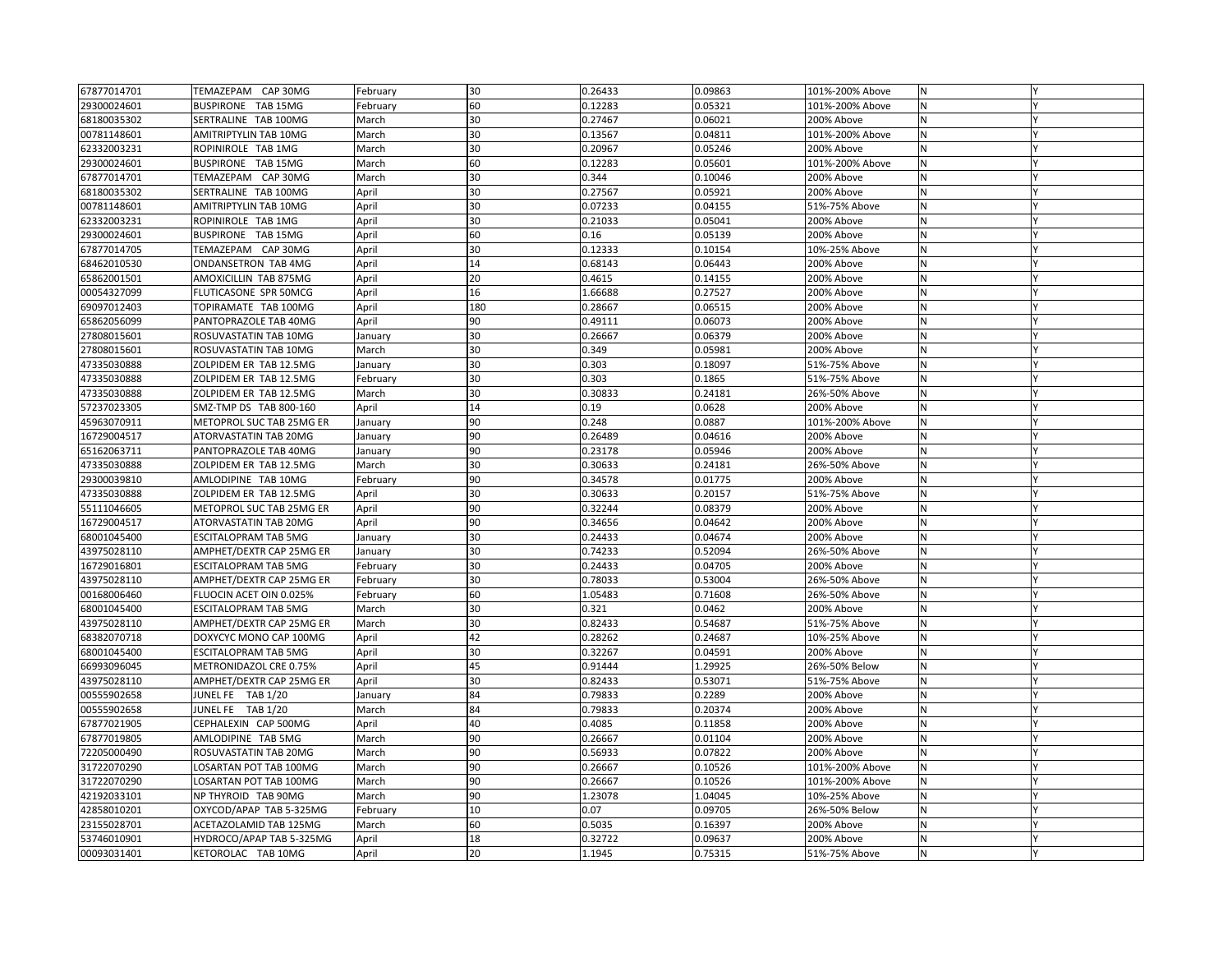| 57237001401 | TAMSULOSIN CAP 0.4MG         | April    | 14  | 0.51    | 0.06094 | 200% Above      | N |  |
|-------------|------------------------------|----------|-----|---------|---------|-----------------|---|--|
| 68180098103 | LISINOPRIL TAB 20MG          | February | 90  | 0.48211 | 0.02701 | 200% Above      | N |  |
| 16714087603 | ATORVASTATIN TAB 40MG        | March    | 90  | 0.34744 | 0.063   | 200% Above      | N |  |
| 68180098201 | LISINOPRIL TAB 30MG          | March    | 90  | 0.25956 | 0.05487 | 200% Above      |   |  |
| 00143211205 | DOXYCYCL HYC TAB 100MG       | March    | 20  | 0.342   | 0.14445 | 101%-200% Above | N |  |
| 62175030232 | RABEPRAZOLE TAB 20MG         | March    | 60  | 0.58483 | 0.24287 | 101%-200% Above | N |  |
| 00781729685 | ALBUTEROL AER HFA            | April    | 6.7 | 2.96269 | 3.94565 | 10%-25% Below   | N |  |
| 69097015915 | MELOXICAM TAB 15MG           | February | 30  | 0.49    | 0.02424 | 200% Above      | Ń |  |
| 65162062711 | TRAMADOL HCL TAB 50MG        | February | 90  | 0.22567 | 0.0242  | 200% Above      | N |  |
| 69097015915 | MELOXICAM TAB 15MG           | March    | 30  | 0.556   | 0.02416 | 200% Above      | N |  |
| 65862037301 | <b>ESCITALOPRAM TAB 5MG</b>  | March    | 30  | 0.44633 | 0.0462  | 200% Above      | N |  |
| 68462015713 | ONDANSETRON TAB 4MG ODT      | April    | 20  | 0.7615  | 0.23716 | 200% Above      | N |  |
| 43386035610 | HYDROCO/APAP TAB 5-325MG     | April    | 30  | 0.39167 | 0.09637 | 200% Above      | N |  |
| 69097084805 | <b>ESCITALOPRAM TAB 10MG</b> | March    | 30  | 0.463   | 0.04972 | 200% Above      | N |  |
| 65162062711 | TRAMADOL HCL TAB 50MG        | March    | 90  | 0.22567 | 0.02459 | 200% Above      | N |  |
| 69097015915 | MELOXICAM TAB 15MG           | March    | 30  | 0.556   | 0.02416 | 200% Above      |   |  |
| 65862037301 | <b>ESCITALOPRAM TAB 5MG</b>  | April    | 30  | 0.44633 | 0.04591 | 200% Above      | N |  |
| 69097084805 | <b>ESCITALOPRAM TAB 10MG</b> | April    | 30  | 0.37433 | 0.04837 | 200% Above      | N |  |
| 69097015915 | MELOXICAM TAB 15MG           | April    | 30  | 0.396   | 0.0242  | 200% Above      | N |  |
| 65162062711 | TRAMADOL HCL TAB 50MG        | April    | 90  | 0.17911 | 0.02493 | 200% Above      |   |  |
| 55111018010 | TIZANIDINE TAB 4MG           | February | 14  | 0.13357 | 0.05    | 101%-200% Above |   |  |
| 65862056090 | PANTOPRAZOLE TAB 40MG        | January  | 30  | 0.42333 | 0.05946 | 200% Above      | N |  |
| 65862056090 | PANTOPRAZOLE TAB 40MG        | February | 30  | 0.48067 | 0.06576 | 200% Above      | N |  |
| 65862056090 | PANTOPRAZOLE TAB 40MG        | March    | 30  | 0.48067 | 0.05828 | 200% Above      | N |  |
| 69680013300 | POT CHLORIDE TAB 10MEQ ER    | January  | 90  | 0.30478 | 0.13893 | 101%-200% Above |   |  |
| 65862056090 | PANTOPRAZOLE TAB 40MG        | April    | 30  | 0.469   | 0.06073 | 200% Above      | N |  |
| 69680013300 | POT CHLORIDE TAB 10MEQ ER    | April    | 30  | 0.28767 | 0.13254 | 101%-200% Above | N |  |
| 62332002891 | LOSARTAN POT TAB 50MG        | March    | 90  | 0.49989 | 0.07314 | 200% Above      | N |  |
| 16729018317 | HYDROCHLOROT TAB 25MG        | March    | 90  | 0.05389 | 0.01337 | 200% Above      |   |  |
| 10702002501 | PHENTERMINE TAB 37.5MG       | February | 45  | 0.50644 | 0.07906 | 200% Above      | N |  |
| 69452015120 | VITAMIN D CAP 50000UNT       | February | 12  | 0.56833 | 0.14239 | 200% Above      | N |  |
| 65162075310 | BENAZEPRIL TAB 20MG          | February | 90  | 0.27622 | 0.08272 | 200% Above      | N |  |
| 43598056601 | FLUOXETINE TAB 20MG          | February | 90  | 2.16022 | 0.28273 | 200% Above      |   |  |
| 47781030301 | NITROFURANTN CAP 100MG       | April    | 10  | 0.925   | 0.45994 | 101%-200% Above | N |  |
| 31722070430 | VALACYCLOVIR TAB 500MG       | January  | 14  | 1.06929 | 0.30669 | 200% Above      | N |  |
| 31722070430 | VALACYCLOVIR TAB 500MG       | January  | 14  | 1.06929 | 0.30669 | 200% Above      | N |  |
| 62756052069 | SUMATRIPTAN TAB 25MG         | January  |     | 1.38444 | 0.60821 | 101%-200% Above | N |  |
| 62756052069 | SUMATRIPTAN TAB 25MG         | February | Q   | 1.38444 | 0.60665 | 101%-200% Above | N |  |
| 31722070430 | VALACYCLOVIR TAB 500MG       | March    | 14  | 1.11786 | 0.29328 | 200% Above      | N |  |
| 31722070430 | VALACYCLOVIR TAB 500MG       | April    | 14  | 1.11143 | 0.27714 | 200% Above      | N |  |
| 62756052069 | SUMATRIPTAN TAB 25MG         | March    |     | 1.45889 | 0.55768 | 101%-200% Above | N |  |
| 68462038730 | SOLIFENACIN TAB 10MG         | January  | 90  | 0.48489 | 0.25698 | 76%-100% Above  | N |  |
| 62756052069 | SUMATRIPTAN TAB 25MG         | April    | 10  | 1.45    | 0.46303 | 200% Above      | N |  |
| 62756052069 | SUMATRIPTAN TAB 25MG         | April    |     | 1.45    | 0.46303 | 200% Above      | N |  |
| 70710122701 | <b>AMITRIPTYLIN TAB 50MG</b> | March    | 30  | 0.56233 | 0.14797 | 200% Above      |   |  |
| 69097012203 | TOPIRAMATE TAB 25MG          | March    | 120 | 0.21683 | 0.03423 | 200% Above      |   |  |
| 68462038730 | SOLIFENACIN TAB 10MG         | April    | 90  | 0.84289 | 0.23864 | 200% Above      | N |  |
| 70710122701 | AMITRIPTYLIN TAB 50MG        | April    | 90  | 0.45778 | 0.13661 | 200% Above      | N |  |
| 65162068110 | PHENAZOPYRID TAB 100MG       | January  |     | 0.86667 | 0.35428 | 101%-200% Above | N |  |
| 65162068110 | PHENAZOPYRID TAB 100MG       | January  |     | 0.86667 | 0.35428 | 101%-200% Above |   |  |
| 67877021905 | CEPHALEXIN CAP 500MG         | February | 6   | 0.66667 | 0.1249  | 200% Above      | N |  |
| 16714008210 | HYDROXYZ HCL TAB 25MG        | February | 42  | 0.12333 | 0.0468  | 101%-200% Above | N |  |
| 70010004301 | METHYLPHENID TAB 20MG ER     | February | 30  | 1.76333 | 0.49633 | 200% Above      | N |  |
| 70010004301 | METHYLPHENID TAB 20MG ER     | March    | 30  | 2.06633 | 0.50044 | 200% Above      | N |  |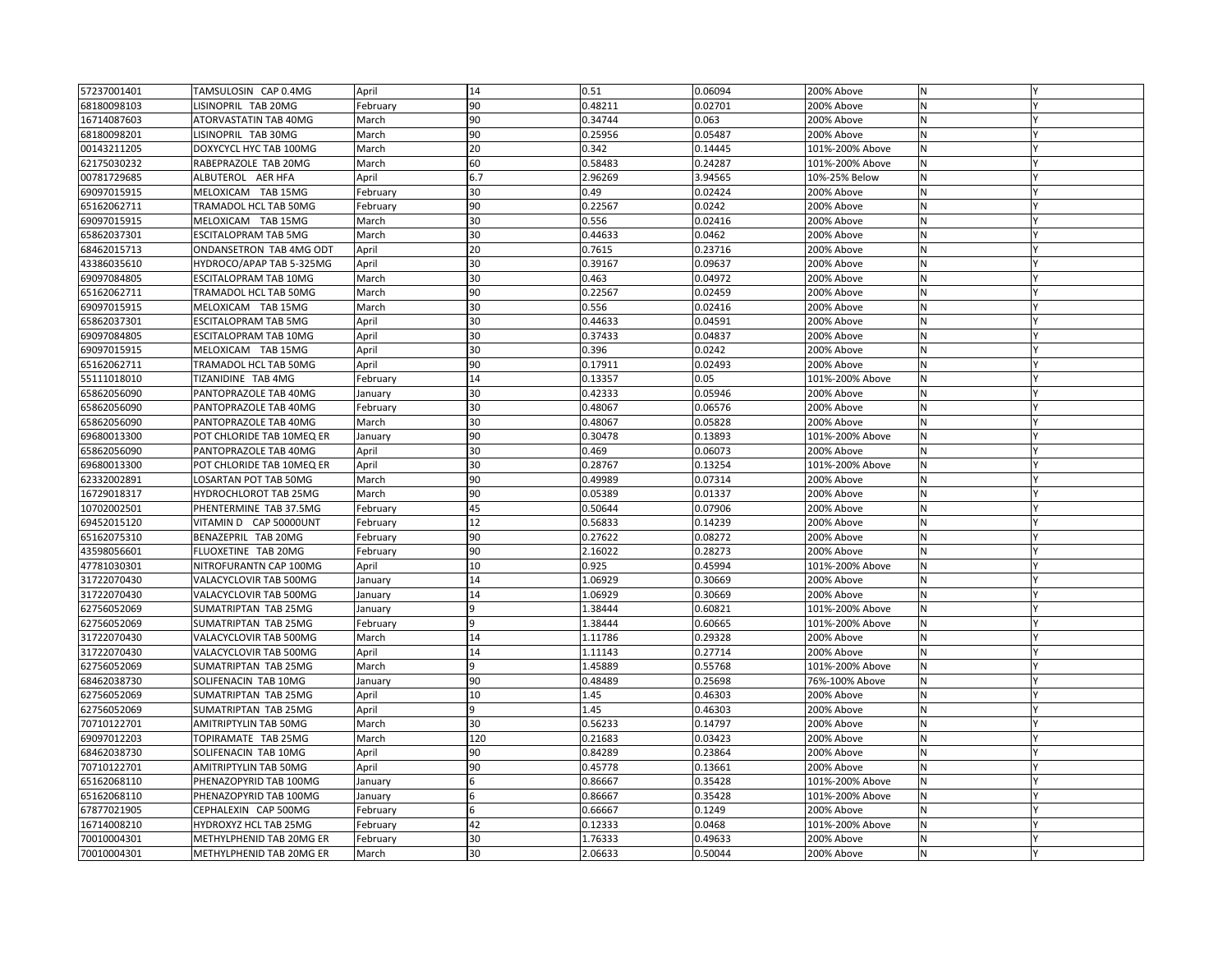| 00555901858 | <b>TRI-SPRINTEC TAB</b>      | January  | 84  | 0.28571 | 0.17299 | 51%-75% Above   | N |  |
|-------------|------------------------------|----------|-----|---------|---------|-----------------|---|--|
| 70010004301 | METHYLPHENID TAB 20MG ER     | April    | 30  | 2.06633 | 0.44737 | 200% Above      | N |  |
| 00555901858 | <b>TRI-SPRINTEC TAB</b>      | April    | 84  | 0.28571 | 0.15587 | 76%-100% Above  | N |  |
| 65162062711 | TRAMADOL HCL TAB 50MG        | April    | 12  | 0.05167 | 0.02493 | 101%-200% Above | N |  |
| 68382005105 | MELOXICAM TAB 15MG           | April    | 30  | 0.114   | 0.0242  | 200% Above      | N |  |
| 68180067801 | OSELTAMIVIR SUS 6MG/ML       | February | 120 | 1.23325 | 0.52477 | 101%-200% Above | N |  |
| 00093416178 | AMOXICILLIN SUS 400/5ML      | February | 150 | 0.0548  | 0.02628 | 101%-200% Above | N |  |
| 50742061510 | METOPROL SUC TAB 25MG ER     | April    | 30  | 0.3     | 0.08379 | 200% Above      | N |  |
| 68645059090 | CLOPIDOGREL TAB 75MG         | April    | 30  | 0.5     | 0.0639  | 200% Above      | N |  |
| 00093505898 | <b>ATORVASTATIN TAB 40MG</b> | April    | 30  | 0.5     | 0.0579  | 200% Above      | N |  |
| 27241012502 | RANOLAZINE TAB 500MG ER      | April    | 60  | 0.571   | 0.24581 | 101%-200% Above | N |  |
| 31722070190 | <b>LOSARTAN POT TAB 50MG</b> | April    | 30  | 0.3     | 0.06972 | 200% Above      | N |  |
| 68645058259 | METFORMIN TAB 500MG          | April    | 180 | 0.05556 | 0.01651 | 200% Above      | N |  |
| 69097015907 | MELOXICAM<br>TAB 15MG        | April    | 30  | 0.46033 | 0.0242  | 200% Above      | N |  |
| 50111056101 | TRAZODONE TAB 100MG          | January  | 90  | 0.34367 | 0.07139 | 200% Above      | N |  |
| 68180051901 | LISINOP/HCTZ TAB 20-12.5     | January  | 90  | 0.35222 | 0.05147 | 200% Above      | N |  |
| 60505025103 | TIZANIDINE TAB 2MG           | January  | 90  | 0.202   | 0.05945 | 200% Above      | N |  |
| 68382003616 | VENLAFAXINE CAP 150MG ER     | January  | 90  | 0.57478 | 0.15322 | 200% Above      | N |  |
| 50111056101 | TRAZODONE TAB 100MG          | April    | 90  | 0.28    | 0.07217 | 200% Above      | N |  |
| 68180051901 | LISINOP/HCTZ TAB 20-12.5     | April    | 90  | 0.36956 | 0.04943 | 200% Above      |   |  |
| 60505025103 | TIZANIDINE TAB 2MG           | April    | 90  | 0.21433 | 0.05711 | 200% Above      |   |  |
| 68382003616 | VENLAFAXINE CAP 150MG ER     | April    | 90  | 0.57478 | 0.1661  | 200% Above      | N |  |
| 61314064511 | NEO/POLY/HC SUS 1% OTIC      | February | 10  | 7.293   | 6.21297 | 10%-25% Above   | N |  |
| 68645056354 | IBUPROFEN TAB 800MG          | January  | 60  | 0.1825  | 0.07343 | 101%-200% Above | N |  |
| 65862007701 | CIPROFLOXACN TAB 500MG       | February | 14  | 1.05714 | 0.15678 | 200% Above      |   |  |
| 65162010211 | GABAPENTIN CAP 300MG         | January  | 60  | 0.20233 | 0.05194 | 200% Above      | N |  |
| 57664037713 | TRAMADOL HCL TAB 50MG        | February | 120 | 0.26458 | 0.0242  | 200% Above      | N |  |
| 57664037713 | TRAMADOL HCL TAB 50MG        | February | 120 | 0.26458 | 0.0242  | 200% Above      | N |  |
| 31722059690 | FENOFIBRATE TAB 145MG        | January  | 90  | 0.26667 | 0.17111 | 51%-75% Above   | N |  |
| 72205000390 | ROSUVASTATIN TAB 10MG        | February | 90  | 0.57122 | 0.06154 | 200% Above      | N |  |
| 57664037713 | TRAMADOL HCL TAB 50MG        | April    | 120 | 0.14567 | 0.02493 | 200% Above      | N |  |
| 68645051954 | <b>ESCITALOPRAM TAB 10MG</b> | March    | 90  | 0.42222 | 0.04972 | 200% Above      |   |  |
| 59651000330 | OMEPRAZOLE CAP 40MG          | March    | 90  | 0.42222 | 0.05959 | 200% Above      | N |  |
| 67877019805 | AMLODIPINE TAB 5MG           | March    | 90  | 0.26667 | 0.01104 | 200% Above      | N |  |
| 59762040105 | SUCRALFATE TAB 1GM           | April    | 180 | 0.30306 | 0.19803 | 51%-75% Above   | N |  |
| 72205000390 | ROSUVASTATIN TAB 10MG        | April    | 90  | 0.73922 | 0.05983 | 200% Above      | N |  |
| 65862035790 | CLOPIDOGREL TAB 75MG         | March    | 90  | 0.45633 | 0.067   | 200% Above      | N |  |
| 76385011150 | CARVEDILOL TAB 6.25MG        | March    | 180 | 0.27833 | 0.02069 | 200% Above      | N |  |
| 68180098103 | LISINOPRIL TAB 20MG          | March    | 90  | 0.32889 | 0.02633 | 200% Above      | N |  |
| 70377003012 | ATORVASTATIN TAB 80MG        | March    | 90  | 0.57489 | 0.10164 | 200% Above      |   |  |
| 70010049110 | METFORMIN TAB 500MG ER       | March    | 360 | 0.22317 | 0.03646 | 200% Above      | N |  |
| 42192033101 | NP THYROID TAB 90MG          | February | 90  | 1.13956 | 1.0358  | 10%-25% Above   | N |  |
| 62175013643 | OMEPRAZOLE CAP 40MG          | March    | 90  | 0.31411 | 0.05959 | 200% Above      | N |  |
| 67877049005 | EZETIMIBE TAB 10MG           | March    | 90  | 0.34756 | 0.10777 | 200% Above      | N |  |
| 62559027630 | NEBIVOLOL TAB 5MG            | January  | 90  | 0.92467 | 0.5576  | 51%-75% Above   |   |  |
| 00093500256 | OLM MED/AMLO TAB /HCTZ       | January  | 90  | 2.79244 | 1.39488 | 76%-100% Above  |   |  |
| 69097085907 | TERBINAFINE TAB 250MG        | January  | 90  | 0.289   | 0.1487  | 76%-100% Above  |   |  |
| 67877039290 | NEBIVOLOL TAB 5MG            | April    | 90  | 0.92467 | 0.36846 | 101%-200% Above |   |  |
| 00093500256 | OLM MED/AMLO TAB /HCTZ       | April    | 90  | 2.79244 | 1.53004 | 76%-100% Above  |   |  |
| 69097015907 | MELOXICAM TAB 15MG           | January  | 90  | 0.44233 | 0.02316 | 200% Above      |   |  |
| 70377002711 | ATORVASTATIN TAB 10MG        | January  | 90  | 0.57778 | 0.03737 | 200% Above      | N |  |
| 70010049110 | METFORMIN TAB 500MG ER       | January  | 360 | 0.22317 | 0.03574 | 200% Above      | N |  |
| 57664050658 | METOPROL TAR TAB 25MG        | February | 180 | 0.17817 | 0.0194  | 200% Above      | N |  |
| 68180098003 | LISINOPRIL TAB 10MG          | March    | 90  | 0.28211 | 0.01914 | 200% Above      | N |  |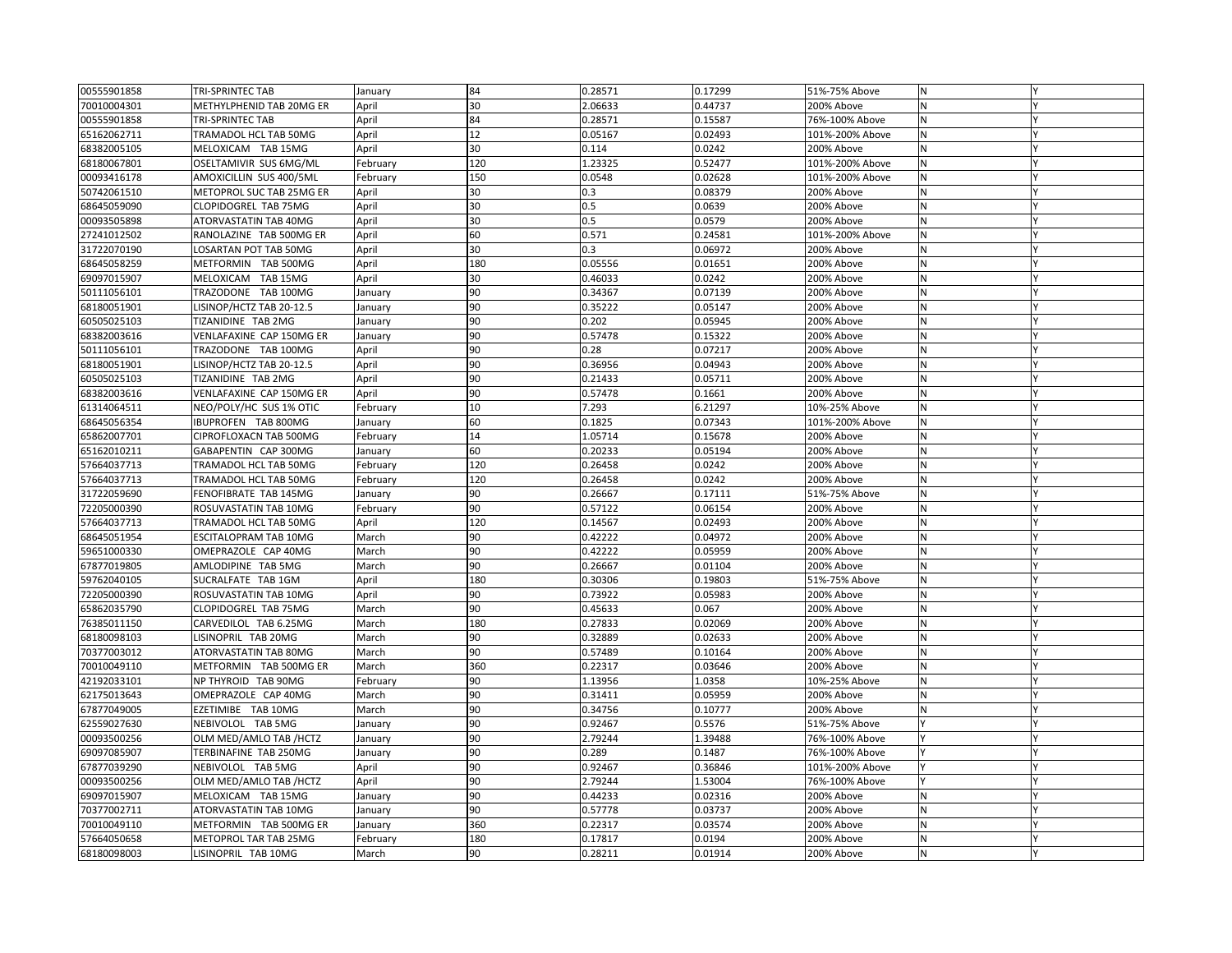| 70377002711 | ATORVASTATIN TAB 10MG         | April    | 90  | 0.57778 | 0.03364 | 200% Above      | N |  |
|-------------|-------------------------------|----------|-----|---------|---------|-----------------|---|--|
| 00574110416 | BROM/PSE/DM_SYP               | January  | 120 | 0.06933 | 0.05183 | 26%-50% Above   | N |  |
| 68180055409 | QUINAPRIL TAB 40MG            | January  | 90  | 0.49633 | 0.10966 | 200% Above      | N |  |
| 62332024590 | FENOFIBRIC CAP 135MG DR       | February | 90  | 3.366   | 0.57575 | 200% Above      | N |  |
| 13668035530 | NEBIVOLOL<br>TAB 10MG         | February | 90  | 2.32222 | 0.53698 | 200% Above      | N |  |
| 68180055409 | QUINAPRIL TAB 40MG            | April    | 90  | 0.498   | 0.10219 | 200% Above      | N |  |
| 62332024590 | FENOFIBRIC CAP 135MG DR       | April    | 90  | 3.45578 | 0.59617 | 200% Above      | N |  |
| 51672403201 | WARFARIN<br>TAB 5MG           | February | 90  | 0.40922 | 0.10818 | 200% Above      | N |  |
| 00781107910 | ALPRAZOLAM TAB 1MG            | January  | 90  | 0.13789 | 0.02491 | 200% Above      | N |  |
| 43547040211 | FUROSEMIDE TAB 40MG           | February |     | 0.116   | 0.03349 | 200% Above      | N |  |
| 31722053960 | LEVETIRACETA TAB 1000MG       | January  | 60  | 0.40817 | 0.22715 | 76%-100% Above  | N |  |
| 62037099910 | POT CL MICRO TAB 20MEQ ER     | January  | 60  | 0.3185  | 0.1864  | 51%-75% Above   | N |  |
| 43547040210 | FUROSEMIDE TAB 40MG           | February | 60  | 0.119   | 0.03349 | 200% Above      | Ń |  |
| 62037099910 | POT CL MICRO TAB 20MEQ ER     | February | 60  | 0.37633 | 0.18796 | 76%-100% Above  | N |  |
| 62037099910 | POT CL MICRO TAB 20MEQ ER     | March    | 60  | 0.37633 | 0.19104 | 76%-100% Above  | N |  |
| 62037099910 | POT CL MICRO TAB 20MEQ ER     | April    | 60  | 0.21433 | 0.18912 | 10%-25% Above   | N |  |
| 43547040210 | FUROSEMIDE TAB 40MG           | April    | 60  | 0.119   | 0.03274 | 200% Above      |   |  |
| 50111091801 | TORSEMIDE TAB 100MG           | April    | 90  | 0.519   | 0.25092 | 101%-200% Above | N |  |
| 60505257809 | ATORVASTATIN TAB 10MG         | January  | 30  | 0.26767 | 0.03737 | 200% Above      | N |  |
| 65162062711 | TRAMADOL HCL TAB 50MG         | January  | 180 | 0.1235  | 0.02391 | 200% Above      | N |  |
| 60505257809 | ATORVASTATIN TAB 10MG         | February | 30  | 0.26767 | 0.03461 | 200% Above      | N |  |
| 65162062711 | TRAMADOL HCL TAB 50MG         | February | 180 | 0.1235  | 0.0242  | 200% Above      | N |  |
| 60505257809 | ATORVASTATIN TAB 10MG         | March    | 30  | 0.351   | 0.03732 | 200% Above      | N |  |
| 65862067905 | ALPRAZOLAM TAB 2MG            | March    | 30  | 0.064   | 0.0533  | 10%-25% Above   | N |  |
| 68462039710 | OMEPRAZOLE CAP 40MG           | January  | 90  | 0.239   | 0.06362 | 200% Above      | N |  |
| 65162062711 | TRAMADOL HCL TAB 50MG         | March    | 180 | 0.05156 | 0.02459 | 101%-200% Above | N |  |
| 60505257809 | ATORVASTATIN TAB 10MG         | April    | 30  | 0.35133 | 0.03364 | 200% Above      | N |  |
| 65162062711 | TRAMADOL HCL TAB 50MG         | April    | 180 | 0.05156 | 0.02493 | 101%-200% Above | N |  |
| 68462039710 | OMEPRAZOLE CAP 40MG           | April    | 90  | 0.31378 | 0.0555  | 200% Above      | N |  |
| 00172392770 | <b>DIAZEPAM</b><br>TAB 10MG   | February | 30  | 0.104   | 0.02304 | 200% Above      | N |  |
| 00172392670 | <b>DIAZEPAM</b><br>TAB 5MG    | February | 90  | 0.08633 | 0.0218  | 200% Above      | N |  |
| 69097012415 | TOPIRAMATE TAB 100MG          | February | 60  | 0.15783 | 0.06896 | 101%-200% Above | N |  |
| 16714066202 | GABAPENTIN CAP 300MG          | February | 90  | 0.09189 | 0.04756 | 76%-100% Above  | N |  |
| 16714066202 | GABAPENTIN CAP 300MG          | March    | 90  | 0.09189 | 0.04814 | 76%-100% Above  | N |  |
| 69097012415 | TOPIRAMATE TAB 100MG          | March    | 60  | 0.206   | 0.06953 | 101%-200% Above | N |  |
| 00172392670 | DIAZEPAM<br>TAB 5MG           | March    | 90  | 0.11133 | 0.02374 | 200% Above      | N |  |
| 59762371803 | TRIAZOLAM TAB 0.25MG          | March    | 30  | 2.492   | 1.09553 | 101%-200% Above | N |  |
| 16714069211 | FLUCONAZOLE TAB 150MG         | April    |     | 1.515   | 0.7815  | 76%-100% Above  |   |  |
| 59746017506 | PREDNISONE TAB 20MG           | April    |     | 0.276   | 0.1131  | 101%-200% Above | N |  |
| 16714047801 | AMOX/K CLAV TAB 875-125       | April    | 14  | 0.41643 | 0.30643 | 26%-50% Above   | N |  |
| 16714066202 | GABAPENTIN CAP 300MG          | April    | 90  | 0.05933 | 0.04651 | 26%-50% Above   | N |  |
| 69097012415 | TOPIRAMATE TAB 100MG          | April    | 60  | 0.08867 | 0.06515 | 26%-50% Above   | N |  |
| 00172392670 | <b>DIAZEPAM</b><br>TAB 5MG    | April    | 90  | 0.11111 | 0.02556 | 200% Above      | N |  |
| 59762371803 | TRIAZOLAM TAB 0.25MG          | April    | 30  | 2.492   | 1.2057  | 101%-200% Above | N |  |
| 00406123601 | DIPHEN/ATROP TAB 2.5MG        | January  | 60  | 0.42333 | 0.19606 | 101%-200% Above | N |  |
| 69238111501 | BUSPIRONE TAB 5MG             | February | 60  | 0.21267 | 0.02893 | 200% Above      | N |  |
| 45802075401 | TESTOSTERONE GEL 1.62%        | February | 75  | 1.062   | 0.67029 | 51%-75% Above   | N |  |
| 45802075401 | <b>TESTOSTERONE GEL 1.62%</b> | February | 75  | 1.062   | 0.67029 | 51%-75% Above   | N |  |
| 69238111701 | BUSPIRONE TAB 10MG            | March    | 60  | 0.14517 | 0.03957 | 200% Above      | Ν |  |
| 00406123601 | DIPHEN/ATROP TAB 2.5MG        | March    | 81  | 0.51284 | 0.22711 | 101%-200% Above | N |  |
| 68382052842 | CHOLESTYRAM POW 4GM           | March    | 378 | 0.17841 | 0.14958 | 10%-25% Above   |   |  |
| 69238111501 | BUSPIRONE TAB 5MG             | March    | 60  | 0.21267 | 0.02853 | 200% Above      | N |  |
| 45802075401 | TESTOSTERONE GEL 1.62%        | April    | 75  | 1.062   | 0.60124 | 76%-100% Above  | N |  |
| 69238111701 | BUSPIRONE TAB 10MG            | April    | 60  | 0.17317 | 0.03921 | 200% Above      | И |  |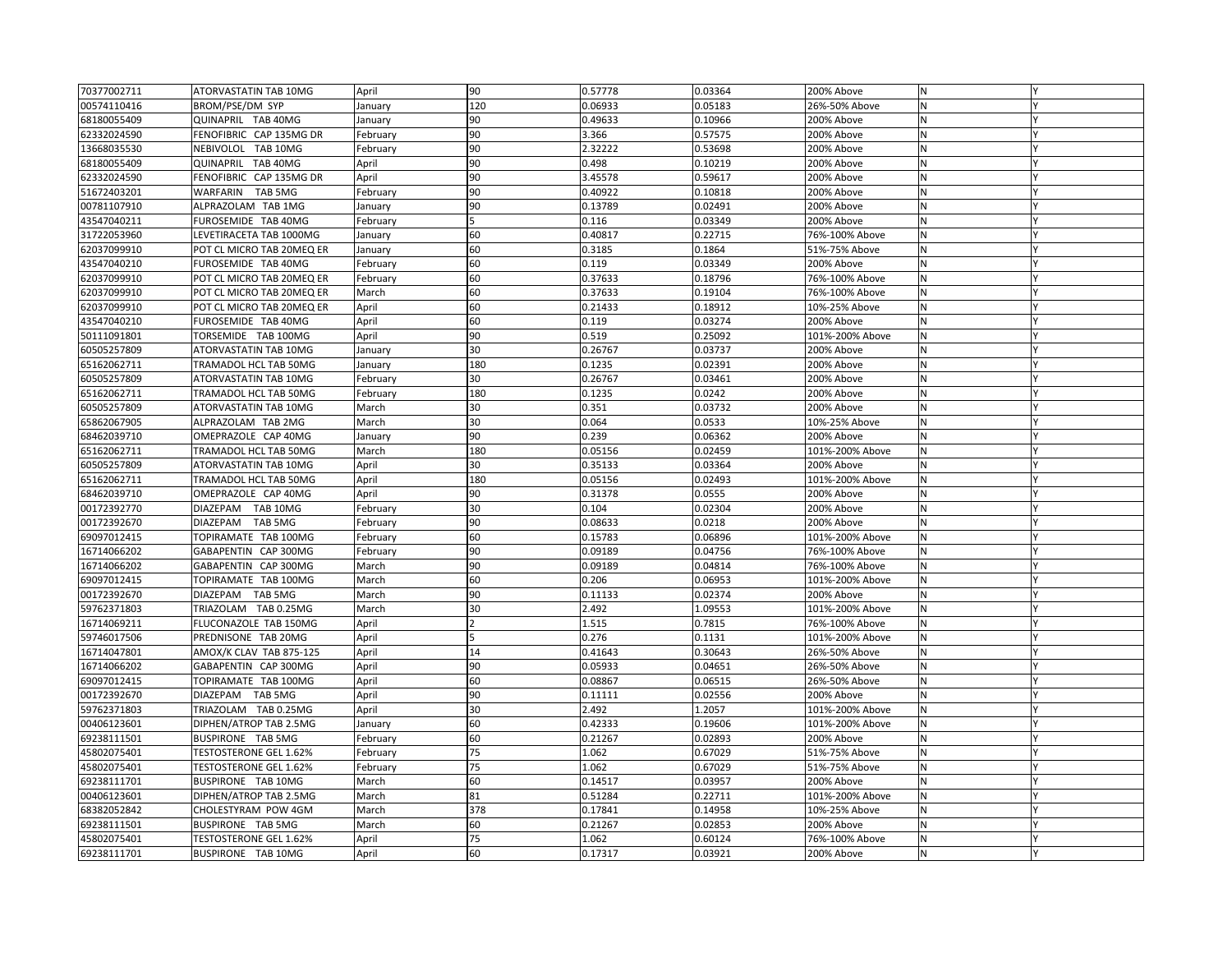| 65162076611 | WARFARIN TAB 5MG                 | January  | 65  | 0.19538 | 0.10559 | 76%-100% Above  | IN. |  |
|-------------|----------------------------------|----------|-----|---------|---------|-----------------|-----|--|
| 65162076611 | WARFARIN<br>TAB 5MG              | March    | 65  | 0.25123 | 0.10902 | 101%-200% Above | N   |  |
| 65162076611 | <b>WARFARIN</b><br>TAB 5MG       | April    | 65  | 0.24677 | 0.10303 | 101%-200% Above | N   |  |
| 67877019910 | AMLODIPINE TAB 10MG              | March    | 90  | 0.34589 | 0.01687 | 200% Above      |     |  |
| 69367018210 | <b>TAB 1000MG</b><br>METFORMIN   | March    | 180 | 0.17794 | 0.02625 | 200% Above      | N   |  |
| 55111046805 | METOPROL SUC TAB 100MG ER        | March    | 90  | 0.31156 | 0.16108 | 76%-100% Above  | N   |  |
| 60505258009 | ATORVASTATIN TAB 40MG            | March    | 90  | 0.34744 | 0.063   | 200% Above      | N   |  |
| 00093736810 | LOSARTAN/HCT TAB 100-25          | March    | 90  | 0.29422 | 0.21077 | 26%-50% Above   |     |  |
| 16729000116 | GLIMEPIRIDE TAB 1MG              | April    | 90  | 0.19033 | 0.03409 | 200% Above      | N   |  |
| 72205001390 | PREGABALIN CAP 75MG              | February | 60  | 0.3605  | 0.07959 | 200% Above      | N   |  |
| 00527411837 | PROPRANOLOL CAP 120MG ER         | March    | 90  | 1.80589 | 0.4314  | 200% Above      | N   |  |
| 16729018317 | HYDROCHLOROT TAB 25MG            | March    | 90  | 0.05389 | 0.01337 | 200% Above      | N   |  |
| 00527411837 | PROPRANOLOL CAP 120MG ER         | March    | 90  | 1.80589 | 0.4314  | 200% Above      | N   |  |
| 16729018317 | HYDROCHLOROT TAB 25MG            | March    | 90  | 0.05389 | 0.01337 | 200% Above      | N   |  |
| 13668001101 | CITALOPRAM TAB 40MG              | March    | 90  | 0.47811 | 0.03726 | 200% Above      | N   |  |
| 65862050320 | AMOX/K CLAV TAB 875-125          | March    | 20  | 0.8235  | 0.32484 | 101%-200% Above | N   |  |
| 53746010901 | HYDROCO/APAP TAB 5-325MG         | April    | 15  | 0.32733 | 0.09637 | 200% Above      | N   |  |
| 00093005805 | TRAMADOL HCL TAB 50MG            | April    | 12  | 0.15833 | 0.02493 | 200% Above      | N   |  |
| 63304069301 | CLINDAMYCIN CAP 300MG            | April    | 40  | 0.5845  | 0.26201 | 101%-200% Above | N   |  |
| 59746000103 | METHYLPRED TAB 4MG               | January  | 21  | 0.77095 | 0.18274 | 200% Above      |     |  |
| 64380071307 | BENZONATATE CAP 200MG            | January  | 30  | 0.35167 | 0.13883 | 101%-200% Above |     |  |
| 00093100301 | BUSPIRONE TAB 15MG               | March    | 180 | 0.04167 | 0.05601 | 26%-50% Below   | N   |  |
| 68382080701 | TRAZODONE TAB 150MG              | March    | 90  | 0.11111 | 0.1311  | 10%-25% Below   | N   |  |
| 68180099706 | FLUOXETINE TAB 60MG              | March    | 90  | 1.93333 | 1.06507 | 76%-100% Above  | N   |  |
| 42192033001 | NP THYROID TAB 60MG              | Januarv  | 30  | 0.77933 | 0.65792 | 10%-25% Above   |     |  |
| 42571016242 | AMOX/K CLAV TAB 875-125          | March    | 14  | 0.41929 | 0.32484 | 26%-50% Above   | N   |  |
| 42192033001 | NP THYROID TAB 60MG              | March    | 30  | 0.78567 | 0.65195 | 10%-25% Above   | N   |  |
| 42192033001 | NP THYROID TAB 60MG              | April    | 90  | 0.78567 | 0.66905 | 10%-25% Above   | N   |  |
| 65862052790 | VENLAFAXINE CAP 37.5 ER          | February |     | 0.22286 | 0.11933 | 76%-100% Above  | N   |  |
| 65862052790 | VENLAFAXINE CAP 37.5 ER          | February | 30  | 0.22267 | 0.11933 | 76%-100% Above  | N   |  |
| 65862052790 | VENLAFAXINE CAP 37.5 ER          | March    | 30  | 0.13433 | 0.11725 | 10%-25% Above   | N   |  |
| 65862052790 | VENLAFAXINE CAP 37.5 ER          | April    | 30  | 0.29933 | 0.1049  | 101%-200% Above | N   |  |
| 65862057490 | MONTELUKAST TAB 10MG             | March    | 30  | 0.57167 | 0.06589 | 200% Above      | N   |  |
| 00378932132 | WIXELA INHUB AER 250/50          | March    | 60  | 3.7045  | 1.91406 | 76%-100% Above  | N   |  |
| 65862057490 | MONTELUKAST TAB 10MG             | April    | 30  | 0.57167 | 0.0614  | 200% Above      | N   |  |
| 13811070810 | METHYLPHENID TAB 36MG ER         | January  | 30  | 3.47067 | 0.98538 | 200% Above      | N   |  |
| 69452015120 | VITAMIN D CAP 50000UNT           | January  |     | 0.54    | 0.13666 | 200% Above      | N   |  |
| 62332014231 | CELECOXIB CAP 200MG              | January  | 30  | 0.262   | 0.1436  | 76%-100% Above  | N   |  |
| 69452015120 | VITAMIN D<br><b>CAP 50000UNT</b> | March    |     | 0.54    | 0.14082 | 200% Above      | N   |  |
| 62332014231 | CELECOXIB<br>CAP 200MG           | March    | 30  | 0.332   | 0.13496 | 101%-200% Above | N   |  |
| 65162062711 | TRAMADOL HCL TAB 50MG            | January  | 150 | 0.12353 | 0.02391 | 200% Above      | N   |  |
| 69452015120 | VITAMIN D CAP 50000UNT           | April    |     | 0.54    | 0.14024 | 200% Above      | N   |  |
| 62332014231 | CELECOXIB CAP 200MG              | April    | 30  | 0.17567 | 0.13373 | 26%-50% Above   | N   |  |
| 62756001740 | TESTOST CYP INJ 100MG/ML         | March    | 10  | 4.433   | 3.503   | 26%-50% Above   | N   |  |
| 65862042005 | SMZ/TMP DS TAB 800-160           | April    | 30  | 0.19033 | 0.0628  | 200% Above      | N   |  |
| 16729000316 | <b>GLIMEPIRIDE TAB 4MG</b>       | January  | 60  | 0.178   | 0.04618 | 200% Above      |     |  |
| 69097042107 | CELECOXIB CAP 200MG              | February | 30  | 0.262   | 0.15866 | 51%-75% Above   | N   |  |
| 65862052305 | GABAPENTIN TAB 600MG             | February | 60  | 0.16467 | 0.09204 | 76%-100% Above  | N   |  |
| 16729000316 | GLIMEPIRIDE TAB 4MG              | February | 60  | 0.23633 | 0.04818 | 200% Above      | N   |  |
| 69097042107 | CELECOXIB CAP 200MG              | March    | 30  | 0.332   | 0.13496 | 101%-200% Above | N   |  |
| 65862052305 | GABAPENTIN TAB 600MG             | March    | 60  | 0.16467 | 0.0921  | 76%-100% Above  | N   |  |
| 50111056001 | TRAZODONE TAB 50MG               | January  | 90  | 0.20289 | 0.04017 | 200% Above      | N   |  |
| 68180063802 | ATORVASTATIN TAB 80MG            | February | 90  | 0.26633 | 0.10105 | 101%-200% Above | N   |  |
| 68180063802 | ATORVASTATIN TAB 80MG            | February | 90  | 0.26633 | 0.10105 | 101%-200% Above | N   |  |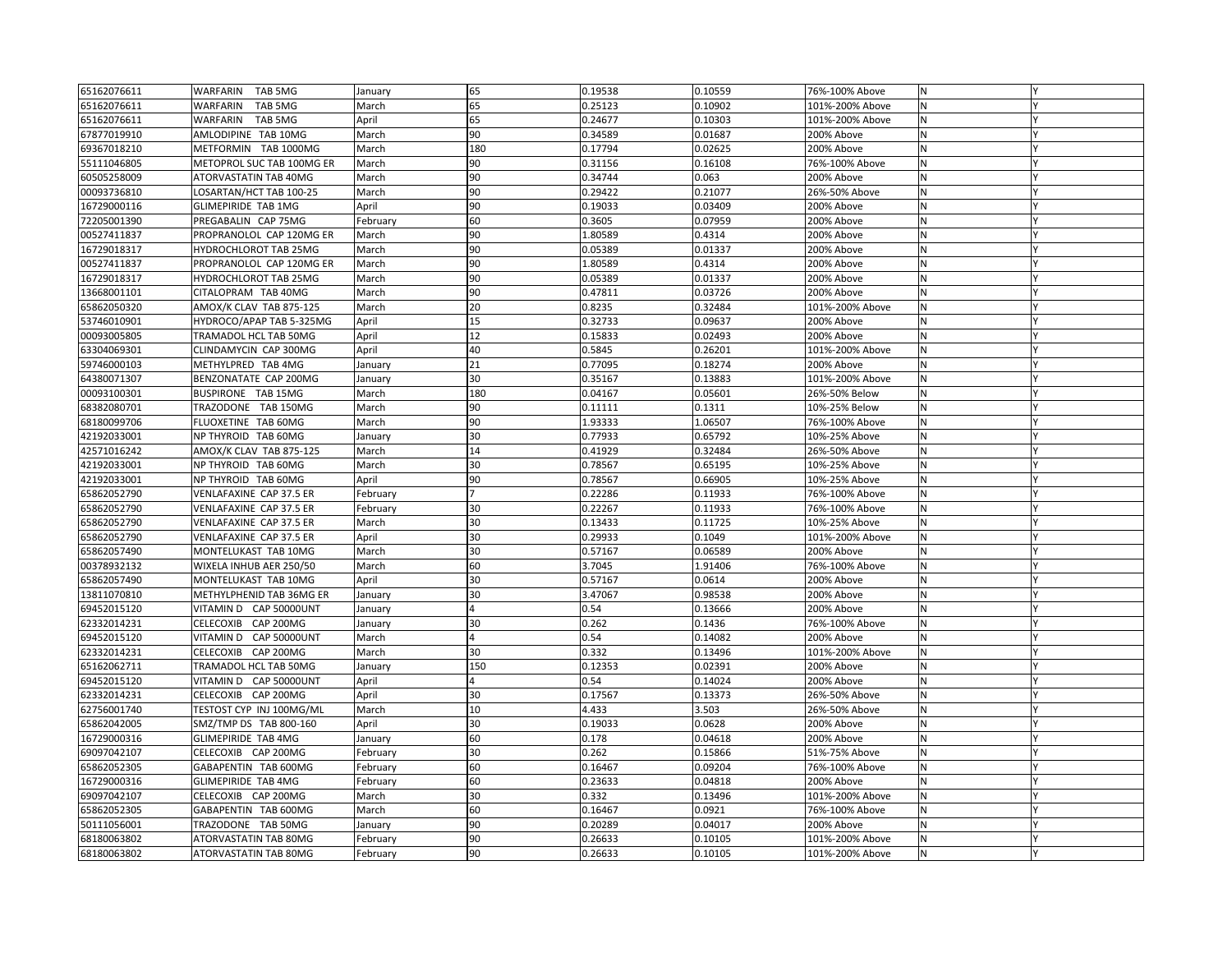| 65862052305 | GABAPENTIN TAB 600MG                  | April    | 60              | 0.10867  | 0.09064  | 10%-25% Above   | N |  |
|-------------|---------------------------------------|----------|-----------------|----------|----------|-----------------|---|--|
| 69097042107 | CELECOXIB CAP 200MG                   | April    | 30              | 0.17567  | 0.13373  | 26%-50% Above   | N |  |
| 16729000316 | <b>GLIMEPIRIDE TAB 4MG</b>            | March    | 90              | 0.235    | 0.04419  | 200% Above      | N |  |
| 16729000316 | <b>GLIMEPIRIDE TAB 4MG</b>            | March    | 90              | 0.235    | 0.04419  | 200% Above      | N |  |
| 70010077001 | METHOCARBAM TAB 750MG                 | February | 90              | 0.14656  | 0.09012  | 51%-75% Above   | N |  |
| 31722072610 | MONTELUKAST TAB 10MG                  | February | 90              | 0.33044  | 0.06314  | 200% Above      | N |  |
| 31722072610 | MONTELUKAST TAB 10MG                  | February | 90              | 0.33044  | 0.06314  | 200% Above      | N |  |
| 16729000316 | <b>GLIMEPIRIDE TAB 4MG</b>            | April    | 60              | 0.235    | 0.04446  | 200% Above      | N |  |
| 68180098103 | LISINOPRIL TAB 20MG                   | March    | 90              | 0.19989  | 0.02633  | 200% Above      | N |  |
| 50111056003 | TRAZODONE TAB 50MG                    | April    | 90              | 0.26733  | 0.03799  | 200% Above      | N |  |
| 50111056001 | TAB 50MG<br>TRAZODONE                 | April    | 90              | 0.26733  | 0.03799  | 200% Above      | N |  |
| 70010006310 | <b>METFORMIN</b><br>TAB 500MG         | January  | 120             | 0.1185   | 0.01596  | 200% Above      | N |  |
| 16714072203 | FLUOXETINE CAP 40MG                   | January  | 30              | 0.238    | 0.0782   | 200% Above      | N |  |
| 65862019401 | FLUOXETINE CAP 40MG                   | March    | 30              | 0.31367  | 0.08204  | 200% Above      | N |  |
| 70700012285 | VOLNEA<br>TAB                         | March    | 84              | 1.00107  | 0.21935  | 200% Above      | N |  |
| 68180016011 | AZITHROMYCIN TAB 250MG                | February | 6               | 1.54667  | 0.49727  | 200% Above      | N |  |
| 59746000103 | METHYLPRED TAB 4MG                    | February | 21              | 0.50476  | 0.18542  | 101%-200% Above |   |  |
| 62332025130 | AZITHROMYCIN TAB 250MG                | April    |                 | 0.66833  | 0.45018  | 26%-50% Above   | N |  |
| 00228207610 | TEMAZEPAM CAP 15MG                    | February | 90              | 0.20511  | 0.07721  | 101%-200% Above | N |  |
| 65862001005 | <b>METFORMIN</b><br><b>TAB 1000MG</b> | February | 180             | 0.13556  | 0.02622  | 200% Above      | и |  |
| 65162075350 | BENAZEPRIL<br>TAB 20MG                | February | 180             | 0.22572  | 0.08272  | 101%-200% Above | N |  |
| 00228207610 | TEMAZEPAM CAP 15MG                    | April    | 90              | 0.09656  | 0.0822   | 10%-25% Above   | N |  |
| 60505258008 | ATORVASTATIN TAB 40MG                 | March    | 90              | 0.34744  | 0.063    | 200% Above      | N |  |
| 42806031250 | DOXYCYCL HYC TAB 100MG                | January  | 20              | 0.4255   | 0.13171  | 200% Above      | N |  |
| 69097084705 | <b>ESCITALOPRAM TAB 5MG</b>           | January  | 30              | 0.44633  | 0.04674  | 200% Above      | N |  |
| 69097084705 | <b>ESCITALOPRAM TAB 5MG</b>           | February | 30              | 0.44633  | 0.04705  | 200% Above      | N |  |
| 65862037301 | <b>ESCITALOPRAM TAB 5MG</b>           | March    | 90              | 0.44633  | 0.0462   | 200% Above      | N |  |
| 68462016405 | CARVEDILOL TAB 12.5MG                 | March    | 180             | 0.27033  | 0.02277  | 200% Above      | N |  |
| 65862064130 | AZITHROMYCIN TAB 250MG                | March    |                 | 0.66833  | 0.48506  | 26%-50% Above   | N |  |
| 68180088673 | TAB 3-0.02MG<br><b>NIKKI</b>          | March    | 84              | 0.81369  | 0.36582  | 101%-200% Above | N |  |
| 45802071708 | TERCONAZOLE SUP 80MG                  | January  |                 | 23.86667 | 17.16556 | 26%-50% Above   | N |  |
| 70710113908 | FLUCONAZOLE TAB 150MG                 | January  |                 | 4.39     | 0.82785  | 200% Above      | N |  |
| 00555900867 | <b>NORTREL</b><br>TAB 0.5/35          | January  | 28              | 0.77679  | 0.63854  | 10%-25% Above   | N |  |
| 00555900867 | <b>NORTREL</b><br>TAB 0.5/35          | January  | 28              | 0.77679  | 0.63854  | 10%-25% Above   |   |  |
| 69238153106 | LARISSIA<br>TAB                       | January  | 28              | 0.96214  | 0.2405   | 200% Above      | N |  |
| 51672530708 | GEL 7.5%<br><b>DAPSONE</b>            | February | 90              | 8.08622  | 6.81     | 10%-25% Above   | N |  |
| 68382031818 | MINOCYCLINE CAP 100MG                 | February | 60              | 1.412    | 0.38467  | 200% Above      |   |  |
| 70710113908 | FLUCONAZOLE TAB 150MG                 | March    |                 | 4.56     | 0.74933  | 200% Above      | N |  |
| 51672137706 | ADAPALENE GEL 0.3%                    | February | 45              | 3.85689  | 1.02756  | 200% Above      | N |  |
| 69238153106 | LARISSIA<br>TAB                       | March    | 28              | 0.815    | 0.21292  | 200% Above      |   |  |
| 68382031818 | MINOCYCLINE CAP 100MG                 | March    | 60              | 1.412    | 0.38664  | 200% Above      | N |  |
| 51672130406 | TERCONAZOLE CRE 0.4%                  | April    | 45              | 0.74244  | 0.63086  | 10%-25% Above   |   |  |
| 68382031818 | MINOCYCLINE CAP 100MG                 | March    | 60              | 1.412    | 0.38664  | 200% Above      | N |  |
| 51672530708 | DAPSONE<br>GEL 7.5%                   | February | 90              | 7.76667  | 6.81     | 10%-25% Above   | N |  |
| 51672137706 | ADAPALENE GEL 0.3%                    | February | 45              | 3.85689  | 1.02756  | 200% Above      | N |  |
| 69238153106 | LARISSIA<br>TAB                       | April    | 84              | 0.81512  | 0.20969  | 200% Above      |   |  |
| 65862001501 | AMOXICILLIN TAB 875MG                 | February | 20              | 0.1935   | 0.15069  | 26%-50% Above   | N |  |
| 00168008031 | <b>HYDROCORT</b><br><b>CRE 2.5%</b>   | March    | $\overline{30}$ | 0.107    | 0.08752  | 10%-25% Above   | N |  |
| 55111064505 | OMEPRAZOLE CAP 40MG                   | January  | 90              | 0.239    | 0.06362  | 200% Above      | N |  |
| 00168008031 | <b>HYDROCORT</b><br>CRE 2.5%          | April    | 30              | 0.109    | 0.0835   | 26%-50% Above   | N |  |
| 68382005105 | MELOXICAM<br>TAB 15MG                 | February | 90              | 0.26811  | 0.02424  | 200% Above      | N |  |
| 27241019230 | TOLTERODINE CAP 4MG ER                | February | 90              | 1.82689  | 1.06252  | 51%-75% Above   | N |  |
| 55111064505 | OMEPRAZOLE CAP 40MG                   | April    | 90              | 0.31378  | 0.0555   | 200% Above      | N |  |
| 00093015001 | APAP/CODEINE TAB 300-30MG             | February | 10              | 0.256    | 0.10453  | 101%-200% Above | N |  |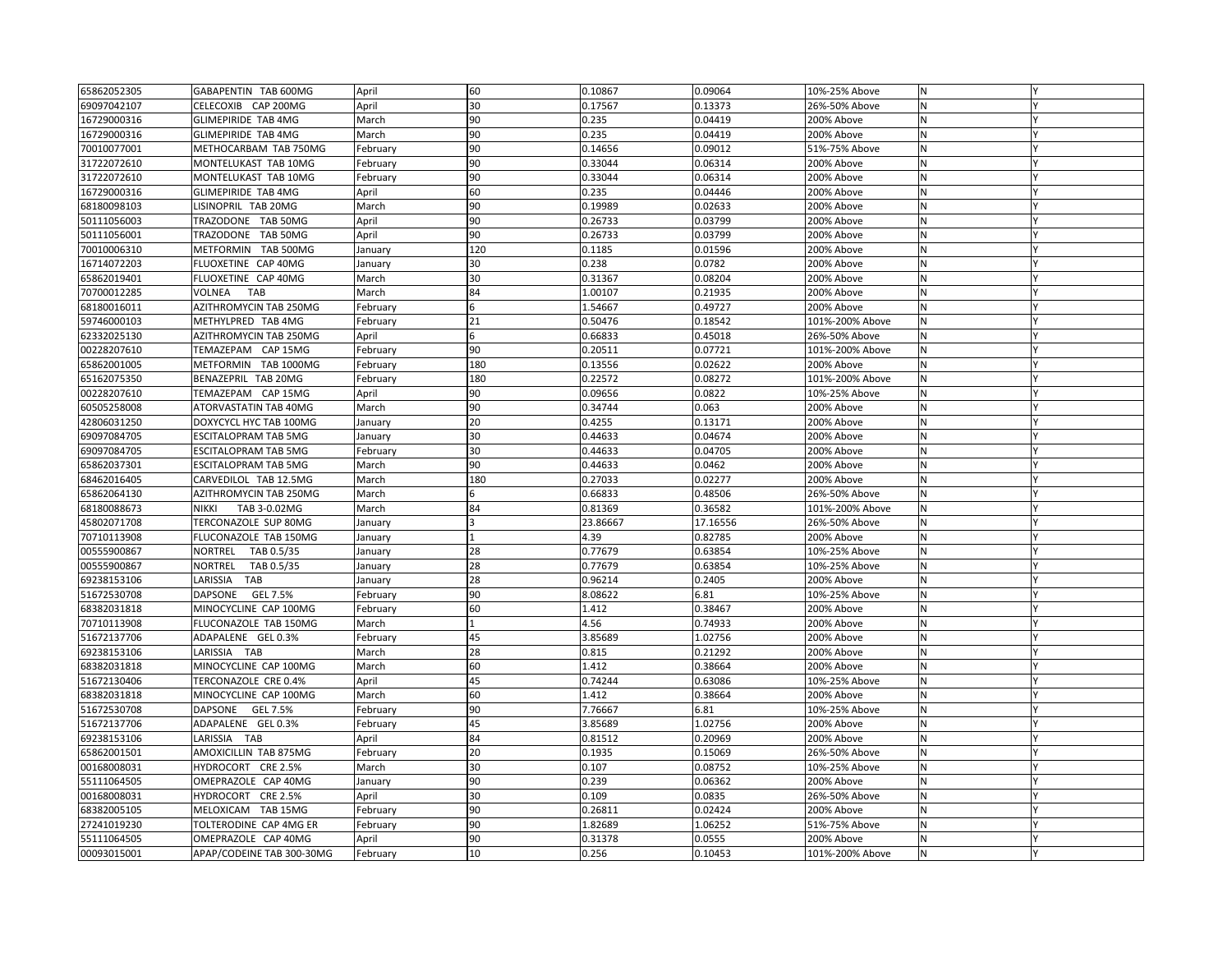| 69097015907 | MELOXICAM TAB 15MG           | February | 30  | 0.44233 | 0.02424 | 200% Above      | N |  |
|-------------|------------------------------|----------|-----|---------|---------|-----------------|---|--|
| 69097015907 | TAB 15MG<br>MELOXICAM        | March    | 30  | 0.46033 | 0.02416 | 200% Above      | N |  |
| 69097015907 | MELOXICAM TAB 15MG           | April    | 30  | 0.46033 | 0.0242  | 200% Above      | N |  |
| 43975028210 | AMPHET/DEXTR CAP 30MG ER     | January  | 30  | 0.751   | 0.59683 | 26%-50% Above   | N |  |
| 00555097302 | AMPHET/DEXTR TAB 20MG        | January  | 30  | 0.48367 | 0.32007 | 51%-75% Above   | N |  |
| 43975028210 | AMPHET/DEXTR CAP 30MG ER     | February | 30  | 0.82333 | 0.57489 | 26%-50% Above   | N |  |
| 00555097302 | AMPHET/DEXTR TAB 20MG        | February | 30  | 0.48367 | 0.32215 | 26%-50% Above   | N |  |
| 43975028210 | AMPHET/DEXTR CAP 30MG ER     | March    | 30  | 0.852   | 0.61484 | 26%-50% Above   | N |  |
| 00555097302 | AMPHET/DEXTR TAB 20MG        | March    | 30  | 0.48367 | 0.31357 | 51%-75% Above   | N |  |
| 43975028210 | AMPHET/DEXTR CAP 30MG ER     | April    | 30  | 0.852   | 0.61489 | 26%-50% Above   | N |  |
| 00555097302 | AMPHET/DEXTR TAB 20MG        | April    | 30  | 0.35633 | 0.29687 | 10%-25% Above   | N |  |
| 55111046605 | METOPROL SUC TAB 25MG ER     | March    | 90  | 0.32356 | 0.08799 | 200% Above      | N |  |
| 50111056003 | TRAZODONE TAB 50MG           | March    | 90  | 0.26711 | 0.03855 | 200% Above      | N |  |
| 65862039010 | ONDANSETRON TAB 4MG ODT      | February | 10  | 0.611   | 0.23031 | 101%-200% Above | N |  |
| 00555902742 | <b>JUNEL 1.5/30 TAB</b>      | April    | 63  | 0.72032 | 0.56369 | 26%-50% Above   | N |  |
| 68180035109 | SERTRALINE TAB 25MG          | April    | 90  | 0.10244 | 0.04742 | 101%-200% Above | N |  |
| 16729013616 | CLONAZEPAM TAB 0.5MG         | January  | 15  | 0.168   | 0.0243  | 200% Above      |   |  |
| 62175013643 | OMEPRAZOLE CAP 40MG          | January  | 30  | 0.239   | 0.06362 | 200% Above      | N |  |
| 16729013616 | CLONAZEPAM TAB 0.5MG         | January  | 15  | 0.168   | 0.0243  | 200% Above      | N |  |
| 16729013616 | CLONAZEPAM TAB 0.5MG         | February | 15  | 0.168   | 0.02489 | 200% Above      | N |  |
| 69097083312 | SERTRALINE TAB 25MG          | February | 30  | 0.237   | 0.0524  | 200% Above      | N |  |
| 16729013616 | CLONAZEPAM TAB 0.5MG         | March    | 15  | 0.07133 | 0.02441 | 101%-200% Above | N |  |
| 62175013643 | OMEPRAZOLE CAP 40MG          | February | 90  | 0.299   | 0.06206 | 200% Above      | N |  |
| 00185067601 | HYDROXYZ PAM CAP 50MG        | January  | 75  | 0.1472  | 0.08824 | 51%-75% Above   | N |  |
| 70756080790 | LANSOPRAZOLE CAP 30MG DR     | January  | 30  | 0.221   | 0.13305 | 51%-75% Above   | N |  |
| 60758011910 | PREDNISOLONE SUS 1% OP       | January  | 10  | 8.738   | 5.79865 | 51%-75% Above   | N |  |
| 60758011910 | PREDNISOLONE SUS 1% OP       | January  | 10  | 8.738   | 5.79865 | 51%-75% Above   | N |  |
| 16714045402 | QUETIAPINE TAB 100MG         | January  | 60  | 0.06383 | 0.05598 | 10%-25% Above   | N |  |
| 16714070201 | LAMOTRIGINE TAB 150MG        | January  | 60  | 0.1645  | 0.08538 | 76%-100% Above  | N |  |
| 00185067601 | HYDROXYZ PAM CAP 50MG        | January  | 75  | 0.1472  | 0.08824 | 51%-75% Above   | N |  |
| 70756080790 | LANSOPRAZOLE CAP 30MG DR     | January  | 30  | 0.221   | 0.13305 | 51%-75% Above   | N |  |
| 60758011910 | PREDNISOLONE SUS 1% OP       | February | 10  | 8.738   | 6.09556 | 26%-50% Above   | N |  |
| 16714070201 | LAMOTRIGINE TAB 150MG        | February | 60  | 0.217   | 0.08326 | 101%-200% Above | N |  |
| 00185067601 | HYDROXYZ PAM CAP 50MG        | February | 75  | 0.1472  | 0.09615 | 51%-75% Above   | N |  |
| 13107008305 | LORAZEPAM TAB 0.5MG          | February | 90  | 0.08689 | 0.03994 | 101%-200% Above | N |  |
| 70756080790 | LANSOPRAZOLE CAP 30MG DR     | March    | 30  | 0.282   | 0.12249 | 101%-200% Above | N |  |
| 68682010610 | NIFEDIPINE TAB 60MG ER       | January  | 90  | 0.43522 | 0.26272 | 51%-75% Above   |   |  |
| 16714044701 | <b>AMITRIPTYLIN TAB 25MG</b> | January  | 180 | 0.20978 | 0.07567 | 101%-200% Above | N |  |
| 00378456105 | POT CHLORIDE TAB 10MEQ ER    | January  | 90  | 0.21722 | 0.13893 | 51%-75% Above   | N |  |
| 43547040111 | FUROSEMIDE TAB 20MG          | January  | 90  | 0.09789 | 0.02898 | 200% Above      | N |  |
| 31722070290 | LOSARTAN POT TAB 100MG       | January  | 90  | 0.26511 | 0.08879 | 101%-200% Above | N |  |
| 75834015905 | VERAPAMIL TAB 240MG ER       | January  | 90  | 0.317   | 0.16724 | 76%-100% Above  |   |  |
| 55111066130 | ROPINIROLE TAB 4MG ER        | January  | 90  | 0.80078 | 1.16759 | 26%-50% Below   | N |  |
| 65862022960 | LAMOTRIGINE TAB 150MG        | March    | 60  | 0.2205  | 0.0888  | 101%-200% Above | N |  |
| 00555030202 | HYDROXYZ PAM CAP 50MG        | March    | 134 | 0.14716 | 0.09227 | 51%-75% Above   | N |  |
| 00378803077 | LANSOPRAZOLE CAP 30MG DR     | April    | 30  | 0.28067 | 0.12106 | 101%-200% Above | N |  |
| 16714045402 | QUETIAPINE TAB 100MG         | February | 180 | 0.2565  | 0.0573  | 200% Above      | N |  |
| 65862022960 | LAMOTRIGINE TAB 150MG        | April    | 60  | 0.22633 | 0.08641 | 101%-200% Above | N |  |
| 00555030202 | HYDROXYZ PAM CAP 50MG        | April    | 150 | 0.1074  | 0.0922  | 10%-25% Above   | N |  |
| 59651029601 | NIFEDIPINE TAB 60MG ER       | April    | 90  | 0.68133 | 0.23424 | 101%-200% Above | N |  |
| 16714044701 | <b>AMITRIPTYLIN TAB 25MG</b> | April    | 180 | 0.28294 | 0.06852 | 200% Above      | N |  |
| 65862020390 | LOSARTAN POT TAB 100MG       | April    | 90  | 0.34822 | 0.09546 | 200% Above      | N |  |
| 75834015905 | VERAPAMIL TAB 240MG ER       | April    | 90  | 0.36289 | 0.17444 | 101%-200% Above | N |  |
| 51991070610 | ALPRAZOLAM TAB 1MG           | January  | 45  | 0.13778 | 0.02491 | 200% Above      | N |  |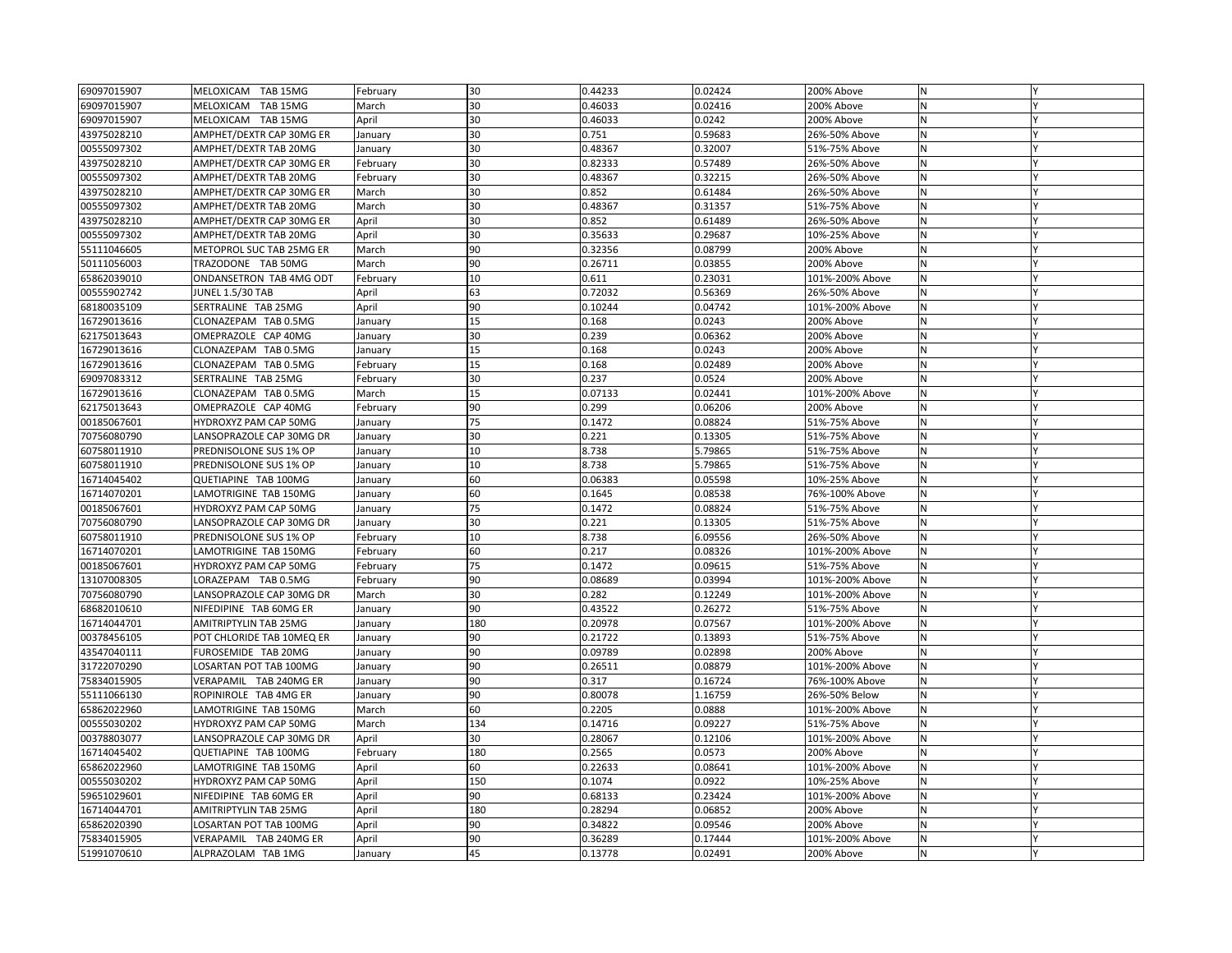| 62135098505 | DOXYCYCL HYC CAP 100MG             | January  | 14  | 0.34214 | 0.15612 | 101%-200% Above | IN. |  |
|-------------|------------------------------------|----------|-----|---------|---------|-----------------|-----|--|
| 59746017310 | PREDNISONE TAB 10MG                | January  | 18  | 0.22389 | 0.07537 | 101%-200% Above | N   |  |
| 62135098505 | DOXYCYCL HYC CAP 100MG             | January  | 14  | 0.34214 | 0.15612 | 101%-200% Above | N   |  |
| 59746017310 | PREDNISONE TAB 10MG                | January  | 18  | 0.22389 | 0.07537 | 101%-200% Above |     |  |
| 62332012390 | PREGABALIN CAP 150MG               | January  | 90  | 0.16033 | 0.09157 | 51%-75% Above   | N   |  |
| 31722053201 | <b>TAB 100MG</b><br>TORSEMIDE      | January  | 30  | 0.519   | 0.24658 | 101%-200% Above | N   |  |
| 69097014260 | <b>ALBUTEROL</b><br><b>AER HFA</b> | January  | 6.7 | 2.51194 | 4.37638 | 26%-50% Below   | N   |  |
| 51991070610 | ALPRAZOLAM TAB 1MG                 | February | 45  | 0.13778 | 0.02376 | 200% Above      |     |  |
| 69097014260 | <b>ALBUTEROL</b><br><b>AER HFA</b> | February | 6.7 | 2.86716 | 3.85314 | 26%-50% Below   | N   |  |
| 62332012390 | PREGABALIN<br><b>CAP 150MG</b>     | February | 90  | 0.16033 | 0.09215 | 51%-75% Above   | N   |  |
| 31722053201 | TORSEMIDE TAB 100MG                | February | 30  | 0.519   | 0.24612 | 101%-200% Above | N   |  |
| 51991070610 | ALPRAZOLAM TAB 1MG                 | March    | 45  | 0.13778 | 0.02503 | 200% Above      | N   |  |
| 51991070610 | ALPRAZOLAM TAB 1MG                 | March    | 45  | 0.13778 | 0.02503 | 200% Above      | N   |  |
| 31722095005 | OXYCOD/APAP TAB 7.5-325            | March    | 60  | 0.2505  | 0.14032 | 76%-100% Above  | N   |  |
| 60219170705 | PREDNISONE TAB 10MG                | March    | 18  | 0.13222 | 0.07092 | 76%-100% Above  | N   |  |
| 68180071160 | CEFDINIR<br>CAP 300MG              | March    | 14  | 0.57214 | 0.46443 | 10%-25% Above   | N   |  |
| 69238134903 | TADALAFIL TAB 20MG                 | February | 10  | 0.535   | 0.44277 | 10%-25% Above   | N   |  |
| 31722053201 | TORSEMIDE TAB 100MG                | March    | 30  | 0.519   | 0.25463 | 101%-200% Above | N   |  |
| 62332012390 | PREGABALIN CAP 150MG               | March    | 90  | 0.16033 | 0.10646 | 51%-75% Above   |     |  |
| 70010013501 | POT CHLORIDE TAB 20MEQ ER          | January  | 360 | 0.31844 | 0.1864  | 51%-75% Above   |     |  |
| 51991070610 | ALPRAZOLAM TAB 1MG                 | April    | 45  | 0.05844 | 0.02409 | 101%-200% Above |     |  |
| 55111072510 | MONTELUKAST TAB 10MG               | March    | 30  | 0.347   | 0.06589 | 200% Above      | N   |  |
| 16714016001 | <b>ONDANSETRON TAB 8MG</b>         | April    | 15  | 0.17333 | 0.10052 | 51%-75% Above   | N   |  |
| 69452020720 | CALCITRIOL CAP 0.25MCG             | February | 36  | 0.30306 | 0.18341 | 51%-75% Above   |     |  |
| 00143972601 | TESTOST CYP INJ 200MG/ML           | February | 10  | 8.465   | 3.13731 | 101%-200% Above | N   |  |
| 62332012390 | PREGABALIN CAP 150MG               | April    | 90  | 0.11367 | 0.09435 | 10%-25% Above   | N   |  |
| 55111046601 | METOPROL SUC TAB 25MG ER           | February | 90  | 0.30756 | 0.08955 | 200% Above      | N   |  |
| 31722053201 | TORSEMIDE TAB 100MG                | April    | 30  | 0.519   | 0.25092 | 101%-200% Above | N   |  |
| 60505082901 | FLUTICASONE SPR 50MCG              | March    | 16  | 0.6325  | 0.27037 | 101%-200% Above | N   |  |
| 13668042905 | PANTOPRAZOLE TAB 40MG              | March    | 180 | 0.30328 | 0.05828 | 200% Above      | N   |  |
| 43547043109 | FENOFIBRATE TAB 145MG              | March    | 90  | 0.36433 | 0.16424 | 101%-200% Above | N   |  |
| 59746017210 | PREDNISONE TAB 5MG                 | March    | 180 | 0.15656 | 0.07803 | 101%-200% Above | N   |  |
| 13668033101 | TRAZODONE TAB 100MG                | March    | 180 | 0.27594 | 0.07015 | 200% Above      | N   |  |
| 13668033101 | TRAZODONE<br><b>TAB 100MG</b>      | March    | 180 | 0.27594 | 0.07015 | 200% Above      | N   |  |
| 69452020720 | CALCITRIOL CAP 0.25MCG             | April    | 36  | 0.3725  | 0.19297 | 76%-100% Above  | N   |  |
| 00254200801 | COLCHICINE TAB 0.6MG               | March    | 90  | 2.61722 | 0.64179 | 200% Above      | N   |  |
| 70377000712 | ROSUVASTATIN TAB 10MG              | March    | 90  | 0.57567 | 0.05981 | 200% Above      | N   |  |
| 65862057490 | MONTELUKAST TAB 10MG               | March    | 90  | 0.57167 | 0.06589 | 200% Above      | N   |  |
| 71930002643 | BROM/PSE/DM SYP                    | March    | 180 | 0.1235  | 0.06501 | 76%-100% Above  | N   |  |
| 68180013601 | <b>ESCITALOPRAM TAB 20MG</b>       | January  | 30  | 0.47167 | 0.08197 | 200% Above      | N   |  |
| 65862037501 | <b>ESCITALOPRAM TAB 20MG</b>       | February |     | 0.472   | 0.08801 | 200% Above      | N   |  |
| 57237007810 | ONDANSETRON TAB 8MG ODT            | April    | 20  | 0.749   | 0.24769 | 200% Above      | N   |  |
| 65862037501 | <b>ESCITALOPRAM TAB 20MG</b>       | February | 90  | 0.47178 | 0.08801 | 200% Above      | N   |  |
| 31722095301 | METHYLPHENID TAB 27MG ER           | March    | 30  | 2.546   | 0.90623 | 101%-200% Above | N   |  |
| 31722095301 | METHYLPHENID TAB 27MG ER           | April    | 30  | 2.466   | 0.80043 | 200% Above      | N   |  |
| 68180016011 | AZITHROMYCIN TAB 250MG             | January  |     | 1.54667 | 0.49639 | 200% Above      | N   |  |
| 16571020210 | DICLOFENAC TAB 50MG DR             | January  | 60  | 0.4195  | 0.1031  | 200% Above      | N   |  |
| 16571020210 | DICLOFENAC TAB 50MG DR             | February | 60  | 0.4195  | 0.10847 | 200% Above      | N   |  |
| 00378180710 | LEVOTHYROXIN TAB 88MCG             | January  | 90  | 0.38433 | 0.18383 | 101%-200% Above | N   |  |
| 13668013701 | <b>ESCITALOPRAM TAB 20MG</b>       | January  | 90  | 0.55033 | 0.08197 | 200% Above      | N   |  |
| 50111056101 | TRAZODONE TAB 100MG                | January  | 90  | 0.34367 | 0.07139 | 200% Above      | N   |  |
| 70377000812 | <b>ROSUVASTATIN TAB 20MG</b>       | January  | 90  | 0.57378 | 0.07742 | 200% Above      | N   |  |
| 00781804531 | ARMODAFINIL TAB 200MG              | January  | 90  | 1.719   | 1.0008  | 51%-75% Above   | N   |  |
| 16571020210 | DICLOFENAC TAB 50MG DR             | March    | 60  | 0.25767 | 0.10202 | 101%-200% Above | N   |  |
|             |                                    |          |     |         |         |                 |     |  |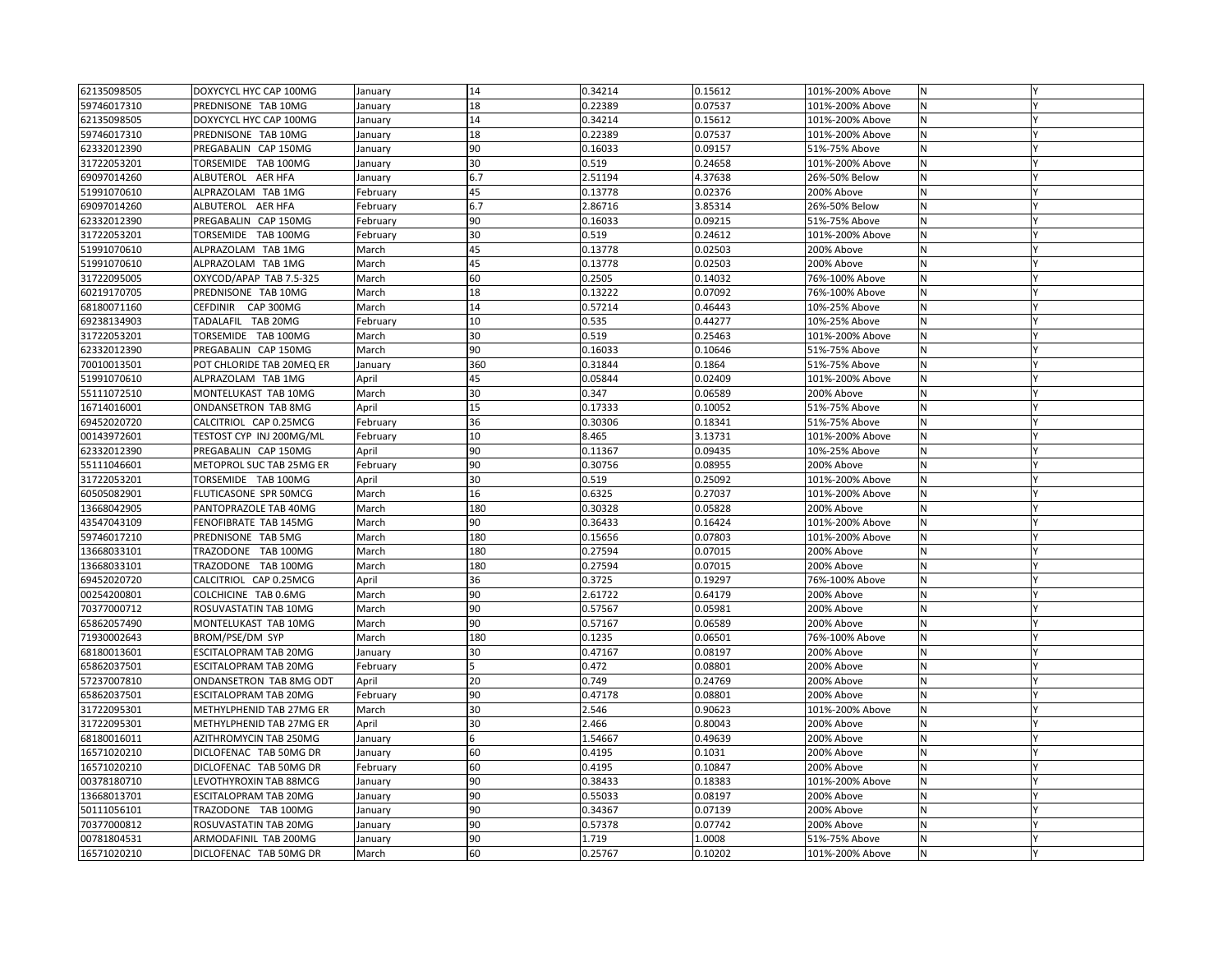| 67877056310 | METFORMIN TAB 1000MG             | February | 90   | 0.22367 | 0.02622  | 200% Above      | N |  |
|-------------|----------------------------------|----------|------|---------|----------|-----------------|---|--|
| 50111056101 | TRAZODONE<br><b>TAB 100MG</b>    | April    | 90   | 0.28    | 0.07217  | 200% Above      | N |  |
| 00378180710 | LEVOTHYROXIN TAB 88MCG           | April    | 90   | 0.26956 | 0.15533  | 51%-75% Above   |   |  |
| 67877056310 | METFORMIN TAB 1000MG             | April    | 90   | 0.23411 | 0.02638  | 200% Above      |   |  |
| 70377000812 | ROSUVASTATIN TAB 20MG            | April    | 90   | 0.57378 | 0.07551  | 200% Above      | N |  |
| 60505025203 | TIZANIDINE TAB 4MG               | April    | 270  | 0.17822 | 0.04748  | 200% Above      | N |  |
| 13668013701 | ESCITALOPRAM TAB 20MG            | April    | 90   | 0.55033 | 0.07948  | 200% Above      | N |  |
| 68180052001 | LISINOP/HCTZ TAB 20-25MG         | April    | 90   | 0.43622 | 0.0489   | 200% Above      | N |  |
| 70377000911 | ROSUVASTATIN TAB 40MG            | April    | 90   | 0.57522 | 0.12309  | 200% Above      | N |  |
| 65862080730 | ARMODAFINIL TAB 250MG            | April    | 90   | 2.20444 | 1.01976  | 101%-200% Above | N |  |
| 68462010530 | ONDANSETRON TAB 4MG              | April    | 12   | 0.68083 | 0.06443  | 200% Above      | N |  |
| 00143992801 | CIPROFLOXACN TAB 500MG           | April    | 14   | 0.64    | 0.1484   | 200% Above      | N |  |
| 47781030301 | NITROFURANTN CAP 100MG           | January  | 14   | 1.15071 | 0.5012   | 101%-200% Above | N |  |
| 00172392770 | DIAZEPAM<br>TAB 10MG             | April    |      | 0.195   | 0.02496  | 200% Above      | N |  |
| 59746000103 | METHYLPRED TAB 4MG               | April    | 21   | 0.53381 | 0.17472  | 200% Above      | N |  |
| 65162019050 | NAPROXEN TAB 500MG               | January  | 180  | 0.21728 | 0.07774  | 101%-200% Above | N |  |
| 68180072103 | AMLODIPINE TAB 10MG              | February | 90   | 0.57044 | 0.01775  | 200% Above      | N |  |
| 70710122600 | AMITRIPTYLIN TAB 25MG            | February | 90   | 0.28789 | 0.07233  | 200% Above      | N |  |
| 00054327099 | FLUTICASONE SPR 50MCG            | April    | 48   | 1.66646 | 0.27527  | 200% Above      | N |  |
| 68001040103 | FLUOXETINE CAP 40MG              | January  | 30   | 0.238   | 0.0782   | 200% Above      | N |  |
| 00527328243 | LEVOTHYROXIN TAB 75MCG           | January  | 30   | 0.33867 | 0.157    | 101%-200% Above |   |  |
| 67877032105 | IBUPROFEN TAB 800MG              | February | 90   | 0.15644 | 0.07352  | 101%-200% Above | N |  |
| 68001040103 | FLUOXETINE CAP 40MG              | February | 30   | 0.238   | 0.08814  | 101%-200% Above | N |  |
| 65862019399 | FLUOXETINE CAP 20MG              | February | 30   | 0.269   | 0.03229  | 200% Above      |   |  |
| 00527328243 | LEVOTHYROXIN TAB 75MCG           | February | 30   | 0.34133 | 0.15831  | 101%-200% Above |   |  |
| 65862019499 | FLUOXETINE CAP 40MG              | March    | 30   | 0.31367 | 0.08204  | 200% Above      | N |  |
| 65862019399 | FLUOXETINE CAP 20MG              | March    | 30   | 0.271   | 0.03177  | 200% Above      | N |  |
| 00527328243 | LEVOTHYROXIN TAB 75MCG           | March    | 30   | 0.34267 | 0.15545  | 101%-200% Above | N |  |
| 65862019499 | FLUOXETINE CAP 40MG              | April    | 30   | 0.31367 | 0.0769   | 200% Above      |   |  |
| 65862019399 | FLUOXETINE CAP 20MG              | April    | 30   | 0.27333 | 0.03317  | 200% Above      | N |  |
| 00527328243 | LEVOTHYROXIN TAB 75MCG           | April    | 30   | 0.34367 | 0.14761  | 101%-200% Above | N |  |
| 65862019499 | FLUOXETINE CAP 40MG              | April    | 30   | 0.31367 | 0.0769   | 200% Above      |   |  |
| 68180016011 | AZITHROMYCIN TAB 250MG           | March    |      | 1.66833 | 0.48506  | 200% Above      | N |  |
| 43386006019 | GAVILYTE-C SOL                   | April    | 4000 | 0.00404 | 0.00256  | 51%-75% Above   | N |  |
| 00143988701 | AMOXICILLIN SUS 400/5ML          | February | 200  | 0.0557  | 0.02351  | 101%-200% Above | N |  |
| 21922002705 | CLINDAMYCIN GEL 1%               | February | 30   | 1.60833 | 0.64759  | 101%-200% Above | N |  |
| 21922002705 | CLINDAMYCIN GEL 1%               | March    | 30   | 1.93967 | 0.67613  | 101%-200% Above | N |  |
| 72578000118 | DOXYCYCL HYC TAB 100MG           | April    | 20   | 0.523   | 0.13705  | 200% Above      | N |  |
| 00781729685 | ALBUTEROL AER HFA                | January  | 6.7  | 2.49851 | 4.37638  | 26%-50% Below   | N |  |
| 51672421503 | METRONIDAZOL GEL 1%              | January  | 60   | 1.52283 | 1.34654  | 10%-25% Above   | N |  |
| 00185067405 | HYDROXYZ PAM CAP 25MG            | January  | 120  | 0.13117 | 0.07404  | 76%-100% Above  | N |  |
| 27808023302 | DOXYCYCL HYC CAP 100MG           | April    | 14   | 0.87214 | 0.13927  | 200% Above      | N |  |
| 68001045508 | ESCITALOPRAM TAB 10MG            | April    | 30   | 0.10767 | 0.04837  | 101%-200% Above | N |  |
| 55111061701 | ESZOPICLONE TAB 3MG              | April    | 30   | 0.202   | 0.13194  | 51%-75% Above   | N |  |
| 68462072029 | <b>DROSPIRENONE TAB ETHY EST</b> | March    | 84   | 0.63655 | 0.36582  | 51%-75% Above   |   |  |
| 51672128902 | NYSTATIN CRE 100000              | January  | 30   | 0.22067 | 0.17342  | 26%-50% Above   |   |  |
| 00093321915 | KETOCONAZOLE CRE 2%              | January  | 15   | 0.85133 | 0.50162  | 51%-75% Above   | N |  |
| 65862007101 | AMOXICILLIN SUS 400/5ML          | January  | 300  | 0.04937 | 0.02252  | 101%-200% Above | Ν |  |
| 00548540000 | MEDROXYPR AC INJ 150MG/ML        | February |      | 42.93   | 30.42013 | 26%-50% Above   | N |  |
| 68001045400 | <b>ESCITALOPRAM TAB 5MG</b>      | January  | 30   | 0.24433 | 0.04674  | 200% Above      |   |  |
| 75834050005 | METFORMIN TAB 500MG ER           | January  | 30   | 0.10333 | 0.03574  | 101%-200% Above | N |  |
| 68382013210 | TAMSULOSIN CAP 0.4MG             | January  | 30   | 0.23633 | 0.06176  | 200% Above      | N |  |
| 68180046409 | SIMVASTATIN TAB 40MG             | January  | 30   | 0.26567 | 0.04339  | 200% Above      | N |  |
| 31722073090 | IRBESARTAN TAB 150MG             | January  | 30   | 0.467   | 0.2221   | 101%-200% Above | N |  |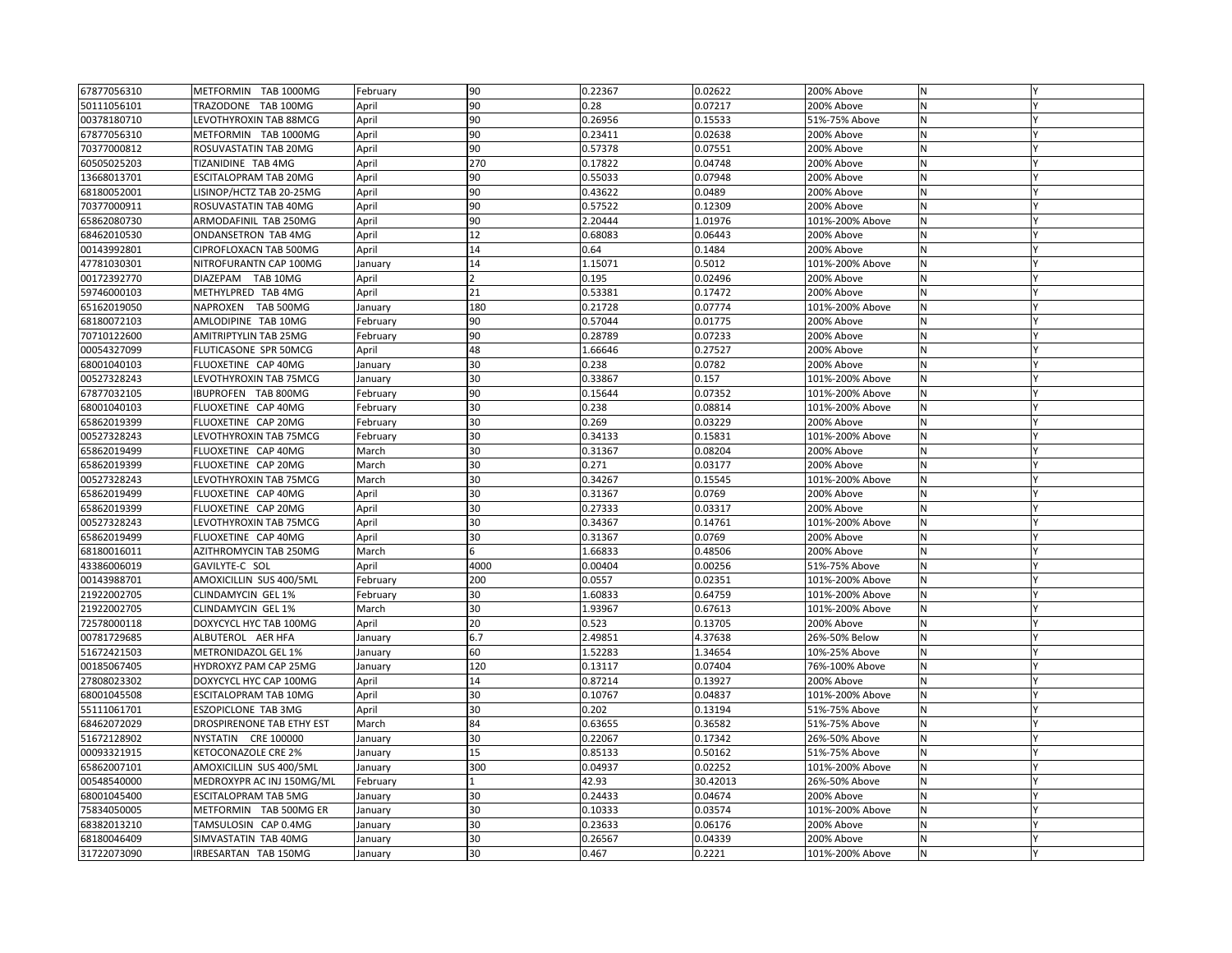| 10572030201 | PEG-3350/KCL SOL /SODIUM    | March    | 4000 | 0.00424  | 0.00933  | 51%-75% Below   | IN. |  |
|-------------|-----------------------------|----------|------|----------|----------|-----------------|-----|--|
| 16729016801 | ESCITALOPRAM TAB 5MG        | February | 30   | 0.24433  | 0.04705  | 200% Above      | N   |  |
| 68462052001 | METFORMIN TAB 500MG ER      | February | 30   | 3.85767  | 2.48102  | 51%-75% Above   | N   |  |
| 68382013210 | TAMSULOSIN CAP 0.4MG        | February | 30   | 0.31067  | 0.06298  | 200% Above      |     |  |
| 31722073090 | IRBESARTAN TAB 150MG        | March    | 30   | 0.44767  | 0.20852  | 101%-200% Above | N   |  |
| 68180046409 | SIMVASTATIN TAB 40MG        | March    | 30   | 0.34733  | 0.04431  | 200% Above      | N   |  |
| 68462039710 | OMEPRAZOLE CAP 40MG         | March    | 30   | 0.314    | 0.05959  | 200% Above      | N   |  |
| 68001036103 | MONTELUKAST TAB 10MG        | Januarv  | 90   | 0.26489  | 0.05994  | 200% Above      |     |  |
| 68001045400 | <b>ESCITALOPRAM TAB 5MG</b> | March    | 30   | 0.321    | 0.0462   | 200% Above      | N   |  |
| 68382013210 | TAMSULOSIN CAP 0.4MG        | March    | 30   | 0.31067  | 0.06447  | 200% Above      | N   |  |
| 31722073090 | IRBESARTAN TAB 150MG        | April    | 30   | 0.43433  | 0.20315  | 101%-200% Above | N   |  |
| 68462052001 | METFORMIN TAB 500MG ER      | April    | 30   | 3.42567  | 1.66813  | 101%-200% Above | N   |  |
| 68180046409 | SIMVASTATIN TAB 40MG        | April    | 30   | 0.34733  | 0.04246  | 200% Above      | N   |  |
| 52817036200 | METOPROL TAR TAB 100MG      | January  | 60   | 0.14367  | 0.03359  | 200% Above      | N   |  |
| 52817036200 | METOPROL TAR TAB 100MG      | February | 60   | 0.17817  | 0.0361   | 200% Above      | N   |  |
| 43547035311 | LISINOPRIL TAB 10MG         | February | 30   | 0.317    | 0.01891  | 200% Above      | N   |  |
| 52817036200 | METOPROL TAR TAB 100MG      | March    | 60   | 0.187    | 0.03443  | 200% Above      | N   |  |
| 43547035311 | LISINOPRIL TAB 10MG         | March    | 30   | 0.33267  | 0.01914  | 200% Above      | N   |  |
| 57237010299 | METOPROL TAR TAB 100MG      | April    | 60   | 0.1855   | 0.03497  | 200% Above      | N   |  |
| 43547035311 | LISINOPRIL TAB 10MG         | April    | 30   | 0.33333  | 0.0191   | 200% Above      |     |  |
| 68001036103 | MONTELUKAST TAB 10MG        | February | 30   | 0.265    | 0.06314  | 200% Above      | N   |  |
| 00115165901 | PROPRANOLOL TAB 10MG        | February | 30   | 0.132    | 0.06939  | 76%-100% Above  | N   |  |
| 68001036103 | MONTELUKAST TAB 10MG        | March    | 30   | 0.347    | 0.06589  | 200% Above      | N   |  |
| 27808015601 | ROSUVASTATIN TAB 10MG       | January  | 90   | 0.26667  | 0.06379  | 200% Above      | N   |  |
| 68001036103 | MONTELUKAST TAB 10MG        | April    | 30   | 0.34733  | 0.0614   | 200% Above      |     |  |
| 68180094701 | AUG BETAMET OIN 0.05%       | April    | 30   | 0.975    | 1.21183  | 10%-25% Below   | N   |  |
| 00472038215 | AUG BETAMET OIN 0.05%       | April    | 30   | 0.975    | 1.21183  | 10%-25% Below   | N   |  |
| 69238207701 | PROPRANOLOL TAB 10MG        | April    | 30   | 0.08867  | 0.07136  | 10%-25% Above   | N   |  |
| 27808015601 | ROSUVASTATIN TAB 10MG       | April    | 90   | 0.34911  | 0.05983  | 200% Above      | N   |  |
| 00406012305 | HYDROCO/APAP TAB 5-325MG    | April    |      | 0.11857  | 0.09637  | 10%-25% Above   | N   |  |
| 68382091634 | METHYLPRED TAB 4MG          | April    | 21   | 0.63619  | 0.17472  | 200% Above      | N   |  |
| 00143928501 | AMOXICILLIN TAB 875MG       | April    | 20   | 0.5395   | 0.14155  | 200% Above      | N   |  |
| 00781613957 | AMOX/K CLAV SUS 600/5ML     | April    | 150  | 0.1886   | 0.08216  | 101%-200% Above | N   |  |
| 65162019050 | NAPROXEN TAB 500MG          | January  | 60   | 0.21733  | 0.07774  | 101%-200% Above | N   |  |
| 43598032675 | CIPRO/DEXA SUS 0.3-0.1%     | March    | 7.5  | 23.28133 | 19.45133 | 10%-25% Above   | N   |  |
| 43598032675 | CIPRO/DEXA SUS 0.3-0.1%     | April    | 7.5  | 23.28133 | 18.76511 | 10%-25% Above   | N   |  |
| 00121085416 | SULFATRIM PD SUS 200-40/5   | April    | 125  | 0.09304  | 0.05934  | 51%-75% Above   | N   |  |
| 00781107710 | ALPRAZOLAM TAB 0.5MG        | March    | 30   | 0.07067  | 0.0228   | 200% Above      | N   |  |
| 57237001899 | DULOXETINE CAP 30MG         | January  | 90   | 0.19589  | 0.10514  | 76%-100% Above  | N   |  |
| 57237008663 | RIZATRIPTAN TAB 10MG ODT    | March    |      | 1.39     | 0.80628  | 51%-75% Above   | N   |  |
| 27241009990 | DULOXETINE CAP 60MG         | February | 90   | 0.29656  | 0.14311  | 101%-200% Above | N   |  |
| 27241006910 | SILDENAFIL TAB 100MG        | January  |      | 1.045    | 0.2565   | 200% Above      |     |  |
| 68001028103 | DICLOFENAC TAB 75MG DR      | January  | 60   | 0.17917  | 0.09398  | 76%-100% Above  | N   |  |
| 16729013716 | CLONAZEPAM TAB 1MG          | January  | 90   | 0.14878  | 0.03096  | 200% Above      | N   |  |
| 55111017915 | TIZANIDINE TAB 2MG          | March    | 30   | 0.14067  | 0.06018  | 101%-200% Above | N   |  |
| 68001028103 | DICLOFENAC TAB 75MG DR      | March    | 60   | 0.17917  | 0.09618  | 76%-100% Above  |     |  |
| 65862056090 | PANTOPRAZOLE TAB 40MG       | January  | 90   | 0.23178  | 0.05946  | 200% Above      | N   |  |
| 55111017915 | TIZANIDINE TAB 2MG          | April    | 30   | 0.06667  | 0.05711  | 10%-25% Above   | N   |  |
| 16729013716 | CLONAZEPAM TAB 1MG          | April    | 90   | 0.06422  | 0.03059  | 101%-200% Above | N   |  |
| 65862056090 | PANTOPRAZOLE TAB 40MG       | March    | 90   | 0.30333  | 0.05828  | 200% Above      | N   |  |
| 65862016999 | ATENOLOL TAB 50MG           | March    | 90   | 0.29833  | 0.02861  | 200% Above      | N   |  |
| 29300011416 | LAMOTRIGINE TAB 200MG       | March    | 90   | 0.184    | 0.10103  | 76%-100% Above  | N   |  |
| 67877019810 | AMLODIPINE TAB 5MG          | January  | 30   | 0.00033  | 0.01116  | 76%-100% Below  | N   |  |
| 67877019810 | AMLODIPINE TAB 5MG          | February | 30   | 0.00033  | 0.01181  | 76%-100% Below  | N   |  |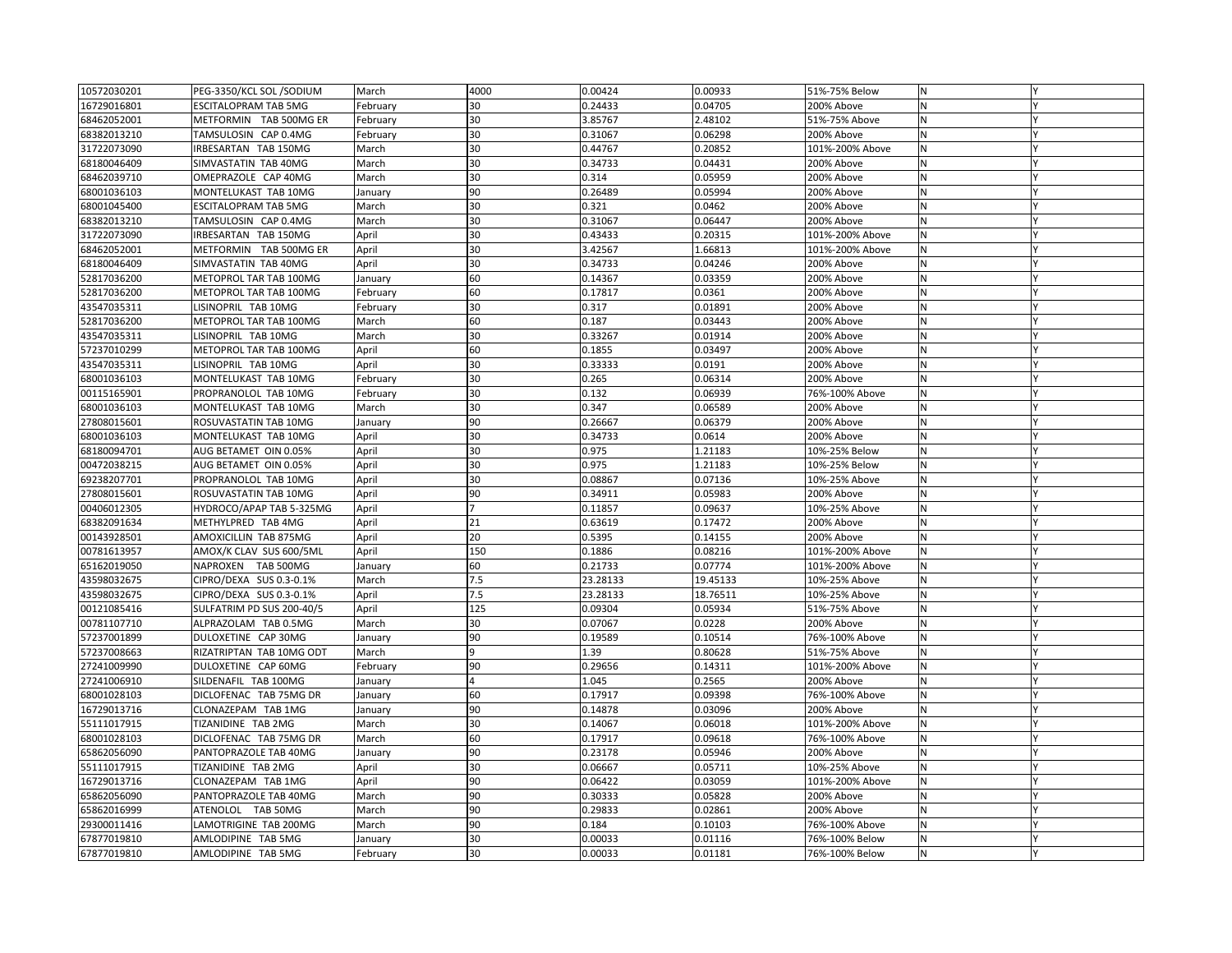| 67877019810 | AMLODIPINE TAB 5MG           | April    | 30  | 0.00033  | 0.01084 | 76%-100% Below  | N |  |
|-------------|------------------------------|----------|-----|----------|---------|-----------------|---|--|
| 64380093508 | LOSARTAN POT TAB 100MG       | February | 90  | 0.33122  | 0.09644 | 200% Above      | N |  |
| 68382005105 | MELOXICAM TAB 15MG           | March    | 90  | 0.08333  | 0.02416 | 200% Above      | N |  |
| 65162014908 | LYLLANA<br><b>DIS 0.05MG</b> | February |     | 12.835   | 9.16821 | 26%-50% Above   | N |  |
| 65162014908 | LYLLANA<br><b>DIS 0.05MG</b> | February | 24  | 12.83542 | 9.16821 | 26%-50% Above   | N |  |
| 00115180301 | HYDROXYZ PAM CAP 25MG        | February | 90  | 0.16278  | 0.07454 | 101%-200% Above | N |  |
| 69097083512 | SERTRALINE TAB 100MG         | February | 90  | 0.362    | 0.06333 | 200% Above      | N |  |
| 70377002811 | ATORVASTATIN TAB 20MG        | March    | 90  | 0.57178  | 0.0488  | 200% Above      | N |  |
| 57237000511 | FLUCONAZOLE TAB 150MG        | January  | 1   | 4.39     | 0.82785 | 200% Above      | N |  |
| 65862050320 | AMOX/K CLAV TAB 875-125      | January  | 20  | 0.7215   | 0.33104 | 101%-200% Above | N |  |
| 65862020399 | LOSARTAN POT TAB 100MG       | January  | 30  | 0.512    | 0.08879 | 200% Above      | N |  |
| 68382091634 | METHYLPRED TAB 4MG           | March    | 21  | 0.63619  | 0.17447 | 200% Above      | N |  |
| 00406577101 | METHADONE TAB 10MG           | February | 90  | 0.17556  | 0.0846  | 101%-200% Above | N |  |
| 00406052301 | OXYCOD/APAP TAB 10-325MG     | February | 120 | 0.44525  | 0.1925  | 101%-200% Above | N |  |
| 00406577101 | METHADONE TAB 10MG           | March    | 90  | 0.17556  | 0.08598 | 101%-200% Above | N |  |
| 00406052301 | OXYCOD/APAP TAB 10-325MG     | March    | 120 | 0.44525  | 0.19233 | 101%-200% Above | N |  |
| 43547035411 | LISINOPRIL TAB 20MG          | February | 90  | 0.49878  | 0.02701 | 200% Above      | N |  |
| 00406577101 | METHADONE TAB 10MG           | April    | 90  | 0.22344  | 0.08615 | 101%-200% Above | N |  |
| 00406052301 | OXYCOD/APAP TAB 10-325MG     | April    | 120 | 0.4255   | 0.17961 | 101%-200% Above | N |  |
| 47335089413 | CLOPIDOGREL TAB 75MG         | January  | 30  | 0.26567  | 0.06516 | 200% Above      | N |  |
| 43547035311 | LISINOPRIL TAB 10MG          | January  | 30  | 0.25433  | 0.01956 | 200% Above      | N |  |
| 51224000760 | METFORMIN TAB 500MG ER       | January  | 120 | 0.10342  | 0.03574 | 101%-200% Above | N |  |
| 70010010910 | GABAPENTIN CAP 300MG         | January  | 90  | 0.09189  | 0.05194 | 76%-100% Above  | N |  |
| 68382056410 | METOPROL SUC TAB 25MG ER     | January  | 30  | 0.248    | 0.0887  | 101%-200% Above | N |  |
| 16729004517 | ATORVASTATIN TAB 20MG        | January  | 30  | 0.265    | 0.04616 | 200% Above      |   |  |
| 47335089413 | CLOPIDOGREL TAB 75MG         | February | 30  | 0.347    | 0.06112 | 200% Above      | N |  |
| 43547035311 | LISINOPRIL TAB 10MG          | February | 30  | 0.33267  | 0.01891 | 200% Above      | N |  |
| 51224000760 | METFORMIN TAB 500MG ER       | February | 120 | 0.136    | 0.03653 | 200% Above      | N |  |
| 70010010910 | GABAPENTIN CAP 300MG         | February | 90  | 0.09189  | 0.04756 | 76%-100% Above  | N |  |
| 68382056410 | METOPROL SUC TAB 25MG ER     | February | 30  | 0.32267  | 0.08955 | 200% Above      | N |  |
| 16729004517 | ATORVASTATIN TAB 20MG        | February | 30  | 0.34667  | 0.05515 | 200% Above      | N |  |
| 47335089413 | CLOPIDOGREL TAB 75MG         | March    | 30  | 0.347    | 0.067   | 200% Above      | N |  |
| 43547035311 | LISINOPRIL TAB 10MG          | March    | 30  | 0.33267  | 0.01914 | 200% Above      | N |  |
| 70010010910 | GABAPENTIN CAP 300MG         | March    | 90  | 0.09189  | 0.04814 | 76%-100% Above  | N |  |
| 68382056410 | METOPROL SUC TAB 25MG ER     | March    | 30  | 0.32367  | 0.08799 | 200% Above      | N |  |
| 16729004517 | ATORVASTATIN TAB 20MG        | March    | 30  | 0.34667  | 0.0488  | 200% Above      | N |  |
| 49483062301 | METFORMIN TAB 500MG ER       | March    | 60  | 0.13683  | 0.03646 | 200% Above      | N |  |
| 47335089413 | CLOPIDOGREL TAB 75MG         | April    | 30  | 0.347    | 0.0639  | 200% Above      | N |  |
| 43547035311 | LISINOPRIL TAB 10MG          | April    | 30  | 0.33333  | 0.0191  | 200% Above      | N |  |
| 70010010910 | GABAPENTIN CAP 300MG         | April    | 90  | 0.05933  | 0.04651 | 26%-50% Above   | N |  |
| 68382056410 | METOPROL SUC TAB 25MG ER     | April    | 30  | 0.32267  | 0.08379 | 200% Above      | N |  |
| 16729004517 | ATORVASTATIN TAB 20MG        | April    | 30  | 0.34667  | 0.04642 | 200% Above      | N |  |
| 49483062301 | METFORMIN TAB 500MG ER       | April    | 60  | 0.13783  | 0.03532 | 200% Above      | N |  |
| 42858010201 | OXYCOD/APAP TAB 5-325MG      | March    | 60  | 0.06333  | 0.09091 | 26%-50% Below   | N |  |
| 52817033250 | CYCLOBENZAPR TAB 10MG        | March    | 60  | 0.19067  | 0.0259  | 200% Above      |   |  |
| 68001040008 | FLUOXETINE CAP 20MG          | January  | 30  | 0.20567  | 0.0335  | 200% Above      |   |  |
| 60505258008 | ATORVASTATIN TAB 40MG        | January  | 30  | 0.26567  | 0.06028 | 200% Above      | N |  |
| 00527328143 | LEVOTHYROXIN TAB 50MCG       | February | 30  | 0.255    | 0.15269 | 51%-75% Above   | Ν |  |
| 68001033408 | LISINOPRIL TAB 10MG          | February | 30  | 0.25433  | 0.01891 | 200% Above      | N |  |
| 00527328143 | LEVOTHYROXIN TAB 50MCG       | March    | 30  | 0.31133  | 0.14288 | 101%-200% Above | N |  |
| 60505258008 | ATORVASTATIN TAB 40MG        | March    | 30  | 0.34733  | 0.063   | 200% Above      | N |  |
| 68001033408 | LISINOPRIL TAB 10MG          | March    | 30  | 0.33267  | 0.01914 | 200% Above      | N |  |
| 00527328143 | LEVOTHYROXIN TAB 50MCG       | April    | 30  | 0.30867  | 0.1289  | 101%-200% Above | N |  |
| 60505258008 | ATORVASTATIN TAB 40MG        | April    | 30  | 0.347    | 0.0579  | 200% Above      | N |  |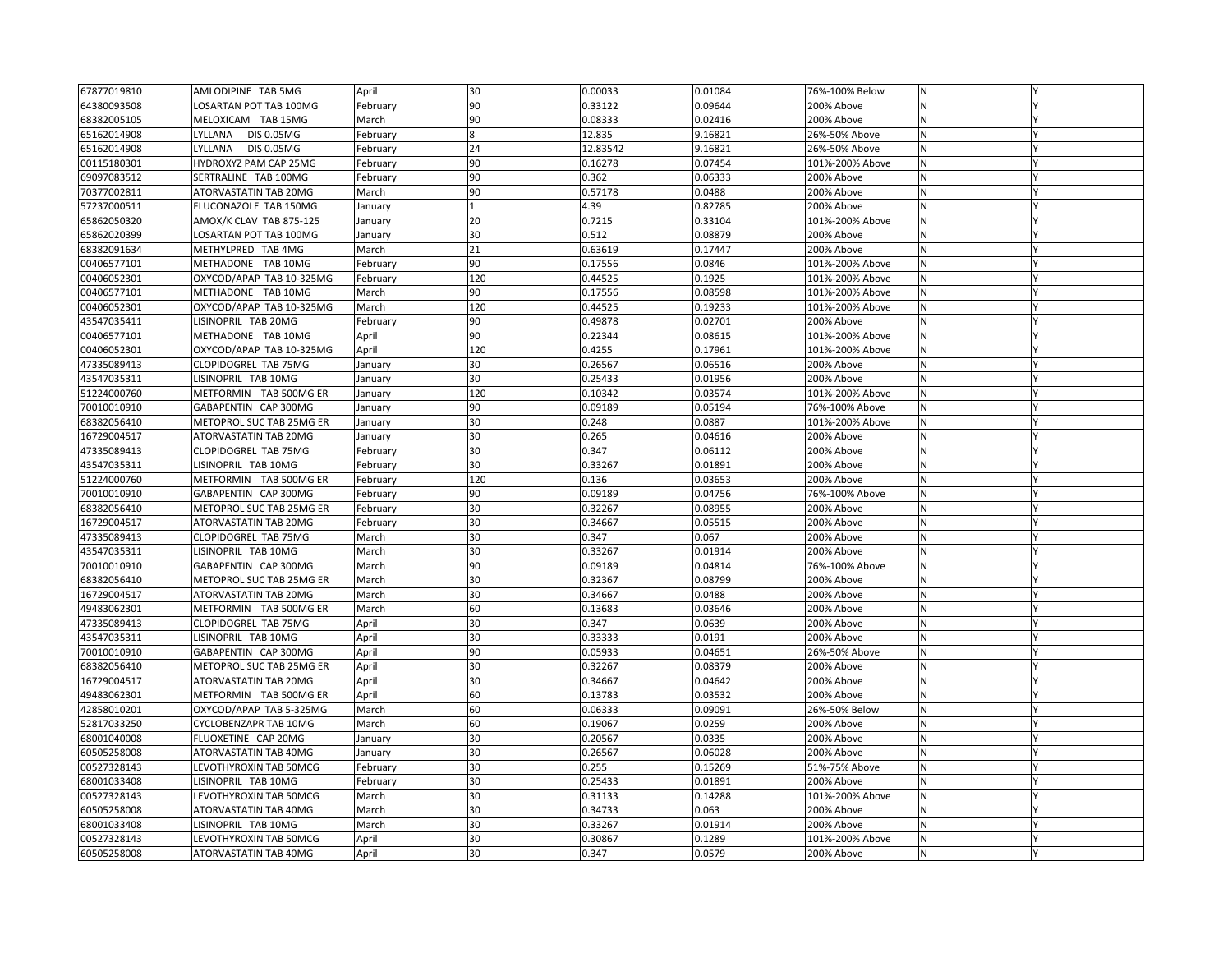| 68001033408 | LISINOPRIL TAB 10MG           | April    | 30   | 0.33333  | 0.0191  | 200% Above      | N |  |
|-------------|-------------------------------|----------|------|----------|---------|-----------------|---|--|
| 16714044104 | SHAROBEL<br><b>TAB 0.35MG</b> | January  | 84   | 0.36274  | 0.16441 | 101%-200% Above | N |  |
| 16714044104 | SHAROBEL<br>TAB 0.35MG        | April    | 84   | 0.48619  | 0.15733 | 200% Above      |   |  |
| 00071036924 | DILANTIN<br><b>CAP 100MG</b>  | January  | 90   | 0.32     | 1.36898 | 76%-100% Below  | N |  |
| 65862069201 | PHENYTOIN EX CAP 100MG        | February | 90   | 0.32     | 0.15097 | 101%-200% Above | N |  |
| 16571020106 | DICLOFENAC TAB 75MG DR        | April    | 30   | 0.39433  | 0.09718 | 200% Above      | N |  |
| 65862069201 | PHENYTOIN EX CAP 100MG        | April    | 60   | 0.43817  | 0.14582 | 101%-200% Above | N |  |
| 16571020106 | DICLOFENAC TAB 75MG DR        | April    | 30   | 0.39433  | 0.09718 | 200% Above      |   |  |
| 65862069201 | PHENYTOIN EX CAP 100MG        | March    | 270  | 0.36293  | 0.15598 | 101%-200% Above | N |  |
| 00054981729 | PREDNISONE TAB 10MG           | January  | 18   | 0.18     | 0.07537 | 101%-200% Above | N |  |
| 50383004316 | HYDROCOD/HOM SYP 5-1.5/5      | January  | 100  | 0.0751   | 0.10667 | 26%-50% Below   | N |  |
| 43547040011 | CYCLOBENZAPR TAB 10MG         | January  | 30   | 0.19067  | 0.0228  | 200% Above      | N |  |
| 43598030488 | <b>TESTOSTERONE GEL 1.62%</b> | March    | 75   | 0.85413  | 0.65888 | 26%-50% Above   | N |  |
| 16729000617 | SIMVASTATIN TAB 40MG          | February | 90   | 0.26567  | 0.04381 | 200% Above      | N |  |
| 33342005044 | LOSARTAN/HCT TAB 50-12.5      | February | 90   | 0.37467  | 0.15986 | 101%-200% Above | Ν |  |
| 24979007815 | TESTOSTERONE GEL 1.62%        | April    | 225  | 0.85413  | 0.60124 | 26%-50% Above   | N |  |
| 33342010215 | MONTELUKAST TAB 10MG          | March    | 90   | 0.34711  | 0.06589 | 200% Above      |   |  |
| 00832532410 | POT CL MICRO TAB 10MEQ ER     | March    | 90   | 0.27078  | 0.18432 | 26%-50% Above   | N |  |
| 58657050016 | CODEINE/GG SOL 10-100/5       | February | 240  | 0.01279  | 0.02743 | 51%-75% Below   | N |  |
| 68180016011 | AZITHROMYCIN TAB 250MG        | February | 6    | 1.66833  | 0.49727 | 200% Above      | N |  |
| 59746000103 | METHYLPRED TAB 4MG            | February | 21   | 0.53381  | 0.18542 | 101%-200% Above | N |  |
| 13668013601 | ESCITALOPRAM TAB 10MG         | February | 30   | 0.44567  | 0.05074 | 200% Above      | N |  |
| 66689000816 | NYSTATIN SUS 100000           | February | 280  | 0.07864  | 0.05634 | 26%-50% Above   | N |  |
| 60505258008 | ATORVASTATIN TAB 40MG         | January  | 30   | 0.26567  | 0.06028 | 200% Above      |   |  |
| 50228010705 | METFORMIN TAB 1000MG          | January  | 180  | 0.13556  | 0.02624 | 200% Above      | N |  |
| 00093301956 | TADALAFIL TAB 20MG            | March    | Ó    | 0.56222  | 0.43899 | 26%-50% Above   | N |  |
| 60505258009 | ATORVASTATIN TAB 40MG         | April    | 30   | 0.347    | 0.0579  | 200% Above      | N |  |
| 00904679489 | ASPIRIN LOW CHW 81MG          | April    | 30   | 0.01433  | 0.02577 | 26%-50% Below   | N |  |
| 65862035705 | CLOPIDOGREL TAB 75MG          | April    | 30   | 0.347    | 0.0639  | 200% Above      | N |  |
| 68001033408 | LISINOPRIL TAB 10MG           | April    | 90   | 0.33322  | 0.0191  | 200% Above      | N |  |
| 50228010705 | METFORMIN TAB 1000MG          | April    | 180  | 0.17767  | 0.02638 | 200% Above      | N |  |
| 60758011905 | PREDNISOLONE SUS 1% OP        | January  |      | 8.738    | 5.76214 | 51%-75% Above   | N |  |
| 16714017501 | ATORVASTATIN TAB 40MG         | February | 90   | 0.331    | 0.05815 | 200% Above      | N |  |
| 70700016201 | PROGESTERONE CAP 100MG        | February | 30   | 0.52     | 0.29259 | 76%-100% Above  |   |  |
| 00591079501 | DICYCLOMINE TAB 20MG          | March    | 30   | 0.26367  | 0.17279 | 51%-75% Above   | N |  |
| 16571066101 | MECLIZINE TAB 25MG            | March    | 30   | 0.14667  | 0.11433 | 26%-50% Above   | N |  |
| 70700016201 | PROGESTERONE CAP 100MG        | March    | 30   | 0.52     | 0.25967 | 76%-100% Above  |   |  |
| 00093322308 | ESTRADIOL TAB 10MCG           | March    |      | 13.16625 | 7.83958 | 51%-75% Above   |   |  |
| 16729016817 | ESCITALOPRAM TAB 5MG          | February | 90   | 0.24433  | 0.04705 | 200% Above      | N |  |
| 70700016201 | PROGESTERONE CAP 100MG        | April    | 30   | 0.68367  | 0.24226 | 101%-200% Above | N |  |
| 60432060416 | PROMETHAZINE SYP DM           | January  | 100  | 0.0647   | 0.05733 | 10%-25% Above   | N |  |
| 42806040021 | METHYLPRED TAB 4MG            | January  | 21   | 0.28095  | 0.18274 | 51%-75% Above   | N |  |
| 43598023018 | COLESEVELAM TAB 625MG         | February | 120  | 0.71608  | 0.4884  | 26%-50% Above   | N |  |
| 43598023018 | COLESEVELAM TAB 625MG         | March    | 120  | 0.92667  | 0.48654 | 76%-100% Above  | N |  |
| 16729013416 | ALLOPURINOL TAB 100MG         | February | 90   | 0.08333  | 0.05858 | 26%-50% Above   | N |  |
| 13668033005 | TRAZODONE TAB 50MG            | February | 180  | 0.20283  | 0.03895 | 200% Above      | N |  |
| 64980028105 | <b>GLIPIZIDE ER TAB 10MG</b>  | February | 180  | 0.278    | 0.18649 | 26%-50% Above   | N |  |
| 43547035311 | LISINOPRIL TAB 10MG           | February | 90   | 0.00011  | 0.01891 | 76%-100% Below  | N |  |
| 43598023018 | COLESEVELAM TAB 625MG         | April    | 120  | 0.92933  | 0.40758 | 101%-200% Above | Ν |  |
| 64380076921 | PEG-3350/KCL SOL /SODIUM      | March    | 4000 | 0.00583  | 0.00933 | 26%-50% Below   | N |  |
| 68180072003 | AMLODIPINE TAB 5MG            | March    | 90   | 0.54244  | 0.01104 | 200% Above      | И |  |
| 00143980305 | DOXYCYCL HYC CAP 100MG        | February | 10   | 0.342    | 0.14979 | 101%-200% Above | N |  |
| 00555904358 | APRI<br>TAB                   | February | 28   | 0.395    | 0.16739 | 101%-200% Above | Ν |  |
| 00555904358 | APRI<br>TAB                   | March    | 28   | 0.46786  | 0.18364 | 101%-200% Above | N |  |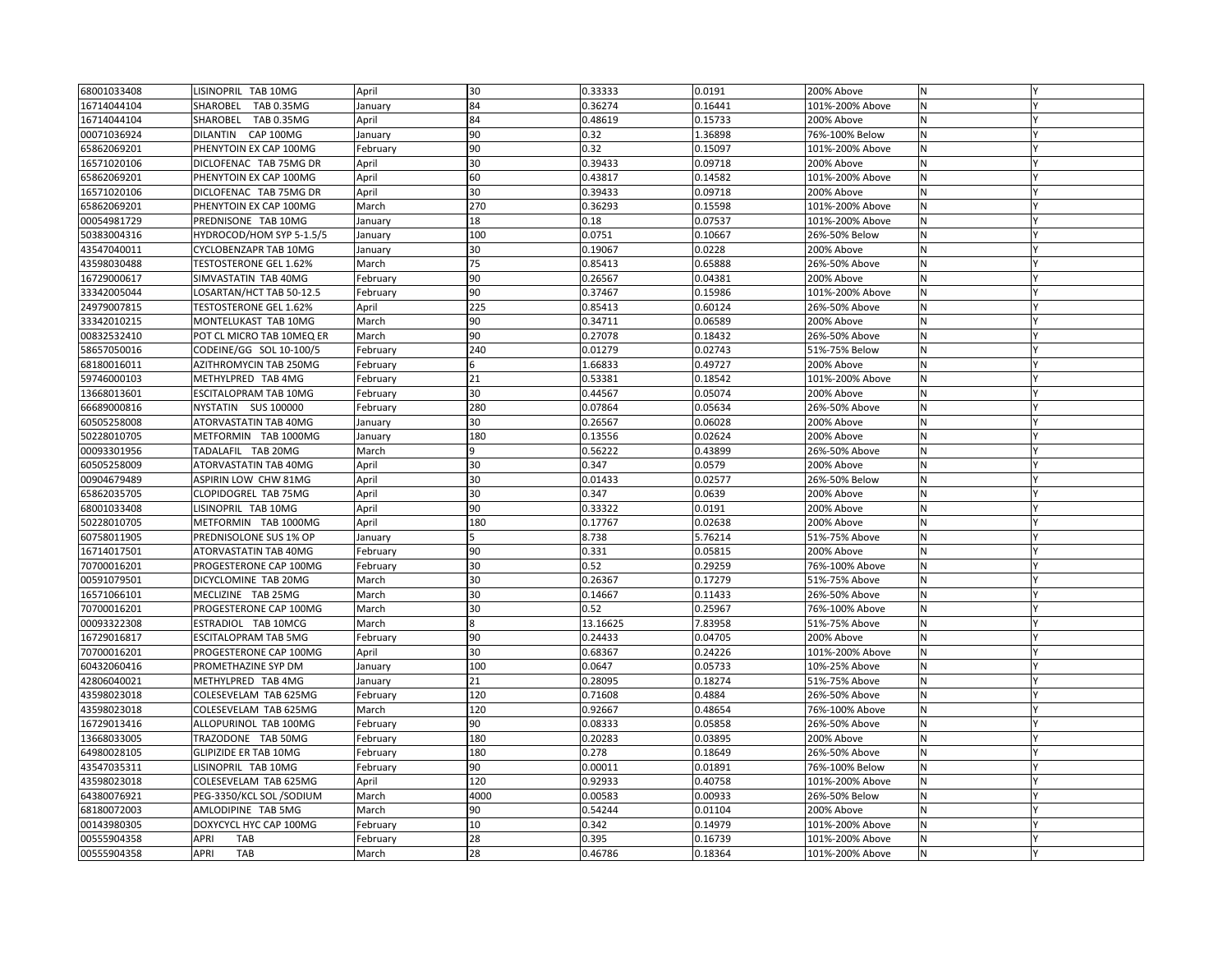| 69452017213                | AZITHROMYCIN TAB 500MG   | March    | 10   | 1.227              | 0.82092            | 26%-50% Above   | IN.    |  |
|----------------------------|--------------------------|----------|------|--------------------|--------------------|-----------------|--------|--|
| 00555904358                | APRI<br>TAB              | March    | 28   | 0.40643            | 0.18364            | 101%-200% Above | N      |  |
| 43386009019                | GAVILYTE-G SOL           | January  | 4000 | 0.00275            | 0.00306            | 10%-25% Below   | N      |  |
| 65862001005                | METFORMIN TAB 1000MG     | January  | 180  | 0.13556            | 0.02624            | 200% Above      |        |  |
| 31722072610                | MONTELUKAST TAB 10MG     | January  | 90   | 0.26489            | 0.05994            | 200% Above      | N      |  |
| 68180051902                | LISINOP/HCTZ TAB 20-12.5 | January  | 90   | 0.21356            | 0.05147            | 200% Above      |        |  |
| 13668013610                | ESCITALOPRAM TAB 10MG    | January  | 90   | 0.25233            | 0.04769            | 200% Above      | N      |  |
| 68180046403                | SIMVASTATIN TAB 40MG     | March    | 90   | 0.34744            | 0.04431            | 200% Above      |        |  |
| 65162046650                | IBUPROFEN TAB 800MG      | March    | 180  | 0.1565             | 0.07481            | 101%-200% Above | N      |  |
| 60505014200                | GLIPIZIDE TAB 10MG       | March    | 180  | 0.17506            | 0.04827            | 200% Above      | N      |  |
| 13668013610                | ESCITALOPRAM TAB 10MG    | April    | 90   | 0.331              | 0.04837            | 200% Above      | N      |  |
| 68180051902                | LISINOP/HCTZ TAB 20-12.5 | April    | 90   | 0.26656            | 0.04943            | 200% Above      | N      |  |
| 31722072610                | MONTELUKAST TAB 10MG     | April    | 90   | 0.34722            | 0.0614             | 200% Above      | N      |  |
| 65862001005                | METFORMIN TAB 1000MG     | April    | 180  | 0.14161            | 0.02638            | 200% Above      | N      |  |
| 68462039710                | OMEPRAZOLE CAP 40MG      | January  | 30   | 0.239              | 0.06362            | 200% Above      | N      |  |
| 68001013300                | AMLOD/BENAZP CAP 5-10MG  | January  | 30   | 0.255              | 0.11683            | 101%-200% Above | N      |  |
| 68382013210                | TAMSULOSIN CAP 0.4MG     | January  | 30   | 0.23633            | 0.06176            | 200% Above      | N      |  |
| 68462039710                | OMEPRAZOLE CAP 40MG      | February | 30   | 0.299              | 0.06206            | 200% Above      | N      |  |
| 68001013300                | AMLOD/BENAZP CAP 5-10MG  | February | 30   | 0.32133            | 0.11949            | 101%-200% Above | N      |  |
| 68382013210                | TAMSULOSIN CAP 0.4MG     | March    | 30   | 0.31067            | 0.06447            | 200% Above      |        |  |
| 68462039710                | OMEPRAZOLE CAP 40MG      | March    | 30   | 0.314              | 0.05959            | 200% Above      |        |  |
| 68001013300                | AMLOD/BENAZP CAP 5-10MG  | March    | 30   | 0.33733            | 0.11526            | 101%-200% Above | N      |  |
| 68462039710                | OMEPRAZOLE CAP 40MG      | April    | 30   | 0.314              | 0.0555             | 200% Above      | N      |  |
| 68001013300                | AMLOD/BENAZP CAP 5-10MG  | April    | 30   | 0.335              | 0.11066            | 200% Above      | N      |  |
| 69452017213                | AZITHROMYCIN TAB 500MG   | April    |      | 1.23               | 0.83847            | 26%-50% Above   |        |  |
| 27241009990                | DULOXETINE CAP 60MG      | January  | 60   | 0.22783            | 0.12505            | 76%-100% Above  | N      |  |
| 27241009990                | DULOXETINE CAP 60MG      | February | 60   | 0.284              | 0.14311            | 76%-100% Above  | N      |  |
| 00093321305                | CLONAZEPAM TAB 2MG       | February | 60   | 0.063              | 0.03451            | 76%-100% Above  | N      |  |
| 27241009990                | DULOXETINE CAP 60MG      | February | 60   | 0.2965             | 0.14311            | 101%-200% Above | N      |  |
| 00555097402                | AMPHET/DEXTR TAB 30MG    | March    | 60   | 0.351              | 0.30925            | 10%-25% Above   | N      |  |
| 00093321305                | CLONAZEPAM TAB 2MG       | April    | 60   | 0.06033            | 0.03439            | 51%-75% Above   | N      |  |
| 00555097402                | AMPHET/DEXTR TAB 30MG    | April    | 60   | 0.351              | 0.29644            | 10%-25% Above   | N      |  |
| 65862050320                | AMOX/K CLAV TAB 875-125  | April    | 20   | 0.94               | 0.30643            | 200% Above      | N      |  |
| 65862057490                | MONTELUKAST TAB 10MG     | April    | 30   | 0.551              | 0.0614             | 200% Above      | N      |  |
| 70954005930                | PREDNISONE PAK 10MG      | January  | 21   | 0.91667            | 0.77288            | 10%-25% Above   | N      |  |
| 67877054360                | CEFDINIR CAP 300MG       | January  | 14   | 0.95929            | 0.4633             | 101%-200% Above | N      |  |
| 43598058130                | BUPREN/NALOX MIS 12-3MG  | January  | 4    | 7.6275             | 6.79851            | 10%-25% Above   | N      |  |
| 43598058130                | BUPREN/NALOX MIS 12-3MG  | January  | 52   | 7.62827            | 6.79851            | 10%-25% Above   | N      |  |
| 43598058130                | BUPREN/NALOX MIS 12-3MG  | February | 56   | 8.24196            | 6.97822            | 10%-25% Above   | N      |  |
| 43598058130                | BUPREN/NALOX MIS 12-3MG  | March    | 56   | 8.50946            | 6.93269            | 10%-25% Above   | N      |  |
| 55111046705                | METOPROL SUC TAB 50MG ER | January  | 90   | 0.23289            | 0.1022             | 101%-200% Above | N      |  |
| 51991074710                | DULOXETINE CAP 30MG      | January  | 90   | 0.19589            | 0.10514            | 76%-100% Above  |        |  |
| 75834050005                | METFORMIN TAB 500MG ER   | January  | 180  | 0.10339            | 0.03574            | 101%-200% Above | N      |  |
| 43598058130                | BUPREN/NALOX MIS 12-3MG  | April    | 56   | 8.63839            | 7.40867            | 10%-25% Above   | N      |  |
| 75834050005                | METFORMIN TAB 500MG ER   | April    | 180  | 0.13778            | 0.03532            | 200% Above      | N      |  |
| 68180051902                | LISINOP/HCTZ TAB 20-12.5 | April    | 90   | 0.27967            | 0.04943            | 200% Above      |        |  |
| 29300039810                | AMLODIPINE TAB 10MG      | April    | 90   | 0.00011            | 0.01657            | 76%-100% Below  | N      |  |
| 55111046701                | METOPROL SUC TAB 50MG ER | April    | 90   | 0.30756            | 0.09728            | 200% Above      | N      |  |
| 51991074710                | DULOXETINE CAP 30MG      | April    | 90   | 0.14289            | 0.10189            | 26%-50% Above   | N      |  |
| 69452015120                | VITAMIN D CAP 50000UNT   | April    | 12   | 0.525              | 0.14024            | 200% Above      | N<br>N |  |
| 75834050005                | METFORMIN TAB 500MG ER   | April    | 180  | 0.13778            | 0.03532            | 200% Above      |        |  |
| 00591544305<br>16571060096 | PREDNISONE TAB 20MG      | February | 960  | 0.18778<br>0.35516 | 0.10952<br>0.44235 | 51%-75% Above   | N<br>N |  |
|                            | CROMOLYN SOD CON 100/5ML | March    | 960  |                    |                    | 10%-25% Below   |        |  |
| 16571060096                | CROMOLYN SOD CON 100/5ML | March    |      | 0.36673            | 0.44235            | 10%-25% Below   | N      |  |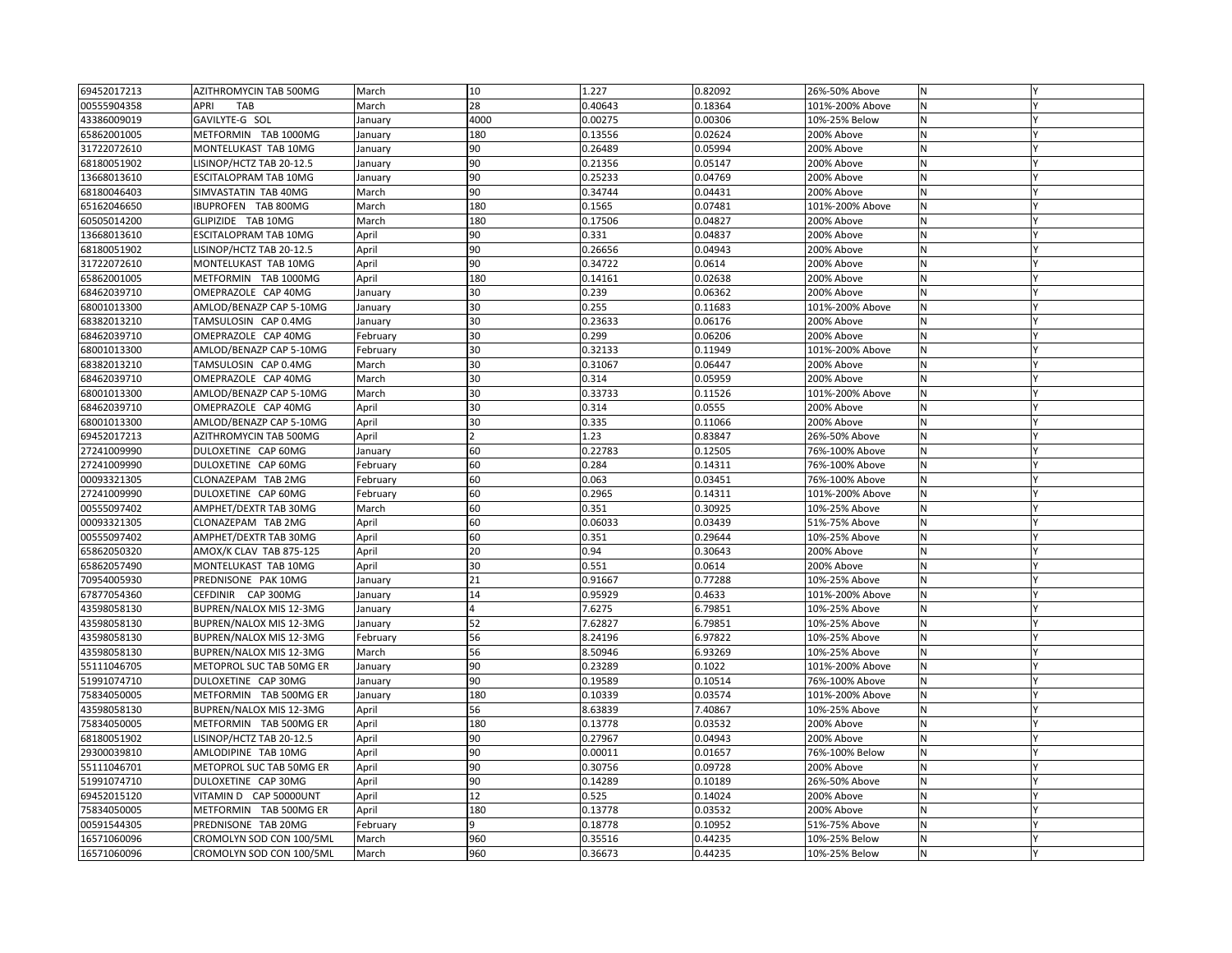| 31722071290 | PANTOPRAZOLE TAB 20MG         | February | 90  | 0.23011 | 0.05282 | 200% Above      | N |  |
|-------------|-------------------------------|----------|-----|---------|---------|-----------------|---|--|
| 33342004807 | IRBESARTAN TAB 150MG          | February | 90  | 0.48444 | 0.20625 | 101%-200% Above | N |  |
| 16571060096 | CROMOLYN SOD CON 100/5ML      | April    | 960 | 0.3686  | 0.31931 | 10%-25% Above   |   |  |
| 00185085301 | AMPHET/DEXTR TAB 20MG         | January  | 90  | 0.48367 | 0.32007 | 51%-75% Above   | N |  |
| 65862000899 | METFORMIN TAB 500MG           | January  | 60  | 0.1185  | 0.01596 | 200% Above      | N |  |
| 63304082805 | ATORVASTATIN TAB 20MG         | January  | 30  | 0.265   | 0.04616 | 200% Above      | N |  |
| 27241006910 | SILDENAFIL TAB 100MG          | March    |     | 1.045   | 0.24622 | 200% Above      | N |  |
| 00185085301 | AMPHET/DEXTR TAB 20MG         | February | 120 | 0.48358 | 0.32215 | 26%-50% Above   | N |  |
| 52817036100 | METOPROL TAR TAB 50MG         | January  | 90  | 0.13978 | 0.02222 | 200% Above      | N |  |
| 50228010510 | METFORMIN TAB 500MG           | March    | 60  | 0.15717 | 0.01696 | 200% Above      | N |  |
| 67877019910 | AMLODIPINE TAB 10MG           | February | 90  | 0.32944 | 0.01775 | 200% Above      | N |  |
| 31722070230 | LOSARTAN POT TAB 100MG        | March    | 90  | 0.34789 | 0.10526 | 200% Above      | N |  |
| 16729044416 | BUPROPN HCL TAB 300MG XL      | March    | 90  | 0.42311 | 0.18442 | 101%-200% Above | N |  |
| 16729044315 | BUPROPN HCL TAB 150MG XL      | January  | 30  | 0.35167 | 0.13986 | 101%-200% Above | N |  |
| 62559099212 | FLUCONAZOLE TAB 150MG         | February |     | 1.485   | 0.68352 | 101%-200% Above | N |  |
| 68180032401 | <b>ESZOPICLONE TAB 3MG</b>    | January  | 30  | 0.36633 | 0.16824 | 101%-200% Above | N |  |
| 16729044315 | BUPROPN HCL TAB 150MG XL      | February | 30  | 0.35167 | 0.14759 | 101%-200% Above | N |  |
| 10702002510 | PHENTERMINE TAB 37.5MG        | February | 30  | 0.27067 | 0.07906 | 200% Above      | N |  |
| 68001028103 | DICLOFENAC TAB 75MG DR        | March    | 10  | 0.179   | 0.09618 | 76%-100% Above  | N |  |
| 68001036206 | CEFDINIR CAP 300MG            | March    | 20  | 0.572   | 0.46443 | 10%-25% Above   |   |  |
| 65862001305 | SERTRALINE TAB 100MG          | February | 30  | 0.27367 | 0.06333 | 200% Above      |   |  |
| 68001036103 | MONTELUKAST TAB 10MG          | February | 30  | 0.347   | 0.06314 | 200% Above      | N |  |
| 65862096901 | <b>ESZOPICLONE TAB 3MG</b>    | February | 30  | 0.36633 | 0.14701 | 101%-200% Above | N |  |
| 68462034690 | LEVOCETIRIZI TAB 5MG          | March    | 30  | 0.336   | 0.08234 | 200% Above      | N |  |
| 16729044315 | BUPROPN HCL TAB 150MG XL      | March    | 30  | 0.50133 | 0.1335  | 200% Above      |   |  |
| 68462038401 | <b>ESZOPICLONE TAB 3MG</b>    | March    | 30  | 0.18567 | 0.14316 | 26%-50% Above   | N |  |
| 65862001305 | SERTRALINE TAB 100MG          | March    | 30  | 0.27567 | 0.06021 | 200% Above      | N |  |
| 16729044315 | BUPROPN HCL TAB 150MG XL      | April    | 30  | 0.52267 | 0.13587 | 200% Above      | N |  |
| 68462034690 | LEVOCETIRIZI TAB 5MG          | April    | 30  | 0.33433 | 0.08516 | 200% Above      | N |  |
| 68001036103 | MONTELUKAST TAB 10MG          | April    | 30  | 0.34733 | 0.0614  | 200% Above      | N |  |
| 55111061701 | <b>ESZOPICLONE TAB 3MG</b>    | April    | 30  | 0.202   | 0.13194 | 51%-75% Above   | N |  |
| 68382004110 | PROMETHAZINE TAB 25MG         | March    | 20  | 0.3115  | 0.05271 | 200% Above      | N |  |
| 68382004110 | PROMETHAZINE TAB 25MG         | March    | 20  | 0.3115  | 0.05271 | 200% Above      | N |  |
| 10702000350 | PROMETHAZINE TAB 25MG         | March    | 100 | 0.3116  | 0.05271 | 200% Above      | N |  |
| 59746000103 | METHYLPRED TAB 4MG            | April    | 21  | 0.25238 | 0.17472 | 26%-50% Above   | N |  |
| 00093117410 | PENICILLN VK TAB 500MG        | February | 28  | 0.34607 | 0.11082 | 200% Above      | N |  |
| 47781035703 | <b>BUPREN/NALOX MIS 8-2MG</b> | January  | 60  | 5.331   | 3.2932  | 51%-75% Above   | N |  |
| 47781035703 | BUPREN/NALOX MIS 8-2MG        | February | 60  | 4.30033 | 3.29241 | 26%-50% Above   | N |  |
| 47781035703 | <b>BUPREN/NALOX MIS 8-2MG</b> | March    | 60  | 5.4735  | 3.26802 | 51%-75% Above   | N |  |
| 47781035703 | BUPREN/NALOX MIS 8-2MG        | April    | 60  | 5.472   | 3.26185 | 51%-75% Above   | N |  |
| 57664037718 | TRAMADOL HCL TAB 50MG         | February | 60  | 0.1235  | 0.0242  | 200% Above      | N |  |
| 57664037718 | TRAMADOL HCL TAB 50MG         | March    | 60  | 0.1235  | 0.02459 | 200% Above      | N |  |
| 55111015810 | OMEPRAZOLE CAP 20MG           | January  | 90  | 0.08333 | 0.03398 | 101%-200% Above | N |  |
| 69315015510 | HYDROCHLOROT TAB 12.5MG       | February | 90  | 0.12267 | 0.05518 | 101%-200% Above | N |  |
| 69315015501 | HYDROCHLOROT TAB 12.5MG       | February | 90  | 0.12267 | 0.05518 | 101%-200% Above |   |  |
| 43547035411 | LISINOPRIL TAB 20MG           | February | 90  | 0.00011 | 0.02701 | 76%-100% Below  |   |  |
| 69315015501 | HYDROCHLOROT TAB 12.5MG       | March    | 90  | 0.12267 | 0.05169 | 101%-200% Above | N |  |
| 00555088702 | ESTRADIOL TAB 2MG             | March    | 90  | 0.08333 | 0.13189 | 26%-50% Below   | Ν |  |
| 69097083412 | SERTRALINE TAB 50MG           | April    | 90  | 0.08333 | 0.0449  | 76%-100% Above  | N |  |
| 55111015810 | OMEPRAZOLE CAP 20MG           | April    | 90  | 0.08333 | 0.03902 | 101%-200% Above | N |  |
| 00378001805 | METOPROL TAR TAB 25MG         | January  | 30  | 0.182   | 0.01935 | 200% Above      | N |  |
| 68180051303 | LISINOPRIL TAB 5MG            | January  | 90  | 0.46644 | 0.01747 | 200% Above      | N |  |
| 00378001805 | METOPROL TAR TAB 25MG         | January  | 180 | 0.19278 | 0.01935 | 200% Above      | N |  |
| 68180013601 | <b>ESCITALOPRAM TAB 20MG</b>  | February | 90  | 0.47178 | 0.08801 | 200% Above      | N |  |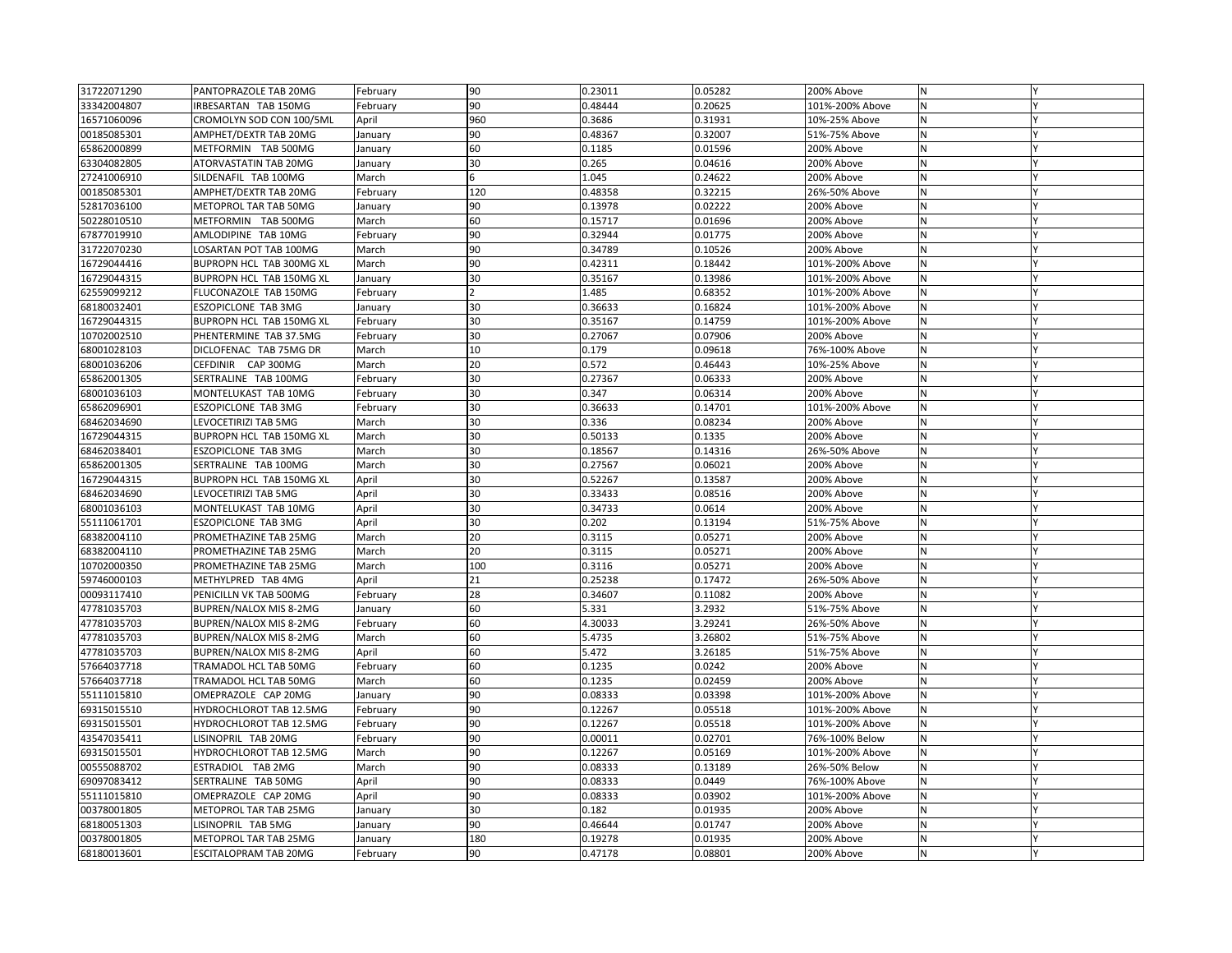| 65862037501 | <b>ESCITALOPRAM TAB 20MG</b>  | February | 90  | 0.47178 | 0.08801 | 200% Above      | N |  |
|-------------|-------------------------------|----------|-----|---------|---------|-----------------|---|--|
| 55111012405 | ATORVASTATIN TAB 80MG         | February | 90  | 0.58678 | 0.10105 | 200% Above      | N |  |
| 00378001805 | METOPROL TAR TAB 25MG         | March    | 90  | 0.18189 | 0.01777 | 200% Above      | N |  |
| 68180051303 | LISINOPRIL TAB 5MG            | April    | 90  | 0.53211 | 0.01578 | 200% Above      | N |  |
| 65862000899 | METFORMIN TAB 500MG           | March    | 120 | 0.12908 | 0.01696 | 200% Above      | N |  |
| 68180063609 | ATORVASTATIN TAB 20MG         | March    | 30  | 0.34667 | 0.0488  | 200% Above      | N |  |
| 65862000899 | METFORMIN TAB 500MG           | April    | 180 | 0.1305  | 0.01651 | 200% Above      | N |  |
| 68180063609 | ATORVASTATIN TAB 20MG         | April    | 90  | 0.34656 | 0.04642 | 200% Above      | N |  |
| 68462010530 | <b>ONDANSETRON TAB 4MG</b>    | January  |     | 0.68167 | 0.07071 | 200% Above      | N |  |
| 69097084507 | CYCLOBENZAPR TAB 5MG          | January  |     | 0.258   | 0.03027 | 200% Above      | N |  |
| 65862001501 | AMOXICILLIN TAB 875MG         | January  | 20  | 0.436   | 0.14134 | 200% Above      | N |  |
| 62756024064 | ONDANSETRON TAB 4MG ODT       | February | 20  | 0.208   | 0.23031 | 10%-25% Below   | N |  |
| 00093310905 | AMOXICILLIN CAP 500MG         | February | 28  | 0.22536 | 0.0713  | 200% Above      | N |  |
| 00143985316 | AMOX/K CLAV SUS 600/5ML       | February | 125 | 0.15512 | 0.06728 | 101%-200% Above | N |  |
| 71930005552 | APAP/CODEINE TAB 300-30MG     | March    | 12  | 0.14583 | 0.10921 | 26%-50% Above   | N |  |
| 00093310905 | AMOXICILLIN CAP 500MG         | March    | 28  | 0.22536 | 0.07054 | 200% Above      | N |  |
| 65862059601 | CLINDAMYCIN SOL 75MG/5ML      | April    | 300 | 0.24433 | 0.21121 | 10%-25% Above   |   |  |
| 43199001101 | HYOSCYAMINE SUB 0.125MG       | April    |     | 0.29778 | 0.13943 | 101%-200% Above | N |  |
| 65862039010 | ONDANSETRON TAB 4MG ODT       | April    | 12  | 0.65    | 0.23716 | 101%-200% Above | N |  |
| 65862039010 | ONDANSETRON TAB 4MG ODT       | April    | 20  | 0.65    | 0.23716 | 101%-200% Above | N |  |
| 65862039010 | ONDANSETRON TAB 4MG ODT       | April    | 20  | 0.65    | 0.23716 | 101%-200% Above | N |  |
| 62332025130 | <b>AZITHROMYCIN TAB 250MG</b> | February |     | 0.66833 | 0.49727 | 26%-50% Above   | N |  |
| 62175061743 | PANTOPRAZOLE TAB 40MG         | February | 30  | 0.30267 | 0.06576 | 200% Above      | N |  |
| 62175061743 | PANTOPRAZOLE TAB 40MG         | April    | 30  | 0.30433 | 0.06073 | 200% Above      | N |  |
| 65162046650 | IBUPROFEN TAB 800MG           | January  | 15  | 0.15667 | 0.07343 | 101%-200% Above | N |  |
| 65862018601 | CLINDAMYCIN CAP 300MG         | January  | 28  | 0.21714 | 0.25181 | 10%-25% Below   | N |  |
| 16714012303 | OMEPRAZOLE CAP 40MG           | January  | 30  | 0.239   | 0.06362 | 200% Above      | N |  |
| 68180096703 | LEVOTHYROXIN TAB 75MCG        | February | 90  | 0.33867 | 0.15831 | 101%-200% Above | N |  |
| 55111034305 | CITALOPRAM TAB 20MG           | February | 90  | 0.24856 | 0.03029 | 200% Above      | N |  |
| 31722072610 | MONTELUKAST TAB 10MG          | February | 90  | 0.26489 | 0.06314 | 200% Above      | N |  |
| 16714017501 | ATORVASTATIN TAB 40MG         | February | 90  | 0.26556 | 0.05815 | 200% Above      | N |  |
| 16714012303 | OMEPRAZOLE CAP 40MG           | February | 90  | 0.299   | 0.06206 | 200% Above      |   |  |
| 00781261305 | AMOXICILLIN CAP 500MG         | January  | 20  | 0.2425  | 0.06963 | 200% Above      | N |  |
| 65862021960 | CEFDINIR SUS 250/5ML          | March    | 120 | 0.2025  | 0.18029 | 10%-25% Above   | N |  |
| 60505082901 | FLUTICASONE SPR 50MCG         | March    | 16  | 0.6325  | 0.27037 | 101%-200% Above | N |  |
| 00143988775 | AMOXICILLIN SUS 400/5ML       | March    | 150 | 0.07333 | 0.02457 | 101%-200% Above | N |  |
| 62175061743 | PANTOPRAZOLE TAB 40MG         | April    | 90  | 0.17533 | 0.06073 | 101%-200% Above | N |  |
| 69315030802 | CIPROFLOXACN SOL 0.3% OP      | March    | 2.5 | 3.78    | 3.16994 | 10%-25% Above   |   |  |
| 00781613957 | AMOX/K CLAV SUS 600/5ML       | March    | 75  | 0.23147 | 0.08577 | 101%-200% Above | N |  |
| 00121075908 | PREDNISOLONE SOL 15MG/5ML     | January  | 40  | 0.0895  | 0.11435 | 10%-25% Below   |   |  |
| 00143988775 | AMOXICILLIN SUS 400/5ML       | January  | 150 | 7e-005  | 0.0236  | 76%-100% Below  | N |  |
| 76204020025 | ALBUTEROL NEB 0.083%          | January  | 75  | 0.03533 | 0.04219 | 10%-25% Below   |   |  |
| 00143988701 | AMOXICILLIN SUS 400/5ML       | April    | 100 | 0.0001  | 0.02169 | 76%-100% Below  | N |  |
| 42858010201 | OXYCOD/APAP TAB 5-325MG       | January  | 12  | 0.06917 | 0.08951 | 10%-25% Below   | N |  |
| 13668013701 | <b>ESCITALOPRAM TAB 20MG</b>  | February | 90  | 0.55033 | 0.08801 | 200% Above      | N |  |
| 00378181110 | LEVOTHYROXIN TAB 112MCG       | March    | 90  | 0.32778 | 0.1546  | 101%-200% Above | N |  |
| 67877054360 | CEFDINIR CAP 300MG            | March    | 20  | 1.089   | 0.46443 | 101%-200% Above | N |  |
| 70710113908 | FLUCONAZOLE TAB 150MG         | April    |     | 4.875   | 0.7815  | 200% Above      | N |  |
| 00406055201 | OXYCODONE TAB 5MG             | January  |     | 0.355   | 0.07434 | 200% Above      | N |  |
| 65862001705 | AMOXICILLIN CAP 500MG         | January  | 21  | 0.28571 | 0.06963 | 200% Above      | N |  |
| 64380080707 | IBUPROFEN TAB 800MG           | January  | 30  | 0.533   | 0.07343 | 200% Above      | N |  |
| 00116200116 | CHLORHEX GLU SOL 0.12%        | January  | 473 | 0.01666 | 0.00586 | 101%-200% Above | N |  |
| 52817032010 | BACLOFEN TAB 10MG             | January  | 30  | 0.392   | 0.06478 | 200% Above      | N |  |
| 69097015915 | MELOXICAM TAB 15MG            | January  | 30  | 0.642   | 0.02316 | 200% Above      | N |  |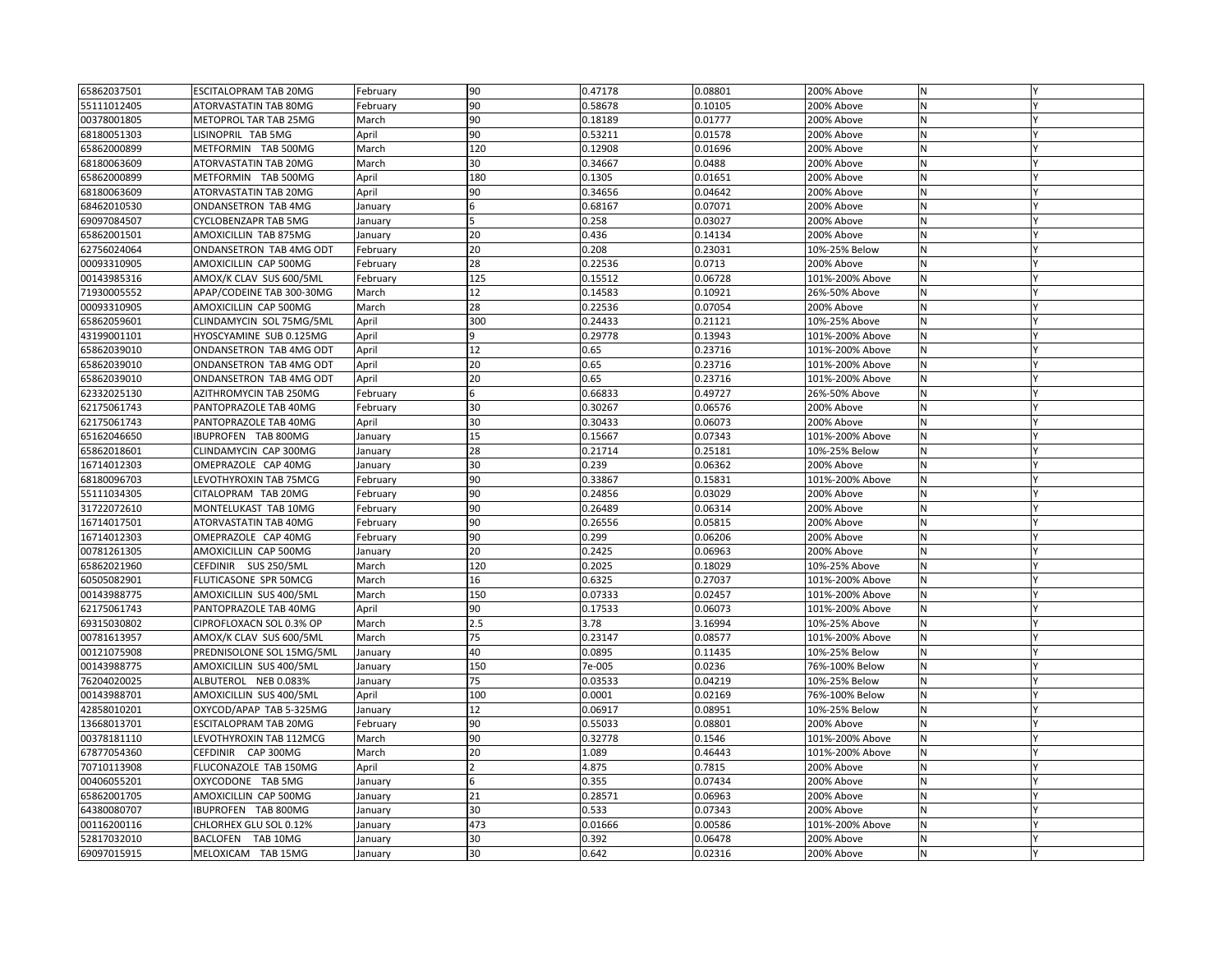| 52817036100 | METOPROL TAR TAB 50MG        | February |     | 0.09    | 0.02391  | 200% Above      | N |  |
|-------------|------------------------------|----------|-----|---------|----------|-----------------|---|--|
| 00378464326 | ESTRADIOL DIS 0.0375MG       | March    |     | 7.14625 | 10.33407 | 26%-50% Below   | N |  |
| 00378180310 | LEVOTHYROXIN TAB 50MCG       | January  | 90  | 0.33756 | 0.14196  | 101%-200% Above | N |  |
| 00378180310 | LEVOTHYROXIN TAB 50MCG       | March    | 90  | 0.28722 | 0.14288  | 101%-200% Above |   |  |
| 50742061610 | METOPROL SUC TAB 50MG ER     | March    | 90  | 0.43889 | 0.10316  | 200% Above      | N |  |
| 47781030301 | NITROFURANTN CAP 100MG       | February | 10  | 1.151   | 0.48789  | 101%-200% Above |   |  |
| 55111015001 | FLUOXETINE TAB 10MG          | April    | 135 | 0.2     | 0.24784  | 10%-25% Below   | N |  |
| 70156010501 | HYOSCYAMINE SUB 0.125MG      | January  | 30  | 0.094   | 0.13484  | 26%-50% Below   |   |  |
| 16714095502 | <b>KETOCONAZOLE CRE 2%</b>   | January  | 30  | 0.28667 | 0.46447  | 26%-50% Below   | N |  |
| 42858000401 | OXYCODONE TAB 20MG           | January  | 120 | 0.16075 | 0.22256  | 26%-50% Below   | N |  |
| 57237007710 | ONDANSETRON TAB 4MG ODT      | February | 12  | 0.125   | 0.23031  | 26%-50% Below   | N |  |
| 57237007710 | ONDANSETRON TAB 4MG ODT      | March    | 12  | 0.14333 | 0.24125  | 26%-50% Below   | N |  |
| 65162062711 | TRAMADOL HCL TAB 50MG        | March    | 18  | 0.29556 | 0.02459  | 200% Above      | N |  |
| 16714066302 | GABAPENTIN CAP 400MG         | February | 90  | 0.07367 | 0.0617   | 10%-25% Above   | N |  |
| 42858000401 | OXYCODONE TAB 20MG           | February | 120 | 0.17692 | 0.21384  | 10%-25% Below   | N |  |
| 65862056099 | PANTOPRAZOLE TAB 40MG        | February | 30  | 0.17433 | 0.06576  | 101%-200% Above | N |  |
| 42858000401 | OXYCODONE TAB 20MG           | March    | 120 | 0.187   | 0.23193  | 10%-25% Below   | N |  |
| 42858010201 | OXYCOD/APAP TAB 5-325MG      | April    | 12  | 0.06333 | 0.0927   | 26%-50% Below   | N |  |
| 16714015901 | <b>ONDANSETRON TAB 4MG</b>   | April    | 10  | 0.087   | 0.06443  | 26%-50% Above   | N |  |
| 51293084505 | IBUPROFEN TAB 800MG          | April    | 30  | 0.05033 | 0.07021  | 26%-50% Below   |   |  |
| 70010011805 | GABAPENTIN CAP 400MG         | April    | 90  | 0.05033 | 0.05889  | 10%-25% Below   |   |  |
| 00093342501 | LORAZEPAM<br>TAB 0.5MG       | April    | 15  | 0.04733 | 0.03962  | 10%-25% Above   | N |  |
| 00406852001 | <b>OXYCODONE</b><br>TAB 20MG | April    | 120 | 0.18392 | 0.22692  | 10%-25% Below   | N |  |
| 16729013616 | CLONAZEPAM TAB 0.5MG         | April    | 30  | 0.03867 | 0.02479  | 51%-75% Above   | N |  |
| 70756020211 | <b>AMITRIPTYLIN TAB 25MG</b> | March    | 180 | 0.13217 | 0.07343  | 76%-100% Above  |   |  |
| 16729027810 | ARIPIPRAZOLE TAB 2MG         | March    | 90  | 0.07211 | 0.14075  | 26%-50% Below   | N |  |
| 00093738598 | VENLAFAXINE CAP 75MG ER      | April    | 90  | 0.16456 | 0.11832  | 26%-50% Above   | N |  |
| 65862056099 | PANTOPRAZOLE TAB 40MG        | January  | 60  | 0.146   | 0.05946  | 101%-200% Above | N |  |
| 65862064169 | AZITHROMYCIN TAB 250MG       | January  |     | 0.345   | 0.49639  | 26%-50% Below   | N |  |
| 68382009101 | BENZONATATE CAP 200MG        | January  | 20  | 0.096   | 0.13883  | 26%-50% Below   | N |  |
| 00054027903 | NARATRIPTAN TAB 2.5MG        | January  | q   | 1.16111 | 1.57441  | 26%-50% Below   | N |  |
| 62135062650 | DOXYCYCL HYC TAB 100MG       | February | 20  | 0.2005  | 0.14112  | 26%-50% Above   | N |  |
| 29300032813 | SOLIFENACIN TAB 5MG          | January  | 30  | 0.26467 | 0.23384  | 10%-25% Above   | N |  |
| 63304082805 | ATORVASTATIN TAB 20MG        | January  | 30  | 0.167   | 0.04616  | 200% Above      | N |  |
| 68180096301 | ALBUTEROL AER HFA            | January  | 8.5 | 1.98118 | 3.37105  | 26%-50% Below   | N |  |
| 67877026218 | RIZATRIPTAN TAB 10MG         | January  | 9   | 0.47333 | 0.53461  | 10%-25% Below   | N |  |
| 65862056099 | PANTOPRAZOLE TAB 40MG        | January  | 60  | 0.146   | 0.05946  | 101%-200% Above | N |  |
| 00054027903 | NARATRIPTAN TAB 2.5MG        | February | q   | 1.16778 | 1.80159  | 26%-50% Below   | N |  |
| 13668042905 | PANTOPRAZOLE TAB 40MG        | March    | 60  | 0.17467 | 0.05828  | 101%-200% Above | N |  |
| 00054027903 | NARATRIPTAN TAB 2.5MG        | March    | ٩   | 1.24444 | 1.83483  | 26%-50% Below   | N |  |
| 63304082805 | ATORVASTATIN TAB 20MG        | March    | 30  | 0.19967 | 0.0488   | 200% Above      | N |  |
| 29300032813 | SOLIFENACIN TAB 5MG          | March    | 30  | 0.154   | 0.23024  | 26%-50% Below   | N |  |
| 13668042905 | PANTOPRAZOLE TAB 40MG        | March    | 60  | 0.17467 | 0.05828  | 101%-200% Above | N |  |
| 51991074710 | DULOXETINE CAP 30MG          | March    | 90  | 0.14911 | 0.10619  | 26%-50% Above   | N |  |
| 00054027903 | NARATRIPTAN TAB 2.5MG        | April    | q   | 1.29556 | 1.88784  | 26%-50% Below   | N |  |
| 51991074710 | DULOXETINE CAP 30MG          | April    | 90  | 0.15944 | 0.10189  | 51%-75% Above   | N |  |
| 55111046601 | METOPROL SUC TAB 25MG ER     | April    | 90  | 0.18567 | 0.08379  | 101%-200% Above | N |  |
| 63304082805 | ATORVASTATIN TAB 20MG        | April    | 90  | 0.19956 | 0.04642  | 200% Above      | N |  |
| 68180096301 | ALBUTEROL AER HFA            | April    | 8.5 | 2.09882 | 3.05917  | 26%-50% Below   | N |  |
| 71093015604 | ZOLPIDEM<br>TAB 10MG         | January  | 30  | 0.64367 | 0.03129  | 200% Above      | N |  |
| 65162062711 | TRAMADOL HCL TAB 50MG        | January  | 60  | 0.29567 | 0.02391  | 200% Above      | N |  |
| 13668000801 | <b>ZOLPIDEM</b><br>TAB 10MG  | February | 30  | 0.64367 | 0.03213  | 200% Above      | N |  |
| 65162062711 | TRAMADOL HCL TAB 50MG        | February | 60  | 0.29567 | 0.0242   | 200% Above      | N |  |
| 13668000801 | ZOLPIDEM TAB 10MG            | March    | 30  | 0.64367 | 0.0301   | 200% Above      | N |  |
|             |                              |          |     |         |          |                 |   |  |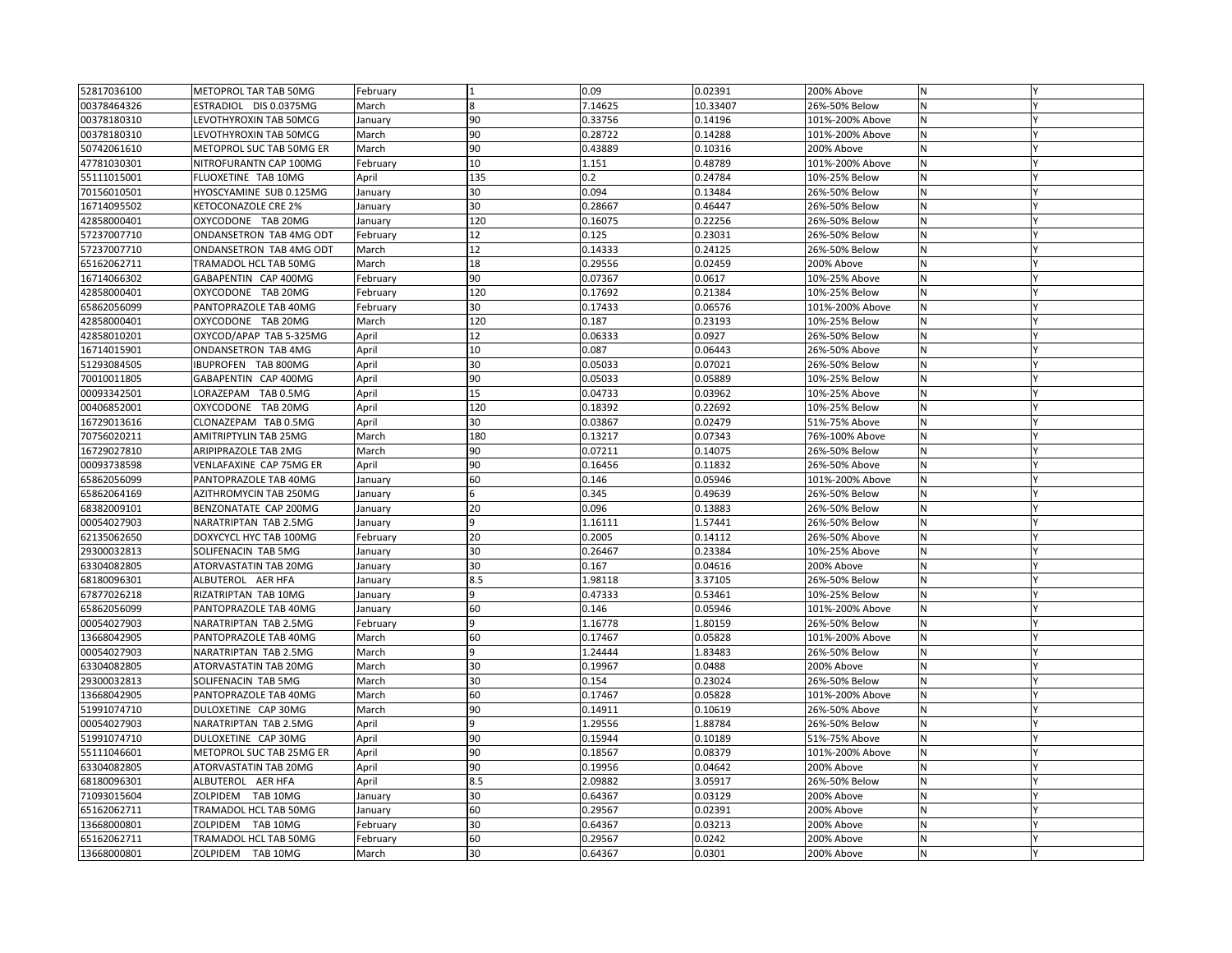| 65162062711 | TRAMADOL HCL TAB 50MG           | April          | 60       | 0.29567 | 0.02493  | 200% Above                  | N      |  |
|-------------|---------------------------------|----------------|----------|---------|----------|-----------------------------|--------|--|
| 13668000801 | ZOLPIDEM TAB 10MG               | April          | 30       | 0.64367 | 0.02909  | 200% Above                  | N      |  |
| 50111056001 | TRAZODONE TAB 50MG              | January        | 14       | 0.12786 | 0.04017  | 200% Above                  | N      |  |
| 00245003623 | PREVALITE POW 4GM               | January        | 231      | 0.32606 | 0.21561  | 51%-75% Above               |        |  |
| 00245003623 | PREVALITE POW 4GM               | February       | 231      | 0.32606 | 0.21124  | 51%-75% Above               | N      |  |
| 68462073129 | HAILEY 24 TAB FE                | January        | 84       | 0.55262 | 0.71168  | 10%-25% Below               |        |  |
| 71930004912 | POT CITRA ER TAB 1080MG         | March          | 180      | 0.39972 | 0.30433  | 26%-50% Above               | N      |  |
| 67877069601 | CHLORTHALID TAB 25MG            | March          | 90       | 0.18756 | 0.16117  | 10%-25% Above               |        |  |
| 68180098103 | LISINOPRIL TAB 20MG             | March          | 90       | 0.184   | 0.02633  | 200% Above                  | N      |  |
| 67877041401 | METFORMIN TAB 750MG ER          | March          | 180      | 0.103   | 0.09354  | 10%-25% Above               | N      |  |
| 68180032002 | <b>BUPROPN HCL TAB 300MG XL</b> | March          | 90       | 0.26511 | 0.18442  | 26%-50% Above               | N      |  |
| 68462073129 | HAILEY 24 TAB FE                | April          | 84       | 0.4256  | 0.60135  | 26%-50% Below               | N      |  |
| 65862042005 | SMZ/TMP DS TAB 800-160          | March          | 20       | 0.1045  | 0.06566  | 51%-75% Above               | N      |  |
| 65862085999 | FAMOTIDINE TAB 20MG             | March          | 14       | 0.12571 | 0.03262  | 200% Above                  | N      |  |
| 00093317431 | ALBUTEROL AER HFA               | January        | 8.5      | 1.98118 | 3.37105  | 26%-50% Below               | N      |  |
| 13107000305 | MIRTAZAPINE TAB 30MG            | January        | 30       | 0.16067 | 0.09621  | 51%-75% Above               | N      |  |
| 65162055710 | TEMAZEPAM CAP 30MG              | January        | 30       | 0.16667 | 0.10164  | 51%-75% Above               |        |  |
| 65862053750 | LEVOFLOXACIN TAB 500MG          | February       |          | 0.16667 | 0.19416  | 10%-25% Below               | N      |  |
| 13107000305 | MIRTAZAPINE TAB 30MG            | February       | 30       | 0.16067 | 0.09947  | 51%-75% Above               |        |  |
| 65162055710 | TEMAZEPAM CAP 30MG              | February       | 30       | 0.08667 | 0.09863  | 10%-25% Below               |        |  |
| 00406051201 | OXYCOD/APAP TAB 5-325MG         | March          | 15       | 0.07867 | 0.09091  | 10%-25% Below               | N      |  |
| 00406012301 | HYDROCO/APAP TAB 5-325MG        | March          | 15       | 0.082   | 0.09602  | 10%-25% Below               | N      |  |
| 68180098003 | LISINOPRIL TAB 10MG             | January        | 90       | 0.16022 | 0.01956  | 200% Above                  | N      |  |
| 13107000305 | MIRTAZAPINE TAB 30MG            | March          | 30       | 0.088   | 0.09806  | 10%-25% Below               |        |  |
| 65162055710 | TEMAZEPAM CAP 30MG              | March          | 30       | 0.08633 | 0.10046  | 10%-25% Below               | N      |  |
| 33342002208 | LEVOFLOXACIN TAB 500MG          | April          | 10       | 0.202   | 0.1837   | 10%-25% Above               | N      |  |
| 33342002208 | LEVOFLOXACIN TAB 500MG          | April          | 10       | 0.202   | 0.1837   | 10%-25% Above               | N      |  |
| 62332060660 | NYSTAT/TRIAM CRE                | April          | 60       | 0.16717 | 0.38746  | 51%-75% Below               | N      |  |
| 55111073005 | ALLOPURINOL TAB 300MG           | February       | 90       | 0.161   | 0.08347  | 76%-100% Above              | N      |  |
| 23155013525 | DOXYCYC MONO TAB 100MG          | April          | 28       | 0.25393 | 0.30757  | 10%-25% Below               | N      |  |
| 65162055710 | TEMAZEPAM CAP 30MG              | April          | 30       | 0.08367 | 0.10154  | 10%-25% Below               | N      |  |
| 51991070501 | ALPRAZOLAM TAB 0.5MG            | April          | 30       | 0.03867 | 0.02228  | 51%-75% Above               | N      |  |
| 68382013210 | TAMSULOSIN CAP 0.4MG            | March          | 90       | 0.17878 | 0.06447  | 101%-200% Above             | N      |  |
| 68180098003 | LISINOPRIL TAB 10MG             | April          | 90       | 0.19189 | 0.0191   | 200% Above                  | N      |  |
| 68180051303 | LISINOPRIL TAB 5MG              | January        | 30       | 0.611   | 0.01747  | 200% Above                  | N      |  |
| 00172572860 | FAMOTIDINE TAB 20MG             | January        | 60       | 0.39817 | 0.03505  | 200% Above                  | N      |  |
| 11534016503 | FOLIC ACID TAB 1MG              | January        | 30       | 0.05767 | 0.02474  | 101%-200% Above             | N      |  |
| 00781325666 | ENOXAPARIN INJ 60/0.6ML         | February       | 30       | 9.77967 | 12.1021  | 10%-25% Below               | N      |  |
| 00591544210 | PREDNISONE TAB 10MG             | February       | 60       | 0.17483 | 0.0702   | 101%-200% Above             | N      |  |
| 68382009601 | HYDROXYCHLOR TAB 200MG          | February       | 30       | 1.184   | 0.23998  | 200% Above                  | N      |  |
| 68180051303 | LISINOPRIL TAB 5MG              | February       | 30       | 0.51267 | 0.01649  | 200% Above                  | N      |  |
| 11534016503 | FOLIC ACID TAB 1MG              | February       | 30       | 0.05767 | 0.03088  | 76%-100% Above              | N      |  |
| 00172572860 | FAMOTIDINE TAB 20MG             | February       | 60       | 0.39817 | 0.03396  | 200% Above                  | N      |  |
| 00781325666 | ENOXAPARIN INJ 60/0.6ML         | March          | 30       | 9.77967 | 11.41069 |                             | N      |  |
| 68382009601 | HYDROXYCHLOR TAB 200MG          | March          | 30       | 1.184   | 0.23831  | 10%-25% Below<br>200% Above | N      |  |
| 00591505210 | PREDNISONE TAB 5MG              | March          | 90       | 0.16789 | 0.07803  |                             | N      |  |
|             |                                 |                |          |         |          | 101%-200% Above             | Ń      |  |
| 00172572860 | FAMOTIDINE TAB 20MG             | March<br>March | 60<br>30 | 0.39817 | 0.03262  | 200% Above                  | N      |  |
| 00781325666 | ENOXAPARIN INJ 60/0.6ML         |                |          | 9.77967 | 11.41069 | 10%-25% Below               |        |  |
| 00591505210 | PREDNISONE TAB 5MG              | March          | 90       | 0.16789 | 0.07803  | 101%-200% Above             | N<br>N |  |
| 68382009601 | HYDROXYCHLOR TAB 200MG          | March          | 30       | 1.184   | 0.23831  | 200% Above                  |        |  |
| 00172572860 | FAMOTIDINE TAB 20MG             | March          | 60       | 0.39817 | 0.03262  | 200% Above                  |        |  |
| 53746010901 | HYDROCO/APAP TAB 5-325MG        | January        | 12       | 0.31    | 0.09595  | 200% Above                  | N      |  |
| 00093310905 | AMOXICILLIN CAP 500MG           | January        | 30       | 0.18    | 0.06963  | 101%-200% Above             | N      |  |
| 76385011350 | CARVEDILOL TAB 25MG             | March          | 180      | 0.20989 | 0.03449  | 200% Above                  | N      |  |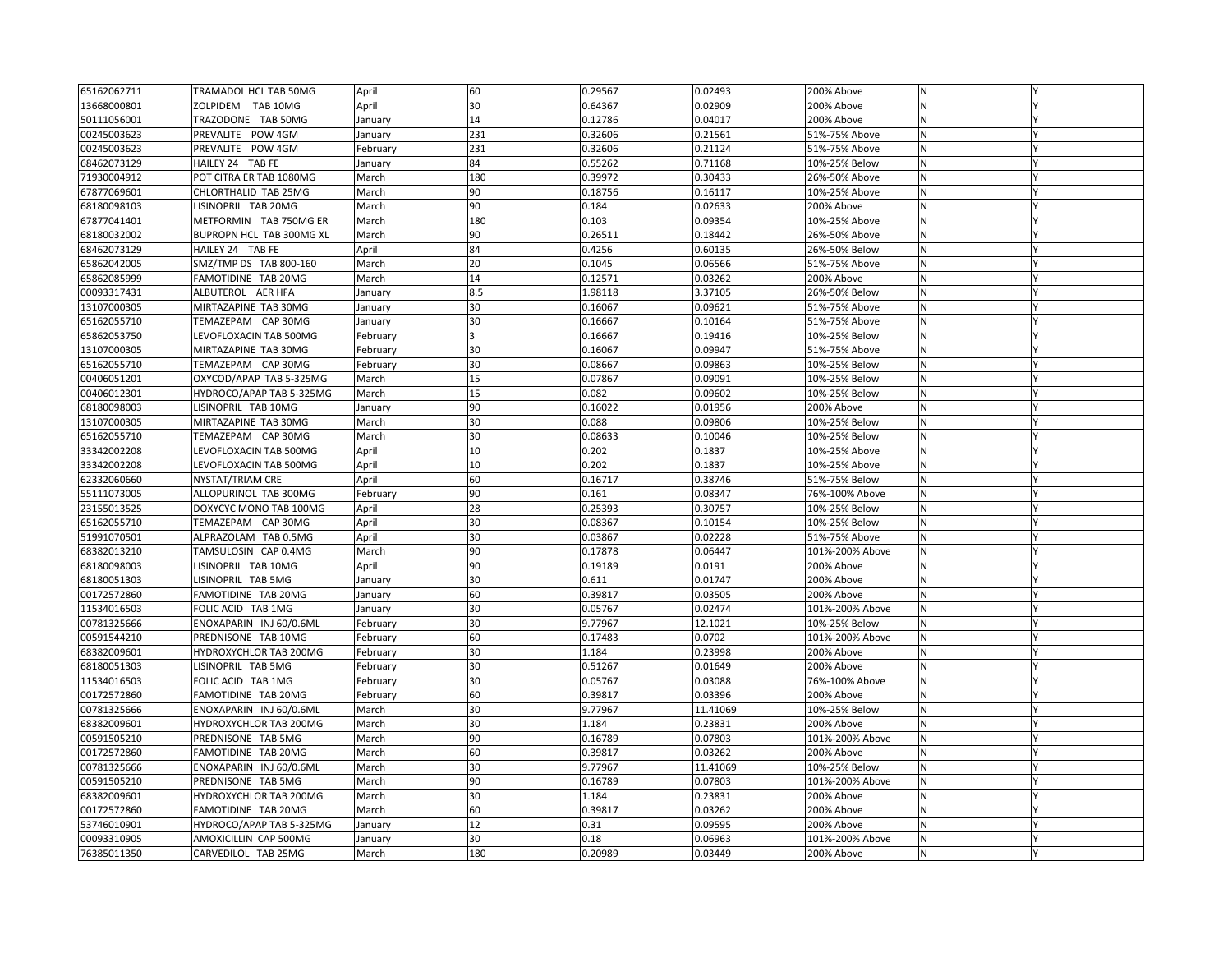| 64980051401                | TIMOLOL MAL SOL 0.5% OP         | March          | 10 | 1.228             | 0.95525            | 26%-50% Above            | N |  |
|----------------------------|---------------------------------|----------------|----|-------------------|--------------------|--------------------------|---|--|
| 68180072003                | AMLODIPINE TAB 5MG              | April          | 90 | 0.54244           | 0.01084            | 200% Above               | N |  |
| 76204020025                | ALBUTEROL NEB 0.083%            | January        | 75 | 0.13547           | 0.04219            | 200% Above               | N |  |
| 57237007710                | ONDANSETRON TAB 4MG ODT         | February       |    | 0.9675            | 0.23031            | 200% Above               | N |  |
| 00115168974                | BUDESONIDE SUS 0.5MG/2          | January        | 60 | 2.3215            | 0.57808            | 200% Above               | N |  |
| 33342017910                | OLMESA MEDOX TAB 20MG           | January        | 90 | 0.56167           | 0.10697            | 200% Above               | N |  |
| 68180072103                | AMLODIPINE TAB 10MG             | January        | 90 | 0.57044           | 0.01589            | 200% Above               | N |  |
| 33342017910                | OLMESA MEDOX TAB 20MG           | April          | 90 | 0.56167           | 0.10749            | 200% Above               | N |  |
| 68180072103                | AMLODIPINE TAB 10MG             | April          | 90 | 0.57044           | 0.01657            | 200% Above               | N |  |
| 55111072510                | MONTELUKAST TAB 10MG            | March          | 90 | 0.19989           | 0.06589            | 200% Above               | N |  |
| 00185067405                | HYDROXYZ PAM CAP 25MG           | January        | 30 | 0.08733           | 0.07404            | 10%-25% Above            | N |  |
| 67877026218                | RIZATRIPTAN TAB 10MG            | January        |    | 0.47333           | 0.53461            | 10%-25% Below            | N |  |
| 55111018010                | TIZANIDINE TAB 4MG              | January        | 40 | 0.084             | 0.05596            | 26%-50% Above            | N |  |
| 65862067705                | ALPRAZOLAM TAB 0.5MG            | February       | 15 | 0.03133           | 0.02204            | 26%-50% Above            | N |  |
| 13668000801                | ZOLPIDEM<br>TAB 10MG            | January        | 30 | 0.16933           | 0.03129            | 200% Above               | N |  |
| 51991070510                | ALPRAZOLAM TAB 0.5MG            | February       | 15 | 0.03133           | 0.02204            | 26%-50% Above            | N |  |
| 00378034501                | <b>DIAZEPAM</b><br>TAB 5MG      | January        | 45 | 0.05533           | 0.02161            | 101%-200% Above          |   |  |
| 13668000810                | ZOLPIDEM<br>TAB 10MG            | February       | 30 | 0.05067           | 0.03213            | 51%-75% Above            | N |  |
| 50111056101                | TRAZODONE TAB 100MG             | February       | 30 | 0.132             | 0.07091            | 76%-100% Above           | N |  |
| 29300011205                | LAMOTRIGINE TAB 100MG           | February       | 60 | 0.10183           | 0.06214            | 51%-75% Above            |   |  |
| 50111064801                | FLUOXETINE CAP 20MG             | February       | 60 | 0.155             | 0.03229            | 200% Above               |   |  |
| 68001040000                | FLUOXETINE CAP 20MG             | February       | 60 | 0.155             | 0.03229            | 200% Above               | N |  |
| 51672130200                | TERCONAZOLE CRE 0.8%            | April          | 20 | 1.535             | 1.38708            | 10%-25% Above            | N |  |
| 70710113908                | FLUCONAZOLE TAB 150MG           | April          |    | 4.88              | 0.7815             | 200% Above               | N |  |
| 00172392670                | <b>DIAZEPAM</b><br>TAB 5MG      | January        | 60 | 0.05533           | 0.02161            | 101%-200% Above          |   |  |
| 65162055610                | TEMAZEPAM CAP 15MG              | March          | 90 | 0.06511           | 0.07712            | 10%-25% Below            | N |  |
| 68382013905                | TOPIRAMATE TAB 50MG             | February       | 90 | 0.09122           | 0.04659            | 76%-100% Above           | N |  |
| 00228207610                | TEMAZEPAM<br>CAP 15MG           | April          | 90 | 0.06356           | 0.0822             | 10%-25% Below            | N |  |
| 00527217037                | DICLOFENAC TAB 100MG ER         | January        | 30 | 1.419             | 1.08184            | 26%-50% Above            | N |  |
| 59746000103                | METHYLPRED TAB 4MG              | January        | 21 | 0.22286           | 0.18274            | 10%-25% Above            | N |  |
| 49884072703                | DOXYCYC MONO CAP 100MG          | January        | 20 | 0.221             | 0.24937            | 10%-25% Below            | N |  |
| 60505083305                | AZELASTINE SPR 0.1%             | January        | 30 | 0.33533           | 0.27022            | 10%-25% Above            |   |  |
| 60505082901                | FLUTICASONE SPR 50MCG           | February       | 16 | 0.33              | 0.28354            | 10%-25% Above            | N |  |
| 59651021430                | AZELASTINE SPR 0.1%             | February       | 30 | 0.33533           | 0.27344            | 10%-25% Above            | N |  |
| 75834050005                | METFORMIN TAB 500MG ER          | January        | 90 | 0.06511           | 0.03574            | 76%-100% Above           | N |  |
| 68462030450                | <b>NORETHIN ACE TAB 5MG</b>     | February       | 60 | 0.36467           | 0.53861            | 26%-50% Below            | N |  |
| 68462030450                | <b>NORETHIN ACE TAB 5MG</b>     | March          | 30 | 0.91633           | 0.58431            | 51%-75% Above            | N |  |
| 68462030450                | NORETHIN ACE TAB 5MG            | April          | 30 | 0.91633           | 0.5489             | 51%-75% Above            | N |  |
| 68180072003                | AMLODIPINE TAB 5MG              | January        | 90 | 0.54244           | 0.01116            | 200% Above               | N |  |
| 68382002310                | ATENOLOL<br>TAB 50MG            | January        | 90 | 0.39544           | 0.02849            | 200% Above               |   |  |
| 59651000305                | OMEPRAZOLE CAP 40MG             | January        | 90 | 0.51589           | 0.06362            | 200% Above               | N |  |
| 65162075310                | BENAZEPRIL TAB 20MG             | January        | 90 | 0.27622           | 0.09288            | 101%-200% Above          | N |  |
| 70436001002                | BUPROPN HCL TAB 150MG XL        | March          | 90 | 1.03722           | 0.1335             | 200% Above               | N |  |
| 70436001102                | BUPROPN HCL TAB 300MG XL        | March          | 90 | 0.68022           | 0.18442            | 200% Above               | N |  |
| 65162075310                | BENAZEPRIL TAB 20MG             | April          | 90 | 0.423             | 0.08638            | 200% Above               | N |  |
| 68180072003                | AMLODIPINE TAB 5MG              | April          | 90 | 0.54244           | 0.01084            | 200% Above               |   |  |
| 68382002310                | <b>ATENOLOL</b>                 |                | 90 | 0.25267           | 0.0282             |                          | N |  |
| 59651000305                | TAB 50MG<br>OMEPRAZOLE CAP 40MG | April<br>April | 90 | 0.51589           | 0.0555             | 200% Above<br>200% Above | N |  |
| 65862021960                |                                 |                | 60 | 0.13933           |                    |                          | N |  |
|                            | CEFDINIR SUS 250/5ML            | April          | 75 |                   | 0.16568            | 10%-25% Below            | N |  |
| 16714029401<br>68180012202 | AMOX/K CLAV SUS 600/5ML         | April          | 30 | 0.0548<br>0.40033 | 0.08216<br>0.11462 | 26%-50% Below            | N |  |
|                            | CEPHALEXIN CAP 500MG            | January        | 20 |                   |                    | 200% Above               | N |  |
| 65862001501<br>64380071207 | AMOXICILLIN TAB 875MG           | April          | 30 | 0.4875<br>0.307   | 0.14155<br>0.08974 | 200% Above               | N |  |
|                            | BENZONATATE CAP 100MG           | April          |    |                   |                    | 200% Above               |   |  |
| 69097015907                | MELOXICAM TAB 15MG              | February       | 30 | 0.44233           | 0.02424            | 200% Above               | N |  |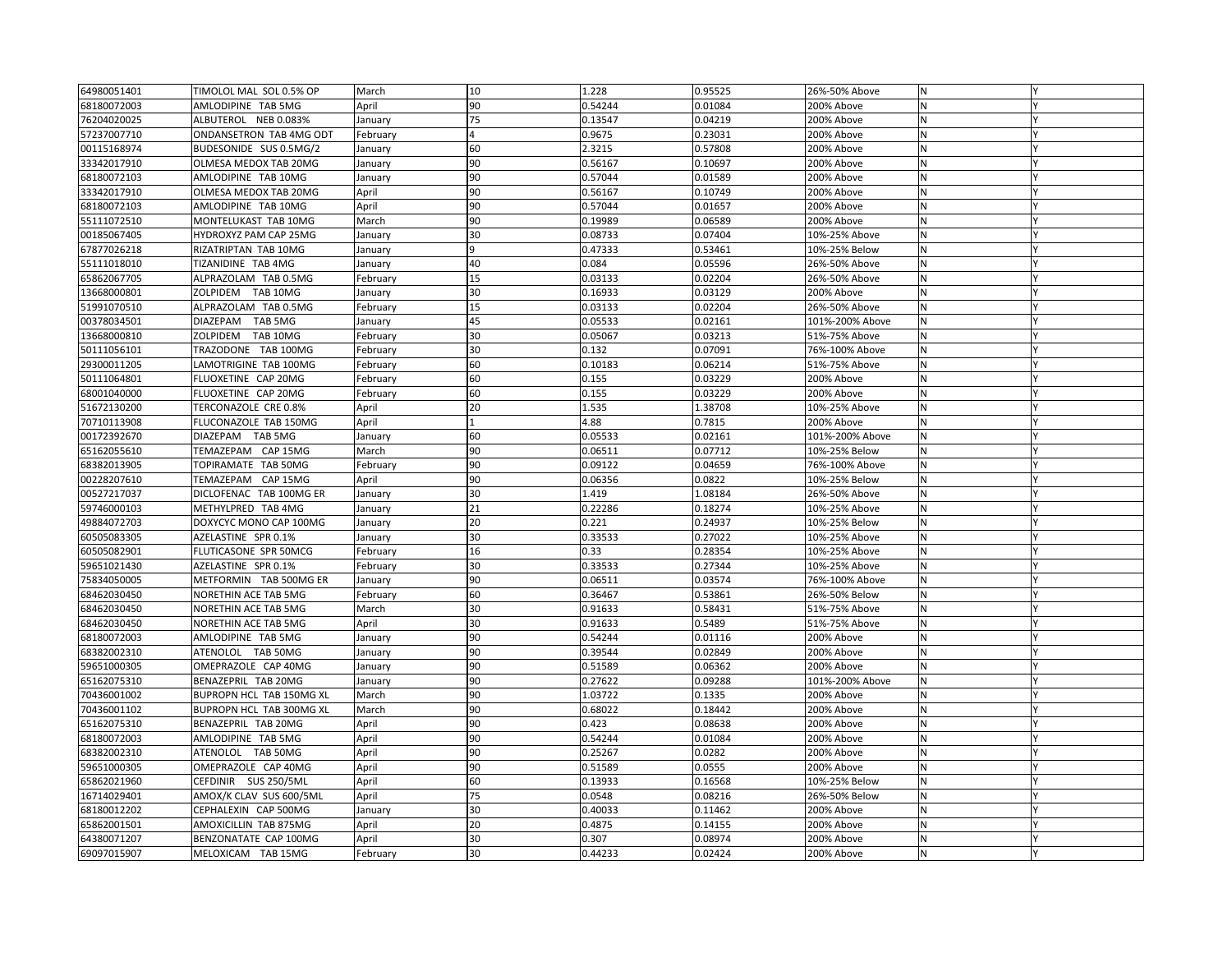| 69097015907 | MELOXICAM TAB 15MG                 | March    | 30  | 0.47967 | 0.02416 | 200% Above      | N |  |
|-------------|------------------------------------|----------|-----|---------|---------|-----------------|---|--|
| 70377000712 | ROSUVASTATIN TAB 10MG              | March    | 90  | 0.57567 | 0.05981 | 200% Above      | N |  |
| 00093317431 | ALBUTEROL AER HFA                  | January  | 8.5 | 1.85059 | 3.37105 | 26%-50% Below   | N |  |
| 67877025130 | TRIAMCINOLON CRE 0.1%              | January  | 60  | 0.091   | 0.13532 | 26%-50% Below   | N |  |
| 00093317431 | <b>ALBUTEROL</b><br><b>AER HFA</b> | February | 8.5 | 1.73412 | 3.12381 | 26%-50% Below   | N |  |
| 00093317431 | <b>ALBUTEROL</b><br>AER HFA        | March    | 8.5 | 1.73412 | 3.10102 | 26%-50% Below   | N |  |
| 00591352530 | LIDOCAINE<br><b>PAD 5%</b>         | January  | 30  | 1.797   | 2.03643 | 10%-25% Below   | N |  |
| 00591352530 | LIDOCAINE PAD 5%                   | March    | 30  | 1.797   | 2.00634 | 10%-25% Below   | N |  |
| 68180015301 | <b>DESLORATADIN TAB 5MG</b>        | March    | 30  | 0.302   | 0.33933 | 10%-25% Below   | N |  |
| 31722072690 | MONTELUKAST TAB 10MG               | March    | 90  | 0.30033 | 0.06589 | 200% Above      | N |  |
| 16729013716 | CLONAZEPAM TAB 1MG                 | January  | 90  | 0.09367 | 0.03096 | 200% Above      | N |  |
| 49483060650 | GABAPENTIN CAP 300MG               | January  | 90  | 0.05856 | 0.05194 | 10%-25% Above   | N |  |
| 00378181110 | LEVOTHYROXIN TAB 112MCG            | January  | 16  | 0.44813 | 0.17669 | 101%-200% Above | N |  |
| 00378001401 | METHOTREXATE TAB 2.5MG             | January  | 48  | 0.99917 | 0.3019  | 200% Above      | N |  |
| 00378181377 | LEVOTHYROXIN TAB 125MCG            | April    | 15  | 0.318   | 0.19491 | 51%-75% Above   | N |  |
| 69452015120 | VITAMIN D CAP 50000UNT             | February | 12  | 0.54    | 0.14239 | 200% Above      | N |  |
| 69097083512 | SERTRALINE TAB 100MG               | March    | 90  | 0.362   | 0.06021 | 200% Above      |   |  |
| 00378181110 | LEVOTHYROXIN TAB 112MCG            | March    | 48  | 0.45396 | 0.1546  | 101%-200% Above | N |  |
| 00378001401 | METHOTREXATE TAB 2.5MG             | April    | 48  | 0.99979 | 0.23823 | 200% Above      | N |  |
| 59762444002 | METHYLPRED TAB 4MG                 | January  | 21  | 0.22286 | 0.18274 | 10%-25% Above   | N |  |
| 13668013601 | <b>ESCITALOPRAM TAB 10MG</b>       | January  | 90  | 0.15889 | 0.04769 | 200% Above      | N |  |
| 31722072610 | MONTELUKAST TAB 10MG               | January  | 90  | 0.16689 | 0.05994 | 101%-200% Above | N |  |
| 52817033010 | CYCLOBENZAPR TAB 5MG               | January  | 90  | 0.13289 | 0.03027 | 200% Above      | N |  |
| 13668013601 | <b>ESCITALOPRAM TAB 10MG</b>       | April    | 90  | 0.05878 | 0.04837 | 10%-25% Above   | N |  |
| 31722072610 | MONTELUKAST TAB 10MG               | April    | 90  | 0.19989 | 0.0614  | 200% Above      | N |  |
| 57237007710 | ONDANSETRON TAB 4MG ODT            | January  | 10  | 0.967   | 0.21765 | 200% Above      | N |  |
| 70954005940 | PREDNISONE PAK 10MG                | February | 48  | 0.64688 | 0.5806  | 10%-25% Above   | N |  |
| 16571020210 | DICLOFENAC TAB 50MG DR             | February | 30  | 0.362   | 0.10847 | 200% Above      | N |  |
| 00574985510 | BUDESONIDE CAP 3MG DR              | February | 90  | 2.00256 | 0.95334 | 101%-200% Above | N |  |
| 00591505210 | PREDNISONE TAB 5MG                 | March    | 90  | 0.16789 | 0.07803 | 101%-200% Above | N |  |
| 55111064505 | OMEPRAZOLE CAP 40MG                | January  | 30  | 0.59333 | 0.06362 | 200% Above      | N |  |
| 16729013616 | CLONAZEPAM TAB 0.5MG               | January  | 60  | 0.097   | 0.0243  | 200% Above      | N |  |
| 68382013710 | LOSARTAN POT TAB 100MG             | January  | 30  | 0.983   | 0.08879 | 200% Above      | N |  |
| 55111046705 | METOPROL SUC TAB 50MG ER           | January  | 30  | 0.754   | 0.1022  | 200% Above      | N |  |
| 00115521116 | COLESTIPOL TAB 1GM                 | January  | 60  | 0.87383 | 0.76728 | 10%-25% Above   | N |  |
| 16729003510 | ANASTROZOLE TAB 1MG                | January  | 30  | 0.26633 | 0.11978 | 101%-200% Above | N |  |
| 68382013710 | LOSARTAN POT TAB 100MG             | February | 30  | 0.983   | 0.09644 | 200% Above      | N |  |
| 55111046705 | METOPROL SUC TAB 50MG ER           | February | 30  | 0.677   | 0.10872 | 200% Above      | N |  |
| 16729003510 | ANASTROZOLE TAB 1MG                | February | 30  | 0.342   | 0.112   | 200% Above      | N |  |
| 16729013616 | CLONAZEPAM TAB 0.5MG               | March    | 60  | 0.142   | 0.02441 | 200% Above      | N |  |
| 55111046705 | METOPROL SUC TAB 50MG ER           | March    | 30  | 0.677   | 0.10316 | 200% Above      | N |  |
| 16729003510 | ANASTROZOLE TAB 1MG                | March    | 30  | 0.467   | 0.11251 | 200% Above      | N |  |
| 65862052730 | VENLAFAXINE CAP 37.5 ER            | March    | 30  | 0.719   | 0.11725 | 200% Above      | N |  |
| 16729013616 | CLONAZEPAM TAB 0.5MG               | April    | 60  | 0.13267 | 0.02479 | 200% Above      | N |  |
| 00832003800 | OXYBUTYNIN TAB 5MG                 | February | 90  | 0.06111 | 0.07502 | 10%-25% Below   | N |  |
| 55111046705 | METOPROL SUC TAB 50MG ER           | April    | 30  | 0.70033 | 0.09728 | 200% Above      | N |  |
| 65862052730 | VENLAFAXINE CAP 37.5 ER            | April    | 30  | 0.719   | 0.1049  | 200% Above      | N |  |
| 16729003510 | ANASTROZOLE TAB 1MG                | April    | 30  | 0.467   | 0.10853 | 200% Above      | N |  |
| 68180071160 | CEFDINIR CAP 300MG                 | April    | 20  | 1.093   | 0.44368 | 101%-200% Above | N |  |
| 31722071390 | PANTOPRAZOLE TAB 40MG              | April    | 14  | 0.64286 | 0.06073 | 200% Above      | N |  |
| 65862001305 | SERTRALINE TAB 100MG               | January  | 30  | 0.20867 | 0.05966 | 200% Above      | N |  |
| 00527328243 | LEVOTHYROXIN TAB 75MCG             | January  | 30  | 0.33867 | 0.157   | 101%-200% Above | N |  |
| 68180067711 | OSELTAMIVIR CAP 75MG               | February | 10  | 1.683   | 1.33325 | 26%-50% Above   | N |  |
| 65862001305 | SERTRALINE TAB 100MG               | February | 30  | 0.26067 | 0.06333 | 200% Above      | N |  |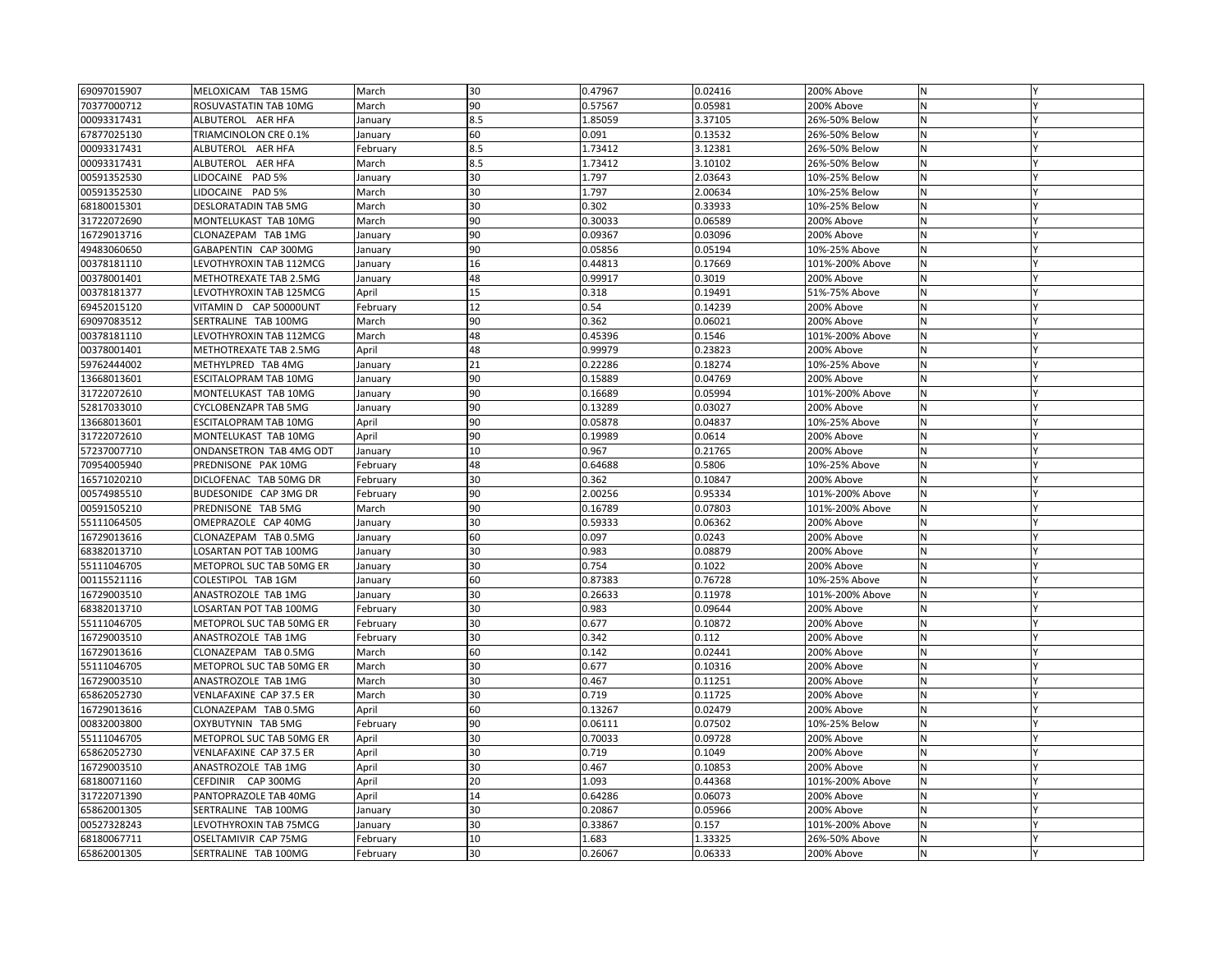| 00527328243 | LEVOTHYROXIN TAB 75MCG                          | February       | 30       | 0.37333          | 0.15831 | 101%-200% Above               | IN. |  |
|-------------|-------------------------------------------------|----------------|----------|------------------|---------|-------------------------------|-----|--|
| 68001036206 | CEFDINIR CAP 300MG                              | March          | 20       | 0.572            | 0.46443 | 10%-25% Above                 | N   |  |
| 62332003131 | ROPINIROLE TAB 0.5MG                            | February       | 30       | 0.17467          | 0.05022 | 200% Above                    | N   |  |
| 62332003131 | ROPINIROLE TAB 0.5MG                            | March          | 30       | 0.23833          | 0.04899 | 200% Above                    |     |  |
| 00527328243 | LEVOTHYROXIN TAB 75MCG                          | March          | 30       | 0.34267          | 0.15545 | 101%-200% Above               | N   |  |
| 65862001305 | SERTRALINE TAB 100MG                            | March          | 30       | 0.27467          | 0.06021 | 200% Above                    |     |  |
| 68001036103 | MONTELUKAST TAB 10MG                            | April          | 10       | 0.347            | 0.0614  | 200% Above                    | N   |  |
| 00527328243 | LEVOTHYROXIN TAB 75MCG                          | April          | 14       | 0.34357          | 0.14761 | 101%-200% Above               | N   |  |
| 62332003131 | ROPINIROLE TAB 0.5MG                            | April          | 30       | 0.07767          | 0.04662 | 51%-75% Above                 | N   |  |
| 68180035302 | SERTRALINE TAB 100MG                            | April          | 30       | 0.27567          | 0.05921 | 200% Above                    | N   |  |
| 16571020106 | DICLOFENAC TAB 75MG DR                          | March          | 30       | 0.39433          | 0.09618 | 200% Above                    | N   |  |
| 16571020106 | DICLOFENAC TAB 75MG DR                          | March          | 30       | 0.39433          | 0.09618 | 200% Above                    | N   |  |
| 70377002711 | ATORVASTATIN TAB 10MG                           | January        | 45       | 0.57778          | 0.03737 | 200% Above                    | N   |  |
| 65862057490 | MONTELUKAST TAB 10MG                            | January        | 90       | 0.57167          | 0.05994 | 200% Above                    | N   |  |
| 68180072103 | AMLODIPINE TAB 10MG                             | January        | 90       | 0.57044          | 0.01589 | 200% Above                    | N   |  |
| 00093301956 | TADALAFIL TAB 20MG                              | March          | 10       | 1.373            | 0.43899 | 200% Above                    | N   |  |
| 65862057490 | MONTELUKAST TAB 10MG                            | February       | 90       | 0.57167          | 0.06314 | 200% Above                    |     |  |
| 68382003616 | VENLAFAXINE CAP 150MG ER                        | February       | 90       | 0.57478          | 0.16139 | 200% Above                    | N   |  |
| 50228014610 | HYDROCHLOROT CAP 12.5MG                         | February       | 90       | 0.31822          | 0.03243 | 200% Above                    |     |  |
| 70377002711 | ATORVASTATIN TAB 10MG                           | February       | 45       | 0.57778          | 0.03461 | 200% Above                    |     |  |
| 24208091055 | ERYTHROMYCIN OIN 5MG/GM                         | February       | 3.5      | 3.06             | 2.78764 | 10%-25% Above                 | N   |  |
| 00093322308 | ESTRADIOL TAB 10MCG                             | January        | 24       | 13.16583         | 8.38524 | 51%-75% Above                 | N   |  |
| 51991074690 | DULOXETINE CAP 20MG                             | January        | 30       | 0.83433          | 0.12904 | 200% Above                    | N   |  |
| 68462013281 | NORETH/ETHIN TAB 1/20                           | January        | 84       | 0.8081           | 0.28235 | 101%-200% Above               | N   |  |
| 51991074690 | DULOXETINE CAP 20MG                             | February       | 30       | 0.747            | 0.12914 | 200% Above                    | N   |  |
| 73473030030 | <b>CLINDAMYCIN GEL 1%</b>                       | February       | 30       | 1.41633          | 0.64759 | 101%-200% Above               | N   |  |
| 13668013601 | <b>ESCITALOPRAM TAB 10MG</b>                    | January        | 90       | 0.63911          | 0.04769 | 200% Above                    | N   |  |
| 51991074790 | DULOXETINE CAP 30MG                             | March          | 30       | 0.78367          | 0.10619 | 200% Above                    | N   |  |
| 51991074790 | DULOXETINE CAP 30MG                             | March          | 30       | 0.78367          | 0.10619 | 200% Above                    | N   |  |
| 66993096045 | METRONIDAZOL CRE 0.75%                          | March          | 45       | 1.67578          | 0.99332 | 51%-75% Above                 | N   |  |
| 00168020360 | CLINDAMYCIN LOT 1%                              | April          | 60       | 1.34983          | 0.77305 | 51%-75% Above                 | N   |  |
| 51991074790 | DULOXETINE CAP 30MG                             | April          | 30       | 0.81533          | 0.10189 | 200% Above                    | N   |  |
| 68180029706 | DULOXETINE CAP 40MG                             | April          | 30       | 6.47633          | 1.912   | 200% Above                    | N   |  |
| 57237001890 | DULOXETINE CAP 30MG                             | April          | 90       | 0.26622          | 0.10189 | 101%-200% Above               | N   |  |
| 65862059805 | TAMSULOSIN CAP 0.4MG                            | April          | 90       | 0.31044          | 0.06094 | 200% Above                    | N   |  |
| 16714069211 | FLUCONAZOLE TAB 150MG                           | March          |          | 1.78333          | 0.74933 | 101%-200% Above               | N   |  |
| 59762219803 | AZITHROMYCIN TAB 250MG                          | March          |          | 0.82833          | 0.48506 | 51%-75% Above                 | N   |  |
| 69452015120 | VITAMIN D CAP 50000UNT                          | April          |          | 0.495            | 0.14024 | 200% Above                    | N   |  |
| 68180098003 | LISINOPRIL TAB 10MG                             | April          | 90       | 0.28322          | 0.0191  | 200% Above                    | N   |  |
| 53746016960 | MEMANTINE TAB HCL 10MG                          | April          | 180      | 0.23756          | 0.08055 | 101%-200% Above               | N   |  |
| 64380071306 | BENZONATATE CAP 200MG                           | January        | 30       | 0.442            | 0.13883 | 200% Above                    | N   |  |
| 60505082901 | FLUTICASONE SPR 50MCG                           | February       | 16       | 1.86563          | 0.28354 | 200% Above                    | N   |  |
| 00378623101 | CITALOPRAM TAB 10MG                             | April          | 30       | 0.51633          | 0.02735 | 200% Above                    | N   |  |
| 31722072250 | LEVOFLOXACIN TAB 500MG                          | January        |          | 0.43857          | 0.18268 | 101%-200% Above               | N   |  |
| 29300014005 | DIVALPROEX TAB 500MG DR                         | January        | 60       | 0.33717          | 0.13281 | 101%-200% Above               | N   |  |
| 16714062202 | ZOLPIDEM<br>TAB 10MG                            | January        | 30       | 0.418            | 0.03129 | 200% Above                    | N   |  |
| 00591024110 | LORAZEPAM TAB 1MG                               | January        | 90       | 0.276            | 0.04535 | 200% Above                    | N   |  |
| 29033002012 | CARBAMAZEPIN CAP 200MG ER                       | January        | 180      | 1.47311          | 1.18265 | 10%-25% Above                 | N   |  |
| 16714062202 | ZOLPIDEM<br>TAB 10MG                            |                | 30       | 0.418            | 0.03213 | 200% Above                    | N   |  |
| 29300014005 |                                                 | February       |          |                  | 0.13991 |                               | N   |  |
| 00591024110 | DIVALPROEX TAB 500MG DR<br>LORAZEPAM<br>TAB 1MG | February       | 60<br>90 | 0.33717<br>0.276 | 0.04805 | 101%-200% Above<br>200% Above |     |  |
| 16714062202 | ZOLPIDEM                                        | February       | 30       | 0.418            | 0.0301  |                               | N   |  |
| 29033002012 | TAB 10MG<br>CARBAMAZEPIN CAP 200MG ER           | March<br>March | 180      | 1.44561          | 1.08329 | 200% Above<br>26%-50% Above   | N   |  |
|             |                                                 |                | 60       |                  |         |                               |     |  |
| 29300014005 | DIVALPROEX TAB 500MG DR                         | March          |          | 0.33717          | 0.13473 | 101%-200% Above               | Ν   |  |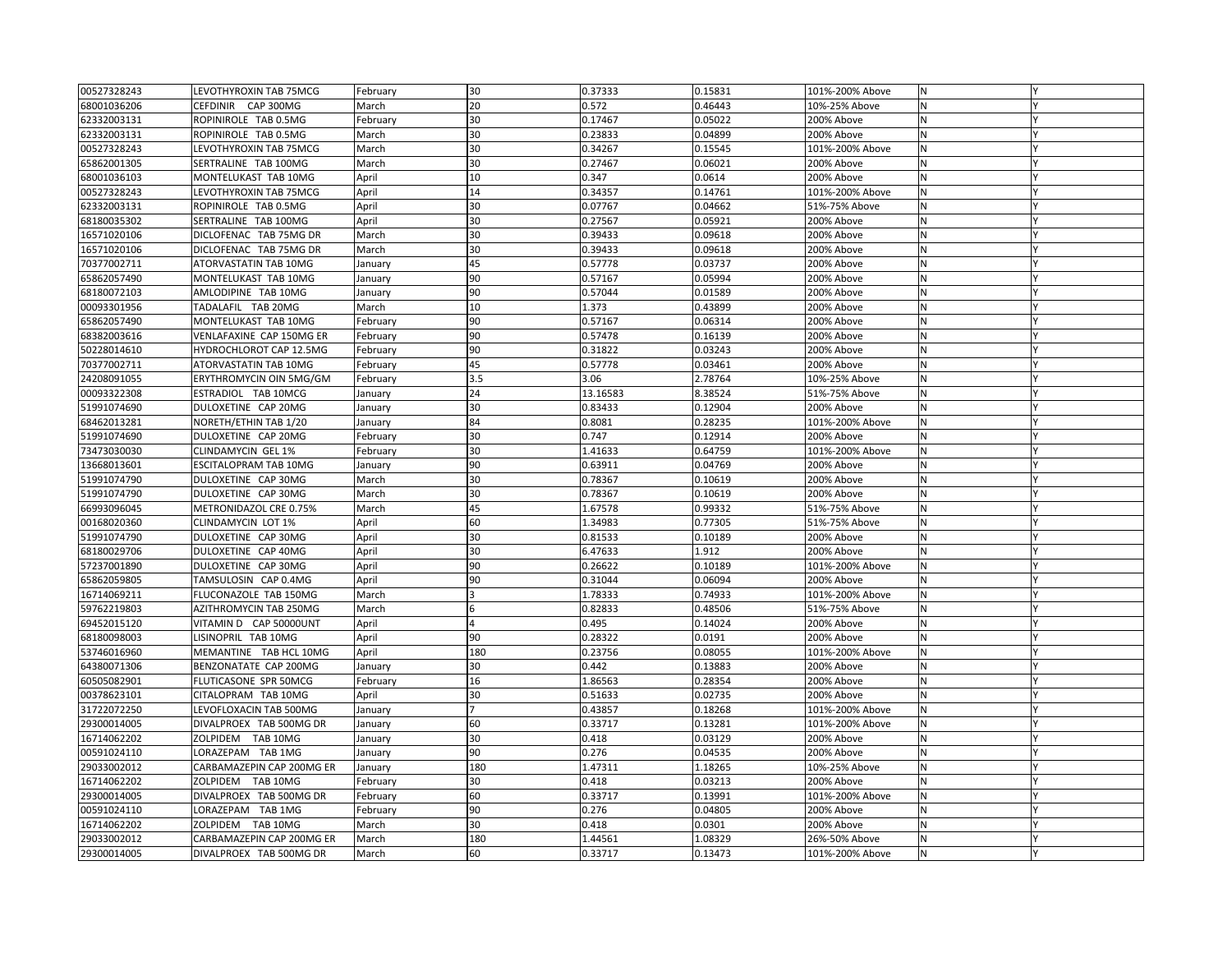| 65862018730 | <b>ONDANSETRON TAB 4MG</b>     | March    | 30  | 0.191   | 0.06763 | 101%-200% Above | <b>N</b> |  |
|-------------|--------------------------------|----------|-----|---------|---------|-----------------|----------|--|
| 00591024110 | LORAZEPAM TAB 1MG              | March    | 90  | 0.276   | 0.04593 | 200% Above      | N        |  |
| 00527058601 | DICYCLOMINE CAP 10MG           | March    | 60  | 0.2995  | 0.10786 | 101%-200% Above | N        |  |
| 62175061746 | PANTOPRAZOLE TAB 40MG          | March    | 30  | 0.36033 | 0.05828 | 200% Above      |          |  |
| 29033002012 | CARBAMAZEPIN CAP 200MG ER      | March    | 180 | 1.44706 | 1.08329 | 26%-50% Above   | N        |  |
| 16714062202 | ZOLPIDEM<br>TAB 10MG           | March    | 30  | 0.13767 | 0.0301  | 200% Above      |          |  |
| 00093342610 | LORAZEPAM TAB 1MG              | April    | 90  | 0.08911 | 0.04295 | 101%-200% Above | N        |  |
| 29300014005 | DIVALPROEX TAB 500MG DR        | April    | 60  | 0.18983 | 0.14228 | 26%-50% Above   |          |  |
| 65862039010 | ONDANSETRON TAB 4MG ODT        | February | 20  | 0.774   | 0.23031 | 200% Above      | N        |  |
| 24208031510 | POLYMYXIN B/ SOL TRIMETHP      | February | 10  | 1.041   | 0.45508 | 101%-200% Above | N        |  |
| 24208083060 | NEO/POLY/DEX SUS 0.1% OP       | April    |     | 2.98    | 2.5569  | 10%-25% Above   | N        |  |
| 70954006020 | PREDNISONE TAB 20MG            | April    |     | 0.192   | 0.1131  | 51%-75% Above   | N        |  |
| 75834011629 | DROSPIR/ETHI TAB 3-0.02MG      | January  | 84  | 0.62321 | 0.3767  | 51%-75% Above   | N        |  |
| 69097083305 | SERTRALINE TAB 25MG            | April    | 30  | 0.36833 | 0.04742 | 200% Above      | N        |  |
| 69315090401 | LORAZEPAM<br>TAB 0.5MG         | January  | 15  | 0.10533 | 0.03735 | 101%-200% Above | N        |  |
| 00093005405 | <b>BUSPIRONE TAB 10MG</b>      | January  | 60  | 0.16783 | 0.03866 | 200% Above      | N        |  |
| 43547028111 | <b>ESCITALOPRAM TAB 10MG</b>   | January  | 30  | 0.39233 | 0.04769 | 200% Above      | N        |  |
| 70156010501 | HYOSCYAMINE SUB 0.125MG        | February | 15  | 0.18667 | 0.14114 | 26%-50% Above   | N        |  |
| 00591530710 | PROMETHAZINE TAB 25MG          | February | 30  | 0.136   | 0.05215 | 101%-200% Above | N        |  |
| 61442012110 | FAMOTIDINE TAB 20MG            | April    | 60  | 0.2615  | 0.03335 | 200% Above      |          |  |
| 55111018010 | TIZANIDINE TAB 4MG             | April    | 90  | 0.07778 | 0.04748 | 51%-75% Above   | N        |  |
| 16729044316 | BUPROPN HCL TAB 150MG XL       | April    | 90  | 0.65767 | 0.13587 | 200% Above      | N        |  |
| 60758011905 | PREDNISOLONE SUS 1% OP         | February |     | 8.792   | 5.85116 | 26%-50% Above   | N        |  |
| 24208073501 | <b>CYCLOPENTOL SOL 1% OP</b>   | February |     | 2.795   | 2.17846 | 26%-50% Above   | N        |  |
| 16571066450 | METRONIDAZOL TAB 500MG         | April    | 14  | 0.28786 | 0.14849 | 76%-100% Above  | N        |  |
| 68180096503 | LEVOTHYROXIN TAB 25MCG         | January  | 90  | 0.33644 | 0.13324 | 101%-200% Above | N        |  |
| 59762135401 | PREGABALIN CAP 200MG           | January  | 90  | 0.304   | 0.10887 | 101%-200% Above | N        |  |
| 68180096503 | LEVOTHYROXIN TAB 25MCG         | April    | 90  | 0.32067 | 0.12145 | 101%-200% Above | N        |  |
| 59762135401 | PREGABALIN CAP 200MG           | April    | 90  | 0.304   | 0.10888 | 101%-200% Above | N        |  |
| 00555088702 | ESTRADIOL TAB 2MG              | April    | 20  | 0.297   | 0.13318 | 101%-200% Above | N        |  |
| 24208063562 | NEO/POLY/HC SUS 1% OTIC        | February | 10  | 7.334   | 6.21297 | 10%-25% Above   | N        |  |
| 59762314001 | AZITHROMYCIN SUS 200/5ML       | January  | 30  | 0.50867 | 0.28349 | 76%-100% Above  | N        |  |
| 59762314001 | AZITHROMYCIN SUS 200/5ML       | March    | 30  | 0.50867 | 0.28375 | 76%-100% Above  |          |  |
| 50383004248 | PREDNISOLONE SOL 15MG/5ML      | April    | 40  | 0.321   | 0.14379 | 101%-200% Above | N        |  |
| 65862007101 | AMOXICILLIN SUS 400/5ML        | April    | 100 | 0.0319  | 0.02169 | 26%-50% Above   | N        |  |
| 42192060716 | BROM/PSE/DM SYP 2/30/10        | April    | 120 | 0.08958 | 0.06199 | 26%-50% Above   | N        |  |
| 70954005930 | PREDNISONE PAK 10MG            | March    | 21  | 1.04095 | 0.66148 | 51%-75% Above   | N        |  |
| 52817033200 | CYCLOBENZAPR TAB 10MG          | March    | 30  | 0.39667 | 0.0259  | 200% Above      | N        |  |
| 65862017760 | <b>CEFDINIR</b><br>CAP 300MG   | March    | 20  | 1.2495  | 0.46443 | 101%-200% Above | N        |  |
| 68382005105 | MELOXICAM TAB 15MG             | March    | 30  | 0.57333 | 0.02416 | 200% Above      |          |  |
| 43547035611 | LISINOPRIL TAB 40MG            | January  | 30  | 0.40133 | 0.05502 | 200% Above      | N        |  |
| 16714071302 | TAMSULOSIN CAP 0.4MG           | January  | 30  | 0.36733 | 0.06176 | 200% Above      | N        |  |
| 43547035611 | LISINOPRIL TAB 40MG            | February | 30  | 0.402   | 0.05136 | 200% Above      | N        |  |
| 16714071302 | TAMSULOSIN CAP 0.4MG           | February | 30  | 0.369   | 0.06298 | 200% Above      | N        |  |
| 43547035611 | LISINOPRIL TAB 40MG            | March    | 30  | 0.40267 | 0.04778 | 200% Above      | N        |  |
| 16714071302 | TAMSULOSIN CAP 0.4MG           | March    | 30  | 0.369   | 0.06447 | 200% Above      |          |  |
| 43547035611 | LISINOPRIL TAB 40MG            | April    | 30  | 0.40333 | 0.04928 | 200% Above      | N        |  |
| 16714071302 | TAMSULOSIN CAP 0.4MG           | April    | 30  | 0.369   | 0.06094 | 200% Above      | N        |  |
| 67877024710 | QUETIAPINE TAB 300MG           | February | 180 | 0.41567 | 0.17522 | 101%-200% Above | N        |  |
| 00378306677 | FENOFIBRATE TAB 145MG          | February | 90  | 0.42822 | 0.15355 | 101%-200% Above | N        |  |
| 16714014601 | ARIPIPRAZOLE TAB 30MG          | March    | 90  | 0.418   | 0.25959 | 51%-75% Above   | N        |  |
| 16714048501 | DIVALPROEX TAB 500MG ER        | March    | 180 | 0.57878 | 0.21008 | 101%-200% Above | N        |  |
| 16714033002 | GABAPENTIN TAB 600MG           | March    | 180 | 0.24356 | 0.0921  | 101%-200% Above | N        |  |
| 68382003516 | <b>VENLAFAXINE CAP 75MG ER</b> | March    | 90  | 0.52933 | 0.12722 | 200% Above      | N        |  |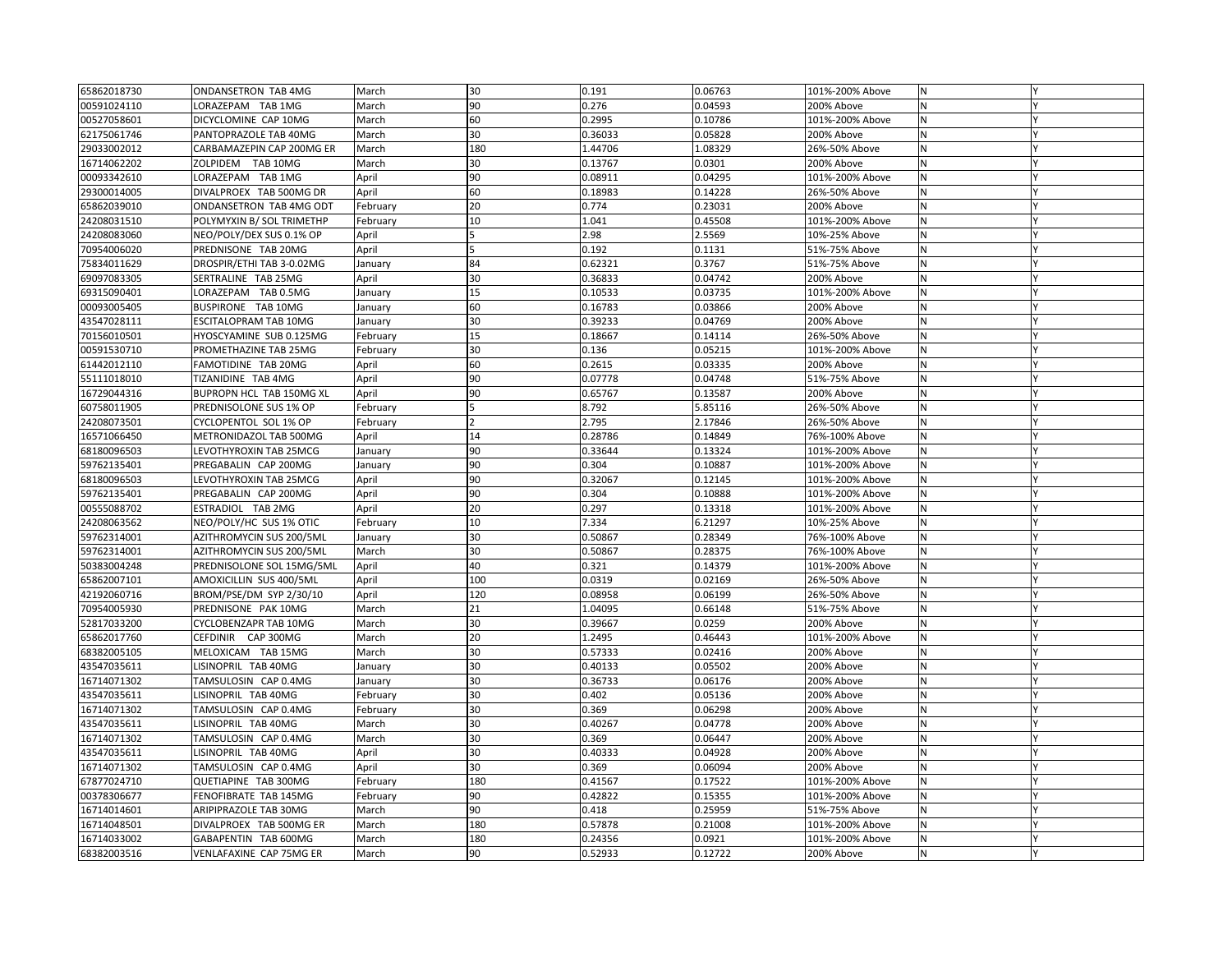| 72205000490                | ROSUVASTATIN TAB 20MG                         | February | 90  | 0.70333            | 0.07877            | 200% Above                  | N      |  |
|----------------------------|-----------------------------------------------|----------|-----|--------------------|--------------------|-----------------------------|--------|--|
| 67877019805                | AMLODIPINE TAB 5MG                            | February | 90  | 0.26667            | 0.01181            | 200% Above                  | N      |  |
| 57664050658                | METOPROL TAR TAB 25MG                         | February | 180 | 0.05556            | 0.0194             | 101%-200% Above             | N      |  |
| 60432060416                | PROMETHAZINE SYP DM                           | January  | 180 | 0.06939            | 0.05733            | 10%-25% Above               |        |  |
| 70954005930                | PREDNISONE PAK 10MG                           | January  | 21  | 0.99381            | 0.77288            | 26%-50% Above               | N      |  |
| 65162052110                | PROMETHAZINE TAB 25MG                         | February | 15  | 0.31133            | 0.05215            | 200% Above                  | N      |  |
| 65862039010                | ONDANSETRON TAB 4MG ODT                       | February | 15  | 0.774              | 0.23031            | 200% Above                  | N      |  |
| 69097014260                | ALBUTEROL AER HFA                             | January  | 6.7 | 5.97761            | 4.37638            | 26%-50% Above               | N      |  |
| 68462079817                | TRIAMCINOLON OIN 0.5%                         | January  | 30  | 0.468              | 0.35431            | 26%-50% Above               | N      |  |
| 68462079817                | TRIAMCINOLON OIN 0.5%                         | February | 30  | 0.468              | 0.34804            | 26%-50% Above               | N      |  |
| 45802004811                | NYSTATIN OIN 100000                           | February | 30  | 0.62767            | 0.31374            | 76%-100% Above              | N      |  |
| 68382005105                | MELOXICAM TAB 15MG                            | February | 30  | 0.55733            | 0.02424            | 200% Above                  | N      |  |
| 68462033190                | PRAMIPEXOLE TAB 0.25MG                        | January  | 90  | 0.24644            | 0.05073            | 200% Above                  | N      |  |
| 62175011843                | OMEPRAZOLE CAP 20MG                           | February | 90  | 0.47511            | 0.03581            | 200% Above                  | N      |  |
| 70700015010                | OMEPRAZOLE CAP 20MG                           | February | 90  | 0.47511            | 0.03581            | 200% Above                  | N      |  |
| 70700015010                | OMEPRAZOLE CAP 20MG                           | February | 90  | 0.47511            | 0.03581            | 200% Above                  | N      |  |
| 60505265401                | TRAZODONE TAB 100MG                           | February | 90  | 0.44822            | 0.07091            | 200% Above                  | N      |  |
| 55111012305                | ATORVASTATIN TAB 40MG                         | February | 90  | 0.56878            | 0.05815            | 200% Above                  | N      |  |
| 68382005105                | MELOXICAM TAB 15MG                            | April    | 30  | 0.57333            | 0.0242             | 200% Above                  | N      |  |
| 57237016199                | OMEPRAZOLE CAP 20MG                           | April    | 90  | 0.52056            | 0.03902            | 200% Above                  | N      |  |
| 60432060416                | PROMETHAZINE SYP DM                           | January  | 180 | 0.06472            | 0.05733            | 10%-25% Above               |        |  |
| 00228259711                | INDAPAMIDE TAB 1.25MG                         | January  | 90  | 0.41533            | 0.12396            | 200% Above                  | N      |  |
| 65862058701                | AMLOD/BENAZP CAP 10-40MG                      | March    | 90  | 0.47922            | 0.17354            | 101%-200% Above             | N      |  |
| 62559051001                | INDAPAMIDE TAB 1.25MG                         | April    | 90  | 0.41922            | 0.11746            | 200% Above                  | N      |  |
| 16714008211                | HYDROXYZ HCL TAB 25MG                         | January  | 30  | 0.258              | 0.07622            | 200% Above                  |        |  |
| 66993001968                | ALBUTEROL AER HFA                             | January  | 18  | 2.87056            | 1.85755            | 51%-75% Above               | N      |  |
| 66993001968                | ALBUTEROL<br>AER HFA                          | February | 18  | 2.87056            | 1.82707            | 51%-75% Above               | N      |  |
| 66993001968                | ALBUTEROL<br>AER HFA                          | March    | 18  | 2.84444            | 1.85568            | 51%-75% Above               | N      |  |
| 16714029904                | AMOXICILLIN CAP 500MG                         | April    | 30  | 0.17367            | 0.06966            | 101%-200% Above             | N      |  |
| 66993001968                | ALBUTEROL<br><b>AER HFA</b>                   | March    | 18  | 2.84444            | 1.85568            | 51%-75% Above               | N      |  |
| 66993001968                | ALBUTEROL<br>AER HFA                          | April    | 18  | 2.84444            | 1.85709            | 51%-75% Above               | N      |  |
| 31722070210                | LOSARTAN POT TAB 100MG                        | March    | 90  | 0.41322            | 0.10526            | 200% Above                  | Ν      |  |
| 50111032803                | HYDRALAZINE TAB 50MG                          | March    | 180 | 0.15011            | 0.0521             | 101%-200% Above             | N      |  |
| 62756001540                | TESTOST CYP INJ 200MG/ML                      | February |     | 11.78              | 15.24965           | 10%-25% Below               | N      |  |
| 68645058459                | METFORMIN TAB 1000MG                          | February | 180 | 0.05556            | 0.02622            | 101%-200% Above             | N      |  |
| 68645055254                | LISINOPRIL TAB 10MG                           | February | 90  | 0.11111            | 0.01891            | 200% Above                  | N      |  |
| 00093505898                | ATORVASTATIN TAB 40MG                         | February | 90  | 0.42222            | 0.05815            | 200% Above                  | N      |  |
| 68382050010                | OMEPRAZOLE CAP 40MG                           | February | 180 | 0.49683            | 0.06206            | 200% Above                  | N      |  |
| 61314063705                | PREDNISOLONE SUS 1% OP                        | April    |     | 6.638              | 5.78129            | 10%-25% Above               | N      |  |
| 72205000490                | ROSUVASTATIN TAB 20MG                         | February | 90  | 0.41333            | 0.07877            | 200% Above                  | N      |  |
| 70010049105                | METFORMIN TAB 500MG ER                        | March    | 270 | 0.16159            | 0.03646            | 200% Above                  | N      |  |
| 65862046899                | LOSARTAN/HCT TAB 50-12.5                      | March    | 90  | 0.11111            | 0.18477            | 26%-50% Below               | N      |  |
| 00093720210                | PRAVASTATIN TAB 40MG                          | March    | 90  | 0.42078            | 0.08966            | 200% Above                  | N      |  |
| 00115552210                | FENOFIBRATE TAB 160MG                         | March    | 90  | 0.777              | 0.1612             | 200% Above                  | N      |  |
| 00143928501                | AMOXICILLIN TAB 875MG                         | February | 20  | 0.5105             | 0.15069            | 200% Above                  | N      |  |
| 59762314001                | AZITHROMYCIN SUS 200/5ML                      | February | 60  | 0.50883            | 0.29524            | 51%-75% Above               |        |  |
| 59762314001                | AZITHROMYCIN SUS 200/5ML                      | March    | 90  | 0.50878            | 0.28375            | 76%-100% Above              | N      |  |
| 65162010250                | GABAPENTIN CAP 300MG                          | April    | 90  | 0.16778            | 0.04651            | 200% Above                  | N      |  |
| 60758011905                | PREDNISOLONE SUS 1% OP                        | March    | 14  | 8.792<br>0.46      | 5.90936            | 26%-50% Above               | N      |  |
| 70756021590                | FENOFIBRATE TAB 160MG                         | January  | 10  |                    | 0.18813            | 101%-200% Above             | N      |  |
| 16714069211                | FLUCONAZOLE TAB 150MG                         | March    |     | 1.784              | 0.74933            | 101%-200% Above             |        |  |
| 59762219803<br>62175013643 | AZITHROMYCIN TAB 250MG<br>OMEPRAZOLE CAP 40MG | March    | 90  | 0.82833<br>0.37167 | 0.48506<br>0.06362 | 51%-75% Above<br>200% Above | N<br>N |  |
| 62175013643                | OMEPRAZOLE CAP 40MG                           | January  | 90  | 0.373              | 0.05959            |                             | N      |  |
|                            |                                               | March    |     |                    |                    | 200% Above                  |        |  |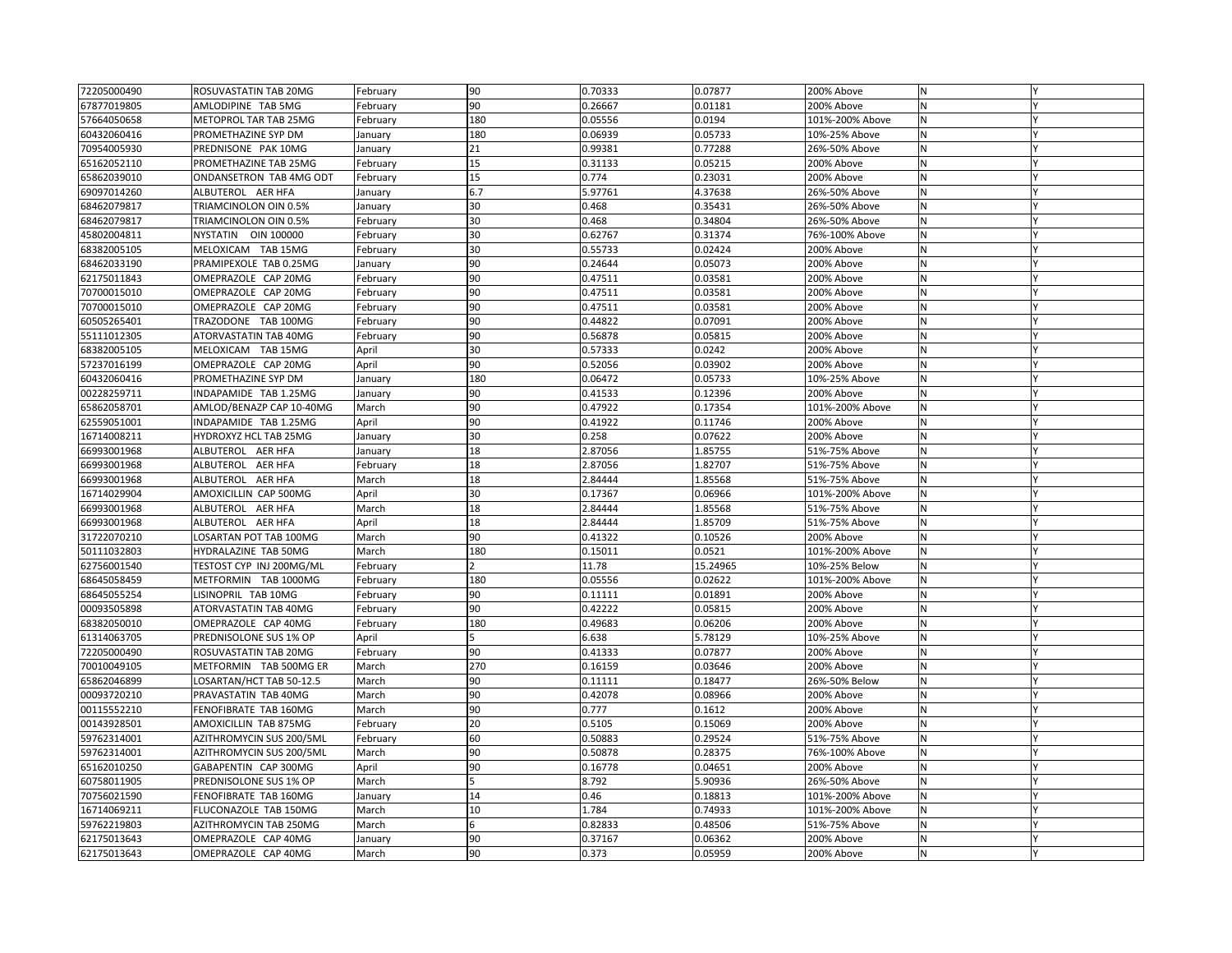| 68382005105 | MELOXICAM TAB 15MG               | March    | 90  | 0.137   | 0.02416 | 200% Above      | N |  |
|-------------|----------------------------------|----------|-----|---------|---------|-----------------|---|--|
| 31722070010 | LOSARTAN POT TAB 25MG            | March    | 90  | 0.385   | 0.0613  | 200% Above      | N |  |
| 60505132309 | PRAVASTATIN TAB 80MG             | March    | 90  | 0.41233 | 0.14996 | 101%-200% Above | N |  |
| 68382005105 | MELOXICAM TAB 15MG               | March    | 90  | 0.137   | 0.02416 | 200% Above      | N |  |
| 31722070010 | <b>LOSARTAN POT TAB 25MG</b>     | March    | 90  | 0.385   | 0.0613  | 200% Above      | N |  |
| 60505132309 | PRAVASTATIN TAB 80MG             | March    | 90  | 0.41233 | 0.14996 | 101%-200% Above | N |  |
| 50228014605 | HYDROCHLOROT CAP 12.5MG          | January  | 30  | 0.29333 | 0.03234 | 200% Above      | N |  |
| 00527128201 | DICYCLOMINE TAB 20MG             | February | 60  | 0.3685  | 0.17114 | 101%-200% Above | N |  |
| 50228014605 | HYDROCHLOROT CAP 12.5MG          | February | 30  | 0.29333 | 0.03243 | 200% Above      | N |  |
| 62175013643 | OMEPRAZOLE CAP 40MG              | April    | 30  | 0.373   | 0.0555  | 200% Above      | N |  |
| 57237016199 | OMEPRAZOLE CAP 20MG              | January  | 90  | 0.52056 | 0.03398 | 200% Above      | N |  |
| 00781714483 | ESTRADIOL DIS 0.05MG             | March    | 24  | 7.47667 | 9.27983 | 10%-25% Below   | N |  |
| 16714015901 | <b>ONDANSETRON TAB 4MG</b>       | January  | 20  | 0.19    | 0.07071 | 101%-200% Above | N |  |
| 16714001401 | AMOX/K CLAV TAB 875-125          | January  | 20  | 0.442   | 0.33104 | 26%-50% Above   | N |  |
| 16714072103 | FLUOXETINE CAP 20MG              | January  | 30  | 0.31967 | 0.0335  | 200% Above      | N |  |
| 16714012801 | CHLORTHALID TAB 25MG             | January  | 30  | 0.44067 | 0.1705  | 101%-200% Above | N |  |
| 16714072103 | FLUOXETINE CAP 20MG              | February | 30  | 0.31967 | 0.03229 | 200% Above      |   |  |
| 16714012801 | CHLORTHALID TAB 25MG             | February | 90  | 0.44056 | 0.15822 | 101%-200% Above | N |  |
| 69238111505 | <b>BUSPIRONE TAB 5MG</b>         | February | 60  | 0.181   | 0.02893 | 200% Above      | N |  |
| 62756014201 | METFORMIN TAB 500MG ER           | January  | 120 | 0.16075 | 0.03574 | 200% Above      | N |  |
| 16729000301 | <b>GLIMEPIRIDE TAB 4MG</b>       | January  | 60  | 0.27667 | 0.04618 | 200% Above      | N |  |
| 29300034401 | <b>BACLOFEN</b><br>TAB 20MG      | January  | 120 | 0.30167 | 0.11859 | 101%-200% Above | N |  |
| 69097015912 | MELOXICAM<br>TAB 15MG            | January  | 30  | 0.417   | 0.02316 | 200% Above      | N |  |
| 57237001930 | DULOXETINE CAP 60MG              | February | 30  | 0.34733 | 0.14311 | 101%-200% Above | N |  |
| 16729000301 | <b>GLIMEPIRIDE TAB 4MG</b>       | February | 60  | 0.28083 | 0.04818 | 200% Above      | N |  |
| 69097015912 | MELOXICAM<br>TAB 15MG            | February | 30  | 0.417   | 0.02424 | 200% Above      | N |  |
| 62756014201 | <b>METFORMIN</b><br>TAB 500MG ER | March    | 120 | 0.16158 | 0.03646 | 200% Above      | N |  |
| 57237001930 | DULOXETINE CAP 60MG              | March    | 30  | 0.34733 | 0.12412 | 101%-200% Above | N |  |
| 29300034401 | BACLOFEN TAB 20MG                | March    | 120 | 0.30167 | 0.12287 | 101%-200% Above | N |  |
| 16729000301 | <b>GLIMEPIRIDE TAB 4MG</b>       | March    | 60  | 0.28083 | 0.04419 | 200% Above      | N |  |
| 50383070016 | FLUTICASONE SPR 50MCG            | March    | 16  | 1.08625 | 0.27037 | 200% Above      | N |  |
| 69097015912 | MELOXICAM TAB 15MG               | March    | 30  | 0.417   | 0.02416 | 200% Above      |   |  |
| 59651021530 | AZELASTINE SPR 0.15%             | March    | 30  | 0.80167 | 0.62364 | 26%-50% Above   | N |  |
| 62756014201 | TAB 500MG ER<br><b>METFORMIN</b> | April    | 120 | 0.16375 | 0.03532 | 200% Above      |   |  |
| 57237001930 | DULOXETINE CAP 60MG              | April    | 30  | 0.34967 | 0.11666 | 101%-200% Above | N |  |
| 16729000301 | <b>GLIMEPIRIDE TAB 4MG</b>       | April    | 60  | 0.27933 | 0.04446 | 200% Above      | N |  |
| 29300034401 | <b>BACLOFEN</b><br>TAB 20MG      | April    | 120 | 0.1495  | 0.12183 | 10%-25% Above   | N |  |
| 69097015912 | MELOXICAM<br>TAB 15MG            | April    | 30  | 0.137   | 0.0242  | 200% Above      |   |  |
| 42806040021 | METHYLPRED<br>TAB 4MG            | January  | 21  | 0.3681  | 0.18274 | 101%-200% Above | N |  |
| 69315090510 | LORAZEPAM<br>TAB 1MG             | January  | 30  | 0.276   | 0.04535 | 200% Above      |   |  |
| 33342008841 | RIZATRIPTAN TAB 10MG             | January  | q   | 0.80778 | 0.53461 | 51%-75% Above   | N |  |
| 16714012303 | OMEPRAZOLE CAP 40MG              | January  | 30  | 0.37167 | 0.06362 | 200% Above      |   |  |
| 68180097201 | LEVOTHYROXIN TAB 137MCG          | January  | 30  | 0.46733 | 0.21248 | 101%-200% Above | N |  |
| 65862037405 | <b>ESCITALOPRAM TAB 10MG</b>     | January  | 30  | 0.39233 | 0.04769 | 200% Above      | N |  |
| 16714017201 | TIZANIDINE TAB 4MG               | January  | 30  | 0.20733 | 0.05596 | 200% Above      | N |  |
| 69315090510 | LORAZEPAM TAB 1MG                | February | 30  | 0.276   | 0.04805 | 200% Above      | N |  |
| 16714015701 | PROGESTERONE CAP 100MG           | January  | 30  | 0.82267 | 0.25031 | 200% Above      | N |  |
| 68180097201 | LEVOTHYROXIN TAB 137MCG          | January  | 30  | 0.46733 | 0.21248 | 101%-200% Above | N |  |
| 16714012303 | OMEPRAZOLE CAP 40MG              | February | 30  | 0.373   | 0.06206 | 200% Above      | N |  |
| 65862037405 | <b>ESCITALOPRAM TAB 10MG</b>     | February | 30  | 0.39233 | 0.05074 | 200% Above      | N |  |
| 16714017201 | TIZANIDINE TAB 4MG               | February | 30  | 0.20733 | 0.05    | 200% Above      | N |  |
| 68180097201 | LEVOTHYROXIN TAB 137MCG          | February | 30  | 0.46733 | 0.22133 | 101%-200% Above | N |  |
| 16714015701 | PROGESTERONE CAP 100MG           | February | 30  | 0.82267 | 0.29259 | 101%-200% Above | N |  |
| 16714073302 | CELECOXIB CAP 200MG              | February | 30  | 0.39133 | 0.15866 | 101%-200% Above | N |  |
|             |                                  |          |     |         |         |                 |   |  |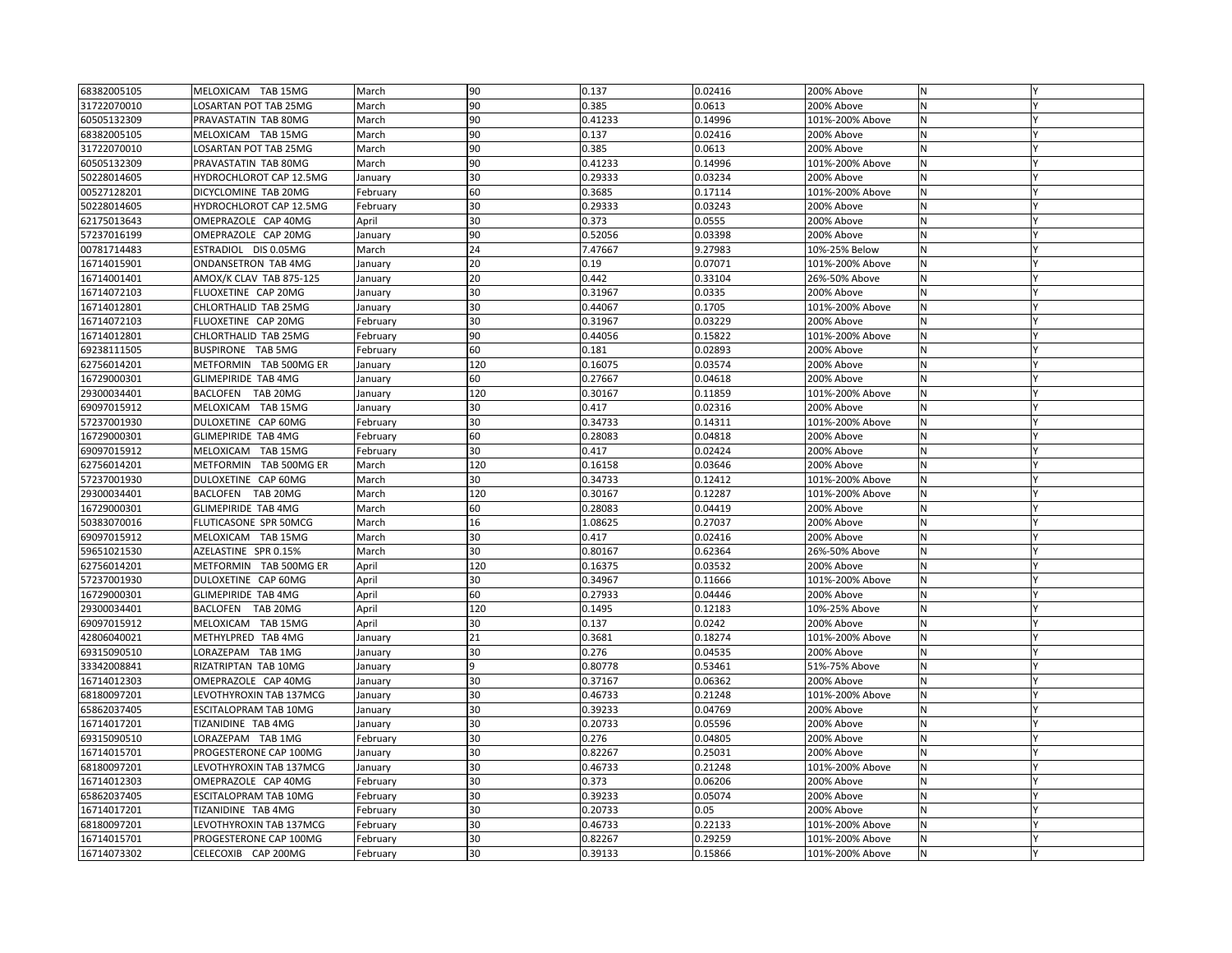| 16714012303 | OMEPRAZOLE CAP 40MG                          | March          | 30  | 0.373   | 0.05959            | 200% Above                     | N      |  |
|-------------|----------------------------------------------|----------------|-----|---------|--------------------|--------------------------------|--------|--|
| 68180097201 | LEVOTHYROXIN TAB 137MCG                      | March          | 30  | 0.46733 | 0.22748            | 101%-200% Above                | N      |  |
| 16714017201 | TIZANIDINE TAB 4MG                           | March          | 30  | 0.20733 | 0.05014            | 200% Above                     | N      |  |
| 43547028110 | <b>ESCITALOPRAM TAB 10MG</b>                 | March          | 30  | 0.39233 | 0.04972            | 200% Above                     | N      |  |
| 16714015701 | PROGESTERONE CAP 100MG                       | March          | 30  | 0.82267 | 0.25967            | 200% Above                     | N      |  |
| 68180097201 | LEVOTHYROXIN TAB 137MCG                      | March          | 30  | 0.46733 | 0.22748            | 101%-200% Above                | N      |  |
| 62175013643 | OMEPRAZOLE CAP 40MG                          | April          | 30  | 0.373   | 0.0555             | 200% Above                     | N      |  |
| 68968343708 | ESTRADIOL DIS 0.0375MG                       | April          |     | 11.8675 | 8.81744            | 26%-50% Above                  | N      |  |
| 57664050389 | TIZANIDINE TAB 4MG                           | April          | 30  | 0.07767 | 0.04748            | 51%-75% Above                  | N      |  |
| 43547028110 | <b>ESCITALOPRAM TAB 10MG</b>                 | April          | 30  | 0.12967 | 0.04837            | 101%-200% Above                | N      |  |
| 69238153106 | LARISSIA<br>TAB                              | February       | 28  | 0.30429 | 0.22165            | 26%-50% Above                  | N      |  |
| 51862054506 | <b>SRONYX</b><br>TAB                         | March          | 28  | 0.30429 | 0.21292            | 26%-50% Above                  | N      |  |
| 69238153106 | LARISSIA<br>TAB                              | April          | 28  | 0.58536 | 0.20969            | 101%-200% Above                | N      |  |
| 68382056510 | METOPROL SUC TAB 50MG ER                     | January        | 270 | 0.36215 | 0.1022             | 200% Above                     | N      |  |
| 72205000499 | ROSUVASTATIN TAB 20MG                        | February       | 90  | 0.41333 | 0.07877            | 200% Above                     | N      |  |
| 45963067611 | METOPROL SUC TAB 50MG ER                     | April          | 270 | 0.36559 | 0.09728            | 200% Above                     | N      |  |
| 00781808926 | <b>AZITHROMYCIN TAB 250MG</b>                | January        |     | 3.13833 | 0.49639            | 200% Above                     |        |  |
| 42806040021 | METHYLPRED TAB 4MG                           | January        | 21  | 0.95429 | 0.18274            | 200% Above                     | N      |  |
| 53489011905 | DOXYCYCL HYC CAP 100MG                       | January        | 14  | 0.92929 | 0.15612            | 200% Above                     | N      |  |
| 42806040021 | METHYLPRED TAB 4MG                           | January        | 21  | 0.3681  | 0.18274            | 101%-200% Above                | N      |  |
| 66993060536 | <b>ETONOGESTREL MIS ETHY EST</b>             | January        |     | 137.59  | 97.89626           | 26%-50% Above                  |        |  |
| 70436001102 | BUPROPN HCL TAB 300MG XL                     | January        | 30  | 0.47833 | 0.19458            | 101%-200% Above                | N      |  |
| 66993060536 | <b>ETONOGESTREL MIS ETHY EST</b>             | March          |     | 137.59  | 92.38101           | 26%-50% Above                  | N      |  |
| 66993060536 | ETONOGESTREL MIS ETHY EST                    | March          |     | 137.59  | 92.38101           | 26%-50% Above                  | N      |  |
| 66993060536 | <b>ETONOGESTREL MIS ETHY EST</b>             | April          |     | 137.59  | 89.65149           | 51%-75% Above                  | N      |  |
| 70436001102 | BUPROPN HCL TAB 300MG XL                     | March          | 90  | 0.47844 | 0.18442            | 101%-200% Above                | N      |  |
| 43547040011 | CYCLOBENZAPR TAB 10MG                        | February       | 15  | 0.29667 | 0.02674            | 200% Above                     | N      |  |
| 68382080510 | TRAZODONE TAB 50MG                           | January        | 30  | 0.31533 | 0.04017            | 200% Above                     | N      |  |
| 42806054701 | VITAMIN D CAP 1.25MG                         | January        | 12  | 1.1275  | 0.13666            | 200% Above                     | N      |  |
| 62135062605 | DOXYCYCL HYC TAB 100MG                       |                | 20  | 0.554   | 0.13705            | 200% Above                     | N      |  |
| 65862014836 | SUMATRIPTAN TAB 100MG                        | April<br>April | 18  | 2.13556 | 0.52473            | 200% Above                     | N      |  |
| 55111012405 |                                              |                | 90  | 0.67022 | 0.09851            |                                | N      |  |
| 16714020030 | ATORVASTATIN TAB 80MG                        | April          | 15  | 0.24867 |                    | 200% Above                     | N      |  |
| 00781729685 | ONDANSETRON TAB 4MG ODT<br>ALBUTEROL AER HFA | January        | 6.7 | 3.27313 | 0.21765<br>4.37638 | 10%-25% Above<br>10%-25% Below |        |  |
|             |                                              | January        |     |         |                    |                                | N      |  |
| 59746017506 | PREDNISONE TAB 20MG                          | February       |     | 0.3125  | 0.10952            | 101%-200% Above                |        |  |
| 16714039102 | CAP 300MG<br><b>CEFDINIR</b>                 | February       | 20  | 0.624   | 0.45448            | 26%-50% Above                  | N<br>N |  |
| 16714085402 | METOPROL SUC TAB 100MG ER                    | January        | 30  | 0.37033 | 0.13368            | 101%-200% Above                |        |  |
| 16714085402 | METOPROL SUC TAB 100MG ER                    | February       | 30  | 0.37033 | 0.16383            | 101%-200% Above                | N      |  |
| 16714085402 | METOPROL SUC TAB 100MG ER                    | March          | 30  | 0.37033 | 0.16108            | 101%-200% Above                | N      |  |
| 16714085402 | METOPROL SUC TAB 100MG ER                    | April          | 30  | 0.367   | 0.14974            | 101%-200% Above                | N      |  |
| 50742061610 | METOPROL SUC TAB 50MG ER                     | February       | 60  | 0.4665  | 0.10872            | 200% Above                     | N      |  |
| 16729018201 | HYDROCHLOROT TAB 12.5MG                      | February       | 30  | 0.34933 | 0.05518            | 200% Above                     | N<br>N |  |
| 50742061610 | METOPROL SUC TAB 50MG ER                     | February       | 60  | 0.4665  | 0.10872            | 200% Above                     |        |  |
| 68180012202 | CEPHALEXIN CAP 500MG                         | March          | 21  | 0.51238 | 0.12151            | 200% Above                     | N      |  |
| 49483060450 | IBUPROFEN TAB 800MG                          | March          | 24  | 0.25167 | 0.07481            | 200% Above                     | N      |  |
| 16729018201 | HYDROCHLOROT TAB 12.5MG                      | March          | 30  | 0.31833 | 0.05169            | 200% Above                     | N      |  |
| 50742061610 | METOPROL SUC TAB 50MG ER                     | March          | 60  | 0.47217 | 0.10316            | 200% Above                     | N      |  |
| 16729018201 | HYDROCHLOROT TAB 12.5MG                      | April          | 30  | 0.31833 | 0.04851            | 200% Above                     | N      |  |
| 00832059010 | DIPHEN/ATROP TAB 2.5MG                       | January        | 25  | 0.2732  | 0.19606            | 26%-50% Above                  | N      |  |
| 42192034001 | HYOSCYAMINE TAB 0.125MG                      | January        | 25  | 0.1756  | 0.13498            | 26%-50% Above                  | N      |  |
| 69367020305 | <b>BUT/APAP/CAF TAB</b>                      | January        | 20  | 0.4735  | 0.16753            | 101%-200% Above                | N      |  |
| 69367020305 | <b>BUT/APAP/CAF TAB</b>                      | February       | 20  | 0.4735  | 0.18001            | 101%-200% Above                | N      |  |
| 69367020305 | <b>BUT/APAP/CAF TAB</b>                      | February       | 20  | 0.4735  | 0.18001            | 101%-200% Above                | N      |  |
| 00185094098 | CHOLESTYRAM POW 4GM                          | January        | 60  | 1.64383 | 1.27602            | 26%-50% Above                  | N      |  |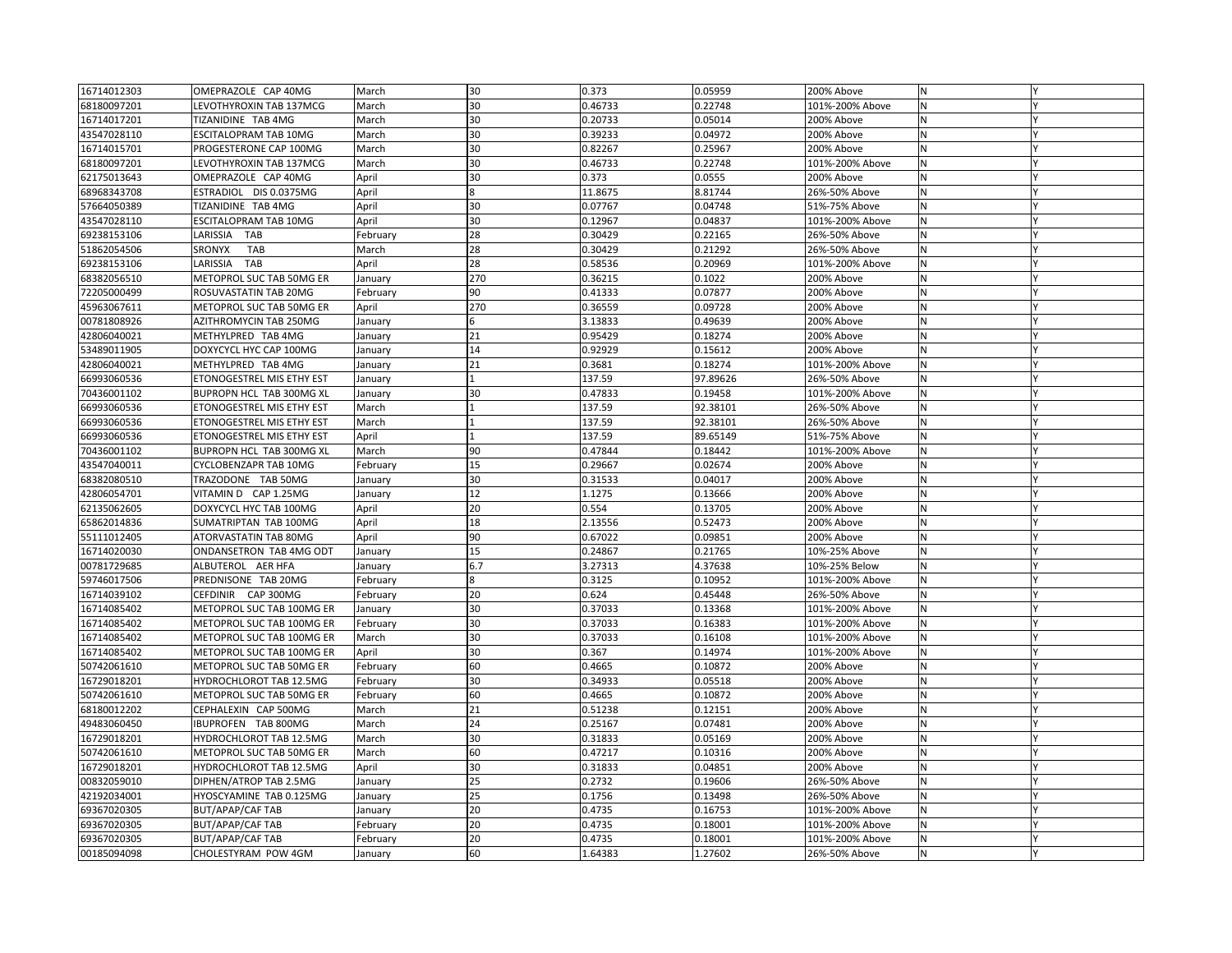| 69367020305 | <b>BUT/APAP/CAF TAB</b>       | March    | 20  | 0.4735  | 0.18524 | 101%-200% Above | N |  |
|-------------|-------------------------------|----------|-----|---------|---------|-----------------|---|--|
| 42192034001 | HYOSCYAMINE TAB 0.125MG       | March    | 25  | 0.1772  | 0.1455  | 10%-25% Above   | N |  |
| 69367020305 | <b>BUT/APAP/CAF TAB</b>       | March    | 20  | 0.259   | 0.18524 | 26%-50% Above   | N |  |
| 69367020305 | <b>BUT/APAP/CAF TAB</b>       | April    | 20  | 0.264   | 0.18379 | 26%-50% Above   | N |  |
| 00185094098 | CHOLESTYRAM POW 4GM           | March    | 60  | 1.7885  | 1.02853 | 51%-75% Above   | N |  |
| 67877019805 | AMLODIPINE TAB 5MG            | March    | 90  | 0.39167 | 0.01104 | 200% Above      | N |  |
| 16714061305 | SERTRALINE TAB 100MG          | March    | 180 | 0.32506 | 0.06021 | 200% Above      | N |  |
| 65862029690 | ROSUVASTATIN TAB 40MG         | March    | 90  | 0.41489 | 0.12651 | 200% Above      | N |  |
| 00527411737 | PROPRANOLOL CAP 80MG ER       | March    | 90  | 0.984   | 0.35912 | 101%-200% Above | N |  |
| 68180096903 | LEVOTHYROXIN TAB 100MCG       | March    | 90  | 0.41089 | 0.17286 | 101%-200% Above | N |  |
| 62175061746 | PANTOPRAZOLE TAB 40MG         | March    | 90  | 0.36033 | 0.05828 | 200% Above      | N |  |
| 31722070110 | <b>LOSARTAN POT TAB 50MG</b>  | March    | 90  | 0.37389 | 0.07314 | 200% Above      | N |  |
| 16729045815 | LEVOTHYROXIN TAB 300MCG       | March    | 90  | 0.57611 | 0.17616 | 200% Above      | N |  |
| 68180016011 | <b>AZITHROMYCIN TAB 250MG</b> | February | 6   | 1.97833 | 0.49727 | 200% Above      | N |  |
| 59746000103 | METHYLPRED TAB 4MG            | February | 21  | 0.96143 | 0.18542 | 200% Above      | N |  |
| 53489011905 | DOXYCYCL HYC CAP 100MG        | February | 20  | 0.9295  | 0.14979 | 200% Above      | N |  |
| 59746000103 | METHYLPRED TAB 4MG            | February | 21  | 0.63619 | 0.18542 | 200% Above      | N |  |
| 47781030701 | NITROFUR MAC CAP 50MG         | January  | 30  | 1.55967 | 0.42514 | 200% Above      | N |  |
| 47781030701 | NITROFUR MAC CAP 50MG         | February | 30  | 1.006   | 0.40236 | 101%-200% Above |   |  |
| 00378181977 | LEVOTHYROXIN TAB 200MCG       | March    | 14  | 0.37857 | 0.2307  | 51%-75% Above   |   |  |
| 42858010201 | OXYCOD/APAP TAB 5-325MG       | April    | 10  | 0.063   | 0.0927  | 26%-50% Below   |   |  |
| 33342002208 | LEVOFLOXACIN TAB 500MG        | April    |     | 1.33857 | 0.1837  | 200% Above      | N |  |
| 42858010201 | OXYCOD/APAP TAB 5-325MG       | April    | 10  | 0.063   | 0.0927  | 26%-50% Below   | N |  |
| 47781030701 | NITROFUR MAC CAP 50MG         | March    | 30  | 1.55967 | 0.39225 | 200% Above      | N |  |
| 47781030701 | NITROFUR MAC CAP 50MG         | March    | 30  | 1.55967 | 0.39225 | 200% Above      |   |  |
| 57237001401 | TAMSULOSIN CAP 0.4MG          | April    | 30  | 0.538   | 0.06094 | 200% Above      | N |  |
| 00603497528 | OXYBUTYNIN TAB 5MG            | April    | 90  | 0.34167 | 0.07545 | 200% Above      | N |  |
| 00378181710 | LEVOTHYROXIN TAB 175MCG       | April    | 90  | 0.40289 | 0.21916 | 76%-100% Above  | N |  |
| 68180051902 | LISINOP/HCTZ TAB 20-12.5      | January  | 90  | 0.332   | 0.05147 | 200% Above      | N |  |
| 70010006310 | METFORMIN TAB 500MG           | March    | 90  | 0.18689 | 0.01696 | 200% Above      | N |  |
| 68180051902 | LISINOP/HCTZ TAB 20-12.5      | April    | 90  | 0.33244 | 0.04943 | 200% Above      | N |  |
| 70377002711 | ATORVASTATIN TAB 10MG         | January  | 90  | 0.60978 | 0.03737 | 200% Above      |   |  |
| 76385011250 | CARVEDILOL TAB 12.5MG         | February | 180 | 0.2485  | 0.02409 | 200% Above      | N |  |
| 50111091801 | TORSEMIDE<br><b>TAB 100MG</b> | March    | 90  | 0.7     | 0.25463 | 101%-200% Above | N |  |
| 49483060450 | IBUPROFEN TAB 800MG           | March    | 270 | 0.25144 | 0.07481 | 200% Above      | N |  |
| 49483060450 | IBUPROFEN TAB 800MG           | March    | 270 | 0.25144 | 0.07481 | 200% Above      | N |  |
| 70377002711 | ATORVASTATIN TAB 10MG         | April    | 90  | 0.60978 | 0.03364 | 200% Above      | N |  |
| 68180098003 | LISINOPRIL TAB 10MG           | January  | 60  | 0.36667 | 0.01956 | 200% Above      | N |  |
| 00172572960 | FAMOTIDINE TAB 40MG           | January  | 30  | 0.45667 | 0.07169 | 200% Above      | N |  |
| 00406048410 | APAP/CODEINE TAB 300-30MG     | January  | 75  | 0.31413 | 0.11113 | 101%-200% Above |   |  |
| 60432060416 | PROMETHAZINE SYP DM           | February | 120 | 0.06933 | 0.05549 | 10%-25% Above   | N |  |
| 72578000105 | DOXYCYCL HYC TAB 100MG        | February | 20  | 0.548   | 0.14112 | 200% Above      | N |  |
| 00172572960 | FAMOTIDINE TAB 40MG           | February | 30  | 0.47267 | 0.06883 | 200% Above      | N |  |
| 00406048410 | APAP/CODEINE TAB 300-30MG     | February | 75  | 0.31867 | 0.10453 | 200% Above      | N |  |
| 65162010250 | GABAPENTIN CAP 300MG          | March    | 60  | 0.24633 | 0.04814 | 200% Above      |   |  |
| 00406048410 | APAP/CODEINE TAB 300-30MG     | March    | 75  | 0.31973 | 0.10921 | 101%-200% Above |   |  |
| 42858010201 | OXYCOD/APAP TAB 5-325MG       | April    | 80  | 0.06338 | 0.0927  | 26%-50% Below   | N |  |
| 60505082901 | FLUTICASONE SPR 50MCG         | March    | 16  | 1.86563 | 0.27037 | 200% Above      | N |  |
| 52817033200 | CYCLOBENZAPR TAB 10MG         | April    | 80  | 0.32525 | 0.02438 | 200% Above      | N |  |
| 66993001968 | ALBUTEROL AER HFA             | April    | 18  | 2.49944 | 1.85709 | 26%-50% Above   | N |  |
| 68180098003 | LISINOPRIL TAB 10MG           | April    | 60  | 0.28267 | 0.0191  | 200% Above      | N |  |
| 00054327099 | FLUTICASONE SPR 50MCG         | April    | 48  | 1.79646 | 0.27527 | 200% Above      | N |  |
| 68382013201 | TAMSULOSIN CAP 0.4MG          | March    | 90  | 0.50822 | 0.06447 | 200% Above      | N |  |
| 68180072003 | AMLODIPINE TAB 5MG            | March    | 90  | 0.53989 | 0.01104 | 200% Above      | N |  |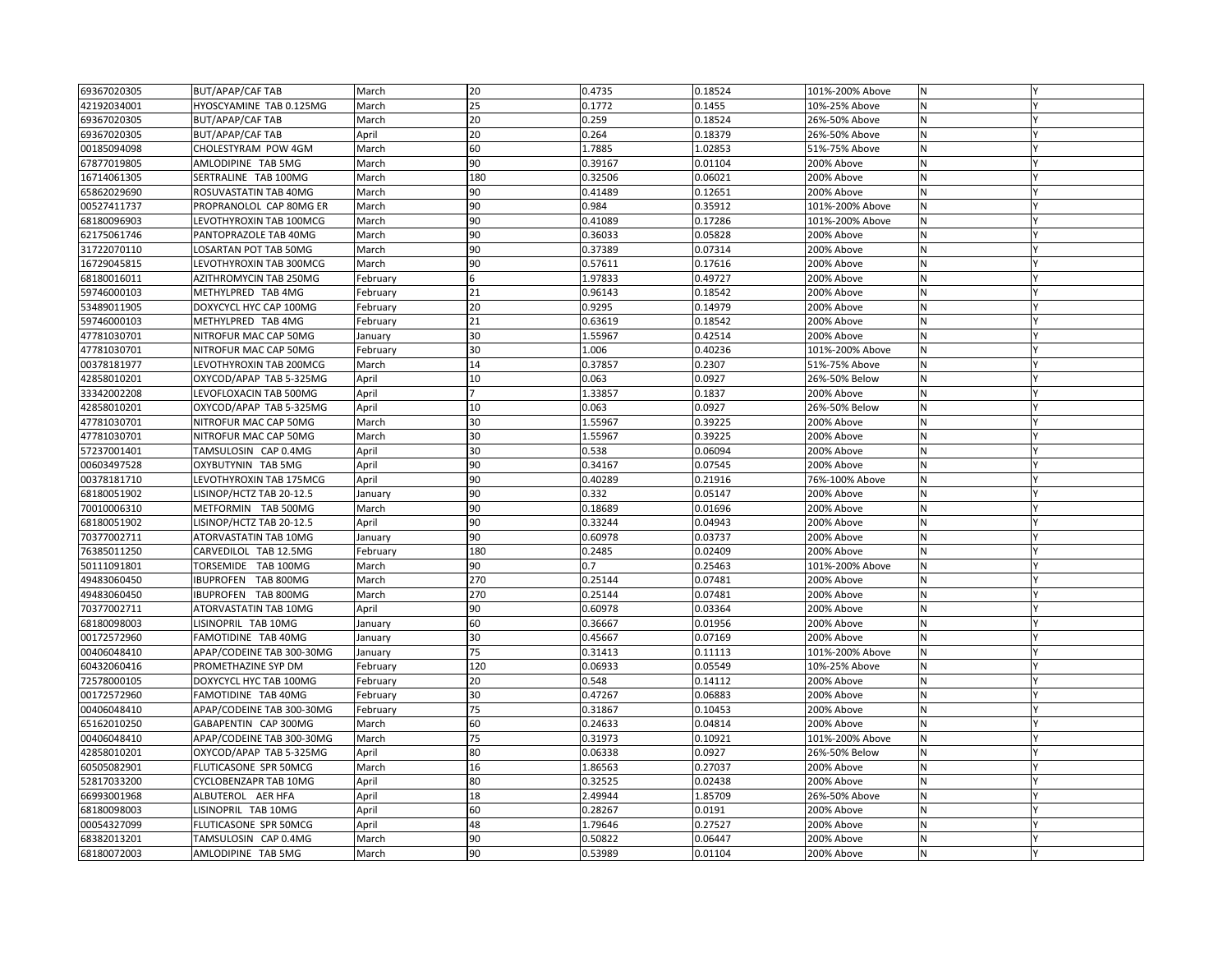| 57664047758 | METOPROL TAR TAB 50MG         | March    | 180 | 0.24117 | 0.02252 | 200% Above      | N |  |
|-------------|-------------------------------|----------|-----|---------|---------|-----------------|---|--|
| 68382050010 | OMEPRAZOLE CAP 40MG           | March    | 90  | 0.51422 | 0.05959 | 200% Above      | N |  |
| 68382050010 | OMEPRAZOLE CAP 40MG           | January  | 30  | 0.497   | 0.06362 | 200% Above      | N |  |
| 00406012305 | HYDROCO/APAP TAB 5-325MG      | February |     | 0.412   | 0.09908 | 200% Above      | N |  |
| 00378632477 | VALSART/HCTZ TAB 320-12.5     | January  | 90  | 1.13844 | 0.40495 | 101%-200% Above | N |  |
| 31722088390 | ROSUVASTATIN TAB 10MG         | February | 90  | 0.55444 | 0.06154 | 200% Above      | N |  |
| 68382050010 | OMEPRAZOLE CAP 40MG           | February | 90  | 0.49689 | 0.06206 | 200% Above      | N |  |
| 31722070010 | LOSARTAN POT TAB 25MG         | January  | 30  | 0.386   | 0.05416 | 200% Above      | N |  |
| 31722070010 | <b>LOSARTAN POT TAB 25MG</b>  | February | 30  | 0.388   | 0.05761 | 200% Above      | N |  |
| 57237016890 | ROSUVASTATIN TAB 5MG          | March    | 30  | 0.43067 | 0.06753 | 200% Above      | N |  |
| 31722070010 | LOSARTAN POT TAB 25MG         | March    | 30  | 0.388   | 0.0613  | 200% Above      | N |  |
| 59762219803 | AZITHROMYCIN TAB 250MG        | April    |     | 0.82833 | 0.45018 | 76%-100% Above  | N |  |
| 42806040021 | METHYLPRED TAB 4MG            | April    | 21  | 0.28952 | 0.17472 | 51%-75% Above   | N |  |
| 57237016890 | ROSUVASTATIN TAB 5MG          | April    | 30  | 0.42567 | 0.05947 | 200% Above      | N |  |
| 31722070010 | LOSARTAN POT TAB 25MG         | April    | 30  | 0.385   | 0.06013 | 200% Above      | N |  |
| 68180016011 | AZITHROMYCIN TAB 250MG        | January  |     | 1.97833 | 0.49639 | 200% Above      | N |  |
| 00093321205 | CLONAZEPAM TAB 1MG            | January  | 60  | 0.23283 | 0.03096 | 200% Above      |   |  |
| 00093321205 | CLONAZEPAM TAB 1MG            | February | 60  | 0.2355  | 0.03104 | 200% Above      | N |  |
| 69097083512 | SERTRALINE TAB 100MG          | January  | 90  | 0.41444 | 0.05966 | 200% Above      |   |  |
| 00093321205 | CLONAZEPAM TAB 1MG            | March    | 60  | 0.23583 | 0.0296  | 200% Above      |   |  |
| 50742061610 | METOPROL SUC TAB 50MG ER      | February | 180 | 0.4665  | 0.10872 | 200% Above      |   |  |
| 69097083512 | SERTRALINE TAB 100MG          | March    | 90  | 0.41544 | 0.06021 | 200% Above      | N |  |
| 68382050010 | OMEPRAZOLE CAP 40MG           | January  | 90  | 0.49689 | 0.06362 | 200% Above      | N |  |
| 65862020399 | LOSARTAN POT TAB 100MG        | March    | 90  | 0.56778 | 0.10526 | 200% Above      | N |  |
| 31722088390 | ROSUVASTATIN TAB 10MG         | March    | 90  | 0.57122 | 0.05981 | 200% Above      |   |  |
| 68382050010 | OMEPRAZOLE CAP 40MG           | April    | 87  | 0.51425 | 0.0555  | 200% Above      | N |  |
| 59762219803 | <b>AZITHROMYCIN TAB 250MG</b> | February |     | 0.82833 | 0.49727 | 51%-75% Above   | N |  |
| 59762444002 | METHYLPRED TAB 4MG            | February | 21  | 0.29714 | 0.18542 | 51%-75% Above   | N |  |
| 68180045901 | AMLOD/BENAZP CAP 5-20MG       | February | 30  | 0.365   | 0.1347  | 101%-200% Above | N |  |
| 68180045901 | AMLOD/BENAZP CAP 5-20MG       | March    | 30  | 0.365   | 0.13285 | 101%-200% Above | N |  |
| 69097080237 | TESTOST CYP INJ 200MG/ML      | February | 10  | 7.494   | 3.13731 | 101%-200% Above | N |  |
| 68180045901 | AMLOD/BENAZP CAP 5-20MG       | April    | 30  | 0.35933 | 0.12545 | 101%-200% Above |   |  |
| 16729003510 | ANASTROZOLE TAB 1MG           | March    | 24  | 0.58792 | 0.11251 | 200% Above      |   |  |
| 69097080237 | TESTOST CYP INJ 200MG/ML      | April    | 10  | 7.494   | 3.31792 | 101%-200% Above | N |  |
| 16714004110 | ALLOPURINOL TAB 100MG         | April    | 90  | 0.30278 | 0.05372 | 200% Above      | N |  |
| 68180051802 | LISINOP/HCTZ TAB 10-12.5      | February | 180 | 0.19844 | 0.03482 | 200% Above      | N |  |
| 52817036100 | METOPROL TAR TAB 50MG         | February | 180 | 0.19844 | 0.02391 | 200% Above      | N |  |
| 50111032703 | HYDRALAZINE TAB 25MG          | February | 270 | 0.15474 | 0.04158 | 200% Above      | N |  |
| 31722095201 | METHYLPHENID TAB 18MG ER      | March    | 28  | 3.18536 | 0.56499 | 200% Above      | N |  |
| 00904678370 | ASPIRIN LOW TAB 81MG EC       | January  | 90  | 0.00944 | 0.0147  | 26%-50% Below   |   |  |
| 16729000617 | SIMVASTATIN TAB 40MG          | January  | 90  | 0.55222 | 0.04339 | 200% Above      | N |  |
| 00904678370 | ASPIRIN LOW TAB 81MG EC       | April    | 90  | 0.01056 | 0.01425 | 26%-50% Below   | N |  |
| 16729000617 | SIMVASTATIN TAB 40MG          | April    | 90  | 0.56878 | 0.04246 | 200% Above      | N |  |
| 65862020299 | LOSARTAN POT TAB 50MG         | February | 90  | 0.55589 | 0.08274 | 200% Above      | N |  |
| 00591544210 | PREDNISONE TAB 10MG           | March    | 10  | 0.175   | 0.07092 | 101%-200% Above |   |  |
| 51672129303 | CLOBETASOL SOL 0.05%          | January  | 50  | 0.6224  | 0.35728 | 51%-75% Above   |   |  |
| 16714029904 | AMOXICILLIN CAP 500MG         | January  |     | 0.285   | 0.06963 | 200% Above      | N |  |
| 16714029904 | AMOXICILLIN CAP 500MG         | January  | 4   | 0.285   | 0.06963 | 200% Above      | N |  |
| 16714029904 | AMOXICILLIN CAP 500MG         | March    |     | 0.285   | 0.07054 | 200% Above      | N |  |
| 72205000490 | ROSUVASTATIN TAB 20MG         | January  | 90  | 0.41333 | 0.07742 | 200% Above      | N |  |
| 67877019905 | AMLODIPINE TAB 10MG           | March    | 90  | 0.411   | 0.01687 | 200% Above      | N |  |
| 16714022402 | LOSARTAN/HCT TAB 100-12.5     | March    | 90  | 0.54389 | 0.20878 | 101%-200% Above | N |  |
| 72205000490 | ROSUVASTATIN TAB 20MG         | April    | 90  | 0.41444 | 0.07551 | 200% Above      | N |  |
| 53489011905 | DOXYCYCL HYC CAP 100MG        | January  | 20  | 0.9295  | 0.15612 | 200% Above      | N |  |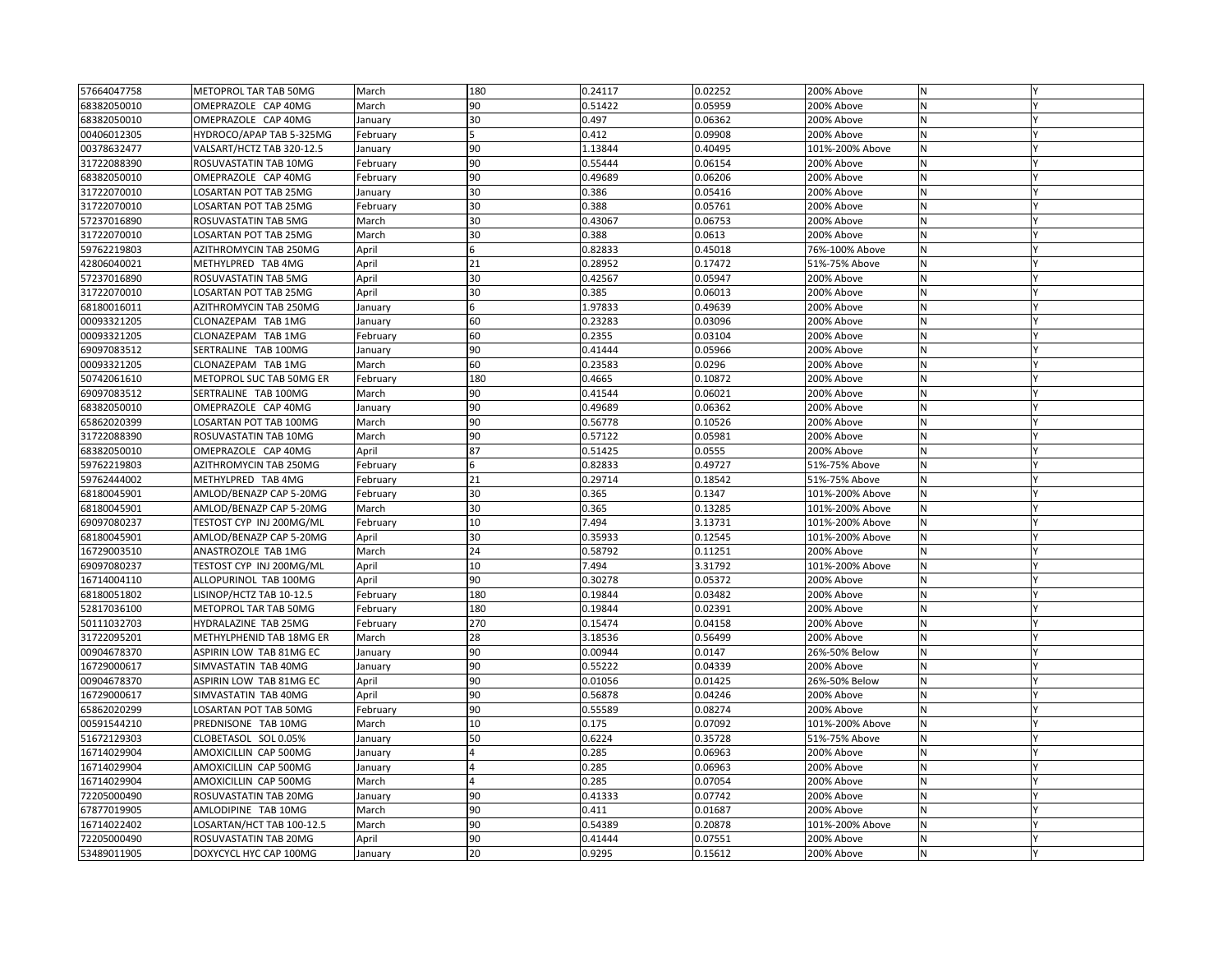| 68180072003 | AMLODIPINE TAB 5MG        | January  | 30  | 0.57233 | 0.01116 | 200% Above      | IN. |  |
|-------------|---------------------------|----------|-----|---------|---------|-----------------|-----|--|
| 68180072003 | AMLODIPINE TAB 5MG        | February | 30  | 0.57233 | 0.01181 | 200% Above      | N   |  |
| 16714079502 | TERBINAFINE TAB 250MG     | February | 30  | 0.44933 | 0.16103 | 101%-200% Above | N   |  |
| 68180072003 | AMLODIPINE TAB 5MG        | March    | 30  | 0.57233 | 0.01104 | 200% Above      |     |  |
| 16714079502 | TERBINAFINE TAB 250MG     | March    | 30  | 0.44933 | 0.15711 | 101%-200% Above | N   |  |
| 68180072003 | AMLODIPINE TAB 5MG        | April    | 30  | 0.57233 | 0.01084 | 200% Above      | N   |  |
| 57237016199 | OMEPRAZOLE CAP 20MG       | February | 90  | 0.52056 | 0.03581 | 200% Above      | N   |  |
| 65862050320 | AMOX/K CLAV TAB 875-125   | Januarv  | 14  | 0.89143 | 0.33104 | 101%-200% Above |     |  |
| 42806040021 | METHYLPRED TAB 4MG        | January  | 21  | 0.3681  | 0.18274 | 101%-200% Above | N   |  |
| 65862019405 | FLUOXETINE CAP 40MG       | January  | 90  | 0.479   | 0.0782  | 200% Above      | N   |  |
| 50228011505 | FLUOXETINE CAP 40MG       | February | 90  | 0.37011 | 0.08814 | 200% Above      | N   |  |
| 50228011505 | FLUOXETINE CAP 40MG       | February | 90  | 0.37011 | 0.08814 | 200% Above      | N   |  |
| 72205000490 | ROSUVASTATIN TAB 20MG     | January  | 30  | 0.70333 | 0.07742 | 200% Above      | N   |  |
| 50228014605 | HYDROCHLOROT CAP 12.5MG   | January  | 30  | 0.13333 | 0.03234 | 200% Above      | N   |  |
| 68645059354 | LISINOPRIL TAB 40MG       | January  | 30  | 0.68267 | 0.05502 | 200% Above      | N   |  |
| 68645058259 | METFORMIN TAB 500MG       | January  | 30  | 0.13333 | 0.01596 | 200% Above      | N   |  |
| 50228014605 | HYDROCHLOROT CAP 12.5MG   | February | 30  | 0.13333 | 0.03243 | 200% Above      | N   |  |
| 72205000490 | ROSUVASTATIN TAB 20MG     | February | 30  | 0.70333 | 0.07877 | 200% Above      | N   |  |
| 68645059354 | LISINOPRIL TAB 40MG       | February | 30  | 0.68367 | 0.05136 | 200% Above      | N   |  |
| 68645058259 | METFORMIN TAB 500MG       | February | 30  | 0.13333 | 0.01674 | 200% Above      |     |  |
| 29300013005 | HYDROCHLOROT CAP 12.5MG   | March    | 30  | 0.13333 | 0.03333 | 200% Above      |     |  |
| 16714099001 | ROSUVASTATIN TAB 20MG     | March    | 30  | 0.77067 | 0.07822 | 200% Above      | N   |  |
| 67877019805 | AMLODIPINE TAB 5MG        | April    | 30  | 0.3     | 0.01084 | 200% Above      | N   |  |
| 50228014605 | HYDROCHLOROT CAP 12.5MG   | April    | 30  | 0.13333 | 0.03226 | 200% Above      | N   |  |
| 72205000490 | ROSUVASTATIN TAB 20MG     | April    | 30  | 0.77067 | 0.07551 | 200% Above      |     |  |
| 68645058259 | METFORMIN TAB 500MG       | March    | 90  | 0.06667 | 0.01696 | 200% Above      | N   |  |
| 00254101196 | SUCRALFATE SUS 1GM/10ML   | February | 120 | 0.42375 | 0.34946 | 10%-25% Above   | N   |  |
| 10702000310 | PROMETHAZINE TAB 25MG     | February | 12  | 0.13583 | 0.05215 | 101%-200% Above | N   |  |
| 00406012510 | HYDROCO/APAP TAB 10-325MG | January  | 120 | 0.19242 | 0.12412 | 51%-75% Above   |     |  |
| 16714012303 | OMEPRAZOLE CAP 40MG       | February | 30  | 0.373   | 0.06206 | 200% Above      | N   |  |
| 00406012510 | HYDROCO/APAP TAB 10-325MG | February | 120 | 0.19242 | 0.1303  | 26%-50% Above   | N   |  |
| 65862056099 | PANTOPRAZOLE TAB 40MG     | February | 30  | 0.36033 | 0.06576 | 200% Above      | N   |  |
| 00406012510 | HYDROCO/APAP TAB 10-325MG | March    | 120 | 0.19242 | 0.12007 | 51%-75% Above   | N   |  |
| 65862056099 | PANTOPRAZOLE TAB 40MG     | April    | 30  | 0.362   | 0.06073 | 200% Above      | N   |  |
| 00406012510 | HYDROCO/APAP TAB 10-325MG | April    | 120 | 0.17408 | 0.12408 | 26%-50% Above   | N   |  |
| 68180045901 | AMLOD/BENAZP CAP 5-20MG   | February | 90  | 0.36489 | 0.1347  | 101%-200% Above | N   |  |
| 64380073706 | VITAMIN D CAP 50000UNT    | April    |     | 1.12833 | 0.14024 | 200% Above      | N   |  |
| 42806040021 | METHYLPRED TAB 4MG        | March    | 21  | 0.62048 | 0.17447 | 200% Above      | N   |  |
| 00143924920 | AMOX/K CLAV TAB 875-125   | March    | 20  | 0.797   | 0.32484 | 101%-200% Above | N   |  |
| 68645056354 | IBUPROFEN TAB 800MG       | March    | 30  | 0.18233 | 0.07481 | 101%-200% Above | N   |  |
| 16714020030 | ONDANSETRON TAB 4MG ODT   | March    | 15  | 0.74933 | 0.24125 | 200% Above      | N   |  |
| 45802006435 | TRIAMCINOLON CRE 0.1%     | March    | 15  | 0.086   | 0.13878 | 26%-50% Below   | N   |  |
| 16714020030 | ONDANSETRON TAB 4MG ODT   | March    |     | 0.75    | 0.24125 | 200% Above      | N   |  |
| 42806040021 | METHYLPRED TAB 4MG        | February | 21  | 0.3681  | 0.18542 | 76%-100% Above  | N   |  |
| 16714040102 | CEFUROXIME TAB 500MG      | February | 20  | 0.763   | 0.53554 | 26%-50% Above   | N   |  |
| 00406012405 | HYDROCO/APAP TAB 7.5-325  | March    |     | 0.15    | 0.12518 | 10%-25% Above   |     |  |
| 49483060450 | IBUPROFEN TAB 800MG       | March    | 12  | 0.24333 | 0.07481 | 200% Above      | N   |  |
| 16714029904 | AMOXICILLIN CAP 500MG     | March    | 15  | 0.286   | 0.07054 | 200% Above      | N   |  |
| 49483060450 | IBUPROFEN TAB 800MG       | March    | 30  | 0.24333 | 0.07481 | 200% Above      | N   |  |
| 00121086816 | NYSTATIN SUS 100000       | March    | 200 | 0.08825 | 0.04529 | 76%-100% Above  | N   |  |
| 16714012303 | OMEPRAZOLE CAP 40MG       | March    | 30  | 0.37333 | 0.05959 | 200% Above      | N   |  |
| 16714012303 | OMEPRAZOLE CAP 40MG       | April    | 30  | 0.373   | 0.0555  | 200% Above      | N   |  |
| 59762219803 | AZITHROMYCIN TAB 250MG    | February |     | 0.82833 | 0.49727 | 51%-75% Above   | N   |  |
| 42806040021 | METHYLPRED TAB 4MG        | February | 21  | 0.3681  | 0.18542 | 76%-100% Above  | N   |  |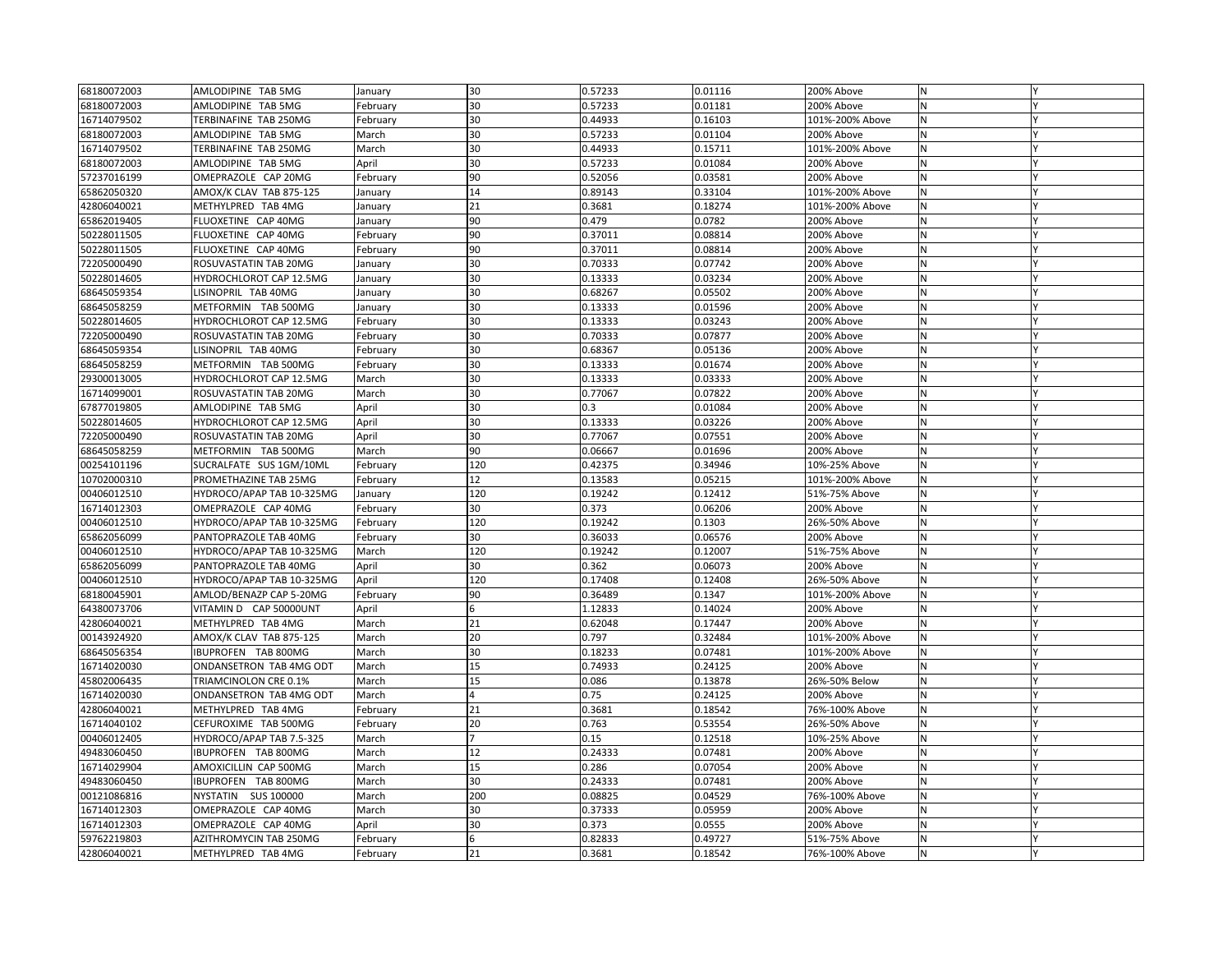| 16714012303 | OMEPRAZOLE CAP 40MG           | January  | 30  | 0.37167 | 0.06362 | 200% Above      | N |  |
|-------------|-------------------------------|----------|-----|---------|---------|-----------------|---|--|
| 68382009801 | PAROXETINE TAB 20MG           | January  | 30  | 0.383   | 0.08715 | 200% Above      | N |  |
| 57237007530 | <b>ONDANSETRON TAB 4MG</b>    | February | 30  | 0.191   | 0.07073 | 101%-200% Above | N |  |
| 68382080505 | TRAZODONE TAB 50MG            | February | 30  | 0.31533 | 0.03895 | 200% Above      |   |  |
| 00378180310 | LEVOTHYROXIN TAB 50MCG        | February | 30  | 0.36633 | 0.15269 | 101%-200% Above | N |  |
| 68382080605 | TRAZODONE TAB 100MG           | March    | 30  | 0.324   | 0.07015 | 200% Above      |   |  |
| 16714012303 | OMEPRAZOLE CAP 40MG           | March    | 30  | 0.373   | 0.05959 | 200% Above      | N |  |
| 68180096601 | LEVOTHYROXIN TAB 50MCG        | March    | 30  | 0.36633 | 0.14288 | 101%-200% Above | N |  |
| 68382080605 | TRAZODONE TAB 100MG           | April    | 30  | 0.325   | 0.07217 | 200% Above      | N |  |
| 16714012303 | OMEPRAZOLE CAP 40MG           | April    | 30  | 0.373   | 0.0555  | 200% Above      | N |  |
| 31722055190 | LEVOCETIRIZI TAB 5MG          | April    | 30  | 0.39733 | 0.08516 | 200% Above      | N |  |
| 68180096601 | LEVOTHYROXIN TAB 50MCG        | April    | 30  | 0.36367 | 0.1289  | 101%-200% Above | N |  |
| 59762219803 | AZITHROMYCIN TAB 250MG        | March    | 6   | 0.82833 | 0.48506 | 51%-75% Above   | N |  |
| 00603533815 | PREDNISONE PAK 10MG           | January  | 21  | 0.93048 | 0.77288 | 10%-25% Above   | N |  |
| 57237009960 | CEFDINIR CAP 300MG            | January  | 20  | 0.6225  | 0.4633  | 26%-50% Above   | N |  |
| 00603533815 | PREDNISONE PAK 10MG           | January  | 21  | 0.93048 | 0.77288 | 10%-25% Above   | N |  |
| 68180059306 | DESVENLAFAX TAB 100MG ER      | February | 30  | 1.54833 | 0.62135 | 101%-200% Above | N |  |
| 70436001304 | DESVENLAFAX TAB 100MG ER      | March    | 30  | 1.54833 | 0.60974 | 101%-200% Above | N |  |
| 65162089603 | ARIPIPRAZOLE TAB 2MG          | April    | 30  | 0.5     | 0.13296 | 200% Above      | N |  |
| 59762122203 | DESVENLAFAX TAB 100MG ER      | April    | 30  | 1.56633 | 0.55055 | 101%-200% Above | N |  |
| 17478076610 | PROGESTERONE CAP 100MG        | April    | 30  | 0.82267 | 0.24226 | 200% Above      | N |  |
| 16729013716 | CLONAZEPAM TAB 1MG            | April    | 30  | 0.07733 | 0.03059 | 101%-200% Above | N |  |
| 16714078401 | ARIPIPRAZOLE TAB 5MG          | April    | 30  | 0.51967 | 0.14198 | 200% Above      | N |  |
| 69097015815 | MELOXICAM TAB 7.5MG           | March    | 30  | 0.33033 | 0.02308 | 200% Above      | N |  |
| 16714069703 | VALACYCLOVIR TAB 1GM          | March    | 60  | 1.30667 | 0.5737  | 101%-200% Above | N |  |
| 67877019805 | AMLODIPINE TAB 5MG            | February | 90  | 0.39167 | 0.01181 | 200% Above      | N |  |
| 33342018010 | OLMESA MEDOX TAB 40MG         | February | 90  | 0.42556 | 0.14564 | 101%-200% Above | N |  |
| 43547028111 | <b>ESCITALOPRAM TAB 10MG</b>  | February | 90  | 0.39233 | 0.05074 | 200% Above      |   |  |
| 69097015815 | MELOXICAM TAB 7.5MG           | April    | 30  | 0.107   | 0.02299 | 200% Above      | N |  |
| 57237001899 | DULOXETINE CAP 30MG           | March    | 90  | 0.30122 | 0.10619 | 101%-200% Above | N |  |
| 75834025601 | <b>ATORVASTATIN TAB 20MG</b>  | April    | 90  | 0.412   | 0.04642 | 200% Above      | N |  |
| 42806071401 | BENZONATATE CAP 100MG         | February | 40  | 0.41975 | 0.08606 | 200% Above      | N |  |
| 00781185220 | AMOX/K CLAV TAB 875-125       | February | 20  | 0.9985  | 0.35493 | 101%-200% Above |   |  |
| 69097067805 | PREGABALIN CAP 50MG           | March    | 60  | 0.259   | 0.09128 | 101%-200% Above | N |  |
| 11534016503 | FOLIC ACID TAB 1MG            | February | 90  | 0.06111 | 0.03088 | 76%-100% Above  | N |  |
| 68382050010 | OMEPRAZOLE CAP 40MG           | March    | 90  | 0.51422 | 0.05959 | 200% Above      | N |  |
| 27241009706 | DULOXETINE CAP 20MG           | March    | 90  | 0.57011 | 0.13163 | 200% Above      | N |  |
| 68180051303 | LISINOPRIL TAB 5MG            | March    | 90  | 0.45956 | 0.01549 | 200% Above      | N |  |
| 69238183501 | LEVOTHYROXIN TAB 112MCG       | March    | 90  | 0.31667 | 0.1546  | 101%-200% Above | N |  |
| 00781808926 | AZITHROMYCIN TAB 250MG        | January  |     | 3.13833 | 0.49639 | 200% Above      |   |  |
| 42806040021 | METHYLPRED TAB 4MG            | January  | 21  | 0.95429 | 0.18274 | 200% Above      | N |  |
| 00406012405 | HYDROCO/APAP TAB 7.5-325      | April    | 12  | 0.13333 | 0.12167 | 10%-25% Above   | N |  |
| 31722094901 | OXYCOD/APAP TAB 5-325MG       | April    | 12  | 0.16083 | 0.0927  | 51%-75% Above   | N |  |
| 16714023501 | PENICILLN VK TAB 500MG        | April    | 40  | 0.1505  | 0.10079 | 26%-50% Above   | N |  |
| 62332005671 | CLONIDINE TAB 0.3MG           | January  | 14  | 0.07786 | 0.03829 | 101%-200% Above | N |  |
| 62332005671 | <b>CLONIDINE</b><br>TAB 0.3MG | January  | 60  | 0.07767 | 0.03829 | 101%-200% Above |   |  |
| 62332005671 | <b>CLONIDINE</b><br>TAB 0.3MG | February | 60  | 0.22833 | 0.03914 | 200% Above      | N |  |
| 62332005671 | CLONIDINE TAB 0.3MG           | March    | 60  | 0.22833 | 0.03883 | 200% Above      | N |  |
| 42571017590 | ATORVASTATIN TAB 80MG         | January  | 90  | 0.41411 | 0.10119 | 200% Above      | N |  |
| 76385011050 | CARVEDILOL TAB 3.125MG        | January  | 180 | 0.20167 | 0.02043 | 200% Above      | N |  |
| 65862035705 | CLOPIDOGREL TAB 75MG          | January  | 90  | 0.41289 | 0.06516 | 200% Above      | N |  |
| 43547035611 | LISINOPRIL TAB 40MG           | January  | 90  | 0.40122 | 0.05502 | 200% Above      | N |  |
| 62332005671 | CLONIDINE TAB 0.3MG           | April    | 60  | 0.07717 | 0.03847 | 101%-200% Above | N |  |
| 62175061746 | PANTOPRAZOLE TAB 40MG         | February | 90  | 0.36033 | 0.06576 | 200% Above      | N |  |
|             |                               |          |     |         |         |                 |   |  |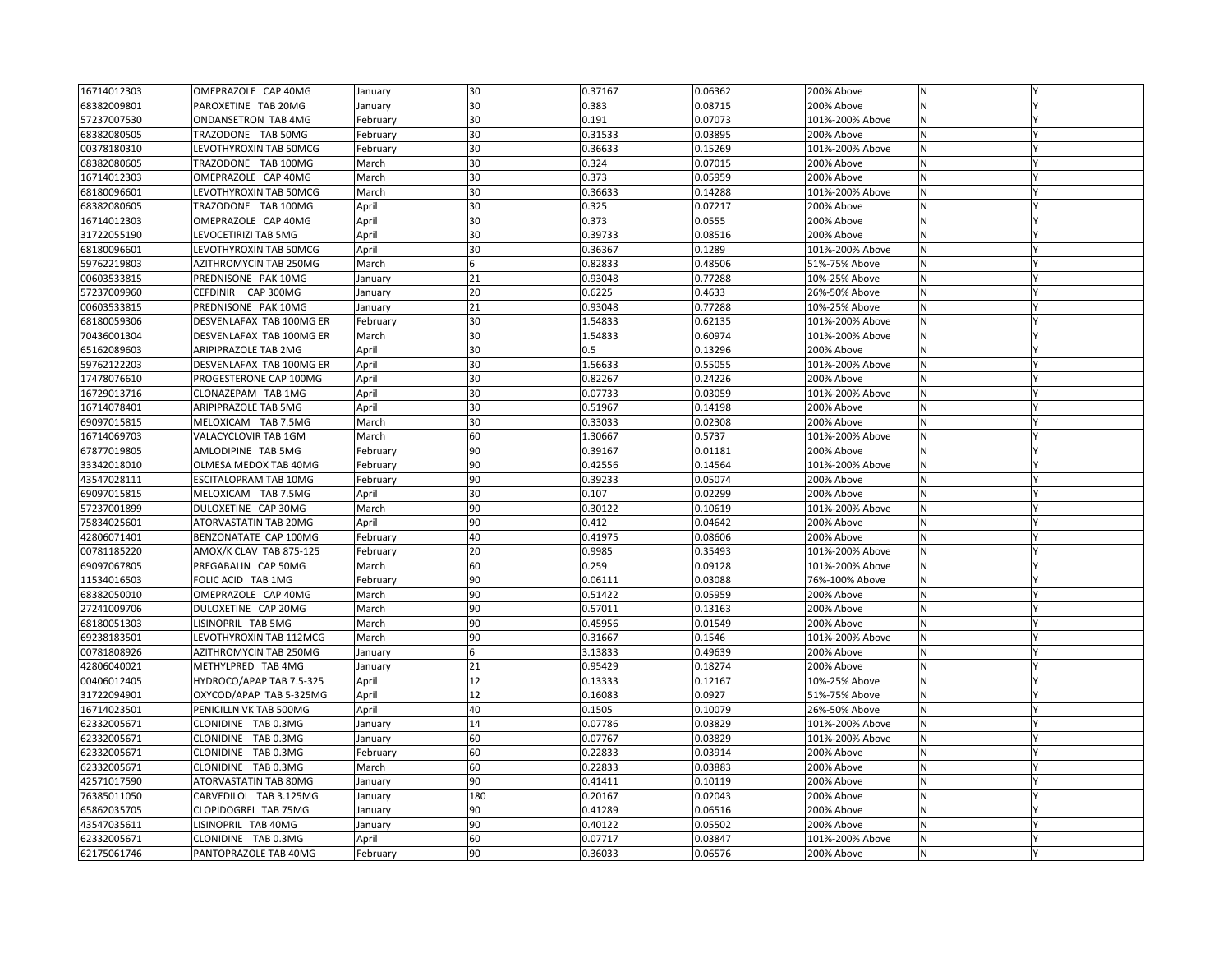| 62175061746 | PANTOPRAZOLE TAB 40MG        | February | 90  | 0.36033 | 0.06576  | 200% Above      | N |  |
|-------------|------------------------------|----------|-----|---------|----------|-----------------|---|--|
| 62332005671 | CLONIDINE TAB 0.3MG          | April    | 60  | 0.07717 | 0.03847  | 101%-200% Above | N |  |
| 70010006305 | METFORMIN TAB 500MG          | March    | 180 | 0.18511 | 0.01696  | 200% Above      | N |  |
| 16714010105 | GEMFIBROZIL TAB 600MG        | March    | 180 | 0.25139 | 0.10518  | 101%-200% Above |   |  |
| 65862035705 | CLOPIDOGREL TAB 75MG         | April    | 90  | 0.41256 | 0.0639   | 200% Above      | N |  |
| 43547035611 | LISINOPRIL TAB 40MG          | April    | 90  | 0.40333 | 0.04928  | 200% Above      |   |  |
| 42571017590 | ATORVASTATIN TAB 80MG        | April    | 90  | 0.41456 | 0.09851  | 200% Above      | N |  |
| 65162046935 | <b>ELURYNG</b><br><b>MIS</b> | March    |     | 129.78  | 92.38101 | 26%-50% Above   | N |  |
| 42806040021 | METHYLPRED TAB 4MG           | February | 21  | 0.63619 | 0.18542  | 200% Above      | N |  |
| 60432060416 | PROMETHAZINE SYP DM          | February | 180 | 0.06939 | 0.05549  | 10%-25% Above   | N |  |
| 65862017760 | CEFDINIR CAP 300MG           | February | 20  | 1.1945  | 0.45448  | 101%-200% Above | N |  |
| 60432060416 | PROMETHAZINE SYP DM          | February | 120 | 0.06933 | 0.05549  | 10%-25% Above   | N |  |
| 33342005610 | PIOGLITAZONE TAB 45MG        | January  | 90  | 0.41222 | 0.14575  | 101%-200% Above | N |  |
| 00527328143 | LEVOTHYROXIN TAB 50MCG       | February | 90  | 0.36644 | 0.15269  | 101%-200% Above | N |  |
| 42385090210 | METFORMIN TAB 1000MG         | March    | 180 | 0.04156 | 0.02625  | 51%-75% Above   | N |  |
| 16729004517 | ATORVASTATIN TAB 20MG        | March    | 90  | 0.412   | 0.0488   | 200% Above      | N |  |
| 43547035311 | LISINOPRIL TAB 10MG          | April    | 90  | 0.39611 | 0.0191   | 200% Above      | N |  |
| 51862004791 | AMETHIA<br>TAB               | March    | 91  | 2.2133  | 0.54912  | 200% Above      | N |  |
| 00093416173 | AMOXICILLIN SUS 400/5ML      | February | 200 | 0.06285 | 0.02351  | 101%-200% Above | N |  |
| 65862056790 | MONTELUKAST CHW 4MG          | March    | 30  | 0.63233 | 0.09891  | 200% Above      |   |  |
| 65862056790 | MONTELUKAST CHW 4MG          | March    | 30  | 0.63233 | 0.09891  | 200% Above      | N |  |
| 31722072790 | MONTELUKAST CHW 4MG          | April    | 30  | 0.63233 | 0.09465  | 200% Above      | N |  |
| 60505036301 | OFLOXACIN DRO 0.3%OTIC       | April    |     | 5.794   | 2.22833  | 101%-200% Above | N |  |
| 00406055201 | OXYCODONE TAB 5MG            | February | 15  | 0.12867 | 0.06952  | 76%-100% Above  | N |  |
| 00143992801 | CIPROFLOXACN TAB 500MG       | February | 14  | 0.25929 | 0.15678  | 51%-75% Above   | N |  |
| 00406055201 | OXYCODONE TAB 5MG            | February | 15  | 0.12867 | 0.06952  | 76%-100% Above  | N |  |
| 00093227534 | AMOX/K CLAV TAB 875-125      | February | 20  | 0.4705  | 0.35493  | 26%-50% Above   | N |  |
| 00406055201 | OXYCODONE TAB 5MG            | February | 20  | 0.1285  | 0.06952  | 76%-100% Above  | N |  |
| 65162004710 | OXYCODONE<br>TAB 5MG         | March    | 20  | 0.1285  | 0.0685   | 76%-100% Above  | N |  |
| 65162004710 | OXYCODONE TAB 5MG            | March    | 30  | 0.12833 | 0.0685   | 76%-100% Above  | N |  |
| 00406051201 | OXYCOD/APAP TAB 5-325MG      | April    | 10  | 0.161   | 0.0927   | 51%-75% Above   | N |  |
| 65162004710 | OXYCODONE TAB 5MG            | April    | 20  | 0.126   | 0.0741   | 51%-75% Above   | N |  |
| 68180098101 | LISINOPRIL TAB 20MG          | February | 90  | 0.37911 | 0.02701  | 200% Above      | N |  |
| 16729043315 | EZETIMIBE TAB 10MG           | March    | 90  | 0.41289 | 0.10777  | 200% Above      | N |  |
| 59762444002 | METHYLPRED TAB 4MG           | February | 21  | 0.29714 | 0.18542  | 51%-75% Above   | N |  |
| 68462030201 | INDOMETHACIN CAP 50MG        | February | 30  | 0.33067 | 0.12339  | 101%-200% Above | N |  |
| 50111056001 | TRAZODONE TAB 50MG           | March    | 60  | 0.3925  | 0.03855  | 200% Above      | N |  |
| 50111056001 | TRAZODONE TAB 50MG           | March    | 60  | 0.395   | 0.03855  | 200% Above      | N |  |
| 50111056001 | TRAZODONE TAB 50MG           | April    | 60  | 0.395   | 0.03799  | 200% Above      | N |  |
| 57237007710 | ONDANSETRON TAB 4MG ODT      | February |     | 0.7625  | 0.23031  | 200% Above      | N |  |
| 62332005471 | CLONIDINE TAB 0.1MG          | February | 30  | 0.15833 | 0.02839  | 200% Above      | N |  |
| 27808009101 | DEXMETHYLPH TAB 2.5MG        | February | 30  | 0.22233 | 0.10471  | 101%-200% Above | N |  |
| 60505392701 | <b>GUANFACINE TAB 1MG ER</b> | February | 30  | 0.36167 | 0.23298  | 51%-75% Above   | N |  |
| 72205004411 | OSELTAMIVIR CAP 75MG         | February | 8   | 2.64875 | 1.33325  | 76%-100% Above  | N |  |
| 72205004411 | <b>OSELTAMIVIR CAP 75MG</b>  | February |     | 2.65    | 1.33325  | 76%-100% Above  | N |  |
| 60432060416 | PROMETHAZINE SYP DM          | February | 150 | 0.06473 | 0.05549  | 10%-25% Above   |   |  |
| 16714029904 | AMOXICILLIN CAP 500MG        | April    | 12  | 0.17417 | 0.06966  | 101%-200% Above | N |  |
| 16714081303 | EZETIMIBE TAB 10MG           | February | 90  | 0.41289 | 0.11096  | 200% Above      | N |  |
| 60505267108 | ATORVASTATIN TAB 80MG        | March    | 90  | 0.41456 | 0.10164  | 200% Above      | N |  |
| 68001024604 | ONDANSETRON TAB 4MG ODT      | January  | 30  | 0.24867 | 0.21765  | 10%-25% Above   |   |  |
| 00054309036 | BUTORPHANOL SOL 10MG/ML      | January  |     | 17.15   | 12.78038 | 26%-50% Above   | N |  |
| 00406012501 | HYDROCO/APAP TAB 10-325MG    | January  | 112 | 0.19241 | 0.12412  | 51%-75% Above   | N |  |
| 64380080707 | IBUPROFEN TAB 800MG          | January  | 84  | 0.24333 | 0.07343  | 200% Above      | N |  |
| 55111018010 | TIZANIDINE TAB 4MG           | January  | 84  | 0.20714 | 0.05596  | 200% Above      | N |  |
|             |                              |          |     |         |          |                 |   |  |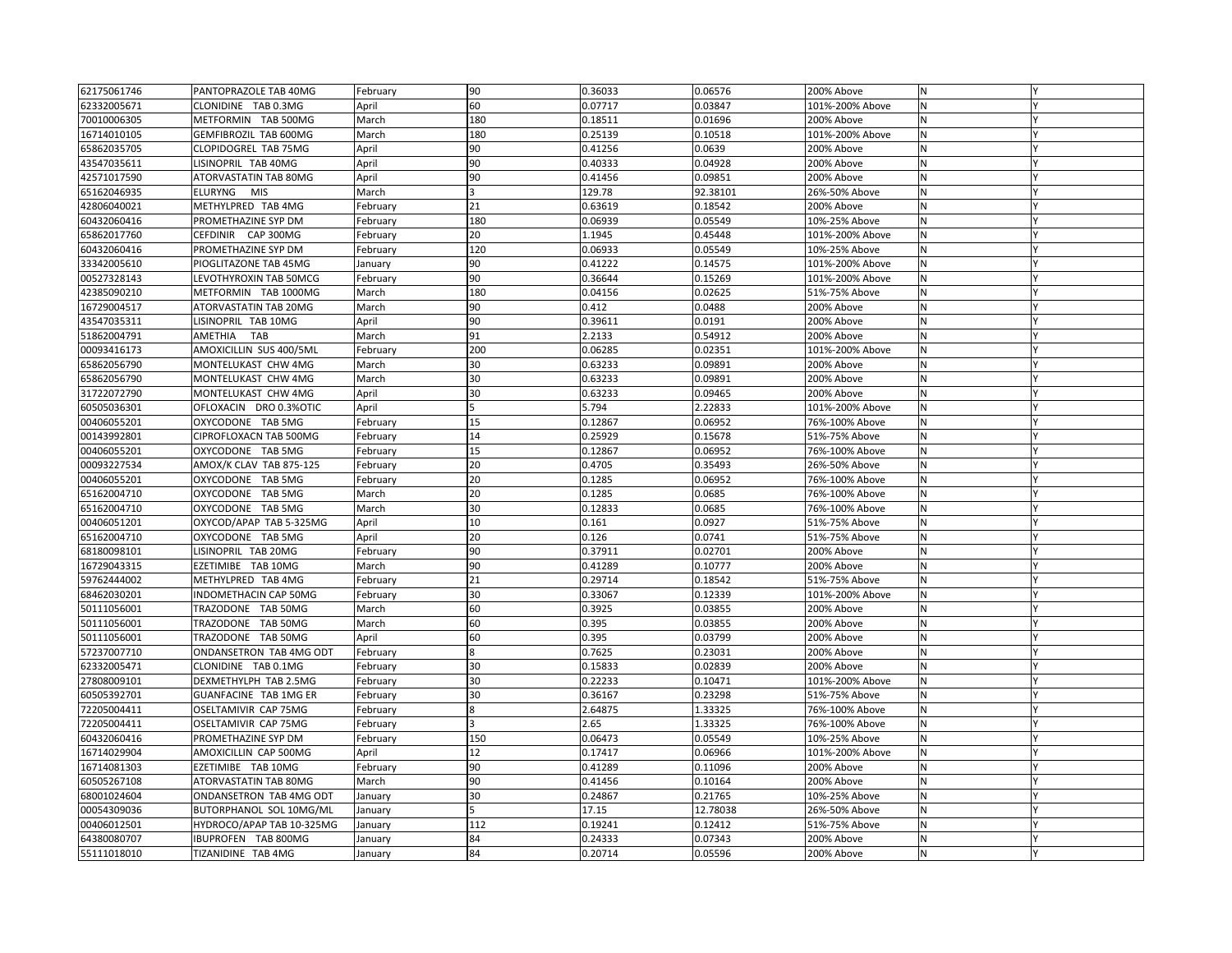| 00054309036 | BUTORPHANOL SOL 10MG/ML        | January  |     | 17.15   | 12.78038 | 26%-50% Above   | N |  |
|-------------|--------------------------------|----------|-----|---------|----------|-----------------|---|--|
| 00054309036 | BUTORPHANOL SOL 10MG/ML        | February |     | 17.15   | 14.48752 | 10%-25% Above   | N |  |
| 65862046930 | LOSARTAN/HCT TAB 100-12.5      | January  | 30  | 0.426   | 0.1814   | 101%-200% Above | N |  |
| 29300012410 | MELOXICAM TAB 7.5MG            | January  | 30  | 0.33033 | 0.02122  | 200% Above      |   |  |
| 65862046930 | LOSARTAN/HCT TAB 100-12.5      | February | 30  | 0.426   | 0.17422  | 101%-200% Above | N |  |
| 29300012410 | MELOXICAM TAB 7.5MG            | February | 30  | 0.33033 | 0.02236  | 200% Above      |   |  |
| 65862046930 | LOSARTAN/HCT TAB 100-12.5      | March    | 30  | 0.544   | 0.20878  | 101%-200% Above | N |  |
| 29300012410 | MELOXICAM TAB 7.5MG            | March    | 30  | 0.107   | 0.02308  | 200% Above      |   |  |
| 65862046930 | LOSARTAN/HCT TAB 100-12.5      | April    | 30  | 0.544   | 0.18649  | 101%-200% Above | N |  |
| 29300012410 | MELOXICAM TAB 7.5MG            | April    | 30  | 0.107   | 0.02299  | 200% Above      | N |  |
| 65862001501 | AMOXICILLIN TAB 875MG          | January  | 20  | 0.5405  | 0.14134  | 200% Above      | N |  |
| 33342004910 | IRBESARTAN TAB 300MG           | January  | 90  | 1.06544 | 0.30793  | 200% Above      | N |  |
| 57237016199 | OMEPRAZOLE CAP 20MG            | January  | 90  | 0.52056 | 0.03398  | 200% Above      | N |  |
| 13811071330 | VENLAFAXINE TAB 75MG ER        | January  | 90  | 4.57767 | 1.8265   | 101%-200% Above | N |  |
| 68382003616 | VENLAFAXINE CAP 150MG ER       | January  | 90  | 0.636   | 0.15322  | 200% Above      | N |  |
| 70010049110 | METFORMIN TAB 500MG ER         | February | 270 | 0.23552 | 0.03653  | 200% Above      | N |  |
| 43598029290 | PREGABALIN CAP 50MG            | March    | 180 | 0.24956 | 0.09128  | 101%-200% Above | N |  |
| 70377002711 | ATORVASTATIN TAB 10MG          | March    | 90  | 0.60978 | 0.03732  | 200% Above      | N |  |
| 57237016199 | OMEPRAZOLE CAP 20MG            | April    | 90  | 0.52056 | 0.03902  | 200% Above      | N |  |
| 33342004910 | IRBESARTAN TAB 300MG           | April    | 90  | 1.10056 | 0.29852  | 200% Above      |   |  |
| 68382003616 | VENLAFAXINE CAP 150MG ER       | April    | 90  | 0.636   | 0.1661   | 200% Above      | N |  |
| 13811071330 | <b>VENLAFAXINE TAB 75MG ER</b> | April    | 90  | 4.57767 | 1.5965   | 101%-200% Above | N |  |
| 45802005911 | NYSTATIN CRE 100000            | February | 30  | 0.305   | 0.16698  | 76%-100% Above  | N |  |
| 65862007101 | AMOXICILLIN SUS 400/5ML        | March    | 200 | 0.0339  | 0.02289  | 26%-50% Above   | N |  |
| 00228305911 | AMPHET/DEXTR CAP 10MG ER       | March    | 30  | 2.90633 | 0.53198  | 200% Above      | N |  |
| 00228305911 | AMPHET/DEXTR CAP 10MG ER       | March    | 30  | 2.90633 | 0.53198  | 200% Above      | N |  |
| 00228305911 | AMPHET/DEXTR CAP 10MG ER       | April    | 30  | 2.90633 | 0.49071  | 200% Above      | N |  |
| 62135062605 | DOXYCYCL HYC TAB 100MG         | January  | 20  | 0.554   | 0.13171  | 200% Above      | N |  |
| 42858020150 | HYDROCO/APAP TAB 5-325MG       | January  | 120 | 0.13858 | 0.09595  | 26%-50% Above   | N |  |
| 69315090401 | LORAZEPAM TAB 0.5MG            | January  | 60  | 0.10517 | 0.03735  | 101%-200% Above | N |  |
| 57664037713 | TRAMADOL HCL TAB 50MG          | February | 35  | 0.192   | 0.0242   | 200% Above      | N |  |
| 62135062605 | DOXYCYCL HYC TAB 100MG         | February | 20  | 0.554   | 0.14112  | 200% Above      | N |  |
| 69315090401 | LORAZEPAM TAB 0.5MG            | February | 60  | 0.10517 | 0.03994  | 101%-200% Above | N |  |
| 42858020150 | HYDROCO/APAP TAB 5-325MG       | February | 120 | 0.13892 | 0.09908  | 26%-50% Above   |   |  |
| 68462063945 | NITROGLYCERN SUB 0.4MG         | March    | 25  | 0.366   | 0.26492  | 26%-50% Above   | N |  |
| 42858020150 | HYDROCO/APAP TAB 5-325MG       | March    | 120 | 0.13892 | 0.09602  | 26%-50% Above   | N |  |
| 69315090401 | LORAZEPAM TAB 0.5MG            | March    | 60  | 0.1035  | 0.03794  | 101%-200% Above | N |  |
| 57664037713 | TRAMADOL HCL TAB 50MG          | April    | 35  | 0.062   | 0.02493  | 101%-200% Above | N |  |
| 68382005105 | MELOXICAM TAB 15MG             | February | 90  | 0.417   | 0.02424  | 200% Above      | N |  |
| 16729004517 | ATORVASTATIN TAB 20MG          | February | 90  | 0.412   | 0.05515  | 200% Above      | N |  |
| 42858020150 | HYDROCO/APAP TAB 5-325MG       | April    | 120 | 0.13342 | 0.09637  | 26%-50% Above   | N |  |
| 69315090401 | LORAZEPAM TAB 0.5MG            | April    | 60  | 0.10433 | 0.03962  | 101%-200% Above | N |  |
| 64980043810 | ATENOLOL<br>TAB 50MG           | March    | 180 | 0.35194 | 0.02861  | 200% Above      | N |  |
| 16714096401 | ASA/DIPYRIDA CAP 25-200MG      | March    | 180 | 0.93333 | 0.78047  | 10%-25% Above   | N |  |
| 68462023501 | FELODIPINE TAB 10MG ER         | March    | 90  | 0.44522 | 0.22814  | 76%-100% Above  | N |  |
| 62175013643 | OMEPRAZOLE CAP 40MG            | March    | 90  | 0.37289 | 0.05959  | 200% Above      | N |  |
| 42806040021 | METHYLPRED TAB 4MG             | January  | 21  | 0.74762 | 0.18274  | 200% Above      | N |  |
| 70436015542 | PROMETHAZINE SOL DM            | January  | 210 | 0.06752 | 0.05733  | 10%-25% Above   | N |  |
| 42806031250 | DOXYCYCL HYC TAB 100MG         | January  | 20  | 0.493   | 0.13171  | 200% Above      | N |  |
| 00115552210 | FENOFIBRATE TAB 160MG          | January  | 30  | 0.72333 | 0.18813  | 200% Above      | N |  |
| 31722094201 | HYDROCO/APAP TAB 7.5-325       | January  | 60  | 0.28383 | 0.12323  | 101%-200% Above |   |  |
| 31722094201 | HYDROCO/APAP TAB 7.5-325       | February | 60  | 0.32117 | 0.1197   | 101%-200% Above | N |  |
| 55111018015 | TIZANIDINE TAB 4MG             | February | 60  | 0.3895  | 0.05     | 200% Above      | N |  |
| 31722094201 | HYDROCO/APAP TAB 7.5-325       | March    | 60  | 0.32117 | 0.12518  | 101%-200% Above | Ν |  |
|             |                                |          |     |         |          |                 |   |  |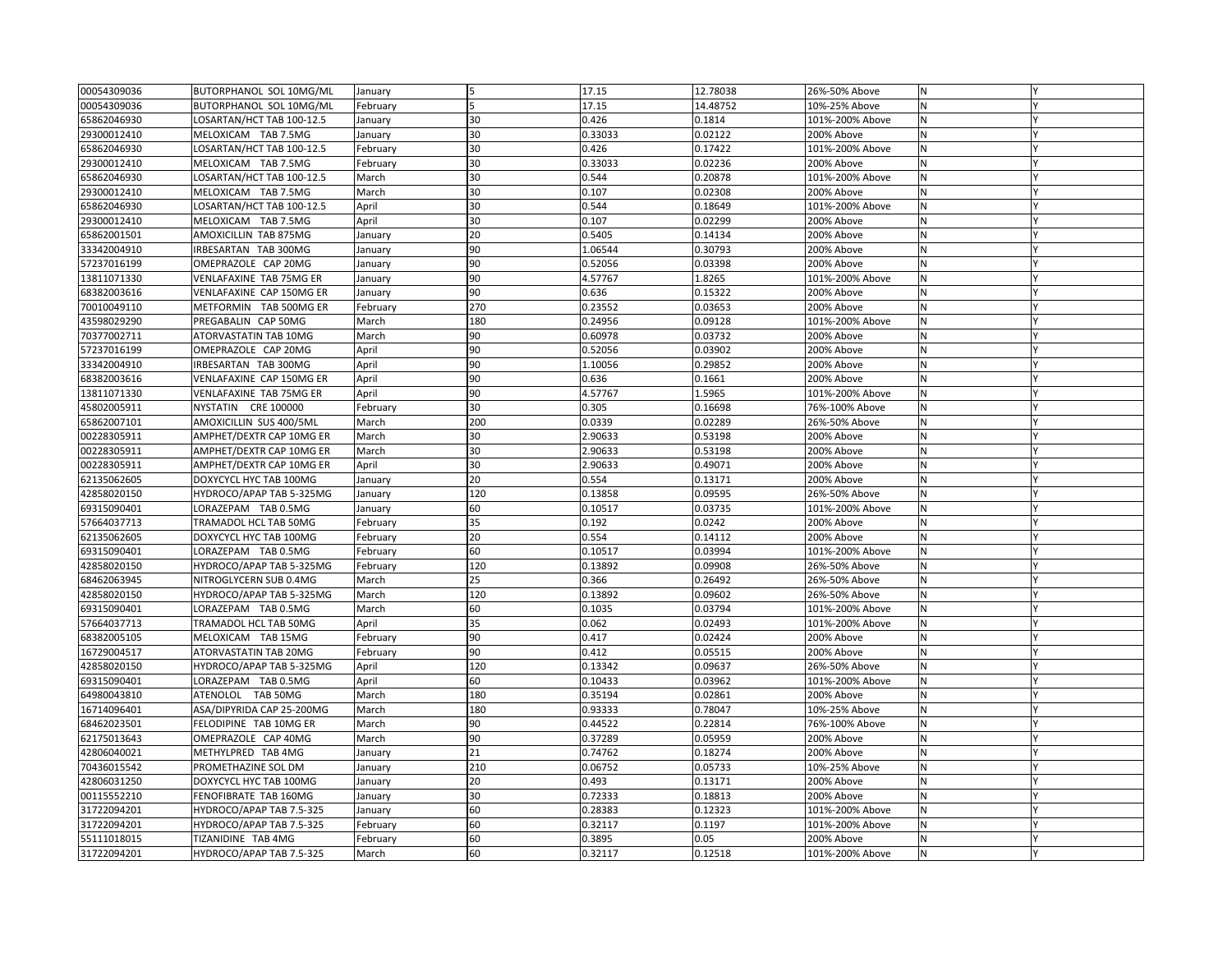| 55111018015 | TIZANIDINE TAB 4MG            | April    | 60  | 0.3955  | 0.04748 | 200% Above      | N |  |
|-------------|-------------------------------|----------|-----|---------|---------|-----------------|---|--|
| 68645058259 | METFORMIN TAB 500MG           | February | 180 | 0.05556 | 0.01674 | 200% Above      | N |  |
| 00093505698 | ATORVASTATIN TAB 10MG         | February | 90  | 0.42222 | 0.03461 | 200% Above      | N |  |
| 31722070210 | <b>LOSARTAN POT TAB 100MG</b> | February | 90  | 0.26667 | 0.09644 | 101%-200% Above |   |  |
| 31722094201 | HYDROCO/APAP TAB 7.5-325      | April    | 60  | 0.312   | 0.12167 | 101%-200% Above | N |  |
| 68645052254 | SERTRALINE TAB 50MG           | March    | 90  | 0.49189 | 0.04281 | 200% Above      |   |  |
| 00093005805 | TRAMADOL HCL TAB 50MG         | February | 90  | 0.239   | 0.0242  | 200% Above      | N |  |
| 00093005805 | TRAMADOL HCL TAB 50MG         | March    | 90  | 0.239   | 0.02459 | 200% Above      | N |  |
| 16714012302 | OMEPRAZOLE CAP 40MG           | February | 90  | 0.37289 | 0.06206 | 200% Above      | N |  |
| 16714098901 | ROSUVASTATIN TAB 10MG         | February | 90  | 0.41478 | 0.06154 | 200% Above      | N |  |
| 43547035411 | LISINOPRIL TAB 20MG           | February | 90  | 0.37911 | 0.02701 | 200% Above      | N |  |
| 00054418425 | DEXAMETHASON TAB 4MG          | January  |     | 0.89    | 0.54667 | 51%-75% Above   | N |  |
| 00054418425 | <b>DEXAMETHASON TAB 4MG</b>   | April    | 6   | 0.88    | 0.50885 | 51%-75% Above   | N |  |
| 49483060450 | IBUPROFEN TAB 800MG           | April    | 12  | 0.09333 | 0.07021 | 26%-50% Above   | N |  |
| 16714029904 | AMOXICILLIN CAP 500MG         | April    | 15  | 0.174   | 0.06966 | 101%-200% Above | N |  |
| 00172392660 | DIAZEPAM TAB 5MG              | February | 10  | 0.133   | 0.0218  | 200% Above      | N |  |
| 16714085202 | METOPROL SUC TAB 25MG ER      | January  | 90  | 0.38567 | 0.0887  | 200% Above      | N |  |
| 00713032637 | BETAMETH VAL CRE 0.1%         | April    | 45  | 0.76133 | 0.52328 | 26%-50% Above   | N |  |
| 16729003510 | ANASTROZOLE TAB 1MG           | March    | 90  | 0.588   | 0.11251 | 200% Above      | N |  |
| 00093101042 | MUPIROCIN OIN 2%              | April    | 22  | 0.66318 | 0.16909 | 200% Above      |   |  |
| 50111078867 | AZITHROMYCIN TAB 500MG        | February |     | 1.535   | 0.76399 | 101%-200% Above |   |  |
| 62135062605 | DOXYCYCL HYC TAB 100MG        | February | 14  | 0.55357 | 0.14112 | 200% Above      | N |  |
| 63646001004 | KETOCONAZOLE SHA 2%           | February | 120 | 0.14742 | 0.09505 | 51%-75% Above   | N |  |
| 50742030401 | CLOBETASOL AER 0.05%          | March    | 100 | 0.8585  | 0.7435  | 10%-25% Above   |   |  |
| 00406012410 | HYDROCO/APAP TAB 7.5-325      | February | 45  | 0.15    | 0.1197  | 10%-25% Above   |   |  |
| 16714004211 | ALLOPURINOL TAB 300MG         | January  | 90  | 0.39733 | 0.08842 | 200% Above      | N |  |
| 16714029904 | AMOXICILLIN CAP 500MG         | April    | 12  | 0.17417 | 0.06966 | 101%-200% Above | N |  |
| 65862052205 | NAPROXEN<br>TAB 500MG         | March    | 60  | 0.27433 | 0.07731 | 200% Above      | N |  |
| 70010006510 | METFORMIN TAB 1000MG          | January  | 180 | 0.21078 | 0.02624 | 200% Above      | N |  |
| 67877022210 | GABAPENTIN CAP 100MG          | January  | 180 | 0.146   | 0.03084 | 200% Above      | N |  |
| 00406012305 | HYDROCO/APAP TAB 5-325MG      | April    | 16  | 0.13313 | 0.09637 | 26%-50% Above   | N |  |
| 00378306677 | FENOFIBRATE TAB 145MG         | January  | 90  | 0.42822 | 0.17111 | 101%-200% Above | N |  |
| 52817036100 | METOPROL TAR TAB 50MG         | January  | 180 | 0.21739 | 0.02222 | 200% Above      | N |  |
| 69584084210 | SOTALOL HCL TAB 120MG         | January  | 180 | 0.27961 | 0.11323 | 101%-200% Above | N |  |
| 70010006510 | METFORMIN TAB 1000MG          | March    | 180 | 0.2115  | 0.02625 | 200% Above      | N |  |
| 16714004211 | ALLOPURINOL TAB 300MG         | March    | 90  | 0.40089 | 0.08312 | 200% Above      | N |  |
| 69097045805 | FENOFIBRATE TAB 145MG         | April    | 90  | 0.421   | 0.15478 | 101%-200% Above | N |  |
| 57237010099 | METOPROL TAR TAB 25MG         | April    | 180 | 0.16978 | 0.01772 | 200% Above      | N |  |
| 29300039805 | AMLODIPINE TAB 10MG           | January  | 30  | 0.411   | 0.01589 | 200% Above      | N |  |
| 65162024709 | CHLORTHALID TAB 25MG          | January  | 30  | 0.44067 | 0.1705  | 101%-200% Above | N |  |
| 68382080510 | TRAZODONE TAB 50MG            | January  | 30  | 0.31533 | 0.04017 | 200% Above      | N |  |
| 57664037708 | TRAMADOL HCL TAB 50MG         | January  | 120 | 0.19208 | 0.02391 | 200% Above      | N |  |
| 21922000909 | DICLOFENAC GEL 1%             | January  | 100 | 0.2284  | 0.09491 | 101%-200% Above | N |  |
| 31722070110 | LOSARTAN POT TAB 50MG         | February | 30  | 0.37433 | 0.08274 | 200% Above      | N |  |
| 76282057090 | PREGABALIN CAP 75MG           | February | 60  | 0.0355  | 0.07959 | 51%-75% Below   | N |  |
| 68462016305 | CARVEDILOL TAB 6.25MG         | February | 90  | 0.20089 | 0.02264 | 200% Above      |   |  |
| 31722071390 | PANTOPRAZOLE TAB 40MG         | February | 30  | 0.36033 | 0.06576 | 200% Above      | N |  |
| 29300039805 | AMLODIPINE TAB 10MG           | February | 30  | 0.411   | 0.01775 | 200% Above      | N |  |
| 65162024709 | CHLORTHALID TAB 25MG          | February | 30  | 0.44067 | 0.15822 | 101%-200% Above | N |  |
| 76282066339 | DICLOFENAC GEL 1%             | February | 100 | 0.0317  | 0.09547 | 51%-75% Below   | N |  |
| 21922000909 | DICLOFENAC GEL 1%             | February | 100 | 0.2284  | 0.09547 | 101%-200% Above | N |  |
| 31722070110 | LOSARTAN POT TAB 50MG         | March    | 30  | 0.374   | 0.07314 | 200% Above      | N |  |
| 31722071390 | PANTOPRAZOLE TAB 40MG         | March    | 30  | 0.36033 | 0.05828 | 200% Above      | N |  |
| 68462016305 | CARVEDILOL TAB 6.25MG         | March    | 90  | 0.20089 | 0.02069 | 200% Above      | N |  |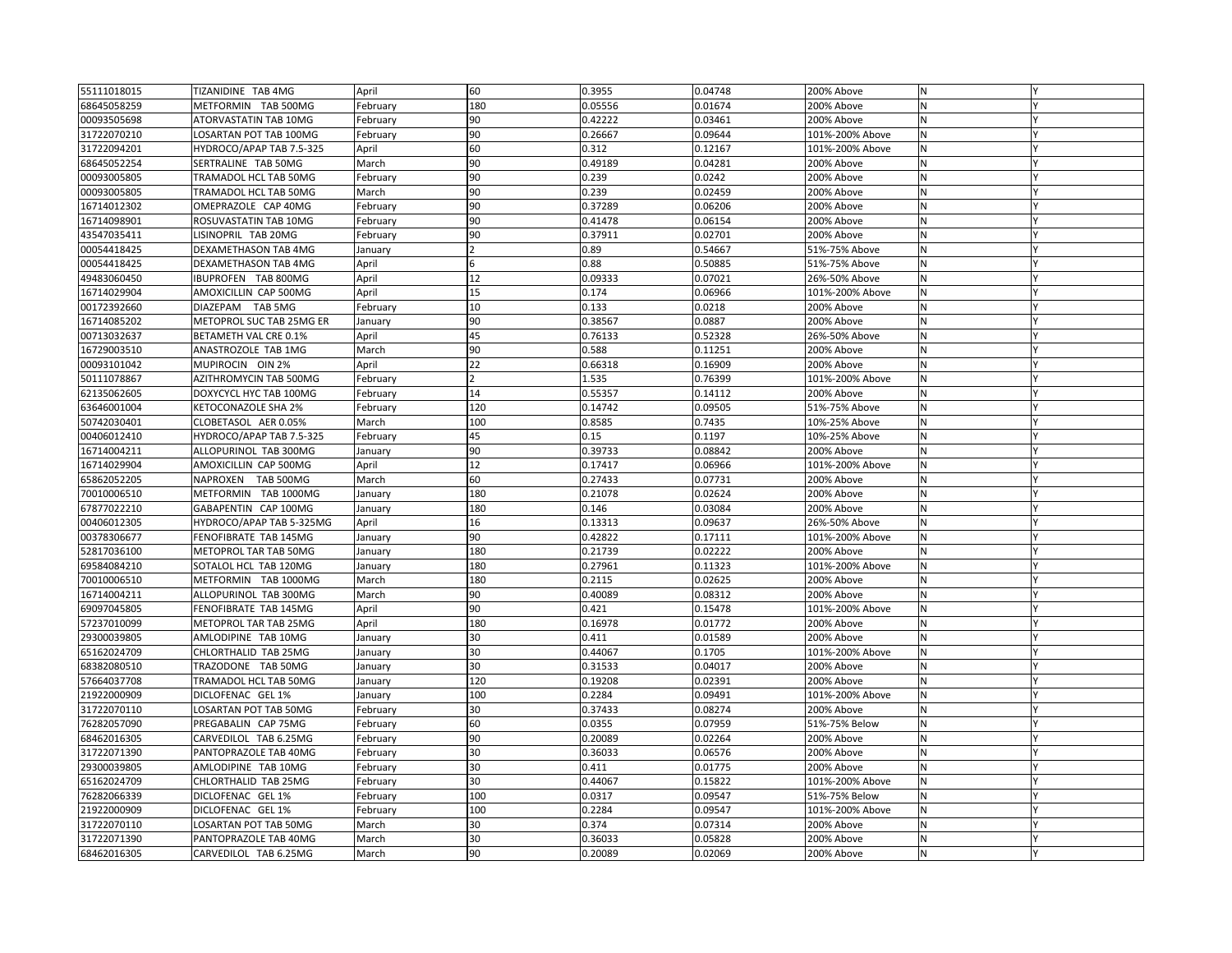| 72205001390                | PREGABALIN CAP 75MG                               | March    | 60       | 0.237              | 0.08098            | 101%-200% Above          | IN.    |  |
|----------------------------|---------------------------------------------------|----------|----------|--------------------|--------------------|--------------------------|--------|--|
| 76282057090                | PREGABALIN CAP 75MG                               | March    | 60       | 0.0355             | 0.08098            | 51%-75% Below            | N      |  |
| 29300039805                | AMLODIPINE TAB 10MG                               | March    | 30       | 0.411              | 0.01687            | 200% Above               |        |  |
| 65162024709                | CHLORTHALID TAB 25MG                              | March    | 30       | 0.44067            | 0.16117            | 101%-200% Above          |        |  |
| 16714038802                | CEFADROXIL CAP 500MG                              | April    | 20       | 0.696              | 0.19598            | 200% Above               | N      |  |
| 31722071390                | PANTOPRAZOLE TAB 40MG                             | April    | 30       | 0.362              | 0.06073            | 200% Above               | N      |  |
| 68462016305                | CARVEDILOL TAB 6.25MG                             | April    | 90       | 0.20111            | 0.02043            | 200% Above               | N      |  |
| 72205001390                | PREGABALIN CAP 75MG                               | April    | 60       | 0.11567            | 0.08425            | 26%-50% Above            |        |  |
| 72205001390                | PREGABALIN CAP 75MG                               | April    | 60       | 0.11567            | 0.08425            | 26%-50% Above            | N      |  |
| 31722070110                | LOSARTAN POT TAB 50MG                             | April    | 30       | 0.37367            | 0.06972            | 200% Above               | N      |  |
| 00904675180                | ASPIRIN LOW TAB 81MG EC                           | April    | 30       | 0.00533            | 0.01425            | 51%-75% Below            | N      |  |
| 21922000909                | DICLOFENAC GEL 1%                                 | April    | 100      | 0.1198             | 0.08739            | 26%-50% Above            |        |  |
| 29300039805                | AMLODIPINE TAB 10MG                               | April    | 30       | 0.411              | 0.01657            | 200% Above               | N      |  |
| 65162024709                | CHLORTHALID TAB 25MG                              | April    | 30       | 0.44               | 0.15225            | 101%-200% Above          | N      |  |
| 60432060416                | PROMETHAZINE SYP DM                               | February | 120      | 0.06933            | 0.05549            | 10%-25% Above            | N      |  |
| 33342006510                | VALSARTAN TAB 320MG                               | February | 30       | 0.884              | 0.32254            | 101%-200% Above          | N      |  |
| 45802090096                | CLINDAMYCIN GEL 1%                                | January  | 60       | 1.09217            | 0.55352            | 76%-100% Above           | N      |  |
| 60505392901                | GUANFACINE TAB 3MG ER                             | January  | 30       | 0.69               | 0.26532            | 101%-200% Above          | N      |  |
| 16714061305                | SERTRALINE TAB 100MG                              | January  | 30       | 0.32467            | 0.05966            | 200% Above               | N      |  |
| 45802090096                | CLINDAMYCIN GEL 1%                                | February | 60       | 1.09217            | 0.52409            | 101%-200% Above          |        |  |
| 60505392901                | <b>GUANFACINE TAB 3MG ER</b>                      | February | 30       | 0.69633            | 0.25898            | 101%-200% Above          | N      |  |
| 16714061305                | SERTRALINE TAB 100MG                              | February | 30       | 0.325              | 0.06333            | 200% Above               | N      |  |
| 60505392901                | GUANFACINE TAB 3MG ER                             | March    | 30       | 0.69633            | 0.28               | 101%-200% Above          | N      |  |
| 16714061305                | SERTRALINE TAB 100MG                              | March    | 30       | 0.32633            | 0.06021            | 200% Above               | N      |  |
| 60505392901                | GUANFACINE TAB 3MG ER                             | April    | 30       | 0.69633            | 0.25687            | 101%-200% Above          |        |  |
| 16714061305                | SERTRALINE TAB 100MG                              | April    | 30       | 0.32767            | 0.05921            | 200% Above               | N      |  |
| 16714040101                | CEFUROXIME TAB 500MG                              | April    | 20       | 0.763              | 0.52672            | 26%-50% Above            | N      |  |
| 31722055190                | LEVOCETIRIZI TAB 5MG                              | March    | 90       | 0.40033            | 0.08234            | 200% Above               | N      |  |
| 31722072610                | MONTELUKAST TAB 10MG                              | March    | 90       | 0.41222            | 0.06589            | 200% Above               | N      |  |
| 43547035411                | LISINOPRIL TAB 20MG                               | March    | 90       | 0.37911            | 0.02633            | 200% Above               | N      |  |
| 00054327099                | FLUTICASONE SPR 50MCG                             | March    | 48       | 1.08604            | 0.27037            | 200% Above               | N      |  |
| 68180098103                | LISINOPRIL TAB 20MG                               | January  | 90       | 0.48211            | 0.02602            | 200% Above               | N      |  |
| 57237001401                | TAMSULOSIN CAP 0.4MG                              | March    | 90       | 0.53811            | 0.06447            | 200% Above               | N      |  |
| 68180098103                | LISINOPRIL TAB 20MG                               | April    | 90       | 0.30978            | 0.02587            | 200% Above               | N      |  |
| 68645058459                | METFORMIN TAB 1000MG                              | January  | 60       | 0.06667            | 0.02624            | 101%-200% Above          | N      |  |
| 00093505898                | ATORVASTATIN TAB 40MG                             | January  | 30       | 0.5                | 0.06028            | 200% Above               | N      |  |
| 59746033990                | LOSARTAN/HCT TAB 100-25                           | January  | 30       | 0.71233            | 0.19209            | 200% Above               | N      |  |
| 59746033990                | LOSARTAN/HCT TAB 100-25                           | February | 30       | 0.77367            | 0.21077            | 200% Above               | N      |  |
| 31722071390                | PANTOPRAZOLE TAB 40MG                             | January  | 90       | 0.61311            | 0.05946            | 200% Above               | N      |  |
| 59746033990                | LOSARTAN/HCT TAB 100-25                           | March    | 30       | 0.774              | 0.21077            | 200% Above               | N      |  |
| 70010000201                | COLCHICINE TAB 0.6MG                              | April    | 25       | 2.4224             | 0.58804            | 200% Above               | N      |  |
| 00093505898                | ATORVASTATIN TAB 40MG                             | February | 90       | 0.42222            | 0.05815            | 200% Above               | N      |  |
| 68645058459                | METFORMIN TAB 1000MG                              | February | 90       | 0.06667            | 0.02622            | 101%-200% Above          | N      |  |
| 00093505898                | ATORVASTATIN TAB 40MG                             | February | 90       | 0.42222            | 0.05815            | 200% Above               | N      |  |
| 68645058459                | METFORMIN TAB 1000MG                              | February | 90       | 0.06667            | 0.02622            | 101%-200% Above          | N      |  |
| 68382009505                | CARVEDILOL TAB 25MG                               | February | 60       | 0.19967            | 0.03534            | 200% Above               |        |  |
| 16729021810                | CLOPIDOGREL TAB 75MG                              | February | 30       | 0.413              | 0.06112            | 200% Above               | N      |  |
| 65862020390                | LOSARTAN POT TAB 100MG                            | February | 30       | 0.41333            | 0.09644            | 200% Above               | N      |  |
| 50228014610                | HYDROCHLOROT CAP 12.5MG                           | February | 30       | 0.29333            | 0.03243            | 200% Above               | N      |  |
| 68382009505                | CARVEDILOL TAB 25MG                               | March    | 60       | 0.19967            | 0.03449            | 200% Above               | N<br>N |  |
| 55111019630                | CLOPIDOGREL TAB 75MG                              | March    | 30       | 0.413              | 0.067              | 200% Above               |        |  |
| 65862020390<br>50228014610 | LOSARTAN POT TAB 100MG<br>HYDROCHLOROT CAP 12.5MG | March    | 30<br>30 | 0.41333<br>0.29333 | 0.10526<br>0.03333 | 200% Above<br>200% Above | N<br>N |  |
|                            |                                                   | March    | 30       |                    |                    |                          |        |  |
| 65862098799                | POT CHLORIDE TAB 10MEQ ER                         | April    |          | 0.30333            | 0.13254            | 101%-200% Above          | N      |  |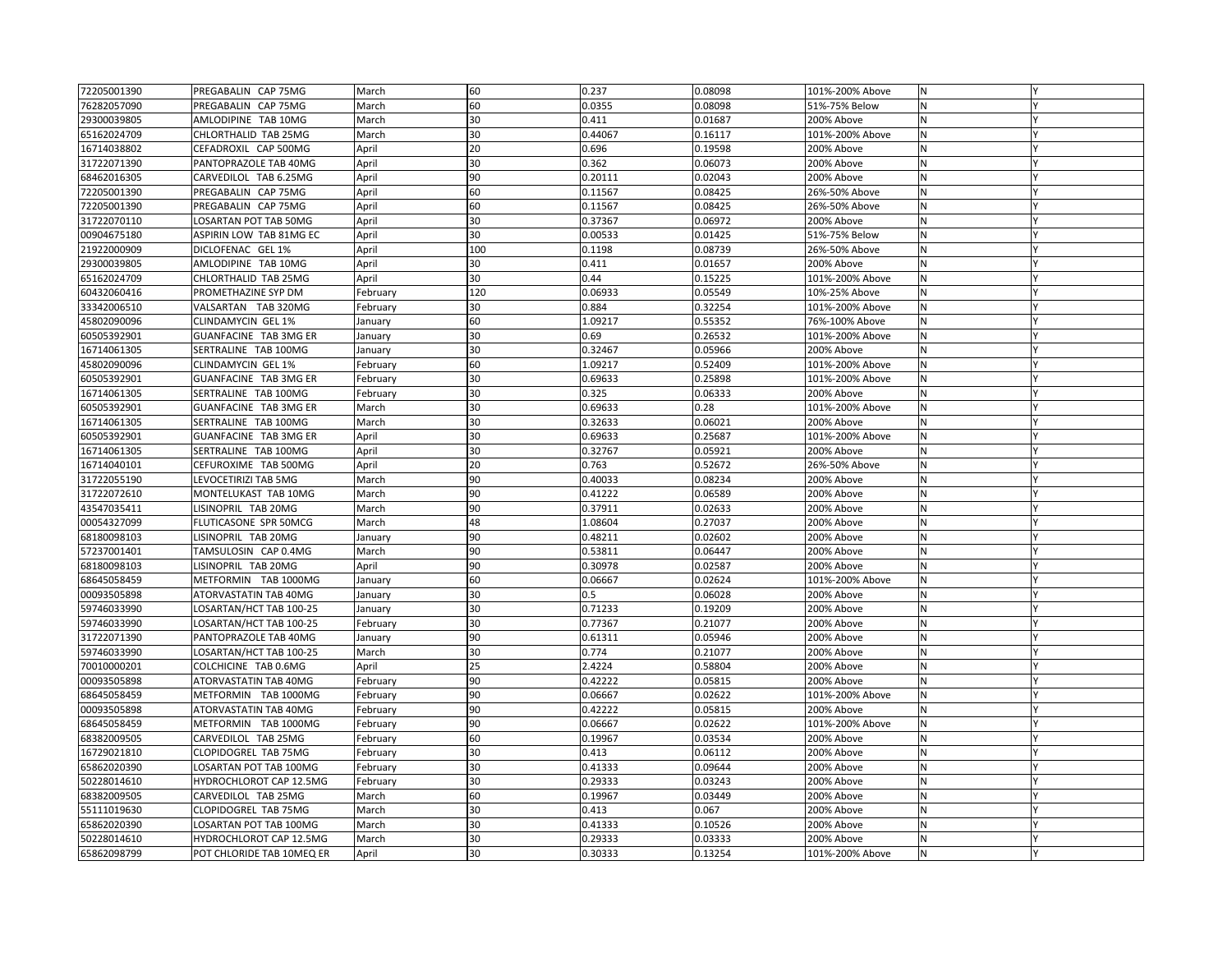| 43547042409 | LOSARTAN/HCT TAB 100-25      | April    | 30  | 0.459   | 0.28107 | 51%-75% Above   | N |  |
|-------------|------------------------------|----------|-----|---------|---------|-----------------|---|--|
| 70377000813 | ROSUVASTATIN TAB 20MG        | April    | 30  | 0.41433 | 0.07551 | 200% Above      | N |  |
| 70756021590 | FENOFIBRATE TAB 160MG        | April    | 30  | 0.432   | 0.18018 | 101%-200% Above | N |  |
| 68382009505 | CARVEDILOL TAB 25MG          | April    | 60  | 0.19967 | 0.03334 | 200% Above      | N |  |
| 55111019630 | CLOPIDOGREL TAB 75MG         | April    | 30  | 0.41267 | 0.0639  | 200% Above      | N |  |
| 70436015542 | PROMETHAZINE SOL DM          | February | 180 | 0.06939 | 0.05549 | 10%-25% Above   | N |  |
| 16714044901 | <b>AMITRIPTYLIN TAB 75MG</b> | January  | 30  | 0.66467 | 0.26471 | 101%-200% Above | N |  |
| 29300012810 | <b>HYDROCHLOROT TAB 25MG</b> | January  | 30  | 0.05233 | 0.01381 | 200% Above      | N |  |
| 31722058330 | DULOXETINE CAP 60MG          | January  | 30  | 0.34533 | 0.12505 | 101%-200% Above | N |  |
| 00527411837 | PROPRANOLOL CAP 120MG ER     | January  | 30  | 1.19767 | 0.43402 | 101%-200% Above | N |  |
| 60505017009 | PRAVASTATIN TAB 40MG         | January  | 30  | 0.412   | 0.08829 | 200% Above      | N |  |
| 69097085605 | FOSINOPRIL TAB 10MG          | January  | 30  | 0.19533 | 0.16895 | 10%-25% Above   | N |  |
| 00555089902 | ESTRADIOL TAB 0.5MG          | January  | 30  | 0.383   | 0.09366 | 200% Above      | Ń |  |
| 62175013643 | OMEPRAZOLE CAP 40MG          | February | 30  | 0.373   | 0.06206 | 200% Above      | N |  |
| 16729011917 | MONTELUKAST TAB 10MG         | February | 30  | 0.41233 | 0.06314 | 200% Above      | N |  |
| 70010006305 | METFORMIN TAB 500MG          | February | 60  | 0.18517 | 0.01674 | 200% Above      | N |  |
| 69680013393 | POT CHLORIDE TAB 10MEQ ER    | February | 30  | 0.179   | 0.13702 | 26%-50% Above   |   |  |
| 16714044901 | <b>AMITRIPTYLIN TAB 75MG</b> | February | 30  | 0.66467 | 0.22862 | 101%-200% Above | N |  |
| 29300012810 | <b>HYDROCHLOROT TAB 25MG</b> | February | 30  | 0.054   | 0.01402 | 200% Above      | N |  |
| 31722058330 | DULOXETINE CAP 60MG          | February | 30  | 0.34733 | 0.14311 | 101%-200% Above | N |  |
| 00527411837 | PROPRANOLOL CAP 120MG ER     | February | 30  | 1.19767 | 0.42427 | 101%-200% Above | N |  |
| 00555089902 | ESTRADIOL TAB 0.5MG          | February | 30  | 0.383   | 0.08731 | 200% Above      | N |  |
| 62175013643 | OMEPRAZOLE CAP 40MG          | February | 30  | 0.373   | 0.06206 | 200% Above      | N |  |
| 16729011917 | MONTELUKAST TAB 10MG         | February | 30  | 0.41233 | 0.06314 | 200% Above      |   |  |
| 70010006305 | METFORMIN TAB 500MG          | February | 60  | 0.18517 | 0.01674 | 200% Above      | N |  |
| 69680013393 | POT CHLORIDE TAB 10MEQ ER    | February | 30  | 0.179   | 0.13702 | 26%-50% Above   | N |  |
| 60505017009 | PRAVASTATIN TAB 40MG         | February | 30  | 0.412   | 0.09005 | 200% Above      | N |  |
| 69097085605 | FOSINOPRIL TAB 10MG          | February | 30  | 0.19933 | 0.16998 | 10%-25% Above   | N |  |
| 16714044901 | AMITRIPTYLIN TAB 75MG        | March    | 30  | 0.66467 | 0.26194 | 101%-200% Above | N |  |
| 29300012810 | <b>HYDROCHLOROT TAB 25MG</b> | March    | 30  | 0.05533 | 0.01337 | 200% Above      | N |  |
| 31722058330 | DULOXETINE CAP 60MG          | March    | 30  | 0.34933 | 0.12412 | 101%-200% Above | N |  |
| 00527411837 | PROPRANOLOL CAP 120MG ER     | March    | 30  | 1.19767 | 0.4314  | 101%-200% Above | N |  |
| 62175013643 | OMEPRAZOLE CAP 40MG          | March    | 30  | 0.373   | 0.05959 | 200% Above      | N |  |
| 16729011917 | MONTELUKAST TAB 10MG         | March    | 30  | 0.41267 | 0.06589 | 200% Above      | N |  |
| 70010006305 | METFORMIN TAB 500MG          | March    | 60  | 0.18683 | 0.01696 | 200% Above      | N |  |
| 60505017009 | PRAVASTATIN TAB 40MG         | March    | 30  | 0.41067 | 0.08966 | 200% Above      | N |  |
| 69097085605 | FOSINOPRIL TAB 10MG          | March    | 30  | 0.19967 | 0.17684 | 10%-25% Above   | N |  |
| 00555089902 | ESTRADIOL TAB 0.5MG          | March    | 30  | 0.38267 | 0.08676 | 200% Above      | N |  |
| 69680013393 | POT CHLORIDE TAB 10MEQ ER    | April    | 30  | 0.179   | 0.13254 | 26%-50% Above   | N |  |
| 16714044901 | <b>AMITRIPTYLIN TAB 75MG</b> | April    | 30  | 0.66467 | 0.23923 | 101%-200% Above | N |  |
| 29300012810 | HYDROCHLOROT TAB 25MG        | April    | 30  | 0.05567 | 0.01373 | 200% Above      | N |  |
| 31722058330 | DULOXETINE CAP 60MG          | April    | 30  | 0.34967 | 0.11666 | 101%-200% Above | N |  |
| 00527411837 | PROPRANOLOL CAP 120MG ER     | April    | 30  | 1.187   | 0.37781 | 200% Above      | N |  |
| 60505017009 | PRAVASTATIN TAB 40MG         | April    | 30  | 0.41067 | 0.08777 | 200% Above      | N |  |
| 69097085605 | FOSINOPRIL TAB 10MG          | April    | 30  | 0.20067 | 0.15315 | 26%-50% Above   | N |  |
| 00555089902 | ESTRADIOL TAB 0.5MG          | April    | 30  | 0.38267 | 0.09059 | 200% Above      | N |  |
| 62175061746 | PANTOPRAZOLE TAB 40MG        | February | 30  | 0.36033 | 0.06576 | 200% Above      | N |  |
| 70756021590 | FENOFIBRATE TAB 160MG        | February | 30  | 0.46    | 0.15913 | 101%-200% Above | N |  |
| 67877019805 | AMLODIPINE TAB 5MG           | February | 30  | 0.39167 | 0.01181 | 200% Above      | N |  |
| 31722070010 | LOSARTAN POT TAB 25MG        | February | 30  | 0.388   | 0.05761 | 200% Above      | N |  |
| 31722070010 | LOSARTAN POT TAB 25MG        | March    | 30  | 0.388   | 0.0613  | 200% Above      |   |  |
| 67877019805 | AMLODIPINE TAB 5MG           | March    | 30  | 0.392   | 0.01104 | 200% Above      | N |  |
| 62175061746 | PANTOPRAZOLE TAB 40MG        | March    | 30  | 0.362   | 0.05828 | 200% Above      | N |  |
| 70756021590 | FENOFIBRATE TAB 160MG        | March    | 30  | 0.432   | 0.1612  | 101%-200% Above | N |  |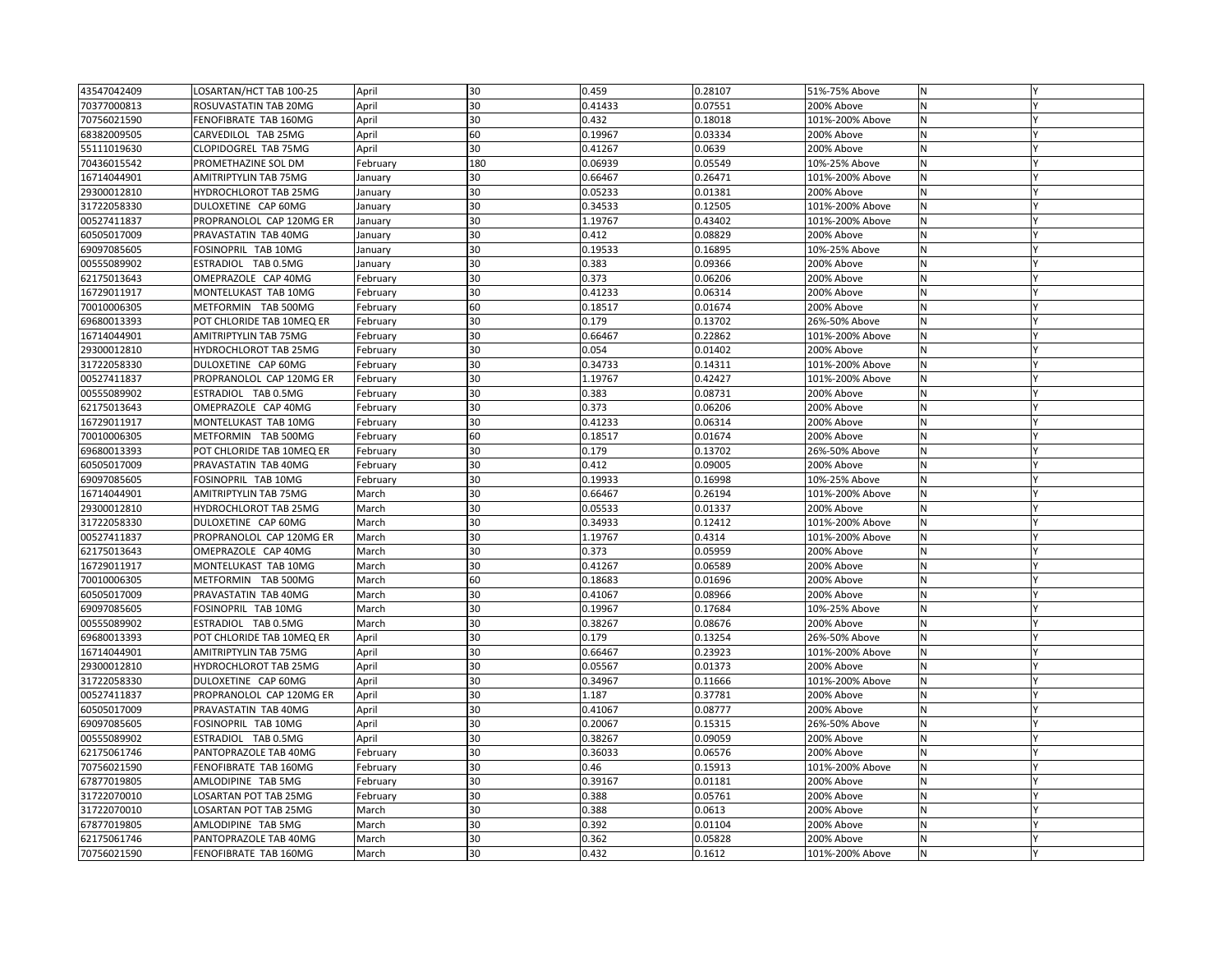| 16714062102 | ZOLPIDEM<br>TAB 5MG          | January  | 30  | 0.41933 | 0.03148 | 200% Above      | N |  |
|-------------|------------------------------|----------|-----|---------|---------|-----------------|---|--|
| 16714062102 | TAB 5MG<br><b>ZOLPIDEM</b>   | February | 30  | 0.41933 | 0.03096 | 200% Above      | N |  |
| 00781531810 | ZOLPIDEM<br>TAB 10MG         | March    | 30  | 0.418   | 0.0301  | 200% Above      | N |  |
| 53746054405 | TAB 50MG<br><b>PRIMIDONE</b> | January  | 270 | 0.32515 | 0.15975 | 101%-200% Above | N |  |
| 13668000810 | ZOLPIDEM<br>TAB 10MG         | April    | 30  | 0.13767 | 0.02909 | 200% Above      | N |  |
| 69238153203 | CLOBETASOL CRE 0.05%         | April    | 30  | 0.62    | 0.33377 | 76%-100% Above  | N |  |
| 65862056099 | PANTOPRAZOLE TAB 40MG        | March    | 90  | 0.36044 | 0.05828 | 200% Above      | N |  |
| 68180051303 | LISINOPRIL TAB 5MG           | March    | 90  | 0.39811 | 0.01549 | 200% Above      | N |  |
| 53746054405 | PRIMIDONE TAB 50MG           | April    | 270 | 0.19678 | 0.16266 | 10%-25% Above   | N |  |
| 68180097001 | LEVOTHYROXIN TAB 112MCG      | April    | 90  | 0.45478 | 0.16066 | 101%-200% Above | N |  |
| 16714085302 | METOPROL SUC TAB 50MG ER     | January  | 30  | 0.36233 | 0.1022  | 200% Above      | N |  |
| 16729004417 | ATORVASTATIN TAB 10MG        | January  | 30  | 0.41633 | 0.03737 | 200% Above      | N |  |
| 60432060416 | PROMETHAZINE SYP DM          | February | 120 | 0.06933 | 0.05549 | 10%-25% Above   | Ń |  |
| 16714023501 | PENICILLN VK TAB 500MG       | February | 15  | 0.14933 | 0.11082 | 26%-50% Above   | N |  |
| 16714085302 | METOPROL SUC TAB 50MG ER     | February | 30  | 0.363   | 0.10872 | 200% Above      | N |  |
| 16729004417 | ATORVASTATIN TAB 10MG        | February | 30  | 0.417   | 0.03461 | 200% Above      | N |  |
| 16714085302 | METOPROL SUC TAB 50MG ER     | March    | 30  | 0.364   | 0.10316 | 200% Above      |   |  |
| 16729004417 | ATORVASTATIN TAB 10MG        | March    | 30  | 0.417   | 0.03732 | 200% Above      | N |  |
| 00168005760 | BETAMETH DIP LOT 0.05%       | April    | 60  | 0.52367 | 0.40698 | 26%-50% Above   | N |  |
| 16714085302 | METOPROL SUC TAB 50MG ER     | April    | 30  | 0.36567 | 0.09728 | 200% Above      | N |  |
| 16729004417 | ATORVASTATIN TAB 10MG        | April    | 30  | 0.41733 | 0.03364 | 200% Above      | N |  |
| 47781023001 | OXYCOD/APAP TAB 10-325MG     | April    | 20  | 0.2325  | 0.17961 | 26%-50% Above   | N |  |
| 51672131200 | MUPIROCIN OIN 2%             | April    | 22  | 0.31545 | 0.16909 | 76%-100% Above  | N |  |
| 65162027210 | SMZ/TMP DS TAB 800-160       | April    | 20  | 0.229   | 0.0628  | 200% Above      |   |  |
| 00781185220 | AMOX/K CLAV TAB 875-125      | April    | 20  | 0.464   | 0.30643 | 51%-75% Above   | N |  |
| 00781185220 | AMOX/K CLAV TAB 875-125      | April    | 20  | 0.464   | 0.30643 | 51%-75% Above   | N |  |
| 60505082901 | FLUTICASONE SPR 50MCG        | January  | 16  | 1.86563 | 0.27034 | 200% Above      | N |  |
| 60505082901 | FLUTICASONE SPR 50MCG        | February | 16  | 1.86563 | 0.28354 | 200% Above      | N |  |
| 60505082901 | FLUTICASONE SPR 50MCG        | April    | 16  | 0.54188 | 0.27527 | 76%-100% Above  | N |  |
| 65162052110 | PROMETHAZINE TAB 25MG        | February | 30  | 0.136   | 0.05215 | 101%-200% Above | N |  |
| 00527328846 | LEVOTHYROXIN TAB 150MCG      | February | 30  | 0.498   | 0.24012 | 101%-200% Above | N |  |
| 60505008302 | PAROXETINE TAB 20MG          | January  | 90  | 0.38289 | 0.08715 | 200% Above      | N |  |
| 72205002490 | ATORVASTATIN TAB 40MG        | January  | 90  | 0.41289 | 0.06028 | 200% Above      | N |  |
| 68180098101 | LISINOPRIL TAB 20MG          | January  | 90  | 0.37844 | 0.02602 | 200% Above      | N |  |
| 00527328846 | LEVOTHYROXIN TAB 150MCG      | April    | 30  | 0.493   | 0.17852 | 101%-200% Above | N |  |
| 69097015912 | MELOXICAM TAB 15MG           | April    | 30  | 0.137   | 0.0242  | 200% Above      | N |  |
| 57237016290 | OMEPRAZOLE CAP 40MG          | April    | 90  | 0.373   | 0.0555  | 200% Above      | N |  |
| 70010006501 | METFORMIN TAB 1000MG         | April    | 180 | 0.21117 | 0.02638 | 200% Above      | N |  |
| 72205002490 | ATORVASTATIN TAB 40MG        | April    | 90  | 0.41256 | 0.0579  | 200% Above      | N |  |
| 68180098101 | LISINOPRIL TAB 20MG          | April    | 90  | 0.38189 | 0.02587 | 200% Above      | N |  |
| 60505008302 | PAROXETINE TAB 20MG          | April    | 90  | 0.37967 | 0.08558 | 200% Above      | N |  |
| 69097084607 | CYCLOBENZAPR TAB 10MG        | April    | 90  | 0.09589 | 0.02438 | 200% Above      | N |  |
| 68180016011 | AZITHROMYCIN TAB 250MG       | January  |     | 1.97833 | 0.49639 | 200% Above      | N |  |
| 59746000103 | METHYLPRED TAB 4MG           | January  | 21  | 0.96143 | 0.18274 | 200% Above      | N |  |
| 24208048510 | DORZOLAMIDE SOL 2% OP        | January  | 10  | 3.775   | 1.29449 | 101%-200% Above | N |  |
| 27241002168 | ZOLMITRIPTAN TAB 2.5MG       | January  |     | 3.78    | 1.00092 | 200% Above      | N |  |
| 13107008305 | LORAZEPAM TAB 0.5MG          | January  | 60  | 0.32133 | 0.03735 | 200% Above      | N |  |
| 27241002168 | ZOLMITRIPTAN TAB 2.5MG       | February |     | 3.78    | 1.12007 | 200% Above      | N |  |
| 43547040903 | PAROXETINE CAP 7.5MG         | March    | 30  | 4.94633 | 4.51495 | 10%-25% Above   | N |  |
| 13668035330 | NEBIVOLOL TAB 2.5MG          | January  | 90  | 1.53133 | 0.51844 | 101%-200% Above | N |  |
| 43547040903 | PAROXETINE CAP 7.5MG         | March    | 30  | 4.94633 | 4.51495 | 10%-25% Above   |   |  |
| 00093081101 | NORTRIPTYLIN CAP 25MG        | January  | 90  | 0.29689 | 0.10568 | 101%-200% Above | N |  |
| 00378182377 | LEVOTHYROXIN TAB 137MCG      | January  | 90  | 0.42656 | 0.21248 | 101%-200% Above | N |  |
| 62175061743 | PANTOPRAZOLE TAB 40MG        | January  | 90  | 0.456   | 0.05946 | 200% Above      | N |  |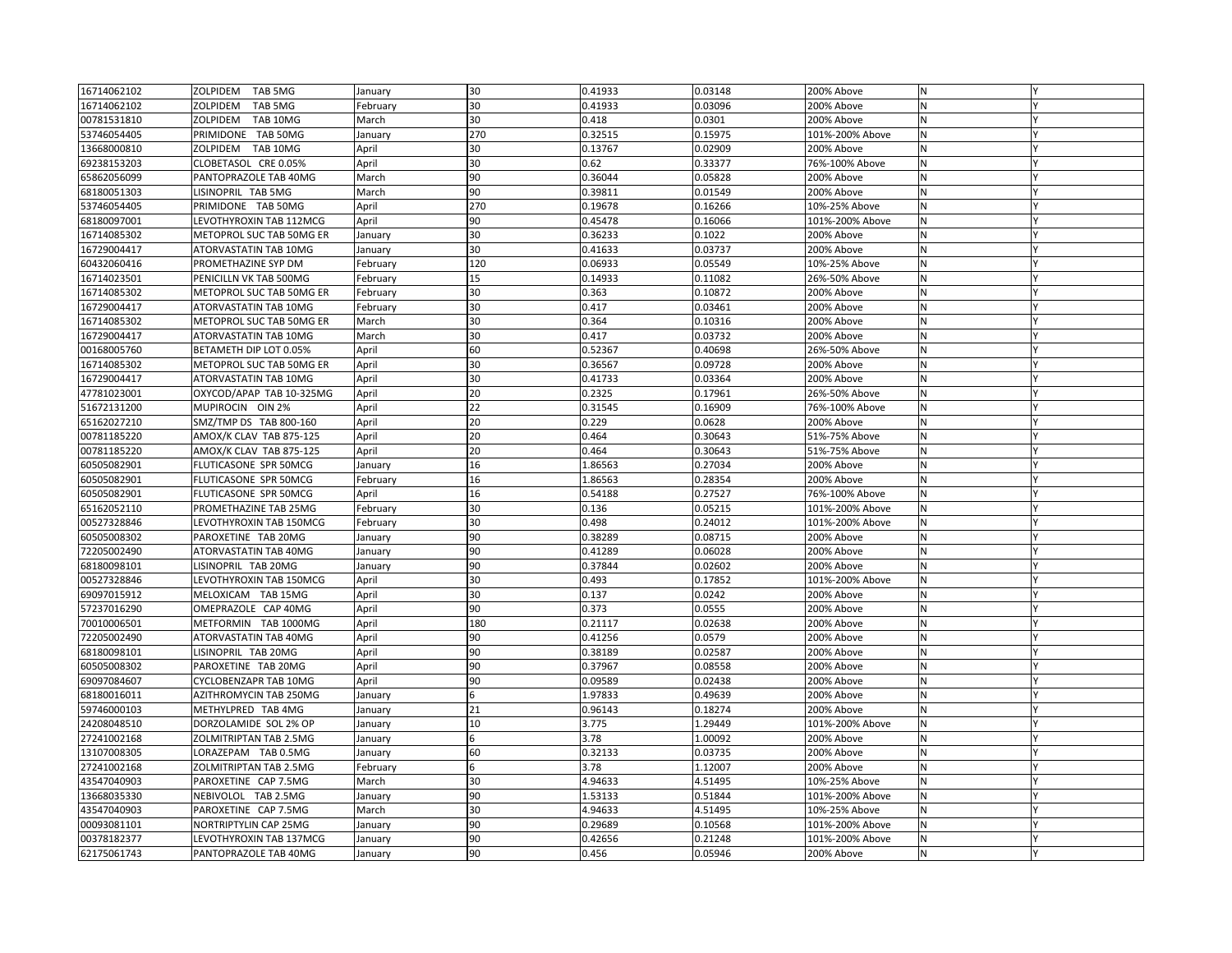| 43547040903 | PAROXETINE CAP 7.5MG             | March    | 30  | 4.94633  | 4.51495 | 10%-25% Above   | N |  |
|-------------|----------------------------------|----------|-----|----------|---------|-----------------|---|--|
| 68180038909 | FENOFIBRATE TAB 145MG            | March    | 90  | 0.68444  | 0.16424 | 200% Above      | N |  |
| 13668035330 | NEBIVOLOL TAB 2.5MG              | April    | 90  | 2.35144  | 0.33027 | 200% Above      | N |  |
| 00093081101 | NORTRIPTYLIN CAP 25MG            | April    | 90  | 0.40433  | 0.09518 | 200% Above      |   |  |
| 00378182377 | LEVOTHYROXIN TAB 137MCG          | April    | 90  | 0.27089  | 0.20218 | 26%-50% Above   | N |  |
| 62175061743 | PANTOPRAZOLE TAB 40MG            | April    | 90  | 0.45767  | 0.06073 | 200% Above      | N |  |
| 16729018201 | HYDROCHLOROT TAB 12.5MG          | March    | 90  | 0.31833  | 0.05169 | 200% Above      | N |  |
| 69097083412 | SERTRALINE TAB 50MG              | March    | 90  | 0.53789  | 0.04281 | 200% Above      | N |  |
| 65862056090 | PANTOPRAZOLE TAB 40MG            | April    | 90  | 0.45767  | 0.06073 | 200% Above      | N |  |
| 68180051901 | LISINOP/HCTZ TAB 20-12.5         | February | 90  | 0.41544  | 0.04976 | 200% Above      | N |  |
| 59762219803 | AZITHROMYCIN TAB 250MG           | March    |     | 0.82833  | 0.48506 | 51%-75% Above   | N |  |
| 00527328143 | LEVOTHYROXIN TAB 50MCG           | January  | 45  | 0.36067  | 0.14196 | 101%-200% Above | N |  |
| 16714063301 | ALENDRONATE TAB 70MG             | February | 12  | 3.0775   | 0.31036 | 200% Above      | N |  |
| 00527328143 | LEVOTHYROXIN TAB 50MCG           | April    | 45  | 0.36044  | 0.1289  | 101%-200% Above | N |  |
| 59746017210 | PREDNISONE TAB 5MG               | February | 90  | 0.21167  | 0.08242 | 101%-200% Above | N |  |
| 65862029690 | ROSUVASTATIN TAB 40MG            | April    | 90  | 0.415    | 0.12309 | 200% Above      | N |  |
| 43547038003 | DULOXETINE CAP 30MG              | April    | 90  | 0.16389  | 0.10189 | 51%-75% Above   |   |  |
| 68462010530 | <b>ONDANSETRON TAB 4MG</b>       | January  | 12  | 0.56333  | 0.07071 | 200% Above      | N |  |
| 00406012305 | HYDROCO/APAP TAB 5-325MG         | January  | 20  | 0.395    | 0.09595 | 200% Above      | N |  |
| 00185012201 | NITROFURANTN CAP 100MG           | January  | 14  | 2.29714  | 0.5012  | 200% Above      | N |  |
| 68382013201 | TAMSULOSIN CAP 0.4MG             | January  | 30  | 0.491    | 0.06176 | 200% Above      |   |  |
| 68382013201 | TAMSULOSIN CAP 0.4MG             | January  | 30  | 0.491    | 0.06176 | 200% Above      | N |  |
| 00378427677 | VALACYCLOVIR TAB 1GM             | February |     | 2.1525   | 0.57527 | 200% Above      | N |  |
| 70700011985 | ESTARYLLA TAB 0.25-35            | March    | 84  | 0.6119   | 0.1742  | 200% Above      | N |  |
| 70700011985 | ESTARYLLA TAB 0.25-35            | March    | 84  | 0.6031   | 0.1742  | 200% Above      | N |  |
| 61314063705 | PREDNISOLONE SUS 1% OP           | January  |     | 6.638    | 5.76214 | 10%-25% Above   | N |  |
| 31722088490 | ROSUVASTATIN TAB 20MG            | February | 90  | 0.56956  | 0.07877 | 200% Above      | N |  |
| 68462030450 | NORETHIN ACE TAB 5MG             | March    | 90  | 1.84     | 0.58431 | 200% Above      | N |  |
| 16714035904 | FALMINA<br>TAB                   | January  | 28  | 0.81036  | 0.2405  | 200% Above      | N |  |
| 57237001899 | DULOXETINE CAP 30MG              | January  | 30  | 0.30133  | 0.10514 | 101%-200% Above | N |  |
| 65162099708 | <b>DOTTI</b><br><b>DIS 0.1MG</b> | January  |     | 11.84    | 9.25688 | 26%-50% Above   | N |  |
| 57237001899 | DULOXETINE CAP 30MG              | February | 30  | 0.30133  | 0.12096 | 101%-200% Above | N |  |
| 16714035904 | FALMINA<br>TAB                   | February | 28  | 0.30429  | 0.22165 | 26%-50% Above   | N |  |
| 65162099708 | <b>DOTTI</b><br><b>DIS 0.1MG</b> | February |     | 12.30625 | 8.513   | 26%-50% Above   | N |  |
| 00054327099 | FLUTICASONE SPR 50MCG            | January  | 48  | 1.08604  | 0.27034 | 200% Above      | N |  |
| 57237001899 | DULOXETINE CAP 30MG              | March    | 30  | 0.30133  | 0.10619 | 101%-200% Above | N |  |
| 16714098002 | ESOMEPRA MAG CAP 40MG DR         | January  | 90  | 0.63656  | 0.19941 | 200% Above      | N |  |
| 16714016601 | LIOTHYRONINE TAB 5MCG            | January  | 90  | 0.74867  | 0.40167 | 76%-100% Above  |   |  |
| 16714015801 | PROGESTERONE CAP 200MG           | January  | 90  | 1.60267  | 0.46487 | 200% Above      | N |  |
| 65162099708 | DOTTI<br><b>DIS 0.1MG</b>        | March    |     | 12.30625 | 8.48083 | 26%-50% Above   | N |  |
| 60758018805 | GENTAMICIN SOL 0.3% OP           | April    |     | 1.008    | 0.58994 | 51%-75% Above   | N |  |
| 57237001899 | DULOXETINE CAP 30MG              | April    | 30  | 0.164    | 0.10189 | 51%-75% Above   | N |  |
| 68180096903 | LEVOTHYROXIN TAB 100MCG          | February | 90  | 0.41656  | 0.16768 | 101%-200% Above | N |  |
| 16714073301 | CELECOXIB CAP 200MG              | February | 90  | 0.39122  | 0.15866 | 101%-200% Above | N |  |
| 65162099708 | DOTTI<br><b>DIS 0.1MG</b>        | April    |     | 12.30625 | 7.75393 | 51%-75% Above   | N |  |
| 43547035311 | LISINOPRIL TAB 10MG              | February | 90  | 0.39544  | 0.01891 | 200% Above      | N |  |
| 10147068801 | METHYLPHENID TAB 27MG ER         | March    | 180 | 1.57217  | 0.90623 | 51%-75% Above   | N |  |
| 00054327099 | FLUTICASONE SPR 50MCG            | April    | 48  | 1.08604  | 0.27527 | 200% Above      | N |  |
| 16714098002 | ESOMEPRA MAG CAP 40MG DR         | April    | 90  | 0.66767  | 0.19362 | 200% Above      | N |  |
| 16714016601 | LIOTHYRONINE TAB 5MCG            | April    | 90  | 0.76922  | 0.35427 | 101%-200% Above | N |  |
| 16714015801 | PROGESTERONE CAP 200MG           | April    | 90  | 1.67     | 0.48738 | 200% Above      |   |  |
| 00781808926 | AZITHROMYCIN TAB 250MG           | January  |     | 3.13833  | 0.49639 | 200% Above      | N |  |
| 42806040021 | METHYLPRED TAB 4MG               | January  | 21  | 0.95429  | 0.18274 | 200% Above      | N |  |
| 65862078430 | ESOMEPRA MAG CAP 40MG DR         | January  | 30  | 1.106    | 0.19941 | 200% Above      | N |  |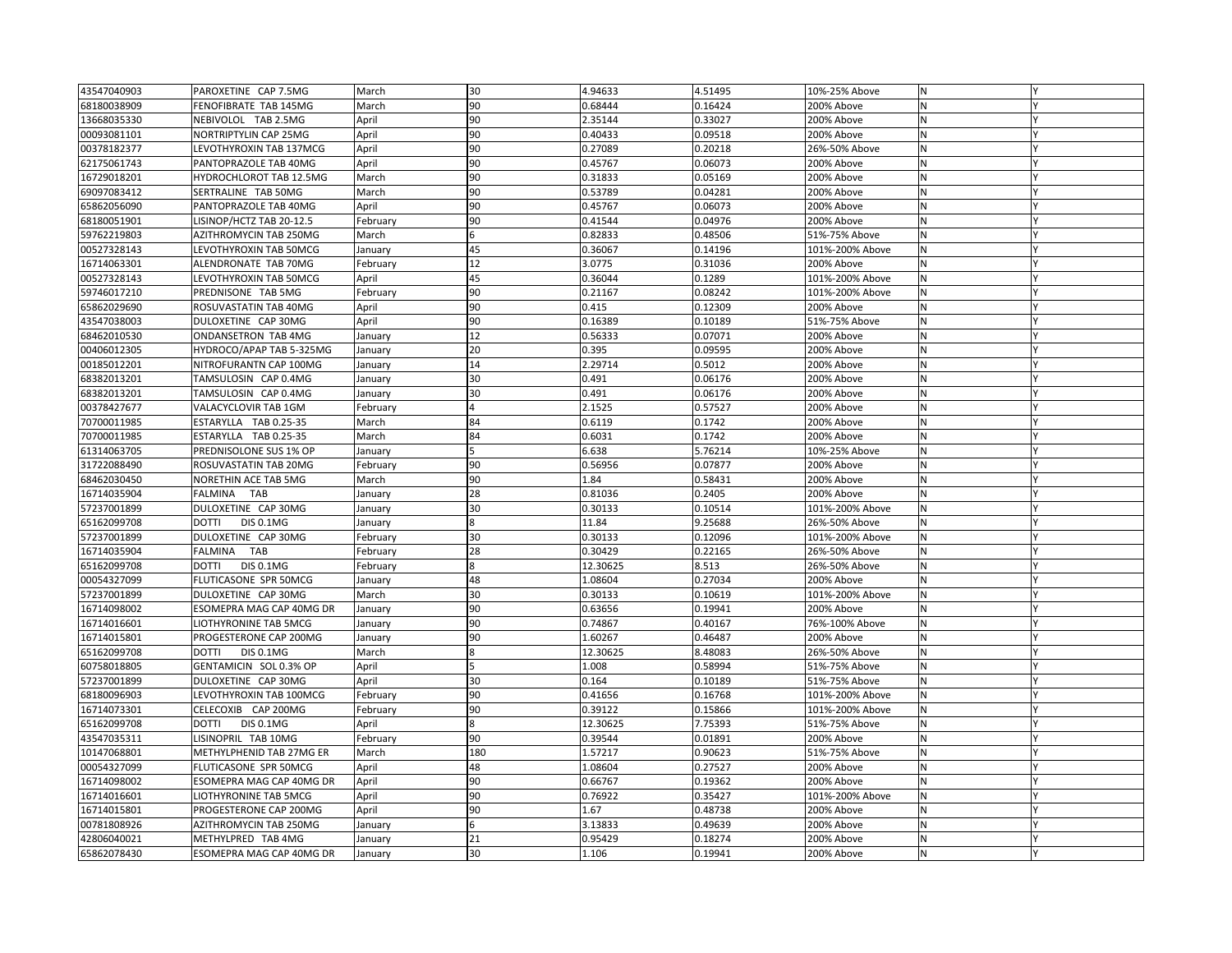| 31722072690 | MONTELUKAST TAB 10MG      | January  | 30  | 0.55067 | 0.05994 | 200% Above      | N         |  |
|-------------|---------------------------|----------|-----|---------|---------|-----------------|-----------|--|
| 31722072690 | MONTELUKAST TAB 10MG      | February | 30  | 0.56767 | 0.06314 | 200% Above      | N         |  |
| 65862078430 | ESOMEPRA MAG CAP 40MG DR  | February | 30  | 1.106   | 0.22372 | 200% Above      | N         |  |
| 27241011703 | FENOFIBRATE TAB 160MG     | January  | 90  | 0.78356 | 0.18813 | 200% Above      |           |  |
| 31722088390 | ROSUVASTATIN TAB 10MG     | January  | 90  | 0.55444 | 0.06379 | 200% Above      | N         |  |
| 31722072690 | MONTELUKAST TAB 10MG      | March    | 30  | 0.56833 | 0.06589 | 200% Above      | N         |  |
| 65862078430 | ESOMEPRA MAG CAP 40MG DR  | March    | 30  | 1.14133 | 0.20468 | 200% Above      | N         |  |
| 00172572960 | FAMOTIDINE TAB 40MG       | January  | 90  | 0.45667 | 0.07169 | 200% Above      | N         |  |
| 00172572960 | FAMOTIDINE TAB 40MG       | February | 90  | 0.46822 | 0.06883 | 200% Above      | N         |  |
| 65162046610 | BUPROFEN TAB 800MG        | January  |     | 0.24286 | 0.07343 | 200% Above      | N         |  |
| 65862018501 | CLINDAMYCIN CAP 150MG     | January  | 40  | 0.1505  | 0.12486 | 10%-25% Above   | N         |  |
| 00054457025 | METHADONE TAB 5MG         | January  | 90  | 0.16044 | 0.12167 | 26%-50% Above   | N         |  |
| 68382035316 | BUPROPN HCL TAB 150MG XL  | January  | 30  | 0.657   | 0.13986 | 200% Above      | N         |  |
| 00093220305 | METOCLOPRAM TAB 10MG      | January  | 30  | 0.18533 | 0.05181 | 200% Above      | N         |  |
| 16714099001 | ROSUVASTATIN TAB 20MG     | January  | 30  | 0.41333 | 0.07742 | 200% Above      | N         |  |
| 16729002115 | PIOGLITAZONE TAB 30MG     | January  | 30  | 0.41133 | 0.13473 | 200% Above      | N         |  |
| 43547035611 | LISINOPRIL TAB 40MG       | January  | 30  | 0.40133 | 0.05502 | 200% Above      |           |  |
| 70010006505 | METFORMIN TAB 1000MG      | January  | 60  | 0.21083 | 0.02624 | 200% Above      | N         |  |
| 50228014605 | HYDROCHLOROT CAP 12.5MG   | January  | 30  | 0.29333 | 0.03234 | 200% Above      | N         |  |
| 33342008841 | RIZATRIPTAN TAB 10MG      | January  |     | 0.80667 | 0.53461 | 51%-75% Above   | N         |  |
| 16729013700 | CLONAZEPAM TAB 1MG        | January  | 30  | 0.23133 | 0.03096 | 200% Above      |           |  |
| 29300016910 | TIZANIDINE TAB 4MG        | February | 90  | 0.20711 | 0.05    | 200% Above      | N         |  |
| 50383008716 | GUAIATUSS AC SYP 100-10/5 | February | 240 | 0.05154 | 0.02743 | 76%-100% Above  | ${\sf N}$ |  |
| 00143980350 | DOXYCYCL HYC CAP 100MG    | February | 14  | 0.56643 | 0.14979 | 200% Above      | N         |  |
| 60505083305 | AZELASTINE SPR 0.1%       | February | 30  | 0.70667 | 0.27344 | 101%-200% Above | N         |  |
| 00591024101 | LORAZEPAM TAB 1MG         | February | 60  | 0.276   | 0.04805 | 200% Above      | N         |  |
| 57237001890 | DULOXETINE CAP 30MG       | February | 60  | 0.30133 | 0.12096 | 101%-200% Above | N         |  |
| 00603548421 | PROPRANOLOL TAB 40MG      | February | 60  | 0.15217 | 0.11059 | 26%-50% Above   | N         |  |
| 68180098101 | LISINOPRIL TAB 20MG       | February | 30  | 0.379   | 0.02701 | 200% Above      | N         |  |
| 57664037708 | TRAMADOL HCL TAB 50MG     | March    | 20  | 0.192   | 0.02459 | 200% Above      | N         |  |
| 00781185220 | AMOX/K CLAV TAB 875-125   | March    | 14  | 0.47071 | 0.32484 | 26%-50% Above   | N         |  |
| 42858010301 | OXYCOD/APAP TAB 7.5-325   | March    | 12  | 0.07583 | 0.14032 | 26%-50% Below   | N         |  |
| 53746010901 | HYDROCO/APAP TAB 5-325MG  | March    | 20  | 0.139   | 0.09602 | 26%-50% Above   | N         |  |
| 67877032105 | IBUPROFEN TAB 800MG       | March    | 20  | 0.2435  | 0.07481 | 200% Above      | N         |  |
| 00116200116 | CHLORHEX GLU SOL 0.12%    | March    | 473 | 0.0115  | 0.00532 | 101%-200% Above | N         |  |
| 00093227434 | AMOX/K CLAV TAB 500-125   | March    | 30  | 0.45333 | 0.31268 | 26%-50% Above   | N         |  |
| 47781023001 | OXYCOD/APAP TAB 10-325MG  | March    | 40  | 0.23225 | 0.19233 | 10%-25% Above   | N         |  |
| 47781053326 | FLUOCINONIDE GEL 0.05%    | March    | 60  | 1.44683 | 0.98528 | 26%-50% Above   |           |  |
| 47781023001 | OXYCOD/APAP TAB 10-325MG  | April    | 40  | 0.23225 | 0.17961 | 26%-50% Above   | N         |  |
| 68180098101 | LISINOPRIL TAB 20MG       | March    | 30  | 0.37967 | 0.02633 | 200% Above      | Ν         |  |
| 69543038810 | KETOROLAC TAB 10MG        | April    | 20  | 0.846   | 0.75315 | 10%-25% Above   | N         |  |
| 00054039063 | OXYCODONE SOL 5MG/5ML     | April    | 180 | 0.14761 | 0.10454 | 26%-50% Above   |           |  |
| 00603548421 | PROPRANOLOL TAB 40MG      | April    | 60  | 0.149   | 0.11582 | 26%-50% Above   | N         |  |
| 57237001890 | DULOXETINE CAP 30MG       | April    | 60  | 0.16383 | 0.10189 | 51%-75% Above   | N         |  |
| 69315090501 | LORAZEPAM TAB 1MG         | April    | 60  | 0.089   | 0.04295 | 101%-200% Above | N         |  |
| 00904652261 | SENNA-LAX TAB 8.6MG       | April    | 60  | 0.04983 | 0.02143 | 101%-200% Above |           |  |
| 65162010250 | GABAPENTIN CAP 300MG      | April    | 90  | 0.06833 | 0.04651 | 26%-50% Above   | N         |  |
| 68180098101 | LISINOPRIL TAB 20MG       | April    | 30  | 0.382   | 0.02587 | 200% Above      | N         |  |
| 69097094705 | ATORVASTATIN TAB 80MG     | March    | 90  | 0.41456 | 0.10164 | 200% Above      | N         |  |
| 67877025001 | QUETIAPINE TAB 100MG      | April    | 90  | 0.10544 | 0.05454 | 76%-100% Above  | N         |  |
| 55111032201 | GLIMEPIRIDE TAB 4MG       | February | 180 | 0.40528 | 0.04818 | 200% Above      | N         |  |
| 68180072103 | AMLODIPINE TAB 10MG       | February | 90  | 0.602   | 0.01775 | 200% Above      | N         |  |
| 62332024590 | FENOFIBRIC CAP 135MG DR   | February | 90  | 3.725   | 0.57575 | 200% Above      | N         |  |
| 00378518693 | PRASUGREL TAB 10MG        | February | 90  | 1.422   | 0.36812 | 200% Above      | N         |  |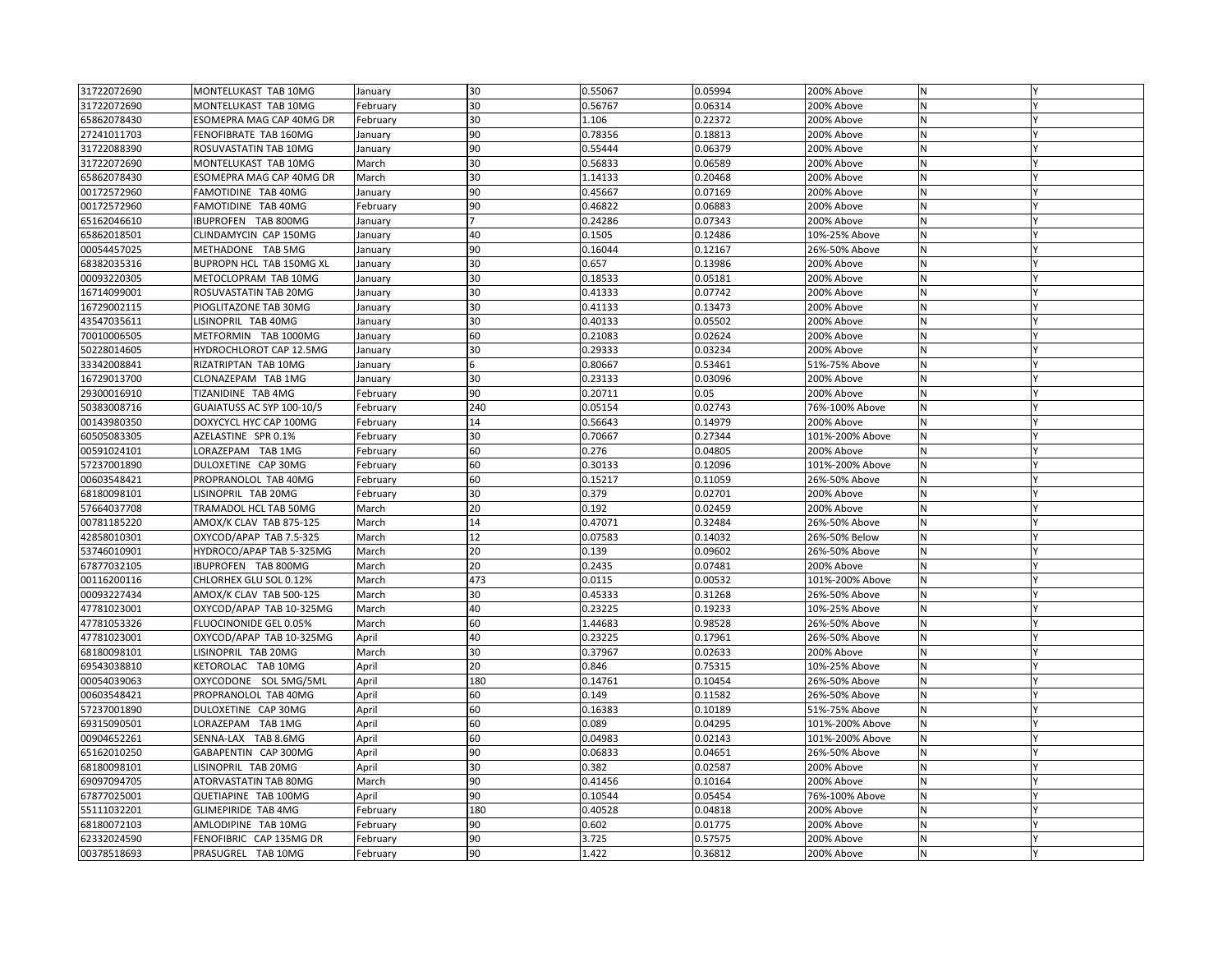| 23155000201 | HYDRALAZINE TAB 25MG      | February | 90   | 0.22667 | 0.04158 | 200% Above      | N |  |
|-------------|---------------------------|----------|------|---------|---------|-----------------|---|--|
| 00093727198 | PIOGLITAZONE TAB 15MG     | March    | 90   | 0.51411 | 0.09151 | 200% Above      | N |  |
| 62559051101 | INDAPAMIDE TAB 2.5MG      | March    | 90   | 0.42033 | 0.15208 | 101%-200% Above | N |  |
| 00115132019 | COLESEVELAM TAB 625MG     | March    | 540  | 1.714   | 0.48654 | 200% Above      | N |  |
| 70377000911 | ROSUVASTATIN TAB 40MG     | April    | 90   | 0.60711 | 0.12309 | 200% Above      | N |  |
| 62559051101 | INDAPAMIDE TAB 2.5MG      | April    | 90   | 0.42033 | 0.14227 | 101%-200% Above | N |  |
| 55111032201 | GLIMEPIRIDE TAB 4MG       | April    | 180  | 0.34756 | 0.04446 | 200% Above      | N |  |
| 62332024590 | FENOFIBRIC CAP 135MG DR   | April    | 90   | 3.725   | 0.59617 | 200% Above      | N |  |
| 68180072103 | AMLODIPINE TAB 10MG       | April    | 90   | 0.602   | 0.01657 | 200% Above      | N |  |
| 00378518693 | PRASUGREL TAB 10MG        | April    | 90   | 1.37667 | 0.35087 | 200% Above      | N |  |
| 60432060416 | PROMETHAZINE SYP DM       | January  | 120  | 0.06875 | 0.05733 | 10%-25% Above   | N |  |
| 68462063945 | NITROGLYCERN SUB 0.4MG    | January  | 25   | 0.5988  | 0.28467 | 101%-200% Above | N |  |
| 43598043611 | NITROGLYCERN SUB 0.4MG    | February | 25   | 0.6044  | 0.25437 | 101%-200% Above | N |  |
| 68462034690 | LEVOCETIRIZI TAB 5MG      | April    |      | 0.54    | 0.08516 | 200% Above      | N |  |
| 00378427677 | VALACYCLOVIR TAB 1GM      | April    |      | 2.1525  | 0.51795 | 200% Above      | N |  |
| 66689000816 | NYSTATIN SUS 100000       | April    | 140  | 0.07171 | 0.05117 | 26%-50% Above   | N |  |
| 68462034690 | LEVOCETIRIZI TAB 5MG      | April    | 30   | 0.54067 | 0.08516 | 200% Above      |   |  |
| 00781236801 | AMPHET/DEXTR CAP 25MG ER  | January  | 30   | 2.009   | 0.52094 | 200% Above      | N |  |
| 00406895501 | AMPHET/DEXTR CAP 25MG ER  | February | 30   | 2.009   | 0.53004 | 200% Above      | N |  |
| 66993059802 | AMPHET/DEXTR CAP 25MG ER  | March    | 30   | 2.009   | 0.54687 | 200% Above      | N |  |
| 00378668977 | PANTOPRAZOLE TAB 40MG     | January  | 90   | 0.48178 | 0.05946 | 200% Above      | N |  |
| 00228277811 | PROPRANOLOL CAP 60MG ER   | March    | 90   | 1.47756 | 0.32013 | 200% Above      | N |  |
| 68382032001 | POT CHLORIDE TAB 10MEQ ER | March    | 90   | 0.39756 | 0.13824 | 101%-200% Above | N |  |
| 00378668977 | PANTOPRAZOLE TAB 40MG     | April    | 90   | 0.513   | 0.06073 | 200% Above      |   |  |
| 45802006435 | TRIAMCINOLON CRE 0.1%     | April    | 30   | 0.07567 | 0.13222 | 26%-50% Below   | N |  |
| 00781808926 | AZITHROMYCIN TAB 250MG    | February | 6    | 3.13833 | 0.49727 | 200% Above      | N |  |
| 60505265501 | TRAZODONE TAB 150MG       | January  | 30   | 0.55967 | 0.13721 | 200% Above      | N |  |
| 69238183801 | LEVOTHYROXIN TAB 150MCG   | January  | 30   | 0.46967 | 0.2203  | 101%-200% Above | N |  |
| 68382050010 | OMEPRAZOLE CAP 40MG       | January  | 30   | 0.497   | 0.06362 | 200% Above      | N |  |
| 69238183801 | LEVOTHYROXIN TAB 150MCG   | February | 30   | 0.46967 | 0.24012 | 76%-100% Above  | N |  |
| 68382050010 | OMEPRAZOLE CAP 40MG       | March    | 30   | 0.51433 | 0.05959 | 200% Above      | N |  |
| 69238183801 | LEVOTHYROXIN TAB 150MCG   | March    | 30   | 0.46967 | 0.21406 | 101%-200% Above | N |  |
| 00781808926 | AZITHROMYCIN TAB 250MG    | April    |      | 3.13833 | 0.45018 | 200% Above      | N |  |
| 68382050010 | OMEPRAZOLE CAP 40MG       | April    | 30   | 0.529   | 0.0555  | 200% Above      | N |  |
| 69238183901 | LEVOTHYROXIN TAB 175MCG   | April    | 30   | 0.36633 | 0.21916 | 51%-75% Above   | N |  |
| 59762219803 | AZITHROMYCIN TAB 250MG    | January  |      | 0.81833 | 0.49639 | 51%-75% Above   | N |  |
| 42806040021 | METHYLPRED TAB 4MG        | January  | 21   | 0.3681  | 0.18274 | 101%-200% Above | N |  |
| 29300033301 | CHLORTHALID TAB 25MG      | January  | 90   | 0.73044 | 0.1705  | 200% Above      |   |  |
| 68382005005 | MELOXICAM TAB 7.5MG       | January  | 90   | 0.44144 | 0.02122 | 200% Above      | N |  |
| 68180098103 | LISINOPRIL TAB 20MG       | January  | 90   | 0.506   | 0.02602 | 200% Above      | N |  |
| 29300033301 | CHLORTHALID TAB 25MG      | April    | 90   | 0.73044 | 0.15225 | 200% Above      | N |  |
| 68180098103 | LISINOPRIL TAB 20MG       | April    | 90   | 0.43956 | 0.02587 | 200% Above      | N |  |
| 68382005005 | MELOXICAM TAB 7.5MG       | April    | 90   | 0.34511 | 0.02299 | 200% Above      | N |  |
| 68180051901 | LISINOP/HCTZ TAB 20-12.5  | January  | 30   | 0.413   | 0.05147 | 200% Above      | N |  |
| 65862050320 | AMOX/K CLAV TAB 875-125   | March    | 20   | 0.9435  | 0.32484 | 101%-200% Above | N |  |
| 68180051901 | LISINOP/HCTZ TAB 20-12.5  | January  | 180  | 0.41311 | 0.05147 | 200% Above      | N |  |
| 50742061510 | METOPROL SUC TAB 25MG ER  | February | 90   | 0.32644 | 0.08955 | 200% Above      | N |  |
| 68180051901 | LISINOP/HCTZ TAB 20-12.5  | April    | 180  | 0.41544 | 0.04943 | 200% Above      | N |  |
| 60432060416 | PROMETHAZINE SYP DM       | January  | 120  | 0.06933 | 0.05733 | 10%-25% Above   | N |  |
| 45802026337 | CLINDAMYCIN MIS 1%        | January  | 60   | 0.63233 | 0.42883 | 26%-50% Above   | N |  |
| 45802026337 | CLINDAMYCIN MIS 1%        | March    | 60   | 0.63233 | 0.30876 | 101%-200% Above | N |  |
| 42806015033 | AZITHROMYCIN SUS 200/5ML  | January  | 22.5 | 0.97022 | 0.35852 | 101%-200% Above | N |  |
| 00591505210 | PREDNISONE TAB 5MG        | February |      | 0.168   | 0.08242 | 101%-200% Above | N |  |
| 54838055550 | ONDANSETRON SOL 4MG/5ML   | February | 20.7 | 0.84686 | 0.26182 | 200% Above      | N |  |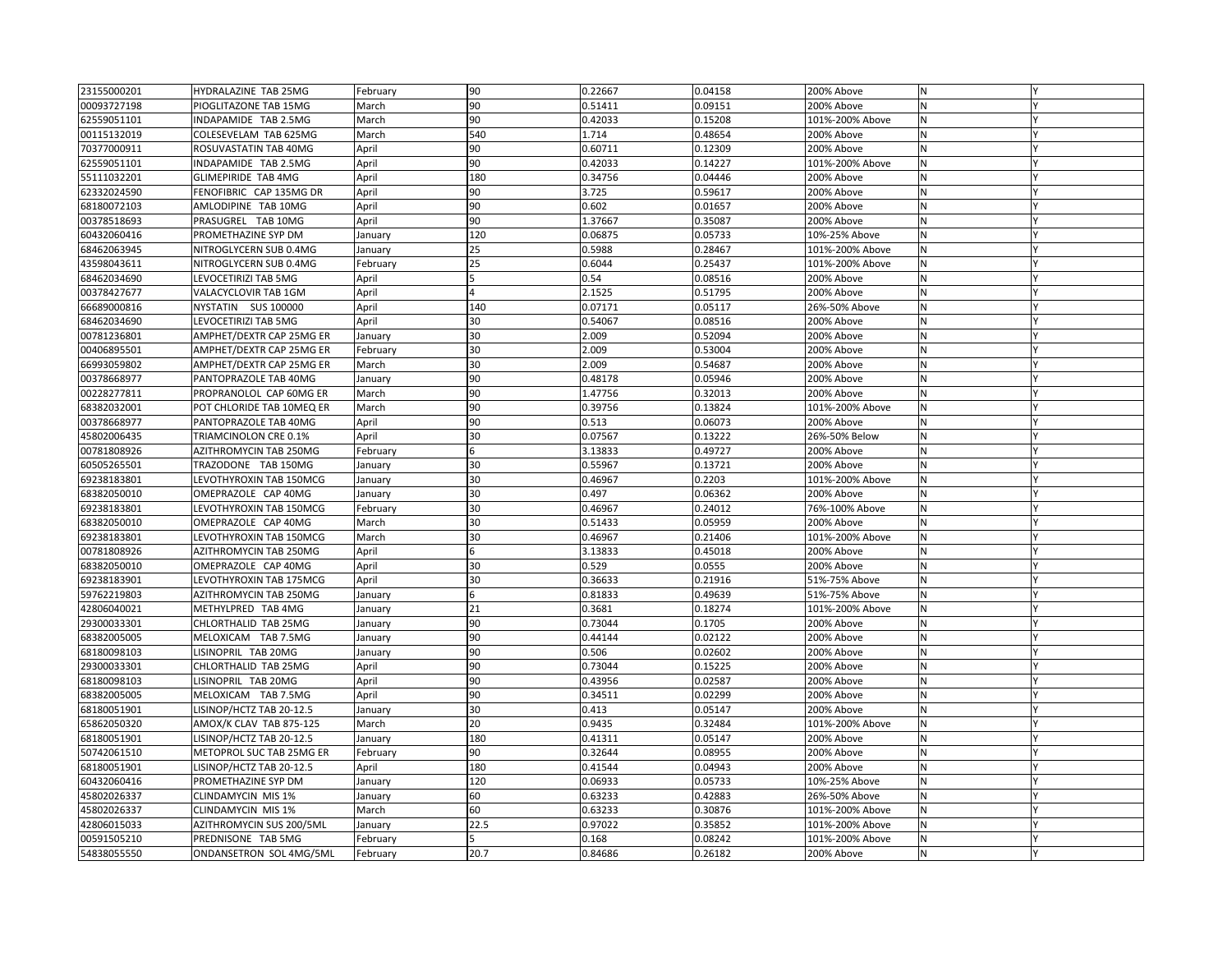| 57237007710 | ONDANSETRON TAB 4MG ODT     | February | q    | 0.76333 | 0.23031 | 200% Above      | N |  |
|-------------|-----------------------------|----------|------|---------|---------|-----------------|---|--|
| 67877054788 | CEFDINIR SUS 125/5ML        | February | 100  | 0.3169  | 0.11617 | 101%-200% Above | N |  |
| 00093417773 | CEPHALEXIN SUS 250/5ML      | March    | 100  | 0.1824  | 0.09997 | 76%-100% Above  | N |  |
| 70710145902 | AZITHROMYCIN SUS 200/5ML    | April    | 22.5 | 0.97022 | 0.3677  | 101%-200% Above |   |  |
| 60505082901 | FLUTICASONE SPR 50MCG       | March    | 16   | 1.86563 | 0.27037 | 200% Above      | N |  |
| 65862018730 | <b>ONDANSETRON TAB 4MG</b>  | January  | 30   | 0.19033 | 0.07071 | 101%-200% Above |   |  |
| 68001024604 | ONDANSETRON TAB 4MG ODT     | January  | 12   | 0.25    | 0.21765 | 10%-25% Above   | N |  |
| 00254101196 | SUCRALFATE SUS 1GM/10ML     | January  | 160  | 0.42375 | 0.33303 | 26%-50% Above   | N |  |
| 65862067899 | ALPRAZOLAM TAB 1MG          | January  | 60   | 0.21433 | 0.02491 | 200% Above      | N |  |
| 16714062202 | ZOLPIDEM<br>TAB 10MG        | January  | 30   | 0.418   | 0.03129 | 200% Above      | N |  |
| 00406012501 | HYDROCO/APAP TAB 10-325MG   | January  | 112  | 0.19241 | 0.12412 | 51%-75% Above   | N |  |
| 62332012390 | PREGABALIN CAP 150MG        | January  | 56   | 0.24714 | 0.09157 | 101%-200% Above | N |  |
| 69097012312 | TOPIRAMATE TAB 50MG         | January  | 56   | 0.22518 | 0.04521 | 200% Above      | N |  |
| 55111018010 | TIZANIDINE TAB 4MG          | January  | 84   | 0.20714 | 0.05596 | 200% Above      | N |  |
| 65862067899 | ALPRAZOLAM TAB 1MG          | February | 60   | 0.21433 | 0.02376 | 200% Above      | N |  |
| 16714062202 | ZOLPIDEM TAB 10MG           | February | 30   | 0.418   | 0.03213 | 200% Above      | N |  |
| 00591564301 | MINOXIDIL TAB 10MG          | January  | 180  | 0.46728 | 0.17139 | 101%-200% Above | N |  |
| 68180051902 | LISINOP/HCTZ TAB 20-12.5    | January  | 90   | 0.332   | 0.05147 | 200% Above      | N |  |
| 67877019805 | AMLODIPINE TAB 5MG          | January  | 90   | 0.39078 | 0.01116 | 200% Above      | N |  |
| 68382009505 | CARVEDILOL TAB 25MG         | January  | 180  | 0.19789 | 0.03566 | 200% Above      |   |  |
| 68001033408 | LISINOPRIL TAB 10MG         | January  | 90   | 0.39544 | 0.01956 | 200% Above      |   |  |
| 68001023803 | CLONIDINE TAB 0.2MG         | January  | 180  | 0.24706 | 0.03992 | 200% Above      | N |  |
| 68462039710 | OMEPRAZOLE CAP 40MG         | February | 90   | 0.37289 | 0.06206 | 200% Above      | N |  |
| 67877043103 | ARIPIPRAZOLE TAB 5MG        | January  | 30   | 0.87633 | 0.17026 | 200% Above      | N |  |
| 65862014836 | SUMATRIPTAN TAB 100MG       | January  |      | 1.71    | 0.55636 | 200% Above      | N |  |
| 62332004060 | LAMOTRIGINE TAB 200MG       | January  | 30   | 0.48033 | 0.09597 | 200% Above      | N |  |
| 65162062711 | TRAMADOL HCL TAB 50MG       | January  | 60   | 0.25683 | 0.02391 | 200% Above      | N |  |
| 70710134403 | RAMELTEON TAB 8MG           | February | 30   | 3.65767 | 0.90038 | 200% Above      | N |  |
| 67877043103 | ARIPIPRAZOLE TAB 5MG        | February | 30   | 0.87633 | 0.16156 | 200% Above      | N |  |
| 62332004060 | LAMOTRIGINE TAB 200MG       | February | 30   | 0.48033 | 0.09365 | 200% Above      | N |  |
| 65862014836 | SUMATRIPTAN TAB 100MG       | February | q    | 1.71    | 0.54221 | 200% Above      | N |  |
| 00378110101 | PRAZOSIN HCL CAP 1MG        | February | 30   | 0.46133 | 0.20873 | 101%-200% Above | N |  |
| 60505082901 | FLUTICASONE SPR 50MCG       | January  | 16   | 1.86563 | 0.27034 | 200% Above      | N |  |
| 65162062711 | TRAMADOL HCL TAB 50MG       | March    | 60   | 0.25683 | 0.02459 | 200% Above      | N |  |
| 65862014836 | SUMATRIPTAN TAB 100MG       | March    |      | 1.77333 | 0.54919 | 200% Above      | N |  |
| 67877043203 | ARIPIPRAZOLE TAB 10MG       | March    | 30   | 0.89667 | 0.15149 | 200% Above      | N |  |
| 62332004060 | LAMOTRIGINE TAB 200MG       | March    | 30   | 0.493   | 0.10103 | 200% Above      | N |  |
| 65862078430 | ESOMEPRA MAG CAP 40MG DR    | January  | 90   | 1.10589 | 0.19941 | 200% Above      | N |  |
| 65862014836 | SUMATRIPTAN TAB 100MG       | April    | q    | 1.84222 | 0.52473 | 200% Above      | N |  |
| 62332004060 | LAMOTRIGINE TAB 200MG       | April    | 30   | 0.513   | 0.09769 | 200% Above      | N |  |
| 67877043203 | ARIPIPRAZOLE TAB 10MG       | April    | 30   | 0.89667 | 0.14682 | 200% Above      | N |  |
| 60505082901 | FLUTICASONE SPR 50MCG       | April    | 16   | 0.54188 | 0.27527 | 76%-100% Above  |   |  |
| 68382005105 | MELOXICAM TAB 15MG          | April    | 90   | 0.57311 | 0.0242  | 200% Above      | N |  |
| 65862078430 | ESOMEPRA MAG CAP 40MG DR    | April    | 90   | 1.14922 | 0.19362 | 200% Above      | N |  |
| 70710113908 | FLUCONAZOLE TAB 150MG       | February |      | 5.45    | 0.68352 | 200% Above      | N |  |
| 00603533715 | PREDNISONE PAK 5MG          | February | 21   | 0.60286 | 0.44221 | 26%-50% Above   |   |  |
| 00168000615 | TRIAMCINOLON OIN 0.1%       | February | 15   | 0.10533 | 0.14164 | 26%-50% Below   | N |  |
| 51672128901 | NYSTATIN CRE 100000         | February | 15   | 0.59133 | 0.2491  | 101%-200% Above | N |  |
| 50228014610 | HYDROCHLOROT CAP 12.5MG     | March    | 90   | 0.30211 | 0.03333 | 200% Above      | N |  |
| 68180046301 | AMLOD/BENAZP CAP 5-40MG     | March    | 90   | 0.425   | 0.15246 | 101%-200% Above | N |  |
| 57237000630 | FLUCONAZOLE TAB 200MG       | January  |      | 2.07    | 0.60567 | 200% Above      | N |  |
| 16729017301 | AMITRIPTYLIN TAB 50MG       | January  | 30   | 0.526   | 0.15573 | 200% Above      | N |  |
| 00406012405 | HYDROCO/APAP TAB 7.5-325    | February |      | 0.32857 | 0.1197  | 101%-200% Above | N |  |
| 47781091401 | <b>DEXAMETHASON TAB 4MG</b> | February | 6    | 0.89167 | 0.43064 | 101%-200% Above | N |  |
|             |                             |          |      |         |         |                 |   |  |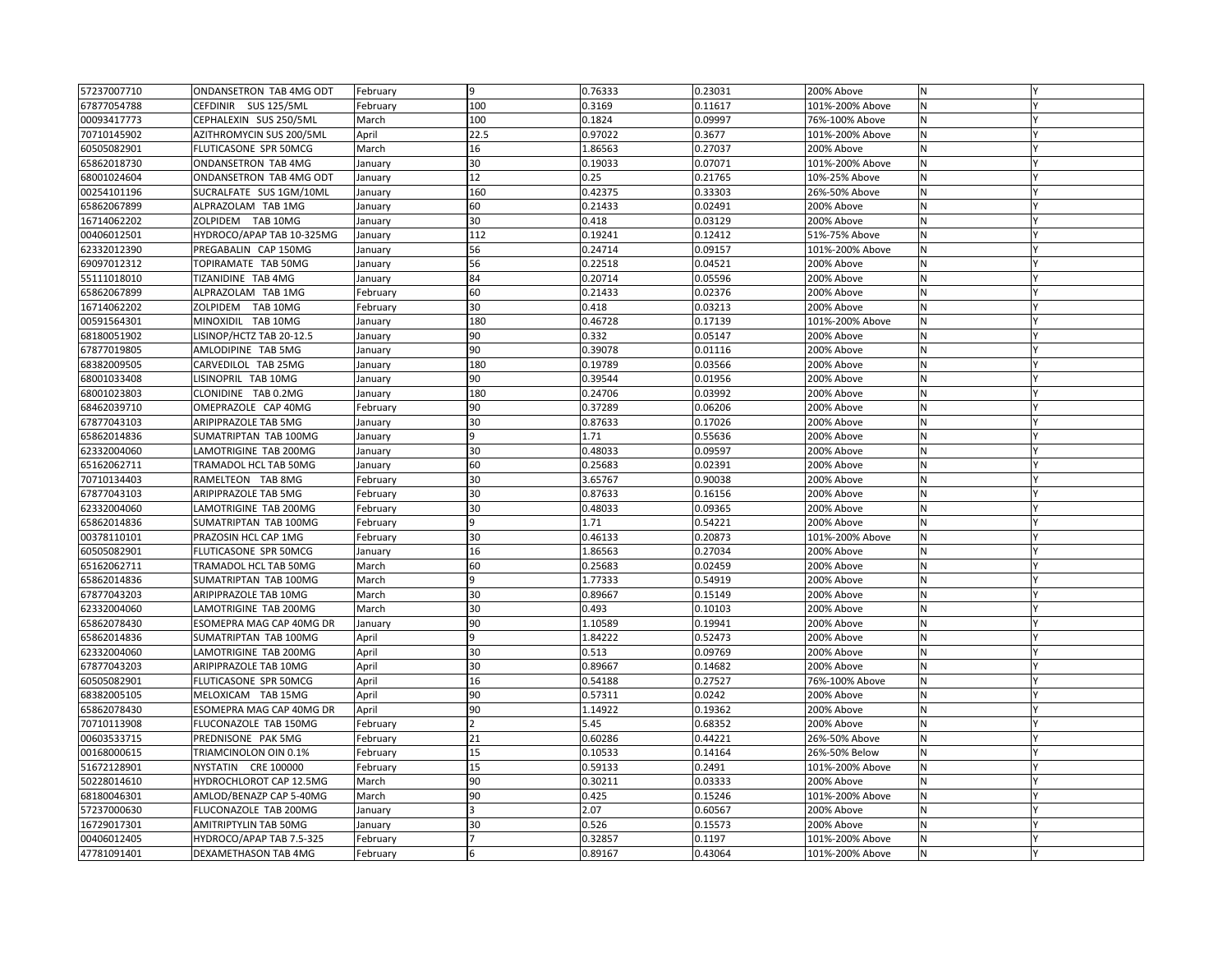| 64380080707                | IBUPROFEN TAB 800MG                                 | February           | 12       | 0.42333        | 0.07352            | 200% Above                       | N      |  |
|----------------------------|-----------------------------------------------------|--------------------|----------|----------------|--------------------|----------------------------------|--------|--|
| 65862001705                | AMOXICILLIN CAP 500MG                               | February           | 15       | 0.25733        | 0.0713             | 200% Above                       | N      |  |
| 00406012405                | HYDROCO/APAP TAB 7.5-325                            | February           | 10       | 0.345          | 0.1197             | 101%-200% Above                  | N      |  |
| 68462010630                | ONDANSETRON TAB 8MG                                 | February           | 12       | 0.47917        | 0.10875            | 200% Above                       |        |  |
| 00781707787                | METRONIDAZOL GEL 0.75%VAG                           | January            | 70       | 0.93743        | 0.71102            | 26%-50% Above                    | N      |  |
| 00115180301                | HYDROXYZ PAM CAP 25MG                               | March              | 30       | 0.15467        | 0.06792            | 101%-200% Above                  | N      |  |
| 00115180301                | HYDROXYZ PAM CAP 25MG                               | March              | 60       | 0.1545         | 0.06792            | 101%-200% Above                  | N      |  |
| 65862037401                | ESCITALOPRAM TAB 10MG                               | January            | 90       | 0.52567        | 0.04769            | 200% Above                       | N      |  |
| 70700011985                | ESTARYLLA TAB 0.25-35                               | January            | 84       | 0.62845        | 0.18162            | 200% Above                       | N      |  |
| 16729017301                | AMITRIPTYLIN TAB 50MG                               | February           | 90       | 0.53678        | 0.15976            | 200% Above                       | N      |  |
| 68180013501                | ESCITALOPRAM TAB 10MG                               | March              | 90       | 0.54122        | 0.04972            | 200% Above                       | N      |  |
| 47781030301                | NITROFURANTN CAP 100MG                              | February           | 14       | 1.15071        | 0.48789            | 101%-200% Above                  | N      |  |
| 47781030301                | NITROFURANTN CAP 100MG                              | March              | 10       | 1.21           | 0.48495            | 101%-200% Above                  | N      |  |
| 47781030301                | NITROFURANTN CAP 100MG                              | April              | 14       | 1.20571        | 0.45994            | 101%-200% Above                  | N      |  |
| 00093005805                | TRAMADOL HCL TAB 50MG                               | January            | 60       | 0.239          | 0.02391            | 200% Above                       | N      |  |
| 00054327099                | FLUTICASONE SPR 50MCG                               | January            | 16       | 1.79563        | 0.27034            | 200% Above                       | N      |  |
| 00093005805                | TRAMADOL HCL TAB 50MG                               | February           | 60       | 0.239          | 0.0242             | 200% Above                       | N      |  |
| 65862023060                | LAMOTRIGINE TAB 200MG                               | January            | 90       | 0.43489        | 0.09597            | 200% Above                       | N      |  |
| 13668001005                | CITALOPRAM TAB 20MG                                 | January            | 90       | 0.48089        | 0.0283             | 200% Above                       | N      |  |
| 60505384901                | CELECOXIB CAP 200MG                                 | January            | 90       | 0.62556        | 0.1436             | 200% Above                       | N      |  |
| 70377000812                | ROSUVASTATIN TAB 20MG                               | January            | 90       | 0.60544        | 0.07742            | 200% Above                       |        |  |
| 50742062001                | NIFEDIPINE TAB 30MG ER                              | January            | 90       | 0.821          | 0.19595            | 200% Above                       | N      |  |
| 00093005805                | TRAMADOL HCL TAB 50MG                               | March              | 60       | 0.239          | 0.02459            | 200% Above                       | N      |  |
| 57237011490                | ALFUZOSIN TAB 10MG ER                               | February           | 90       | 0.559          | 0.13201            | 200% Above                       | N      |  |
| 70010049110                | METFORMIN TAB 500MG ER                              | April              | 30       | 0.20667        | 0.03532            | 200% Above                       |        |  |
| 00093005805                | TRAMADOL HCL TAB 50MG                               | April              | 60       | 0.1895         | 0.02493            | 200% Above                       | N      |  |
| 00054327099                | FLUTICASONE SPR 50MCG                               | April              | 16       | 1.79625        | 0.27527            | 200% Above                       | N      |  |
| 68180074109                | SILODOSIN CAP 8MG                                   | February           | 90       | 3.93656        | 0.71885            | 200% Above                       | N      |  |
| 70377000812                | ROSUVASTATIN TAB 20MG                               | April              | 45       | 0.60556        | 0.07551            | 200% Above                       | N      |  |
| 57237001401                | TAMSULOSIN CAP 0.4MG                                | April              | 90       | 0.53811        | 0.06094            | 200% Above                       | N      |  |
| 62332014231                | CELECOXIB CAP 200MG                                 | April              | 90       | 0.62556        | 0.13373            | 200% Above                       | N      |  |
| 65862080730                | ARMODAFINIL TAB 250MG                               | April              | 90       | 2.66544        | 1.01976            | 101%-200% Above                  | N      |  |
| 65862023060                | LAMOTRIGINE TAB 200MG                               | April              | 90       | 0.44022        | 0.09769            | 200% Above                       |        |  |
| 33342017910                | OLMESA MEDOX TAB 20MG                               | February           | 90       | 0.56167        | 0.10617            | 200% Above                       | N      |  |
| 69097083512                | SERTRALINE TAB 100MG                                | February           | 90       | 0.362          | 0.06333            | 200% Above                       | N      |  |
| 69238161606                | OFLOXACIN DRO 0.3%OTIC                              | January            | 10       | 2.957          | 2.08682            | 26%-50% Above                    | N      |  |
| 50383004248                | PREDNISOLONE SOL 15MG/5ML                           | February           | 20       | 0.321          | 0.14379            | 101%-200% Above                  | N      |  |
| 65862007175                | AMOXICILLIN SUS 400/5ML                             | February           | 150      | 0.03393        | 0.02628            | 26%-50% Above                    | N      |  |
| 50383004248                | PREDNISOLONE SOL 15MG/5ML                           | March              | 25       | 0.3208         | 0.14379            | 101%-200% Above                  | N      |  |
| 69238161606                | OFLOXACIN DRO 0.3%OTIC                              | March              | 10       | 3.071          | 2.28641            | 26%-50% Above                    | N      |  |
| 76204020025                | ALBUTEROL NEB 0.083%                                | March              | 150      | 0.0552         | 0.04199            | 26%-50% Above                    | N      |  |
| 16714039301                | CEFDINIR<br><b>SUS 250/5ML</b>                      | March              | 60       | 0.2305         | 0.18029            | 26%-50% Above                    | N      |  |
| 69238161503                | OFLOXACIN DRO 0.3%OTIC                              | March              |          | 3.07           | 2.13104            | 26%-50% Above                    | N      |  |
| 16714029402                | AMOX/K CLAV SUS 600/5ML                             | March              | 125      | 0.09848        | 0.06559            | 26%-50% Above                    | N      |  |
| 16714001830                | BUDESONIDE SUS 0.25MG/2                             | March              | 120      | 1.06858        | 0.8321             | 26%-50% Above                    | N      |  |
| 65862021960                | CEFDINIR SUS 250/5ML                                | April              | 60       | 0.22533        | 0.16568            | 26%-50% Above                    |        |  |
| 31722072730                | MONTELUKAST CHW 4MG                                 | April              | 30<br>50 | 0.162          | 0.09465<br>0.15572 | 51%-75% Above                    | N<br>N |  |
| 50383004224                | PREDNISOLONE SOL 15MG/5ML                           | January            |          | 0.4008         |                    | 101%-200% Above                  |        |  |
| 00781185220                | AMOX/K CLAV TAB 875-125                             | January            | 20<br>20 | 0.8915         | 0.33104            | 101%-200% Above                  | N      |  |
| 00168034720<br>00574200815 | TERCONAZOLE CRE 0.8%<br><b>NYSTOP</b><br>POW 100000 | January            | 15       | 1.681<br>0.734 | 1.31751<br>0.36147 | 26%-50% Above<br>101%-200% Above | N      |  |
| 68462018117                | CLOTRIMAZOLE CRE 1%                                 | January<br>January | 15       | 0.42667        | 0.23549            | 76%-100% Above                   | N      |  |
| 23155050105                | HYDROXYZ HCL TAB 25MG                               | January            | 30       | 0.43833        | 0.07622            | 200% Above                       | N      |  |
| 42192033001                | NP THYROID TAB 60MG                                 |                    | 30       | 0.74933        |                    | 10%-25% Above                    | N      |  |
|                            |                                                     | January            |          |                | 0.65792            |                                  |        |  |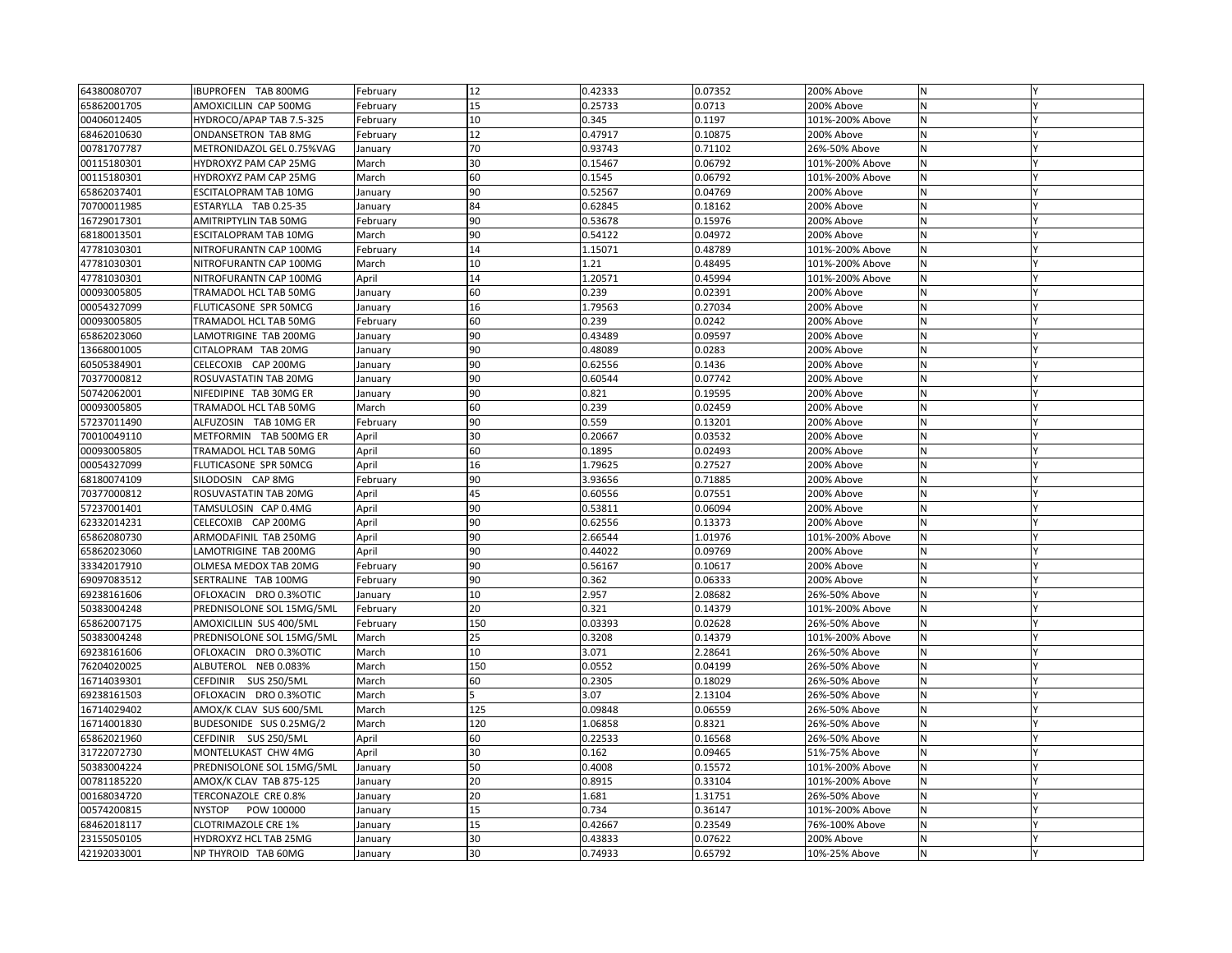| 68180031909 | BUPROPN HCL TAB 150MG XL  | January  | 30  | 1.14867 | 0.13986 | 200% Above      | N |  |
|-------------|---------------------------|----------|-----|---------|---------|-----------------|---|--|
| 42192033101 | NP THYROID TAB 90MG       | January  | 30  | 1.221   | L.03681 | 10%-25% Above   | N |  |
| 42192033101 | NP THYROID TAB 90MG       | February |     | 1.37    | 1.0358  | 26%-50% Above   | N |  |
| 68382050010 | OMEPRAZOLE CAP 40MG       | January  | 30  | 0.497   | 0.06362 | 200% Above      |   |  |
| 23155050105 | HYDROXYZ HCL TAB 25MG     | February | 30  | 0.43833 | 0.0468  | 200% Above      | N |  |
| 00406051205 | OXYCOD/APAP TAB 5-325MG   | February | 28  | 0.34714 | 0.09705 | 200% Above      | N |  |
| 00378427577 | VALACYCLOVIR TAB 500MG    | January  | 30  | 1.184   | 0.30669 | 200% Above      | N |  |
| 64380080807 | BUPROFEN TAB 600MG        | February | 40  | 0.22825 | 0.05949 | 200% Above      | N |  |
| 68180031909 | BUPROPN HCL TAB 150MG XL  | February | 30  | 1.14867 | 0.14759 | 200% Above      | N |  |
| 42192033101 | NP THYROID TAB 90MG       | February | 30  | 1.221   | 1.0358  | 10%-25% Above   | N |  |
| 64380080807 | IBUPROFEN TAB 600MG       | February | 40  | 0.23875 | 0.05949 | 200% Above      | N |  |
| 68382050010 | OMEPRAZOLE CAP 40MG       | February | 30  | 0.497   | 0.06206 | 200% Above      | N |  |
| 00378427677 | VALACYCLOVIR TAB 1GM      | February | 30  | 2.15267 | 0.57527 | 200% Above      | N |  |
| 65862060012 | RIZATRIPTAN TAB 10MG      | March    | 12  | 2.13333 | 0.50927 | 200% Above      | N |  |
| 68180031909 | BUPROPN HCL TAB 150MG XL  | March    | 30  | 1.17667 | 0.1335  | 200% Above      | N |  |
| 65862001705 | AMOXICILLIN CAP 500MG     | March    | 40  | 0.266   | 0.07054 | 200% Above      | N |  |
| 68382050010 | OMEPRAZOLE CAP 40MG       | March    | 30  | 0.51433 | 0.05959 | 200% Above      | N |  |
| 42192033101 | NP THYROID TAB 90MG       | March    | 30  | 1.231   | 1.04045 | 10%-25% Above   | N |  |
| 68180032002 | BUPROPN HCL TAB 300MG XL  | March    | 30  | 0.789   | 0.18442 | 200% Above      | N |  |
| 65862001705 | AMOXICILLIN CAP 500MG     | April    | 40  | 0.27375 | 0.06966 | 200% Above      | N |  |
| 68180031909 | BUPROPN HCL TAB 150MG XL  | March    | 30  | 1.17667 | 0.1335  | 200% Above      |   |  |
| 00378623101 | CITALOPRAM TAB 10MG       | March    | 30  | 0.51633 | 0.02682 | 200% Above      | N |  |
| 42806031250 | DOXYCYCL HYC TAB 100MG    | April    | 20  | 0.6135  | 0.13705 | 200% Above      | N |  |
| 69238207701 | PROPRANOLOL TAB 10MG      | March    | 60  | 0.28617 | 0.06946 | 200% Above      | N |  |
| 42192033001 | NP THYROID TAB 60MG       | April    | 30  | 0.78567 | 0.66905 | 10%-25% Above   |   |  |
| 68382050010 | OMEPRAZOLE CAP 40MG       | April    | 30  | 0.529   | 0.0555  | 200% Above      | N |  |
| 69238207701 | PROPRANOLOL TAB 10MG      | April    | 30  | 0.286   | 0.07136 | 200% Above      | N |  |
| 70010049105 | METFORMIN TAB 500MG ER    | April    | 90  | 0.23333 | 0.03532 | 200% Above      | N |  |
| 68180089173 | ENSKYCE<br>TAB            | March    | 28  | 0.505   | 0.18364 | 101%-200% Above | N |  |
| 00406012501 | HYDROCO/APAP TAB 10-325MG | March    | 30  | 0.174   | 0.12007 | 26%-50% Above   | N |  |
| 70436015542 | PROMETHAZINE SOL DM       | January  | 120 | 0.0675  | 0.05733 | 10%-25% Above   | N |  |
| 00603533815 | PREDNISONE PAK 10MG       | January  | 21  | 0.93048 | 0.77288 | 10%-25% Above   | N |  |
| 00143980350 | DOXYCYCL HYC CAP 100MG    | January  | 20  | 0.5665  | 0.15612 | 200% Above      |   |  |
| 42195095510 | BUT/APAP/CAF CAP          | January  | 30  | 0.95833 | 0.56826 | 51%-75% Above   | N |  |
| 67877019905 | AMLODIPINE TAB 10MG       | January  | 30  | 0.13333 | 0.01589 | 200% Above      | N |  |
| 65862056090 | PANTOPRAZOLE TAB 40MG     | January  | 30  | 0.36033 | 0.05946 | 200% Above      | N |  |
| 70756070360 | RANOLAZINE TAB 500MG ER   | January  | 60  | 0.74583 | 0.34124 | 101%-200% Above | N |  |
| 00527409537 | BUT/APAP/CAF CAP          | March    | 30  | 0.96567 | 0.69452 | 26%-50% Above   | N |  |
| 67877019905 | AMLODIPINE TAB 10MG       | March    | 30  | 0.13333 | 0.01687 | 200% Above      | N |  |
| 70756070360 | RANOLAZINE TAB 500MG ER   | March    | 60  | 0.74583 | 0.28604 | 101%-200% Above | N |  |
| 65862056090 | PANTOPRAZOLE TAB 40MG     | March    | 30  | 0.36033 | 0.05828 | 200% Above      | N |  |
| 00527409537 | BUT/APAP/CAF CAP          | April    | 30  | 0.93767 | 0.64646 | 26%-50% Above   | N |  |
| 67877019905 | AMLODIPINE TAB 10MG       | April    | 30  | 0.13333 | 0.01657 | 200% Above      | N |  |
| 70756070360 | RANOLAZINE TAB 500MG ER   | April    | 60  | 0.74583 | 0.24581 | 200% Above      | N |  |
| 65862056090 | PANTOPRAZOLE TAB 40MG     | April    | 30  | 0.362   | 0.06073 | 200% Above      | N |  |
| 70010049110 | METFORMIN TAB 500MG ER    | January  | 60  | 0.2355  | 0.03574 | 200% Above      |   |  |
| 70010049110 | METFORMIN<br>TAB 500MG ER | February | 60  | 0.2355  | 0.03653 | 200% Above      | N |  |
| 57237007810 | ONDANSETRON TAB 8MG ODT   | January  |     | 0.75333 | 0.23051 | 200% Above      | N |  |
| 70436015542 | PROMETHAZINE SOL DM       | January  | 120 | 0.06933 | 0.05733 | 10%-25% Above   | N |  |
| 00781808926 | AZITHROMYCIN TAB 250MG    | January  |     | 3.13833 | 0.49639 | 200% Above      |   |  |
| 67877057505 | BENZONATATE CAP 200MG     | February | 30  | 0.442   | 0.13218 | 200% Above      | N |  |
| 00378161001 | DICYCLOMINE CAP 10MG      | February | 30  | 0.198   | 0.11037 | 76%-100% Above  | N |  |
| 50383066730 | LIDO/PRILOCN CRE 2.5-2.5% | January  | 90  | 0.61844 | 0.27011 | 101%-200% Above | N |  |
| 67877057505 | BENZONATATE CAP 200MG     | February | 30  | 0.473   | 0.13218 | 200% Above      | N |  |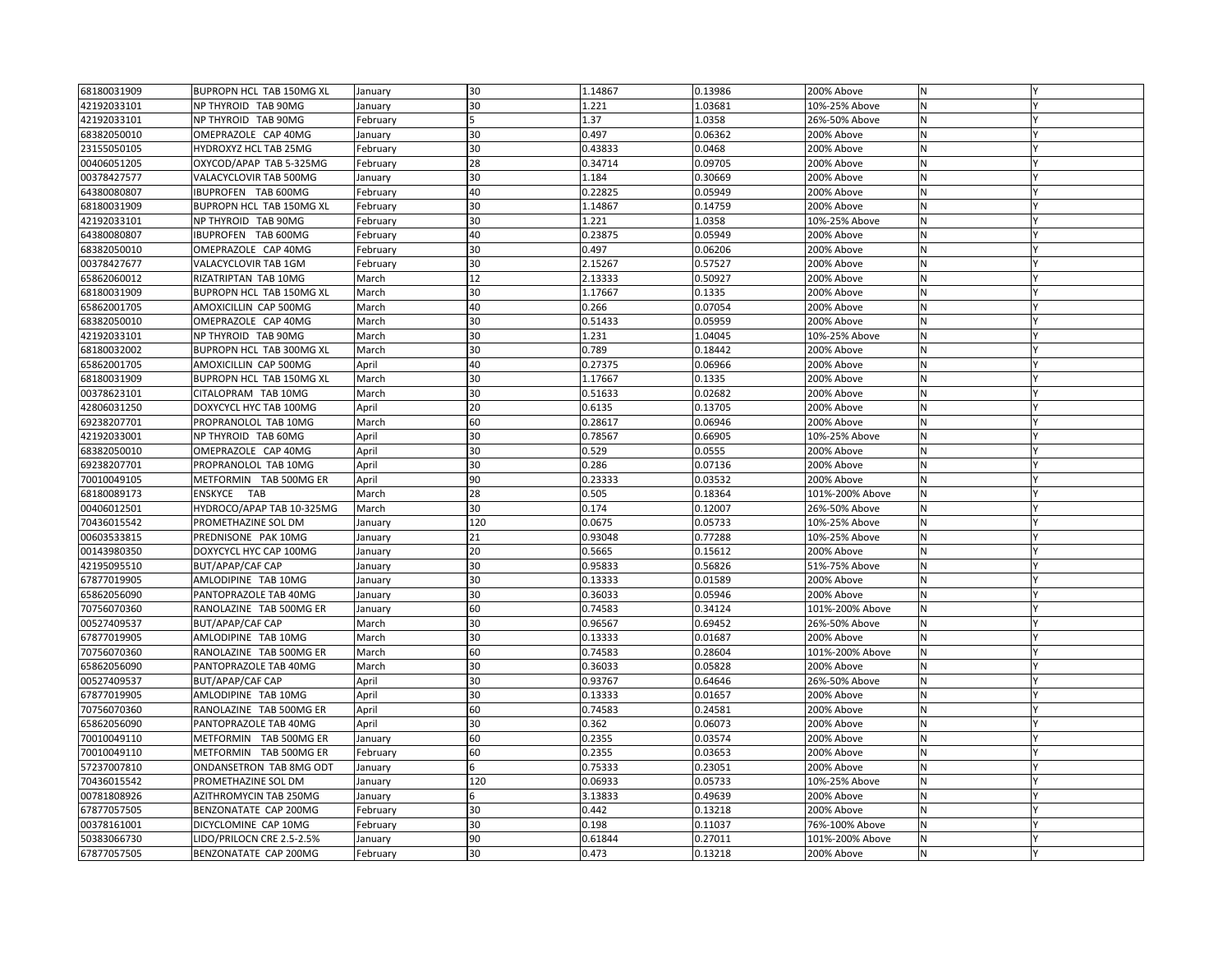| 65162062711                | TRAMADOL HCL TAB 50MG                     | April    |          | 0.21               | 0.02493            | 200% Above      | N      |  |
|----------------------------|-------------------------------------------|----------|----------|--------------------|--------------------|-----------------|--------|--|
| 00781569031                | EZETIMIBE TAB 10MG                        | February | 90       | 0.622              | 0.11096            | 200% Above      | N      |  |
| 00378718505                | METFORMIN TAB 500MG                       | February | 180      | 0.24639            | 0.01674            | 200% Above      | N      |  |
| 00093314705                | CEPHALEXIN CAP 500MG                      | April    | 28       | 0.58536            | 0.11858            | 200% Above      | N      |  |
| 00781569031                | EZETIMIBE TAB 10MG                        | March    | 90       | 0.622              | 0.10777            | 200% Above      | N      |  |
| 65862020299                | LOSARTAN POT TAB 50MG                     | March    | 90       | 0.515              | 0.07314            | 200% Above      | N      |  |
| 31722088490                | ROSUVASTATIN TAB 20MG                     | March    | 90       | 0.56956            | 0.07822            | 200% Above      | N      |  |
| 59651021790                | FENOFIBRIC CAP 135MG DR                   | March    | 90       | 4.01611            | 0.69218            | 200% Above      | N      |  |
| 69238183407                | LEVOTHYROXIN TAB 100MCG                   | March    | 90       | 0.26544            | 0.17286            | 51%-75% Above   | N      |  |
| 00781569031                | EZETIMIBE TAB 10MG                        | March    | 90       | 0.622              | 0.10777            | 200% Above      | N      |  |
| 68382013201                | TAMSULOSIN CAP 0.4MG                      | March    | 90       | 0.50822            | 0.06447            | 200% Above      | N      |  |
| 69238115403                | EZETIMIBE TAB 10MG                        | March    | 90       | 0.622              | 0.10777            | 200% Above      | N      |  |
| 59651021790                | FENOFIBRIC CAP 135MG DR                   | March    | 90       | 4.01611            | 0.69218            | 200% Above      | N      |  |
| 31722088490                | ROSUVASTATIN TAB 20MG                     | March    | 90       | 0.56956            | 0.07822            | 200% Above      | N      |  |
| 16729013401                | ALLOPURINOL TAB 100MG                     | April    | 90       | 0.20122            | 0.05372            | 200% Above      | N      |  |
| 68382013201                | TAMSULOSIN CAP 0.4MG                      | April    | 90       | 0.52322            | 0.06094            | 200% Above      | N      |  |
| 69238183407                | LEVOTHYROXIN TAB 100MCG                   | April    | 90       | 0.24689            | 0.129              | 76%-100% Above  |        |  |
| 42192080101                | PHENAZOPYRID TAB 100MG                    | January  | 15       | 1.534              | 0.35428            | 200% Above      | N      |  |
| 60432060416                | PROMETHAZINE SYP DM                       | January  | 118      | 0.06873            | 0.05733            | 10%-25% Above   | N      |  |
| 00115168974                | BUDESONIDE SUS 0.5MG/2                    | January  | 120      | 2.32158            | 0.57808            | 200% Above      |        |  |
| 00115168974                | BUDESONIDE SUS 0.5MG/2                    | January  | 60       | 2.3215             | 0.57808            | 200% Above      |        |  |
| 00093100301                | <b>BUSPIRONE TAB 15MG</b>                 | January  | 30       | 0.275              | 0.05301            | 200% Above      | N      |  |
| 31722000490                | VENLAFAXINE CAP 150MG ER                  | January  | 30       | 0.39733            | 0.15322            | 101%-200% Above | Ν      |  |
| 31722000390                | VENLAFAXINE CAP 75MG ER                   | January  | 30       | 0.32167            | 0.12194            | 101%-200% Above | N      |  |
| 16714062202                | ZOLPIDEM TAB 10MG                         | February | 30       | 0.418              | 0.03213            | 200% Above      |        |  |
| 31722000490                | VENLAFAXINE CAP 150MG ER                  | February | 30       | 0.39733            | 0.16139            | 101%-200% Above | N      |  |
| 31722000390                | <b>VENLAFAXINE CAP 75MG ER</b>            | February | 30       | 0.32467            | 0.12001            | 101%-200% Above |        |  |
| 00591530710                | PROMETHAZINE TAB 25MG                     | March    | 20       | 0.136              | 0.05271            | 101%-200% Above | N      |  |
| 65862018730                | <b>ONDANSETRON TAB 4MG</b>                | March    | 20       | 0.191              | 0.06763            | 101%-200% Above | N      |  |
| 16714029402                | AMOX/K CLAV SUS 600/5ML                   | January  | 125      | 0.10184            | 0.06794            | 26%-50% Above   | N      |  |
| 16714029904                | AMOXICILLIN CAP 500MG                     | March    | 20       | 0.2675             | 0.07054            | 200% Above      | N      |  |
| 00172572960                | FAMOTIDINE TAB 40MG                       | March    | 30       | 0.33633            | 0.06888            | 200% Above      |        |  |
| 68180023209                | FENOFIBRATE TAB 160MG                     | January  | 28       | 0.72679            | 0.18813            | 200% Above      | N      |  |
| 68180023209                | FENOFIBRATE TAB 160MG                     | February | 30       | 0.72667            | 0.15913            | 200% Above      | N      |  |
| 00093031401                | KETOROLAC TAB 10MG                        | April    | 20       | 1.439              | 0.75315            | 76%-100% Above  | N      |  |
| 00093005805                | TRAMADOL HCL TAB 50MG                     | April    | 30       | 0.18933            | 0.02493            | 200% Above      | N      |  |
| 68180023209                | FENOFIBRATE TAB 160MG                     | February | 90       | 0.72678            | 0.15913            | 200% Above      | N      |  |
| 68180023209                | FENOFIBRATE TAB 160MG                     | February | 90       | 0.72678            | 0.15913            | 200% Above      | N      |  |
| 65162083703                | VALSARTAN TAB 40MG                        | April    | 30       | 0.613              | 0.1853             | 200% Above      | N      |  |
| 70377000415                | SIMVASTATIN TAB 40MG                      | March    | 90       | 0.51389            | 0.04431            | 200% Above      |        |  |
| 70377000712                | ROSUVASTATIN TAB 10MG                     | April    | 90       | 0.60744            | 0.05983            | 200% Above      | N      |  |
| 67877056110                | METFORMIN TAB 500MG                       | April    | 90       | 0.32878            | 0.01651            | 200% Above      | N      |  |
| 31722088490                | ROSUVASTATIN TAB 20MG                     | March    | 90       | 0.56956            | 0.07822            | 200% Above      | N      |  |
| 68180051202                | LISINOPRIL TAB 2.5MG                      | March    | 90       | 0.30511            | 0.01617            | 200% Above      | N      |  |
| 00472103016                | <b>HYDROMET</b><br>SYP 5-1.5/5            | January  | 50       | 0.119              | 0.10667            | 10%-25% Above   |        |  |
| 10702000350                | PROMETHAZINE TAB 25MG                     | January  | 40       | 0.3115             | 0.04647            | 200% Above      |        |  |
| 00472103016                | <b>HYDROMET</b><br>SYP 5-1.5/5            | January  | 190      | 0.11895            | 0.10667            | 10%-25% Above   | N      |  |
| 55111018015                | TIZANIDINE TAB 4MG                        | January  | 60       | 0.29617            | 0.05596            | 200% Above      | Ν      |  |
| 10702000350                | PROMETHAZINE TAB 25MG                     | January  | 40       | 0.312              | 0.04647            | 200% Above      | N      |  |
| 68180031909                | BUPROPN HCL TAB 150MG XL                  | January  | 30       | 1.14867            | 0.13986            | 200% Above      | N<br>N |  |
| 68462043830                | OLMESA MEDOX TAB 40MG                     | January  | 30       | 0.615              | 0.15472            | 200% Above      |        |  |
| 66993001968<br>68462025401 | ALBUTEROL AER HFA<br>ROPINIROLE TAB 0.5MG | January  | 18<br>30 | 2.49944<br>0.27333 | 1.85755<br>0.04996 | 26%-50% Above   | N<br>N |  |
| 00591350904                |                                           | January  |          | 41.0025            | 11.73722           | 200% Above      | N      |  |
|                            | CLONIDINE DIS 0.2/24HR                    | January  |          |                    |                    | 200% Above      |        |  |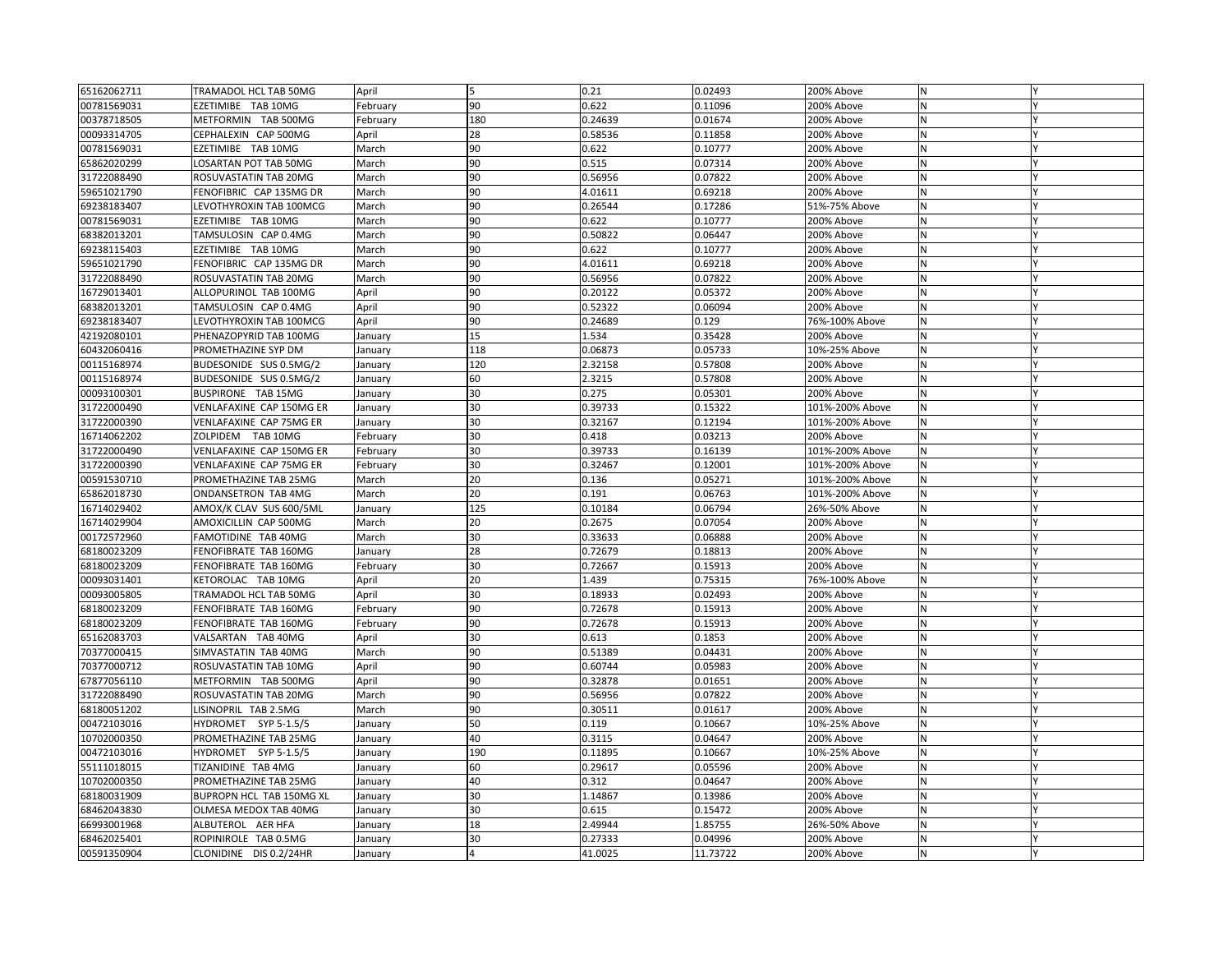| 10702000350 | PROMETHAZINE TAB 25MG     | February | 40 | 0.312   | 0.05215  | 200% Above      | N |  |
|-------------|---------------------------|----------|----|---------|----------|-----------------|---|--|
| 50111064801 | FLUOXETINE CAP 20MG       | January  | 90 | 0.42744 | 0.0335   | 200% Above      | N |  |
| 10702000350 | PROMETHAZINE TAB 25MG     | February | 40 | 0.3265  | 0.05215  | 200% Above      | N |  |
| 57237007710 | ONDANSETRON TAB 4MG ODT   | February | 30 | 0.80233 | 0.23031  | 200% Above      |   |  |
| 00591351004 | CLONIDINE DIS 0.3/24HR    | February |    | 39.075  | 16.29051 | 101%-200% Above | N |  |
| 31722052201 | HYDRALAZINE TAB 100MG     | February | 60 | 0.2095  | 0.08749  | 101%-200% Above | N |  |
| 68462043830 | OLMESA MEDOX TAB 40MG     | February | 30 | 0.615   | 0.14564  | 200% Above      | N |  |
| 65162010250 | GABAPENTIN CAP 300MG      | February | 90 | 0.23689 | 0.04756  | 200% Above      | N |  |
| 50742061701 | METOPROL SUC TAB 100MG ER | February | 30 | 0.72333 | 0.16383  | 200% Above      | N |  |
| 29300033301 | CHLORTHALID TAB 25MG      | February | 30 | 0.73033 | 0.15822  | 200% Above      | N |  |
| 68180031909 | BUPROPN HCL TAB 150MG XL  | February | 30 | 1.14867 | 0.14759  | 200% Above      | N |  |
| 52817032010 | BACLOFEN TAB 10MG         | February | 90 | 0.34956 | 0.0693   | 200% Above      |   |  |
| 00406012405 | HYDROCO/APAP TAB 7.5-325  | February | 60 | 0.32817 | 0.1197   | 101%-200% Above | N |  |
| 50111064801 | FLUOXETINE CAP 20MG       | February | 90 | 0.42744 | 0.03229  | 200% Above      | N |  |
| 68462025401 | ROPINIROLE TAB 0.5MG      | February | 30 | 0.311   | 0.05022  | 200% Above      | N |  |
| 27241011703 | FENOFIBRATE TAB 160MG     | February | 30 | 0.78367 | 0.15913  | 200% Above      | N |  |
| 55111012305 | ATORVASTATIN TAB 40MG     | February | 30 | 0.56867 | 0.05815  | 200% Above      | N |  |
| 10702000350 | PROMETHAZINE TAB 25MG     | March    | 40 | 0.327   | 0.05271  | 200% Above      | N |  |
| 00054429731 | FUROSEMIDE TAB 20MG       | February | 60 | 0.173   | 0.03105  | 200% Above      | N |  |
| 68382032001 | POT CHLORIDE TAB 10MEQ ER | February | 60 | 0.39767 | 0.13702  | 101%-200% Above | N |  |
| 50742062001 | NIFEDIPINE TAB 30MG ER    | February | 30 | 0.83133 | 0.22931  | 200% Above      | N |  |
| 10702000350 | PROMETHAZINE TAB 25MG     | March    | 40 | 0.32725 | 0.05271  | 200% Above      | N |  |
| 57237007710 | ONDANSETRON TAB 4MG ODT   | March    | 30 | 0.803   | 0.24125  | 200% Above      | N |  |
| 31722052201 | HYDRALAZINE TAB 100MG     | March    | 60 | 0.23233 | 0.0869   | 101%-200% Above | N |  |
| 68462043830 | OLMESA MEDOX TAB 40MG     | March    | 30 | 0.615   | 0.15714  | 200% Above      |   |  |
| 45963067811 | METOPROL SUC TAB 200MG ER | March    | 30 | 1.086   | 0.25385  | 200% Above      | N |  |
| 65162010250 | GABAPENTIN CAP 300MG      | March    | 90 | 0.24633 | 0.04814  | 200% Above      | N |  |
| 68682010910 | NIFEDIPINE TAB 60MG ER    | March    | 30 | 1.03433 | 0.23953  | 200% Above      | N |  |
| 00591351004 | CLONIDINE DIS 0.3/24HR    | March    |    | 57.1975 | 15.82856 | 200% Above      | N |  |
| 29300033301 | CHLORTHALID TAB 25MG      | March    | 30 | 0.73033 | 0.16117  | 200% Above      | N |  |
| 68180031909 | BUPROPN HCL TAB 150MG XL  | March    | 30 | 1.17667 | 0.1335   | 200% Above      | N |  |
| 00406012405 | HYDROCO/APAP TAB 7.5-325  | March    | 60 | 0.345   | 0.12518  | 101%-200% Above | N |  |
| 10702000350 | PROMETHAZINE TAB 25MG     | April    | 40 | 0.32675 | 0.0546   | 200% Above      | N |  |
| 57237007710 | ONDANSETRON TAB 4MG ODT   | April    | 30 | 0.803   | 0.23716  | 200% Above      | N |  |
| 55111018015 | TIZANIDINE TAB 4MG        | March    | 60 | 0.22483 | 0.05014  | 200% Above      | N |  |
| 00054429731 | FUROSEMIDE TAB 20MG       | March    | 60 | 0.1665  | 0.03187  | 200% Above      | N |  |
| 68382032001 | POT CHLORIDE TAB 10MEQ ER | March    | 60 | 0.39767 | 0.13824  | 101%-200% Above | N |  |
| 53746051401 | SPIRONOLACT TAB 50MG      | March    | 30 | 0.471   | 0.12042  | 200% Above      | N |  |
| 68462025501 | ROPINIROLE TAB 1MG        | March    | 30 | 0.245   | 0.05246  | 200% Above      | N |  |
| 50742062101 | NIFEDIPINE TAB 60MG ER    | March    | 60 | 0.99117 | 0.22381  | 200% Above      | N |  |
| 10702000350 | PROMETHAZINE TAB 25MG     | April    | 40 | 0.34125 | 0.0546   | 200% Above      | N |  |
| 00185012201 | NITROFURANTN CAP 100MG    | April    | 10 | 2.297   | 0.45994  | 200% Above      | N |  |
| 00591351004 | CLONIDINE DIS 0.3/24HR    | April    |    | 57.825  | 14.20045 | 200% Above      | N |  |
| 68462043830 | OLMESA MEDOX TAB 40MG     | April    | 30 | 0.615   | 0.14429  | 200% Above      | N |  |
| 68462012605 | GABAPENTIN TAB 600MG      | April    | 90 | 0.40367 | 0.09064  | 200% Above      | N |  |
| 31722052201 | HYDRALAZINE TAB 100MG     | April    | 90 | 0.22978 | 0.08216  | 101%-200% Above |   |  |
| 29300033301 | CHLORTHALID TAB 25MG      | April    | 30 | 0.73033 | 0.15225  | 200% Above      | N |  |
| 49884012301 | LABETALOL TAB 200MG       | April    | 60 | 0.4965  | 0.17384  | 101%-200% Above | N |  |
| 10702000350 | PROMETHAZINE TAB 25MG     | April    | 40 | 0.3415  | 0.0546   | 200% Above      | N |  |
| 68462012605 | GABAPENTIN TAB 600MG      | April    | 90 | 0.40367 | 0.09064  | 200% Above      | N |  |
| 50111064801 | FLUOXETINE CAP 20MG       | April    | 90 | 0.46044 | 0.03317  | 200% Above      | N |  |
| 68180031909 | BUPROPN HCL TAB 150MG XL  | April    | 30 | 1.199   | 0.13587  | 200% Above      | N |  |
| 45963067711 | METOPROL SUC TAB 100MG ER | April    | 30 | 0.539   | 0.14974  | 200% Above      | N |  |
| 68682010910 | NIFEDIPINE TAB 60MG ER    | April    | 30 | 1.00633 | 0.2215   | 200% Above      | N |  |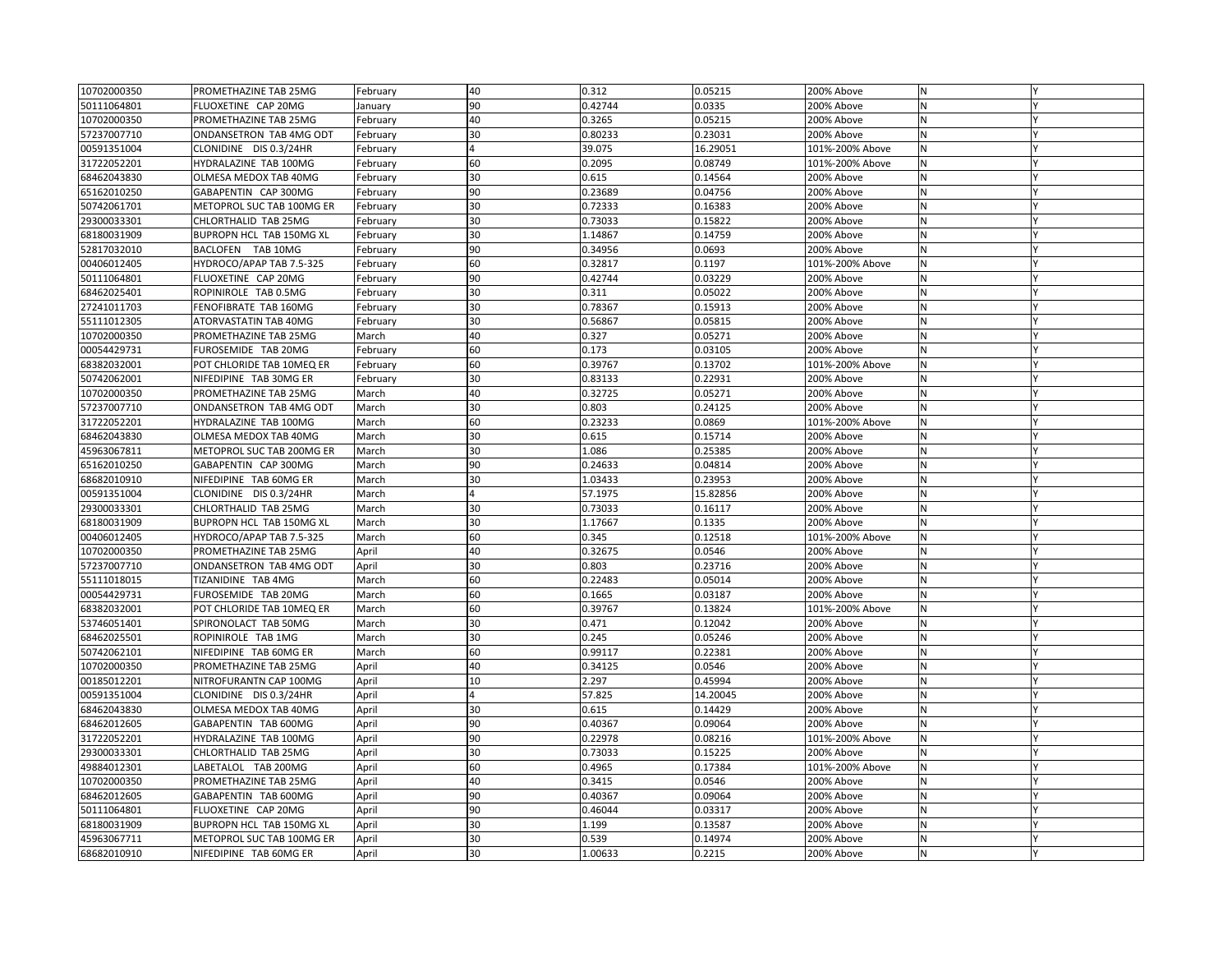| 45963067811 | METOPROL SUC TAB 200MG ER | April    | 30  | 1.086   | 0.22982 | 200% Above      | N |  |
|-------------|---------------------------|----------|-----|---------|---------|-----------------|---|--|
| 76204020060 | ALBUTEROL NEB 0.083%      | April    | 360 | 0.11128 | 0.04151 | 101%-200% Above | N |  |
| 52817032010 | BACLOFEN<br>TAB 10MG      | April    | 90  | 0.22367 | 0.0609  | 200% Above      |   |  |
| 00406012405 | HYDROCO/APAP TAB 7.5-325  | April    | 60  | 0.352   | 0.12167 | 101%-200% Above | N |  |
| 52817032010 | BACLOFEN<br>TAB 10MG      | April    | 90  | 0.22367 | 0.0609  | 200% Above      | N |  |
| 68462025401 | ROPINIROLE TAB 0.5MG      | April    | 30  | 0.31367 | 0.04662 | 200% Above      | N |  |
| 50742062001 | NIFEDIPINE TAB 30MG ER    | April    | 30  | 0.83133 | 0.18588 | 200% Above      | N |  |
| 68462025501 | ROPINIROLE TAB 1MG        | April    | 30  | 0.357   | 0.05041 | 200% Above      | N |  |
| 00054429731 | FUROSEMIDE TAB 20MG       | April    | 60  | 0.1735  | 0.03151 | 200% Above      | N |  |
| 68382032001 | POT CHLORIDE TAB 10MEQ ER | April    | 60  | 0.398   | 0.13254 | 101%-200% Above | N |  |
| 53746051401 | SPIRONOLACT TAB 50MG      | April    | 30  | 0.471   | 0.11634 | 200% Above      | N |  |
| 50742062101 | NIFEDIPINE TAB 60MG ER    | April    | 60  | 1.152   | 0.23424 | 200% Above      | N |  |
| 27241011703 | FENOFIBRATE TAB 160MG     | April    | 30  | 0.78367 | 0.18018 | 200% Above      | N |  |
| 59762040101 | SUCRALFATE TAB 1GM        | April    | 60  | 0.4905  | 0.19803 | 101%-200% Above | N |  |
| 68382050010 | OMEPRAZOLE CAP 40MG       | February | 90  | 0.51422 | 0.06206 | 200% Above      | N |  |
| 31722088390 | ROSUVASTATIN TAB 10MG     | March    | 90  | 0.57122 | 0.05981 | 200% Above      | N |  |
| 65862007930 | TERBINAFINE TAB 250MG     | April    | 60  | 0.8485  | 0.1557  | 200% Above      |   |  |
| 31722052001 | HYDRALAZINE TAB 25MG      | April    | 180 | 0.20817 | 0.04123 | 200% Above      | N |  |
| 70010006305 | METFORMIN TAB 500MG       | January  | 360 | 0.18428 | 0.01596 | 200% Above      | N |  |
| 43547035611 | LISINOPRIL TAB 40MG       | January  | 90  | 0.40122 | 0.05502 | 200% Above      | N |  |
| 50228014605 | HYDROCHLOROT CAP 12.5MG   | January  | 90  | 0.29322 | 0.03234 | 200% Above      | N |  |
| 31722052110 | HYDRALAZINE TAB 50MG      | February | 405 | 0.15012 | 0.05138 | 101%-200% Above | N |  |
| 16729004617 | ATORVASTATIN TAB 40MG     | March    | 90  | 0.41289 | 0.063   | 200% Above      | N |  |
| 67877019805 | AMLODIPINE TAB 5MG        | March    | 90  | 0.39167 | 0.01104 | 200% Above      | N |  |
| 62332005471 | CLONIDINE TAB 0.1MG       | March    | 270 | 0.15841 | 0.03029 | 200% Above      | N |  |
| 43547035611 | LISINOPRIL TAB 40MG       | April    | 90  | 0.40333 | 0.04928 | 200% Above      | N |  |
| 70010006305 | METFORMIN TAB 500MG       | April    | 360 | 0.18683 | 0.01651 | 200% Above      | N |  |
| 50228014605 | HYDROCHLOROT CAP 12.5MG   | April    | 90  | 0.29289 | 0.03226 | 200% Above      | N |  |
| 24208039830 | IPRATROPIUM SPR 0.03%     | January  | 30  | 1.14067 | 0.74203 | 51%-75% Above   | N |  |
| 68180084473 | KURVELO<br>TAB 0.15/30    | January  | 84  | 0.80952 | 0.18152 | 200% Above      | N |  |
| 27241009903 | DULOXETINE CAP 60MG       | January  | 90  | 0.55944 | 0.12505 | 200% Above      | N |  |
| 60505265401 | TRAZODONE TAB 100MG       | January  | 90  | 0.43322 | 0.07139 | 200% Above      |   |  |
| 62332003831 | LAMOTRIGINE TAB 100MG     | January  | 180 | 0.35511 | 0.06111 | 200% Above      | N |  |
| 42192034001 | HYOSCYAMINE TAB 0.125MG   | April    | 15  | 0.34667 | 0.15602 | 101%-200% Above |   |  |
| 68180084473 | KURVELO<br>TAB 0.15/30    | April    | 28  | 0.82179 | 0.16834 | 200% Above      | N |  |
| 60432060416 | PROMETHAZINE SYP DM       | April    | 180 | 0.06939 | 0.06124 | 10%-25% Above   | Ν |  |
| 65862017760 | CEFDINIR CAP 300MG        | April    | 20  | 1.301   | 0.44368 | 101%-200% Above |   |  |
| 00378668977 | PANTOPRAZOLE TAB 40MG     | March    | 90  | 0.49833 | 0.05828 | 200% Above      |   |  |
| 27241009903 | DULOXETINE CAP 60MG       | April    | 90  | 0.57722 | 0.11666 | 200% Above      | N |  |
| 60505265401 | TRAZODONE TAB 100MG       | April    | 90  | 0.47389 | 0.07217 | 200% Above      | N |  |
| 62332003831 | LAMOTRIGINE TAB 100MG     | April    | 180 | 0.28961 | 0.06151 | 200% Above      | N |  |
| 16714047802 | AMOX/K CLAV TAB 875-125   | February | 20  | 0.4705  | 0.35493 | 26%-50% Above   | N |  |
| 69452015773 | RIZATRIPTAN TAB 10MG ODT  | January  | q   | 2.00667 | 0.68958 | 101%-200% Above | N |  |
| 16714098901 | ROSUVASTATIN TAB 10MG     | January  | 90  | 0.41478 | 0.06379 | 200% Above      | N |  |
| 52817033200 | CYCLOBENZAPR TAB 10MG     | February | 180 | 0.29661 | 0.02674 | 200% Above      | N |  |
| 68180078001 | ZOLPIDEM ER TAB 12.5MG    | February | 90  | 0.442   | 0.1865  | 101%-200% Above | N |  |
| 69452015773 | RIZATRIPTAN TAB 10MG ODT  | April    | Q   | 2.00667 | 0.76881 | 101%-200% Above | N |  |
| 16714098901 | ROSUVASTATIN TAB 10MG     | April    | 90  | 0.415   | 0.05983 | 200% Above      | N |  |
| 68180078001 | ZOLPIDEM ER TAB 12.5MG    | April    | 90  | 0.55478 | 0.20157 | 101%-200% Above | N |  |
| 52817033200 | CYCLOBENZAPR TAB 10MG     | April    | 180 | 0.09594 | 0.02438 | 200% Above      | N |  |
| 00093720298 | PRAVASTATIN TAB 40MG      | February | 90  | 0.62078 | 0.09005 | 200% Above      | N |  |
| 00172572880 | FAMOTIDINE TAB 20MG       | March    | 180 | 0.25922 | 0.03262 | 200% Above      |   |  |
| 67877019905 | AMLODIPINE TAB 10MG       | March    | 90  | 0.411   | 0.01687 | 200% Above      |   |  |
| 16729018217 | HYDROCHLOROT TAB 12.5MG   | March    | 90  | 0.31289 | 0.05169 | 200% Above      |   |  |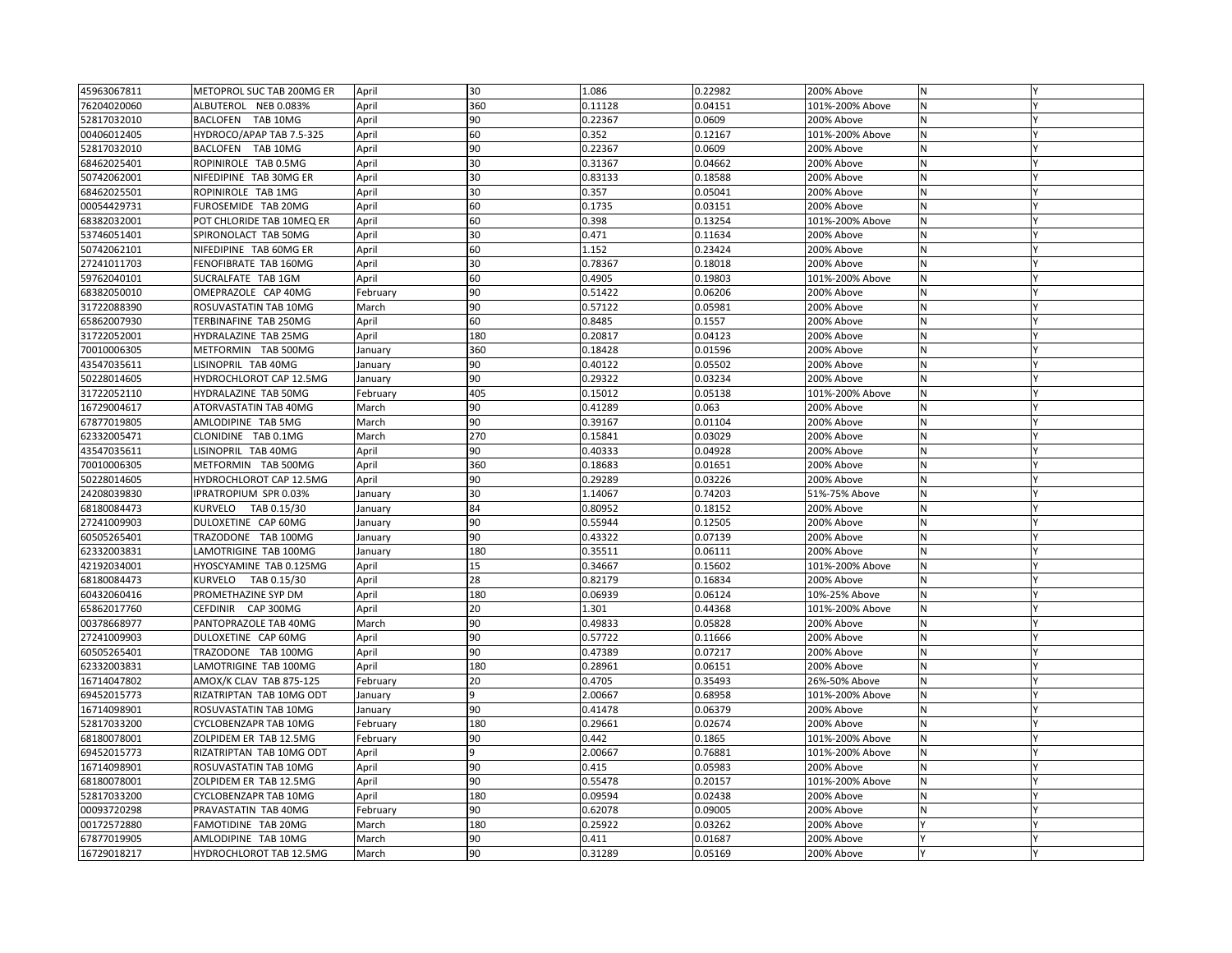| 43547033750 | BENAZEPRIL TAB 20MG                 | March    | 90  | 0.35556  | 0.08619 | 200% Above      |   |  |
|-------------|-------------------------------------|----------|-----|----------|---------|-----------------|---|--|
| 16729044917 | LEVOTHYROXIN TAB 75MCG              | March    | 90  | 0.40267  | 0.15545 | 101%-200% Above |   |  |
| 00054032756 | FLUTIC/SALME AER 250/50             | February | 60  | 5.09933  | 1.96824 | 101%-200% Above | N |  |
| 68462013281 | NORETH/ETHIN TAB 1/20               | March    | 21  | 1.02381  | 0.29153 | 200% Above      | И |  |
| 68462013281 | NORETH/ETHIN TAB 1/20               | April    | 84  | 1.02357  | 0.26967 | 200% Above      | N |  |
| 59762219803 | AZITHROMYCIN TAB 250MG              | March    |     | 0.82833  | 0.48506 | 51%-75% Above   | N |  |
| 16714012302 | OMEPRAZOLE CAP 40MG                 | March    | 90  | 0.37289  | 0.05959 | 200% Above      | N |  |
| 43547040310 | FUROSEMIDE TAB 80MG                 | March    | 60  | 0.22133  | 0.06148 | 200% Above      |   |  |
| 65862042005 | SMZ/TMP DS TAB 800-160              | April    | 20  | 0.3015   | 0.0628  | 200% Above      | N |  |
| 00093172101 | WARFARIN<br>TAB 5MG                 | March    | 30  | 0.43633  | 0.10902 | 200% Above      | N |  |
| 69238199207 | <b>DIGOXIN</b><br><b>TAB 0.25MG</b> | March    | 30  | 0.86467  | 0.22254 | 200% Above      | N |  |
| 57664047758 | METOPROL TAR TAB 50MG               | March    | 30  | 0.21567  | 0.02252 | 200% Above      | N |  |
| 67877056110 | METFORMIN TAB 500MG                 | March    | 30  | 0.39967  | 0.01696 | 200% Above      | N |  |
| 69097052444 | DICLOFENAC GEL 1%                   | March    | 100 | 0.2324   | 0.08846 | 101%-200% Above | N |  |
| 43547040211 | FUROSEMIDE TAB 40MG                 | February | 180 | 0.126    | 0.03349 | 200% Above      | N |  |
| 70377002911 | ATORVASTATIN TAB 40MG               | February | 90  | 0.60489  | 0.05815 | 200% Above      | N |  |
| 55111073005 | ALLOPURINOL TAB 300MG               | February | 90  | 0.23878  | 0.08347 | 101%-200% Above | N |  |
| 00093171401 | WARFARIN<br>TAB 2.5MG               | April    | 30  | 0.45433  | 0.09029 | 200% Above      | N |  |
| 53746051101 | SPIRONOLACT TAB 25MG                | February | 90  | 0.34489  | 0.05369 | 200% Above      | Ν |  |
| 50742061710 | METOPROL SUC TAB 100MG ER           | February | 180 | 0.60122  | 0.16383 | 200% Above      | N |  |
| 69238199207 | DIGOXIN<br><b>TAB 0.25MG</b>        | April    | 30  | 0.86467  | 0.2464  | 200% Above      |   |  |
| 68180098003 | LISINOPRIL TAB 10MG                 | March    | 90  | 0.31222  | 0.01914 | 200% Above      | N |  |
| 68180098003 | LISINOPRIL TAB 10MG                 | March    | 90  | 0.31222  | 0.01914 | 200% Above      | N |  |
| 68180098003 | LISINOPRIL TAB 10MG                 | March    | 90  | 0.29678  | 0.01914 | 200% Above      |   |  |
| 70377002911 | ATORVASTATIN TAB 40MG               | March    | 90  | 0.60489  | 0.063   | 200% Above      | N |  |
| 55111073005 | ALLOPURINOL TAB 300MG               | March    | 90  | 0.20922  | 0.08312 | 101%-200% Above | N |  |
| 59651024701 | MIDODRINE TAB 5MG                   | March    | 135 | 0.67311  | 0.26381 | 101%-200% Above | N |  |
| 43547040211 | FUROSEMIDE TAB 40MG                 | April    | 180 | 0.11961  | 0.03274 | 200% Above      | N |  |
| 57664047758 | METOPROL TAR TAB 50MG               | April    | 90  | 0.27322  | 0.02252 | 200% Above      | N |  |
| 57237017090 | ROSUVASTATIN TAB 20MG               | February | 90  | 0.41333  | 0.07877 | 200% Above      | N |  |
| 68180096803 | LEVOTHYROXIN TAB 88MCG              | February | 90  | 0.419    | 0.17377 | 101%-200% Above | N |  |
| 70756081230 | OLM MED/HCTZ TAB 20-12.5            | March    | 90  | 0.67156  | 0.22565 | 101%-200% Above | N |  |
| 68180051902 | LISINOP/HCTZ TAB 20-12.5            | January  | 90  | 0.332    | 0.05147 | 200% Above      | N |  |
| 68180051902 | LISINOP/HCTZ TAB 20-12.5            | April    | 90  | 0.33244  | 0.04943 | 200% Above      | N |  |
| 68180086573 | BLISOVI FE TAB 1/20                 | January  | 28  | 0.57536  | 0.2289  | 101%-200% Above | N |  |
| 68180086573 | BLISOVI FE TAB 1/20                 | January  | 84  | 0.57548  | 0.2289  | 101%-200% Above | N |  |
| 68180086573 | BLISOVI FE TAB 1/20                 | March    | 84  | 0.6      | 0.20374 | 101%-200% Above |   |  |
| 67877021905 | CEPHALEXIN CAP 500MG                | February | 14  | 0.17857  | 0.1249  | 26%-50% Above   |   |  |
| 59762219803 | AZITHROMYCIN TAB 250MG              | January  | 6   | 0.81833  | 0.49639 | 51%-75% Above   | N |  |
| 00143962125 | CYANOCOBALAM INJ 1000MCG            | January  |     | 4.025    | 2.87339 | 26%-50% Above   | N |  |
| 68180078001 | ZOLPIDEM ER TAB 12.5MG              | January  | 30  | 0.442    | 0.18097 | 101%-200% Above | N |  |
| 16729013716 | CLONAZEPAM TAB 1MG                  | January  | 30  | 0.23133  | 0.03096 | 200% Above      |   |  |
| 70756081230 | OLM MED/HCTZ TAB 20-12.5            | January  | 30  | 0.67167  | 0.23702 | 101%-200% Above | N |  |
| 31722000490 | VENLAFAXINE CAP 150MG ER            | January  | 30  | 0.39733  | 0.15322 | 101%-200% Above | N |  |
| 00143962125 | CYANOCOBALAM INJ 1000MCG            | February | 12  | 4.02417  | 2.97768 | 26%-50% Above   | N |  |
| 68180078001 | ZOLPIDEM ER TAB 12.5MG              | February | 30  | 0.442    | 0.1865  | 101%-200% Above | N |  |
| 16729013716 | CLONAZEPAM TAB 1MG                  | February | 30  | 0.23133  | 0.03104 | 200% Above      | Ń |  |
| 65162099508 | DOTTI<br>DIS 0.075MG                | January  | 24  | 12.61417 | 7.81848 | 51%-75% Above   | N |  |
| 31722000490 | VENLAFAXINE CAP 150MG ER            | March    | 30  | 0.39733  | 0.16516 | 101%-200% Above | Ν |  |
| 70756081230 | OLM MED/HCTZ TAB 20-12.5            | March    | 30  | 0.67167  | 0.22565 | 101%-200% Above | N |  |
| 68382080701 | TRAZODONE TAB 150MG                 | January  | 90  | 0.36833  | 0.13721 | 101%-200% Above | И |  |
| 16729013716 | CLONAZEPAM TAB 1MG                  | March    | 30  | 0.23133  | 0.0296  | 200% Above      | N |  |
| 68180078001 | ZOLPIDEM ER TAB 12.5MG              | March    | 30  | 0.442    | 0.24181 | 76%-100% Above  | N |  |
| 31722000490 | VENLAFAXINE CAP 150MG ER            | April    | 30  | 0.38133  | 0.1661  | 101%-200% Above | N |  |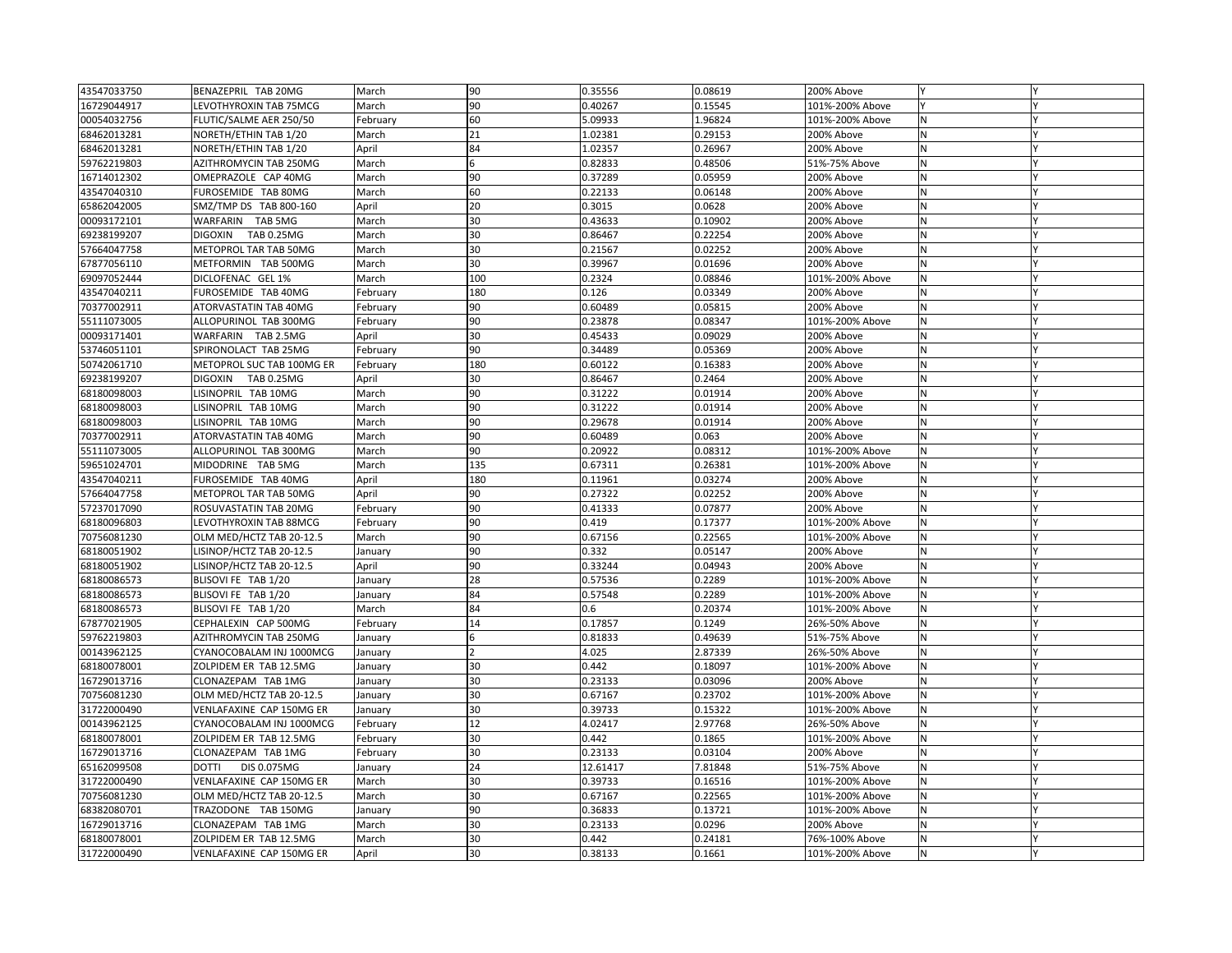| 50742050510                | SCOPOLAMINE DIS 1MG/3DAY                       | April    |          | 14.98833         | 11.08803          | 26%-50% Above   | N      |  |
|----------------------------|------------------------------------------------|----------|----------|------------------|-------------------|-----------------|--------|--|
| 16729013716                | CLONAZEPAM TAB 1MG                             | April    | 30       | 0.07733          | 0.03059           | 101%-200% Above | N      |  |
| 68180078001                | ZOLPIDEM ER TAB 12.5MG                         | April    | 30       | 0.34167          | 0.20157           | 51%-75% Above   |        |  |
| 68382080705                | TRAZODONE TAB 150MG                            | April    | 90       | 0.37222          | 0.14229           | 101%-200% Above | N      |  |
| 65862021960                | CEFDINIR SUS 250/5ML                           | February | 60       | 0.44417          | 0.17124           | 101%-200% Above | N      |  |
| 33342032915                | TRIAMCINOLON CRE 0.1%                          | February | 30       | 0.092            | 0.13432           | 26%-50% Below   | N      |  |
| 43547033750                | BENAZEPRIL TAB 20MG                            | March    | 180      | 0.35556          | 0.08619           | 200% Above      | N      |  |
| 67877019805                | AMLODIPINE TAB 5MG                             | April    | 90       | 0.39256          | 0.01084           | 200% Above      | N      |  |
| 60432060416                | PROMETHAZINE SYP DM                            | January  | 180      | 0.06939          | 0.05733           | 10%-25% Above   | N      |  |
| 69097014260                | ALBUTEROL AER HFA                              | January  | 13.4     | 5.97761          | 4.37638           | 26%-50% Above   | N      |  |
| 60432060416                | PROMETHAZINE SYP DM                            | April    | 180      | 0.06939          | 0.06124           | 10%-25% Above   | N      |  |
| 57237021330                | MONTELUKAST CHW 5MG                            | April    | 60       | 0.58383          | 0.09502           | 200% Above      | N      |  |
| 00378064110                | PREDNISONE TAB 10MG                            | March    | 42       | 0.13             | 0.07092           | 76%-100% Above  | N      |  |
| 31722070530                | VALACYCLOVIR TAB 1GM                           | March    | 21       | 2.17095          | 0.5737            | 200% Above      | N      |  |
| 16714047802                | AMOX/K CLAV TAB 875-125                        | February | 14       | 0.47071          | 0.35493           | 26%-50% Above   | N      |  |
| 43547035311                | LISINOPRIL TAB 10MG                            | February | 60       | 0.3955           | 0.01891           | 200% Above      | N      |  |
| 43547035311                | LISINOPRIL TAB 10MG                            | March    | 30       | 0.396            | 0.01914           | 200% Above      | N      |  |
| 43547035311                | LISINOPRIL TAB 10MG                            | February | 60       | 0.3955           | 0.01891           | 200% Above      | N      |  |
| 00555901658                | SPRINTEC 28 TAB 28 DAY                         | January  | 84       | 0.28571          | 0.18162           | 51%-75% Above   | N      |  |
| 16714043901                | NITROFURANTN CAP 100MG                         | April    | 10       | 1.382            | 0.45994           | 101%-200% Above | N      |  |
| 00555901658                | SPRINTEC 28 TAB 28 DAY                         | April    | 84       | 0.28571          | 0.16809           | 51%-75% Above   | N      |  |
| 16714099001                | ROSUVASTATIN TAB 20MG                          | January  | 30       | 0.41333          | 0.07742           | 200% Above      | N      |  |
| 70010006505                | METFORMIN TAB 1000MG                           | January  | 60       | 0.21083          | 0.02624           | 200% Above      | N      |  |
| 00781808926                | AZITHROMYCIN TAB 250MG                         | January  |          | 3.13833          | 0.49639           | 200% Above      | N      |  |
| 16571020150                | DICLOFENAC TAB 75MG DR                         | February | 60       | 0.4535           | 0.09829           | 200% Above      | N      |  |
| 16571020150                | DICLOFENAC TAB 75MG DR                         | March    | 42       | 0.45357          | 0.09618           | 200% Above      | N      |  |
| 68462034690                | LEVOCETIRIZI TAB 5MG                           | March    | 30       | 0.54067          | 0.08234           | 200% Above      | N      |  |
| 16571020150                | DICLOFENAC TAB 75MG DR                         | March    | 60       | 0.28967          | 0.09618           |                 | N      |  |
| 68462010530                | ONDANSETRON TAB 4MG                            | April    | 30       | 0.649            | 0.06443           | 200% Above      | N      |  |
| 61314063006                | NEO/POLY/DEX SUS 0.1% OP                       | April    |          | 3.614            | 2.5569            | 26%-50% Above   | N      |  |
| 61314063705                | PREDNISOLONE SUS 1% OP                         | April    |          | 6.638            | 5.78129           | 10%-25% Above   | N      |  |
| 61314063006                | NEO/POLY/DEX SUS 0.1% OP                       | April    |          | 4.484            | 2.5569            | 51%-75% Above   | N      |  |
| 16571020150                | DICLOFENAC TAB 75MG DR                         | April    | 60       | 0.30033          | 0.09718           | 200% Above      | N      |  |
| 65862077930                | OLM MED/HCTZ TAB 20-12.5                       | March    | 90       | 1.07956          | 0.22565           | 200% Above      | N      |  |
| 00378668977                | PANTOPRAZOLE TAB 40MG                          | March    | 90       | 0.49644          | 0.05828           | 200% Above      | N      |  |
| 52817033200                | CYCLOBENZAPR TAB 10MG                          | March    | 90       | 0.39656          | 0.0259            | 200% Above      | N      |  |
| 68462034690                | LEVOCETIRIZI TAB 5MG                           | April    | 90       | 0.54078          | 0.08516           | 200% Above      | N      |  |
| 00143962125                | CYANOCOBALAM INJ 1000MCG                       | April    |          | 4.58             | 2.90615           | 51%-75% Above   | N      |  |
| 68462034690                | LEVOCETIRIZI TAB 5MG                           | April    |          | 0.54             | 0.08516           | 200% Above      | N      |  |
| 00781808926                | AZITHROMYCIN TAB 250MG                         | April    |          | 3.13833          | 0.45018           | 200% Above      |        |  |
| 00378668977                | PANTOPRAZOLE TAB 40MG                          | January  | 90       | 0.48178          | 0.05946           | 200% Above      | N      |  |
| 60505082901                | FLUTICASONE SPR 50MCG                          | April    | 16       | 0.53438          | 0.27527           | 76%-100% Above  | N      |  |
| 00378668977                | PANTOPRAZOLE TAB 40MG                          | January  | 90       | 0.48178          | 0.05946           | 200% Above      | N      |  |
| 00378668977                | PANTOPRAZOLE TAB 40MG                          | April    | 30       | 0.513            | 0.06073           | 200% Above      | N      |  |
| 68462034690                | LEVOCETIRIZI TAB 5MG                           | April    | 90       | 0.54078          | 0.08516           | 200% Above      | N      |  |
| 42806040021                | METHYLPRED TAB 4MG                             | January  | 21       | 0.74762          | 0.18274           | 200% Above      |        |  |
| 67877021660                | CEFUROXIME TAB 500MG                           | January  | 20       | 1.608            | 0.55244           | 101%-200% Above | N      |  |
| 65162027250                | SMZ/TMP DS TAB 800-160                         | March    | 20       | 0.514            | 0.06566           | 200% Above      | Ν      |  |
| 57664037713                | TRAMADOL HCL TAB 50MG                          | March    | 12       | 0.32667          | 0.02459           | 200% Above      | N<br>N |  |
| 67877021905                | CEPHALEXIN CAP 500MG                           | March    | 30       | 0.40867          | 0.12151           | 200% Above      | N      |  |
| 31722094901                | OXYCOD/APAP TAB 5-325MG                        | April    | 18       | 0.16111          | 0.0927            | 51%-75% Above   |        |  |
| 00591530710<br>57664037713 | PROMETHAZINE TAB 25MG<br>TRAMADOL HCL TAB 50MG | April    | 18<br>25 | 0.13667<br>0.062 | 0.0546<br>0.02493 | 101%-200% Above | N<br>N |  |
| 75834012401                |                                                | April    | 90       |                  | 0.11485           | 101%-200% Above | N      |  |
|                            | ACYCLOVIR CAP 200MG                            | April    |          | 0.09856          |                   | 10%-25% Below   |        |  |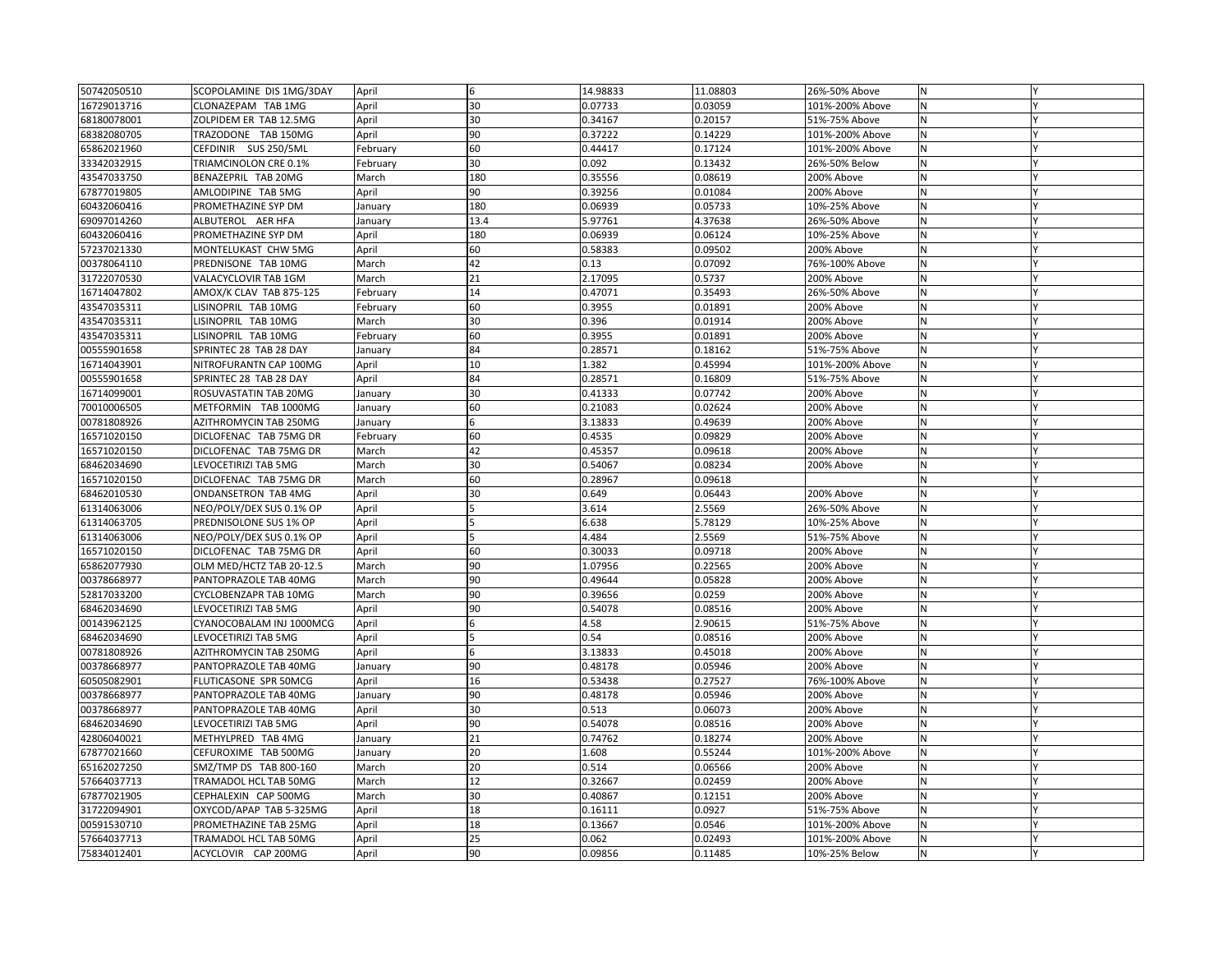| 51672300805 | LIDOCAINE OIN 5%                   | January  | 50    | 0.713   | 0.22773 | 200% Above      | N |  |
|-------------|------------------------------------|----------|-------|---------|---------|-----------------|---|--|
| 45802001402 | HYDROCORT OIN 2.5%                 | March    | 20    | 0.145   | 0.10495 | 26%-50% Above   | N |  |
| 68462041820 | LIDOCAINE OIN 5%                   | March    | 35.44 | 0.71304 | 0.18796 | 200% Above      | N |  |
| 55111012305 | ATORVASTATIN TAB 40MG              | January  | 90    | 0.552   | 0.06028 | 200% Above      | N |  |
| 51672300805 | LIDOCAINE OIN 5%                   | April    | 50    | 0.713   | 0.20903 | 200% Above      | N |  |
| 60505470203 | SOLIFENACIN TAB 5MG                | February | 90    | 0.93711 | 0.21885 | 200% Above      | N |  |
| 70700015010 | OMEPRAZOLE CAP 20MG                | February | 90    | 0.47511 | 0.03581 | 200% Above      | N |  |
| 69238183301 | LEVOTHYROXIN TAB 88MCG             | February | 90    | 0.26544 | 0.17377 | 51%-75% Above   | N |  |
| 60505082901 | FLUTICASONE SPR 50MCG              | March    | 16    | 0.58438 | 0.27037 | 101%-200% Above | N |  |
| 00378718705 | METFORMIN TAB 1000MG               | March    | 180   | 0.28183 | 0.02625 | 200% Above      | N |  |
| 68180051802 | LISINOP/HCTZ TAB 10-12.5           | March    | 90    | 0.55356 | 0.03674 | 200% Above      | N |  |
| 55111012305 | ATORVASTATIN TAB 40MG              | April    | 90    | 0.58489 | 0.0579  | 200% Above      | N |  |
| 50742026001 | NIFEDIPINE TAB 30MG ER             | February | 90    | 0.77156 | 0.18686 | 200% Above      | N |  |
| 70010049105 | METFORMIN TAB 500MG ER             | February | 270   | 0.16159 | 0.03653 | 200% Above      | N |  |
| 67877019805 | AMLODIPINE TAB 5MG                 | February | 90    | 0.39167 | 0.01181 | 200% Above      | N |  |
| 68180051902 | LISINOP/HCTZ TAB 20-12.5           | February | 90    | 0.33389 | 0.04976 | 200% Above      | N |  |
| 16729004517 | ATORVASTATIN TAB 20MG              | February | 90    | 0.412   | 0.05515 | 200% Above      |   |  |
| 50111064801 | FLUOXETINE CAP 20MG                | February | 30    | 0.39767 | 0.03229 | 200% Above      | N |  |
| 50111064801 | FLUOXETINE CAP 20MG                | March    | 90    | 0.40067 | 0.03177 | 200% Above      | N |  |
| 00555902858 | JUNEL FE TAB 1.5/30                | February | 28    | 0.83214 | 0.25969 | 200% Above      | N |  |
| 00555902858 | JUNEL FE TAB 1.5/30                | February | 84    | 0.775   | 0.25969 | 101%-200% Above | N |  |
| 68462038630 | SOLIFENACIN TAB 5MG                | February | 90    | 0.56022 | 0.21885 | 101%-200% Above | N |  |
| 00781808926 | AZITHROMYCIN TAB 250MG             | January  |       | 3.13833 | 0.49639 | 200% Above      | N |  |
| 65862007930 | TERBINAFINE TAB 250MG              | January  | 30    | 0.78667 | 0.1487  | 200% Above      | N |  |
| 65862007930 | TERBINAFINE TAB 250MG              | February | 30    | 0.78667 | 0.16103 | 200% Above      | N |  |
| 65862007930 | TERBINAFINE TAB 250MG              | March    | 30    | 0.78667 | 0.15711 | 200% Above      | N |  |
| 65862007930 | TERBINAFINE TAB 250MG              | March    | 30    | 0.78667 | 0.15711 | 200% Above      | N |  |
| 60432060416 | PROMETHAZINE SYP DM                | February | 118   | 0.06475 | 0.05549 | 10%-25% Above   | N |  |
| 66993001968 | ALBUTEROL AER HFA                  | January  | 36    | 2.87056 | 1.85755 | 51%-75% Above   | N |  |
| 31722072610 | MONTELUKAST TAB 10MG               | February | 30    | 0.41233 | 0.06314 | 200% Above      | N |  |
| 16729018301 | HYDROCHLOROT TAB 25MG              | February | 30    | 0.05367 | 0.01402 | 200% Above      | N |  |
| 29300039710 | AMLODIPINE TAB 5MG                 | February | 30    | 0.391   | 0.01181 | 200% Above      |   |  |
| 66993001968 | ALBUTEROL AER HFA                  | February | 36    | 2.84444 | 1.82707 | 51%-75% Above   | N |  |
| 31722072610 | MONTELUKAST TAB 10MG               | March    | 30    | 0.41233 | 0.06589 | 200% Above      | N |  |
| 16729018301 | <b>HYDROCHLOROT TAB 25MG</b>       | March    | 30    | 0.054   | 0.01337 | 200% Above      | N |  |
| 29300039710 | AMLODIPINE TAB 5MG                 | March    | 30    | 0.392   | 0.01104 | 200% Above      | N |  |
| 68382005105 | MELOXICAM TAB 15MG                 | January  | 90    | 0.417   | 0.02316 | 200% Above      |   |  |
| 66993001968 | <b>ALBUTEROL</b><br><b>AER HFA</b> | March    | 36    | 2.84444 | 1.85568 | 51%-75% Above   | N |  |
| 16729018301 | <b>HYDROCHLOROT TAB 25MG</b>       | April    | 30    | 0.05567 | 0.01373 | 200% Above      | N |  |
| 43547028010 | <b>ESCITALOPRAM TAB 5MG</b>        | April    | 30    | 0.38    | 0.04591 | 200% Above      | N |  |
| 13668008105 | MONTELUKAST TAB 10MG               | April    | 30    | 0.41267 | 0.0614  | 200% Above      | N |  |
| 31722070290 | <b>LOSARTAN POT TAB 100MG</b>      | March    | 90    | 0.41322 | 0.10526 | 200% Above      | N |  |
| 57237001999 | DULOXETINE CAP 60MG                | March    | 90    | 0.34933 | 0.12412 | 101%-200% Above | N |  |
| 69097012715 | AMLODIPINE TAB 5MG                 | April    | 90    | 0.39256 | 0.01084 | 200% Above      | N |  |
| 69097015912 | MELOXICAM TAB 15MG                 | April    | 90    | 0.137   | 0.0242  | 200% Above      | N |  |
| 53746054405 | PRIMIDONE TAB 50MG                 | January  | 90    | 0.34767 | 0.15975 | 101%-200% Above | N |  |
| 31722057310 | ESOMEPRA MAG CAP 40MG DR           | January  | 60    | 0.6365  | 0.19941 | 200% Above      | N |  |
| 13668001005 | CITALOPRAM TAB 20MG                | January  | 45    | 0.38644 | 0.0283  | 200% Above      | N |  |
| 00591024110 | LORAZEPAM<br>TAB 1MG               | January  | 45    | 0.276   | 0.04535 | 200% Above      | N |  |
| 00054485929 | TAB 0.25MG<br>TRIAZOLAM            | January  | 30    | 1.437   | 1.19428 | 10%-25% Above   | N |  |
| 00054485929 | TRIAZOLAM<br>TAB 0.25MG            | February | 30    | 2.87767 | 1.06596 | 101%-200% Above | N |  |
| 00591024110 | LORAZEPAM<br>TAB 1MG               | February | 45    | 0.276   | 0.04805 | 200% Above      | N |  |
| 13668001005 | CITALOPRAM TAB 20MG                | February | 45    | 0.38644 | 0.03029 | 200% Above      | N |  |
| 31722057310 | ESOMEPRA MAG CAP 40MG DR           | February | 60    | 0.6365  | 0.22372 | 101%-200% Above | N |  |
|             |                                    |          |       |         |         |                 |   |  |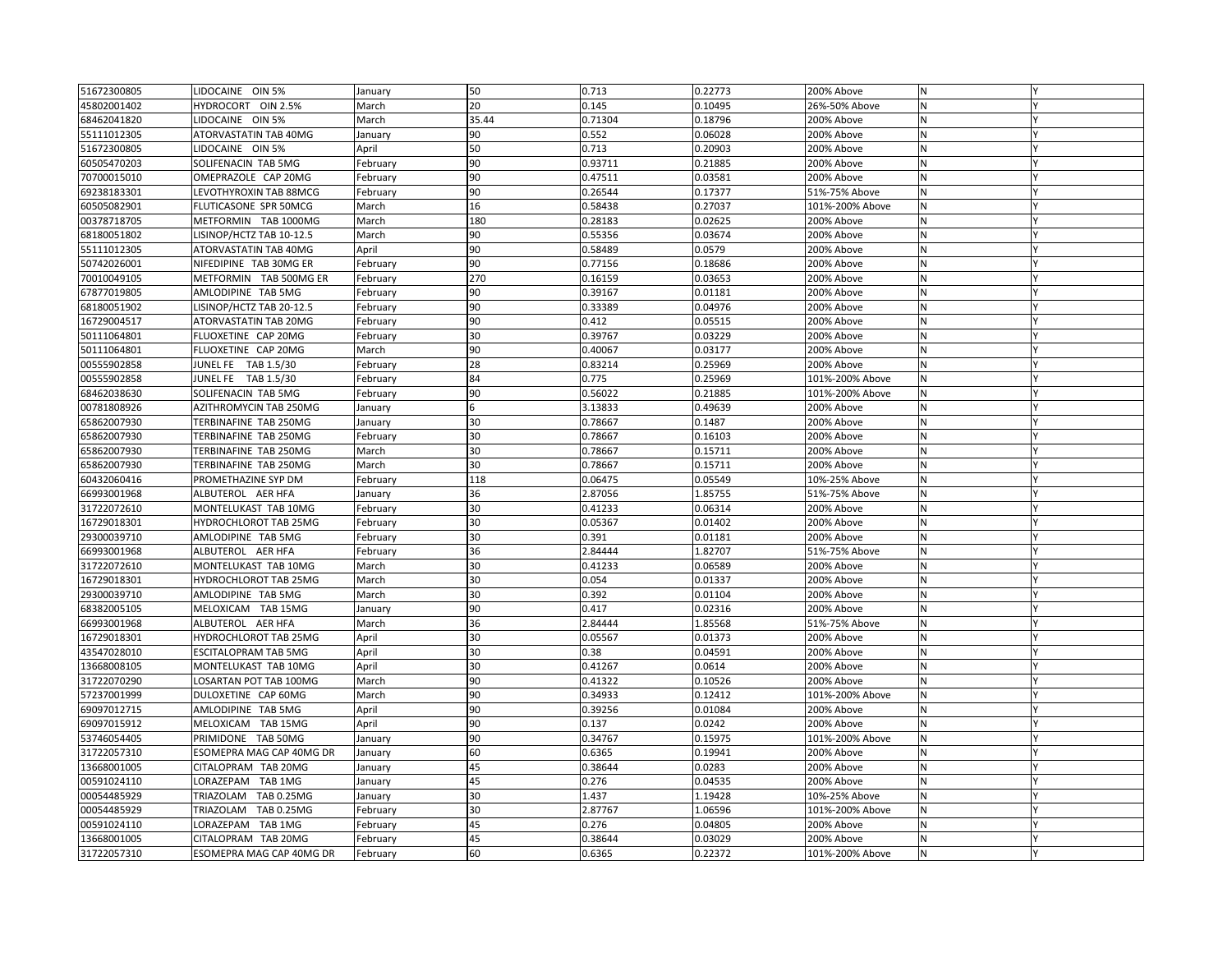| 53746054405 | PRIMIDONE TAB 50MG             | February | 90  | 0.34767 | 0.16934 | 101%-200% Above | <b>N</b> |  |
|-------------|--------------------------------|----------|-----|---------|---------|-----------------|----------|--|
| 13668001005 | CITALOPRAM TAB 20MG            | March    | 45  | 0.38644 | 0.02946 | 200% Above      | N        |  |
| 31722057310 | ESOMEPRA MAG CAP 40MG DR       | March    | 60  | 0.63967 | 0.20468 | 200% Above      | N        |  |
| 53746054405 | PRIMIDONE<br>TAB 50MG          | March    | 90  | 0.34767 | 0.16327 | 101%-200% Above |          |  |
| 00591024110 | LORAZEPAM<br>TAB 1MG           | March    | 45  | 0.276   | 0.04593 | 200% Above      | N        |  |
| 00054485929 | TRIAZOLAM<br><b>TAB 0.25MG</b> | March    | 30  | 2.87767 | 1.09553 | 101%-200% Above |          |  |
| 13668001005 | CITALOPRAM TAB 20MG            | April    | 45  | 0.38733 | 0.029   | 200% Above      | N        |  |
| 31722057310 | ESOMEPRA MAG CAP 40MG DR       | April    | 60  | 0.66767 | 0.19362 | 200% Above      | N        |  |
| 53746054405 | PRIMIDONE<br>TAB 50MG          | April    | 90  | 0.19678 | 0.16266 | 10%-25% Above   | N        |  |
| 00054485929 | TRIAZOLAM<br>TAB 0.25MG        | April    | 30  | 2.87767 | 1.2057  | 101%-200% Above | N        |  |
| 00093342610 | LORAZEPAM<br>TAB 1MG           | April    | 45  | 0.08911 | 0.04295 | 101%-200% Above | N        |  |
| 16729032115 | OLMESA MEDOX TAB 20MG          | March    | 90  | 0.40467 | 0.1002  | 200% Above      | N        |  |
| 27808003502 | HYDROCO/APAP TAB 5-325MG       | January  | 10  | 0.395   | 0.09595 | 200% Above      | N        |  |
| 69238183107 | LEVOTHYROXIN TAB 50MCG         | January  | 30  | 0.33633 | 0.14196 | 101%-200% Above | N        |  |
| 68180051802 | LISINOP/HCTZ TAB 10-12.5       | January  | 30  | 0.537   | 0.03642 | 200% Above      | N        |  |
| 42858010301 | OXYCOD/APAP TAB 7.5-325        | January  | 60  | 0.0755  | 0.10509 | 26%-50% Below   | N        |  |
| 69238183107 | LEVOTHYROXIN TAB 50MCG         | February | 30  | 0.33633 | 0.15269 | 101%-200% Above | N        |  |
| 68180051802 | LISINOP/HCTZ TAB 10-12.5       | February | 30  | 0.53733 | 0.03482 | 200% Above      | N        |  |
| 62332012690 | PREGABALIN CAP 300MG           | February | 60  | 0.319   | 0.10127 | 200% Above      | N        |  |
| 68180051802 | LISINOP/HCTZ TAB 10-12.5       | March    | 30  | 0.55367 | 0.03674 | 200% Above      |          |  |
| 69238183107 | LEVOTHYROXIN TAB 50MCG         | March    | 30  | 0.372   | 0.14288 | 101%-200% Above |          |  |
| 69238131709 | PREGABALIN CAP 300MG           | March    | 60  | 0.319   | 0.12181 | 101%-200% Above | N        |  |
| 71930004612 | OXYCOD/APAP TAB 7.5-325        | March    | 60  | 0.29533 | 0.14032 | 101%-200% Above | N        |  |
| 68180051802 | LISINOP/HCTZ TAB 10-12.5       | April    | 30  | 0.56967 | 0.03605 | 200% Above      | N        |  |
| 69238183107 | LEVOTHYROXIN TAB 50MCG         | April    | 30  | 0.19233 | 0.1289  | 26%-50% Above   | N        |  |
| 69238131709 | PREGABALIN CAP 300MG           | April    | 60  | 0.1575  | 0.1173  | 26%-50% Above   | N        |  |
| 47781022901 | OXYCOD/APAP TAB 7.5-325        | April    | 60  | 0.27283 | 0.14211 | 76%-100% Above  | N        |  |
| 69097083412 | SERTRALINE TAB 50MG            | April    | 90  | 0.50978 | 0.0449  | 200% Above      | N        |  |
| 00555077902 | MEDROXYPR AC TAB 10MG          | February | 10  | 0.393   | 0.13343 | 101%-200% Above | N        |  |
| 00555902658 | JUNEL FE TAB 1/20              | February | 28  | 0.79821 | 0.21079 | 200% Above      | N        |  |
| 00555902658 | JUNEL FE<br>TAB 1/20           | March    | 28  | 0.79821 | 0.20374 | 200% Above      | N        |  |
| 00781808926 | AZITHROMYCIN TAB 250MG         | April    |     | 0.66833 | 0.45018 | 26%-50% Above   | N        |  |
| 00172572880 | FAMOTIDINE TAB 20MG            | April    | 30  | 0.22    | 0.03335 | 200% Above      | N        |  |
| 43386035610 | HYDROCO/APAP TAB 5-325MG       | April    | Ŕ   | 0.435   | 0.09637 | 200% Above      | N        |  |
| 65862044890 | VALACYCLOVIR TAB 500MG         | February | 90  | 1.282   | 0.30787 | 200% Above      | N        |  |
| 57237000511 | FLUCONAZOLE TAB 150MG          | February |     | 5.64    | 0.68352 | 200% Above      | N        |  |
| 23155050105 | HYDROXYZ HCL TAB 25MG          | February | 20  | 0.438   | 0.0468  | 200% Above      | N        |  |
| 42806040021 | METHYLPRED TAB 4MG             | February | 21  | 0.63619 | 0.18542 | 200% Above      | N        |  |
| 23155050105 | HYDROXYZ HCL TAB 25MG          | February | 20  | 0.438   | 0.0468  | 200% Above      | N        |  |
| 00574200830 | <b>NYSTOP</b><br>POW 100000    | February | 30  | 0.73833 | 0.31827 | 101%-200% Above | N        |  |
| 69452023320 | PROGESTERONE CAP 100MG         | February | 30  | 1.51633 | 0.29259 | 200% Above      | N        |  |
| 65862007930 | TERBINAFINE TAB 250MG          | February | 14  | 0.78643 | 0.16103 | 200% Above      | N        |  |
| 00472037915 | <b>CLOTRIM/BETA CRE DIPROP</b> | February | 45  | 0.65222 | 0.26001 | 101%-200% Above | N        |  |
| 69452023320 | PROGESTERONE CAP 100MG         | March    | 30  | 1.051   | 0.25967 | 200% Above      | N        |  |
| 00555097202 | AMPHET/DEXTR TAB 10MG          | March    | 120 | 0.62808 | 0.24071 | 101%-200% Above | N        |  |
| 68382003516 | VENLAFAXINE CAP 75MG ER        | February | 90  | 0.52933 | 0.12001 | 200% Above      | N        |  |
| 65862052890 | VENLAFAXINE CAP 75MG ER        | February | 90  | 0.51856 | 0.12001 | 200% Above      | N        |  |
| 00472037915 | <b>CLOTRIM/BETA CRE DIPROP</b> | April    | 45  | 0.69222 | 0.22983 |                 | N        |  |
| 00555097202 | AMPHET/DEXTR TAB 10MG          | April    | 120 | 0.6525  | 0.24818 | 101%-200% Above | N        |  |
| 00555097202 | AMPHET/DEXTR TAB 10MG          | April    | 120 | 0.6525  | 0.24818 | 101%-200% Above | N        |  |
| 68382003516 | VENLAFAXINE CAP 75MG ER        | April    | 90  | 0.52933 | 0.11832 | 200% Above      | N        |  |
| 65162044210 | MECLIZINE TAB 25MG             | February | 30  | 0.16867 | 0.12086 | 26%-50% Above   | N        |  |
| 57237001890 | DULOXETINE CAP 30MG            | January  | 30  | 0.30133 | 0.10514 | 101%-200% Above | N        |  |
| 49884072703 | DOXYCYC MONO CAP 100MG         | February | 30  | 0.375   | 0.2512  | 26%-50% Above   | N        |  |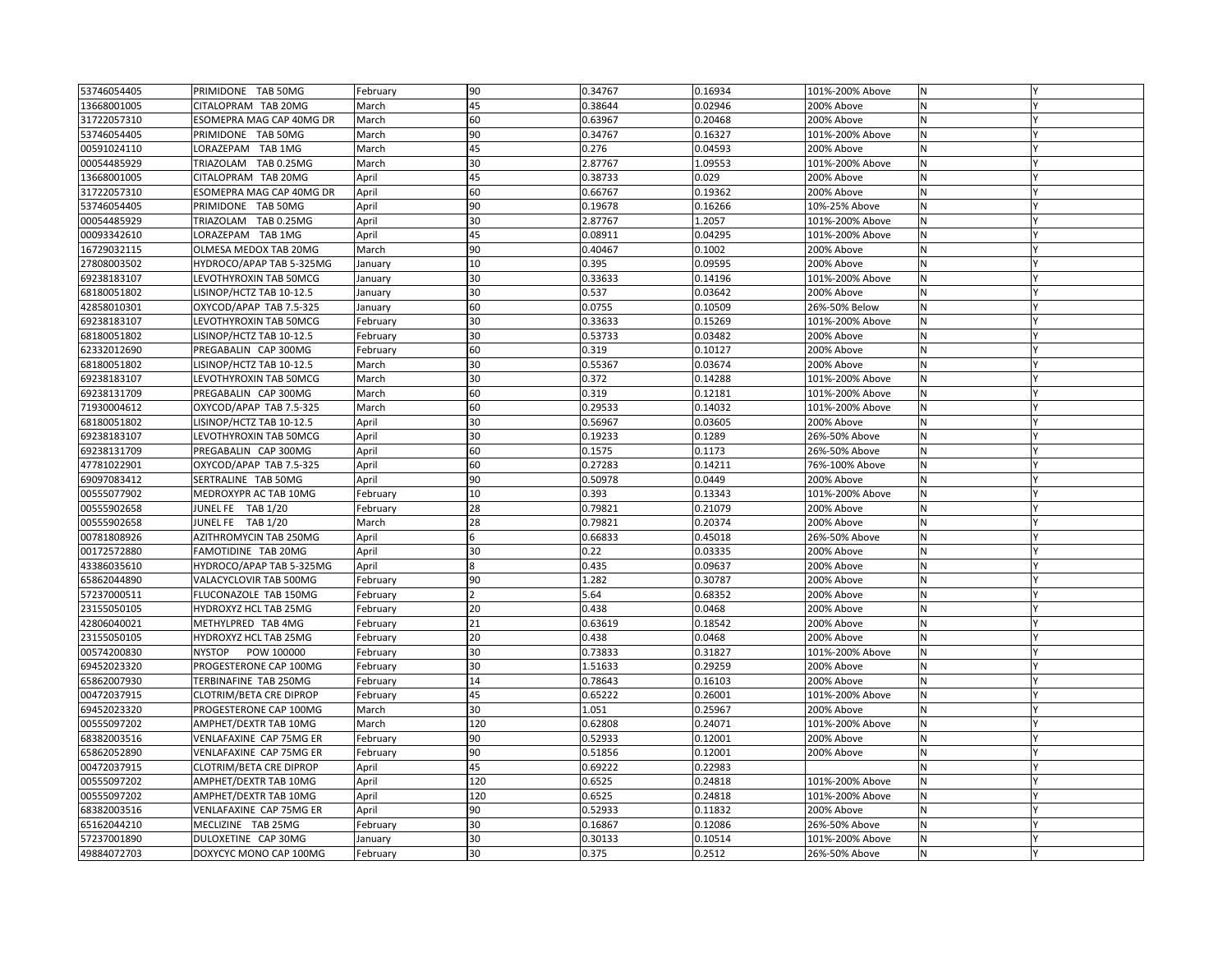| 67877021905 | CEPHALEXIN CAP 500MG         | February       | 60       | 0.17833 | 0.1249             | 26%-50% Above            | N      |  |
|-------------|------------------------------|----------------|----------|---------|--------------------|--------------------------|--------|--|
| 50383070016 | FLUTICASONE SPR 50MCG        | February       | 16       | 1.08625 | 0.28354            | 200% Above               | N      |  |
| 57237001890 | DULOXETINE CAP 30MG          | February       | 30       | 0.30133 | 0.12096            | 101%-200% Above          | N      |  |
| 67877021905 | CEPHALEXIN CAP 500MG         | March          | 60       | 0.17833 | 0.12151            | 26%-50% Above            |        |  |
| 57237001890 | DULOXETINE CAP 30MG          | March          | 30       | 0.30133 | 0.10619            | 101%-200% Above          | N      |  |
| 55111015810 | OMEPRAZOLE CAP 20MG          | March          | 30       | 0.144   | 0.03558            | 200% Above               |        |  |
| 55111015810 | OMEPRAZOLE CAP 20MG          | April          | 30       | 0.173   | 0.03902            | 200% Above               | N      |  |
| 68382044405 | FAMOTIDINE SUS 40MG/5ML      | March          | 50       | 2.301   | 0.81888            | 101%-200% Above          |        |  |
| 68382044405 | FAMOTIDINE SUS 40MG/5ML      | April          | 50       | 2.3522  | 0.85437            | 101%-200% Above          | N      |  |
| 16714068303 | SIMVASTATIN TAB 20MG         | March          | 90       | 0.41344 | 0.02604            | 200% Above               | N      |  |
| 68382009405 | CARVEDILOL TAB 12.5MG        | March          | 180      | 0.19972 | 0.02277            | 200% Above               | N      |  |
| 67877019805 | AMLODIPINE TAB 5MG           | March          | 90       | 0.39167 | 0.01104            | 200% Above               | N      |  |
| 43547035611 | LISINOPRIL TAB 40MG          | March          | 90       | 0.40189 | 0.04778            | 200% Above               | N      |  |
| 31722070110 | LOSARTAN POT TAB 50MG        | January        | 30       | 0.37433 | 0.06868            | 200% Above               | N      |  |
| 70010049105 | METFORMIN TAB 500MG ER       | January        | 30       | 0.16067 | 0.03574            | 200% Above               | N      |  |
| 00378181177 | LEVOTHYROXIN TAB 112MCG      | January        | 30       | 0.48733 | 0.17669            | 101%-200% Above          | N      |  |
| 00378180910 | LEVOTHYROXIN TAB 100MCG      | January        | 30       | 0.41533 | 0.17124            | 101%-200% Above          | N      |  |
| 69238110005 | DOXYCYCL HYC CAP 100MG       | February       | 14       | 0.56643 | 0.14979            | 200% Above               | N      |  |
| 70010049105 | METFORMIN TAB 500MG ER       | February       | 30       | 0.16167 | 0.03653            | 200% Above               | N      |  |
| 31722070110 | LOSARTAN POT TAB 50MG        | February       | 30       | 0.074   | 0.08274            | 10%-25% Below            |        |  |
| 00378180910 | LEVOTHYROXIN TAB 100MCG      | February       | 30       | 0.41667 | 0.16768            | 101%-200% Above          | N      |  |
| 00054327099 | FLUTICASONE SPR 50MCG        | February       | 16       | 1.08625 | 0.28354            | 200% Above               | N      |  |
| 68382009801 | PAROXETINE TAB 20MG          | January        | 90       | 0.38289 | 0.08715            | 200% Above               | N      |  |
| 16714012303 | OMEPRAZOLE CAP 40MG          | January        | 90       | 0.37167 | 0.06362            | 200% Above               | N      |  |
| 65862014990 | <b>FINASTERIDE TAB 5MG</b>   | January        | 90       | 0.44222 | 0.07534            | 200% Above               |        |  |
| 70010049105 | METFORMIN TAB 500MG ER       | March          | 30       | 0.16167 | 0.03646            | 200% Above               | N      |  |
| 16729045115 | LEVOTHYROXIN TAB 100MCG      | April          | 30       | 0.412   | 0.129              | 200% Above               | N      |  |
| 70010049105 | METFORMIN TAB 500MG ER       | April          | 30       | 0.16367 | 0.03532            | 200% Above               | N      |  |
| 16714012303 | OMEPRAZOLE CAP 40MG          | April          | 90       | 0.373   | 0.0555             | 200% Above               | N      |  |
| 65862014990 | <b>FINASTERIDE TAB 5MG</b>   | April          | 90       | 0.44478 | 0.07341            | 200% Above               | N      |  |
| 68382009801 | PAROXETINE TAB 20MG          | April          | 90       | 0.37967 | 0.08558            | 200% Above               | N      |  |
| 16714040102 | CEFUROXIME TAB 500MG         | February       | 20       | 0.763   | 0.53554            | 26%-50% Above            |        |  |
| 16714020130 | ONDANSETRON TAB 8MG ODT      | February       | 20       | 0.35    | 0.24388            | 26%-50% Above            | N      |  |
| 68382009801 | PAROXETINE TAB 20MG          | January        | 30       | 0.383   | 0.08715            | 200% Above               | N      |  |
| 42192033901 | HYOSCYAMINE SUB 0.125MG      | March          | 15       | 0.19333 | 0.14293            | 26%-50% Above            | N      |  |
| 68382009801 | PAROXETINE TAB 20MG          | March          | 30       | 0.383   | 0.08736            | 200% Above               | N      |  |
| 68382009801 | PAROXETINE TAB 20MG          | April          | 30       | 0.37967 | 0.08558            | 200% Above               | N      |  |
| 31722055190 | LEVOCETIRIZI TAB 5MG         | April          | 30       | 0.39733 | 0.08516            | 200% Above               | N      |  |
| 59651021430 | AZELASTINE SPR 0.1%          | April          | 30       | 0.70667 | 0.26352            | 101%-200% Above          | N      |  |
| 16714099001 | ROSUVASTATIN TAB 20MG        | January        | 30       | 0.41333 | 0.07742            | 200% Above               | N      |  |
| 16714069211 | FLUCONAZOLE TAB 150MG        | March          |          | 1.785   | 0.74933            | 101%-200% Above          | N      |  |
| 16714001401 | AMOX/K CLAV TAB 875-125      | March          | 20       | 0.4705  | 0.32484            | 26%-50% Above            | N      |  |
| 00054327099 | FLUTICASONE SPR 50MCG        | February       | 16       | 1.08625 | 0.28354            | 200% Above               | N      |  |
| 29300012810 | <b>HYDROCHLOROT TAB 25MG</b> | January        | 90       | 0.05367 | 0.01381            | 200% Above               | N      |  |
| 31722072610 | MONTELUKAST TAB 10MG         | January        | 90       | 0.41222 | 0.05994            | 200% Above               | N      |  |
| 16714012302 | OMEPRAZOLE CAP 40MG          | February       | 90       | 0.37289 | 0.06206            | 200% Above               |        |  |
| 00245003623 | PREVALITE POW 4GM            |                | 231      | 0.36286 | 0.2086             | 51%-75% Above            | N      |  |
| 43547028111 | <b>ESCITALOPRAM TAB 10MG</b> | April<br>March | 90       | 0.39233 | 0.04972            | 200% Above               | N      |  |
|             |                              |                | 12       | 1.1275  |                    |                          | N      |  |
| 64380073706 | VITAMIN D CAP 50000UNT       | March          | 90       |         | 0.14082            | 200% Above               | N      |  |
| 43547035510 | LISINOPRIL TAB 30MG          | March          | 90       | 0.40356 | 0.05487<br>0.01373 | 200% Above<br>200% Above | N      |  |
| 00172208380 | <b>HYDROCHLOROT TAB 25MG</b> | April          |          | 0.05578 |                    |                          |        |  |
| 70156010501 | HYOSCYAMINE SUB 0.125MG      | February       | 30<br>30 | 0.18667 | 0.14114            | 26%-50% Above            | N<br>N |  |
| 42192034001 | HYOSCYAMINE TAB 0.125MG      | March          |          | 0.26767 | 0.1455             | 76%-100% Above           |        |  |
| 42192034001 | HYOSCYAMINE TAB 0.125MG      | March          | 30       | 0.26767 | 0.1455             | 76%-100% Above           | N      |  |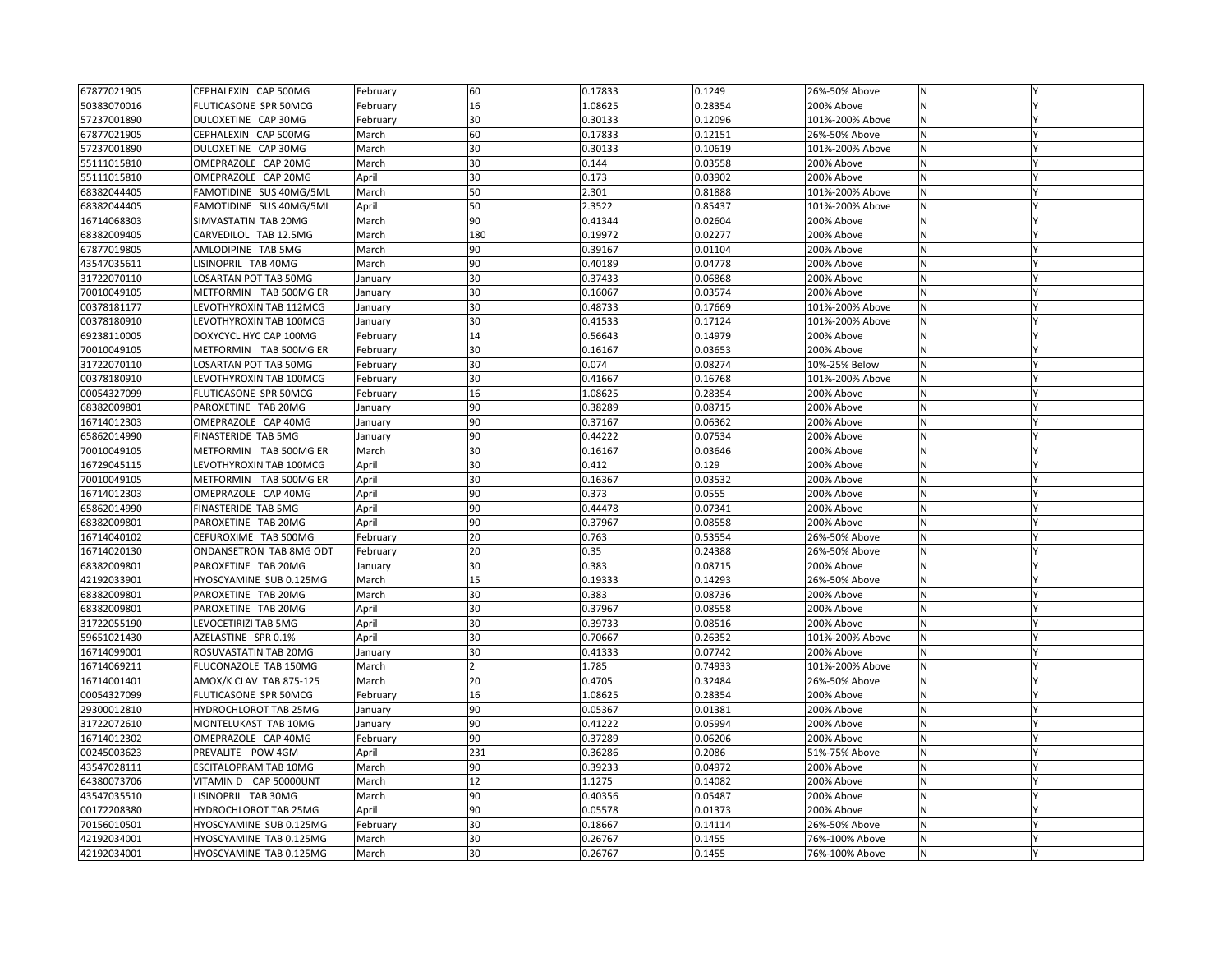| 42192034001                | HYOSCYAMINE TAB 0.125MG       | March    | 30  | 0.177            | 0.1455  | 10%-25% Above   | N |  |
|----------------------------|-------------------------------|----------|-----|------------------|---------|-----------------|---|--|
| 16714004211                | ALLOPURINOL TAB 300MG         | March    | 90  | 0.40089          | 0.08312 | 200% Above      | N |  |
| 31722073190                | IRBESARTAN TAB 300MG          | March    | 45  | 0.66711          | 0.32541 | 101%-200% Above | N |  |
| 67877019805                | AMLODIPINE TAB 5MG            | March    | 90  | 0.39167          | 0.01104 | 200% Above      |   |  |
| 00713065540                | TRIAMCINOLON PST DEN 0.1%     | February |     | 6.792            | 5.45812 | 10%-25% Above   | N |  |
| 16714012303                | OMEPRAZOLE CAP 40MG           | January  | 30  | 0.373            | 0.06362 | 200% Above      | и |  |
| 00378363201                | CARVEDILOL TAB 6.25MG         | January  | 60  | 0.201            | 0.02148 | 200% Above      | N |  |
| 33342018010                | OLMESA MEDOX TAB 40MG         | January  | 30  | 0.42567          | 0.15472 | 101%-200% Above |   |  |
| 16714061205                | SERTRALINE TAB 50MG           | February | 30  | 0.36933          | 0.04767 | 200% Above      | N |  |
| 16714012303                | OMEPRAZOLE CAP 40MG           | February | 30  | 0.373            | 0.06206 | 200% Above      | N |  |
| 00378363201                | CARVEDILOL TAB 6.25MG         | February | 60  | 0.201            | 0.02264 | 200% Above      | И |  |
| 33342018010                | OLMESA MEDOX TAB 40MG         | February | 30  | 0.42567          | 0.14564 | 101%-200% Above | N |  |
| 16714098801                | ROSUVASTATIN TAB 5MG          | February | 30  | 0.43067          | 0.06261 | 200% Above      | N |  |
| 16714061205                | SERTRALINE TAB 50MG           | March    | 30  | 0.36933          | 0.04281 | 200% Above      | N |  |
| 57237016250                | OMEPRAZOLE CAP 40MG           | March    | 30  | 0.373            | 0.05959 | 200% Above      | И |  |
| 68382009301                | CARVEDILOL TAB 6.25MG         | March    | 60  | 0.20117          | 0.02069 | 200% Above      | N |  |
| 33342018010                | OLMESA MEDOX TAB 40MG         | March    | 30  | 0.41167          | 0.15714 | 101%-200% Above | N |  |
| 68462026190                | ROSUVASTATIN TAB 5MG          | March    | 30  | 0.42567          | 0.06753 | 200% Above      | N |  |
| 57237016250                | OMEPRAZOLE CAP 40MG           | April    | 30  | 0.373            | 0.0555  | 200% Above      | и |  |
| 68462043830                | OLMESA MEDOX TAB 40MG         | April    | 30  | 0.41167          | 0.14429 | 101%-200% Above | и |  |
| 57237007730                | ONDANSETRON TAB 4MG ODT       | January  |     | 0.248            | 0.21765 | 10%-25% Above   |   |  |
| 68180012201                | CEPHALEXIN CAP 500MG          | January  | 21  | 0.17381          | 0.11462 | 51%-75% Above   | N |  |
| 00591530710                | PROMETHAZINE TAB 25MG         | March    | 18  | 0.13611          | 0.05271 | 101%-200% Above | N |  |
| 68180046803                | LOVASTATIN TAB 20MG           | January  | 90  | 0.41267          | 0.05225 | 200% Above      |   |  |
| 68180046903                | LOVASTATIN TAB 40MG           | January  | 90  | 0.38633          | 0.06244 | 200% Above      |   |  |
| 68180096703                | LEVOTHYROXIN TAB 75MCG        | January  | 90  | 0.38367          | 0.157   | 101%-200% Above | N |  |
| 68180046903                | LOVASTATIN TAB 40MG           | January  | 90  | 0.38633          | 0.06244 | 200% Above      | и |  |
| 68180096703                | LEVOTHYROXIN TAB 75MCG        | April    | 90  | 0.38367          | 0.14761 | 101%-200% Above | N |  |
| 68180046903                | LOVASTATIN TAB 40MG           | April    | 90  | 0.38633          | 0.0592  | 200% Above      |   |  |
| 27808009301                | DEXMETHYLPH TAB 10MG          | January  | 30  | 0.51733          | 0.26114 | 76%-100% Above  | N |  |
| 49884054601                | DEXMETHYLPH CAP 40MG ER       | January  | 30  | 2.95967          | 2.02982 | 26%-50% Above   | N |  |
| 29300046805                | CLONIDINE TAB 0.1MG           | January  | 150 | 0.1584           | 0.02892 | 200% Above      |   |  |
| 29300013901                | DIVALPROEX TAB 250MG DR       | January  | 90  | 0.11111          | 0.07325 | 51%-75% Above   | и |  |
| 13107000130                | MIRTAZAPINE TAB 7.5MG         | January  | 30  | 1.934            | 0.7773  | 101%-200% Above | N |  |
| 49884054601                | DEXMETHYLPH CAP 40MG ER       | February | 30  | 3.14             | 2.06379 | 51%-75% Above   | и |  |
| 27808009301                | DEXMETHYLPH TAB 10MG          | February | 30  | 0.52867          | 0.24299 | 101%-200% Above | N |  |
| 29300046805                | CLONIDINE TAB 0.1MG           | February | 150 | 0.1584           | 0.02839 | 200% Above      |   |  |
| 29300013901                | DIVALPROEX TAB 250MG DR       | February | 90  | 0.114            | 0.07979 | 26%-50% Above   | N |  |
| 13107000130                | MIRTAZAPINE TAB 7.5MG         | February | 30  | 1.934            | 0.76608 | 101%-200% Above | N |  |
| 27808009301                | DEXMETHYLPH TAB 10MG          | March    | 30  | 0.52867          | 0.29016 | 76%-100% Above  | N |  |
| 49884054601                | DEXMETHYLPH CAP 40MG ER       | March    | 30  | 3.14             | 2.72731 | 10%-25% Above   | N |  |
| 29300013901                | DIVALPROEX TAB 250MG DR       | March    | 90  | 0.114            | 0.07754 | 26%-50% Above   |   |  |
| 29300046805                | CLONIDINE TAB 0.1MG           | March    | 150 | 0.1584           | 0.03029 | 200% Above      | N |  |
| 13107000130                | MIRTAZAPINE TAB 7.5MG         | March    | 30  | 1.934            | 0.74916 | 101%-200% Above | и |  |
| 27808009301                | DEXMETHYLPH TAB 10MG          | April    | 30  | 0.52867          | 0.28272 | 76%-100% Above  |   |  |
| 49884054601                | DEXMETHYLPH CAP 40MG ER       | April    | 30  | 3.14             | 2.11942 | 26%-50% Above   |   |  |
| 29300013901                | DIVALPROEX TAB 250MG DR       | April    | 90  | 0.10922          | 0.07574 | 26%-50% Above   | N |  |
|                            |                               | April    | 150 | 0.07947          | 0.02905 |                 | N |  |
| 29300046805<br>13107000130 | CLONIDINE TAB 0.1MG           |          | 30  | 1.934            | 0.72027 | 101%-200% Above |   |  |
| 59762219803                | MIRTAZAPINE TAB 7.5MG         | April    | 6   |                  |         | 101%-200% Above | N |  |
|                            | <b>AZITHROMYCIN TAB 250MG</b> | January  | 10  | 0.81833<br>0.637 | 0.49639 | 51%-75% Above   | N |  |
| 16714011001                | HYDROXYCHLOR TAB 200MG        | January  | 15  |                  | 0.24662 | 101%-200% Above |   |  |
| 00093031401                | KETOROLAC TAB 10MG            | March    |     | 0.872            | 0.74409 | 10%-25% Above   | N |  |
| 31722070110                | <b>LOSARTAN POT TAB 50MG</b>  | February | 90  | 0.37389          | 0.08274 | 200% Above      | N |  |
| 16729013700                | CLONAZEPAM TAB 1MG            | February | 60  | 0.23133          | 0.03104 | 200% Above      | N |  |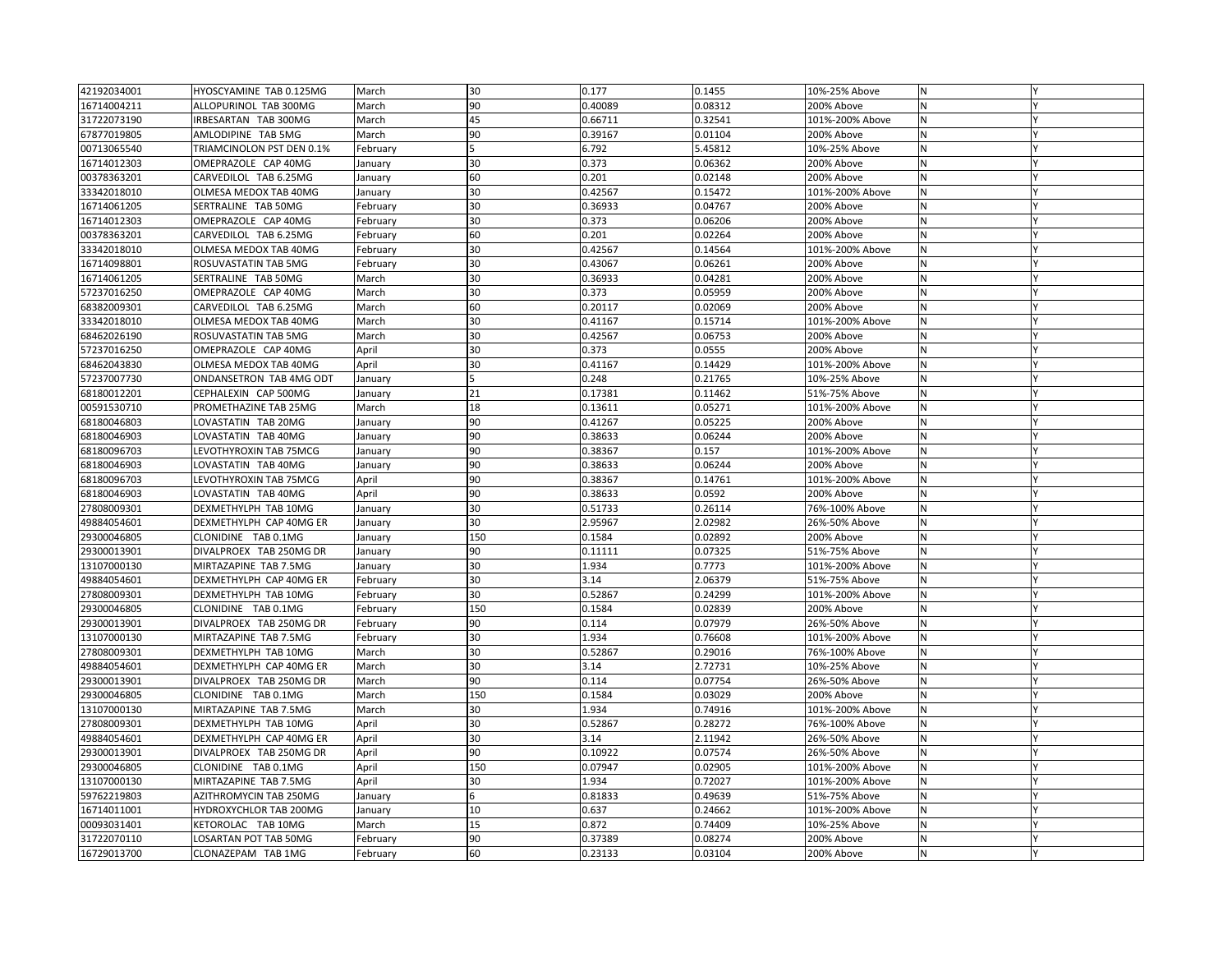| 16729013700 | CLONAZEPAM TAB 1MG           | March    | 60        | 0.23133          | 0.0296  | 200% Above      | N |  |
|-------------|------------------------------|----------|-----------|------------------|---------|-----------------|---|--|
| 60505016907 | PRAVASTATIN TAB 20MG         | March    | 90        | 0.41222          | 0.05771 | 200% Above      | N |  |
| 59762219803 | AZITHROMYCIN TAB 250MG       | January  |           | 0.81833          | 0.49639 | 51%-75% Above   | N |  |
| 65162027250 | SMZ/TMP DS TAB 800-160       | March    | 28        | 0.23036          | 0.06566 | 200% Above      | N |  |
| 65162027250 | SMZ/TMP DS TAB 800-160       | April    | 28        | 0.22893          | 0.0628  | 200% Above      | N |  |
| 70756020312 | AMITRIPTYLIN TAB 50MG        | January  | 30        | 0.526            | 0.15573 | 200% Above      | N |  |
| 55111018015 | TIZANIDINE TAB 4MG           | January  | 60        | 0.29617          | 0.05596 | 200% Above      | N |  |
| 27808003602 | HYDROCO/APAP TAB 7.5-325     | January  | 90        | 0.31644          | 0.12323 | 101%-200% Above | N |  |
| 00781185220 | AMOX/K CLAV TAB 875-125      | January  | 20        | 0.8955           | 0.33104 | 101%-200% Above | N |  |
| 27808003602 | HYDROCO/APAP TAB 7.5-325     | February | 90        | 0.31789          | 0.1197  | 101%-200% Above | N |  |
| 70756020312 | AMITRIPTYLIN TAB 50MG        | February | 30        | 0.53667          | 0.15976 | 200% Above      | N |  |
| 55111018015 | TIZANIDINE TAB 4MG           | March    | 60        | 0.29617          | 0.05014 | 200% Above      | N |  |
| 70756020312 | <b>AMITRIPTYLIN TAB 50MG</b> | March    | 30        | 0.64533          | 0.14797 | 200% Above      | N |  |
| 27808003602 | HYDROCO/APAP TAB 7.5-325     | March    | 90        | 0.345            | 0.12518 | 101%-200% Above | N |  |
| 00378395205 | ATORVASTATIN TAB 40MG        | January  | 90        | 0.552            | 0.06028 | 200% Above      | N |  |
| 55111032201 | <b>GLIMEPIRIDE TAB 4MG</b>   | January  | 90        | 0.36989          | 0.04618 | 200% Above      | N |  |
| 68180098003 | LISINOPRIL TAB 10MG          | January  | 90        | 0.36656          | 0.01956 | 200% Above      |   |  |
| 69238183607 | LEVOTHYROXIN TAB 125MCG      | January  | 90        | 0.32878          | 0.20732 | 51%-75% Above   | N |  |
| 67877056305 | METFORMIN TAB 1000MG         | March    | 60        | 0.28183          | 0.02625 | 200% Above      | N |  |
| 55111032201 | <b>GLIMEPIRIDE TAB 4MG</b>   | March    | 30        | 0.387            | 0.04419 | 200% Above      | N |  |
| 00378395205 | ATORVASTATIN TAB 40MG        | March    | 30        | 0.56867          | 0.063   | 200% Above      | N |  |
| 70756020312 | <b>AMITRIPTYLIN TAB 50MG</b> | April    | 30        | 0.64533          | 0.13661 | 200% Above      | N |  |
| 55111018015 | TIZANIDINE TAB 4MG           | April    | 60        | 0.22483          | 0.04748 | 200% Above      | N |  |
| 67877056305 | METFORMIN TAB 1000MG         | April    | 60        | 0.28183          | 0.02638 | 200% Above      | N |  |
| 55111032201 | <b>GLIMEPIRIDE TAB 4MG</b>   | April    | 30        | 0.387            | 0.04446 | 200% Above      | N |  |
| 00378395205 | <b>ATORVASTATIN TAB 40MG</b> | April    | 30        | 0.56867          | 0.0579  | 200% Above      | N |  |
| 27808003602 | HYDROCO/APAP TAB 7.5-325     | April    | 90        | 0.33411          | 0.12167 | 101%-200% Above | N |  |
| 65862035705 | CLOPIDOGREL TAB 75MG         | February | 90        | 0.552            | 0.06112 | 200% Above      | N |  |
| 69238183607 | LEVOTHYROXIN TAB 125MCG      | March    | 90        | 0.30567          | 0.18894 | 51%-75% Above   | N |  |
| 69238183607 | LEVOTHYROXIN TAB 125MCG      | April    | 90        | 0.29111          | 0.19491 | 26%-50% Above   | N |  |
| 43547035311 | LISINOPRIL TAB 10MG          | April    | 90        | 0.34856          | 0.0191  | 200% Above      | N |  |
| 00378180910 | LEVOTHYROXIN TAB 100MCG      | January  | 14        | 0.41571          | 0.17124 | 101%-200% Above | N |  |
| 50111056001 | TRAZODONE TAB 50MG           | February | 30        | 0.39233          | 0.03895 | 200% Above      |   |  |
| 50111056001 | TRAZODONE TAB 50MG           | March    | 30        | 0.395            | 0.03855 | 200% Above      | N |  |
| 65862032904 | ALENDRONATE TAB 70MG         |          | 12        | 4.50833          | 0.31036 | 200% Above      | N |  |
|             |                              | February | 12        |                  |         |                 | N |  |
| 65862032904 | ALENDRONATE TAB 70MG         | February | 90        | 4.50833          | 0.31036 | 200% Above      | N |  |
| 00378180910 | LEVOTHYROXIN TAB 100MCG      | February |           | 0.38989          | 0.16768 | 101%-200% Above | N |  |
| 00378001401 | METHOTREXATE TAB 2.5MG       | February | 120       | 1.10575          | 0.2574  | 200% Above      | N |  |
| 00378001401 | METHOTREXATE TAB 2.5MG       | April    | 120<br>30 | 1.10575<br>0.595 | 0.23823 | 200% Above      |   |  |
| 59651027005 | <b>GLIPIZIDE ER TAB 10MG</b> | January  | 20        |                  | 0.18325 | 200% Above      | N |  |
| 52817033200 | CYCLOBENZAPR TAB 10MG        | February |           | 0.3965           | 0.02674 | 200% Above      | N |  |
| 59651027005 | <b>GLIPIZIDE ER TAB 10MG</b> | February | 30        | 0.595            | 0.18649 | 200% Above      |   |  |
| 31722088530 | ROSUVASTATIN TAB 40MG        | February | 30        | 0.56867          | 0.13036 | 200% Above      | N |  |
| 60505252703 | MODAFINIL TAB 200MG          | February | 30        | 2.67333          | 0.56494 | 200% Above      | N |  |
| 00378718505 | METFORMIN TAB 500MG          | February | 180       | 0.255            | 0.01674 | 200% Above      |   |  |
| 59651027005 | <b>GLIPIZIDE ER TAB 10MG</b> | March    | 90        | 0.60044          | 0.184   | 200% Above      | N |  |
| 65862020199 | <b>LOSARTAN POT TAB 25MG</b> | March    | 90        | 0.53422          | 0.0613  | 200% Above      | N |  |
| 68382009905 | PAROXETINE TAB 30MG          | March    | 90        | 0.55867          | 0.13236 | 200% Above      | N |  |
| 31722088530 | ROSUVASTATIN TAB 40MG        | March    | 90        | 0.585            | 0.12651 | 200% Above      | N |  |
| 68382009601 | HYDROXYCHLOR TAB 200MG       | January  | 10        | 0.637            | 0.24662 | 101%-200% Above | N |  |
| 59746000103 | METHYLPRED TAB 4MG           | January  | 21        | 0.3681           | 0.18274 | 101%-200% Above | N |  |
| 00143980350 | DOXYCYCL HYC CAP 100MG       | January  | 20        | 0.5665           | 0.15612 | 200% Above      | N |  |
| 00406012405 | HYDROCO/APAP TAB 7.5-325     | January  | 15        | 0.15             | 0.12323 | 10%-25% Above   | N |  |
| 65162046650 | IBUPROFEN TAB 800MG          | January  | 20        | 0.2435           | 0.07343 | 200% Above      | N |  |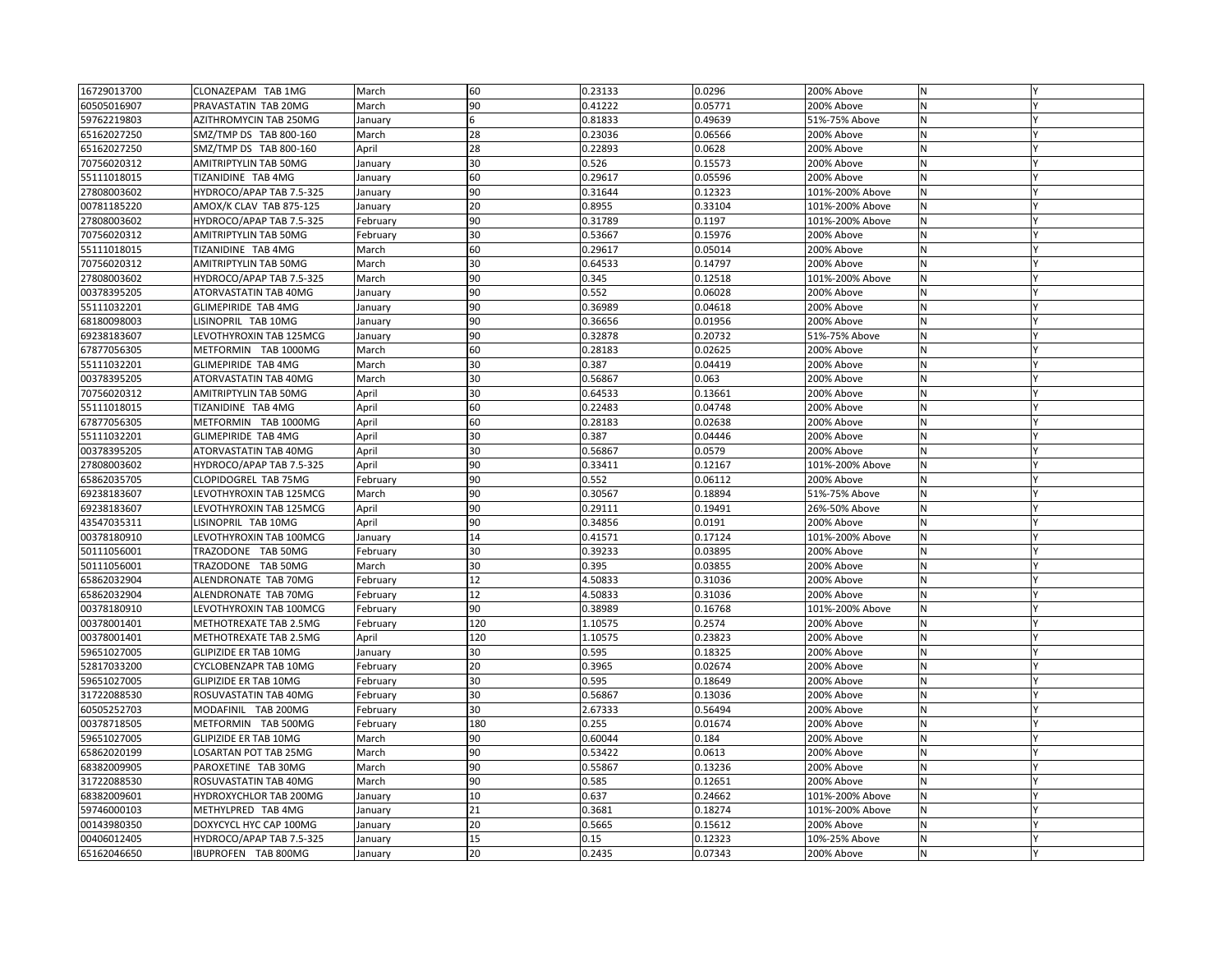| 00116200116 | CHLORHEX GLU SOL 0.12%        | January  | 473  | 0.01129 | 0.00586   | 76%-100% Above  | N |  |
|-------------|-------------------------------|----------|------|---------|-----------|-----------------|---|--|
| 59762219803 | <b>AZITHROMYCIN TAB 250MG</b> | March    |      | 0.82833 | 0.48506   | 51%-75% Above   | N |  |
| 42806040021 | METHYLPRED TAB 4MG            | March    | 21   | 0.29714 | 0.17447   | 51%-75% Above   | N |  |
| 42806040021 | METHYLPRED TAB 4MG            | April    | 21   | 0.28952 | 0.17472   | 51%-75% Above   |   |  |
| 65162027250 | SMZ/TMP DS TAB 800-160        | April    | 20   | 0.229   | 0.0628    | 200% Above      | N |  |
| 00555902658 | <b>JUNEL FE</b><br>TAB 1/20   | March    | 84   | 0.76762 | 0.20374   | 200% Above      |   |  |
| 67877014705 | TEMAZEPAM CAP 30MG            | January  | 30   | 0.411   | 0.10164   | 200% Above      | N |  |
| 67877014705 | TEMAZEPAM CAP 30MG            | February | 30   | 0.411   | 0.09863   | 200% Above      | N |  |
| 16729004617 | ATORVASTATIN TAB 40MG         | January  | 90   | 0.41289 | 0.06028   | 200% Above      | N |  |
| 67877014705 | TEMAZEPAM CAP 30MG            | April    | 30   | 0.14033 | 0.10154   | 26%-50% Above   | N |  |
| 00254200801 | COLCHICINE TAB 0.6MG          | April    | 30   | 1.75033 | 0.58804   | 101%-200% Above | N |  |
| 67877021905 | CEPHALEXIN CAP 500MG          | April    | 28   | 0.17429 | 0.11858   | 26%-50% Above   | N |  |
| 43547035150 | LISINOPRIL TAB 2.5MG          | February | 90   | 0.39344 | 0.01568   | 200% Above      | N |  |
| 68382009405 | CARVEDILOL TAB 12.5MG         | March    | 180  | 0.20206 | 0.02277   | 200% Above      | N |  |
| 16729004617 | ATORVASTATIN TAB 40MG         | March    | 90   | 0.41289 | 0.063     | 200% Above      | N |  |
| 67877026218 | RIZATRIPTAN TAB 10MG          | April    |      | 0.41333 | 0.49787   | 10%-25% Below   | N |  |
| 16714017201 | TIZANIDINE TAB 4MG            | April    | 40   | 0.03275 | 0.04748   | 26%-50% Below   | N |  |
| 00172392670 | DIAZEPAM<br>TAB 5MG           | April    | 45   | 0.06267 | 0.02556   | 101%-200% Above | N |  |
| 68001040000 | FLUOXETINE CAP 20MG           | March    | 60   | 0.156   | 0.03177   | 200% Above      |   |  |
| 13668000801 | ZOLPIDEM<br>TAB 10MG          | April    | 30   | 0.06233 | 0.02909   | 101%-200% Above |   |  |
| 50111056101 | TRAZODONE TAB 100MG           | April    | 30   | 0.15733 | 0.07217   | 101%-200% Above |   |  |
| 29300011205 | LAMOTRIGINE TAB 100MG         | April    | 60   | 0.04817 | 0.06151   | 10%-25% Below   | N |  |
| 69097085907 | TERBINAFINE TAB 250MG         | March    | 90   | 0.44511 | 0.15711   | 101%-200% Above | N |  |
| 43547035150 | LISINOPRIL TAB 2.5MG          | April    | 90   | 0.39733 | 0.01546   | 200% Above      |   |  |
| 65862007101 | AMOXICILLIN SUS 400/5ML       | January  | 100  | 0.032   | 0.02252   | 26%-50% Above   |   |  |
| 45963043965 | CONSTULOSE SOL 10GM/15        | February | 225  | 0.01698 | 0.01259   | 26%-50% Above   | N |  |
| 45963043965 | CONSTULOSE SOL 10GM/15        | March    | 225  | 0.01689 | 0.0141    | 10%-25% Above   | N |  |
| 68382011314 | RISPERIDONE TAB 0.5MG         | January  | 30   | 0.13333 | 0.04007   | 200% Above      | N |  |
| 60505016501 | FLUVOXAMINE TAB 50MG          | January  | 30   | 0.70333 | 0.33188   | 101%-200% Above | N |  |
| 68382011314 | RISPERIDONE TAB 0.5MG         | February | 30   | 0.13333 | 0.04598   | 101%-200% Above | N |  |
| 00143928501 | AMOXICILLIN TAB 875MG         | March    | 20   | 0.5105  | 0.1448    | 200% Above      | N |  |
| 60505016501 | FLUVOXAMINE TAB 50MG          | February | 60   | 0.75667 | 0.30115   | 101%-200% Above | N |  |
| 00093101042 | MUPIROCIN OIN 2%              | March    | 22   | 0.615   | 0.18067   | 200% Above      |   |  |
| 68180071160 | <b>CEFDINIR</b><br>CAP 300MG  | March    | 20   | 1.1345  | 0.46443   | 101%-200% Above | N |  |
| 68382011314 | RISPERIDONE TAB 0.5MG         | April    | 30   | 0.13333 | 0.04485   | 101%-200% Above | N |  |
| 57237009960 | CEFDINIR<br>CAP 300MG         | February | 14   | 0.635   | 0.45448   | 26%-50% Above   | N |  |
| 42192034001 | HYOSCYAMINE TAB 0.125MG       | April    | 180  | 0.17811 | 0.15602   | 10%-25% Above   | N |  |
| 68682065520 | <b>DIAZEPAM</b><br>GEL 20MG   | January  |      | 309.45  | 267.40833 | 10%-25% Above   | N |  |
| 31722053705 | LEVETIRACETA TAB 500MG        | March    | 120  | 0.47175 | 0.10467   | 200% Above      | N |  |
| 31722053705 | LEVETIRACETA TAB 500MG        | April    | 120  | 0.29633 | 0.09472   | 200% Above      | N |  |
| 59762313001 | AZITHROMYCIN SUS 200/5ML      | February | 67.5 | 0.50874 | 0.35458   | 26%-50% Above   | N |  |
| 42806040021 | METHYLPRED TAB 4MG            | February | 21   | 0.29714 | 0.18542   | 51%-75% Above   | N |  |
| 59746000103 | METHYLPRED TAB 4MG            | March    | 21   | 0.63619 | 0.17447   | 200% Above      | N |  |
| 16714036304 | TRI-LINYAH TAB                | February | 28   | 0.46821 | 0.16244   | 101%-200% Above | N |  |
| 59762314001 | AZITHROMYCIN SUS 200/5ML      | March    | 90   | 0.50878 | 0.28375   | 76%-100% Above  |   |  |
| 42806040021 | METHYLPRED TAB 4MG            | March    | 21   | 0.28952 | 0.17447   | 51%-75% Above   | N |  |
| 16714036304 | TRI-LINYAH TAB                | March    | 84   | 0.43833 | 0.1602    | 101%-200% Above | N |  |
| 17478076610 | PROGESTERONE CAP 100MG        | March    | 90   | 0.82256 | 0.25967   | 200% Above      | N |  |
| 62175061746 | PANTOPRAZOLE TAB 40MG         | March    | 90   | 0.36033 | 0.05828   | 200% Above      | N |  |
| 68462047205 | POT CL MICRO TAB 20MEQ ER     | March    | 180  | 0.44739 | 0.19104   | 101%-200% Above | N |  |
| 29300012810 | HYDROCHLOROT TAB 25MG         | March    | 90   | 0.05411 | 0.01337   | 200% Above      | N |  |
| 31722072250 | LEVOFLOXACIN TAB 500MG        | February | 14   | 0.44857 | 0.19416   | 101%-200% Above | N |  |
| 68382091601 | METHYLPRED TAB 4MG            | January  | 30   | 0.285   | 0.21202   | 26%-50% Above   | N |  |
| 62135062605 | DOXYCYCL HYC TAB 100MG        | January  | 20   | 0.554   | 0.13171   | 200% Above      | N |  |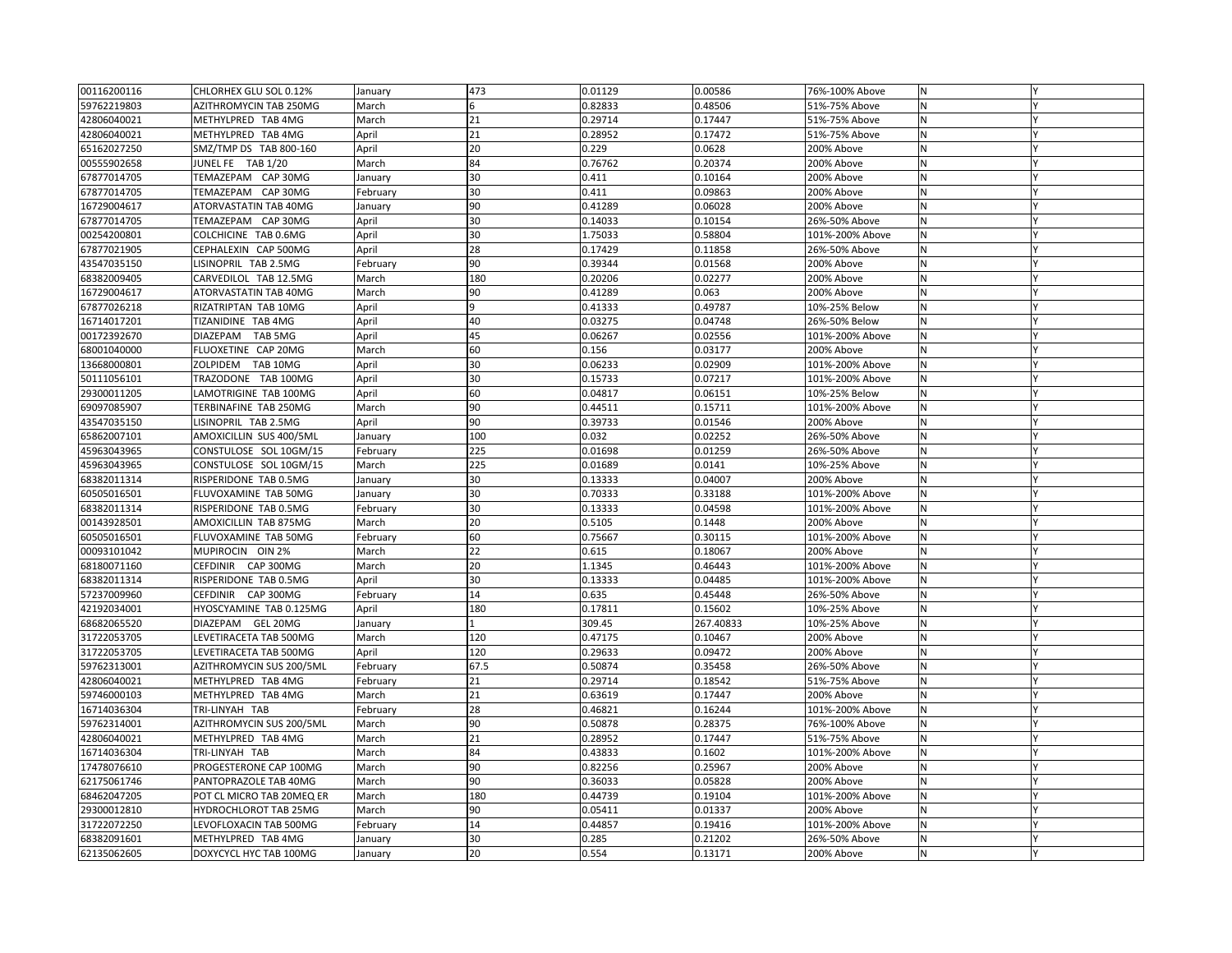| 16714079801                | SUMATRIPTAN TAB 100MG                              | February          |     | 0.70778            | 0.54221            | 26%-50% Above            | N |  |
|----------------------------|----------------------------------------------------|-------------------|-----|--------------------|--------------------|--------------------------|---|--|
| 00378729653                | <b>DESO/ETHINYL TAB ESTRADIO</b>                   | January           | 28  | 0.79464            | 0.23665            | 200% Above               | N |  |
| 00172392660                | TAB 5MG<br><b>DIAZEPAM</b>                         | February          | 10  | 0.133              | 0.0218             | 200% Above               | N |  |
| 69543038810                | KETOROLAC<br>TAB 10MG                              | February          | 20  | 0.853              | 0.6993             | 10%-25% Above            | N |  |
| 42858000101                | OXYCODONE TAB 5MG                                  | February          | 31  | 0.06129            | 0.06952            | 10%-25% Below            | N |  |
| 00172392660                | <b>DIAZEPAM</b><br>TAB 5MG                         | February          | 10  | 0.133              | 0.0218             | 200% Above               | N |  |
| 61442012110                | FAMOTIDINE TAB 20MG                                | February          | 60  | 0.25917            | 0.03396            | 200% Above               | N |  |
| 00527128201                | DICYCLOMINE TAB 20MG                               | March             | 60  | 0.3685             | 0.17279            | 101%-200% Above          | N |  |
| 61442012110                | FAMOTIDINE TAB 20MG                                | March             | 60  | 0.25917            | 0.03262            | 200% Above               | N |  |
| 00527128201                | DICYCLOMINE TAB 20MG                               | April             | 60  | 0.1955             | 0.16736            | 10%-25% Above            | N |  |
| 65862055990                | PANTOPRAZOLE TAB 20MG                              | February          | 90  | 0.35789            | 0.05282            | 200% Above               | N |  |
| 59762045001                | COLESTIPOL TAB 1GM                                 | March             | 360 | 0.97214            | 0.78231            | 10%-25% Above            | N |  |
| 31722073190                | IRBESARTAN TAB 300MG                               | March             | 90  | 0.66711            | 0.32541            | 101%-200% Above          | N |  |
| 00832532411                | POT CL MICRO TAB 10MEQ ER                          | April             | 90  | 0.41911            | 0.18199            | 101%-200% Above          | N |  |
| 61442012110                | FAMOTIDINE TAB 20MG                                | April             | 180 | 0.2615             | 0.03335            | 200% Above               | N |  |
| 00093078710                | ATENOLOL TAB 25MG                                  | April             | 90  | 0.35956            | 0.02404            | 200% Above               | N |  |
| 16714068303                | SIMVASTATIN TAB 20MG                               | April             | 90  | 0.41333            | 0.02661            | 200% Above               |   |  |
| 59762444002                | METHYLPRED TAB 4MG                                 | January           | 21  | 0.3681             | 0.18274            | 101%-200% Above          | N |  |
| 16714001401                | AMOX/K CLAV TAB 875-125                            | January           | 28  | 0.44179            | 0.33104            | 26%-50% Above            |   |  |
| 55111028130                | LEVOFLOXACIN TAB 750MG                             | January           | 14  | 0.50857            | 0.38781            | 26%-50% Above            |   |  |
| 59762219803                | AZITHROMYCIN TAB 250MG                             | January           |     | 0.81833            | 0.49639            | 51%-75% Above            |   |  |
| 00093342605                | LORAZEPAM TAB 1MG                                  | February          | 30  | 0.369              | 0.04805            | 200% Above               | N |  |
| 57237000511                | FLUCONAZOLE TAB 150MG                              | March             |     | 5.75               | 0.74933            | 200% Above               | N |  |
| 00781185220                | AMOX/K CLAV TAB 875-125                            | March             | 20  | 0.9985             | 0.32484            | 200% Above               | N |  |
| 66689000816                | NYSTATIN SUS 100000                                | March             | 140 | 0.07171            | 0.05586            | 26%-50% Above            |   |  |
| 68462033190                | PRAMIPEXOLE TAB 0.25MG                             | March             | 30  | 0.35067            | 0.05102            | 200% Above               | N |  |
| 70954005930                | PREDNISONE PAK 10MG                                | April             | 21  | 1.04095            | 0.62661            | 51%-75% Above            | N |  |
| 00781185220                | AMOX/K CLAV TAB 875-125                            | April             | 20  | 1.013              | 0.30643            | 200% Above               | N |  |
| 69238183107                | LEVOTHYROXIN TAB 50MCG                             | March             | 30  | 0.196              | 0.14288            | 26%-50% Above            | N |  |
| 68382050010                | OMEPRAZOLE CAP 40MG                                | February          | 90  | 0.49689            | 0.06206            | 200% Above               | N |  |
| 69238183107                | <b>LEVOTHYROXIN TAB 50MCG</b>                      | April             | 30  | 0.372              | 0.1289             | 101%-200% Above          | N |  |
| 68382050010                | OMEPRAZOLE CAP 40MG                                | April             | 90  | 0.52889            | 0.0555             | 200% Above               |   |  |
| 42806040021                | METHYLPRED TAB 4MG                                 | January           | 21  | 0.3681             | 0.18274            | 101%-200% Above          | N |  |
| 62542030117                | HYD POL/CPM SUS 10-8/5ML                           | January           | 60  | 0.43               | 0.37776            | 10%-25% Above            | N |  |
| 16714085302                | METOPROL SUC TAB 50MG ER                           | February          | 90  | 0.36289            | 0.10872            | 200% Above               | N |  |
| 62175061746                | PANTOPRAZOLE TAB 40MG                              | March             | 90  | 0.36033            | 0.05828            | 200% Above               | N |  |
| 68462026390                | ROSUVASTATIN TAB 20MG                              |                   | 30  | 0.41333            | 0.07877            | 200% Above               | N |  |
|                            |                                                    | February<br>March | 30  |                    |                    |                          | N |  |
| 68180051301                | LISINOPRIL TAB 5MG                                 |                   | 30  | 0.13333            | 0.01549            | 200% Above               | N |  |
| 72205000490                | ROSUVASTATIN TAB 20MG                              | March             | 30  | 0.41333            | 0.07822            | 200% Above               |   |  |
| 68180051301<br>72205000490 | LISINOPRIL TAB 5MG                                 | April             | 30  | 0.13333            | 0.01578            | 200% Above               | N |  |
| 00555904358                | ROSUVASTATIN TAB 20MG<br><b>APRI</b><br><b>TAB</b> | April             | 84  | 0.41433<br>0.64821 | 0.07551<br>0.16739 | 200% Above<br>200% Above | N |  |
|                            |                                                    | February          |     |                    |                    |                          | N |  |
| 31722070210                | LOSARTAN POT TAB 100MG                             | January           | 90  | 0.41222            | 0.08879            | 200% Above               | N |  |
| 16729018201                | HYDROCHLOROT TAB 12.5MG                            | January           | 90  | 0.31289            | 0.05671            | 200% Above               | N |  |
| 16714085202                | METOPROL SUC TAB 25MG ER                           | March             | 90  | 0.38567            | 0.08799            | 200% Above               |   |  |
| 16729018201                | HYDROCHLOROT TAB 12.5MG                            | April             | 90  | 0.31289            | 0.04851            | 200% Above               |   |  |
| 31722070210                | LOSARTAN POT TAB 100MG                             | April             | 90  | 0.41389            | 0.09546            | 200% Above               | N |  |
| 70010006305                | <b>METFORMIN</b><br>TAB 500MG                      | March             | 60  | 0.06667            | 0.01696            | 200% Above               | N |  |
| 67877021905                | CEPHALEXIN CAP 500MG                               | April             | 20  | 0.174              | 0.11858            | 26%-50% Above            | N |  |
| 43598021050                | SSD<br><b>CRE 1%</b>                               | April             | 100 | 0.1567             | 0.1305             | 10%-25% Above            | N |  |
| 70010006305                | METFORMIN TAB 500MG                                | April             | 60  | 0.06667            | 0.01651            | 200% Above               | N |  |
| 00093720198                | PRAVASTATIN TAB 20MG                               | March             | 90  | 0.41222            | 0.05771            | 200% Above               | N |  |
| 68180051301                | LISINOPRIL TAB 5MG                                 | March             | 90  | 0.111              | 0.01549            | 200% Above               | N |  |
| 00093720198                | PRAVASTATIN TAB 20MG                               | April             | 90  | 0.41178            | 0.05725            | 200% Above               | N |  |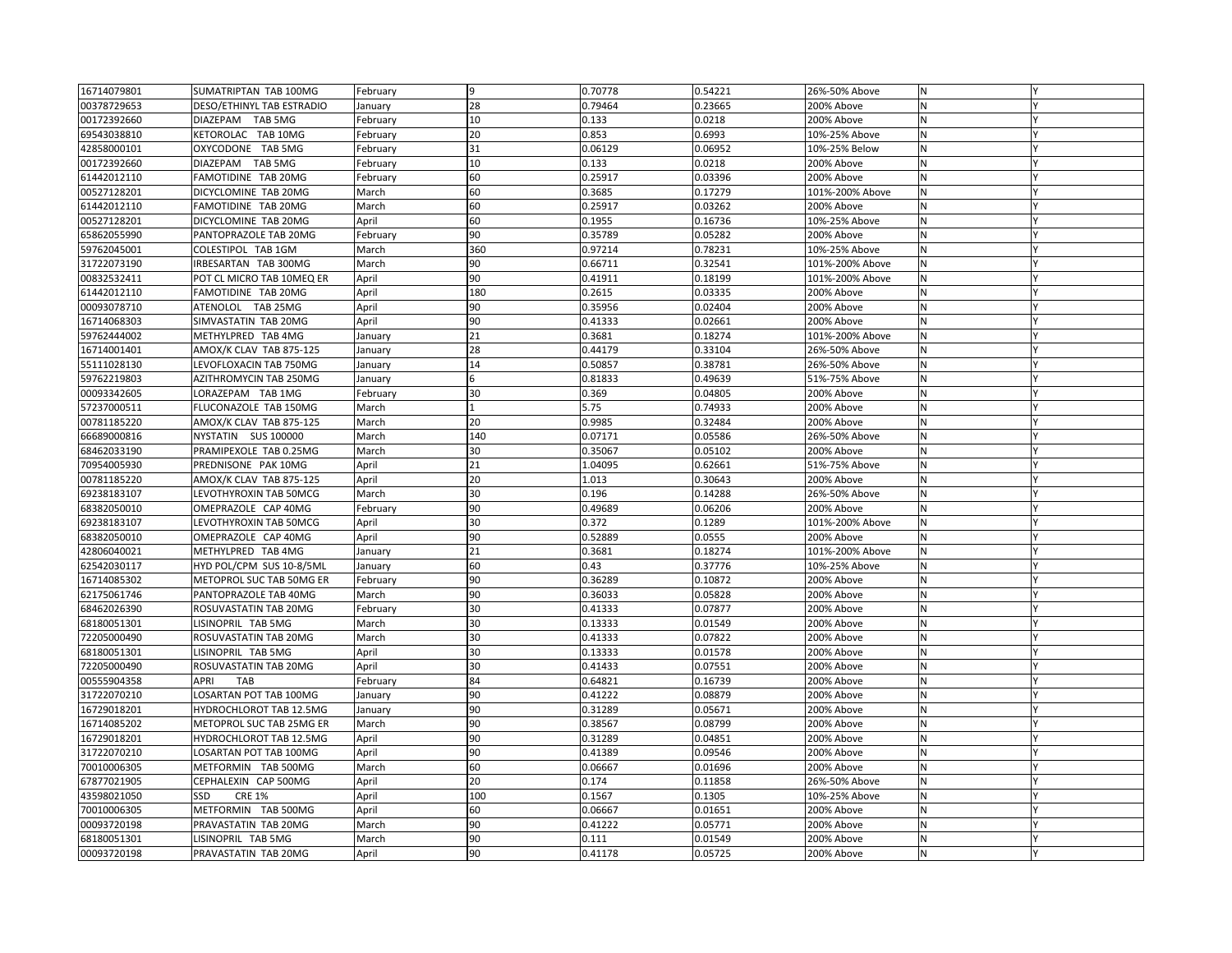| 68180051301                | LISINOPRIL TAB 5MG          | April    | 90       | 0.111            | 0.01578            | 200% Above      | N |  |
|----------------------------|-----------------------------|----------|----------|------------------|--------------------|-----------------|---|--|
| 00781808926                | AZITHROMYCIN TAB 250MG      | January  |          | 3.13833          | 0.49639            | 200% Above      | N |  |
| 57237007810                | ONDANSETRON TAB 8MG ODT     | January  | 20       | 0.7525           | 0.23051            | 200% Above      | N |  |
| 68382091634                | METHYLPRED TAB 4MG          | January  | 21       | 0.95429          | 0.18274            | 200% Above      |   |  |
| 45802005505                | TRIAMCINOLON OIN 0.1%       | February | 453.6    | 0.0683           | 0.04104            | 51%-75% Above   | N |  |
| 61314062810                | POLYMYXIN B/ SOL TRIMETHP   | January  | 10       | 1.041            | 0.44839            | 101%-200% Above | N |  |
| 68180016011                | AZITHROMYCIN TAB 250MG      | January  |          | 1.97833          | 0.49639            | 200% Above      | Ν |  |
| 64380071307                | BENZONATATE CAP 200MG       | January  | 20       | 0.442            | 0.13883            | 200% Above      | N |  |
| 65862039010                | ONDANSETRON TAB 4MG ODT     | January  | 20       | 0.77             | 0.21765            | 200% Above      | N |  |
| 00781808926                | AZITHROMYCIN TAB 250MG      | April    | 6        | 1.88             | 0.45018            | 200% Above      | N |  |
| 00093719801                | FLUOXETINE CAP 40MG         | April    | 30       | 0.493            | 0.0769             | 200% Above      | N |  |
| 45802022111                | FLUTICASONE OIN 0.005%      | April    | 30       | 0.316            | 0.41904            | 10%-25% Below   | N |  |
| 59746017306                | PREDNISONE TAB 10MG         | February | 24       | 0.15417          | 0.0702             | 101%-200% Above | N |  |
| 68180067711                | OSELTAMIVIR CAP 75MG        | April    | 10       | 2.765            | 1.35964            | 101%-200% Above | N |  |
| 62332025230                | AZITHROMYCIN TAB 500MG      | April    |          | 1.41333          | 0.83847            | 51%-75% Above   | N |  |
| 11534018701                | BUT/APAP/CAF CAP            | February | 20       | 1.5625           | 0.62561            | 101%-200% Above | N |  |
| 10702001801                | OXYCODONE TAB 5MG           | February | 30       | 0.23333          | 0.06952            | 200% Above      | N |  |
| 00093221001                | SUCRALFATE TAB 1GM          | February | 60       | 0.31217          | 0.20546            | 51%-75% Above   | N |  |
| 59651000305                | OMEPRAZOLE CAP 40MG         | February | 60       | 0.51583          | 0.06206            | 200% Above      | N |  |
| 00093221001                | SUCRALFATE TAB 1GM          | March    | 60       | 0.31217          | 0.19448            | 51%-75% Above   | N |  |
| 59651000305                | OMEPRAZOLE CAP 40MG         | March    | 60       | 0.51583          | 0.05959            | 200% Above      |   |  |
| 00378180510                | LEVOTHYROXIN TAB 75MCG      | February | 90       | 0.38989          | 0.15831            | 101%-200% Above | N |  |
| 60219170705                | PREDNISONE TAB 10MG         | February | 12       | 0.18             | 0.0702             | 101%-200% Above | N |  |
| 69367016304                | PHENAZOPYRID TAB 200MG      | February | 20       | 0.6175           | 0.51696            | 10%-25% Above   | N |  |
| 55111012705                | CIPROFLOXACN TAB 500MG      | February | 14       | 0.21214          | 0.15678            | 26%-50% Above   |   |  |
| 55111012705                | CIPROFLOXACN TAB 500MG      | February | 14       | 0.22286          | 0.15678            | 26%-50% Above   | N |  |
| 16729013616                | CLONAZEPAM TAB 0.5MG        | February | 30       | 0.16833          | 0.02489            | 200% Above      | N |  |
| 16714062202                | ZOLPIDEM TAB 10MG           | February | 30       | 0.269            | 0.03213            | 200% Above      | N |  |
| 00527551137                | AMPHET/DEXTR CAP 10MG ER    | March    | 30       | 1.578            | 0.53198            | 101%-200% Above | N |  |
| 00527551137                | AMPHET/DEXTR CAP 10MG ER    | March    | 30       | 1.578            | 0.53198            | 101%-200% Above | N |  |
| 16729013616                | CLONAZEPAM TAB 0.5MG        | March    | 30       | 0.16833          | 0.02441            | 200% Above      | N |  |
| 00527551137                | AMPHET/DEXTR CAP 10MG ER    | April    | 30       | 1.578            | 0.49071            | 200% Above      | N |  |
| 16714062202                | ZOLPIDEM TAB 10MG           | April    | 30       | 0.11467          | 0.02909            | 200% Above      |   |  |
| 16729013616                | CLONAZEPAM TAB 0.5MG        | April    | 30       | 0.07133          | 0.02479            | 101%-200% Above | N |  |
| 68180031909                | BUPROPN HCL TAB 150MG XL    | March    | 30       | 0.50133          | 0.1335             | 200% Above      | N |  |
| 68382005105                | MELOXICAM TAB 15MG          | April    |          | 0.114            | 0.0242             | 200% Above      | N |  |
| 59746017306                | PREDNISONE TAB 10MG         | April    | 21       | 0.13             | 0.06957            | 76%-100% Above  | N |  |
| 68180031902                | BUPROPN HCL TAB 150MG XL    | March    | 30       | 0.52267          | 0.1335             | 200% Above      | N |  |
| 55111017915                | TIZANIDINE TAB 2MG          | March    | 30       | 0.08867          | 0.06018            | 26%-50% Above   | N |  |
| 55111017915                | TIZANIDINE TAB 2MG          | March    | 30       | 0.038            | 0.06018            | 26%-50% Below   | N |  |
| 68382003610                | VENLAFAXINE CAP 150MG ER    | March    | 30       | 0.204            | 0.16516            | 10%-25% Above   | N |  |
| 27808003503                | HYDROCO/APAP TAB 5-325MG    | April    | 21       | 0.08381          | 0.09637            | 10%-25% Below   | N |  |
| 49483060450                | IBUPROFEN TAB 800MG         | April    | 15       | 0.06333          | 0.07021            | 10%-25% Below   | N |  |
| 55111017915                | TIZANIDINE TAB 2MG          | April    | 30       | 0.038            | 0.05711            | 26%-50% Below   | N |  |
| 42571025201                | CLINDAMYCIN CAP 300MG       | April    | 28       | 0.20643          | 0.26201            | 10%-25% Below   | N |  |
| 68382003610                | VENLAFAXINE CAP 150MG ER    | April    | 30       | 0.204            | 0.1661             | 10%-25% Above   |   |  |
| 33342032980                | TRIAMCINOLON CRE 0.1%       | April    | 80       | 0.06288          | 0.05066            | 10%-25% Above   | N |  |
| 49502050002                | EPIPEN 2-PAK INJ 0.3MG      | April    |          | 160.65           | 292.45389          | 26%-50% Below   | N |  |
| 68180015001                | FAMOTIDINE SUS 40MG/5ML     | March    | 50<br>50 | 2.6542           | 0.81888            | 200% Above      | N |  |
| 70954031610                | FAMOTIDINE SUS 40MG/5ML     | April    |          | 2.6542           | 0.85437            | 200% Above      | N |  |
| 70954031610                | FAMOTIDINE SUS 40MG/5ML     | April    | 50       | 2.6542           | 0.85437            | 200% Above      | N |  |
| 00378668977<br>66993059902 | PANTOPRAZOLE TAB 40MG       | April    | 30<br>30 | 0.513<br>1.55433 | 0.06073            | 200% Above      | N |  |
| 68180013701                | AMPHET/DEXTR CAP 30MG ER    | April    | 15       | 0.58467          | 0.61489<br>0.04591 | 101%-200% Above | N |  |
|                            | <b>ESCITALOPRAM TAB 5MG</b> | April    |          |                  |                    | 200% Above      |   |  |